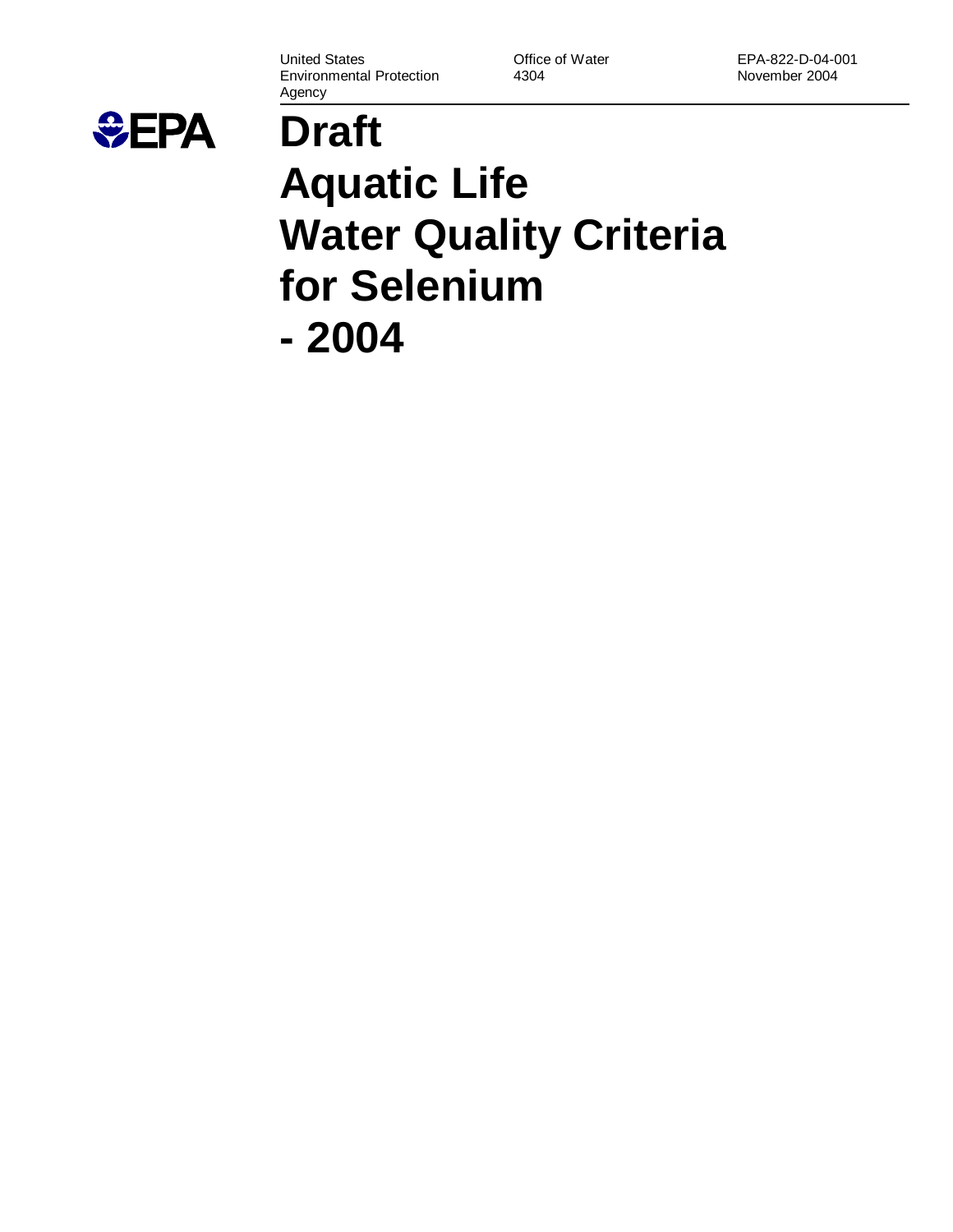**Draft**

## **Aquatic Life Water Quality Criteria for**

**Selenium**

**2004**

**November 2004**

**U.S. Environmental Protection Agency Office of Water Office of Science And Technology Washington, D.C.**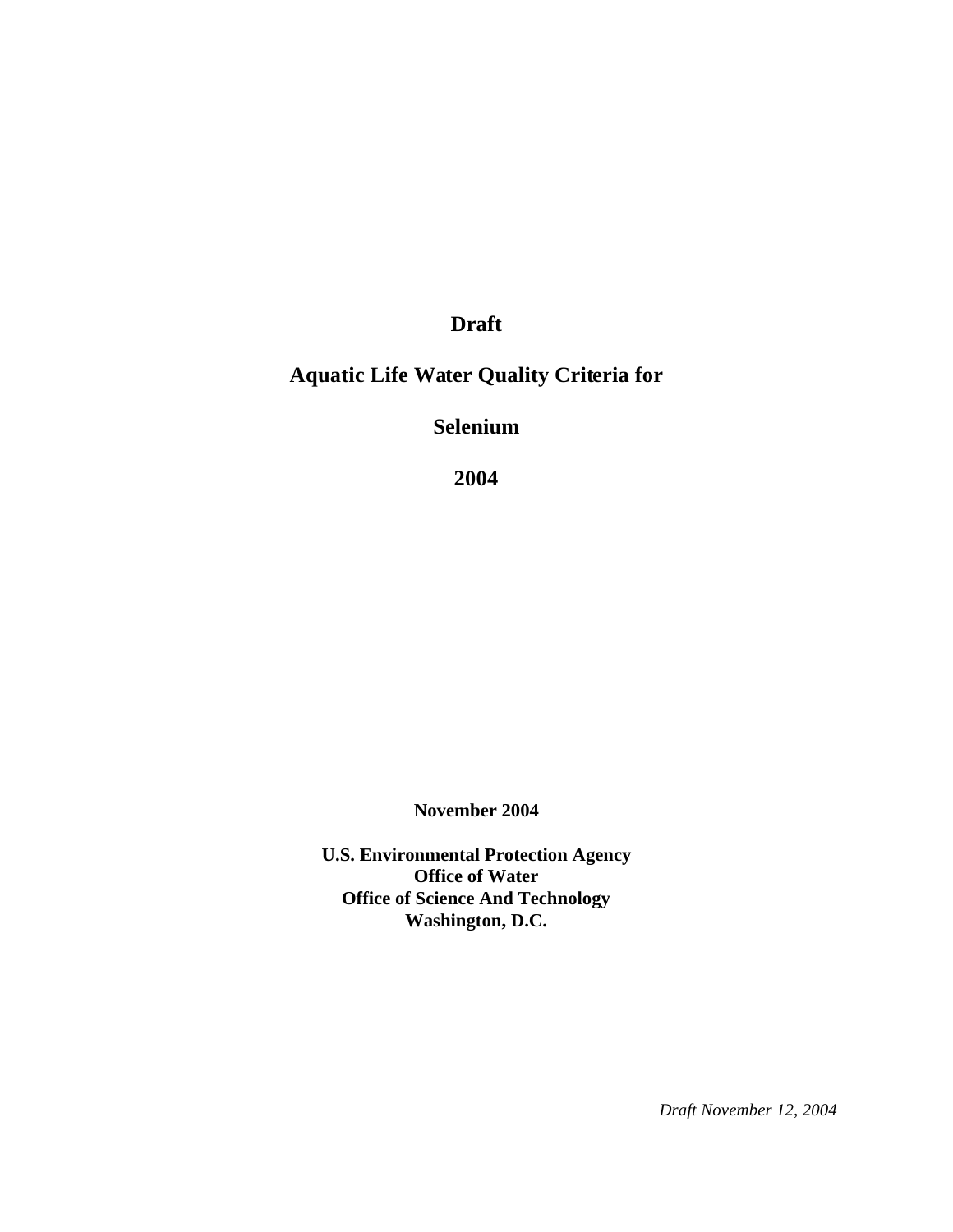## NOTICES

This document has been reviewed by the Health and Ecological Effects Criteria Division, Office of Science and Technology, U.S. Environmental Protection Agency, and approved for publication.

Mention of trade names or commercial products does not constitute endorsement or recommendation for use.

This document can be downloaded from: http://www.epa.gov/waterscience/criteria/aqlife.html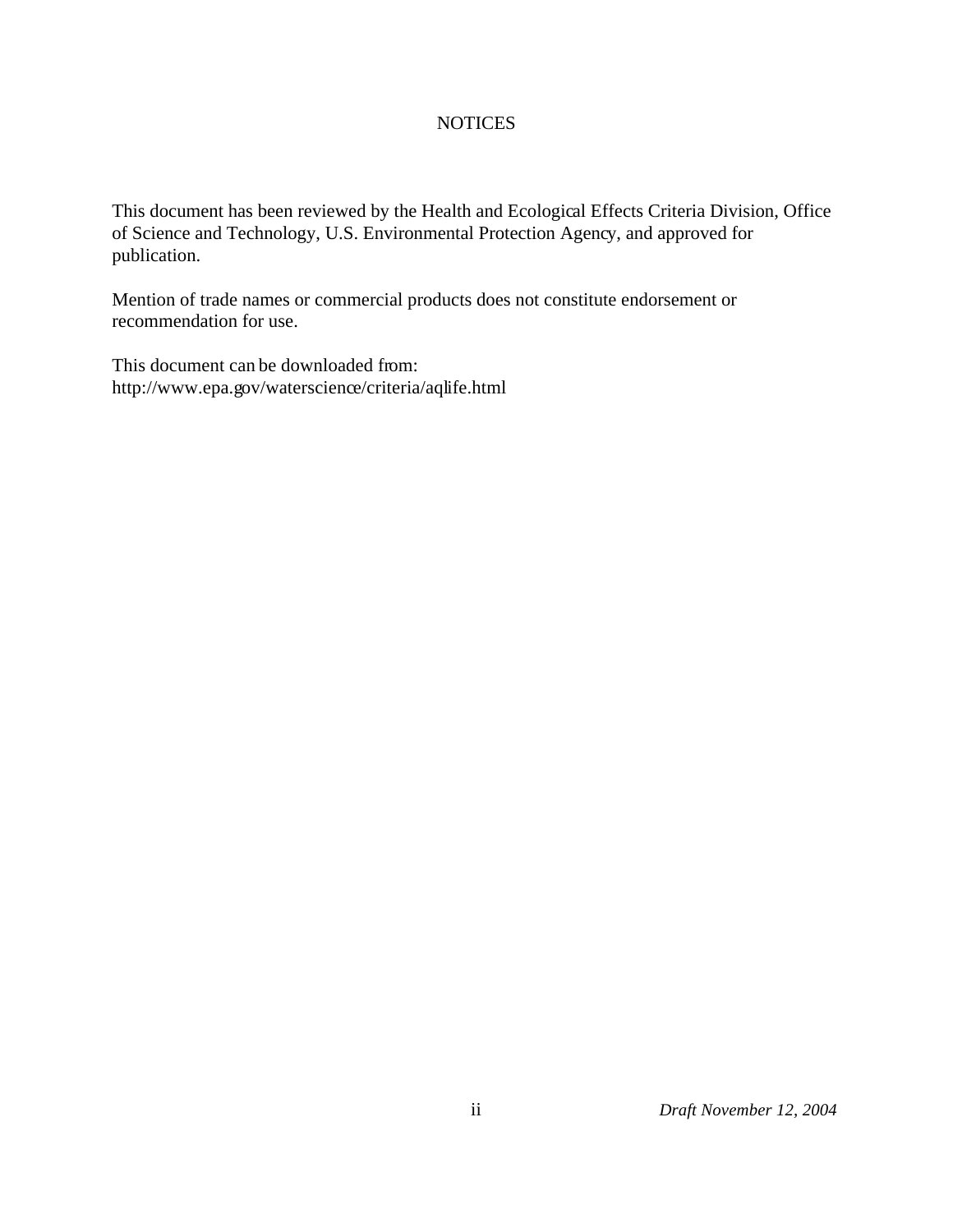### ACKNOWLEDGMENTS

Dennis O. McIntyre<br>
Tyler K. Linton<br>
University of Wi William H. Clement Gregory J. Smith Manoel Pacheco Great Lakes Environmental Center Columbus, Ohio

University of Wisconsin-Superior<br>Superior, Wisconsin

Charles Delos (document coordinator) USEPA Health and Ecological Effects Criteria Division Washington, D.C.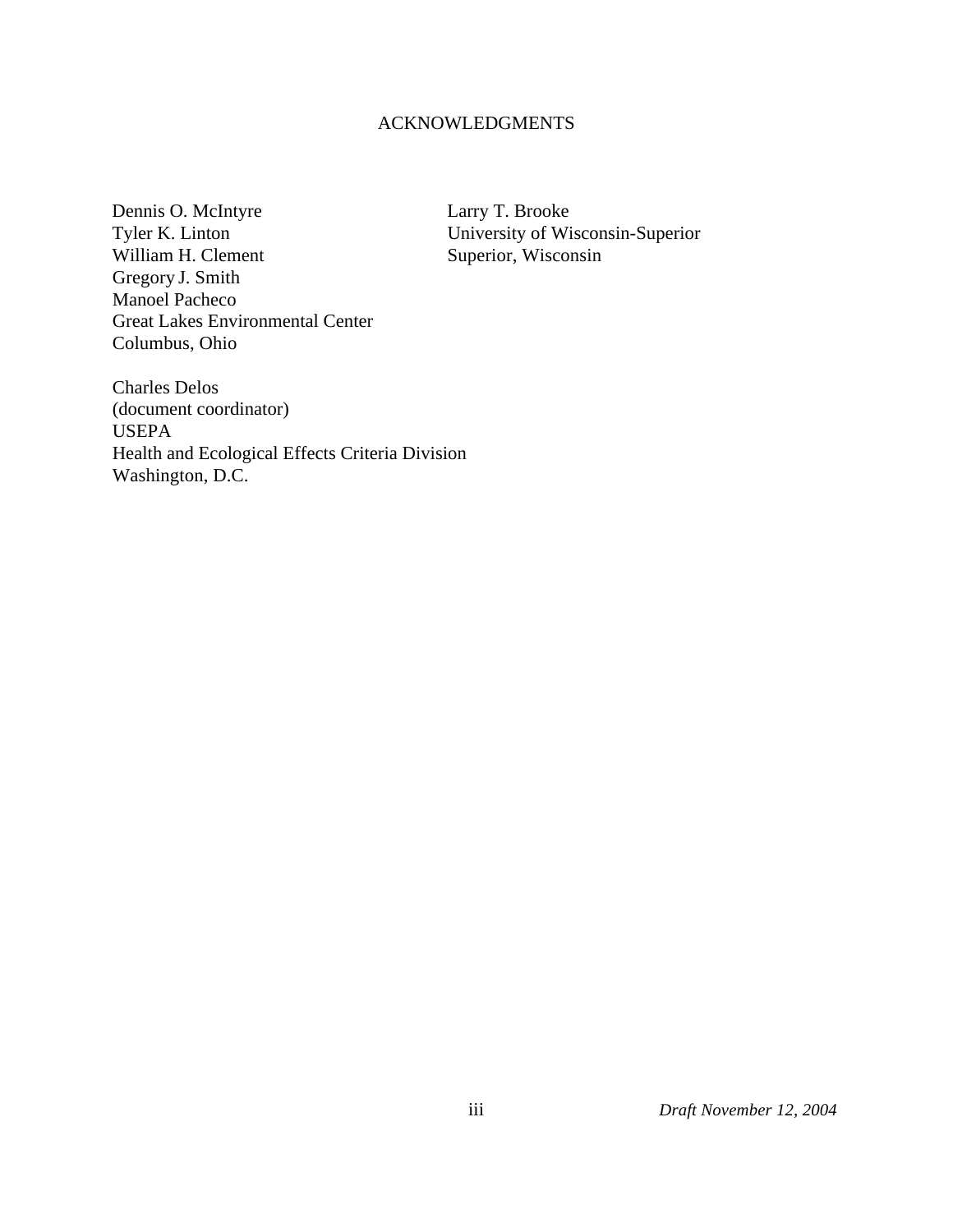## Table of Contents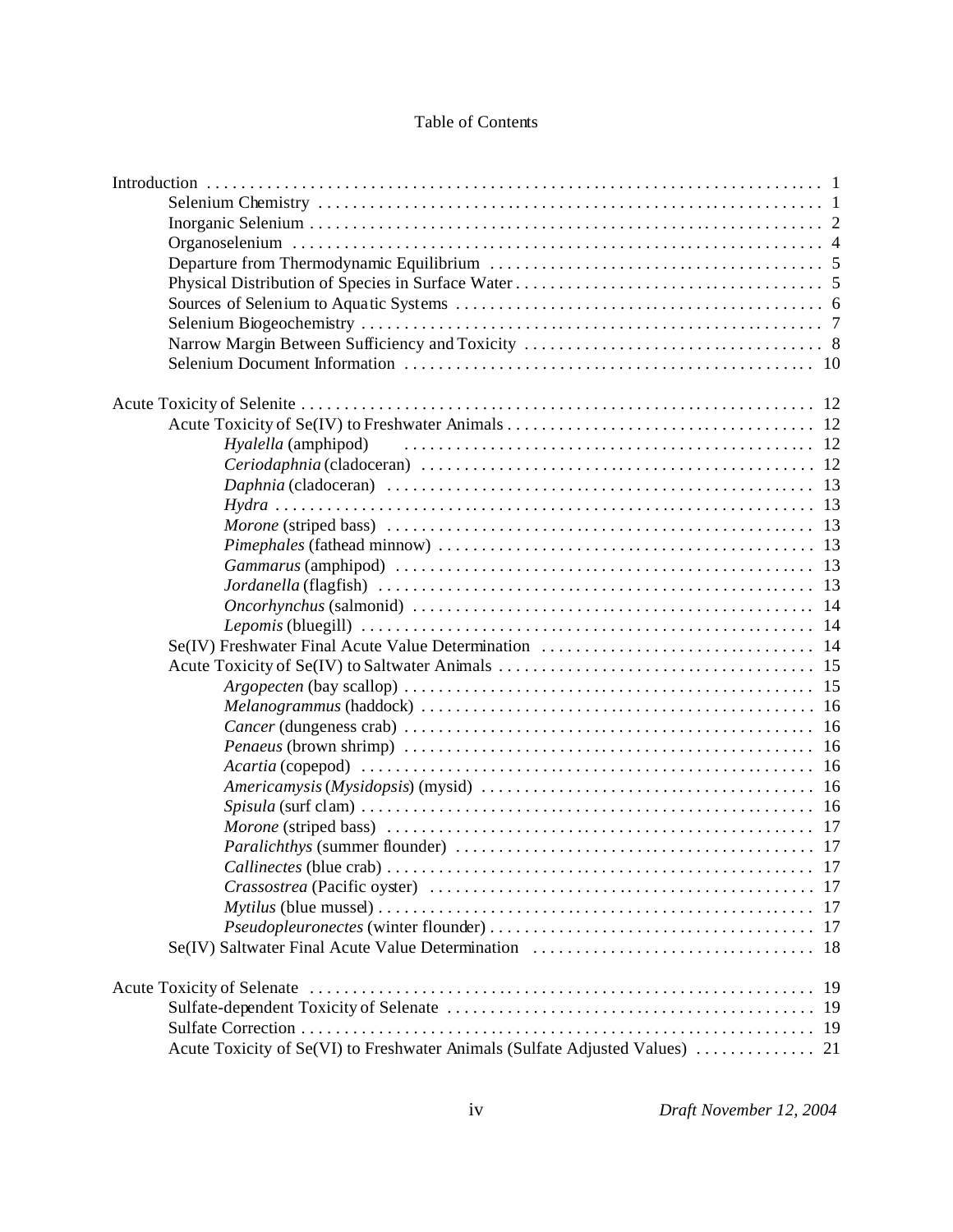|            | National Criteria (1990) (2008) (2008) (2009) (2008) (2009) (2009) (2009) (2009) (2009) (2009) (2009) (2009) ( |  |
|------------|----------------------------------------------------------------------------------------------------------------|--|
|            |                                                                                                                |  |
|            |                                                                                                                |  |
| Appendices |                                                                                                                |  |
| A.         | Information Used in the Sulfate Correction of Selenate Acute Toxicity  A-1                                     |  |
| <b>B.</b>  |                                                                                                                |  |
| C.         |                                                                                                                |  |
| D.         | Environmental Factors Affecting Selenium Toxicity and Bioaccumulation  D-1                                     |  |
| Ε.         |                                                                                                                |  |
| F.         |                                                                                                                |  |
| G.         |                                                                                                                |  |
| H.         | Data Used in Regression Analysis of Selenium in Whole-body Fish Tissue with Selenium in                        |  |
|            |                                                                                                                |  |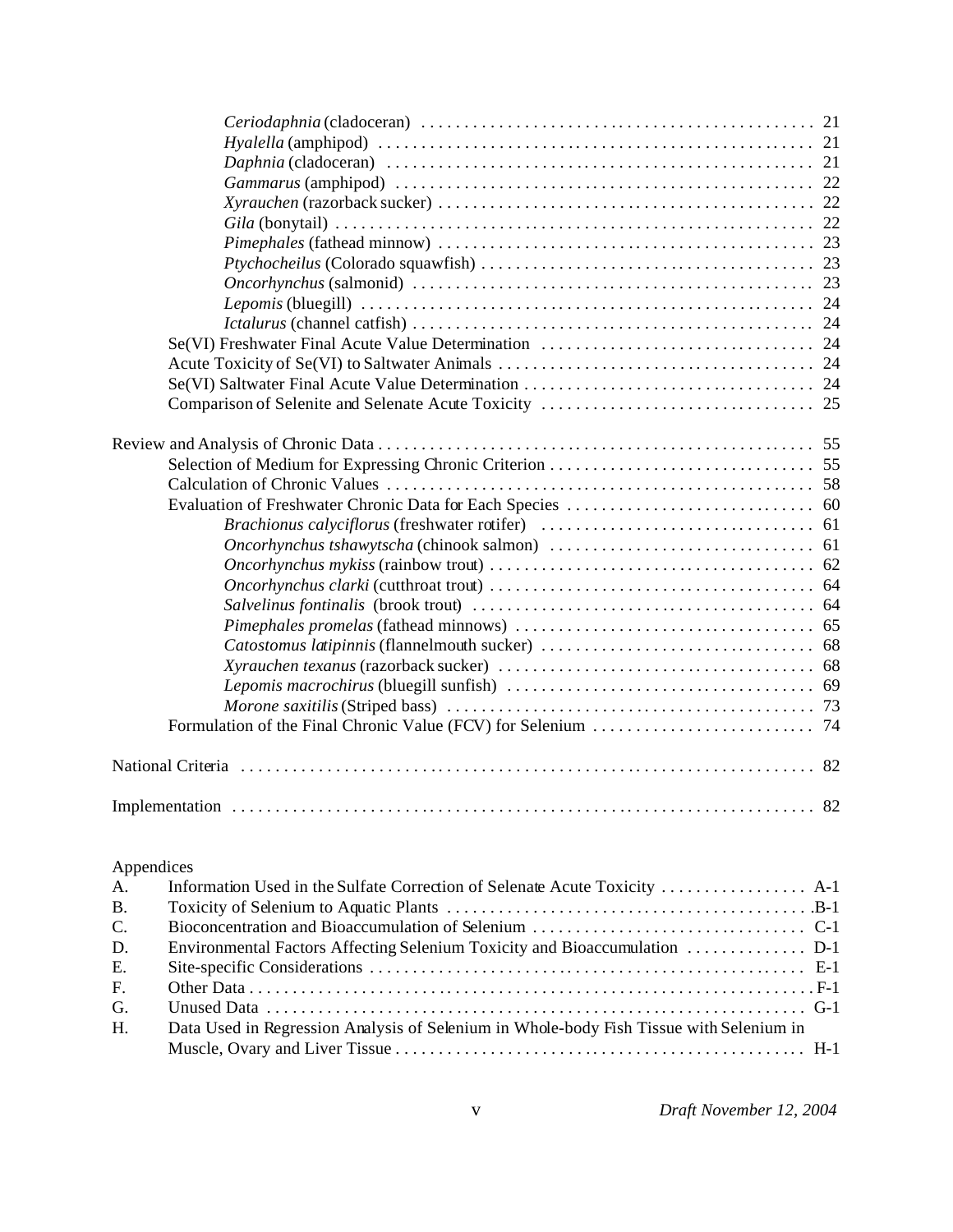| J. | Selenium in Fish Samples Collected From 112 Sites as Part of U.S. Fish and Wildlife's National |
|----|------------------------------------------------------------------------------------------------|
|    |                                                                                                |

## List of Tables

| List of Figures |                                                                                              |  |
|-----------------|----------------------------------------------------------------------------------------------|--|
|                 |                                                                                              |  |
|                 |                                                                                              |  |
|                 | Figure 3. Ranked summary of selenate GMAVs (freshwater) at a sulfate level of 100 mg/L. 54   |  |
|                 | Figure 4. The quantile regression curves project median selenium concentrations in the whole |  |
|                 | body of bluegill, largemouth bass, tilapia and carp as a function of selenium                |  |
|                 |                                                                                              |  |
|                 | Figure 5. Reductions in survival, growth or other responses of organisms are often modeled   |  |
|                 | as a sigmoid function of increasing concentrations of selenium, or any other toxic           |  |

substance. ................................................................. 59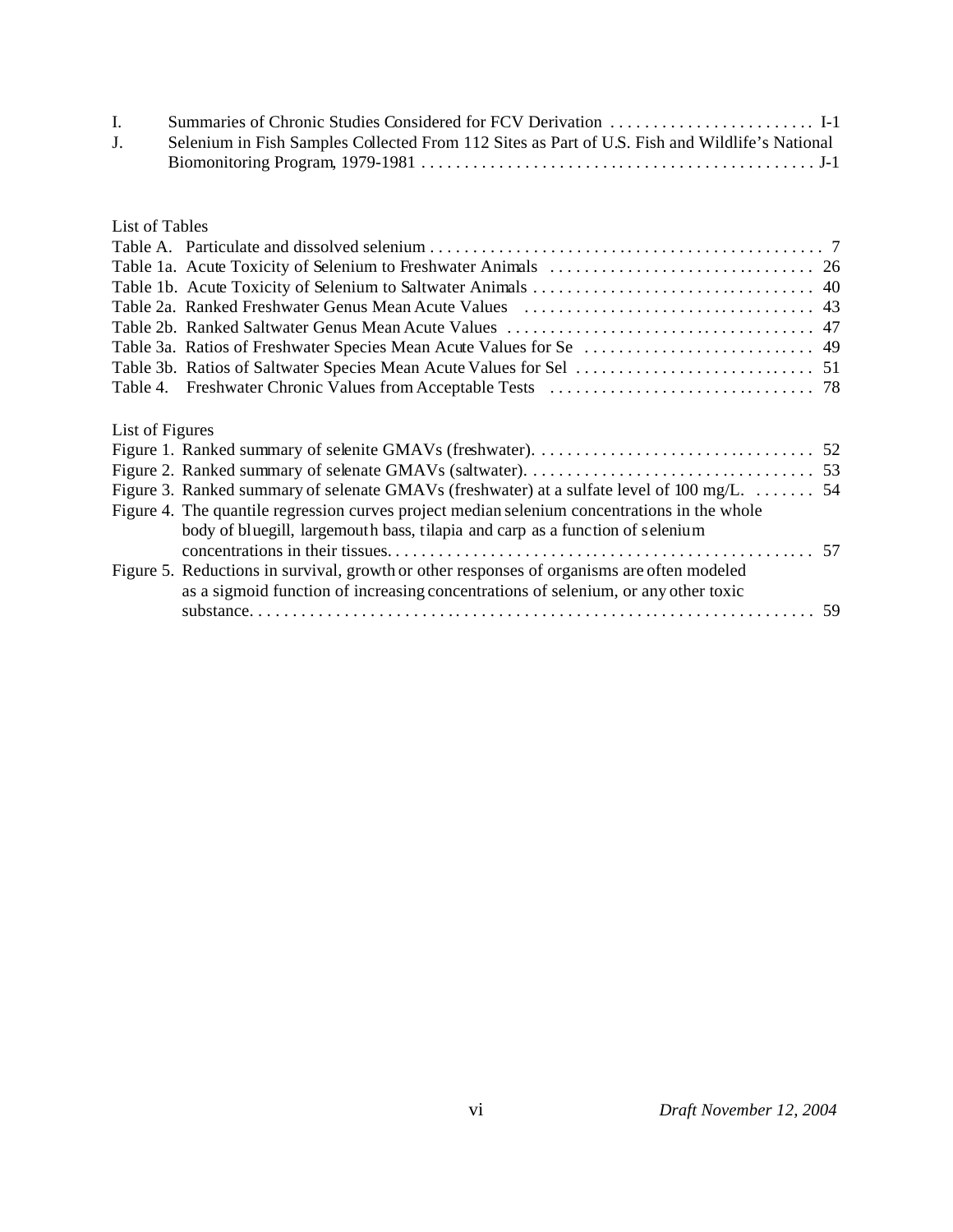#### **Introduction**

This document provides guidance to States and Tribes authorized to establish water quality standards under the Clean Water Act (CWA) to protect aquatic life from toxic effects of selenium. Under the CWA, States and Tribes are to establish water quality standards to protect designated uses. While this document constitutes the U.S. Environmental Protection Agency's (U.S. EPA) scientific recommendations regarding ambient concentrations of selenium, this document does not substitute for the CWA or U.S. EPA's regulations; nor is it a regulation itself. Thus, it cannot impose legally binding requirements on the U.S. EPA, States, Tribes or the regulated community, and might not apply to a particular situation based upon the circumstances. Interested parties are free to raise questions and objections about the substance of this guidance and the appropriateness of the application of this guidance to a particular situation. State and Tribal decision-makers retain the discretion to adopt approaches on a case-by-case basis that differ from this guidance when appropriate. The U.S. EPA may change this guidance in the future.

This document establishes water quality criteria for protection of aquatic life for selenium. Under Section 304(a) of the CWA, U.S. EPA is to periodically revise water quality criteria to accurately reflect the latest scientific knowledge. Toward this end, a U.S. EPA-sponsored Peer Consultation Workshop on Selenium Aquatic Toxicity and Bioaccumulation on May 27-28, 1998 brought together experts in selenium research to discuss issues related to the chronic criterion for selenium. As a result of findings from the workshop and the fact that a substantial body of literature on the chronic toxicity of selenium has accumulated since the 1987 document was published, U.S. EPA has decided to update the acute and chronic criteria for selenium.

The criteria presented herein supersede all previous national aquatic life water quality criteria for selenium (U.S. EPA 1976, 1980a, 1987a, 1995).

#### **Selenium Chemistry**

Water quality criteria are being derived for total selenium measured as selenite-Se plus selenate-Se, but a variety of forms of selenium can occur in water and tissue. Selenium in aquatic ecosystems exists in a broad range of oxidation states:  $(+ VI)$  in selenates  $(HSeO<sub>4</sub>$ ,  $SeO<sub>4</sub><sup>2</sup>)$  and selenic acid  $(H<sub>2</sub>SeO<sub>4</sub>)$ ,  $(+ IV)$  in selenites (HSeO<sub>3</sub>, SeO<sub>3</sub><sup>2</sup>) and selenous acid (H<sub>2</sub>SeO<sub>3</sub>), 0 in elemental selenium, and (-II) in selenides (Se<sup>2-</sup>, HSe), hydrogen selenide (H<sub>2</sub>Se), and organic selenides (R<sub>2</sub>Se). Selenium also shows some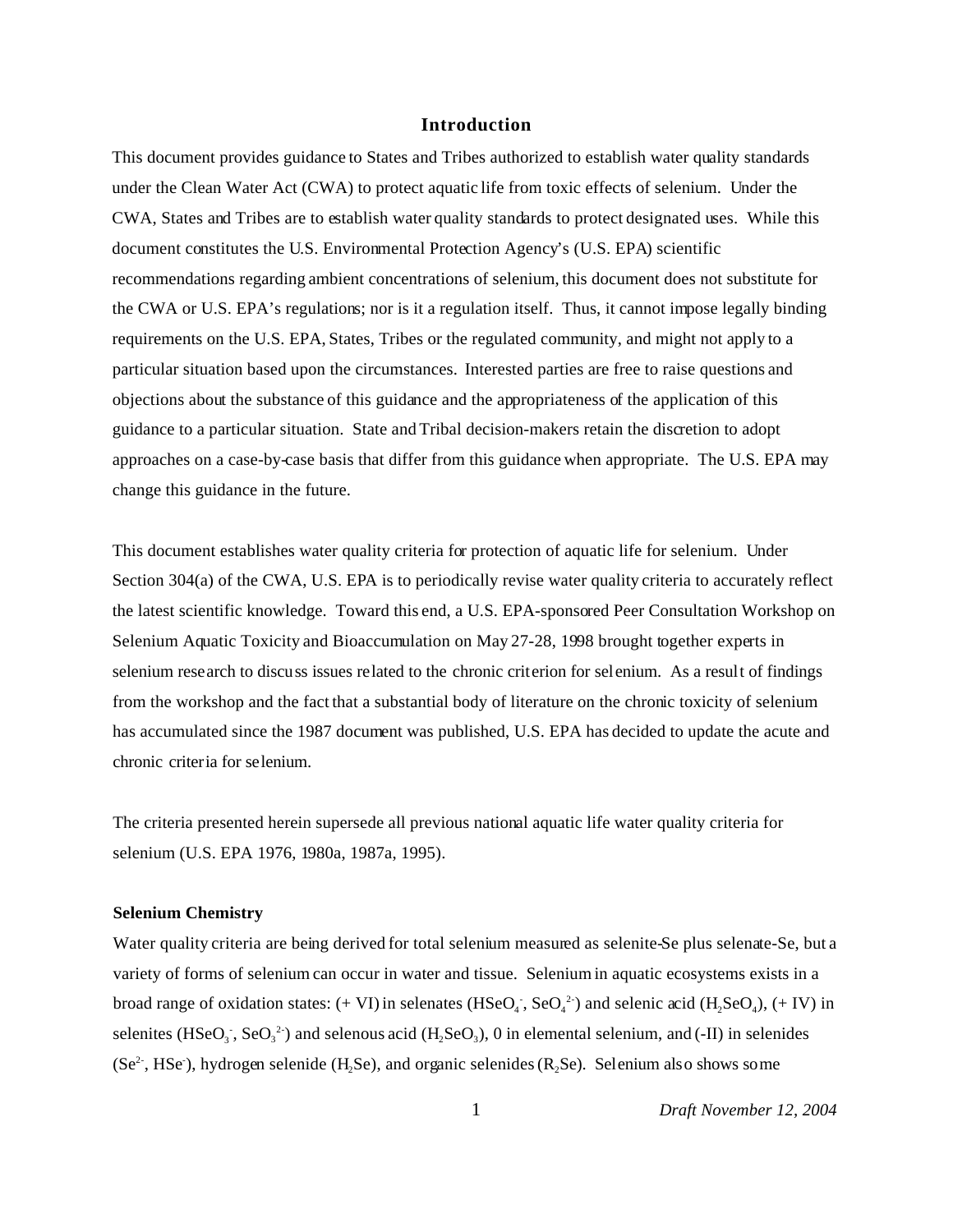tendency to form catenated species like organic diselenides (RseSeR). Within the normal physiological pH range and the reduction potential range permitted by water, only Se,  $\text{SeO}_3^2$ ,  $\text{HSeO}_3$ , and  $\text{SeO}_4^2$  can exist at thermodynamic equilibrium (Milne 1998). While ionic reactions are expected to be rapid in water, oxidation-reduction reactions may be slow, and the possibility exists for the formation of HSe in living systems and some environments where anoxic conditions arise. The parallel behavior of comparable species of sulfur and selenium in living systems has often been observed, but it is important to recognize that their chemical characteristics are different in many ways. For instance, selenate is comparable to chromate in oxidizing strength and far stronger than sulfate  $[E^0(\text{SeO}_4^2/H_2\text{SeO}_3) = 1.15 \text{ V};$  $E^0(Cr_2O_7^{2-}/Cr^{3+}) = 1.33V; E^0(SO_4^{2-}/H_2SO_3) = 0.200V$  (standard potentials in acid solution: Weast 1969)], whereas selenide is a much stronger reducing agent than sulfide  $[E^0(\text{Se/H}_2\text{Se}) = -0.36 \text{ V}; E^0[\text{S/H}_2\text{S}] =$  $0.14V$ ].

#### **Inorganic Selenium**

Selenate usually predominates in well-aerated surface waters, especially those with alkaline conditions. In spite of its oxidizing strength, selenate  $(SeO<sub>4</sub><sup>2</sup>)$  exhibits considerable kinetic stability in the presence of reducing agents (Cotton and Wilkinson 1988). The radius of  $\text{SeO}_4^{2-}$  is comparable to that of  $\text{SO}_4^{2-}$ (Frausto da Silva and Williams 1991), and uptake by cells is expected to take place via the same ion channels or permeases for both anions. Competition between sulfate and selenate uptake has been observed in many species: algae (Riedel and Sanders 1996), aquatic plants (Bailey et al., 1995), crustacea (Olge and Knight 1996), fungi (Gharieb et al. 1995), HeLa cells (Yan and Frenkel 1994), and wheat (Richter and Bergmann 1993). Reduced selenate bioconcentration with increasing sulfate concentration has been demonstrated in *Daphnia magna* (Hansen et al. 1993). A significant relationship was shown to exist between acute selenate toxicity to aquatic organisms and ambient sulfate concentrations (Brix et al. 2001a ). Competition with selenate has also been observed for phosphate in green algae (Riedel and Sanders 1996), and with chromate and tungstate in anaerobic bacteria (Oremland et al. 1989).

Selenous acid species (HSeO<sub>3</sub> and SeO<sub>3</sub><sup>2</sup>) can predominate in solution under the moderately oxidizing conditions encountered in oxygenated waters. Between pH 3.5 and 9.0 biselenite ion is the predominant ion in water, and at pH values below 7.0, selenites are rapidly reduced to elemental selenium under mildly reducing conditions (Faust 1981), situations that are common in bottom sediments.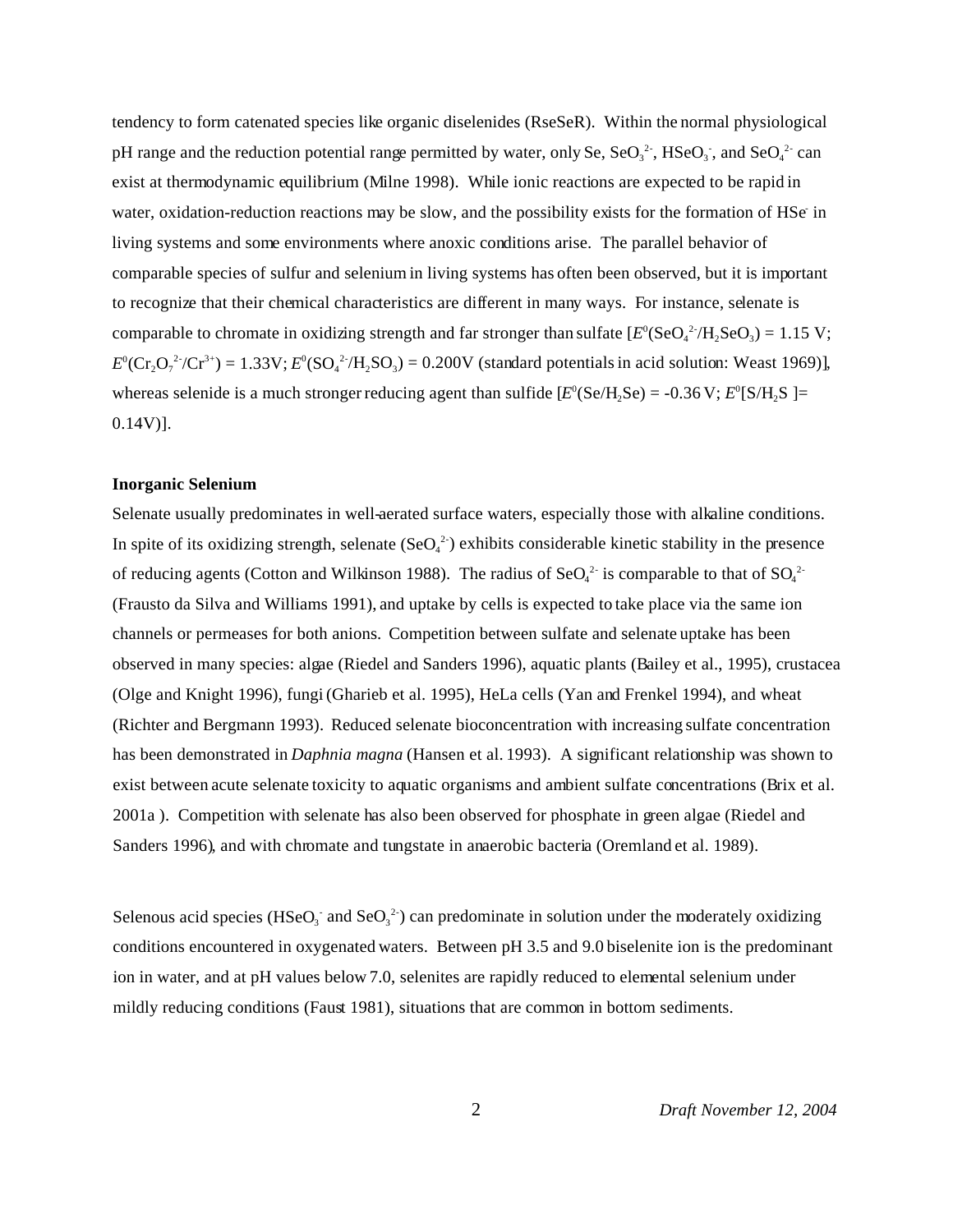Most selenite salts are less soluble than the corresponding selenates. The extremely low solubility of ferric selenite  $Fe_2(SeO_3)_3 (K_s = 2.0 \pm 1.7 \times 10^{31})$ , and of the basic ferric selenite  $Fe_2(OH)_4 SeO_3$  $(K_s = 10^{-61.7})$ , is important to the environmental cycling of selenium. Selenites also form stable adsorption complexes with ferric oxides, forming complexes of even lower solubility than the ferric selenites. Under certain conditions, selenite (in contrast to selenate) seems to be completely adsorbed in high amounts by ferric hydroxide and, to a lesser extent, by aluminum hydroxide (Faust 1981). Coprecipitation techniques have been applied for preconcentration of selenium in natural waters, using iron (III) hydroxides, which coprecipitates selectively the selenite, but not the selenate, species in river and sea waters (Yoshii et al. 1977). Alum and iron coagulation precipitation can be used in water treatment processes to remove selenite (Clifford et al. 1986). The low levels of selenium in ocean waters have been attributed to the adsorption of selenite by the oxides of metals, such as iron and manganese (National Academy of Sciences 1976).

Relative to selenate, selenite is more reactive because of its polar character, resulting from the asymmetric electron density of the ion, its basicity (attraction to bond with proton), and its nucleophilicity (attraction to bond to a nucleus using the lone pair electrons of the ion). No evidence has yet been presented to show that  $HSeq_3$  or  $Seq_3^2$  is taken up intact into the cell interior. Evidence indicates that selenite is reduced rapidly, even before uptake in some cases, making it difficult to distinguish between uptake and metabolic processes (Milne 1998). Freshwater phytoplankton process selenate and selenite by different mechanisms, leading to different concentrations within the cell, and the concentrations attained are affected by various chemical and biological factors in the environment (Riedel et al. 1991). These authors suggested that selenate is transported into the cell by a biological process with low affinity, whereas selenite appears to be largely physically adsorbed. Contradictory evidence suggesting that selenite uptake is enzymatically mediated was found with marine phytoplankton (Baines and Fisher 2001). Experimental results supporting the hypothesis that separate accumulation mechanisms for selenate and selenite are present in *D. magna* have been published (Maier et al. 1993). However, while some organisms appear to absorb selenite nonspecifically, specific transport systems exist in other species. Sulfate competition is insignificant in *Ruppia maritima* (Bailey et al. 1995), and specific uptake systems have been demonstrated in some microorganisms (Heider and Boeck 1993). Selenite uptake in green algae, unlike selenate, is increased substantially at lower pH values, a property that represents another difference between these two anions (Riedel and Sanders 1996). The uptake of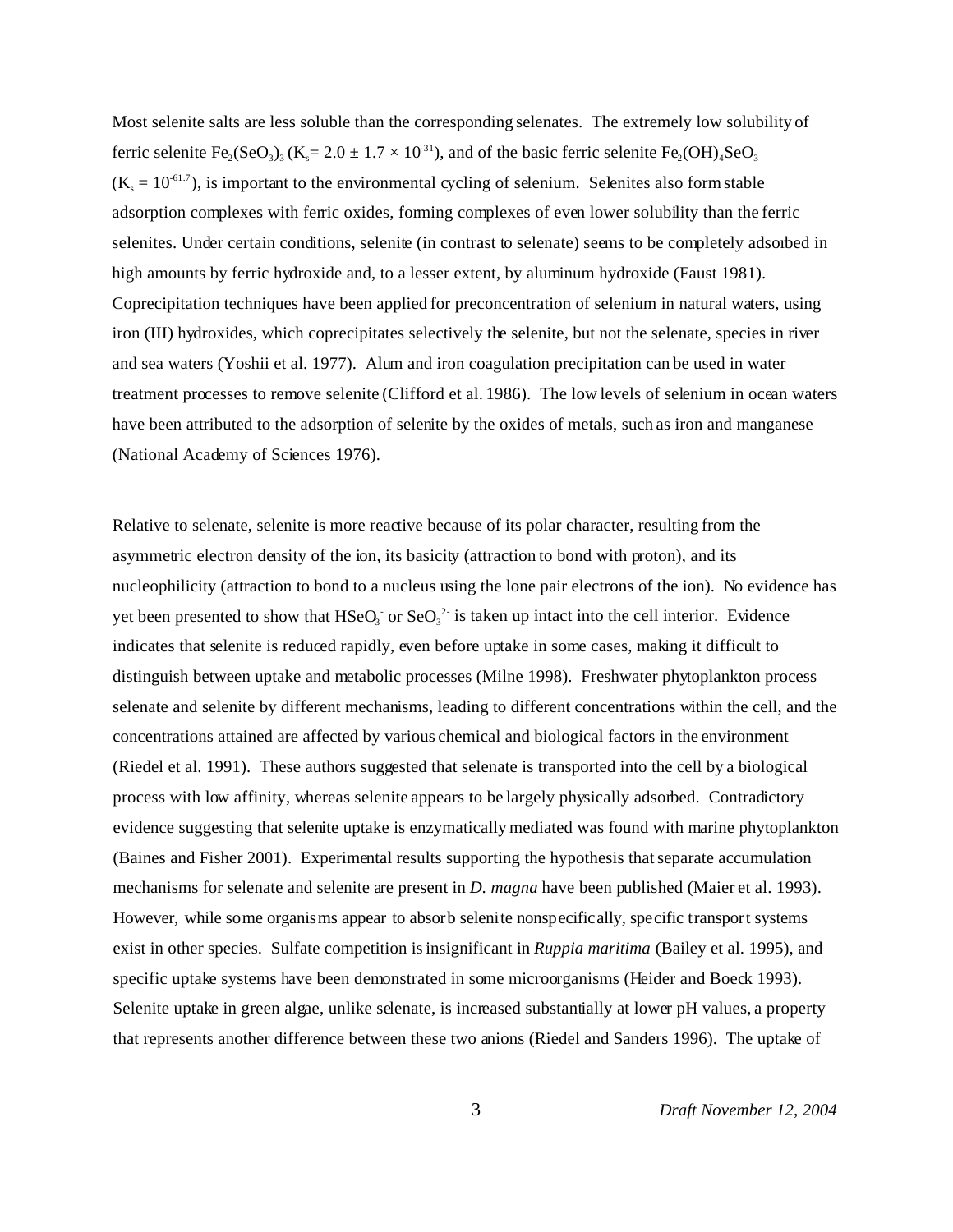inorganic selenium species, selenate and selenite, by the green alga *Chlamydomonas reinhardtii* (Dang) was examined as a function of pH over the range 5 to 9, and in media with varying concentrations of major ions and nutrients using <sup>75</sup>Se as a radiotracer. Little difference was noted in the uptake of selenate as a function of pH, with the maximum uptake found at pH 8; however, selenite uptake increased substantially at the lower pH values. Differences in speciation are suggested to be the cause of these differences. Selenate exists as the divalent ion  $\text{SeO}_4^2$  over the range of pH tested; whereas monovalent biselenite ion  $HSeq_3$  is prevelant at these pH values. At the low end of the pH range, neutral selenous acid may also play a role.

Elemental selenium is not measurably soluble in water. It has been reported that elemental selenium is slowly metabolized by several bacteria (Bacon and Ingledew 1989), and the translocation of elemental selenium into the soft tissue of *Macoma balthica* has been reported (Luoma et al. 1992). The bioavailability of elemental selenium to *M. balthica* was assessed by feeding the organisms <sup>75</sup>Se-labeled sediments in which the elemental selenium was precipitated by microbial dissimilatory reduction. A 22% absorption efficiency of particulate elemental selenium was observed. In view of the insolubility of elemental selenium, uptake may be preceeded by air oxidation, or in reducing environments thiols may facilitate the solubilization (Amaratunga and Milne 1994). Elemental selenium can be the dominant fraction in sediments (Zawislanski and McGrath 1998).

Selenium is reduced to hydrogen selenide, H<sub>2</sub>Se, or other selenides at relatively low redox potentials. Hydrogen selenide by itself is not expected to exist in the aquatic environment since the  $\text{Se}^0/\text{H}_2\text{Se}$  couple falls even below the  $H^{\dagger}/H_2$  couple. Aqueous solutions of  $H_2$ Se are actually unstable in air due to its decomposition into elemental selenium and water. Under moderately reducing conditions, heavy metals are precipitated as the selenides, which have extremely low solubilities. The following are  $\log K_s$  values of some heavy metal selenides of environmental interest:  $-11.5$  (Mn<sup>2+</sup>),  $-26.0$  (Fe<sup>2+</sup>),  $-60.8$  (Cu<sup>+</sup>),  $-48.1$  $(Cu^{2+})$ , -29.4  $(Zn^{2+})$ , -35.2  $(Cd^{2+})$ , and -64.5  $(Hg^{2+})$ . The precipitation of selenium as heavy metal selenides can be an important factor affecting the cycling of the element in soils and natural waters.

#### **Organoselenium**

Organic selenides (conventionally treated as Se(-II) species) in variable concentrations, usually in the form of free and combined selenomethionine and selenocysteine, are also present in natural surface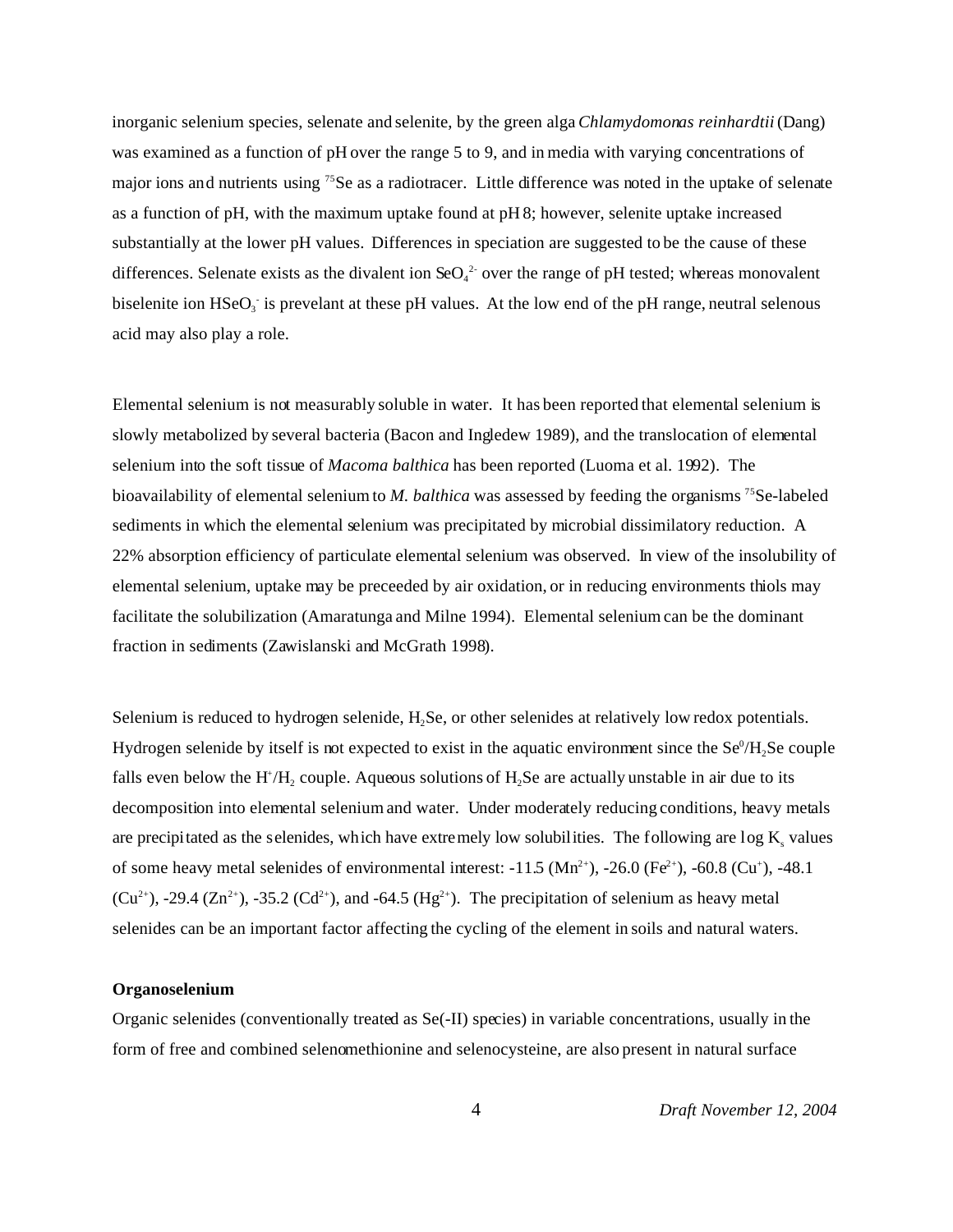waters (Fisher and Reinfelder 1991). Dissolved organic selenides may be an important source of selenium for phytoplankton cells, because they can account for ~80% of the dissolved selenium in open ocean surface waters, and for a significant fraction in many other environments as well (Cutter 1989; Cutter and Cutter 1995). Dissolved organoselenium levels of 14.2%, 65% and 66% were measured in samples (one meter depth) from Hyco Reservoir, NC; Robinson Impoundment, SC; and Catfish Lake, NC; respectively (Cutter 1986). The Hyco Reservoir organoselenium was identified as being protein bound. Organoselenium concentrations were found to range from 10.4% (58.7 µg/L) to 53.7% (1.02 µg/L) of the total selenium present in Lake Creek and Benton Lake, MT surface waters (Zhang and Moore 1996). Organoselenium quite often is measured as the difference between total dissolved selenium and the sum of selenite plus selenate, and is therefore not typically characterized. Much more work is needed in the area of specific identification and characterization of the nature of the organic selenides present in aquatic ecosystems. Organoselenium form(s) are much more bioavailable and probably play a very important role in selenium ecotoxic effects (e.g. Besser et al., 1993; Rosetta and Knight 1995).

#### **Departure from Thermodynamic Equilibrium**

In the highly dynamic natural waters, there is often a departure from thermodynamic equilibrium. In the thermodymanic models, kinetic barriers to equilibrium and biological processes are not adequately considered, and the speciation of selenium in oxidized natural waters is not accurately predicted. Selenate is usually the predominate form in solution; however, selenite and organoselenium can both exist at concentrations higher than predicted (Faust 1981; Luoma et al. 1992). Bioaccumulation by microorganisms, bioproduction and release of organoselenium, and mineralization of particulate selenium forms contribute to the disequilibrium.

#### **Physical Distribution of Species in Surface Water**

The physical distribution of various selenium species in surface waters is regulated by:

- sorption to or incorporation in suspended particulate matter (SPM), and
- complexation with inorganic and/or organic colloidal material, such as  $(FeO \cdot OH)_{n}$  and humic substances (dissolved organic matter, DOM).

Both sorption to SPM and complexation with colloidal matter reduces the bioavailability of the selenium species. The average fraction of selenium associated with the particulate phase (0.45µm filtration) as determined from eleven different studies of various surface waters was found to be 16% (0-39% range) of the total selenium, i.e., an average operationally defined dissolved selenium level of 84% (Text Table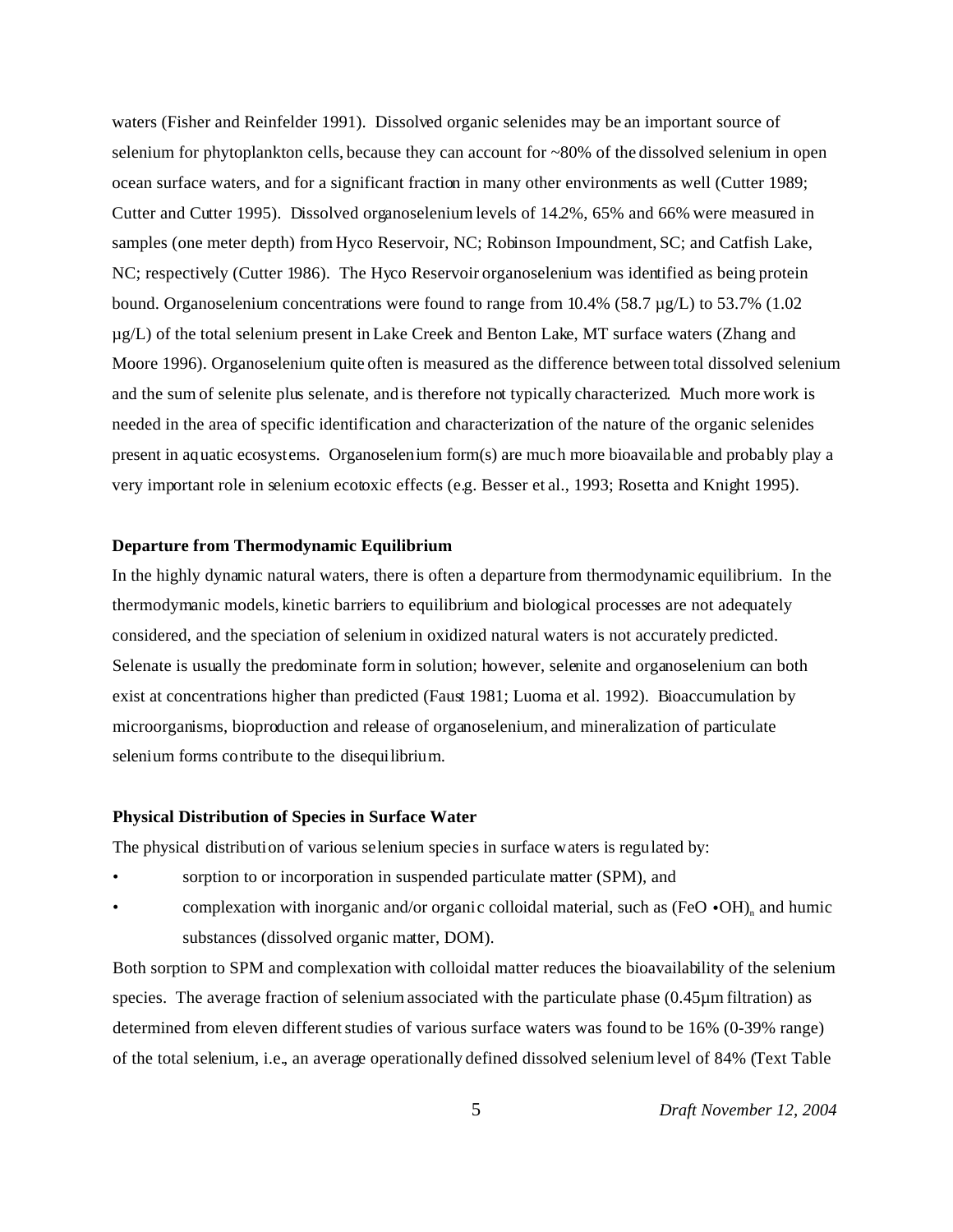A). In the James River, VA, the dissolved inorganic and organic selenium was found to be 77% and 70% associated with colloidal matter, respectively (Takayangi and Wong 1984). A study of lake ecosystems in Finland (Wang et al. 1995) found that 52% of the dissolved selenium was associated with humic substances, and in a similar speciation study of Finnish stream waters, Lahermo et al. (1998) determined that 36% of the selenium was complexed with humic matter. Hence, in various waterbodies physical distribution as well as chemical speciation of selenium must be considered in relationship to bioavailability and aquatic toxicity.

Up until recently, the organic selenium fraction has been routinely measured as the difference between total dissolved selenium and the sum of selenite and selenate. Unfortunately, the calculation of this important selenium fraction in water as the difference between the total and measurable inorganic fractions has not permitted this fraction to be fully characterized. New techniques are currently being developed which should help the specific identification and characterization of the nature of the organic selenides present in aquatic systems. This work is particularly important because portions of the organic selenium fraction (e.g., selenomethionine) of total dissolved selenium in water have been shown to be much more bioavailable than the other forms of selenium, and therefore this work is also important for understanding the manifestation of selenium ecotoxic effects.

#### **Sources of Selenium to Aquatic Systems**

Selenium occurs in many soil types and enters ground and surface waters through natural weathering process such as erosion, leaching and runoff. The national average concentration of selenium in nonseleniferous surface water ranges from 0.1 to 0.4 µg Se/L (Maier and Knight 1993). Elevated levels of selenium occur in surface waters when substantial quantities of selenium enter surface waters from both natural and anthropogenic sources. It is abundant in the alkaline soils of North America from the Great Plains. Some ground waters in California, Colorado, Kansas, Oklahoma, South Dakota and Wyoming contain elevated concentrations of selenium due to weathering of and leaching from rocks and soils. Ecological impacts have been observed where selenium is concentrated through irrigation practices in areas with seleniferous soils. Selenium also occurs in sulfide deposits of copper, lead, mercury, silver and zinc and can be released during the mining and smelting of these ores. In addition, selenium occurs naturally in coal and fuel oil and is emitted in flue gas and in fly ash during combustion. Some selenium then enters surface waters in drainage from fly-ash ponds and in runoff from fly-ash deposits on land. Notable examples of systems that have been affected by selenium originating from coal ash include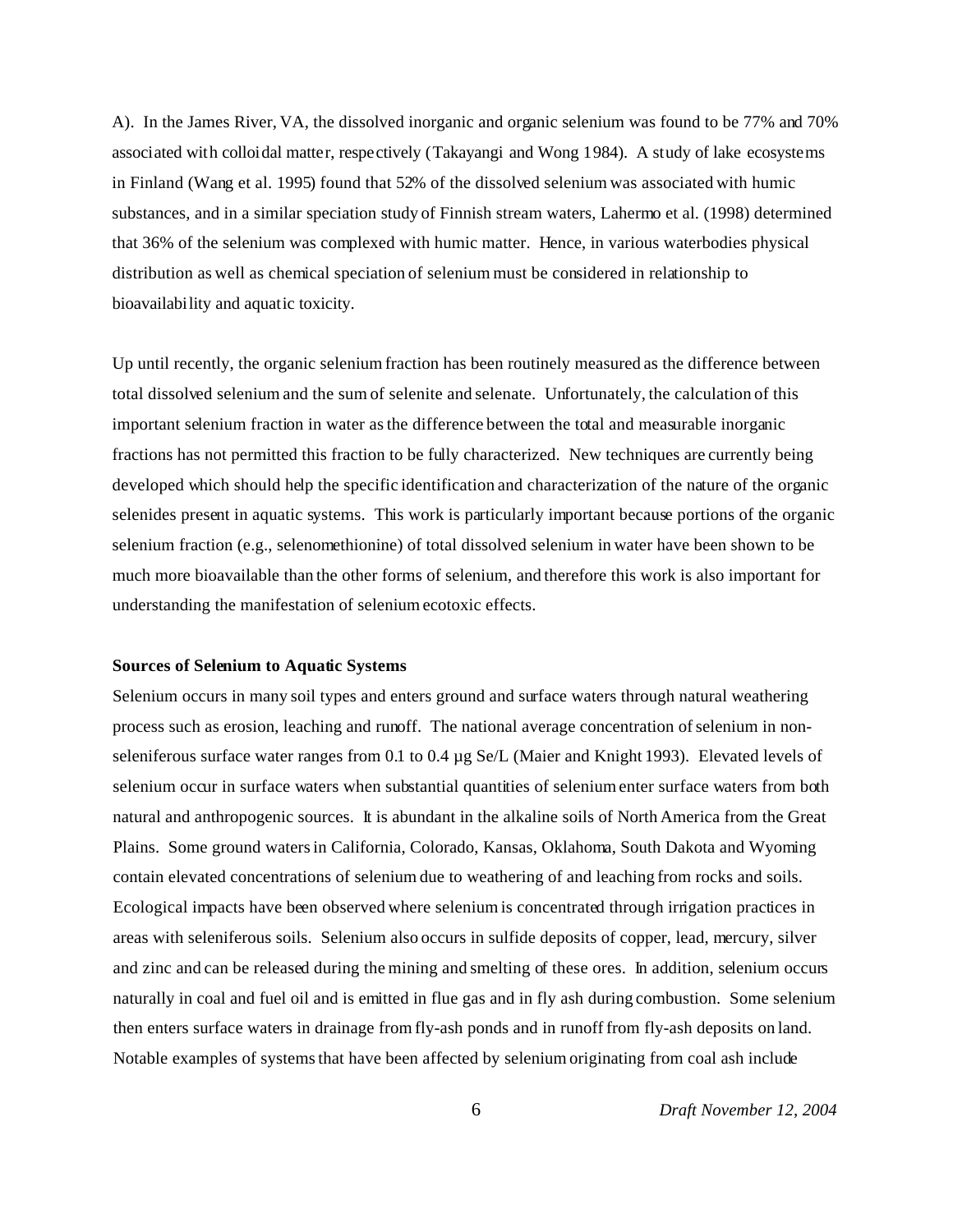Belews Lake, NC, where 16 of the 20 species originally present were eliminated within a few years after discharge began, and Hyco Reservoir, NC, where selenium toxicity was associated with fish larval mortality (Gillespie and Baumann 1986).

|                           |                              | <b>Particulate Se</b> | <b>Fraction</b> |
|---------------------------|------------------------------|-----------------------|-----------------|
| <b>Reference</b>          | Waterbody                    | (% of Total)          | dissolved, fd   |
| Cutter 1989               | Carquinezitist, CA           | $20 - 40$             | $0.6 - 0.8$     |
| Cutter 1986               | Hyco Reservoir, NC           | $\Omega$              |                 |
| Tanizaki et al. 1992      | Japanese Rivers              | 16                    | 0.84            |
| Luoma et al. 1992         | San Francisco Bay, CA        | $22 - 31$             | $0.69 - 0.78$   |
| Cumbie and VanHorn, 1978  | Belews Lake, NC              | 8                     | 0.92            |
| <b>GLEC 1997</b>          | Unnamed Stream, Albright, WV | 4                     | 0.96            |
| Wang et al. 1995          | <b>Finnish Lakes</b>         | 10                    | 0.9             |
| Lahermo et al. 1998       | <b>Finnish Streams</b>       | 8                     | 0.92            |
| Hamilton et al. 2001ab    | Adobe Creek, Fruita, CO      | 18                    | 0.82            |
| Hamilton et al. 2001a,b   | North Pond, Fruita, CO       | $\boldsymbol{0}$      |                 |
| Hamilton et al. 2001a,b   | Fish Ponds, Fruita, CO       | 7                     | 0.93            |
| Nakamoto and Hassler 1992 | Merced River, CA             | $\boldsymbol{0}$      | 1               |
| Nakamoto and Hassler 1992 | Salt Slough, CA              | 4                     | 0.96            |
| Welsh and Maughan 1994    | Cibola Lake, CA              | 39                    | 0.62            |
| Welsh and Maughan 1994    | Hart Mine Marsh, Blythe, CA  | 6                     | 0.94            |
| Welsh and Maughan 1994    | Colorado River, Blythe, CA   | 11                    | 0.89            |
| Welsh and Maughan 1994    | Palo Verda Oxbow Lake, CA    | 33                    | 0.67            |
| Welsh and Maughan 1994    | Palo Verda Oufall Drain, CA  | $\boldsymbol{0}$      |                 |
| Welsh and Maughan 1994    | Pretty Water Lake, CA        | 21                    | 0.79            |

Text Table A. Particulate and dissolved selenium as a function of total selenium in freshwater and marine aquatic ecoystems.

#### **Selenium Biogeochemistry**

The current understanding of the biogeochemistry of selenium has recently been reviewed by Fan et al. (2002). Their review clearly shows the extreme complexity of selenium biogeochemistry in aquatic environments. Fan et al. describe the selenium biogeochemical cycle as follows: dissolved selenium oxyanions are primarily absorbed by aquatic producers, including microphytes and bacteria, and biotransformed into organoselenium form(s) and selenium element (Se $^{\circ}$ ). These, together with other particle-bound selenium sources, constitute the particulate selenium fraction of the water column, and they are poorly understood (Zawislanski and McGrath, 1998). Once accumulated in the aquatic primary and secondary producers, selenium can be transferred through various aquatic consumers (e.g.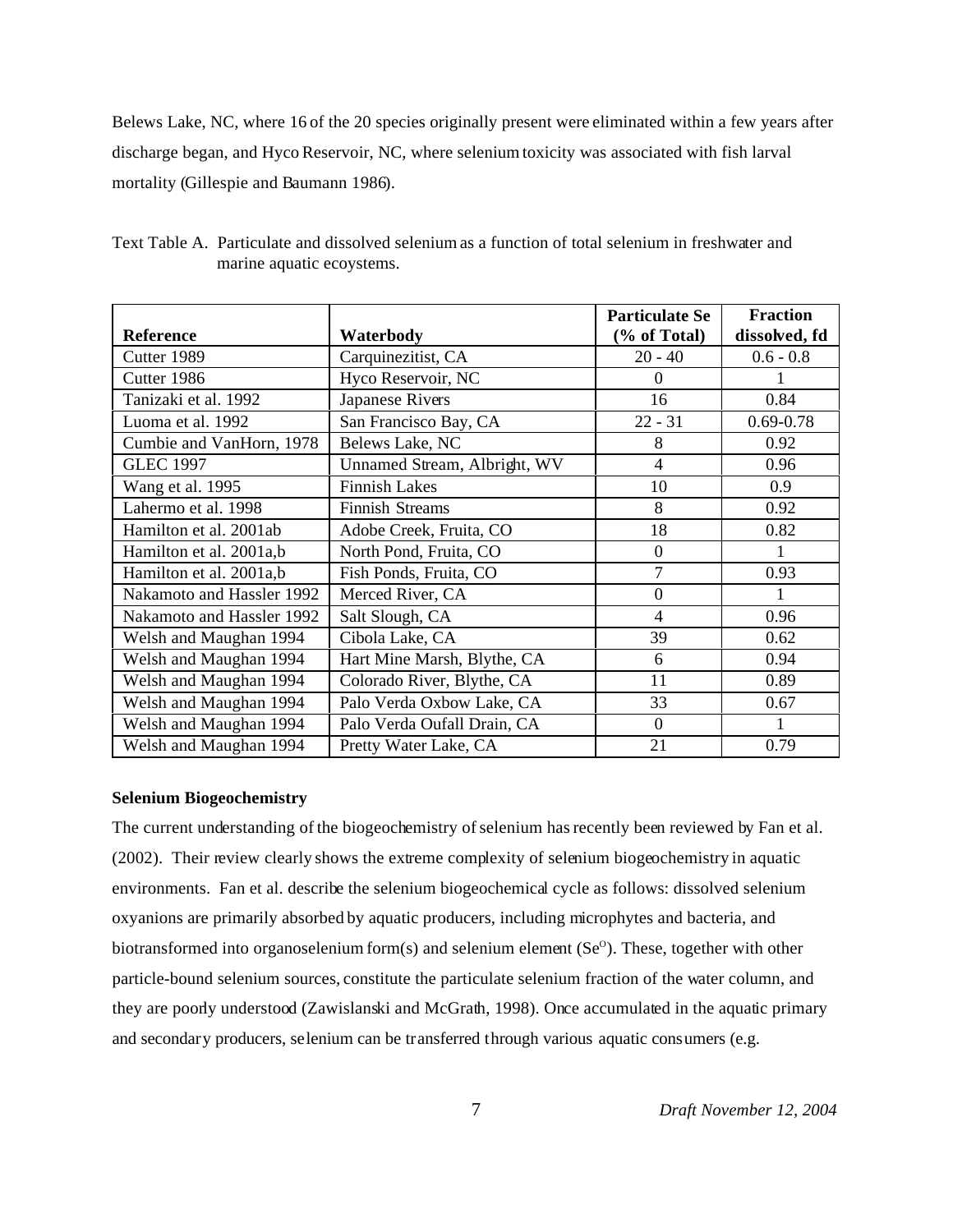zooplankton, insect larvae, larval fish, bivalves) into the top predators, including aquatic birds and piscivorous fish. Selenium can be further chemically transformed through the food chain transfer process.

The microscopic planktonic organisms, including microphytes (cyanobacteria and phytoplankton), bacteria, protozoa, and zooplankton are major components of the particulate matter in the water column. The particulate matter, in turn, forms the basis for detrital materials which can settle onto the sediment, and become the food source for sediment organisms. Suspended particulate matter can also be mineralized in the water column. In addition to this selenium input into the sediment, waterborne selenite and selenate can be physically adsorbed onto the sediment particles, ingested, absorbed, and transformed by the sediment organisms. Sediment-bound selenate and selenite can be reduced to insoluble  $Se^0$  by anaerobic microbial activities. This and water column-derived  $Se^{\theta}$  can be reduced further to inorganic and organic selenides (-II form), and/or reoxidized to selenite and selenate by microorganisms in the sediment and/or in the digestive tracts of sediment macroinvertebrates. Selenides can enter the food chain via absorption and/or ingestion (by chironomids or tubificid worms, for example) into sediment organisms, or be oxidized to selenite and selenate. Selenium of different oxidation states can be further biotransformed by sediment organisms and transferred up the food chain. Selenium biotransformation, bioaccumulation, and transfer through both sediment and water column foodwebs constitute the major biogeochemical pathways in aquatic ecosystems.

In addition to accumulating selenium into the biomass, the aquatic producers are the main factors controlling the volatilization of selenium via the production of methylated selenides including, dimethylselenide (DMSe) and dimethyldiselenide (DMDSe). These methylated selenides can be oxidized to selenite, or can exit the water column into the atmosphere. Selenium volatilization into the atmosphere may represent an important process responsible for significant loss of selenium in some aquatic systems. Methylated selenides can also be generated from dissolved selenonium precursor(s) released by aquatic producers into the water. Moreover, other organoselenium forms can be released into the water by aquatic producers, and are reoxidized to selenite and/or reabsorbed by aquatic producers.

#### **Narrow Margin Between Sufficiency and Toxicity**

Of all the priority and non-priority pollutants, selenium has the narrowest range of what is beneficial for biota and what is detrimental. Selenium is an essential element required as a mineral cofactor in the biosynthesis of glutathione peroxidases. All of the classic glutathione peroxidases contain selenium and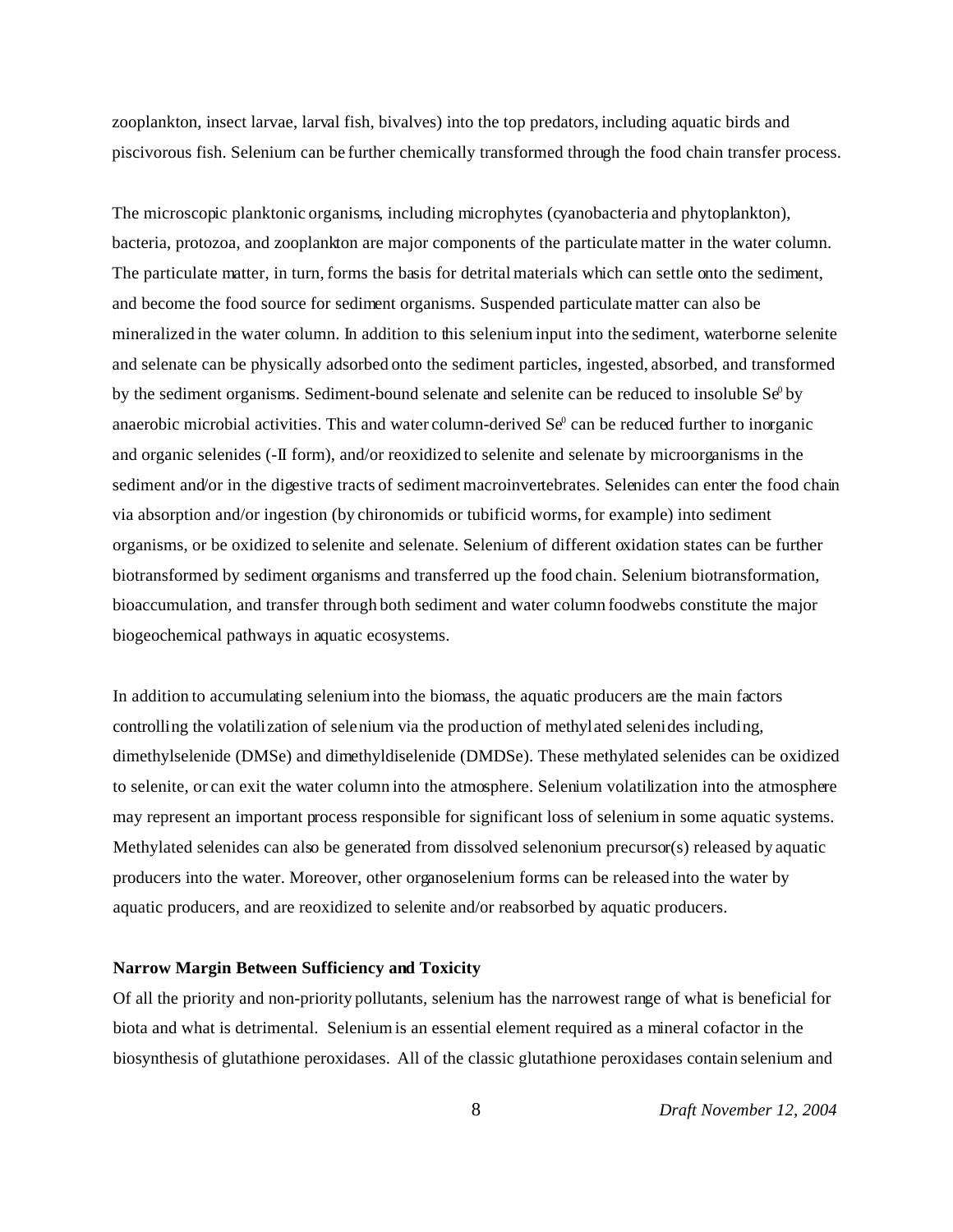are found to be involved in the catalytic reaction of these many enzymes (Allan 1999). The major function of the glutathione peroxidases was found to involve the reduction of hydrogen peroxide to water at the expense of the oxidation of glutathione, the enzyme's cofactor. Aquatic and terrestrial organisms require 0.5  $\mu$ g/g dry weight (dw) of selenium in their diet to sustain metabolic processes, whereas concentrations of selenium that are only an order of magnitude greater than the required level have been shown to be toxic to fish. Selenium deficiency has been found to affect humans (U.S. EPA 1987a), sheep and cattle (U.S. EPA 1987a), deer (Oliver et al. 1990) fish (Thorarinsson et al. 1994; Wang and Lovell 1997; Wilson et al. 1997; U.S. EPA 1987a), aquatic invertebrates (Audas et al. 1995; Caffrey 1989; Cooney et al. 1992; Cowgill 1987; Cowgill and Milazzo 1989; Elendt 1990; Elendt and Bais 1990; Harrison et al. 1988; Hyne et al. 1993; Keating and Caffrey 1989; Larsen and Bjerregaard 1995; Lim and Akiyama 1995; Lindstrom 1991; U.S. EPA 1987a; Winner 1989; Winner and Whitford 1987), and algae (Doucette et al. 1987; Keller et al. 1987; Price 1987; Price et al. 1987; Thompson and Hosja 1996; U.S. EPA 1987a; Wehr and Brown 1985).

Selenium has been shown to mitigate the toxic effects of arsenic, cadmium, copper, inorganic and organic mercury, silver, ofloxacin, methyl parathion and the herbicide paraquat to biota in both aquatic and terrestrial environments (Bjerregaard 1988a, b; Cuvin and Furness 1988; Ding et al. 1988; Krizkova et al. 1996; Malarvizhi and Usharani 1994; Micallef and Tyler 1987; Patel et al. 1988; Paulsson and Lundbergh 1991; Pelletier 1986b, 1988; Phillips et al. 1987; Ramakrishna et al. 1988; Rouleau et al. 1992; Salte et al. 1988; Siegel et al. 1991; Szilagyi et al. 1993; U.S. EPA 1987a). Selenium pretreatment resulted in reduced effects in 128-hr old, but not 6-hr old, embryos of *Oryzias latipes* from cadmium and mercury, whereas prior exposure to selenium did not affect the sensitivity of white suckers to cadmium (U.S. EPA 1987a). In contrast, Birge et al. and Huckabee and Griffith reported that selenium and mercury acted synergistically in producing toxic effects to fish embryos (U.S. EPA 1987a). Selenium is reported to reduce the uptake of mercury by some aquatic species (Southworth et al. 1994; U.S. EPA 1987a), to have no effect on uptake of mercury by a mussel, and to increase the uptake of mercury by mammals and some fish (U.S. EPA 1987a). Selenium augmented accumulation of cadmium in some tissues of the shore crab, *Carcinus maenas* (U.S. EPA 1987a). The available data do not show whether the various inorganic and organic compounds and oxidation states of selenium are equally effective sources of selenium as a trace nutrient, or as reducing the toxic effects of various pollutants.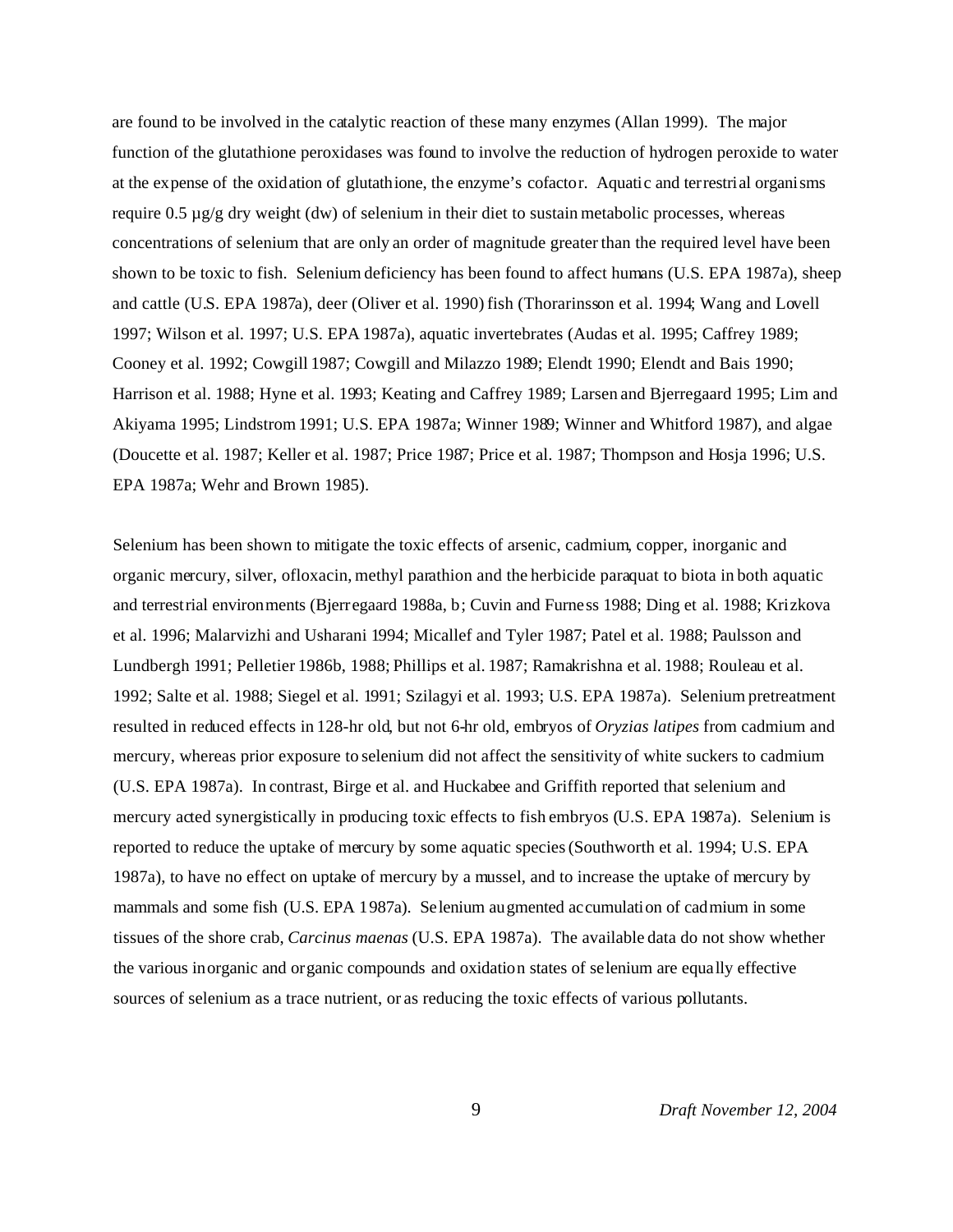#### **Selenium Document Information**

All concentrations reported herein are expressed as selenium, not as the chemical tested. Although Se(VI) is expected to be the predominant oxidation state at chemical equilibrium in oxygenated alkaline waters, the rate of conversion of  $Se(V)$  to  $Se(V)$  seems to be slow in most natural waters. Therefore, it was assumed that when Se(IV) was introduced into stock or test solutions, it would persist as the predominate state throughout the test, even if no analyses specific for the Se(IV) oxidation state were performed. Similarly, it was assumed that when Se(VI) was introduced into stock or test solutions, it would persist as the predominant state throughout the test, even if no analyses specific for Se(VI) were performed.

An understanding of the "Guidelines for Deriving Numerical National Water Quality Criteria for the Protection of Aquatic Organisms and Their Uses" (Stephan et al. 1985), hereafter referred to as the Guidelines, and the response to public comments (U.S. EPA 1985a) is helpful for understanding the derivation of the acute criteria for selenium. Briefly, the Guidelines procedure involves the following steps: (1) Acute toxicity test data is gathered from all suitably conducted studies. Data are to be available for species in a minimum of eight families representing a diverse assemblage of taxa. (2) The Final Acute Value (FAV) is derived by extrapolation or interpolation to a hypothetical genus more sensitive than 95 percent of a diverse assemblage of taxa. The FAV, which represents an  $LC_{50}$  or  $EC_{50}$ , is divided by two in order to obtain an acute criterion protective of nearly all individuals in such a genus. (3) Chronic toxicity test data (longer-term survival, growth, or reproduction) are needed for at least three taxa. Most often the chronic criterion is set by determining an appropriate acute-chronic ratio (the ratio of acutely toxic concentrations to the chronically toxic concentrations) and applying that ratio to the FAV from the previous step. (4) When necessary, the acute and/or chronic criterion may be lowered to protect critically important species.

The chronic criteria procedure explicitly set forth in the Guidelines (Step 3 above) is not well suited to bioaccumulative contaminants for which diet is the primary route of aquatic life exposure. Consequently, that procedure was not used for deriving the chronic criterion for selenium either in the original 1987 criteria document or in this update. Rather, to accord with other provisions of the Guidelines, it was necessary to apply what the Guidelines refer to as "appropriate modifications" of the procedures in order to obtain a criterion "consistent with sound scientific evidence", as will be described in a later section.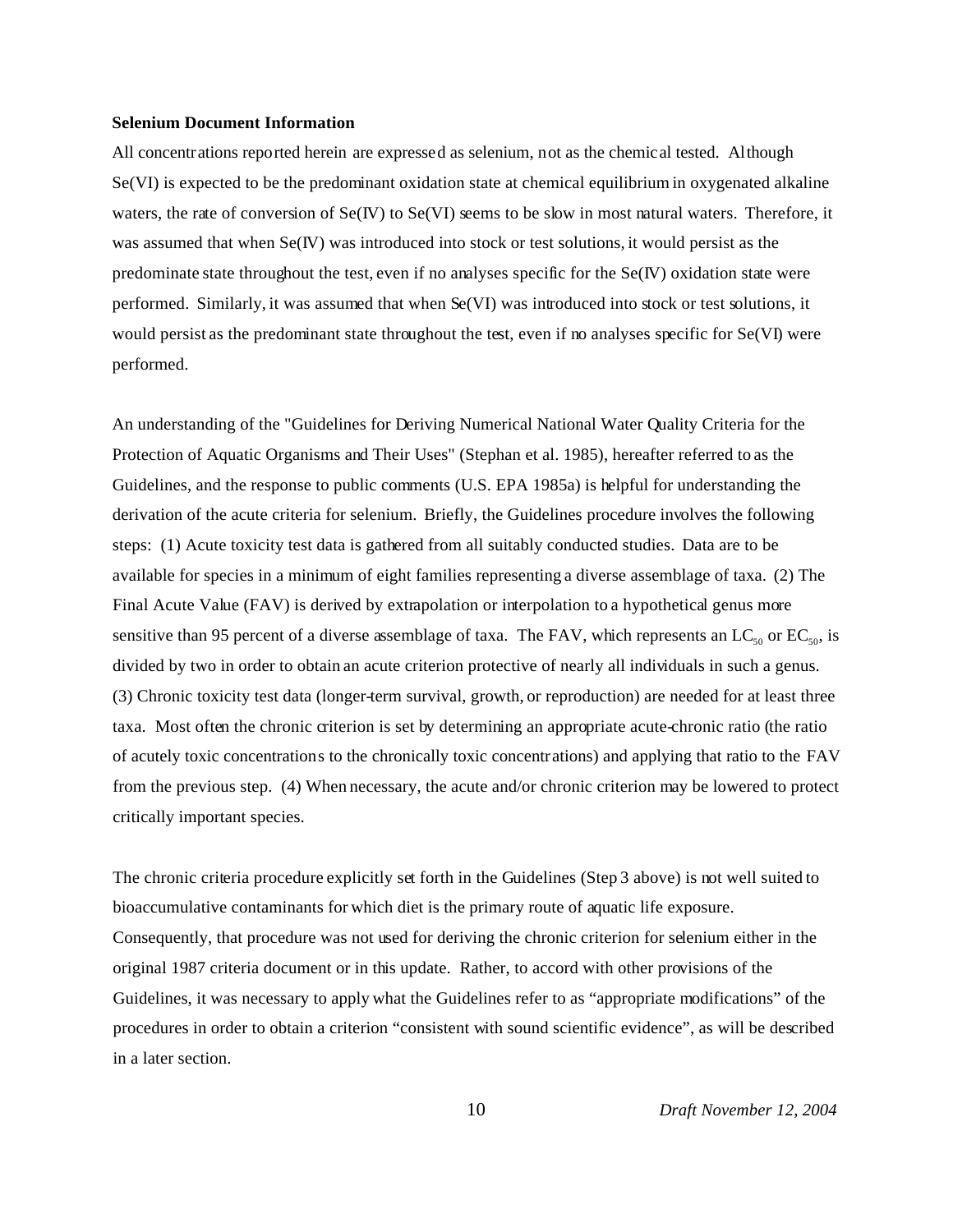Results of such intermediate calculations as recalculated  $LC_{50}$  values and Species Mean Acute Values are given to four significant figures to prevent roundoff error in subsequent calculations, not to reflect the precision of the value. The latest comprehensive literature search for information for this document was conducted in August 2001; some more recent information was included.

The body of this document contains only the information on acute and chronic toxicity of selenium that is relevant to the derivation of the acute and chronic criteria. Supporting information on the toxicity and bioaccumulation of selenium, and the data that were reviewed and not used in deriving the criteria are provided in appendices and include: sulfate correction of selenate acute toxicity (Appendix A); toxicity to aquatic plants (Appendix B); bioconcentration and bioaccumulation (Appendix C); environmental factors affecting selenium toxicity and bioaccumulation (Appendix D); site-specific considerations (Appendix E); other data (Appendix F); unused data (Appendix G); tissue relationships (Appendix H); chronic data summaries (Appendix I); and background Se levels (Appendix J).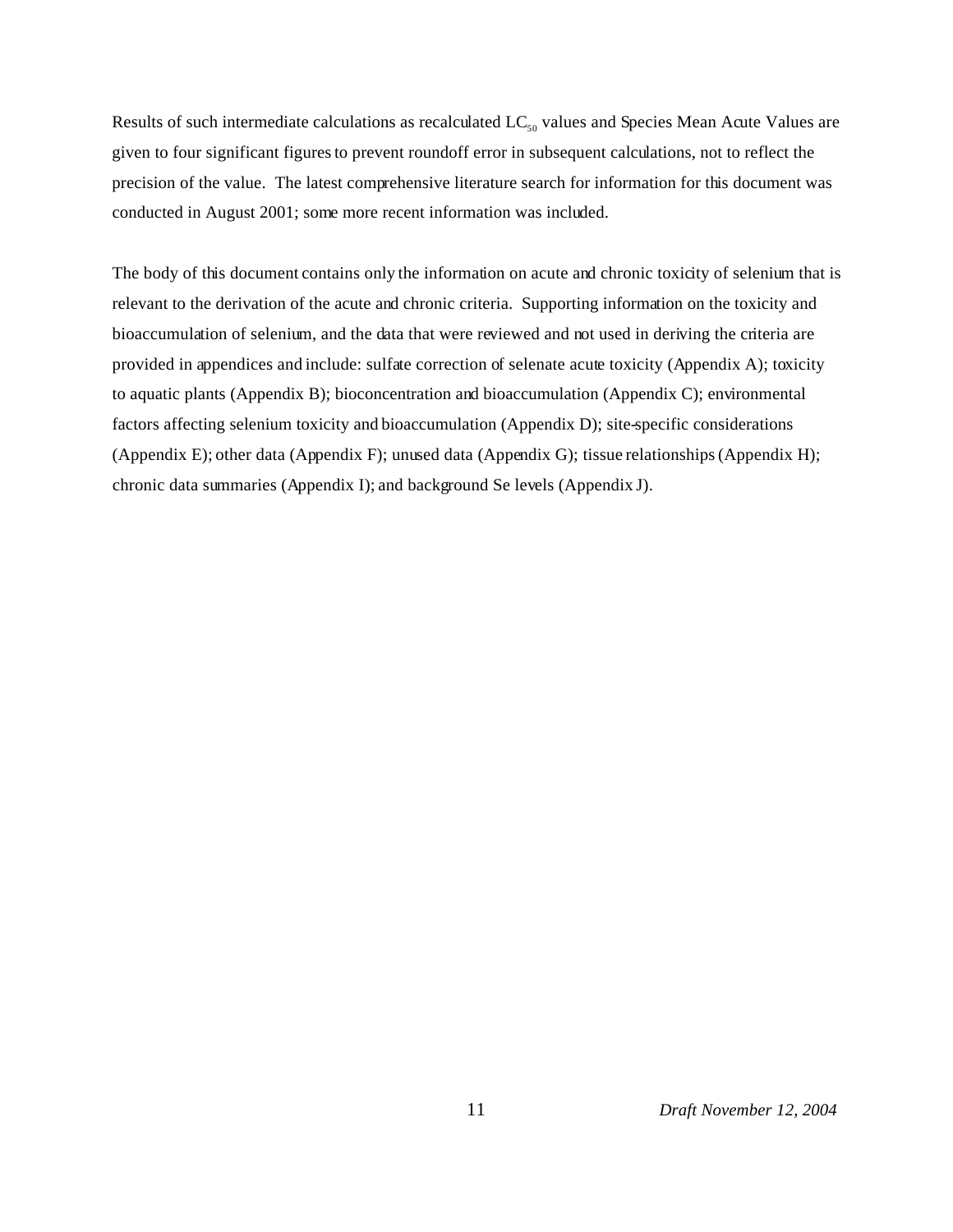#### **Acute Toxicity of Selenite**

Data that may be used, according to the Guidelines, in the derivation of Final Acute Values for selenite are presented in Tables 1a and 1b. The following text presents a brief overview of the acceptable data obtained for selenite, followed by a discussion of the more sensitive, and commercially and recreationally important species. A ranking of the relative sensitivity of selenite to selenate for each genera is listed in Tables 2a and 2b.

#### **Acute Toxicity of Se(IV) to Freshwater Animals**

Acceptable data on the acute effects of selenite in freshwater are available for 14 species of invertebrates and 20 species of fish (Table 1a). These 34 species satisfy the eight family provision specified in the Guidelines. Invertebrates are both the most sensitive and the most tolerant freshwater species to selenite with Species Mean Acute Values (SMAV) ranging from 440 µg/L for the crustacean, *Ceriodaphnia dubia*, to 203,000 µg/L for the leech, *Nephelopsis obscura*. The selenite SMAVs for fishes range from 1,783 µg/L for the striped bass, *Morone saxatilis*, to 35,000 µg/L for the common carp, *Cyprinus carpio*. The following text presents a species-by-species discussion of the eight most sensitive genera, plus all commercially and recreationally important species.

#### *Hyalella* (amphipod)

The most sensitive freshwater genus is the amphipod, *Hyalella*, with a Genus Mean Acute Value (GMAV) of 461.4 µg Se/L. The GMAV is derived from five 96-hr acute flow-through measured tests where the  $LC_{50}$  values ranged from 340 to 670 µg Se/L (GLEC 1998; Halter et al. 1980). A sixth test conducted under non flow-through conditions is also listed in Table 1a (Brasher and Ogle 1993), but the Guidelines recommend using flow-through measured data in preference to static or renewal data.

#### *Ceriodaphnia* (cladoceran)

The second most sensitive freshwater genus is *Ceriodaphnia*, with a GMAV of <515.3 µg Se/L that is derived from the geometric mean of the *C. affinis* (<603.6 µg Se/L) and *C. dubia* (440 µg Se/L) SMAVs. Four static unmeasured 48-hr studies are available for *C. affinis* where the  $LC_{50}$  values ranged from <480 to 720 µg Se/L (Owsley 1984; Owsley and McCauley 1986). The one available *C. dubia* acute study was conducted by GLEC (1999) that exposed <24-hr old neonates to sodium selenite for 48 hours under flowthrough measured conditions. The resultant 48-hr  $LC_{50}$  value was 440 µg Se/L, which is the most sensitive SMAV for selenite in the database.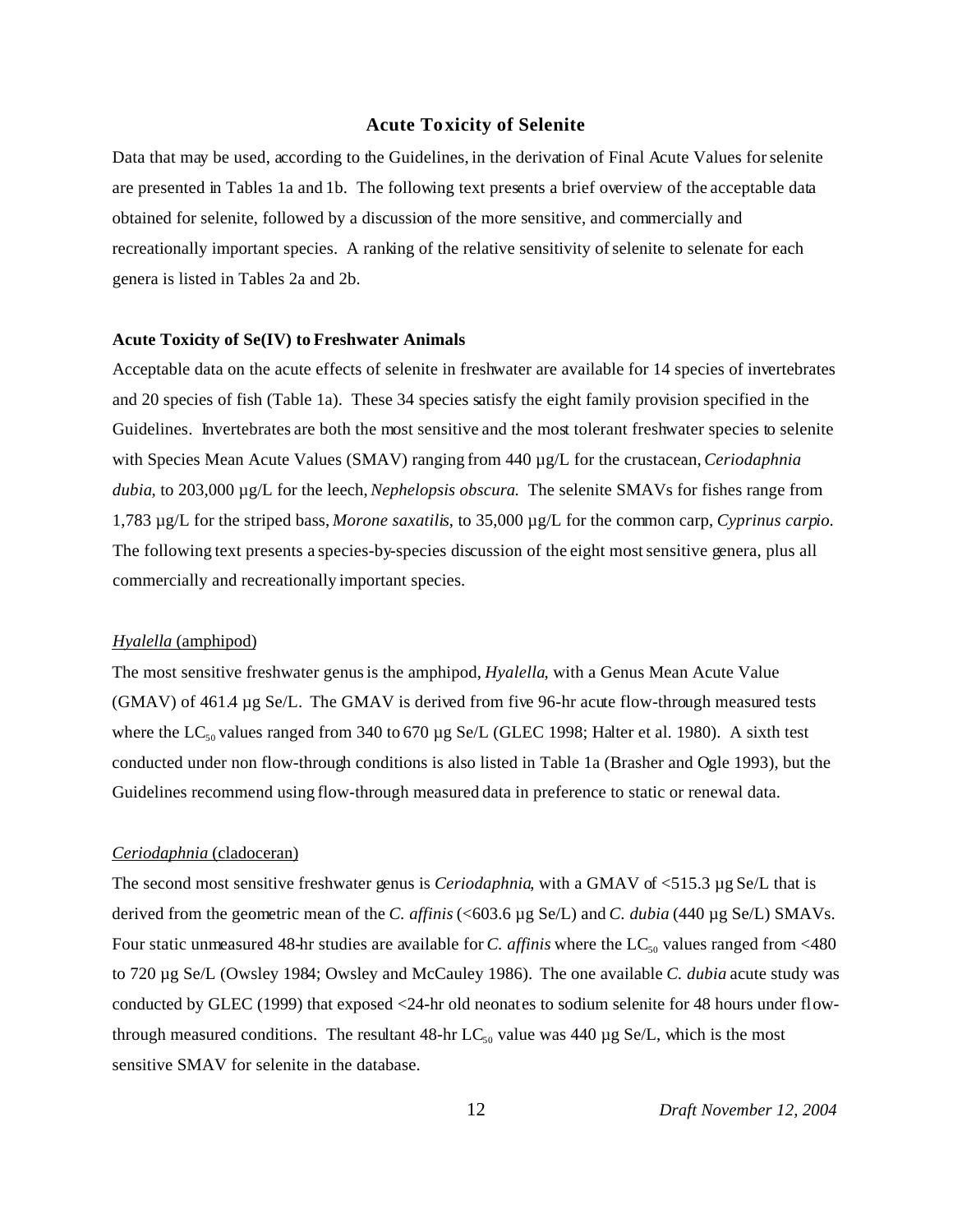#### *Daphnia* (cladoceran)

The eleven available acute values are used to calculate the *Daphnia magna* SMAV of 905.3 µg Se/L (acute LC<sub>50</sub> values ranged from 215 to 3,020 µg Se/L), but only one flow-through measured acute LC<sub>50</sub> test value of 1,987 µg Se/L is used for the for *D. pulex* SMAV (a second static measured test conducted by Reading (1979) is listed, but not used to calculate the SMAV) . The resultant GMAV of 1,341 µg Se/L for *Daphnia* is the third most sensitive for selenite.

#### *Hydra*

The fourth most sensitive freshwater genus is *Hydra*, with a GMAV of 1,700 µg Se/L. The GMAV is derived from the one available static-measured test conducted by Brooke et al. (1985).

#### *Morone* (striped bass)

Two 96-hr static unmeasured tests are available for the striped bass, *Morone saxatilis*, and the  $LC_{50}$ values were 1,325 and 2,400 µg Se/L (Palawski et al. 1985). The geometric mean of the two values yield the GMAV of 1,783 µg Se/L.

#### *Pimephales* (fathead minnow)

A total of 16 fathead minnow acute studies are presented in Table 1a, but only the eight flow-through measured LC<sub>50</sub> values are used to derive the GMAV of 2,209 µg Se/L. The eight flow-through LC<sub>50</sub> values ranged from 620 to 5,200 µg Se/L (Cardwell et al. 1976a,b; GLEC 1998; Kimball manuscript).

#### *Gammarus* (amphipod)

The seventh most sensitive freshwater genus is *Gammarus*, with a GMAV of 3,489 µg Se/L that is derived from the geometric mean of five flow-through measured studies (GLEC 1998, 1999) where the  $LC_{50}$  values ranged from 1,800 to 10,950 µg Se/L. Two static measured acute studies were conduced by Brooke et al. (1985) and Brooke (1987), but as recommended by the Guidelines, were not used to calculate the SMAV for this species.

#### *Jordanella* (flagfish)

The eighth most sensitive freshwater genus is *Jordanella*, with a GMAV of 6,500 µg Se/L. The GMAV is derived from the one available 96-hr flow-through measured test conducted by Cardwell et al. (1976a,b) that exposed *Jordanella floridae* to selenium dioxide.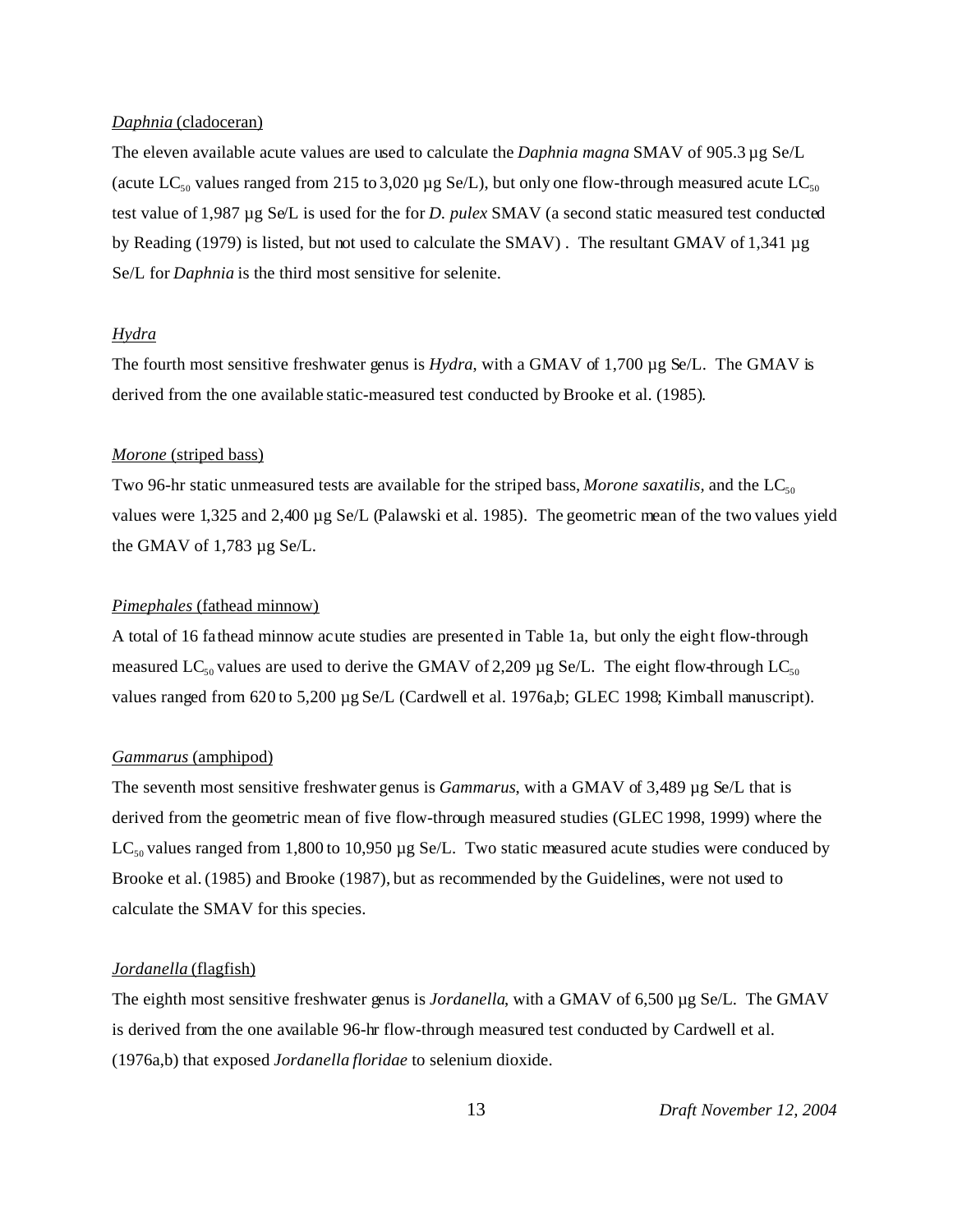#### *Oncorhynchus* (salmonid)

The GMAV of 10,580 µg Se/L for the commercially important salmonid *Oncorhynchus* is derived from the geometric mean of the coho salmon (O. *kisutch*; 7,240 µg Se/L), chinook salmon (*O. tshawytscha*; 15,596 µg Se/L) and rainbow trout (*O. mykiss*; 10,488 µg Se/L) SMAVs. Three static unmeasured 96-hr studies are used to calculate the coho salmon SMAV where the  $LC_{50}$  values ranged from 3,578 to 13,600  $\mu$ g Se/L (Hamilton and Buhl 1990b; Buhl and Hamilton 1991). A fourth coho salmon LC<sub>50</sub> value is available for an acute test initiated with the tolerant alevin life stage (Buhl and Hamilton 1991), but based on Guideline recommendations this value is not used when data are available from a more sensitive life stage.

Six acute chinook salmon static unmeasured 96-hr acute studies conducted with the more sensitive postalevin life stage of the fish are used to determine the 15,596  $\mu$ g Se/L SMAV for the species and the LC<sub>50</sub> values ranged from 8,150 to 23,400 µg Se/L (Hamilton and Buhl 1990b). The two acute studies conducted with the tolerant eyed egg and alevin life stages by the same authors are not used in the SMAV determination as recommended by the Guidelines. Hamilton and Buhl (1990b) noted that chinook salmon fry were consistently more sensitive than either the embryos or alevin to selenite.

A total of seven rainbow trout acute studies are presented in Table 1a, but only the two flow-through measured  $LC_{50}$  values are used to derive the SMAV of 10,488  $\mu$ g Se/L as recommended by the Guidelines. The two 96-hr flow-through test  $LC_{50}$  values are 8,800 and 12,500 µg Se/L (Goettl and Davies 1976; Hodson et al. 1980). As with the coho and chinook salmon, the alevin life stage was less sensitive to selenite.

#### *Lepomis* (bluegill)

The GMAV of 28,500 µg Se/L for the recreationally important bluegill sunfish, *Lepomis macrochirus*, is derived from the 96-hr flow-through measured test conducted by Cardwell et al. (1976a,b). The static measured acute study conduced by Brooke et al. (1985) was not used to calculate the SMAV for this species, as recommended by the Guidelines.

#### **Se(IV) Freshwater Final Acute Value Determination**

Freshwater Species Mean Acute Values (Table 1a) were calculated as geometric means of the available acute values for selenite, and Genus Mean Acute Values (Table 2a) were then calculated as geometric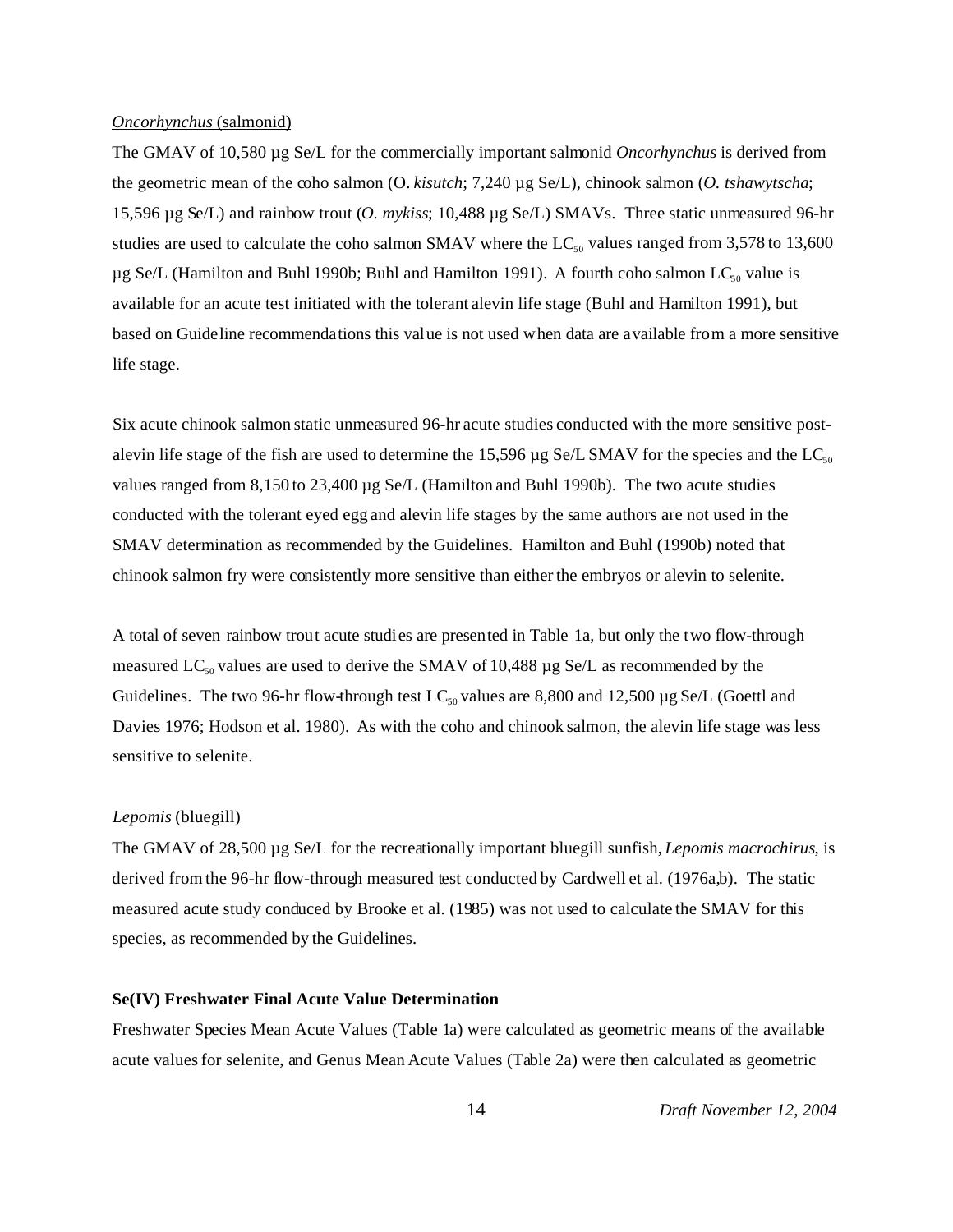means of the Species Mean Acute Values. Of the 28 genera for which freshwater mean acute values are available, the most sensitive genus, *Hyalella*, is 440 times more sensitive than the most tolerant, *Nephelopsis*. The range of sensitivities of the four most sensitive genera spans a factor of 3.7. The freshwater Final Acute Value (FAV), representing the most sensitive  $5<sup>th</sup>$  percentile genus, is calculated to be 514.9 µg/L for selenite using the procedure described in the Guidelines and the Genus Mean Acute Values in Table 2a. The Final Acute Value is higher than the lowest Species Mean Acute Value (Figure 1).

#### **Acute Toxicity of Se(IV) to Saltwater Animals**

Acute toxicity data that can be used to derive a saltwater criterion for selenite are available for 10 species of invertebrates and eight species of fish that are resident in North America (Table 1b). These 18 species satisfy the eight family provision specified in the Guidelines. The range of SMAVs for saltwater invertebrates extends from 255 µg Se/L for juveniles of the bay scallop, *Argopecten irradians* (Nelson et al. 1988) to greater than 10,000 µg Se/L for embryos of the blue mussel, *Mytilus edulis* (Martin et al. 1981) and embryos of the Pacific oyster, *Crassostrea gigas* (Glickstein 1978; Martin et al. 1981). The range of SMAVs for fish is slightly wider than that for invertebrates, extending from 599 µg Se/L for larvae of the haddock, *Melanogrammus aeglefinus*, to 17,350 µg Se/L for adults of the fourspine stickleback, *Apeltes quadracus* (Cardin 1986). No consistent relationship was detected between life stage of invertebrates or fish and their sensitivity to selenite, and few data are available concerning the influence of temperature or salinity on the toxicity of selenite to saltwater animals. Acute tests with the copepod, *Acartia tonsa*, at 5 and 10°C gave similar results (Lussier 1986). The following text presents a species-by-species discussion of the eight most sensitive genera, plus all commercially and recreationally important species. The genera sensitivity ranking is listed in Table 2b.

#### *Argopecten* (bay scallop)

The most sensitive saltwater genus is *Argopecten*, with a GMAV of 255 µg Se/L. The GMAV is derived from the one available bay scallop (*Argopecten irradians)* static-renewal unmeasured test conducted by Nelson et al. (1988) at a salinity of 25 g/kg.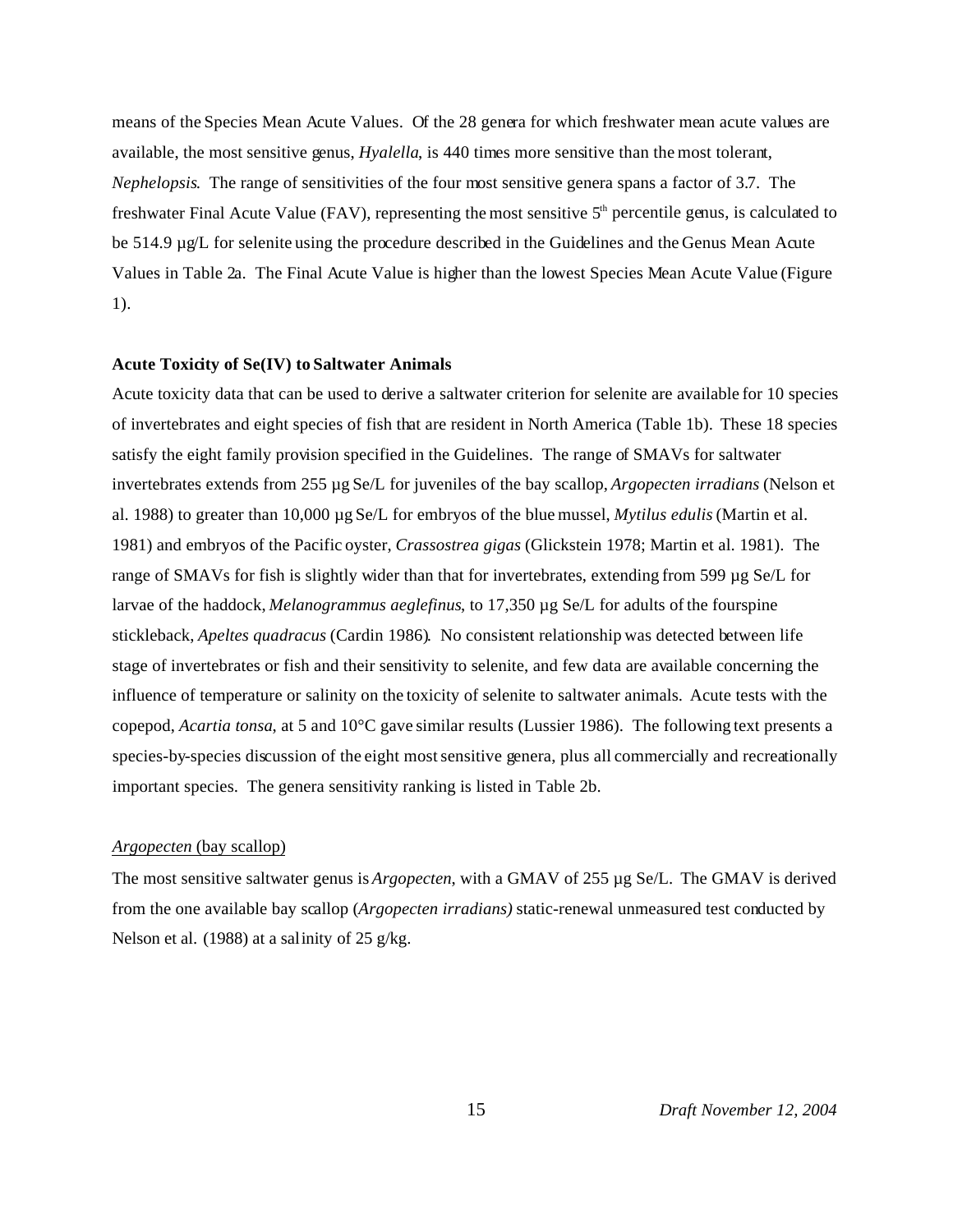#### *Melanogrammus* (haddock)

The second most sensitive saltwater genus is *Melanogrammus*, with a GMAV of 599 µg Se/L. The GMAV is derived from the one available haddock (*Melanogrammus aeglefinus*) static unmeasured test conducted by Cardin (1986) at a salinity of 30 g/kg.

#### *Cancer* (dungeness crab)

The third most sensitive saltwater genus is *Cancer*, with a GMAV of 1,040 µg Se/L. The GMAV is derived from the one available static unmeasured test conducted by Glickstein (1978) that exposed *Cancer magister* to selenium oxide at a salinity of 33.8 g/kg.

#### *Penaeus* (brown shrimp)

The fourth most sensitive saltwater genus is *Penaeus*, with a GMAV of 1,200 µg Se/L. The GMAV is derived from the one available static unmeasured test conducted by Ward et al. (1981) that exposed *Penaeus aztecus* to sodium selenite at a salinity of 30 g/kg.

#### *Acartia* (copepod)

The fifth most sensitive saltwater genus is *Acartia*, with a GMAV of 1,331 µg Se/L that is derived from the geometric mean of the *A. clausi* (2,110 µg Se/L) and *A. tonsa* (839 µg Se/L) SMAVs. Each of the SMAVs is derived from one static unmeasured acute test conducted by Lussier (1986) that exposed each species to selenious acid at a salinity of 30 g/kg.

#### *Americamysis* (*Mysidopsis*) (mysid)

The GMAV of 1,500 µg Se/L for the mysid *Americamysis* (formerly *Mysidopsis*) is derived from the one *Americamysis bahia* 96-hr flow-through measured test conducted by Ward et al. (1981). The static unmeasured acute study conduced by U.S. EPA (1978) was not used to calculate the SMAV for this species as recommended by the Guidelines. The flow-through measured test was conducted with selenious acid at a salinity of 15-20 g/kg.

#### *Spisula* (surf clam)

The seventh most sensitive saltwater genus is *Spisula*, with a GMAV of 1,900 µg Se/L. The GMAV is derived from the one available static-renewal unmeasured test conducted by Nelson et al. (1988) that exposed *Spisula solidissima* to sodium selenite at a salinity of 25 g/kg.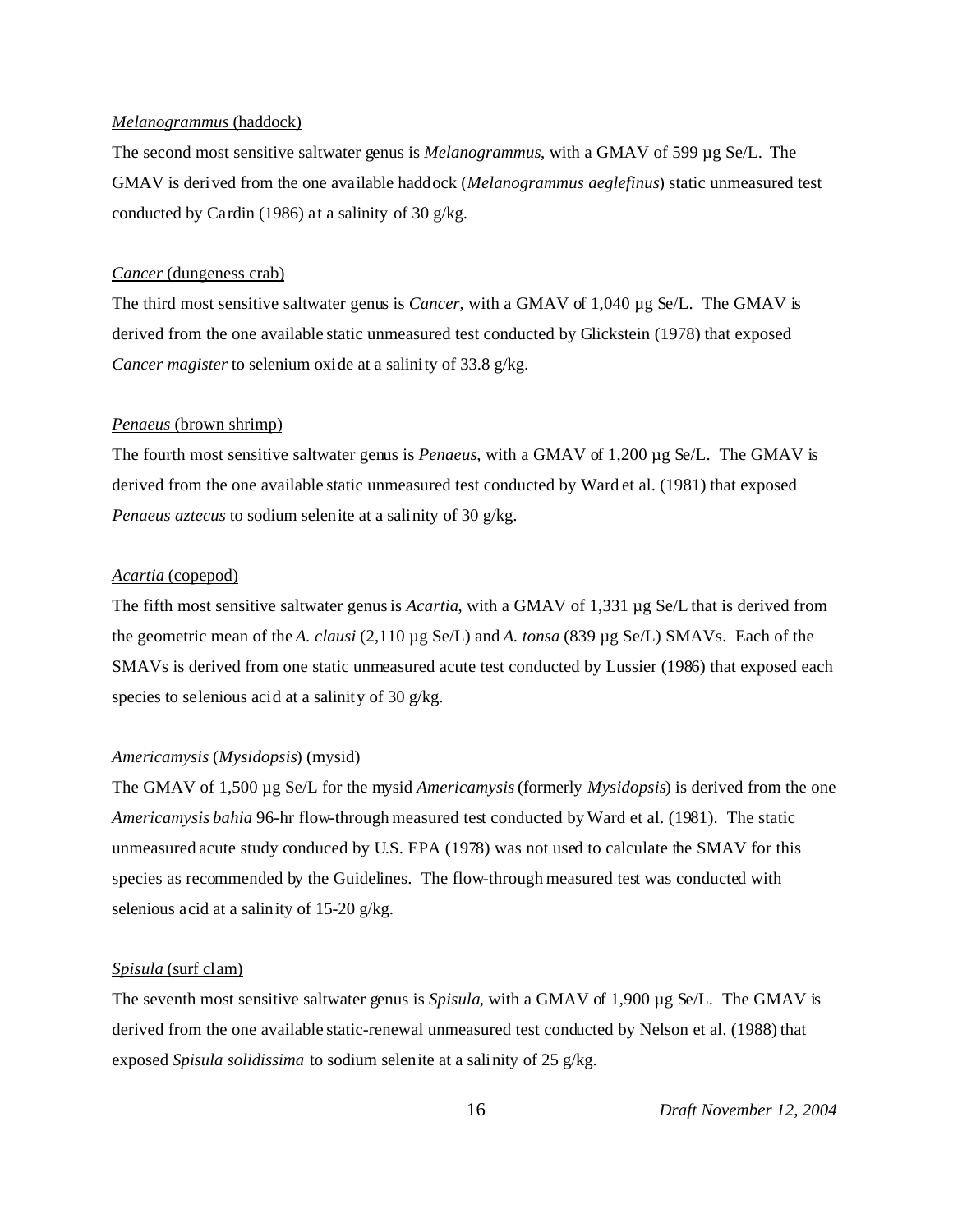#### *Morone* (striped bass)

Five 96-hr static unmeasured tests are available for the striped bass, *Morone saxatilis*, and the  $LC_{50}$ values ranged from 1,550 to 3,900 µg Se/L (Chapman 1992; Palawski et al. 1985). The geometric mean of the five values yielded the GMAV of 3,036 µg Se/L. All the tests were conducted with sodium selenite at a salinity of 1-5 g/kg.

#### *Paralichthys* (summer flounder)

The GMAV of 3,497 µg Se/L for the commercially important summer flounder, *Paralichthys dentatus*, is derived from one 96-hr static unmeasured acute test conducted by Cardin (1986) that exposed embryos to selenious acid at a salinity of 30.2 g/kg.

#### *Callinectes* (blue crab)

The GMAV of 4,600 µg Se/L for the commercially important blue crab, *Callinectes sapidus*, is derived from one static unmeasured acute test conducted by Ward et al. (1981) that exposed juveniles to sodium selenite at a salinity of 30 g/kg.

#### *Crassostrea* (Pacific oyster)

Two static unmeasured tests are available for the commercially important Pacific oyster, *Crassostrea gigas*, and the LC<sub>50</sub> values were both >10,000 µg Se/L (Glickstein 1978; Martin et al. 1981). The geometric mean of the two values yielded the GMAV of  $>10,000 \mu$ g Se/L. The tests were conducted with selenium oxide and sodium selenite at a salinity of 33.8 g/kg.

#### *Mytilus* (blue mussel)

The GMAV for the commercially important blue mussel, *Mytilus edulis*, is also  $>10,000 \mu$ g Se/L, and is derived from the one static unmeasured acute test conducted by Martin et al. (1981) that exposed embryos to selenium oxide at a salinity of 33.8 g/kg.

#### *Pseudopleuronectes* (winter flounder)

The GMAV of 14,649 µg Se/L for the commercially important winter flounder, *Pseudopleuronectes americanus*, is derived from two 96-hr static unmeasured acute tests conducted by Cardin (1986) that exposed larvae to selenious acid at a salinity of 28-30 g/kg.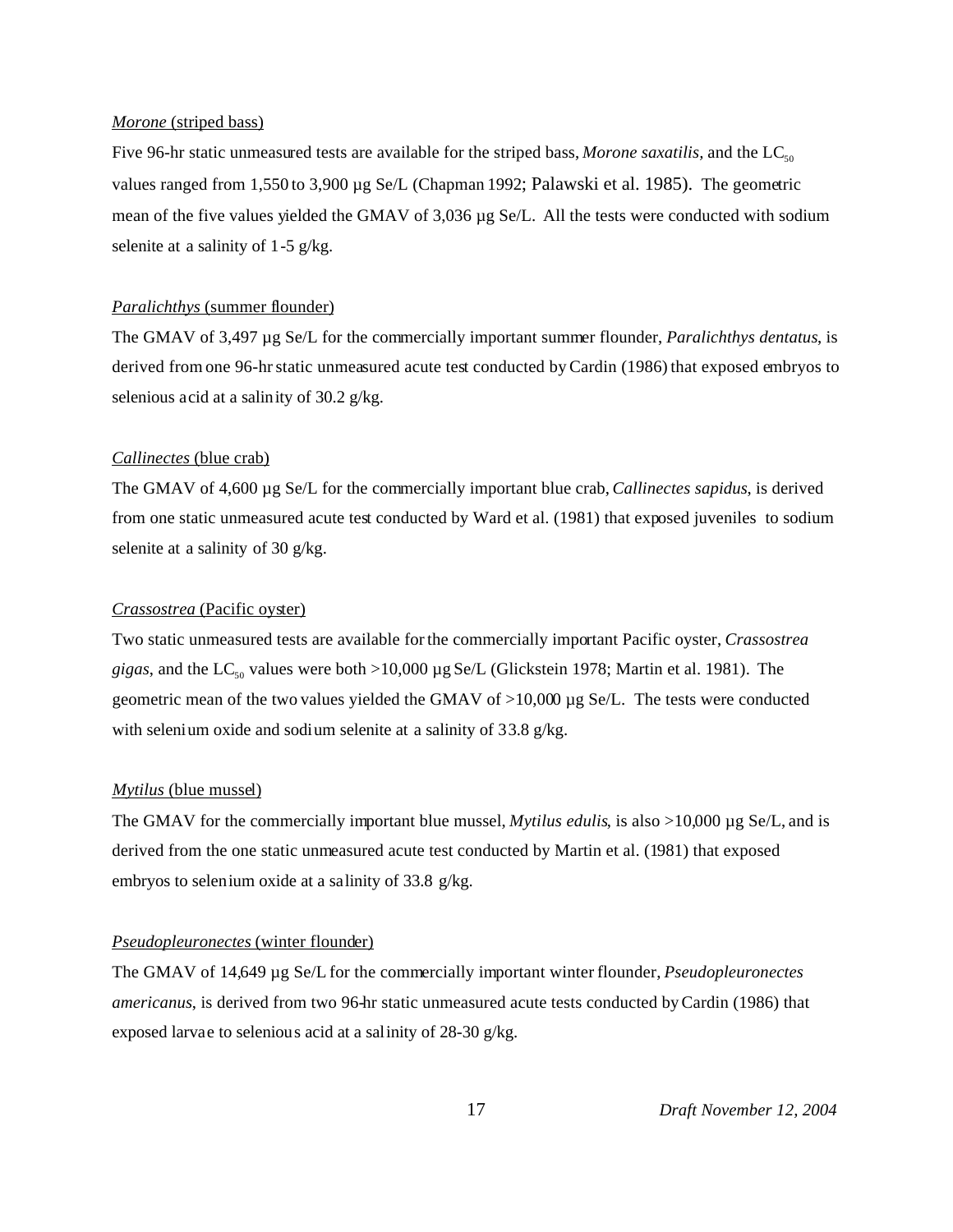#### **Se(IV) Saltwater Final Acute Value Determination**

Of the 17 genera for which saltwater mean acute values are available for selenite (Table 2b), the most sensitive genus, *Argopectin*, is 68 times more sensitive than the most tolerant, *Apeltes*. The sensitivities of the four most sensitive genera differ by a factor of 4.7, and these four include three invertebrates and one fish, of which an invertebrate is the most sensitive of the four. The saltwater Final Acute Value, representing the most sensitive  $5<sup>th</sup>$  percentile genus, is 253.4  $\mu$ g/L for selenite, which is slightly lower than the lowest Species Mean Acute Value (Figure 2).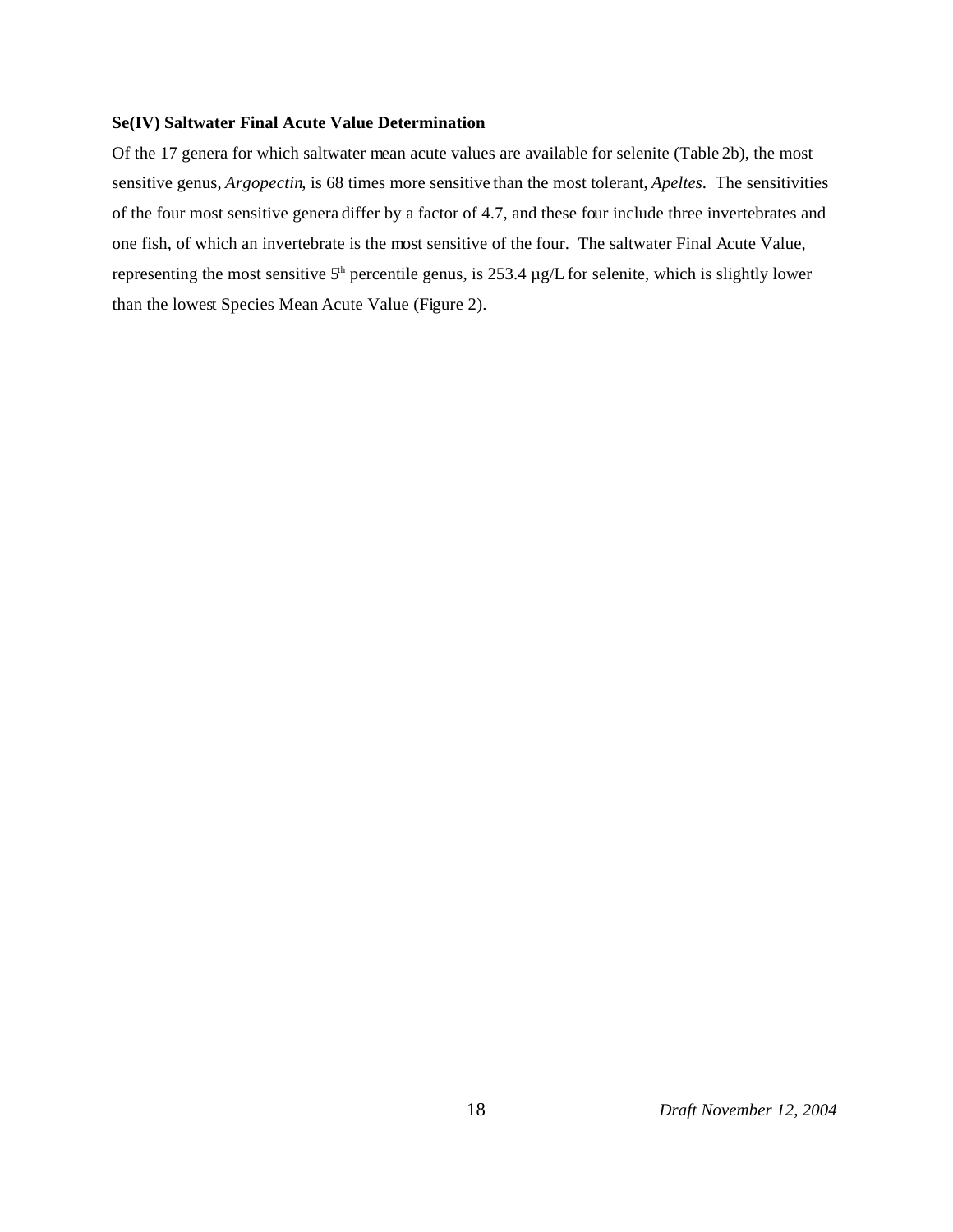#### **Acute Toxicity of Selenate**

Data that may be used, according to the Guidelines, in the derivation of Final Acute Values for selenate are presented in Tables 1a and 1b. The following text presents a brief overview of the acceptable data obtained for selenate, and includes a discussion of the more sensitive and important species. The genera sensitivity ranking is listed in Tables 2a and 2b.

#### **Sulfate-dependent Toxicity of Selenate**

The toxicity of a number of metals (e.g., copper and cadmium) to aquatic organisms is related to the concentration of hardness in the water. The toxicity of these metals to many different aquatic species has been shown to decrease as the hardness concentration increases. A similar relationship also has been recognized between selenate and dissolved sulfate in freshwater (a similar relationship is not evident between selenite and sulfate or between either form of selenium and hardness). The studies reviewed in this document indicate that, as the concentration of sulfate increases, the acute toxicity of selenate is reduced (less toxic). Selenate acute toxicity tests conducted at different levels of dissolved sulfate are available with *C. dubia*, *D. magna*, *H. azteca*, *G. pseudolimnaeus*, chinook salmon and fathead minnows (Table 1a). These data indicate that, in general, selenate is more toxic to these species in low sulfate water than in higher sulfate water.

#### **Sulfate Correction**

As discussed in the introduction of this document, sulfate has been shown to compete with selenate in their uptake into aquatic organisms (Olge and Knight 1996; Riedel and Sanders 1996; Bailey et al. 1995; Hansen et al. 1993) and affect the acute toxicity of selenate (Brix et al. 2001a). Sulfate is used here as a correction to the toxicity of selenate. However, it should be emphasized that the sulfate adjustment is not a precise measure, but an estimation. The variability associated with different life stages, clones and test conditions of the studies used to determine the sulfate slope all contribute to the uncertainty of the sulfate correction. In selected cases, insensitive life stages were not used in the analysis (e.g., the eyed-egg and alevin test results were not used for the chinook salmon).

Following recommendations in the guidelines (Stephan et al. 1985), an analysis of covariance (Sokal and Rohlf 1981) was implemented in Microsoft Excel to calculate a common slope for regression lines projecting the natural logarithm of selenate  $LC_{50}$ s as a function of the natural logarithm of sulfate concentrations. The common regression line is the best estimate of the collective relationship between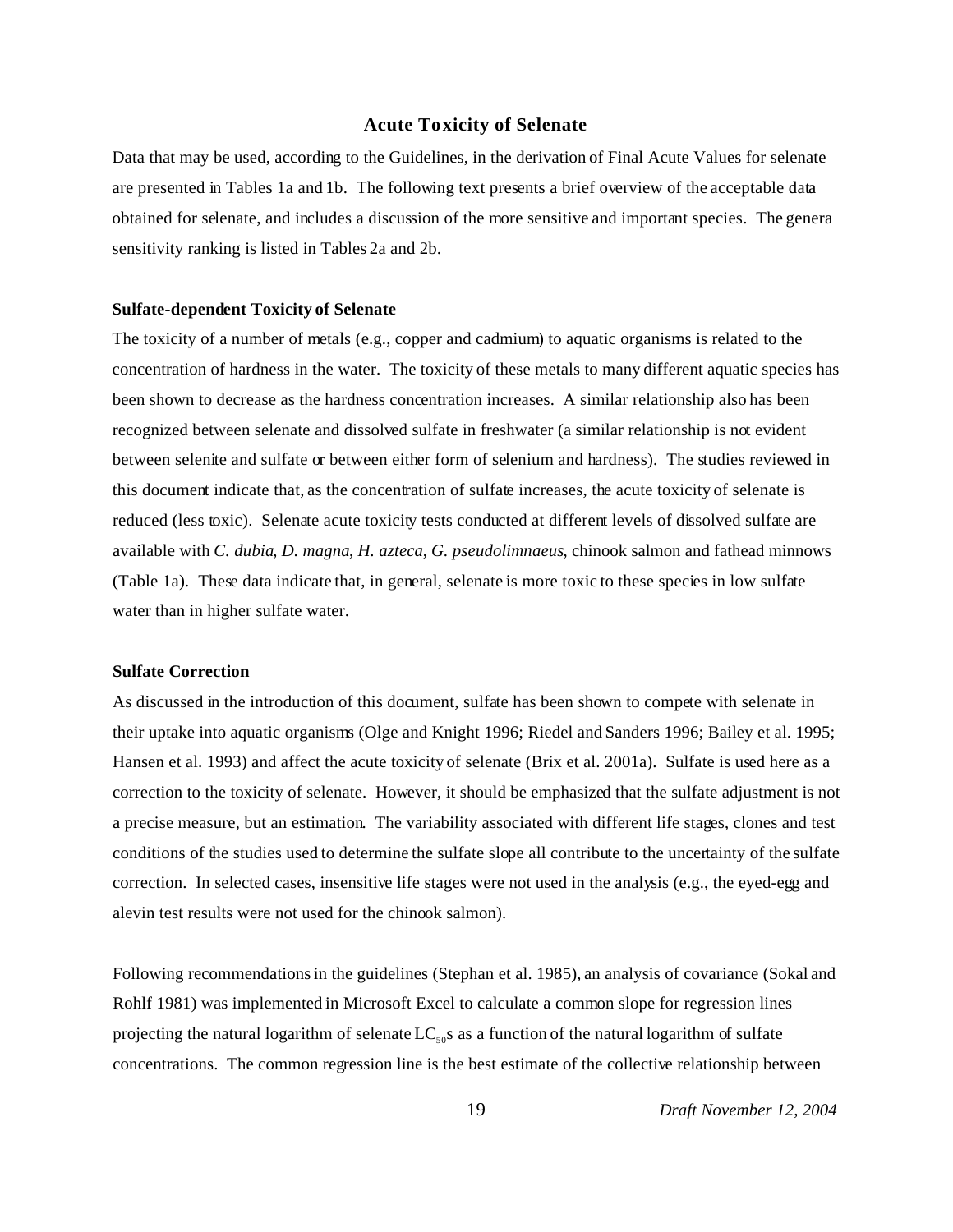toxicity and sulfate concentration. With analysis of covariance, different species will be weighted relative to the number of data points they have. In this case, the fathead minnow has 18 data points out of the total of 57, the next most frequent species, *C. dubia*, has 13 data points, and the four remaining species have eight or fewer data points.

This analysis of covariance model was fit to the selenate data in Table 1a for the six species for which definite acute values ("less than" or "greater than" values were not used) were available over a range of sulfate levels, such that the highest sulfate value was at least three times the lowest, and the highest was also at least 100 mg/L higher than the lowest (other species in Table 1a either did not meet these criteria or did not show any sulfate-toxicity trend due to differences in exposure methods, species, age, etc.). A list of the species and acute toxicity-sulfate values used to estimate the acute sulfate slope is provided in Appendix A.

Regression analysis revealed significant, positive slopes for five of six species that had acute values precisely determined. The slopes for all six species ranged from 0.19 to 0.87, and the common slope for these six species was 0.5812. An F-test was used to test the null hypothesis that slopes of all species were equal. This test revealed that the null hypothesis could not be rejected ( $F_{5,45} = 2.82$ , P $> 0.05$ ). Individual slopes were not significantly different than the overall pooled slope (Tukey test, all  $|q| < 3.3$ ,  $q_{0.05,(2),47,7} = 4.39$ . Analysis of covariance thus confirmed that it is correct to assume that there is no significant variation in slopes among species, and that the overall slope is a reasonable estimate of the relationship between sulfate concentration and selenate toxicity.

The pooled slope of 0.5812 was used to adjust the freshwater selenate acute values in Table 1a to a sulfate level of 100 mg/L, except where it was not possible because no sulfate value was reported. Species Mean Acute Values (SMAV) were calculated as geometric means of the adjusted acute values (only the underlined EC50/LC50 species values were used to calculate the respective SMAV). As stated in the Guidelines (Stephen et al. 1985), flow-through measured study data are normally given preference over non-flow-through data for a particular species. In certain cases flow-through measured results were available, yet preference was given to the sensitive life stage for certain species in calculating SMAVs. Genus Mean Acute Values (GMAV) at a sulfate level of 100 mg/L were then calculated (Table 1a) as geometric means of the available freshwater Species Mean Acute Values and ranked (Table 2a).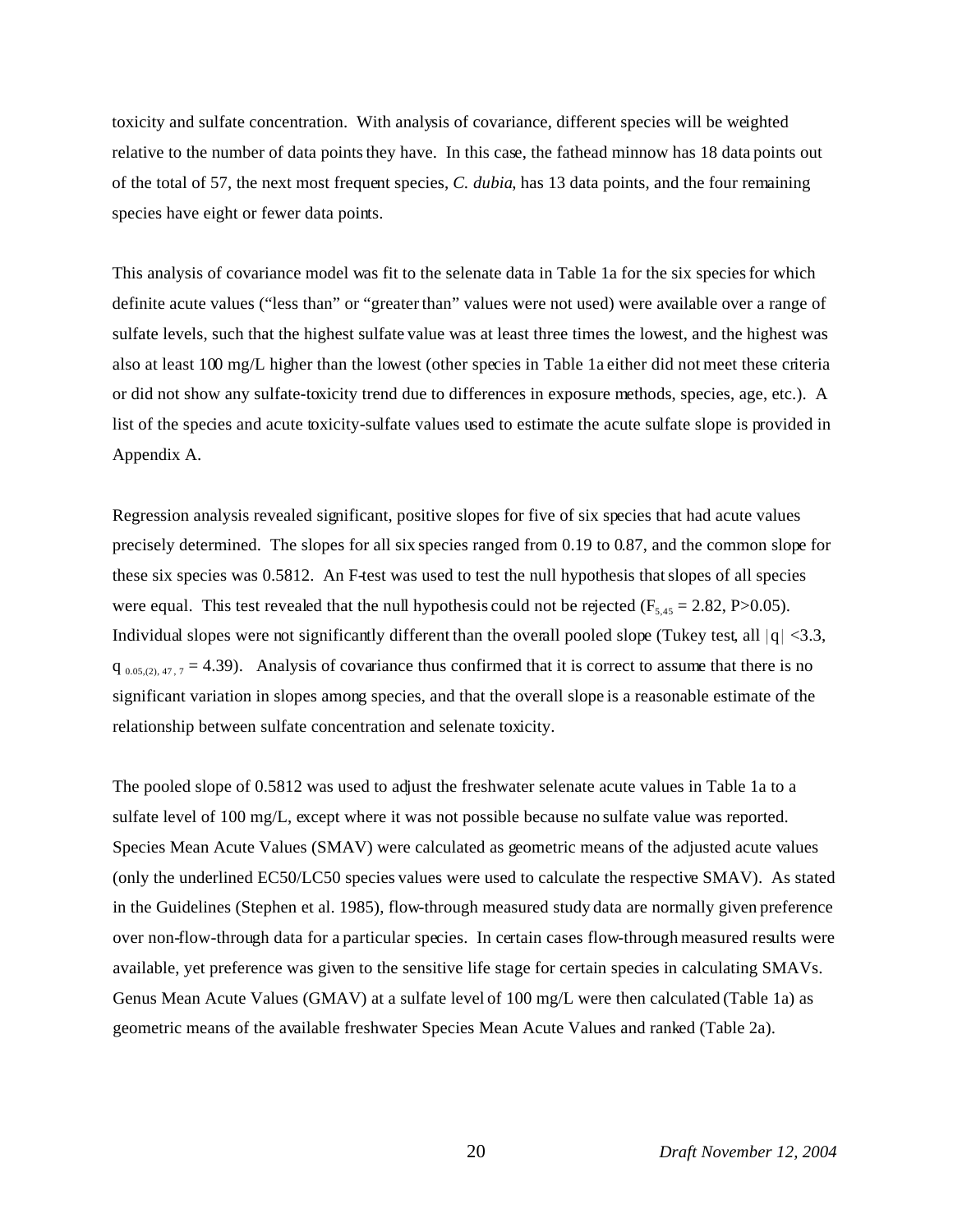#### **Acute Toxicity of Se(VI) to Freshwater Animals (Sulfate Adjusted Values)**

Acceptable data on the acute effects of selenate in freshwater are available for 12 invertebrate species and 11 species of fish (Table 1a). These 23 species satisfy the eight family provision of the Guidelines. Invertebrates are both the most sensitive and the most tolerant freshwater species to selenate with sulfate adjusted SMAVs ranging from 593 µg/L for the crustacean, *Daphnia pulicaria*, to 1,515,616 µg/L for the leech, *Nephelopsis obscura*. The selenate SMAVs for fishes range from 10,305 µg/L for the razorback sucker, *Xyrauchen texanus*, to 226,320 µg/L for channel catfish, *Ictalurus punctatus*. The following text presents a species-by-species discussion of the eight most sensitive genera, plus all commercially and recreationally important species.

#### *Ceriodaphnia* (cladoceran)

The most sensitive freshwater genus is the cladeceran, *Ceriodaphnia*, with a sulfate adjusted GMAV of 842  $\mu$ g Se/L. The GMAV is derived from one 48-hr acute flow-through measured test (GLEC 1999). Twelve additional tests conducted under non flow-through conditions are also listed in Table 1a (Brix et al. 2001a,b), but the Guidelines recommend using flow-through measured data in preference to static or renewal data.

#### *Hyalella* (amphipod)

The second most sensitive freshwater genus is the amphipod, *Hyalella*, with a sulfate adjusted GMAV of 1,397  $\mu$ g Se/L. The GMAV is derived from four 96-hr acute flow-through measured tests where the LC<sub>50</sub> values ranged from 723 to 4,224 µg Se/L (GLEC 1998). Three tests conducted under non flow-through conditions are also listed in Table 1a (Adams 1976; Brasher and Ogle 1993; Brix et al. 2001a,b), but are not used to calculate the SMAV as recommended by the Guidelines.

#### *Daphnia* (cladoceran)

The third most sensitive freshwater genus is *Daphnia*, with a sulfate adjusted GMAV of 1,887 µg Se/L that is derived from the geometric mean of the *D. magna* (3,314 µg Se/L), *D. pulex* (3,420 µg Se/L) and *D. pulicaria* (593 µg Se/L) SMAVs. Five static and one static-renewal measured 48-hr studies are available for *D. magna* where the LC<sub>50</sub> values ranged from 1,955 to 5,093  $\mu$  g Se/L (Boyum 1984; Brooke et al. 1985; Dunbar et al. 1983; Ingersol et al. 1990; Maier et al. 1993).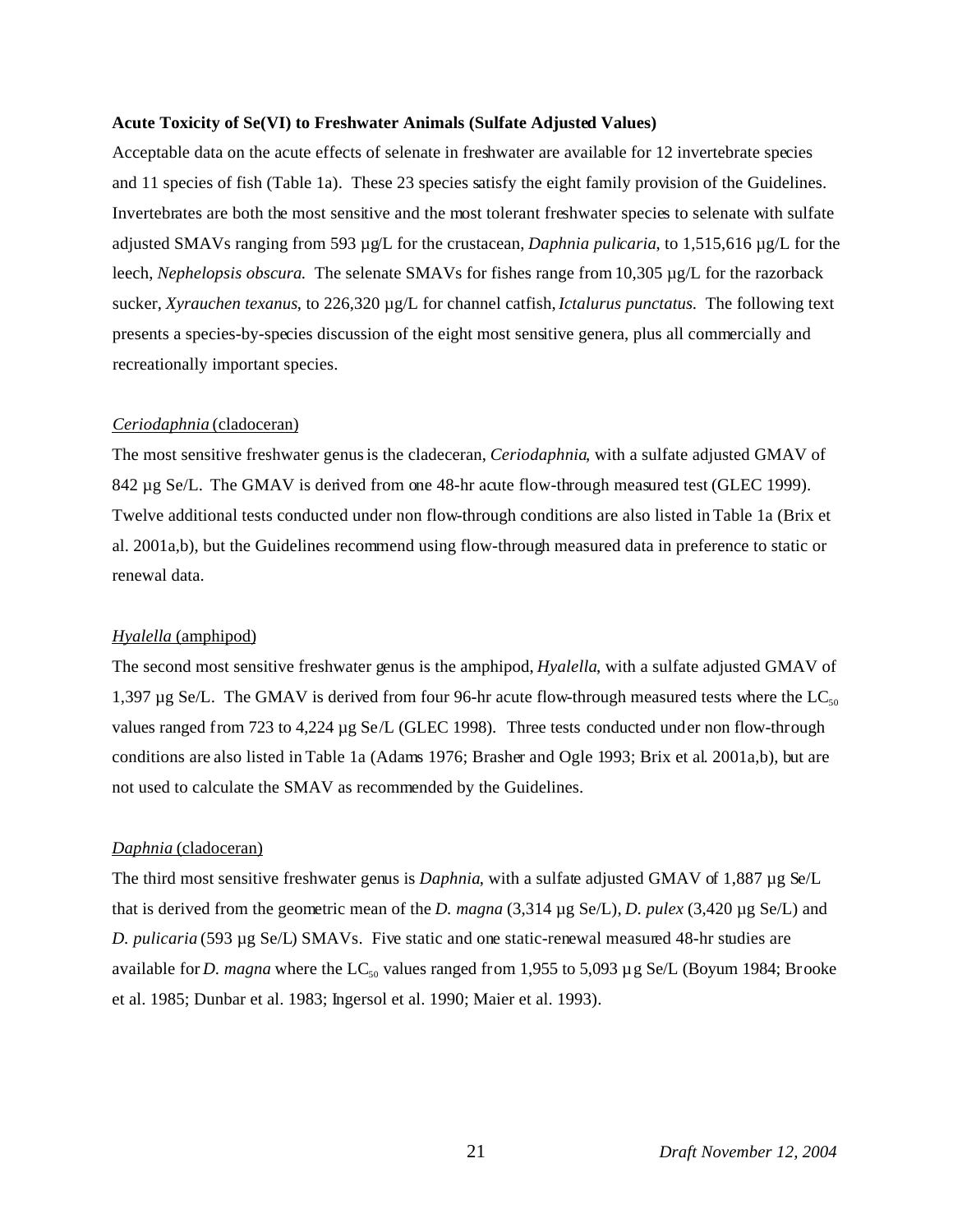The *D. pulex* SMAV of 3,420 µg Se/L is based on the 48-hr flow-through measured test conducted by GLEC (1999) that exposed <24-hr old neonates to sodium selenate. Two static measured tests conducted by Brix et al. (2001a,b), are not used to calculate the SMAV as recommend by the Guidelines.

The one available *D. pulicaria* acute study was conducted by Boyum (1984) that exposed neonates to sodium selenate for 48 hours under static measured conditions. The resultant 48-hr  $LC_{50}$  value was 593 µg Se/L, which is the most sensitive SMAV for selenate in the database.

#### *Gammarus* (amphipod)

The fourth most sensitive freshwater genus is *Gammarus*, with a sulfate adjusted GMAV of 2,522 µg Se/L that is derived from the geometric mean of the *G. lacustris* (2,747 µg Se/L) and *G. pseudolimnaeus*  $(2,315 \mu g$  Se/L) SMAVs. The static measured acute test conduced by Brix et al.  $(2001a,b)$  is the only  $LC_{50}$  value available for *G. lacustris*.

The *G. pseudolimnaeus* SMAV of 2,315 µg Se/L is based on five 96-hr flow-through measured tests conducted by GLEC (1998, 1999). Two static measured acute studies were conduced by Brooke et al. (1985) and Brooke (1987), but as recommended by the Guidelines, were not used to calculate the SMAV for this species.

#### *Xyrauchen* (razorback sucker)

Six 96-hr static unmeasured tests are available for the razorback sucker, *Xyrauchen texanus*, and the  $LC_{50}$ values ranged from 7,839 to 16,184 µg Se/L (Buhl and Hamilton 1996; Hamilton 1995; Hamilton and Buhl 1997a). The geometric mean of the six values yield the GMAV of 10,309 µg Se/L.

#### *Gila* (bonytail)

The sixth most sensitive freshwater genus is *Gila*, with a sulfate adjusted GMAV of 10,560 µg Se/L. The GMAV is derived from the one static-unmeasured test conducted with the more sensitive larval stage (Buhl and Hamilton 1996). Four other static-unmeasured tests were conducted with less sensitive life stages, but as recommended by the Guidelines, the results were not used to calculate the SMAV for this species.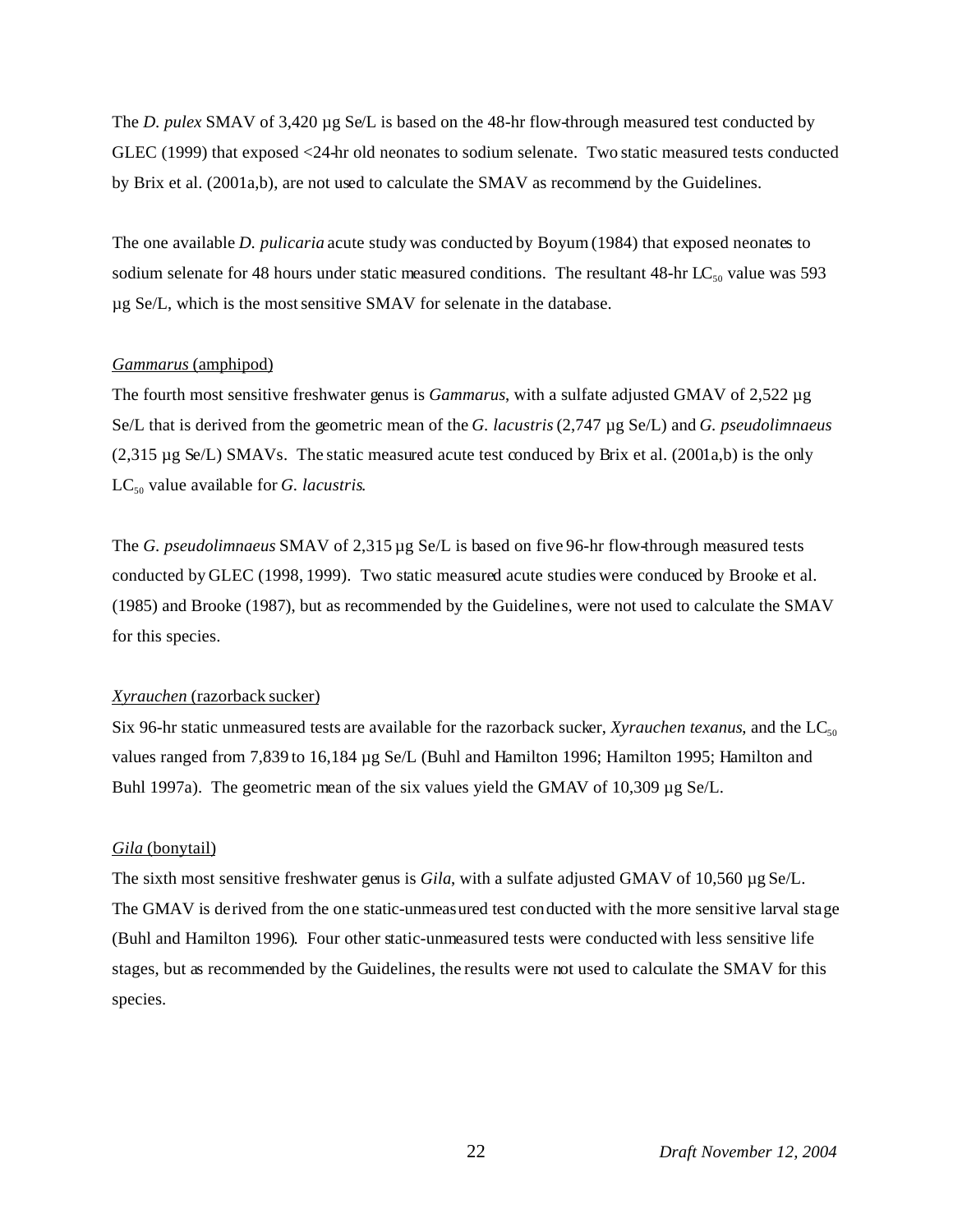#### *Pimephales* (fathead minnow)

A total of nine fathead minnow acute studies are presented in Table 1a, but only the five flow-through measured LC<sub>50</sub> values are used to derive the sulfate adjusted GMAV of 11,346 µg Se/L. The five flowthrough LC<sub>50</sub> values ranged from 7,286 to 18,860 µg Se/L (Spehar 1986; GLEC 1998). The four static tests are not used to calculate the SMAV as recommended by the Guidelines.

#### *Ptychocheilus* (Colorado squawfish)

The eighth most sensitive freshwater genus is *Ptychocheilus* with a sulfate adjusted GMAV of 18,484 µg Se/L. The GMAV is derived from the three static-unmeasured test conducted with the sensitive life stage of *Ptychocheilus lucius* (Buhl and Hamilton 1996; Hamilton 1995). Three other static-unmeasured tests were conducted with less sensitive life stages, but as recommended by the Guidelines, the results were not used to calculate the SMAV for this species.

#### *Oncorhynchus* (salmonid)

The sulfate adjusted GMAV of 47,164 µg Se/L for the commercially important salmonid *Oncorhynchus* is derived from the geometric mean of the coho salmon (O. *kisutch*; 29,141 µg Se/L), chinook salmon (*O. tshawytscha*; 83,353 µg Se/L) and rainbow trout (*O. mykiss*; 43,192 µg Se/L) SMAVs. Three static unmeasured 96-hr studies are used to calculate the coho salmon SMAV where the  $LC_{50}$  values ranged from 20,963 to 51,935 µg Se/L (Buhl and Hamilton 1991; Hamilton and Buhl 1990b). A fourth coho salmon  $LC_{50}$  value is available for an acute test initiated with the tolerant alevin life stage (Buhl and Hamilton 1991), but based on Guideline recommendations this value is not used when data are available from a more sensitive life stage.

Five acute chinook salmon static unmeasured 96-hr acute studies conducted with the more sensitive life stage of the fish are used to determine the sulfate adjusted 83,353 µg Se/L SMAV for the species with LC<sub>50</sub> values ranging from 69,939 to 97,550 µg Se/L (Hamilton and Buhl 1990b). The two acute studies conducted with the tolerant eyed egg and alevin life stages by the same authors are not used in the SMAV determination as recommended by the Guidelines.

A total of four rainbow trout acute studies are presented in Table 1a, but only the results from the two static tests conducted with the sensitive juvenile life stage were used to calculate the SMAV of 43,192 µg Se/L (Brooke et al. 1985; Buhl and Hamilton 1991). The two test results obtained with less sensitive life stages were not used as recommended by the Guidelines.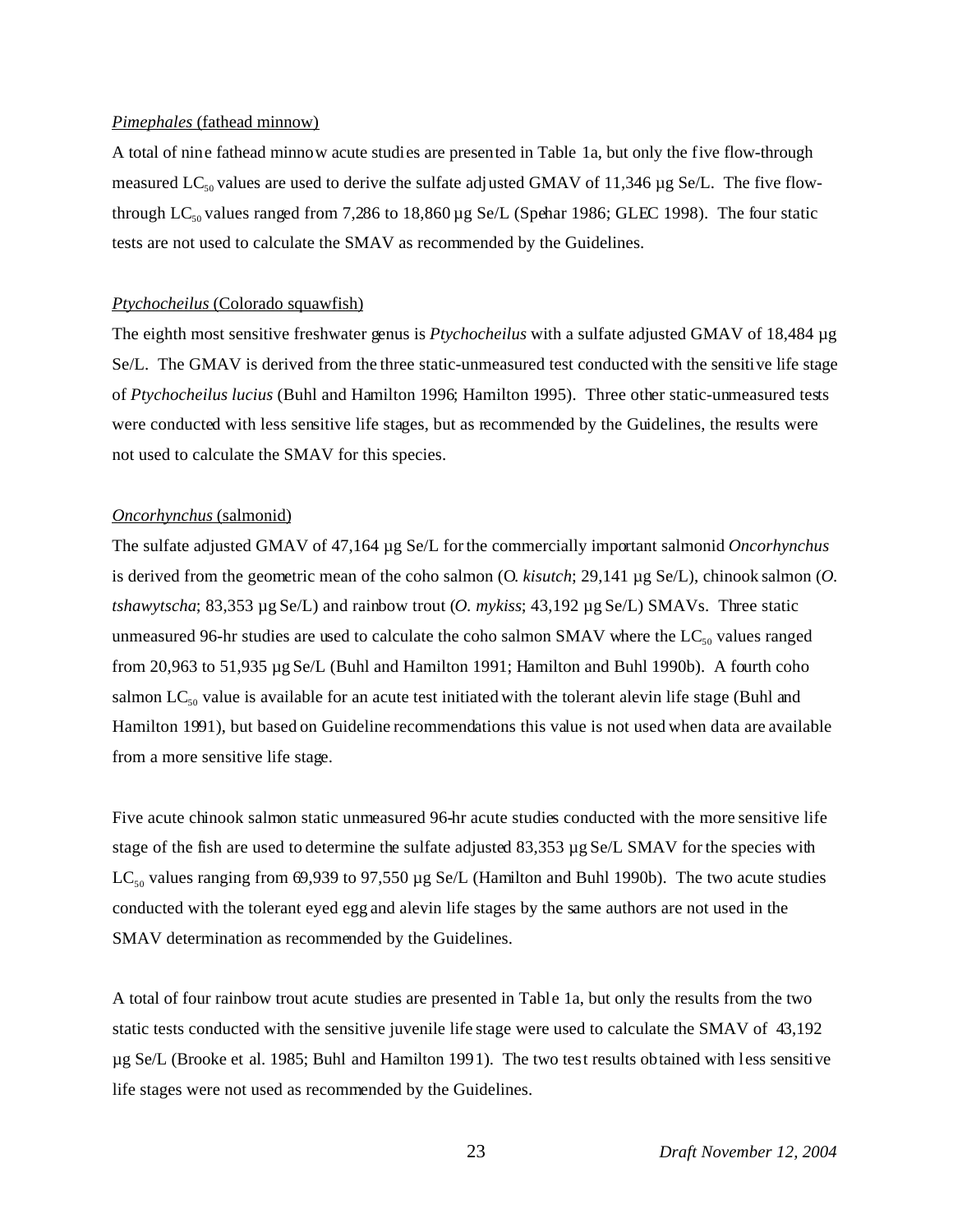#### *Lepomis* (bluegill)

The sulfate adjusted GMAV of 216,033 µg Se/L for the recreationally important bluegill sunfish, *Lepomis macrochirus*, is derived from the 96-hr static measured test conducted by Brooke et al. (1985) that exposed juvenile bluegill to sodium selenate.

#### *Ictalurus* (channel catfish)

The sulfate adjusted GMAV of 226,320 µg Se/L for the commercially important channel catfish, *Ictalurus punctatus*, is derived from the 96-hr static measured test conducted by Brooke et al. (1985) that exposed juvenile catfish to sodium selenate.

#### **Se(VI) Freshwater Final Acute Value Determination**

Of the 18 freshwater genera for which mean sulfate adjusted acute values are available for selenate, the most sensitive, *Ceriodaphnia*, is 1,800 times more sensitive than the most tolerant, *Nephelopsis*. The range of sensitivities of the four most sensitive genera, all invertebrates, spans a factor of 3.0.

At a sulfate level of 100 mg/L, the freshwater Final Acute Value, representing the most sensitive  $5<sup>th</sup>$ percentile genus, was calculated to be 834.4 µg/L for selenate. This Final Acute Value is lower than the acute value of the most sensitive freshwater species (Table 2a and Figure 3). The resultant freshwater Criterion Maximum Concentration (CMC) for selenate (in  $\mu$ g/L) =  $e^{(0.5812[\ln(sulfate)]+3.357)}$ . At a sulfate level of 100 mg/L this yields 417.2 µg/L, or one-half the FAV.

#### **Acute Toxicity of Se(VI) to Saltwater Animals**

The only species with which acute tests have been conducted on selenate in salt water is the striped bass (Table 1b). Klauda (1985a, b) obtained 96-hr selenate  $LC_{50}$  values of 9,790 and 85,840 µg/L using flowthrough measured methodology with prolarvae and juvenile striped bass, respectively. In static unmeasured tests, Chapman (1992) determined selenate 96-hr  $LC_{50}$  values that ranged from 23,700 to 29,000 µg/L using 24 to 32 day posthatch striped bass larvae. The more sensitive prolarvae life stage test conducted under flow-through conditions is used to yield the SMAV and GMAV of 9,790 µg Se/L for the striped bass.

#### **Se(VI) Saltwater Final Acute Value Determination**

The one saltwater species available for selenate does not satisfy the eight family provision specified in the Guidelines. Therefore, a saltwater Final Acute Value for selenate cannot be determined.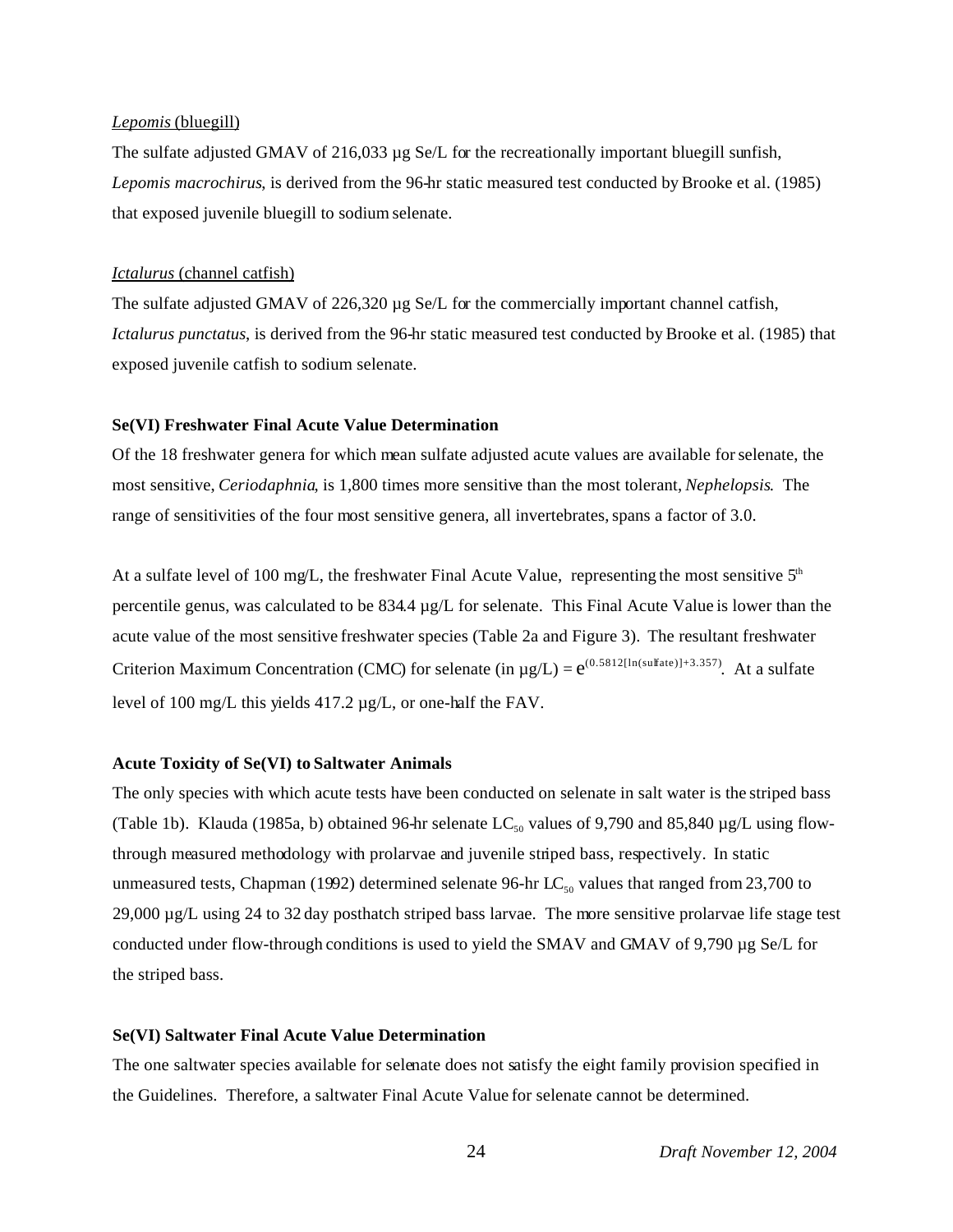#### **Comparison of Selenite and Selenate Acute Toxicity**

Species Mean Acute Values have been determined for both selenite and selenate with 20 freshwater species (Table 3a) and one saltwater species (Table 3b). Of these 21 species, 20 are more sensitive to Se(IV). Only the amphipod, *Gammarus pseudolimnaeus*, is more sensitive to Se (VI), and is in the sensitive portion of the Table 3a distribution. Consistent with the acute toxicity sensitivity pattern, the FAV for Se(VI) is higher than the FAV for Se (IV).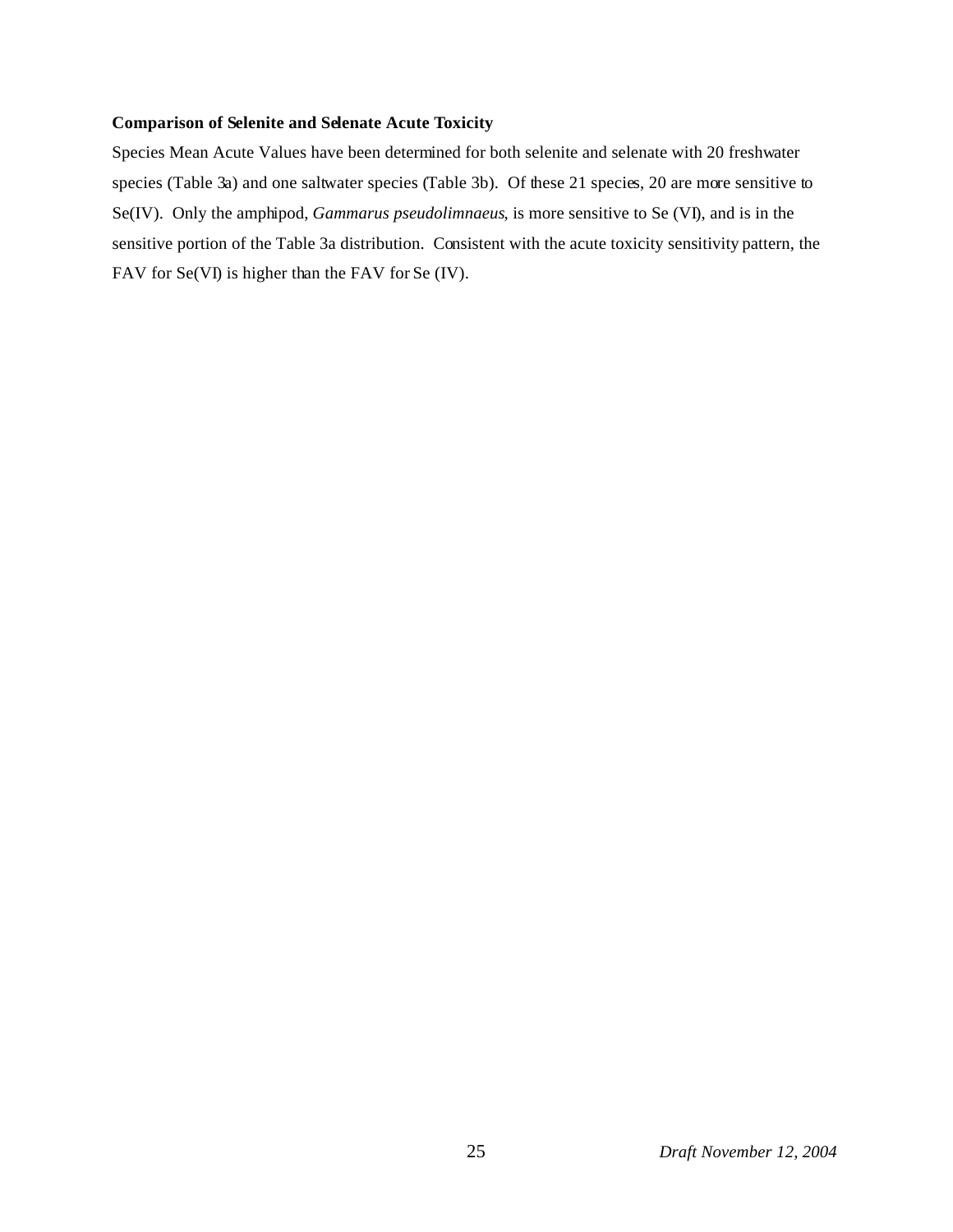#### Table 1a. Acute Toxicity of Selenium to Fresh water Animals

| <b>Species</b>                                  | Method <sup>a</sup> | Chemical                       | Hardness<br>$(mg/L)$ as<br>$CaCO3$ ) | LC50<br>or EC50<br>$(\mu g/L)^b$ | Species Mean<br>Acute Value<br>$(\mu g/L)$ | Reference                                          |
|-------------------------------------------------|---------------------|--------------------------------|--------------------------------------|----------------------------------|--------------------------------------------|----------------------------------------------------|
|                                                 |                     |                                | <b>FRESHWATER SPECIES</b>            |                                  |                                            |                                                    |
|                                                 |                     |                                | <b>Selenite</b>                      |                                  |                                            |                                                    |
| Hydra (adult),<br>Hydra sp.                     | S, M                | Sodium<br>selenite             |                                      | 1,700                            | 1,700                                      | Brooke et al. 1985                                 |
| Worm.<br>Tubifex tubifex                        | R, U                | Sodium<br>selenite             | 245                                  | <b>7,710</b>                     | 7,710                                      | Khangarot 1991                                     |
| Leech (adult),<br>Nephelopsis obscura           | S, M                | Sodium<br>selenite             | 49.8                                 | 203,000                          | 203,000                                    | Brooke et al. 1985                                 |
| Snail (adult),<br>Aplexa hypnorum               | S, M                | Sodium<br>selenite             | 50.6                                 | 53,000                           |                                            | Brooke et al. 1985                                 |
| Snail (adult),<br>Aplexa hypnorum               | S, M                | Sodium<br>selenite             | 49.8                                 | 23,000                           | 34,914                                     | Brooke et al. 1985                                 |
| Snail,<br>Physa sp.                             | S, U                | Sodium<br>selenite             | 45.7                                 | 24,100                           | 24,100                                     | Reading 1979                                       |
| Cladoceran $(<24$ hr),<br>Ceriodaphnia dubia    | F, M                | Sodium<br>selenite             | 127<br>$(sulfate=25)$                | 440                              | 440                                        | <b>GLEC 1999</b>                                   |
| Cladoceran $(<24$ hr),<br>Ceriodaphnia affinis  | S, U                | Sodium<br>selenite             | 100.8                                | 600                              |                                            | <b>Owsley 1984;</b><br>Owsley and<br>McCauley 1986 |
| Cladoceran (36-60 hr),<br>Ceriodaphnia affinis  | S, U                | Sodium<br>selenite             | 100.8                                | 720                              |                                            | Owsley 1984                                        |
| Cladoceran (84-108 hr),<br>Ceriodaphnia affinis | S, U                | Sodium<br>selenite             | 100.8                                | 640                              |                                            | Owsley 1984                                        |
| Cladoceran (72-120 hr),<br>Ceriodaphnia affinis | S, U                | Sodium<br>selenite             | 100.8                                | < 480                            | < 603.6                                    | Owsley 1984                                        |
| Cladoceran.<br>Daphnia magna                    | S, U                | Sodium<br>selenite             | 214                                  | 2,500                            |                                            | Bringmann and<br>Kuhn 1959a                        |
| Cladoceran,<br>Daphnia magna                    | S, U                | Selenious<br>acid <sup>c</sup> | 72                                   | <u>430</u>                       | $\qquad \qquad -$                          | LeBlanc 1980                                       |
| Cladoceran,<br>Daphnia magna                    | S, M                | Sodium<br>selenite             | 129.5                                | 1,100                            |                                            | Dunbar et al. 1983                                 |
| Cladoceran,<br>Daphnia magna                    | S, M                | Sodium<br>selenite             | 138                                  | 450                              | $\overline{a}$                             | Boyum 1984                                         |
| Cladoceran $(<24$ hr),<br>Daphnia magna         | S, U                | Sodium<br>selenite             | $\qquad \qquad -$                    | 215                              | $\qquad \qquad -$                          | Adams and<br>Heidolph 1985                         |
| Cladoceran $(<24$ hr),<br>Daphnia magna         | S, U                | Sodium<br>selenite             | 40                                   | 870                              |                                            | Mayer and<br>Ellersieck 1986                       |
| Cladoceran (<24 hr),<br>Daphnia magna           | S, U                | Sodium<br>selenite             | 280                                  | 2,370                            |                                            | Mayer and<br>Ellersieck 1986                       |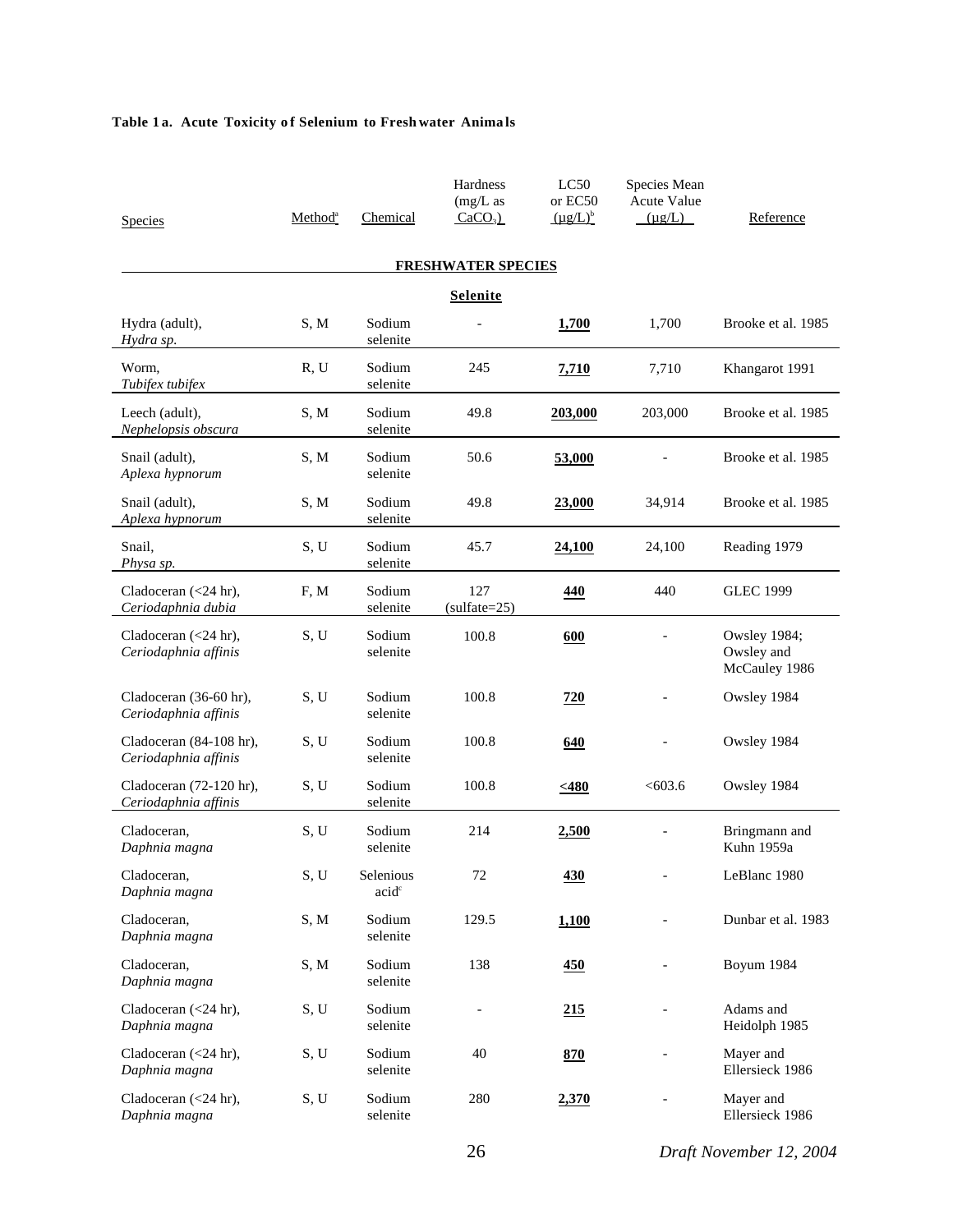## **Table 1a. Acute Toxicity of Selenium to Freshwater Animals (continued)**

| <b>Species</b>                                         | Method <sup>a</sup> | Chemical           | Hardness<br>$(mg/L)$ as<br>$CaCO3$ ) | LC50<br>or EC50<br>$(\mu g/L)^b$ | Species Mean<br><b>Acute Value</b><br>$(\mu g/L)$ | Reference                                    |
|--------------------------------------------------------|---------------------|--------------------|--------------------------------------|----------------------------------|---------------------------------------------------|----------------------------------------------|
|                                                        |                     |                    |                                      |                                  |                                                   |                                              |
| Cladoceran,<br>Daphnia magna                           | S, M                | Sodium<br>selenite | 45.5                                 | 700                              |                                                   | Ingersoll et al.<br>1990                     |
| Cladoceran,<br>Daphnia magna                           | S, M                | Sodium<br>selenite | 136                                  | 3,020                            |                                                   | Ingersoll et al.<br>1990                     |
| Cladoceran (<24 hr),<br>Daphnia magna                  | R, M                | Sodium<br>selenite | 80-100                               | 550                              |                                                   | Maier et al. 1993                            |
| Cladoceran,<br>Daphnia magna                           | S, M                | Selenious<br>acid  | 220 <sup>d</sup>                     | 1,220                            | 9,05.3                                            | Kimball,<br>Manuscript                       |
| Cladoceran,<br>Daphnia pulex                           | S, M                | Sodium<br>selenite | 46.4                                 | 3,870                            | $\equiv$                                          | Reading 1979;<br>Reading and<br>Buikema 1983 |
| Cladoceran $(<24$ hr),<br>Daphnia pulex                | F, M                | Sodium<br>selenite | 128<br>$(sulfate=25)$                | 1,987                            | 1,987                                             | <b>GLEC 1999</b>                             |
| Amphipod (adult),<br><b>Gammarus</b><br>pseudolimnaeus | S, M                | Sodium<br>selenite | 48.3                                 | 4,300                            |                                                   | Brooke et al. 1985                           |
| Amphipod (adult),<br><b>Gammarus</b><br>pseudolimnaeus | S, M                | Sodium<br>selenite | 53.6                                 | 1,700                            |                                                   | Brooke 1987                                  |
| Amphipod,<br><b>Gammarus</b><br>pseudolimnaeus         | F, M                | Sodium<br>selenite | 139<br>$(sulfate=24)$                | 2,260                            | $-$                                               | <b>GLEC 1998</b>                             |
| Amphipod,<br><b>Gammarus</b><br>pseudolimnaeus         | F, M                | Sodium<br>selenite | 137<br>$(sulfate=138)$               | 3,130                            |                                                   | <b>GLEC 1998</b>                             |
| Amphipod,<br><b>Gammarus</b><br>pseudolimnaeus         | F, M                | Sodium<br>selenite | 144<br>$(sulfate=326)$               | 1,800                            | --                                                | <b>GLEC 1998</b>                             |
| Amphipod,<br><b>Gammarus</b><br>pseudolimnaeus         | F, M                | Sodium<br>selenite | 138<br>$(sulfate=758)$               | 3,710                            |                                                   | <b>GLEC 1998</b>                             |
| Amphipod (adult),<br><b>Gammarus</b><br>pseudolimnaeus | F, M                | Sodium<br>selenite | 128<br>$(sulfate=25)$                | 10,950                           | 3,489                                             | <b>GLEC 1999</b>                             |
| Amphipod<br>(2 mm length),<br>Hyalella azteca          | R, M                | Sodium<br>selenite | 133                                  | 420                              |                                                   | Brasher and Ogle<br>1993                     |
| Amphipod,<br>Hyalella azteca                           | F, M                | Sodium<br>selenite | 329                                  | 340                              |                                                   | Halter et al. 1980                           |
| Amphipod,<br>Hyalella azteca                           | F, M                | Sodium<br>selenite | 132<br>$(sulfate=64)$                | 670                              |                                                   | <b>GLEC 1998</b>                             |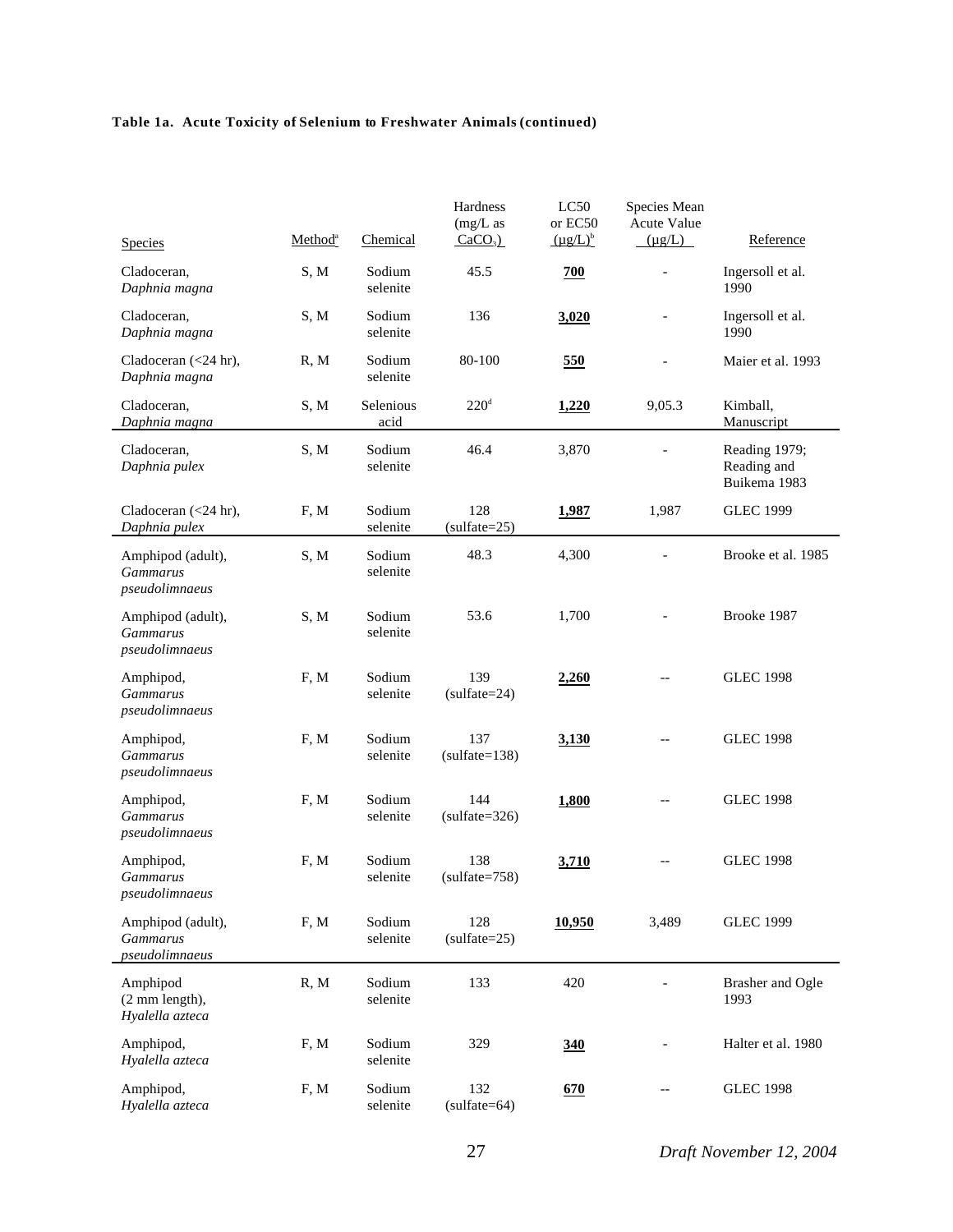## **Table 1a. Acute Toxicity of Selenium to Freshwater Animals (continued)**

|                                                              | Method <sup>a</sup> | Chemical            | Hardness<br>$(mg/L)$ as<br>$CaCO3$ ) | LC50<br>or EC50<br>$(\mu g/L)^b$ | Species Mean<br>Acute Value<br>$(\mu g/L)$ | Reference                         |
|--------------------------------------------------------------|---------------------|---------------------|--------------------------------------|----------------------------------|--------------------------------------------|-----------------------------------|
| <b>Species</b>                                               |                     |                     |                                      |                                  |                                            |                                   |
| Amphipod,<br>Hyalella azteca                                 | F, M                | Sodium<br>selenite  | 132<br>$(sulfate=138)$               | $\leq 350$                       | $-$                                        | <b>GLEC 1998</b>                  |
| Amphipod,<br>Hyalella azteca                                 | F, M                | Sodium<br>selenite  | 138<br>$(sulfate=359)$               | $\leq 460$                       | $-$                                        | <b>GLEC 1998</b>                  |
| Amphipod,<br>Hyalella azteca                                 | F, M                | Sodium<br>selenite  | 138<br>$(sulfate=642)$               | <u>570</u>                       | 461.4                                      | <b>GLEC 1998</b>                  |
| Midge (4th instar),<br>Chironomus decorus                    | R, M                | Sodium<br>selenite  | 85                                   | 48,200                           | 48,200                                     | Maier and Knight<br>1993          |
| Midge,<br>Chironomus plumosus                                | S, U                | Sodium<br>selenite  | 39                                   | 24,150                           |                                            | Mayer and<br>Ellersieck 1986      |
| Midge,<br>Chironomus plumosus                                | S, U                | Sodium<br>selenite  | 280                                  | 27,850                           | 25,934                                     | Mayer and<br>Ellersieck 1986      |
| Midge,<br>Tanytarsus dissimilis                              | F, M                | Selenium<br>dioxide | 48                                   | 42,500                           | 42,500                                     | Call et al. 1983                  |
| Coho salmon $(0.5 g)$ ,<br>Oncorhynchus kisutch              | S, U                | Sodium<br>selenite  | 211                                  | 7,800                            |                                            | Hamilton and<br><b>Buhl 1990b</b> |
| Coho salmon $(2.6 g)$ ,<br>Oncorhynchus kisutch              | S, U                | Sodium<br>selenite  | 333                                  | 13,600                           |                                            | Hamilton and<br><b>Buhl 1990b</b> |
| Coho salmon (alevin),<br>Oncorhynchus kisutch                | S, U                | Sodium<br>selenite  | 41                                   | $35,560$ <sup>f</sup>            |                                            | Buhl and<br>Hamilton 1991         |
| Coho salmon (juvenile),<br>Oncorhynchus kisutch              | S, U                | Sodium<br>selenite  | 41                                   | 3,578                            | 7,240                                      | Buhl and<br>Hamilton 1991         |
| Chinook salmon $(0.7 g)$ ,<br>Oncorhynchus<br>tshawytscha    | S, U                | Sodium<br>selenite  | 211                                  | 14,800                           |                                            | Hamilton and<br><b>Buhl 1990b</b> |
| Chinook salmon (0.5 g),<br>Oncorhynchus<br>tshawytscha       | S, U                | Sodium<br>selenite  | 211                                  | <b>13,000</b>                    |                                            | Hamilton and<br><b>Buhl 1990b</b> |
| Chinook salmon $(1.6 g)$ ,<br>Oncorhynchus<br>tshawytscha    | S, U                | Sodium<br>selenite  | 333                                  | 23,100                           |                                            | Hamilton and<br><b>Buhl 1990b</b> |
| Chinook salmon (1.6 g),<br>Oncorhynchus<br>tshawytscha       | S, U                | Sodium<br>selenite  | 333                                  | 23,400                           |                                            | Hamilton and<br><b>Buhl 1990b</b> |
| Chinook salmon<br>(eyed egg),<br>Oncorhynchus<br>tshawytscha | S, U                | Sodium<br>selenite  | 41.7                                 | $>348,320$ <sup>f</sup>          |                                            | Hamilton and<br><b>Buhl 1990b</b> |
| Chinook salmon (alevin),<br>Oncorhynchus<br>tshawytscha      | S, U                | Sodium<br>selenite  | 41.7                                 | 64,690f                          |                                            | Hamilton and<br><b>Buhl 1990b</b> |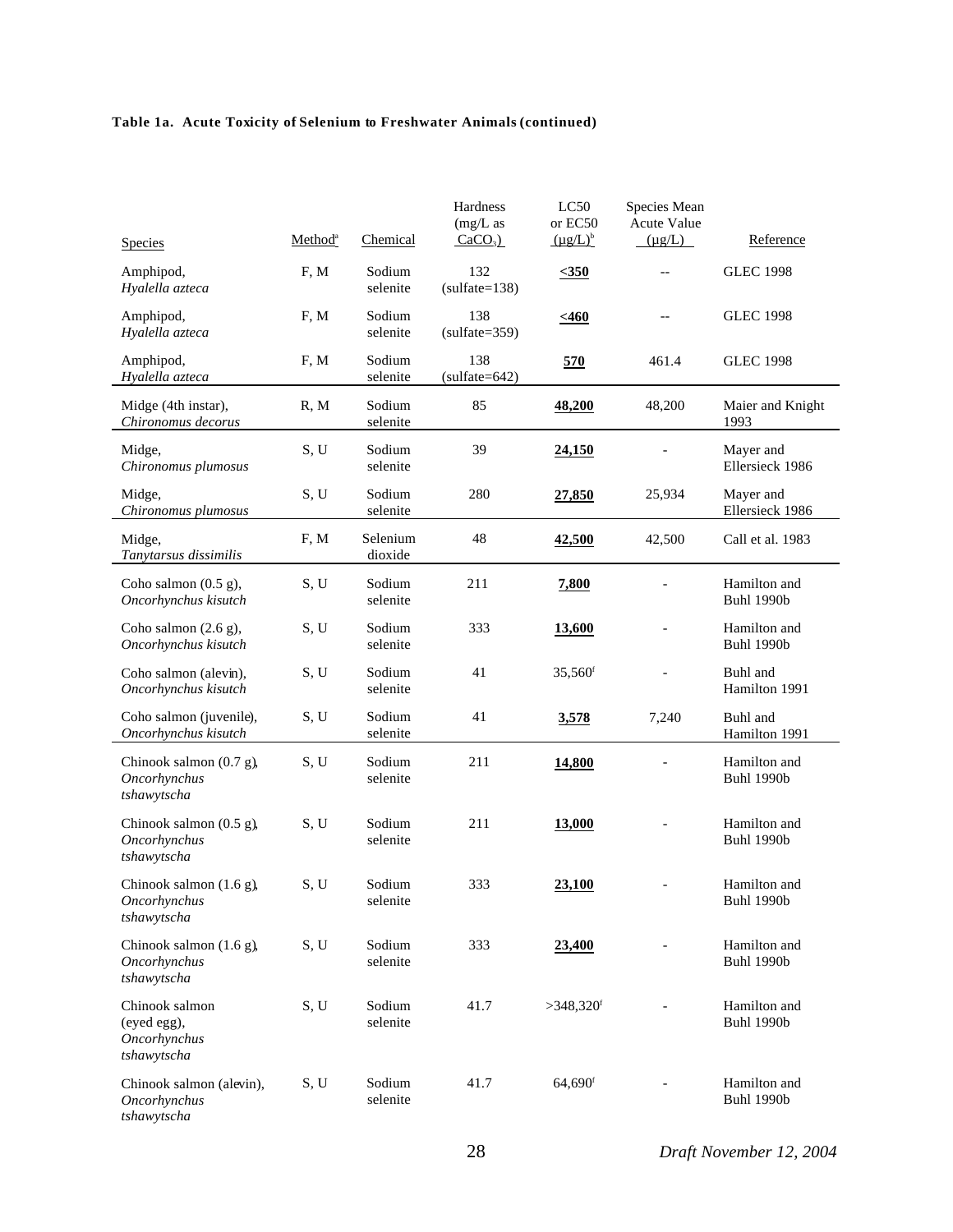#### **Table 1a. Acute Toxicity of Selenium to Freshwater Animals (continued)**

|                                                         | Method <sup>a</sup> | Chemical            | Hardness<br>$(mg/L)$ as<br>$CaCO3$ ) | LC50<br>or EC50<br>$(\mu g/L)^b$ | Species Mean<br>Acute Value<br>$(\mu g/L)$ | Reference                         |
|---------------------------------------------------------|---------------------|---------------------|--------------------------------------|----------------------------------|--------------------------------------------|-----------------------------------|
| <b>Species</b>                                          |                     |                     |                                      |                                  |                                            |                                   |
| Chinook salmon (0.31 g),<br>Oncorhynchus<br>tshawytscha | S, U                | Sodium<br>selenite  | 41.7                                 | 16,980                           |                                            | Hamilton and<br><b>Buhl 1990b</b> |
| Chinook salmon (0.46 g),<br>Oncorhynchus<br>tshawytscha | S, U                | Sodium<br>selenite  | 41.7                                 | 8,150                            | 15,596                                     | Hamilton and<br><b>Buhl 1990b</b> |
| Rainbow trout.<br>Oncorhynchus mykiss                   | S, U                | Sodium<br>selenite  | 330                                  | 4,500                            |                                            | Adams 1976                        |
| Rainbow trout,<br>Oncorhynchus mykiss                   | S, U                | Sodium<br>selenite  | 330                                  | 4,200                            |                                            | Adams 1976                        |
| Rainbow trout.<br>Oncorhynchus mykiss                   | S, U                | Sodium<br>selenite  | 272                                  | 1,800                            | $\overline{a}$                             | Hunn et al. 1987                  |
| Rainbow trout<br>(alevin),<br>Oncorhynchus mykiss       | S, U                | Sodium<br>selenite  | 41                                   | 118,000                          |                                            | Buhl and<br>Hamilton 1991         |
| Rainbow trout<br>(juvenile),<br>Oncorhynchus mykiss     | S, U                | Sodium<br>selenite  | 41                                   | 9,000                            |                                            | Buhl and<br>Hamilton 1991         |
| Rainbow trout,<br>Oncorhynchus mykiss                   | F, M                | Sodium<br>selenite  | 30                                   | 12,500                           |                                            | Goettl and Davies<br>1976         |
| Rainbow trout,<br>Oncorhynchus mykiss                   | F, M                | Sodium<br>selenite  | 135                                  | 8,800                            | 10,488                                     | Hodson et al. 1980                |
| <b>Brook</b> trout<br>(adult),<br>Salvelinus fontinalis | F, M                | Selenium<br>dioxide | 157                                  | 10,200                           | 10,200                                     | Cardwell et al.<br>1976a,b        |
| Arctic grayling<br>(alevin),<br>Thymallus arcticus      | S, U                | Sodium<br>selenite  | 41                                   | 34,732 <sup>f</sup>              |                                            | Buhl and<br>Hamilton 1991         |
| Arctic grayling<br>(juvenile),<br>Thymallus arcticus    | S, U                | Sodium<br>selenite  | 41                                   | <u>15,675</u>                    | 15,675                                     | Buhl and<br>Hamilton 1991         |
| Goldfish,<br>Carassius auratus                          | F, M                | Selenium<br>dioxide | 157                                  | 26,100                           | 26,100                                     | Cardwell et al.<br>1976a,b        |
| Common carp,<br>Cyprinus carpio                         | R, U                |                     |                                      | 35,000                           | 35,000                                     | Sato et al. 1980                  |
| Golden shiner,<br>Notemigonus crysoleucas               | F, M                | Sodium<br>selenite  | 72.2                                 | 11,200                           | 11,200                                     | Hartwell et al.<br>1989           |
| Fathead min now,<br>Pimephales promelas                 | S, U                | Sodium<br>selenite  | 312<br>$(13^{\circ}C)$               | 10,500                           |                                            | Adams 1976                        |
| Fathead minnow,<br>Pimephales promelas                  | S, U                | Sodium<br>selenite  | 312<br>$(13^{\circ}C)$               | 11,300                           |                                            | Adams 1976                        |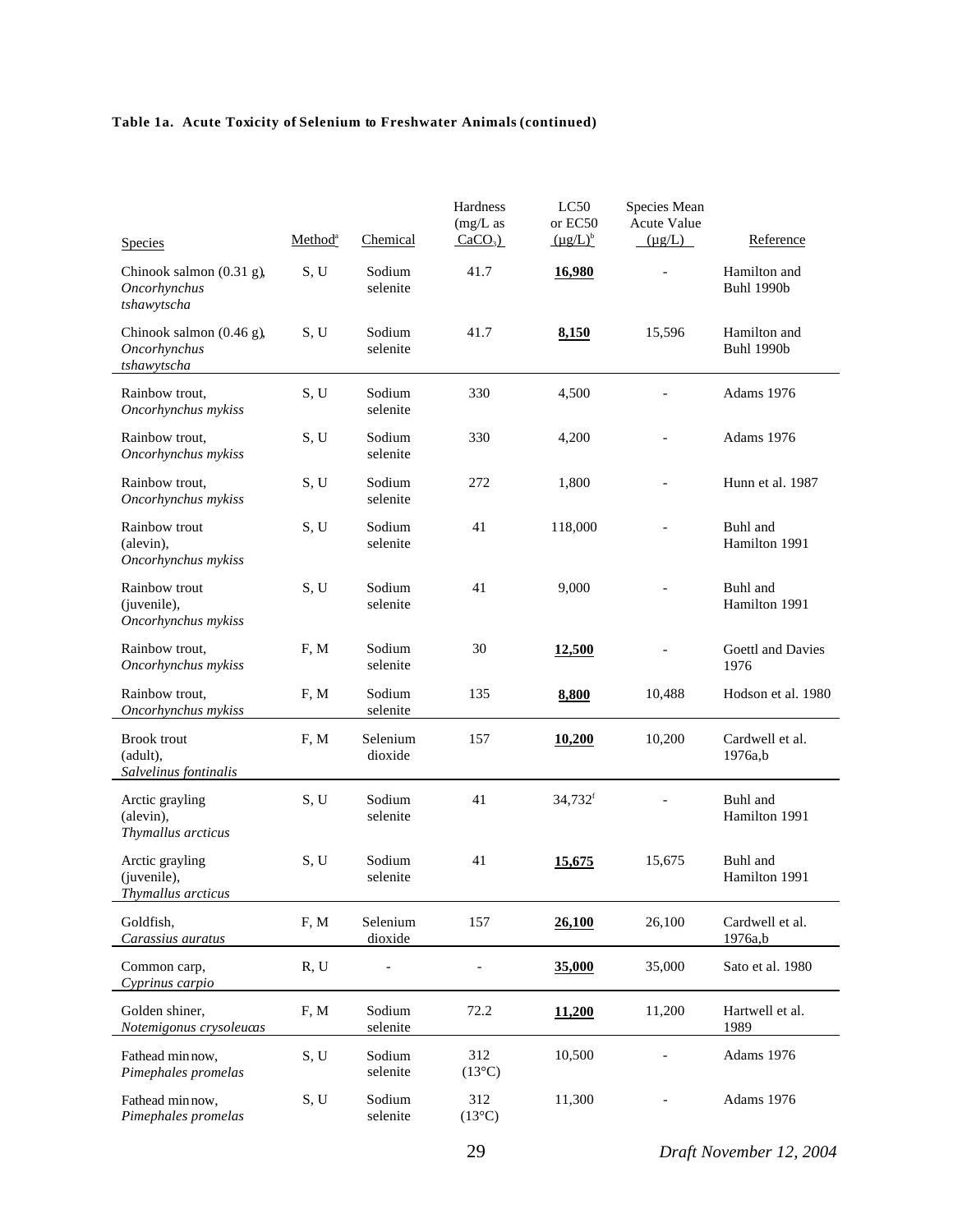|                                                                       |                     |                     | Hardness<br>$(mg/L)$ as | LC50<br>or EC50 | Species Mean<br>Acute Value |                               |
|-----------------------------------------------------------------------|---------------------|---------------------|-------------------------|-----------------|-----------------------------|-------------------------------|
| <b>Species</b>                                                        | Method <sup>a</sup> | Chemical            | $CaCO3$ )               | $(\mu g/L)^b$   | $(\mu g/L)$                 | Reference                     |
| Fathead min now,<br>Pimephales promelas                               | S, U                | Sodium<br>selenite  | 303<br>$(20^{\circ}C)$  | 6,000           | $\overline{a}$              | Adams 1976                    |
| Fathead minnow,<br>Pimephales promelas                                | S, U                | Sodium<br>selenite  | 303<br>$(20^{\circ}C)$  | 7,400           | $\overline{a}$              | Adams 1976                    |
| Fathead min now,<br>Pimephales promelas                               | S, U                | Sodium<br>selenite  | 292<br>$(25^{\circ}C)$  | 3,400           | $\overline{a}$              | Adams 1976                    |
| Fathead minnow,<br>Pimephales promelas                                | S, U                | Sodium<br>selenite  | 292<br>$(25^{\circ}C)$  | 2,200           | $\blacksquare$              | Adams 1976                    |
| Fathead min now<br>$(30 \text{ days})$ ,<br>Pimephales promelas       | S, M                | Sodium<br>selenite  | 51.1                    | 1,700           |                             | Brooke et al. 1985            |
| Fathead minnow<br>(juvenile),<br>Pimephales promelas                  | S, U                | Sodium<br>selenite  | 40                      | 7,760           |                             | Mayer and<br>Ellersieck 1986  |
| Fathead min now<br>$(fry)$ ,<br>Pimephales promelas                   | F, M                | Selenium<br>dioxide | 157                     | 2,100           |                             | Cardwell et al.<br>1976a,b    |
| Fathead minnow<br>(juvenile),<br>Pimephales promelas                  | F, M                | Selenium<br>dioxide | 157                     | 5,200           |                             | Cardwell et al.<br>$1976a$ ,b |
| Fathead min now,<br>Pimephales promelas                               | F, M                | Sodium<br>selenite  | 131<br>$(sulfate=24)$   | 3,670           |                             | <b>GLEC 1998</b>              |
| Fathead min now,<br>Pimephales promelas                               | F, M                | Sodium<br>selenite  | 131<br>$(sulfate=160)$  | 2,920           | $-$                         | <b>GLEC 1998</b>              |
| Fathead min now,<br>Pimephales promelas                               | F, M                | Sodium<br>selenite  | 145<br>$(sulfate=214)$  | 3,390           | $-$                         | <b>GLEC 1998</b>              |
| Fathead min now,<br>Pimephales promelas                               | F, M                | Sodium<br>selenite  | 140<br>$(sulfate=870)$  | 2,380           |                             | <b>GLEC 1998</b>              |
| Fathead min now,<br>Pimephales promelas                               | F, M                | Selenious<br>acid   | 220 <sup>d</sup>        | 620             |                             | Kimball,<br>Manuscript        |
| Fathead min now,<br>Pimephales promelas                               | F, M                | Selenious<br>acid   | 220 <sup>d</sup>        | 970             | 2,209                       | Kimball,<br>Manuscript        |
| Colorado squawfish<br>$(fry)$ ,<br>Ptychocheilus lucius               | S, U                | Sodium<br>selenite  | 197                     | 6,398           |                             | Hamilton 1995                 |
| Colorado squawfish<br>$(0.4-1.1$ g juvenile),<br>Ptychocheilus lucius | S, U                | Sodium<br>selenite  | 197                     | 16,452          |                             | Hamilton 1995                 |
| Colorado squawfish<br>$(1.7 g$ juvenile),<br>Ptychocheilus lucius     | S, U                | Sodium<br>selenite  | 197                     | 14,624          |                             | Hamilton 1995                 |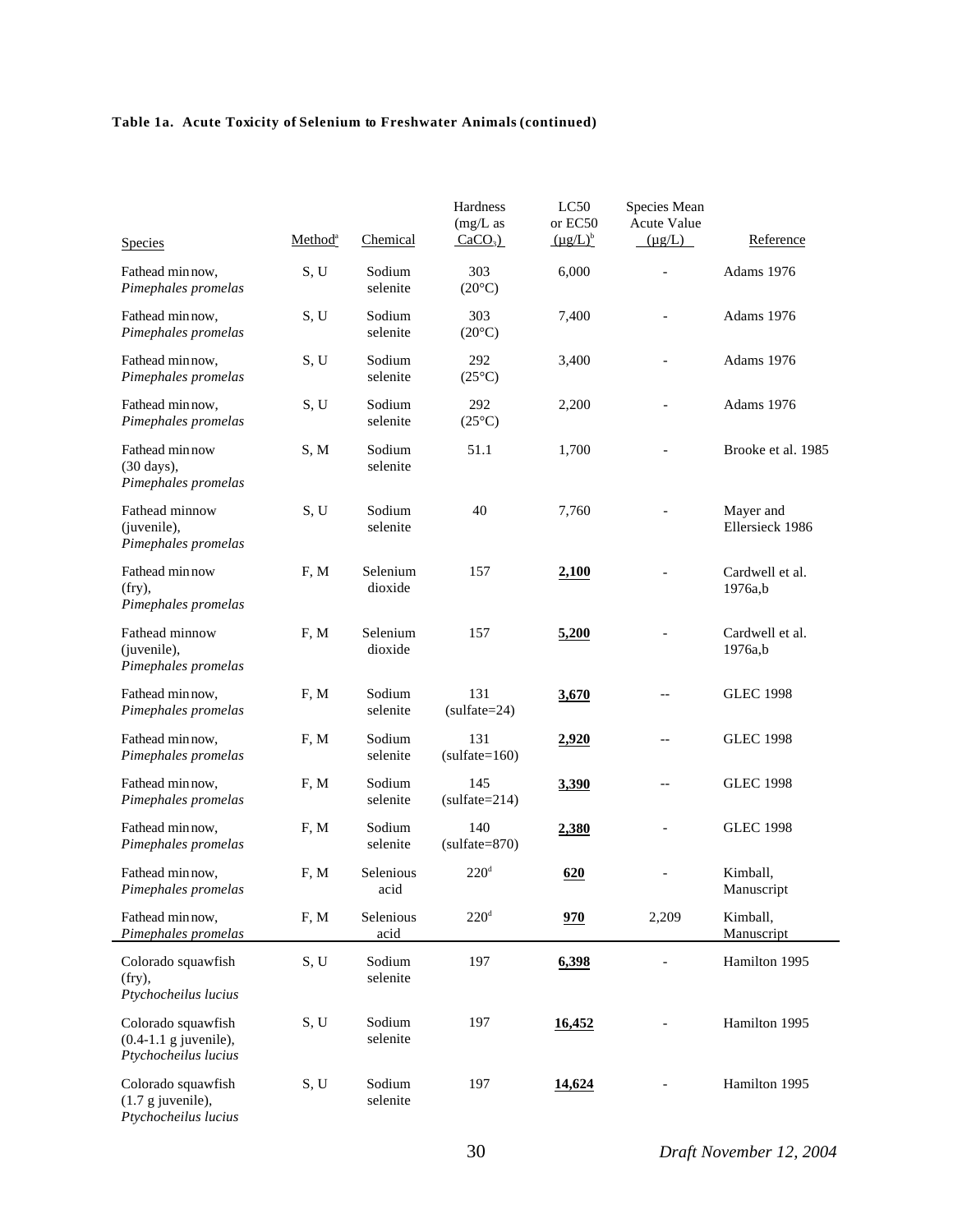| <b>Species</b>                                                                    | Method <sup>a</sup> | Chemical           | Hardness<br>$(mg/L)$ as<br>$CaCO3$ ) | LC50<br>or EC50<br>$(\mu g/L)^b$ | Species Mean<br><b>Acute Value</b><br>$(\mu g/L)$ | Reference                         |
|-----------------------------------------------------------------------------------|---------------------|--------------------|--------------------------------------|----------------------------------|---------------------------------------------------|-----------------------------------|
| Colorado squawfish<br>(larva),                                                    | S, U                | Sodium<br>selenite | 199                                  | 7,960                            |                                                   | Buhl and<br>Hamilton 1996         |
| Ptychocheilus lucius<br>Colorado squawfish<br>(juvenile),<br>Ptychocheilus lucius | S, U                | Sodium<br>selenite | 199                                  | 17,350                           |                                                   | Buhl and<br>Hamilton 1996         |
| Colorado squawfish<br>$(0.024 - 0.047$ g),<br>Ptychocheilus lucius                | S, U                | Sodium<br>selenite | 144                                  | 20,700                           | 12,801                                            | Hamilton and<br><b>Buhl 1997a</b> |
| Bonytail (fry),<br>Gila elegans                                                   | S, U                | Sodium<br>selenite | 197                                  | 8,680                            |                                                   | Hamilton 1995                     |
| Bonytail (1.1 g juvenile),<br>Gila elegans                                        | S, U                | Sodium<br>selenite | 197                                  | 7,769                            |                                                   | Hamilton 1995                     |
| Bonytail (2.6 g juvenile),<br>Gila elegans                                        | S, U                | Sodium<br>selenite | 197                                  | 6,855                            |                                                   | Hamilton 1995                     |
| Bonytail (larva),<br>Gila elegans                                                 | S, U                | Sodium<br>selenite | 199                                  | 14,490                           |                                                   | Buhl and<br>Hamilton 1996         |
| Bonytail (juvenile),<br>Gila elegans                                              | S, U                | Sodium<br>selenite | 199                                  | 12,870                           | 9,708                                             | Buhl and<br>Hamilton 1996         |
| Razorback sucker<br>(fry),<br>Xyrauchen texanus                                   | S, U                | Sodium<br>selenite | 197                                  | 6,855                            |                                                   | Hamilton 1995                     |
| Razorback sucker<br>$(0.9 g$ juvenile),<br>Xyrauchen texanus                      | S, U                | Sodium<br>selenite | 197                                  | 4,067                            |                                                   | Hamilton 1995                     |
| Razorback sucker<br>$(2.0 g$ juvenile),<br>Xyrauchen texanus                      | S, U                | Sodium<br>selenite | 197                                  | 7,312                            |                                                   | Hamilton 1995                     |
| Razorback sucker<br>(larva),<br>Xyrauchen texanus                                 | S, U                | Sodium<br>selenite | 199                                  | 10,450                           |                                                   | Buhl and<br>Hamilton 1996         |
| Razorback sucker<br>(juvenile),<br>Xyrauchen texanus                              | S, U                | Sodium<br>selenite | 199                                  | 8,520                            |                                                   | Buhl and<br>Hamilton 1996         |
| Razorback sucker<br>$(0.006 - 0.042$ g),<br>Xyrauchen texanus                     | S, U                | Sodium<br>selenite | 144                                  | 11,300                           | 7,679                                             | Hamilton and<br><b>Buhl 1997a</b> |
| White sucker,<br>Catostomus commersoni                                            | F, M                | Sodium<br>selenite | 10.2                                 | 29,000                           |                                                   | Klaverkamp et al.<br>1983a        |
| White sucker,<br>Catostomus commersoni                                            | F, M                | Sodium<br>selenite | 18                                   | 31,400                           | 30,176                                            | Duncan and<br>Klaverkamp 1983     |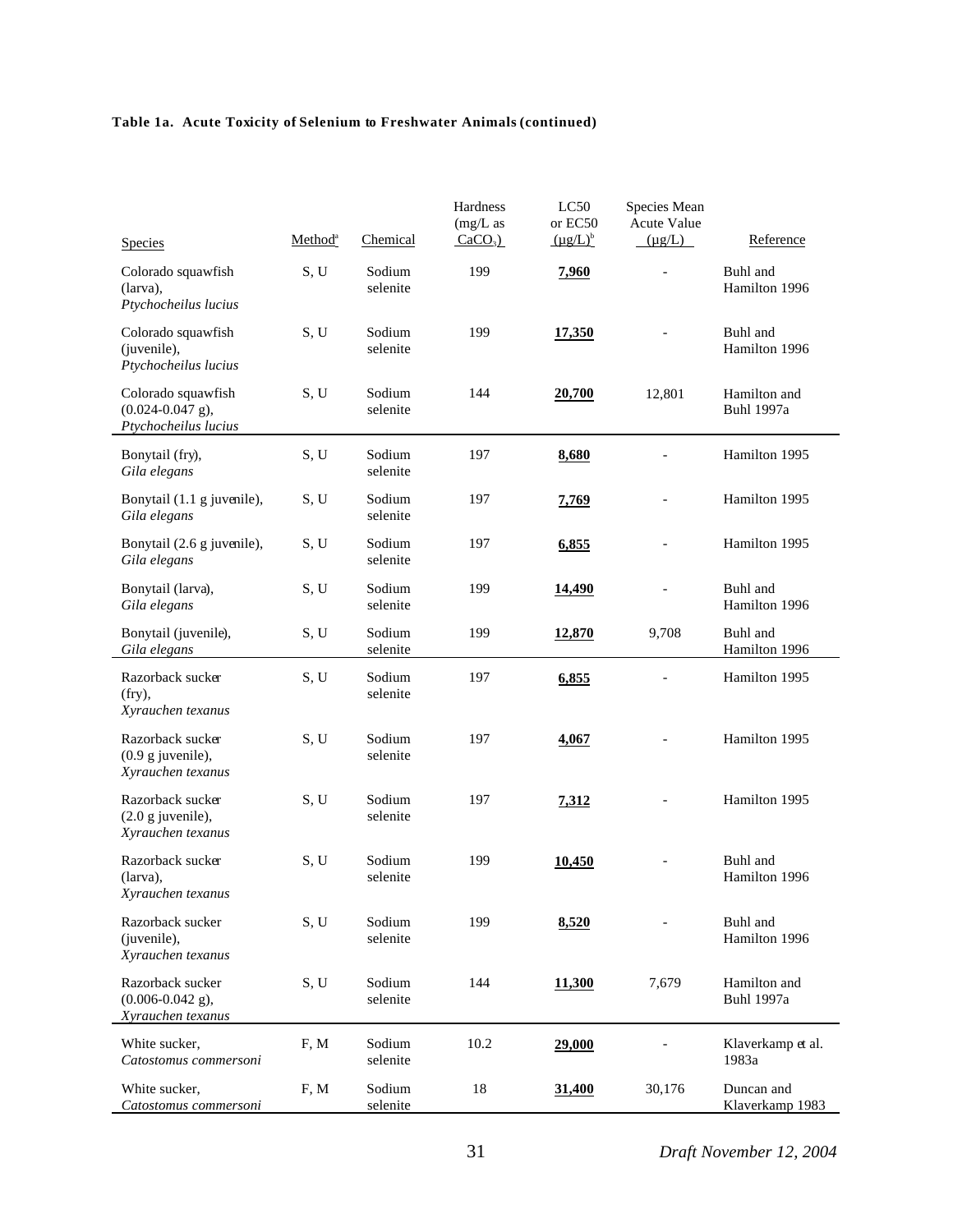| <b>Species</b>                                                           | Method <sup>a</sup> | Chemical            | Hardness<br>$(mg/L)$ as<br>$CaCO3$ ) | LC50<br>or EC50<br>$(\mu g/L)^b$ | Species Mean<br><b>Acute Value</b><br>$(\mu g/L)$ | Reference                         |
|--------------------------------------------------------------------------|---------------------|---------------------|--------------------------------------|----------------------------------|---------------------------------------------------|-----------------------------------|
| Flannelmouth sucker<br>$(12-13 \text{ days})$ ,<br>Catostomus latipinnis | S, U                | Sodium<br>selenite  | 144                                  | 19,100                           | 19,100                                            | Hamilton and<br><b>Buhl 1997b</b> |
| Striped bass (63 days),<br>Morone saxatilis                              | S, U                | Sodium<br>selenite  | 40                                   | 1,325                            |                                                   | Palawski et al.<br>1985           |
| Striped bass (63 days),<br>Morone saxatilis                              | S, U                | Sodium<br>selenite  | 285                                  | 2,400                            | 1,783                                             | Palawski et al.<br>1985           |
| Channel catfish (juvenile),<br>Ictalurus punctatus                       | S, M                | Sodium<br>selenite  | 49.8                                 | 16,000                           |                                                   | Brooke et al. 1985                |
| Channel catfish (juvenile),<br>Ictalurus punctatus                       | S, U                | Sodium<br>selenite  | 41                                   | 4,110                            |                                                   | Mayer and<br>Ellersieck 1986      |
| Channel catfish,<br>Ictalurus punctatus                                  | F, M                | Selenium<br>dioxide | 157                                  | 13,600                           | 13,600                                            | Cardwell et al.<br>1976a,b        |
| Flagfish,<br>Jordanella floridae                                         | F, M                | Selenium<br>dioxide | 157                                  | 6,500                            | 6,500                                             | Cardwell et al.<br>$1976a$ ,b     |
| Mosquitofish,<br>Gambusia affinis                                        | S, U                | Sodium<br>selenite  | 45.7                                 | 12,600                           | 12,600                                            | Reading 1979                      |
| Bluegill (juvenile),<br>Lepomis macrochirus                              | S, M                | Sodium<br>selenite  | 50.5                                 | 12,000                           |                                                   | Brooke et al. 1985                |
| Bluegill,<br>Lepomis macrochirus                                         | F, M                | Selenium<br>dioxide | 157                                  | 28,500                           | 28,500                                            | Cardwell et al.<br>1976a,b        |
| Yellow perch,<br>Perca flavescens                                        | F, M                | Sodium<br>selenite  | 10.2                                 | 11,700                           | 11,700                                            | Klaverkamp et al.<br>1983a        |

| <b>Species</b>                                  | Method <sup>a</sup> | Chemical           | <b>Hardness</b><br>$(mg/L)$ as<br>$CaCO3$ ) | LC50<br>or EC50<br>$(\mu g/L)^b$ | LC50 or EC50<br>Adj. To<br>Sulfate $= 100$<br>$(\mu g/L)$ | Species Mean<br>Acute Value at<br>Sulfate $= 100$<br>$(\mu g/L)$ | Reference             |  |  |  |
|-------------------------------------------------|---------------------|--------------------|---------------------------------------------|----------------------------------|-----------------------------------------------------------|------------------------------------------------------------------|-----------------------|--|--|--|
| <b>FRESHWATER SPECIES</b>                       |                     |                    |                                             |                                  |                                                           |                                                                  |                       |  |  |  |
| <b>Selenate</b>                                 |                     |                    |                                             |                                  |                                                           |                                                                  |                       |  |  |  |
| Hydra (adult),<br>Hydra sp.                     | S, M                | Sodium<br>selenate | 53.6<br>$(sulfate=12)$                      | 7300                             | 25,032                                                    | 25,032                                                           | Brooke et al.<br>1985 |  |  |  |
| Leech (adult).<br><i>Nephelopsis</i><br>obscura | S.M                 | Sodium<br>selenate | 49.3<br>$(sulfate=12)$                      | 442000                           | 1,515,661                                                 | 1,515,661                                                        | Brooke et al.<br>1985 |  |  |  |
| Snail,<br>Aplexa hypnorum                       | S, M                | Sodium<br>selenate | 51.0<br>$(sulfate=12)$                      | 193000                           | 661,816                                                   | 661,816                                                          | Brooke et al.<br>1985 |  |  |  |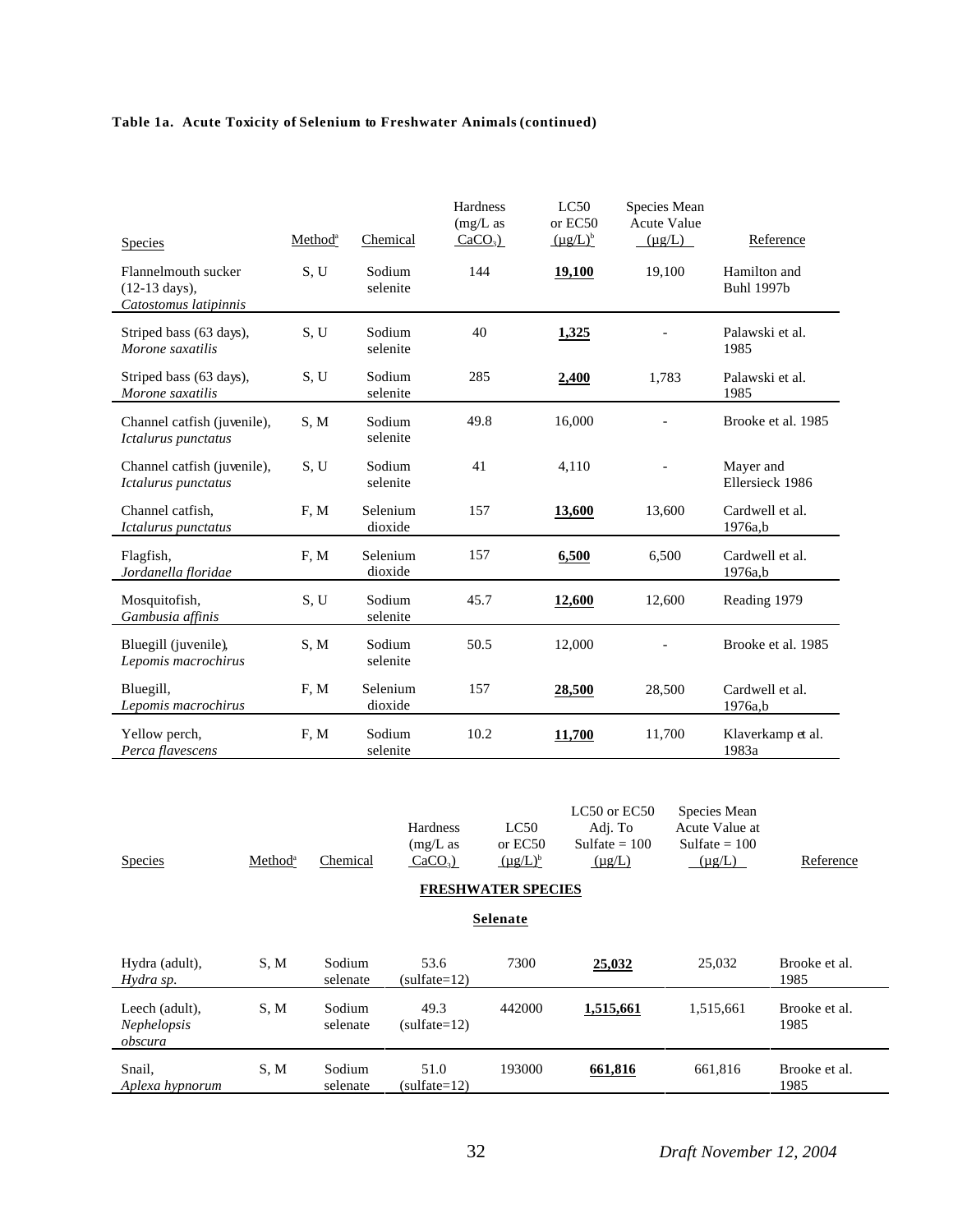| <b>Species</b>                                     | Method <sup>a</sup> | Chemical           | Hardness<br>$(mg/L)$ as<br>$CaCO3$ ) | LC50<br>or EC50<br>$(\mu g/L)^b$ | LC50 or EC50<br>Adj. To<br>Sulfate $= 100$<br>$(\mu g/L)$ | Species Mean<br>Acute Value at<br>Sulfate $= 100$<br>$(\mu g/L)$ | Reference              |
|----------------------------------------------------|---------------------|--------------------|--------------------------------------|----------------------------------|-----------------------------------------------------------|------------------------------------------------------------------|------------------------|
| Cladoceran<br>$(<24$ hr),<br>Ceriodaphnia<br>dubia | S, M                | Sodium<br>selenate | 52<br>$(sulfate=52)$                 | 1967                             | 2,877                                                     | $-\,-$                                                           | Brix et al.<br>2001a,b |
| Cladoceran<br>$(<24$ hr),<br>Ceriodaphnia<br>dubia | S, M                | Sodium<br>selenate | 52<br>$(sulfate=55)$                 | 1864                             | 2,638                                                     | $\qquad \qquad -$                                                | Brix et al.<br>2001a,b |
| Cladoceran<br>$(<24$ hr),<br>Ceriodaphnia<br>dubia | S, M                | Sodium<br>selenate | 52<br>$(sulfate=31)$                 | 1078                             | 2,129                                                     | $-$                                                              | Brix et al.<br>2001a,b |
| Cladoceran<br>$(<24$ hr),<br>Ceriodaphnia<br>dubia | S, M                | Sodium<br>selenate | 52<br>$(sulfate=38)$                 | 580                              | 1,018                                                     | $-$                                                              | Brix et al.<br>2001a,b |
| Cladoceran<br>$(<24$ hr),<br>Ceriodaphnia<br>dubia | S, M                | Sodium<br>selenate | 52<br>$(sulfate=98)$                 | 1822                             | 1,844                                                     | $-$                                                              | Brix et al.<br>2001a,b |
| Cladoceran<br>$(<24$ hr),<br>Ceriodaphnia<br>dubia | S, M                | Sodium<br>selenate | 52<br>$(sulfate=98)$                 | 1728                             | 1,748                                                     | $- -$                                                            | Brix et al.<br>2001a,b |
| Cladoceran<br>$(<24$ hr),<br>Ceriodaphnia<br>dubia | S, M                | Sodium<br>selenate | 52<br>$(sulfate=213)$                | 1453                             | 936                                                       | $-$                                                              | Brix et al.<br>2001a,b |
| Cladoceran<br>$(<24$ hr),<br>Ceriodaphnia<br>dubia | S, M                | Sodium<br>selenate | 52<br>$(sulfate=217)$                | 2812                             | 1,793                                                     | $-$                                                              | Brix et al.<br>2001a,b |
| Cladoceran<br>$(<24$ hr),<br>Ceriodaphnia<br>dubia | S, M                | Sodium<br>selenate | 52<br>$(sulfate=378)$                | 5553                             | 2,564                                                     | $\overline{\phantom{a}}$                                         | Brix et al.<br>2001a,b |
| Cladoceran<br>$(<24$ hr),<br>Ceriodaphnia<br>dubia | S, M                | Sodium<br>selenate | 52<br>$(sulfate=378)$                | 5481                             | 2,531                                                     | $-$                                                              | Brix et al.<br>2001a,b |
| Cladoceran<br>$(<24$ hr),<br>Ceriodaphnia<br>dubia | S, M                | Sodium<br>selenate | 52<br>$(sulfate=926)$                | 9157                             | 2,512                                                     |                                                                  | Brix et al.<br>2001a,b |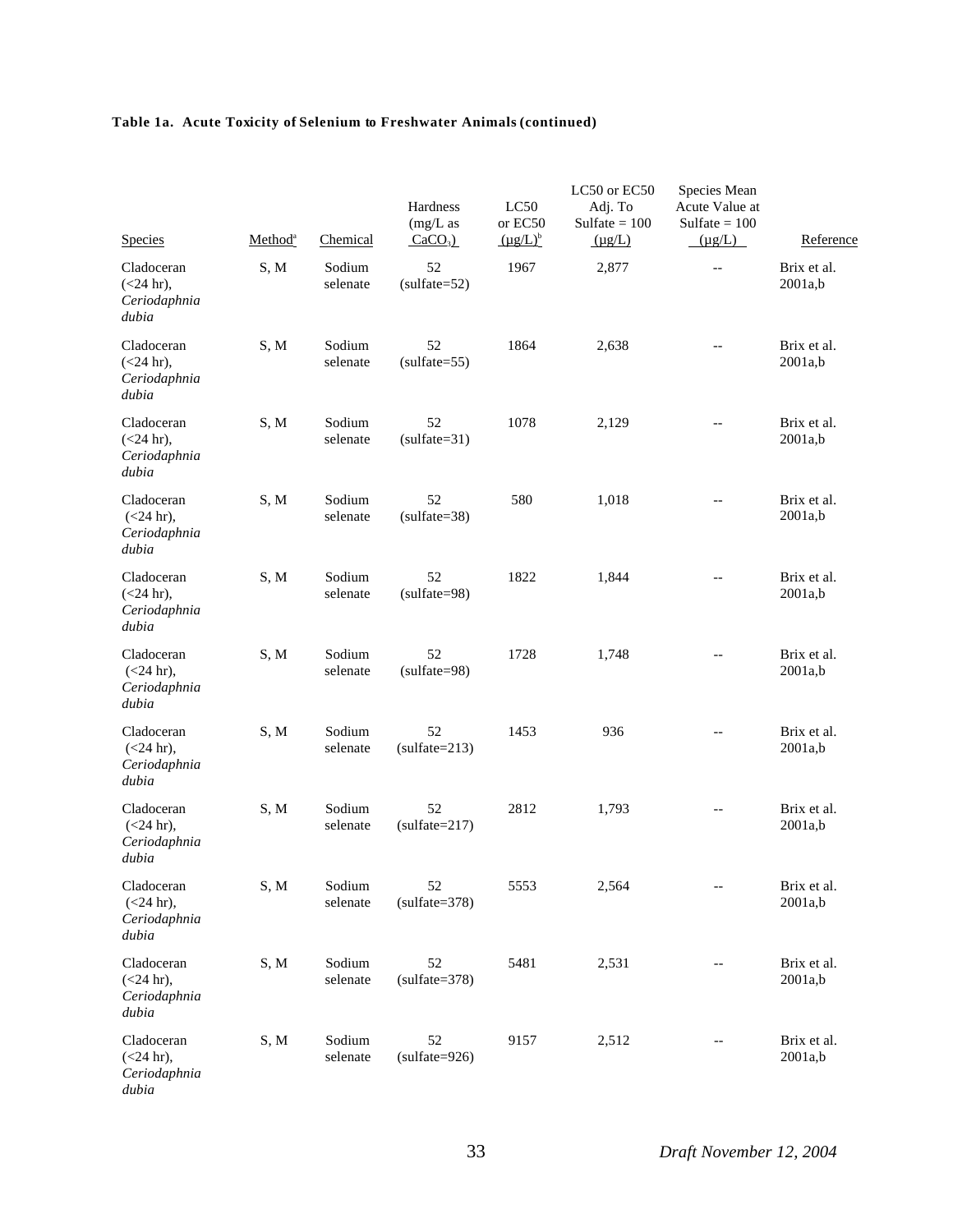| Species                                                       | Method <sup>a</sup> | Chemical           | Hardness<br>$(mg/L)$ as<br>$CaCO3$ ) | LC50<br>or EC50<br>$(\mu g/L)^b$ | LC50 or EC50<br>Adj. To<br>$Sulfate = 100$<br>$(\mu g/L)$ | Species Mean<br>Acute Value at<br>Sulfate $= 100$<br>$(\mu g/L)$ | Reference                |
|---------------------------------------------------------------|---------------------|--------------------|--------------------------------------|----------------------------------|-----------------------------------------------------------|------------------------------------------------------------------|--------------------------|
| Cladoceran<br>$(<24$ hr),<br>Ceriodaphnia<br>dubia            | S, M                | Sodium<br>selenate | 52<br>$(sulfate=1205)$               | 9311                             | 2,191                                                     | $-$                                                              | Brix et al.<br>2001a,b   |
| Cladoceran<br>$(<24$ hr),<br>Ceriodaphnia<br>dubia            | F, M                | Sodium<br>selenate | 127<br>$(sulfate=25)$                | 376                              | 842                                                       | 842                                                              | <b>GLEC 1999</b>         |
| Cladoceran,<br>Daphnia magna                                  | S, M                | Sodium<br>selenate | 129.5<br>$(sulfate=163)$             | 5300                             | 3,990                                                     |                                                                  | Dunbar et al.<br>1983    |
| Cladoceran,<br>Daphnia magna                                  | S, M                | Sodium<br>selenate | 138<br>$(sulfate=22)$                | 1010                             | 2,435                                                     | $-$                                                              | Boyum 1984               |
| Cladoceran,<br>Daphnia magna                                  | S, M                | Sodium<br>selenate | 48.1<br>$(sulfate=12)$               | 570                              | 1,955                                                     | --                                                               | Brooke et al.<br>1985    |
| Cladoceran,<br>Daphnia magna                                  | S, M                | Sodium<br>selenate | 45.5<br>$(sulfate=41)$               | 2560                             | 4,298                                                     | --                                                               | Ingersoll et al.<br>1990 |
| Cladoceran,<br>Daphnia magna                                  | S, M                | Sodium<br>selenate | 136<br>$(sulfate=68)$                | 4070                             | 5,093                                                     | --                                                               | Ingersoll et al.<br>1990 |
| Cladoceran (<24<br>hr),<br>Daphnia magna                      | R, M                | Sodium<br>selenate | 80-100<br>$(sulfate=82)$             | 2840                             | 3,187                                                     | 3,314                                                            | Maier et al. 1993        |
| Cladoceran $\left( < 24 \right)$<br>hr),<br>Daphnia pulex     | S, M                | Sodium<br>selenate | 52<br>$(sulfate=54)$                 | 10123                            | 14,482                                                    | $-$                                                              | Brix et al.<br>2001a,b   |
| Cladoceran $\left( < 24 \right)$<br>hr),<br>Daphnia pulex     | S, M                | Sodium<br>selenate | 52<br>$(sulfate=38)$                 | 8126                             | 14,233                                                    | $-$                                                              | Brix et al.<br>2001a,b   |
| Cladoceran $\left( < 24 \right)$<br>hr),<br>Daphnia pulex     | F, M                | Sodium<br>selenate | 147<br>$(sulfate=25)$                | 1528                             | 3,420                                                     | 3,420                                                            | <b>GLEC 1999</b>         |
| Cladoceran,<br>Daphnia pulicaria                              | S, M                | Sodium<br>selenate | 138<br>$(sulfate=22)$                | 246                              | <u>593</u>                                                | 593                                                              | Boyum 1984               |
| Amphipod (8-12<br>mm),<br><b>Gammarus</b><br><i>lacustris</i> | S, M                | Sodium<br>selenate | 116<br>$(sulfate=120)$               | 3054                             | 2,747                                                     | 2,747                                                            | Brix et al.<br>2001a,b   |
| Amphipod (adult),<br><b>Gammarus</b><br>pseudolimnaeus        | S, M                | Sodium<br>selenate | 46.1<br>$(sulfate=12)$               | 75                               | 257                                                       |                                                                  | Brooke et al.<br>1985    |
| Amphipod (adult),<br><b>Gammarus</b><br>pseudolimnaeus        | S, M                | Sodium<br>selenate | 51.0<br>$(sulfate=12)$               | 57                               | 196                                                       |                                                                  | Brooke 1987              |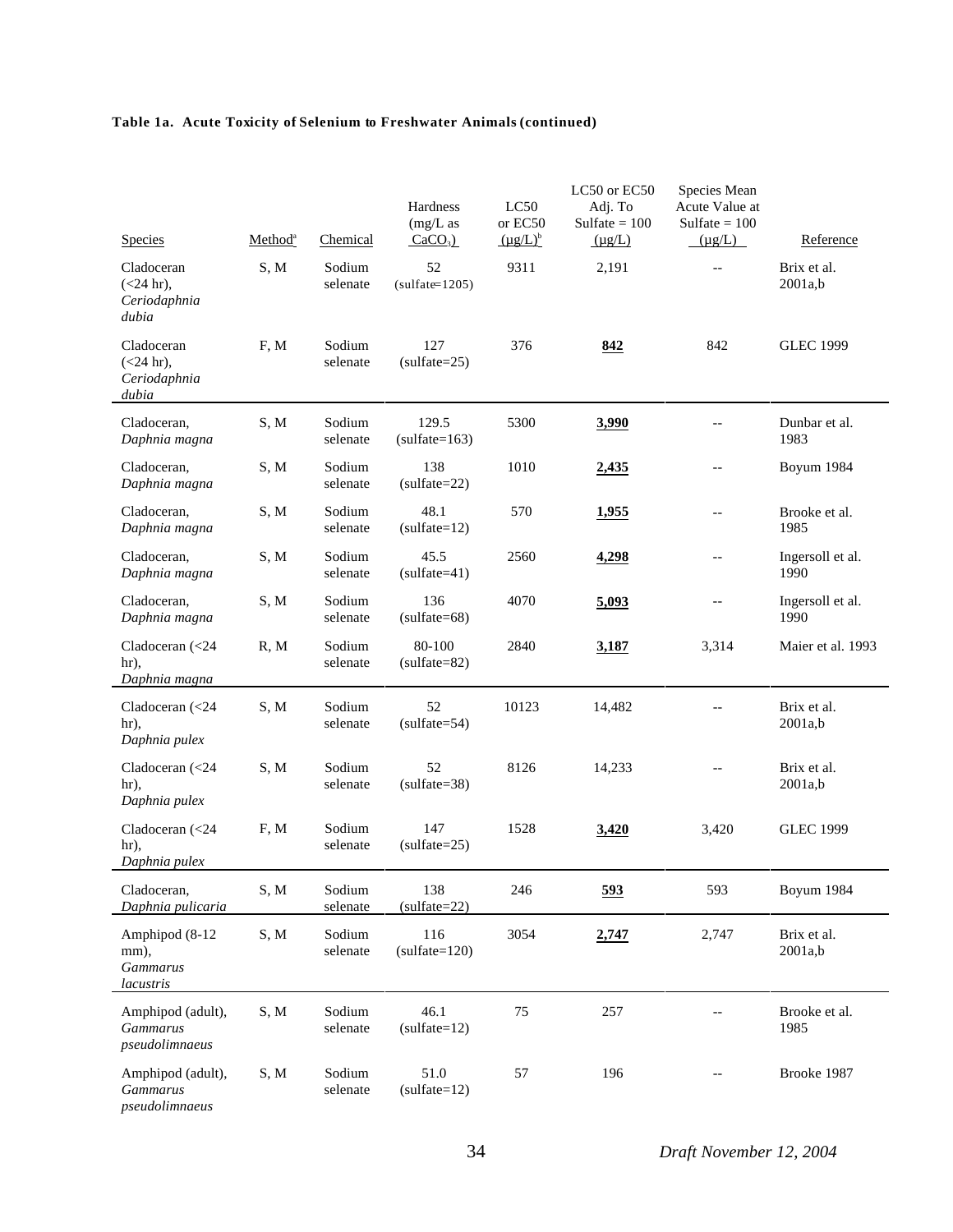| Species                                                           | Method <sup>a</sup> | Chemical           | Hardness<br>$(mg/L)$ as<br>$CaCO3$ ) | LC50<br>or EC50<br>$(\mu g/L)^b$ | LC50 or EC50<br>Adj. To<br>Sulfate $= 100$<br>$(\mu g/L)$ | Species Mean<br>Acute Value at<br>Sulfate $= 100$<br>$(\mu g/L)$ | Reference                         |
|-------------------------------------------------------------------|---------------------|--------------------|--------------------------------------|----------------------------------|-----------------------------------------------------------|------------------------------------------------------------------|-----------------------------------|
| Amphipod,<br><b>Gammarus</b><br>pseudolimnaeus                    | F, M                | Sodium<br>selenate | 139<br>$(sulfate=25)$                | 1180                             | 2,641                                                     | $-$                                                              | <b>GLEC 1998</b>                  |
| Amphipod,<br><b>Gammarus</b><br>pseudolimnaeus                    | F, M                | Sodium<br>selenate | 132<br>$(sulfate=125)$               | 2870                             | 2,521                                                     |                                                                  | <b>GLEC 1998</b>                  |
| Amphipod,<br><b>Gammarus</b><br>pseudolimnaeus                    | F, M                | Sodium<br>selenate | 137<br>$(sulfate=367)$               | 3710                             | 1,743                                                     |                                                                  | <b>GLEC 1998</b>                  |
| Amphipod,<br><b>Gammarus</b><br>pseudolimnaeus                    | F, M                | Sodium<br>selenate | 134<br>$(sulfate=635)$               | 3270                             | 1,167                                                     | --                                                               | <b>GLEC 1998</b>                  |
| Amphipod (adult),<br><b>Gammarus</b><br>pseudolimnaeus            | F, M                | Sodium<br>selenate | 131<br>$(sulfate=25)$                | 2191                             | 4,904                                                     | 2,315                                                            | <b>GLEC 1999</b>                  |
| Amphipod,<br>Hyalella azteca                                      | F, U                | Sodium<br>selenate | 336.8<br>(sulfate NA)                | 760                              | $-$                                                       | $-$                                                              | Adams 1976                        |
| Amphipod<br>(2 mm length),<br>Hyalella azteca                     | R, M                | Sodium<br>selenate | 133<br>$(sulfate=13)$                | 1031                             | 3,375                                                     |                                                                  | Brasher and Ogle<br>1993          |
| Amphipod<br>(7-10 days),<br>Hyalella azteca                       | S, M                | Sodium<br>selenate | 52<br>$(sulfate=55)$                 | 1424                             | 2,021                                                     | $-$                                                              | Brix et al.<br>2001a,b            |
| Amphipod,<br>Hyalella azteca                                      | F, M                | Sodium<br>selenate | 143<br>$(sulfate=40)$                | 2480                             | 4,224                                                     | $-$                                                              | <b>GLEC 1998</b>                  |
| Amphipod,<br>Hyalella azteca                                      | F, M                | Sodium<br>selenate | 132<br>$(sulfate=125)$               | 1350                             | 1,186                                                     | --                                                               | <b>GLEC 1998</b>                  |
| Amphipod,<br>Hyalella azteca                                      | F, M                | Sodium<br>selenate | 137<br>$(sulfate=367)$               | 1540                             | 723                                                       | --                                                               | <b>GLEC 1998</b>                  |
| Amphipod,<br>Hyalella azteca                                      | F, M                | Sodium<br>selenate | 133<br>$(sulfate=822)$               | 3580                             | 1,052                                                     | 1,397                                                            | <b>GLEC 1998</b>                  |
| Midge (4th instar),<br>Chironomus<br>decorus                      | R, M                | Sodium<br>selenate | 85<br>$(sulfate=27)$                 | 23700                            | 50,727                                                    | 50,727                                                           | Maier and Knight<br>1993          |
| Midge (3rd instar),<br>Paratanytarsus<br><i>parthenogeneticus</i> | S, M                | Sodium<br>selenate | 49.4<br>$(sulfate=12)$               | 20000                            | 68,582                                                    | 68,582                                                           | Brooke et al.<br>1985             |
| Coho salmon<br>$(0.5 \text{ g})$ ,<br>Oncorhynchus<br>kisutch     | S, U                | Sodium<br>selenate | 211<br>$(sulfate=185)$               | 32500                            | 22,730                                                    |                                                                  | Hamilton and<br><b>Buhl 1990b</b> |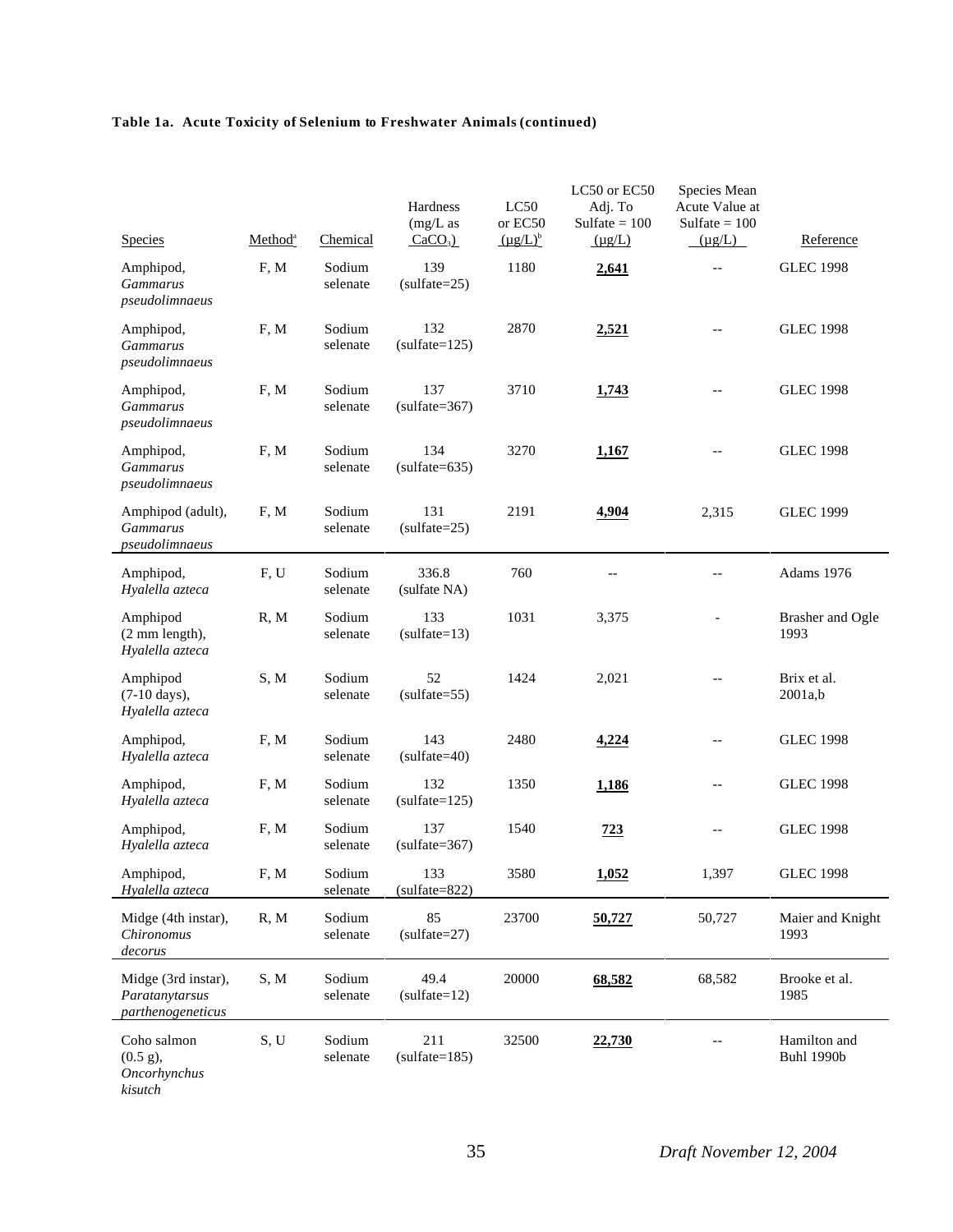| <b>Species</b>                                                        | Method <sup>a</sup> | Chemical           | Hardness<br>$(mg/L)$ as<br>$CaCO3$ ) | LC50<br>or EC50<br>$(\mu g/L)^b$ | LC50 or EC50<br>Adj. To<br>Sulfate $= 100$<br>$(\mu g/L)$ | Species Mean<br>Acute Value at<br>Sulfate $= 100$<br>$(\mu g/L)$ | Reference                         |
|-----------------------------------------------------------------------|---------------------|--------------------|--------------------------------------|----------------------------------|-----------------------------------------------------------|------------------------------------------------------------------|-----------------------------------|
| Coho salmon<br>$(1.7 g)$ ,<br>Oncorhynchus<br>kisutch                 | S, U                | Sodium<br>selenate | 333<br>$(sulfate=291)$               | 39000                            | 20,963                                                    | $\overline{a}$                                                   | Hamilton and<br><b>Buhl 1990b</b> |
| Coho salmon<br>(alevin),<br>Oncorhynchus<br>kisutch                   | S, U                | Sodium<br>selenate | 41<br>$(sulfate=41)$                 | 158,422 <sup>f</sup>             | 265,990 <sup>f</sup>                                      | $-$                                                              | Buhl and<br>Hamilton 1991         |
| Coho salmon<br>(juvenile),<br>Oncorhynchus<br>kisutch                 | S, U                | Sodium<br>selenate | 41<br>$(sulfate=41)$                 | 30932                            | 51,935                                                    | 29,141                                                           | Buhl and<br>Hamilton 1991         |
| Chinook salmon<br>$(0.7 g)$ ,<br>Oncorhynchus<br>tshawytscha          | S, U                | Sodium<br>selenate | 211<br>$(sulfate=185)$               | 121000                           | 84,626                                                    |                                                                  | Hamilton and<br><b>Buhl 1990b</b> |
| Chinook salmon<br>$(0.5 \text{ g}),$<br>Oncorhynchus<br>tshawytscha   | S, U                | Sodium<br>selenate | 211<br>$(sulfate=185)$               | 100000                           | 69,939                                                    |                                                                  | Hamilton and<br><b>Buhl 1990b</b> |
| Chinook salmon<br>$(1.6 g)$ ,<br>Oncorhynchus<br>tshawytscha          | S.U                 | Sodium<br>selenate | 333<br>$(sulfate=291)$               | 180000                           | 96,752                                                    |                                                                  | Hamilton and<br><b>Buhl 1990b</b> |
| Chinook salmon<br>$(1.6 g)$ ,<br>Oncorhynchus<br>tshawytscha          | S, U                | Sodium<br>selenate | 333<br>$(sulfate=291)$               | 134000                           | 72,026                                                    | $-$                                                              | Hamilton and<br><b>Buhl 1990b</b> |
| Chinook salmon<br>(eyed egg),<br>Oncorhynchus<br>tshawytscha          | S, U                | Sodium<br>selenate | 41.7<br>$(sulfate=47)$               | $>552,000$ <sup>f</sup>          | $>856,083$ <sup>f</sup>                                   | $-$                                                              | Hamilton and<br><b>Buhl 1990b</b> |
| Chinook salmon<br>(alevin),<br>Oncorhynchus<br>tshawytscha            | S, U                | Sodium<br>selenate | 41.7<br>$(sulfate=47)$               | $>176,640$ <sup>f</sup>          | $>273,947$ f                                              | $\overline{\phantom{a}}$                                         | Hamilton and<br><b>Buhl 1990b</b> |
| Chinook salmon<br>$(0.31 \text{ g})$ ,<br>Oncorhynchus<br>tshawytscha | S, U                | Sodium<br>selenate | 41.7<br>$(sulfate=47)$               | 62900                            | 97,550                                                    | 83,353                                                           | Hamilton and<br><b>Buhl 1990b</b> |
| Rainbow trout<br>(juvenile),<br>Oncorhynchus<br>mykiss                | S, M                | Sodium<br>selenate | 51.0<br>$(sulfate=12)$               | 24000                            | 82,298                                                    |                                                                  | Brooke et al.<br>1985             |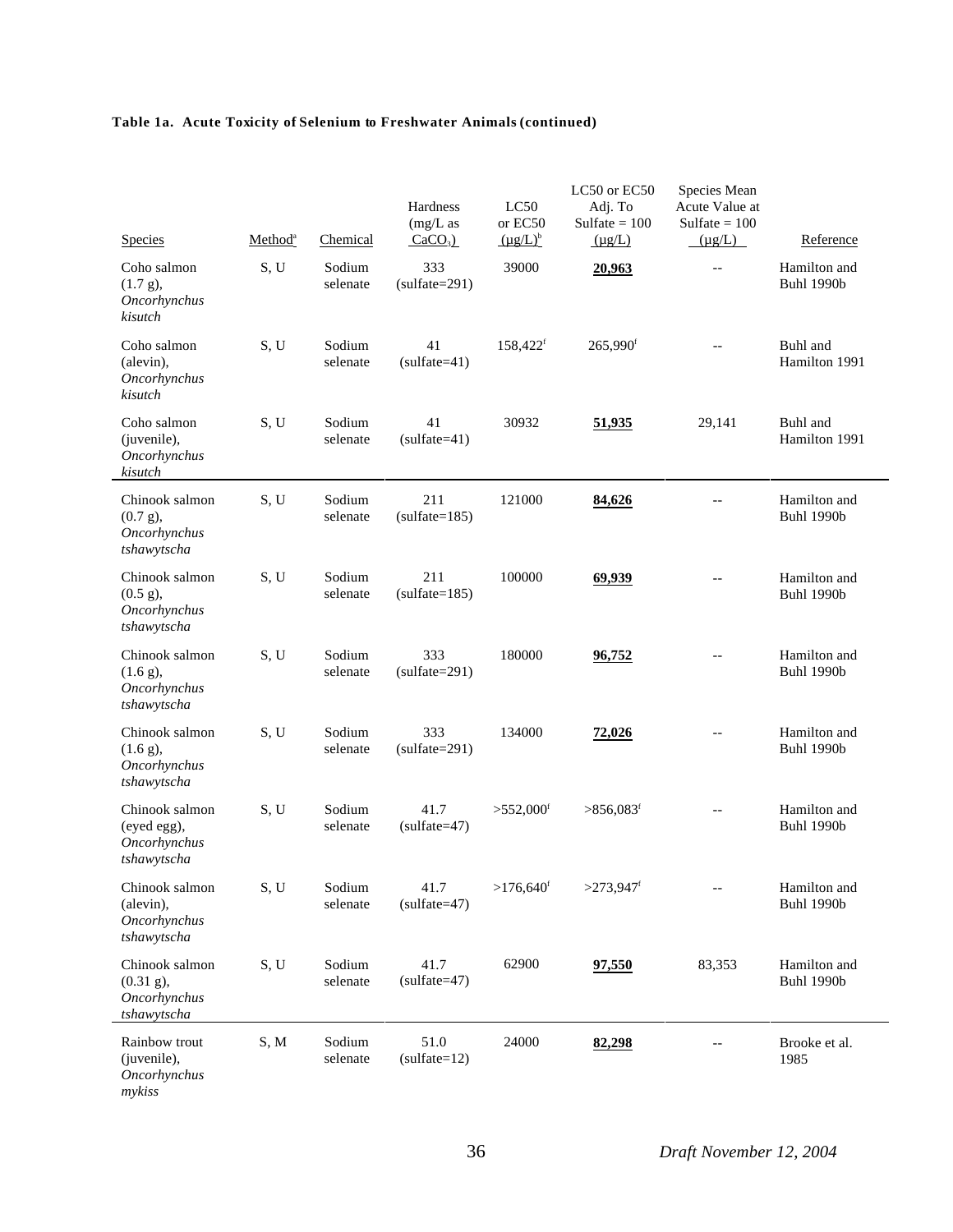| Species                                                 | Method <sup>a</sup> | Chemical           | Hardness<br>$(mg/L)$ as<br>$CaCO3$ ) | LC50<br>or EC50<br>$(\mu g/L)^b$ | LC50 or EC50<br>Adj. To<br>Sulfate $= 100$<br>$(\mu g/L)$ | Species Mean<br>Acute Value at<br>Sulfate $= 100$<br>$(\mu g/L)$ | Reference                 |
|---------------------------------------------------------|---------------------|--------------------|--------------------------------------|----------------------------------|-----------------------------------------------------------|------------------------------------------------------------------|---------------------------|
| Rainbow trout<br>(alevin),<br>Oncorhynchus<br>mykiss    | S, U                | Sodium<br>selenate | 41<br>$(sulfate=41)$                 | 196460                           | 329,856 <sup>f</sup>                                      | $-$                                                              | Buhl and<br>Hamilton 1991 |
| Rainbow trout,<br>Oncorhynchus<br>mykiss                | F, M                | Sodium<br>selenate | 45<br>$(sulfate=12)$                 | 47000                            | $161, 168$ <sup>f</sup>                                   |                                                                  | Spehar 1986               |
| Rainbow trout<br>(juvenile),<br>Oncorhynchus<br>mykiss  | S, U                | Sodium<br>selenate | 41<br>$(sulfate=41)$                 | 13501                            | 22,668                                                    | 43,192                                                           | Buhl and<br>Hamilton 1991 |
| Arctic grayling<br>(alevin),<br>Thymallus arcticus      | S, U                | Sodium<br>selenate | 41<br>$(sulfate=41)$                 | 41800                            | 70,182                                                    |                                                                  | Buhl and<br>Hamilton 1991 |
| Arctic grayling<br>(juvenile),<br>Thymallus arcticus    | S, U                | Sodium<br>selenate | 41<br>$(sulfate=41)$                 | 75240                            | 126,328                                                   | 94,159                                                           | Buhl and<br>Hamilton 1991 |
| Fathead min now,<br>Pimephales<br>promeles              | S, U                | Sodium<br>selenate | 323<br>(sulfate NA)                  | 11800                            | $-$                                                       | $-$                                                              | Adams 1976                |
| Fathead min now,<br>Pimephales<br>promeles              | S, U                | Sodium<br>selenate | 323<br>(sulfate NA)                  | 11000                            | $-$                                                       |                                                                  | Adams 1976                |
| Fathead min now,<br>Pimephales<br>promeles              | S, U                | Sodium<br>selenate | 323<br>(sulfate NA)                  | 12500                            | $-$                                                       | $\overline{\phantom{m}}$                                         | Adams 1976                |
| Fathead minnow<br>(juvenile),<br>Pimephales<br>promelas | S, M                | Sodium<br>selenate | 47.9<br>$(sulfate = 12)$             | 2300                             | 7,887                                                     | $-$                                                              | Brooke et al.<br>1985     |
| Fathead minnow,<br>Pimephales<br>promelas               | F, M                | Sodium<br>selenate | 46<br>$(sulfate = 12)$               | 5500                             | 18,860                                                    | $-$                                                              | Spehar 1986               |
| Fathead min now,<br>Pimephales<br>promelas              | F, M                | Sodium<br>selenate | 136<br>$(sulfate=24)$                | 6210                             | 14,236                                                    | $-$                                                              | <b>GLEC 1998</b>          |
| Fathead min now,<br>Pimephales<br>promelas              | F, M                | Sodium<br>selenate | 127<br>$(sulfate=160)$               | 10800                            | 8,218                                                     |                                                                  | <b>GLEC 1998</b>          |
| Fathead min now,<br>Pimephales<br>promelas              | F, M                | Sodium<br>selenate | 131<br>$(sulfate=474)$               | 18000                            | 7,286                                                     |                                                                  | <b>GLEC 1998</b>          |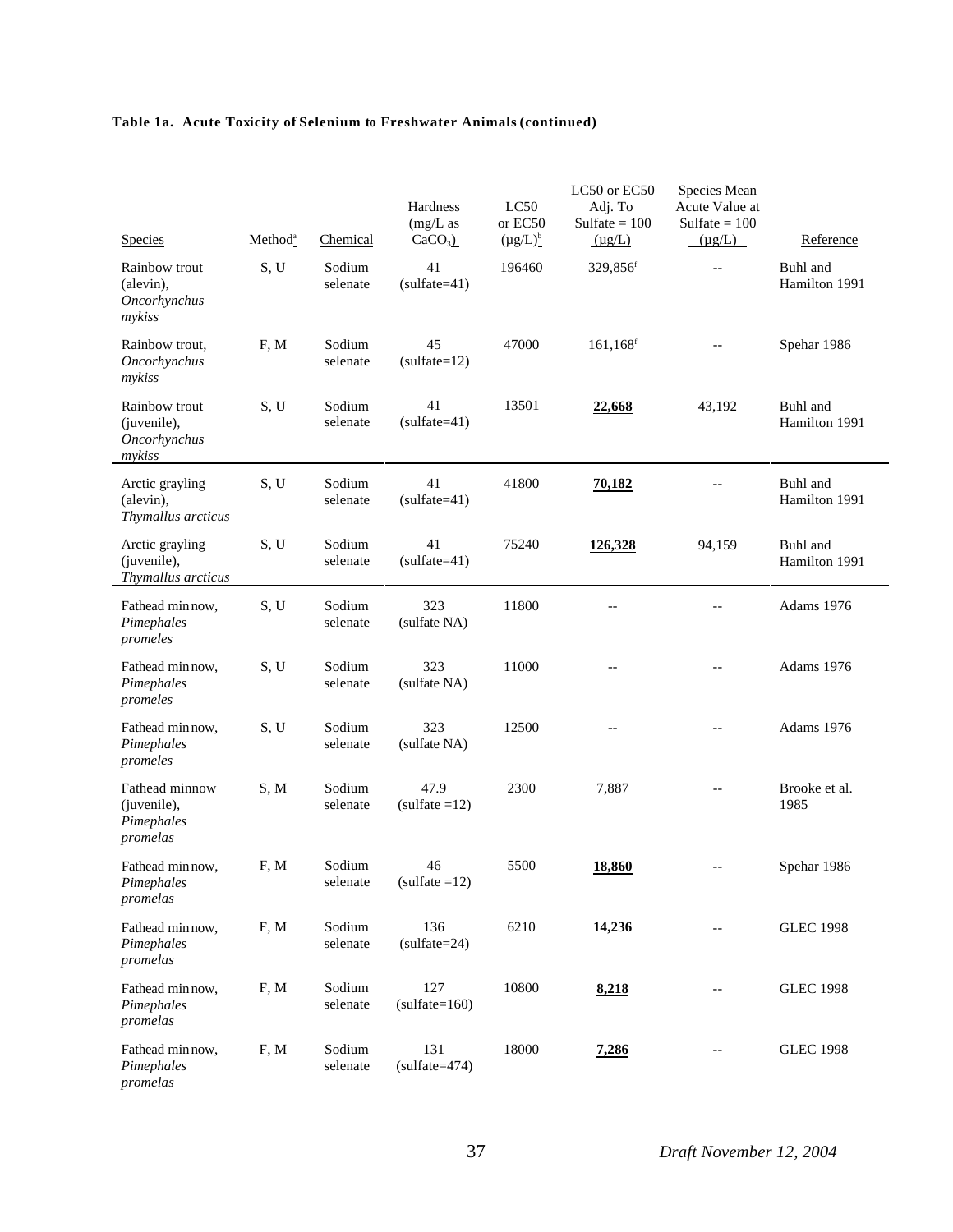| Species                                                                       | Method <sup>a</sup> | Chemical           | Hardness<br>$(mg/L)$ as<br>$CaCO3$ ) | LC50<br>or EC50<br>$(\mu g/L)^b$ | LC50 or EC50<br>Adj. To<br>Sulfate $= 100$<br>$(\mu g/L)$ | Species Mean<br>Acute Value at<br>Sulfate $= 100$<br>$(\mu g/L)$ | Reference                         |
|-------------------------------------------------------------------------------|---------------------|--------------------|--------------------------------------|----------------------------------|-----------------------------------------------------------|------------------------------------------------------------------|-----------------------------------|
| Fathead min now,<br>Pimephales<br>promelas                                    | F, M                | Sodium<br>selenate | 147<br>$(sulfate=906)$               | 42100                            | <u>11,695</u>                                             | 11,346                                                           | <b>GLEC 1998</b>                  |
| Colorado<br>squawfish<br>$(fry)$ ,<br>Ptychocheilus<br>lucius                 | S, U                | Sodium<br>selenate | 196<br>$(sulfate=164)$               | 27588                            | 20,694                                                    |                                                                  | Hamilton 1995                     |
| Colorado<br>squawfish<br>$(0.4-1.1)$<br>juvenile),<br>Ptychocheilus<br>lucius | S, U                | Sodium<br>selenate | 196<br>$(sulfate=164)$               | 119548                           | 89,676f                                                   |                                                                  | Hamilton 1995                     |
| Colorado<br>squawfish<br>$(1.7 g$ juvenile),<br>Ptychocheilus<br>lucius       | S, U                | Sodium<br>selenate | 196<br>$(sulfate=164)$               | 138358                           | 103,786f                                                  |                                                                  | Hamilton 1995                     |
| Colorado<br>squawfish (larva),<br>Ptychocheilus<br>lucius                     | S, U                | Sodium<br>selenate | 199<br>$(sulfate=174)$               | 13580                            | 9,842                                                     | $\overline{a}$                                                   | Buhl and<br>Hamilton 1996         |
| Colorado<br>squawfish<br>$(0.024 - 0.047$ g),<br>Ptychocheilus<br>lucius      | S, U                | Sodium<br>selenate | 144<br>$(sulfate=97)$                | 88000                            | 89,572f                                                   |                                                                  | Hamilton and<br><b>Buhl 1997a</b> |
| Colorado<br>squawfish<br>(juvenile),<br>Ptychocheilus<br>lucius               | S, U                | Sodium<br>selenate | 199<br>$(sulfate=174)$               | 42780                            | 31,005                                                    | 18,484                                                           | Buhl and<br>Hamilton 1996         |
| Bonytail<br>$(fry)$ ,<br>Gila elegans                                         | S, U                | Sodium<br>selenate | 196<br>$(sulfate=164)$               | 22990                            | $17,245$ <sup>f</sup>                                     |                                                                  | Hamilton 1995                     |
| Bonytail<br>$(1.1 \text{ g}$ juvenile),<br>Gila elegans                       | S, U                | Sodium<br>selenate | 196<br>$(sulfate=164)$               | 102828                           | $77,134$ <sup>f</sup>                                     | $\overline{\phantom{a}}$                                         | Hamilton 1995                     |
| Bonytail<br>$(2.6$ g juvenile),<br>Gila elegans                               | S, U                | Sodium<br>selenate | 196<br>$(sulfate=164)$               | 90706                            | 68,041f                                                   |                                                                  | Hamilton 1995                     |
| Bonytail<br>(juvenile),<br>Gila elegans                                       | S, U                | Sodium<br>selenate | 199<br>$(sulfate=174)$               | 24010                            | $17,401$ <sup>f</sup>                                     |                                                                  | Buhl and<br>Hamilton 1996         |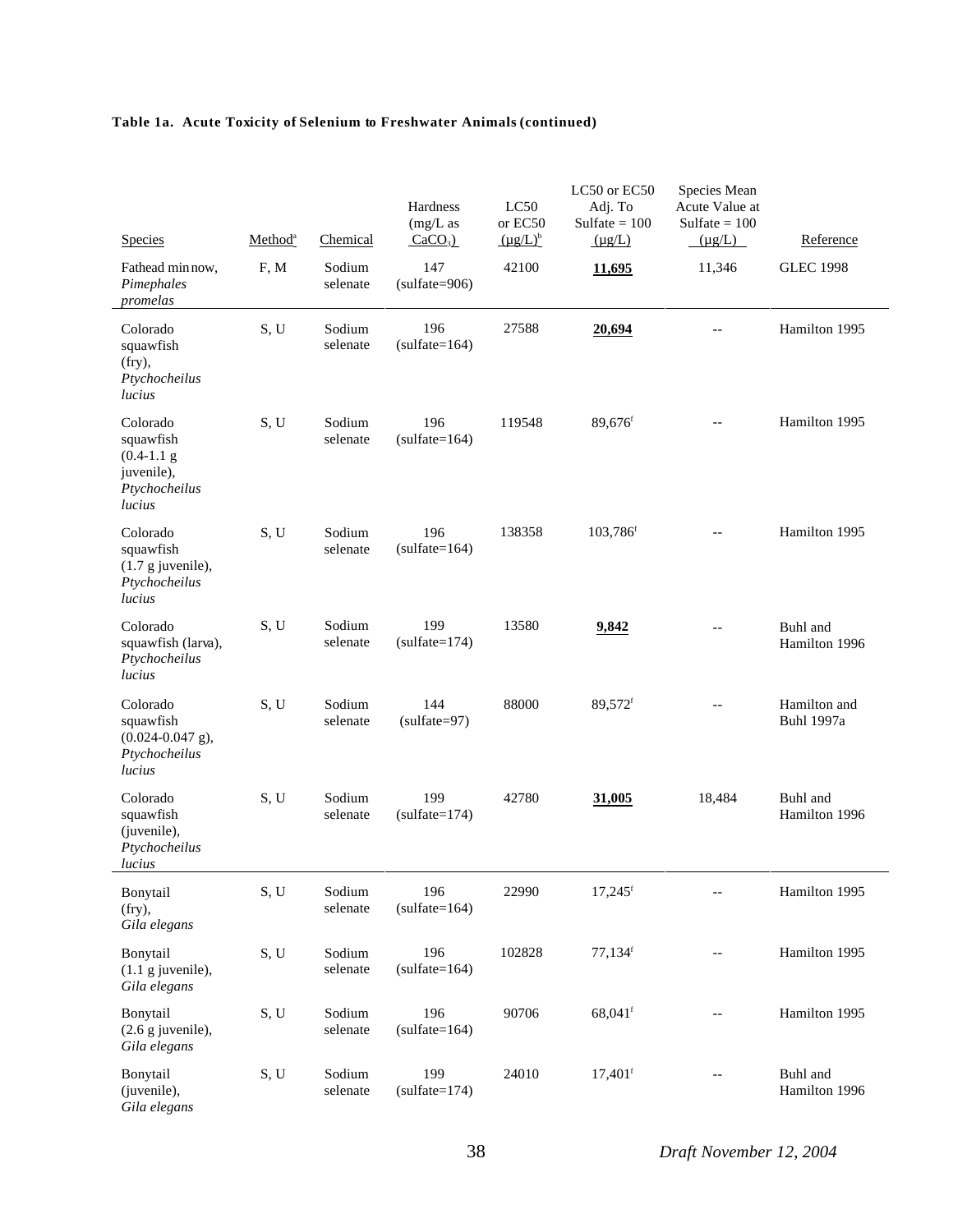| <b>Species</b>                                                                | Method <sup>a</sup> | Chemical           | Hardness<br>$(mg/L)$ as<br>$CaCO3$ ) | LC50<br>or EC50<br>$(\mu g/L)^b$ | LC50 or EC50<br>Adj. To<br>Sulfate $= 100$<br>$(\mu g/L)$ | Species Mean<br>Acute Value at<br>Sulfate $= 100$<br>$(\mu g/L)$ | Reference                         |
|-------------------------------------------------------------------------------|---------------------|--------------------|--------------------------------------|----------------------------------|-----------------------------------------------------------|------------------------------------------------------------------|-----------------------------------|
| Bonytail<br>(larva),<br>Gila elegans                                          | S, U                | Sodium<br>selenate | 199<br>$(sulfate=174)$               | 14570                            | 10,560                                                    | 10,560                                                           | Buhl and<br>Hamilton 1996         |
| Razorback sucker<br>$(fry)$ ,<br>Xyrauchen texanus                            | S.U                 | Sodium<br>selenate | 196<br>$(sulfate=164)$               | 20064                            | 15,051                                                    | $-$                                                              | Hamilton 1995                     |
| Razorback sucker<br>$(0.9 \text{ g}$ juvenile),<br>Xyrauchen texanus          | S, U                | Sodium<br>selenate | 196<br>$(sulfate=164)$               | 15048                            | 11,288                                                    | $\overline{a}$                                                   | Hamilton 1995                     |
| Razorback sucker<br>$(2.0 g$ juvenile),<br>Xyrauchen texanus                  | S, U                | Sodium<br>selenate | 196<br>$(sulfate=164)$               | 10450                            | 7,839                                                     | $-$                                                              | Hamilton 1995                     |
| Razorback sucker<br>(larva).<br>Xyrauchen texanus                             | S, U                | Sodium<br>selenate | 199<br>$(sulfate=174)$               | 13910                            | 10,081                                                    | $\overline{\phantom{a}}$                                         | Buhl and<br>Hamilton 1996         |
| Razorback sucker<br>(juvenile),<br>Xyrauchen texanus                          | S, U                | Sodium<br>selenate | 199<br>$(sulfate=174)$               | 7620                             | 5,523                                                     | $\overline{\phantom{a}}$                                         | Buhl and<br>Hamilton 1996         |
| Razorback sucker<br>$(0.006 - 0.042$ g),<br>Xyrauchen texanus                 | S, U                | Sodium<br>selenate | 144<br>$(sulfate=97)$                | 15900                            | 16,184                                                    | 10,309                                                           | Hamilton and<br><b>Buhl 1997a</b> |
| Flannelmouth<br>sucker<br>$(12-13 \text{ days}),$<br>Catostomus<br>latipinnis | S, U                | Sodium<br>selenate | 144<br>$(sulfate=97)$                | 26900                            | 27,380                                                    | 27,380                                                           | Hamilton and<br><b>Buhl 1997b</b> |
| Channel catfish<br>(juvenile),<br><i><u><b>Ictalurus</b></u></i><br>punctatus | S, M                | Sodium<br>selenate | 51.0<br>$(sulfate=12)$               | 66000                            | 226,320                                                   | 226,320                                                          | Brooke et al.<br>1985             |
| Bluegill (juvenile),<br>Lepomis<br>macrochirus                                | S, M                | Sodium<br>selenate | 50.4<br>$(sulfate=12)$               | 63000                            | 216,033                                                   | 216,033                                                          | Brooke et al.<br>1985             |

<sup>a</sup> S = static; R = renewal; F = flow-through; M = measured; U = unmeasured.<br><sup>b</sup> Concentration of selenium, not the chemical. **Note:** The values underlined in this column were used to calculate the SMAV for the respective species.

<sup>c</sup> Reported by Barrows et al. (1980) in work performed in the same laboratory under the same contract.

e Calculated from regression equation.

f Not used in calculation of Species Mean Acute Value because data are available for a more sensitive life stage.

d From Smith et al. (1976).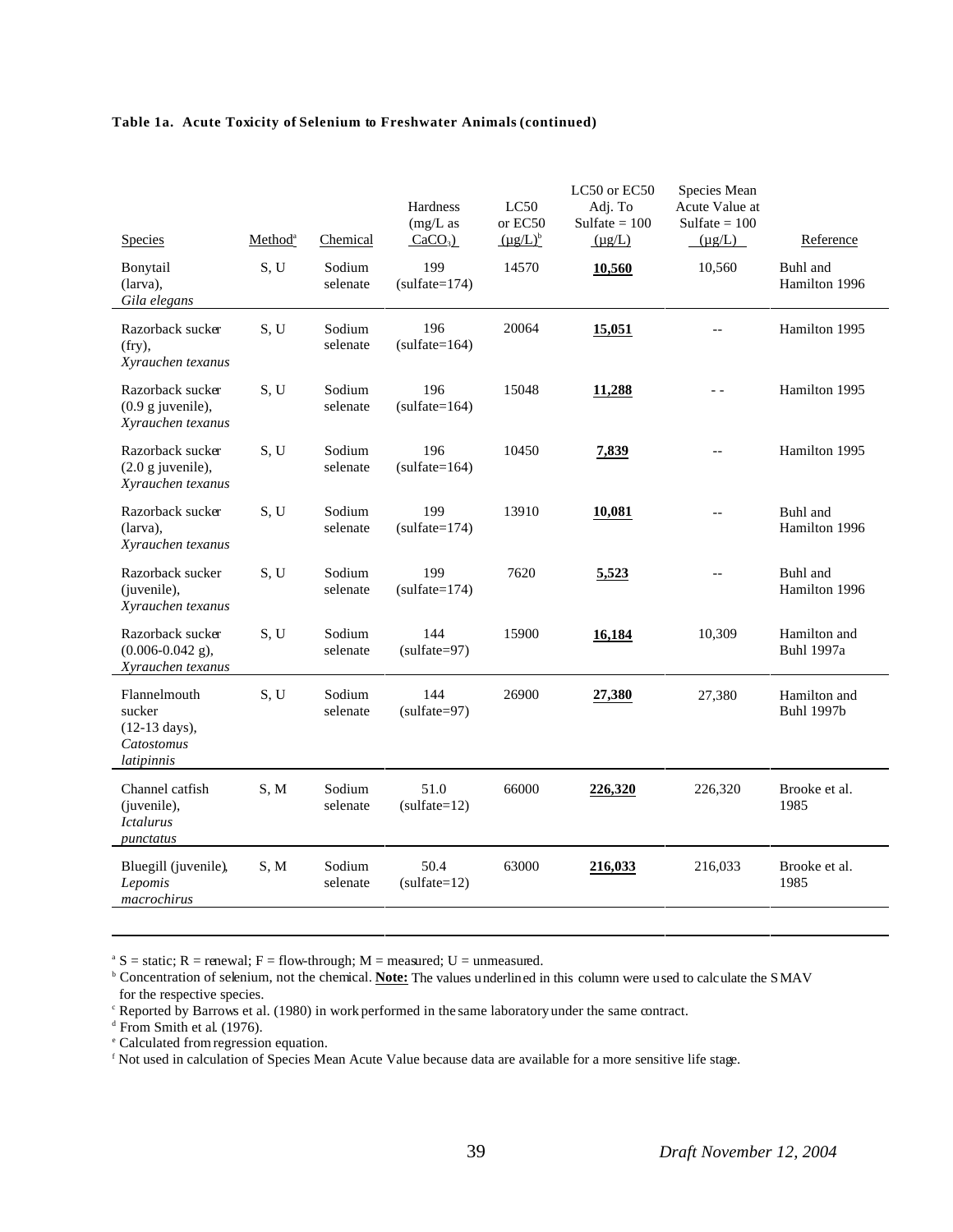# Table 1b. Acute Toxicity of Selenium to Saltw ater An imals

|                     | Salini ty |               |             |                                          |
|---------------------|-----------|---------------|-------------|------------------------------------------|
| Method <sup>a</sup> | (g/kg)    | $(\mu g/L)^b$ | $(\mu g/L)$ | Reference                                |
|                     | Chemical  |               |             | LC50 Species Mean<br>or EC50 Acute Value |

## **SALTWATER SPECIES**

## **Selenite**

| Blue mussel<br>(embryo),<br>Mytilus edulis         | S, U | Selenium<br>oxide  | 33.79 | >10,000 | >10,000 | Martin et al. 1981                     |
|----------------------------------------------------|------|--------------------|-------|---------|---------|----------------------------------------|
| Bay scallop<br>(juvenile),<br>Argopecten irradians | R, U | Sodium<br>selenite | 25    | 255     | 255     | Nelson et al. 1988                     |
| Pacific oyster<br>(embryo),<br>Crassostrea gigas   | S, U | Selenium<br>oxide  | 33.79 | >10,000 |         | Glickstein 1978;<br>Martin et al. 1981 |
| Pacific oyster<br>(embryo),<br>Crassostrea gigas   | S, U | Sodium<br>selenite | 33.79 | >10,000 | >10,000 | Glickstein 1978                        |
| Surf clam<br>(juvenile),<br>Spisula solidissima    | R, U | Sodium<br>selenite | 25    | 1,900   | 1,900   | Nelson et al. 1988                     |
| Copepod<br>(adult),<br>Acartia clausi              | S, U | Selenious<br>acid  | 30    | 2,110   | 2,110   | Lussier 1986                           |
| Copepod<br>(adult),<br>Acartia tonsa               | S, U | Selenious<br>acid  | 30    | 839     | 839     | Lussier 1986                           |
| Mysid<br>(juvenile),<br>Americamysis bahia         | S, U | Selenious<br>acid  |       | 600     |         | <b>U.S. EPA 1978</b>                   |
| Mysid<br>(juvenile),<br>Americamysis bahia         | F, M | Selenious<br>acid  | 15-20 | 1,500   | 1,500   | Ward et al. 1981                       |
| Brown shrimp<br>(juvenile),<br>Penaeus aztecus     | S, U | Sodium<br>selenite | 30    | 1,200   | 1,200   | Ward et al. 1981                       |
| Dungeness crab<br>(zoea 1arva),<br>Cancer magister | S, U | Selenium<br>oxide  | 33.79 | 1,040   | 1,040   | Glickstein 1978                        |
| Blue crab<br>(juvenile),<br>Callinectes sapidus    | S, U | Sodium<br>selenite | 30    | 4,600   | 4,600   | Ward et al. 1981                       |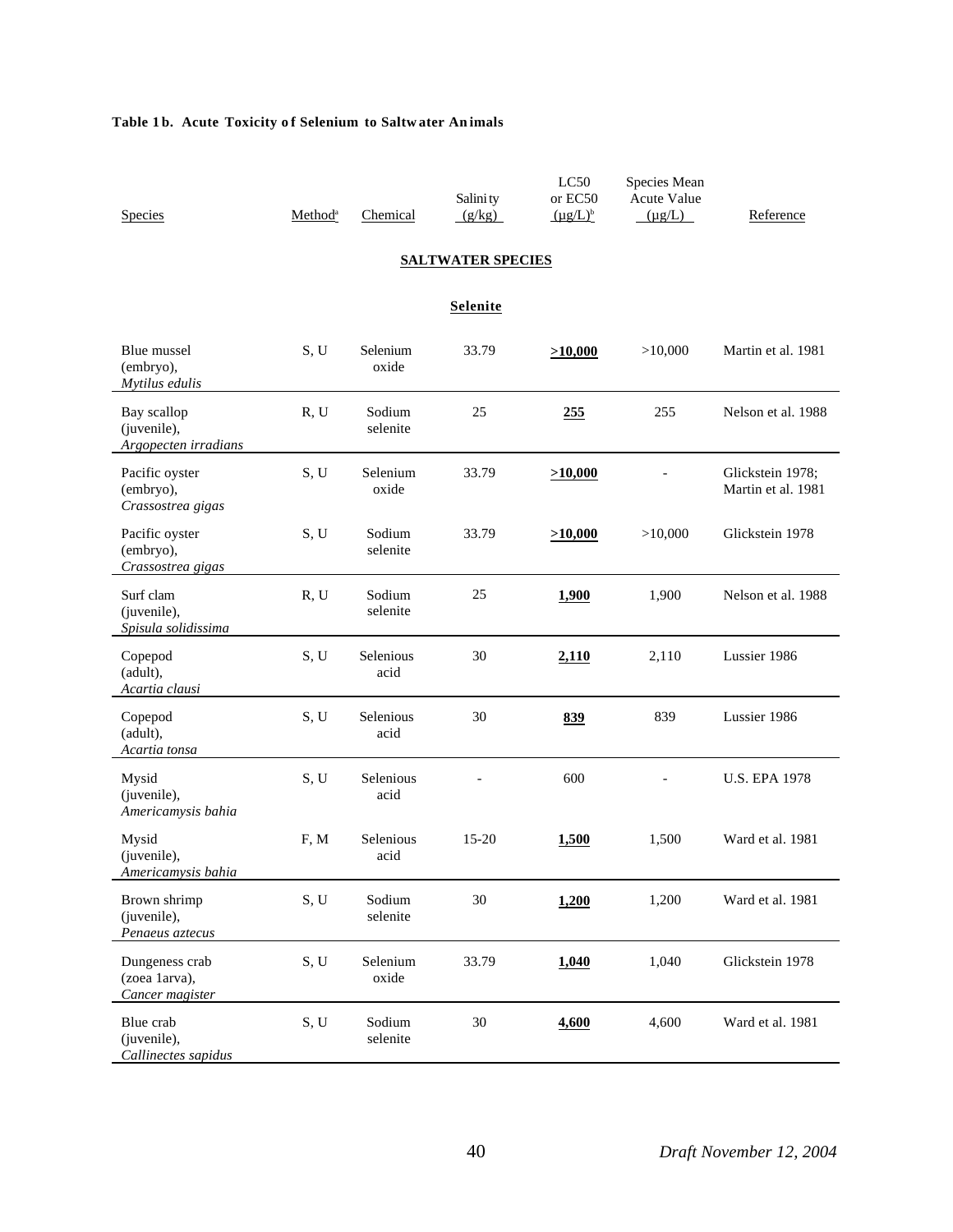| <b>Species</b>                                                  | Method <sup>a</sup> | Chemical           | Salini ty<br>(g/kg) | LC50<br>or EC50<br>$(\mu g/L)^b$ | Species Mean<br>Acute Value<br>$(\mu g/L)$ | Reference                 |
|-----------------------------------------------------------------|---------------------|--------------------|---------------------|----------------------------------|--------------------------------------------|---------------------------|
| Haddock<br>(larva),<br>Melanogrammus<br>aeglefinus              | S, U                | Selenious<br>acid  | 30                  | 599                              | 599                                        | Cardin 1986               |
| Sheepshead minnow<br>(juvenile),<br>Cyrinodon variegatus        | S, U                | Selenious<br>acid  |                     | 6,700                            |                                            | Heitmuller et al.<br>1981 |
| Sheepshead minnow<br>(juvenile),<br>Cyrinodon variegatus        | F, M                | Sodium<br>selenite | 30                  | 7,400                            | 7,400                                      | Ward et al. 1981          |
| Atlantic silverside<br>(juvenile),<br>Menidia menidia           | S, U                | Selenious<br>acid  | 30                  | 9,725                            | 9,725                                      | Cardin 1986               |
| Fourspine stickleback<br>(adult),<br>Apeltes quadracus          | S, U                | Selenious<br>acid  | 30                  | 17,350                           | 17,350                                     | Cardin 1986               |
| Striped bass,<br>Morone saxatilis                               | S, U                | Sodium<br>selenite | $\mathbf{1}$        | 1,550                            |                                            | Palawski et al.<br>1985   |
| Striped bass<br>(24 d posthatch),<br>Morone saxatilis           | S, U                | Sodium<br>selenite | 5                   | 3,400                            |                                            | Chapman 1992              |
| Striped bass<br>(25 d posthatch),<br>Morone saxatilis           | S, U                | Sodium<br>selenite | 5                   | 3,300                            |                                            | Chapman 1992              |
| Striped bass<br>(31 d posthatch),<br>Morone saxatilis           | S, U                | Sodium<br>selenite | 5                   | 3,800                            |                                            | Chapman 1992              |
| Striped bass<br>(32 d posthatch),<br>Morone saxatilis           | S, U                | Sodium<br>selenite | 5                   | 3,900                            | 3,036                                      | Chapman 1992              |
| Pinfish<br>(juvenile),<br>Lagodon rhomboides                    | S, U                | Sodium<br>selenite | 30                  | 4,400                            | 4,400                                      | Ward et al. 1981          |
| Summer flounder<br>(embryo),<br>Paralichthys dentatus           | S, U                | Selenious<br>acid  | 30.2                | 3,497                            | 3,497                                      | Cardin 1986               |
| Winter flounder<br>(larva),<br>Pseudopleuronectes<br>americanus | S, U                | Selenious<br>acid  | 30                  | 14,240                           |                                            | Cardin 1986               |
| Winter flounder<br>(larva),<br>Pseudopleuronectes<br>americanus | S, U                | Selenious<br>acid  | 28                  | 15,070                           | 14,649                                     | Cardin 1986               |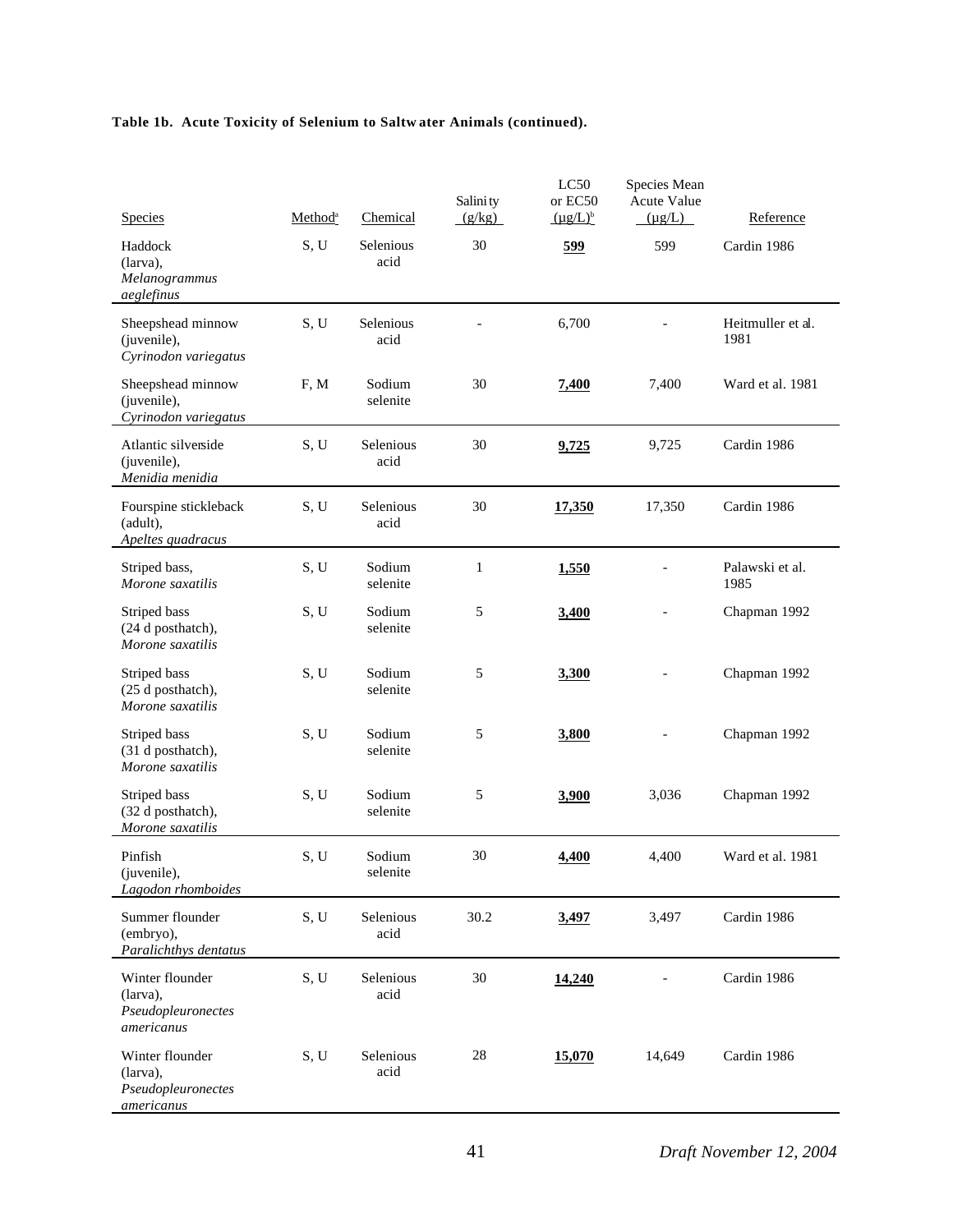| <b>Species</b>                                        | Method <sup>a</sup> | Chemical           | Salini ty<br>(g/kg) | LC50<br>or EC50<br>$(\mu g/L)^b$ | Species Mean<br>Acute Value<br>$(\mu g/L)$ | Reference      |
|-------------------------------------------------------|---------------------|--------------------|---------------------|----------------------------------|--------------------------------------------|----------------|
|                                                       |                     |                    | Selenate            |                                  |                                            |                |
| Striped bass<br>(24 d posthatch),<br>Morone saxatilis | S, U                | Sodium<br>selenate | 5                   | $26,300^{\circ}$                 |                                            | Chapman 1992   |
| Striped bass<br>(25 d posthatch),<br>Morone saxatilis | S, U                | Sodium<br>selenate | 5                   | $23,700^{\circ}$                 |                                            | Chapman 1992   |
| Striped bass<br>(31 d posthatch),<br>Morone saxatilis | S, U                | Sodium<br>selenate | 5                   | $26,300$ c                       |                                            | Chapman 1992   |
| Striped bass<br>(32 d posthatch),<br>Morone saxatilis | S, U                | Sodium<br>selenate | 5                   | $29,000^{\circ}$                 |                                            | Chapman 1992   |
| Striped bass<br>(juvenile),<br>Morone saxatilis       | F, M                | Sodium<br>selenate | $6.0 - 6.5$         | 85,840 <sup>c</sup>              |                                            | Klauda 1985a,b |
| Striped bass<br>(prolarvae),<br>Morone saxatilis      | F, M                | Sodium<br>selenate | $3.5 - 4.2$         | 9,790                            | 9,790                                      | Klauda 1985a,b |

<sup>a</sup> S = static; R = renewal; F = flow-through; M = measured; U = unmeasured.<br><sup>b</sup> Concentration of selenium, not the chemical. **Note:** The values underlined in this column were used to calculate the SMAV for the respective species.

c Not used in calculation of Species Mean Acute Value because data are available for a more sensitive life stage.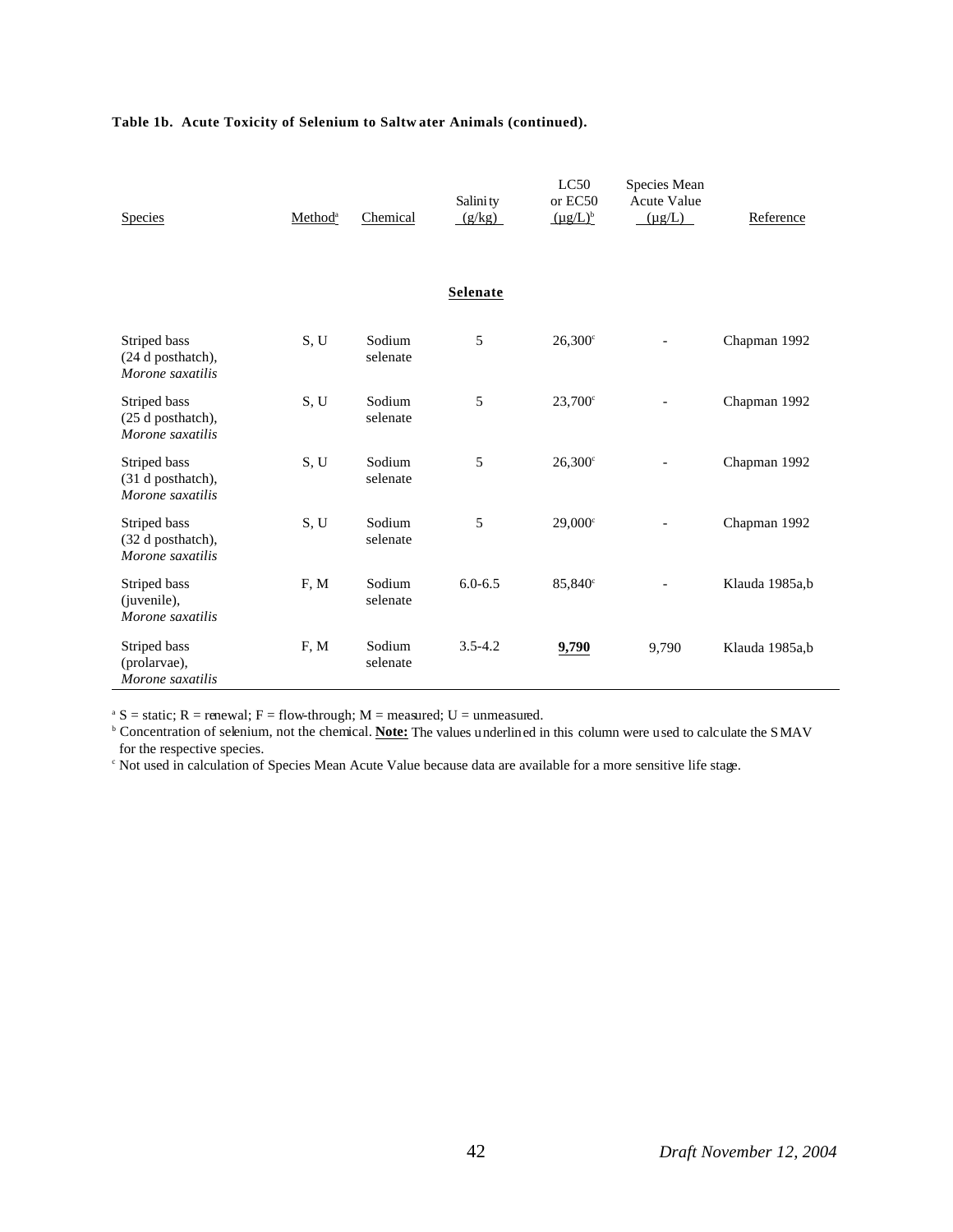### **Table 2a. Ranked Freshwater Genus Mean Acute Values**

| Rank <sup>a</sup> | Genus Mean<br>Acute Value<br>$(\mu g/L)$ | Species                                        | Species Mean<br>Acute Value<br>$(\mu g/L)^b$ | Number of Acute<br>Values used to<br>Calculate Species<br>Mean Value <sup>b</sup> |
|-------------------|------------------------------------------|------------------------------------------------|----------------------------------------------|-----------------------------------------------------------------------------------|
|                   |                                          | <b>FRESHWATER SPECIES</b>                      |                                              |                                                                                   |
|                   |                                          | <b>Selenite</b>                                |                                              |                                                                                   |
| 28                | 203,000                                  | Leech,<br>Nephelop sis obscura                 | 203,000                                      | $\mathbf{1}$                                                                      |
| 27                | 42,500                                   | Midge,<br>Tanyta rsus dissimilis               | 42,500                                       | $\mathbf{1}$                                                                      |
| 26                | 35,356                                   | Midge,<br>Chironomus decorus                   | 48,200                                       | $\mathbf{1}$                                                                      |
|                   |                                          | Midge,<br>Chironomus plumosus                  | 25,934                                       | 2                                                                                 |
| 25                | 35,000                                   | Common carp,<br>Cyprinus carpio                | 35,000                                       | $\mathbf{1}$                                                                      |
| 24                | 34,914                                   | Snail,<br>Aplexa hypnorum                      | 34,914                                       | 2                                                                                 |
| 23                | 28,500                                   | Bluegill,<br>Lepomis macrochirus               | 28,500                                       | $\mathbf{1}$                                                                      |
| 22                | 26,100                                   | Goldfish,<br>Carassius auratus                 | 26,100                                       | $\mathbf{1}$                                                                      |
| 21                | 24,100                                   | Snail,<br>Physa sp.                            | 24,100                                       | 1                                                                                 |
| 20                | 24,008                                   | White sucker,<br>Catostomus commersoni         | 30,176                                       | 2                                                                                 |
|                   |                                          | Flannelmouth sucker<br>Catostom us latipinn is | 19,100                                       | $\mathbf{1}$                                                                      |
| 19                | 15,675                                   | Arctic grayling<br>Thymallus arcticus          | 15,675                                       | $\mathbf{1}$                                                                      |
| $1\,8$            | 13,600                                   | Channel catfish,<br>Ictalurus punctatus        | 13,600                                       | $\mathbf 1$                                                                       |
| 17                | 12,801                                   | Colorado squawfish,<br>Ptychocheilus lucias    | 12,801                                       | 6                                                                                 |
| 16                | 12,600                                   | Mosquitofish,<br>Gam busia affin is            | 12,600                                       | $\mathbf{1}$                                                                      |
| 15                | 11,700                                   | Yellow perch,<br>Perca flavescens              | 11,700                                       | $\mathbf{1}$                                                                      |
| 14                | 11,200                                   | Golden shiner,<br>Notemigonus crysoleucas      | 11,200                                       | $\mathbf{1}$                                                                      |
| 13                | 10,580                                   | Chinook salmon,<br>Oncorhynchus tshawytscha    | 15,596                                       | 6                                                                                 |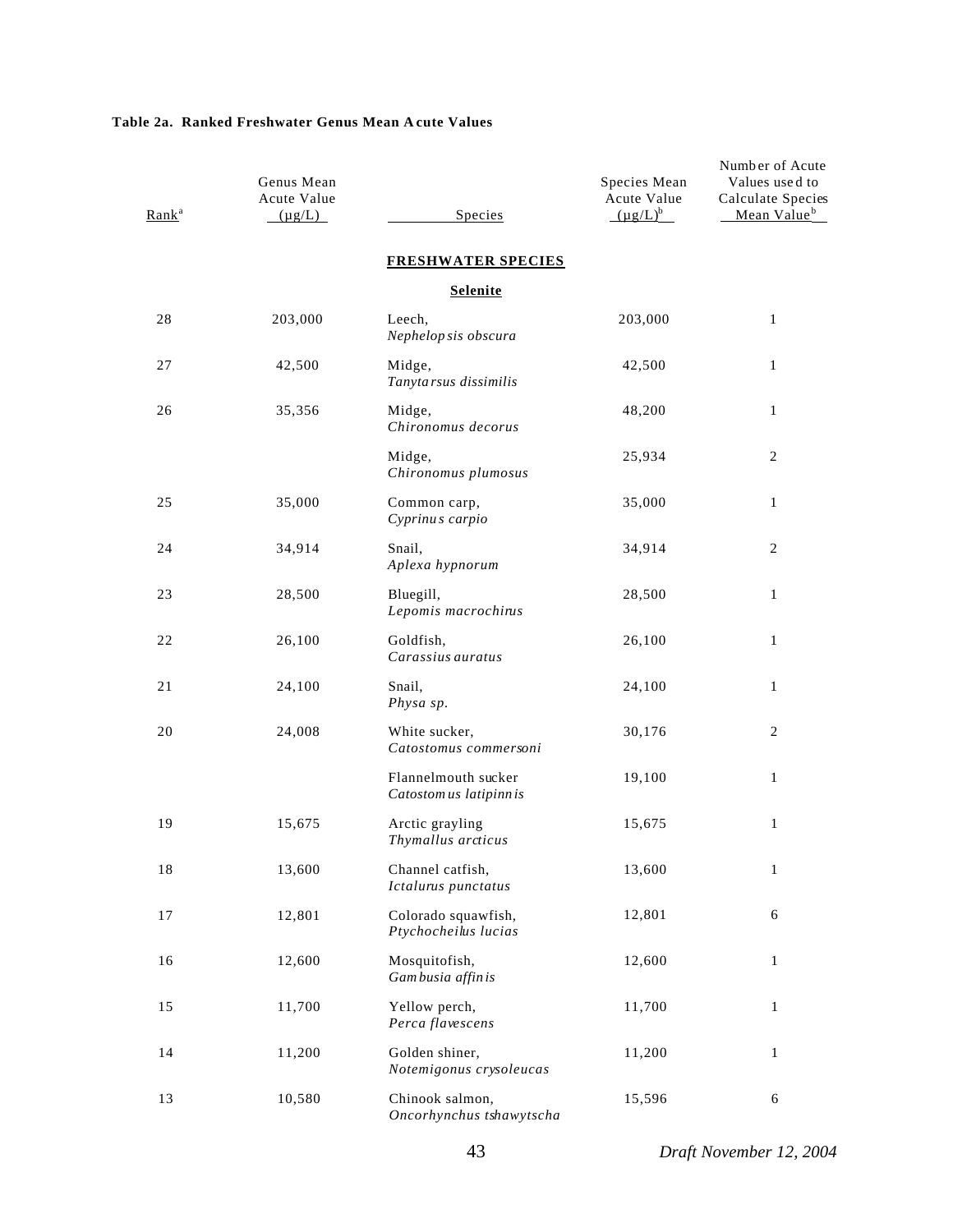### **Table 2a. Ranked Freshwater Genus Mean Acute Values (continued)**

| Rank <sup>a</sup>           | Genus Mean<br>Acute Value<br>$(\mu g/L)$ | Species                                     | Species Mean<br>Acute Value<br>$(\mu g/L)^b$ | Number of Acute<br>Values used to<br>Calculate Species<br>Mean Value <sup>b</sup> |
|-----------------------------|------------------------------------------|---------------------------------------------|----------------------------------------------|-----------------------------------------------------------------------------------|
|                             |                                          | Coho salmon,<br>Oncorhynchus kisutch        | 7,240                                        | $\mathfrak{Z}$                                                                    |
|                             |                                          | Rainbow trout,<br>Oncorhynchus mykiss       | 10,488                                       | $\overline{2}$                                                                    |
| 12                          | 10,200                                   | <b>Brook</b> trout<br>Salvelinus fontinalis | 10,200                                       | $\mathbf{1}$                                                                      |
| 11                          | 9,708                                    | Bonytail<br>Gilas elegans                   | 9,708                                        | 5                                                                                 |
| 10                          | 7,710                                    | Worm,<br>Tubifex tubifex                    | 7,710                                        | $\mathbf{1}$                                                                      |
| 9                           | 7,679                                    | Razorback sucker,<br>Xyrauchen texanus      | 7,679                                        | 6                                                                                 |
| 8                           | 6,500                                    | Flagfish,<br>Jordanella floridae            | 6,500                                        | $\mathbf{1}$                                                                      |
| 7                           | 3,489                                    | Amphipod,<br>Gammarus pseudolimnaeus        | 3,489                                        | 5                                                                                 |
| 6                           | 2,209                                    | Fathead minnow,<br>Pimephales promelas      | 2,209                                        | 8                                                                                 |
| 5                           | 1,783                                    | Striped bass,<br>Moro ne saxa tilis         | 1,783                                        | $\boldsymbol{2}$                                                                  |
| 4                           | 1,700                                    | Hydra,<br>Hydra sp.                         | 1,700                                        | $\mathbf{1}$                                                                      |
| $\ensuremath{\mathfrak{Z}}$ | 1,341                                    | Cladoceran,<br>Daphnia magna                | 905.3                                        | 11                                                                                |
|                             |                                          | Cladoceran,<br>Daphnia pulex                | 1,987                                        | $\mathbf{1}$                                                                      |
| 2                           | < 515.3                                  | Cladoceran,<br>Cerioda phnia affinis        | < 603.6                                      | 4                                                                                 |
|                             |                                          | Cladoceran,<br>Ceriodaphnia dubia           | 440                                          | $\mathbf{1}$                                                                      |
| $\mathbf{1}$                | 461.4                                    | Amphipod,<br>Hyalella azteca                | 461.4                                        | 5                                                                                 |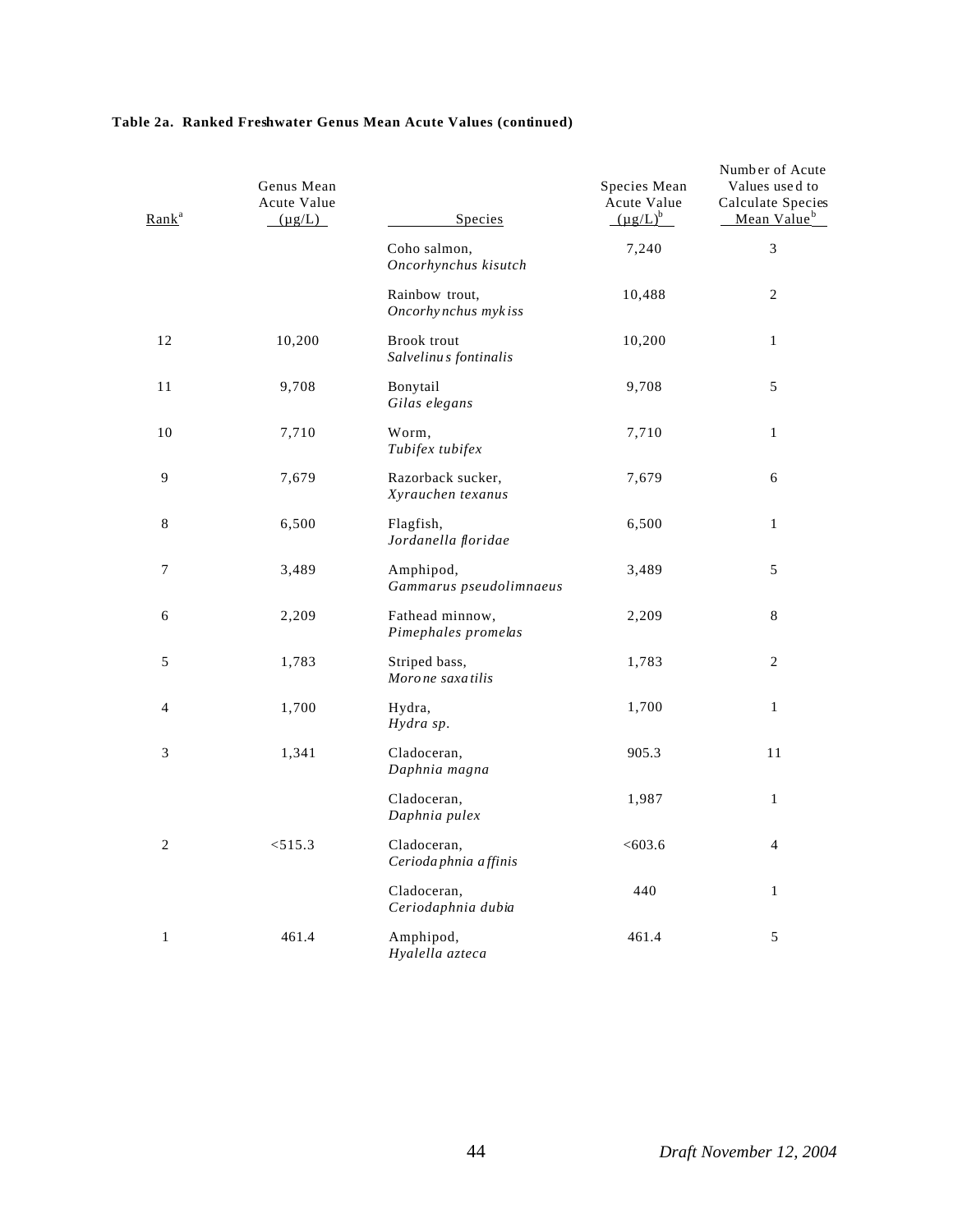### **Table 2a. Ranked Freshwater Genus Mean Acute Values (continued)**

| Rank <sup>a</sup> | Genus Mean<br>Acute Value<br>$(\mu g/L)$ | Species                                        | Species Mean<br>Acute Value<br>$(\mu g/L)^b$ | Number of Acute<br>Values used to<br>Calculate Species<br>Mean Value <sup>b</sup> |
|-------------------|------------------------------------------|------------------------------------------------|----------------------------------------------|-----------------------------------------------------------------------------------|
|                   |                                          | <b>Selenate</b><br>$(at sulfate = 100 mg/L)$   |                                              |                                                                                   |
| 18                | 1,515,661                                | Leech,<br>Nephelop sis obscura                 | 1,515,661                                    | 1                                                                                 |
| 17                | 661,816                                  | Snail,<br>Aplexa hypnorum                      | 661,816                                      | 1                                                                                 |
| 16                | 226,320                                  | Channel catfish,<br>Ictalurus punctatus        | 226,320                                      | 1                                                                                 |
| 15                | 216,033                                  | Bluegill,<br>Lepomis macrochinis               | 216,033                                      | $\mathbf{1}$                                                                      |
| 14                | 94,159                                   | Arctic grayling,<br>Thymallus arcticus         | 94,159                                       | 2                                                                                 |
| 13                | 68,582                                   | Midge,<br>Paratanytarsus<br>parthenogeneticus  | 68,582                                       | 1                                                                                 |
| 12                | 50,727                                   | Midge,<br>Chironomus decorus                   | 50,727                                       | 1                                                                                 |
| 11                | 47,164                                   | Chinook salmon,<br>Oncorhynchus tshawytscha    | 83,353                                       | 5                                                                                 |
|                   |                                          | Coho salmon,<br>Oncorhynchus kisutch           | 29,141                                       | 3                                                                                 |
|                   |                                          | Rainbow trout,<br>Oncorhynchus mykiss          | 43,192                                       | 2                                                                                 |
| 10                | 27,380                                   | Flannelmouth sucker<br>Catostom us latipinn is | 27,380                                       | $\mathbf{1}$                                                                      |
| 9                 | 25,032                                   | Hydra,<br>Hydra sp.                            | 25,032                                       | $\mathbf{1}$                                                                      |
| 8                 | 18,484                                   | Colorado squawfish,<br>Ptychocheilus lucius    | 18,484                                       | 3                                                                                 |
| 7                 | 11,346                                   | Fathead minnow,<br>Pimephales promelas         | 11,346                                       | 5                                                                                 |
| 6                 | 10,560                                   | Bonytail,<br>Gila elegans                      | 10,560                                       | $\mathbf{1}$                                                                      |
| 5                 | 10,309                                   | Razorback sucker,<br>Xyrauchen texanus         | 10,309                                       | 6                                                                                 |
| 4                 | 2,522                                    | Amphipod,<br>Gammarus la custris               | 2,747                                        | $\mathbf{1}$                                                                      |
|                   |                                          | Amphipod,<br>Gammarus pseudolimnaeus           | 2,315                                        | 5                                                                                 |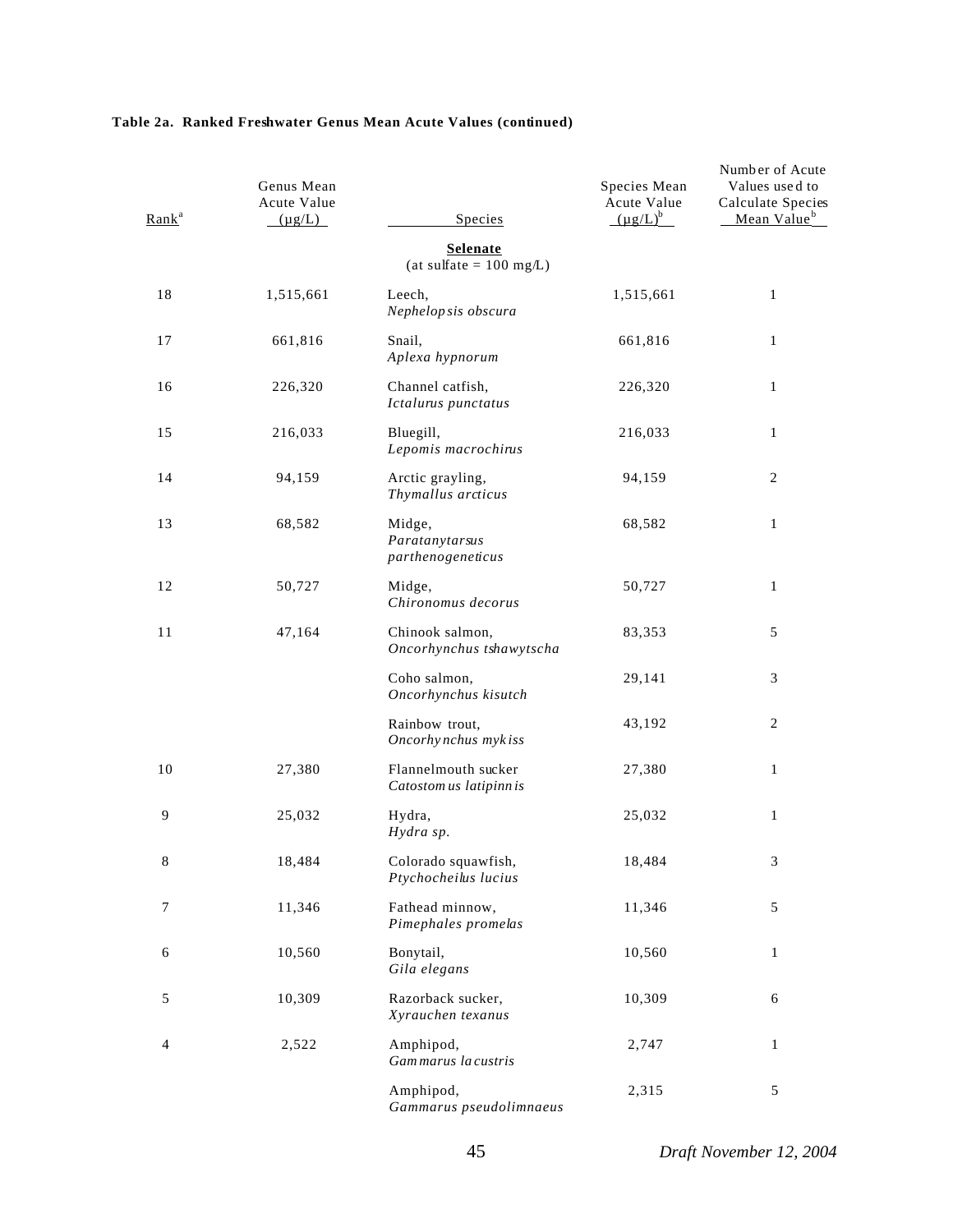| Rank <sup>a</sup> | Genus Mean<br>Acute Value<br>$(\mu g/L)$ | Species                            | Species Mean<br>Acute Value<br>$(\mu g/L)^b$ | Number of Acute<br>Values used to<br>Calculate Species<br>Mean Value <sup>b</sup> |
|-------------------|------------------------------------------|------------------------------------|----------------------------------------------|-----------------------------------------------------------------------------------|
| 3                 | 1,887                                    | Cladoceran,<br>Daphnia magna       | 3,314                                        | 6                                                                                 |
|                   |                                          | Cladoceran,<br>Daphnia pulex       | 3,420                                        | 1                                                                                 |
|                   |                                          | Cladoceran,<br>Daphnia pulica ria  | 593                                          | 1                                                                                 |
| 2                 | 1,397                                    | Amphipod,<br>Hyalella azteca       | 1,397                                        | $\overline{4}$                                                                    |
|                   | 842                                      | Cladoceran,<br>Cerioda phnia dubia | 842                                          | 1                                                                                 |

#### **Table 2a. Ranked Freshwater Genus Mean Acute Values (continued)**

a Ranked from most resistant to most sensitive based on Genus Mean Acute Value. Inclusion of "greater than" and "less than" values does not necessarily imply a true ranking, but does allow use of all genera for which data are available so that the Final Acute Value is not unnecessarily lowered.

b From Table 1a.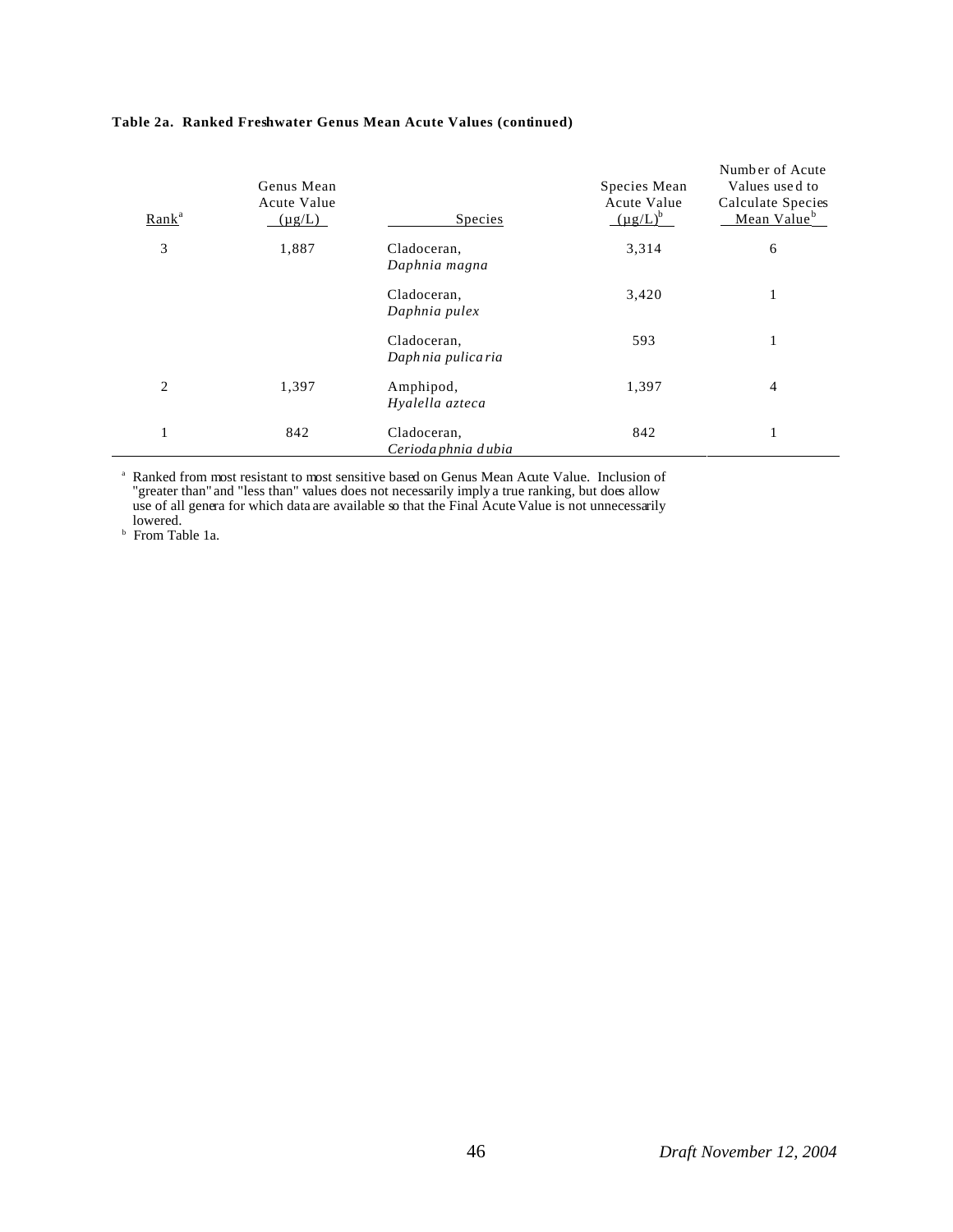## **Table 2b. Ranked Saltwater Genus Mean Acute Values**

| Rank <sup>a</sup> | Genus Mean<br>Acute Value<br>$(\mu g/L)$ | Species                                              | Species Mean<br>Acute Value<br>$(\mu g/L)^b$ | Number of Acute<br>Values used to<br>Calculate Species<br>Mean Value <sup>b</sup> |
|-------------------|------------------------------------------|------------------------------------------------------|----------------------------------------------|-----------------------------------------------------------------------------------|
|                   |                                          | <b>SALTWATER SPECIES</b>                             |                                              |                                                                                   |
|                   |                                          | <b>Selenite</b>                                      |                                              |                                                                                   |
| 17                | 17,350                                   | Fourspine stickleback,<br>Apeltes quadracus          | 17,350                                       | $\mathbf{1}$                                                                      |
| 16                | 14,649                                   | Winter flounder,<br>Pseudopleuronectes<br>americanus | 14,649                                       | $\mathbf{2}$                                                                      |
| 15                | >10,000                                  | Blue mussel,<br>Mytilus edulis                       | >10,000                                      | $\mathbf{1}$                                                                      |
| 14                | >10,000                                  | Pacific oyster,<br>Crassostrea gigas                 | >10,000                                      | $\mathbf{2}$                                                                      |
| 13                | 9,725                                    | Atlantic silverside,<br>Menidia menidia              | 9,725                                        | 1                                                                                 |
| 12                | 7,400                                    | Sheepshead minnow,<br>Cyprinodon variegatus          | 7,400                                        | $\mathbf{1}$                                                                      |
| 11                | 4,600                                    | Blue crab,<br>Callinectes sapidus                    | 4,600                                        | $\mathbf{1}$                                                                      |
| 10                | 4,400                                    | Pinfish,<br>Lagodon rhomboides                       | 4,400                                        | $\mathbf{1}$                                                                      |
| 9                 | 3,497                                    | Summer flounder,<br>Paralichthys dentatus            | 3,497                                        | $\mathbf{1}$                                                                      |
| 8                 | 3,036                                    | Striped bass,<br>Morone saxatilis                    | 3,036                                        | 5                                                                                 |
| 7                 | 1,900                                    | Surf clam,<br>Spisula solidissima                    | 1,900                                        | $\mathbf{1}$                                                                      |
| 6                 | 1,500                                    | Mysid,<br>Americ amysis b ahia                       | 1,500                                        | $\mathbf{1}$                                                                      |
| $\sqrt{5}$        | 1,331                                    | Copepod,<br>Acartia clausi                           | 2,110                                        | $\mathbf{1}$                                                                      |
|                   |                                          | Copepod,<br>Acartia tonsa                            | 839                                          | $\mathbf{1}$                                                                      |
| $\overline{4}$    | 1,200                                    | Brown shrimp,<br>Penaeus aztecus                     | 1,200                                        | $\mathbf{1}$                                                                      |
| 3                 | 1,040                                    | Dungeness crab,<br>Cancer magister                   | 1,040                                        | $\mathbf{1}$                                                                      |
| $\overline{c}$    | 599                                      | Haddock,<br>Melanogrammus aeglefinus                 | 599                                          | $\mathbf{1}$                                                                      |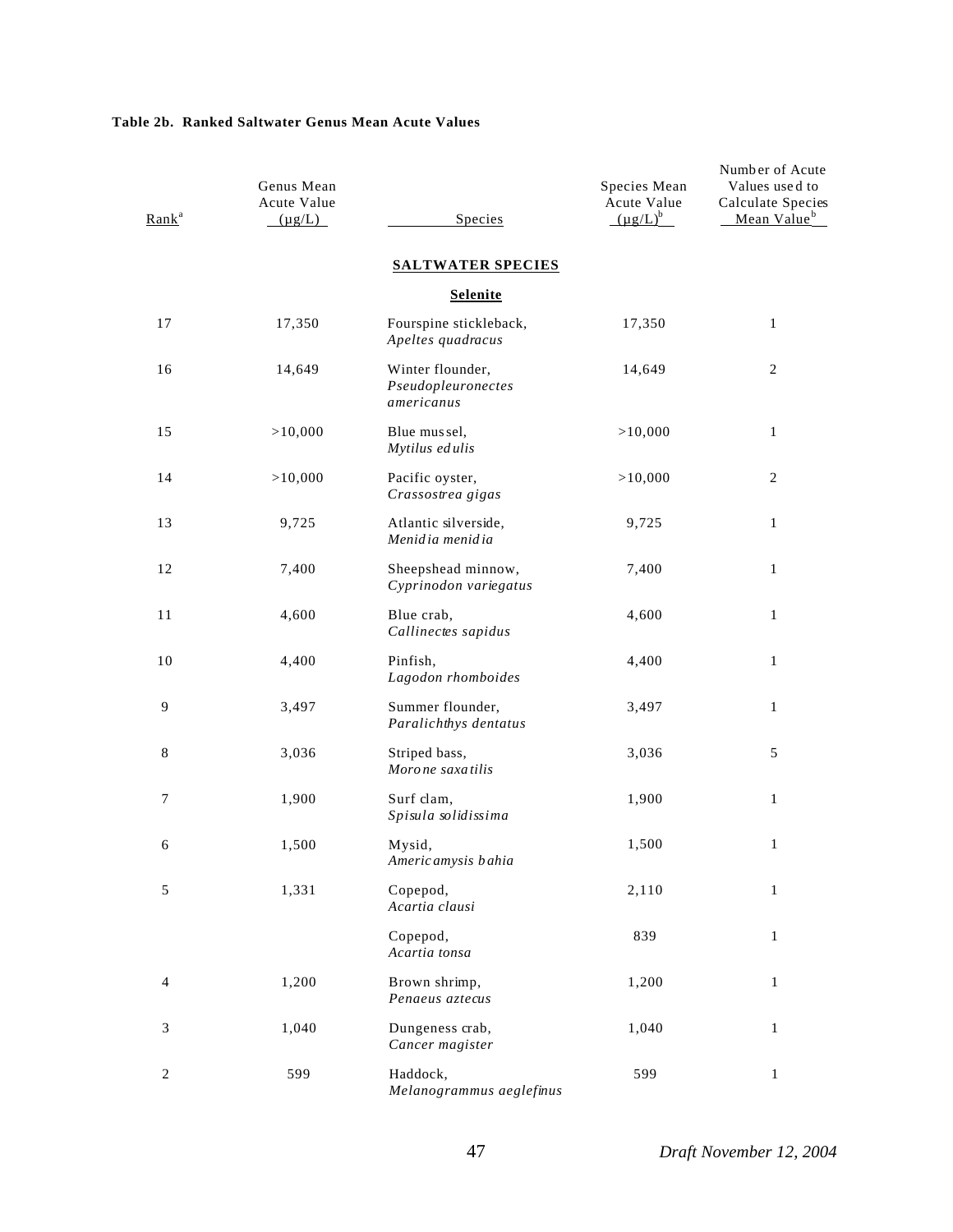#### **Table 2b. Ranked Saltwater Genus Mean Acute Values**

| Rank <sup>a</sup> | Genus Mean<br>Acute Value<br>$(\mu g/L)$ | <b>Species</b>                       | Species Mean<br><b>Acute Value</b><br>$(\mu g/L)^b$ | Number of Acute<br>Values used to<br>Calculate Species<br>Mean Value <sup>b</sup> |
|-------------------|------------------------------------------|--------------------------------------|-----------------------------------------------------|-----------------------------------------------------------------------------------|
| 1                 | 255                                      | Bay scallop,<br>Argopecten irradians | 255                                                 |                                                                                   |
|                   |                                          | Selenate                             |                                                     |                                                                                   |
| 1                 | 9,790                                    | Striped bass,<br>Morone saxatilis    | 9,790                                               |                                                                                   |

a Ranked from most resistant to most sensitive based on Genus Mean Acute Value. Inclusion of "greater than" and "less than" values does not necessarily imply a true ranking, but does allow use of all genera for which data are available so that the Final Acute Value is not unnecessarily lowered. b From Table 1b.

#### **Selenite**

### Fresh Water

Final Acute Value =  $514.9 \mu g/L$ 

Criterion M aximum C oncentration =  $(514.9 \text{ µg/L}) \div 2 = 257 \text{ µg/L}$ 

#### Salt Water

Final Acute Value =  $253.4 \mu g/L$ 

Criterion M aximum C oncentration =  $(253.4 \text{ µg/L}) \div 2 = 127 \text{ µg/L}$ 

#### **Selenate**

### Fresh Water

Final Acute Value =  $834.4 \mu g/L$  (calculated at a sulfate level of 100 mg/L from GMAVs)

Criterion Maximum Concentration =  $(834.4 \text{ µg/L}) \div 2 = 417 \text{ µg/L}$  (at a sulfate level of 100 mg/L)

Pooled Slope =  $0.5812$  (see Appendix A)

ln (Criterion Maximum Intercept) =  $ln(417.2)$  - [slope x  $ln(100)$ ]

$$
= 6.0335 - (0.5812 \times 4.605) = 3.357
$$

Criterion Maximum Concentration for Selenate (at a sulfate level of 100 mg/L) =  $e^{(0.5812[\text{In}(\text{sulfate})]+3.357)}$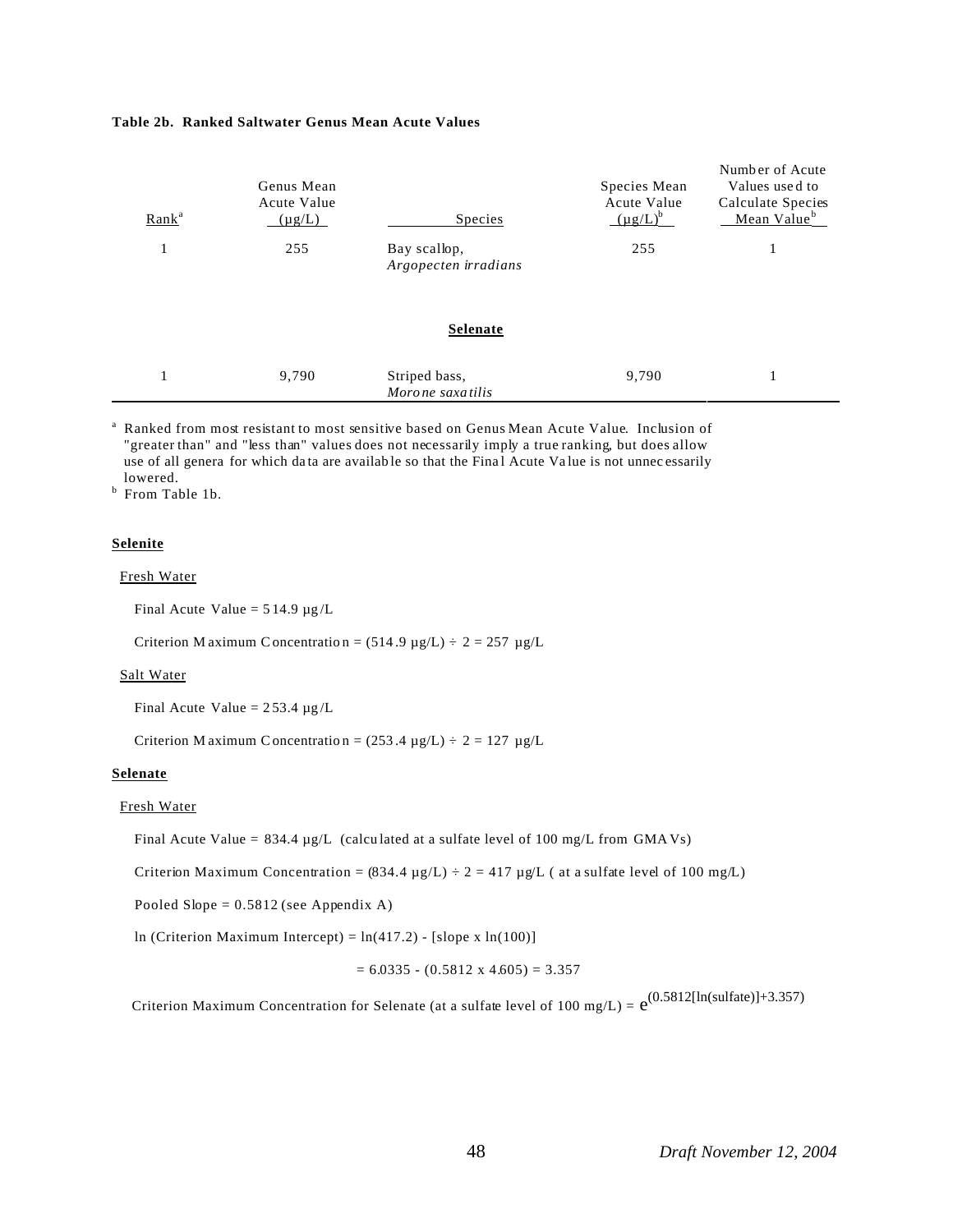| Selenite<br>Sensitivity<br>Rank from<br>Table $2a^a$ | Species                                        | Selenite<br>Species Mean<br>Acute Value<br>$(\mu g/L)^b$ | Selenate<br>Species Mean<br>Acute Value at<br>Sulfate $= 100$<br>$(\mu g/L)^b$ | Ratio     |
|------------------------------------------------------|------------------------------------------------|----------------------------------------------------------|--------------------------------------------------------------------------------|-----------|
|                                                      |                                                | <b>FRESHWATER SPECIES</b>                                |                                                                                |           |
| 28                                                   | Leech,<br>Nephelopsis obscura                  | 203,000                                                  | 1,515,661                                                                      | 0.134     |
| 27                                                   | Midge,<br>Tanyta rsus dissimilis               | 42,500                                                   | NA <sup>c</sup>                                                                | <b>NA</b> |
| 26                                                   | Midge,<br>Chironomus decorus                   | 48,200                                                   | 50,727                                                                         | 0.95      |
|                                                      | Midge,<br>Chironomus plumosus                  | 25,934                                                   | <b>NA</b>                                                                      | NA        |
| 25                                                   | Common carp,<br>Cyprinus carpio                | 35,000                                                   | NA.                                                                            | NA        |
| 24                                                   | Snail,<br>Aplexa hypnorum                      | 34,914                                                   | 616,816                                                                        | 0.057     |
| 23                                                   | Bluegill,<br>Lepomis macrochirus               | 28,500                                                   | 216,033                                                                        | 0.132     |
| 22                                                   | Goldfish,<br>Carassius auratus                 | 26,100                                                   | NA                                                                             | <b>NA</b> |
| 21                                                   | Snail,<br>Physa sp.                            | 24,100                                                   | NA.                                                                            | NA        |
| 20                                                   | White sucker,<br>Catostomus commersoni         | 30,176                                                   | <b>NA</b>                                                                      | <b>NA</b> |
|                                                      | Flannelmouth sucker<br>Catostom us latipinn is | 19,100                                                   | 27,380                                                                         | 0.698     |
| 19                                                   | Arctic grayling<br>Thymallus articus           | 15,675                                                   | 94,159                                                                         | 0.166     |
| 18                                                   | Channel catfish,<br>Ictalurus punctatus        | 13,600                                                   | 226,320                                                                        | 0.06      |
| 17                                                   | Colorado squawfish,<br>Ptychocheilus lucias    | 12,801                                                   | 18,484                                                                         | 0.693     |
| 16                                                   | Mosquitofish,<br>Gambusia affinis              | 12,600                                                   | NA                                                                             | <b>NA</b> |
| 15                                                   | Yellow perch,<br>Perca flavescens              | 11,700                                                   | NA                                                                             | NA        |
| 14                                                   | Golden shiner,<br>Notoemigonus crysoleucas     | 11,200                                                   | NA                                                                             | NA        |

# **Table 3a. Ratios of Freshwater Species Mean Acute Values for Selenite and Selenate.**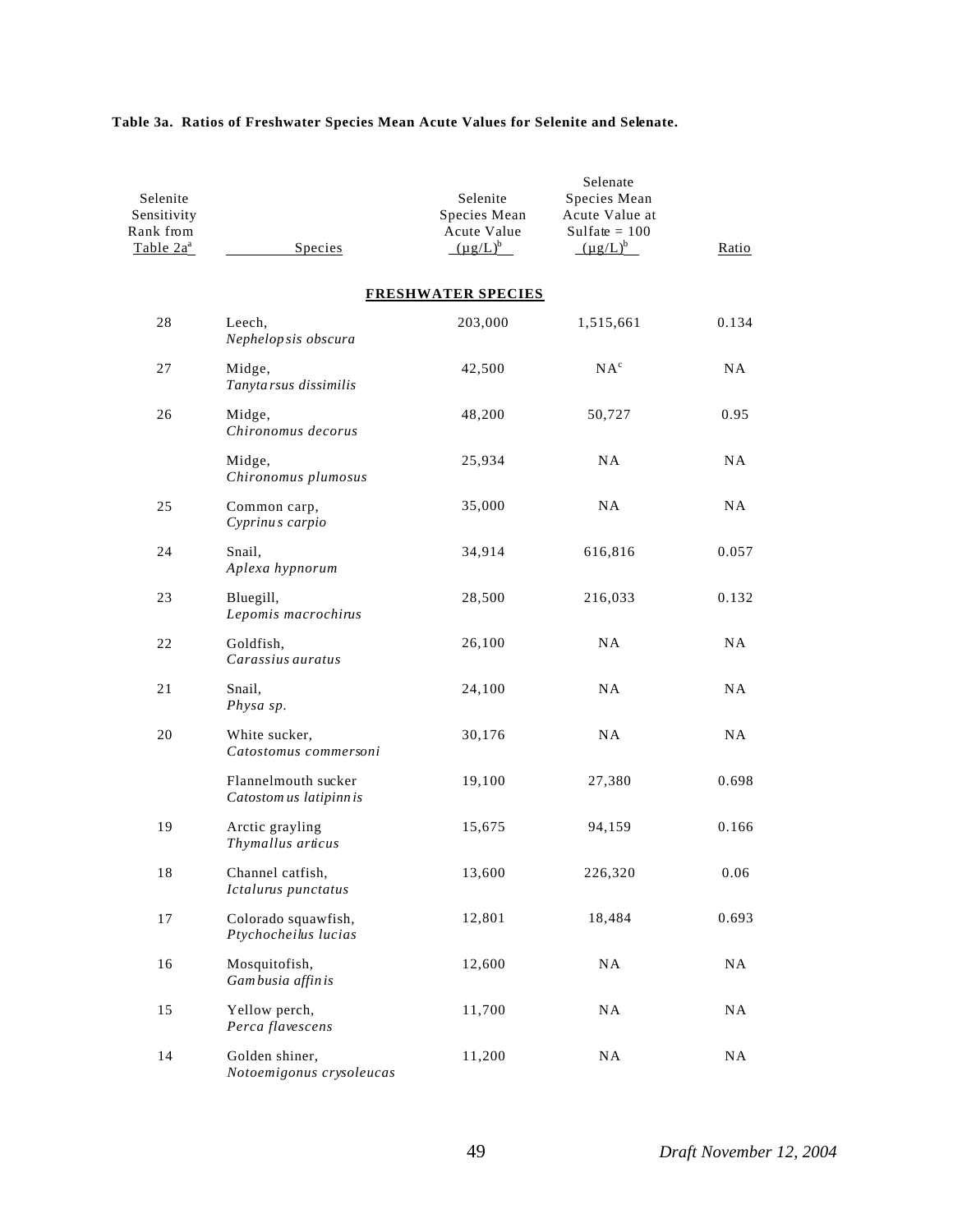| Selenite<br>Sensitivity<br>Rank from<br>Table $2a^a$ | Species                                     | Selenite<br>Species Mean<br>Acute Value<br>$(\mu g/L)^b$ | Selenate<br>Species Mean<br>Acute Value at<br>Sulfate $= 100$<br>$(\mu g/L)^b$ | Ratio |
|------------------------------------------------------|---------------------------------------------|----------------------------------------------------------|--------------------------------------------------------------------------------|-------|
| 13                                                   | Chinook salmon,<br>Oncorhynchus tshawytscha | 15,596                                                   | 83,353                                                                         | 0.187 |
|                                                      | Coho salmon,<br>Oncorhynchus kisutch        | 7,240                                                    | 29,141                                                                         | 0.248 |
|                                                      | Rainbow trout,<br>Oncorhynchus mykiss       | 10,488                                                   | 43,192                                                                         | 0.243 |
| 12                                                   | Brook trout<br>Salvelinus fontinalis        | 10,200                                                   | <b>NA</b>                                                                      | NA    |
| 11                                                   | Bonytail<br>Gilas elegans                   | 9,708                                                    | 10,560                                                                         | 0.919 |
| 10                                                   | Worm,<br>Tubifex tubifex                    | 7,710                                                    | <b>NA</b>                                                                      | NA    |
| $\overline{9}$                                       | Razorback sucker,<br>Xyrauchen texanus      | 7,679                                                    | 10,309                                                                         | 0.745 |
| $\,8\,$                                              | Flagfish,<br>Jordanella floridae            | 6,500                                                    | <b>NA</b>                                                                      | NA    |
| $\boldsymbol{7}$                                     | Amphipod,<br>Gammarus pseudolimnaeus        | 3,489                                                    | 2,315                                                                          | 1.507 |
| 6                                                    | Fathead minnow,<br>Pimephales promelas      | 2,209                                                    | 11,346                                                                         | 0.195 |
| $\sqrt{5}$                                           | Striped bass,<br>Morone saxatilis           | 1,783                                                    | <b>NA</b>                                                                      | NA    |
| $\overline{4}$                                       | Hydra,<br>Hydra sp.                         | 1,700                                                    | 25,032                                                                         | 0.068 |
| $\ensuremath{\mathfrak{Z}}$                          | Cladoceran,<br>Daphnia magna                | 905.3                                                    | 3,314                                                                          | 0.273 |
|                                                      | Cladoceran,<br>Daphnia pulex                | 1,987                                                    | 3,420                                                                          | 0.581 |
| $\sqrt{2}$                                           | Cladoceran,<br>Cerioda phnia affinis        | < 603.6                                                  | NA                                                                             | NA    |
|                                                      | Cladoceran,<br>Ceriodaphnia dubia           | 440                                                      | 842                                                                            | 0.523 |
| $\mathbf{1}$                                         | Amphipod,<br>Hyalella azteca                | 461.4                                                    | 1,397                                                                          | 0.33  |

# **Table 3a. Ratios of Freshwater Species Mean Acute Values for Selenite and Selenate (continued)**.

a Ranked from most resistant to most sensitive based on selenite Genus Mean Acute Value (from Table 2a).<br><sup>b</sup> From Table 1a.

 $c$  NA = N ot Available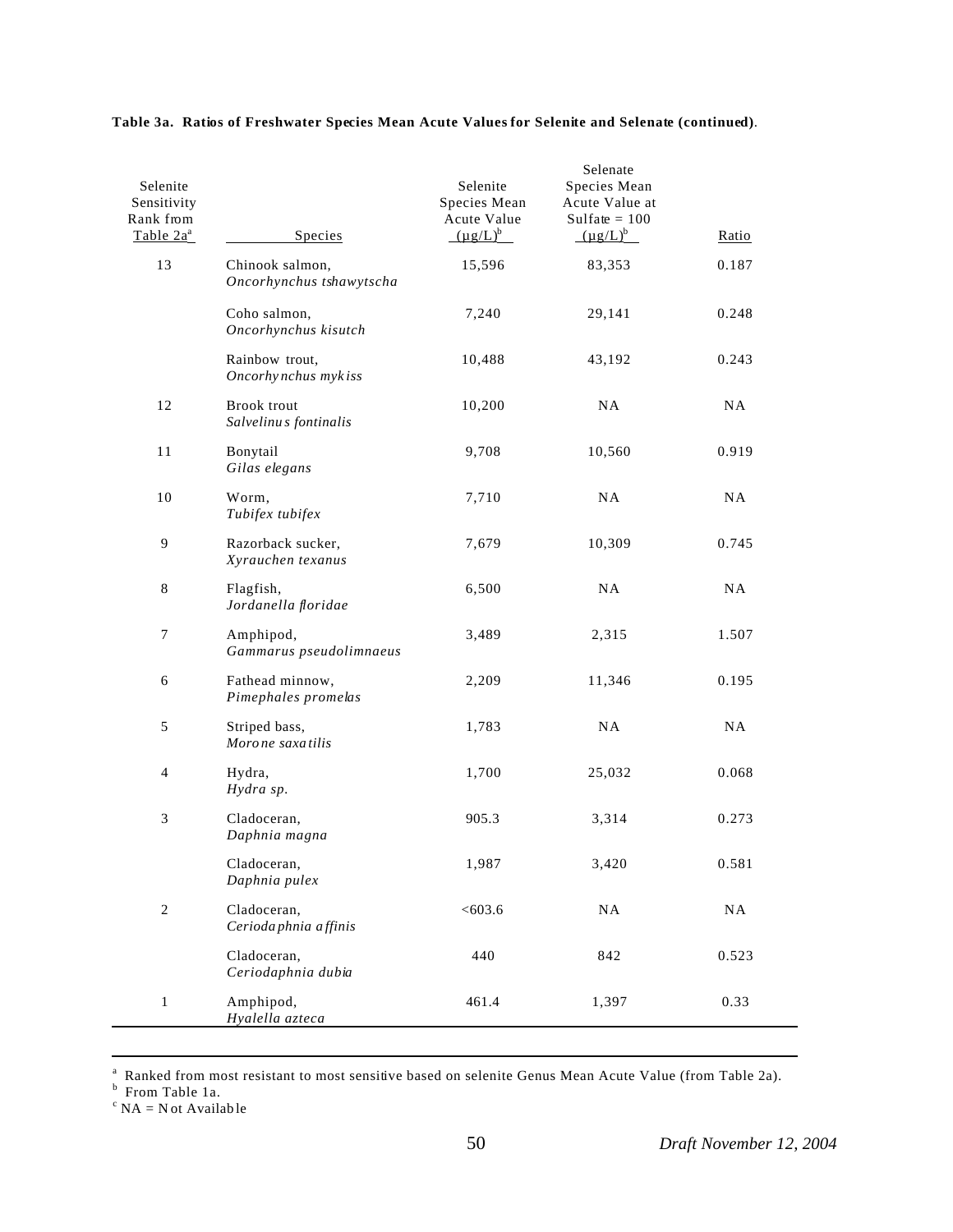| Sensitivity<br>Rank from<br>Table $2b^a$ | Species                            | Selenite<br>Species Mean<br>Acute Value<br>$(\mu g/L)^b$ | Selenate<br>Species Mean<br>Acute Value<br>$(\mu g/L)^b$ | Ratio |
|------------------------------------------|------------------------------------|----------------------------------------------------------|----------------------------------------------------------|-------|
| <b>SALTWATER SPECIES</b>                 |                                    |                                                          |                                                          |       |
| 8                                        | Striped bass,<br>Moro ne saxatilis | 3,036                                                    | 9.790                                                    | 0.31  |

## **Table 3b. Ratios of Saltwater Species Mean Acute Values for Selenite and Selenate.**

a Ranked from most resistant to most sensitive based on Genus Mean Acute V alue (from Table 2b). b From Table 1b.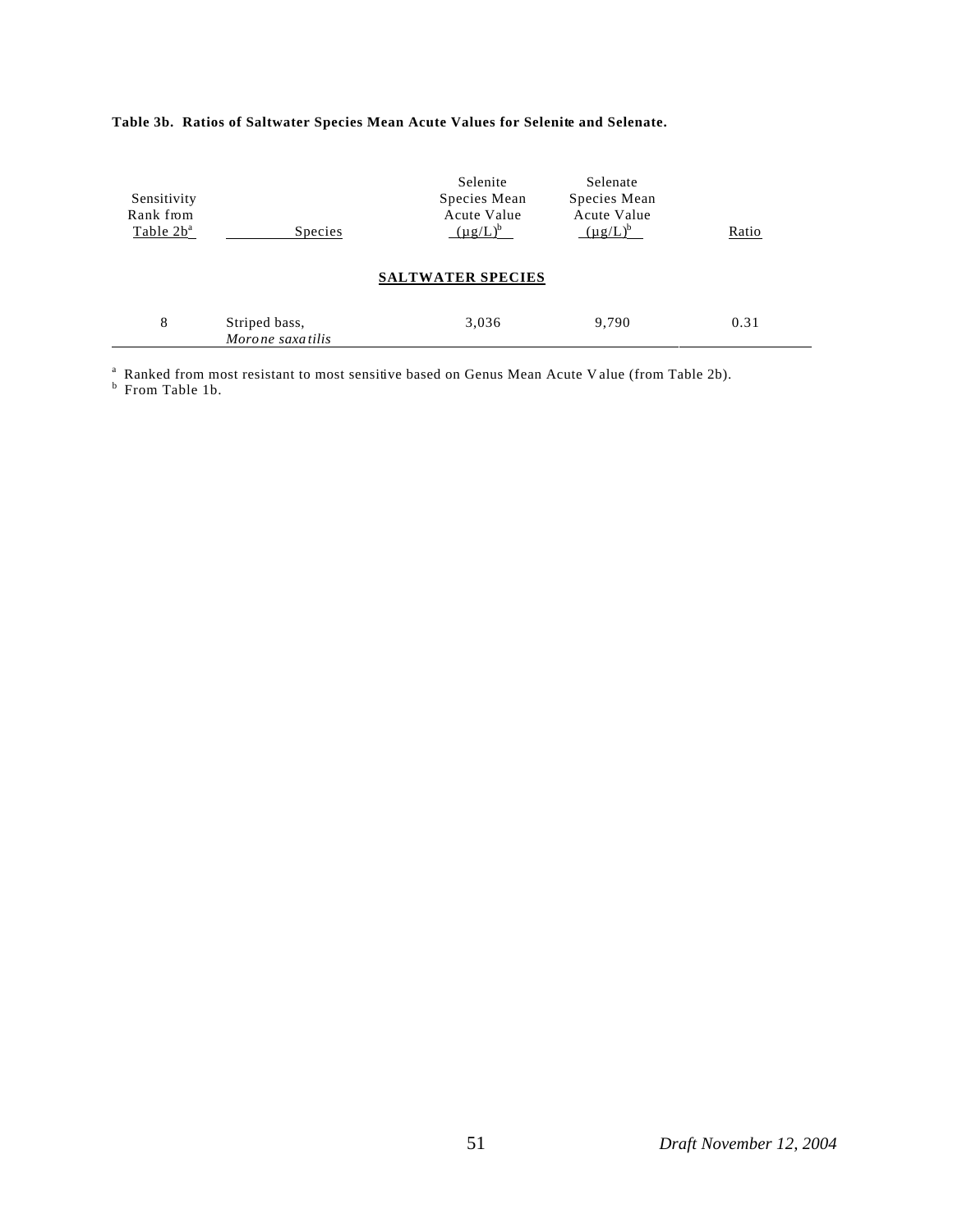

Figure 1. Ranked summary of selenite GMAVs (freshwater).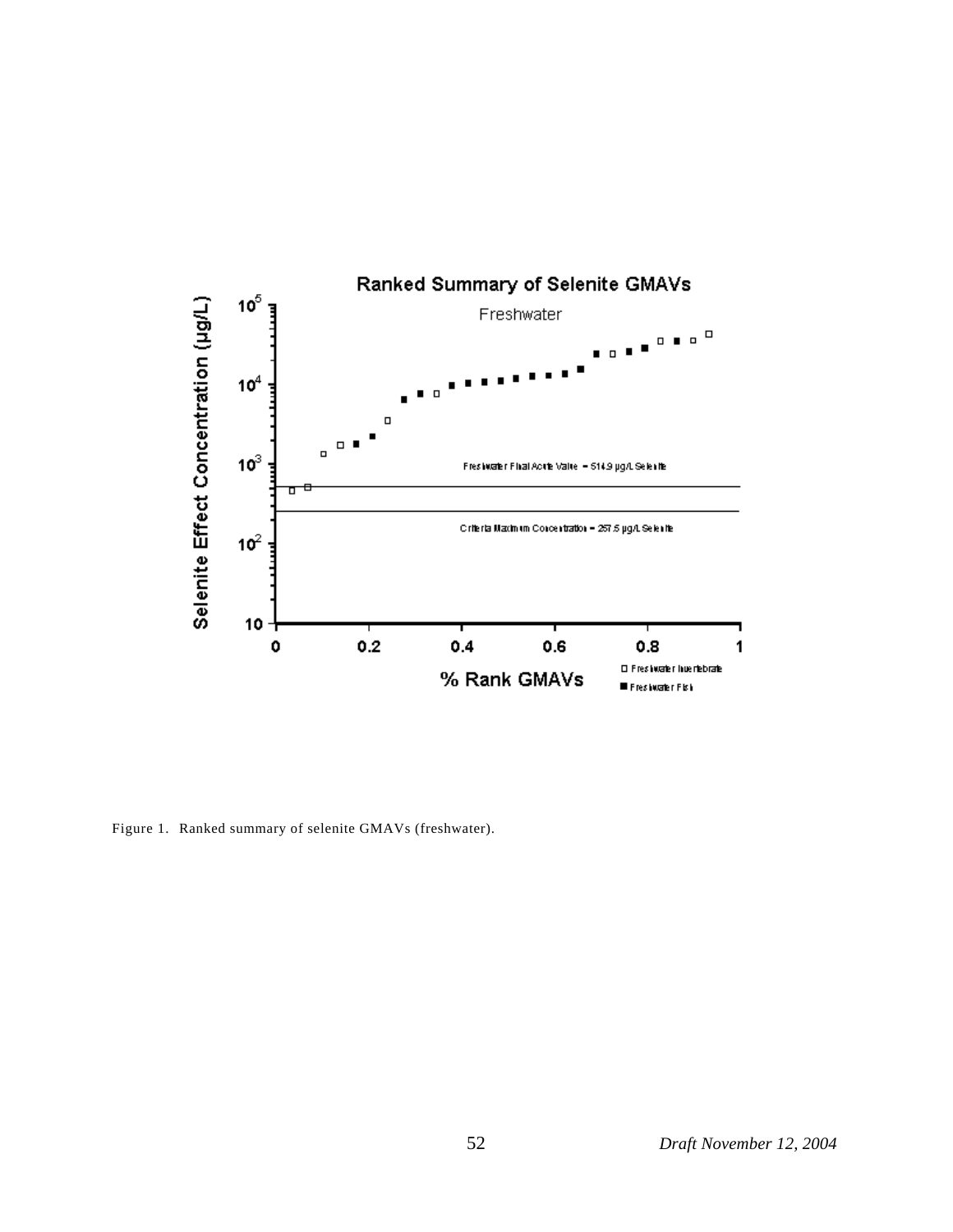

Figure 2. Ranked summary of selenate GMAVs (saltwater).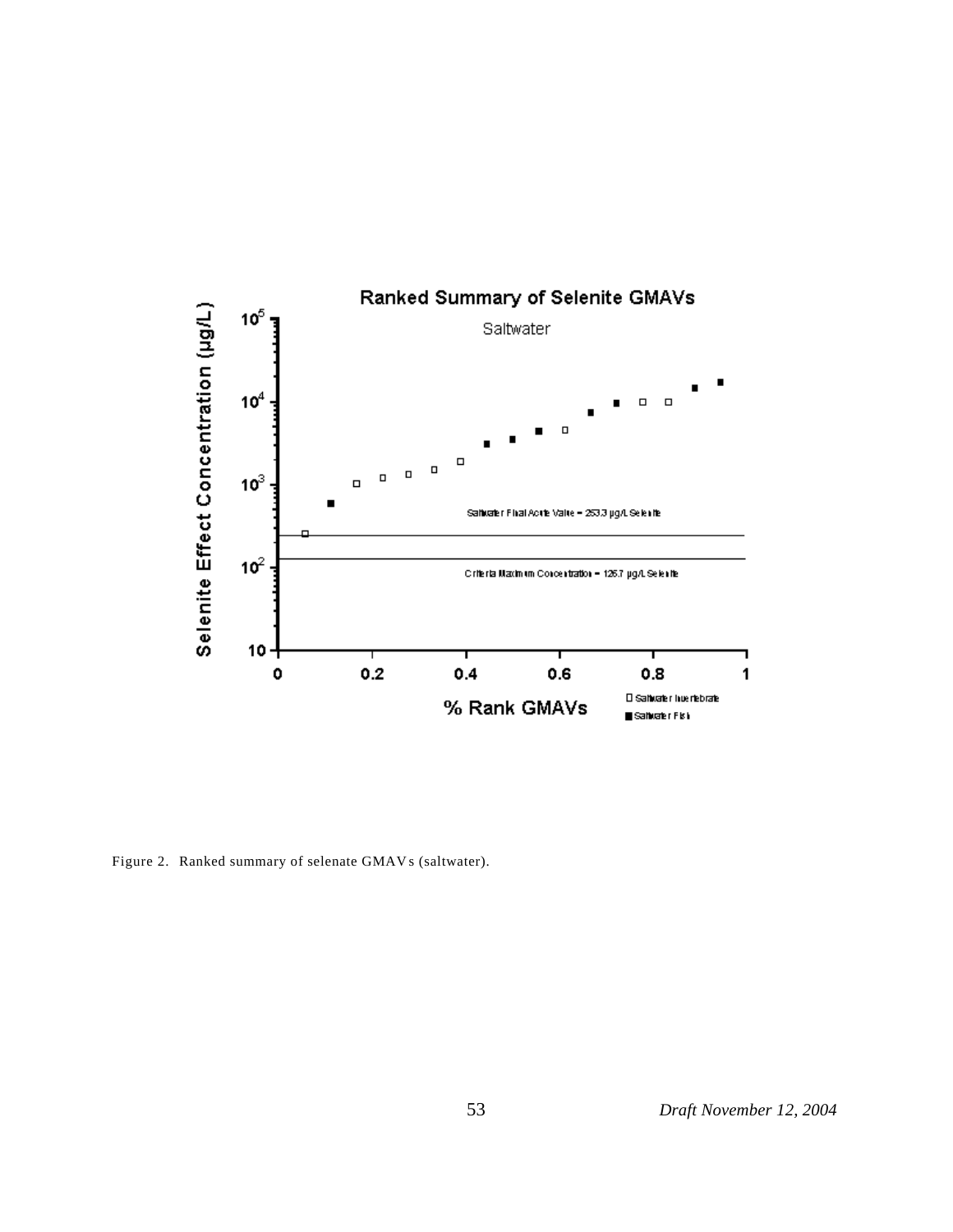

Figure 3. Ranked summary of selenate GMAVs (freshwater) at a sulfate level of 100 mg/L.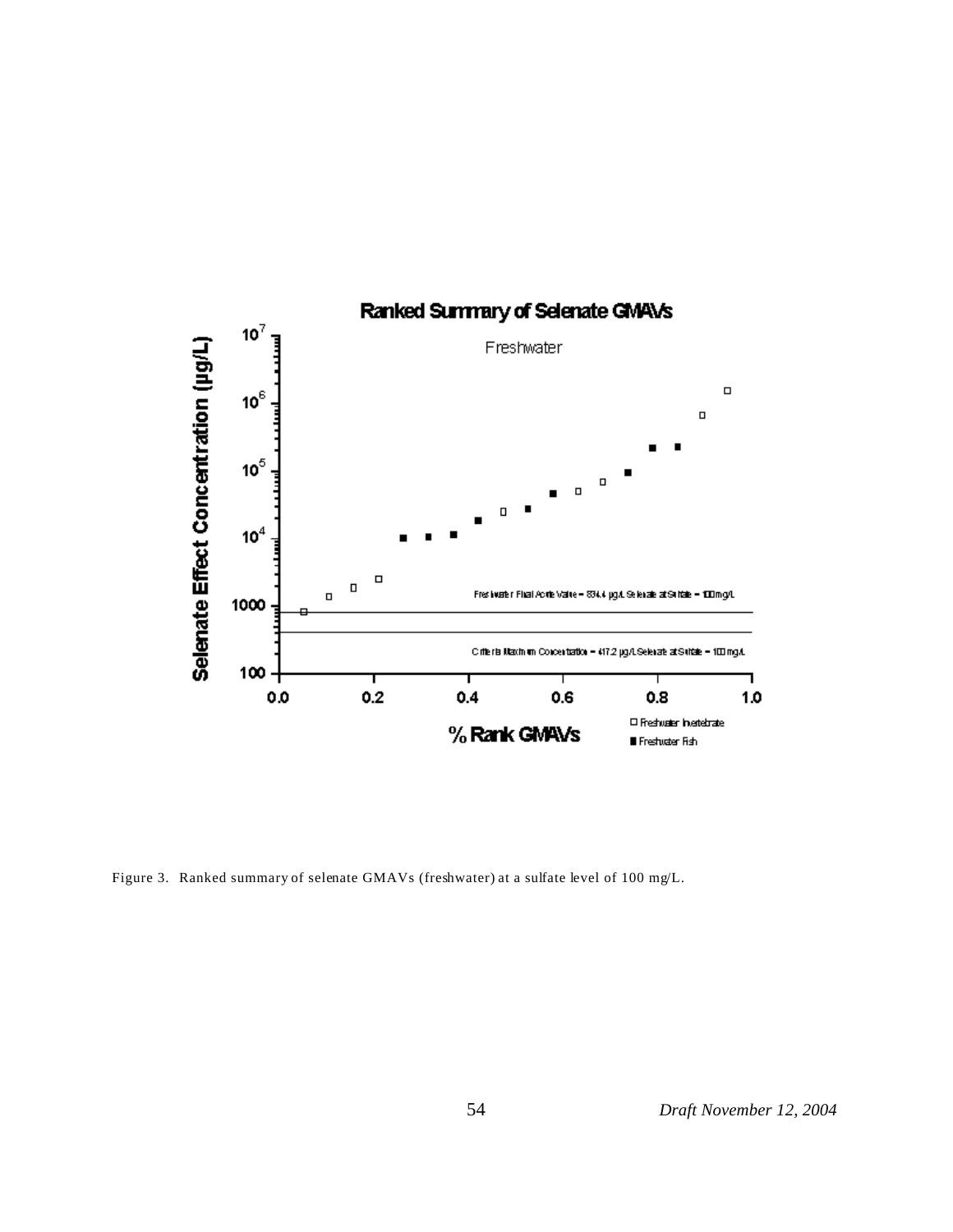### **Review and Analysis of Chronic Data**

Since the issuance of the 1987 chronic criterion of 5  $\mu g/L$ , considerable information has come forth regarding the route of exposure of selenium to aquatic organisms. Studies have shown that diet is the primary route of exposure that controls chronic toxicity to fish, the group considered to be the most sensitive to chronic selenium exposure (Coyle et al. 1993; Hamilton et al. 1990; Hermanutz et al. 1996). Chronic tests in which test organisms were exposed to selenium only through water and which have measured selenium in the tissue of the test species have produced questionably low chronic values based on the tissue concentrations. Some of these water-only exposures have required aqueous concentrations of selenium of greater than 300  $\mu$ g/L to attain body burdens sufficient to achieve a chronic response that would have been reached in the real world at aqueous concentrations approximately 30 times lower (Cleveland et al. 1993; Gissel-Nielsen and Gissel-Nielsen 1978).

Because diet controls selenium chronic toxicity in the environment and water-only exposures require unrealistic aqueous concentrations in order to elicit a chronic response, only studies in which test organisms were exposed to selenium in their diet alone or in their diet and water were considered in the derivation of a chronic value. To be able to use the chronic study results, the measurements had to include selenium in the test species tissue. Both laboratory and field studies were considered in the review process. Chronic studies reviewed were obtained through a literature search extending back to the last revision review, from information supplied to U.S. EPA through the Notice of Data Availability, and using the references cited in previous selenium criteria documents.

## **Selection of Medium for Expressing Chronic Criterion**

Whole-body tissue concentration of selenium on a dry weight basis, for species eliciting the chronic response, was selected as the medium from which to base the chronic criterion value. As discussed above, a water-based criterion is not appropriate for selenium because diet is the most important route of exposure for chronic toxicity. The option of basing the chronic criterion on the concentration of selenium in prey species (that is, in the diet of the target species), was considered inappropriate for two reasons: 1) the concentration of selenium in the diet is an indirect measure of effects observed in the test species and is dependent on feeding behavior of the target species, and 2) selection of what organism to sample to assess attainment of a criterion based on diet is problematic in the implementation of such a criterion. Sediment has also been proposed as a medium upon which to base the selenium chronic criterion (Canton and Van Derveer 1997; Van Derveer and Canton 1997), but because of the patchiness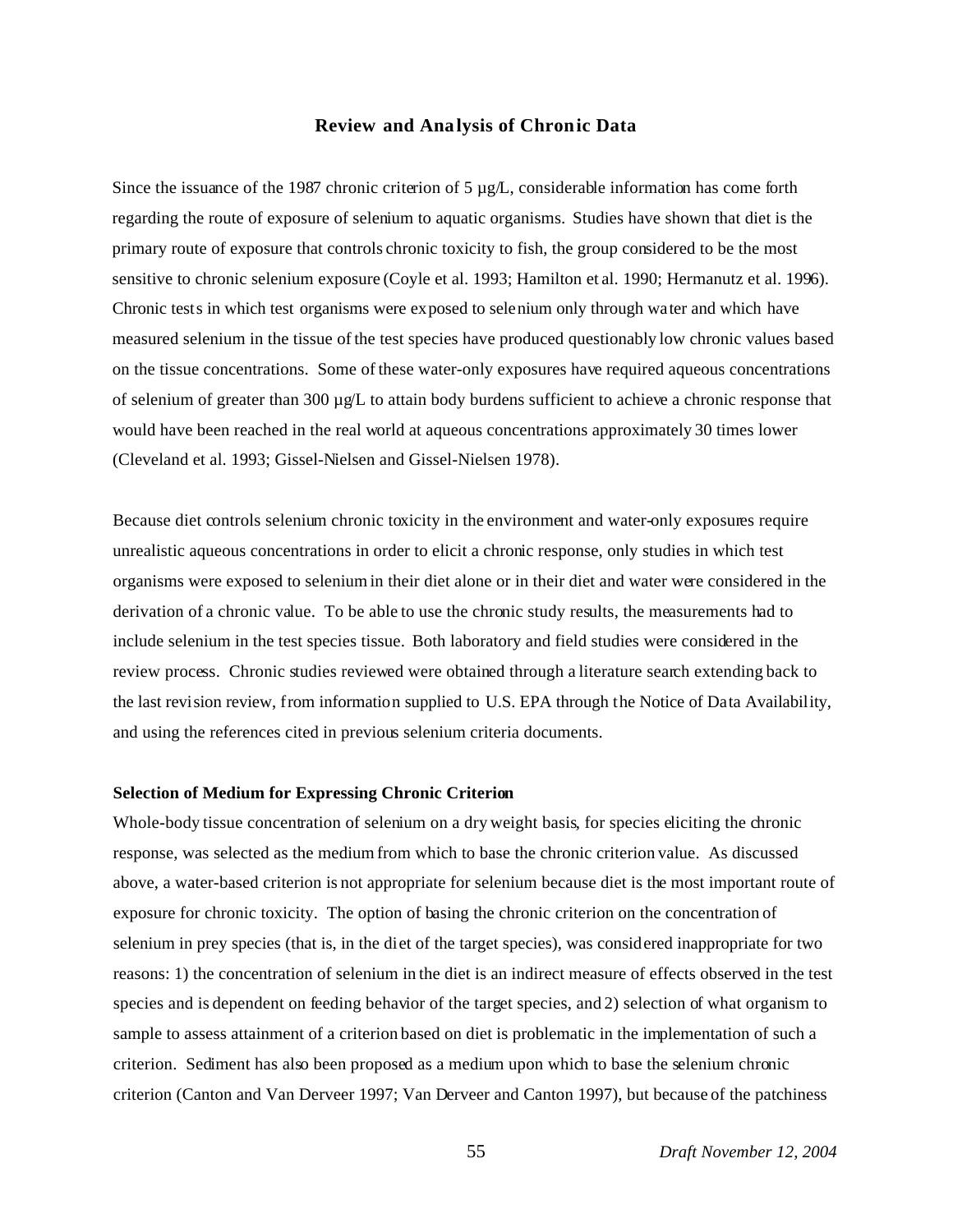of selenium in sediment and an insufficient amount of data to support a causal link between concentrations of selenium in sediment and chronic effects observed in fish (see Hamilton and Lemly 1999, for a review), a sediment-based criterion was rejected.

Besides being a direct link to chronic endpoints, a tissue-based criterion has the positive attributes of integrating many site-specific factors, such as chemical speciation and rates of transformation, large variations in temporal concentrations in water, types of organisms constituting the food chain, and rates of exchange between water, sediment, and organisms (Hamilton, in preparation; U.S. EPA 1998). Whole-body tissue was selected over specific tissue types, such as ovary, liver, kidney or muscle because of practical reasons of sampling and because a sufficient data base containing chronic effects based on whole-body tissue is present in the literature. Ovaries may be the best tissue to link selenium to reproductive effects because of its role in the maternal transfer of selenium to eggs, and embryo-larval development being one of the most sensitive endpoint for chronic effects. However, ovarian tissue is also only available seasonally and sometimes difficult to extract in quantities sufficient for analysis, especially in smaller fish species. Whole-body larval tissue is also not practical due to sampling and seasonal constraints.

To increase the number of studies in which chronic effects could be compared with selenium concentrations in whole-body tissue, the relationships between selenium concentrations in whole-body and selenium concentrations in ovary, liver, and muscle tissues were estimated. Data from 4 dietary exposure studies that sampled whole-body as well as muscles, ovary, or liver allowed the projection of whole-body concentrations as a function of concentrations in these individual tissues. It was not possible to estimate such relationship for kidneys and carcass because of insufficient data. One species (bluegill sunfish) comprised over 90 percent of the data evaluated for these relationships.

Median concentrations of selenium in the whole-body were projected as a linear function of selenium concentrations in ovaries and liver, or as an exponential function of the natural logarithm of selenium concentrations in muscles (Figure 4; Appendix H). When selenium concentration in more than one organ or tissue was available, muscle tissue was used preferentially for converting into an equivalent wholebody value. Where appropriate, whole-body selenium concentrations were estimated from selenium concentrations in muscle, ovary and liver according to the following equations (see Appendix H for details on statistical analyses):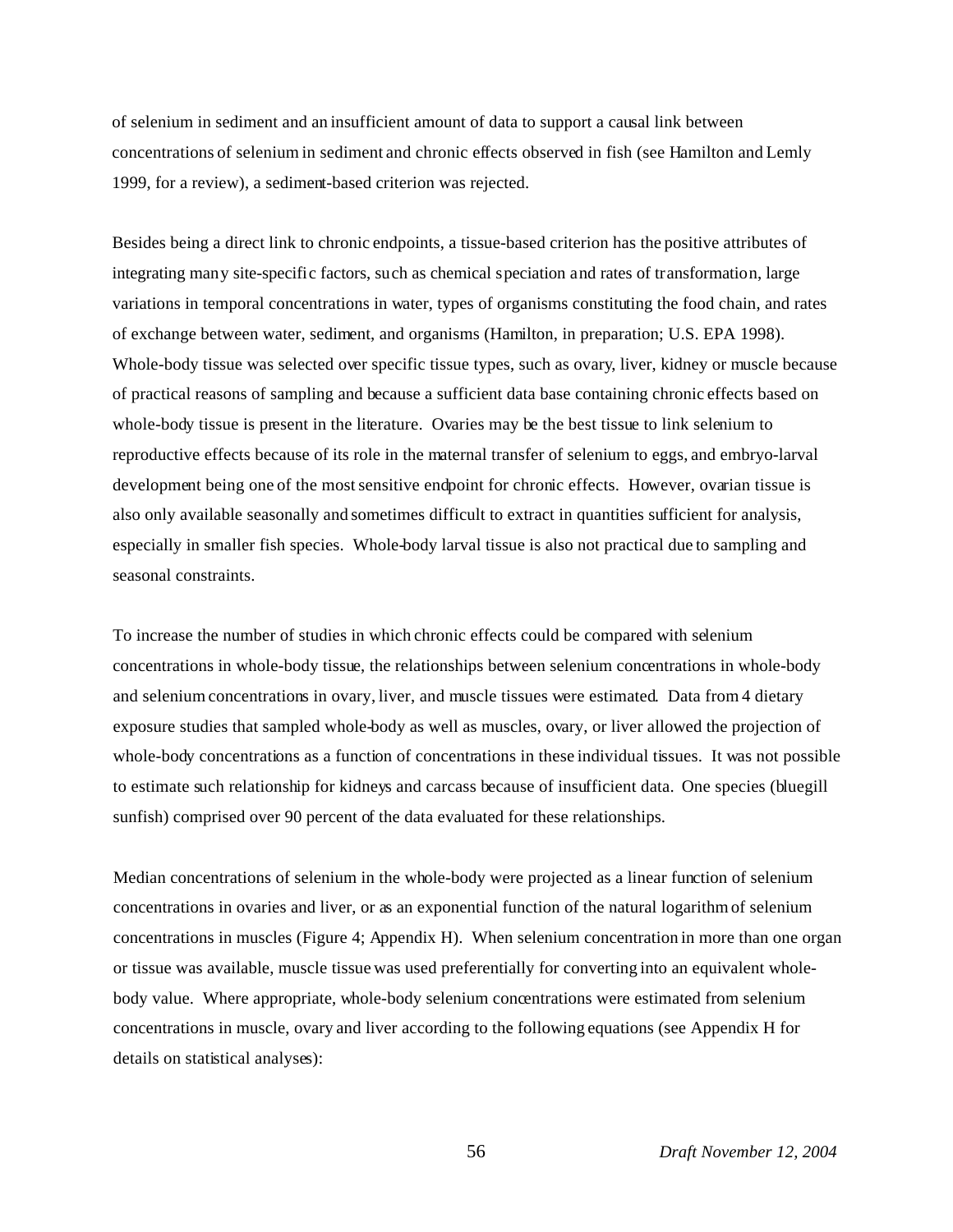

Figure 4. The quantile regression curves project median selenium concentrations in the whole body of bluegill, largemouth bass, tilapia and carp as a function of selenium concentrations in their tissues. Most data are from bluegill. Estimates of model parameters minimize the sum of weighted absolute deviations (see Appendix H for details about statistical analyses).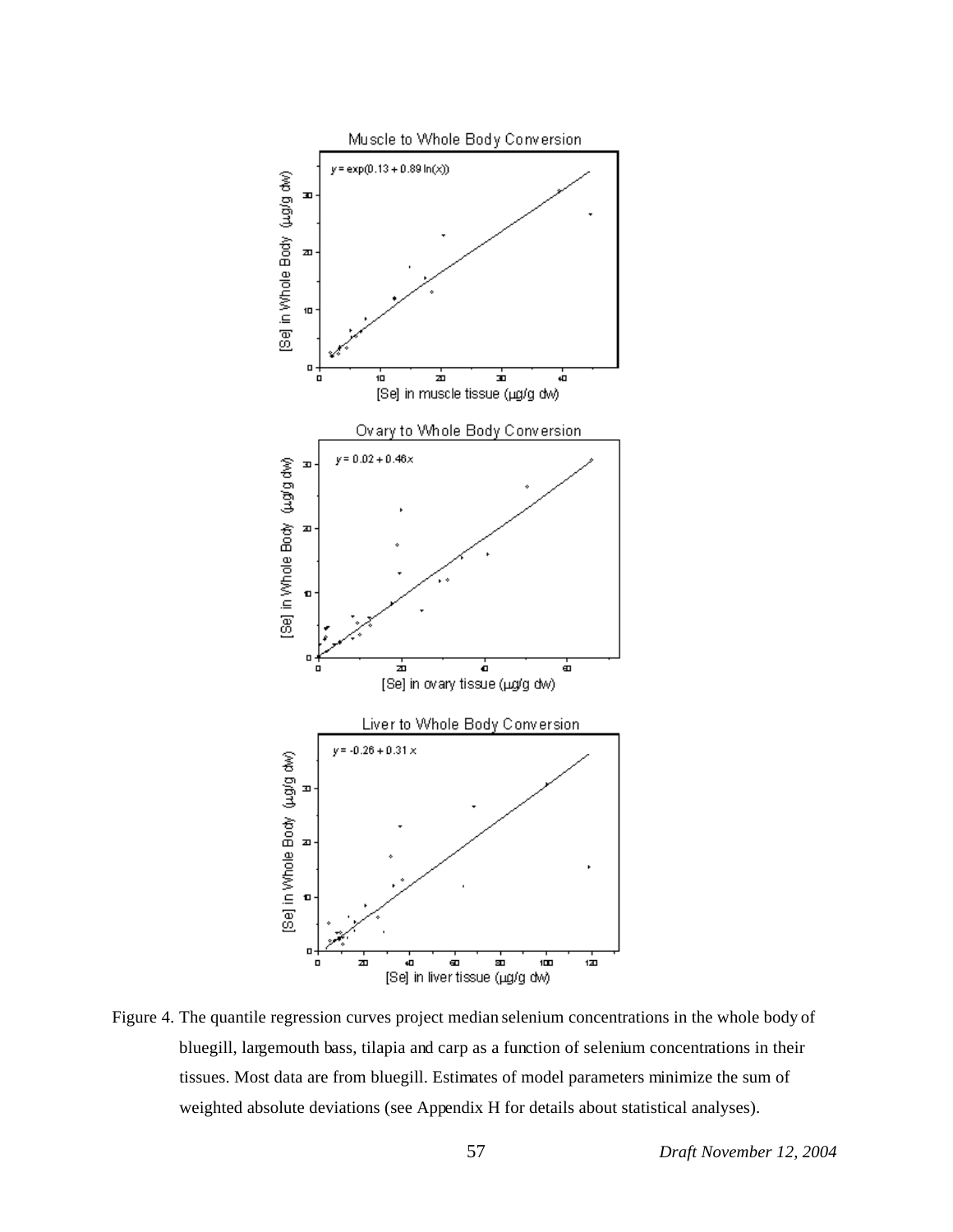$$
[Sewhole-body] = exp(0.1331 + (0.8937 \times \ln[Semuscle])) \tag{I}
$$

$$
[Sewhole-body] = 0.0173 + (0.4634 \times [Seovary])
$$
 (II)

$$
[Sewhole-body] = -0.2609 + (0.3071 \times [Seliver])
$$
\n(III)

Chronic studies that reported selenium concentrations in tissues based on wet weight were converted to dry weight using a moisture content of 0.80 (U.S. EPA 1985b), unless specified otherwise. Note that because conversion from wet to dry weight and from tissue to whole-body selenium concentration can increase uncertainty in the estimate, site-data analysts should develop their own conversion factors whenever possible to improve accuracy. The basis for such factors can be obtained from local historical data or from newly acquired data specific for that site and species.

### **Calculation of Chronic Values**

In aquatic toxicity tests, chronic values have usually been defined as the geometric mean of the highest concentration of a toxic substance at which no adverse effect is observed (highest no observed adverse effect concentration, NOAEC) and the lowest concentration of the toxic substance that causes an adverse effect (lowest observed adverse effect concentration, LOAEC). The significance of observed effects is determined by statistical tests comparing responses of organisms exposed to natural concentrations of the toxic substance (control) against responses of organisms exposed to elevated concentrations. Analysis of variance is the most common test employed for such comparisons. This approach however, has its limitations. Since neither NOAEC or LOAEC are known in advance and the number of concentrations that can be tested is constrained by logistic and financial resources, observed effects of elevated concentrations may not permit accurate estimates of chronic values. For instance, if all elevated concentrations had high adverse effects or if the difference in concentrations between two significantly different treatments was large, it would not be possible to define either the NOAEC or LOAEC with precision. Furthermore, as the concentration of some substances (e.g., selenium) naturally varies among ecosystems, a concentration that is above the normal range at one site, maybe within the normal range at a different location. In this approach to calculate chronic values, natural variation in concentrations of a substance implies that controls are site specific, and thus multiple tests are needed to define the chronic value at different locations.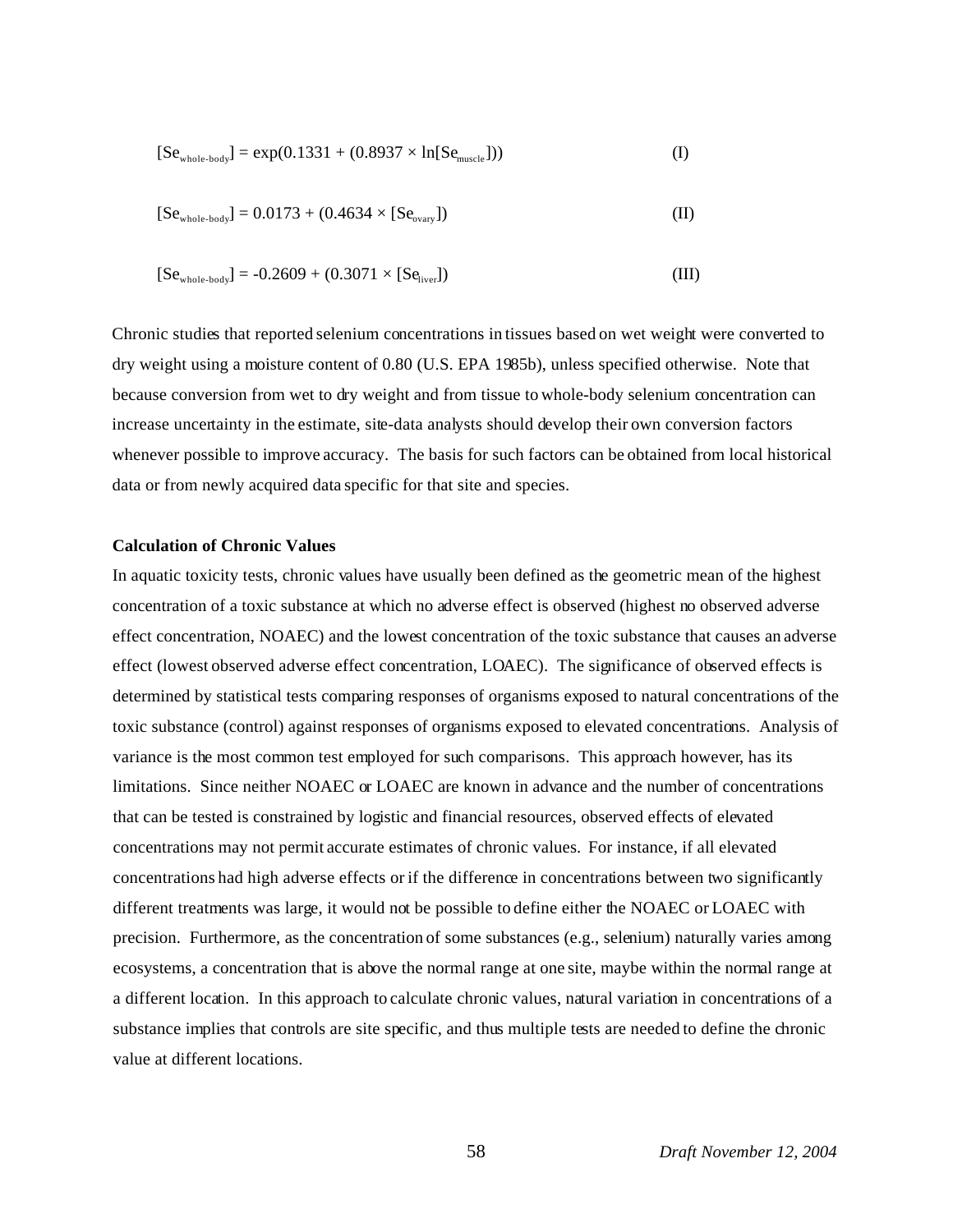An alternative approach to calculate chronic values focuses on the use of regression analysis to define the dose-response relationship. With a regression equation, which defines the level of adverse effects as a function of increasing concentrations of the toxic substance, it is possible to determine the concentration that causes a relatively small effect, for example a 5 to 30 percent reduction in response. A reduction of 20 percent in the response observed at control  $(EC_{20})$  was used as the chronic value because it represents a low level of effect that is generally significantly different from the control (U.S. EPA 1999). Smaller reductions in growth, survival, or other endpoints only rarely can be detected statistically. Effect concentrations associated with such small reductions have wide uncertainty bands, making them unreliable for criteria derivation. Adverse effects are generally modeled as a sigmoid function of increasing concentrations of the toxic substance (Figure 5).



Figure 5. Reductions in survival, growth or other responses of organisms are often modeled as a sigmoid function of increasing concentrations of selenium, or any other toxic substance.

A logistic regression was used to model negative effects of increasing concentrations of selenium on growth, survival, or percent of normal individuals (without deformities) of several aquatic species. The equations that described such functions were then used to estimate the concentration that promoted a 20 percent reduction in response observed at control levels  $(EC_{20})$ . These analyses were performed using the Toxic Effects Analysis Model software (version 0.02; R. Erickson, U.S. EPA Duluth).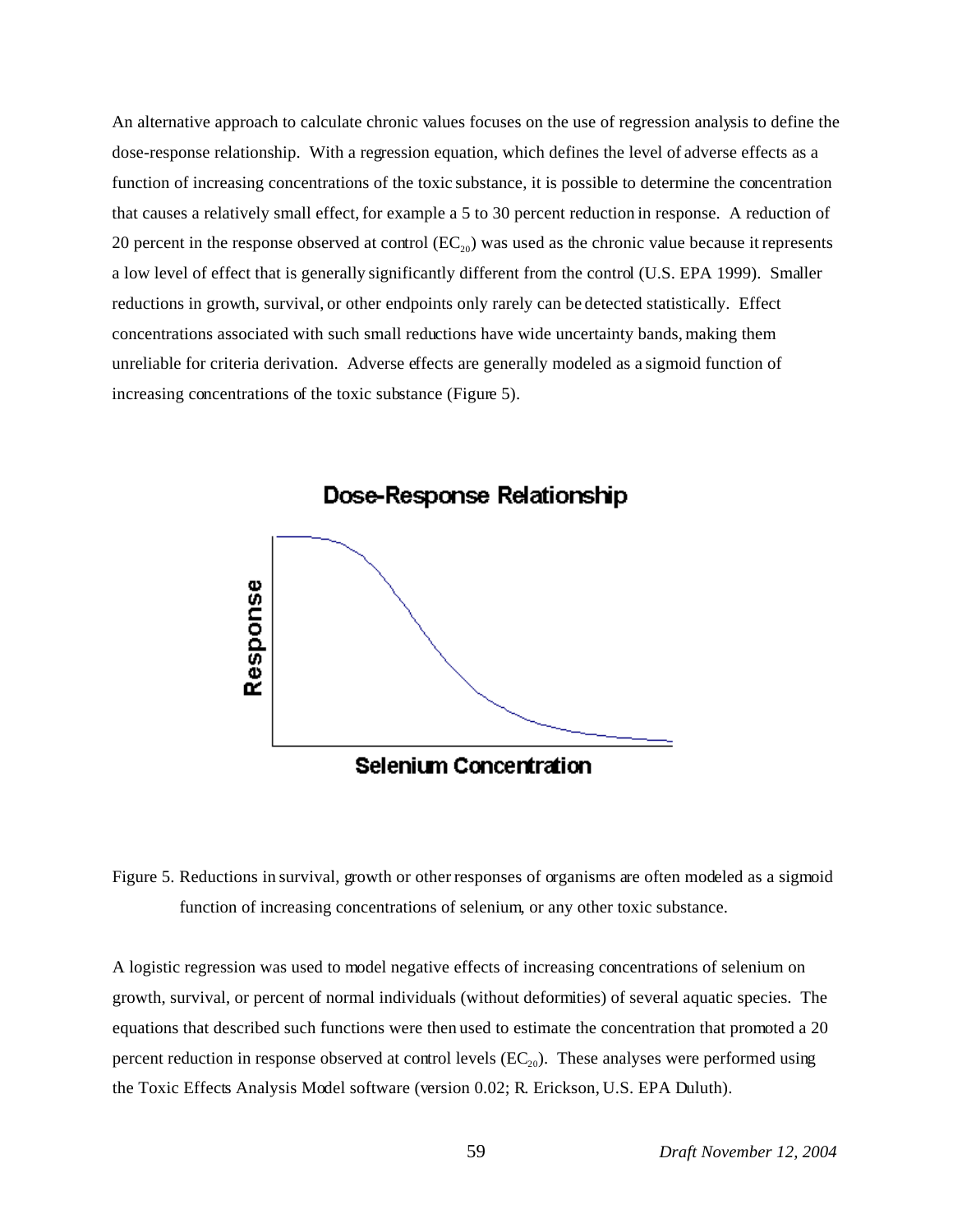Only data sets that met the following conditions were included in the analysis: (1) the experiment had a control treatment, which made it possible to define response levels at natural concentrations of selenium, (2) and at least four concentrations of selenium. (3) The highest tested concentration of selenium caused >50 percent reduction relative to the control treatment, and (4) at least one tested concentration of selenium caused  $\langle 20 \rangle$  percent reduction relative to the control treatment to ensure that the  $EC_{20}$  was bracketed by tested concentrations of selenium. When the response was expressed as percentages (e.g., percent survival), transformed values (arcsin of the square root) were used to homogenize the variance.

Logistic regression assumes that a logistic model describes the log dose-response curve. For a visual display of such model, a logistic curve with three parameters was fitted to each data set using nonlinear least-squares regression analysis (Draper and Smith 1981). The logistic model was

$$
y = \frac{y_0}{1 + \alpha x^b}
$$

where *x* symbolizes the selenium concentration in the organism's tissues, *y* is the response of interest (survival, growth, or reproduction), and  $y_0$ , *a* and *b* are model parameters estimated by the regression analysis. The  $y<sub>0</sub>$  parameter represents the response of interest at background levels of selenium. The graphs also include the 95 percent confidence interval for projections of the logistic model. These tasks were performed in S-Plus version 6.0 (Insightful 2001).

When the data from an acceptable chronic test met the conditions for of the logistic regression analysis, the  $EC_{20}$  was the preferred chronic value. When data did not meet the conditions, best scientific judgment was used to determine the chronic value. In this case the chronic value is the geometric mean of the NOAEC and LOAEC and termed the maximum allowable toxicant concentration (MATC). But when no treatment concentration was an NOAEC, the chronic value is less than the lowest tested concentration. And when no treatment concentration was a LOAEC, the chronic value is greater than the highest tested concentration.

### **Evaluation of Freshwater Chronic Data for Each Species**

Acceptable freshwater chronic toxicity data are currently available for an aquatic invertebrate (*Brachionus calyciflorous*), eight different fish species, and a mix of fish species from the family Centrarchidae in a total of 21 distinct studies (Table 4). Detailed summaries of each study are included in Appendix I. Collectively, only these data were considered for the derivation of a final tissue residue criterion for selenium. Below is a brief synopsis of the experimental design, test duration, relevant test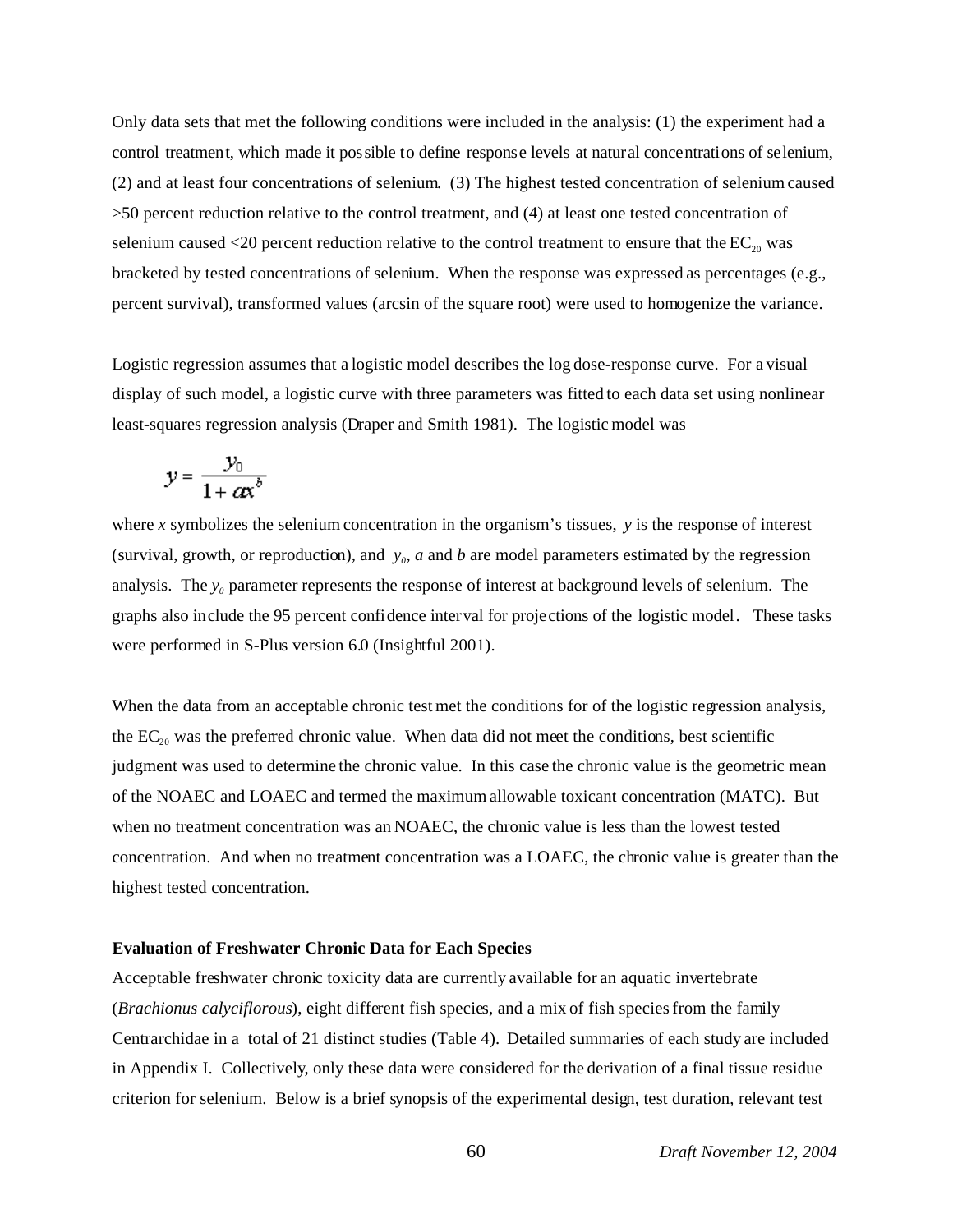endpoints, and other critical information regarding the derivation of each specific chronic value. The chronic toxicity values for other chronic selenium toxicity values and endpoints are included in Appendix I.

### *Brachionus calyciflorus* (freshwater rotifer)

This study reported by Dobbs et al. (1996) is one of two laboratory-based experiments (also see Bennett et al. 1986) that involved exposing algae to selenium (in this case as sodium selenate) in water, and subsequently feeding the algae to rotifers which were in turn fed to fish (fathead minnows). In this particular study, the rotifers and fish were exposed to the same concentrations of sodium selenate in the water as the algae, but received additional selenium from their diet (i.e., the algae fed to rotifers and the rotifers fed to fish). The overall exposure lasted for 25 days. Rotifers did not grow well at concentrations exceeding 108.1 µg Se/L in water, and the population survived only 6 days at selenium concentrations equal to or greater than 202.4  $\mu$ g Se/L in the water (40  $\mu$ g Se/g dw in the algae). Regression analysis of untransformed growth data (dry weight) determined 4 day post-test initiation resulted in a calculated  $EC_{20}$  of 42.36 µg Se/g dw tissue (Table 4).

### *Oncorhynchus tshawytscha* (chinook salmon)

Hamilton et al. (1990) conducted a 90-day growth and survival study with swim-up larvae fed one of two different diets. The first diet consisted of Oregon moist pellets where over half of the salmon meal was replaced with meal from selenium-laden mosquitofish (*Gambusia affinis*) collected from the San Luis Drain, CA (SLD diet). The second diet was prepared by replacing half the salmon meal in the Oregon moist pellets with meal from low-selenium mosquitofish (i.e., the same relatively uncontaminated mosquitofish that were used in the control diet) and spiked with seleno-DL-methionine (SeMe diet). Analysis of the trace element composition in the two different diets indicated that while selenium was the most toxic element in the SLD diet, concentrations of boron, chromium, iron and strontium in the highselenium mosquitofish replacement diet (SLD diet type) were slightly elevated compared to the replacement diet composed of uncontaminated control mosquitofish that were spiked with organic selenium (SeMe diet type). These trace elements were, however, only  $1.2$  (e.g., iron) to 2.0 times (e.g., chromium) higher in the SLD diet than the SeMe diet, which contained the following measured concentrations (dry weight basis) in the food: boron- 10  $\mu$ g/g; chromium- 2.8  $\mu$ g/g, iron- 776  $\mu$ g/g, and strontium- 48.9 µg/g.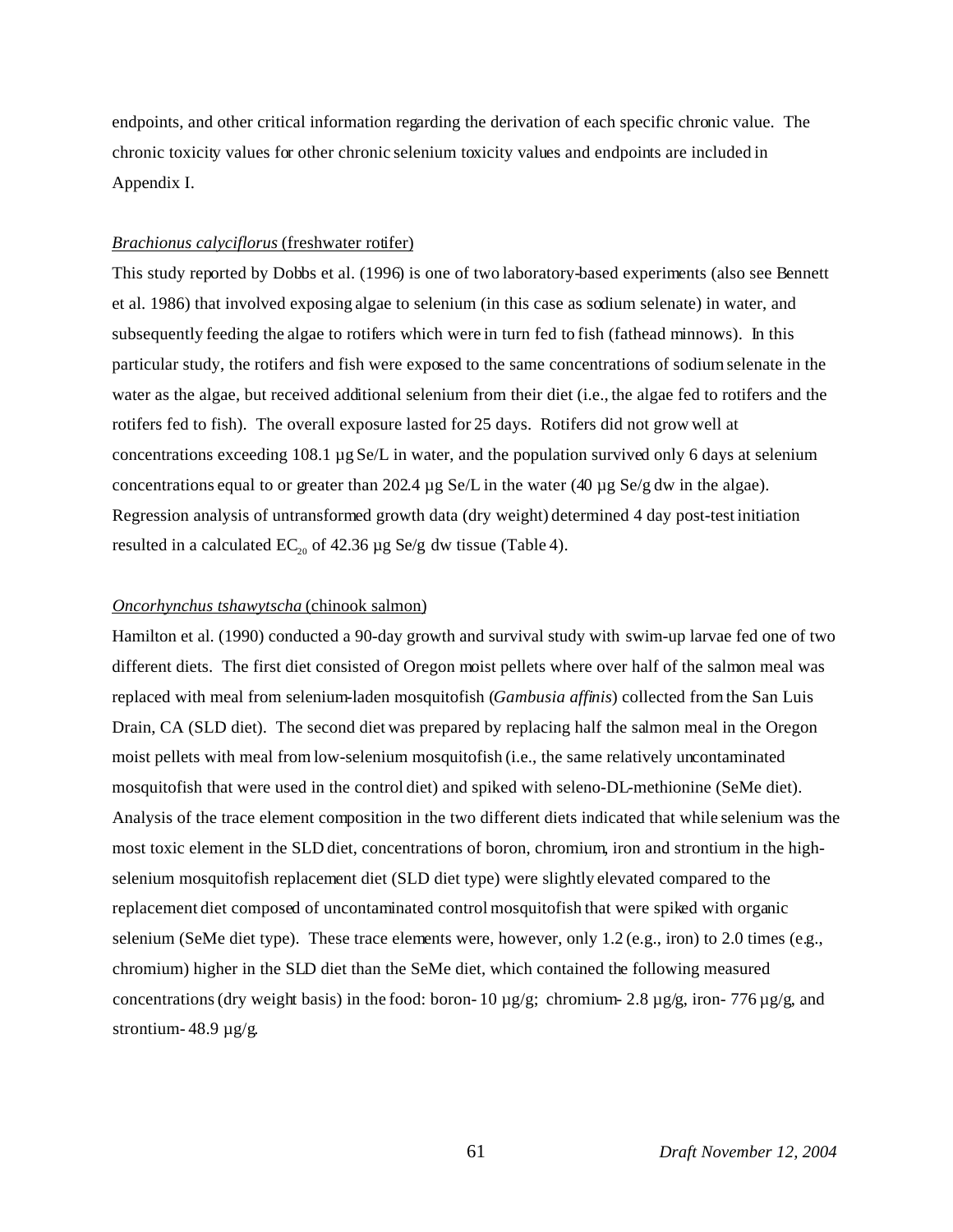During the test, the survival of control chinook salmon larvae and larvae fed the lowest dietary selenium concentrations in either dietary exposure type (SLD and SeMe, respectively, consuming food at approximately 3 µg Se/g dw) exceeded  $\geq$ 97 percent up to 60 days post-test initiation. Between 60 and 90 days of exposure, however, the control survival declined significantly. Therefore, only data collected up to 60 days post-test initiation was considered for analysis. Regression analysis of untransformed growth data after 60 days of exposure resulted in a calculated  $EC_{20}$  of 15.74  $\mu$ g Se/g dw tissue for fish fed the SLD diet type, and 10.47 µg Se/g dw tissue for fish fed the SeMe diet type (Table 4). Note: The mosquitofish from San Luis Drain were not tested for contaminants other than certain key elements suspected to be present in these fish. The San Luis Drain receives irrigation drainage from the greater San Joaquin Valley; and therefore, there is the possibility that the mosquitofish used in this study may have contained elevated levels of pesticides. The use of the SLD diet results assumes that selenium, and not these other possible contaminants, was the cause of any adverse chronic effects.

### *Oncorhynchus mykiss* (rainbow trout)

Hilton and Hodson (1983) reared juvenile rainbow trout on either a high (25 percent) or low (11 percent) available carbohydrate diet supplemented with sodium selenite for 16 weeks. Body weights, feed:gain ratios, and total mortalities were followed throughout the exposure every 28 days. Tissues (livers and kidneys) were extracted for selenium analysis after 16 weeks. Fish fed the diets (low carbohydrate and high carbohydrate) with the highest selenium concentration (11.4 and 11.8 µg Se/g dw food, respectively) exhibited a 45 to 48 percent reduction in body weight (expressed as kg per 100 fish) compared to control fish by the end of the exposure, which the authors attributed to food avoidance. With only two dietary exposure concentrations and a control, these data were not amenable to regression analysis. The MATC for growth of juvenile rainbow trout relative to the final concentrations of selenium in liver tissue of trout reared on the high carbohydrate seleniferous dietary type is the geometric mean (GM) of 21.0  $\mu$ g Se/g dw (NOAEC) and 71.7  $\mu$ g Se/g dw (LOAEC), or 38.80  $\mu$ g Se/g dw. Using the equation III to convert the selenium concentration in liver tissue to a concentration of selenium in the whole-body, the MATC becomes 11.65 µg Se/g dw (Table 4). The calculated MATC for the same group of experimental fish exposed to selenium in the low carbohydrate diet becomes 13.08 µg Se/g dw tissue, which is the same MATC for trout exposed for an additional 4 weeks based on the occurrence of nephrocalcinosis in kidneys (see Hicks et al. 1984; Appendix I).

Hilton et al. (1980) employed a similar test design as Hilton and Hodson (1983) in a later experiment to examine the narrow window at which selenium changes from an essential nutrient to a toxicant affecting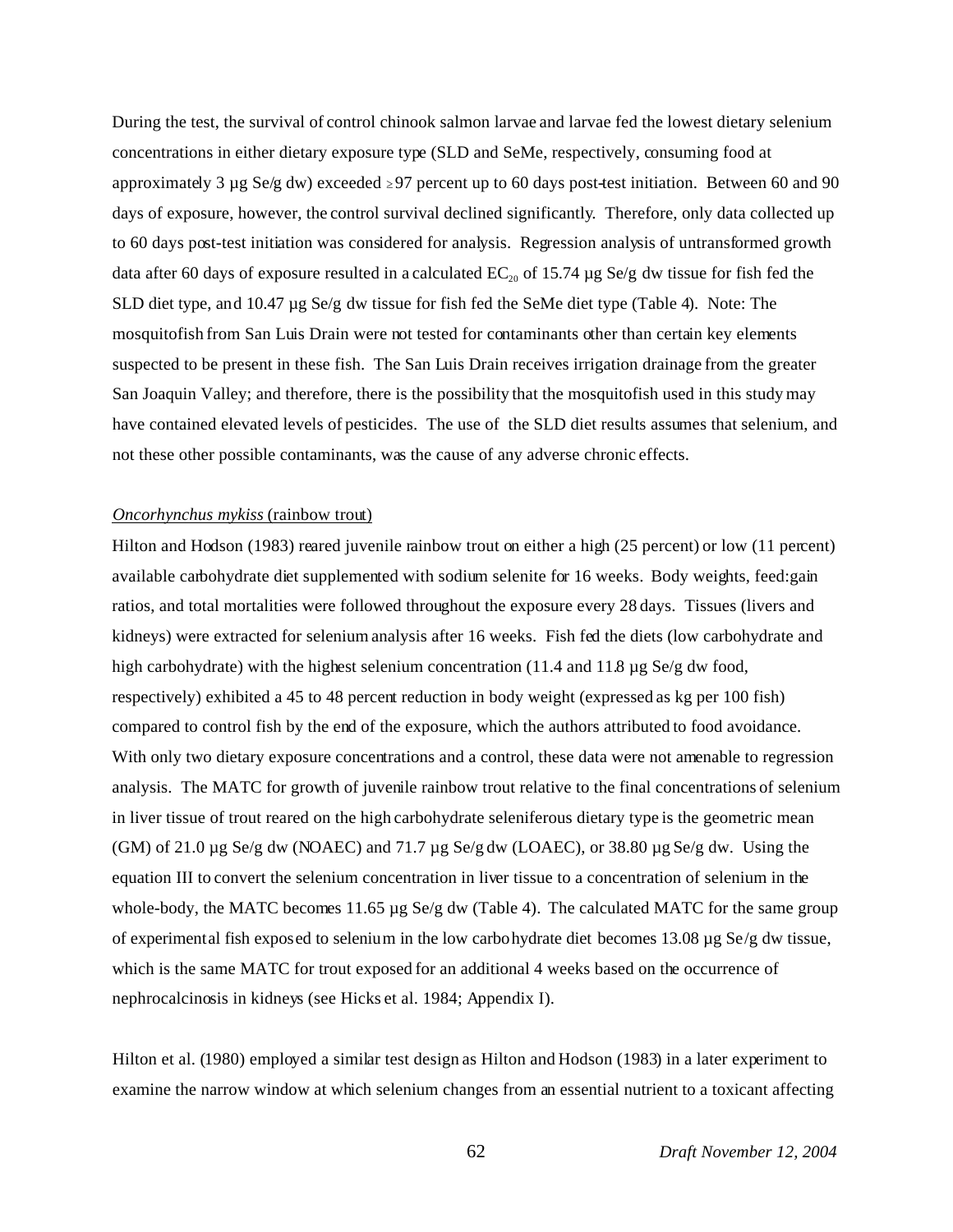juvenile rainbow trout. The food consisted of a casein-torula yeast diet supplemented with selenium as sodium selenite. The experiment lasted for 20 weeks. During this time, the trout were fed to satiation 3 to 4 times per day, 6 days per week, with one feeding on the seventh day. Organs (liver and kidney) and carcasses were analyzed for selenium from fish sacrificed at 4 and 16 weeks. No gross histopathological or physiological effects were detected in the fish, although trout raised on the highest dietary level of selenium (13.06 µg Se/g dw) had a significantly lower body weight (wet basis), a higher feed:gain ratio, and higher number of mortalities (10.7; expressed as number per 10,000 fish days). The MATC for growth and survival of juvenile rainbow trout relative to the final concentrations of selenium in liver tissue is the GM of the NOAEC (40 µg Se/g dw tissue) and the LOAEC (100 µg Se/g dw tissue), or  $63.25 \,\mu$ g Se/g dw. Using equation III to convert selenium concentrations in the liver to selenium concentrations in the whole body, the MATC becomes 19.16 µg/g dw (Table 4).

Eggs and milt were obtained from ripe rainbow trout collected from reference streams and streams containing elevated selenium from an active coal mine in Alberta, Canada (Holm 2002; Holm et al. 2003). Eggs were fertilized and monitored in the laboratory until swim-up stage for percent fertilization, deformities (craniofacial, finfold, and spinal malformations), edema, and mortality. Similar investigations were conducted in 2000 and in 2001. The effort in 2001 added a stream with an intermediate level of selenium contamination and another reference stream. The only other notable difference between 2000 and 2001 was the temperature at which the embryos were incubated; 8°C in 2000 and  $5^{\circ}$ C in 2001. The author stated  $5^{\circ}$ C more closely approximated actual incubation temperatures for rainbow trout eggs. No differences were observed for percent fertilization or mortality between the reference and contaminated sites in both the 2000 and 2001 investigations. The frequencies of embryonic deformities and edema were significantly greater in the stream affected by coal mining than in the reference stream in the 2000 study. The average frequencies of embryonic craniofacial, skeletal and finfold deformities in the contaminated stream were 7.7, 13.8 and 3.2 percent, respectively; the average frequency of edematous embryos was 30.8 percent. The effect level for selenium was determined to be the average selenium concentration in rainbow trout muscle tissue,  $1.50 \mu g$  Se/g ww. Muscle ww was converted to dw using 75.84 percent moisture derived for rainbow trout and equation 1 was used to convert selenium muscle dw to selenium in whole body dw. The chronic value determined for embryonic abnormalities in rainbow trout (2000 study) was 5.79  $\mu$ g Se/g adult whole body dw. A comparison of the frequency of embryonic deformities or edema between selenium contaminated and reference streams with the 2001 data indicated there were no significant differences. An  $EC_{20}$  value, however, was computed for the relationship between craniofacial deformities and the concentration of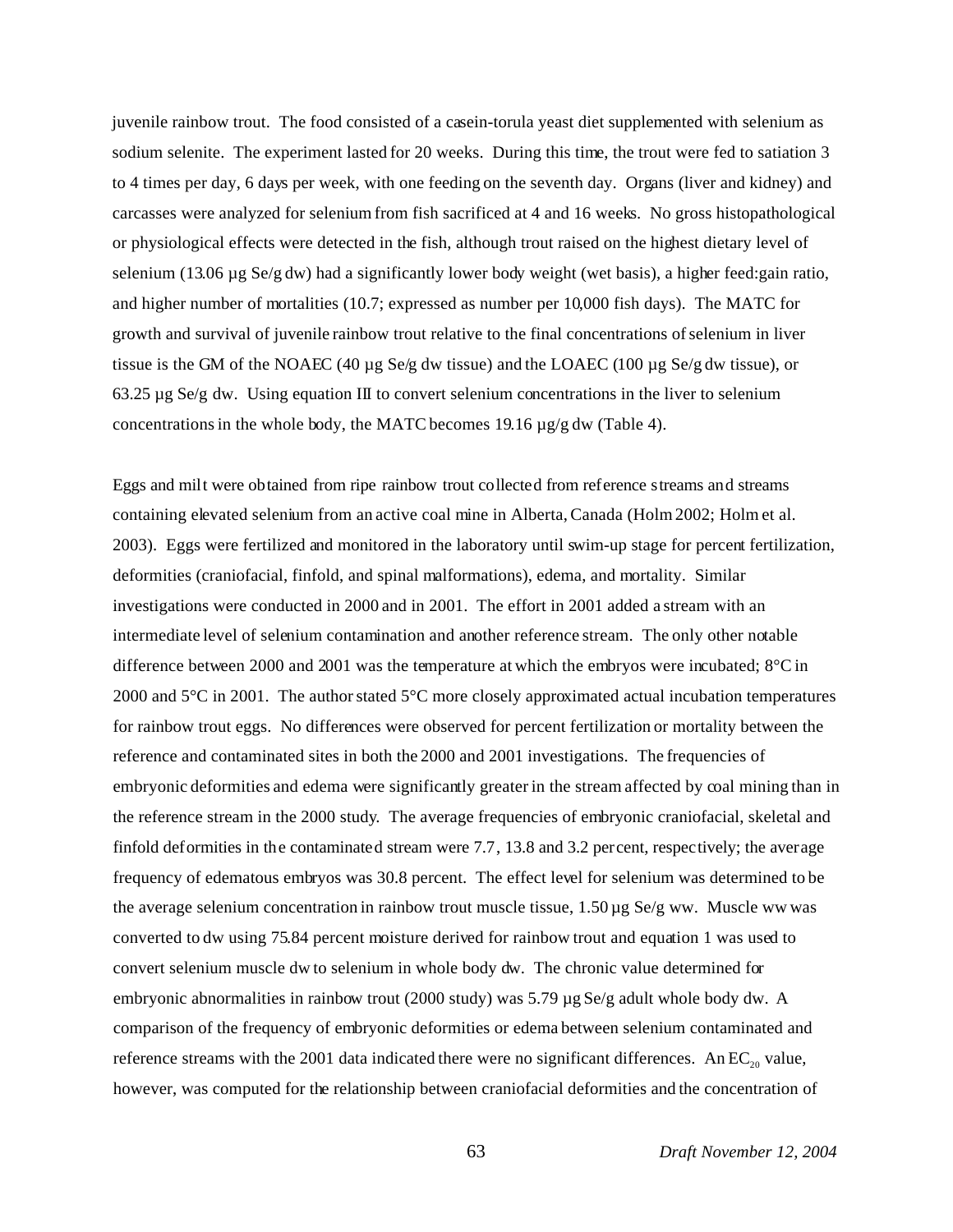selenium in eggs, 10.4 µg Se/g eggs ww. Quantile regression was used to convert selenium in egg ww to muscle ww using the rainbow data reported by Holm et al. (2003). The remaining conversion to the whole body dw value of 5.85  $\mu$ g Se/g was made using 75.84 percent moisture and equation 1. See Appendix I for details on these studies.

### *Oncorhynchus clarki* (cutthroat trout)

No significant effects of bioaccumulated selenium on mortalities and deformities in the eggs, larvae, and fry from wild-caught cutthroat trout from a reference and exposed site (Fording River, British Columbia, Canada) were observed by Kennedy et al. (2000). The observations were made on eggs reared in well water from spawning age females collected from the two locations ( $N = 17$  and 20, respectively) and fertilized by one male collected at each site. The mean selenium content in muscle tissue from adult fish was 2.4  $\mu$ g/g dw tissue for fish collected from the reference site, and 12.5  $\mu$ g/g dw tissue for fish collected from the Fording River. Using Equation I to convert the selenium concentration in muscle tissue to a selenium concentration in the whole-body, the chronic value for this study was estimated to be  $>10.92 \mu$ g/g dw parental fish tissue (see Table 4).

Hardy (2002) fed cutthroat trout experimental diets containing a range of selenomethionine (0-10 µg/g dw) for 124 weeks. No significant growth or survival effects were observed in the adult fish over the 124 weeks which reached a whole body concentration of 12.5  $\mu$ g/g dw selenium after 44 weeks. Embryolarval observations (percent hatch and percent deformed) were not related to whole body selenium concentrations in the spawning females (9.37 µg/g dw) fed the selenium-laden diet for 124 weeks. The chronic value for this study was determined to be  $>9.37 \mu g$  Se/g dw.

#### *Salvelinus fontinalis* (brook trout)

Spawning brook trout were collected from streams with elevated selenium contaminated by coal mining activity and from reference streams in 2000 and again in 2001 (Holm 2002; Holm et al. 2003) . Similar to that described for rainbow trout above, fertilized eggs were monitored in the laboratory for percent fertilization, deformities (craniofacial, finfold, and spinal malformations), edema, and mortality. The only abnormality observed in the embryos spawned from the brook trout collected in 2000 at the contaminated stream that had a frequency greater than the reference stream was craniofacial deformity (13.6 percent for the contaminated stream compared to 3.0 percent in the reference stream). The effect level for craniofacial deformity in brook trout for the 2000 data was determined to be the average selenium concentration in adult muscle tissue,  $3.79 \mu g$  Se/g ww or  $13.2 \mu g$  Se/g whole body dw using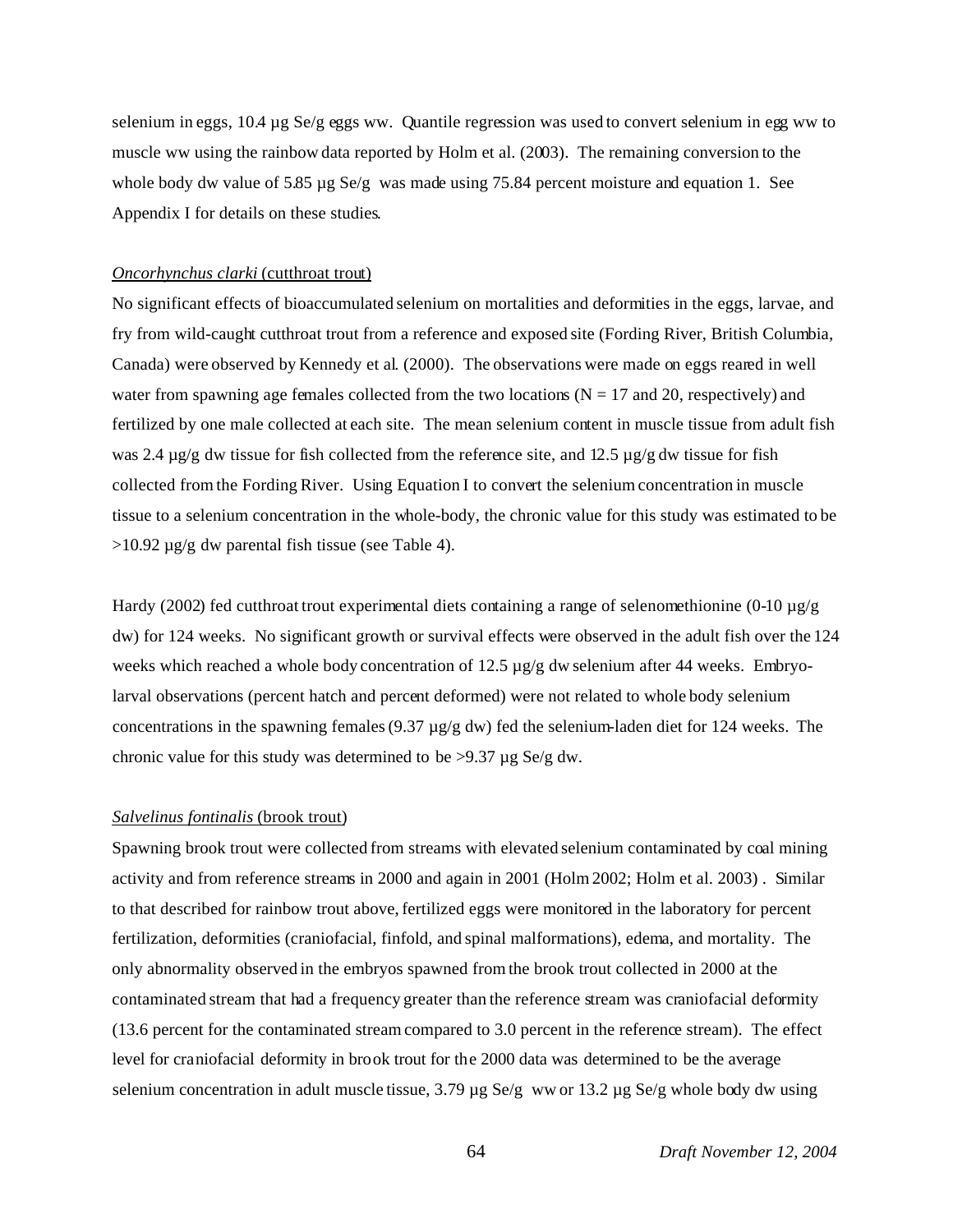conversion factors (75.84 percent moisture and equation 1). The only significant difference observed in 2001 brook trout was a greater frequency of finfold deformities in brook trout collected from Gregg Creek (intermediate selenium levels) relative to the reference stream (4.1 percent in Gregg Creek compared to 0.1 percent in the reference stream). The effect level for finfold deformites in the 2001 study was estimated to be the concentration of selenium in brook trout eggs from Gregg Creek, 6.88 µg Se/g ww. Using the same conversion factors used for rainbow trout in the Holm study described above, the chronic value in adult whole body dw is  $12.4 \mu g$  Se/g. See Appendix I for more details.

#### Salmonidae summary

Four of the studies with salmonids discussed above evaluated the effects of selenium directly on growth of juvenile fish (Hamilton et al. 1990; Hilton and Hodson 1983; Hilton et al. 1980; Hicks et al. 1984), while three of the studies evaluated the effects of selenium on embryo/larval survival and deformity where exposure was through the parents (Hardy et al. 2002; Holm 2000; Holm et al. 2003; Kennedy et al. 2000). Of the studies based on embryo/larval survival and deformity where exposure was through the parents, fry from hatchery brood fish were fed a selenium-spiked diet, grown to sexual maturity, and spawned for the effects determination in the Hardy et al. study, and wild-caught adults from selenium contaminated streams were spawned for the effects determination in the Holm studies and in the Kennedy et al. study. Significant effects due to selenium exposure in these field exposed studies were not observed for cutthroat trout (Hardy et al. 2002; Kennedy et al. 2000). Significant effects were observed for rainbow trout and brook trout, albeit relatively minor effects in the latter species (Holm 2002; Holm et al. 2003). Although significant effects were not observed in the Hardy et al. and Kennedy et al. studies, the data are meaningful with respect to the effect levels obtained for embryo-larval development in *Oncorhynchus*, and thus retained for GMCV (10.66 µg Se/g dw) calculation (Table 4).

### *Pimephales promelas* (fathead minnows)

Chronic values for fathead minnows were derived from three laboratory-based studies and one mesocosm study (Table 4). Two of the laboratory studies (Bennett et al. 1986 and Dobbs et al. 1996) involved exposing algae to selenium (either as sodium selenite or sodium selenate) in water, and subsequently feeding the algae to rotifers which were in turn fed to fathead minnows. In the Bennett et al. (1986) study, larval fathead minnows were fed control (cultured in chambers without selenium containing algae) or selenium-contaminated rotifers (cultured in chambers with selenium containing algae previously exposed to sodium selenite in the water) in three separate experiments lasting 9 to 30 days. The different experiments were distinguished by: 1) the day selenium-laden rotifers were first fed, 2) the day selenium-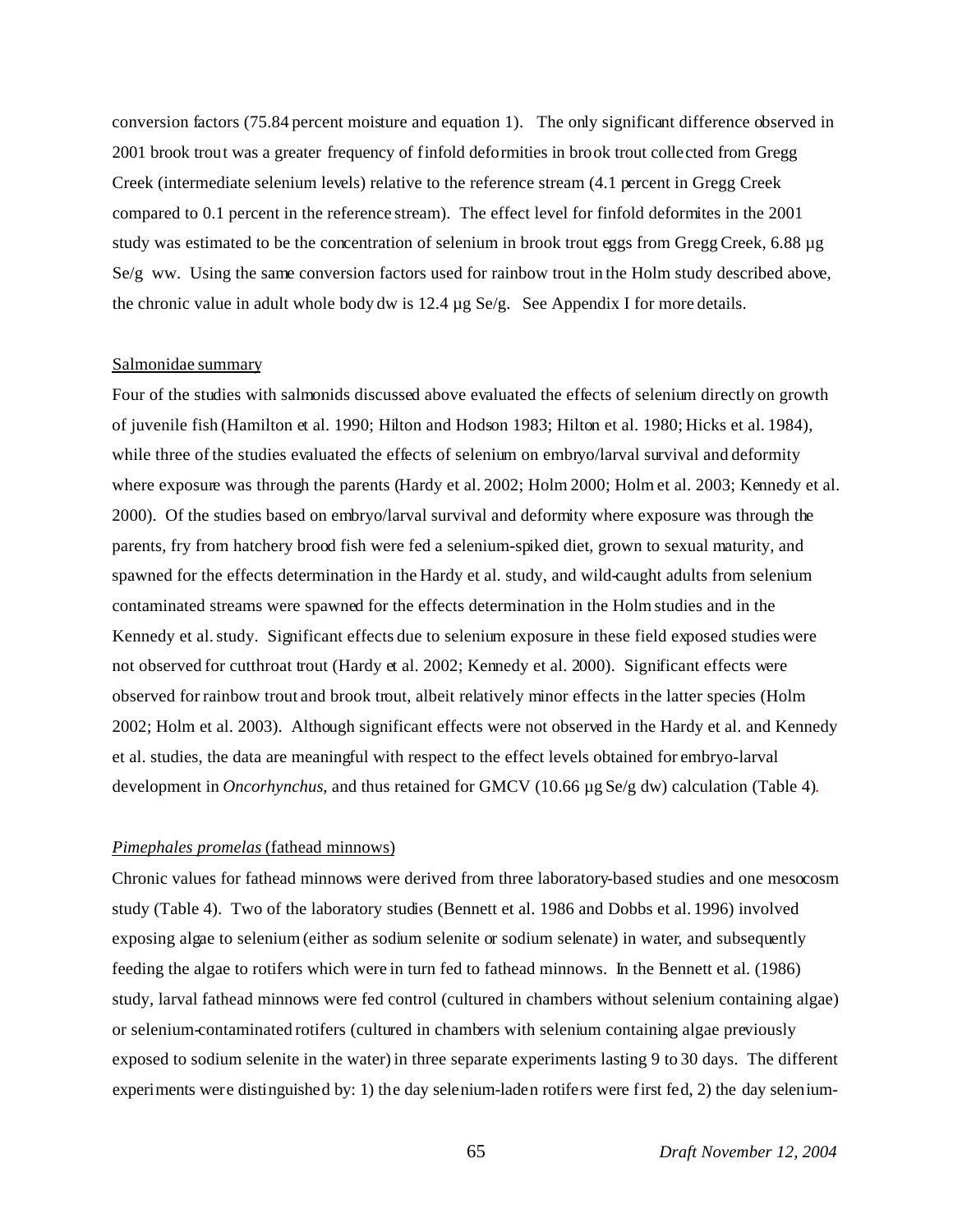laden rotifers were last fed, and 3) the age of larvae at experiment termination. The results from the three experiments reported by Bennett et al. (1986) were conflicting. Larval growth was significantly reduced at whole-body selenium concentrations ranging from 43.0 to 51.7  $\mu$ g/g dw tissue in the first two experiments (see Appendix I for conditions), but growth was not significantly reduced in larvae that had accumulated 61.1  $\mu$ g/g dw tissue in the third experiment (Table 4). The geometric mean of these three values,  $51.40 \mu$  g/g dw, was considered the chronic value for selenium for this test.

A similar test system was used by Dobbs et al. (1996), in which larval fathead minnows were exposed to the same concentrations of sodium selenate in the water as their prey (rotifers), but also received additional selenium from the consumption of the selenium-contaminated rotifers. In this study, the fathead minnows did not grow well at concentrations exceeding 108.1 µg Se/L in water, and they survived only to 11 days at selenium concentrations equal to or greater than 393.0  $\mu$ g/L in the water (75  $\mu$ g Se/g dw in the diet, i.e., rotifers). The LOAEC for retarded growth (larval fish dry weight) in this study was  $\langle 73 \mu$ g Se/g dw tissue (Table 4).

In contrast to the above laboratory-based food chain studies, Ogle and Knight (1989) examined the chronic effects of only elevated foodborne selenium on growth and reproduction of fathead minnows. Juvenile fathead minnows were fed a purified diet mix spiked with inorganic and organic selenium in the following percentages: 25 percent selenate, 50 percent selenite, and 25 percent seleno-L-methionine. The pre-spawning exposure lasted 105 days using progeny of adult fathead minnows originally obtained from the Columbia National Fishery Research Laboratory, and those obtained from a commercial fish supplier. After the 105 day exposure period, a single male and female pair from each of the respective treatment replicates were isolated and inspected for spawning activity for 30 days following the first spawning event of that pair. There was no effect from selenium on any of the reproductive parameters measured, including larval survival, at the dietary concentrations tested (5.2 to 29.5 µg Se/g dw food). Sub-samples of larvae from each brood were maintained for 14 days post-hatch and exhibited >87.4 percent survival. The pre-spawning adult fish fed a mean dietary level of 20.3 µg Se/g dw did exhibit a significant reduction in growth compared to controls (16 percent reduction), whereas no effect on growth occurred in the fish fed 15.2 µg Se/g dw. The whole-body chronic value, as determined by the GM of the NOAEC and the LOAEC measured at 98 days post-test initiation, was 5.961  $\mu$ g/g dw tissue (Table 4).

The chronic value of 5.961  $\mu$ g/g dw determined for growth after 98 days of exposure to pre-spawning fathead minnow adults (Ogle and Knight, 1989) was approximately an order of magnitude lower than the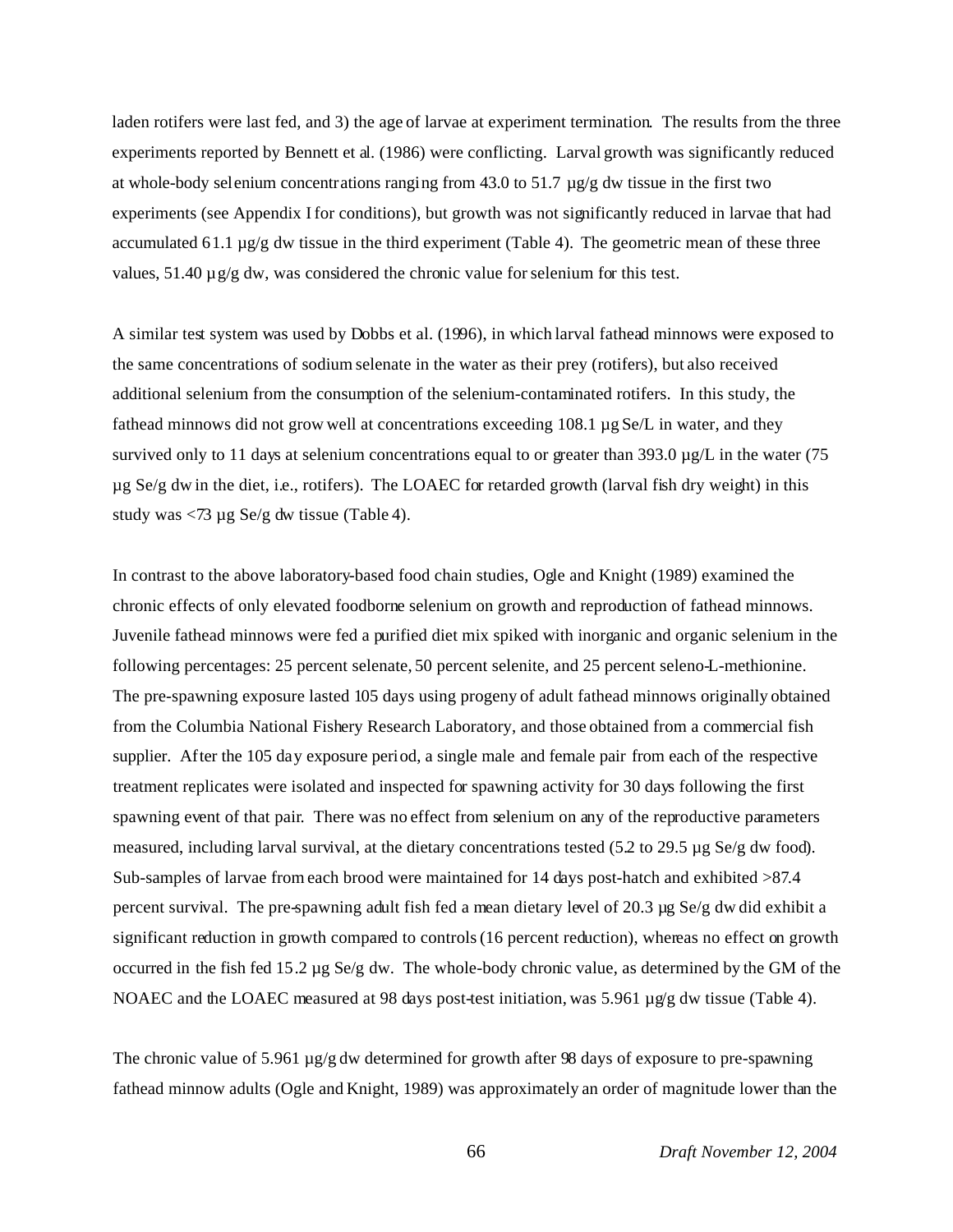growth effects to fathead minnow observed in Bennett et al. (1986) and Dobbs et al (1996). The length of exposure in the Ogle and Knight test was more than twice as long as either Bennett et al. or Dobbs et al., suggesting a longer duration was needed in order to detect any growth effects from selenium. However, in addition to the absence of effects observed for the reproductive parameters measured, survival of larvae hatched from parents exposed to each of the five selenium treatments (including those in which growth was affected) was not affected.

Other studies (Bryson et al. 1984; Bryson et al. 1985a; Coyle et al. 1993; Hermanutz et al. 1996) have found larval deformities and larval survival to be the most sensitive endpoint to fish. This also appears true for fathead minnows. Schultz and Hermanutz (1990) examined the effects of selenium in fathead minnow larvae transferred from parental fish (females). The parental fathead minnows were originally exposed to selenite which was added to artificial streams in a mesocosm study. The selenite entered the food web which contributed to exposure from the diet. Spawning platforms were submerged into treated and control streams. The embryo samples that were collected from the streams were brought into the laboratory and reared in incubation cups which received stream water dosed with sodium selenite via a proportional diluter. Edema and lordosis were observed in approximately 25 percent of the larvae spawned and reared in natural water containing 10  $\mu$ g Se/L. Selenium residues in the ovaries of females from the treated stream averaged 39.27  $\mu$ g/g dw. Using equation II to convert the selenium concentration in the ovaries to a concentration of selenium in the whole-body, the chronic value for this species was estimated to be  $\langle 18.21 \,\mu g \,\text{Se/g} \, \text{dw} \, (\text{Table 4}).$ 

Since Ogle and Knight reported that food in the higher selenium concentrations remained uneaten and fish were observed to reject the food containing the higher selenium concentrations, the authors suggested that the decreased growth was caused by a reduced palatability of the seleniferous food items. This is a common observation also noted by Hilton and Hodson (1983) and Hilton et al. (1980) and apparent in Coughlan and Velte (1989). Given the no observed effect to larval survival and the apparent non-toxicological effect on growth in the Ogle and Knight study, the SMCV for fathead minnows does not include the 5.961 µg/g dw chronic value.

Also excluded from the SMCV calculation for fathead minnows were the chronic value and LOAEC estimated from the laboratory food-chain experiments of Bennett et al. (1986) and Dobbs et al. (1996). In both of these studies, the effect concentrations based on larval growth appear to be less sensitive than the effect on larval edema and deformity observed in Schultz and Hermanutz (1990). The greater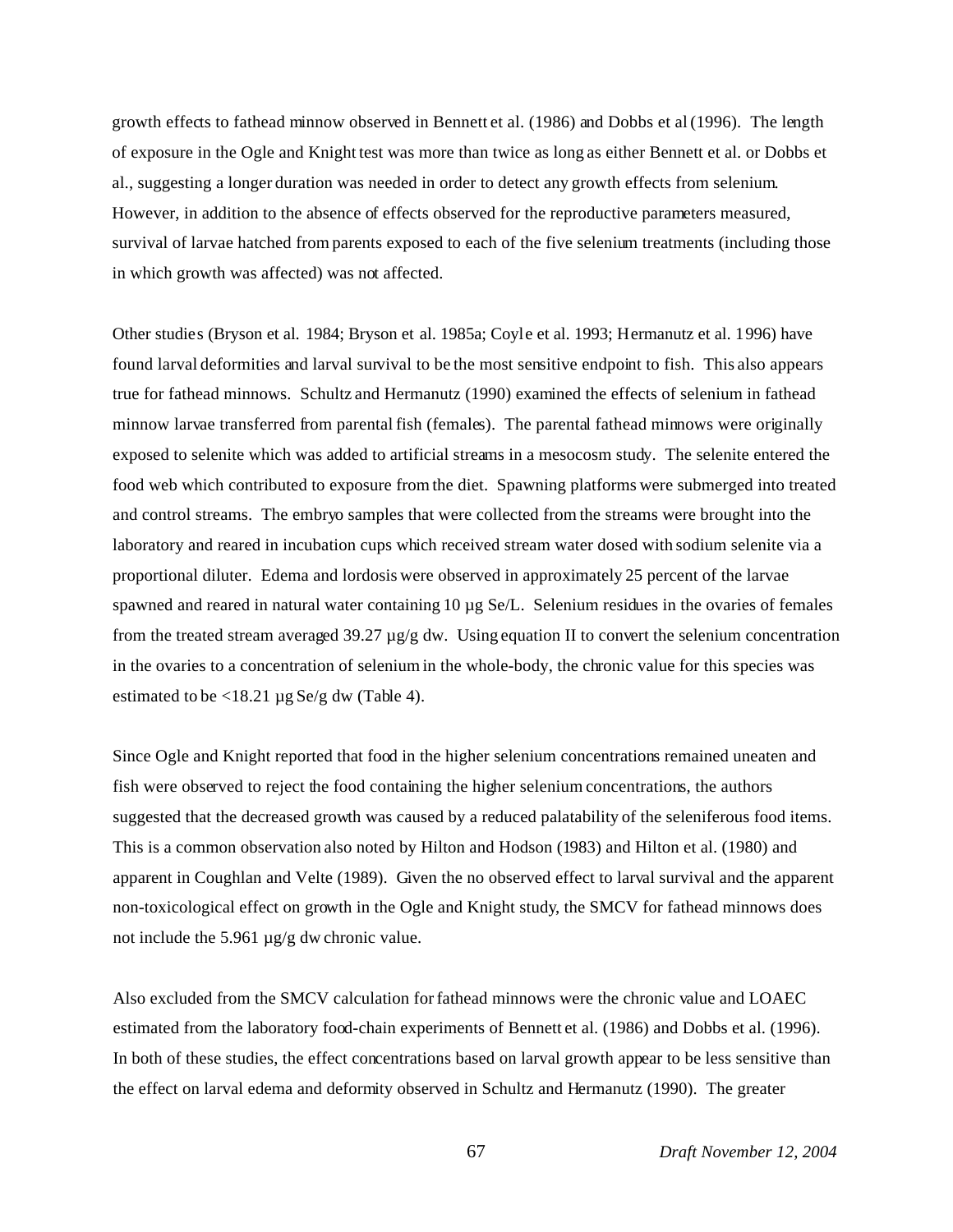sensitivity of larval fathead minnows to selenium as measured by edema and deformity (lordosis) in the Schultz and Hermanutz (1990) study is consistent with other studies using bluegill (Table 4); and thus, the SMCV for fathead minnows of  $\langle 18.21 \mu g/g \, dw$  was based on this endpoint.

#### *Catostomus latipinnis* (flannelmouth sucker)

Beyers and Sodergren (2001a) exposed flannelmouth sucker larvae to a range of aqueous selenate concentrations (<1, 25.4, 50.6, 98.9, and 190.6  $\mu$ g/L) and respectively fed them a range of selenium in their diet (rotifers containing <0.702, 1.35, 2.02, 4.63, and 8.24 µg/g dw). There were no survival or growth effects observed after the 28 day exposure. The chronic value based on the concentration of selenium measured in the larvae exposed to the highest test concentration was  $>10.2 \mu$ g Se/g dw.

#### *Xyrauchen texanus* (razorback sucker)

Two laboratory exposure studies have been done with the endangered razorback sucker. In the first study, Beyers and Sodergren (2001a) exposed larval razorback suckers to the same aqueous and diet concentrations as described above for the flannelmouth sucker. Similar to the results found for the flannelmouth sucker, survival and growth of the razorback sucker larvae were not reduced after the 28 day exposure. The chronic value for this study based on selenium measured in the larvae at the end of the test is > 12.9 µg Se/g dw. In a second study, Beyers and Sodergren (2001b) exposed larval razorback suckers to a control water and three different site waters containing varying concentrations of selenium. Two treatments were tested within each water type, fish fed rotifers cultured in the same water type (site diet) and fish fed rotifers cultured in control water. There were no reductions in survival or growth in fish exposed to both the site water and site diet compared to fish exposed to control water and control diet. There were, however, reductions in growth in fish exposed to site water/site food compared to the same site water and control food. The authors did not attribute the effect on larval growth by the diet to selenium and cited several lines of evidence, including: (1) there was not a dose-response relationship in the concentration of selenium in the food (rotifers) and growth, nor in the concentration of selenium in the fish larvae and growth across the three water types; and (2) the site water type, identified as De Beque, showed a significant reduction in the growth of fish exposed to site water/site food relative to site water/control food, but contained levels of selenium in the water ( $\lt$  1µg/L) and food (2.10 µg/g dw) typically lower than those that have been found to elicit effects. The chronic value for this study is  $> 42$ µg Se/g dw based on the whole body concentration of selenium in the larval razorback suckers exposed to North Pond site water.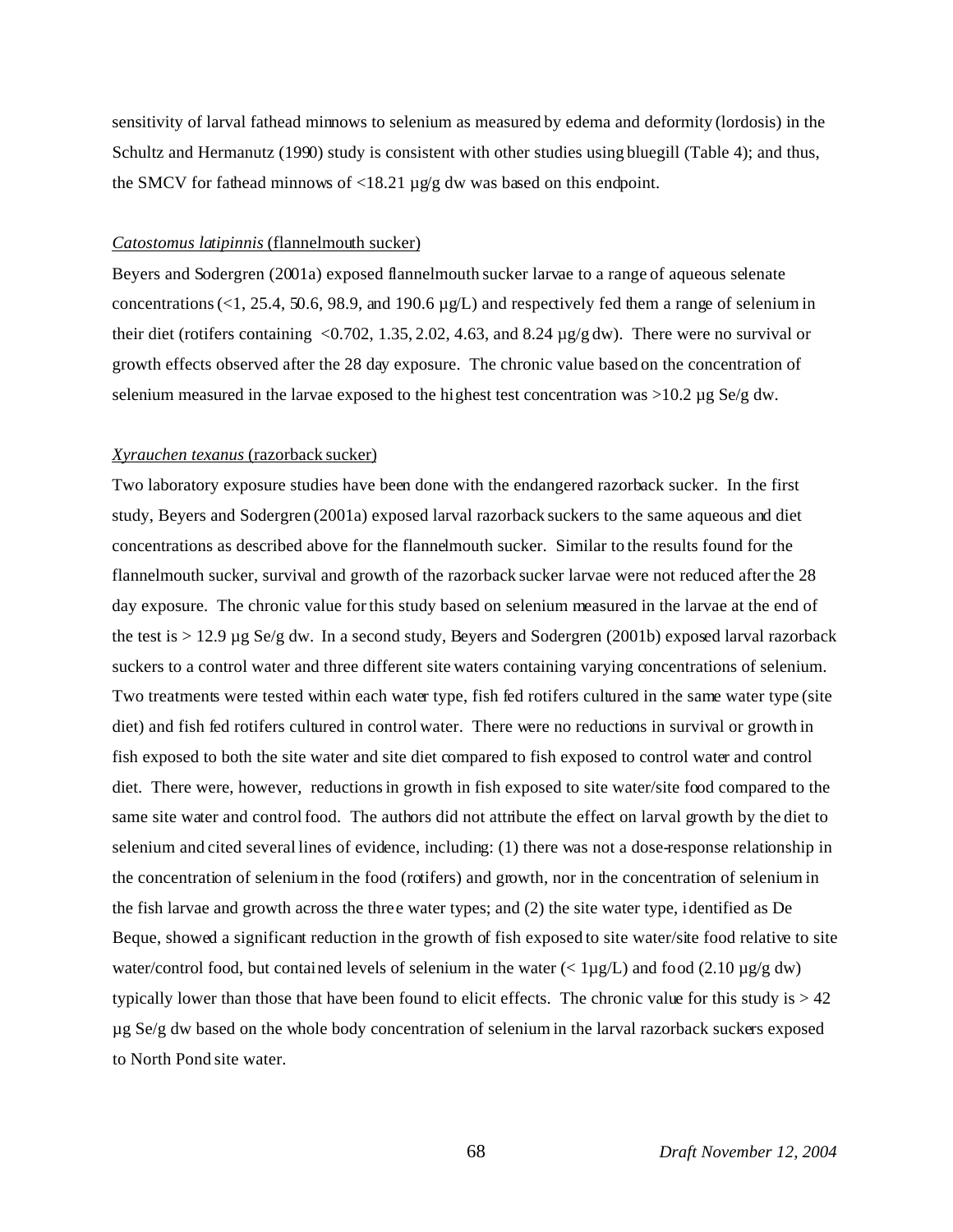#### *Lepomis macrochirus* (bluegill sunfish)

Applicable chronic data for bluegill sunfish can be grouped according to field exposure versus laboratory exposure. In some field studies, chronic tolerance to selenium appears to be much higher than in laboratory studies (Bryson et al. 1985a). In the Bryson et al. (1984, 1985a) and Gillespie and Baumann (1986) studies, the progeny of females collected from a selenium contaminated reservoir, Hyco Reservoir, Person County, NC and artificially crossed did not survive to swim-up stage, irrespective of the origin of milt used for fertilization. Measured waterborne selenium concentrations prior to the experiments ranged from 35 to 80 µg/L. The whole-body tissue selenium concentration in the female parent associated with this high occurrence of mortality of hatched larvae was  $\langle 43.70 \,\mu g/g \, dw$  tissue, as reported by Bryson et al. (1985a), and  $\langle 21.47 \mu$ g/g dw tissue, as reported by Gillespie and Baumann (1986) (Table 4). In the case of the latter, nearly all swim-up larvae from the Hyco Reservoir females were edematous, none of which survived to swim-up. These chronic effect tissue values are in line with the  $EC_{20}$  calculated for the occurrence of deformities among juvenile and adult fishes from the family Centrarchidae collected from Belews Lake, NC, i.e., 44.57 µg Se/g dw (see Lemly 1993b, Table 4).

Bryson et al. (1985b) conducted juvenile survival toxicity tests using hatchery bluegill and various forms of selenium spiked to an artificial diet as well as a diet consisting of zooplankton collected from Hyco Reservoir. There was no effect on length or weight of the juvenile bluegill after 60 days of exposure. The highest concentration of selenium measured in whole body fish tissues in these tests was in the seleno-DL-cysteine-2X treatment (3.74 µg Se/g dw). Bryson et al. (1985b) also examined percent hatch and percent swim-up larvae from spawns using fish collected from Hyco Reservoir and a control site. There were no differences in the Hyco measurements relative to the control. The concentration of selenium in the liver of the parental Hyco bluegill was 18.6  $\mu$ g/g dw or 5.45  $\mu$ g Se/g dw whole body using equation III for conversion. The chronic values for the juvenile bluegill test and the embryo-larval development tests were >3.74 and >5.45 µg Se/g dw whole body, respectively.

In contrast, the chronic effects threshold for larval survival in a combination laboratory waterborne and dietary selenium exposure (Coyle et al. 1993), or even a long-term mesocosm exposure (Hermanutz et al. 1996), occurs at concentrations approximately 3 times lower than those recorded above (Table 4). In the Coyle et al. (1993) study, two-year old pond reared bluegill sunfish were exposed in the laboratory to a nominal 10 µg Se/L in water (measured concentrations in respective dietary treatments ranging from 8.4 to 11 µg/L) and fed (twice daily *ad libitum*) Oregon moist pellets containing increasing concentrations of seleno-L-methionine. The fish were grown under these test conditions for 140 days. Spawning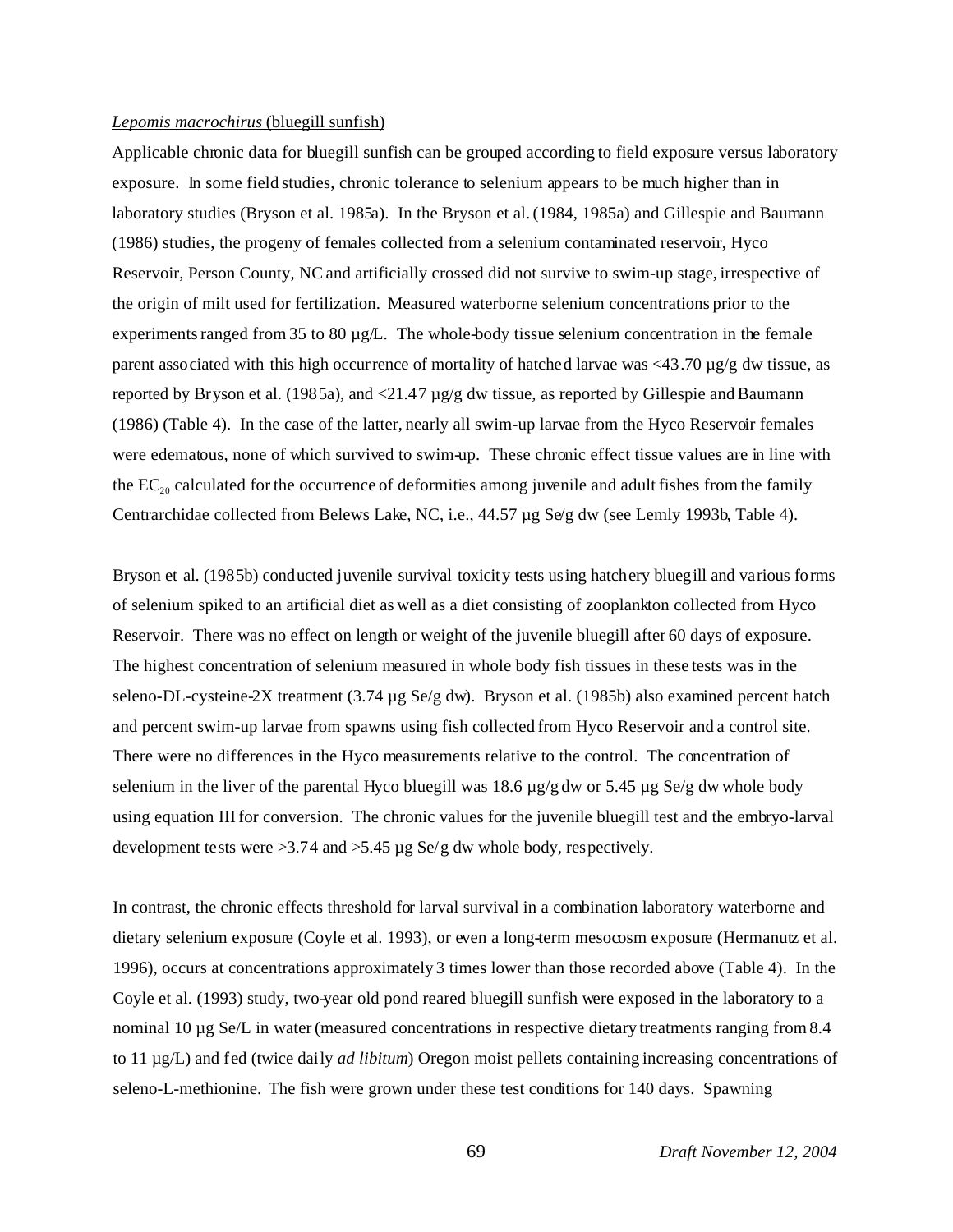frequency, fecundity, and percentage hatch were monitored after 60 days when spawning began to occur. There was no effect of the combination of the highest dietary selenium concentration (33.3 µg Se/g dw) in conjunction with waterborne selenium concentrations averaging  $11 \mu g/L$  on adult growth, condition factor, gonadal somatic index, or the various reproductive endpoints (Appendix I). The survival of newly hatched larvae, however, was markedly reduced; only about 7 percent survived to 5 days post-hatch. Regression analysis on arcsin square root transformed fry survival data 5 days post-hatch resulted in a calculated  $EC_{20}$  of 8.954 µg Se/g dw tissue (Table 4).

Hermanutz et al. (1996), as corrected by Tao et al. (1999), and peer reviewed in Versar (2000), exposed bluegill sunfish to sodium selenite spiked into artificial streams (nominal test concentrations: 0, 2.5, 10, and 30 µg Se/L) which entered the food web, thus providing a simulated field-type exposure (waterborne and dietary selenium exposure). A series of three studies were conducted over a 3 year period lasting anywhere from 8 to 11 months. All three studies began exposure to adult bluegill sunfish in the fall and ended the respective study in the summer of the following year. Winter temperatures averaged 4.1 and 4.5°C and spawning months (June-July) averaged 23.9 and 22.4°C, respectively for Studies II and III. The Hermanutz et al. (1996) report contains the data presented in the Hermanutz et al. (1992) article (Study I, 10 and 30  $\mu$ g/L exposures) as well as Studies II and III (2.5 and 10  $\mu$ g/L and recovering mesocosms). Spawning activity was monitored in the stream, and embryo and larval observations were made *in situ* and from fertilized eggs taken from the streams and incubated in egg cups in the laboratory. None of the adult bluegill exposed to the highest concentration of selenium in the water (Study I, mean measured concentration equal to 29.4  $\mu$ g/L) survived. Incidence of edema, hemorrhage, and lordosis in the larvae incubated in egg cups and spawned from fish exposed to 10 µg Se/L were 100, 45 and 15 percent, respectively (see Hermanutz 1996 in Appendix I). Such health problems were not observed in larvae from fish that were not exposed to elevated concentrations of selenium (control treatment). Rates of edema, hemorrhage, and lordosis occurrence in larvae (egg cup data) from fish exposed to 2.5 µg Se/L were 0, 3.6 and 0 percent, respectively. Mean concentrations of selenium in fish tissues (whole body) of the control, 2.5 and 10  $\mu$ g Se/L treatments were 1.95, 5.55, and 26.46  $\mu$ g Se/g dw, respectively. Except for the 2.5 µg Se/L treatment, each value is a geometric mean of 2 replicates.

Results of this experiment were not suitable for regression analysis. Exposure of adult fish to  $10 \mu$ g Se/L caused a small reduction in larval survival (in their first three days), from 75 to 57 percent. However, responses lower than half of the values observed in control treatments are needed to adequately characterize the slope of decline in survival (or growth, reproduction...) with increasing concentrations of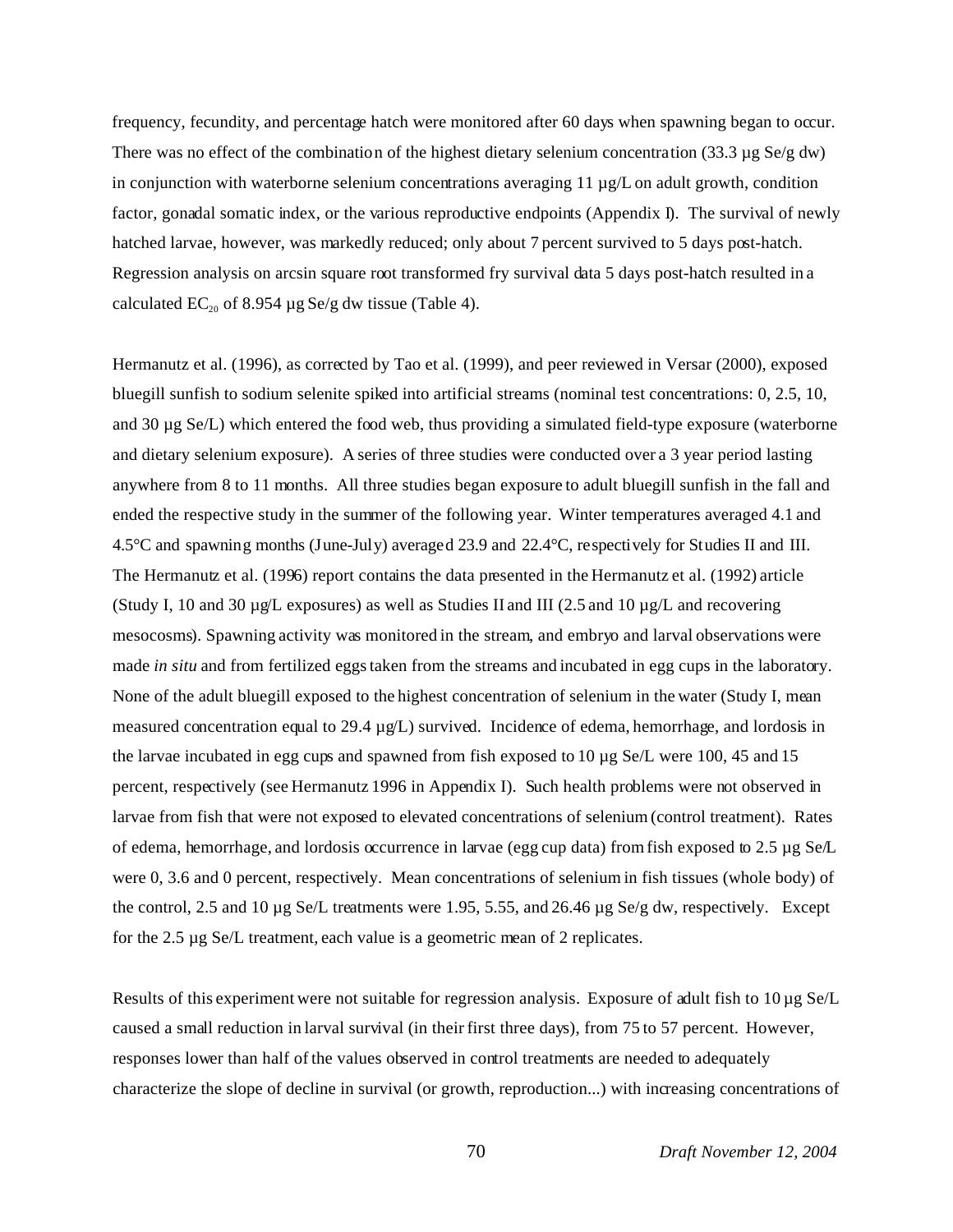selenium. It is not sufficient to have only extremely low and high responses. Intermediate effects are necessary to properly estimate the shape of the dose-response curve. The percent of larvae with edema increased from 0 percent at the control and 2.5 µg Se/L treatments to 100 percent in streams that received 10 µg Se/L. With these data, it is not possible to accurately estimate the lowest concentration with adverse effects (LOAEC) nor the rate at which incidence of edema increases with higher tissue concentrations of selenium.

The chronic value for this study was estimated from results of analysis of variance (ANOVA) reported by Tao et al. (1999). ANOVA was utilized to evaluate effects of elevated concentrations of selenium on percent hatch, percent survival, maximum percent edema, lordosis, and hemorrhage, and minimum percent healthy (egg cup data). Treatment effects were only significant for maximum percent edema and minimum percent healthy (see their Table 4-19), and in no instance were differences between the 2.5 µg Se/L and control treatments significant (Dunnett's Means test, all probabilities  $> 0.1$ , see their Table 4-20). These results clearly suggest that the 2.5 µg Se/L treatment had no adverse impact on bluegill larvae. They are further supported by analysis of the field nest data (see Hermanutz 1996 in Appendix I). In this experiment, treatment had a significant effect on maximum percent edema (raw data and ranks) and maximum percent hemorrhage (ranks only). Probabilities of differences between the 2.5 µg Se/L and control treatments were >0.2 for all response variables except maximum percent hemorrhage, which had an estimated probability of 0.05 (raw data,  $P=0.022$  for ranks; Dunnett's means test). Such values, though, were well above the adjusted experiment-wise error rate for multiple comparisons ( $\alpha$ '=0.0085,  $\alpha' = 1 - (1 - \alpha)^{1/k}$ ;  $\alpha = 0.05$ ,  $k = 6$  comparisons; Sokal and Rohlf 1981), which takes into account the fact that selenium effects were tested on six different response variables. Therefore, the chronic value for this study, 12.12 µg Se/g dry weight, was calculated as the geometric mean of tissue concentrations of selenium in the 2.5 (NOAEC) and 10  $\mu$ g Se/L (LOAEC) treatments (5.55 and 26.46  $\mu$ g/g dw, respectively).

The importance of diet in the bioaccumulation of selenium was demonstrated in one additional experiment. Study III consisted of the addition of new adult bluegill to the same streams that received the 2.5, 10 and 30  $\mu$ g/L sodium selenite during previous studies, but with all dosing of selenite halted. The adult bluegills exposed only to dietary selenium present in the food web accumulated selenium to levels very near to the levels accumulated during Study II in which aqueous selenium was also present demonstrating the importance of diet on selenium accumulation. There were no effects (no effect on larval survival, 0 percent deformities, 0 percent hemorrhaging), on the bluegill progeny in Study III even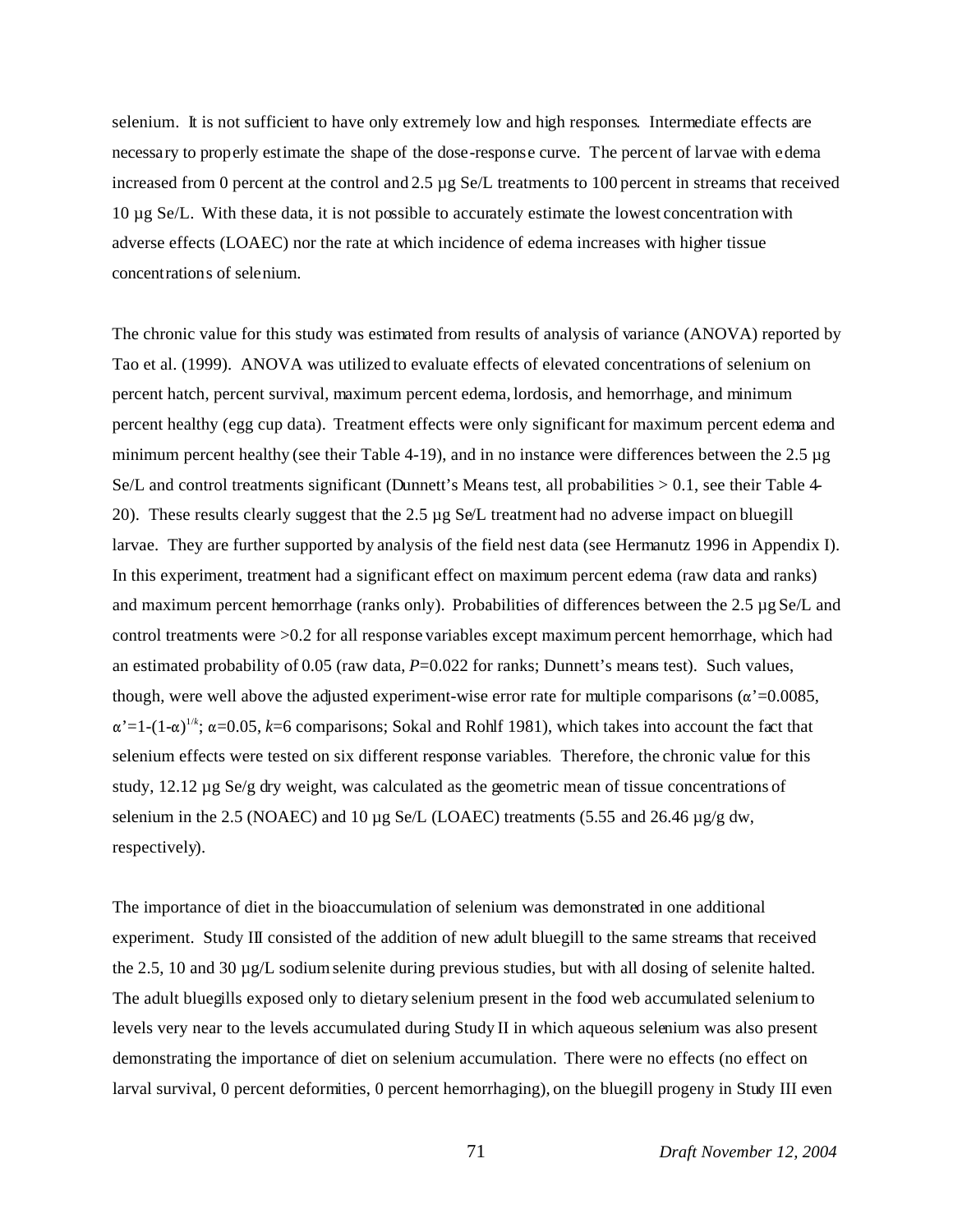from fish that accumulated 11.7 and 14.5  $\mu$ g/g dw in the recovering 10  $\mu$ g/L streams, and 17.35  $\mu$ g/g dw in the recovering 30 µg/L stream. The lack of any effect on the Study III larvae suggests that although dietary exposure would have been the predominant exposure route in both Study II and Study III , environmental differences influenced the toxicological significance of the tissue concentrations.

A 90-day diet-only laboratory exposure in which juvenile bluegill sunfish were fed a range of selenomethionine concentrations added to Oregon moist did not have any significant effects on survival (Cleveland et al. 1993). The authors did report a significant decrease in the condition factor (K) at the diet treatment where bluegill whole body tissue concentrations were measured at 7.7 µg Se/g dw. The condition factor (weight x  $10^5$ /length<sup>3</sup>) is reflective of the weight of the fish, and as discussed earlier, the avoidance of food at similar dietary concentrations in other fish studies (Ogle and Knight 1989; Hilton and Hodson 1983; Hilton et al. 1989; Coughlan and Velte 1989) suggests the reduction in K is possibly a non-toxicological effect. Given the very slight reduction in K (1.3 to 1.2) and the uncertain relevance of growth data, the chronic value for this study was estimated at  $> 13.4 \mu$ g Se/g dw.

Data from Lemly (1993a) indicate that over-wintering fish may be more susceptible to the effects of waterborne and dietary selenium due to increased sensitivity at low temperature. The authors exposed juvenile bluegill sunfish in the laboratory to waterborne  $(1:1)$  selenite: selenate; nominal 5  $\mu$ g Se/L) and foodborne (seleno-L-methionine in TetraMin; nominal 5 µg Se/g dw food) selenium for 180 days. Tests with a control and treated fish were run at  $4^{\circ}$ C and  $20^{\circ}$ C with biological and selenium measurements made every 60 days. Survival and whole-body lipid content were unaffected at  $20^{\circ}$ C (whole-body selenium concentrations equal to 6  $\mu$ g/g dw) when compared to control fish. Fish exposed to the combination low-level waterborne and dietary selenium at  $4^{\circ}$ C exhibited significantly elevated mortality (40.4 percent) relative to controls (2.9 percent), and exhibited significantly greater oxygen consumption and reduced lipid content, which are all indicative of an additional stress load. The chronic value for juvenile bluegill sunfish exposed to waterborne and dietary selenium at  $4^{\circ}$ C was  $\lt$  7.9 µg/g dw tissue, whereas the chronic value for juvenile bluegill sunfish exposed to waterborne and dietary selenium based on survival at  $20^{\circ}$ C was  $>6 \mu g/g$  dw whole-body tissue.

Five of the studies discussed above evaluated the effects of selenium on fish larvae to which exposure was through the parents. Three of these studies collected adult fish from Hyco Reservoir to which the bluegill population had been exposed to elevated selenium concentrations for multiple generations (Bryson et al. 1984; Bryson et al. 1985a; Gillespie and Baumann 1986), whereas the other two studies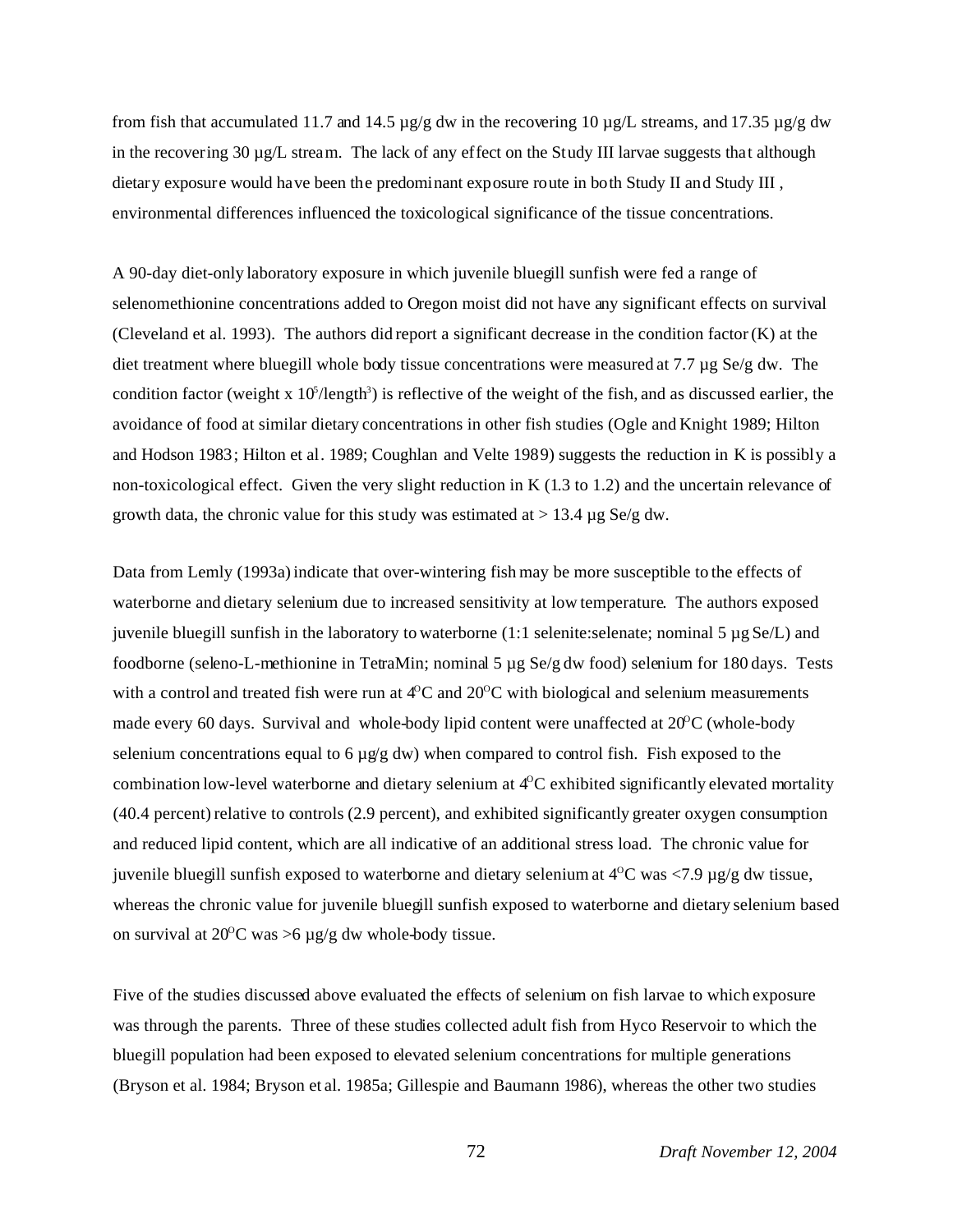exposed bluegill parents obtained from an uncontaminated source (Coyle et al. 1993; Hermanutz et al. 1996). The average of the chronic values reported for the Hyco studies was four times greater than the value in the latter two studies. This difference may simply be the inability of the field tests to detect a lower effect concentration than that which was observed at the site. However, Bryson et al. (1985a) found no effects to larval survival from Hyco Reservoir females collected in an "unaffected area" containing 19.18 µg Se/g dw suggesting the possibility of tolerance through physiological or genetic adaptation of the previous exposed bluegill population at Hyco Reservoir.

Acquisition of tolerance to selenium has also been implied in the literature for other fish species. For example, Kennedy et al. (2000) suggested tolerance at the cellular level as an explanation for the normal development of early life stages for cutthroat trout collected from a stream containing 13.3 to 14.5 µg Se/L in the water column. These authors reported that the overall frequency of larval deformities in the exposed population was less than 1 percent, and in one fish containing eggs with 81.3  $\mu$ g Se/g dw, there were 0.04 percent pre-ponding deformities and 3.3 percent larval mortalities. It should be noted that the acquisition of tolerance to selenium has been hypothesized (Kennedy et al. 2000), but has not yet been substantiated. Other than the Kennedy et al. study, tolerance to selenium in one of the endpoints consistently sensitive to fish (embryo-larval development) has not been reported in the literature and its reality is uncertain at this time. However, given the need to protect sensitive populations of species, the chronic values for the studies in which eggs and larvae were obtained from bluegill adults that were exposed to elevated selenium for multiple generations (i.e., Bryson et al. 1984; Bryson et al. 1985a; Gillespie and Baumann, 1986) were not included in the SMCV calculation.

#### *Morone saxitilis* (Striped bass)

The only remaining applicable chronic value for selenium was determined from a laboratory dietary exposure conducted using yearling striped bass (Coughlan and Velte 1989). During the experiment, the bass were fed contaminated red shiners (38.6 µg Se/g dw tissue) from Belews Lake, NC (treated fish) or golden shiners with low levels of selenium  $(1.3 \mu g/g)$  dw tissue) purchased from a commercial supplier (control fish). The test was conducted in soft well water and lasted up to 80 days. During the experiment, all fish were fed to satiation 3 times per day. Control fish grew well and behaved normally. Treated fish behaved lethargically, grew poorly due to a significant reduction in appetite, and showed histological damage, all eventually leading to the death of the animal. The final selenium concentration in muscle of treated striped bass averaged from 17.50 to 20.00  $\mu$ g/g dw tissue (assuming 80 percent moisture content), which was 3.2 to 3.6 times higher than the final selenium concentrations in control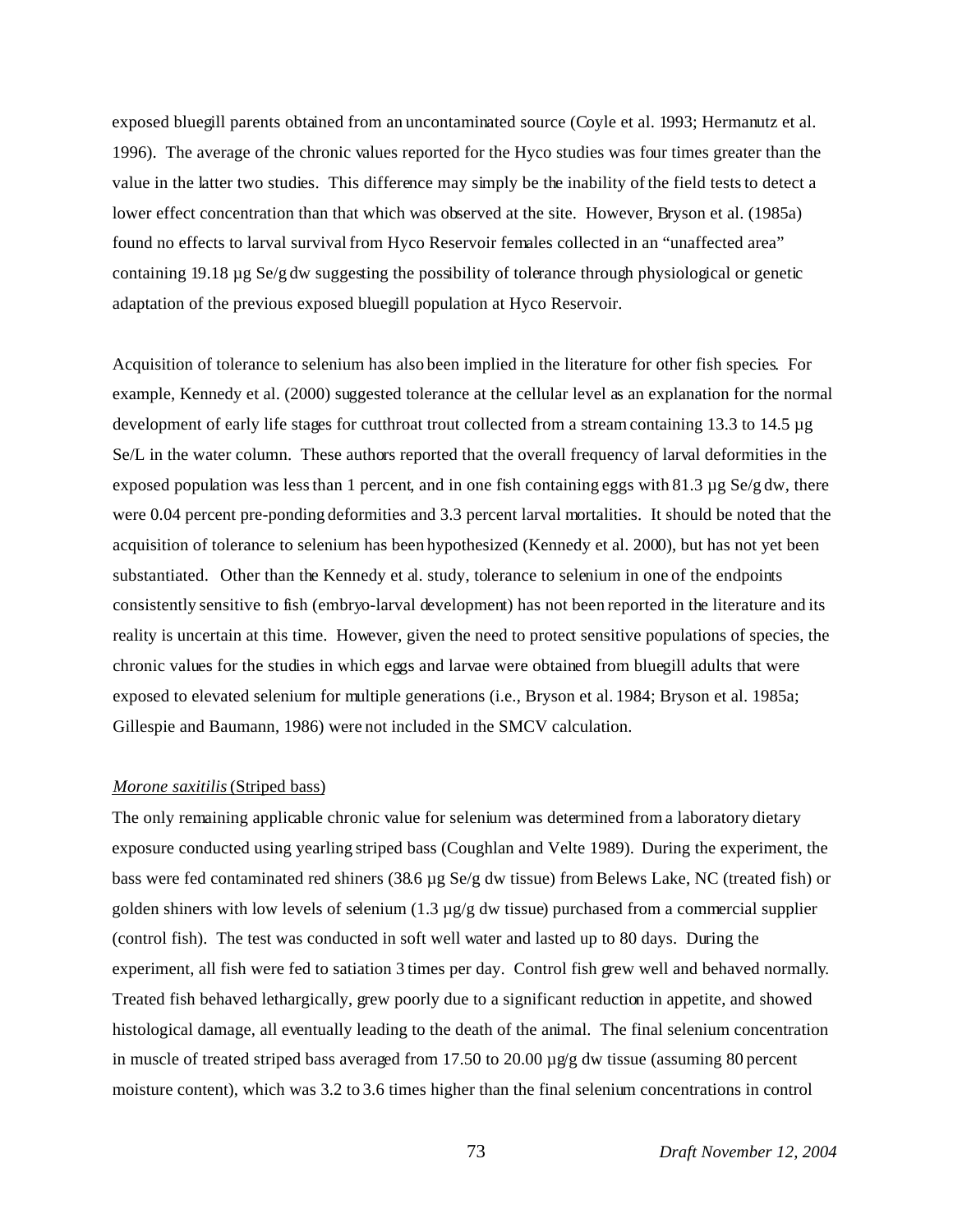striped bass, which averaged  $5.500 \mu g/g$  dw tissue. Using equation I to convert the selenium concentration in muscle tissue to a selenium concentration in the whole-body, the chronic value for this species was determined to be  $\langle 14.75 \,\mu g/g \, dw \, (Table 4)$ .

## **Formulation of the Final Chronic Value (FCV) for Selenium**

The lowest GMCV in Table 4 is for bluegill, 9.500  $\mu$ g/g dw whole body, which is the geometric mean of chronic values from the laboratory study of Coyle et al. (1993), the laboratory study of Lemly (1993a) and the macrocosm exposure study of Hermanutz et al. (1996). Several of the chronic values listed in Table 4 were not used in the calculation of this GMCV. These values fall under several categories. The "less than" values tabulated for Bryson et al. (1984) and Gillespie and Baumann (1986) for Hyco Reservoir bluegill were not used to because they only indicate a chronic value in a range that includes 9.500  $\mu$ g/g dw. The "greater than" values for Bryson et al (1985b) were not used because similar studies with bluegill sunfish provided more meaningful information on effect levels. The "greater than" value for the recovering systems in Study III from Hermanutz et al. (1996) was not used in the mean calculation because, as previously discussed in the *Lepomis* section, less tolerance was observed in the freshly exposed systems of Study II. The Table 4 results for Bryson et al. (1985a) and Lemly (1993b) were also not used in calculating the bluegill GMCV. Bryson et al. (1985a) indicated a chronic value for Hyco Reservoir bluegill somewhere between 20.29 and 43.70  $\mu$ g/g dw. Lemly (1993b), appearing in Table 4 under the category Centrarchidae, the family to which bluegill belong, yielded a chronic  $EC_{20}$  of 44.57  $\mu$ g/g dw specific for fish from Belews Lake, NC, again substantially above the GMCV of 9.500  $\mu$ g/g dw. It is not known whether historical exposure to elevated selenium concentrations, such as occurred at Belews Lake and Hyco Reservoir, will dependably lead to this magnitude of increase in the chronic tolerance of resident fish.

The Lemly (1993a) laboratory results, indicating a chronic value for over-wintering juvenile bluegill sunfish of  $\langle 7.91 \mu$ g/g dw, are not completely comparable to the other values used to calculate the bluegill GMCV. This study involved an additional natural stress, exposure to a simulated winter low temperature of 4°C. In this study, juvenile bluegill sunfish exposed to the over-wintering temperature 4°C appeared to accumulate more selenium in whole-body tissues (7-8 µg Se/g dw tissue) relative to those exposed at 20°C (5-6 µg Se/g dw tissue), but also exhibited increased signs of chronic toxicity. Because this stress occurs annually to one degree or another in nearly all the country, the FCV was lowered to 7.91  $\mu$ g/g dw to protect sensitive fish species Although the literature contains little information on the temperaturedependence of selenium toxicity, Lemly's study (further summarized in Appendix I) was judged to be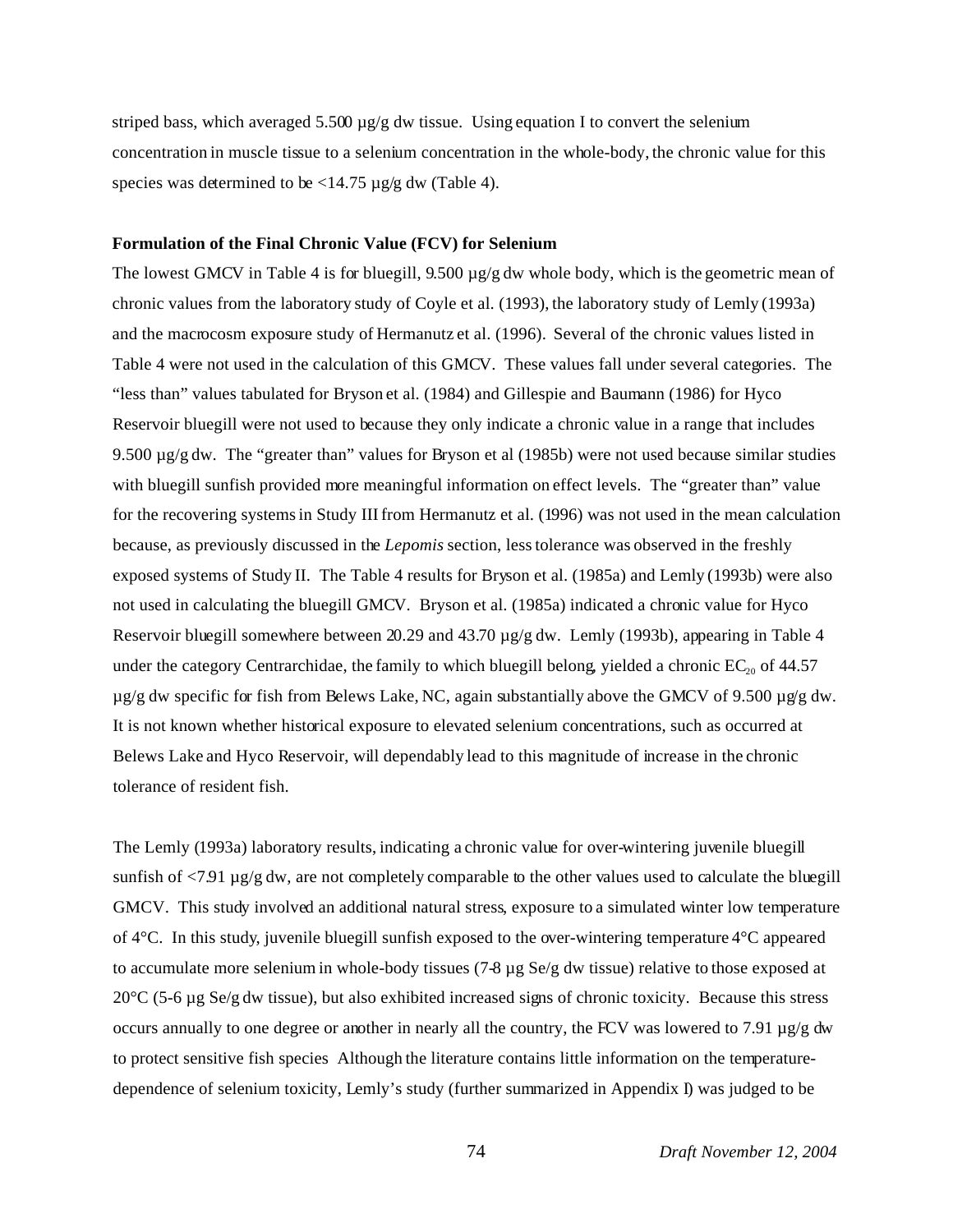sufficiently definitive to merit lowering the FCV. The study showed a clear effect on juvenile bluegill survivorship when tissue concentrations reach 7.91 µg Se/g dw under extended cold temperature conditions.

In the Lemly (1993a) study, the author relates the selenium induced hematological changes to gill lamellar damage (possible reasons cited were the collection of cell parts in capillaries restricting blood flow increasing pressure and rupturing or swelling lamellar vessels, and smaller red cells becoming tightly packed in vessels). The author postulates that an imbalance between respiratory demands (i.e., Se-exposed fish used more  $O_2$  at both 4°C and 20°C) and decreased respiratory capacity could have constituted a stress that resulted in reduced body condition and lipid content of fish in the cold treatment. The condition of the combination of selenium-induced elevation in energy demand and reductions in feeding due to cold temperature and short photoperiod, leading to severe depletion of stored body lipid was termed, Winter Stress Syndrome.

The Guidelines indicate that the chronic criterion (in this case the FCV) is intended to be a good estimate of the threshold for unacceptable effect. The Guidelines point out that the threshold for unacceptable effect does not equate with a threshold for any adverse effect. For example, some adverse effects, possibly even a small reduction in survival, growth, or reproduction may occur at this threshold. If overwintering bluegill are as sensitive as indicated by the Lemly (1993a) results, some reduction in survival (compared to populations accumulating lesser concentrations of selenium or exposed to less severe winter temperatures) would occur at the FCV. Nevertheless, other studies, those of Lemly (1993b) and Bryson et al. (1985a), suggest that historically exposed populations may not be as sensitive as the organisms studied by Lemly (1993a).

The bluegill exposed to selenium at  $4^{\circ}$ C in the Lemly (1993a) study accumulated 7.91  $\mu$ g/g dw, whereas those exposed to Se at 20 $\degree$ C accumulated only 5.74  $\mu$ g/g dw. The increase in the concentration of selenium in whole body tissue at 4°C was apparently due to reductions in lipid and body weight caused by decreased feeding by the juvenile bluegill resulting in a concentration of selenium in their tissues. If this concentration of selenium in tissues occurs in sensitive overwintering fish in nature, a criterion of 5.85 µg/g dw (the selenium tissue concentration in the 4°C exposure after 60 days) in for fish collected during the summer or fall months might be warranted to protect the selenium-sensitive fish during the winter months. However, it is not understood at this time whether fish in nature do concentrate selenium during the winter. The Lemly (1993a) study used an artificial diet spiked with seleno-methionine.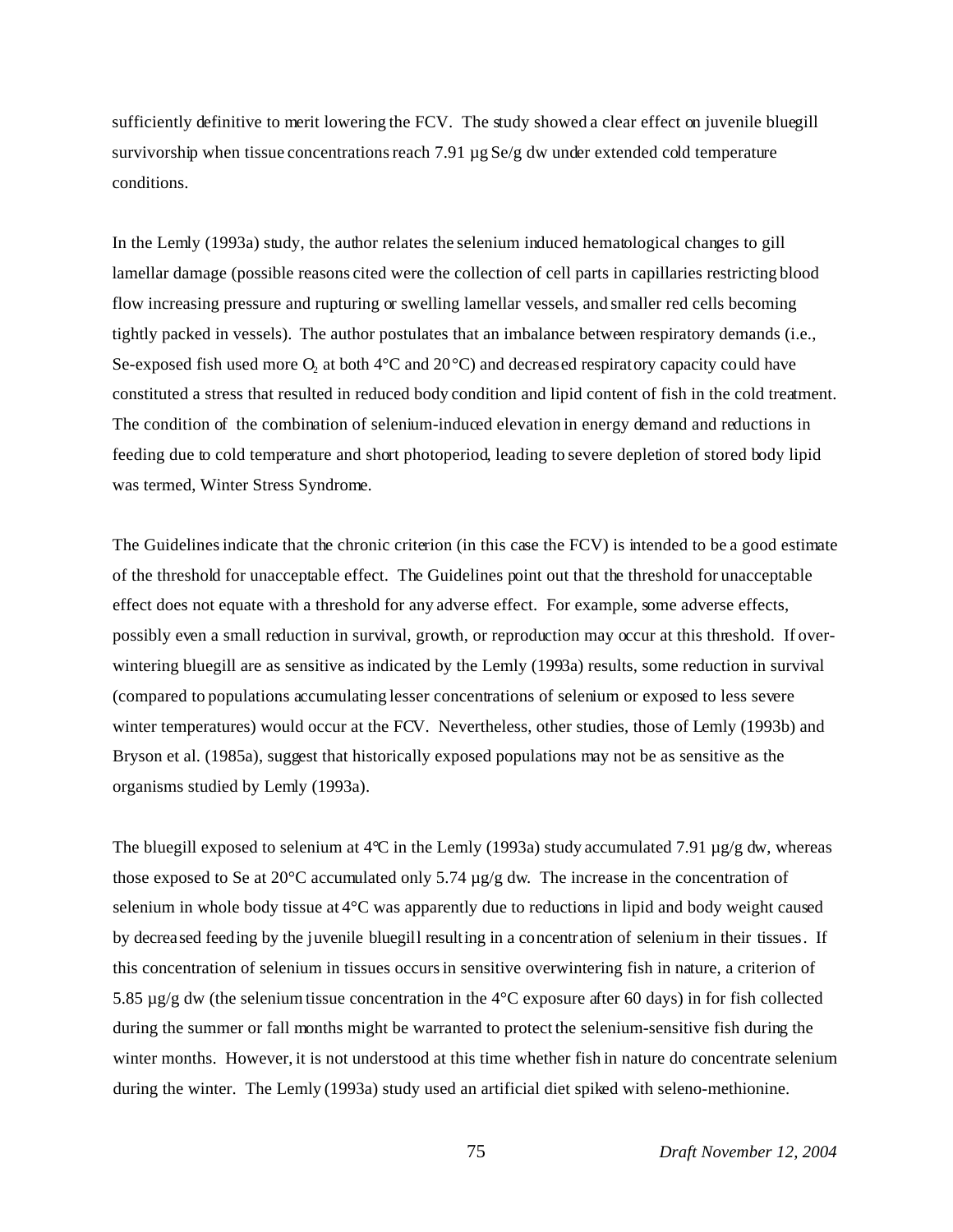Although the 20°C fish did not show signs of food avoidance to the Se-spiked food, as discussed earlier in this section, other studies did observe decreased feeding and effects on growth.

If sensitive juvenile fish are indeed adversely affected during winter months, field studies should indicate an altered age structure relative to selenium whole body tissue levels. May et al. (2001) reported that an analysis of the size structure of bluegill populations in the Republican River and in 7 reservoirs within this river's basin, where mean tissue concentrations ranged from 2.85 to 8.84 mg Se/g dw, revealed large numbers of small fishes. Similar patterns in the size structure of fish populations were observed for 7 additional species: common carp, green sunfish, channel catfish, largemouth bass, gizzard shad, black bullhead, and river carpsucker.

Given the uncertainty of juvenile fish concentrating selenium over the winter, an FCV of 7.91  $\mu$ g Se/g dw is recommended. However, if the concentration of selenium in whole body fish tissues approaches 5.85 µg Se/g dw during the summer or fall months, it is recommended fish be sampled during the winter to determine if they exceed the FCV of 7.91 µg Se/g dw.

The FCV may not necessarily protect fish in a hypothetical environment where they are exposed only via water and not via diet. If the organisms are provided with an uncontaminated diet, then exceedingly high water concentrations, possibly above the acute criterion, are needed to elicit effects, but such effects may occur at tissue concentrations below the FCV (Cleveland et al. 1993; Gissel-Nielsen and Gissel-Nielsen 1978). This is not a practical limitation, however, since water-only exposure of selenium is not representative of the actual exposure of selenium to aquatic organisms in the environment.

The FCV of 7.91  $\mu$ g/g dw was based on a scientific interpretation of the data presented in Table 4. Although the FCV is derived from a limited number of species (9 species/7 genera), it is intended to be protective of aquatic organisms across the United States. There may be aquatic communities whose fish assemblage may contain species with different sensitivities to selenium compared to those listed in Table 4. Furthermore, even within the Table 4 bluegill data, there is a range of reported tissue NOAECs from various sites. Consequently, results from appropriate site-specific studies could be used to modify the criterion.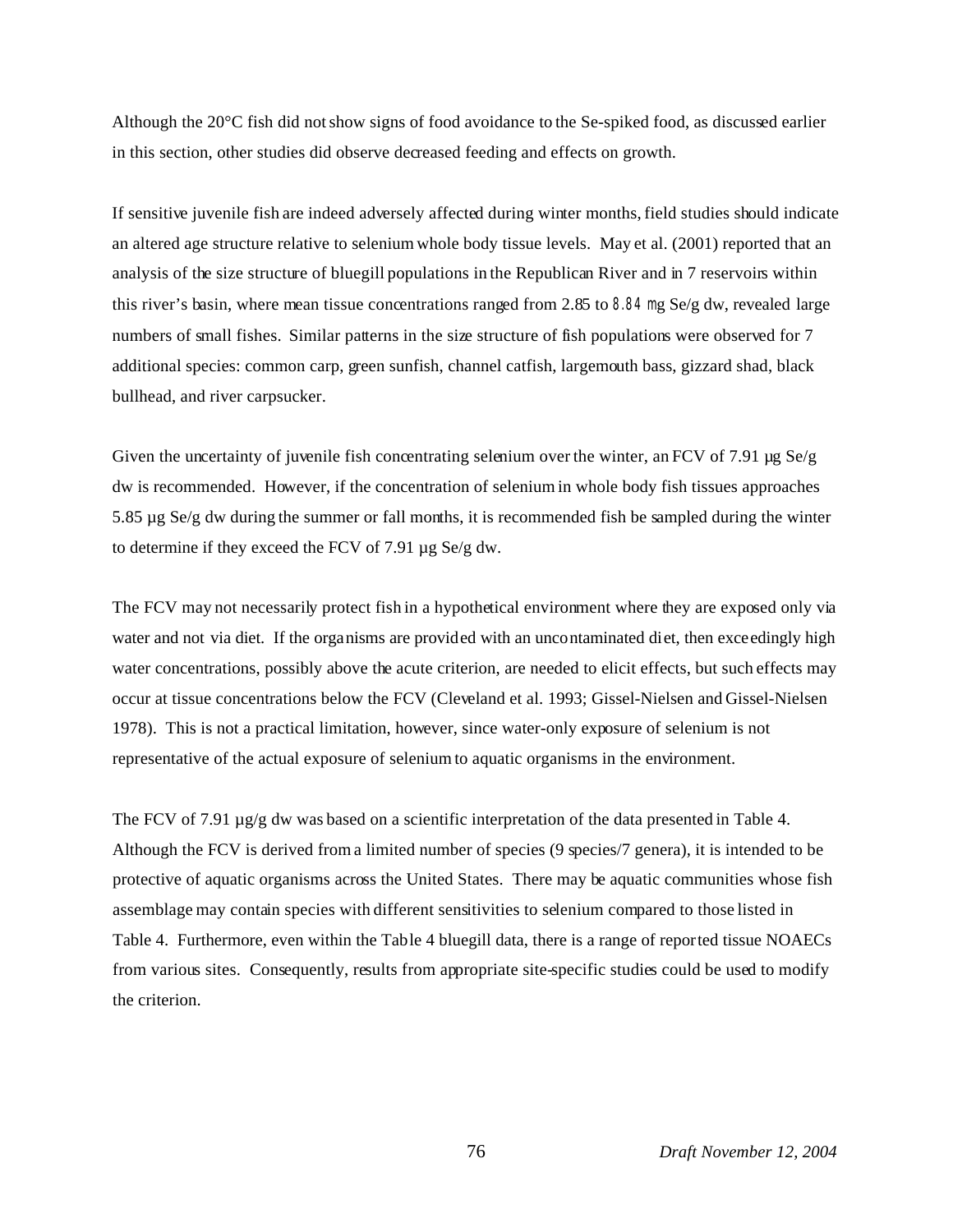A comparison of the FCV to tissue values measured in U.S. Fish and Wildlife Service's National Contaminant Biomonitoring Program and U.S. Geological Survey's National Water Quality Assessment (NAWQA) program is provided in Appendix J.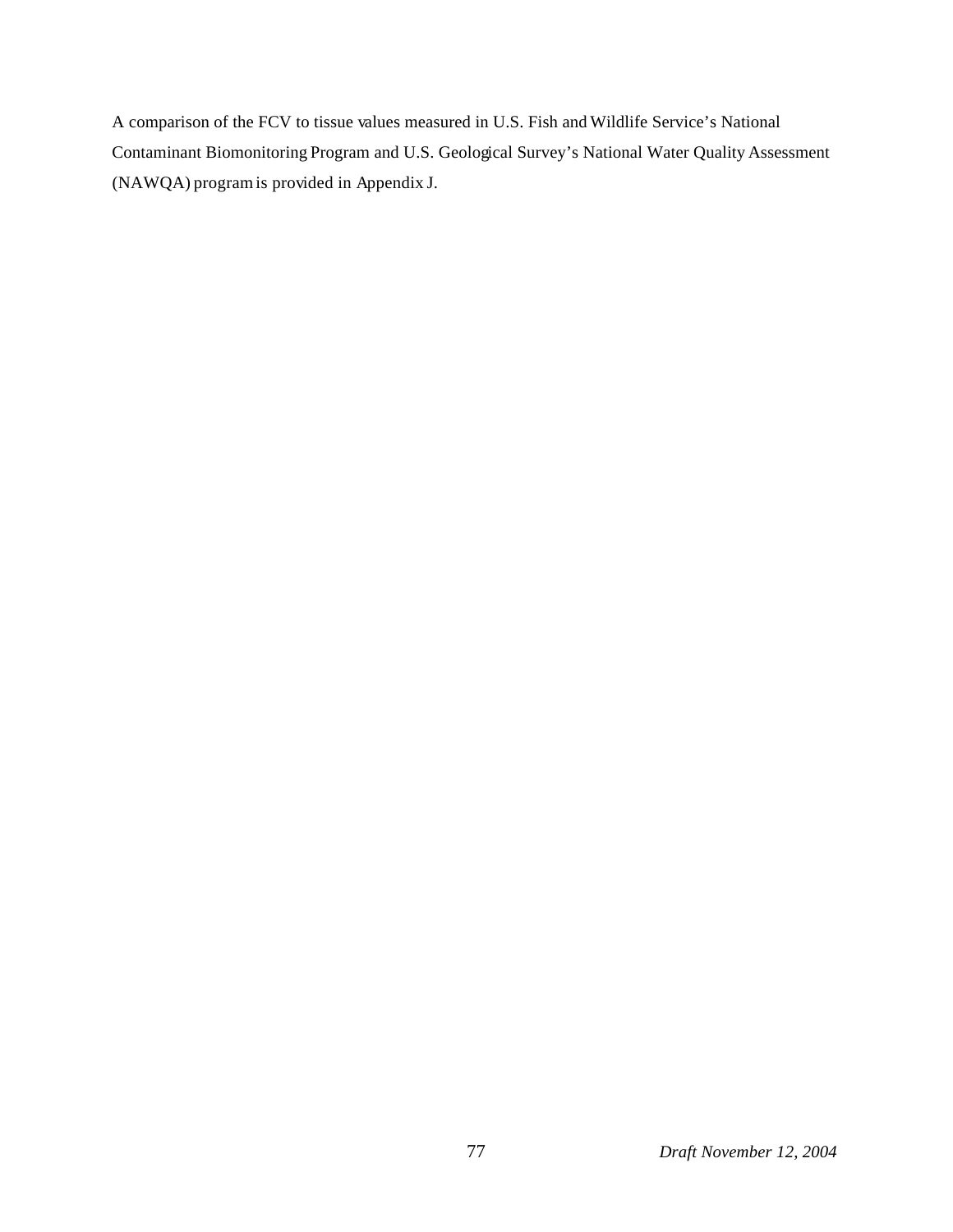| <b>Species</b>                                | Reference                                       | <b>Exposure route</b>                                         | <b>Selenium</b> form                                             | Toxicological endpoint                                                                                                 | Chronic value,<br>$\mu$ g/g dw <sup>a</sup>                            | <b>SMCV</b><br>$\mu g/g$ dw | <b>GMCV</b><br>$\mu$ g/g dw |
|-----------------------------------------------|-------------------------------------------------|---------------------------------------------------------------|------------------------------------------------------------------|------------------------------------------------------------------------------------------------------------------------|------------------------------------------------------------------------|-----------------------------|-----------------------------|
| <b>Brachionus</b><br>calyciflorus<br>rotifer  | Dobbs et al. 1996                               | dietary and<br>waterborne<br>(lab)                            | algae exposed to SeVI<br>in water, algae then<br>fed to rotifers | $EC_{20}$ for rotifer dry<br>weight after 4 d                                                                          | 42.36                                                                  | 42.36                       | 42.36                       |
| Oncorhynchus<br>tshawytscha<br>chinook salmon | Hamilton et al.<br>1990                         | dietary<br>(lab)                                              | Se-laden mosquitofish<br>from San Luis Drain,<br>CA              | $EC_{20}$ for juvenile growth                                                                                          | 15.74<br>(juvenile tissue)                                             |                             |                             |
| Oncorhynchus<br>tshawytscha<br>chinook salmon | Hamilton et al.<br>1990                         | dietary<br>(lab)                                              | Mosquitofish spiked<br>with seleno-DL-<br>methionine             | $EC_{20}$ for juvenile growth                                                                                          | 10.47<br>(juvenile tissue)                                             | 12.84                       |                             |
| Oncorhynchus<br>$m\nu k$ iss<br>rainbow trout | Hilton and<br>Hodson 1983:<br>Hicks et al. 1984 | dietary<br>(lab)                                              | sodium selenite in<br>food preparation                           | MATC for juvenile<br>growth:<br>nephroc alcinosis                                                                      | $11.65^b$<br>(juvenile tissue)                                         |                             |                             |
| Oncorhynchus<br>mykiss<br>rainbow trout       | Hilton et al. 1980                              | dietary<br>(lab)                                              | sodium selenite in<br>food preparation                           | MATC for juvenile<br>survival and growth                                                                               | $19.16^{b}$<br>(juvenile tissue)                                       | 9.32                        | 10.66                       |
| Oncorhynchus<br>$m\nu k$ iss<br>rainbow trout | Holm 2000;<br>Holm et al.<br>2003               | dietary and<br>waterborne<br>(field Luscar<br>River, Alberta) | not determined                                                   | 2000 study: chronic<br>value for embryo larval<br>deformities<br>2001 study: $EC_{20}$ for<br>craniofacial deformities | $5.79^{\circ}$<br>(parent tissue)<br>$5.85^{\circ}$<br>(parent tissue) |                             |                             |
| Oncorhynchus<br>clarki<br>cutthroat trout     | Kenned y et al.<br>2000                         | dietary and<br>waterborne (field<br>- Fording River,<br>BC)   | not determined                                                   | NOAEC for<br>embryo/larval<br>deformities and<br>mortality                                                             | $>10.92^{\circ}$<br>(parent tissue)                                    |                             |                             |
| Oncorhynchus<br>clarki<br>cutthroat trout     | Hardy, R.W. 2002                                | dietary<br>(lab)                                              | selenome thionine in<br>food preparation                         | NOAEC for<br>embryo/larval<br>deformities                                                                              | >9.37<br>(parent tissue)                                               | >10.12                      |                             |

**Table 4. Freshwater Chronic Values from Acceptable Tests**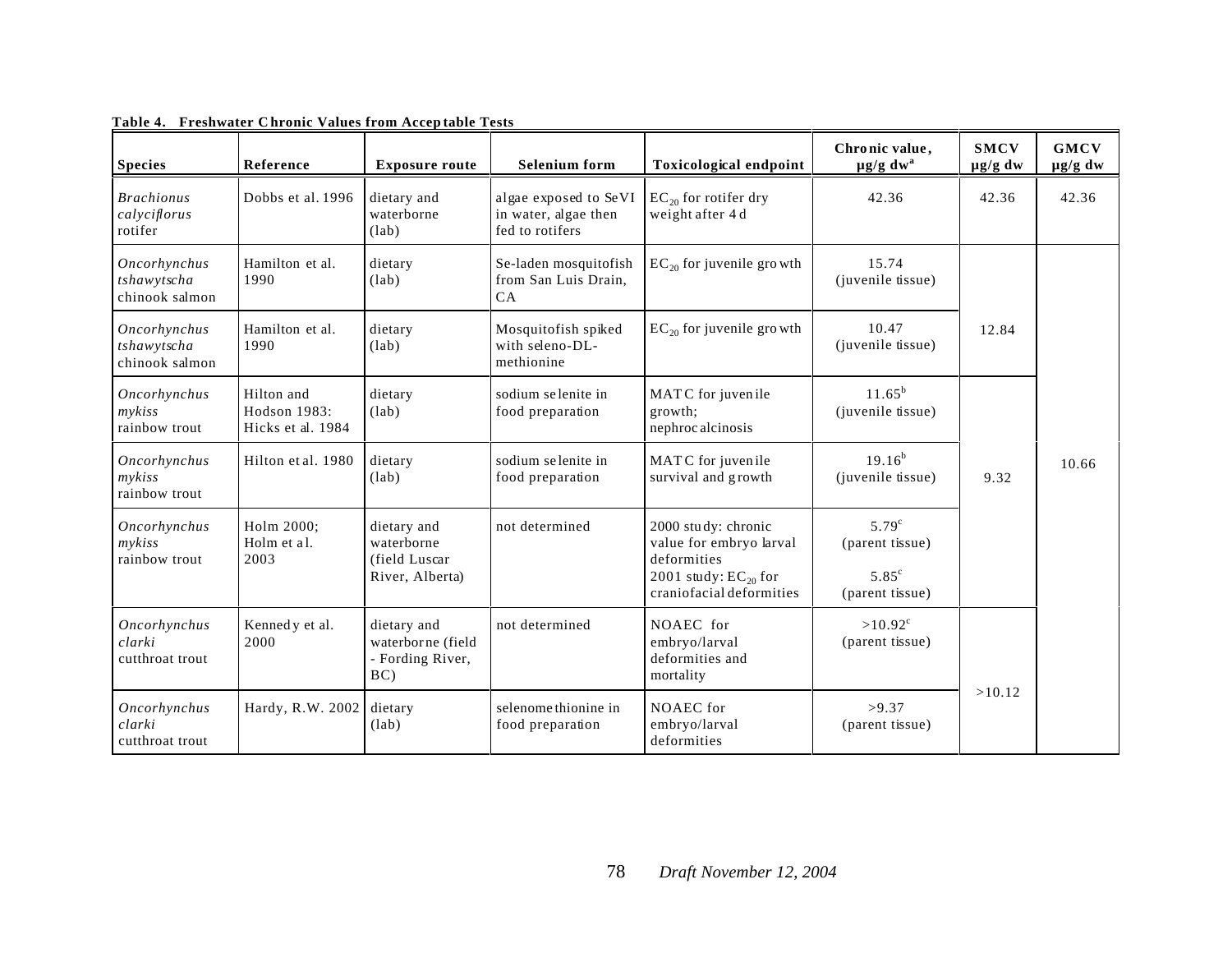| <b>Species</b>                                     | Reference                                               | <b>Exposure route</b>                                         | Selenium form                                                                                                     | <b>Toxicological endpoint</b>                                                                                           | Chronic value,<br>$\mu$ g/g dw <sup>a</sup>                          | <b>SMCV</b><br>$\mu$ g/g dw | <b>GMCV</b><br>$\mu g/g$ dw |
|----------------------------------------------------|---------------------------------------------------------|---------------------------------------------------------------|-------------------------------------------------------------------------------------------------------------------|-------------------------------------------------------------------------------------------------------------------------|----------------------------------------------------------------------|-----------------------------|-----------------------------|
| Salvelinus<br>fontinalis<br>brook trout            | Holm 2002;<br>Holm et al.<br>2003                       | dietary and<br>waterborne<br>(field Luscar<br>River, Alberta) | not determined                                                                                                    | 2000 study: chronic<br>value for craniofacial<br>deformities<br>2001 study: chronic<br>value for finfold<br>deformities | $13.2^{\circ}$<br>(parent tissue)<br>$12.4^\circ$<br>(parent tissue) | 12.8                        | 12.8                        |
| Pimephales<br>promelas<br>fathead minnow           | Bennett et al.<br>1986                                  | dietary<br>(lab)                                              | algae exposed to<br>selenite then fed to<br>rotifers which were<br>fed to fish                                    | Chronic value for larval<br>growth                                                                                      | $51.40^d$<br>(larval tissue)                                         |                             |                             |
| Pimephales<br>promelas<br>fathead minnow           | Ogle and Knight<br>1989                                 | dietary<br>(lab)                                              | mix of 25, 50, and 25<br>percent selenate,<br>selenite, and seleno-L-<br>methionine in food<br>preparation        | MATC for pre-spawning<br>adult growth                                                                                   | $5.961$ <sup>d</sup><br>(pre-spawning adult<br>tissue)               |                             | < 18.21                     |
| Pimephales<br>promelas<br>fathead minnow           | Dobbs et al. 1996<br>dietary and<br>waterborne<br>(lab) |                                                               | algae exposed to<br>selenate in water then<br>fed to rotifers which<br>were fed to fish                           | LOAEC for larval fish<br>dry weight after 8 d                                                                           | $< 73^d$<br>(larval tissue)                                          |                             |                             |
| Pimephales<br>promelas<br>fathead minnow           | Schultz and<br>Hermanutz 1990                           | dietary and<br>waterborne<br>(mesocosm-<br>Monticello)        | selenite added to<br>artificial streams<br>which entered food<br>web and provided<br>dietary exposure             | LOAEC for larval<br>edema and lordo sis                                                                                 | $< 18.21^e$<br>(parent tissue)                                       |                             |                             |
| Catostomus<br>latipinnis<br>flannelmouth<br>sucker | Beyers and<br>Sodegren 2001a                            | dietary and<br>waterborne (lab)                               | water: selenate;<br>diet: algae exposed to<br>selenate in water then<br>fed to rotifers which<br>were fed to fish | NOAEC for survival and<br>growth                                                                                        | >10.2<br>(larval tissue)                                             | >10.2                       | >10.2                       |
| Xyrauchen<br>texanus razorback<br>sucker           | Beyers and<br>Sodegren 2001a                            | dietary and<br>waterborne (lab)                               | water: selenate;<br>diet: algae exposed to<br>selenate in water then<br>fed to rotifers which<br>were fed to fish | NOAEC for survival and<br>growth                                                                                        | >12.9<br>(larval tissue)                                             | >23.28                      | >23.28                      |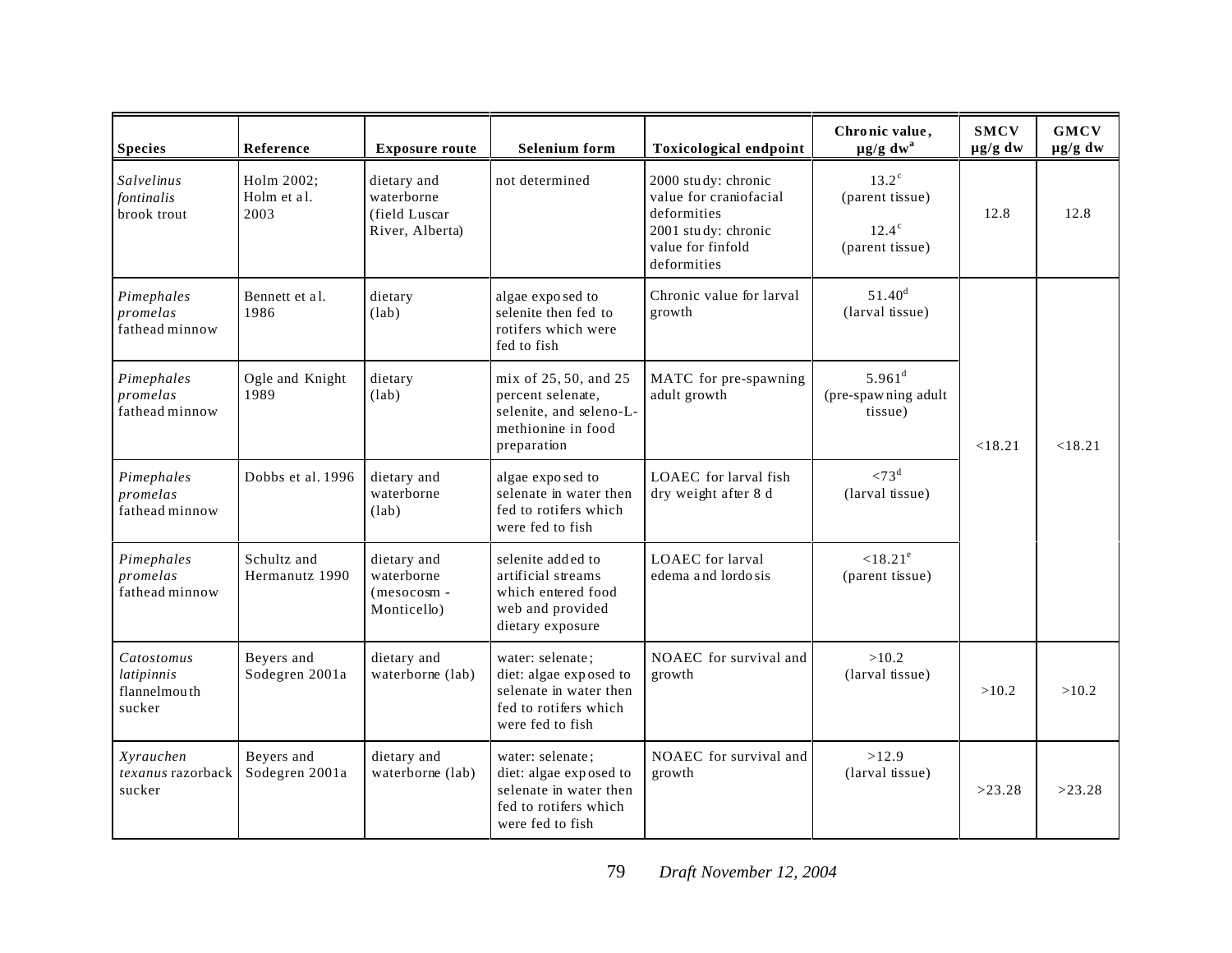| <b>Species</b>                                          | Reference                     | <b>Exposure route</b>                                           | <b>Selenium</b> form                                                                                          | <b>Toxicological endpoint</b>            | Chronic value,<br>$\mu$ g/g dw <sup>a</sup>                                             | <b>SMCV</b><br>$\mu$ g/g dw | <b>GMCV</b><br>$\mu$ g/g dw |
|---------------------------------------------------------|-------------------------------|-----------------------------------------------------------------|---------------------------------------------------------------------------------------------------------------|------------------------------------------|-----------------------------------------------------------------------------------------|-----------------------------|-----------------------------|
| Xyrauchen<br>texanus razorback Sodegren 2001b<br>sucker | Bevers and                    | dietary and<br>waterborne (lab)                                 | water: site waters;<br>diet: algae exposed to<br>site water then fed to<br>rotifers which were<br>fed to fish | NOAEC for survival and<br>growth         | $>42$<br>(larval tissue)                                                                |                             |                             |
| Lepom is<br>macrochirus<br>bluegill                     | Bryson et al. 1984            | dietary and<br>waterborne (field<br>- Hyco<br>Reservoir, NC)    | not determined                                                                                                | <b>LOAEC</b> for larval<br>mortality     | ${<}59.92^{\text{c,d}}$<br>(parent tissue)                                              |                             |                             |
| Lepom is<br>macrochirus<br>bluegill                     | Bryson et al.<br>1985a        | dietary and<br>waterborne (field<br>- Hyco Reservoir,<br>$NC$ ) | not determined                                                                                                | Chronic value for swim-<br>up larvae     | $<$ 43.70 $c,d$<br>$>20.29^{c,d}$<br>(parent tissue)                                    |                             |                             |
| Lepom is<br>macrochirus<br>bluegill                     | Bryson et al.<br>1985b        | dietary and<br>waterborne (field<br>- Hyco Reservoir,<br>NC     | not determined                                                                                                | NOAEC for swim-up<br>larvae              | $>5.45^{c,d}$<br>(parent tissue)                                                        |                             |                             |
| Lepom is<br>macrochirus<br>bluegill                     | Gillespie and<br>Baumann 1986 | dietary and<br>waterborne (field<br>- Hyco Reservoir,<br>NC     | not determined                                                                                                | Chronic value for larval<br>survival     | ${<}28.20^{\rm d}$<br>(larval tissue); or<br>${<}21.47^{\text{d,e}}$<br>(parent tissue) | 9.50                        | 9.50                        |
| Lepom is<br>macrochirus<br>bluegill                     | Coyle et al. 1993             | dietary and<br>waterborne (lab)                                 | diet: seleno-L-<br>methionine<br>water: $6:1$<br>selenate:selenite                                            | $EC_{20}$ for larval survival            | 8.954<br>(parent tissue -<br>females only)                                              |                             |                             |
| Lepom is<br>macro chirus<br>bluegill                    | Lemly 1993a                   | dietary and<br>waterborne (lab)                                 | diet: seleno-L-<br>methionine<br>water: $1:1$<br>selenate:selenite                                            | LOAEC for juvenile<br>mortality at 4°C   | < 7.91<br>(juvenile tissue)                                                             |                             |                             |
| Lepom is<br>macrochirus<br>bluegill                     | Lemly 1993a                   | dietary and<br>waterborne (lab)                                 | diet: seleno-L-<br>methionine<br>water: $1:1$<br>selenate:selenite                                            | NOA EC for juvenile<br>mortality at 20°C | >6.0 <sup>d</sup><br>(juvenile tissue)                                                  |                             |                             |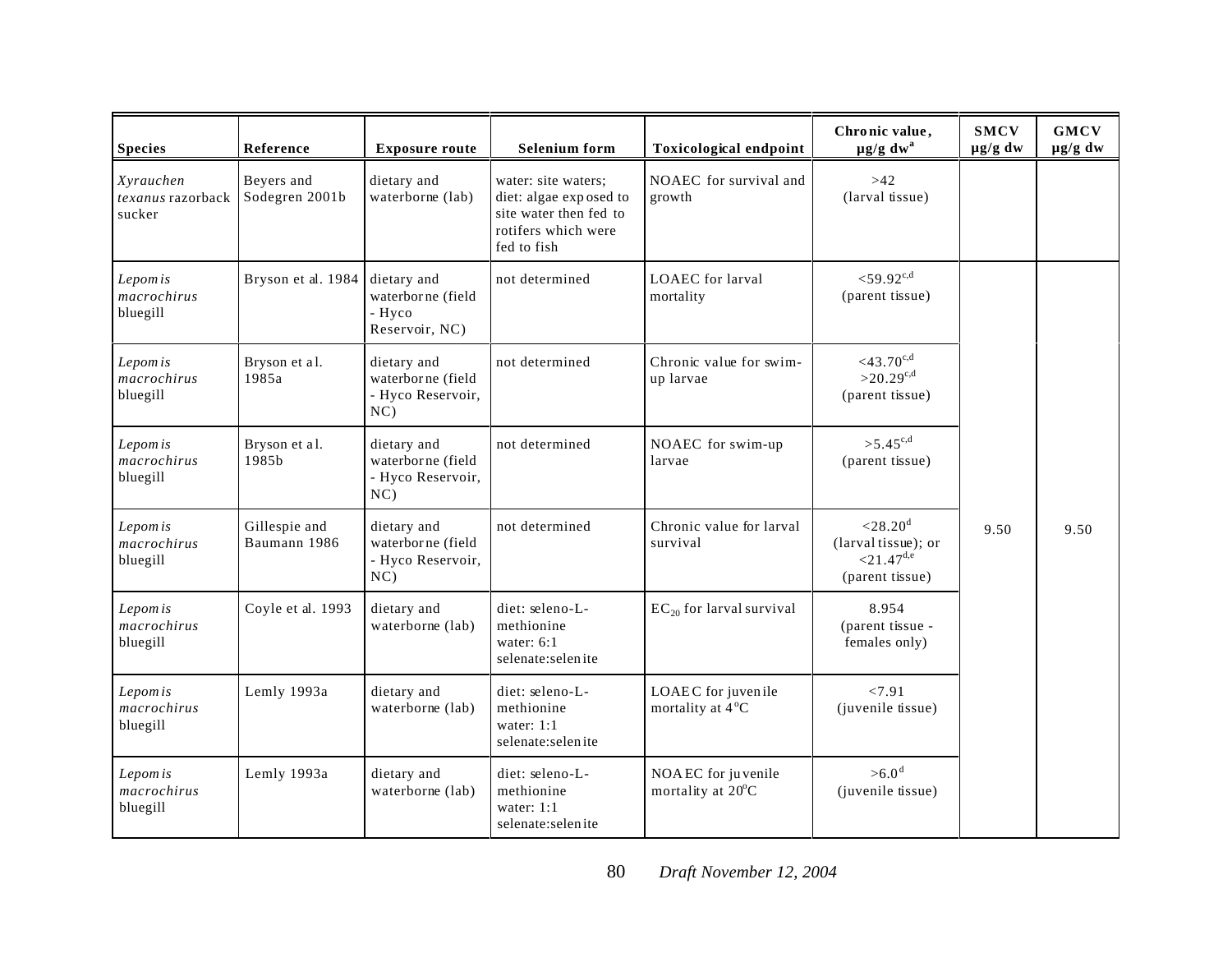| <b>Species</b>                      | Reference                         | <b>Exposure route</b>                                     | <b>Selenium</b> form                                                                                                | <b>Toxicological endpoint</b>                                                       | Chronic value,<br>$\mu$ g/g dw <sup>a</sup> | <b>SMCV</b><br>$\mu$ g/g dw | <b>GMCV</b><br>$\mu$ g/g dw |
|-------------------------------------|-----------------------------------|-----------------------------------------------------------|---------------------------------------------------------------------------------------------------------------------|-------------------------------------------------------------------------------------|---------------------------------------------|-----------------------------|-----------------------------|
| Lepom is<br>macrochirus<br>bluegill | Hermanutz et al.<br>1996          | dietary and<br>waterborne<br>$(mesocosm -$<br>Monticello) | selenite added to<br>artificial streams<br>which entered food<br>web and provided<br>dietary exposure               | MATC for larval<br>survival, edem a, lordosis<br>and hemorrhaging Study<br>$\rm II$ | 12.12<br>(parent tissue)                    |                             |                             |
| Lepom is<br>macrochirus<br>bluegill | Bryson et al.<br>1985b            | dietary                                                   | seleno-DL-cysteine                                                                                                  | NOA EC for juvenile<br>growth                                                       | $>3.74$ <sup>d</sup><br>(juvenile tissue)   |                             |                             |
| Lepom is<br>macrochirus<br>bluegill | Cleveland et al.<br>1993          | dietary                                                   | seleno-L-methionine                                                                                                 | NOA EC for juvenile<br>survival                                                     | $>13.4$ <sup>d</sup><br>(juvenile tissue)   |                             |                             |
| Lepom is<br>macrochirus<br>bluegill | Hermanutz et al.<br>1996          | dietary<br>(mesocosm-<br>Monticello)                      | selenite originally<br>added to artificial<br>streams which entered<br>food web and<br>provided dietary<br>exposure | NOAEC for larval<br>survival, edem a, lordosis<br>and hemorrhaging Study<br>III     | $>17.35^d$<br>(parent tissue)               |                             |                             |
| Centrarchidae<br>$(9$ species)      | Lemly 1993b                       | dietary and<br>waterborne (field<br>- Belews Lake,<br>NC  | not determined                                                                                                      | $EC_{20}$ for deformities<br>among juveniles and<br>adults                          | 44.57<br>(juvenile and adult<br>tissue)     | <b>NA</b>                   | NA                          |
| Morone saxitilis<br>striped bass    | Coughlan and<br><b>Velte 1989</b> | dietary<br>(lab)                                          | Se-laden shiners from<br>Belews Lake, NC                                                                            | LOAEC for survival of<br>yearling bass                                              | $< 14.75^{\circ}$<br>(juvenile tissue)      | <14.75                      | <14.75                      |

<sup>a</sup> All chronic values reported in this table are based on the measured or estimated (see footnotes below) concentration of selenium in whole body tissue.

<sup>b</sup> Estimated using the equation III.

 $\text{c}$  Estimated using the equation I.

<sup>d</sup> Chronic value not used in SMCV calculation (see text).

<sup>e</sup> Estimated using the equation II.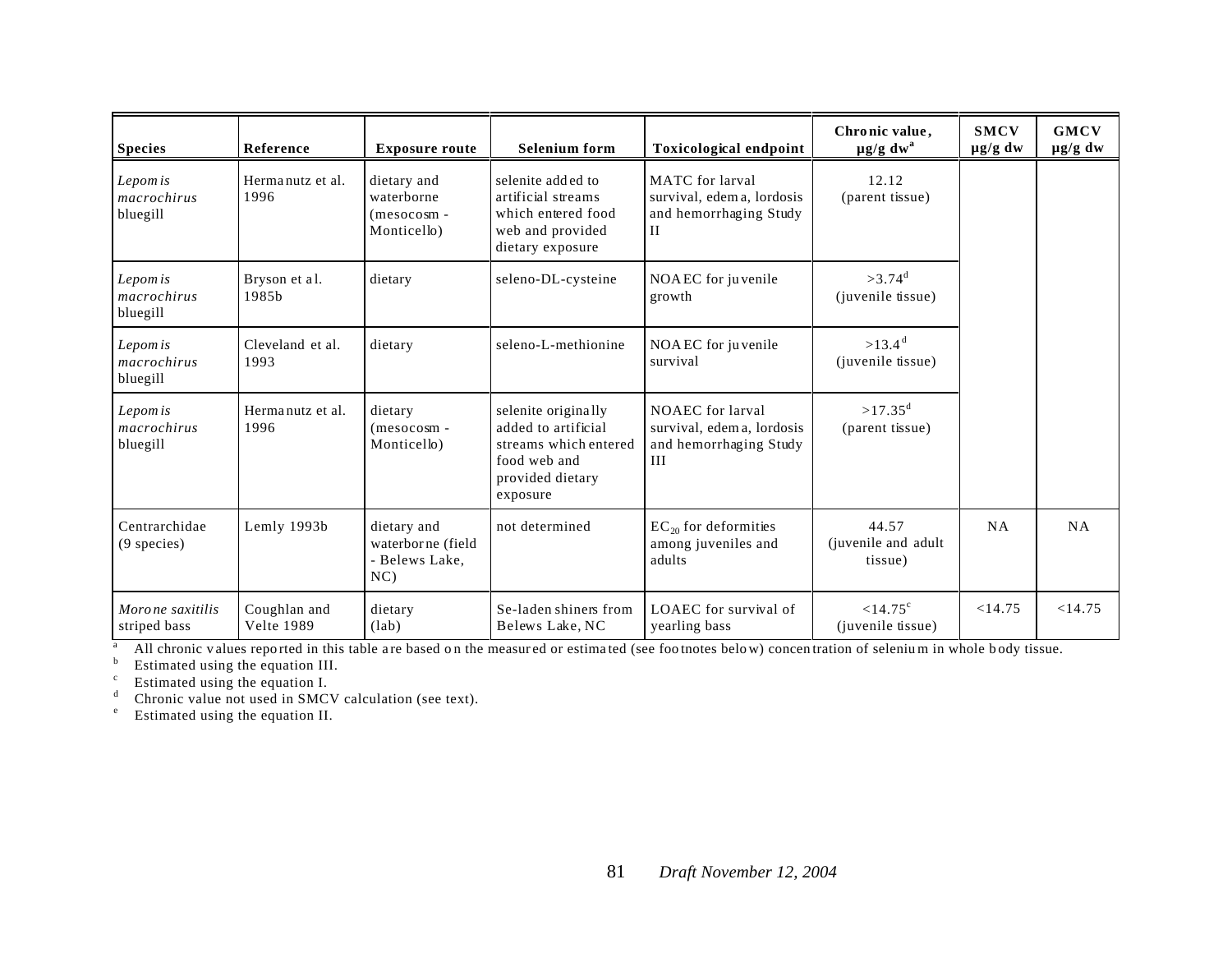## **National Criteria**

The available data for selenium, evaluated in accordance with EPA's guidelines for deriving aquatic life criteria (Stephan et al. 1985) indicate that, except possibly where an unusually sensitive species is important at a site, freshwater aquatic life should be protected if the following conditions are satisfied.

A. The concentration of selenium in whole-body fish tissue does not exceed 7.91 µg/g dw (dry weight). This is the chronic exposure criterion. In addition, if whole-body fish tissue concentrations exceed 5.85 µg/g dw during summer or fall, fish tissue should be monitored during the winter to determine whether the selenium concentration exceeds 7.91  $\mu$ g/g dw.

B. The 24-hour average concentration of total recoverable selenium in water seldom (e.g., not more than once in three years) exceeds  $258 \mu g/L$  for selenite, and likewise seldom exceeds the numerical value given by  $exp(0.5812[\ln(sulfate)]+3.357)$  for selenate. These are the acute exposure criteria. At an example sulfate concentration of 100 mg/L, the 24-hour average selenate concentration should not exceed 417 µg/L.

The available data for selenium, evaluated as above, indicate that saltwater aquatic life should likewise be protected from acute effects of selenium if the 24-hour average concentration of selenite seldom exceeds 127  $\mu$ g/L. Because selenium might be as chronically toxic to saltwater fishes as it is to freshwater fishes, the status of the fish community should be monitored if selenium exceeds 5.85  $\mu$ g/g dw in summer or fall or 7.91  $\mu$ g/g dw during any season in the whole-body tissue of salt water fishes.

#### **Implementation**

As discussed in the Water Quality Standards Regulation (U.S. EPA 1983b), a water quality criterion for aquatic life has regulatory force only after it as been adopted in a State water quality standard. Such a standard specifies a criterion for a pollutant that is consistent with a particular designated use. With the concurrence of the U.S. EPA, States designate one or more uses for each body of water or segment thereof and adopt criteria that are consistent with the uses (U.S. EPA 1983c, 1987b). In each standard, a State may adopt the national criterion (if one exists), or an adequately justified state-specific or sitespecific criterion.

Criterion concentrations, durations of averaging periods, and frequencies of allowed excursions may be established on a state-specific or site-specific basis (U.S. EPA 1983c, U.S. EPA 1985c). Because the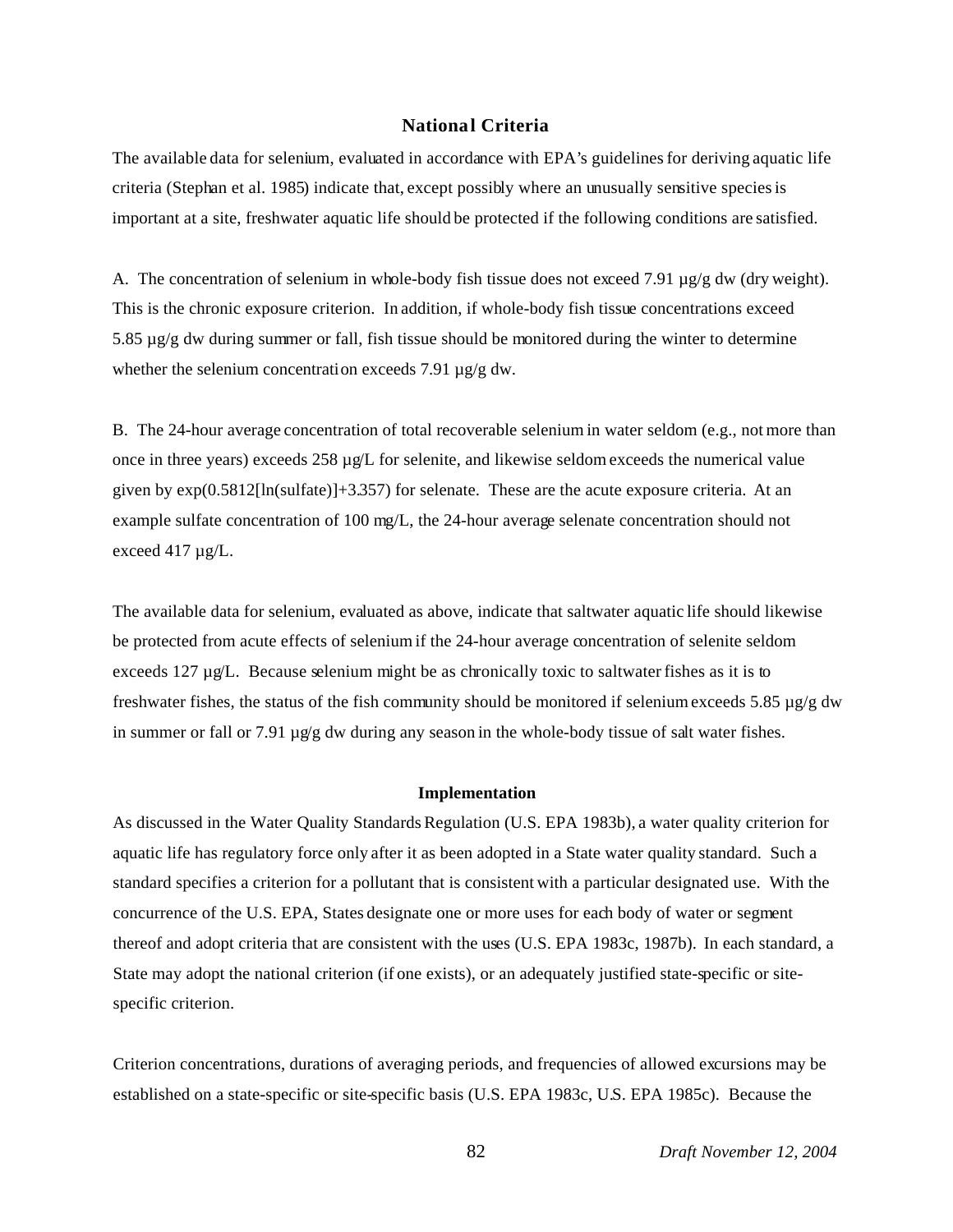chronic criterion is tissue-based for selenium, the averaging period only applies to the acute criterion, which is defined as a 24-hour average, based on the speed at which effects may occur in the toxicity tests used for its derivation. Implementation guidance on using criteria to derive water quality-based effluent limits is available in U.S. EPA (1985c and 1987b).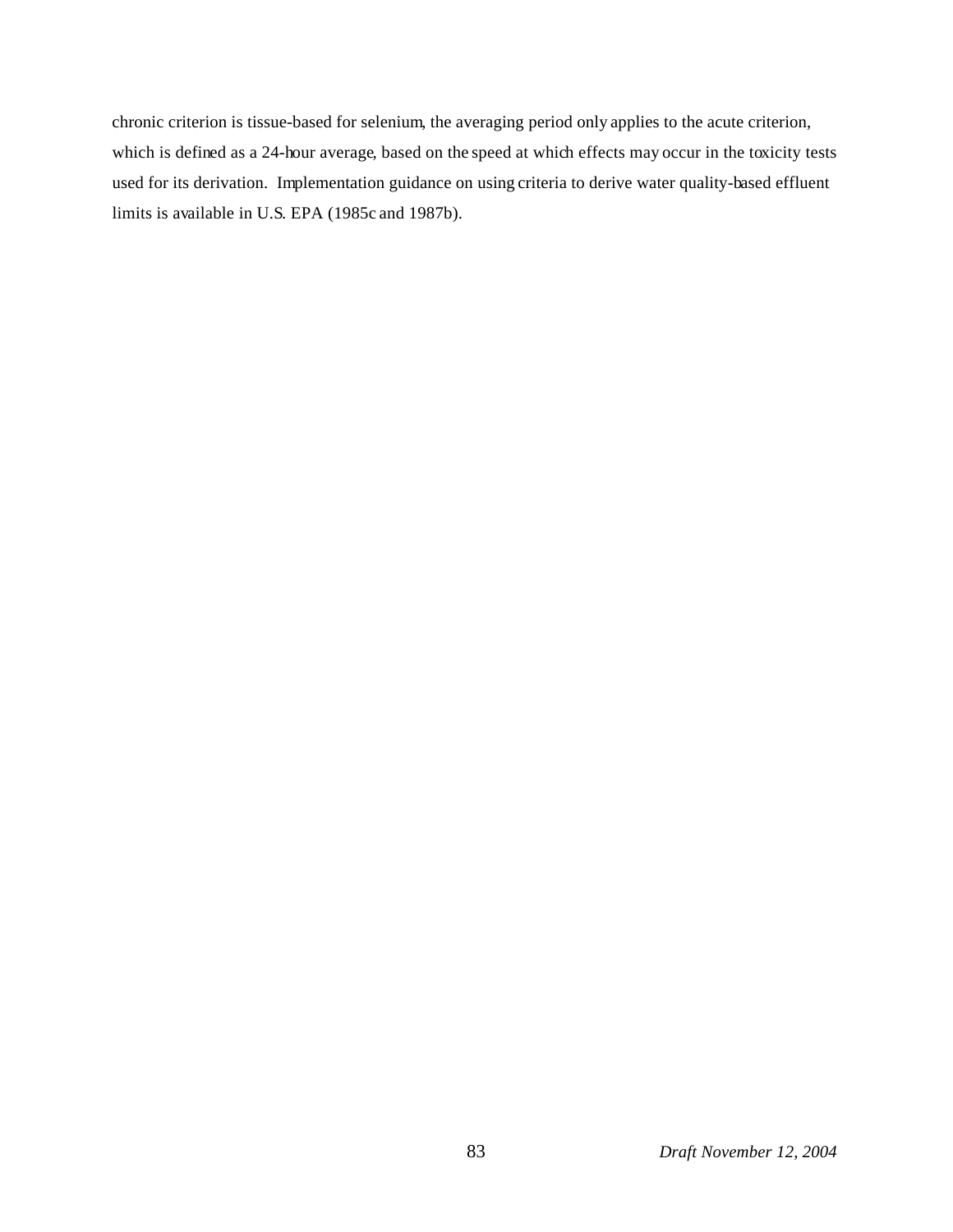# **APPENDIX A**

## **INFORMATION USED IN THE SULFATE CORRECTION OF SELENATE ACUTE TOXICITY**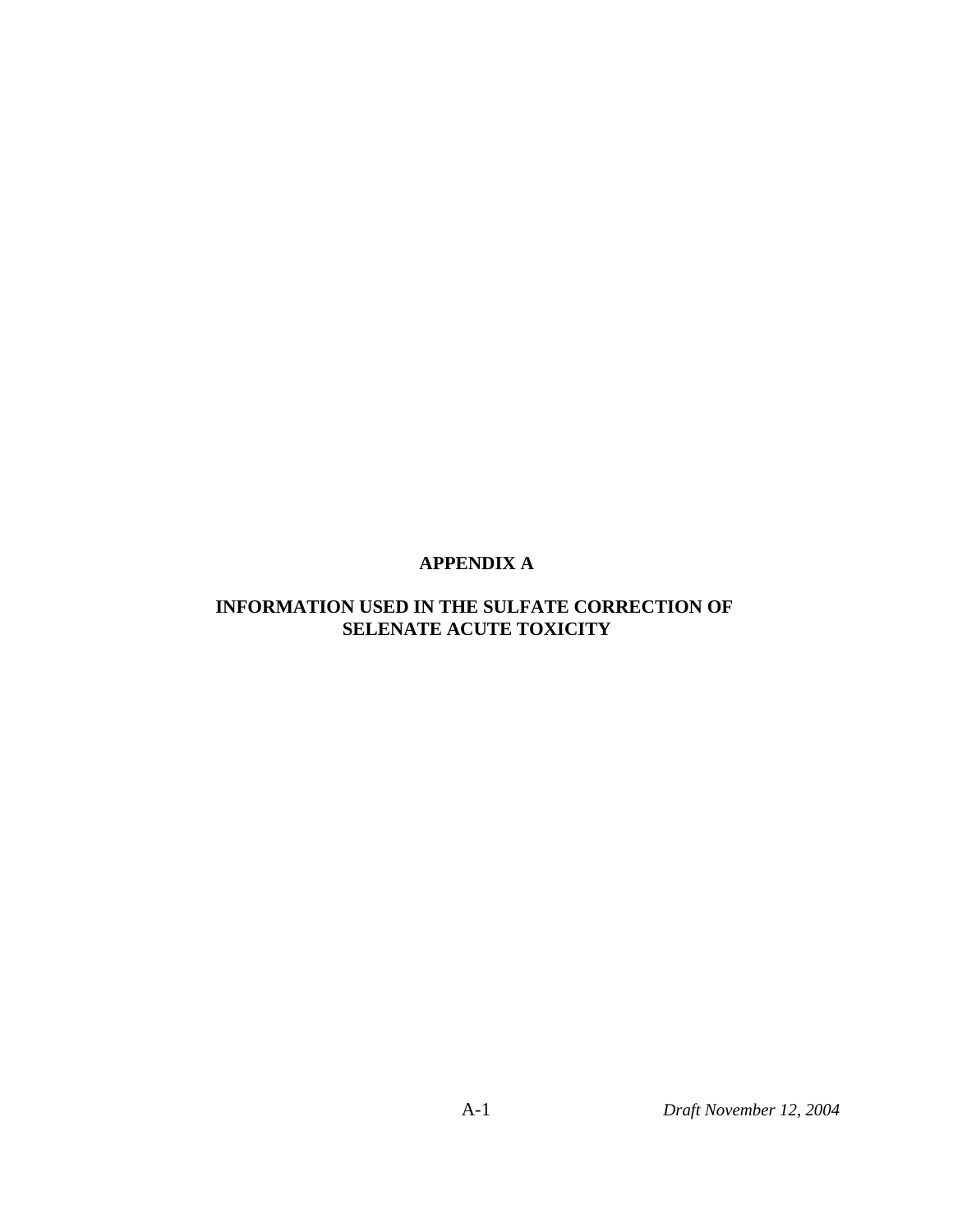Table A-1. Degrees of freedom (df), coefficients of determination  $(r^2)$ , slopes and respective confidence intervals (CI) for regressions of the natural logarithm of selenate LC50% on the natural logarithm of sulfate concentration. The "Common regression" combines regression lines for individual species into a single model (Zar 1999), its slope is computed as in analysis of covariance. The "Total regression" estimates a linear function for all points, irrespective of taxa.

| Species                 | df | $r^2$ | Slope | 95% CI          |
|-------------------------|----|-------|-------|-----------------|
| <b>Fathead Minnow</b>   | 14 | 0.83  | 0.48  | [0.35, 0.60]    |
| Chinook Salmon          | 3  | 0.87  | 0.49  | [0.14, 0.83]    |
| Gammarus pseudolimnaeus | 5  | 0.61  | 0.86  | [0.07, 1.66]    |
| Hyalella azteca         | 4  | 0.39  | 0.19  | $[-0.14, 0.51]$ |
| Daphnia magna           | 4  | 0.92  | 0.87  | [0.52, 1.22]    |
| Ceriodaphnia dubia      | 11 | 0.84  | 0.70  | [0.50, 0.91]    |
| "Common regression"     | 46 | 0.65  | 0.58  | [0.45, 0.71]    |
| "Total regression"      | 51 | 0.36  | 0.76  | [0.48, 1.04]    |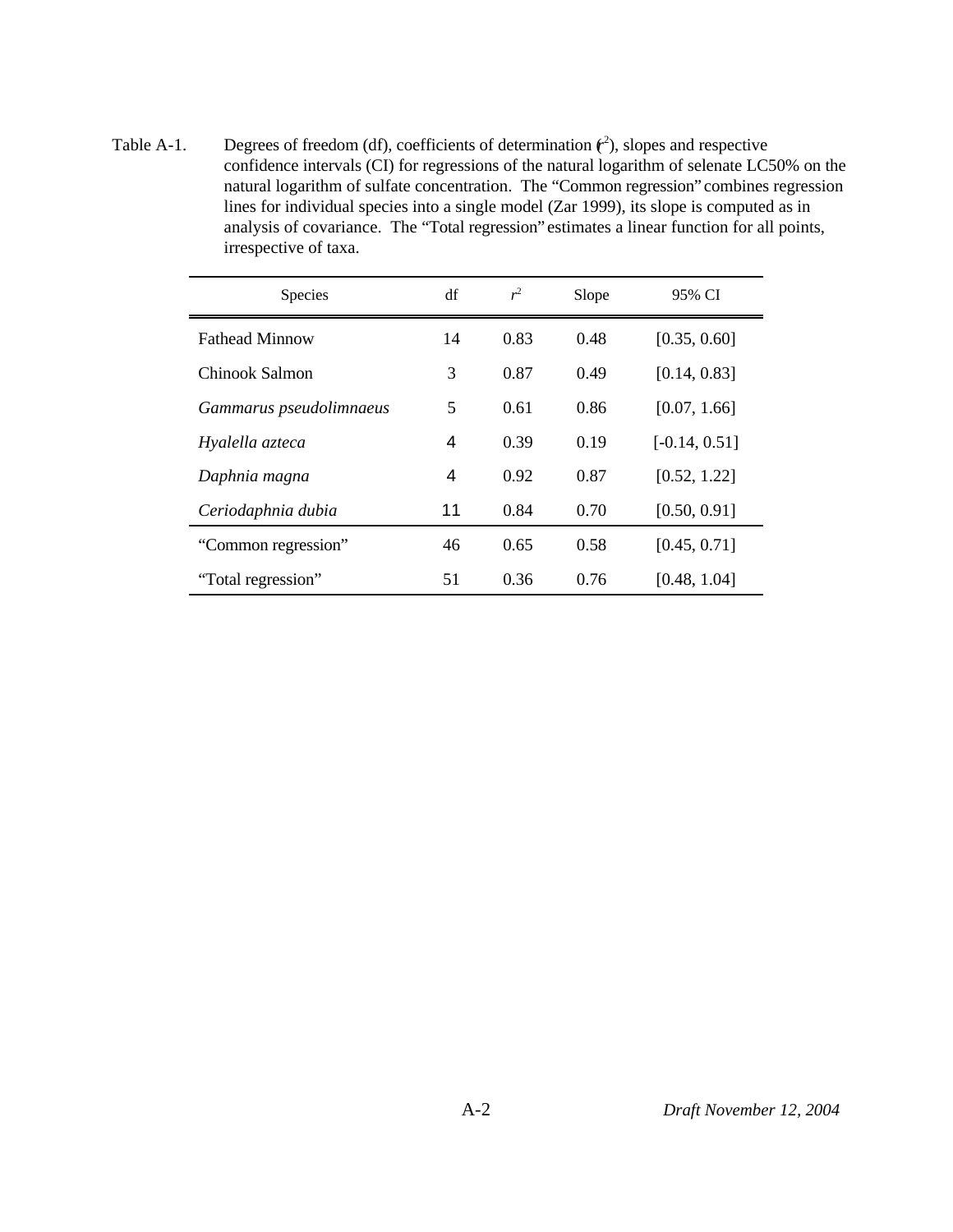| Species                          | Age/Size  | Data Source           | [Sulfate]<br>$(\mu g/L)$ | LC50 or<br><b>EC50</b><br>$(\mu g/L)$ | Adjusted<br>LC50        |
|----------------------------------|-----------|-----------------------|--------------------------|---------------------------------------|-------------------------|
| Hydra                            |           |                       |                          |                                       |                         |
| Hydra sp.                        | adult     | Brooke et al. 1985    | 12000                    | 7,300                                 | 25031.02                |
| Leech<br>Nephelopsis obscura     | adult     | Brooke et al. 1985    | 12000                    | 442,000                               | 1515577                 |
| <b>Snail</b>                     |           |                       |                          |                                       |                         |
| Aplexa hypnorum                  |           | Brooke et al. 1985    | 12000                    | 193,000                               | 661779.1                |
| Cladoceran<br>Ceriodaphnia dubia | $<$ 24 hr | Brix et al. 2001a,b   | 52000                    | 1,969                                 | 2879.368                |
| Ceriodaphnia dubia               |           | Brix et al. 2001a,b   | 55000                    | 1,864                                 | 2638.398                |
| Ceriodaphnia dubia               |           | <b>GLEC 1999</b>      | 25000                    | 376                                   | 841.5682                |
| Cladoceran<br>Daphnia magna      |           | Dunbar et al. 1983    | 163000                   | 5,300                                 | 3989.863                |
| Daphnia magna                    |           | Boyum 1984            | 22000                    | 1,010                                 | 2434.939                |
| Daphnia magna                    |           | Brooke et al. 1985    | 12000                    | 570                                   | 1954.477                |
| Daphnia magna                    |           | Ingersoll et al. 1990 | 41000                    | 2,560                                 | 4298.133                |
| Daphnia magna                    |           | Ingersoll et al. 1990 | 68000                    | 4,070                                 | 5092.556                |
| Daphnia magna                    |           | Maier et al. 1993     | 82000                    | 2,840                                 | 3187.186                |
| Daphnia pulex                    | $<$ 24 hr | Brix et al. 2001a,b   | 54000                    | 10,123                                | 14482.21                |
| Daphnia pulex                    |           | Brix et al. 2001a,b   | 38000                    | 8,111                                 | 14232.89                |
| Daphnia pulex                    |           | <b>GLEC 1999</b>      | 25000                    | 1,528                                 | 3419.99                 |
| Daphnia pulicaria                |           | Boyum 1984            | 22000                    | 246                                   | 593.0643                |
| Amphipod<br>Gammarus lacustris   | 8-12 mm   | Brix et al. 2001a,b   | 120000                   | 3,054                                 | 2746.951                |
| Gammarus pseudolimnaeus          | adult     | Brooke et al. 1985    | 12000                    | 75                                    | 257.168                 |
| Gammarus pseudolimnaeus          |           | Brooke 1987           | 12000                    | 57                                    | 195.4477                |
| Gammarus pseudolimnaeus          |           | <b>GLEC 1998</b>      | 25000                    | 1,180                                 | 2641.092                |
|                                  |           | $A-3$                 |                          |                                       | Draft November 12, 2004 |

Table A-2. Data used in the regressions of the natural logarithm of selenate acute values on the natural logarithm of sulfate concentrations.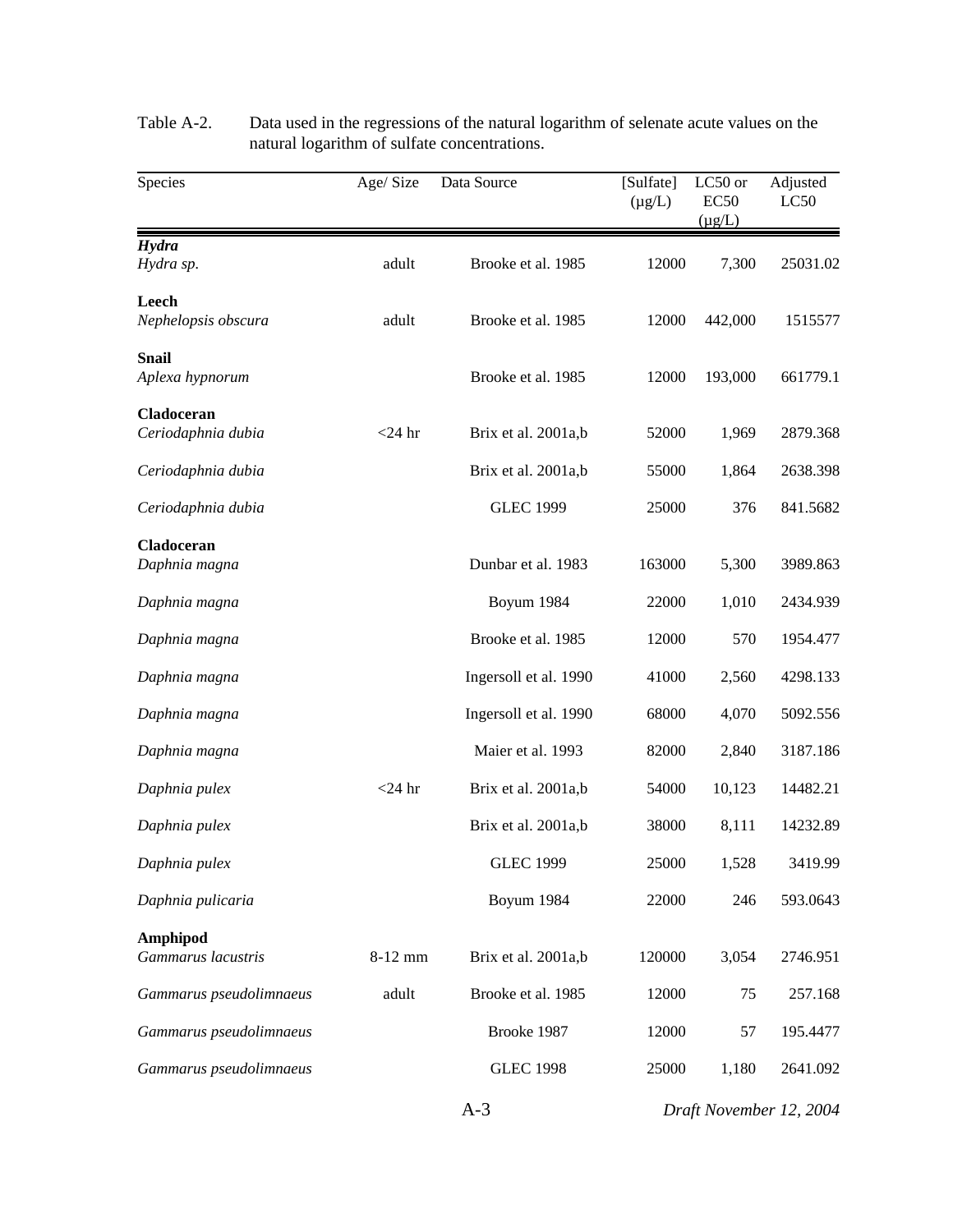| Age/Size<br>Species                              |                  | Data Source             | [Sulfate]<br>$(\mu g/L)$ | LC50 or<br><b>EC50</b><br>$(\mu g/L)$ | Adjusted<br>LC50             |
|--------------------------------------------------|------------------|-------------------------|--------------------------|---------------------------------------|------------------------------|
| Gammarus pseudolimnaeus                          |                  | <b>GLEC 1998</b>        | 125000                   | 2,870                                 | 2520.927                     |
| Gammarus pseudolimnaeus                          |                  | <b>GLEC 1998</b>        | 367000                   | 3,710                                 | 1742.628                     |
| Gammarus pseudolimnaeus                          |                  | <b>GLEC 1998</b>        | 635000                   | 3,270                                 | 1116.855                     |
| Gammarus pseudolimnaeus                          |                  | <b>GLEC 1999</b>        | 25000                    | 2,191                                 | 4903.925                     |
| Amphipod<br>Hyalella azteca                      |                  | Adams 1976              |                          | 760                                   |                              |
| Hyalella azteca                                  |                  | Brasher and Ogle 1993   | 13000                    | 1,031                                 | 3374.516                     |
| Hyalella azteca                                  |                  | Brix et al. 2001a,b     | 55000                    | 1,428                                 | 2021.262                     |
| Hyalella azteca                                  |                  | <b>GLEC 1998</b>        | 40000                    | 2,480                                 | 4224.001                     |
| Hyalella azteca                                  |                  | <b>GLEC 1998</b>        | 125000                   | 1,350                                 | 1185.802                     |
| Hyalella azteca                                  |                  | <b>GLEC 1998</b>        | 367000                   | 1,540                                 | 723.3552                     |
| Hyalella azteca                                  |                  | <b>GLEC 1998</b>        | 822000                   | 3,580                                 | 1052.407                     |
| <b>Midge</b><br>Chironomus decorus               | 4th instar       | Maier and Knight 1993   | 27000                    | 23,700                                | 50725.32                     |
| <b>Midge</b><br>Paratanytarsus parthenogeneticus | 3rd instar       | Brooke et al. 1985      | 12000                    | 20,000                                | 68578.14                     |
| Coho salmon<br>Oncorhynchus kisutch              | $0.5$ g          | Hamilton and Buhl 1990b | 185000                   | 32,500                                | 22730.56                     |
| Oncorhynchus kisutch                             | 1.7 <sub>g</sub> | Hamilton and Buhl 1990b | 291000                   | 39,000                                | 20963.42                     |
| Oncorhynchus kisutch                             | alevin           | Buhl and Hamilton 1991  | 41000                    | 158,422                               | 265983.9                     |
| Oncorhynchus kisutch                             | juvenile         | Buhl and Hamilton 1991  | 41000                    | 30,932                                | 51933.53                     |
| Oncorhynchus tshawytscha                         | (0.7 g)          | Hamilton and Buhl 1990b | 185000                   | 121,000                               | 84627.63                     |
| Oncorhynchus tshawytscha                         | 0.5 g            | Hamilton and Buhl 1990b | 185000                   | 100,000                               | 69940.19                     |
| Oncorhynchus tshawytscha                         | 1.6 <sub>g</sub> | Hamilton and Buhl 1990b | 291000                   | 180,000                               | 96754.25                     |
| Oncorhynchus tshawytscha                         |                  | Hamilton and Buhl 1990b | 291000                   | 134,000                               | 72028.17                     |
| Oncorhynchus tshawytscha                         | eyed egg         | Hamilton and Buhl 1990b |                          | 47000>552,000                         |                              |
| Oncorhynchus tshawytscha                         | alevin           | Hamilton and Buhl 1990b |                          | 47000>176,640                         | $\qquad \qquad \blacksquare$ |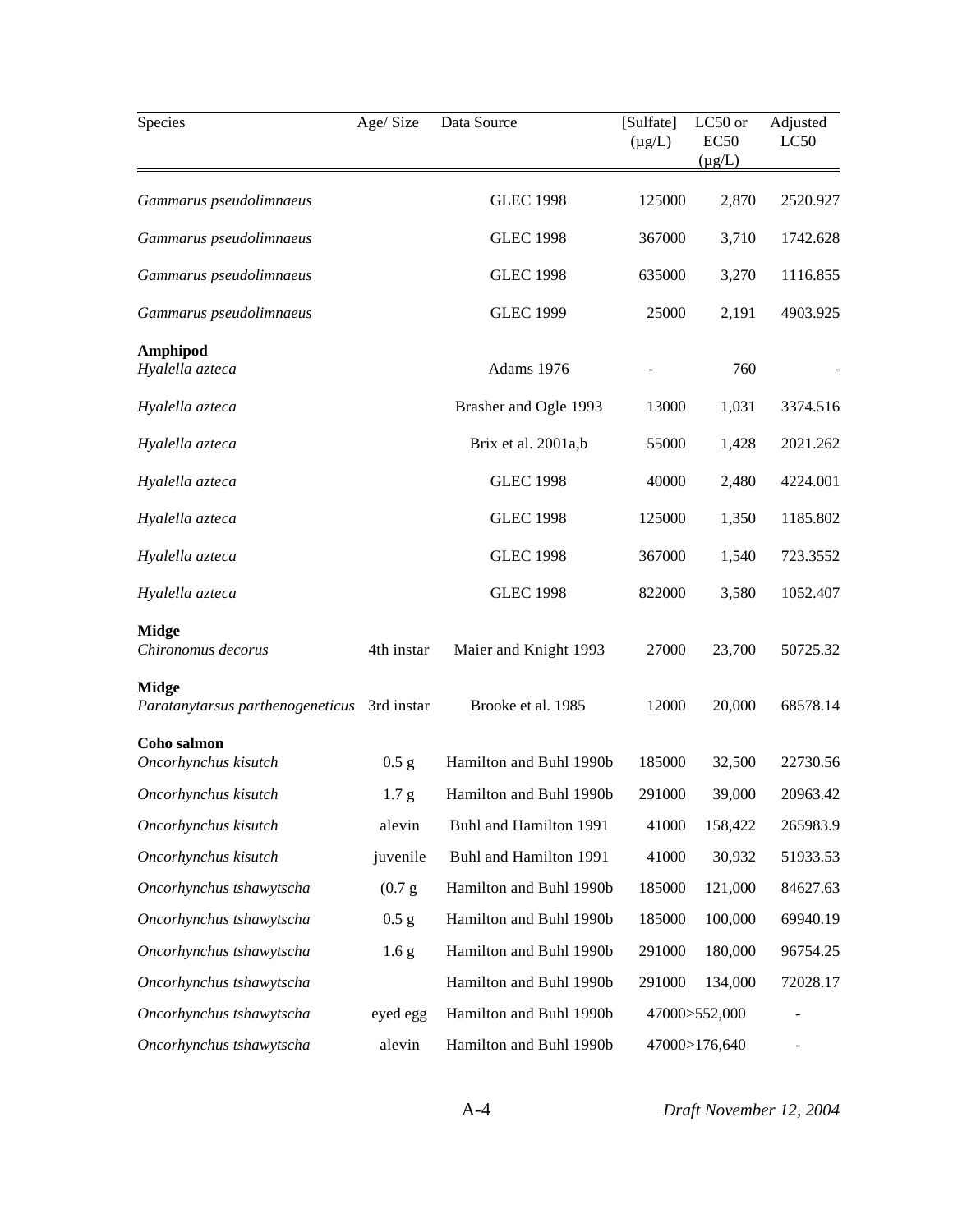| Species                                      | Age/Size<br>Data Source                  |                                     | [Sulfate]<br>$(\mu g/L)$ | LC50 or<br><b>EC50</b><br>$(\mu g/L)$ | Adjusted<br>LC50 |
|----------------------------------------------|------------------------------------------|-------------------------------------|--------------------------|---------------------------------------|------------------|
| Oncorhynchus tshawytscha                     | $0.31$ g                                 | Hamilton and Buhl 1990b             | 47000                    | 62,900                                | 97548.09         |
| <b>Rainbow trout</b><br>Oncorhynchus mykiss  | juvenile                                 | Brooke et al. 1985                  | 12000                    | 24,000                                | 82293.77         |
| Oncorhynchus mykiss                          | alevin                                   | Buhl and Hamilton 1991              | 41000                    | 196,460                               | 329848.1         |
| Oncorhynchus mykiss                          | juvenile                                 | Buhl and Hamilton 1991              | 41000                    | 13,501                                | 22667.61         |
| Oncorhynchus mykiss                          |                                          | Spehar 1986                         | 12000                    | 47,000                                | 161158.6         |
| <b>Arctic grayling</b><br>Thymallus arcticus | alevin                                   | Buhl and Hamilton 1991              | 41000                    | 41,800                                | 70180.45         |
| Thymallus arcticus                           | juvenile                                 | Buhl and Hamilton 1991              | 41000                    | 75,240                                | 126324.8         |
| <b>Fathead minnow</b><br>Pimephales promeles |                                          | Adams 1976                          |                          | 11,800                                |                  |
| Pimephales promeles                          |                                          | Adams 1976                          |                          | 11,000                                |                  |
| Pimephales promeles                          |                                          | Adams 1976                          |                          | 12,500                                |                  |
| Pimephales promelas                          | juvenile                                 | Brooke et al. 1985                  | 12000                    | 2,300                                 | 7886.486         |
| Pimephales promelas                          |                                          | Spehar 1986                         | 12000                    | 5,500                                 | 18858.99         |
| Pimephales promelas                          |                                          | <b>GLEC 1998</b>                    | 24000                    | 6,210                                 | 14233            |
| Pimephales promelas                          |                                          | <b>GLEC 1998</b>                    | 160000                   | 10,800                                | 8218.538         |
| Pimephales promelas                          |                                          | <b>GLEC 1998</b>                    | 474000                   | 18,000                                | 7286.649         |
| Pimephales promelas                          |                                          | <b>GLEC 1998</b>                    | 906000                   | 42,100                                | 11695.65         |
| Colorado squawfish<br>Ptychocheilus lucius   | fry                                      | Hamilton 1995                       | 164000                   | 27,588                                | 20694.67         |
| Ptychocheilus lucius                         | $0.4 - 1.1$ g                            | Hamilton 1995                       | 164000                   | 119,548                               | 89676.92         |
| Ptychocheilus lucius                         | juvenile<br>1.7 <sub>g</sub><br>juvenile | Hamilton 1995                       | 164000                   | 138,358                               | 103786.9         |
| Ptychocheilus lucius                         | larva                                    | Buhl and Hamilton 1996              | 174000                   | 13,580                                | 9842.351         |
| Ptychocheilus lucius                         | juvenile                                 | Buhl and Hamilton 1996              | 174000                   | 42,780                                | 31005.58         |
| Ptychocheilus lucius                         | g                                        | 0.024-0.047 Hamilton and Buhl 1997a | 97000                    | 88,000                                | 89571.65         |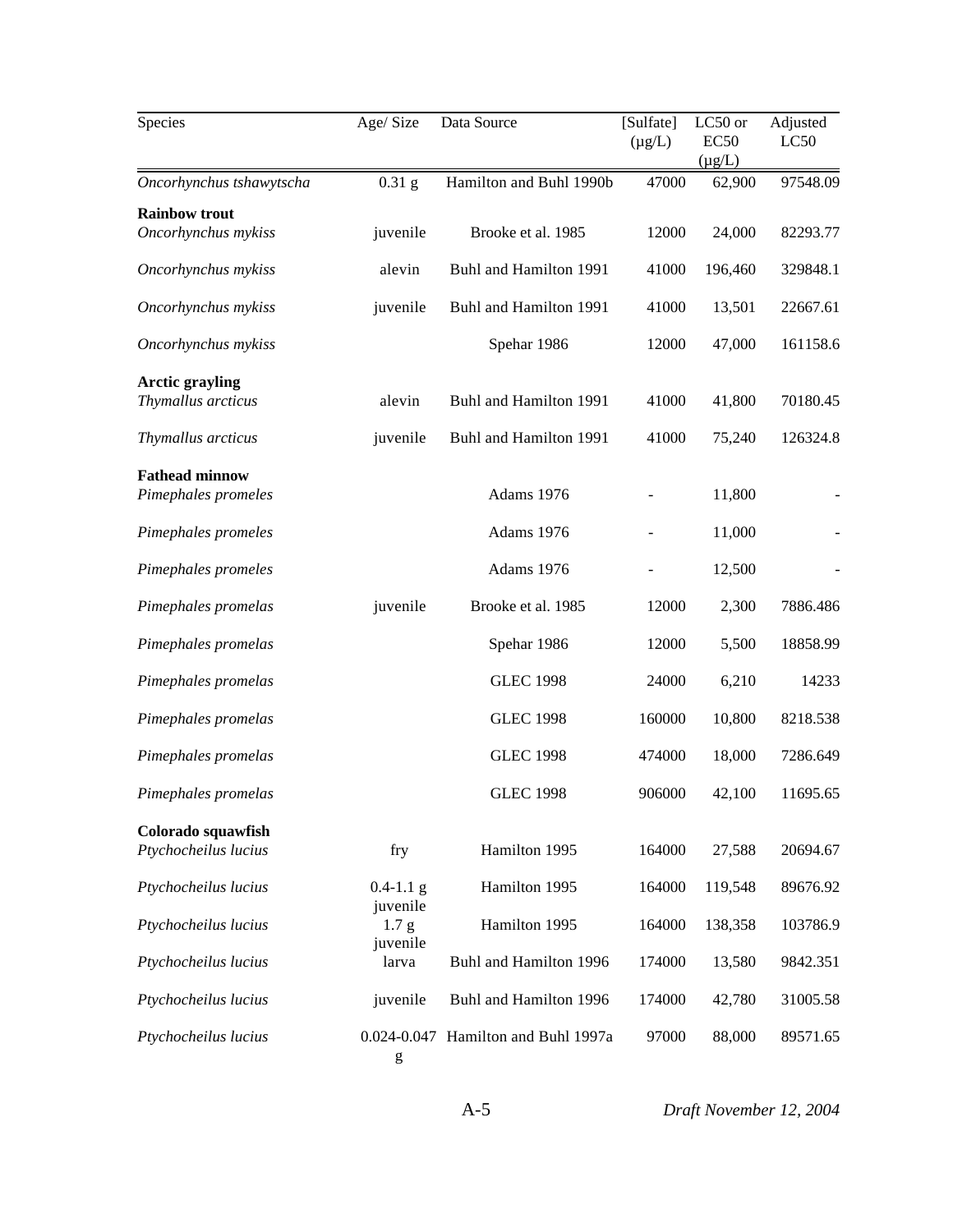| Species                    | Age/Size                     | Data Source                         | [Sulfate]<br>$(\mu g/L)$ | LC50 or<br><b>EC50</b><br>$(\mu g/L)$ | Adjusted<br>LC50 |  |
|----------------------------|------------------------------|-------------------------------------|--------------------------|---------------------------------------|------------------|--|
| <b>Bonytail</b>            |                              |                                     |                          |                                       |                  |  |
| Gila elegans               | fry                          | Hamilton 1995                       | 164000                   | 22,990                                | 17245.56         |  |
| Gila elegans               | 1.1 <sub>g</sub><br>juvenile | Hamilton 1995                       | 164000                   | 102,828                               | 77134.7          |  |
| Gila elegans               | 2.6 g<br>juvenile            | Hamilton 1995                       | 164000                   | 90,706                                | 68041.58         |  |
| Gila elegans               | larva                        | Buhl and Hamilton 1996              | 174000                   | 14,570                                | 10559.87         |  |
| Gila elegans               | juvenile                     | Buhl and Hamilton 1996              | 174000                   | 24,010                                | 17401.68         |  |
| <b>Razorback sucker</b>    |                              |                                     |                          |                                       |                  |  |
| Xyrauchen texanus          | fry                          | Hamilton 1995                       | 164000                   | 20,064                                | 15050.67         |  |
| Xyrauchen texanus          | 0.9 g<br>juvenile            | Hamilton 1995                       | 164000                   | 15,048                                | 11288.00         |  |
| Xyrauchen texanus          | 2.0 g<br>juvenile            | Hamilton 1995                       | 164000                   | 10,450                                | 7838.892         |  |
| Xyrauchen texanus          | larva                        | Buhl and Hamilton 1996              | 174000                   | 13,910                                | 10081.52         |  |
| Xyrauchen texanus          | juvenile                     | Buhl and Hamilton 1996              | 174000                   | 7,620                                 | 5522.733         |  |
| Xyrauchen texanus          | g                            | 0.006-0.042 Hamilton and Buhl 1997a | 97000                    | 15,900                                | 16183.97         |  |
| <b>Flannelmouth sucker</b> |                              |                                     |                          |                                       |                  |  |
| Catostomus latipinnis      | $12-13$ days                 | Hamilton and Buhl 1997b             | 97000                    | 26,900                                | 27380.43         |  |
| <b>Channel catfish</b>     |                              |                                     |                          |                                       |                  |  |
| Ictalurus punctatus        | juvenile                     | Brooke et al. 1985                  | 12000                    | 66,000                                | 226307.9         |  |
| <b>Bluegill</b>            |                              |                                     |                          |                                       |                  |  |
| Lepomis macrochirus        | juvenile                     | Brooke et al. 1985                  | 12000                    | 63,000                                | 216021.1         |  |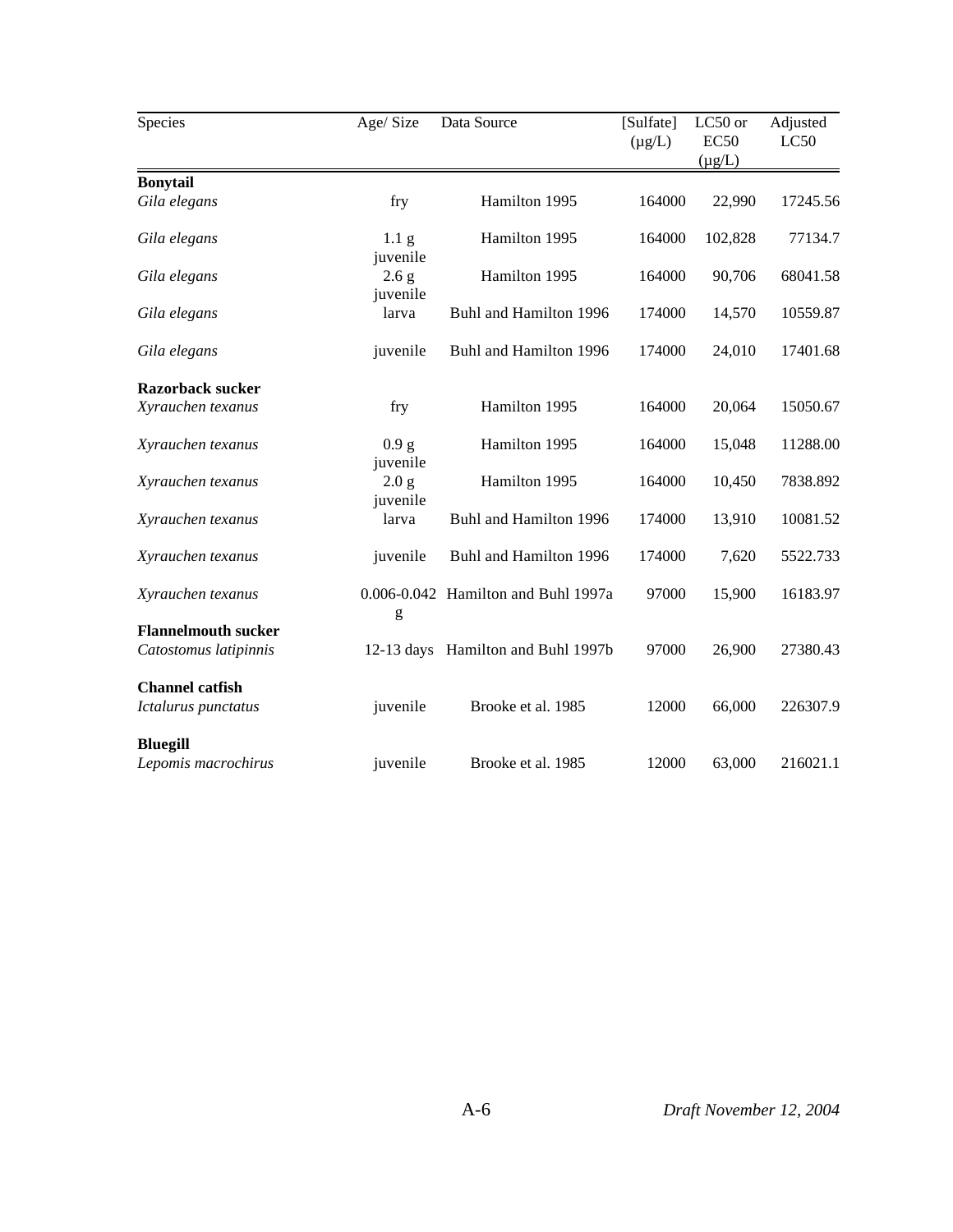**APPENDIX B**

# **TOXICITY OF SELENIUM TO AQUATIC PLANTS**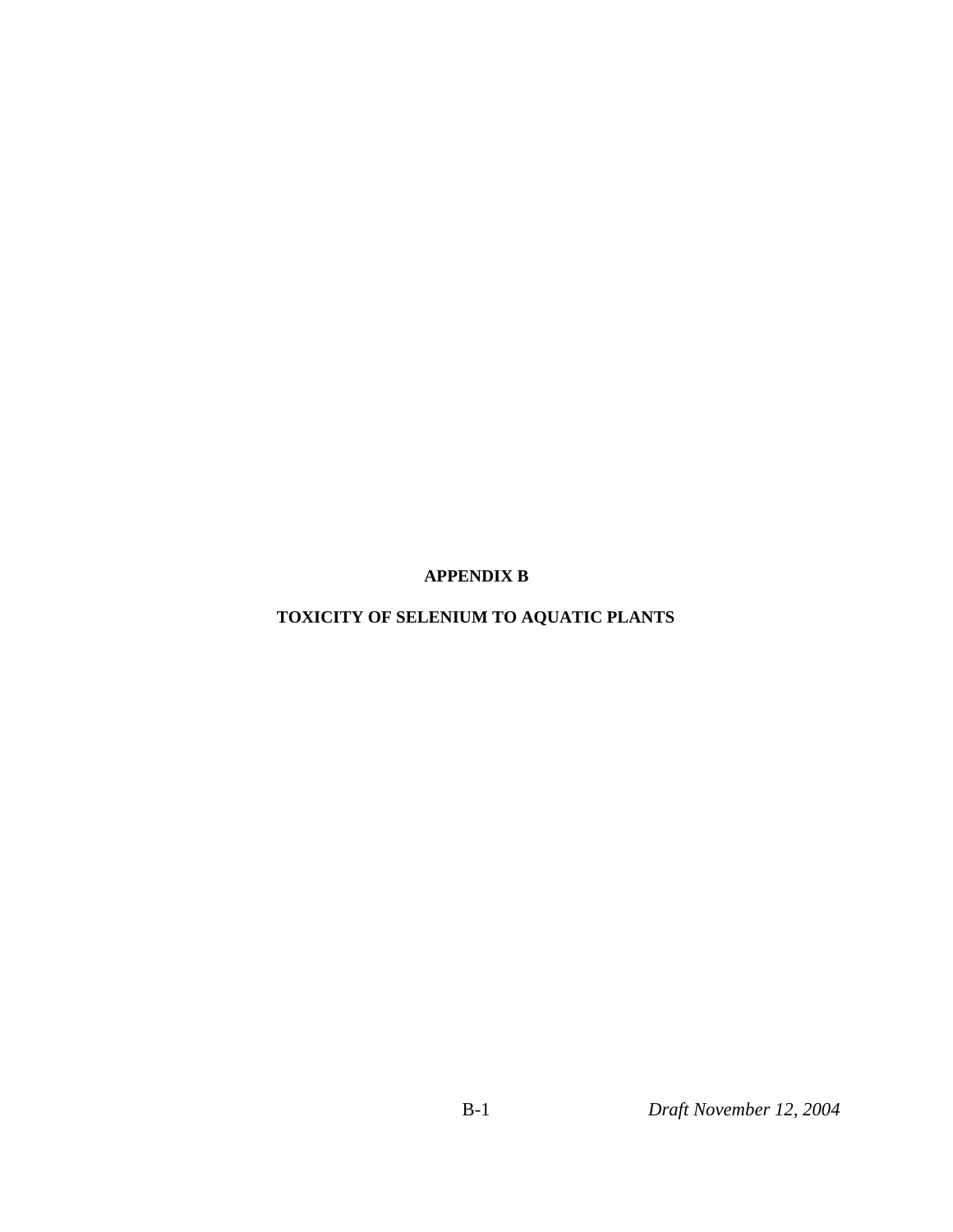#### **Toxicity to Aquatic Plants**

#### **Selenite**

Data are available on the toxicity of selenite to 13 species of freshwater algae and plants (Table B-1). Results ranged from an LC<sub>50</sub> of 70,000 µg/L for the green alga, *Chlorella ellipsoidea* (Shabana and El-Attar 1995) to 522 µg/L for incipient inhibition of the green alga, *Scenedesmus quadricauda* (Bringmann and Kuhn 1977a, 1978a,b, 1979, 1980b). Foe and Knight (Manuscript) found that 75 µg/L decreased the dry weight of *Selenastrum capricornutum* (Table F-1). Wehr and Brown (1985) reported that 320 µg/L increased the growth of the alga *Chrysochromulina breviturrita*. Thus, the sensitivities of freshwater algae to selenite cover about the same range as the acute and chronic sensitivities of freshwater animals.

The 96-hr EC<sub>50</sub> for the saltwater diatom, *Skeletonema costatum*, is 7,930 µg/L, based on reduction in chlorophyll a (Table B-1). Growth of *Chlorella* sp., *Platymonas subcordiformis*, and *Fucus spiralis* increased at selenite concentrations from 2.6 to 10,000 µg/L (Table F-1). Other marine algae exposed to selenite from 14 to 60 days had no observed effect concentrations (NOAEC) that ranged from 1,076 to 107,606 µg/L. These data suggest that saltwater plants will not be adversely affected by concentrations of selenite that do not affect saltwater animals.

#### **Selenate**

Growth of several species of green algae were affected by concentrations ranging from 100 to 40,000 µg/L (Table B-1). Blue-green algae appear to be more tolerant to selenate with 1,866 µg/L being the lowest concentration reported to affect growth (Kiffney and Knight 1990). Kumar (1964) found that a blue-green alga developed and lost resistance to selenate. The difference in the sensitivities of green and blue-green algae to selenate might be of ecological significance, particularly in bodies of water susceptible to nuisance algal blooms. For example, Patrick et al. (1975) reported that a concentration of  $1,000 \mu g/L$  caused a natural assemblage of algae to shift to a community dominated by blue-green algae.

The saltwater coccolithophore, *Cricosphaera elongata*, had reduced growth when exposed to 41,800 µg/L selenate for 14 days (Boisson et al. 1995). Seven other saltwater algal species investigated by Wong and

B-2 *Draft November 12, 2004*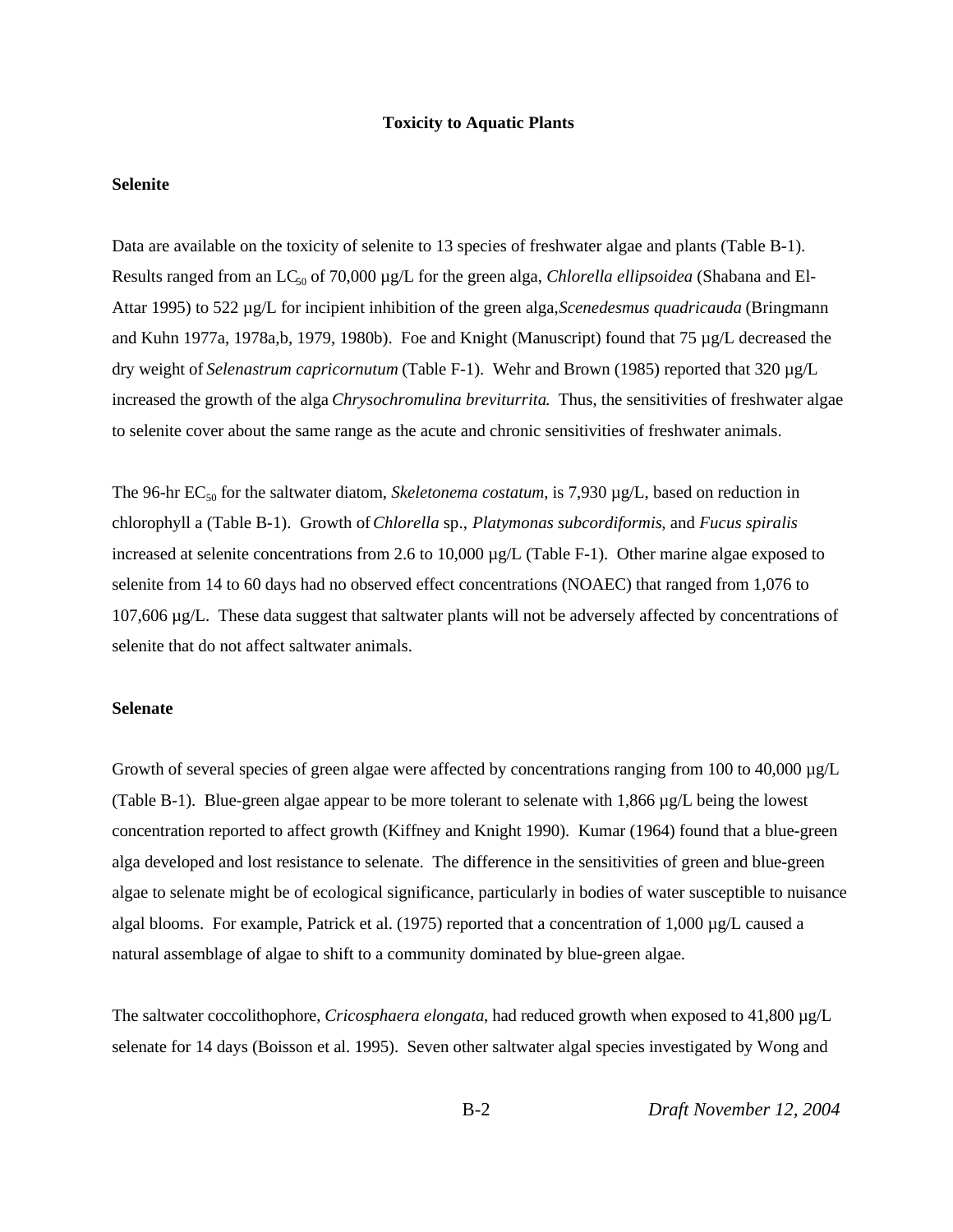Oliveira (1991a) exhibited NOEC growth values that ranged from 1,043 to 104,328 µg/L. At 10,000 µg/L, selenate is lethal to four species of saltwater phytoplankton and lower concentrations increase or decrease growth (Table F-1). Wheeler et al. (1982) reported that concentrations as low as  $10 \mu g/L$  reduced growth of *Porphyridium cruentum* (Table F-1).

Although selenite appears to be more acutely and chronically toxic than selenate to most aquatic animals, this does not seem to be true for aquatic plants. Selenite and selenate are about equally toxic to the freshwater algae *Anabaena cylindrica*, *Anabaena flos-aquae*, *Anabaena variabilis*, *Anacystis nidulans*, and *Scenedesmus dimorphus* (Kiffney and Knight 1990; Kumar and Prakash 1971; Moede et al. 1980) and the saltwater algae *Agemenellum quadroplicatum*, *Chaetoceros vixvisibilis* and *Amphidinium carterae* (Wong and Oliveira 1991a). The two oxidation states equally stimulated growth of *Chrysochromulina breviturrita* (Wehr and Brown 1985). On the other hand, selenate is more toxic than selenite to the freshwater *Selenastrum capricornutum* (Richter 1982; Ibrahim and Spacie 1990) and the saltwater *Chorella* sp., *Platymonas subcordiformis* and *Nannochloropsis oculata* (Wheeler et al. 1982; Wong and Oliveira 1991a). In addition, Fries (1982) found that growth of thalli of the brown macroalga, *Fucus spiralis*, was stimulated more by exposure to selenite at 2.605 µg/L than to the same concentration of selenate.

A Final Plant Value, as defined in the Guidelines, cannot be obtained because no test in which the concentrations of selenite or selenate were measured and the endpoint was biologically relevant has been conducted with an important aquatic plant species.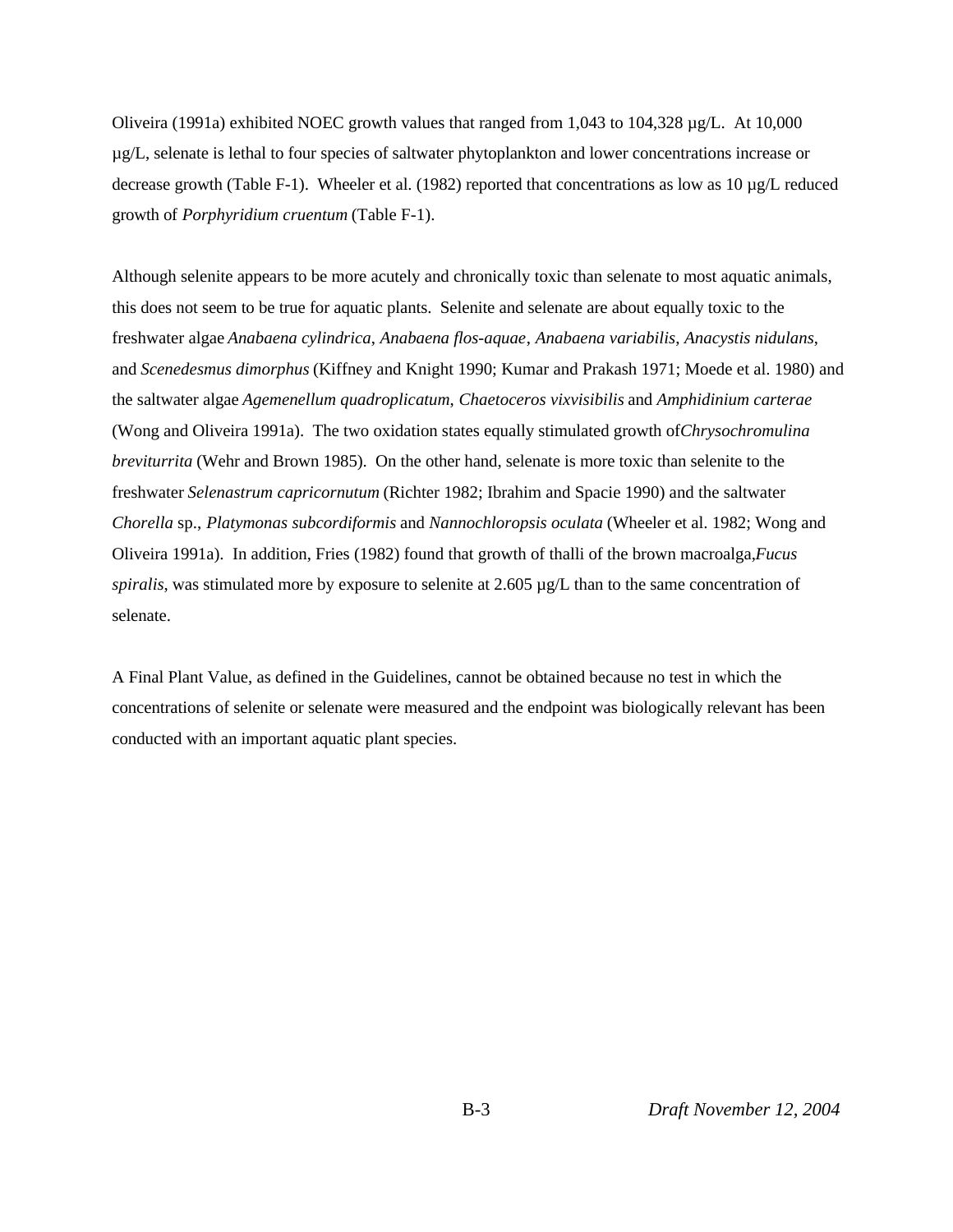|                                                  |                    | Hardness                 |                    |                          |                                |                                                         |
|--------------------------------------------------|--------------------|--------------------------|--------------------|--------------------------|--------------------------------|---------------------------------------------------------|
| Species                                          | Chemical           | $(mg/L)$ as<br>$CaCO3$ ) | Duration<br>(days) | Effect                   | Concentration<br>$(\mu g/L)^a$ | Reference                                               |
|                                                  |                    |                          | FRESHWATER SPECIES |                          |                                |                                                         |
|                                                  |                    |                          | Selenium (IV)      |                          |                                |                                                         |
| Green alga,<br>Chlorella vulgaris                | Sodium<br>selenite |                          | 90-120             | Reduced<br>growth        | 5,480                          | De Jong 1965                                            |
| Green alga,<br>Chlorella<br>ellipsoidea          | Sodium<br>selenite |                          | 7                  | EC <sub>50</sub>         | 70,000                         | Shabana and El-<br>Attar 1995                           |
| Green alga,<br>Scenedesmus<br>dimorphus          | Sodium<br>selenite |                          | 14                 | Reduced<br>growth        | 24,000                         | Moede et al.<br>1980                                    |
| Green alga,<br>Scenedesmus<br>quadricauda        | Sodium<br>selenite |                          | 8                  | Incipient<br>inhibition  | 522                            | Bringmann and<br>Kuhn 1977a;<br>1978a,b; 1979;<br>1980b |
| Green alga,<br><b>Scenedesmus</b><br>quadricauda | Sodium<br>selenite |                          | 8                  | Incipient<br>inhibition  | 2,500                          | Bringmann and<br>Kuhn 1959a                             |
| Green alga,<br>Selenastrum<br>capricornutum      | Sodium<br>selenite |                          | $\overline{4}$     | EC <sub>50</sub>         | 2,900                          | Richter 1982                                            |
| Green alga,<br>Selenastrum<br>capricornutum      | Sodium<br>selenite |                          | 6                  | EC50                     | 65,000                         | Ibrahim and<br>Spacie 1990                              |
| Blue-green alga,<br>Anabaena<br>constricta       | Sodium<br>selenite |                          | 7                  | EC50                     | 67,000                         | Shabana and El-<br>Attar 1995                           |
| Blue-green alga,<br>Anabaena<br>cylindrica       | Sodium<br>selenite |                          | 14                 | Reduced<br>growth        | 24,000                         | Moede et al.<br>1980                                    |
| Blue-green alga,<br>Anabaena flos-<br>aquae      | Sodium<br>selenite |                          | $10\,$             | Reduced<br>chlorophyll a | 1,866                          | Kiffney and<br>Knight 1990                              |
| Blue-green alga,<br>Anabaena<br>variabilis       | Sodium<br>selenite |                          | $6 - 18$           | LC50                     | $15,000^{\rm b}$               | Kumar and<br>Prakash 1971                               |
| Blue-green alga,<br>Anacystis<br>nidulans        | Sodium<br>selenite |                          | $10 - 18$          | LC50                     | 30,000 <sup>b</sup>            | Kumar and<br>Prakash 1971                               |
| Blue-green alga,<br>Microcystis<br>aeruginisa    | Sodium<br>selenite |                          | $8\,$              | Incipient<br>inhibition  | 9,400<br>(9,300)               | Bringmann and<br>Kuhn 1976;<br>1978a,b                  |

B-4 *Draft November 12, 2004*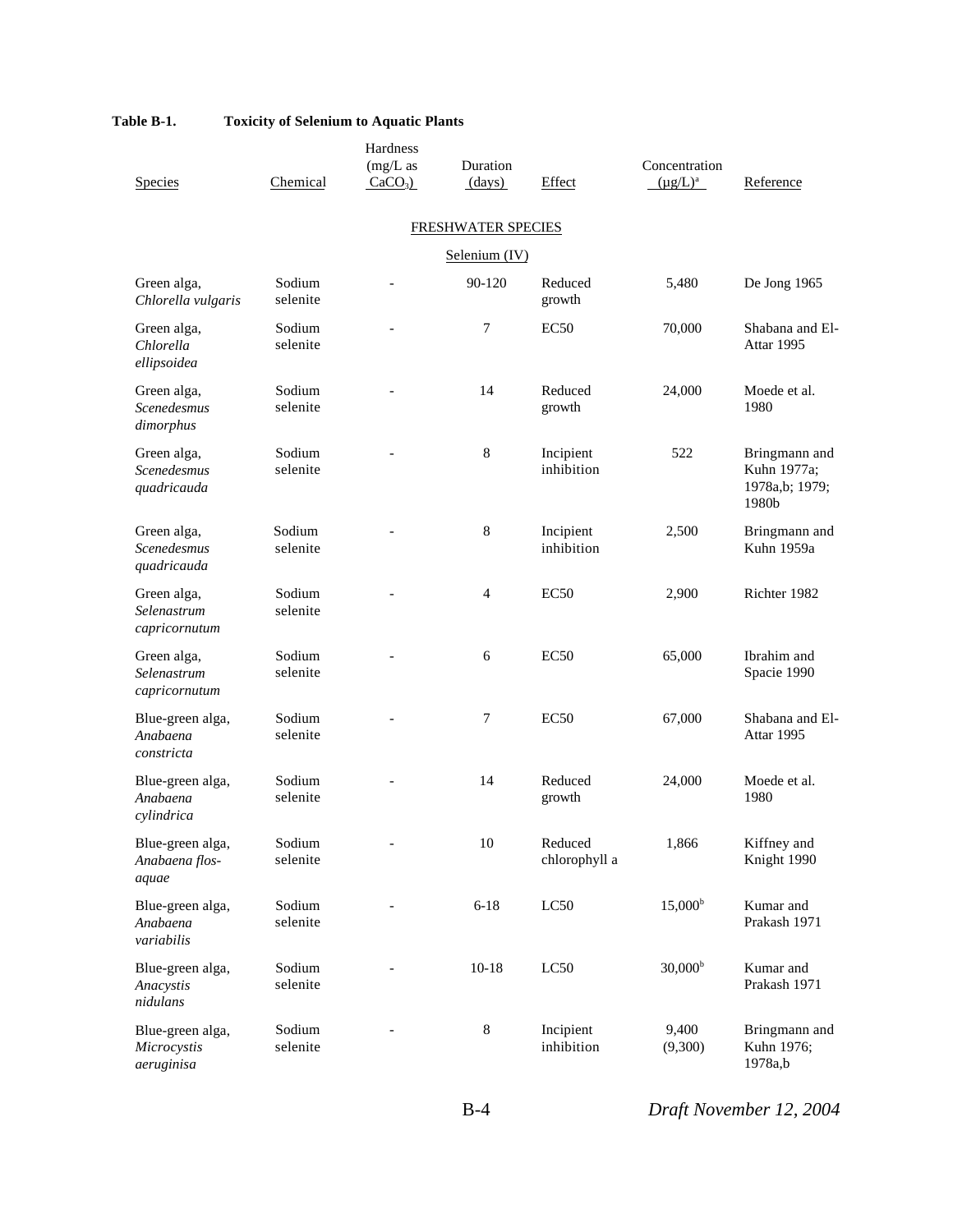|                                               |                    | Hardness                 |                    |                             |                                |                                       |
|-----------------------------------------------|--------------------|--------------------------|--------------------|-----------------------------|--------------------------------|---------------------------------------|
| Species                                       | Chemical           | $(mg/L)$ as<br>$CaCO3$ ) | Duration<br>(days) | Effect                      | Concentration<br>$(\mu g/L)^a$ | Reference                             |
| Alga,<br>Euglena gracilis                     |                    |                          | 15                 | Reduced<br>growth           | 5,920                          | Bariaud and<br>Mestre 1984            |
| Duckweed,<br>Lemna minor                      |                    |                          | $\overline{4}$     | EC <sub>50</sub>            | 2,400                          | <b>Wang 1986</b>                      |
| Duckweed,<br>Lemna minor                      | Sodium<br>selenite |                          | 14                 | <b>EC50</b><br>(mult. rate) | 3,500                          | Jenner and<br>Janssen-<br>Mommen 1993 |
| Duckweed,<br>Lemna minor                      | Sodium<br>selenite |                          | 14                 | <b>NOEC</b><br>(mult. rate) | 800                            | Jenner and<br>Janssen-<br>Mommen 1993 |
|                                               |                    |                          | Selenium (VI)      |                             |                                |                                       |
| Green alga,<br>Ankistrodesmus<br>falcatus     | Sodium<br>selenate |                          | 14                 | Did not<br>reduce<br>growth | 10                             | Vocke et al.<br>1980                  |
| Green alga,<br>Scenedesmus<br>dimorphus       | Sodium<br>selenate |                          | 14                 | Reduced<br>growth           | 22,100                         | Moede et al.<br>1980                  |
| Green alga,<br><b>Scenedesmus</b><br>obliquus | Sodium<br>selenate |                          | 14                 | Reduced<br>growth           | 100                            | Vocke et al.<br>1980                  |
| Green alga,<br>Selenastrum<br>capricornutum   | Sodium<br>selenate |                          | 14                 | Reduced<br>growth           | 300                            | Vocke et al.<br>1980                  |
| Green alga,<br>Selenastrum<br>capricornutum   | Sodium<br>selenate |                          | $\overline{4}$     | EC <sub>50</sub>            | 199                            | Richter 1982                          |
| Green alga,<br>Selenastrum<br>capricornutum   | Sodium<br>selenate |                          | 6                  | EC <sub>50</sub>            | $<$ 40,000                     | Ibrahim and<br>Spacie 1990            |
| Blue-green alga,<br>Anabaena<br>cylindrica    | Sodium<br>selenate |                          | 14                 | Reduced<br>growth           | 22,100                         | Moede et al.<br>1980                  |
| Blue-green alga,<br>Anabaena flos-<br>aquae   | Sodium<br>selenate |                          | $10\,$             | Reduced<br>chlorophyll a    | 1,866                          | Kiffney and<br>Knight 1990            |
| Blue-green alga,<br>Anacystis<br>nidulans     | Sodium<br>selenate |                          | $6 - 18$           | EC50                        | 39,000 <sup>b</sup>            | Kumar and<br>Prakash 1971             |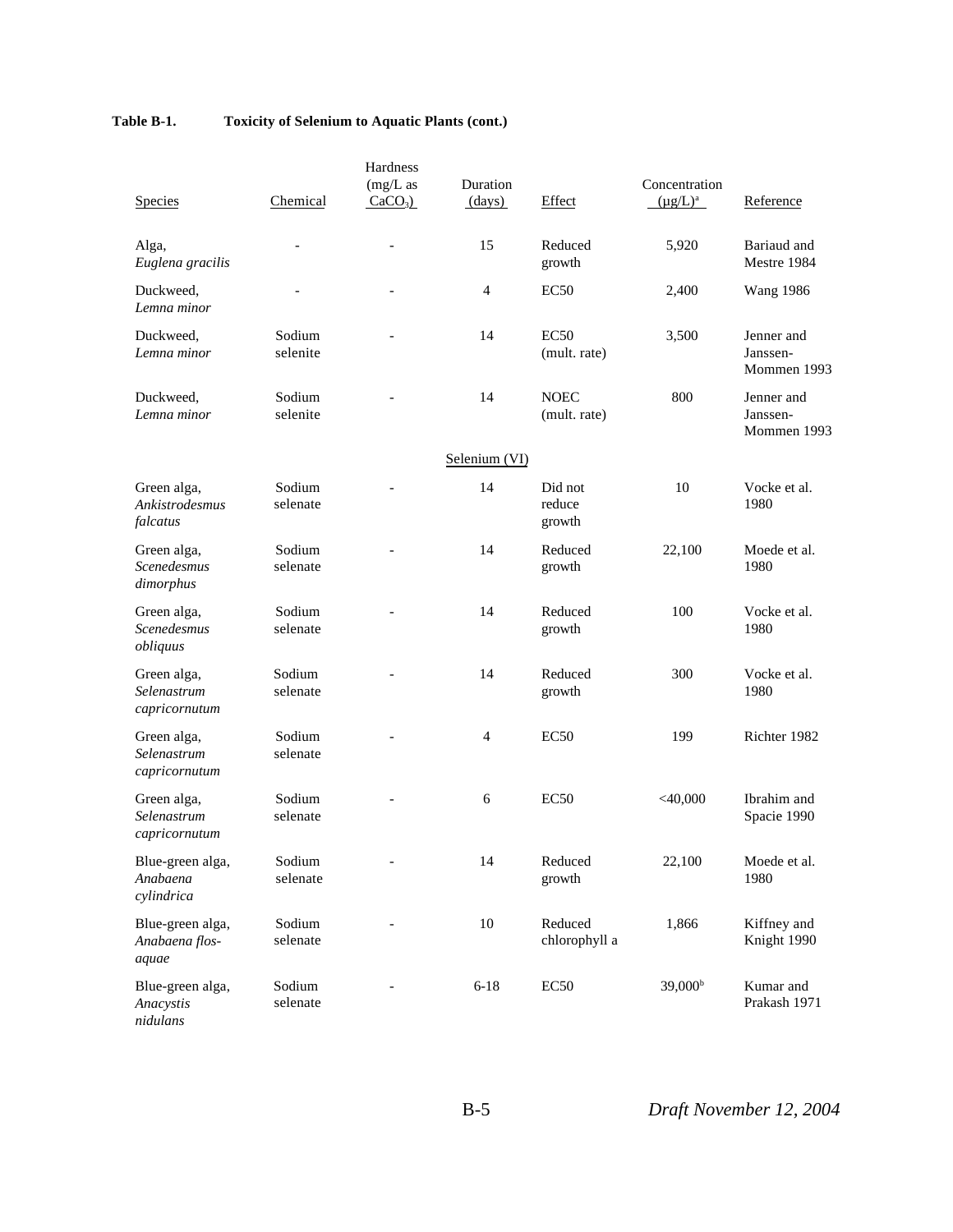| <b>Species</b>                                      | Chemical           | Hardness<br>$(mg/L)$ as<br>$CaCO3$ ) | Duration<br>(days) | Effect                      | Concentration<br>$(\mu g/L)^a$ | Reference                             |
|-----------------------------------------------------|--------------------|--------------------------------------|--------------------|-----------------------------|--------------------------------|---------------------------------------|
| Blue-green alga,<br>Anabaena<br>viriabilis          | Sodium<br>selenate | $\overline{\phantom{a}}$             | $10-18$            | EC50                        | 17,000 <sup>b</sup>            | Kumar and<br>Prakash 1971             |
| Blue-green alga,<br><b>Microcoleus</b><br>vaginatus | Sodium<br>selenate |                                      | 14                 | Reduced<br>growth           | 10,000                         | Vocke et al.<br>1980                  |
| Duckweed,<br>Lemna minor                            | Sodium<br>selenate |                                      | 14                 | EC50<br>(mult. rate)        | 11,500                         | Jenner and<br>Janssen-<br>Mommen 1993 |
| Duckweed,<br>Lemna minor                            | Sodium<br>selenate |                                      | 14                 | <b>NOEC</b><br>(mult. Rate) | >2,400                         | Jenner and<br>Janssen-<br>Mommen 1993 |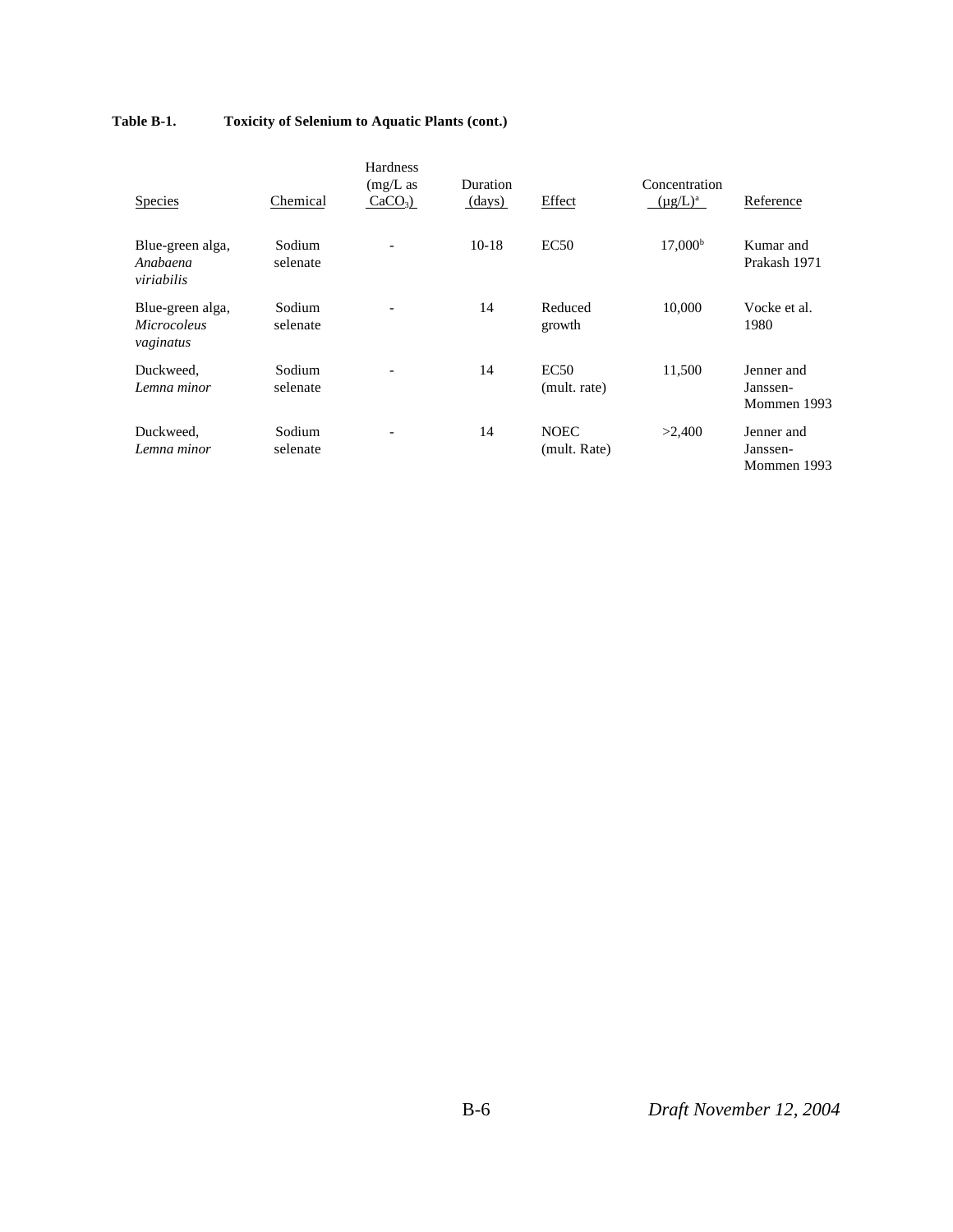| Species                                                  | Chemical                       | Salinity<br>(g/kg) | Duration<br>(days)       | Effect                                  | Concentration<br>$(\mu g/L)^a$ | Reference                  |  |  |  |
|----------------------------------------------------------|--------------------------------|--------------------|--------------------------|-----------------------------------------|--------------------------------|----------------------------|--|--|--|
|                                                          |                                |                    | <b>SALTWATER SPECIES</b> |                                         |                                |                            |  |  |  |
| Selenium (IV)                                            |                                |                    |                          |                                         |                                |                            |  |  |  |
| Green alga,<br>Dunaliella<br>tertiolecta                 | Sodium<br>selenite             |                    | 60                       | NOEC growth                             | 1,076                          | Wong and<br>Oliveira 1991a |  |  |  |
| Cyanophyceae alga,<br>Agemenellum<br>quadruplicatum      | Sodium<br>selenite             |                    | 60                       | NOEC growth                             | 10,761                         | Wong and<br>Oliveira 1991a |  |  |  |
| Diatom,<br>Chaetoceros<br>vixvisibilis                   | Sodium<br>selenite             |                    | 60                       | NOEC growth                             | 1,076                          | Wong and<br>Oliveira 1991a |  |  |  |
| Diatom,<br>Skeletonema<br>costatum                       | Selenious<br>acid <sup>c</sup> |                    | 4                        | EC50<br>(reduction in<br>chlorophyll a) | 7,930                          | <b>U.S. EPA 1978</b>       |  |  |  |
| Coccolithophore,<br>Cricosphaera<br>elongata             | Sodium<br>selenite             |                    | 14                       | Reduced growth                          | 4,570                          | Boisson et al.<br>1995     |  |  |  |
| Dinoflagellate,<br>Amphidinium<br>carterae               | Sodium<br>selenite             |                    | 60                       | NOEC growth                             | 10,761                         | Wong and<br>Oliveira 1991a |  |  |  |
| Dinoflagellate,<br>Peridinopsis borgei                   | Selenium<br>oxide              |                    | 70-75                    | Maximum<br>growth                       | $0.01 - 0.05$                  | Lindstrom 1985             |  |  |  |
| Eustigmatophyceae<br>alga,<br>Nannochloropsis<br>oculata | Sodium<br>selenite             |                    | 60                       | NOEC growth                             | 107,606                        | Wong and<br>Oliveira 1991a |  |  |  |
| Pyrmnesiophyceae<br>alga,<br>Isochrysis galbana          | Sodium<br>selenite             |                    | 60                       | NOEC growth                             | 1,076                          | Wong and<br>Oliveira 1991a |  |  |  |
| Pyrmnesiophyceae<br>alga,<br>Pavlova lutheri             | Sodiun<br>selenite             |                    | 60                       | NOEC growth                             | 1,076                          | Wong and<br>Oliveira 1991a |  |  |  |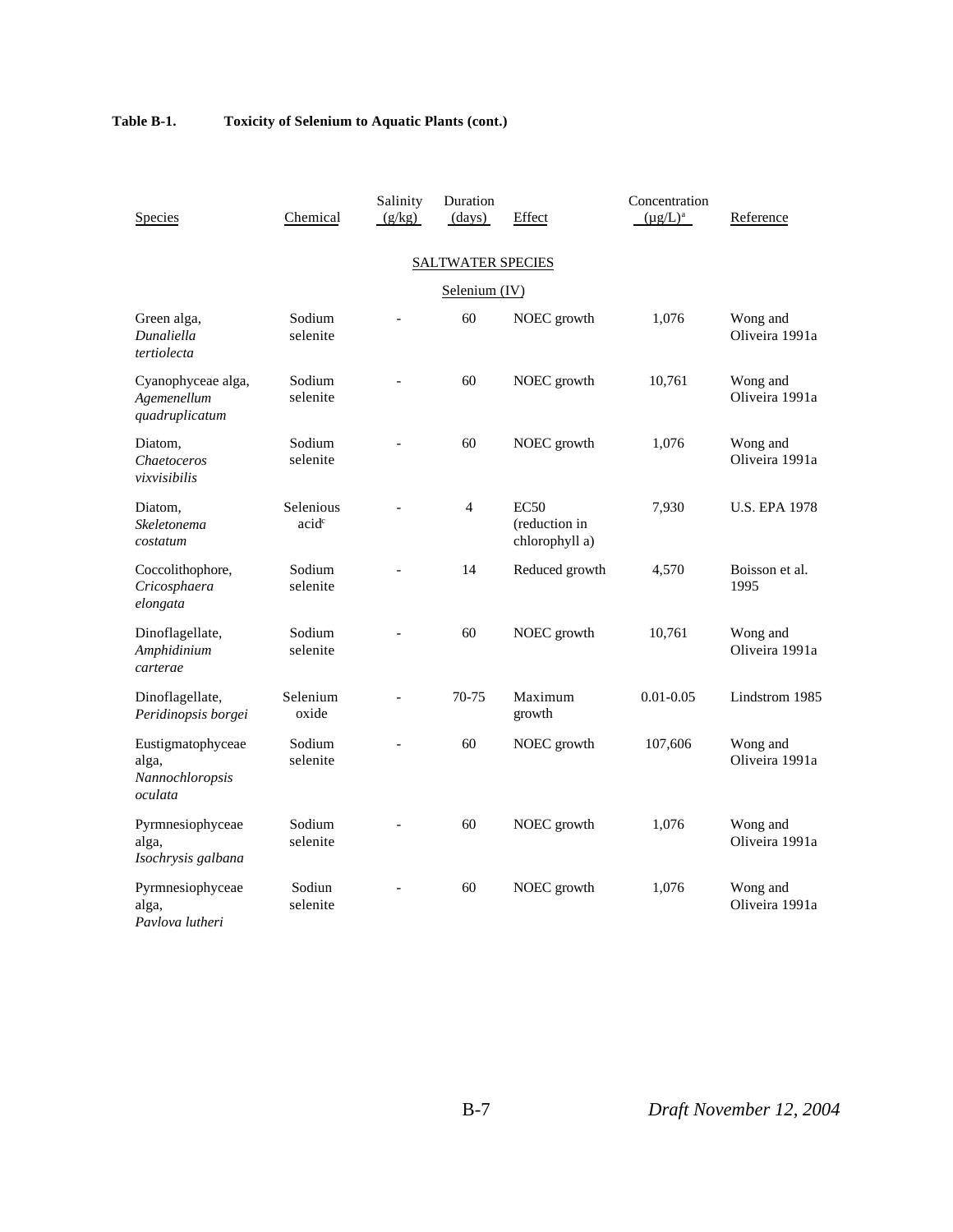| Species                                                  | Chemical           | Salinity<br>(g/kg) | Duration<br>(days) | Effect         | Concentration<br>$(\mu g/L)^a$ | Reference                  |  |  |  |  |
|----------------------------------------------------------|--------------------|--------------------|--------------------|----------------|--------------------------------|----------------------------|--|--|--|--|
| Selenium (VI)                                            |                    |                    |                    |                |                                |                            |  |  |  |  |
| Green alga,<br>Dunaliella<br>tertiolecta                 | Sodium<br>selenate |                    | 60                 | NOEC growth    | 104,328                        | Wong and<br>Oliveira 1991a |  |  |  |  |
| Cyanophyceae alga,<br>Agemenellum<br>quadruplicatum      | Sodium<br>selenate |                    | 60                 | NOEC growth    | 10,433                         | Wong and<br>Oliveira 1991a |  |  |  |  |
| Diatom,<br>Chaetoceros<br>vixvisibilis                   | Sodium<br>selenate |                    | 60                 | NOEC growth    | 1,043                          | Wong and<br>Oliveira 1991a |  |  |  |  |
| Coccolithophore,<br>Cricosphaera<br>elongata             | Sodium<br>selenate |                    | 14                 | Reduced growth | 41,800                         | Boisson et al.<br>1995     |  |  |  |  |
| Dinoflagellate,<br>Amphidinium<br>carterae               | Sodium<br>selenate |                    | 60                 | NOEC growth    | 10,433                         | Wong and<br>Oliveira 1991a |  |  |  |  |
| Eustigmatophyceae<br>alga,<br>Nannochloropsis<br>oculata | Sodium<br>selenate |                    | 60                 | NOEC growth    | 10,433                         | Wong and<br>Oliveira 1991a |  |  |  |  |
| Pyrmnesiophyceae<br>alga,<br>Isochrysis galbana          | Sodium<br>selenate |                    | 60                 | NOEC growth    | 10,433                         | Wong and<br>Oliveira 1991a |  |  |  |  |
| Pyrmnesiophyceae<br>alga,<br>Pavlova lutheri             | Sodium<br>selenate |                    | 60                 | NOEC growth    | 104,328                        | Wong and<br>Oliveira 1991a |  |  |  |  |

a Concentration of selenium, not the chemical.

b Estimated from published graph. c Reported by Barrows et al. (1980) in work performed under the same contract.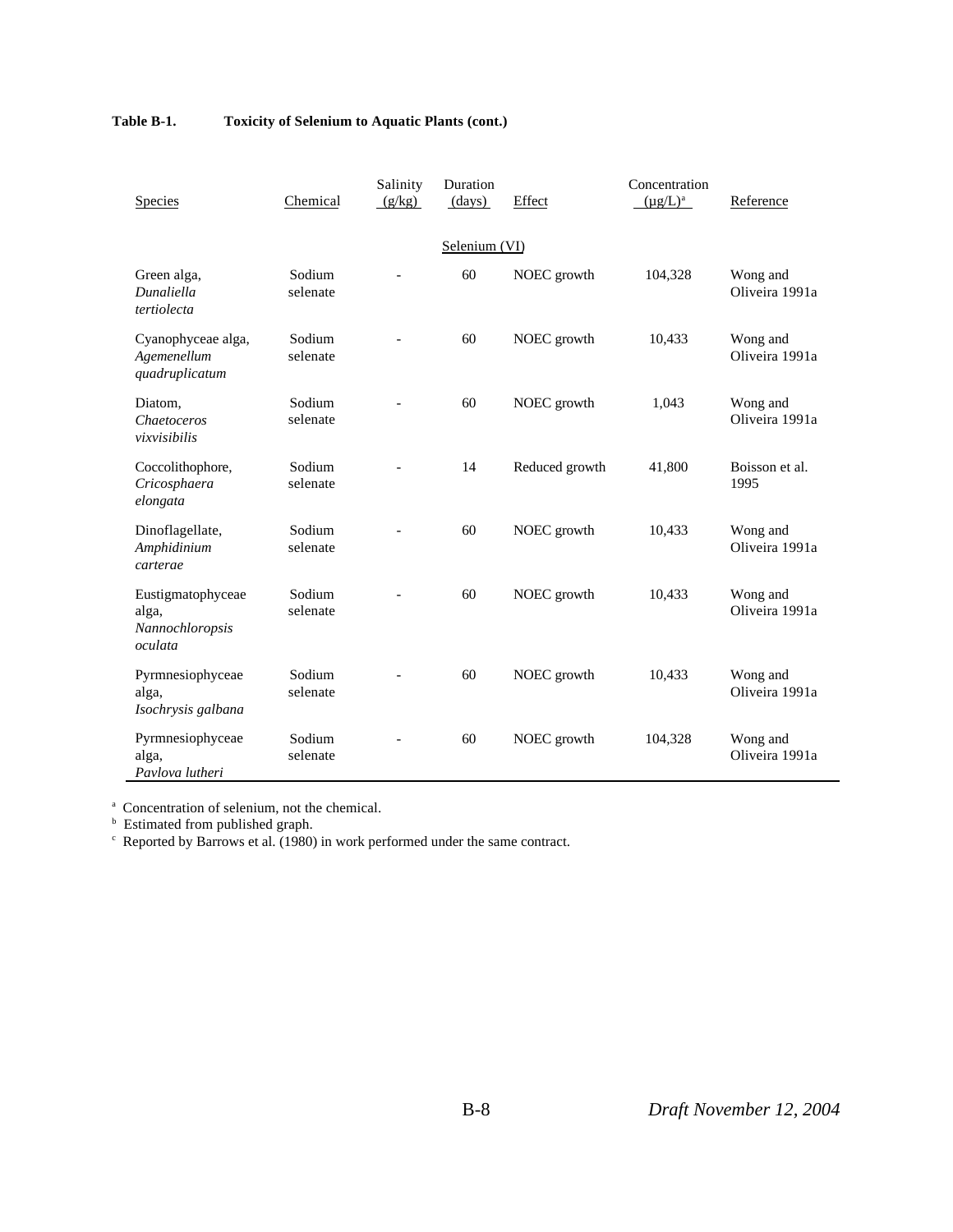**APPENDIX C**

# **BIOCONCENTRATION AND BIOACCUMUALTION OF SELENIUM**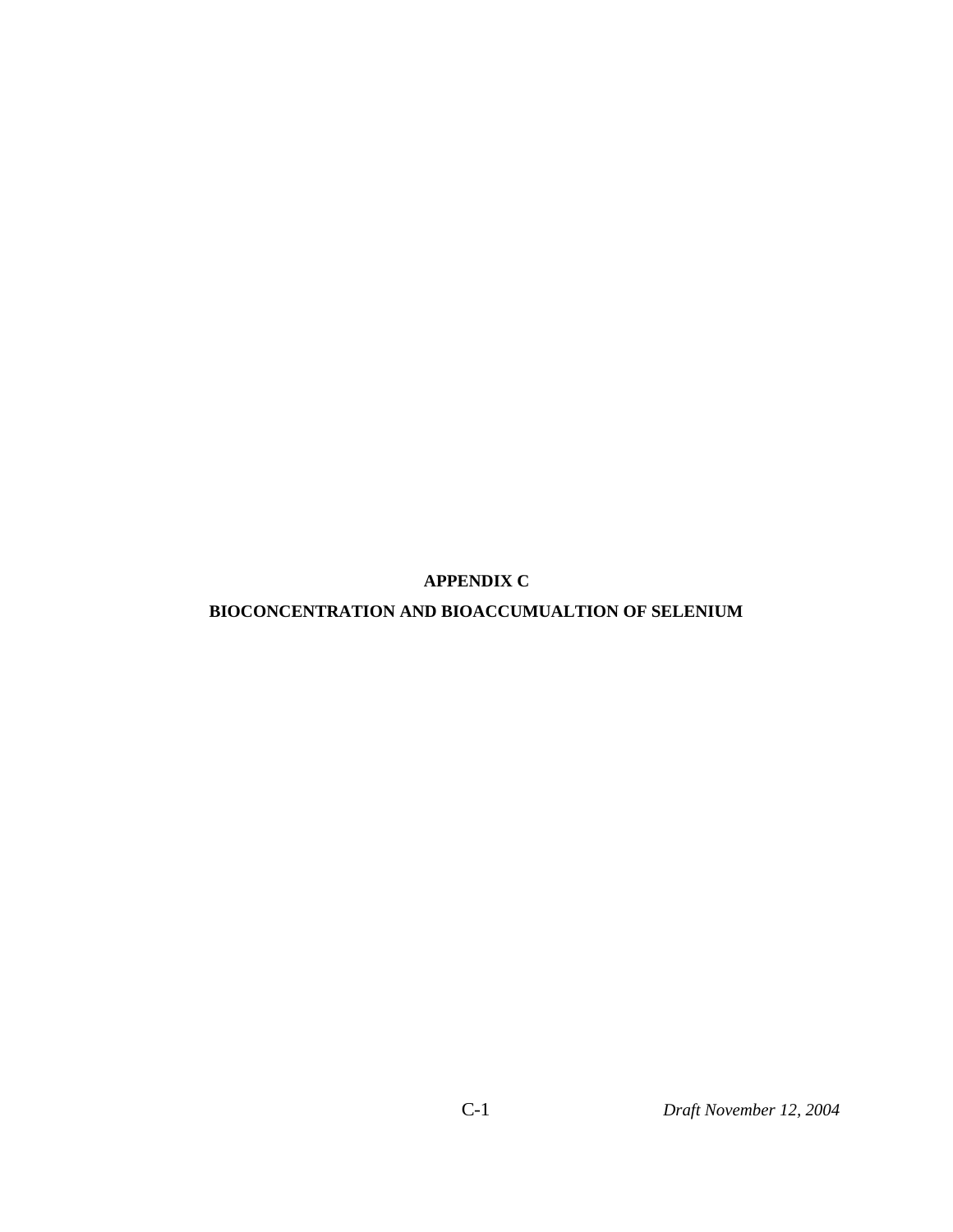#### **Bioconcentration and Bioaccumulation**

#### **Laboratory-Derived**

Bioconcentration factors (BCFs) for selenium(IV) that have been obtained with freshwater species range from a low of 2 for the muscle of rainbow trout to 470 for the bluegill sunfish (Table C-1). Adams (1976) studied both uptake and elimination of selenium <sup>75</sup> by fathead minnows exposed to mean concentration of 12, 24, and 50  $\mu$ g/L in the water. He found that concentrations in whole fish and in individual tissues increased at a rapid rate during the first 8 days and then at a slower rate for the next 88 days. Steady-state was approached, but not reached, after 96 days. The highest concentrations were found in viscera. Elimination of selenium was curvilinear and became asymptotic with the time axis after 96 days. Elimination was most rapid from the viscera with a half-life of 5.1 days, but the half-life of selenium in other tissues was greater than 50 days.

Adams (1976) also conducted uptake studies with rainbow trout exposed for 48 days to selenium(IV) at water concentrations ranging from 310 to 950 µg/L. Some of the trout died, and concentrations were somewhat higher in dead fish than in survivors. As with the fathead minnow, the viscera contained more selenium than gill or muscle. Based on his tests with the two fish species, Adams (1976) concluded that there was an inverse relationship between BCF and the concentration of selenium(IV) in water.

Gissel-Nielsen and Gissel-Nielsen (1978) exposed juvenile rainbow trout ( *Oncorhynchus mykiss*) to waterborne selenium(IV) over a four week period. Exposure to selenium at 100 µg/L raised the selenium concentration in fish to  $2.3 \pm 0.02$   $\mu$ g/g dw, without increasing mortality, and steady-state conditions were shown to have been achieved.

Hodson et al. (1980) exposed rainbow trout to selenium(IV) from fertilization until 44 weeks post-hatch. At 53 µg/L selenium in the water, the BCF ranged from 8 L/kg for whole-body to 240 L/kg for liver. They concluded that selenium in tissues did not increase in proportion to selenium(IV) in water.

Hunn et al. (1987) exposed rainbow trout in a flow-through system to waterborne selenium(IV) for 90 days. The selenium concentration in the water where significant effects were not observed was 21 µg/L and the corresponding whole-body tissue level was  $0.64 \mu g/g$  dw, the data yielding a BCF value of 30.5 L/kg.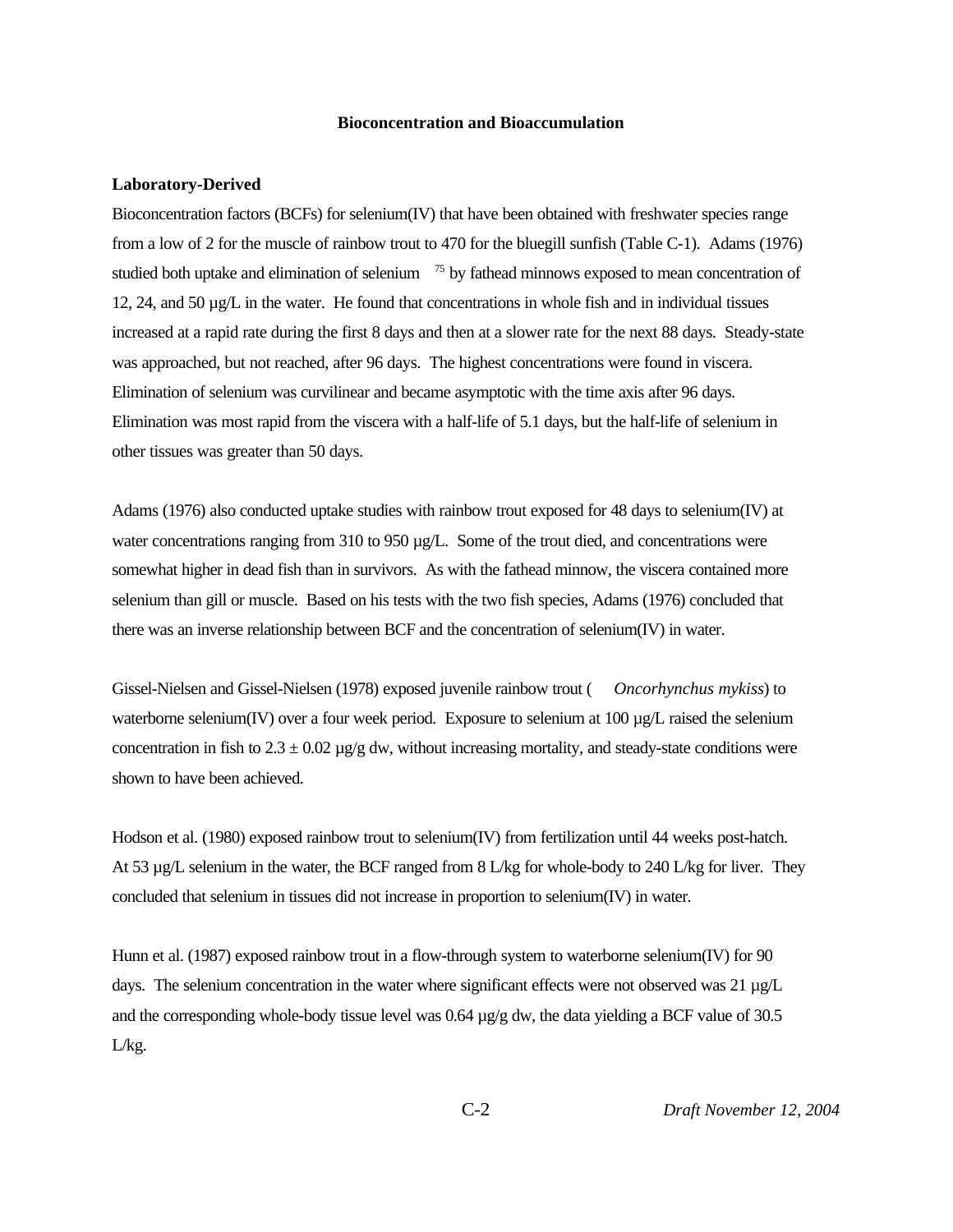Barrows et al. (1980) exposed bluegills to selenious acid for 28 days. They reported a maximum BCF in the whole fish of 20 L/kg and a half-life of between 1 and 7 days. If bluegills bioconcentrate selenium in the same manner as the rainbow trout used by Adams (1976), the 28-day exposure might not have been long enough to reach steady-state.

Lemly (1982) exposed bluegills and largemouth bass to 10 µg of selenium/L for 120 days to determine the effect of hardness and temperature on uptake and elimination. For bluegills, the geometric mean wholebody BCF at 20° and 30°C was 452 L/kg. For largemouth bass in similar tests, the BCF was 295 L/kg. For both species, the spleen, liver, kidney, and heart had higher concentrations than the whole-body. Neither water temperature nor hardness had a significant effect on the amount of selenium accumulated in the tissues after 90 days, although earlier values were influenced. After 30 days in clean water, selenium concentrations remained unchanged in spleen, liver, kidney, and white muscle, but the half-life for selenium in gills and erythrocytes was less than 15 days.

Besser et al. (1993) measured the aqueous bioaccumulation of both waterborne selenium(IV) and selenium(VI) by bluegill over a 30-day period. Selenium concentrations were monitored radiometrically with <sup>75</sup> Se- labeled compounds. Bluegills concentrated selenium about equally from both inorganic species and demonstrated similar aqueous selenium uptake rate constants (about 3 per day at 10  $\mu$ g of selenium/L). A kinetic uptake-depuration model was used to estimate BCFs. Estimated BCFs for both selenium(IV) and selenium(VI) derived from the data were 56 L/kg.

Bertram and Brooks (1986) exposed adult fathead minnows to sodium selenate in water, in food, and in food and water together. The food was specially prepared by raising algae in a medium containing selenium(VI), feeding the algae to daphnids, mixing the exposed daphnids with unexposed daphnids, dewatering to form a "cake", and freezing for storage. Uptake of selenium(VI) from water (without the additional selenium in food) reached steady-state within 28 days. The whole-body BCFs ranged from 21 to 52 L/kg and decreased as the concentration in water increased (Table C-1). Uptake of selenium(VI) from food alone or from food and water together did not reach steady-state in 8 and 11 weeks, respectively. The uptake of selenium from food and water were additive.

Besser et al. (1993) also determined BCF values for algae and *Daphnia magna* exposed separately to waterborne selenium(IV) and selenium(VI). At 10 µg of selenium/L, the BCFs calculated for algae were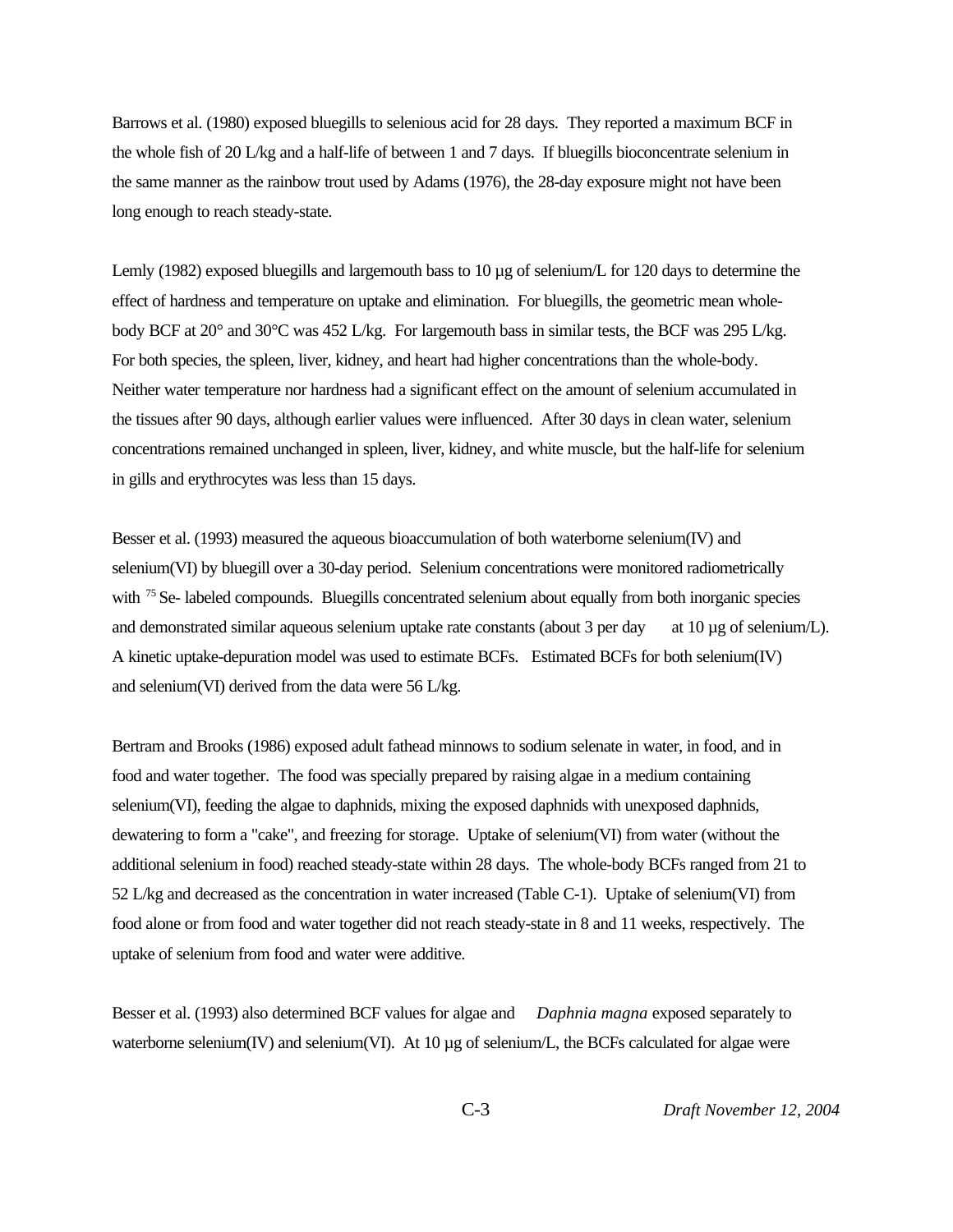1440 L/kg for selenium(IV) and 428 L/kg for selenium(VI). In these laboratory simulated food web studies (waterborne selenium to algae; algae to *Daphnia*; and *Daphnia* to bluegills) concentration factors (CFs) for the transfer of selenium from algae to *Daphnia* and *Daphnia* to bluegill (0.61 and 0.51 L/kg, respectively) were also determined (Table C-2). Using the BCF and CF data, one can calculate an estimated BAF for bluegill for this laboratory food chain. An estimated BAF value of 550 L/kg was calculated for a waterborne exposure of 10  $\mu$ g/L of 1:1 selenite: selenate to the algae-<br>*Daphnia* - bluegill web.

A three-trophic level food chain experiment consisting of the alga, *Chlorella vulgaris*, the rotifer, *Brachionus calyciflorus*, and the fathead minnow, *Pimephales promelas* was conducted by Dobbs et al. (1996). The three species were exposed to selenium(VI) for 25 days in a three-trophic level system whereby the organisms were linked in a continuous flow-through system in separate vessels, with each organism feeding on the trophic level below it. These organisms were continuously exposed for 25 days to either 0, 110.3, 207.7 or 396.1 µg of total recoverable selenium/L from selenium(VI) in natural creek water supplemented with nutrients to sustain algal growth. Algal population growth, rotifer standing crop, and fathead minnow growth were reduced at 207.7, 110.3 and 110.3 µg/L, respectively, after the 25-day exposure. Bioconcentration factors were found to be dependent on the species, treatment level and length of exposure, and they ranged between 100 and 1,000 L/kg.

Hamilton et al. (2000) exposed, separately, swim-up larvae of razorback sucker ( *Xyrauchen texanus*) and bonytail ( *Gila elegans*) to waterborne selenium in a simulated Green River, Utah water formulation. The selenium was 6:1 selenate:selenite, and the measured ambient or base level was 76  $\mu$ g/L in the razorback exposure and  $73 \mu g/L$  in the bonytail exposure. A flow-through system was utilized, and a 90-day partial life-cycle chronic toxicity study monitoring growth, behavior and mortality was conducted. No chronic effects were observed in tests conducted at base level. Higher than ambient concentrations were studied also, but were not selected for use in the BCF derivation due to either observed chronic effects or abnormally high concentrations of selenium and other metals in the test waters. At 90 days, the wholebody tissue levels of selenium were 3.2  $\mu$ g/g dw in the razorback and 2.2  $\mu$ g/g dw in the boneytail, reflecting BCF values of 42 and 30 L/kg, respectively.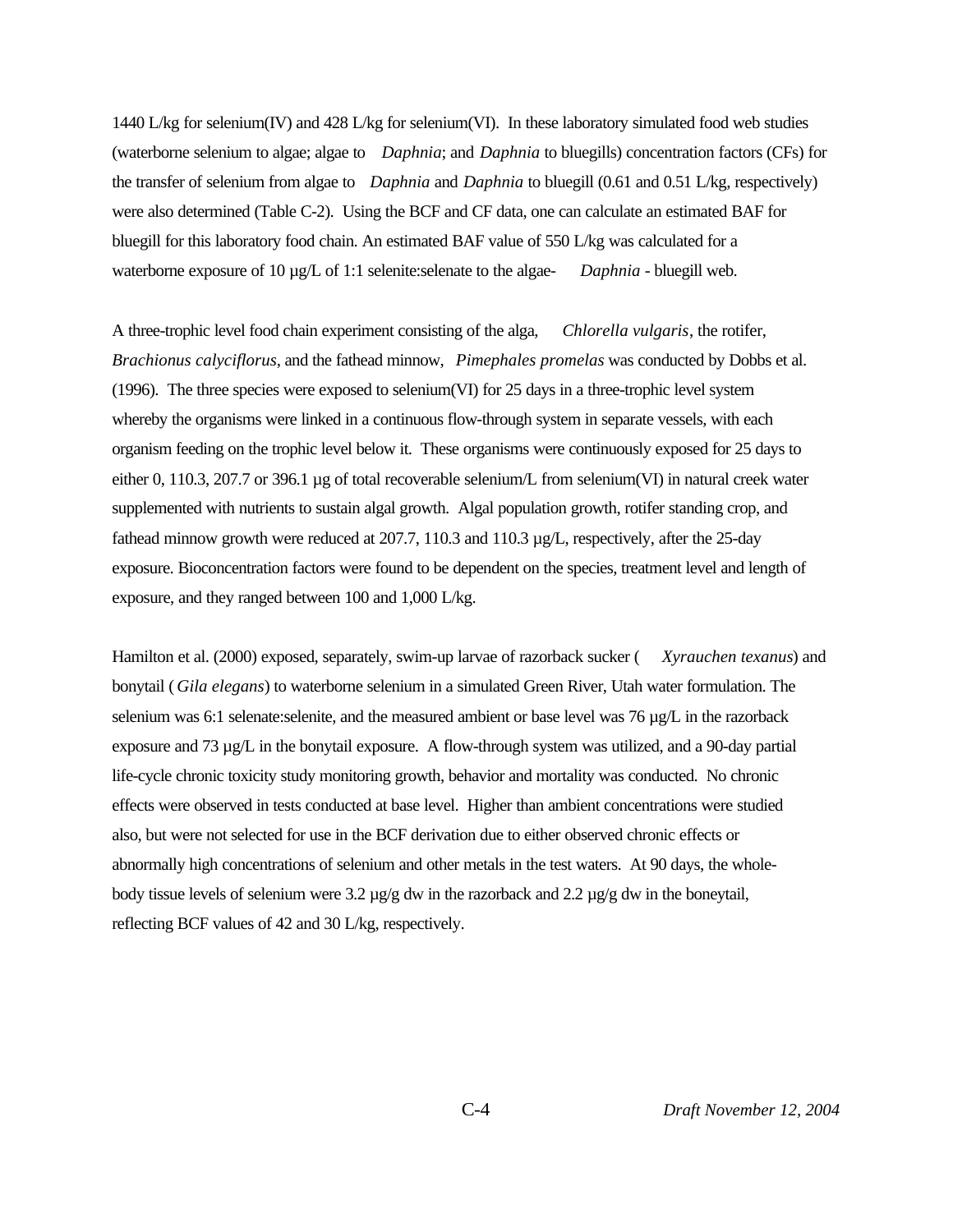#### **Field-Derived**

Hermanutz et al. (1996) exposed bluegills to selenium(IV) over 221 days in outdoor experimental streams at Monticello, MN which contained a natural food web. At the end of the 221 days in waters maintained at a nominal selenium concentration of  $2.5 \mu g/L$ , the average whole-body fish tissue level of selenium was 4.825 µg/g Se dw (based on a factor of 0.8 moisture content in fish tissue). The resulting BAF value was 1,930 L/kg.

Garcia-Hernandez et al. (2000) collected fish samples form October 1996 to March 1997 in a Sonora, Mexico wetland. Dissolved selenium concentrations in the water ranged from 5 to 19  $\mu$ g/l (median of 11 µg/l). Median whole-body concentration of selenium was measured in *Tilapia* (3.0 µg/g dw), carp ( 3.3  $\mu$ g/g dw), and largemouth bass (5.1  $\mu$ g/g dw). Resulting BAF values were 273, 300, and 464 L/kg, respectively.

Kennedy et al. (2000) collected spawning age (3-6 years) cutthroat trout from the Fording River, British Columbia in 1998. The waters of the river had an average selenium level of 13.9  $\mu$ g/L at the time of collection. The tissue (muscle) of the trout contained  $12.5 \pm 7.7$  µg of selenium/g dw. Utilization of these values provides a field derived muscle BAF of 899 L/kg.

Mason et al. (2000) collected biota in two streams (Blacklick Run and Herrington Creek) in western Maryland in October 1997, April 1998, and July 1998. Water samples were collected for analysis monthly over the duration of the study. Numerous fish species, among other organisms, were collected during each of the sampling periods, and whole-body tissue levels of selenium were measured. In Herrington Creek, the average water concentration of selenium was found to be 0.33 µg/L, and the average tissue levels of selenium in the fish were: bullhead (1.35  $\mu$ g/g dw); sucker (1.55  $\mu$ g/g dw), trout (1.94  $\mu$ g/g Se dw), and chub (1.50 µg/g Se dw). The resulting calculated BAF values were 4,091, 4,697, 5,879, and 4,545 L/kg, respectively. In Blacklick Creek the average water concentration was 0.39 µg/L, and the average tissue levels of selenium in fish were: dace (1.79  $\mu$ g/g dw), trout (1.94  $\mu$ g/g dw), and sculpin (2.55  $\mu$ g/g dw). Resulting BAF values were 4,590, 4,974, and 6,538 L/kg, respectively. Dry weight values were obtained from the published wet weight data employing a 0.8 factor for fish moisture content.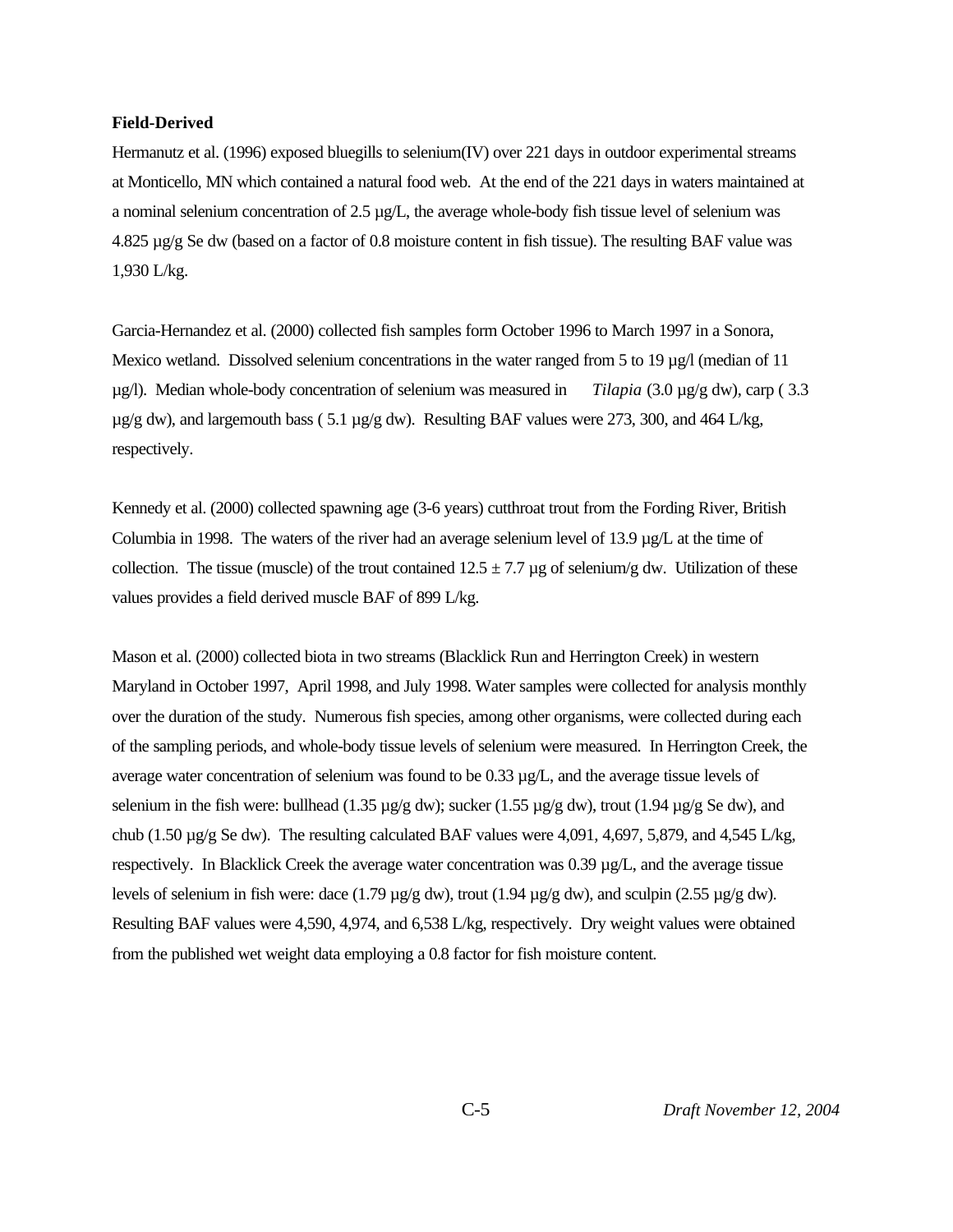Table C-1. Bioconcentration and Bioaccumulation of selenium by fish.

|                                                                  |                            | Concentration             |                         |                                  |                   |                            |                                               |
|------------------------------------------------------------------|----------------------------|---------------------------|-------------------------|----------------------------------|-------------------|----------------------------|-----------------------------------------------|
| <b>Fish Species</b>                                              | Selenium<br><b>Species</b> | in Water<br>$(\mu g/L)^a$ | Duration<br>(days)      | <b>Tissue</b><br>(Concentration) | $BCF^b$<br>(L/kg) | BAF <sup>b</sup><br>(L/kg) | Reference                                     |
|                                                                  |                            |                           | LABORATORY DERIVED      |                                  |                   |                            |                                               |
|                                                                  |                            |                           |                         |                                  |                   |                            |                                               |
| Rainbow trout,<br>Oncorhynchus<br>mykiss                         | Sodium<br>selenite         |                           | 48                      | Muscle                           | $\overline{2}$    |                            | Adams 1976                                    |
| Rainbow trout,<br>Oncorhynchus<br>mykiss                         | Sodium<br>selenite         |                           | 48                      | Whole-body                       | 10 <sup>c</sup>   |                            | Adams 1976                                    |
| Rainbow trout,<br>Oncorhynchus<br>mykiss                         | Sodium<br>selenite         | 100                       | 28                      | Whole-body<br>$(2.3 \,\mu g/g)$  | 23                |                            | Gissel-Nielsen<br>and Gissel-<br>Nielsen 1978 |
| Rainbow trout<br>(embryo),<br>Oncorhynchus<br>mykiss             | Sodium<br>selenite         |                           | 308<br>(post-<br>hatch) | Whole-body<br>(estimate)         | 42                |                            | Hodson<br>et al. 1980                         |
| Rainbow trout<br>Oncorhorynchus<br>mykiss                        | Sodium<br>selenite         | 21                        | 90                      | Whole-body<br>$(0.64 \,\mu g/g)$ | 30.5              |                            | Hunn<br>et al. 1987                           |
| Fathead minnow,<br>Pimephales<br>promelas                        | Sodium<br>selenite         |                           | 96                      | Muscle                           | 11.6              |                            | Adams 1976                                    |
| Fathead minnow,<br>Pimephales<br>promelas                        | Sodium<br>selenite         |                           | 96                      | Whole-body                       | 17.6              |                            | Adams 1976                                    |
| Fathead minnow<br>$(6-9 \text{ mo.}),$<br>Pimephales<br>promelas | Sodium<br>selenate         | 10.7                      | 56                      | Whole-body                       | 52 <sup>d</sup>   |                            | Bertram and<br>Brooks 1986                    |
| Fathead minnow<br>$(6-9 \text{ mo.}),$<br>Pimephales<br>promelas | Sodium<br>selenate         | 21.5                      | 56                      | Whole-body                       | 26 <sup>d</sup>   |                            | Bertram and<br>Brooks 1986                    |
| Fathead minnow<br>$(6-9 \text{ mo.}),$<br>Pimephales<br>promelas | Sodium<br>selenate         | 43.5                      | 56                      | Whole-body                       | 21 <sup>d</sup>   |                            | Bertram and<br>Brooks 1986                    |
| Bluegill,<br>Lepomis<br>macrochirus                              | Selenious<br>acid          |                           | 28                      | Whole-body                       | 20                |                            | <b>Barrows</b><br>et al. 1980                 |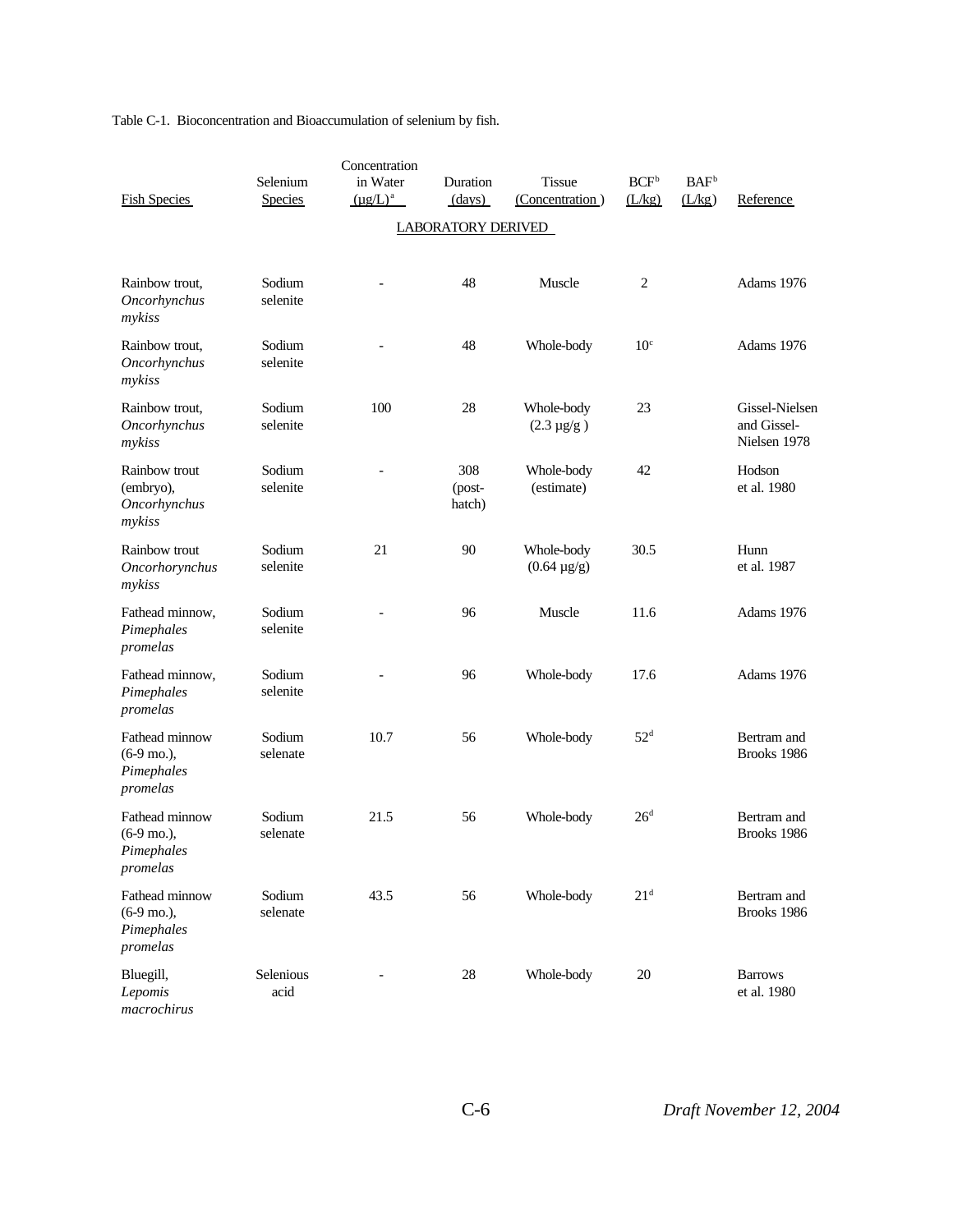### Table C-1 continued.

|                                                  |                                                   | Concentration             |                               |                                                      |                            |                            |                                     |
|--------------------------------------------------|---------------------------------------------------|---------------------------|-------------------------------|------------------------------------------------------|----------------------------|----------------------------|-------------------------------------|
| <b>Fish Species</b>                              | Selenium<br><b>Species</b>                        | in Water<br>$(\mu g/L)^a$ | Duration<br>(days)            | <b>Tissue</b><br>(Concentration)                     | BCF <sup>b</sup><br>(L/kg) | BAF <sup>b</sup><br>(L/kg) | Reference                           |
| Bluegill,<br>Lepomis<br>macrochirus              | Sodium<br>selenite                                | 10<br>10<br>10<br>10      | 120<br>120<br>120<br>120      | Whole-body<br>Whole-body<br>Whole-body<br>Whole-body | 450<br>470<br>430<br>460   |                            | Lemly 1982                          |
| Bluegill,<br>Lepomis<br>macrochirus              | Selenate                                          | 10                        | 30                            | Whole-body                                           | 56                         |                            | <b>Besser</b><br>et al. 1993        |
| Largemouth bass,<br>Micropterus<br>salmoides     | Sodium<br>selenite                                | 10<br>10<br>10<br>10      | 120<br>120<br>120<br>120      | Whole-body<br>Whole-body<br>Whole-body<br>Whole-body | 310<br>300<br>300<br>270   |                            | Lemly 1982                          |
| Bluegill,<br>Lepomis<br>macrochirus              | Selenite                                          | 10                        | 30                            | Whole-body                                           | 56                         |                            | <b>Besser</b><br>et al. 1993        |
| Bluegill,<br>Lepomis<br>macrochirus              | selenite:<br>selenate 1:1                         | 10                        | 30                            | Whole-body                                           |                            | 550 <sup>e</sup>           | <b>Besser</b><br>et al. 1993        |
| Razorback suker,<br>Xyrauchen<br>texanus         | selenate/<br>selenite <sup>f</sup>                | 76                        | 90                            | Whole-body<br>$(3.2 \,\mu g/g)$                      | 42                         |                            | Hamilton<br>et al. 2000             |
| Bonytail,<br>Gila elegans                        | selenate/<br>selenite <sup>f</sup>                | 73                        | 90                            | Whole-body<br>$(2.2 \,\mu g/g)$                      | 30                         |                            | Hamilton<br>et al. 2000             |
|                                                  |                                                   |                           | <b>FIELD DERIVED</b>          |                                                      |                            |                            |                                     |
| Bluegill<br>Lepomis<br>macrochirus               | Selenite                                          | 2.5                       | 221                           | Whole-body<br>$(4.825 \,\mu g/g)$                    |                            | 1,930                      | Hermanutz<br>et al. 1996            |
| Tilapia sp.                                      | Natural <sup>f</sup>                              | 11                        | Field                         | Whole-body<br>$(3.0 \,\mu g/g)$                      |                            | 273                        | Garcia-<br>Hernandez<br>et al. 2000 |
| Carp,<br>Cyprinus carpio                         | Natural <sup>f</sup>                              | 11                        | Field                         | Whole-body<br>$(3.3 \,\mu g/g)$                      |                            | 300                        | Garcia-<br>Hernandez<br>et al. 2000 |
| Largemouth bass,<br>Micropterus<br>salmoides     | Natura1f                                          | 11                        | Field                         | Whole-body<br>$(5.1 \,\mu g/g)$                      |                            | 464                        | Garcia-<br>Hernandez<br>et al. 2000 |
| Cutthroat trout.<br>Oncorhynchus<br>clarki       | Natural <sup>f</sup>                              | 13.9                      | Field                         | Muscle<br>$(12.5 \,\mu g/g)$                         |                            | 899                        | Kennedy<br>et al. 2000              |
| Brown bullhead,<br><b>Ictalurus</b><br>nebulosus | Natural <sup>f</sup><br>(Herrington<br>Creek, MD) | 0.33                      | $N/Ag$ (10<br>month<br>study) | Whole-body<br>$(1.35 \,\mu g/g)$                     |                            | 4,091                      | Mason et al.<br>2000                |

C-7 *Draft November 12, 2004*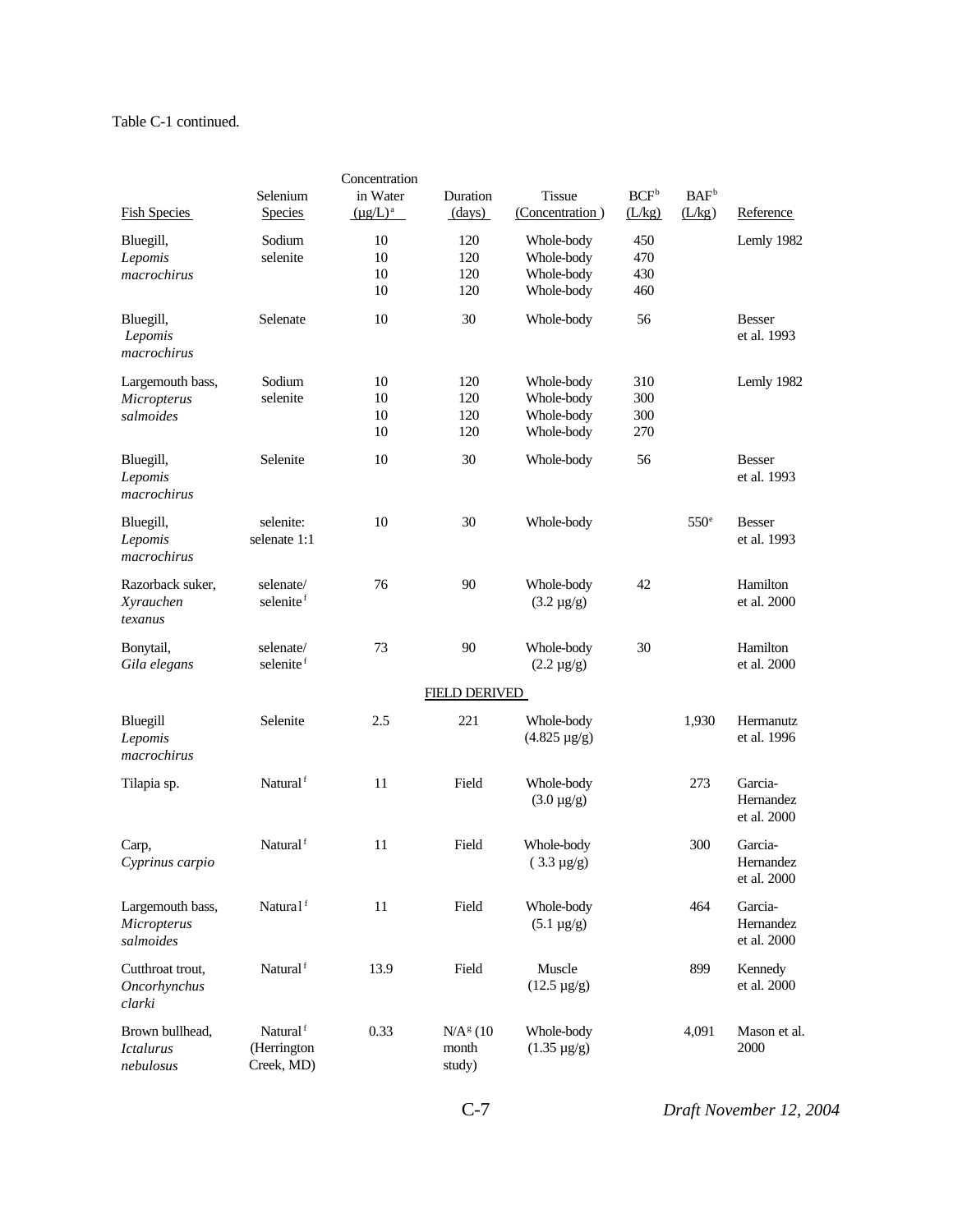### Table C-1 continued.

| <b>Fish Species</b>                                     | Selenium<br><b>Species</b>                         | Concentration<br>in Water<br>$(\mu g/L)^a$ | Duration<br>(days)            | <b>Tissue</b><br>(Concentration) | $BCF^b$<br>(L/kg) | BAF <sup>b</sup><br>(L/kg) | Reference            |
|---------------------------------------------------------|----------------------------------------------------|--------------------------------------------|-------------------------------|----------------------------------|-------------------|----------------------------|----------------------|
| White sucker,<br>Catostomus<br>commersoni               | Natural <sup>f</sup><br>(Herrington)<br>Creek, MD) | 0.33                                       | $N/A$ (10<br>month<br>study)  | Whole-body<br>$(1.55 \,\mu g/g)$ |                   | 4,697                      | Mason et al.<br>2000 |
| <b>Brook Trout,</b><br><b>Salvelinus</b><br>fonticnalis | Natural <sup>f</sup><br>(Herrington<br>Creek, MD)  | 0.33                                       | $N/A$ (10<br>months<br>study) | Whole-body<br>$(1.94 \,\mu g/g)$ |                   | 5,879                      | Mason et al.<br>2000 |
| Creek Chub,<br><b>Semotilus</b><br>arromaculatus        | Natural <sup>f</sup><br>(Herrington)<br>Creek, MD) | 0.33                                       | $N/A$ (10<br>months<br>study) | Whole-body<br>$(1.50 \,\mu g/g)$ |                   | 4,545                      | Mason et al.<br>2000 |
| Mottled Sculpin,<br>Cottus bairdi                       | Natural <sup>f</sup><br>(Blacklick<br>Run, MD)     | 0.39                                       | $N/A$ (10<br>months<br>study) | Whole-body<br>$(2.55 \,\mu g/g)$ |                   | 6,538                      | Mason et al.<br>2000 |
| <b>Blacknose Dace</b><br><b>Rhinchthus</b><br>atratulus | Natural <sup>f</sup><br>(Blacklick<br>Run, MD)     | 0.39                                       | $N/A$ (10<br>months<br>study) | Whole-body<br>$(1.79 \,\mu g/g)$ |                   | 4,590                      | Mason et al.<br>2000 |
| <b>Brook Trout</b><br><b>Salvelins</b><br>fortinalus    | Natural <sup>f</sup><br>(Blacklick<br>Run, MD)     | 0.39                                       | $N/A$ (10<br>months<br>study) | Whole-body<br>$(1.94 \,\mu g/g)$ |                   | 4,974                      | Mason et al.<br>2000 |

<sup>a</sup> Measured concentration of selenium.

b Bioconcentration factors (BCFs) and bioaccumulation factors (BAFs) are based on measured concentrations of selenium in water and in tissue (dry weight).

<sup>c</sup> Estimated from graph.

<sup>d</sup> Calculated by dividing the reported equilibrium concentration in tissue (steady-state body burden) by the average measured concentration in water.

 $^{\circ}\;$  Laboratory food chain: water-> algae -> daphnia -> bluegill.

<sup>f</sup> Not speciated.

 $N/A$  not applicable.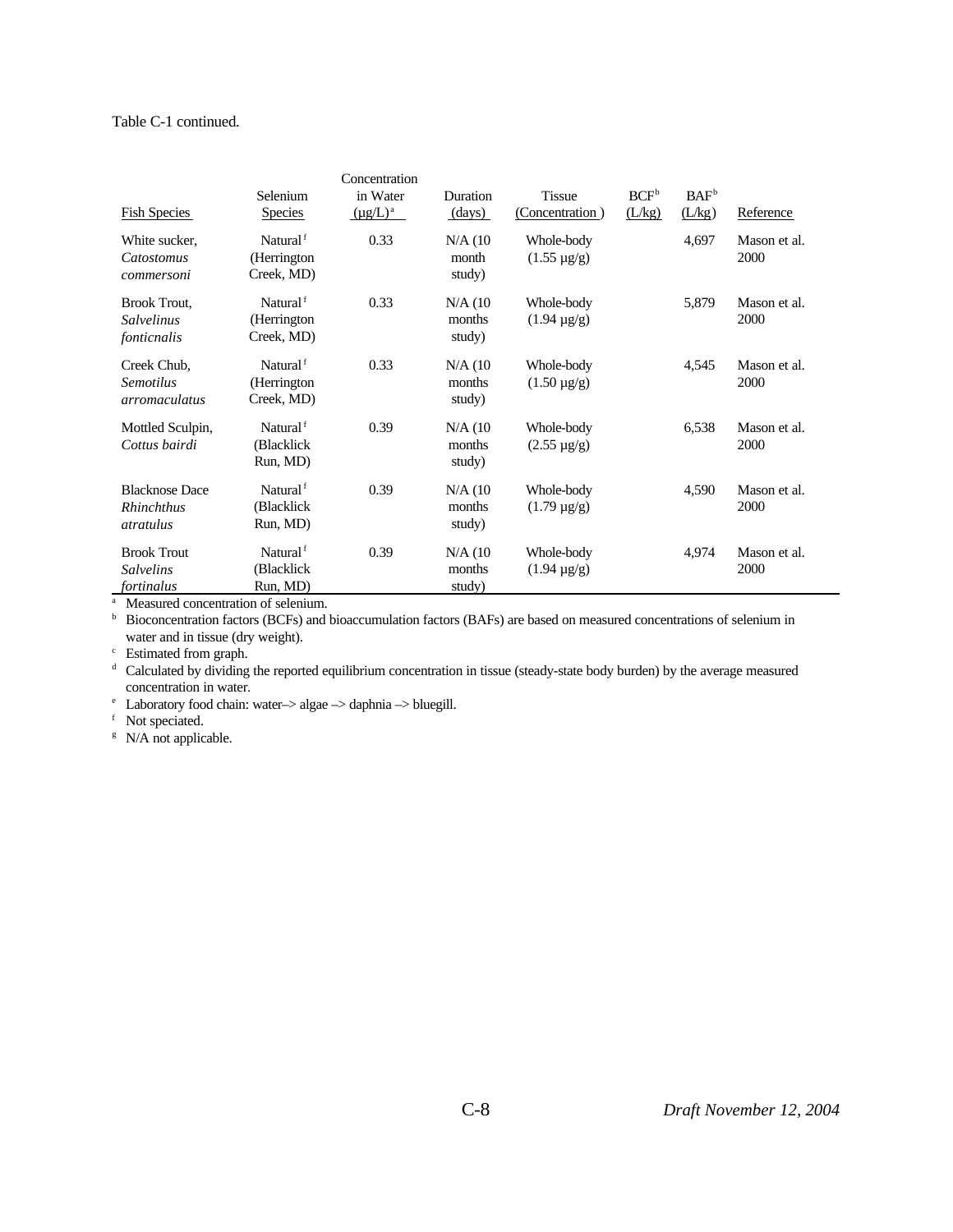Table C-2. Bioconcentration and Bioaccumulation of selenium by other aquatic organisms.

|                              |                           | Concentration |                              |                                 |                  |                         |              |
|------------------------------|---------------------------|---------------|------------------------------|---------------------------------|------------------|-------------------------|--------------|
|                              | Selenium                  | in Water      | Duration                     | <b>Tissue</b>                   | $BCF^b$          | <b>BAF</b> <sup>b</sup> |              |
| Other Species                | Form                      | $(\mu g/L)^a$ | (days)                       | (Concentration)                 | (L/kg)           | (L/kg)                  | Reference    |
|                              |                           |               | <b>LABORATORY DERIVED</b>    |                                 |                  |                         |              |
| Algae,                       | Selenite                  | 10            | 4                            |                                 | 1440             |                         | Besser et    |
| Chlamydomonas<br>reinhardtii | Selenate                  | 10            | $\overline{4}$               |                                 | 428              |                         | al. 1993     |
| Cladoceran,                  | Selenate:                 | 156           | 21                           | Whole-body                      | 94               |                         | Ingersoll et |
| Daphnia magna                | Selenite<br>1:1           |               |                              | $(14.7 \,\mu g/g)$              |                  |                         | al. 1990     |
|                              | Selenate:                 | 348           | 21                           | Whole-body                      | 91               |                         |              |
|                              | Selenite<br>1:1           |               |                              | $(31.7 \,\mu g/g)$              |                  |                         |              |
| Cladoceran,                  | Selenite                  | 10            | $\overline{4}$               |                                 | $570^\circ$      |                         | Besser et    |
| Daphnia magna                | Selenate                  | 10            | $\overline{4}$               |                                 | 293 <sup>e</sup> |                         | at. 1993     |
|                              |                           |               | <b>FIELD DERIVED</b>         |                                 |                  |                         |              |
| Ephemeroptera                | Selenite                  | 2.5           | 221                          | Whole-body                      |                  | 1,957                   | Hermanutz    |
|                              |                           |               |                              | $(5.05 \,\mu g/g)$              |                  |                         | et al. 1996  |
| Heptageniidae                | Selenite                  | 10            | 221                          | Whole-body                      |                  | 1,787                   |              |
|                              |                           |               |                              | $(17.30 \,\mu g/g)$             |                  |                         |              |
| Ephemeroptera                | Natural <sup>f</sup>      | 0.33          | N/A                          | Whole-body                      |                  | 17,600                  | Mason et     |
|                              | (Herrington<br>Creek, MD) |               | $(10 \text{ mo.})$<br>study) | $(5.05 \,\mu g/g)$              |                  |                         | al. 2000     |
| Heptageniidae                | Natural <sup>f</sup>      | 0.39          | N/A                          | Whole-body                      |                  | 14,900                  |              |
|                              | (Blacklick                |               | $(10 \text{ mo.})$           | $(5.8 \,\mu g/g)$               |                  |                         |              |
|                              | Run, MD)                  |               | study)                       |                                 |                  |                         |              |
| Chironomidae                 | Natural <sup>f</sup>      | 14.5          | N/A                          | Wholebody                       |                  | 1703                    | Zhang and    |
|                              |                           |               | (3 yr.                       | $(24.7 \,\mu g/g)$              |                  |                         | Moore        |
|                              | Natural <sup>f</sup>      | 1.58          | study)<br>N/A                | Wholebody                       |                  | 6582                    | 1996         |
|                              |                           |               | (3 yr.                       | $(10.4 \,\mu g/g)$              |                  |                         |              |
|                              |                           |               | study)                       |                                 |                  |                         |              |
| Chironomidae                 | Selenite                  | 2.5           | 221                          | Wholebody                       |                  | 1399                    | Hermanutz    |
|                              | Selenite                  | 10            | 221                          | $(3.61 \,\mu g/g)$<br>Wholebody |                  | 1405                    | et al. 1996  |
|                              |                           |               |                              | $(13.60 \,\mu g/g)$             |                  |                         |              |
| Hydropsychidae               | Natural                   | 32            | N/A                          | Wholebody                       |                  | 969                     | Reash et     |
|                              | (ite/ate 9:1)             |               |                              | $(3.1 \ \mu g/g)$               |                  |                         | al. 1999     |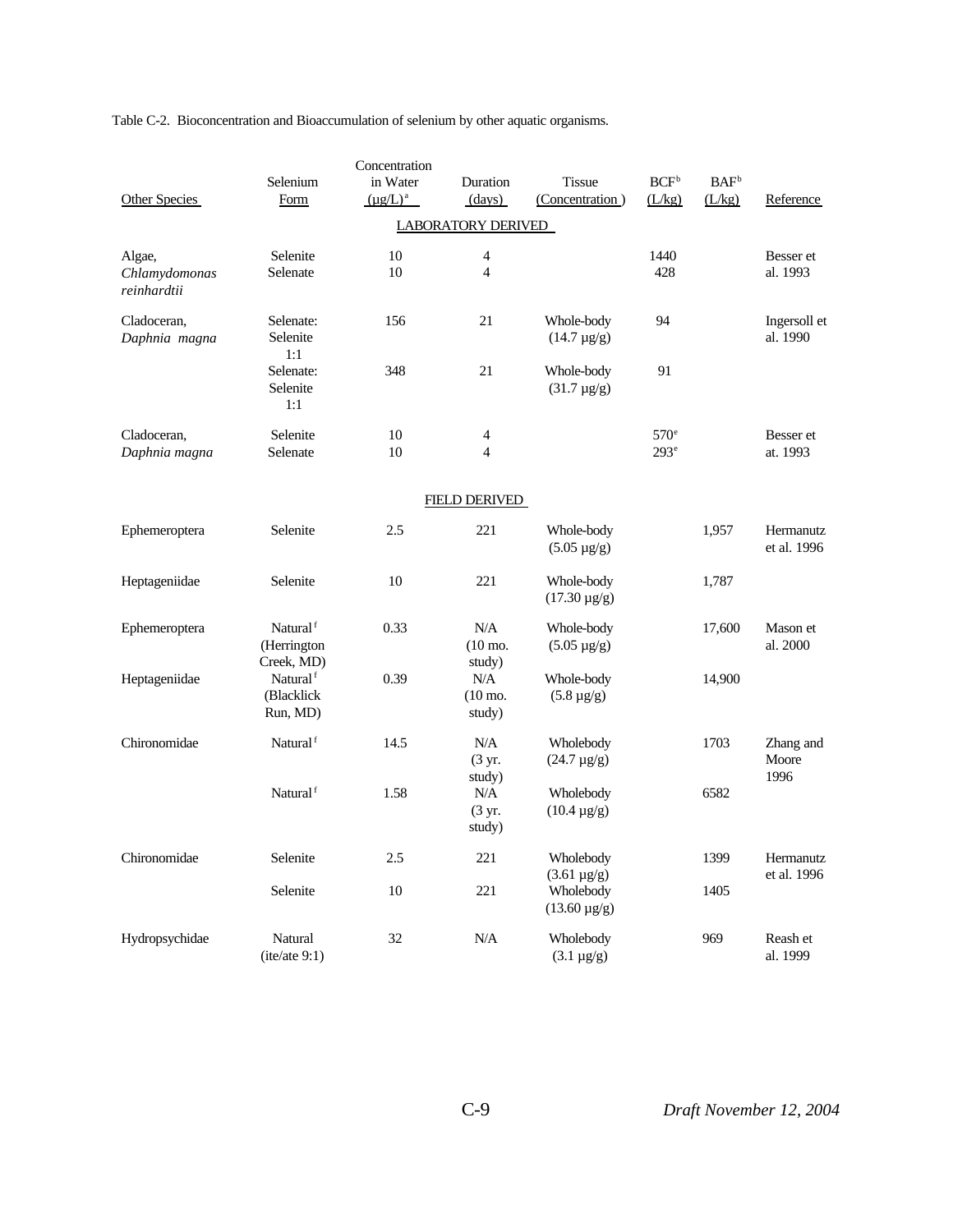### Table C-2 Continued.

|                   |                      | Concentration |                    |                     |         |                  |           |
|-------------------|----------------------|---------------|--------------------|---------------------|---------|------------------|-----------|
|                   | Selenium             | in Water      | Duration           | <b>Tissue</b>       | $BCF^b$ | BAF <sup>b</sup> |           |
| Other Species     | Form                 | $(\mu g/L)^a$ | (days)             | (Concentration)     | (L/kg)  | (L/kg)           | Reference |
| Hydropsychidae    | Natural <sup>f</sup> | 0.33          | N/A                | Wholebody           |         | 31,800           | Mason et  |
|                   | (Herrington          |               | $(10 \text{ mo.})$ | $(10.5 \,\mu g/g)$  |         |                  | al. 2000  |
|                   | Creek, MD)           |               | study)             |                     |         |                  |           |
|                   | Natural <sup>f</sup> | 0.39          | N/A                | Wholebody           |         | 11,800           |           |
|                   | (Blacklick           |               | $(10 \text{ mo.})$ | $(4.6 \,\mu g/g)$   |         |                  |           |
|                   | Run, MD)             |               | study)             |                     |         |                  |           |
| Astacidae         | Natural <sup>f</sup> | 0.33          | N/A                | Wholebody           |         | 3864             | Mason et  |
|                   | (Herrington)         |               | $(10 \text{ mo.})$ | $(1.275 \,\mu g/g)$ |         |                  | al. 2000  |
|                   | Creek, MD)           |               | study)             |                     |         |                  |           |
|                   | Natural <sup>f</sup> | 0.39          | N/A                | Wholebody           |         | 1038             |           |
|                   | (Blacklick           |               | $(10 \text{ mo.})$ | $(0.405 \,\mu g/g)$ |         |                  |           |
|                   | Run, MD)             |               | study)             |                     |         |                  |           |
| Periphyton        | Natural <sup>f</sup> | 0.33          | N/A                | Whole               | 8667    |                  | Mason et  |
|                   | (Herrington)         |               | $(10 \text{ mo.})$ | $(2.860 \,\mu g/g)$ |         |                  | al. 2000  |
|                   | Creek, MD)           |               | study)             |                     |         |                  |           |
|                   | Natural <sup>f</sup> | 0.39          | N/A                | Whole               | 628     |                  |           |
|                   | (Blacklick           |               | $(10 \text{ mo.})$ | $(0.245 \mu g/g)$   |         |                  |           |
|                   | Run, MD)             |               | study)             |                     |         |                  |           |
| <b>Bryophytes</b> | Natural <sup>f</sup> | 0.33          | N/A                | Whole               | 5636    |                  | Mason et  |
|                   | (Herrington          |               | $(10 \text{ mo.})$ | $(1.860 \,\mu g/g)$ |         |                  | al. 2000  |
|                   | Creek, MD)           |               | study)             |                     |         |                  |           |
|                   | Natural <sup>f</sup> | 0.39          | N/A                | Whole               | 2000    |                  |           |
|                   | (Blacklick           |               | $(10 \text{ mo.})$ | $(0.780 \,\mu g/g)$ |         |                  |           |
|                   | Run, MD)             |               | study)             |                     |         |                  |           |

<sup>a</sup> Measured concentration of selenium.

<sup>b</sup> Bioconcentration factors (BCFs) and bioaccumulation factors (BAFs) are based on measured concentrations of selenium in water and in tissue (dry weight).

<sup>c</sup> Estimated from graph.

<sup>d</sup> Calculated by dividing the reported equilibrium concentration in tissue (steady-state body burden) by the average measured concentration in water.

<sup>e</sup> Laboratory food chain: water–> algae –> daphnia –> bluegill.

<sup>f</sup> Not speciated.

 $N/A$  not applicable.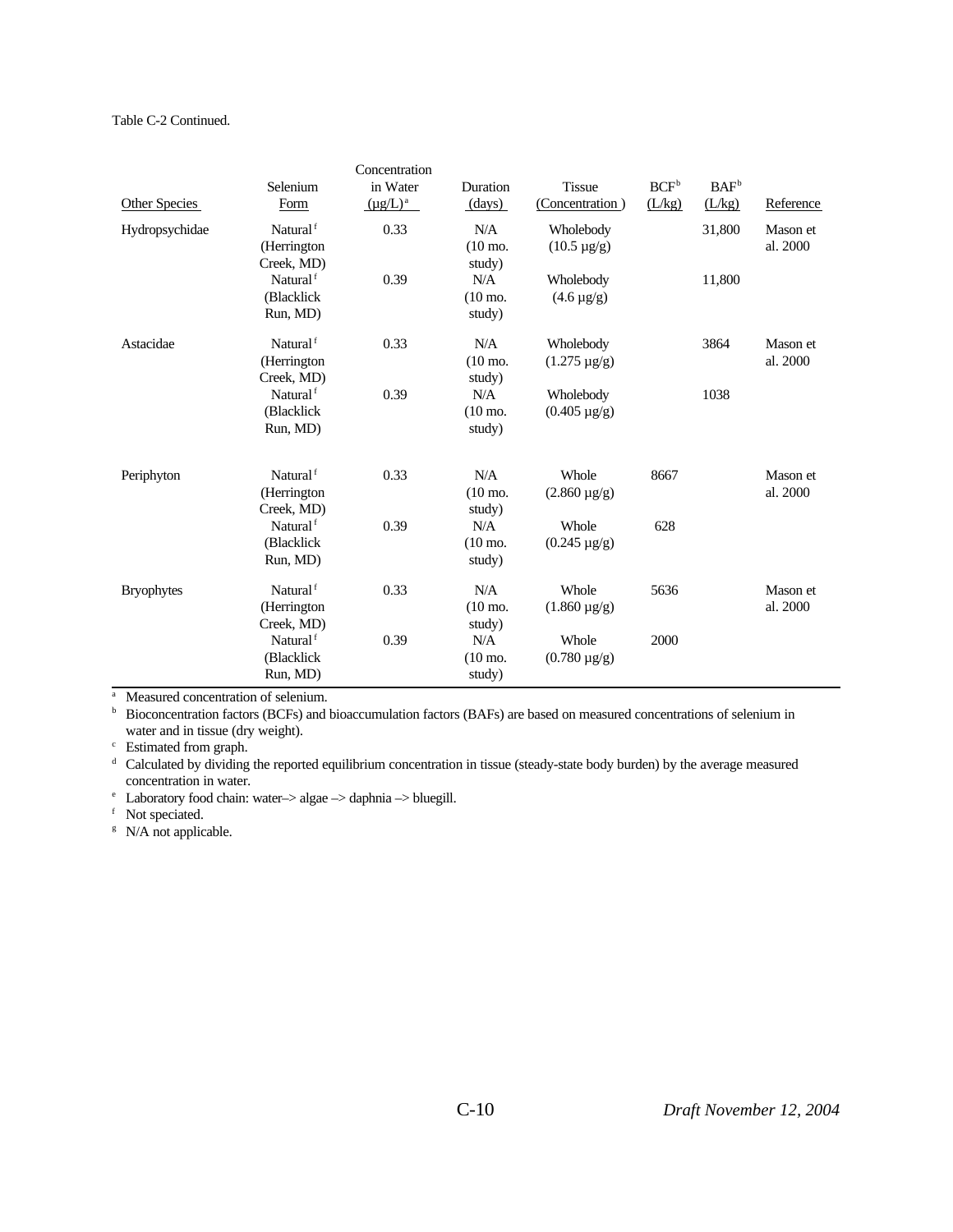### **APPENDIX D**

### **ENVIRONMENTAL FACTORS AFFECTING SELENIUM TOXICITY AND BIOACCUMULATION**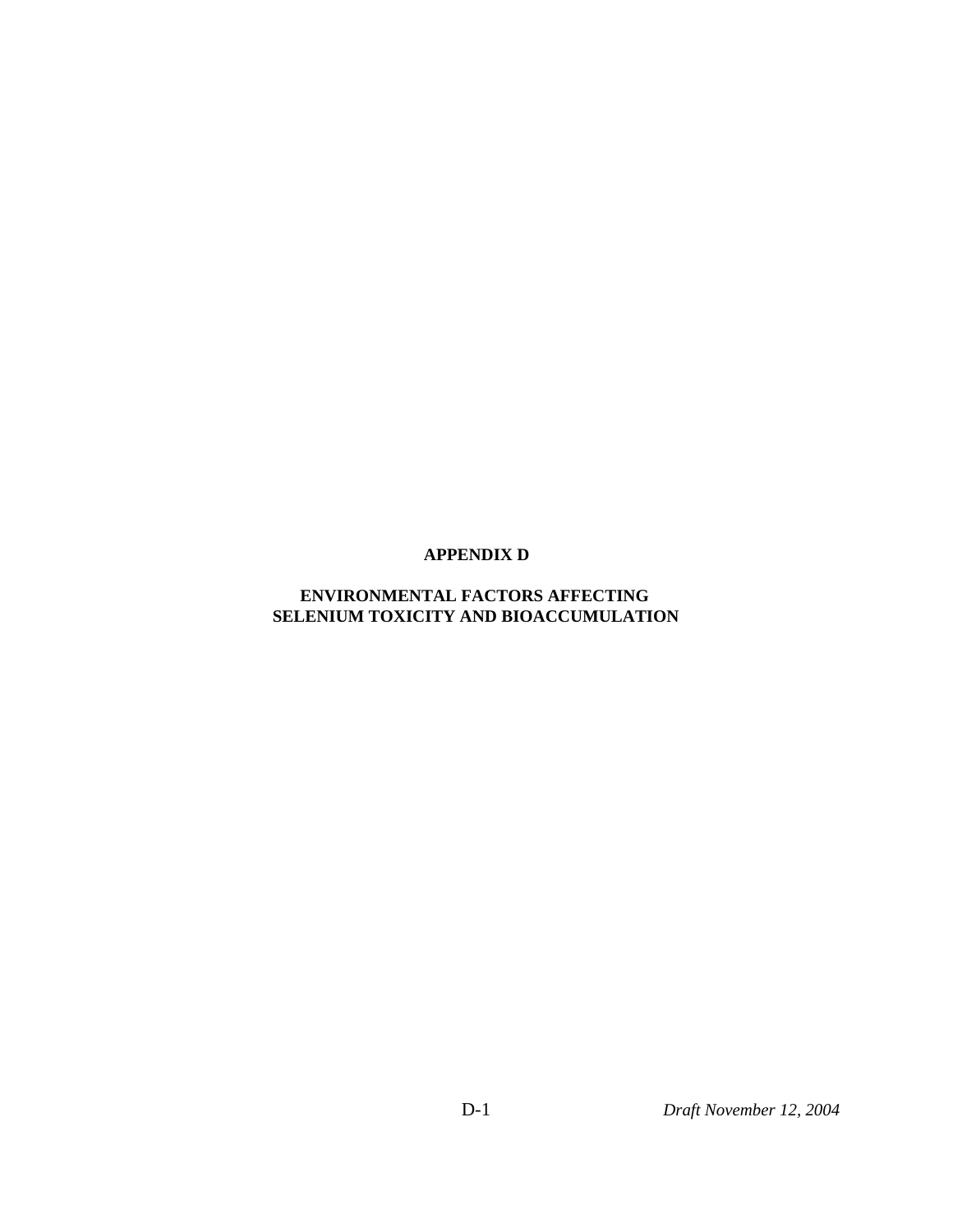#### **Environmental Factors Affecting Selenium Toxicity and Bioaccumulation**

A variety of environmental factors have been shown to influence the toxicity/bioaccumulation of selenium. A brief summary of the influence of sulfate, hardness, heavy metals, pH, temperature and day length on selenium toxicity/bioaccumulation is presented below.

### **Sulfate**

In acute toxicity tests and uptake experiments with selenium, sulfate has been shown to antagonize Se toxicity and Se uptake in plants and animals, frequently with a major effect on Se action. Where multiple Se forms are used in joint action experiments, Se(VI) is antagonized most by SQ with Se(IV) and Se(II) affected to a lesser extent. Sulfate has reduced Se mortality responses by 90 percent and Se uptake to 10 percent of controls or less. Thus, sulfate is a major co-factor in a number of Se toxicity and Se uptake experiments.

In four acute toxicity tests, sulfate antagonized selenate toxicity in three algae species and the cladoceran *Daphnia*. The LC<sub>50</sub> values of two desmids (*Cosmerium* spp.) exposed to selenate plus sulfate were 4x and 8x the LC<sub>50</sub> values of selenate only (Sarma and Jayaraman 1984). The growth of *Selenastrum capricornutum* increased by 50 percent when 11 or 107 µg/L Se(VI) were combined with 3.3or 33 µg/L sulfate (Williams et al. 1994). The toxicity of 490  $\mu$ g/L selenate to*D. magna* was reduced by 90 percent mortality by combining it with either 10 or 308 mg/L sulfate. Uptake studies, with one exception, document sulfate as antagonistic to uptake of selenium. In many cases, Se uptake rates are reduced to 40 to 50 percent of controls (Se alone or lowest  $SO_4$  concentration), but there are examples of sulfate reducing uptake to 20 percent of controls. These examples include a rooted plant (six percent of control rate), an alga (7 percent), *Daphnia* (20 percent) and a midge (20 percent).

Of the two algal species investigated, *Chlamydomonas reinhardtii* responded less to sulfate and Se(VI) coexposure (Williams et al. 1994) than *Selenastrum capricornutum* (7 percent low SO<sub>4</sub> rate) (Riedel and Sanders 1996). Widgeon grass (*Ruppia moritima*) uptake reductions (Se uptake, high or low sulfate) occurred most for Se(VI) (6 percent), then  $Se(IV)$  (44 percent) and  $Se(II)$  (56 percent) (Bailey et al. 1995).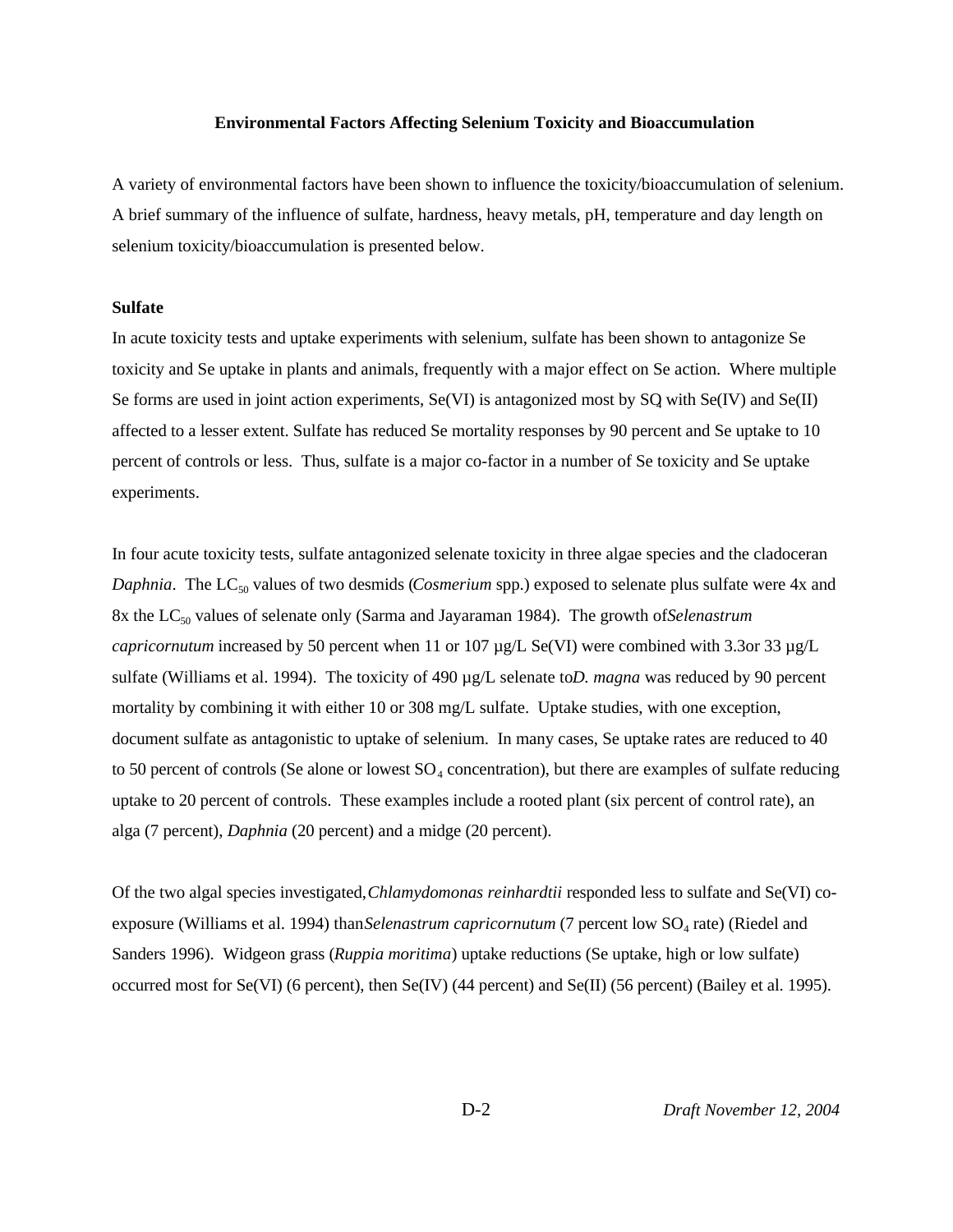Experiments with *Daphnia* show no interaction of Se and SO<sub>4</sub> in a microcosm experiment (Besser et al. 1989). However, other experiments with Se and  $SO_4$  show a 43 percent reduction of Se uptake by sulfate (Hansen et al.1993) and uptake reductions ranging from 20 to 65 percent among three Se(VI) exposures and two sulfate levels (Ogle and Knight 1996). Se uptake by a midge, *Chironomus decorus*, was reduced to 20 to 65 percent of controls in a 48 hour exposure to 6 mg/L Se(VI) and 3 levels of  $SO_4$  (Hansen et al. 1993).

#### **Hardness**

Acute toxicity tests of selenium forms with hardness as a variable were conducted with an invertebrate and three fish species. In all cases, water hardness variations did not cause major changes in the acute toxicity of selenium.  $LC_{50}$  value differences due to hardness were no less than half or more than double the  $LC_{50}$  of the standard of comparison.

*D. magna* were exposed to three forms of selenium and one Se mixture in acute toxicity tests (48h LC<sub>50</sub>) to determine the effect of soft (46 mg/L CaCO<sub>3</sub>) and hard (134 mg/L CaCO<sub>3</sub>) water on selenium toxicity. Water hardness did not affect the toxicity of Se(VI) and Se(II), but Se(IV) was slightly more toxic in hard than soft water (LC<sub>50</sub>, hard/soft = 0.5), as was the 1:1 mixture of Se(IV) and Se(VI) (LC<sub>50</sub>, hard/soft = 0.6) (Ingersoll et al. 1990). *Mytilus edulis* were exposed to selenite in sea water with salinities of 15, 20, 27 and 30‰ (27‰ was close to the mussel's natural habitat). Se(IV) influx measured during 2 hours of exposure demonstrated an effect on uptake as follows: maximum influx at 20‰ ; greatest influx difference  $= 0.7$  max (34‰) (Wang et al. 1996a).

Fry of chinook salmon and coho salmon were exposed for 96 hr to selenate, selenite and a 1:1 mixture in soft (42 mg/L CaCO<sub>3</sub>) and hard (211 mg/L CaCO<sub>3</sub>) water. Advanced fry of chinook salmon were exposed to Se(II) in brackish water (333 mg/L CaCO<sub>3</sub>). In all cases, variable hardness had no effect on the toxicity of three forms of selenium or the mixture (Hamilton and Buhl 1990b).

Young striped bass (*Morone saxatilis*) exhibited some differential susceptibility to selenite in hard (285 mg/L CaCO<sub>3</sub>) vs. soft (40 mg/L CaCO<sub>3</sub>) water (LC<sub>50</sub> hard/soft = 1.8) with Se(IV) in soft water being more toxic. The  $LC_{50}$  of Se(IV) in 1‰ saline (455 mg/L CaCQ) was not significantly different than Se in soft or hard water (Palawski et al. 1985).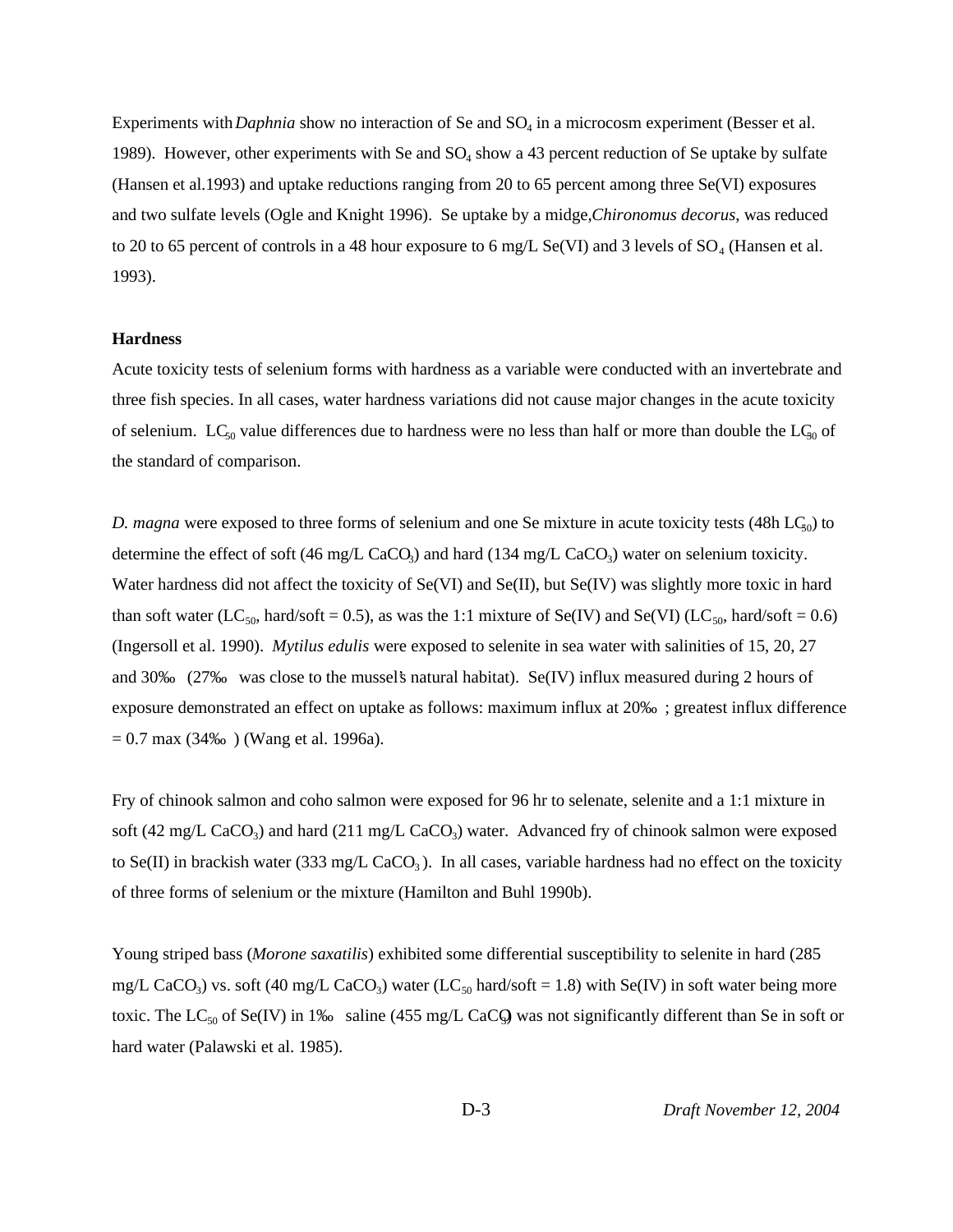The Se BCF values for young salmon (*Onchorhynchus tsawytscha*) exposed for 90 days to a Se(VI):Se(IV) mixture (6:1) were no different in fresh water (371 mg/L CaCQ) or well water (612 mg/L CaCO<sub>3</sub>). Exposure for 60 days to Se in 1‰ saline reduced the Se BCF to approximately 50% of BCFs for well water and fresh water (Hamilton and Wiedmeyer 1990).

#### **Heavy Metals**

Joint action studies with selenium and metals were conducted with cadmium and mercury, which have been investigated frequently in this regard, and arsenic and molybdenum. The latter two chemicals were investigated in a chronic test (at least 3 broods) with *Ceriodaphnia dubia* at exposure concentrations of the three chemicals that alone caused chronic mortality and reproductive effects. As<sup>5</sup> or Mo<sup>+6</sup>, combined with Se(VI) in a chronic test, reduced reproduction and increased cumulative mortality (Naddy et al. 1995).

Mercury uptake experiments with selenite had opposite results in two separate studies with the marine mussel, *Mytilus edulis*. In 30 - 50-day tests, Se(IV) uptake was doubled (Se alone  $= 0.8$  ng/g/d) by joint exposure to Se (30  $\mu$ g/L) and HgCl<sub>2</sub> (5  $\mu$ g/L) (Pelletier 1986a). Uptake of Se in a 96-hr study (Se(IV), 2  $\mu$ g/L; HgCl<sub>2</sub>, 0.1-1.0 mg/L) decreased as a function of Hg concentration (r<sup>2</sup> = - 0.93) (Micallef and Tyler 1987).

The toxicity of Se(IV) and Se(VI) to a fresh water snail (*Lymnaea*) was reduced by 55 to 66 percent mortality by 0.1 mg/L cadmium in an 11-day water exposure. Using growth to evaluate toxicity of selenium-cadmium pairs in two species of marine phytoplankton (*Crypthecodinium* sp., *Procentrum* sp.), Prevot and Sayer-Gobillard (1986) demonstrated in both species that the toxicity of the higher Se doses was reduced by cadmium. Cadmium slightly elevated Se(IV) uptake in gill tissues of *Carcinas maenas* (marine shore crabs) but Se levels in two other tissues and carapace were no different than Se exposure in a 29-day experiment.

In summary, cadmium mortality effects were consistent in antagonizing the toxicity of selenium, although the level of antagonism was low to moderate in these two cases. Mercury effects on Se uptake by *Mytilus* were not in agreement, i.e. in a 96-hour study, selenium uptake decreased as mercury increased, but in 30 - 50-day tests, mercury enhanced selenium uptake. Both metals are generally toxic which complicates Se-

D-4 *Draft November 12, 2004*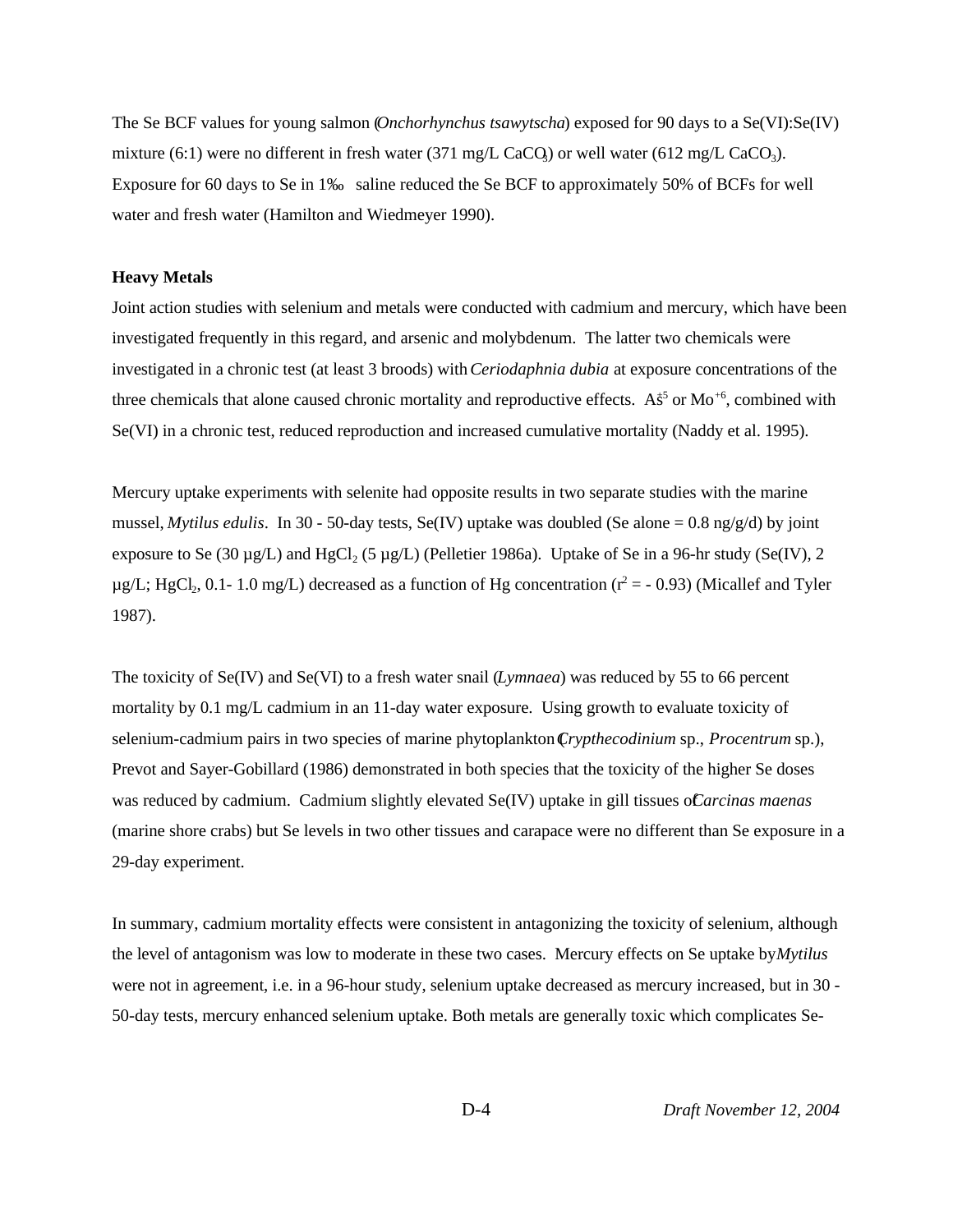metal investigations. For example, Se interaction with arsenic or molybdenum were conducted with metal concentrations that were toxic.

#### **pH, Temperature and Day Length**

Except for Se(IV) at acidic pH, pH changes in the range associated with natural waters do not have an appreciable effect on uptake of selenium. Temperature is a major modifying influence on the interaction of chemicals and aquatic organisms as shown by sediment storage and *Paramecium* experiments. Interaction by low temperature and day length dramatically enhanced the toxicity of Se in fish chronically exposed under laboratory conditions.

As presented in the chronic section, Lemly (1993b) investigated the effect of temperature and day-length effects with selenium on juvenile bluegills exposed for 180 days. Selenium exposures included 4.8 µg/L in water (SeVI:SeIV = 1:1) and Se(II) in food (5.1  $\mu$ g/g) and simulation of summer conditions and winter conditions. Functions monitored during the study were percent lipid content of fish (energy reserve), cumulative mortality, body condition factor,  $Q_{2}$  and gill pathology and blood abnormalities. All of these major functions were significantly affected by winter simulation plus selenium in experiments designed to chronically expose bluegills to a combination of selenium and environmental factors that would reflect actual exposure of natural fish populations to selenium during seasonal change.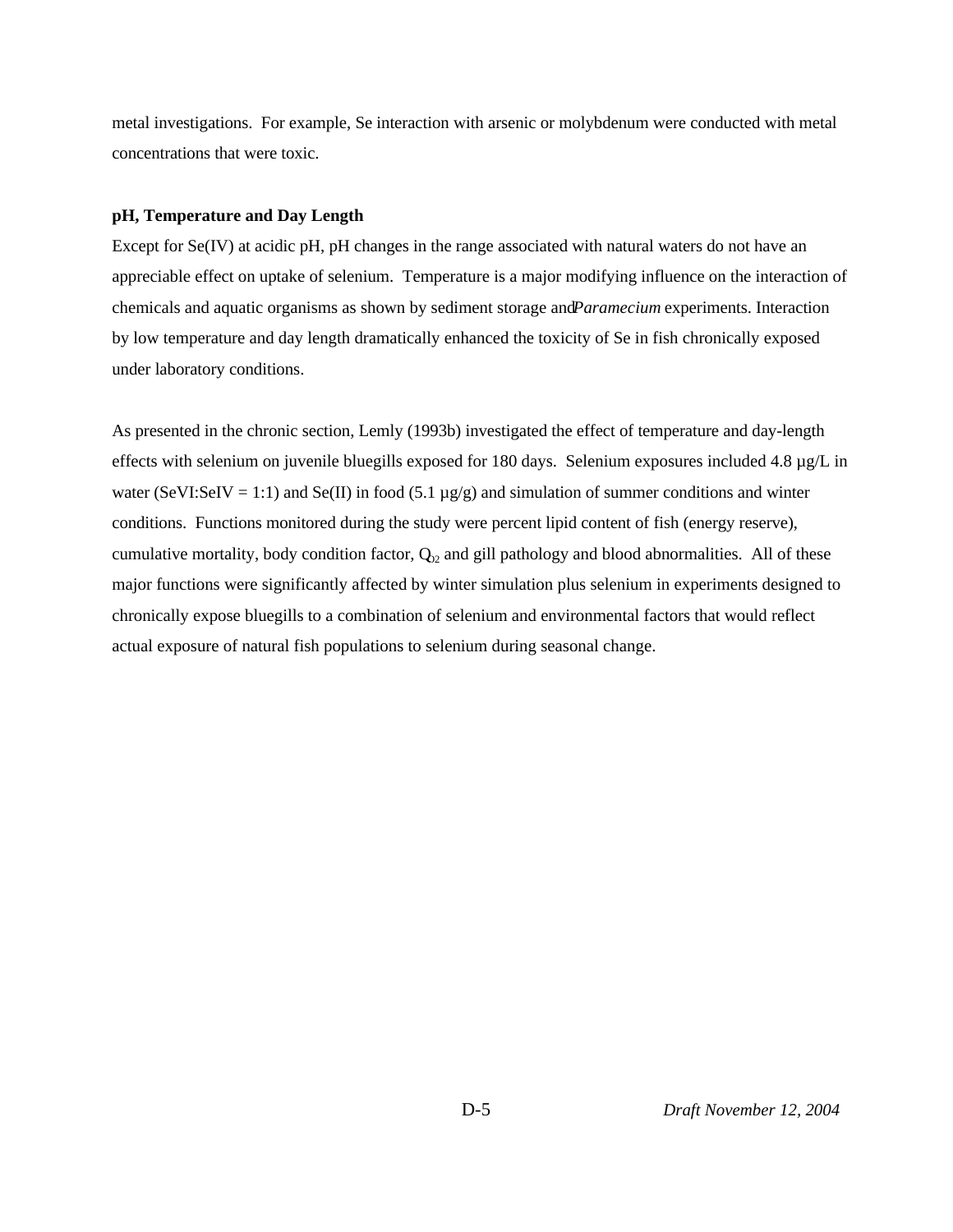**APPENDIX E**

### **SITE-SPECIFIC CONSIDERATIONS**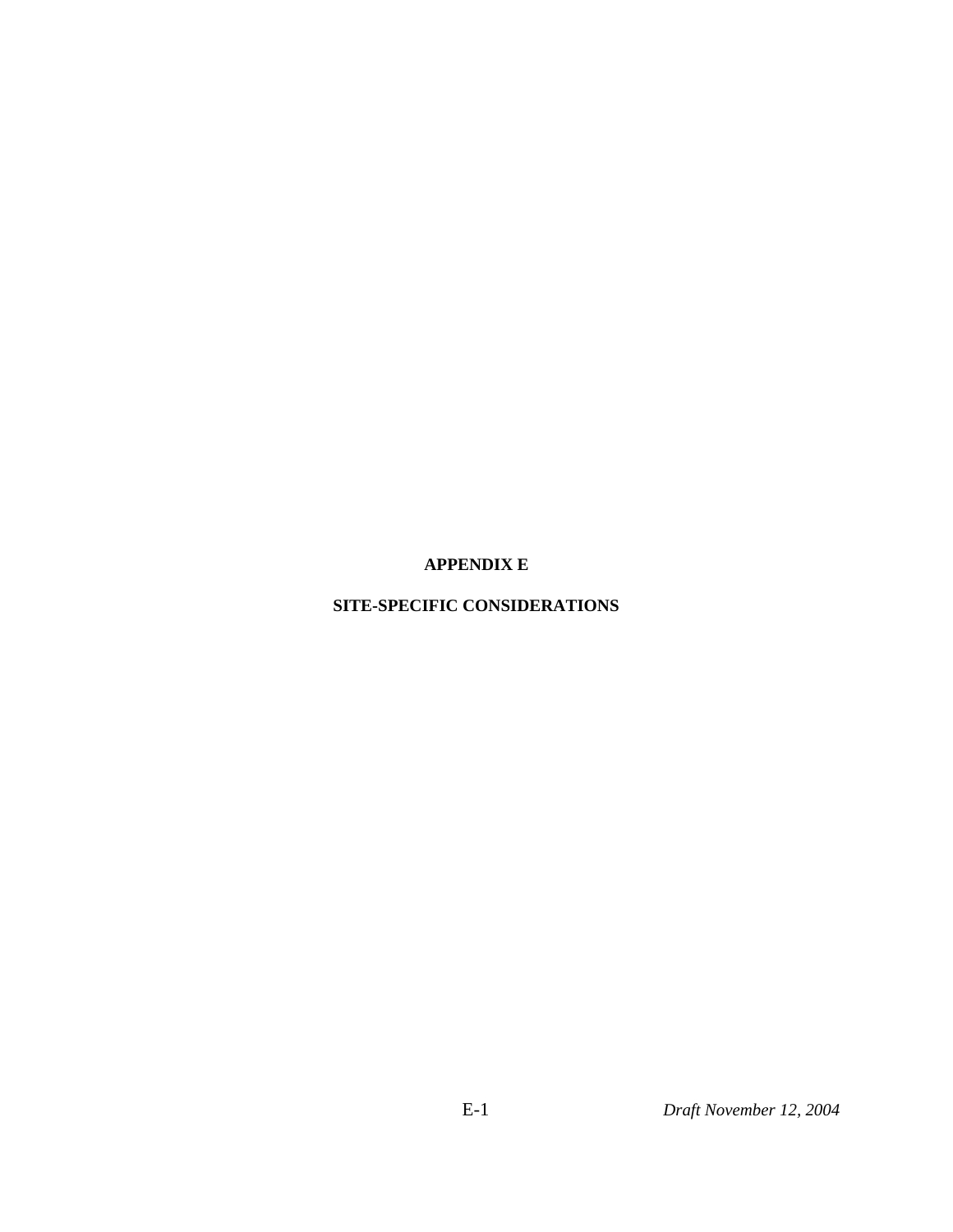#### **Site-specific Considerations**

Aquatic organism uptake of selenium by both water column exposure and dietary pathways has prompted a number of researchers to investigate the toxicity of selenium under site-specific conditions. Previous sitespecific studies have addressed the water-based chronic criterion of  $5 \mu g/L$  through examination of environmental variables that could potentially influence the availability and/or accumulation of selenium within the aquatic ecosystem under consideration, thereby either increasing or decreasing the toxic impact of selenium on the aquatic community (Adams et al. 1998; Canton and VanDerveer 1997; VanDerveer and Canton 1997).

Now that the recommended chronic criterion is tissue-based, site-specific factors that affect the bioaccumulation of selenium are not relevant in the modification of the criterion. Recent studies on the effects of selenium on bluegill in streams receiving wastewater from a coal ash effluent suggest fish exposed to Se-laden effluents may exhibit tolerance (Lohner et al. 2001a,b,c). The authors found the bluegill population receiving the coal ash effluent to have an age class structure and condition indices similar to reference locations despite having selenium concentration in the ovary and whole-body tissues twice the level of the FCV. Hematological and biochemical assays using samples from exposed bluegill have shown a reduced response relative to reference fish,but the authors contend that they are not always related to selenium. The authors hypothesize that selenium speciation, metabolism, bioavailability and antagonism are possible reasons for the decreased sensitivity of the resident bluegill population in the ash stream. To date, no experiments on the success on embryo-larval development have been conducted.

In an effort to determine if a proposed multiple-use water development project (Animas La Plata) would adversely affect aquatic biota in Colorado and New Mexico, Lemly (1997c) conducted a hazard assessment of selenium using the Protocol Method (Lemly 1995). Using existing environmental monitoring data, the hazard assessment indicated that selenium poses a siginificant toxic threat to aquatic biota in the Animas La Plata Project. Incorporating this information into the proposed water development will substantially reduce the chances of experiencing significant environmental problems similar to those encountered at Belews Lake and Kesterson National Wildlife Refuge. Once an aquatic system is impacted with selenium, it could take several to many years before the biological health of the system can be returned to the original condition prior to perturbation. The Grassland Water District in central California is an example of an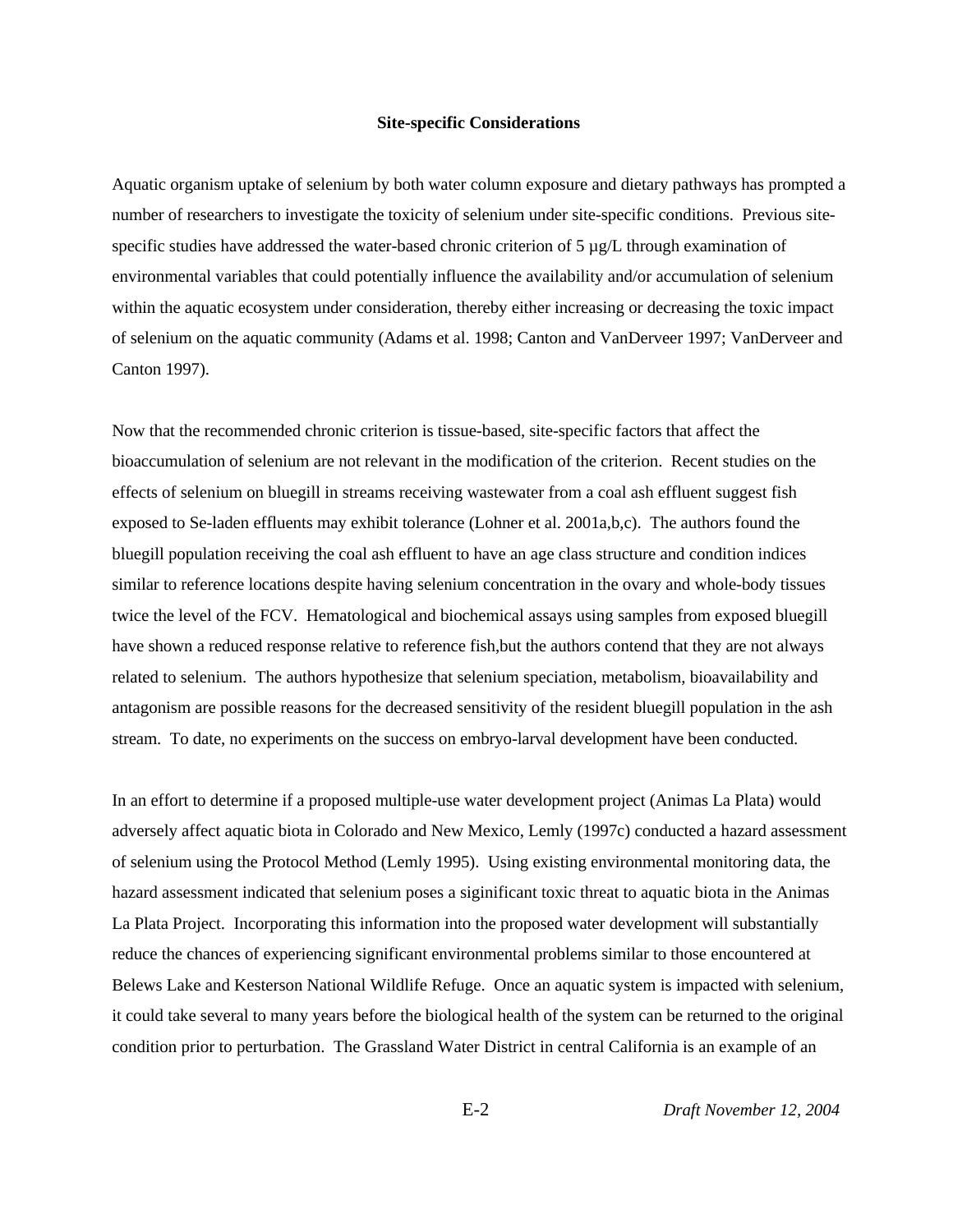aquatic system that was contaminated with selenium as a result of subsurface agricultural drainwater used for wetland management since 1954 (Paveglio et al. 1997). Selenium contamination of aquatic bird food chains prompted the California State Water Resources Board to mandate the Grassland Water District to reduce selenium concentration starting in 1985 by essentially filling the wetlands with freshwater only. Selenium concentrations in a number of aquatic birds have gradually declined since 1985 (1985 to 1994), but selenium concentrations in some wintering birds still were above concentrations associated with impaired reproduction in laboratory and field studies. The authors estimated under the current management strategy, an additional 1 to 13 years from 1994 are needed for selected species to reach background selenium levels in liver. Thus, approximately 10 to 20 years are needed at this site to reduce the elevated levels of selenium in avian species and restore normal reproductive success.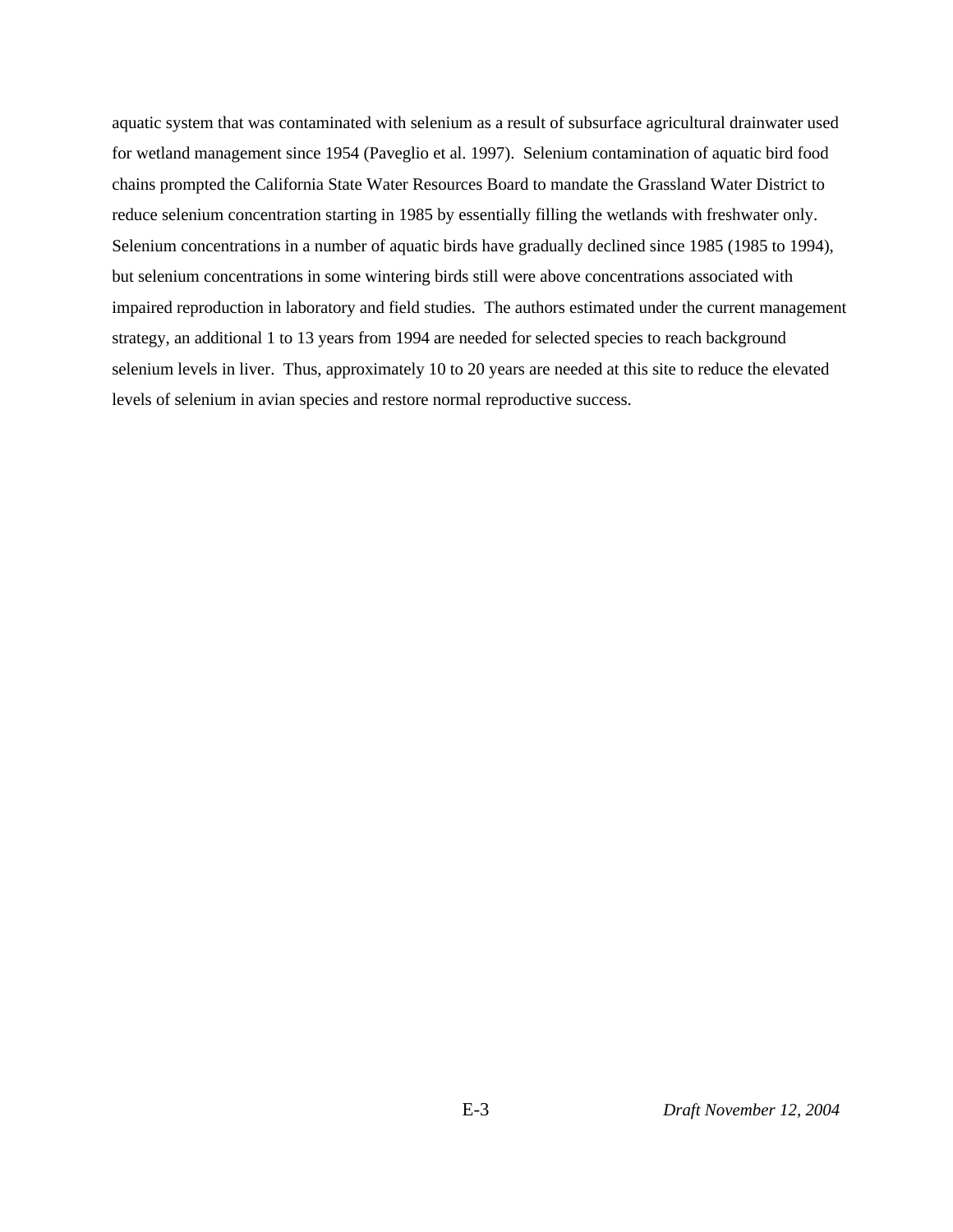**APPENDIX F**

### **OTHER DATA**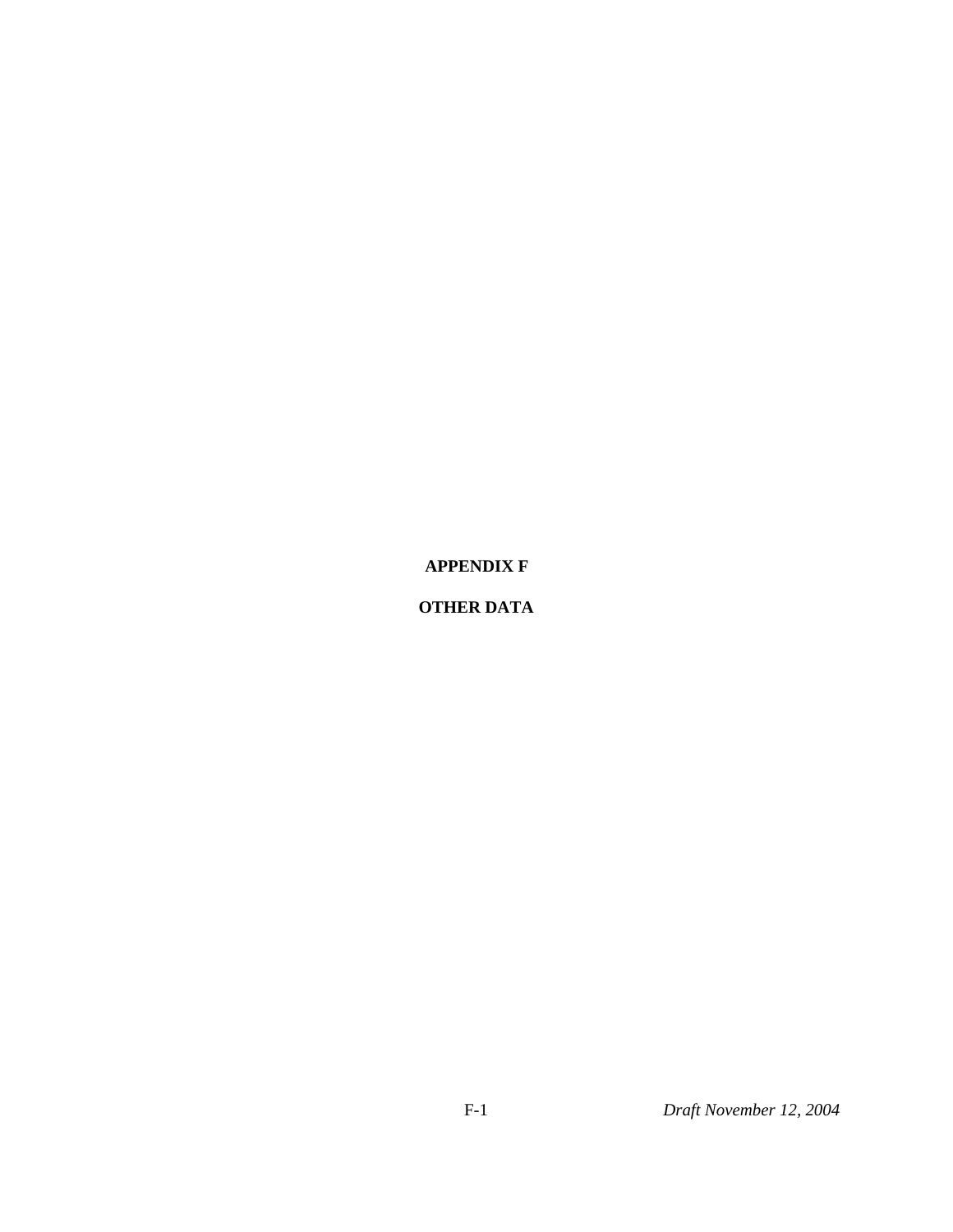#### **Other Data**

#### **Selenite**

Additional data on the lethal and sublethal effects of selenium on aquatic species are presented in Table F-1. Bringmann and Kuhn (1959a,b, 1976, 1977a, 1979, 1980b, 1981), Jakubczak et al. (1981), and Patrick et al. (1975) reported the concentrations of selenite that caused incipient inhibition (defined variously, such as the concentration resulting in a 3% reduction in growth) for algae, bacteria, and protozoans (Table F-1). Although incipient inhibition might be statistically significant, its ecological importance is unknown. Albertano and Pinto (1986) found the growth of three red algal species was inhibited at selenite concentrations that ranged from 790 to  $3,958$  Og/L.

### **Selenate**

Dunbar et al. (1983) exposed fed *D. magna* to selenate for seven days and obtained an LC<sub>50</sub> of 1,870 Og/L. This value is in the range of the  $48\text{-}$ hr E $C_{50}$ s in Table F-1.

Watenpaugh and Beitinger (1985a) found that fathead minnows did not avoid 11,2000g/L selenate during 30-minute exposures (Table F-1). These authors also reported (1985b) a 24-hr LC<sub>50</sub> of 82,000 Og/L for the same species and they found (1985c) that the thermal tolerance of the species was reduced by 22,200  $Qg/L$ . Westerman and Birge (1978) exposed channel catfish embryos and newly hatched fry for 8.5 to 9 days to an unspecified concentration of selenate. Albinism was observed in 12.1 to 36.9% of the fry during the five years of such exposures. Pyron and Beitinger (1989) also investigated fathead minnows, and after a 24-hr exposure, no effect on reproductive behavior was found at  $36,0000 \text{g/L}$ , but when adults were exposed to  $20,000$  Og/L selenate for 24-hr, edema was observed for their larvae.

The respiratory rate of the eastern oyster, *Crassostrea virginica*, was unaffected by exposure to selenate at 400 Og/L for 14 days (Fowler et al. 1981). Embryos of the striped bass were quite tolerant to selenate in dilute salt water (Klauda 1985a, b). There was a 93% successful hatch of embryos at 200,000 Og/L, but 50% of 72-day-old juveniles died after four days at  $87,0000g/L$ . Exposure of juvenile fish for up to 65 days to concentrations of selenate between 39 and  $1.3600 \text{g/L}$  caused developmental anomalies and pathological lesions.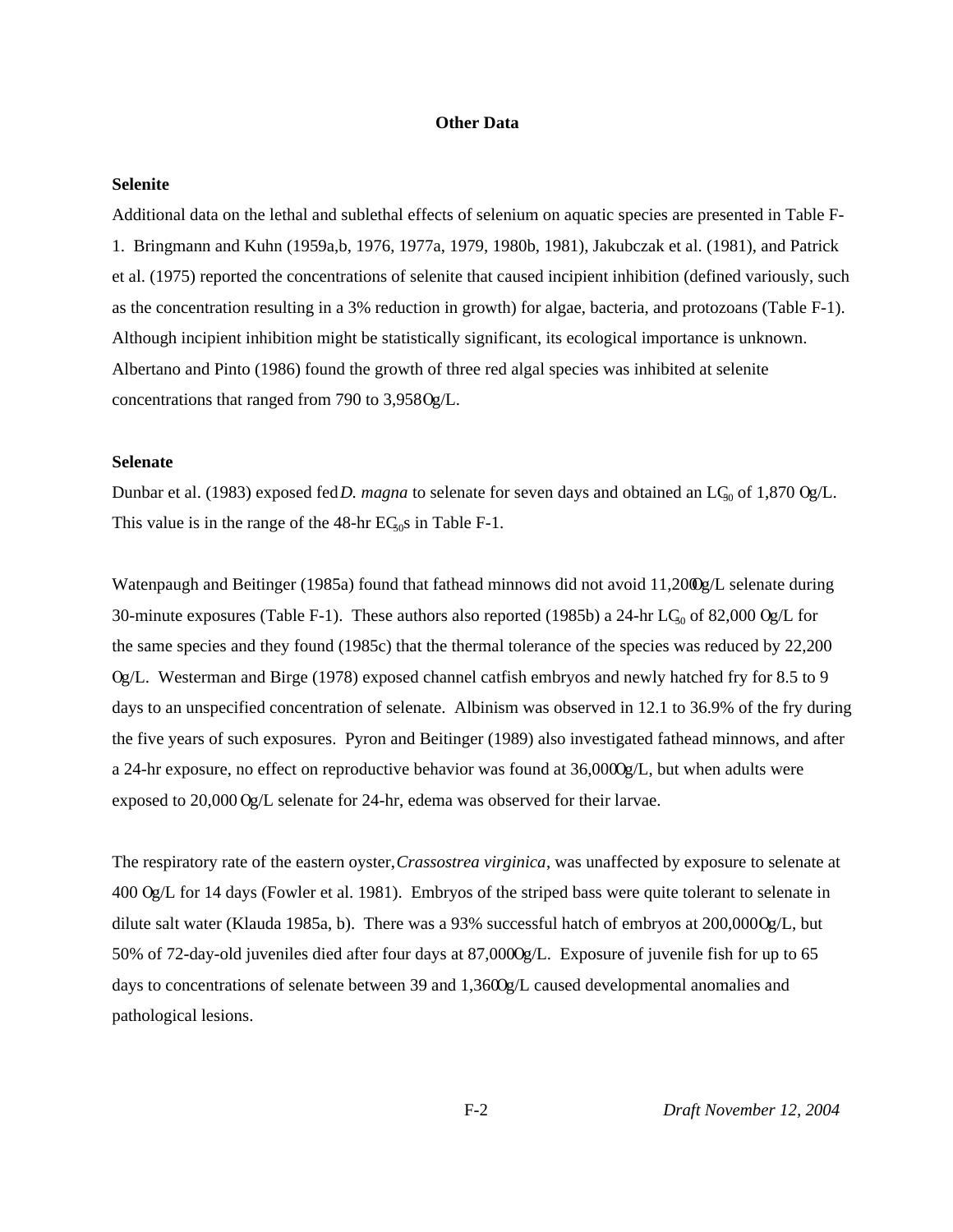| <b>Species</b>                                   | Chemical           | Hardness<br>$(mg/L)$ as<br>$CaCO3$ ) | Duration                  | Effect                                       | Concentration <sup>a</sup> | Reference                                                     |
|--------------------------------------------------|--------------------|--------------------------------------|---------------------------|----------------------------------------------|----------------------------|---------------------------------------------------------------|
|                                                  |                    |                                      |                           |                                              |                            |                                                               |
|                                                  |                    |                                      | <b>FRESHWATER SPECIES</b> |                                              |                            |                                                               |
|                                                  |                    |                                      | Selenium (IV)             |                                              |                            |                                                               |
| Green alga,<br><b>Scenedesmus</b><br>quadricauda | Sodium<br>selenite |                                      | 96 hr                     | Incipient<br>inhibition (river<br>water)     | 2,500                      | Bringmann and<br>Kuhn 1959a,b                                 |
| Green alga,<br>Selenastrum<br>capricornutum      | Sodium<br>selenite |                                      | 72 hr                     | Decreased dry<br>weight and<br>chlorophyll a | 75                         | Foe and Knight,<br>Manuscript                                 |
| Green alga,<br>Selenastrum<br>capricornutum      | Sodium<br>selenite |                                      | 72 hr                     | $BCF = 12-21b$                               | 10-100                     | Foe and Knight,<br>Manuscript                                 |
| Green alga,<br>Selenastrum<br>capricornutum      | Sodium<br>selenite |                                      | 72 <sub>hr</sub>          | $BCF = 11,164^c$                             | 150                        | Foe and Knight,<br>Manuscript                                 |
| Alga,<br>Chrysochromulina<br>breviturrita        | Selenious<br>acid  |                                      | 30 days                   | Increased growth                             | 320                        | Wehr and Brown<br>1985                                        |
| Red alga,<br>Cyanidium<br>caldarium              | Selenious<br>acid  |                                      | 20 days                   | Inhibited growth                             | 3,958                      | Albertano and<br><b>Pinto 1986</b>                            |
| Red alga,<br>Cyanidioschyzon<br>merolae          | Selenious<br>acid  |                                      | 20 days                   | Inhibited growth                             | 3,140                      | Albertano and<br>Pinto 1986                                   |
| Red alga,<br>Galdieria<br>sulphuraria            | Selenious<br>acid  |                                      | 20 days                   | Inhibited growth                             | 790                        | Albertano and<br><b>Pinto 1986</b>                            |
| Algae (diatoms),<br>Mixed population             | Sodium<br>selenite |                                      | 18 days                   | Inhibited growth                             | 11,000                     | Patrick et al.<br>1975                                        |
| Bacterium,<br>Escherichia coli                   | Sodium<br>selenite | $\overline{a}$                       | $\overline{\phantom{0}}$  | Incipient<br>inhibition                      | 90,000                     | Bringmann and<br>Kuhn 1959a                                   |
| Bacterium,<br>Pseudomonus putida                 | Sodium<br>selenite |                                      | 16 <sup>h</sup>           | Incipient<br>inhibition                      | 11,400<br>(11,200)         | Bringmann and<br>Kuhn 1976;<br>1977a; 1979;<br>1980b          |
| Protozoan,<br>Entosiphon sulcatum                | Sodium<br>selenite |                                      | 72 hr                     | Incipient<br>inhibition                      | 1.8<br>(1.9)               | Bringmann 1978;<br>Bringmann and<br>Kuhn 1979;<br>1980b; 1981 |
| Protozoan,<br>Microregma<br>heterostoma          | Sodium<br>selenite |                                      | 28 <sub>hr</sub>          | Incipient<br>inhibition                      | 183,000                    | Bringmann and<br>Kuhn 1959b                                   |

F-3 *Draft November 12, 2004*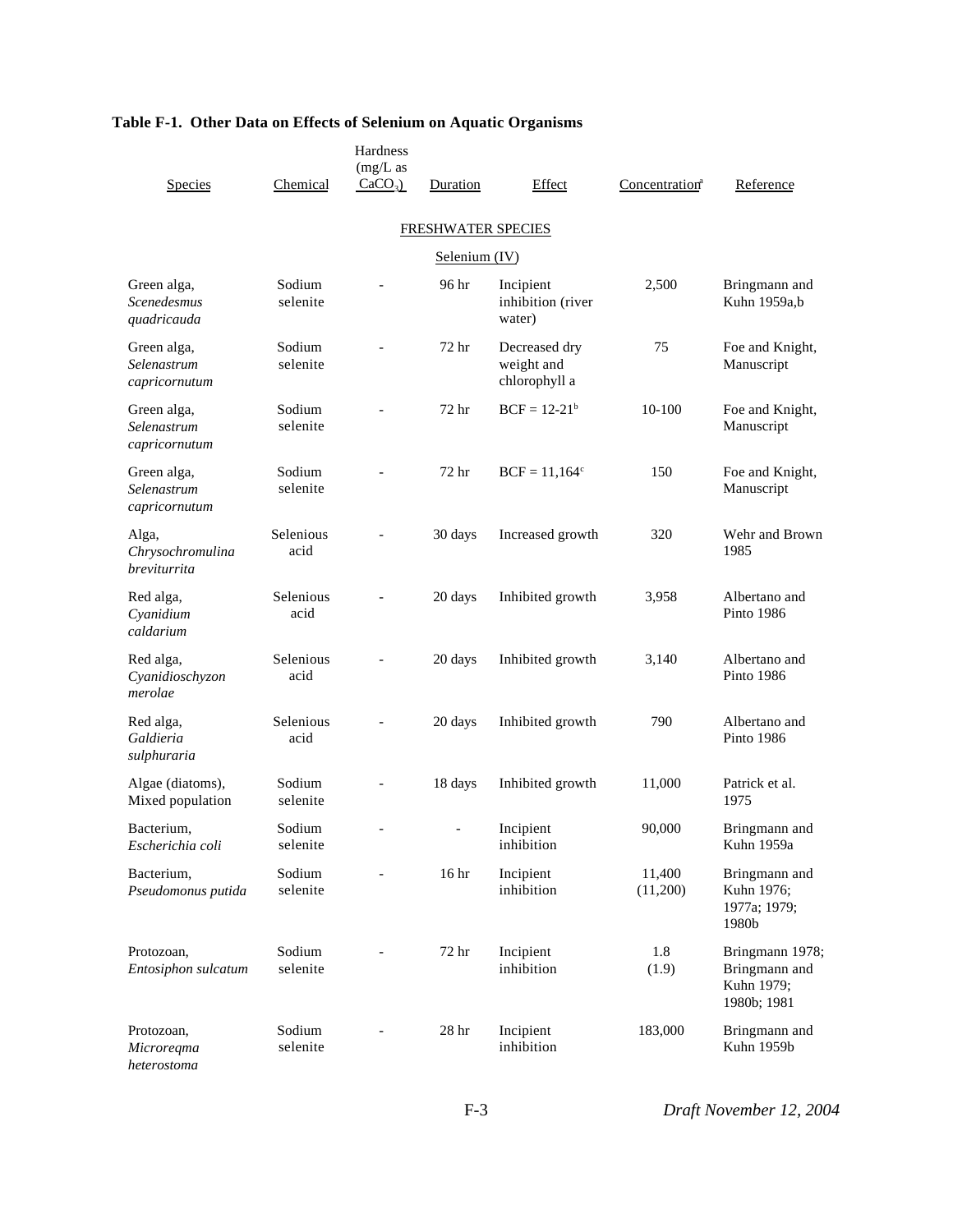| <b>Species</b>                                           | Chemical           | Hardness<br>$(mg/L)$ as<br>$CaCO3$ ) | Duration                  | Effect                                                       | Concentration <sup>a</sup> | Reference                                               |
|----------------------------------------------------------|--------------------|--------------------------------------|---------------------------|--------------------------------------------------------------|----------------------------|---------------------------------------------------------|
| Protozoan,<br>Chilomonas<br>paramecium                   | Sodium<br>selenite | $\overline{a}$                       | 48 hr                     | Incipient<br>inhibition                                      | 62                         | Bringmann and<br>Kuhn 1981;<br>Bringmann et al.<br>1980 |
| Protozoan,<br>Uronema parduezi                           | Sodium<br>selenite |                                      | 20 <sub>hr</sub>          | Incipient<br>inhibition                                      | 118                        | Bringmann and<br>Kuhn 1980a;<br>1981                    |
| Snail,<br>Lymnaea stagnalis                              | Sodium<br>selenite | $\overline{a}$                       | 7.5 days                  | LT50                                                         | 3,000                      | Van Puymbroeck<br>et al. 1982                           |
| Cladoceran,<br>Daphnia magna                             | Sodium<br>selenite | $\overline{a}$                       | 48 <sup>h</sup>           | EC50 (river<br>water)                                        | 2,500                      | Bringmann and<br>Kuhn 1959a,b                           |
| Cladoceran,<br>Daphnia magna                             | Sodium<br>selenite | 214                                  | 24 hr                     | LC50                                                         | 16,000                     | Bringmann and<br>Kuhn 1977a                             |
| Cladoceran,<br>Daphnia magna                             | Sodium<br>selenite | 214                                  | 24 hr                     | <b>EC50</b><br>(swimming)                                    | 9.9                        | Bringmann and<br>Kuhn 1977b                             |
| Cladoceran,<br>Daphnia magna                             | Sodium<br>selenite | 329                                  | 48 hr<br>96 hr<br>14 days | EC50 (fed)                                                   | 710<br>430<br>430          | Halter et al. 1980                                      |
| Cladoceran (<24 hr),<br>Daphnia magna                    | Sodium<br>selenite |                                      | 48 hr<br>21 days          | EC50 (fed)                                                   | 685<br>160                 | Adams and<br>Heidolph 1985                              |
| Cladoceran<br>(5th instar),<br>Daphnia magna             | Sodium<br>selenite |                                      | 48 hr                     | $LC50$ (fed)                                                 | 680                        | Johnston 1987                                           |
| Cladoceran,<br>Daphnia magna                             | Selenious<br>acid  | 220 <sup>d</sup>                     | 48 hr                     | $LC50$ (fed)                                                 | 1,200                      | Kimball,<br>Manuscript                                  |
| Cladoceran<br>(preadult),<br>Daphnia pulex               | Sodium<br>selenite | 42                                   | 24 hr                     | Did not reduce<br>oxygen<br>consumption or<br>filtering rate | >498                       | Reading and<br>Buikema 1980                             |
| Ostracod,<br>Cyclocypris sp.                             | Sodium<br>selenite | 100.8                                | 48 hr                     | LC50                                                         | 130,000                    | Owsley 1984                                             |
| Amphipod,<br>Hyalella azteca                             | Sodium<br>selenite | 329                                  | 14 days                   | $LC50$ (fed)                                                 | 70                         | Halter et al. 1980                                      |
| Amphipod<br>$(2 \text{ mm length})$ ,<br>Hyalella azteca | Sodium<br>selenite | 133                                  | 48 hr                     | LC50                                                         | 623                        | <b>Brasher</b> and Ogle<br>1993                         |
| Amphipod<br>(2 mm length),<br>$TL_{11}$ , $11$           | Sodium<br>selenite | 133                                  | 10 days                   | LC50<br>$(\text{fed})$                                       | 312                        | <b>Brasher</b> and Ogle<br>1993                         |

*Hyalella azteca*

F-4 *Draft November 12, 2004*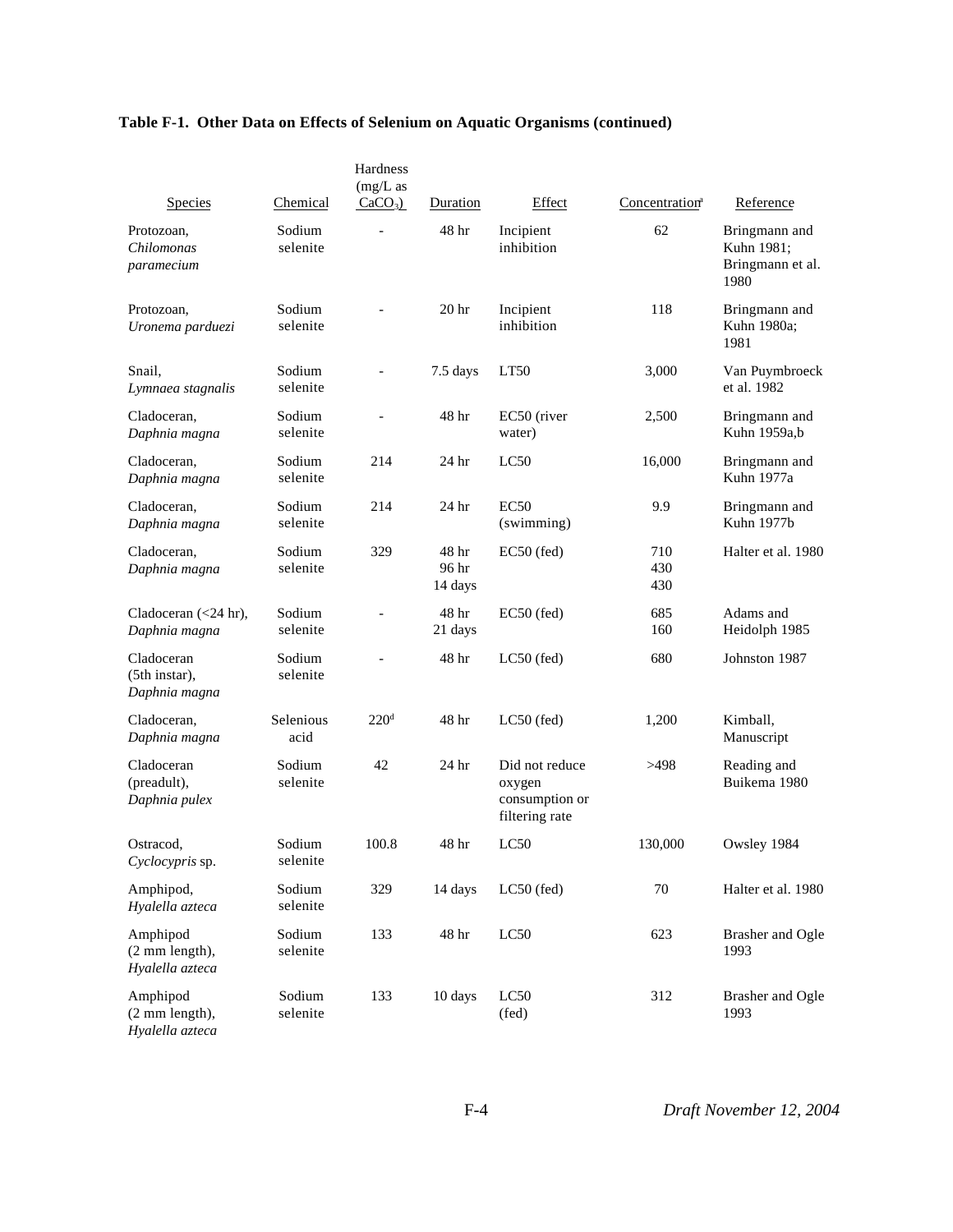|                                                          |                    | Hardness<br>$(mg/L)$ as |          |                                                 |                                     |                                               |
|----------------------------------------------------------|--------------------|-------------------------|----------|-------------------------------------------------|-------------------------------------|-----------------------------------------------|
| <b>Species</b>                                           | Chemical           | $CaCO3$ )               | Duration | Effect                                          | Concentration <sup>a</sup>          | Reference                                     |
| Amphipod<br>$(2 \text{ mm length})$ ,<br>Hyalella azteca | Sodium<br>selenite | 133                     | 24 days  | <b>LOEC</b><br>reproduction<br>(static-renewal) | 200                                 | <b>Brasher and Ogle</b><br>1993               |
| Midge (first instar),<br>Chironomus riparius             | Sodium<br>selenite | 134                     | 48h      | LC50                                            | 7,950                               | Ingersoll et al.<br>1990                      |
| Midge (first instar),<br>Chironomus riparius             | Sodium<br>selenite | 40-48                   | 48h      | LC50                                            | 14,600                              | Ingersoll et al.<br>1990                      |
| Coho salmon (fry),<br>Oncorhynchus<br>kisutch            | Sodium<br>selenite | 325                     | 43 days  | LC50                                            | 160                                 | Adams 1976                                    |
| Rainbow trout (fry),<br>Oncorhynchus<br>mykiss           | Sodium<br>selenite | 334                     | 21 days  | LC50                                            | 460                                 | Adams 1976                                    |
| Rainbow trout (fry),<br>Oncorhynchus<br>mykiss           | Sodium<br>selenite | 334                     | 21 days  | Reduced growth                                  | 250                                 | Adams 1976                                    |
| Rainbow trout.<br>Oncorhynchus<br>mykiss                 | Sodium<br>selenite | 330                     | 5 days   | LC50                                            | 2,700<br>2,750                      | Adams 1976                                    |
| Rainbow trout,<br>Oncorhynchus<br>mykiss                 | Sodium<br>selenite | 325                     | 48 days  | LC50                                            | 500                                 | Adams 1976                                    |
| Rainbow trout.<br>Oncorhynchus<br>mykiss                 | Sodium<br>selenite | 325                     | 96 days  | LC50                                            | 280                                 | Adams 1976                                    |
| Rainbow trout<br>(juvenile),<br>Oncorhynchus<br>mykiss   | Sodium<br>selenite |                         | 4 wk     | <b>MATC</b><br>survival                         | 200                                 | Gissel-Nielsen<br>and Gissel-<br>Nielsen 1978 |
| Rainbow trout<br>(juvenile),<br>Oncorhynchus<br>mykiss   | Sodium<br>selenite |                         | 4 wk     | <b>MATC</b><br>survival                         | 4.7<br>$\mu$ g/g dw<br>(whole-body) | Gissel-Nielsen<br>and Gissel-<br>Nielsen 1978 |
| Rainbow trout<br>(juvenile),<br>Oncorhynchus<br>mykiss   | Sodium<br>selenite |                         | 4 wk     | $BCF = 23$                                      | 100                                 | Gissel-Nielsen<br>and Gissel-<br>Nielsen 1978 |
| Rainbow trout<br>(juvenile),<br>Oncorhynchus<br>mykiss   | Sodium<br>selenite |                         | 42 wk    | MATC growth<br>(dietary only<br>exposure)       | >9.96<br>$\mu$ g Se/g dw<br>(food)  | Goettl and<br>Davies 1978                     |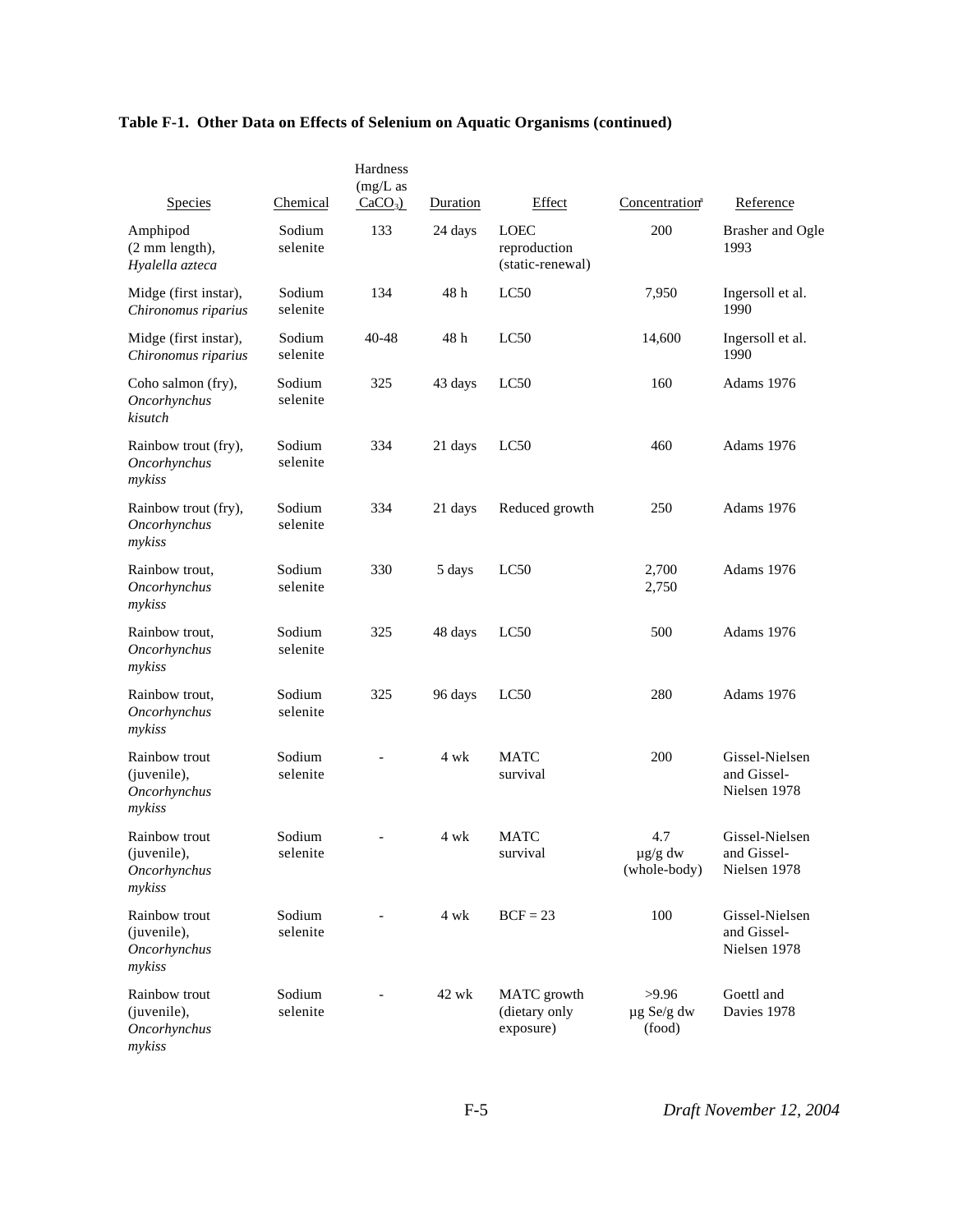|                                                              |                    | Hardness                 |                 |                                                    |                                   |                            |
|--------------------------------------------------------------|--------------------|--------------------------|-----------------|----------------------------------------------------|-----------------------------------|----------------------------|
| Species                                                      | Chemical           | $(mg/L)$ as<br>$CaCO3$ ) | Duration        | Effect                                             | Concentration <sup>a</sup>        | Reference                  |
| Rainbow trout<br>(juvenile),<br>Oncorhynchus<br>mykiss       | Sodium<br>selenite | $\overline{\phantom{0}}$ | $42$ wk         | <b>MATC</b> survival<br>(dietary only<br>exposure) | 5.34<br>$\mu$ g Se/g dw<br>(food) | Goettl and<br>Davies 1978  |
| Rainbow trout,<br>Oncorhynchus<br>mykiss                     | Sodium<br>selenite | 135                      | 9 days          | LC50                                               | 7,020                             | Hodson et al.<br>1980      |
| Rainbow trout,<br><b>Oncorhynchus</b><br>mykiss              | Sodium<br>selenite | 135                      | 96 hr<br>9 days | LC50<br>$(\text{fed})$                             | 7,200<br>5,410                    | Hodson et al.<br>1980      |
| Rainbow trout,<br>Oncorhynchus<br>mykiss                     | Sodium<br>selenite | 135                      | 96 hr<br>9 days | LC50<br>$(\text{fed})$                             | 8,200<br>6,920                    | Hodson et al.<br>1980      |
| Rainbow trout,<br>Oncorhynchus<br>mykiss                     | Sodium<br>selenite | 135                      | 41 days         | <b>LOAEC</b><br>(Reduced hatch<br>of eyed embryos) | 26                                | Hodson et al.<br>1980      |
| Rainbow trout,<br>Oncorhynchus<br>mykiss                     | Sodium<br>selenite | 135                      | $50$ wk         | Decreased iron<br>in blood and red<br>cell volume  | 53                                | Hodson et al.<br>1980      |
| Rainbow trout<br>(fertilized egg),<br>Oncorhynchus<br>mykiss | Sodium<br>selenite | 135                      | 44 wk           | $BCF = 33.2$<br>$BCF = 21.1$                       | 53                                | Hodson et al.<br>1980      |
| Rainbow trout<br>(embryo),<br>Oncorhynchus<br>mykiss         | Sodium<br>selenite |                          | 120 hr          | Did not reduce<br>survival or time<br>to hatch     | 10,000                            | Klaverkamp et<br>al. 1983b |
| Rainbow trout,<br>Oncorhynchus<br>mykiss                     | Sodium<br>selenite |                          | 90 days         | Chronic value for<br>survival                      | 14                                | Mayer et al.<br>1986       |
| Rainbow trout<br>(sac fry),<br>Oncorhynchus<br>mykiss        | Sodium<br>selenite | 272                      | 90 days         | LC50                                               | $55.2^{\circ}$                    | Hunn et al. 1987           |
| Rainbow trout<br>(sac fry),<br>Oncorhynchus<br>mykiss        | Sodium<br>selenite | 272                      | 90 days         | <b>MATC</b><br>survival                            | 31.48                             | Hunn et al. 1987           |
| Rainbow trout<br>(egg),<br>Oncorhynchus<br>mykiss            | Sodium<br>selenite |                          | 96 hr           | $BCF = 17.5$<br>$BCF = 3.5$                        | 0.4<br>45.6                       | Hodson et al.<br>1986      |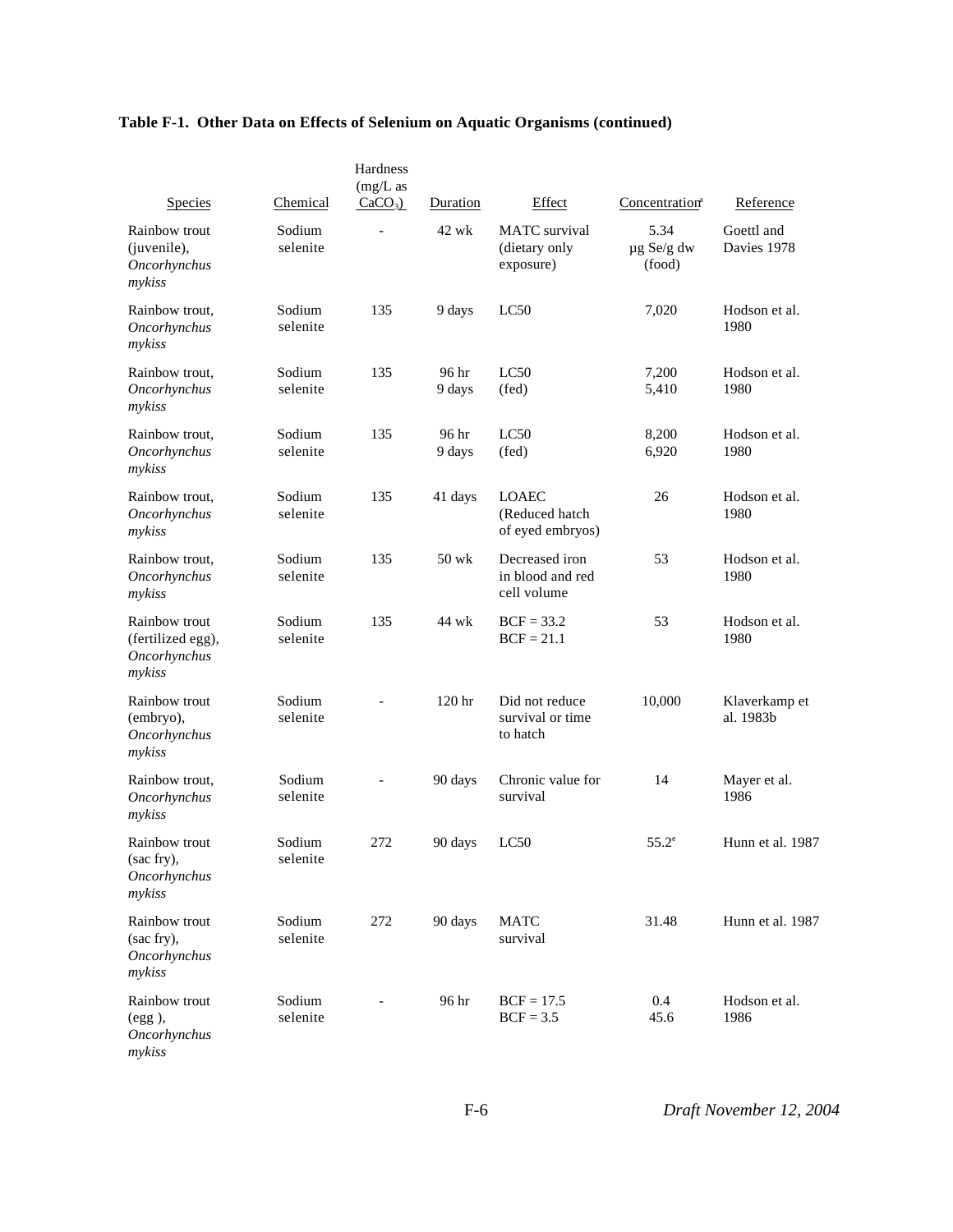| Species                                                         | Chemical            | Hardness<br>$(mg/L)$ as<br>$CaCO3$ ) | Duration | Effect                            | Concentration <sup>a</sup> | Reference                        |
|-----------------------------------------------------------------|---------------------|--------------------------------------|----------|-----------------------------------|----------------------------|----------------------------------|
| Rainbow trout<br>(embryo),<br>Oncorhynchus<br>mykiss            | Sodium<br>selenite  | $\overline{a}$                       | 96 hr    | $BCF = 3.1$<br>$BCF = 3.0$        | 0.4<br>45.6                | Hodson et al.<br>1986            |
| Rainbow trout<br>(sac-fry),<br><b>Oncorhynchus</b><br>mykiss    | Sodium<br>selenite  |                                      | 96 hr    | $BCF = 13.1$<br>$BCF = 1.6$       | 0.4<br>45.6                | Hodson et al.<br>1986            |
| Rainbow trout<br>(swim-up fry)<br><b>Oncorhynchus</b><br>mykiss | Sodium<br>selenite  |                                      | 96 hr    | $BCF = 80.3$<br>$BCF = 20.2$      | 0.4<br>45.6                | Hodson et al.<br>1986            |
| Northern pike,<br>Esox lucius                                   | Sodium<br>selenite  | 10.2                                 | 76 hr    | LC50                              | 11,100                     | Klaverkamp et<br>al. 1983a       |
| Goldfish,<br>Carassius auratus                                  | Selenium<br>dioxide | 157                                  | 14 days  | LC50                              | 6,300                      | Cardwell et al.<br>1976a,b       |
| Goldfish,<br>Carassius auratus                                  | Sodium<br>selenite  | $\overline{\phantom{0}}$             | 10 days  | Mortality                         | 5,000                      | Ellis 1937; Ellis<br>et al. 1937 |
| Goldfish,<br>Carassius auratus                                  | Sodium<br>selenite  | $\overline{a}$                       | 46 days  | Gradual anorexia<br>and mortality | 2,000                      | Ellis et al. 1937                |
| Goldfish,<br>Carassius auratus                                  | Selenium<br>dioxide | $\overline{a}$                       | 7 days   | LC50                              | 12,000                     | Weir and Hine<br>1970            |
| Goldfish,<br>Carassius auratus                                  | Selenium<br>dioxide | $\overline{a}$                       | 48 hr    | Conditional<br>avoidance          | 250                        | Weir and Hine<br>1970            |
| Fathead minnow,<br>Pimephales<br>promelas                       | Selenium<br>dioxide | 157                                  | 9 days   | LC50                              | 2,100                      | Cardwell et al.<br>1976a,b       |
| Fathead minnow,<br>Pimephales<br>promelas                       | Sodium<br>selenite  | 329                                  | 96 hr    | LC50<br>$(\text{fed})$            | 1,000                      | Halter et al. 1980               |
| Fathead minnow,<br>Pimephales<br>promelas                       | Sodium<br>selenite  | 329                                  | 14 days  | LC50<br>$(\text{fed})$            | 600                        | Halter et al. 1980               |
| Fathead minnow,<br>Pimephales<br>promelas                       | Selenious<br>acid   | 220 <sup>d</sup>                     | 8 days   | LC50<br>$(\text{fed})$            | 420                        | Kimball,<br>Manuscript           |
| Creek chub,<br><b>Semotilus</b><br>atromaculatus                | Selenium<br>dioxide | $\overline{\phantom{0}}$             | 48 hr    | Mortality                         | $\times 12,000$            | Kim et al. 1977                  |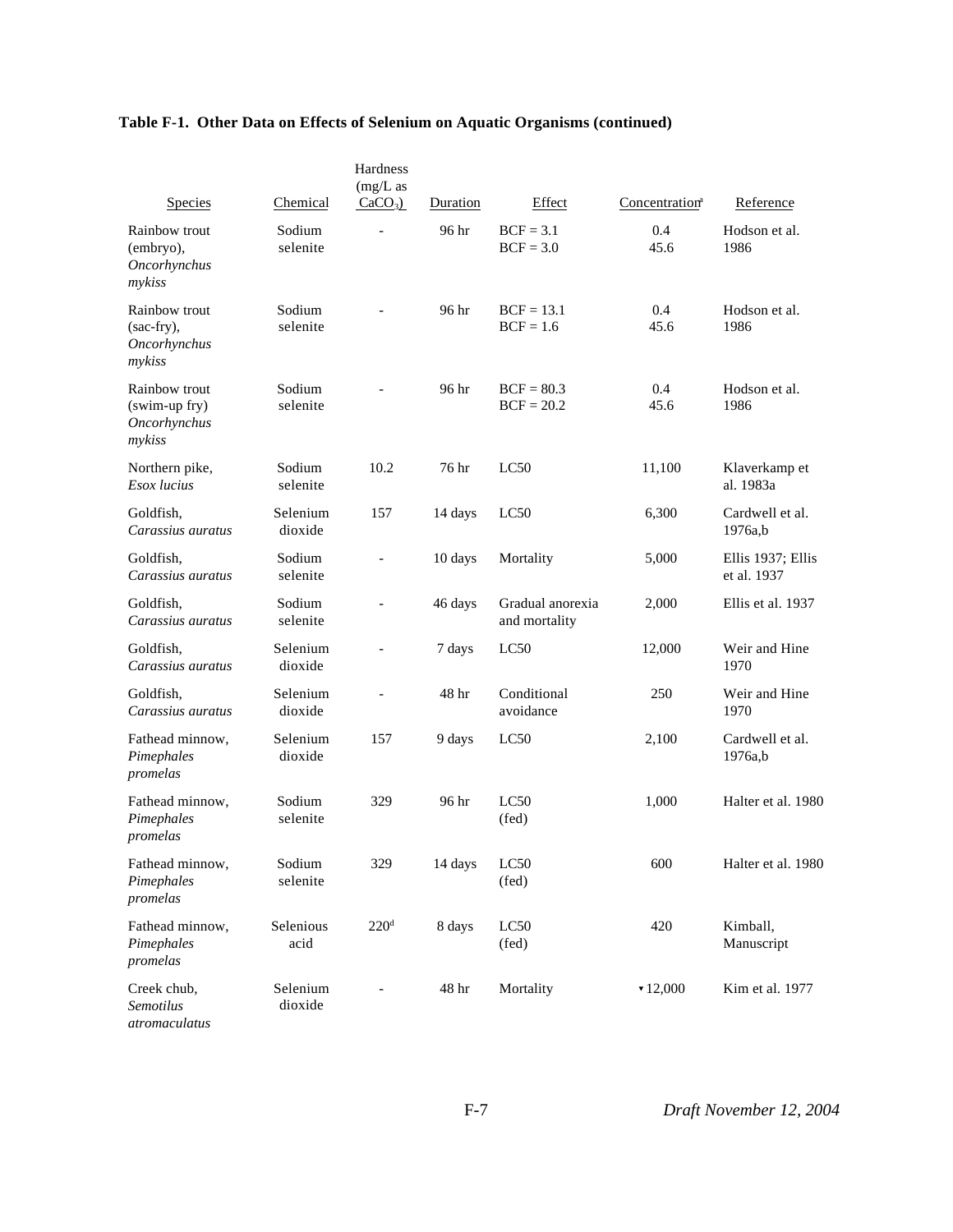| <b>Species</b>                                             | Chemical            | Hardness<br>$(mg/L)$ as<br>$CaCO3$ ) | Duration      | Effect                                                       | Concentration <sup>a</sup>    | Reference                     |
|------------------------------------------------------------|---------------------|--------------------------------------|---------------|--------------------------------------------------------------|-------------------------------|-------------------------------|
| Bluegill,<br>Lepomis<br>macrochirus                        | Sodium<br>selenite  | 318                                  | 48 days       | LC50                                                         | 400                           | Adams 1976                    |
| Bluegill,<br>Lepomis<br>macrochirus                        | Selenium<br>dioxide | 157                                  | 14 days       | LC50                                                         | 12,500                        | Cardwell et al.<br>1976a,b    |
| Bluegill (juvenile),<br>Lepomis<br>macrochirus             | Sodium<br>selenite  | 16                                   | 323 days      | <b>MATC</b> larval<br>survival<br>(dietary only<br>exposure) | 19.75<br>µg Se/g dw<br>(food) | Woock et al.<br>1987          |
| Bluegill (juvenile),<br>Lepomis<br>macrochirus             | Sodium<br>selenite  | 25<br>and<br>200                     | 120 days      | No mortality                                                 | >10                           | Lemly 1982                    |
| Largemouth bass<br>(juvenile),<br>Micropterus<br>salmoides | Sodium<br>selenite  | 25<br>and<br>200                     | 120 days      | No mortality                                                 | 10                            | Lemly 1982                    |
| Yellow perch,<br>Perca flavescens                          | Sodium<br>selenite  | 10.2                                 | 10 days       | LC50                                                         | 4,800                         | Klaverkamp et<br>al. 1983a,b  |
| African clawed frog,<br>Xenopus laevis                     | Sodium<br>selenite  | $\overline{\phantom{a}}$             | 7 days        | LC50                                                         | 1,520                         | Browne and<br>Dumont 1980     |
| African clawed frog,<br>Xenopus laevis                     | Sodium<br>selenite  |                                      | $1-7$ days    | Cellular damage                                              | 2,000                         | Browne and<br>Dumont 1980     |
|                                                            |                     |                                      | Selenium (VI) |                                                              |                               |                               |
| Alga,<br>Chrysochromulina<br>breviturrita                  |                     |                                      | 30 days       | Increased<br>growth                                          | 50                            | Wehr and Brown<br>1985        |
| Snail,<br>Lymnaea stagnalis                                | Sodium<br>selenate  |                                      | 6 days        | LT50                                                         | 15,000                        | Van Puymbroeck<br>et al. 1982 |
| Cladoceran,<br>Daphnia magna                               | Sodium<br>selenate  | 129.5                                | 7 days        | LC50<br>$(\text{fed})$                                       | 1,870                         | Dunbar et al.<br>1983         |
| Cladoceran<br>(juvenile),<br>Daphnia magna                 | Sodium<br>selenate  |                                      | 48 hr         | LC50<br>(fed)                                                | 550                           | Johnston 1987                 |
| Cladoceran<br>(5th instar),<br>Daphnia magna               | Sodium<br>selenate  |                                      | 48 hr         | LC50<br>(fed)                                                | 750                           | Johnston 1987                 |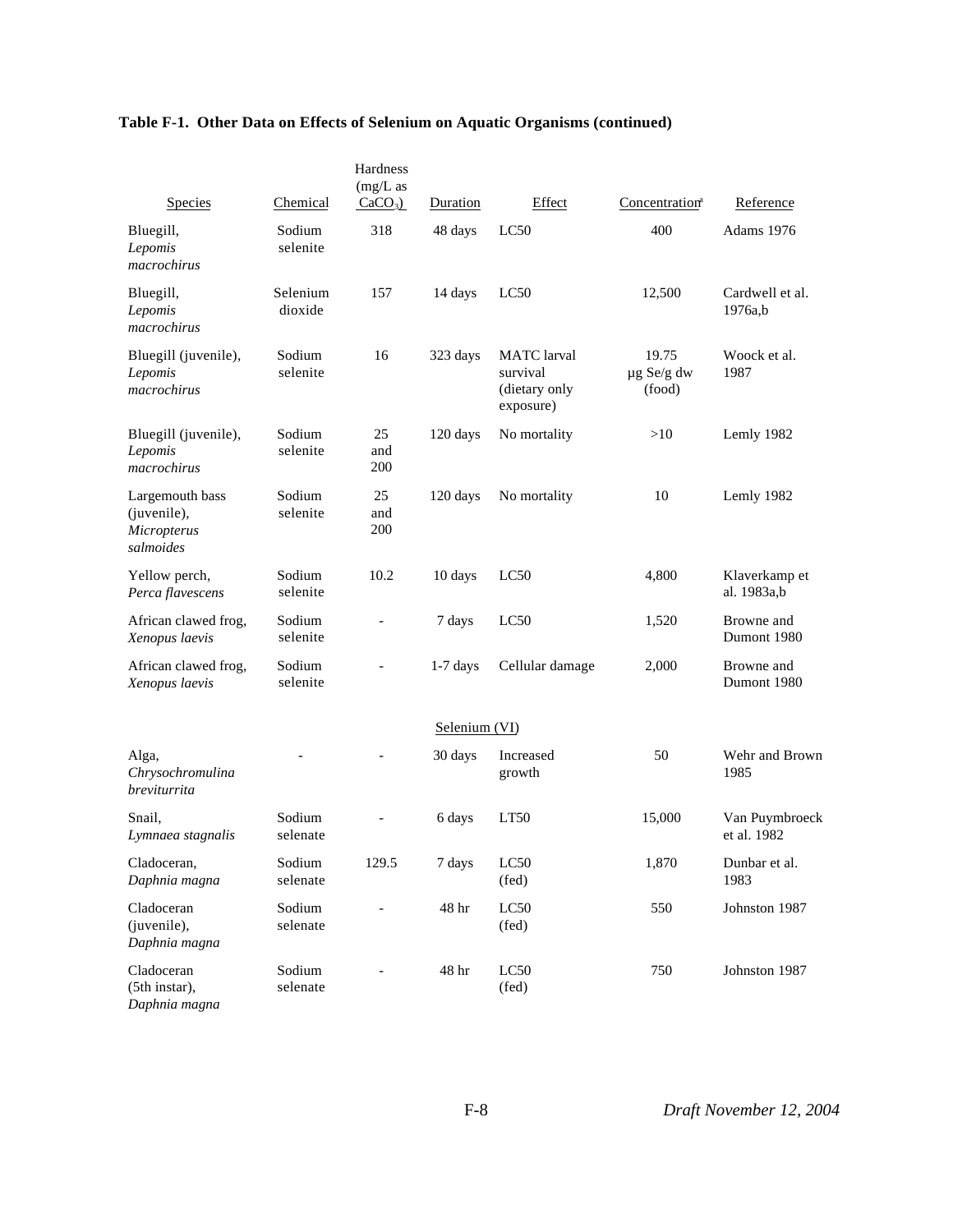|                                                                    |                    | Hardness<br>$(mg/L)$ as |                   |                                                                              |                                    |                                                                     |
|--------------------------------------------------------------------|--------------------|-------------------------|-------------------|------------------------------------------------------------------------------|------------------------------------|---------------------------------------------------------------------|
| <b>Species</b><br>Cladoceran                                       | Chemical<br>Sodium | $CaCO3$ )               | Duration<br>90 hr | Effect<br>42% of organ-                                                      | Concentration <sup>a</sup><br>250  | Reference<br>Johnston 1989                                          |
| (5th instar),<br>Daphnia magna                                     | selenate           |                         |                   | isms had visible<br>changes in gut<br>morphology                             |                                    |                                                                     |
| Amphipod<br>(2 mm length),<br>Hyalella azteca                      | Sodium<br>selenate | 133                     | 48 hr             | LC50                                                                         | 2378                               | <b>Brasher and Ogle</b><br>1993                                     |
| Amphipod<br>(2 mm length),<br>Hyalella azteca                      | Sodium<br>selenate | 133                     | 10 days           | LC50<br>$(\text{fed})$                                                       | 627                                | <b>Brasher</b> and Ogle<br>1993                                     |
| Amphipod<br>(2 mm length),<br>Hyalella azteca                      | Sodium<br>selenate | 133                     | 24 days           | <b>LOEC</b><br>reproduction<br>(static renewal)                              | >700                               | <b>Brasher and Ogle</b><br>1993                                     |
| Midge (first instar),<br>Chironomus riparius                       | Sodium<br>selenate | 134                     | 48h               | LC50                                                                         | 16,200                             | Ingersoll et al.<br>1990                                            |
| Midge (first instar),<br>Chironomus riparius                       | Sodium<br>selenate | 40-48                   | 48 h              | LC50                                                                         | 10,500                             | Ingersoll et al.<br>1990                                            |
| Rainbow trout<br>(embryo, larva),<br><b>Oncorhynchus</b><br>mykiss | Sodium<br>selenate | 104<br>$(92-110)$       | 28 days           | EC50 (death and<br>deformity)                                                | 5,000<br>(4,180)<br>(5,170)        | Birge 1978;<br><b>Birge and Black</b><br>1977; Birge et al.<br>1980 |
| Goldfish<br>(embryo, larva),<br>Carrassius auratus                 | Sodium<br>selenate | 195                     | 7 days            | EC50 (death and<br>deformity)                                                | 8,780                              | Birge 1978                                                          |
| Goldfish,<br>Carassius auratus                                     | Sodium<br>selenate |                         | 24 hr             | $BCF = 1.42$<br>$BCF = 1.15$<br>$BCF = 1.47$<br>$BCF = 0.88$<br>$BCF = 1.54$ | 0.45<br>0.9<br>1.35<br>2.25<br>4.5 | Sharma and<br>Davis 1980                                            |
| Fathead minnow,<br>Pimephales<br>promelas                          | Sodium<br>selenate | 337.9                   | 48 days           | LC50                                                                         | 2,000                              | Adams 1976                                                          |
| Fathead minnow,<br>Pimephales<br>promelas                          | Sodium<br>selenate | 338                     | 48 days           | LC50                                                                         | 1,100                              | Adams 1976                                                          |
| Fathead minnow,<br>Pimephales<br>promelas                          |                    | 51                      | 30 min            | No avoidance                                                                 | 11,200                             | Watenpaugh and<br>Beitinger 1985a                                   |
| Fathead minnow,<br>Pimephales<br>promelas                          |                    |                         | 24 hr             | LC50                                                                         | 82,000                             | Watenpaugh and<br>Beitinger 1985b                                   |

F-9 *Draft November 12, 2004*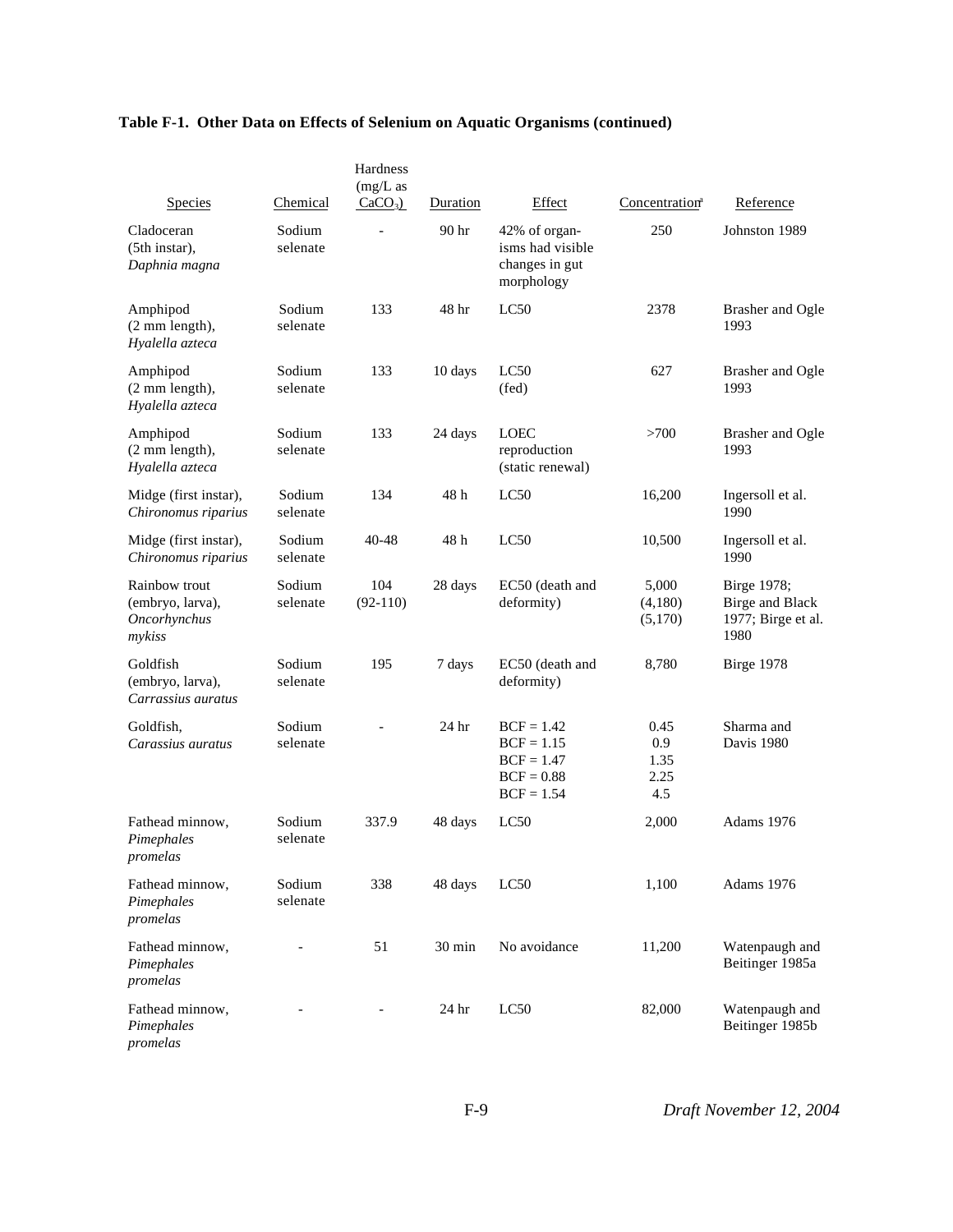| <b>Species</b>                                                             | Chemical                | Hardness<br>$(mg/L)$ as<br>$CaCO3$ ) | Duration          | Effect                                                                              | Concentration <sup>a</sup>         | Reference                                                            |
|----------------------------------------------------------------------------|-------------------------|--------------------------------------|-------------------|-------------------------------------------------------------------------------------|------------------------------------|----------------------------------------------------------------------|
| Fathead minnow,<br>Pimephales<br>promelas                                  |                         |                                      | 24 hr             | Reduced thermal<br>tolerance                                                        | 22,200                             | Watenpaugh and<br>Beitinger 1985c                                    |
| Fathead minnow,<br>Pimephales<br>promelas                                  | Sodium<br>selenate      | 44-49                                | 7 days            | Chronic value -<br>growth<br>Chronic value-<br>growth<br>Chronic value-<br>survival | 1,739<br>561<br>2,000              | Norberg-King<br>1989                                                 |
| Fathead minnow,<br>Pimephales<br>promelas                                  | Sodium<br>selenate      | 160-180                              | 24 hr             | No effect on<br>reproductive<br>behavior                                            | 36,000                             | Pyron and<br>Beitinger 1989                                          |
| Fathead minnow,<br>Pimephales<br>promelas                                  | Sodium<br>selenate      | 160-180                              | 24 <sub>hr</sub>  | Edema in larvae<br>produced from<br>adults exposed to<br>Selenium VI                | 20,000                             | Pyron and<br>Beitinger 1989                                          |
| Channel catfish<br>(embryo, fry),<br>Ictalurus punctatus                   | Sodium<br>selenate      | 90                                   | $8.5 - 9$<br>days | Induced albinism                                                                    |                                    | Westerman and<br>Birge 1978                                          |
| Narrow-mouthed<br>toad<br>(embryo, larva),<br>Gastrophryne<br>carolinensis | Sodium<br>selenate      | 195                                  | 7 days            | EC50 (death and<br>deformity)                                                       | 90                                 | Birge 1978;<br><b>Birge and Black</b><br>1977; Birge et al.<br>1979a |
|                                                                            |                         |                                      | Organo-selenium   |                                                                                     |                                    |                                                                      |
| Bluegill (juvenile),<br>Lepomis<br>macrochirus                             | Seleno-L-<br>methionine | 16                                   | 323 days          | <b>MATC</b> larval<br>survival<br>(dietary only<br>exposure)                        | 20.83<br>$\mu$ g Se/g dw<br>(food) | Woock et al.<br>1987                                                 |
| Bluegill (juvenile),<br>Lepomis<br>macrochirus                             | Seleno-L-<br>methionine | 283                                  | 90 days           | EC <sub>20</sub> survival<br>(dietary only<br>exposure)                             | >13.4<br>$\mu$ g/g dw<br>(food)    | Cleveland et al.<br>1993                                             |
| Bluegill<br>(2 yr and adult),<br>Lepomis<br>macrochirus                    | Selenium                |                                      | field             | <b>NOEC</b><br>deformities                                                          | 53.83<br>µg Se/g dw<br>(liver)     | Reash et al. 1999                                                    |
| Bluegill<br>(2 yr and adult),<br>Lepomis<br>macrochirus                    | Selenium                |                                      | field             | <b>NOEC</b><br>deformities                                                          | 23.38<br>µg Se/g dw<br>(ovaries)   | Reash et al. 1999                                                    |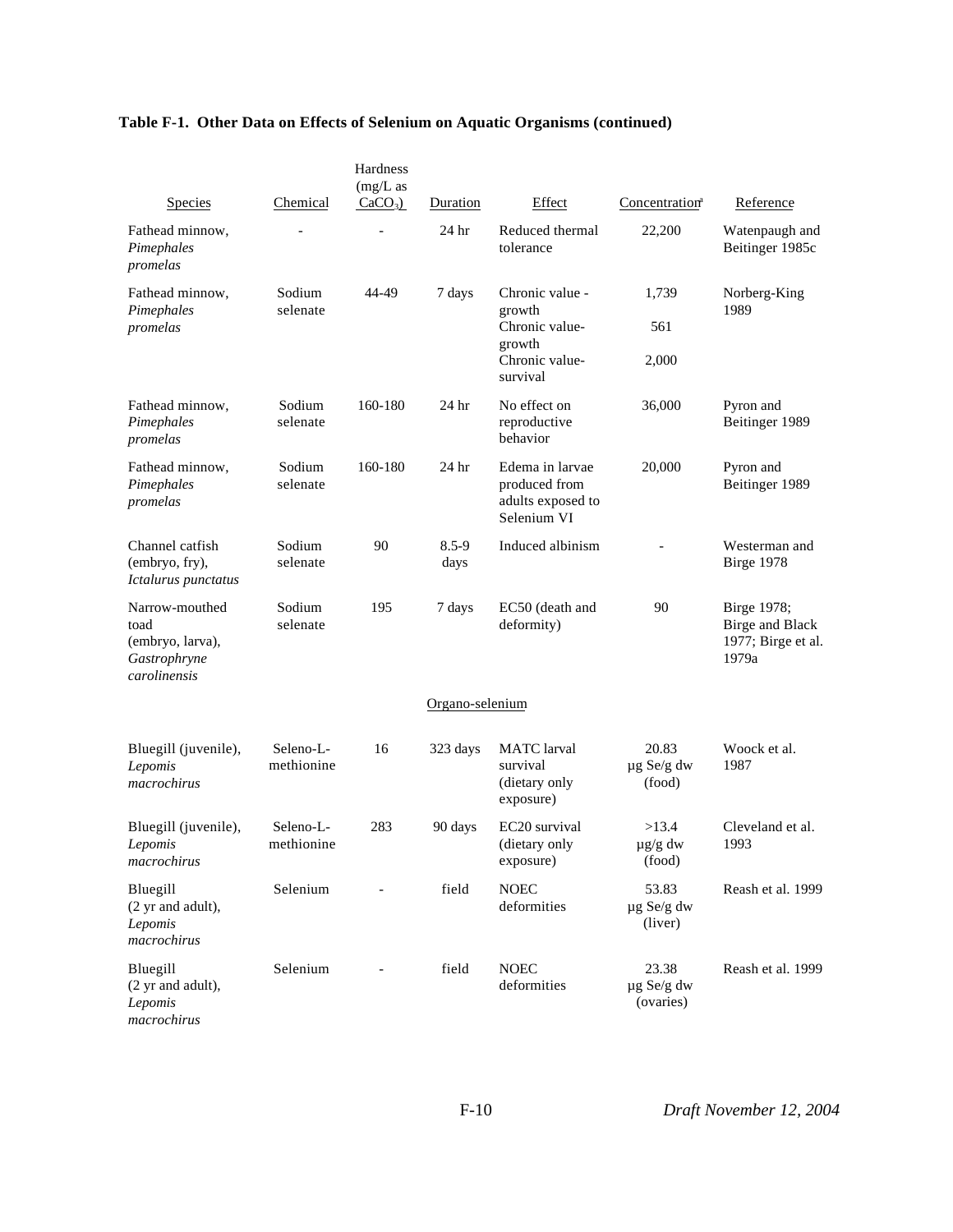| <b>Species</b>                                        | Chemical                         | Hardness<br>$(mg/L)$ as<br>$CaCO3$ ) | Duration                 | Effect                                                  | Concentration <sup>a</sup>           | Reference                     |
|-------------------------------------------------------|----------------------------------|--------------------------------------|--------------------------|---------------------------------------------------------|--------------------------------------|-------------------------------|
| Redear sunfish<br>(adult),<br>Lepomis<br>microlophus  | Selenium                         |                                      | field                    | <b>LOEC</b> Adverse<br>histopathological<br>alterations | $<$ 38.15<br>$\mu$ g Se/g dw         | Sorensen 1988                 |
|                                                       |                                  |                                      | Selenium Mixtures        |                                                         |                                      |                               |
| Phytoplankton,<br>Mixed population                    | Selenium                         |                                      | field                    | Reduced growth<br>rates                                 | 18                                   | Riedel et al.<br>1991         |
| Cladoceran<br>$(<24$ hr),<br>Daphnia magna            | Selenite-<br>Selenate<br>mixture | 138                                  | 21 days                  | MATC<br>growth                                          | 115.2<br>$\mu$ g Se/L                | Ingersoll et al.<br>1990      |
| Cladoceran<br>$(<24$ hr).<br>Daphnia magna            | Selenite-<br>Selenate<br>mixture | 138                                  | 21 days                  | <b>MATC</b><br>productivity                             | 21.59 Og/g dw<br>(whole-body)        | Ingersoll et al.<br>1990      |
| Midge $(<24$ -hr),<br>Chironomus riparius             | Selenite-<br>Selenate<br>mixture | 138                                  | 30 days                  | <b>MATC</b><br>emergence                                | 503.6                                | Ingersoll et al.<br>1990      |
| Bluegill (juvenile),<br>Lepomis<br>macrochirus        | Selenite-<br>Selenate<br>mixture | 283                                  | 60 days                  | <b>NOEC</b> survival                                    | 340                                  | Cleveland et al.<br>1993      |
| Bluegill (juvenile),<br>Lepomis<br>macrochirus        | Selenite-<br>Selenate<br>mixture | 283                                  | 60 days                  | EC20 survival                                           | 4.07<br>$\mu$ g/g dw<br>(whole body) | Cleveland et al.<br>1993      |
| Species                                               | Chemical                         | Salinity<br>(g/kg)                   | Duration                 | Effect                                                  | Concentration<br>$(ug/L)^a$          | Reference                     |
|                                                       |                                  |                                      | <b>SALTWATER SPECIES</b> |                                                         |                                      |                               |
|                                                       |                                  |                                      | Selenium $(IV)$          |                                                         |                                      |                               |
| Anaerobic<br>bacterium,<br>Methanococcus<br>vannielli | Sodium<br>selenite               |                                      | 110 hr                   | Stimulated growth                                       | 79.01                                | Jones and<br>Stadtman<br>1977 |
| Bacterium,<br>Vibrio fisheri                          | Sodium<br>selenite               |                                      | 5 min                    | 50% decrease in<br>light output<br>(Microtox®)          | 68,420                               | Yu et al.<br>1997             |
| Green alga,<br>Chlorella sp.                          | Sodium<br>selenite               | 32                                   | 14 days                  | 5-12% increase in<br>growth                             | 10-10,000                            | Wheeler et<br>al. 1982        |

F-11 *Draft November 12, 2004*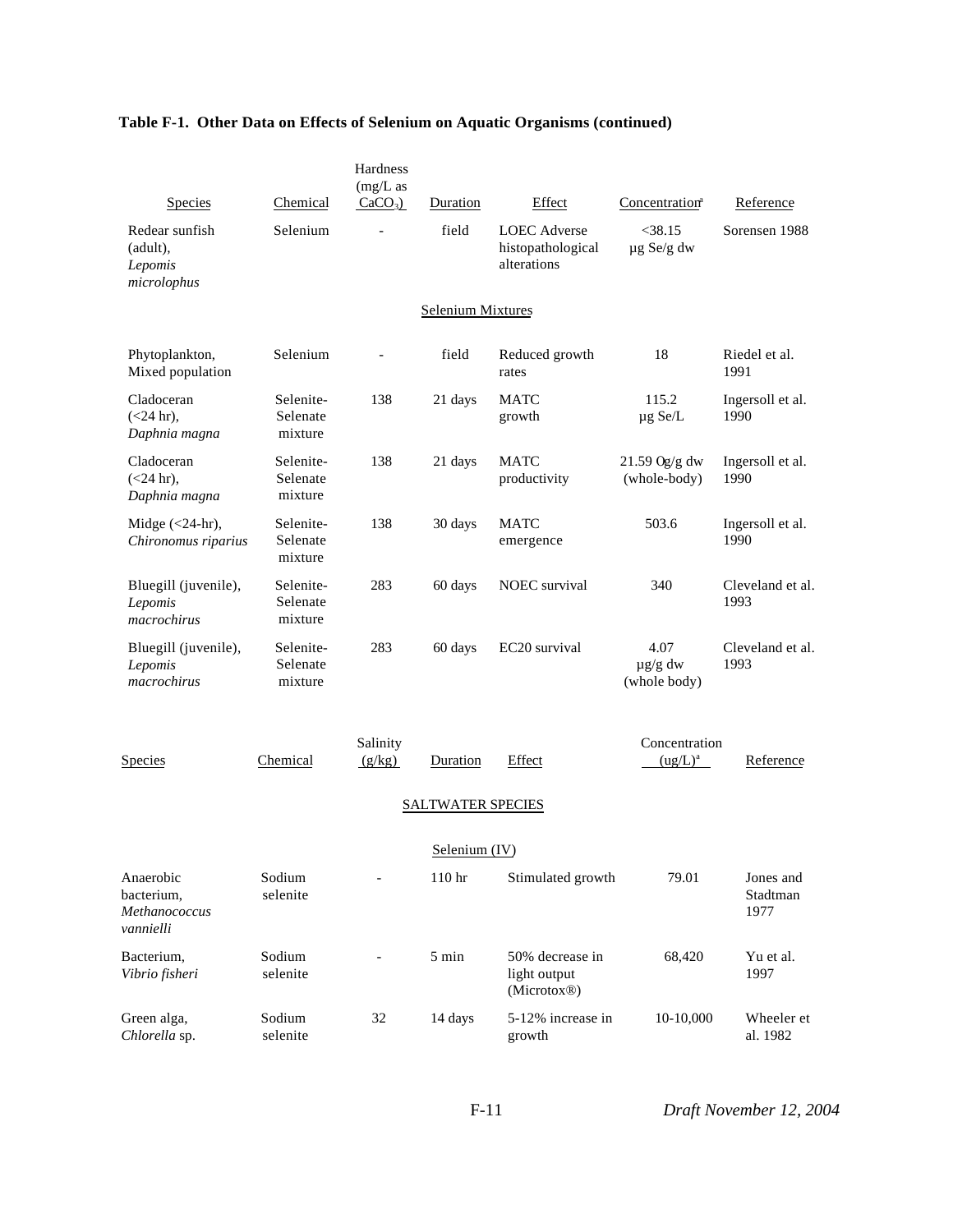| Species                                     | Chemical            | Salinity<br>(g/kg)       | Duration         | Effect                                                 | Concentration<br>$(ug/L)^a$ | Reference                 |
|---------------------------------------------|---------------------|--------------------------|------------------|--------------------------------------------------------|-----------------------------|---------------------------|
| Green alga,<br>Platymonas<br>subcordiformis | Sodium<br>selenite  | 32                       | 14 days          | 23% increase in<br>growth                              | 100-10,000                  | Wheeler et<br>al. 1982    |
| Green alga,<br>Dunaliella<br>primolecta     | Sodium<br>selenite  | 32                       | 20 days          | Increased growth;<br>induced glutathione<br>peroxidase | 4,600                       | Gennity et al.<br>1985a,b |
| Diatom,<br>Skeletonema<br>costatum          | Selenium<br>dioxide |                          | 5 days           | $BCF = 18,000$<br>$BCF = 16,000$<br>$BCF = 10,000$     | 0.06<br>0.79<br>3.6         | Zhang et al.<br>1990      |
| Diatom,<br>Chaetoceros<br>muelleri          | Selenium<br>dioxide |                          | 6 days           | $BCF = 337,000$<br>$BCF = 65,000$<br>$BCF = 5,000$     | 0.06<br>0.79<br>3.6         | Zhang et al.<br>1990      |
| Diatom,<br>Phaeodactylum<br>tricornutum     | Selenium<br>dioxide |                          | 8 days           | $BCF = 109,000$<br>$BCF = 27,000$<br>$BCF = 7,000$     | 0.06<br>0.79<br>3.6         | Zhang et al.<br>1990      |
| Diatom.<br>Thallassiosira<br>aestivalis     | Selenium<br>oxide   | 29-30                    | 72 hr            | No effect on cell<br>morphology                        | 78.96                       | Thomas et al.<br>1980a    |
| Brown alga,<br>Fucus spiralis               | Sodium<br>selenite  |                          | 60 days          | 1355% increase in<br>growth of thalli                  | 2.605                       | <b>Fries 1982</b>         |
| Red alga,<br>Porphyridium<br>cruentum       | Sodium<br>selenite  | 32                       | 27 days          | Increase growth;<br>induced glutathione<br>peroxidase  | 4,600                       | Gennity et al.<br>1985a,b |
|                                             |                     |                          | Selenium (VI)    |                                                        |                             |                           |
| Bacterium,<br>Vibrio fisheri                | Sodium<br>selenate  | $\overline{\phantom{0}}$ | $15 \text{ min}$ | 50% decrease in<br>light output<br>(Microtox®)         | 3,129,288                   | Yu et al.<br>1997         |
| Green alga,<br>Chlorella sp.                | Sodium<br>selenate  | 32                       | 14 days          | No effect on rate of<br>cell                           | 10-1,000                    | Wheeler et<br>al. 1982    |
| Green alga,<br>Chlorella sp.                | Sodium<br>selenate  | 32                       | 4-5 days         | 100% mortality                                         | 10,000                      | Wheeler et<br>al. 1982    |
| Green alga,<br>Dunaliella<br>primolecta     | Sodium<br>selenate  | 32                       | 14 days          | No effect on rate of<br>cell population<br>growth      | 10-100                      | Wheeler et<br>al. 1982    |
| Green alga,<br>Dunaliella<br>primolecta     | Sodium<br>selenate  | 32                       | 14 days          | 71% reduction in<br>rate of cell<br>population growth  | 1,000                       | Wheeler et<br>al. 1982    |
| Green alga,<br>Dunaliella<br>primolecta     | Sodium<br>selenate  | 32                       | $4-5$ days       | 100% mortality                                         | 10,000                      | Wheeler et<br>al. 1982    |

F-12 *Draft November 12, 2004*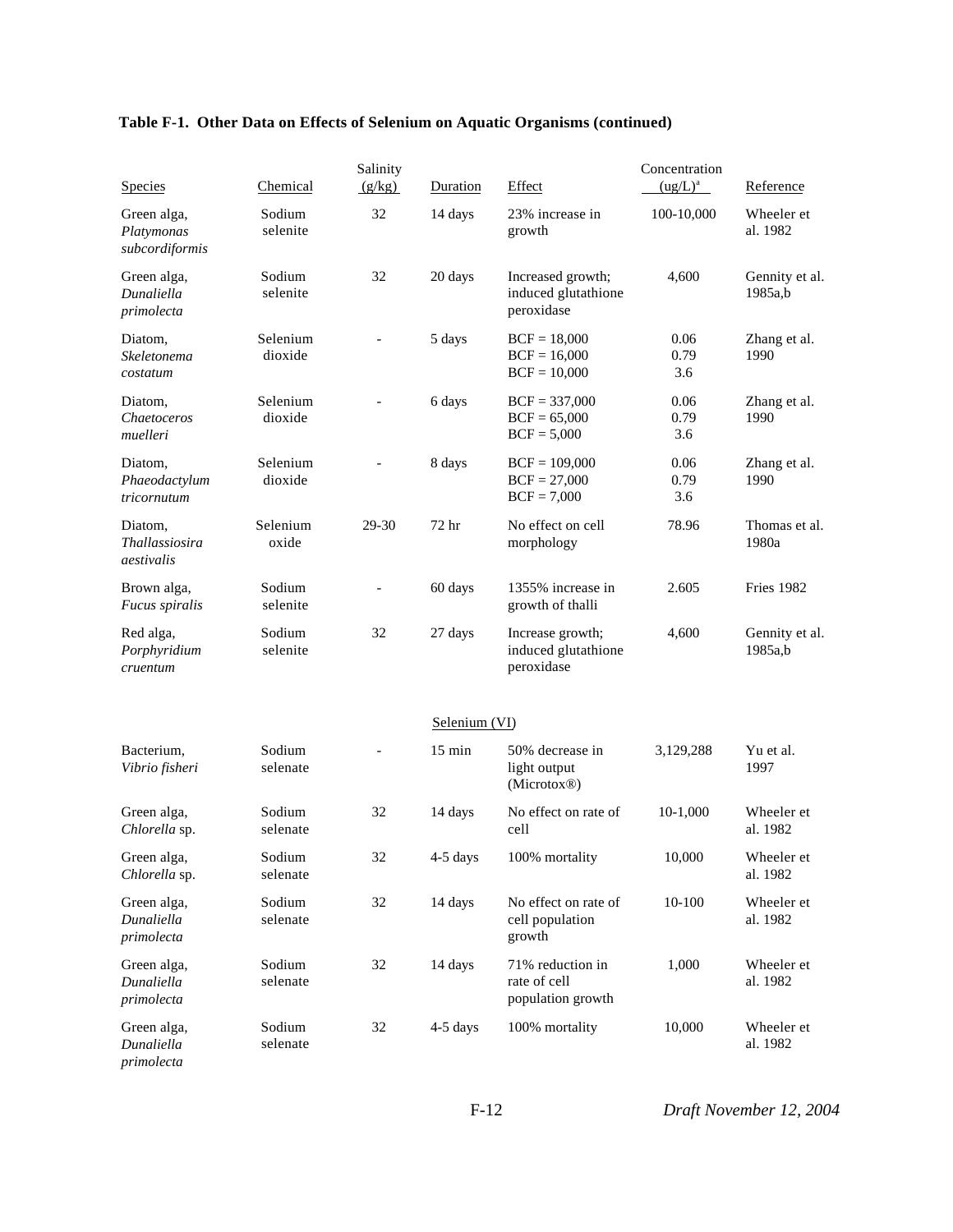| <b>Species</b>                                         | Chemical           | Salinity<br>(g/kg)       | Duration    | Effect                                                                  | Concentration<br>$(ug/L)^a$ | Reference              |
|--------------------------------------------------------|--------------------|--------------------------|-------------|-------------------------------------------------------------------------|-----------------------------|------------------------|
| Green alga,<br>Platymonas<br>subcordiformis            | Sodium<br>selenate | 32                       | 14 days     | No effect on rate of<br>cell population<br>growth                       | 10                          | Wheeler et<br>al. 1982 |
| Green alga,<br>Platymonas<br>subcordiformis            | Sodium<br>selenate | 32                       | 14 days     | 16% decrease in<br>rate of cell<br>population growth                    | 100                         | Wheeler et<br>al. 1982 |
| Green alga,<br>Platymonas<br>subcordiformis            | Sodium<br>selenate | 32                       | 14 days     | 50% decrease in<br>rate of cell<br>population growth                    | 1,000                       | Wheeler et<br>al. 1982 |
| Green alga,<br>Platymonas<br>subcordiformis            | Sodium<br>selenate | 32                       | $4-5$ days  | 100% mortality                                                          | 10,000                      | Wheeler et<br>al. 1982 |
| Brown alga,<br><i>Fucus spiralis</i>                   | Sodium<br>selenate | $\overline{\phantom{a}}$ | 60 days     | 160% increase in<br>growth rate of thalli                               | 2.605                       | <b>Fries 1982</b>      |
| Red alga,<br>Porphridium<br>cruentum                   | Sodium<br>selenate | 32                       | 14 days     | 23-35% reduction<br>in rate of cell<br>population growth                | 10-1,000                    | Wheeler et<br>al. 1982 |
| Red alga,<br>Porphyridium<br>cruentum                  | Sodium<br>selenate | 32                       | $4-5$ days  | 100% mortality                                                          | 10,000                      | Wheeler et<br>al. 1982 |
| Eastern oyster<br>(adult),<br>Crassostrea<br>virginica | Sodium<br>selenate | 34                       | 14 days     | No significant<br>effect on respiration<br>rate of gill tissue          | 400                         | Fowler et al.<br>1981  |
| Striped bass<br>(embryo),<br>Morone saxatilis          | Sodium<br>selenate | $7.2 - 7.5$              | 4 days      | 93% successful<br>hatch and survive                                     | 200,000                     | Klauda<br>1985a,b      |
| Striped bass<br>(larva),<br>Morone saxatilis           | Sodium<br>selenate | $4.0 - 5.0$              | 4 days      | LC50 (control<br>survival= $77\%$ )                                     | 13,020                      | Klauda<br>1985a,b      |
| Striped bass<br>(juvenile),<br>Morone saxatilis        | Sodium<br>selenate | $3.5 - 5.5$              | $9-65$ days | Significant<br>incidence of<br>development<br>anomalies of lower<br>jaw | 39-1,360                    | Klauda<br>1985a,b      |
| Striped bass<br>(juvenile),<br>Morone saxatilis        | Sodium<br>selenate | $3.5 - 5.5$              | 45 days     | Significant<br>incidence of severe<br>blood cytopathology               | 1,290                       | Klauda<br>1985a,b      |

Morone saxatilis<br>
<sup>a</sup> Concentration of selenium, not the chemical. Units are  $\mu$ g selenium/L of water unless noted otherwise.<br>
<sup>b</sup> Converted from dry weight to wet weight basis (see Guidelines)<br>
<sup>c</sup> Growth of algae was i

d From Smith et al. (1976).

e Calculated from the published data using probit analysis and allowing for 8.9% spontaneous mortality.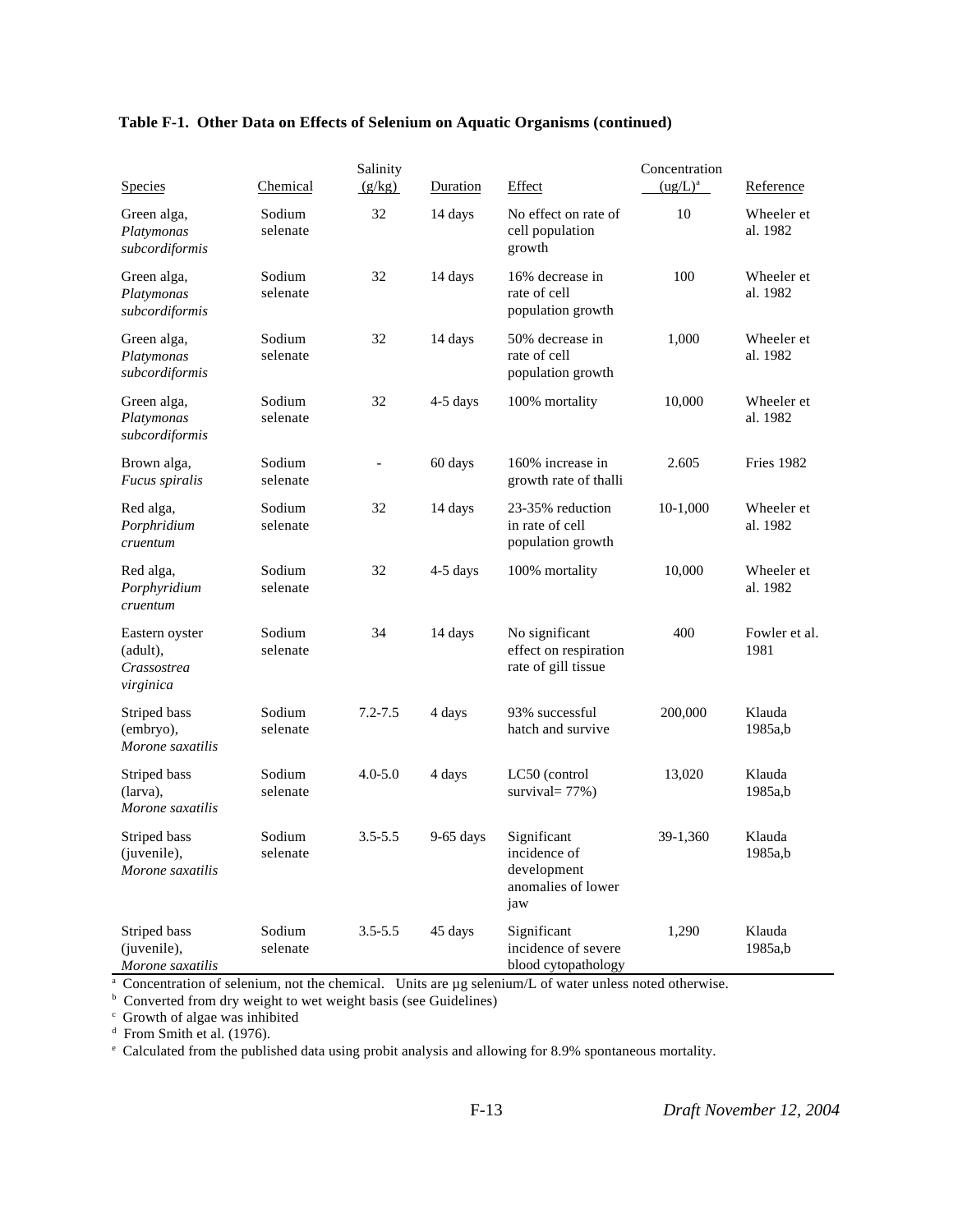#### **Other Data - Endangered Species**

Two similar studies were conducted in subsequent years, 1996 and 1997, to determine the effects of site water and site food contaminated with selenium on the endangered species, razorback sucker, *Xyrauchen texanus* (Hamilton et al. 2001a,b). Both studies show marked effects on the survival of razorback sucker larvae exposed to contaminated food and to a lesser extent, contaminated water. Although the data convincingly demonstrate effects to larval survival from exposure to contaminated food, it was not considered acceptable data for use in the derivation of the chronic criterion because of inconsistencies between levels of selenium in the food and larvae and degree and time to response. A summary of each of these two studies is presented below.

# *Evaluation of Contaminant Impacts on Razorback Sucker held in Flooded Bottomland Sites Near Grand Junction , Colorado - 1996 (Hamilton et al. 2001a)*

This study was initiated with 5-day old razorback sucker larvae spawned from adults which were previously held (9 months) in three different location along the Colorado River that contained varying levels of selenium: Horsethief (the designated reference site which receives water pumped directly from the Colorado River near Fruita, CO), Adobe Creek (low level selenium contamination), and North Pond (high level selenium contamination). The selenium content in the eggs from three Horsethief females ranged from 5.8 to 6.6 µg Se/g dw, and the selenium content in adult muscle plugs at spawning was from 3.4 to 5.0 µg Se/g dw. The selenium content in the eggs from three Adobe Creek females ranged from 38.0 to 54.5 µg Se/g dw, and the selenium content in adult muscle plugs at spawning was from 11.5 to 12.9  $\mu$ g Se/g dw. The selenium content in the eggs from three North Pond females ranged from 34.3 to 37.2 µg Se/g dw, and the selenium content in adult muscle plugs at spawning was from 14.1 to 17.3 µg Se/g dw. The selenium content in the eggs from a hatchery brood stock female was 7.1  $\mu$ g Se/g dw, and the selenium content in adult muscle plugs at spawning ranged from 2.6 to 13.8 µg Se/g dw. The razorback sucker larvae spawned from fish hatchery brood stock and held in Colorado River (Horsethief) water were used as an additional reference group of test fish.

The experimental groups were subdivided into those receiving reference water (hatchery water; 24-Road Fish Hatchery) or site water. They were further subdivided into those receiving a daily ration of reference food (brine shrimp) or zooplankton collected from each site where their parents were exposed for the previous 9 months. A total of 60 larvae from each of the four adult sources (Horsethief, Adobe Creek, North Pond,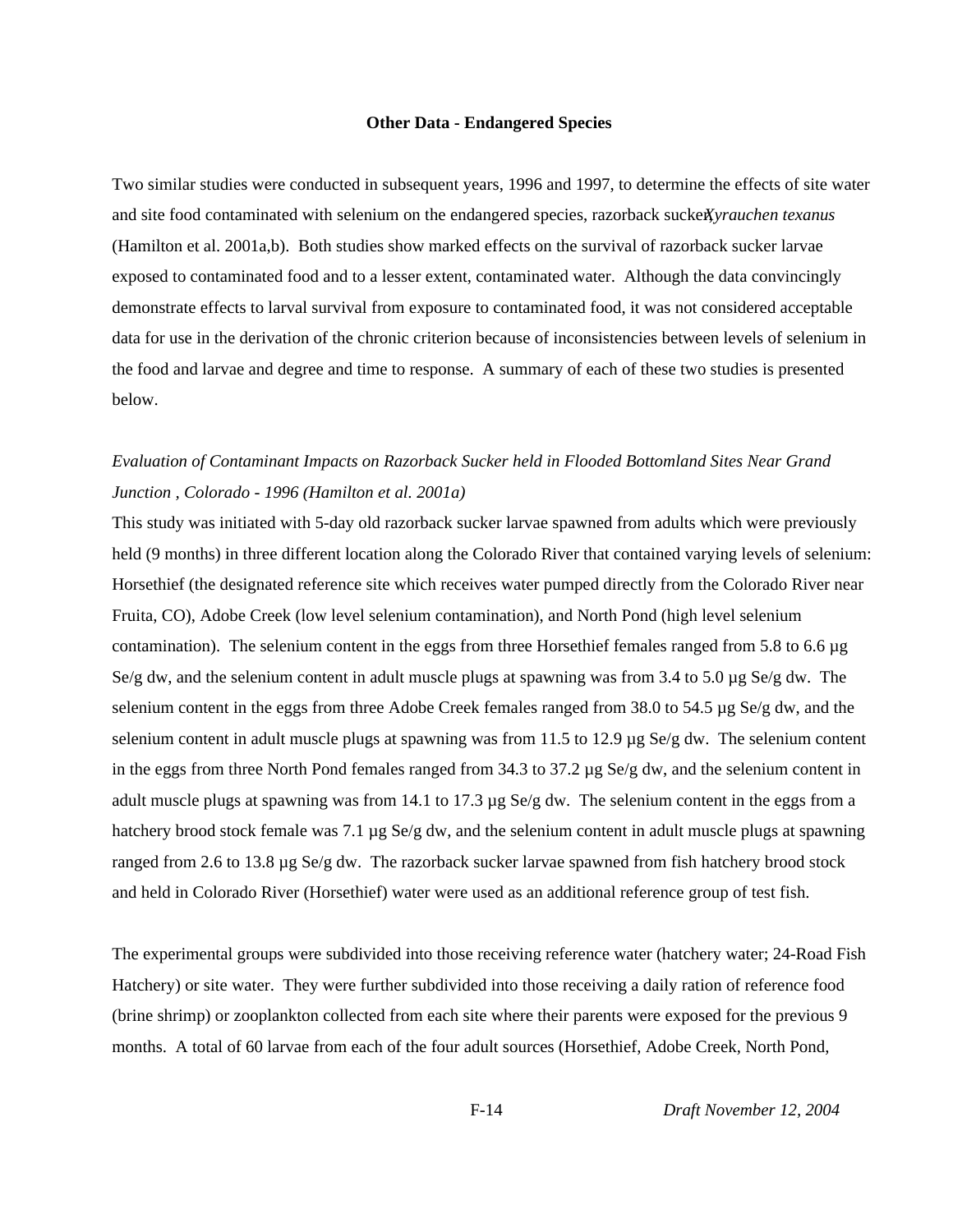Brood Stock) were exposed to each treatment (2 replicates x 3 spawns x 10 fish/beaker). The larvae were held in beakers containing 800 mls of test water. Fifty percent of the test water was renewed daily.

| <b>Source of Larvae</b>   | <b>Treatments</b>               | Se in<br>food<br>$(\mu g/g dw)$ | Se in<br>water<br>$(\mu g/L)$ |
|---------------------------|---------------------------------|---------------------------------|-------------------------------|
| <b>Horsethief Adults</b>  | Reference food: Reference water | 2.7                             | $<1\,$                        |
|                           | Reference food: Site water      | 2.7                             | 0.9                           |
|                           | Site food: Reference water      | 5.6                             | < 1                           |
|                           | Site food: Site water           | 5.6                             | 0.9                           |
| <b>Adobe Creek Adults</b> | Reference food: Reference water | 2.7                             | < 1                           |
|                           | Reference food: Site water      | 2.7                             | 5.5                           |
|                           | Site food: Reference water      | 20                              | $<1\,$                        |
|                           | Site food: Site water           | 20                              | 5.5                           |
| North Pond Adults         | Reference food: Reference water | 2.7                             | < 1                           |
|                           | Reference food: Site water      | 2.7                             | 10.7                          |
|                           | Site food: Reference water      | 39                              | $\leq$ 1                      |
|                           | Site food: Site water           | 39                              | 10.7                          |
| Hatchery raised Adults    | Reference food: Reference water | 2.7                             | $\leq 1$                      |
|                           | Reference food: Site water      | 2.7                             | 0.9                           |
|                           | Site food: Reference water      | 5.6                             | $<1\,$                        |
|                           | Site food: Site water           | 5.6                             | 0.9                           |

Treatment conditions during the 30-day larval study:

Growth, survival and development were evaluated amongst treatment groups for up to 30 days in the treatment conditions. Each treatment group was fed once daily after renewal. Test waters were collected every day from each site as grab samples for the renewal. A small portion of this water was retained at 3- and 7-day intervals for an analysis of total and dissolved selenium concentrations. At approximately 2-day intervals, aquatic invertebrates and brine shrimp not used for feeding were sieved from the media for selenium analysis. The number of live fish were recorded daily. After the 30-day exposure period, the surviving fish were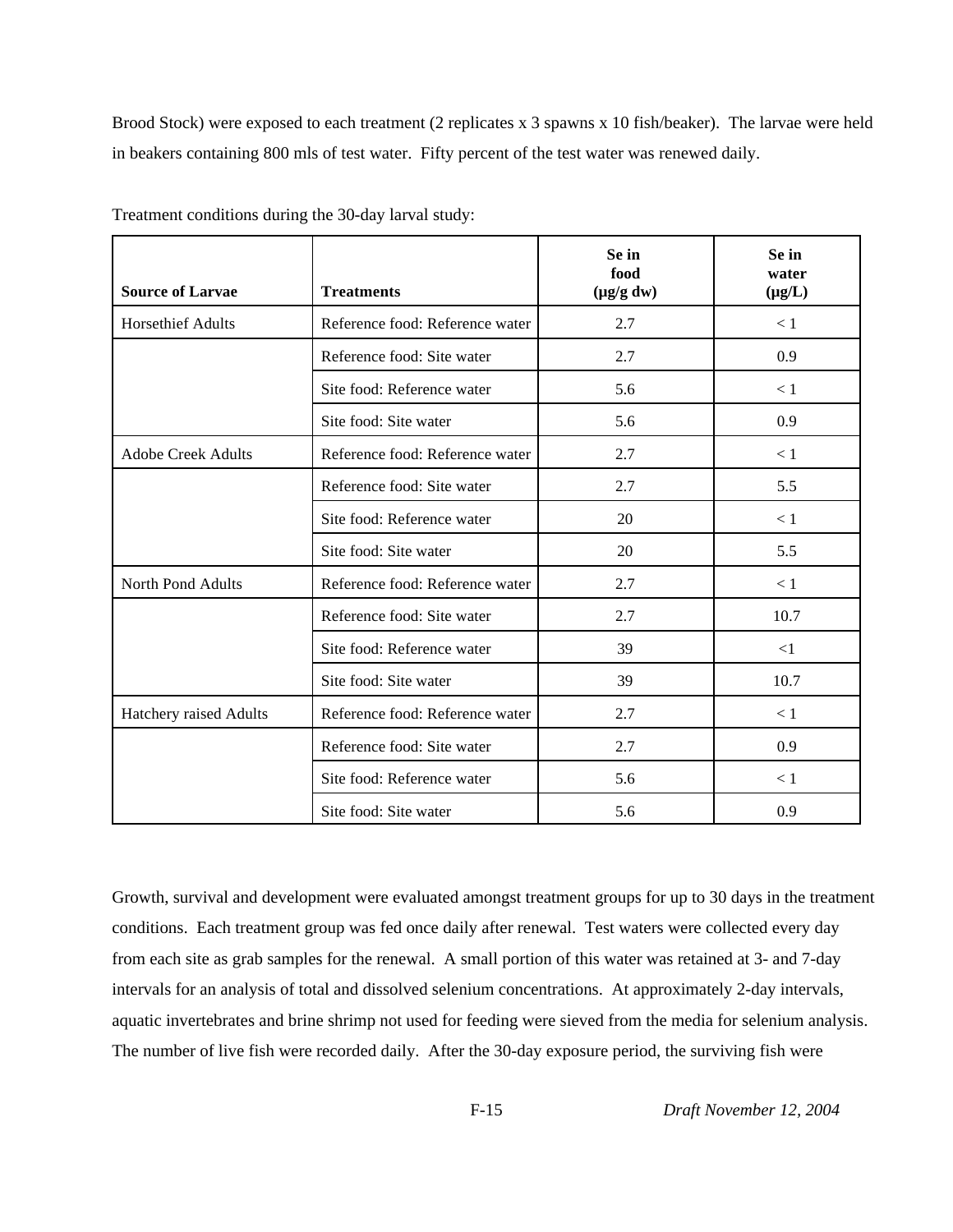sacrificed and measured for total length. At this same time, approximately four fish from each treatment, when available, were collected as a composite sample and analyzed for selenium. Specific treatment conditions were as those described above.

After 30 days of exposure in the reference food-reference water treatment, survival of razorback sucker larvae from brood stock and Horsethief adults (89 and 87 percent, respectively) was slightly higher than those from Adobe Creek adults (84 percent) and North Pond adults (75 percent). Corresponding selenium concentrations in larval whole-body tissue were 3.6, 3.3, 7.7 and 9.7 µg Se/g dw, respectively. Survival was similar or slightly reduced in larvae from all four sources after 30 days of exposure in the reference food-site water treatments; corresponding selenium concentrations in larval whole-body tissue were 5.2, 5.1, 12.7 and 15.2 µg Se/g dw, respectively. In contrast, none of the larvae spawned from parents from Horsethief, Adobe Creek, or North Pond survived to 30 days when fed zooplankton collected from the three sites, irrespective of the water type they were exposed to (i.e., reference or site). Only the larvae from brood stock adults, which were fed zooplankton from the Horsethief site for this treatment, survived, and even these larvae suffered substantial mortality (40 and 60 percent respectively). The mean selenium concentrations in whole-body tissue of larvae from brood stock adults after the 30-day exposures were 5.4 µg Se/g dw (site food-reference water treatment) and 6.9 µg Se/g dw (site food-site water treatment).

Several inconsistencies were observed that suggest selenium may not be solely responsible for the effect on larval survival. Larval survival in the Adobe Creek treatment group exposed to reference water and reference food was 84 percent, similar to control survival (86-89 percent). The selenium concentration in the larvae from this Adobe Creek treatment group after 30 days was higher  $(7.7 \,\mu g/g \, dw)$  than brood stock fish  $(5.4 \,\mu g)$ Se/g dw) which had a lower 30-day survival (62 percent). Also, the time to 50 percent mortality between the site food treatments, where most mortality occurred, was not related to selenium concentration in the diet or in the larvae.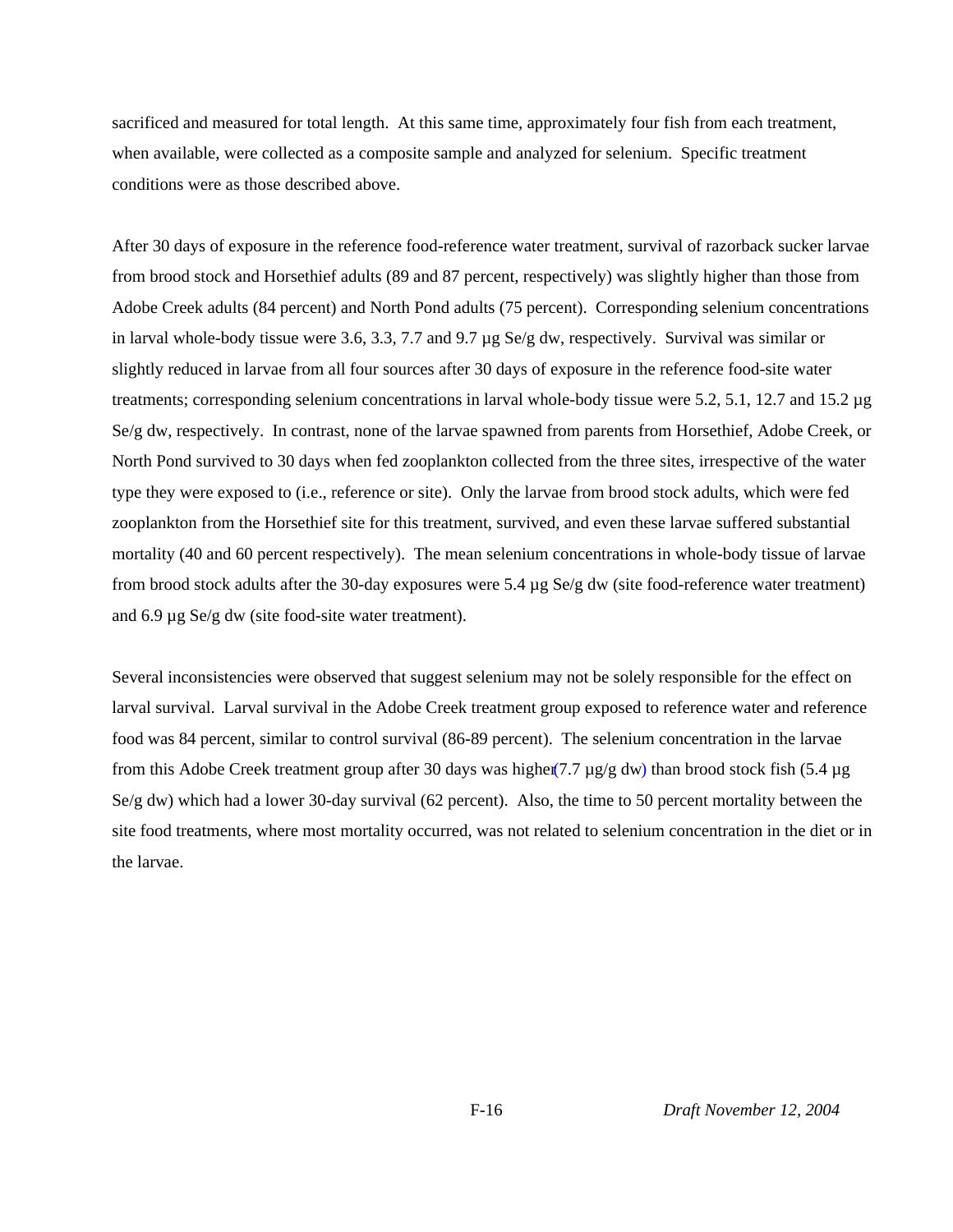# *Evaluation of Contaminant Impacts on Razorback Sucker held in Flooded Bottomland Sites Near Grand Junction , Colorado - 1997 (Hamilton et al. 2001b)*

In a similar 30-day larval study conducted by the authors thein following year (1997), razorback sucker larvae from a single hatchery brood stock female (11 µg Se/g dw muscle) were subjected to one of the sixteen different combined water and dietary exposure conditions described in the earlier (1996) study. The female parent was held at Horsethief Canyon State Wildlife Area before spawning. The larvae were held in beakers containing 800 mls of test water as before, fifty percent of the test water was renewed daily. Specific treatment conditions for the 1997 30-day larval study were as follows:

| <b>Water Treatments</b>                                              | Se in<br>food<br>$(\mu g/g d w)$ | Se in<br>water<br>$(\mu g/L)$ |
|----------------------------------------------------------------------|----------------------------------|-------------------------------|
| Reference food (brine shrimp):<br>Reference water (24-Road Hatchery) | 3.2                              | $\lt 1$                       |
| Reference food: Site water (Horsethief)                              | 6.0                              | 1.6                           |
| Reference food: Site water (Adobe Creek)                             | 32.4                             | 3.4                           |
| Reference food: Site water (North Pond)                              | 52.5                             | 13.3                          |
| Horsethief food: Reference water                                     | 3.2                              | < 1                           |
| Horsethief food: Site water (Horsethief)                             | 6.0                              | 1.6                           |
| Horsethief food: Site water (Adobe Creek)                            | 32.4                             | 3.4                           |
| Horsethief food: Site water (North Pond)                             | 52.5                             | 13.3                          |
| Adobe Creek food: Reference water                                    | 3.2                              | < 1                           |
| Adobe Creek food: Site water (Horsethief)                            | 6.0                              | 1.6                           |
| Adobe Creek food: Site water (Adobe Creek)                           | 32.4                             | 3.4                           |
| Adobe Creek food: Site water (North Pond)                            | 52.5                             | 13.3                          |
| North Pond food: Reference water                                     | 3.2                              | < 1                           |
| North Pond food: Site water (Horsethief)                             | 6.0                              | 1.6                           |
| North Pond food: Site water (Adobe Creek)                            | 32.4                             | 3.4                           |
| North Pond food: Site water (North Pond)                             | 52.5                             | 13.3                          |

Treatment conditions during the 30-day larval study: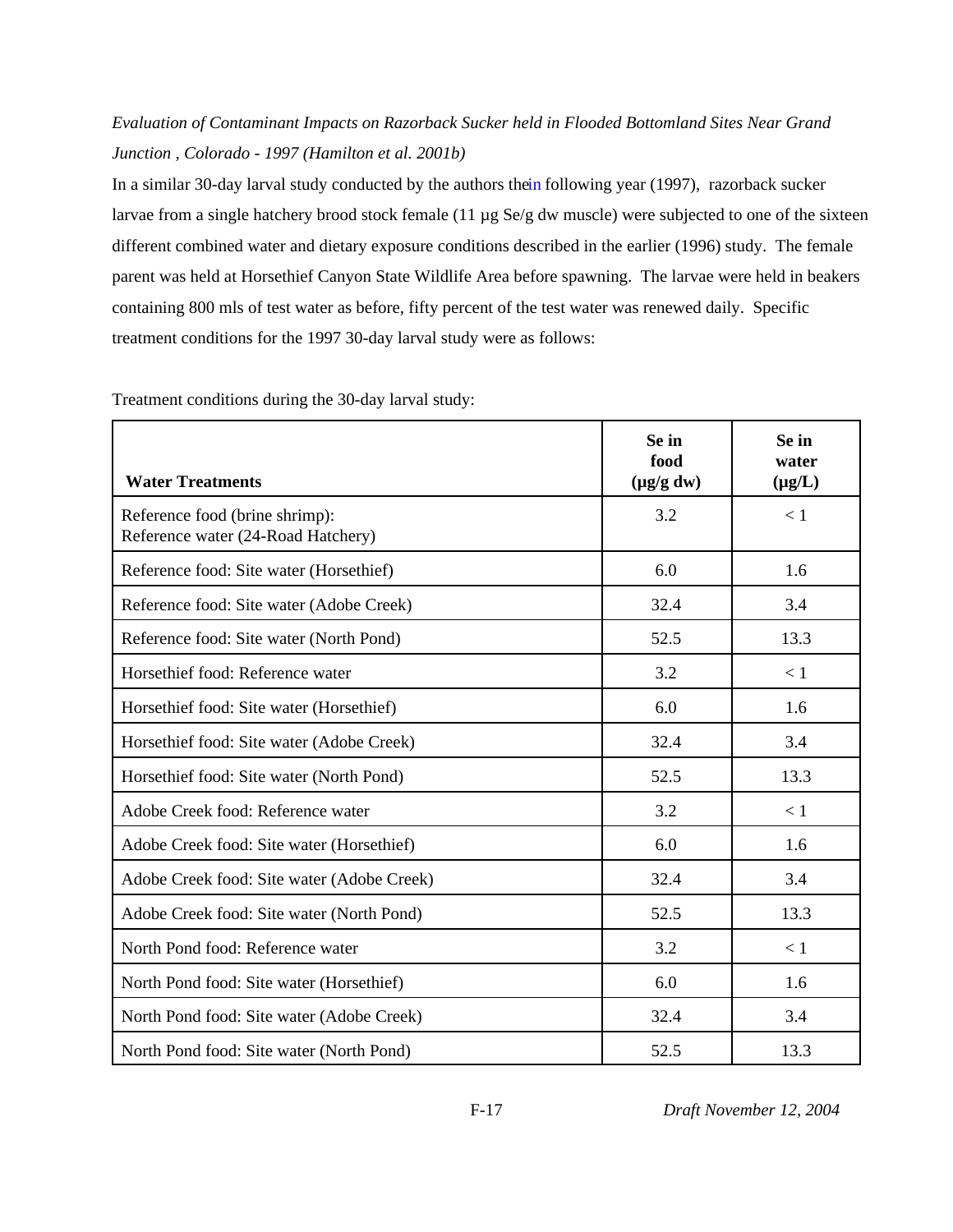In this year's study, after 30 days of exposure, there was also good survival of razorback sucker larvae fed reference food (brine shrimp) and held in reference water or water from Horsethief (83 and 81 percent, respectively). The survival of these larvae was significantly greater than survival of larvae fed brine shrimp and held in water from North Pond (only 52 percent). Corresponding selenium concentrations in larval wholebody tissue after 10 days were 6.3, 6.7, and 11 µg Se/g dw, respectively. The average concentrations of selenium in the water for the three treatments were <1, 1.6, and 13.3 µg Se/L. After 30 days the mean selenium concentrations in these larvae were 5.2, 5.2, and 16 µg Se/g dw, respectively. Survival was markedly reduced (0 to 30 percent survival) in the remainder treatments where larvae were fed zooplankton from the various sites. Complete mortality was experienced by larvae exposed to Horsethief food and reference water treatment after 30 days.

Similar to the previous study, there are several inconsistencies in the results that suggested selenium may not be solely responsible for the effect on larval survival. The most notable inconsistency was that the greatest effect on larval survival (percent survival or time to 50 percent mortality) was from exposure to Horsethief food, the food with the lowest selenium contamination.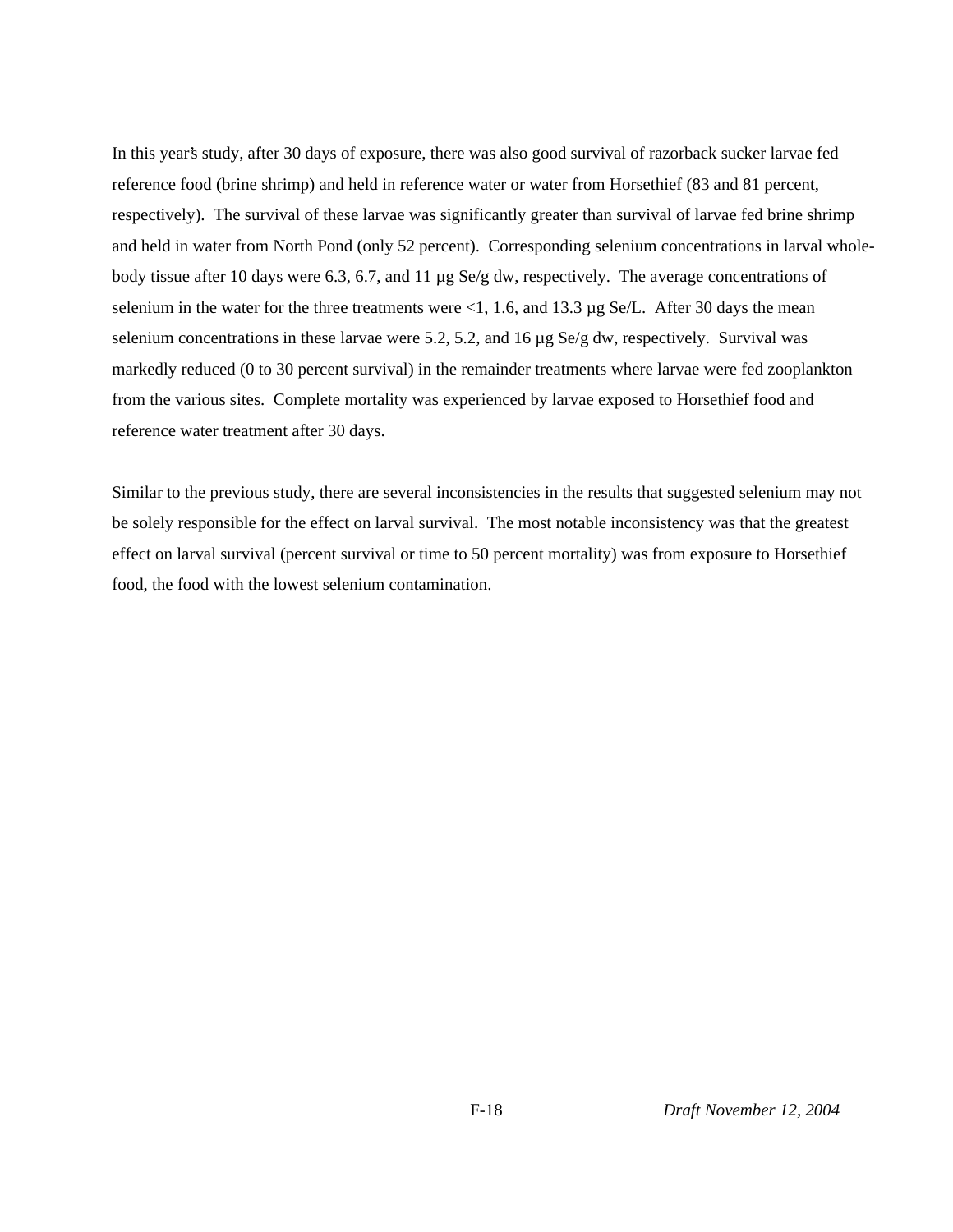### **APPENDIX G**

### **UNUSED DATA**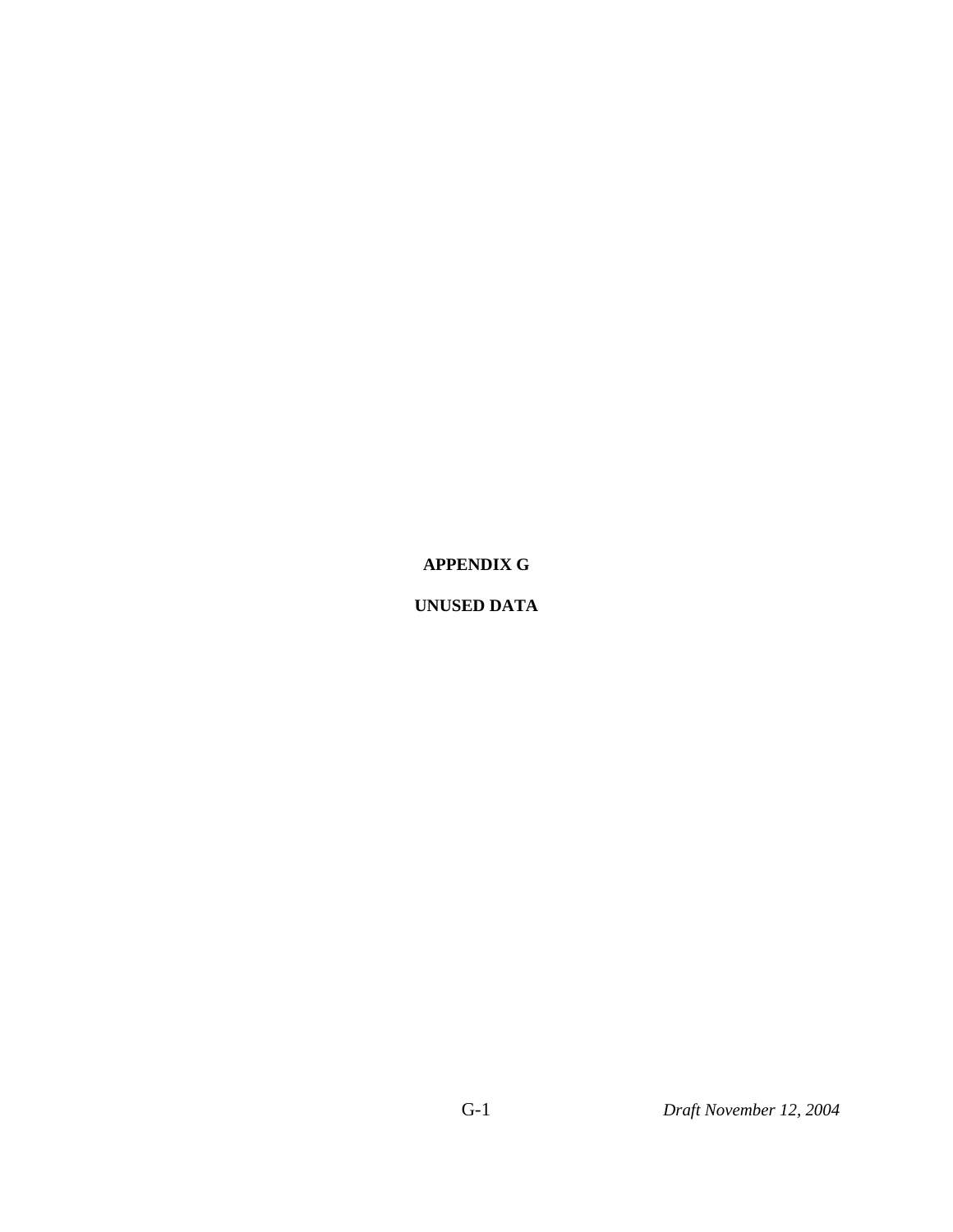### **Unused Data**

Based on the requirements set forth in the guidelines (Stephen et al. 1985) the following studies are not acceptable for the following reasons and are classified as unused data.

#### **Studies Were Conducted with Species That Are Not Resident in North America**

| Ahsanullah and Brand (1985)      | Hiraika et al. (1985)           | Rouleau et al. (1992)       |
|----------------------------------|---------------------------------|-----------------------------|
| Ahsanullah and Palmer (1980)     | Juhnke and Ludemann (1978)      | Sastry and Shukla (1994)    |
| Baker and Davies (1997)          | Kitamura (1990)                 | Savant and Nilkanth (1991)  |
| Barghigiani et al. (1993)        | Manoharan and Prabakaran (1994) | Shultz and Ito (1979)       |
| Chidambaram and Sastry (1991a,b) | Minganti et al. (1994, 1995)    | Srivastava and Tyagi (1985) |
| Congiu et al. (1989)             | Niimi and LaHam (1975, 1976)    | Takayanagi (2001)           |
| Cuvin and Furness (1988)         | Regoli (1998)                   | Tomasik et al. (1995b)      |
| Fowler and Benayoun (1976a,b)    | Regoli and Principato (1995)    | Tian and Liu (1993)         |
| Gaikwad (1989)                   | Rhodes et al. (1994)            | Wrench (1978)               |
| Gotsis (1982)                    | Ringdal and Julshamn (1985)     |                             |

Deelstra et al. (1989), Forsythe and Klaine (1994), Okasako and Siegel (1980) and Petrucci et al. (1995) conducted tests with brine shrimp species that are too atypical to be used in derving national criteria.

### **These Reviews Only Contain Data That Have Been Published Elsewhere**

| Adams and Johnson (1981)   | Hall and Burton (1982)       | National Research Council (1976) |
|----------------------------|------------------------------|----------------------------------|
| Biddinger and Gloss (1984) | Hodson and Hilton (1983)     | Neuhold (1987)                   |
| Bowie et al. (1996)        | Hodson et al. (1984)         | <b>NCDNR&amp;CD</b> (1986)       |
| Brandao et al. (1992)      | Jenkins (1980)               | Peterson and Nebeker (1992)      |
| <b>Brooks</b> (1984)       | Kaiser et al. (1997)         | Phillips and Russo (1978)        |
| Burton and Stemmer (1988)  | Kay (1984)                   | Presser $(1994)$                 |
| Chapman et al. (1986)      | LeBlanc $(1984)$             | Roux et al. (1996)               |
| Davies (1978)              | Lemly (1993c, 1996ab, 1997d) | Thompson et al. (1972)           |
| Devillers et al. (1988)    | Lemly and Smith (1987)       | Versar (1975)                    |
| Eisler (1985)              | McKee and Wolf (1963)        |                                  |

.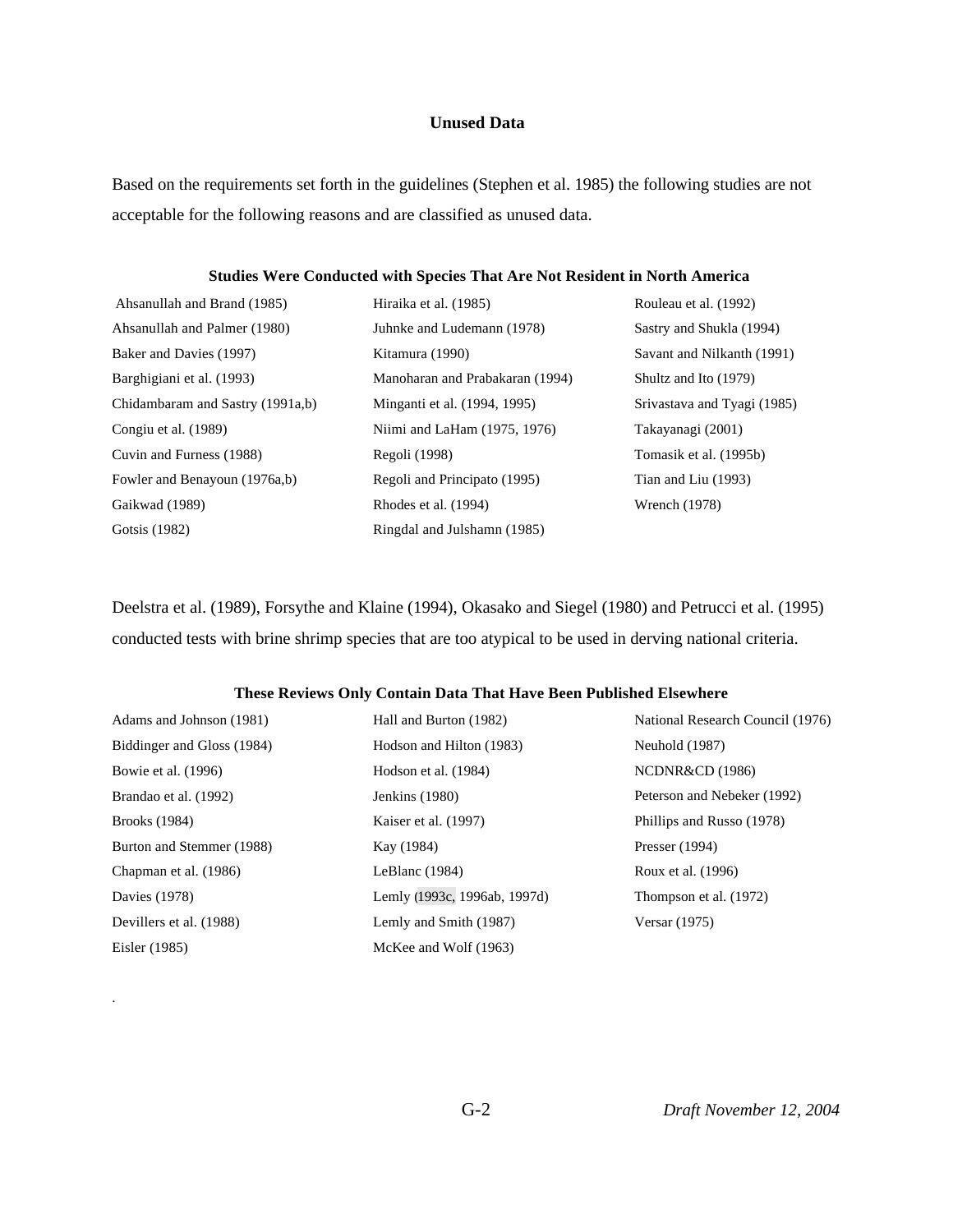#### **Authors Did Not Specify the Oxidation State of Selenium Used in Study**

Greenberg and Kopec (1986) Hutchinson and Stokes (1975) Kapu and Schaeffer (1991)

Kramer et al. (1989) Mahan et al. (1989)

Fairbrother et al. (1994)

Rauscher (1988) Snell et al. (1991b)

Homziak et al. (1993)

#### **Selenium Was a Component of an Effluent, Fly Ash, Formulation, Mixture, Sediment or Sludge**

Apte et al. (1987) Baer et al. (1995) Baker et al. (1991) Berg et al. (1995) Besser et al. (1989) Biedlingmaier and Schmidt (1989) Bjoernberg (1989) Bjoernberg et al. (1988) Blockmann et al. (1995) Boisson et al. (1989) Bondavalli et al. (1996) Bowmer et al. (1994) Brieger et al. (1992) Burton and Pinkney (1984) Burton et al. (1983, 1987) Cherry et al. (1987) Cieminski and Flake (1995) Clark et al. (1989) Cooke and Lee (1993) Cossu et al. (1997) Coyle et al. (1993) Crane et al. (1992) Crock et al. (1992) Cushman et al. (1977) Davies and Russell (1988) de Peyster et al. (1993) Dickman and Rygiel (1996) Dierenfeld et al. (1993) Drndarski et al. (1990) Eriksson and Forsberg (1992) Eriksson and Pedros-Alio (1990)

Fava et al. (1985a,b) Feroci et al. (1997) Finger and Bulak (1988) Finley (1985) Fisher and Wente (1993) Fjeld and Rognerud (1993) Fletcher et al. (1994) Follett (1991) Gerhardt (1990) Gerhardt et al. (1991) Gibbs and Miskiewicz (1995) Graham et al. (1992) Gunderson et al. (1997) Hall (1988) Hall et al. (1984, 1987, 1988,1992) Hamilton et al. (1986, 2000) Harrison et al. (1990) Hartwell et al. (1987ab, 1988, 1997) Hatcher et al. (1992) Haynes et al. (1997) Hayward et al. (1996) Hellou et al. (1996) Henebry and Ross (1989) Henry et al. (1989, 1990, 1995) Hildebrand et al. (1976) Hjeltner and Julshman (1992) Hockett and Mount (1996) Hodson (1990) Hoffman et al. (1988, 1991)

Hopkins et al. (2000) Hothem and Welsh (1994a) Jackson (1988) Jackson et al. (1990) Jacquez et al. (1987) Jay and Muncy (1979) Jayasekera (1994) Jayasekera and Rossbach (1996) Jenner and Bowmer (1990) (1992) Jenner and Janssen-Mommen (1989) Jin et al. (1997) Jorgensen and Heisinger (1987) Karlson and Frankenberger (1990) Kemble et al. (1994) Kenned (1986) Kersten et al. (1991) King and Cromartie (1986) King et al. (1991, 1994) Klusek et al. (1993) Koh and Harper (1988) Koike et al. (1993) Krishnaja et al. (1987) Kruuk and Conroy (1991) Kuehl and Haebler (1995) Kuehl et al. (1994) Kuss et al. (1995) Landau et al. (1985) Livingstone et al. (1991) Lobel et al. (1990)

G-3 *Draft November 12, 2004*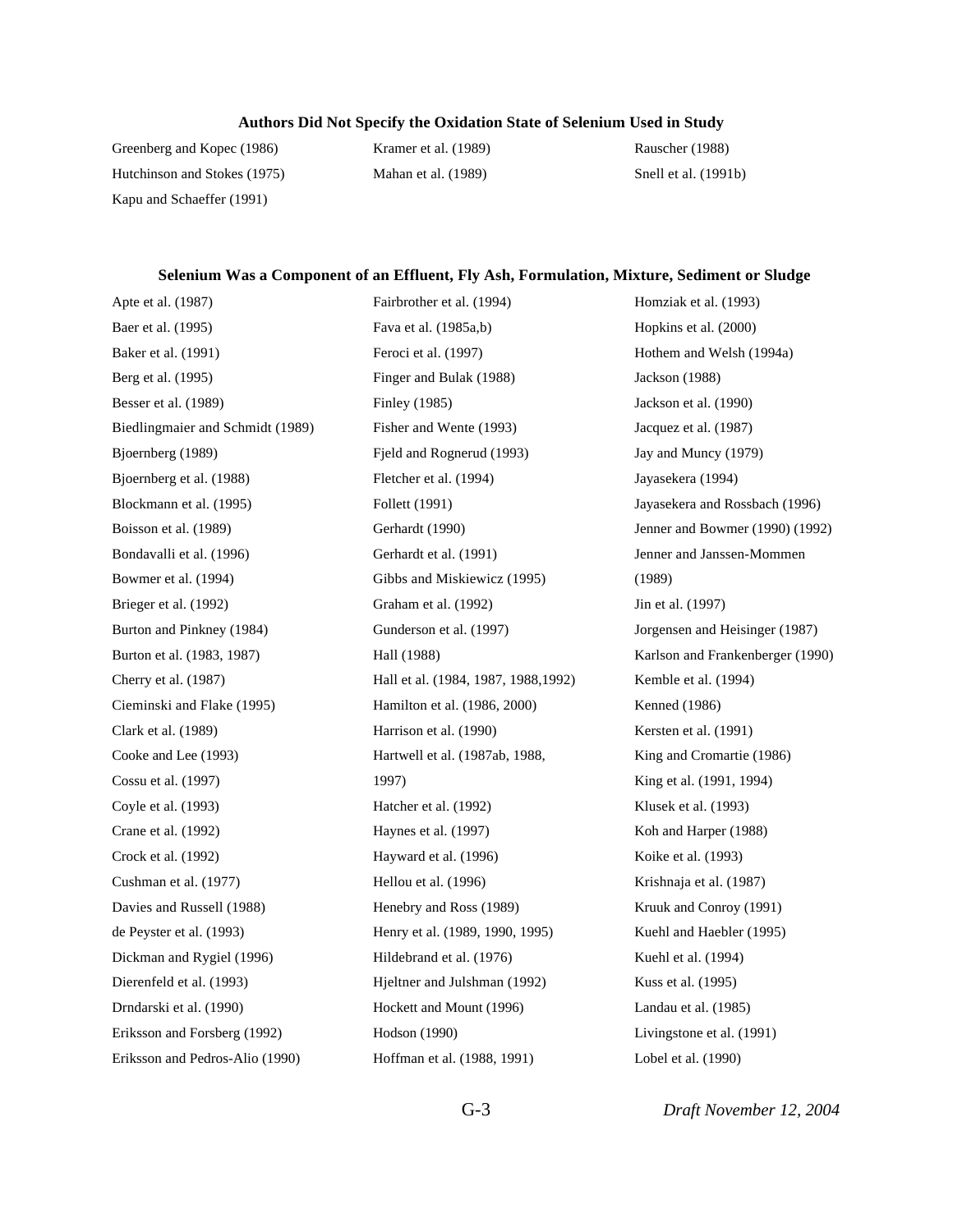Luoma and Phillips (1988) Lundquist et al. (1994) Lyle (1986) MacFarlane et al. (1986) Mann and Fyfe (1988) Marcogliese et al. (1987) Marvin et al. (1997) Maurer et al (1999) McCloskey and Newman (1995) McCloskey et al. (1995) McCrea and Fischer (1986) McLean et al. (1991) Mehrle et al. (1987) Metcalf-Smith (1994) Micallef and Tyler (1989) Mikac et al. (1985) Miles and Tome (1997) Miller et al. (1996) Misitano and Schiewe (1990) Moore (1988) Munawar and Legner (1993) Muskett et al. (1985) Naddy et al. (1995) Nielsen and Bjerregaard (1991) Norman et al. (1992) Nuutinen & Kukkonen (1998) Oberbach and Hartfield (1987, 1988) Oberbach et al. (1989)

Ohlendorf et al. (1989, 1990, 1991) Olsen and Welsh (1993) Peters et al.(1999) Phillips and Gregory (1980) Pratt and Bowers (1990) Presser and Ohlendorf (1987) Prevot and Sayer-Gobillard (1986) Pritchard (1997) Pyleet al. (2001) Reash et al. (1988, in press) Rhodes and Burke (1996) Ribeyre et al. (1995) Rice et al. (1995) Riggs and Esch (1987) Riggs et al. (1987) Robertson et al. (1991) Roper et al. (1997) Russell et al. (1994) Ryther et al. (1979) Saiki and Jenings (1992) Saiki and Ogle (1995) Saleh et al. (1988) Seelye et al. (1982) Sevareid and Ichikawa (1983) Skinner (1985) Somerville et al. (1987) Sorenson and Bauer (1983) Specht et al. (1984)

Steele et al. (1992) Stemmer et al. (1990) Summers et al. (1995) Thomas et al. (1980b) Timothy et al. (2001) Trieff et al. (1995) Turgeon and O'Conner (1991) Twerdok et al. (1997) Ursal (1987) Van Metre and Gray (1992) Wahl et al. (1994) Wandan and Zabik (1996) Wang et al. (1992, 1995) Welsh (1992) Weres et al. (1990) White and Geitner (1996) Wiemeyer et al. (1986) Wildhaber and Schmitt (1996) Williams et al. (1989) Wolfe et al. (1996) Wolfenberger (1987) Wong and Chau (1988) Wong et al. (1982) Wu et al. (1997) Yamaoka et al. (1994) Zagatto et al. (1987) Zaidi et al. (1995) Zhang et al. (1996)

#### **Exposed enzymes, excised tissue or tissue extractor**

Tripathi and Pandey (1985) and Heinz (1993b) used test organisms that had been previously exposed to pollutants in food or water.

| Albers et al. (1996)  | Augier et al. (1993) | Baatrup and Dansher (1987) |
|-----------------------|----------------------|----------------------------|
| Al-Sabti (1994, 1995) | Avery et al. (1996)  | Baatrup et al. (1986)      |
| Arvy et al. (1995)    | Baatrup (1989)       | Babich et al. (1986, 1989) |

G-4 *Draft November 12, 2004*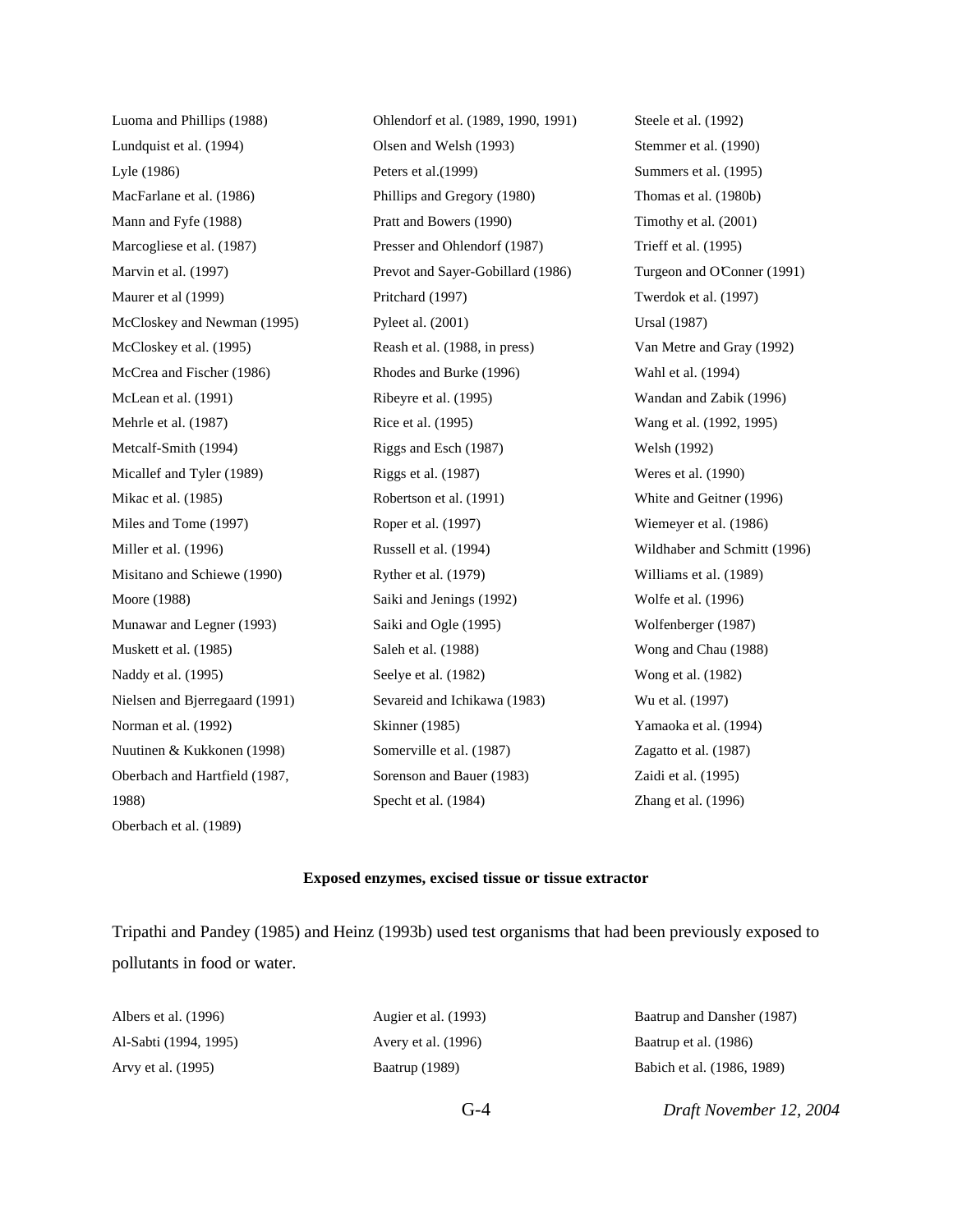Barrington et al. (1997) Becker et al. (1995a,b) Bell et al. (1984, 1985, 1986a,b, 1987ab) Berges and Harrison (1995) Blondin et al. (1988) Boisson et al. (1996) Bottino et al. (1984) Braddon (1982) Braddon-Galloway and Balthrop (1985) Bradford et al. (1994a,b) Brandt et al. (1990) Byl et al. (1994) Chandy and Patel (1985) Chen et al. (1997) Cheng et al. (1993) Christensen and Tucker (1976) Dabbert and Powell (1993) DeQuiroga et al. (1989) Dierickx (1993) Dietrich et al. (1987) DiIlio et al. (1986) Doyotte et al. (1997) Drotar et al. (1987) Dubois and Callard (1993) Ebringer et al. (1996) Engberg and Borsting (1994) Engberg et al. (1993) Eun et al. (1993) Foltinova and Gajdosova (1993) Foltinova et al. (1994)

Freeman and Sanglang (1977) Grubor-Lajsic et al. (1995) Hait and Sinha (1987) Hanson (1997) Heisinger and Scott (1985) Heisinger and Wail (1989) Henderson et al. (1987) Henny and Bennett (1990) Hoffman and Heinz (1988, 1998) Hoffman et al. (1989, 1998) Hontela et al. (1995) Hoglund (1991) Hsu et al. (1995) Hsu and Goetz (1992) Ishikawa et al. (1987) James et al. (1993) Jovanovic et al. (1995, 1997) Kai et al. (1995) Kedziroski et al. (1996) Kelley et al. (1987) Kralj and Stunja (1994) Lalitha and Rani (1995) Lan et al. (1995) Lemaire et al. (1993) Livingstone et al. (1992) Low and Sin (1995, 1996) Micallef and Tyler (1990) Montagnese et al. (1993) Murata et al. (1996) Nakonieczny (1993) Neuhierl and Boeck (1996) Nigro et al (1992, 1994)

Norheim and Borch-Iohnsen (1990) Norheim et al. (1991) O'Brien et al. (1995) Olson and Christensen (1980) Overbaugh and Fall (1985) Palmisano et al. (1995) Patel et al. (1990) Patel and Chandy (1987) Perez et al. (1990) Perez-Trigo et al. (1995) Phadnis et al. (1988) Price and Harrison (1988) Rady et al. (1992) Rani and Lalitha (1996) Regoli et al. (1997) Schmidt et al. (1985) Schmitt et al. (1993) Segner et al. (1994) Sen et al. (1995) Shigeoka et al. (1990, 1991) Siwicki et al. (1994) Srivastava and Srivastava (1995) Sun et al. (1995) Takeda et al. (1992a,b,(1993, 1997) Treuhardt (1992) Vazquez et al. (1994) Veena et al. (1997) Wise et al. (1993a,b) Wong and Oliveira (1991) Yokota et al. (1988)

Test procedures test material or results were not adequately described by Botsford (1997), Botsford et al. (1997, 1998), Bovee (1978), Gissel-Nielsen and Gissel-Nielsen (1973, 1978), Greenberg and Kopec (1986), Mauk (2001), and Nassos et al. (1980) or when the test media contained an excessive amount  $(>200 \text{ Og/L})$  of EDTA (Riedel and Sanders (1996).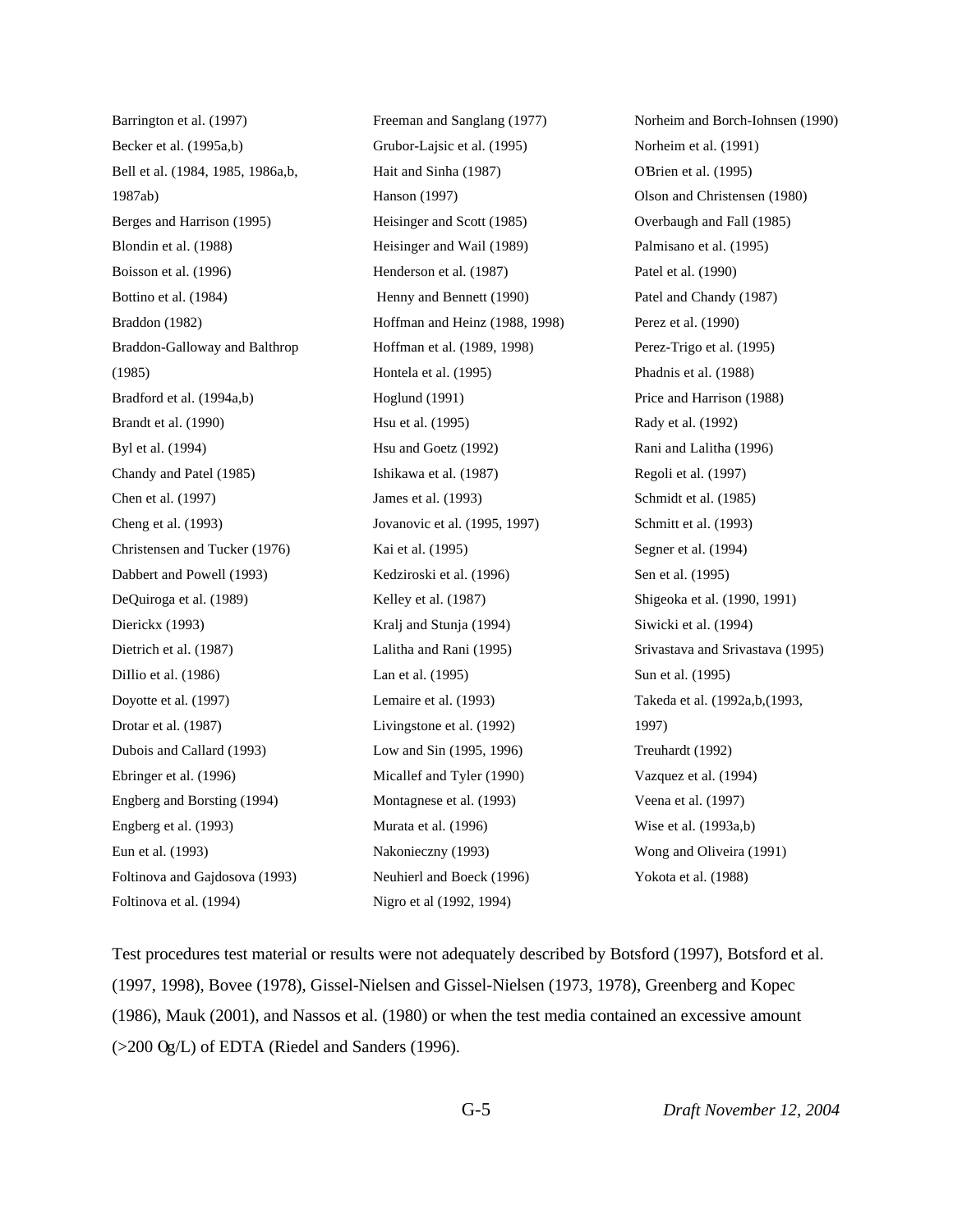Some data obtained from tests conducted with just one exposure concentration to evaluate acute or chronic toxicity were not used (e.g., Bennett 1988; Heinz and Hoffman 1998; Munawar et al. 1987; Pagano et al. 1986; Wolfenberger 1986).

Kaiser (1980) calculated the toxicities of selenium(IV) and selenium(VI) to *Daphnia magna* based on physiochemical parameters. Kumar (1964) did not include a control treatment in the toxicity tests. The daphnids were probably stressed by crowding in the tests reported be Schultz et al. (1980). Siebers and Ehlers (1979) exposed too few test organisms as did Owsley (1984) in some tests.

#### **Data Were Not Used When the Organisms Were Exposed to Selenium by Food or by Gavage or Injection**

| Frankenberger and Engberg (in |
|-------------------------------|
| press)                        |
| Hamilton (1999)               |
| Hamilton and Lemly (1999)     |
| Heinz and Sanderson (1990)    |
| Heinz et al. (1990, 1996)     |
| Hilton et al. (1982)          |
| Hoffman and Heinz (1988)      |
|                               |

Hoffman et al. (1991, 1992a,b,1996) Huerkamp et al. (1988) Julshamn et al. (1990) Kleinow (1984) Kleinow and Brooks (1986a,b) Lemly (1996, 1997, 1999) Lorentzen et al. (1994) Maage and Waagboe (1990)

Malchow et al. (1995) Paripatananontand Lovell(1997) Sheline and Schmidt-Nielson (1977) Stanley et al. (1994, 1996) Wiemeyer and Hoffman (1996) Wilson et al. (1997)

BCFs and BAFs from laboratory tests were not used when the tests were static or when the concentration of selenium in the test solution was not adequately measured or varied too much (Nassos et al. 1980; Ornes et al. 1991; Riedel et al. 1991; Sharma and Davis 1980; Vandermeulen and Foda 1988).

#### **Selenium Concentrations Reported in Wild Aquatic Organisms Were Insufficient to Calculate BAF**

| Abdel-Moati and Atta (1991) |
|-----------------------------|
| Adeloju and Young (1994)    |
| Aguirre et al. (1994)       |
| Akesson and Srikumar (1994) |
| Aksnes et al. (1983)        |
| Allen and Wilson (1990)     |

Ambulkar et al. (1995) Amiard et al. (1991, 1993) Andersen and Depledge (1997) Andreev and Simeonov (1992) Angulo (1996) Arrula et al. (1996)

Arway (1988) Ashton (1991) Augier et al. (1991, 1993, 1995a,b) Augspurger et al. (1998) Avery et al. (1996) Badsha and Goldspink (1988)

G-6 *Draft November 12, 2004*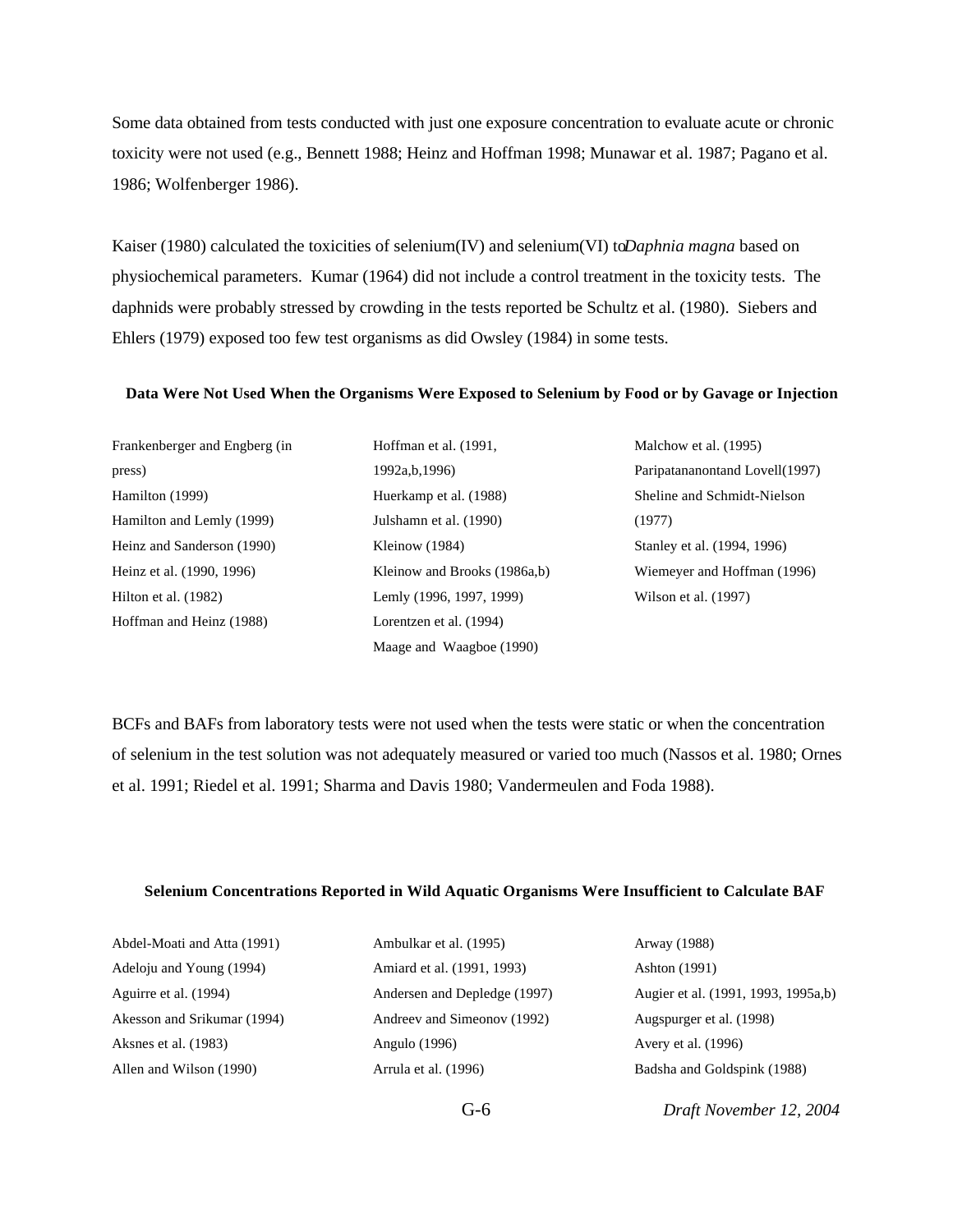Baines and Fisher (2001) Baldwin and Maher (1997) Baldwin et al. (1996) Barghigiani (1993) Barghigiani et al. (1991) Baron et al. (1997) Batley (1987) Baumann and Gillespie (1986) Baumann and May (1984) Beal (1974) Beck et al. (1997) Beland et al. (1993) Beliaeff et al. (1997) Bell and Cowey (1989) Benemariya et al. (1991) Berry et al. (1997) Bertram et al. (1986) Besser et al. (1994, 1993) Birkner (1978) Boisson and Romeo (1996) Bowerman et al. (1994) Braune et a. (1991) Brezina and Arnold (1977) Brugmann and Hennings (1994) Brugmann and Lange (1988) Brumbaugh and Walther (1991) Burger (1992, 1994, 1995, 1996, 1997a,b) Burger and Gochfeld (1992a,b, 1993, 1995 ab, 1996, 1997) Burger et al. (1992a,b,c,1993, 1994a,b) Byrne and DeLeon (1986) Byrne et al. (1985) Cantillo et al. (1997) Capar and Yess (1996) Capelli et al. (1987, 1991) Cappon (1984)

Cappon and Smith (1981) (1982a,b) Cardellicchio (1995) Carell et al. (1987) Carter and Porter (1997) Caurant et al. (1994, 1996) Chau and Riley (1965) Chiang et al. (1994) Chou and Uthe (1991) Chvojka (1988) Chvojka et al. (1990) Clifford and Harrison (1988) Collins (1992) Combs et al. (1996) Cosson et al. (1988) Courtney et al. (1994) Crowys et al. (1994) Crutchfield (2000) Cumbie and Van Horn (1978) Currey et al. (1992) Custer and Hohman (1994) Custer and Mitchell (1991, 1993) Custer et al. (1997) Dabeka and McKenzie (1991) Davoren (1986) Deaker and Maher (1997) Demon et al. (1988) Dietz et al. (1995, 1996) Doherty et al. (1993) Elliott and Scheuhammer (1997) Eriksson et al. (1989) Evans et al. (1993) Felton and Mathews (1990) Felton et al. (1994) Fitzsimmons et al. (1995) Focardi et al. (1985, 1988) Fowler (1986) Fowler et al. (1975, 1985)

France (1987) Friberg (1988) Froslie et al. (1985, 1987) Gabrashanske and Daskalova (1985) Gabrashanska and Nedeva (1994) Galgan and Frank (1995) Garcia - Hermandez et al. (2000) Giardina et al. (1997) Gillespie and Baumann (1986) Gochfeld (1997) Goede (1985, 1991, 1993a,b) Goede et al. (1989, 1993) Goede and DeBruin (1984, 1985) Goede and Wolterbeek (1993, 1994a,b) Gras et al. (1992) Greig and Jones (1976) Gutenmann et al. (1988) Gutierrez-Galindo et al. (1994) Guven et al. (1992) Halbrook et al. (1996) Hall and Fisher (1985) Hamilton and Waddell (1994) Hamilton and Wiedmeyer (1990) Hansen et al. (1990) Hardiman and Pearson (1995) Hargrave et al. (1992) Harrison and Klaverkamp (1990) Hasunuma et al. (1993) Haynes et al. (1995) Hein et al. (1994) Heiny and Tate (1997) Heinz (1993a) Heinz and Fitzgerald (1993a,b) Heit (1985) Heit and Klusek (1985) Heit et al. (1980, 1989)

G-7 *Draft November 12, 2004*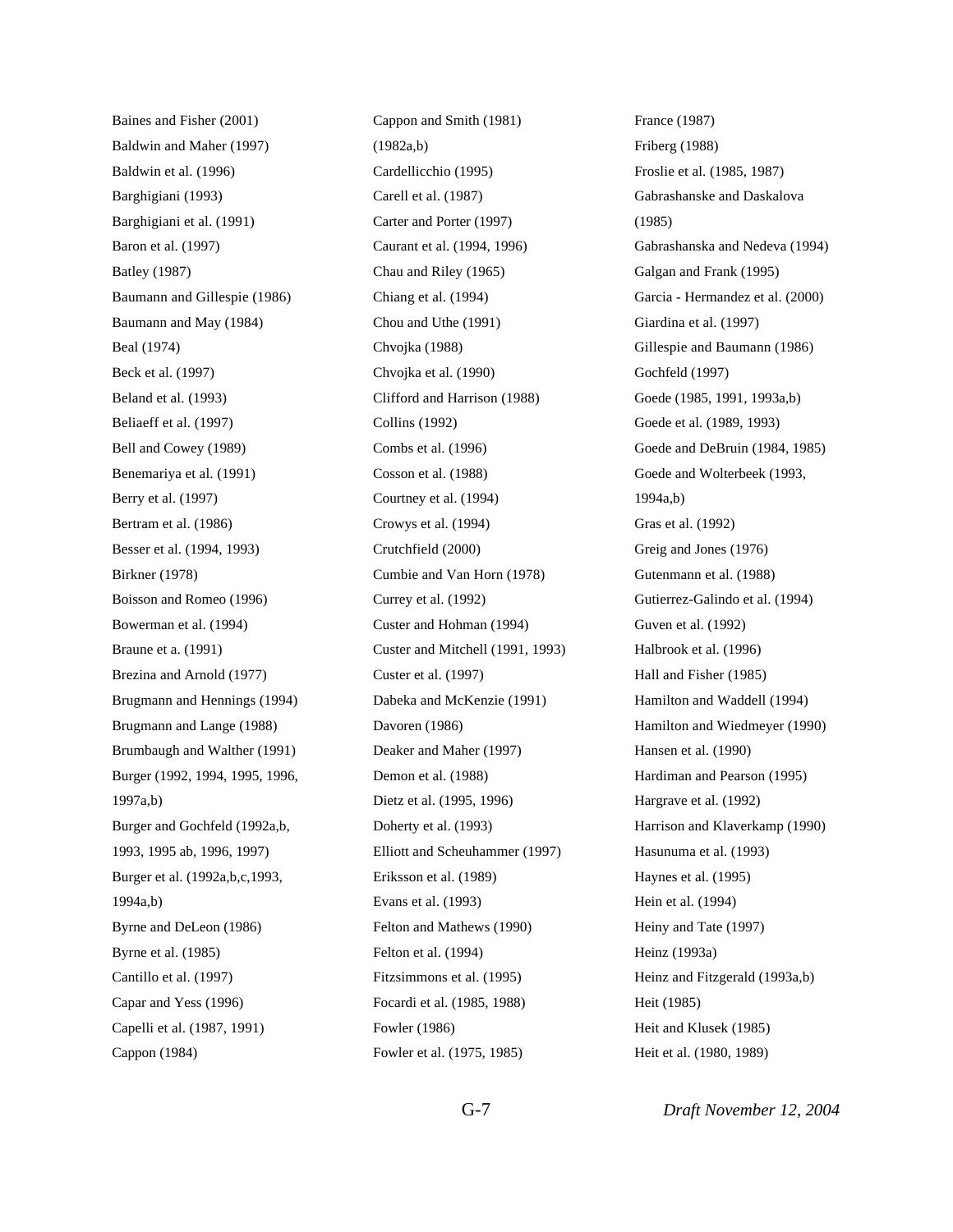Hellou et al. (1992a,b) (1996a,b) Henny and Herron (1989) Hodge et al. (1996) Hilton et al. (1982) Honda et al. (1986) Hothem and Ohlendorf (1989) Hothem and Welsh (1994b) Hothem and Zador (1995) Hothem et al. (1995) Houpt et al. (1988) Hunter et al. (1995, 1997) Ibrahim and Farrag (1992) Ibrahim and Mat (1995) Ishikawa et al. (1993) Itano et al. (1984, 1985a,b) Jarman et al. (1996) Johns et al. (1988) Johnson (1987) Jop et al. (1997) Jorhem et al. (1994) Julshamn et al. (1987) Kai et al. (1986a,b, 1988, 1992a,b, 1996) Kaiser et al. (1979) Kalas et al. (1995) Kidwell et al. (1995) Koeman et al. (1973) Kovacs et al. (1984) Krogh and Scanes (1997) Krushevska et al. (1996) Lakshmanan and Stephen (1994) Lalitha et al. (1994) LamLeung et al. (1991) Lan et al. (1994a,b) Langlois and Langis (1995) Larsen and Stuerup (1994) Larsen et al. (1997) Lauchli (1993)

Law et al. (1996) Lee and Fisher (1992a,b, 1993) Leighton and Wobeser (1994) Leland and Scudder (1990) Lemly (1985a, 1994) Leonzio et al. (1986, 1989, 1992) Leskinen et al. (1986) Li et al. (1996) Lie et al. (1994) Liu et al. (1987) Lizama et al. (1989) Lobel et al. (1989, 1991, 1992a,b) Lonzarich et al. (1992) Lourdes et al. (1990) Lowe et al. (1985) Lucas et al. (1970) Lytle and Lytle (1982) Mackey et al. (1996) Maher (1987) Maher et al. (1992, 1997) Mann et al. (1988) Mason et al. (2000) Masuzawa et al. (1988) Matsumoto (1991) Maven et al. (1995) May and McKinney (1981) Mcdowell et al. (1995) McKenzie-Parnell et al. (1988) Meador et al. (1993) Mehrle et al. (1982) Meltzer et al. (1993) Metcalfe-Smith et al. (1992, 1996) Michot et al. (1994) Mills et al. (1993) Moharram et al. (1987) Moller (1996) Mora and Anderson (1995) Morera et al. (1997)

Muir et al. (1988) Mutanen et al. (1986) Nadkarni and Primack (1993) Nakamoto and Hassler (1992) Narasaki and Cao (1996) Navarrete et al. (1990) Nettleton et al. (1990) Nicola et al. (1987) Nielsen and Dietz (1990) Norheim (1987) Norheim et al. (1992) Norrgren et al. (1993) Norstrom et al. (1986) O'Conner (1996) O'Shea et al. (1984) Ober et al. (1987) Oehlenschlager (1997) Ohlendorf (1986) Ohlendorf and Harrison (1986) Ohlendorf and Maron (1990) Ohlendorf et al. (1986a,b, 1987, 1988a,b) Okazaki and Panietz (1981) Ostapczuk et al. (1997) Pakkala et al. (1972) Pal et al. (1997) Palawski et al. (1991) Palmer-Locarnini and Presley (1995) Paludan-Miller et al. (1993) Papadopoulou and Andreotis (1985) Park and Presley (1997) Park et al. (1994) Paveglio et al. (1994) Payer and Runkel (1978) Payer et al. (1976) Pennington et al. (1982)

G-8 *Draft November 12, 2004*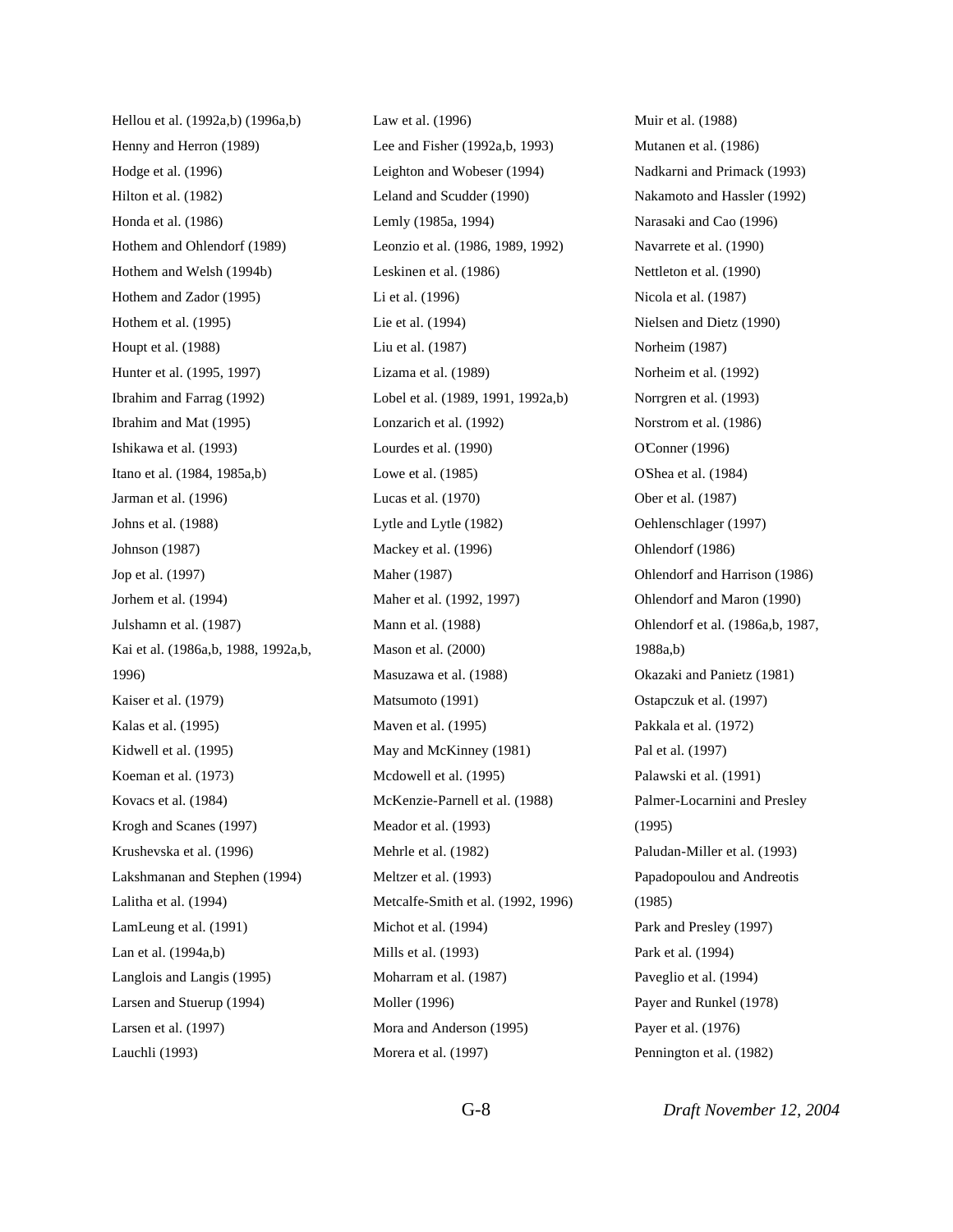Presley et al. (1990) Quevauviller et al. (1993a,b) Ramos et al. (1992) Rao et al. (1996) Reinfelder and Fisher (1991) Reinfelder et al. (1993, 1998) Renzoni et al. (1986) Riget et al. (1996) Risenhoover (1989) Roditi (2000) Roux et al. (1994) Ruelle and Keenlyne (1993) Sager and Cofield (1984) Saiki (1986 ab, 1987, 1990) Saiki and Lowe (1987) Saiki and May (1988) Saiki and Palawski (1990) Saiki et al. (1992, 1993) Sanders and Gilmour (1994) Scanes (1997) Scheuhammer et al. (1988) Schantz et al. (1997) Schmitt and Brumbaugh (1990) Schramel and Xu (1991) Schuler et al. (1990) Scott and Latshaw (1993) Secor et al. (1993) Seelye et al. (1982) Sharif et al. (1993) Shen et al. (1997) Shirasaki et al. (1996) Shultz and Ito (1979)

Simopoulos (1997) Skaare et al. (1990, 1994) Smith and Flegal (1989) Smith et al. (1992) Sorensen (1988) Sorensen and Bauer (1984a,b) Sorensen and Bjerregaard (1991) Sorensen et al. (1982, 1983, 1984) Southworth et al. (2000) Sparling and Lowe (1996) Speyer (1980) Steimle et al. (1994) Stoeppler et al. (1988) Stone et al. (1988) Stripp et al. (1990) Sundarrao et al. (1991) (1992) Svensson et al. (1992) Tabaka et al. (1996) Talbot and Chang (1987) Tallandini et al. (1996) Tan and Marshall (1997) Tang et al. (1997) Tao et al. (1993) Teherani (1987) Teigen et al. (1993) Thomas et al. (1999) Tilbury et al. (1997) Topcuoglu et al. (1990) TranVan and Teherani (1988) Trocine and Trefry (1996) Uthe and Bigh (1971) Vanderstoep et al. (1990)

Varanasi et al. (1993, 1994) Vitaliano and Zdanowicz (1992) Vlieg (1990) Vlieg et al. (1993) Vos et al. (1986) Waddell and May (1995) Wagemann (1988) Wagemann and Stewart (1994) Wagemann et al. (1988) (1996) Walsh et al. (1977) Wang (1996) Ward and Flick (1990) Warren et al. (1990) Weber (1985) Welsh and Maughan (1994) Wen et al. (1997) Wenzel and Gabrielsen (1995) Whyte and Boutillier (1991) Williams et al. (1994) Wilson et al. (1992, 1997) Winger and Andreasen (1985) Winger et al. (1984, 1990) Woock and Summers (1984) Wren et al. (1987) Wu and Huang (1991) Yamaoka et al. (1996) Yamazaki et al. (1996) Yoshida and Yasumoto (1987) Zatta et al. (1985) Zeisler et al. (1988, 1993) Zhou and Liu (1997)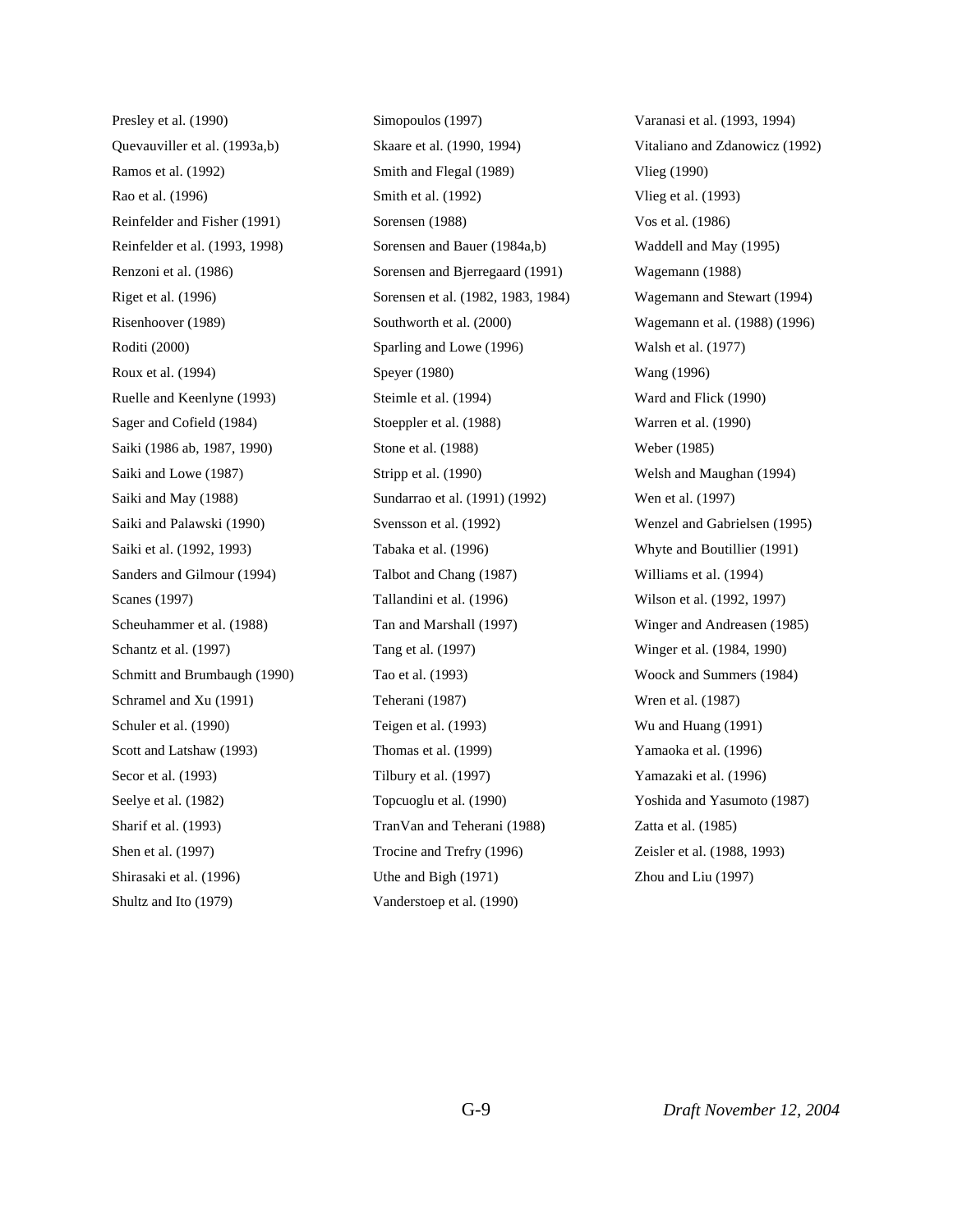### **APPENDIX H**

#### **DATA USED IN REGRESSION ANALYSIS OF SELENIUM IN WHOLE-BODY FISH TISSUE WITH SELENIUM IN MUSCLE, OVARY AND LIVER TISSUES**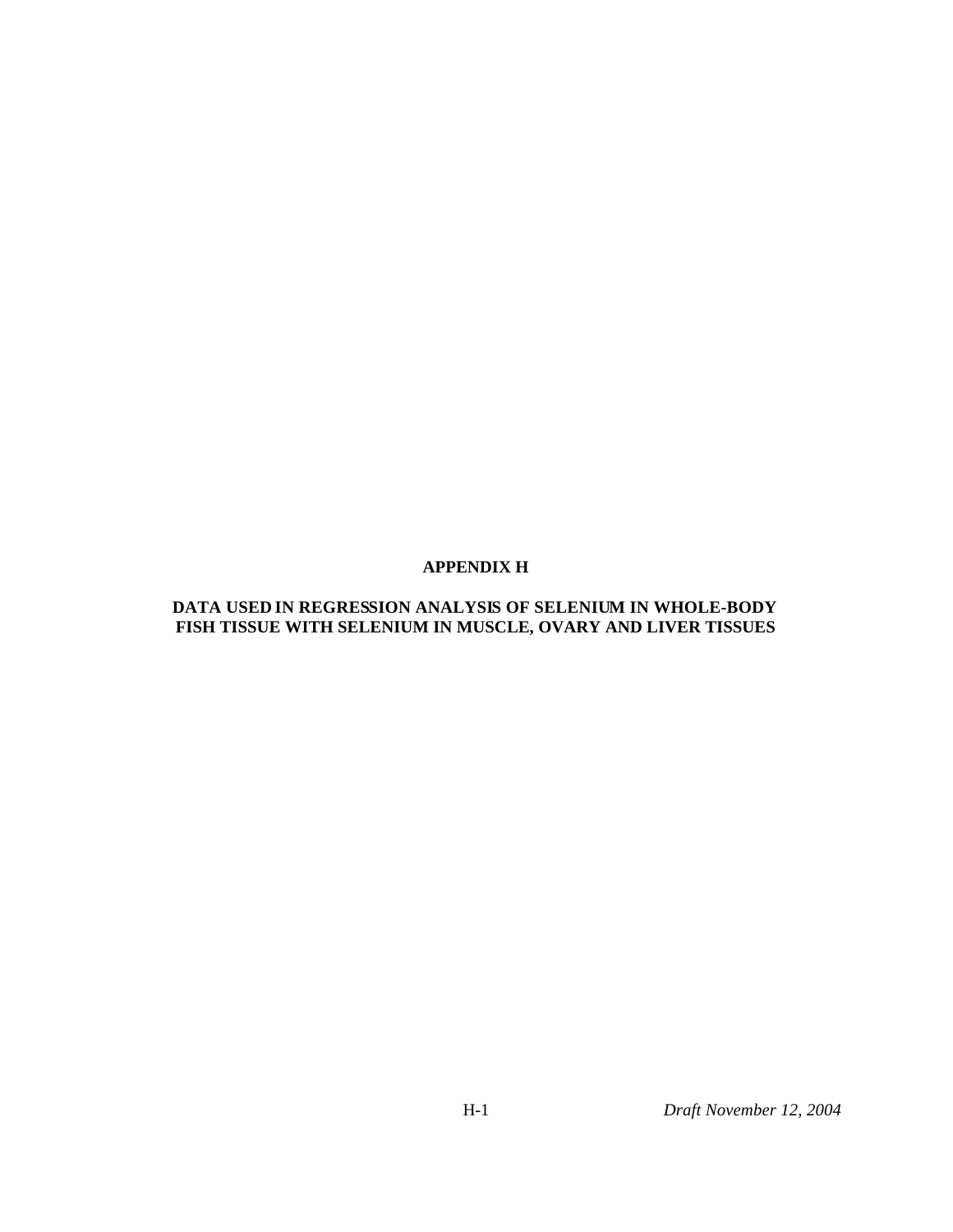#### **DATA USED IN REGRESSION ANALYSIS OF SELENIUM IN WHOLE-BODY FISH TISSUE WITH SELENIUM IN MUSCLE, OVARY AND LIVER TISSUES**

Quantile regression was used to estimate median concentrations of selenium in the whole body as a function of selenium concentration in selected tissues (Tables H-2, H-3, H-4). Only data where organisms were exposed to selenium in water and in diet or in only diet were considered for analysis. Quantile regression fits a curve to the data such that a selected proportion t (the quantile) of observations are below and the complementary fraction 1- t is above it (Koenker and Basset 1978). Estimates of model parameters minimize the sum of weighted absolute deviations. In contrast, ordinary least squares minimize the sum of squared deviations. Least absolute deviation is less sensitive to outliers than least squares (Birkes and Dodge 1993). Other desired properties of quantile regression include: it is equivariant to scale changes, location shift, and monotonic transformations (Koenker and Basset 1978, Cade et al. 1999). Furthermore, with rank-score statistics it is possible to test hypotheses and build confidence intervals for parameters of linear models fit to data with heteroscedastic errors (Koenker 1994, Koenker and Machado 1999). The rank-score test does not have to assume homogeneous error distributions because the statistic is based on signs of residuals and not their size (Koenker and Machado 1999). For introductory presentations of quantile regression see Cade et al. (1999), Koenker and Hallock (2001), and Cade & Noon (2003). All quantile regressions reported here were performed using the R software (Ihaka & Gentleman 1996) version 1.8.0.

As the exact form of the relationship between selenium concentrations in the whole body ( $[Se]_{W_B}$ ) and in tissues ( $[Se]_{Tissue}$ ) is not known, we considered three candidate models :

- I)  $[Se]_{WB} = a.$
- II)  $[Se]_{WB} = a + b [Se]_{Tissue}$  and
- III)  $[Se]_{WB} = \exp(a + b \ln([Se]_{Tissue}))$

where *a* and *b* are the model parameters we wish to estimate. Model (I) implicitly assumes that selenium concentrations in the whole body are independent of selenium concentrations in liver, muscle, or ovary tissues. Model (II) projects selenium concentrations in the whole body as a linear function of selenium concentrations in a tissue. Model (III) estimates selenium concentrations in the whole body as an exponential function of the logarithm of selenium concentrations in a tissue. This model is derived from the assumption of a linear relationship between the natural logarithms of  $[Se]_{\text{WB}}$  and  $[Se]_{\text{Tissue}}$ .

Selection of the best model(s) considers both the fit and number of parameters. Models with greater number of parameters generally fit the data better, but such reduction in bias is invariably associated with an increase in variance of parameter estimates (Burnham and Anderson 2002). Model selection methods attempt to find a parsimonious model with the proper tradeoff between bias and variance. We apply the information theoretic approach for model selection (Burnham and Anderson 2002). It is based on the Kullback-Leibler information,  $I(f,g)$ , which expresses the information lost when model *g* is used to estimate the full reality *f*. Obviously, the full reality is never known, but an estimate of the relative distance from reality can be estimated by the Akaike Information Criterion (AIC, Akaike 1973)

AIC =  $-2 \ln(\mathcal{L}(\text{parameters}|\text{data})) + 2k$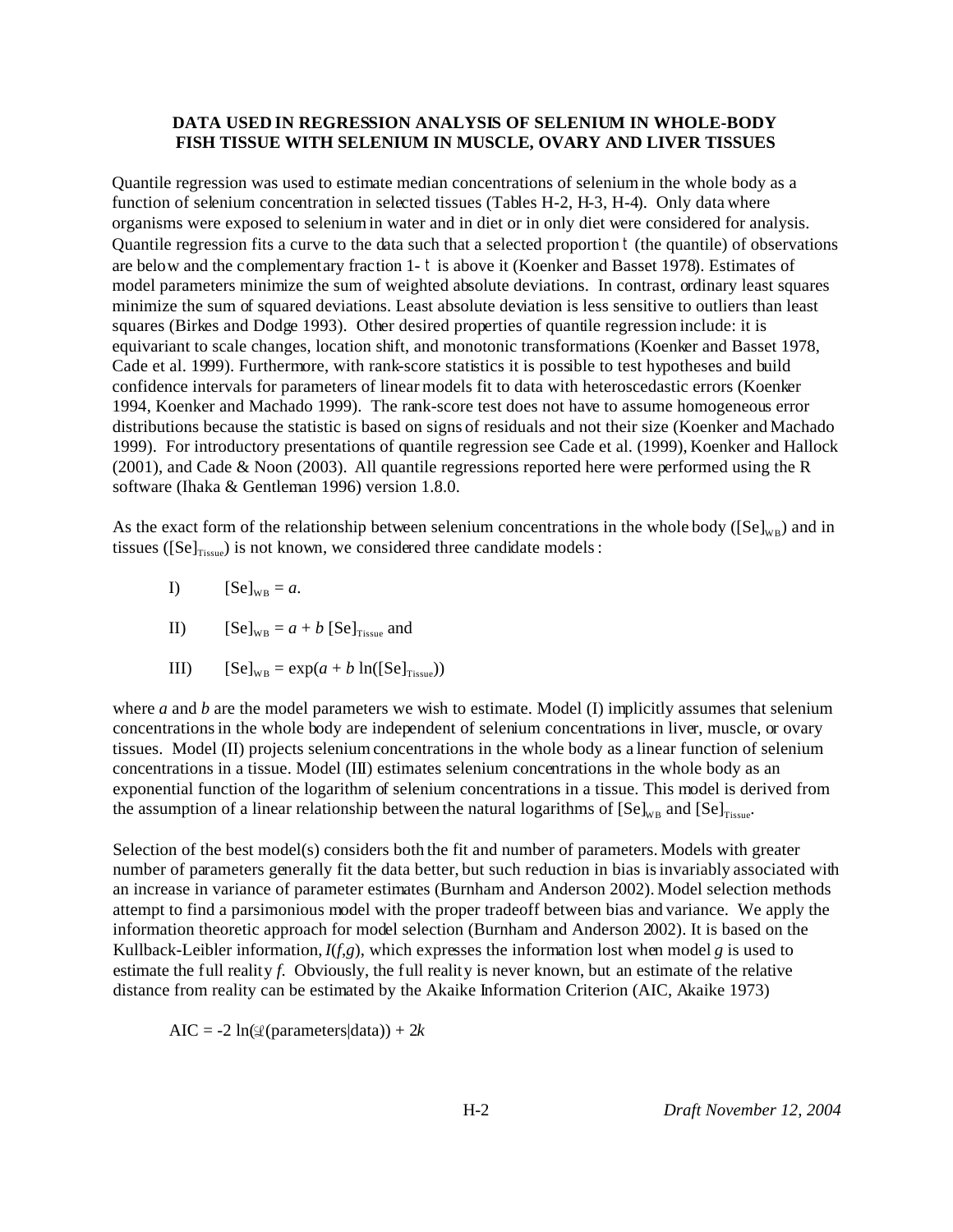where *k* is the number of parameters in the model and  $\mathcal{Q}$ (parameters|data) is the maximized likelihood of parameter estimates for the available data.. The AIC is a poor estimator of  $I(f,g)$  when  $n/k < 40$  (*n* is the sample size). In such instances, a second-order version of AIC, AIC<sub>c</sub>, is recommended (Hurvich and Tsai 1989):

$$
AIC_c = -2 \ln(\mathcal{L}(\text{parameters}|\text{data})) + 2k \left(\frac{n}{n-k-1}\right)
$$

Hurvich and Tsai  $(1990)$  demonstrated that the modified version of  $AIC_c$  for least absolute deviation(L1AIC*<sup>c</sup>* ) provides an unbiased estimator for the Kullback-Leibler information, but the small sample criterion for normal least squares regression, which is less computationally demanding, performs equally well

$$
AIC = n \ln(\sigma^2) + 2k \left( \frac{n}{n-k-1} \right)
$$

where  $\sigma^2$  is estimated as the sum of squared residuals divided by *n*. For the least absolute deviation regression,  $\sigma^2$  is estimated as  $(SWAD/n)^2$ , thus AICc is computed by the expression

$$
AIC = 2n \ln(SWAD/n) + 2k \left( \frac{n}{n-k-1} \right)
$$

The AIC and AIC*<sup>c</sup>* are used to rank candidate models. Comparisons among the *M* ranked candidates are based on the Akaike weight (*w*), which represents the likelihood of a model given the data

$$
w_i = \frac{\exp\left(\frac{-\Delta_i}{2}\right)}{\sum_{i=1}^{M} \exp\left(\frac{-\Delta_i}{2}\right)}
$$

where  $\Delta_i$  is the difference in AIC (AIC<sub>c</sub>) between model *i* and the model with the lowest AIC (AIC<sub>c</sub>) value. Weights for all candidate models sum to 1. For each model, we computed the sum of weighted absolute deviations (SWAD),  $AIC_c$  and the Akaike weight (Table H-1).

The linear model (II) was selected the best among the three candidate functions for projecting concentrations of selenium in the whole body as a function of selenium concentrations in the liver (Table H-1). The exponential model (III) was selected the best for projections based on concentrations of selenium in muscles and ovaries. However, fits of models II and III to ovary data had similar weights. As the best model may not explain much of the observed variation in the data, we calculated coefficients of determination  $(R<sup>1</sup>)$ , defined as

$$
R^1 = 1 - (SAF/SAR)
$$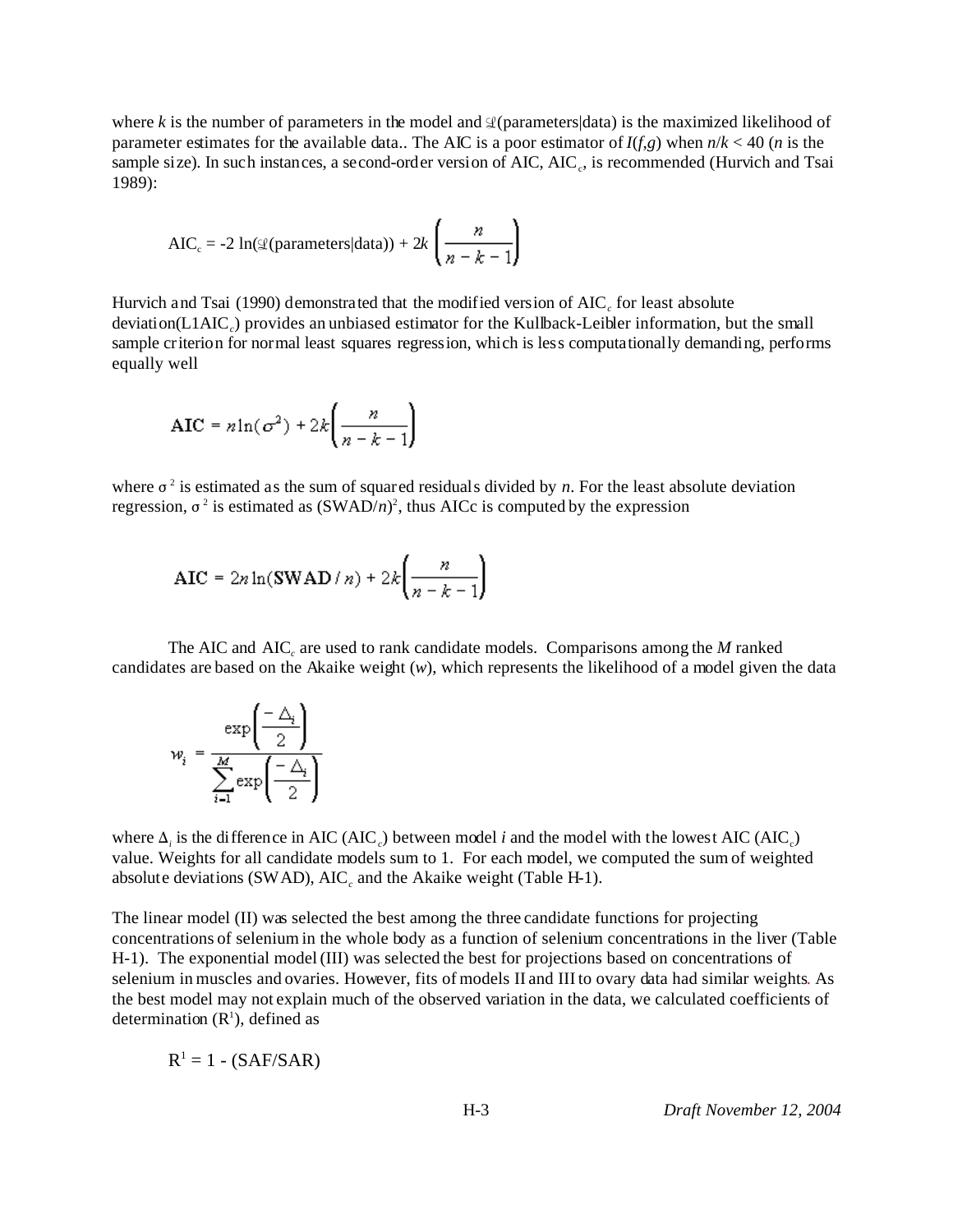where SAF and SAR are the sum of weighted absolute deviations for the full and reduced models, respectively (Cade and Richards 1996). Coefficients of determination for models II and III were also very similar, suggesting that both models are equally effective in predicting concentrations of selenium in the whole body as a function of selenium concentrations in ovaries. With such knowledge, we opted to use the linear model (II) because it is easier to compute. The exponential model for muscle presented the highest coefficient of determination (0.77), indicating that samples of selenium concentrations from this tissue are more effective predictors than samples from liver and ovaries. The fitted quantile regression curves are shown in figure 5 of the selenium document.

TableH- 1. Number of parameters (k), sum of weighted absolute deviations (SWAD), second-order Akaike Information Criterion (AIC<sub>c</sub>), differences between the model AIC<sub>c</sub> and the lowest AIC<sub>c</sub> of all candidate models (Delta), weight  $(w)$ , rank (by weight), and coefficient of determination  $(R<sup>1</sup>)$  for three candidate models to project selenium concentrations in the whole body as a function of selenium concentrations in a selected tissue.

| Tissue: Muscle $(n = 21)$                                          |         |                  |       |            |                |                |
|--------------------------------------------------------------------|---------|------------------|-------|------------|----------------|----------------|
| Model                                                              | $\bf k$ | SWAD AICc        | Delta | Weight     | Rank           | R <sup>1</sup> |
| $[Se]_{WB} = a$                                                    | 2       | 66.00<br>52.76   | 59.20 | $1.27e-13$ | 3              |                |
| $[Se]_{\text{WB}} = a + b [Se]_{\text{Tissue}}$                    | 3       | 16.84<br>$-1.85$ | 4.59  | 9.17e-02   | $\overline{2}$ | 0.74           |
| $[Se]_{\text{WB}} = \exp(a + b^* \text{ln}([Se]_{\text{Tissue}}))$ | 3       | 15.10<br>$-6.43$ | 0.00  | 9.08e-01   | $\mathbf{1}$   | 0.77           |
| Tissue: Ovary $(n = 23)$                                           |         |                  |       |            |                |                |
| Model                                                              | k       | SWAD AICc        | Delta | Weight     | Rank           | R <sup>1</sup> |
| $[Se]_{\text{WB}} = a$                                             | 2       | 58.32<br>73.95   | 46.89 | $3.31e-11$ | 3              |                |
| $[Se]_{\text{WB}} = a + b [Se]_{\text{Tissue}}$                    | 3       | 25.20<br>11.46   | 0.03  | 4.97e-01   | 2              | 0.66           |
| $[Se]_{\text{WR}} = \exp(a + b^* \ln([Se]_{\text{Tissue}}))$       | 3       | 25.18<br>11.43   | 0.00  | $5.03e-01$ | 1              | 0.66           |
| Tissue: Liver $(n = 26)$                                           |         |                  |       |            |                |                |
| Model                                                              | k       | SWAD AICc        | Delta | Weight     | Rank           | $\mathbf{R}^1$ |
| $[Se]_{\text{WB}} = a$                                             | 2       | 41.05<br>28.27   | 22.81 | $1.11e-05$ | 3              |                |
| $[Se]_{\text{WB}} = a + b [Se]_{\text{Tissue}}$                    | 3       | 25.20<br>5.46    | 0.00  | 9.99e-01   | 1              | 0.39           |
| $[Se]_{WB} = exp(a + bln([Se]_{Tissue}))$                          | 3       | 40.83<br>30.56   | 25.10 | $3.54e-06$ | 2              | 0.01           |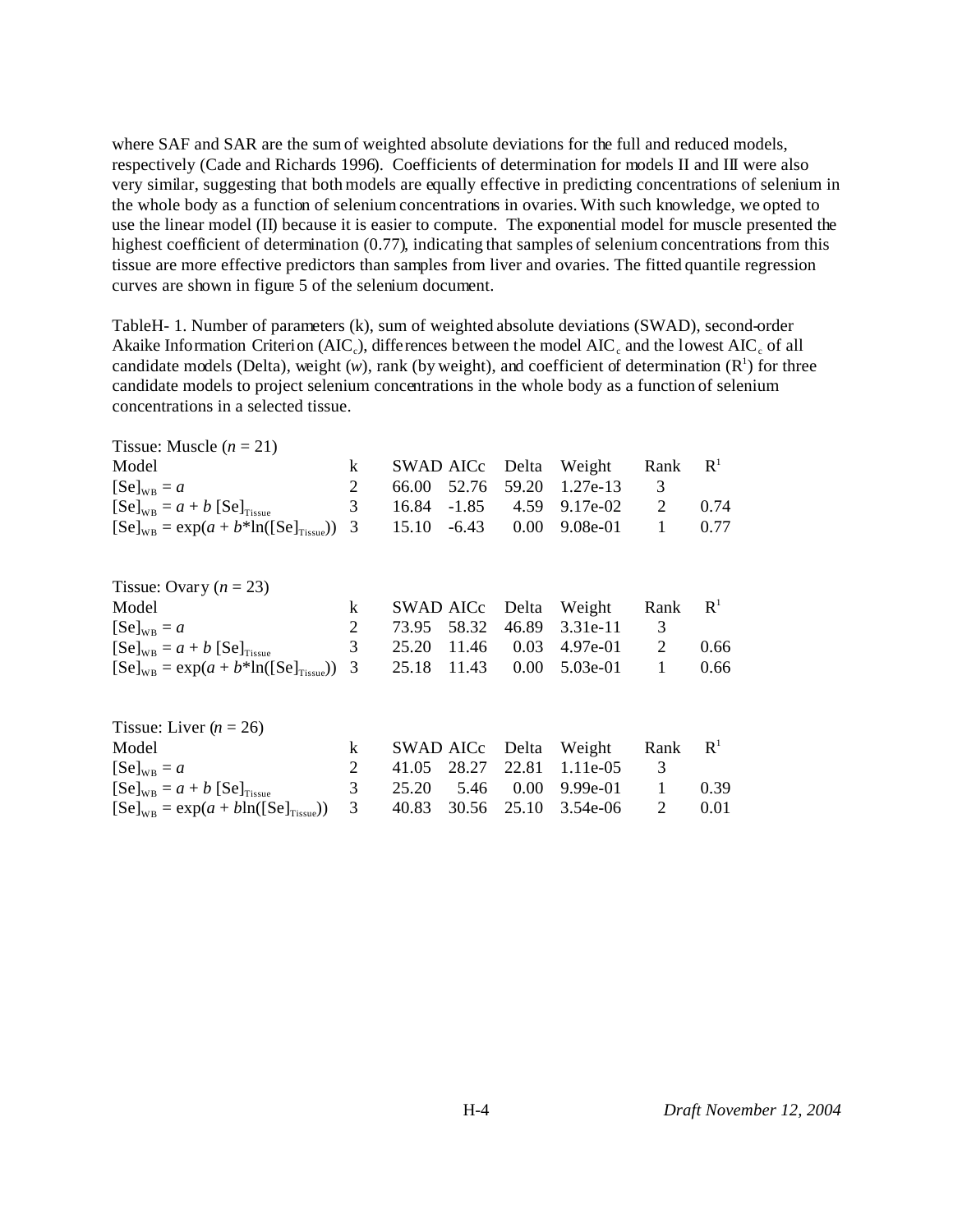| Lable II-1. WHOIE DOUY VS HIUSCIE |          |                       |        | Se in tissue, $\mu$ g/g dw |
|-----------------------------------|----------|-----------------------|--------|----------------------------|
| reference                         | species  | site/treatment        | muscle | whole body                 |
| Hermanutz et al. 1996             | bluegill | I control-down        | 2.05   | 1.95                       |
|                                   | bluegill | I 10 $\mu$ g/L-down   | 20.55  | 22.85                      |
|                                   | bluegill | II control-up         | 1.9    | 2.45                       |
|                                   | bluegill | II control-down       | 2.25   | 1.95                       |
|                                   | bluegill | II 2.5 $\mu$ g/L-up   | 3.5    | 3.5                        |
|                                   | bluegill | II 2.5 $\mu$ g/L-down | 6.9    | 6.15                       |
|                                   | bluegill | II 10 $\mu$ g/L-up    | 17.55  | 15.45                      |
|                                   | bluegill | II $10 \mu g/L$ -down | 44.7   | 26.45                      |
|                                   | bluegill | II rec $30$ -up       | 12.45  | 11.85                      |
|                                   | bluegill | II rec 30-down        | 39.6   | 30.6                       |
|                                   | bluegill | III control-up        | 3.35   | 3.35                       |
|                                   | bluegill | III control-down      | 3.2    | 2.3                        |
|                                   | bluegill | III rec $2.5$ -up     | 5.25   | 6.3                        |
|                                   | bluegill | III rec 2.5-down      | 6.1    | 5.3                        |
|                                   | bluegill | III rec 10-up         | 12.45  | 12                         |
|                                   | bluegill | III rec 10-down       | 18.6   | 13                         |
|                                   | bluegill | III rec 30-up         | 7.75   | 8.35                       |
|                                   | bluegill | III rec 30-down       | 15.05  | 17.35                      |
| Garcia-Hernandez 2000             | tilapia  | Cienega de Santa Cl   | 3.5    | 3                          |
|                                   | carp     | Cienega de Santa Cl   | 4.6    | 3.3                        |
|                                   | LM bass  | Cienega de Santa Cl   | 5.4    | 5.1                        |

# **Table H-1. Whole body vs muscle**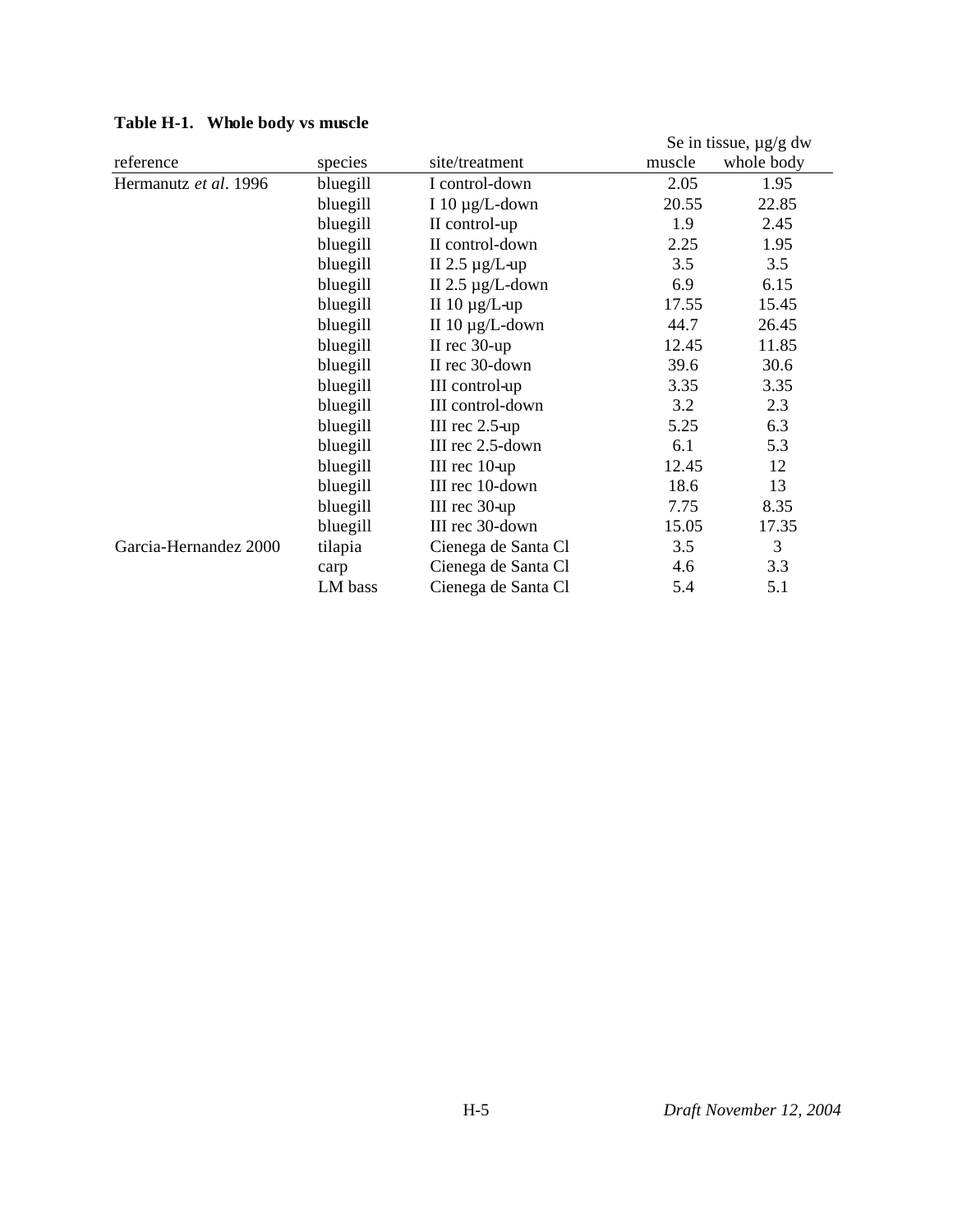| Table H-2. Whole Douy vs Ovary |          |                       |       |                            |
|--------------------------------|----------|-----------------------|-------|----------------------------|
|                                |          |                       |       | Se in tissue, $\mu$ g/g dw |
| reference                      | species  | site/treatment        | ovary | whole body                 |
| Coyle 1993                     | bluegill | control               | 2.1   | 0.9                        |
|                                | bluegill | $control + water Se$  | 2.1   | 0.9                        |
|                                | bluegill | $4.6 \,\mu g/g$ diet  | 8.3   | 2.9                        |
|                                | bluegill | $8.4 \mu g/g$ diet    | 12.5  | 4.9                        |
|                                | bluegill | $16.8 \mu g/g$ diet   | 25    | 7.2                        |
|                                | bluegill | 33.3 $\mu$ g/g diet   | 41    | 16                         |
| Hermanutz et al. 1996          | bluegill | I control-down        | 0.35  | 1.95                       |
|                                | bluegill | I 10 $\mu$ g/L-down   | 20.05 | 22.85                      |
|                                | bluegill | II control-up         | 5.25  | 2.45                       |
|                                | bluegill | II control-down       | 3.85  | 1.95                       |
|                                | bluegill | II 2.5 $\mu$ g/L-up   | 10.1  | 3.5                        |
|                                | bluegill | II 2.5 $\mu$ g/L-down | 12.35 | 6.15                       |
|                                | bluegill | II $10 \mu g/L$ -up   | 34.8  | 15.45                      |
|                                | bluegill | II $10 \mu g/L$ -down | 50.5  | 26.45                      |
|                                | bluegill | II rec $30$ -up       | 29.35 | 11.85                      |
|                                | bluegill | II rec 30-down        | 66    | 30.6                       |
|                                | bluegill | III control-down      | 5.3   | 2.3                        |
|                                | bluegill | III $rec$ 2.5-up      | 8.4   | 6.3                        |
|                                | bluegill | III rec 2.5-down      | 9.5   | 5.3                        |
|                                | bluegill | III rec 10-up         | 31.15 | 12                         |
|                                | bluegill | III rec 10-down       | 19.55 | 13                         |
|                                | bluegill | III rec 30-up         | 17.85 | 8.35                       |
|                                | bluegill | III rec 30-down       | 19.1  | 17.35                      |

# **Table H-2. Whole Body vs Ovary**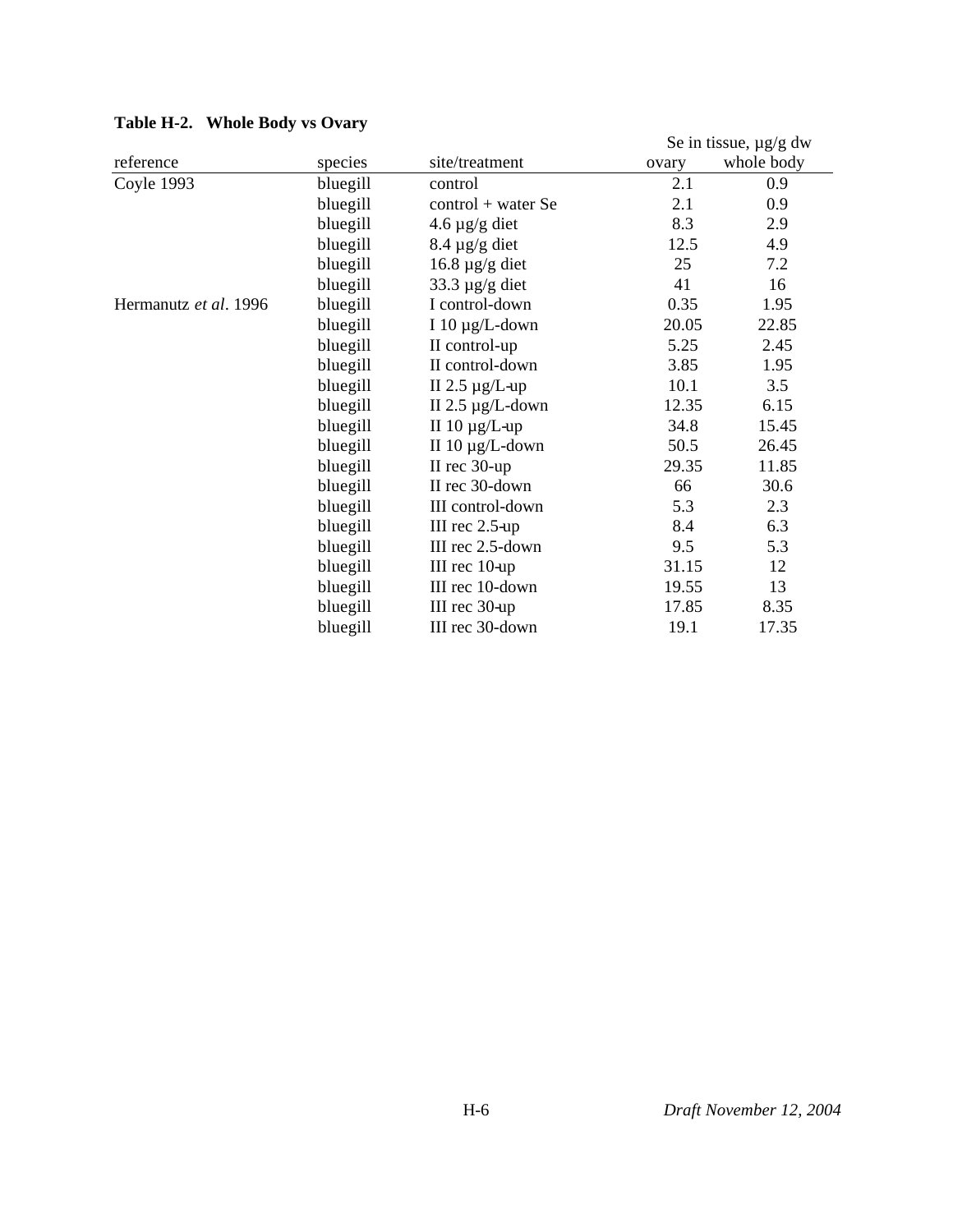|                       |          |                       |       | Se in tissue, $\mu$ g/g dw |
|-----------------------|----------|-----------------------|-------|----------------------------|
| reference             | species  | site/treatment        | liver | whole body                 |
| Bryson 1985-84        | bluegill | control               | 3.9   | 0.45                       |
|                       | bluegill | Se-plankton diet      | 9.1   | 2.35                       |
|                       | bluegill | Selenite diet         | 11    | 1.21                       |
|                       | bluegill | Se-cysteine diet      | 9.23  | 2.16                       |
|                       | bluegill | Se-cysteine 2X diet   | 16.33 | 3.74                       |
|                       | bluegill | Se-methionine diet    | 10.85 | 2.46                       |
| Hermanutz et al. 1996 | bluegill | I control-down        | 5.4   | 1.95                       |
|                       | bluegill | I 10 $\mu$ g/L-down   | 36.05 | 22.85                      |
|                       | bluegill | II control-up         | 13.2  | 2.45                       |
|                       | bluegill | II control-down       | 7.2   | 1.95                       |
|                       | bluegill | II 2.5 $\mu$ g/L-up   | 29.2  | 3.5                        |
|                       | bluegill | II 2.5 $\mu$ g/L-down | 26.45 | 6.15                       |
|                       | bluegill | II $10 \mu g/L$ -up   | 119   | 15.45                      |
|                       | bluegill | II $10 \mu g/L$ -down | 68.5  | 26.45                      |
|                       | bluegill | II rec 30-up          | 64    | 11.85                      |
|                       | bluegill | II rec 30-down        | 100.5 | 30.6                       |
|                       | bluegill | III control-up        | 9.95  | 3.35                       |
|                       | bluegill | III control-down      | 9.4   | 2.3                        |
|                       | bluegill | III rec 2.5-up        | 13.85 | 6.3                        |
|                       | bluegill | III rec 2.5-down      | 16.3  | 5.3                        |
|                       | bluegill | III rec 10-up         | 33.25 | 12                         |
|                       | bluegill | III rec 10-down       | 37.15 | 13                         |
|                       | bluegill | III rec 30-up         | 21    | 8.35                       |
|                       | bluegill | III rec 30-down       | 31.9  | 17.35                      |
| Garcia-Hernandez 2000 | carp     | Cienega de Santa Cl   | 8.2   | 3.3                        |
|                       | LM bass  | Cienega de Santa Cl   | 4.7   | 5.1                        |

# **Table H-3. Whole body vs liver**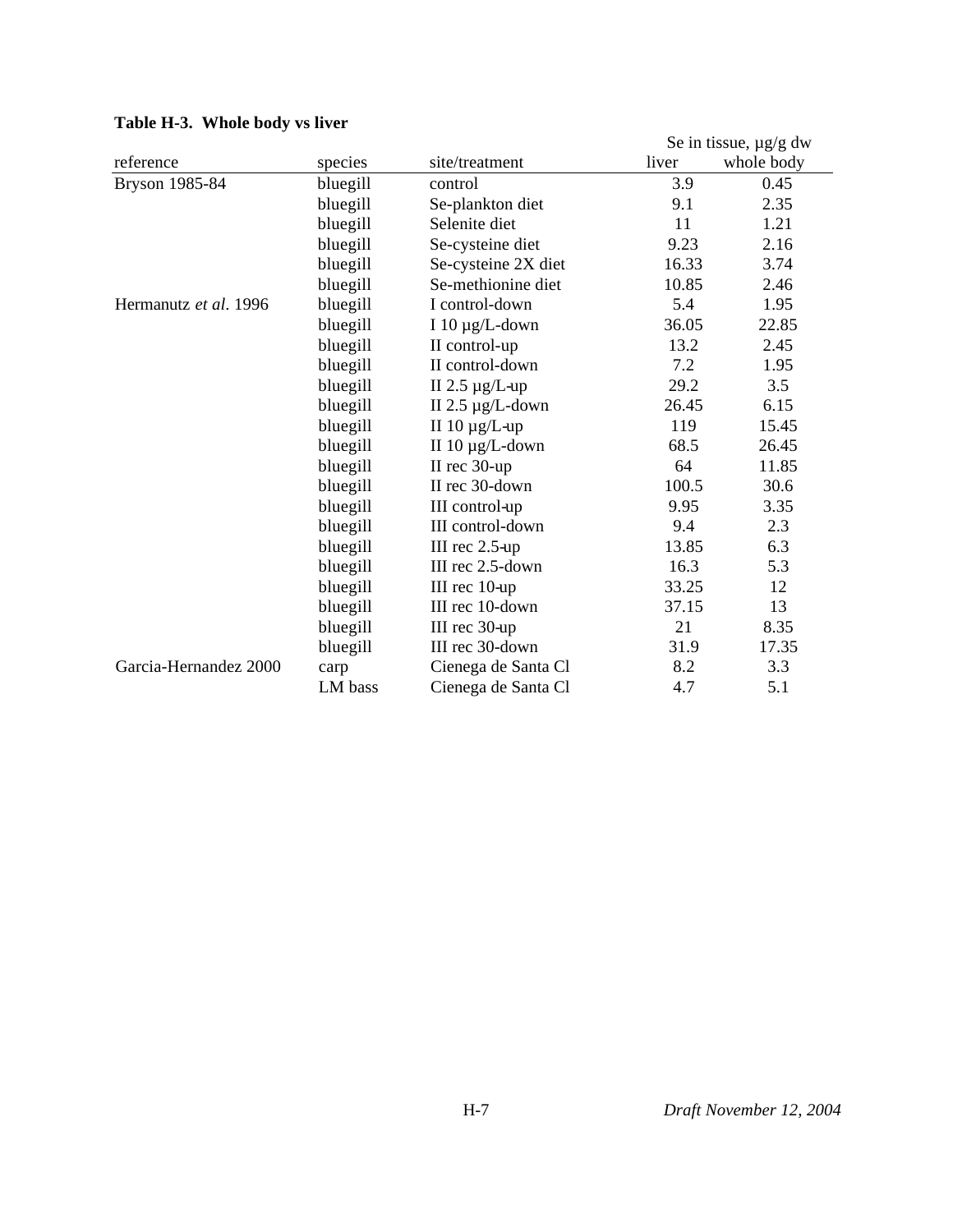## **APPENDIX I**

# **SUMMARIES OF CHRONIC STUDIES CONSIDERED FOR FCV DERIVATION**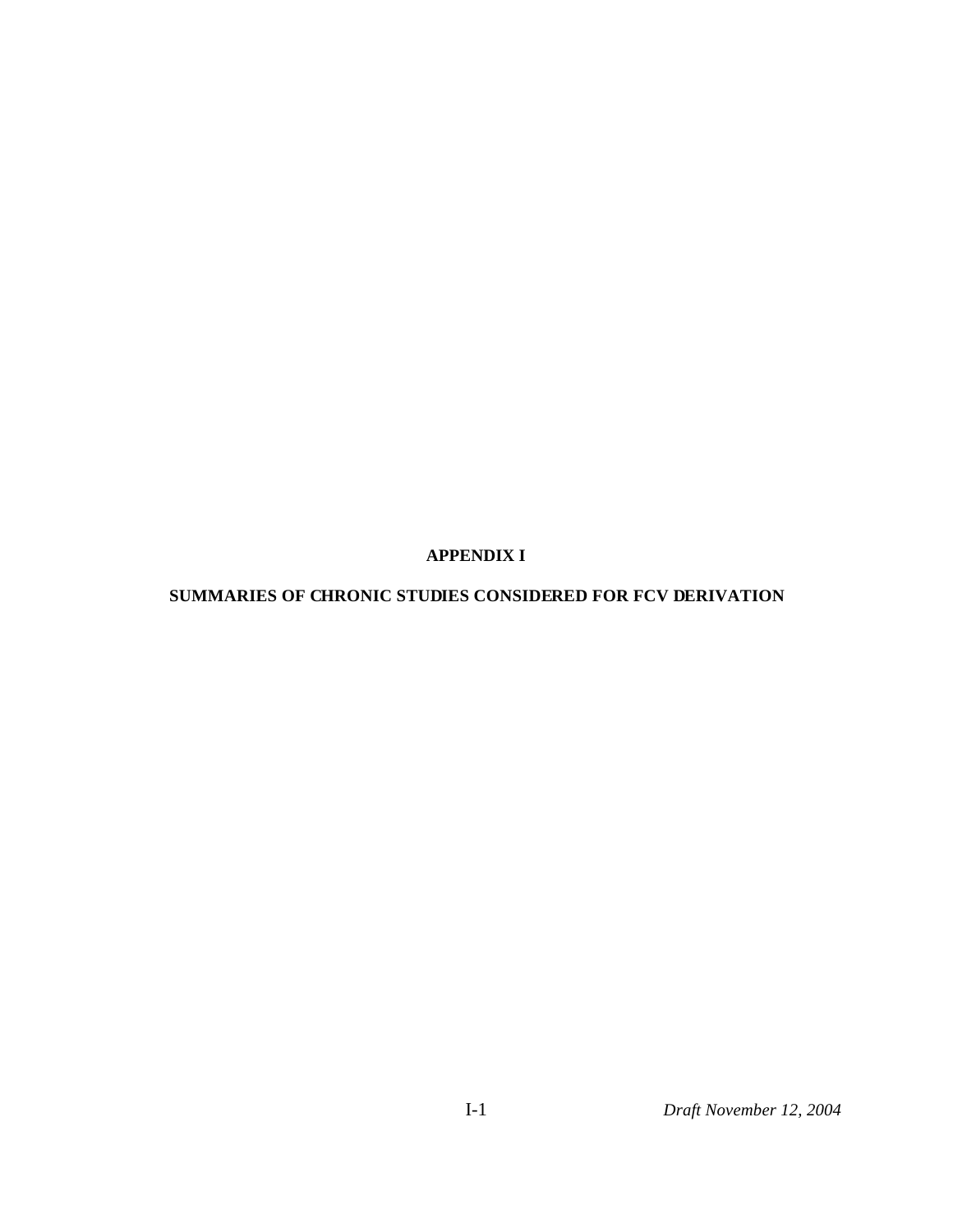**Dobbs, M.G., D.S. Cherry, and J. Cairns, Jr.** 1996. Toxicity and bioaccumulation of selenium to a three-trophic level food chain. Environ. Toxicol. Chem. 15:340-347.

| <b>Test Organism:</b>      | Rotifer (Brachionus calyciflorus), and fathead minnow (Pimephales promelas)<br>12 to 24 hr-old at start.                                                                                                                                                                                                                                                                                                                                                                                                                                                                                                                                                                                                                                                                                                                                                                                                                                                                                                                                                                                               |
|----------------------------|--------------------------------------------------------------------------------------------------------------------------------------------------------------------------------------------------------------------------------------------------------------------------------------------------------------------------------------------------------------------------------------------------------------------------------------------------------------------------------------------------------------------------------------------------------------------------------------------------------------------------------------------------------------------------------------------------------------------------------------------------------------------------------------------------------------------------------------------------------------------------------------------------------------------------------------------------------------------------------------------------------------------------------------------------------------------------------------------------------|
| <b>Exposure Route:</b>     | Dietary and waterborne                                                                                                                                                                                                                                                                                                                                                                                                                                                                                                                                                                                                                                                                                                                                                                                                                                                                                                                                                                                                                                                                                 |
|                            | Water<br>Filtered and sterilized natural creek water supplemented with nutrients<br>(Modified Guillard's Woods Hole Marine Biological Laboratory algal culture<br>medium) for algal growth. Sodium selenate $(Na_2SeO_4)$ was added to test water<br>to obtain nominal concentrations of 100, 200, or 400 µg Se/L. Concentrations<br>remained stable and equal in each trophic level.                                                                                                                                                                                                                                                                                                                                                                                                                                                                                                                                                                                                                                                                                                                  |
|                            | <b>Control Diet</b><br>No selenium was added to the water medium for the alga; green alga was free of<br>selenium for the rotifer; and rotifers were free of selenium for the fathead<br>minnow.                                                                                                                                                                                                                                                                                                                                                                                                                                                                                                                                                                                                                                                                                                                                                                                                                                                                                                       |
|                            | <b>Selenium Diet</b><br>Sodium selenate was added to the culture medium for the alga; green alga<br>thereby contained a body burden for the rotifer; and rotifers thereby contained a<br>body burden for the fathead minnow.                                                                                                                                                                                                                                                                                                                                                                                                                                                                                                                                                                                                                                                                                                                                                                                                                                                                           |
| <b>Dietary Treatments:</b> | Each trophic level had a different treatment. The green alga was exposed<br>directly from the water $(1, 108.1, 204.9, 397.6 \mu g$ total Se/L); rotifers were<br>exposed from the water $(1, 108.1, 204.9, 393.0 \,\mu g$ total Se/L) and the green alga<br>as food $(2.5, 33, 40, 50 \mu g \text{S}e/g \text{ dry wt.})$ ; and the fathead minnow were exposed<br>from water $(1, 108.1, 204.9, 393.0 \,\mu g$ total Se/L) and the rotifer as food $(2.5, 47, 47.0)$<br>53, 60 µg Se/g dry wt.).                                                                                                                                                                                                                                                                                                                                                                                                                                                                                                                                                                                                     |
| <b>Test Duration:</b>      | 25 days                                                                                                                                                                                                                                                                                                                                                                                                                                                                                                                                                                                                                                                                                                                                                                                                                                                                                                                                                                                                                                                                                                |
| <b>Study Design:</b>       | A flow-through system utilizing a stock solution of filtered and sterilized creek<br>water controlled at 25°C was used to expose three trophic levels of organisms.<br>Approximately one liter of media was pumped from the algal chamber into the<br>rotifer chamber each day. A cell density between 3 and $6 \times 10^6$ cells/ml was<br>delivered to the rotifer chambers. Rotifers were started at a density of 151.4 $\pm$<br>7.7 females/ml and one liter/day of rotifers containing culture water was<br>intermittently pumped into the minnow chamber. (B. calyciflorus have a life<br>span of about 7 days at $25^{\circ}$ C.) The pump was necessary to overcome the<br>swimming ability of rotifers to avoid an overflow tube. Larval fathead minnows<br>(35/chamber) were prevented from escaping by a screened overflow. Chambers<br>were cleaned daily and aeration was provided. All chambers were duplicated for<br>test replication and water was measured for selenium on days 0, 2, 6, 7, 11, 14,<br>17, 20, and 24. All algal and rotifer biomass and selenium samples were made |
|                            |                                                                                                                                                                                                                                                                                                                                                                                                                                                                                                                                                                                                                                                                                                                                                                                                                                                                                                                                                                                                                                                                                                        |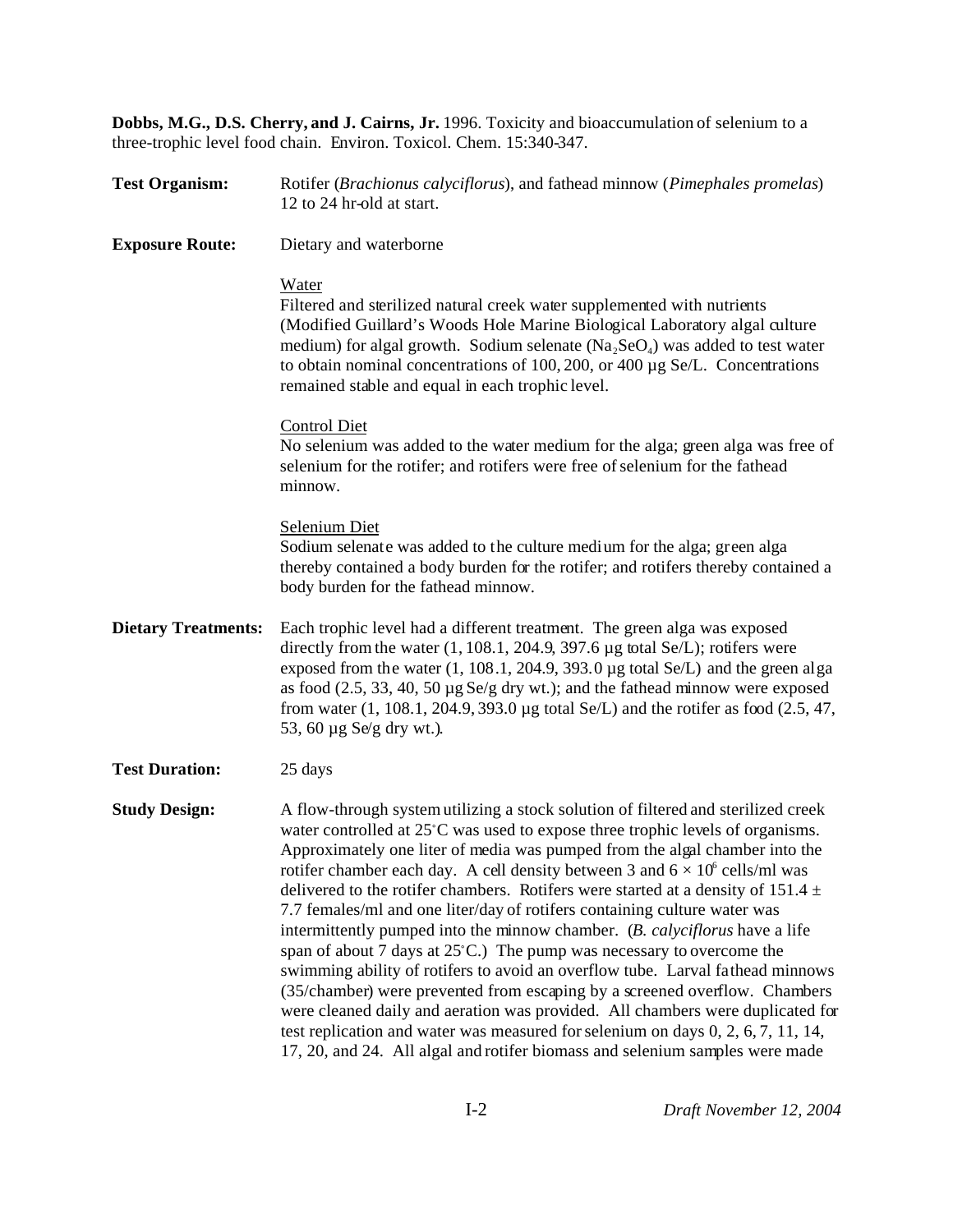on these days. Fathead minnow chambers were measured for biomass, dissolved selenium, and tissue selenium concentrations of days 0, 7, 11, 14, 20, and 24. Additional measurements were made in the 200 µg Se/L test chambers on the fathead minnow on day 16. Selenium concentrations were maintained near the nominal concentrations and the standard deviation of mean concentrations was less than 4 percent.

**Effects Data:** Rotifers. Rotifers did not grow well and demonstrated reduced survival at all selenium exposure concentrations during the 25 day test. By test day 7 only the lowest test concentration (108.1 µg/L) had surviving rotifers which showed a decrease in selenium content from test days 18 through 25. A reduction in rotifer biomass was discernable by test day 4 in the selenium treatments and since all test concentrations had viable rotifer populations present, the effect level was calculated using these data.

| Effect of Dietary and Waterborne Selenium on Rotifers after 4 Days Exposure |                          |                                       |                              |  |  |
|-----------------------------------------------------------------------------|--------------------------|---------------------------------------|------------------------------|--|--|
| Se in water, $\mu g/L$                                                      | Se in diet, $\mu$ g/g dw | Se in rotifer tissue,<br>$\mu$ g/g dw | rotifer biomass, mg/ml<br>dw |  |  |
|                                                                             | 2.5                      | 2.5                                   | 0.028                        |  |  |
| 108.1                                                                       | 33                       | 40                                    | 0.025                        |  |  |
| 202.4                                                                       | 40                       | 54                                    | 0.011                        |  |  |
| 393                                                                         | 50                       | 75                                    | 0.003                        |  |  |

Fathead minnows. Due to the reduction of rotifer biomass in the higher test concentrations, fish mortality and reduction in fish growth observed in the latter days of the test was difficult to discern between effects from starvation and selenium toxicity. The data from test day 8 was selected for determining the effect of selenium on fathead minnows because starvation could be excluded as a variable.

| Effect of Dietary and Waterborne Selenium on Larval Fathead Minnows after 8 Days Exposure |                          |                                              |                               |  |  |
|-------------------------------------------------------------------------------------------|--------------------------|----------------------------------------------|-------------------------------|--|--|
| Se in water, $\mu g/L$                                                                    | Se in diet, $\mu$ g/g dw | Se in fathead minnow<br>tissue, $\mu$ g/g dw | average fish weight,<br>mg dw |  |  |
|                                                                                           | 2.5                      | 2.5                                          | 0.8                           |  |  |
| 108.1                                                                                     | 47                       | 45                                           | 0.7                           |  |  |
| 202.4                                                                                     | 53                       | 75                                           | 0.4                           |  |  |
| 393                                                                                       | 60                       | 73                                           | 0.2                           |  |  |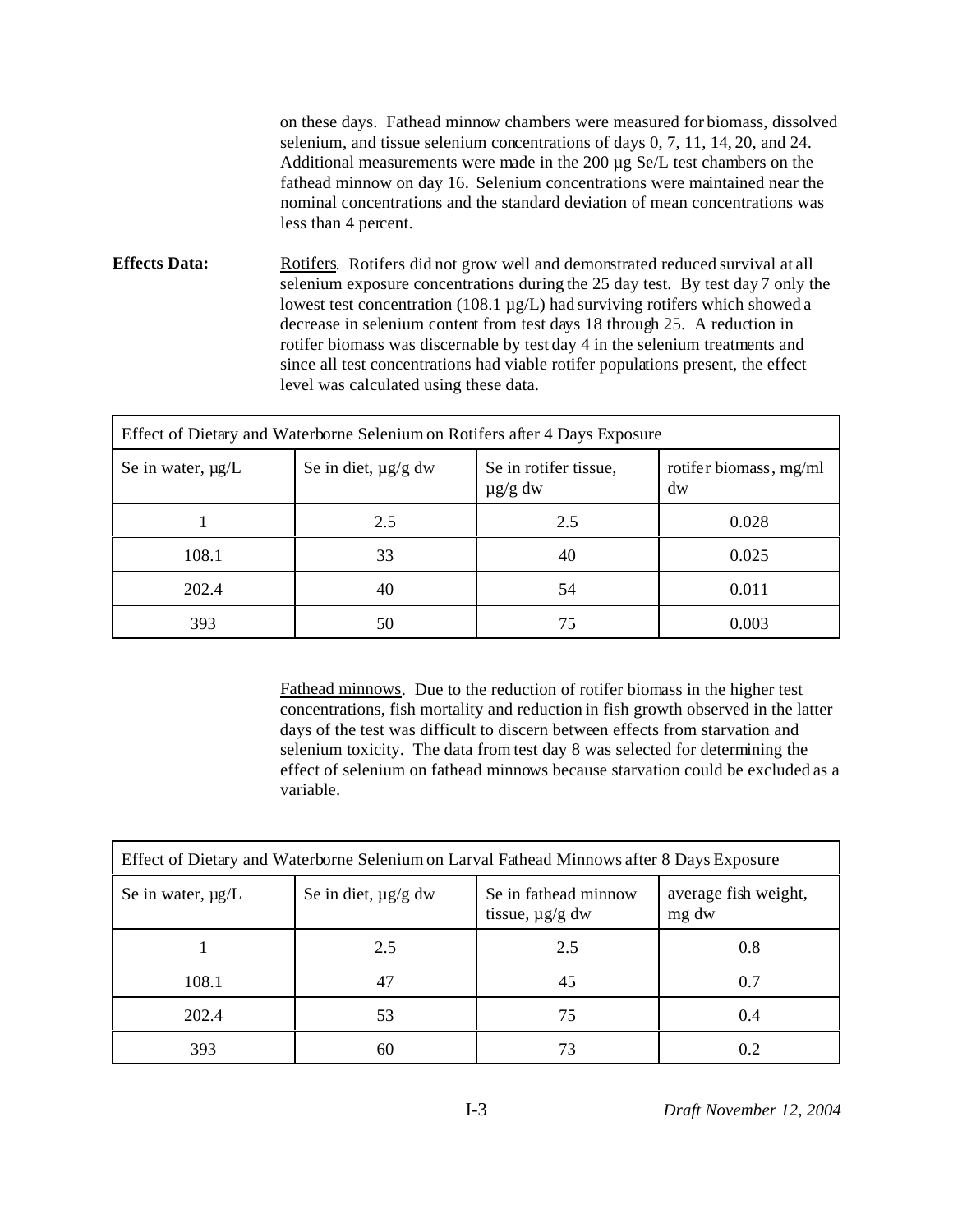#### **Chronic Value:**

| <b>Rotifers</b> | 42.36 $\mu$ g Se/g dw (EC <sub>20</sub> )                                           |
|-----------------|-------------------------------------------------------------------------------------|
| Fish            | $\langle 73 \mu$ g Se/g dw (LOAEC)-not amenable to statistical treatment; the LOAEC |
|                 | was based on the observation that a $>50$ percent reduction in mean fish weight     |
|                 | occurred at this tissue concentration.                                              |

# Rotifer (Dobbs 1996)

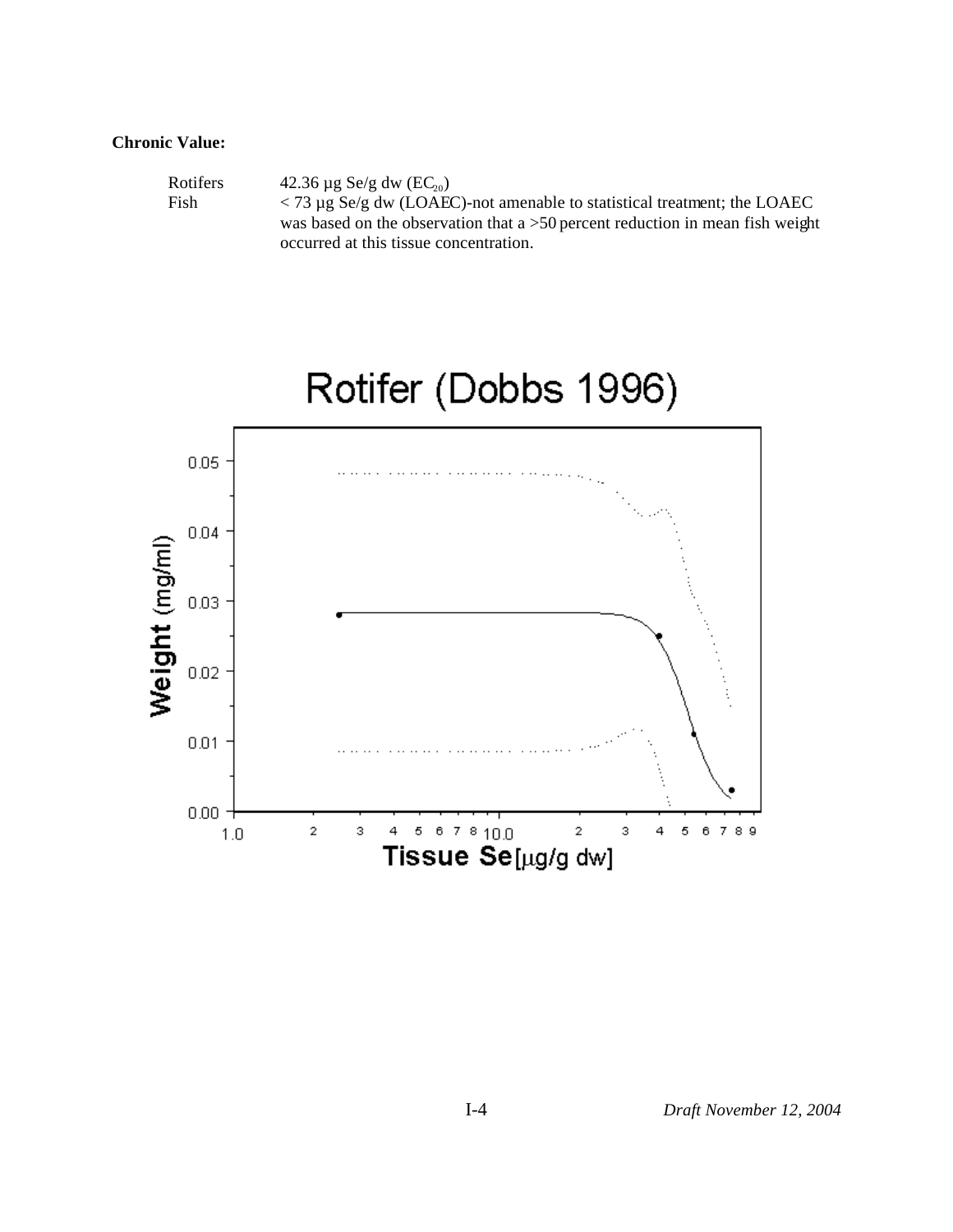**Hamilton, S.J., K.J. Buhl, N.L. Faerber, R.H. Wiedermeyer and F.A. Bullard**. 1990. Toxicity of organic selenium in the diet of chinook salmon. Environ. Toxicol. Chem. 9:347-358.

| <b>Test Organism:</b>      | Chinook salmon (Oncorhynchus tshawytscha Walbaum; swim-up larvae)                                                                                                                                                                                                                                                                                          |
|----------------------------|------------------------------------------------------------------------------------------------------------------------------------------------------------------------------------------------------------------------------------------------------------------------------------------------------------------------------------------------------------|
| <b>Exposure Route:</b>     | Dietary only<br><b>Control Diet</b>                                                                                                                                                                                                                                                                                                                        |
|                            | Oregon moist pellet diet where over half of the salmon meal was replaced with<br>meal from low-selenium mosquitofish $(1.0 \mu g \text{ Se/g} \text{ dw})$ collected from a                                                                                                                                                                                |
|                            | reference site.<br>Selenium Diet #1                                                                                                                                                                                                                                                                                                                        |
|                            | Oregon moist pellet diet where over half of the salmon meal was replaced with<br>meal from high-selenium mosquitofish $(35.4 \mu g \text{ Se/g} \text{ dw})$ collected from the San                                                                                                                                                                        |
|                            | Luis Drain, CA, termed SLD diet.<br>Selenium Diet #2<br>Oregon moist pellet diet where over half of the salmon meal was replaced with<br>meal from low-selenium mosquitofish same as in the control diet, but fortified<br>with seleno-DL-methionine $(35.5 \mu g \text{ Se/g} \text{ dw})$ , termed SeMet diet.                                           |
| <b>Dietary Treatments:</b> | Each selenium diet was formulated to contain about 36 $\mu$ g Se/g dw as the high<br>exposure treatment. The remaining treatments were achieved by thoroughly<br>mixing appropriate amounts of high-exposure treatment diet with control diet to<br>yield the following nominal concentrations $(3, 5, 10, \text{ and } 18 \mu\text{g} \text{ Se/g dw})$ . |

**Test Duration**: 90 days

**Study Design:** Each dietary treatment was fed twice each day to swim-up larvae (n=100) in each of two replicate aquaria that received 1 L of replacement water (a reconstituted experimental water that simulated in quality a 1:37 dilution of water from the San Luis Drain, CA minus the trace elements) every 15 minutes (flow-through design). Mortality was recorded daily. Growth was evaluated at 30-day intervals by measuring the total lengths and wet weights of two subsets of individual fish ( $n=10x2$ ) held in separate 11.5 L growth chambers within each replicate aquarium. Tissue samples were collected for whole-body selenium determinations (dry wt. basis) at 30-day intervals throughout the study; 10, 5, and 2 fish were sampled from each duplicate treatment after 30, 60, and 90 days of exposure, respectively. Concentrations of selenium measured in water were below the limit of detection  $(1.5-3.1 \mu g/L)$  in all dietary selenium exposure concentrations.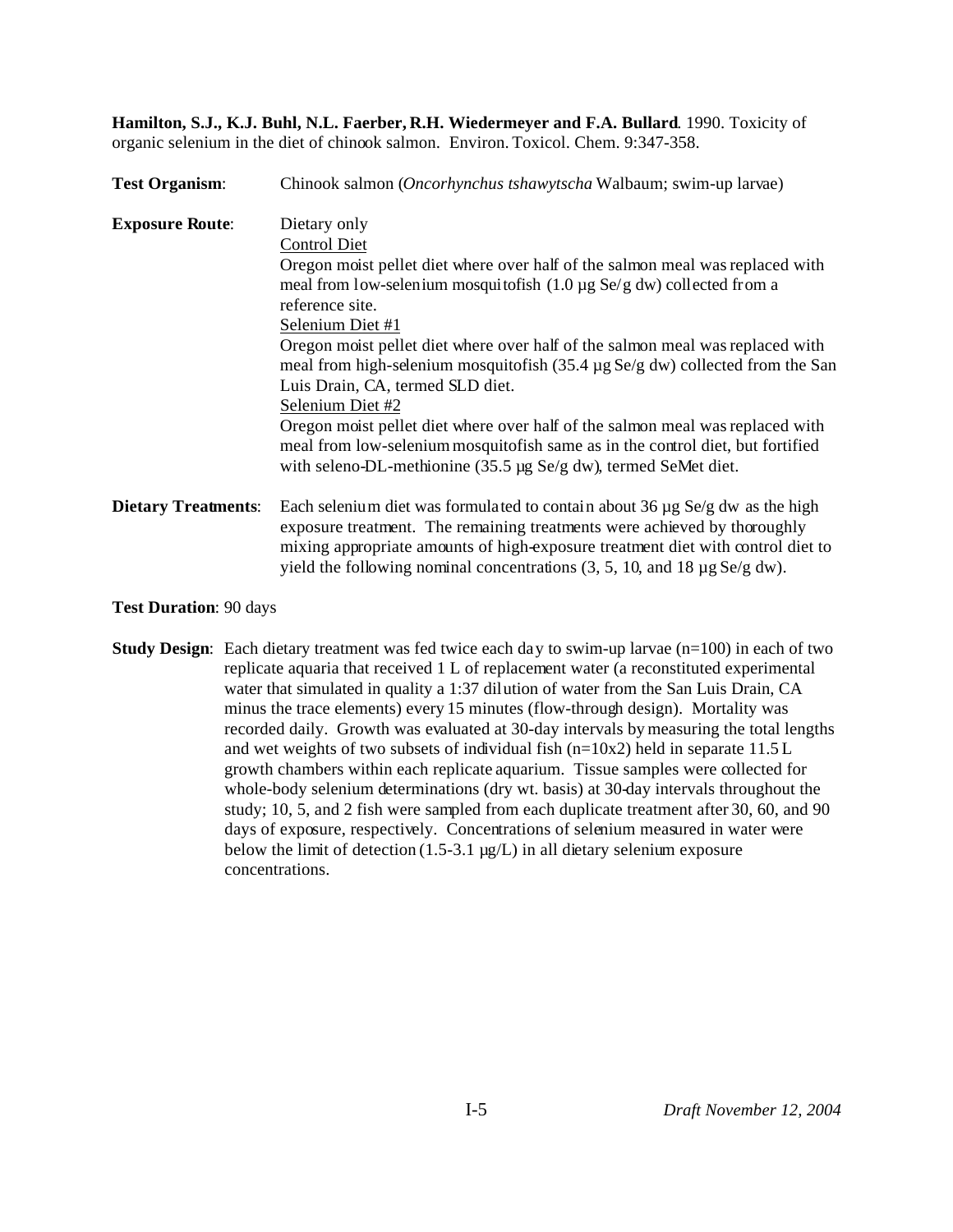**Effects Data**: The magnitude of reduced growth was most evident in the weight of the fish, although total length was significantly reduced in fish fed high Se-laden diets as well. The effect of increasing dietary selenium on mean larval weight was similar in both the SLD and seleno-methionine diets.

| Effect of San Luis Drain Diet on Growth and Survival of Chinook Salmon Larvae after 60 Days |                                       |                       |             |  |  |
|---------------------------------------------------------------------------------------------|---------------------------------------|-----------------------|-------------|--|--|
| Se in diet, $\mu$ g/g dw                                                                    | Se in chinook salmon,<br>$\mu$ g/g dw | mean larval weight, g | survival, % |  |  |
|                                                                                             | 0.9                                   | 3.35                  | 99          |  |  |
| 3.2                                                                                         | 3.3                                   | 2.68                  | 97.3        |  |  |
| 5.3                                                                                         | 4.5                                   | 2.76                  | 93          |  |  |
| 9.6                                                                                         | 8.4                                   | 2.8                   | 95          |  |  |
| 18.2                                                                                        | 13.3                                  | 2.62                  | 92.4        |  |  |
| 35.4                                                                                        | 29.4                                  | 1.4                   | 89          |  |  |

| Effect of Seleno-methionine Diet on Growth and Survival of Chinook Salmon Larvae after 60 Days |                                       |             |      |  |  |
|------------------------------------------------------------------------------------------------|---------------------------------------|-------------|------|--|--|
| Se in diet, $\mu$ g/g dw                                                                       | Se in chinook salmon,<br>$\mu$ g/g dw | survival, % |      |  |  |
|                                                                                                | 0.9                                   | 3.35        | 99   |  |  |
| 3.2                                                                                            | 2                                     | 3.08        | 100  |  |  |
| 5.3                                                                                            | 3.1                                   | 3.22        | 95   |  |  |
| 9.6                                                                                            | 5.3                                   | 3.07        | 94.1 |  |  |
| 18.2                                                                                           | 10.4                                  | 2.61        | 92.4 |  |  |
| 35.4                                                                                           | 23.4                                  | 1.25        | 62.5 |  |  |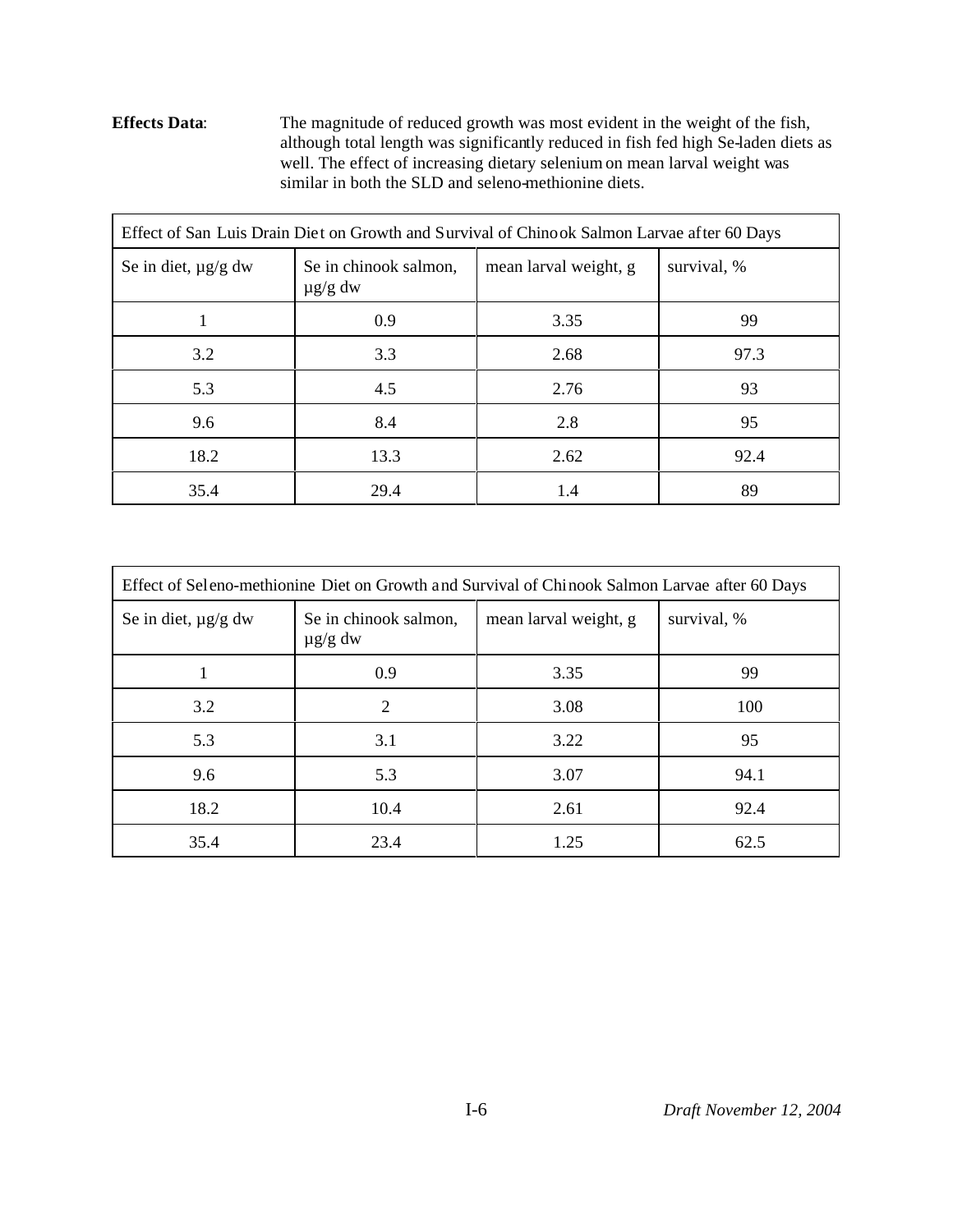**Chronic Value**: Due to unacceptable control mortality of swim-up larvae in control treatments after 90 days (33.3 percent - SLD diet; 27.5 percent - SeMet diet), chronic values had to be determined from respective values reported after 60 days (tables above).

> Analysis of the elemental composition of the SLD diet indicated that B, Cr, Fe, Mg, Ni and Sr were slightly elevated compared to the control and SeMet diets. No additional analyses were performed to determine the presence of other possible contaminants, i.e., pesticides.

|            | $EC_{20}$ values                     |                                    |  |  |
|------------|--------------------------------------|------------------------------------|--|--|
|            | Survival<br>(after 60 d of exposure) | Growth<br>(after 60 d of exposure) |  |  |
| Diet type  | Tissue Se<br>$(\mu g/g dw)$          | Tissue Se<br>$(\mu g/g dw)$        |  |  |
| <b>SLD</b> | $NA^a$                               | 15.74                              |  |  |
| SeMet      | $NA^a$                               | 10.47                              |  |  |

<sup>a</sup> The  $EC_{20}$  values for survival of swim-up larvae versus levels of selenium for the SLD and SeMet dietary exposure could not be estimated using non-linear regression.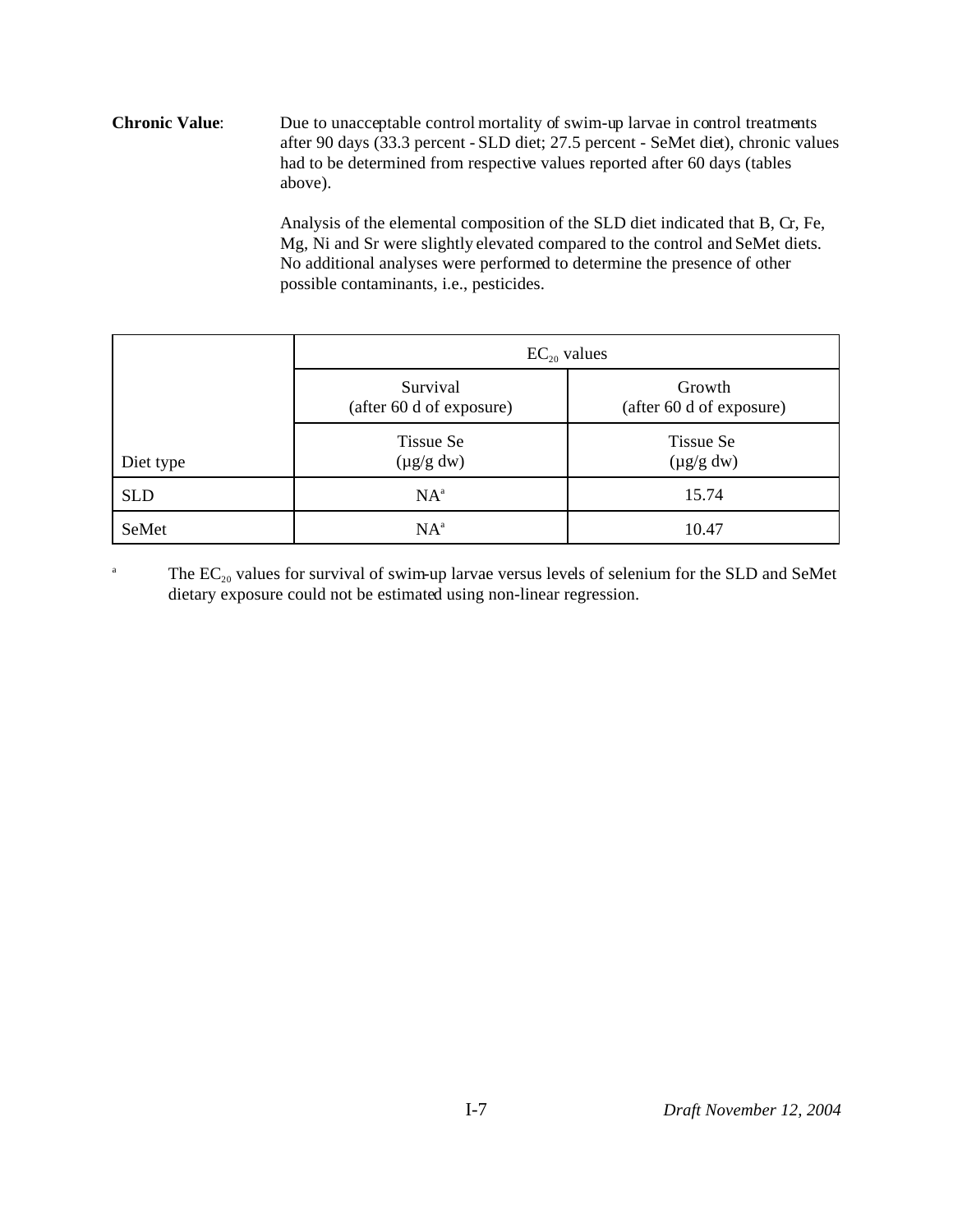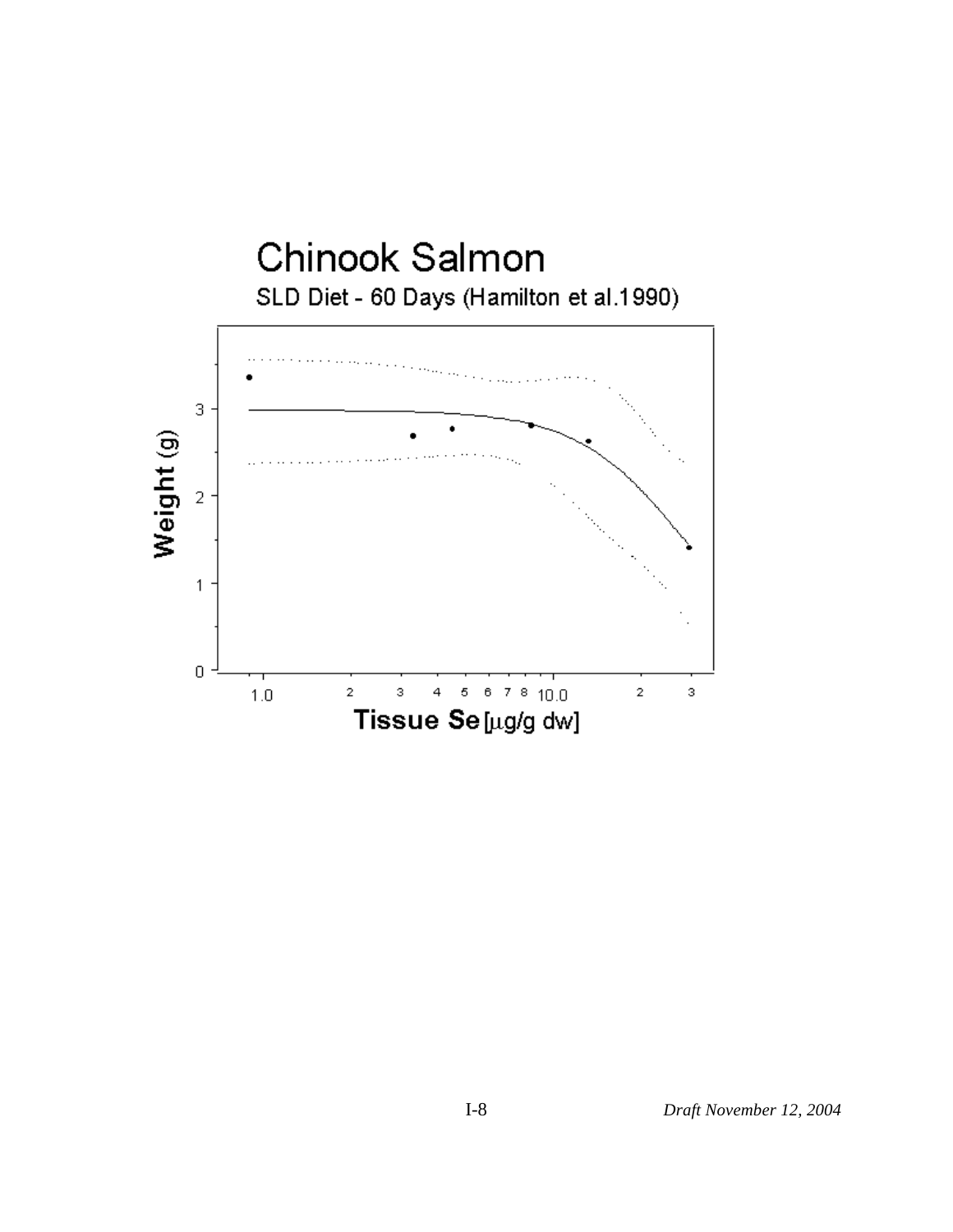

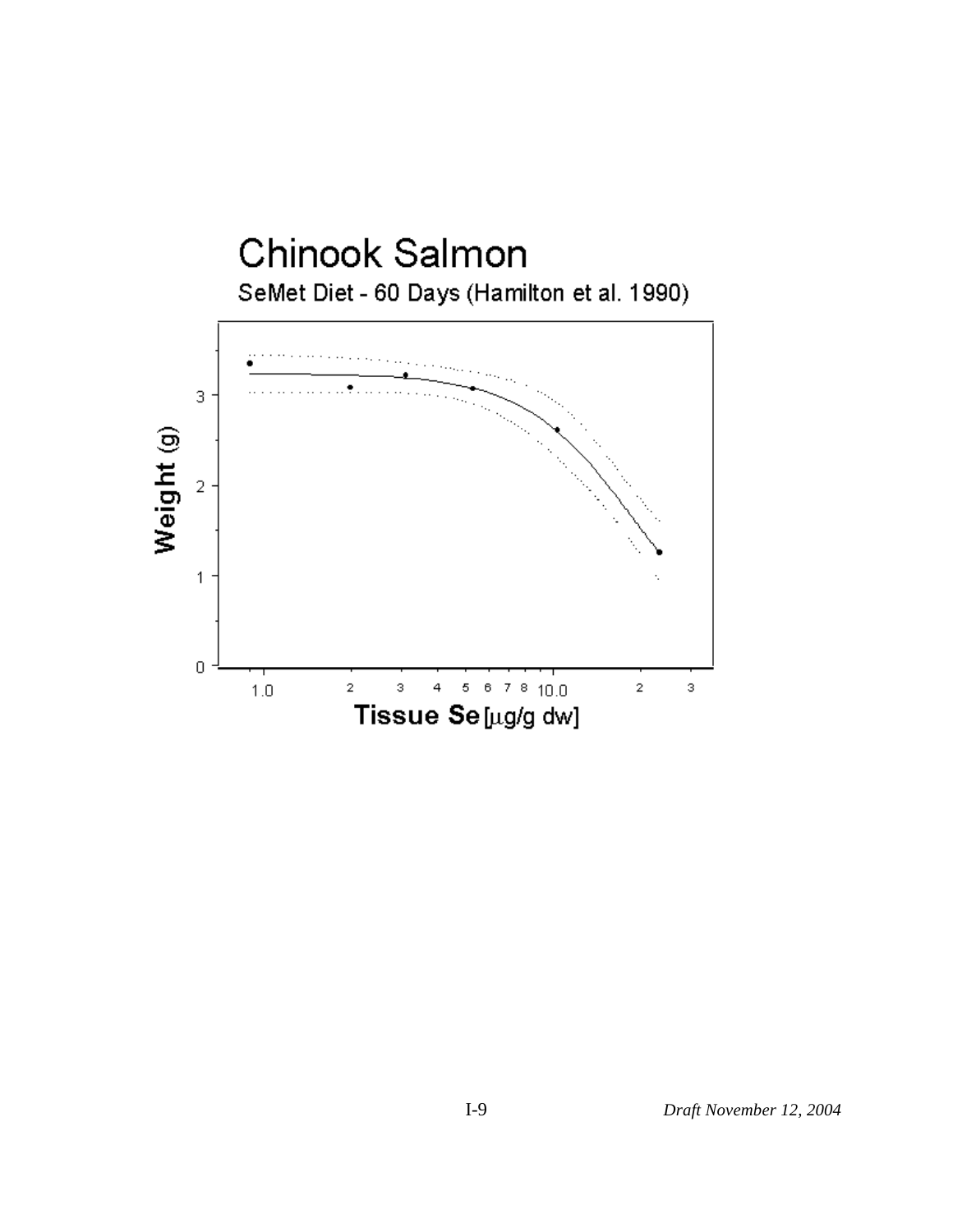**Hilton, J.W. and P.V. Hodson. 1983.** Effect of increased dietary carbohydrate on selenium metabolism and toxicity in rainbow trout (*Salmo gairdneri*). J. Nutr. 113:1241-1248.

| <b>Test Organism:</b>   | Rainbow trout ( <i>Oncorhynchus mykiss</i> ; juvenile; approx. 0.6 g each)                                                                                                                                                                                                                                                                                                                                                                                                                                                                                                                                                                                                                                                                                                     |  |  |  |
|-------------------------|--------------------------------------------------------------------------------------------------------------------------------------------------------------------------------------------------------------------------------------------------------------------------------------------------------------------------------------------------------------------------------------------------------------------------------------------------------------------------------------------------------------------------------------------------------------------------------------------------------------------------------------------------------------------------------------------------------------------------------------------------------------------------------|--|--|--|
| <b>Exposure Route:</b>  | Dietary only<br>Low carbohydrate diet (LCD)<br>This diet contained capelin oil at 11 percent of the diet with cellulose as the<br>filler.                                                                                                                                                                                                                                                                                                                                                                                                                                                                                                                                                                                                                                      |  |  |  |
|                         | High carbohydrate diet (HCD)<br>This diet contained cerelose at 25 percent of the diet with cellulose as the filler.                                                                                                                                                                                                                                                                                                                                                                                                                                                                                                                                                                                                                                                           |  |  |  |
|                         | For both diets, the selenium was supplemented as sodium selenite which was<br>mixed with cellulose and then added to the diet as a selenium premix.                                                                                                                                                                                                                                                                                                                                                                                                                                                                                                                                                                                                                            |  |  |  |
| <b>Test Treatments:</b> | The two diets were supplemented with selenium (as sodium selenite) at the rate<br>of 0, 5, or $10 \mu g/g$ dw to make up the six different dietary selenium treatments (n<br>$=$ 3 low carbohydrate diet; n= 3 high carbohydrate diet). The six diets were fed<br>to duplicate groups of 100 fish. The trout were fed to satiation 3-6 times per<br>day. Measured concentrations of selenium in the low carbohydrate diet were:<br>0.6 (control), 6.6, and 11.4 $\mu$ g/g dw, and the measured concentrations of<br>selenium in the high carbohydrate diet were: 0.7 (control), 6.6, and 11.8 $\mu$ g/g<br>dw. The tanks received a continuous flow of water with a flow rate of 3-4 Liters<br>per minute.                                                                     |  |  |  |
| <b>Test Duration:</b>   | 16 weeks                                                                                                                                                                                                                                                                                                                                                                                                                                                                                                                                                                                                                                                                                                                                                                       |  |  |  |
| <b>Study Design:</b>    | Body weights, feed: gain ratios, and total mortalities were determined after each<br>28-day interval. After 16 weeks, approximately 20 fish were randomly removed<br>from each tank, weighed, and blood was collected for hemoglobin, hematocrit,<br>and plasma glucose, protein, and calcium determination. The livers and kidneys<br>were then dissected. The livers were assayed for glycogen content, and samples<br>of both liver and kidney were assayed for selenium content. Additional<br>subsamples of fish were sacrificed and assayed for selenium content and for ash,<br>crude protein, and moisture content ( $n=6$ per treatment). Finally, 30 fish were<br>killed, their livers and kidneys dissected, and analyzed for Ca, Cu, Fe, Mg, P,<br>and Zn content. |  |  |  |
| <b>Effects Data:</b>    | The only overt sign of selenium toxicity was food avoidance observed in trout<br>fed the highest selenium content in both low and high carbohydrate diets, which<br>led to significantly reduced body weight after 16 weeks. There were no<br>significant differences detected between treatment groups in hematological<br>parameters. Kidney, liver, and carcass selenium levels increased with increasing<br>selenium content of the diet, however, only the liver selenium concentrations<br>were significantly affected by dietary selenium level, dietary carbohydrate level,<br>and the interaction between the two treatments. Mineral analysis of the kidney                                                                                                          |  |  |  |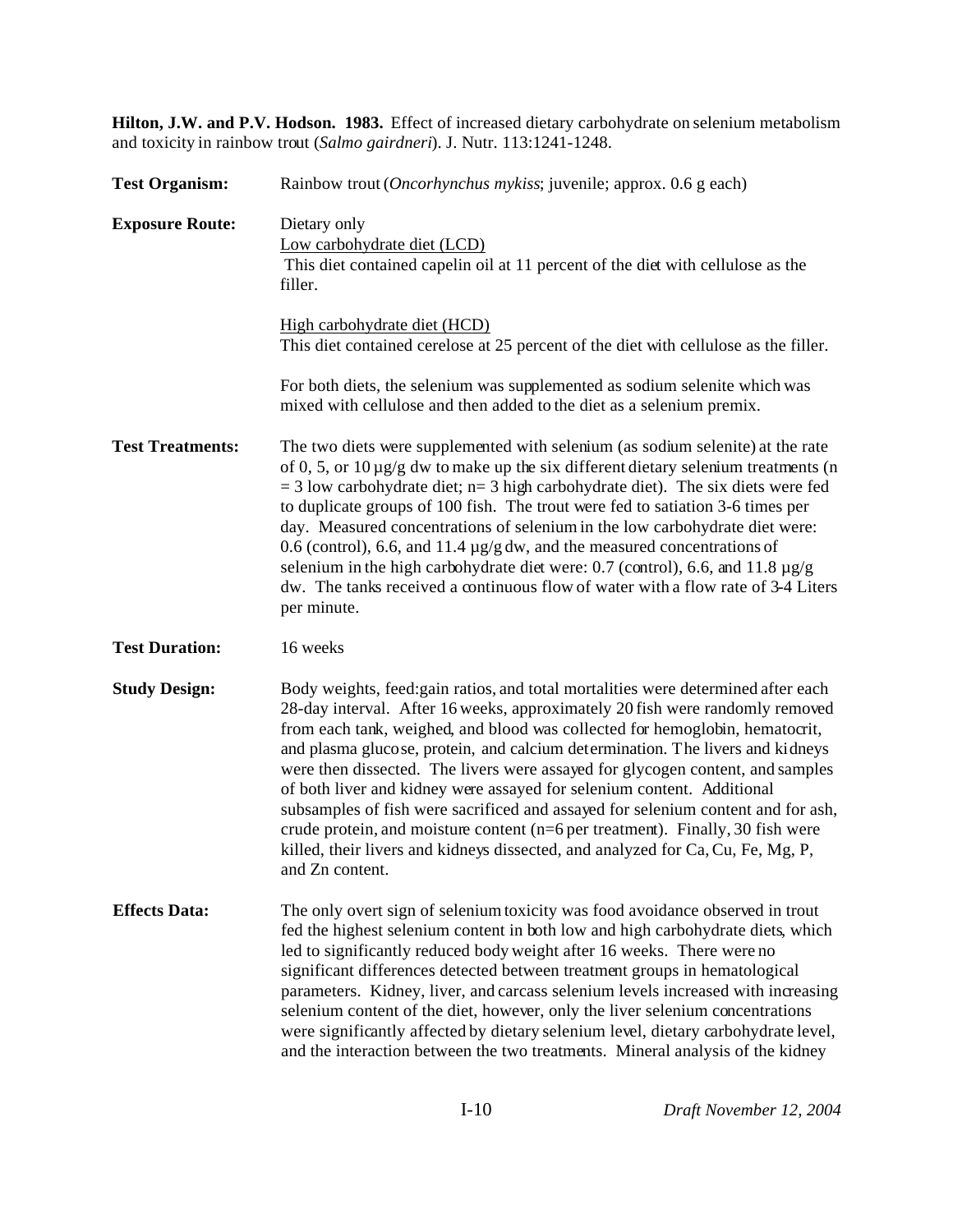showed significantly higher levels of calcium and phosphorous in trout reared on the two highest levels of dietary selenium. Concentrations of copper in the liver increased significantly with increasing dietary selenium levels and decreasing dietary carbohydrate levels.

| Effect of Selenium in Low carbohydrate Diet to Rainbow Trout |                                                              |     |  |  |
|--------------------------------------------------------------|--------------------------------------------------------------|-----|--|--|
| Se in diet, $\mu$ g/g dw                                     | trout weight, kg/100 fish<br>Se in trout liver, $\mu$ g/g dw |     |  |  |
| 0.6                                                          | 0.8                                                          | 3.3 |  |  |
| 6.6                                                          | 38.3                                                         | 3.3 |  |  |
| 11.4                                                         | 49 Z                                                         |     |  |  |

| Effect of Selenium in High carbohydrate Diet to Rainbow Trout |                                                              |     |  |  |
|---------------------------------------------------------------|--------------------------------------------------------------|-----|--|--|
| Se in diet, $\mu$ g/g dw                                      | trout weight, kg/100 fish<br>Se in trout liver, $\mu$ g/g dw |     |  |  |
| 0.7                                                           | 0.6                                                          | 2.7 |  |  |
| 6.6                                                           | 21.0                                                         | 2.3 |  |  |
| 11.8                                                          | 71 7                                                         |     |  |  |

**Chronic Value**: The MATC estimated for growth of rainbow trout relative to final concentration of selenium in liver tissue of trout reared on the low carbohydrate diet is the GM of 38.3 (NOAEC) and 49.3 (LOAEC)  $\mu$ g/g dw, or 43.45  $\mu$ g/g dw. The MATC estimated for growth of rainbow trout relative to final concentration of selenium in liver tissue of trout reared on the high carbohydrate diet is the GM of 21.0 (NOAEC) and 71.7 (LOAEC)  $\mu$ g/g dw, or 38.80  $\mu$ g/g dw. Using equation III in the text to convert this selenium concentration in liver tissue to a concentration of selenium in whole-body, the MATC for rainbow trout exposed to selenium in food with low carbohydrate content becomes 13.08 µg Se/g dw., whereas the MATC for rainbow trout exposed to selenium in food with high carbohydrate content becomes 11.65 µg Se/g dw. The latter value is selected as the chronic value for the study.

> $EC_{20}$  values could not be determined for this study. Data did not meet minimum requirements for analysis.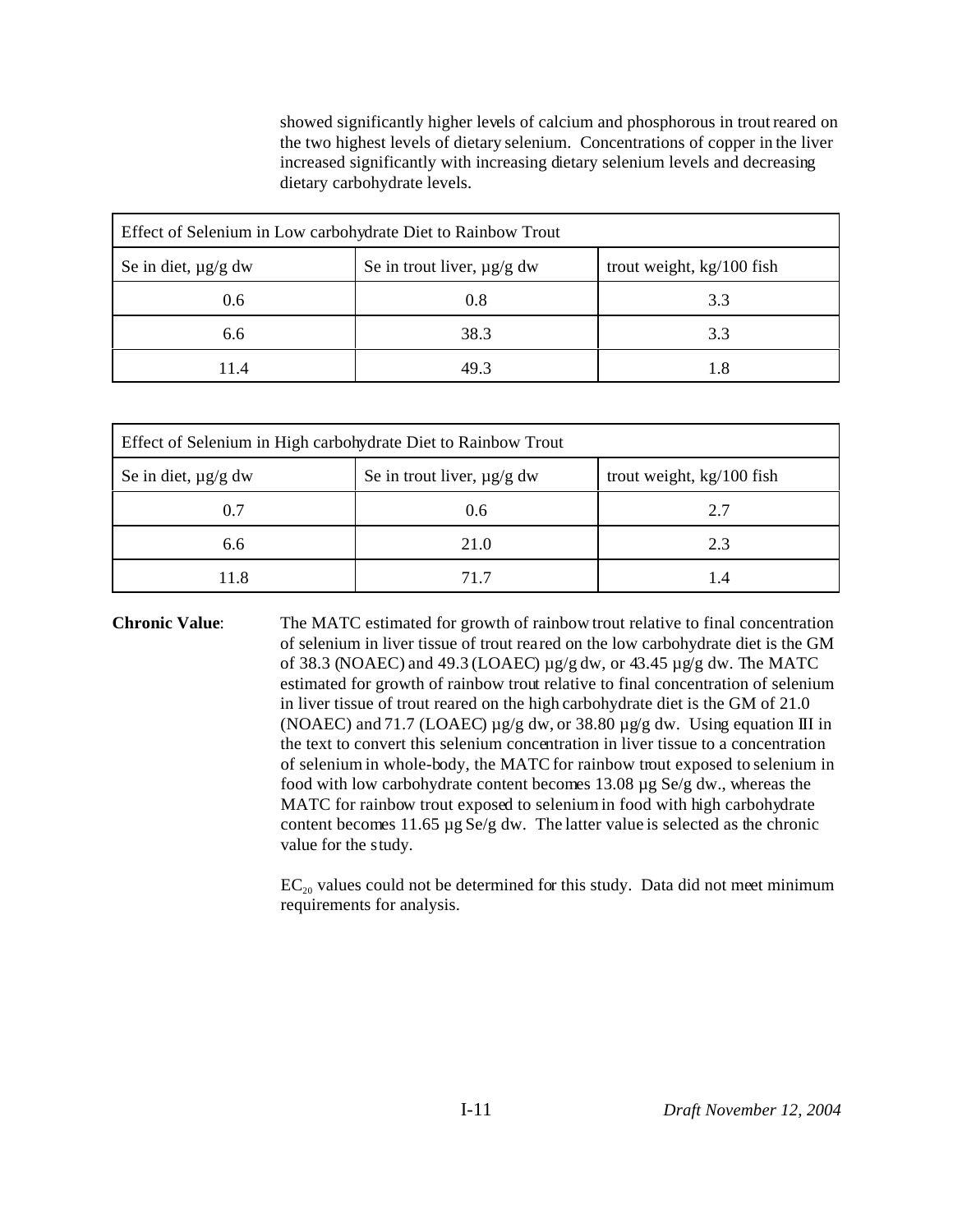**Hicks, B.D., J.W. Hilton, and H.W. Ferguson**. 1984. Influence of dietary selenium on the occurrence of nephrocalcinosis in the rainbow trout, *Salmo gairdneri* Richardson. J. Fish Diseases. 7:379-389.

(Note: These data are the exact same as reported for the low carbohydrate diet in Hilton and Hodson 1983, with the addition of prevalence of nephrocalcinosis occurring in trout after 16 to 20 weeks of consuming the contaminated test diets).

| <b>Test Organism:</b>         | Rainbow trout ( <i>Oncorhynchus mykiss</i> ; juvenile; approx. 0.6 g each)                                                                                                                                                                                                                                                                                                                                                                                                                                                                              |
|-------------------------------|---------------------------------------------------------------------------------------------------------------------------------------------------------------------------------------------------------------------------------------------------------------------------------------------------------------------------------------------------------------------------------------------------------------------------------------------------------------------------------------------------------------------------------------------------------|
| <b>Exposure Route:</b>        | Dietary only<br>This diet contained capelin oil at 11 percent of the diet with cellulose as the<br>filler. The selenium was supplemented as sodium selenite which was mixed<br>with cellulose and then added to the diet as a selenium premix.                                                                                                                                                                                                                                                                                                          |
| <b>Test Treatments:</b>       | The test diet was supplemented with selenium (as sodium selenite) at the rate of<br>$0, 5$ , or 10 $\mu$ g/g dw to make up the three different dietary selenium treatments.<br>The three diets were fed to duplicate groups of 100 fish. The trout were fed to<br>satiation 3-6 times per day. Measured concentrations of selenium in the low<br>carbohydrate diet were: 0.6 (control), 6.6, and 11.4 µg/g dw. The tanks received<br>a continuous flow of water with a flow rate of 3-4 Liters per minute.                                              |
| Test Duration: 16 to 20 weeks |                                                                                                                                                                                                                                                                                                                                                                                                                                                                                                                                                         |
| <b>Study Design:</b>          | See Hilton and Hodson (1983). After 20 weeks on the test diets, ten fish were<br>randomly removed from each treatment. Tissues for histopathological<br>examination included the stomach, intestine and pyloric ceca (including<br>pancreas), spleen, liver, heart, kidney, skin, muscle, and gills.                                                                                                                                                                                                                                                    |
| <b>Effects Data:</b>          | Only effects of selenium on kidney tissue are included in the article. The<br>kidneys of the 10 trout fed the highest selenium content in the diet exhibited<br>normal appearance. Five of these trout exhibited precipitation of calcium in the<br>tubules with some epithelial necrosis, but no loss of epithelial continuity.<br>Extensive mineralized deposition of Ca within the tubules, tubular dilation and<br>necrosis of tubular epithelium, ulceration of tubules, and intestinal Ca<br>mineralization was observed in four of the ten fish. |
| <b>Chronic Value:</b>         | Same as for growth of rainbow trout reported by Hilton and Hodson (1983). The<br>MATC estimated for growth of rainbow trout relative to final concentration of<br>selenium in liver tissue of trout reared on the low carbohydrate diet is the GM of<br>38.3 (NOAEC) and 49.3 (LOAEC) µg/g dw, or 43.45 µg/g dw. Using equation<br>III to convert the selenium concentration in liver tissue to a concentration of<br>selenium in whole-body, the MATC becomes $13.08 \mu g/g dw$ .                                                                     |
|                               | $EC_{20}$ values could not be determined for this study. Data did not meet minimum                                                                                                                                                                                                                                                                                                                                                                                                                                                                      |

requirements for analysis.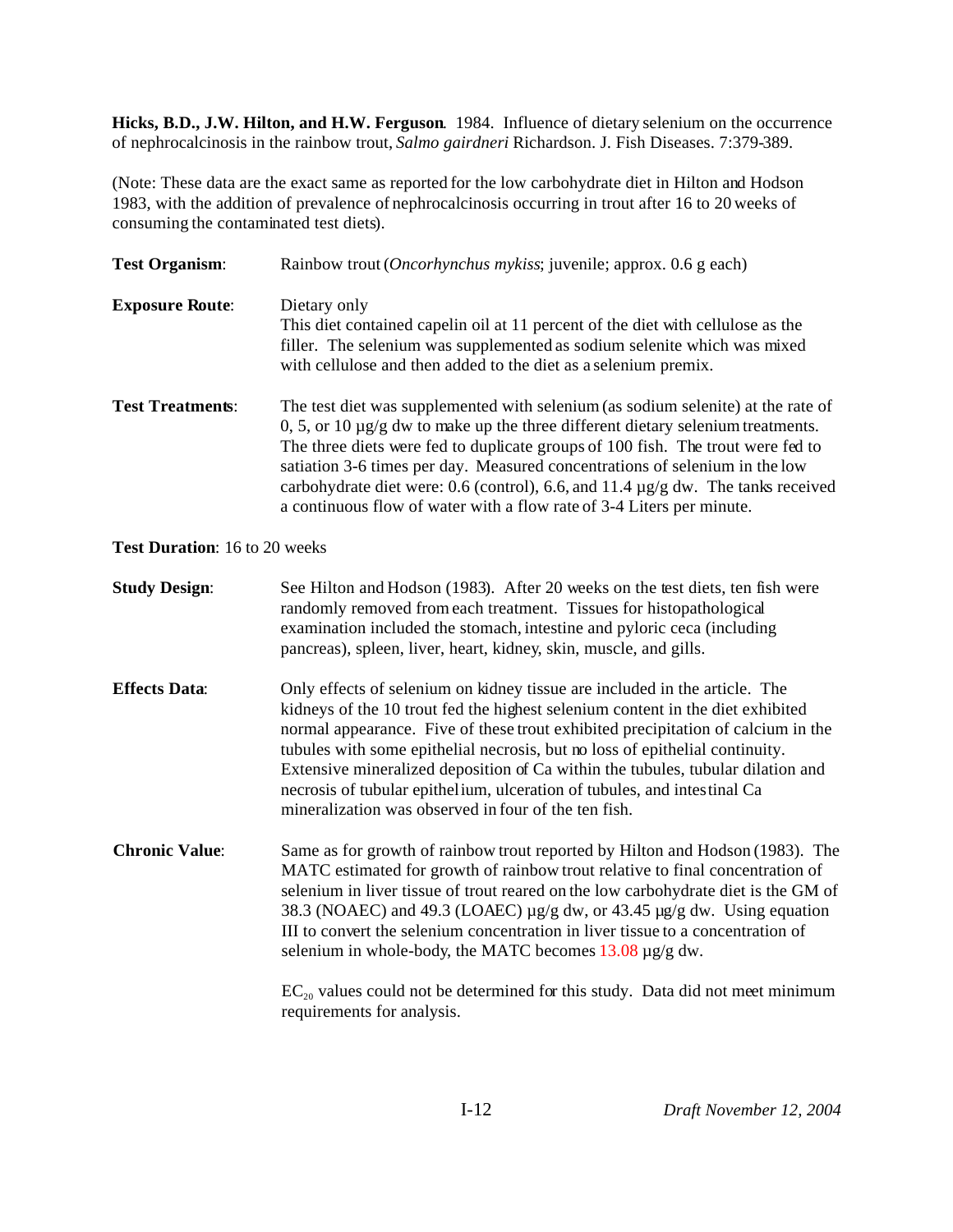**Hilton, J.W., P.V. Hodson, and S.J. Slinger. 1980.** The requirements and toxicity of selenium in rainbow trout (*Salmo gairdneri*). J. Nutr. 110:2527-2535.

# **Test Organism**: Rainbow trout (*Oncorhynchus mykiss*; juvenile; approx. 1.28 g each) **Exposure Route**: Dietary only A casien-torula yeast diet was formulated to contain geometrically increasing levels of selenium from 0 to 15 µg/g dw. The selenium was supplemented as sodium selenite which was mixed with cellulose and then added to the diet as a selenium premix.

**Test Duration**: 20 weeks

**Study Design:** Six test diets were fed to triplicate groups of 75 fish. The trout were fed to satiation 3-4 times per day, 6 days per week, with one feeding on the seventh day. Measured concentrations of selenium in the diet were: 0.07 (control), 0.15, 0.38, 1.25, 3.67, and 13.06 µg/g dw. The tanks received a continuous flow of dechlorinated tap water from the City of Burlinton, Ontario municipal water supply. The waterborne selenium content of this water was 0.4 µg/L. During the experiment, the fish were weighed every 2 weeks with the feeding level adjusted accordingly. Mortalities were noted daily and the feed consumption for each treatment was recorded weekly. After 4 and 16 weeks, three to six fish were randomly removed from each tank, sacrificed, and their livers and kidneys removed and weighed. An additional three to six fish were then obtained from each treatment, killed, and prepared for tissue analysis. Organs and carcasses were freeze-dried for determination of selenium concentration. After 16 weeks, three more fish were removed. Kidney, liver, spleen and dorsal muscle tissue was dissected for examination of histopathology. At the end of 8 and 16 weeks, four to five fish were removed, sacrificed, and a blood sample was taken for hematological measurements (hematocrit, red blood cell count, and blood iron concentration). After 20 weeks, three to four more fish were removed, sacrificed, and a blood sample was taken for measurement of glutathione peroxidase activity. **Effects Data:** There were no significant differences detected between treatment groups in histopathology, hematology, or plasma glutathione peroxidase activity. Trout raised on the highest dietary level of selenium (13.06 µg/g dw) had a significantly lower body weight and a higher number of mortalities (10.7; expressed as number per 10,000 fish days) than trout from the other treatments levels after 20 weeks of exposure.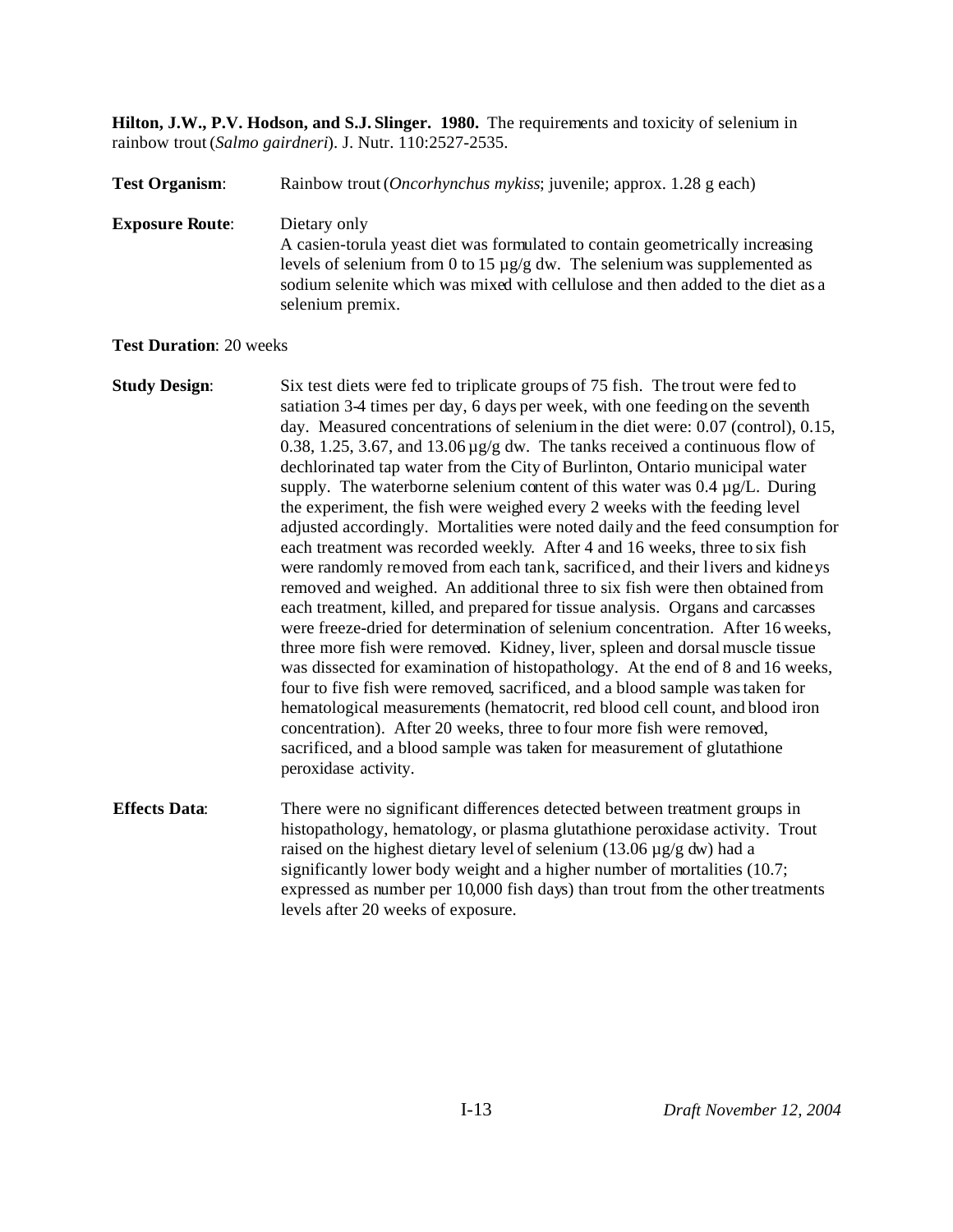| <b>Effects on Juvenile Rainbow Trout</b>                                         |      |     |          |  |  |
|----------------------------------------------------------------------------------|------|-----|----------|--|--|
| weight, g/fish<br>Se in diet, $\mu$ g/g dw<br>Se in Liver, µg/g dw<br>mortality* |      |     |          |  |  |
| 0.07                                                                             | 0.6  | 3.2 | $\theta$ |  |  |
| 0.15                                                                             | 0.95 | 3.5 | 0        |  |  |
| 0.38                                                                             | 2.4  | 3.7 | 0.6      |  |  |
| 1.25                                                                             | 11   | 4.1 | 0.6      |  |  |
| 3.67                                                                             | 40   | 4.1 | 0        |  |  |
| 13.06                                                                            | 100  | 1.4 | 10.7     |  |  |

\*expressed as number per 10,000 fish-days

**Chronic Value**: An MATC was preferred over regression analysis because of the large standard error associated with the  $EC_{20}$  value. The MATC for the growth and survival of juvenile trout based on selenium in liver tissue is the GM of the NOAEC (40 µg/g dw) and the LOAEC (100 µg/g dw), or 63.25 µg Se/g dw. Using the equation III in the text to convert the selenium concentration in liver tissue to a concentration of selenium in whole-body tissue, the MATC becomes 19.16 µg/g dw.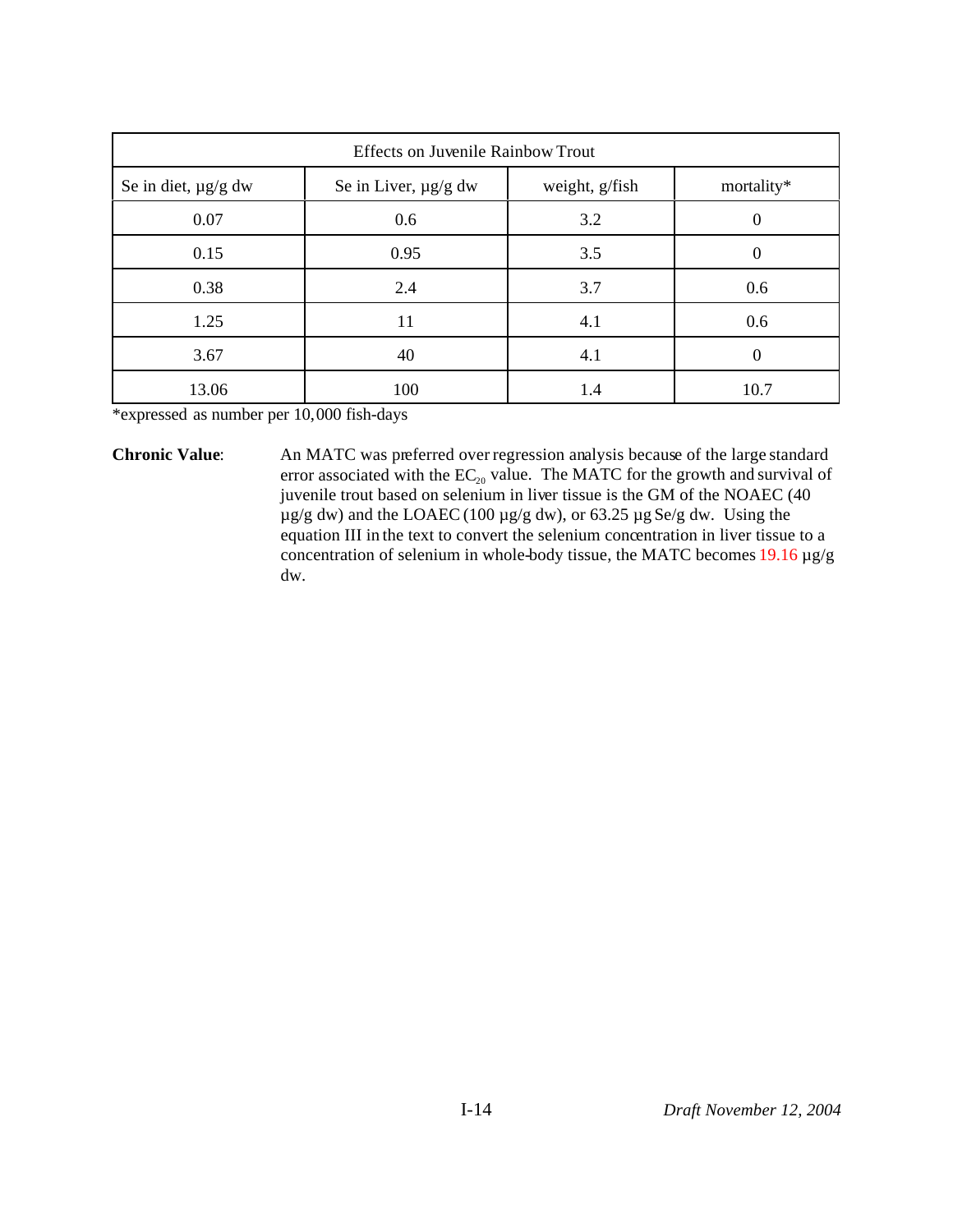**Holm, J. 2002.** Sublethal effects of selenium on rainbow trout (*Oncorhynchus mykiss*) and brook trout (*Salvelinus fontinalis*). Masters Thesis. Department of Zoology, University of Manitoba, Winnipeg, MB.

**Holm, J., V.P. Palace, K. Wautier, R.E. Evans, C.L. Baron, C. Podemski, P. Siwik and G. Sterling. 2003.** An assessment of the development and survival of rainbow trout (*Oncorhynchus mykiss*) and brook trout (*Salvelinus fontinalis*) exposed to elevated selenium in an area of active coal mining. Proceedings of the 26<sup>th</sup> Annual Larval Fish Conference 2003, Bergen, Norway. ISBN 82-7461-059-B.

| <b>Test Organism:</b>  | Rainbow trout (Oncorhynchus mykiss; spawning adults) and brook trout<br>(Salvelinus fontinalis; spawning adults)                                                                                                                                                                                                                                                                                                                                                                                                                                                                                                                                                                                                                                                                                                                                                                                                                                                                                                                                                                                                                                                                                                                                                                                   |  |  |  |
|------------------------|----------------------------------------------------------------------------------------------------------------------------------------------------------------------------------------------------------------------------------------------------------------------------------------------------------------------------------------------------------------------------------------------------------------------------------------------------------------------------------------------------------------------------------------------------------------------------------------------------------------------------------------------------------------------------------------------------------------------------------------------------------------------------------------------------------------------------------------------------------------------------------------------------------------------------------------------------------------------------------------------------------------------------------------------------------------------------------------------------------------------------------------------------------------------------------------------------------------------------------------------------------------------------------------------------|--|--|--|
| <b>Exposure Route:</b> | dietary and waterborne - field exposure<br>Total selenium concentrations measured at the high selenium site ranged from 6<br>to 32 μg/L. Selenium was not measured at the reference streams; selenium<br>concentrations at reference locations in the area ranged from $< 0.5$ to 2.2 $\mu$ g/L.                                                                                                                                                                                                                                                                                                                                                                                                                                                                                                                                                                                                                                                                                                                                                                                                                                                                                                                                                                                                   |  |  |  |
| <b>Study Design:</b>   | Spawning fish were collected at low selenium or reference streams (Deerlick<br>Creek and Cold Creek), a slightly elevated selenium stream (Gregg Creek), and<br>an elevated selenium stream (Luscar Creek) in the Northeastern slopes region of<br>Alberta, Canada. An active coal mine is the source of selenium in the elevated<br>streams. Eggs and milt from the spawning trout were expressed by light pressure<br>from abdomen. Individual clutches of eggs were fertilized from a composite<br>volume of milt derived from 3-5 males. Fertilized eggs from individual females<br>were reared to swim-up stage and examined for a number of parameters<br>including percent fertilization, mortality, edema, and deformities (craniofacial,<br>finfold, and spinal malformations). Similar studies were conducted in both 2000<br>and 2001. One notable difference is that the embryos were incubated at $8^{\circ}$ C in<br>2000 and at $5^{\circ}$ C in 2001. The authors noted that $5^{\circ}$ C is a better representation of<br>the actual stream temperature during embryo development                                                                                                                                                                                                |  |  |  |
| <b>Effects Data:</b>   | Other than selenium, there were no significant differences in the concentrations<br>of other elements (Al, As, Sb, Ba, Be, Ni, B, Cd, Ca, Cr, Co, Cu, Fe, Pb, Li, Mg,<br>Mn, Hg, Mo, Ag, Sr, Tl, Th, Sn, Ti, U, V, Zn) in trout eggs between the low<br>level and elevated selenium streams. There are two ways to approach<br>determination of effects due to selenium in this study and both are presented<br>here. The first approach determines effects based on a comparison of average<br>conditions between streams (between streams approach). For example, if there<br>is a significant difference between the average frequency of deformities in a<br>contaminated stream and reference stream, the effect level for the between<br>streams approach would be the average concentration of selenium in the tissue<br>from the contaminated stream. The second approach evaluates individual<br>response variables (e.g., edema, deformities) against the individual selenium<br>tissue concentrations for the combined contaminated and reference stream data<br>set with each year (within streams approach). This approach, which results in<br>an $EC_{20}$ value if the data meet the model assumptions, is explained in the<br>Calculations of Chronic Values section of the text. |  |  |  |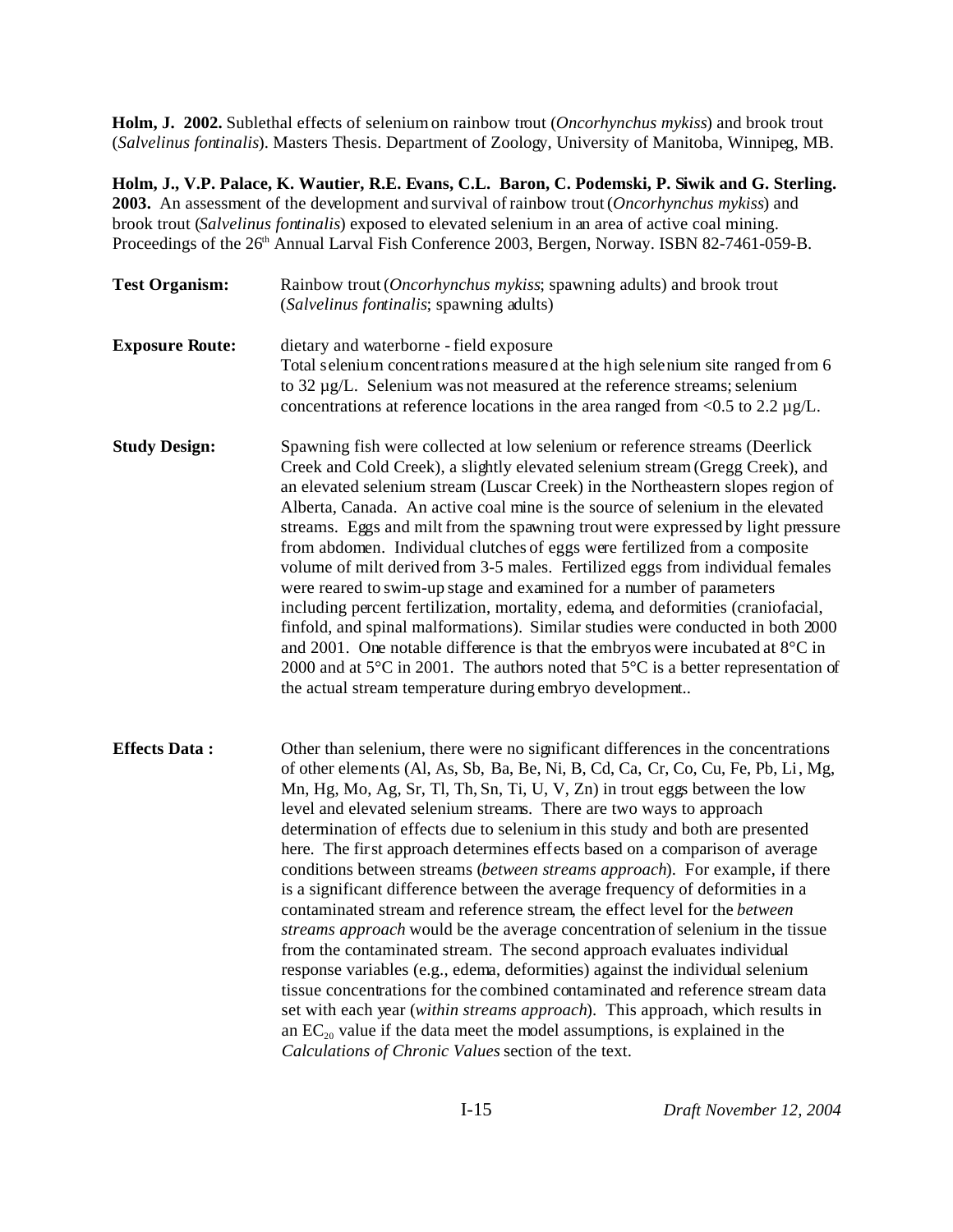*Between streams approach*: For both rainbow and brook trout embryos, there were no significant differences in fertilization, time to hatch and mortality between the streams with elevated selenium and the reference streams in both 2000 and 2001. The frequency of embryonic effects were significantly greater in the high selenium stream (Luscar Creek) in 2000. Rainbow trout embryos from Luscar Creek had a greater frequency of craniofacial, skeletal and finfold deformities and edema; whereas brook trout from Luscar Creek had a greater frequency of only craniofacial deformities (see Holm Tables 1 and 2 below). In 2001, however, there were no significant differences in embryonic deformities between Luscar Creek and reference streams for both species of trout. The only difference observed in 2001 was a greater frequency of finfold deformities in brook trout collected from Gregg Creek (intermediate selenium levels) relative to the reference stream (see Holm table 2 below). All other embryonic measurements in 2001 were not significantly different between streams with elevated selenium and reference streams. When the data for both years were pooled, no significant effects were observed in embryos obtained from rainbow and brook trout collected in Luscar Creek relative to reference streams (see Holm Table 3).

*Within streams approach*:  $EC_{20}$  values could not be calculated for total deformities or edema for the 2000 rainbow trout data because a logistic curve could not be fitted to the data (see Holm Figures 1 and 2). For the 2001 data,  $EC<sub>20</sub>$  values could not be computed for edema and skeletal and finfold deformities for rainbow trout data because a logistic curve could not be fitted to the data (see Holm Figures 3 and 4). Craniofacial deformities in the rainbow embryo as a function of selenium in egg ww (2001 data) was fitted to a logistic curve from which an  $EC_{20}$  value was calculated (see Holm Figure 5). The brook trout data for 2000 and 2001 were not suitable for fitting logistic curves (see Holm Figure 6).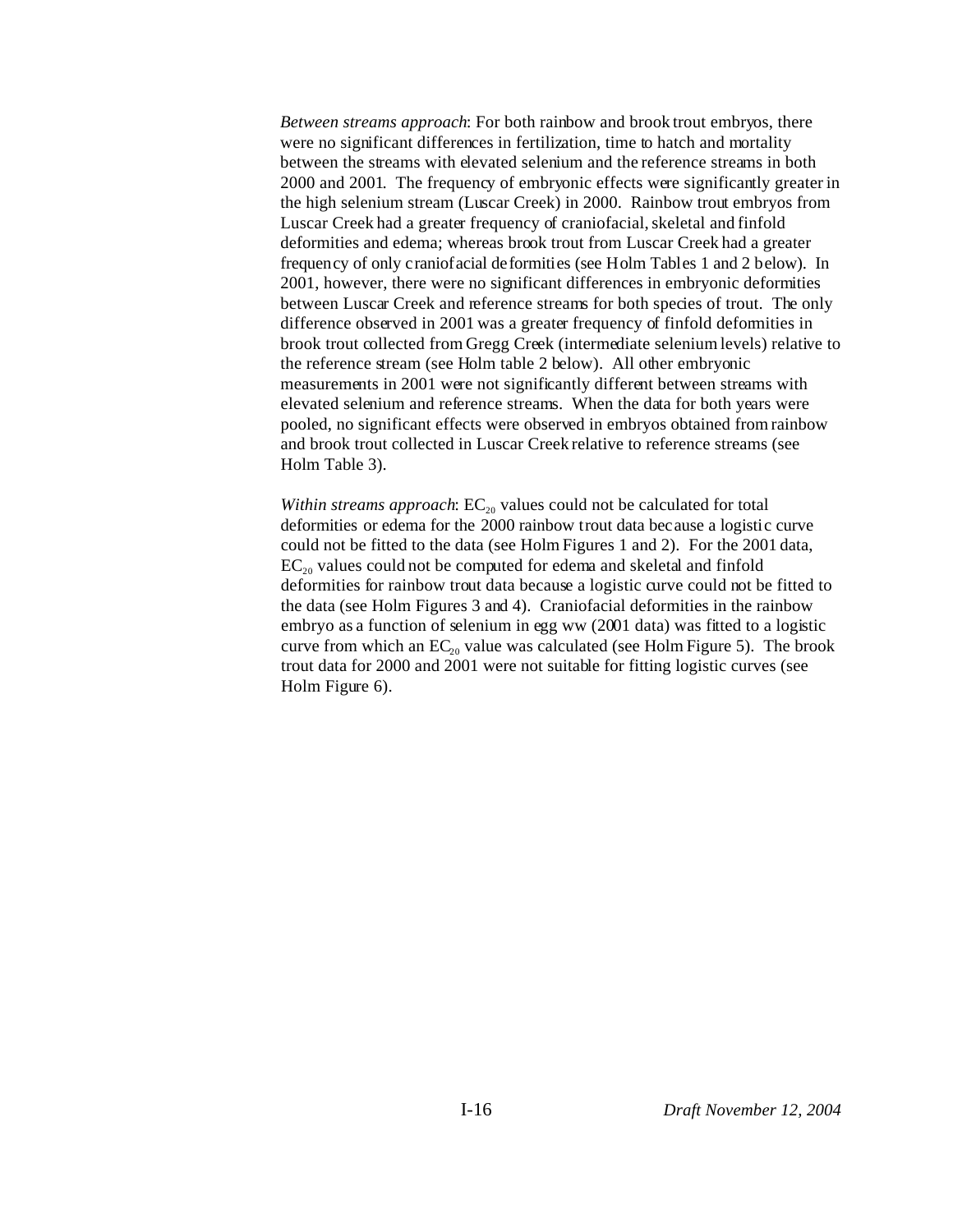#### **Holm Table 1**

Mean embryo-larval parameters for rainbow trout collected from a high Se site (Luscar Creek), an intermediate Se site (Gregg River), and reference sites (Deerlick Creek and Wampus Creek) in northeastern Alberta over two consecutive years (mean ± SE). Values that are significantly different at  $\alpha = 0.05$  are marked with different letters. (Table modified from Holm 2002)

|                           | 2000                    |                       | 2001            |                 |                 |                 |
|---------------------------|-------------------------|-----------------------|-----------------|-----------------|-----------------|-----------------|
| Measurement               | Luscar                  | Deerlick              | Luscar          | Gregg           | Deerlick        | Wampus          |
| Se, egg, $\mu$ g/g ww     | $8.37 \pm 1.62$         | $2.05 \pm 1.06$       | $6.49 \pm 0.89$ | $6.65 \pm 1.83$ | $2.77 \pm 0.20$ | $2.35 \pm 0.31$ |
| Se, adult muscle, µg/g ww | $1.50 \pm 0.28$         | $0.48 \pm 0.15$       | <b>NT</b>       | <b>NT</b>       | <b>NT</b>       | NT              |
| $n^a$                     | 297                     | 261                   | 2021            | 720             | 1342            | 209             |
| % fertilization           | $79.8 \pm 4.3$          | $51.5 \pm 10.9$       | $81.5 \pm 5.0$  | $79.4 \pm 5.2$  | $88.0 \pm 2.1$  | $94.0 \pm 4.8$  |
| % mortality               | $3.3 \pm 1.0$           | $0.7 \pm 0.4$         | $27.8 \pm 7.3$  | $38.3 \pm 13.7$ | $26.5 \pm 4.7$  | $4.2 \pm 0.8$   |
| % CR                      | $7.7 \pm 3.7^{\rm b}$   | $0.2 \pm 0.2^{\circ}$ | $14.7 \pm 3.4$  | $11.7 \pm 2.7$  | $10.6 \pm 1.9$  | $12.0 \pm 4.1$  |
| % SK                      | $13.8 \pm 5.6^{\circ}$  | $0.7 \pm 0.5^{\circ}$ | $19.4 \pm 8.2$  | $11.1 \pm 2.3$  | $15.6 \pm 4.7$  | $4.9 \pm 4.9$   |
| % FF                      | $3.2 \pm 2.0^b$         | $0.2 \pm 0.2^{\circ}$ | $6.8 \pm 3.0$   | $15.5 \pm 6.6$  | $4.0 \pm 0.9$   | $1.5 \pm 0.2$   |
| % ED                      | $30.8 \pm 27.4^{\rm b}$ | $0.2 \pm 0.2^{\circ}$ | $19.9 \pm 8.5$  | $13.9 \pm 5.3$  | $10.8 \pm 2.5$  | $7.5 \pm 0.4$   |
| $\%$ TD                   | $38.9 \pm 25.6^b$       | $0.7 \pm 0.5^{\circ}$ | <b>ND</b>       | ND              | ND              | ND              |

<sup>a</sup> number of fry to reach the swim-up stage

b and c statistically different values

 $CR =$  craniofacial defects,  $SK =$  skeletal defects,  $FF =$  finfold defects,  $ED =$  edema,  $TD =$  total defects,  $NT =$  not tested,  $ND =$  not done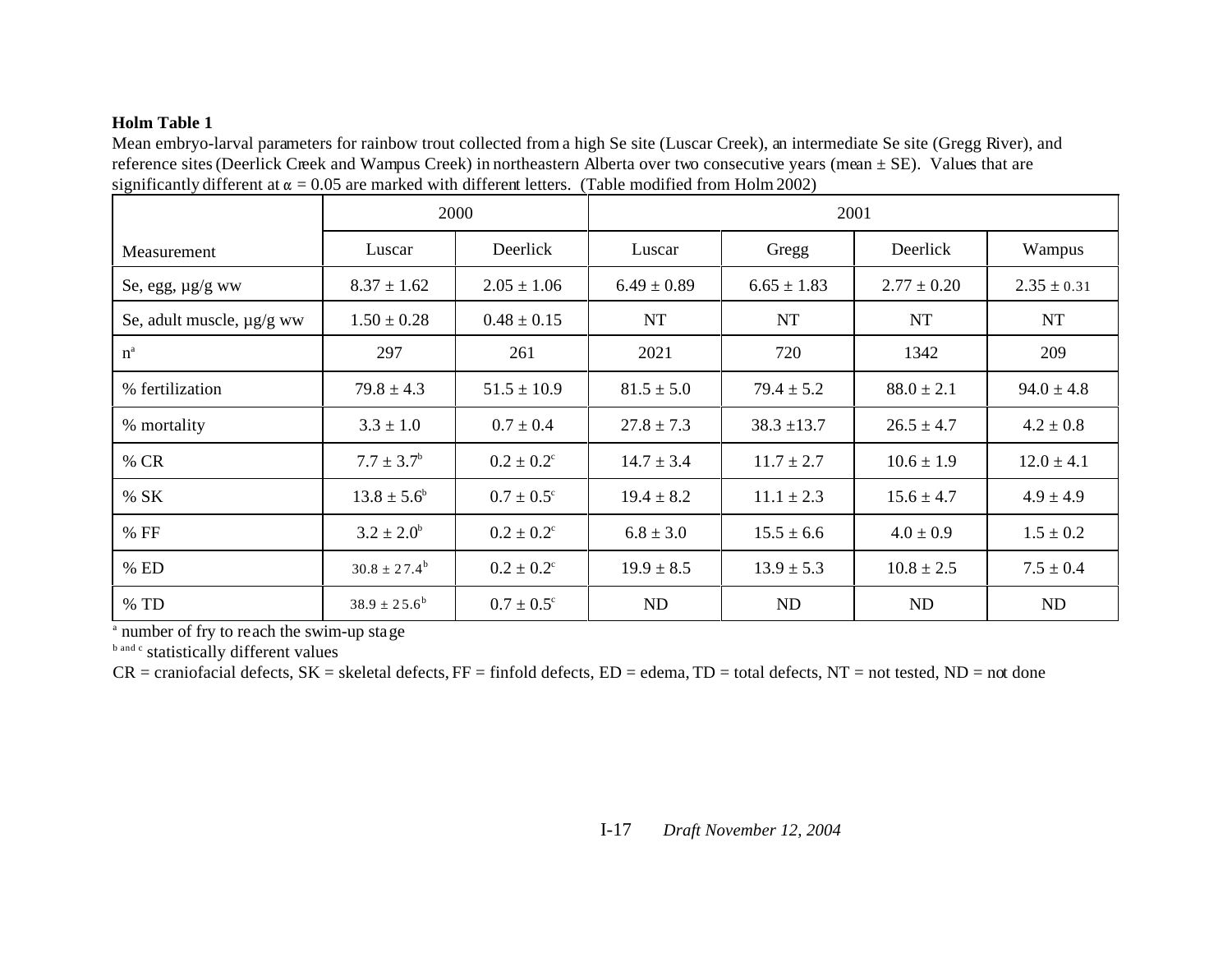#### **Holm Table 2**

Mean embryo-larval parameters for brook trout collected from a high Se site (Luscar Creek), an intermediate Se site (Gregg River), and reference sites (Cold Creek) in northeastern Alberta over two consecutive years (mean  $\pm$  SE). Values that are significantly different at  $\alpha$  = 0.05 are marked with different letters. (Table modified from Holm 2002)

|                                | 2000                   |                       |                 |                       |                 |
|--------------------------------|------------------------|-----------------------|-----------------|-----------------------|-----------------|
| Site                           | Luscar                 | Cold                  | Luscar          | Gregg                 | Cold            |
| Se, egg, $\mu$ g/g ww          | $6.37 \pm 0.78$        | $1.35 \pm 0.24$       | $8.02 \pm 0.77$ | $6.88 \pm 0.51$       | $1.25 \pm 0.15$ |
| Se, adult muscle, $\mu$ g/g ww | $3.79 \pm 0.51$        | $0.55 \pm 0.10$       | <b>NT</b>       | <b>NT</b>             | <b>NT</b>       |
| $n^a$                          | 4904                   | 1560                  | 3440            | 1892                  | 1440            |
| % fertilization                | $97.4 \pm 0.8$         | $96.1 \pm 1.2$        | $87.2 \pm 2.6$  | $85.2 \pm 5.4$        | $77.8 \pm 14.2$ |
| % mortality                    | $12.6 \pm 3.8$         | $9.3 \pm 2.4$         | $2.9 \pm 0.8$   | $2.9 \pm 0.9$         | $3.7 \pm 1.6$   |
| % CR                           | $13.6 \pm 3.5^{\rm b}$ | $3.0 \pm 0.5^{\circ}$ | $5.6 \pm 3.2$   | $2.12 \pm 1.0$        | $0.7 \pm 0.3$   |
| % SK                           | $1.9 \pm 0.8$          | $1.3 \pm 0.8$         | $2.1 \pm 1.1$   | $0.81 \pm 0.3$        | $0.6 \pm 0.4$   |
| % FF                           | $1.1 \pm 0.6$          | $1.2 \pm 0.8$         | $3.7 \pm 1.8$   | $4.1 \pm 2.4^{\circ}$ | $0.1 \pm 0.1^b$ |
| % ED                           | $0.6 \pm 0.4$          | $0.3 \pm 0.1$         | $0.4 \pm 0.1$   | $0.3 \pm 0.2$         | $1.7 \pm 1.2$   |
| % TD                           | $14.4 \pm 3.6^b$       | $4.0 \pm 2.3^{\circ}$ | ND              | ND                    | ND              |

a number of fry to reach the swim-up stage

**b** and c statistically different values

 $CR =$  craniofacial defects,  $SK =$  skeletal defects,  $FF =$  finfold defects,  $ED =$  edema,  $TD =$  total defects,  $ND =$  not done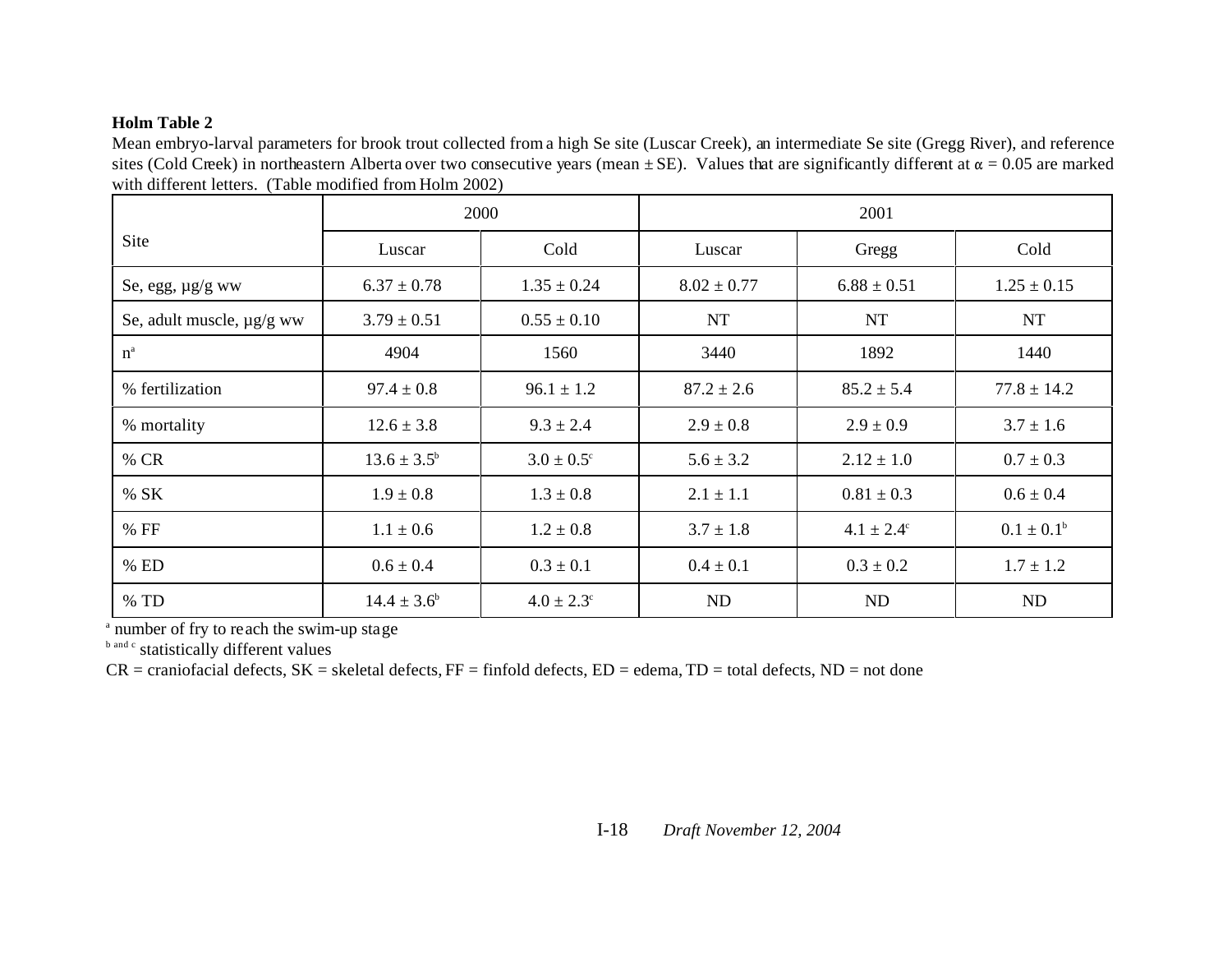#### **Holm Table 3**

Mean embryo-larval parameters for rainbow trout and brook trout collected from a high Se site (Luscar Creek) and reference sites (Deerlick Creek and Cold Creek) in northeastern Alberta over two consecutive years, combined over both years of the study by site (mean  $\pm$  SE). Values that are significantly different at  $\alpha = 0.05$  are marked with different letters. (Table modified from Holm 2002)

|                                 | <b>Rainbow Trout</b> |                 | <b>Brook Trout</b> |                 |  |
|---------------------------------|----------------------|-----------------|--------------------|-----------------|--|
| Measurement                     | Luscar               | Deerlick        | Luscar             | Cold            |  |
| Se, egg, $\mu$ g/g<br><b>WW</b> | $6.92 \pm 0.78$      | $2.56 \pm 0.32$ | $7.20 \pm 0.56$    | $1.30 \pm 0.14$ |  |
| $n^a$                           | 2318                 | 1603            | 8344               | 3000            |  |
| % fertilization                 | $81.1 \pm 3.9$       | $77.6 \pm 5.6$  | $92.3 \pm 17.7$    | $88.5 \pm 6.2$  |  |
| % mortality                     | $22.2 \pm 6.3$       | $19.1 \pm 4.6$  | $7.7 \pm 2.1$      | $6.9 \pm 1.7$   |  |
| % CR                            | $13.1 \pm 3.2$       | $7.6 \pm 7.1$   | $9.9 \pm 2.4$      | $2.7 \pm 0.6$   |  |
| %SK                             | $18.1 \pm 6.3$       | $11.4 \pm 3.8$  | $2.0 \pm 0.6$      | $1.0 \pm 0.4$   |  |
| $%$ FF                          | $6.0 \pm 2.4$        | $2.9 \pm 0.8$   | $2.6 \pm 1.0$      | $1.2 \pm 0.5$   |  |
| $%$ ED                          | $22.4 \pm 8.5$       | $7.8 + 2.2$     | $1.3 \pm 0.7$      | $0.9 \pm 0.5$   |  |

<sup>a</sup> number of fry to reach the swim-up stage

 $CR =$  craniofacial defects,  $SK =$  skeletal defects,  $FF =$  finfold defects,  $ED =$  edema,



Holm Figure 1. Plot of percent normal (100 - percent edematous) against selenium concentration in adult rainbow trout muscle ww.

I-19 *Draft November 12, 2004*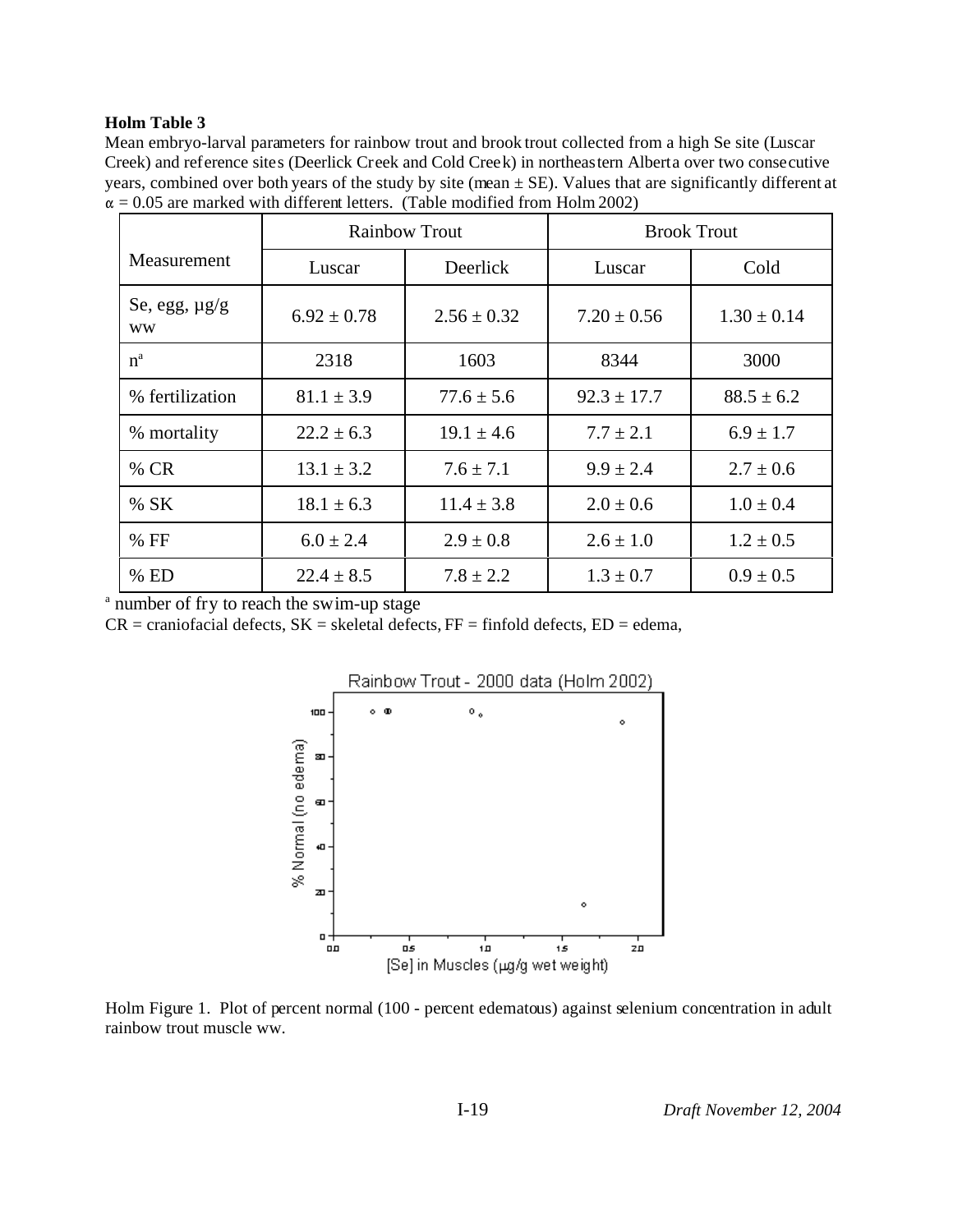

Holm Figure 2. Plot of percent normal (100 - percent total deformities) against selenium concentration in adult rainbow trout muscle ww, 2000 data.



Holm Figure 3. Plot of percent normal (100 - percent total deformities) against selenium concentration in rainbow trout eggs ww, 2001 data.

I-20 *Draft November 12, 2004*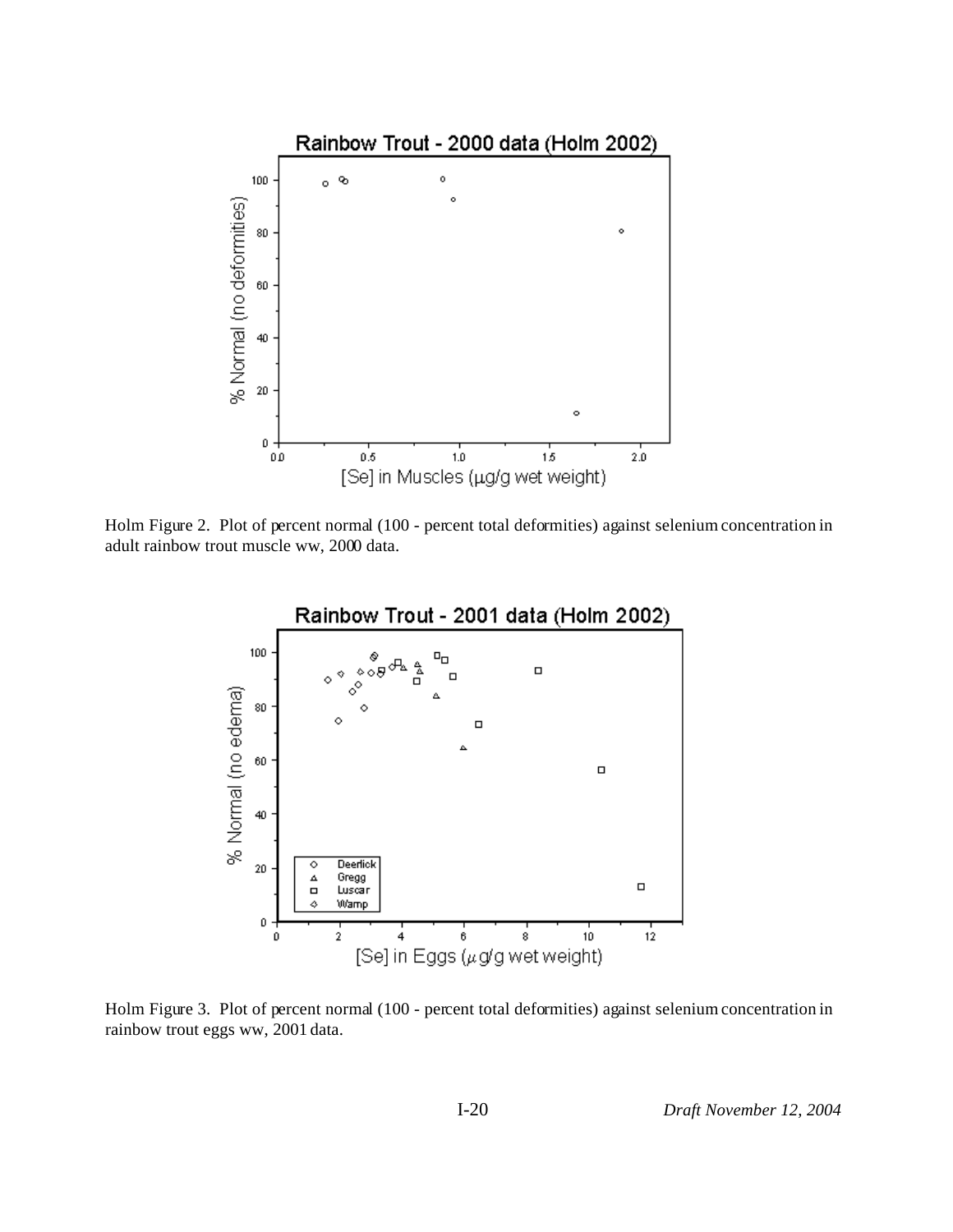

Holm Figure 4. Plot of percent normal (100 - percent skeletal deformities) against selenium concentration in rainbow trout eggs ww, 2001 data.



Holm Figure 5. Plot of percent normal (100 - percent total deformities) against selenium concentration in rainbow trout eggs ww, 2001data.  $EC_{20}$  value at 10.4 µg Se/g egg ww.

I-21 *Draft November 12, 2004*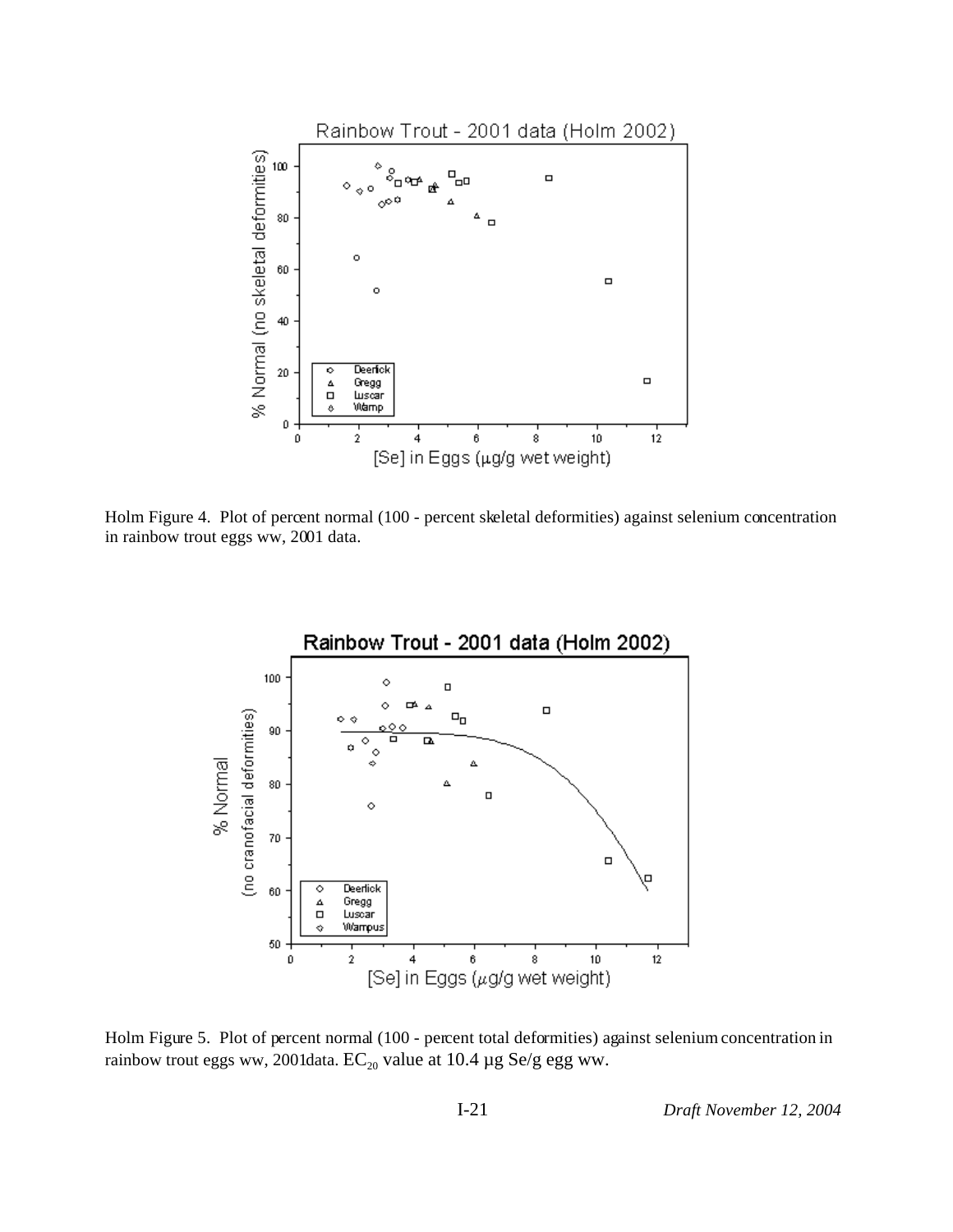

Brook Trout - 2000 and 2001

Holm Figure 6. Plot of percent normal (100 - total abnormalities) for craniofacial, skeletal and finfold deformities and edema against selenium concentration in brook trout eggs ww, 2000 and 2001 data.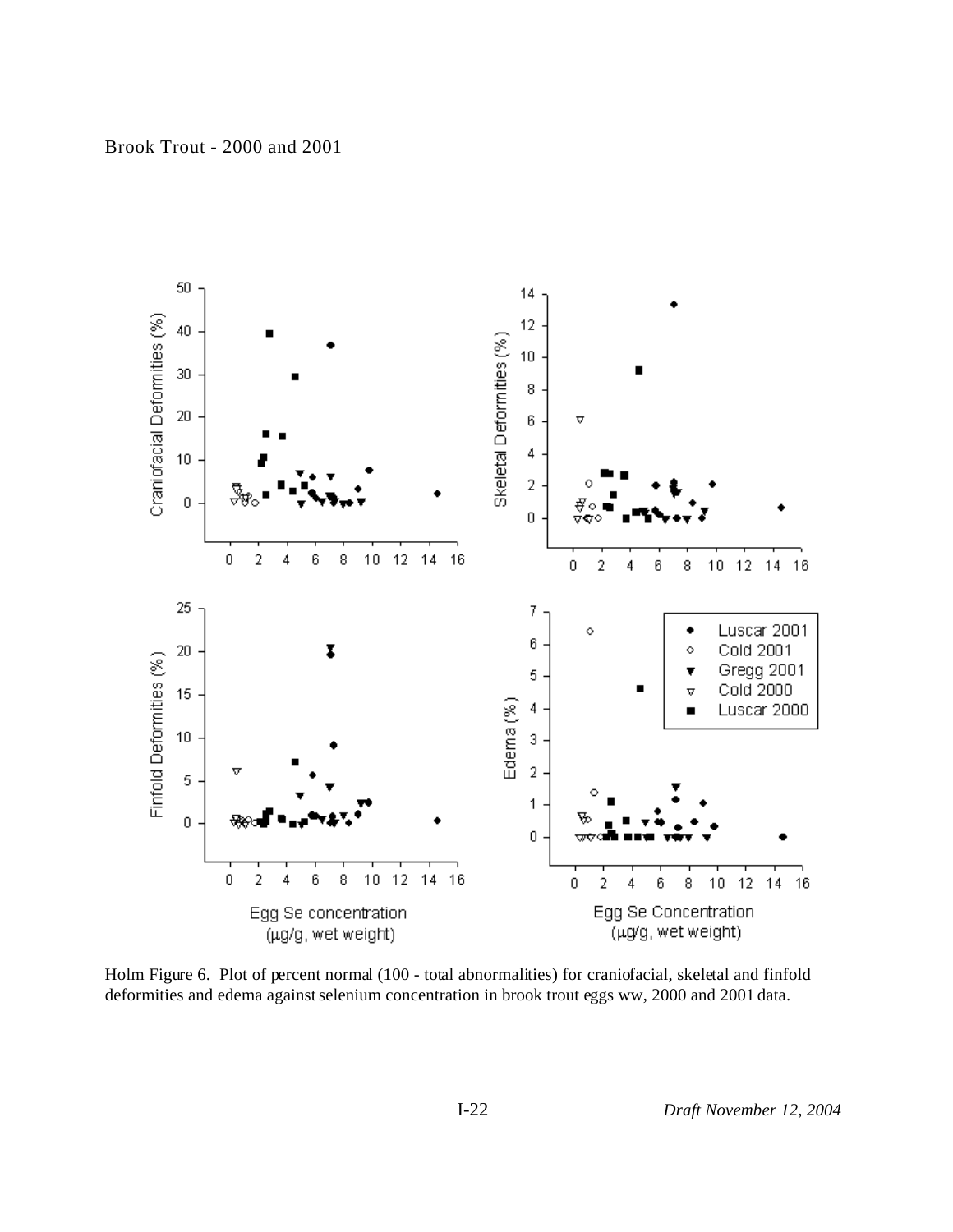The effect levels determined using the *between streams* or *within streams* approach resulted in values based on ww in eggs or muscle. Several conversions were necessary to transform a selenium concentration in egg ww to whole body dw. Using data reported by Holm et al., quantile regression was used to estimate selenium in adult muscle (ww) from selenium in egg (ww) (see Projection of Muscle Selenium Concentrations below). A percent moisture of 75.84% derived from rainbow trout data was used to convert ww to dw and equation 1 was used to convert muscle dw to the whole body dw values listed below (under Chronic Values).

Projection of Muscle Selenium Concentrations

Median concentrations of selenium in rainbow trout muscles were projected from selenium concentrations in rainbow trout eggs according to an empirical equation:

$$
[Semuscle] = 0.1827 + 0.1287[Seegg] \t\t (R = 0.6244, 5 df)
$$

Parameters of the linear model were estimated by quantile regression, which minimizes the sum of weighted absolute deviations. Such method is less sensitive to outliers than ordinary least squares (Koenker and Portnoy 1996). This difference is clearly illustrated in Holm Figure 7: projections of selenium concentrations in muscles of rainbow trout by the least squares regression line are consistently greater than projections by the quantile regression line  $([Se<sub>muscle</sub>] = 0.2613 + 0.1418[Se<sub>eeg</sub>]$  due to the disproportional influence of one data point (6.6,1.9).



Holm Figure 7. Regression lines projecting selenium concentrations in muscles of rainbow trout as a function of selenium concentrations in rainbow trout eggs.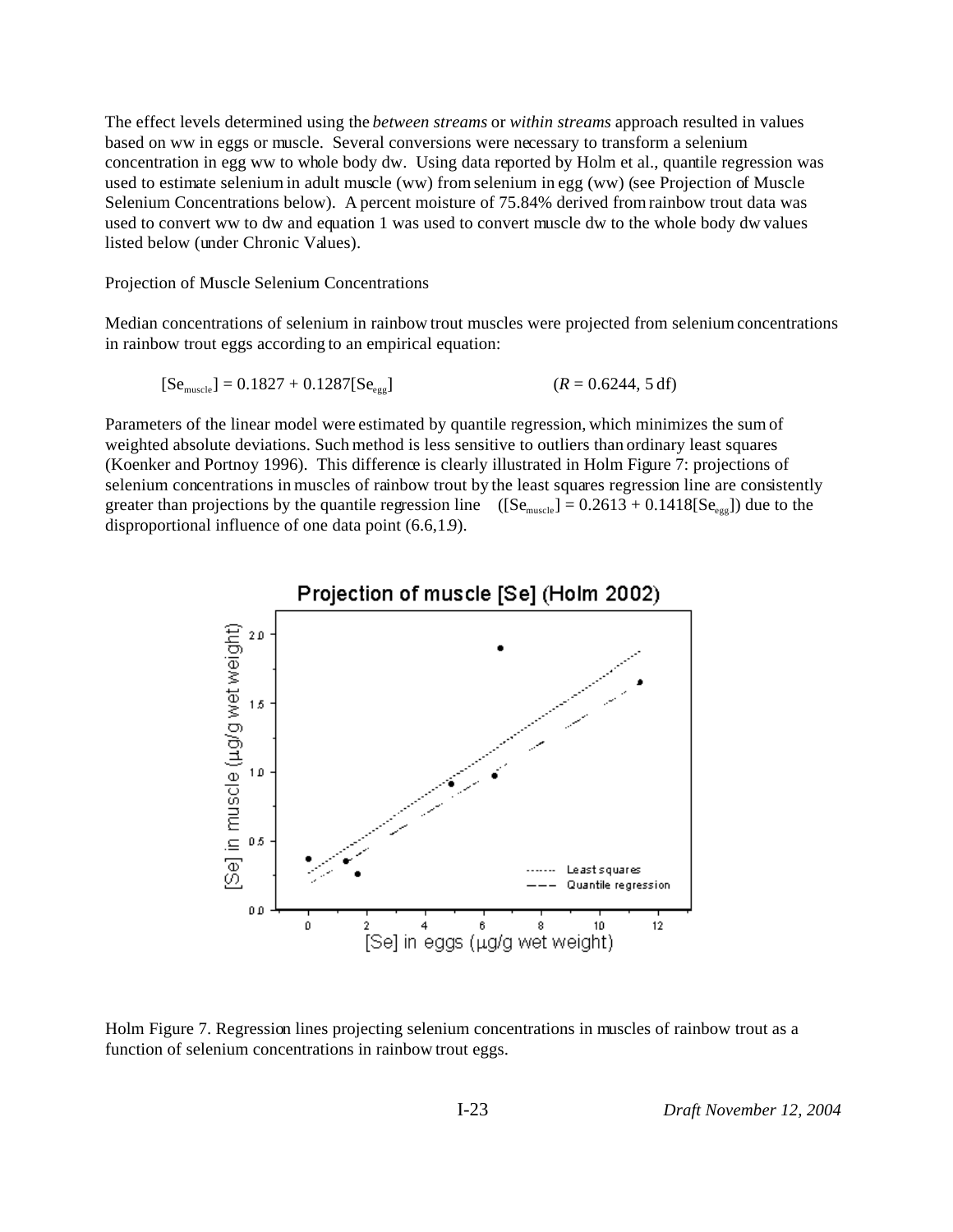#### **Chronic Values:** *Between streams approach* Rainbow trout 2000: effects (craniofacial, skeletal and finfold deformities and edema) at 1.50 µg Se/g muscle ww or 5.79 µg Se/g dw whole body using conversion factors listed above; **chronic value is 5.79 µg Se/g dw whole body**

Brook trout 2000: effects (craniofacial deformities) at 3.79 µg Se/g muscle ww or 13.2 µg Se/g dw whole body using conversion factors listed above; **chronic value is 13.2 µg Se/g dw whole body**

Rainbow trout 2001: no effects at 6.65 µg Se/g egg ww or 4.14µg Se/g dw whole body using conversion factors listed above; **chronic value is >4.14 µg Se/g dw whole body**

Brook trout 2001: effects (finfold deformities) at 6.88 µg Se/g egg ww or 12.4 µg Se/g dw whole body using conversion factors listed above; **chronic value is 12.4 µg Se/g dw whole body**

#### *Within streams approach*

Rainbow trout 2000: **no value available**; EC<sub>20</sub> analysis not appropriate for data sets

Brook trout 2000: **no value available**; EC<sub>20</sub> analysis not appropriate for data sets

Rainbow trout 2001:  $EC_{20}$  value (craniofacial deformities) at 10.4 µg Se/g egg ww or 5.85 µg Se/g whole body dw; **chronic value is 5.85 µg Se/g whole body dw**

Brook trout 2001: **no value available**; EC<sub>20</sub> analysis not appropriate for data set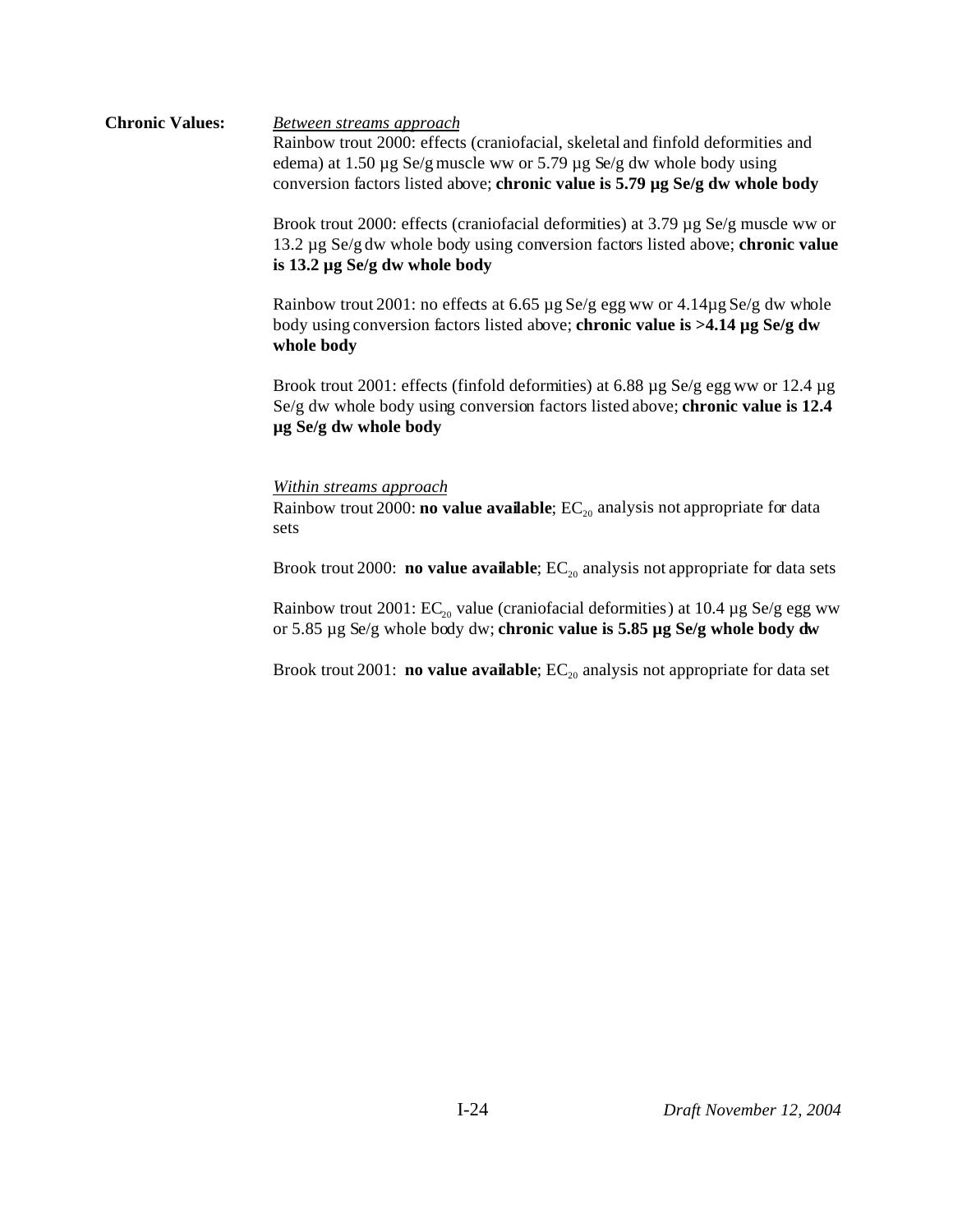**Kennedy, C.J., L.E. McDonald, R. Loveridge, M.M. Strosher. 2000.** The effect of bioaccumulated selenium on mortalities and deformities in the eggs, larvae, and fry of a wild population of cutthroat trout (*Oncorhynchus clarki lewisi*). Arch. Environ. Contam. Toxicol. 39:46-52.

| <b>Test Organism:</b>  | Cutthroat trout (Oncorhynchus clarki lewisi; spawning adults, 3-6 years)<br>dietary and waterborne - field exposure<br>Total selenium concentrations measured at the time the eggs were taken were<br>$\leq 0.1 \,\mu$ g/L from the reference site and 13.3 to 14.5 $\mu$ g/L at the exposed site.                                                                                                                                                                                                                                                                                                                          |  |  |  |  |  |
|------------------------|-----------------------------------------------------------------------------------------------------------------------------------------------------------------------------------------------------------------------------------------------------------------------------------------------------------------------------------------------------------------------------------------------------------------------------------------------------------------------------------------------------------------------------------------------------------------------------------------------------------------------------|--|--|--|--|--|
| <b>Exposure Route:</b> |                                                                                                                                                                                                                                                                                                                                                                                                                                                                                                                                                                                                                             |  |  |  |  |  |
| <b>Study Design:</b>   | At reference and exposed site (Fording River, BC, Canada which receives<br>drainage from open-pit coal mining), eggs were stripped from females $(n=20$ from<br>reference site; n=17 from exposed site) and fertilized from milt from one male<br>collected at each site. Fertilized eggs were reared in well water and examined for<br>time to hatch, deformities (craniofacial, finfold, skeletal and yolk sac<br>malformations), and mortalities. Inspection of deformities in eggs were performed<br>using 40X magnification.                                                                                           |  |  |  |  |  |
| <b>Effects Data:</b>   | No significant correlations between the selenium concentrations in the eggs from<br>either site and: hatching time (reference, 25.5-26.5 days; exposed, 22-25.5 days);<br>percent deformities preponding (reference, 0-2.4%; exposed, 0-0.34%); percent<br>deformities after ponding (reference, 0-0.26%; exposed, 0-0.09%); percent<br>mortalities preponding (reference, 1.5-70.3%; exposed, 1-100%); percent<br>mortalities after ponding (reference, 0.3-4.3%; exposed, 1.5-43.7%); total percent<br>mortalities (reference, 2.8-55.8%; exposed, 3.7-100%). The average selenium<br>residue in tissues were as follows: |  |  |  |  |  |

| Site      | Adult fish liver,<br>$\mu$ g Se/g dw | Adult fish muscle,<br>$\mu$ g Se/g dw | eggs,<br>$\mu$ g Se/g dw |
|-----------|--------------------------------------|---------------------------------------|--------------------------|
| reference | 8.2; Range: 3.4-14.6                 | $2.4; 1.4-3.8$                        | 4.6                      |
| exposed   | 36.6; Range: 18.3-114                | 12.5; Range: 6.7-41                   | 21.2                     |

Effects  $>12.5 \mu g$  Se/g dw in muscle

**Chronic Value:** >10.92 µg Se/g dw estimated using the equation I to convert the selenium concentration in muscle tissue (>12.5  $\mu$ g Se/g dw) of adult fish to a selenium concentration in whole-body.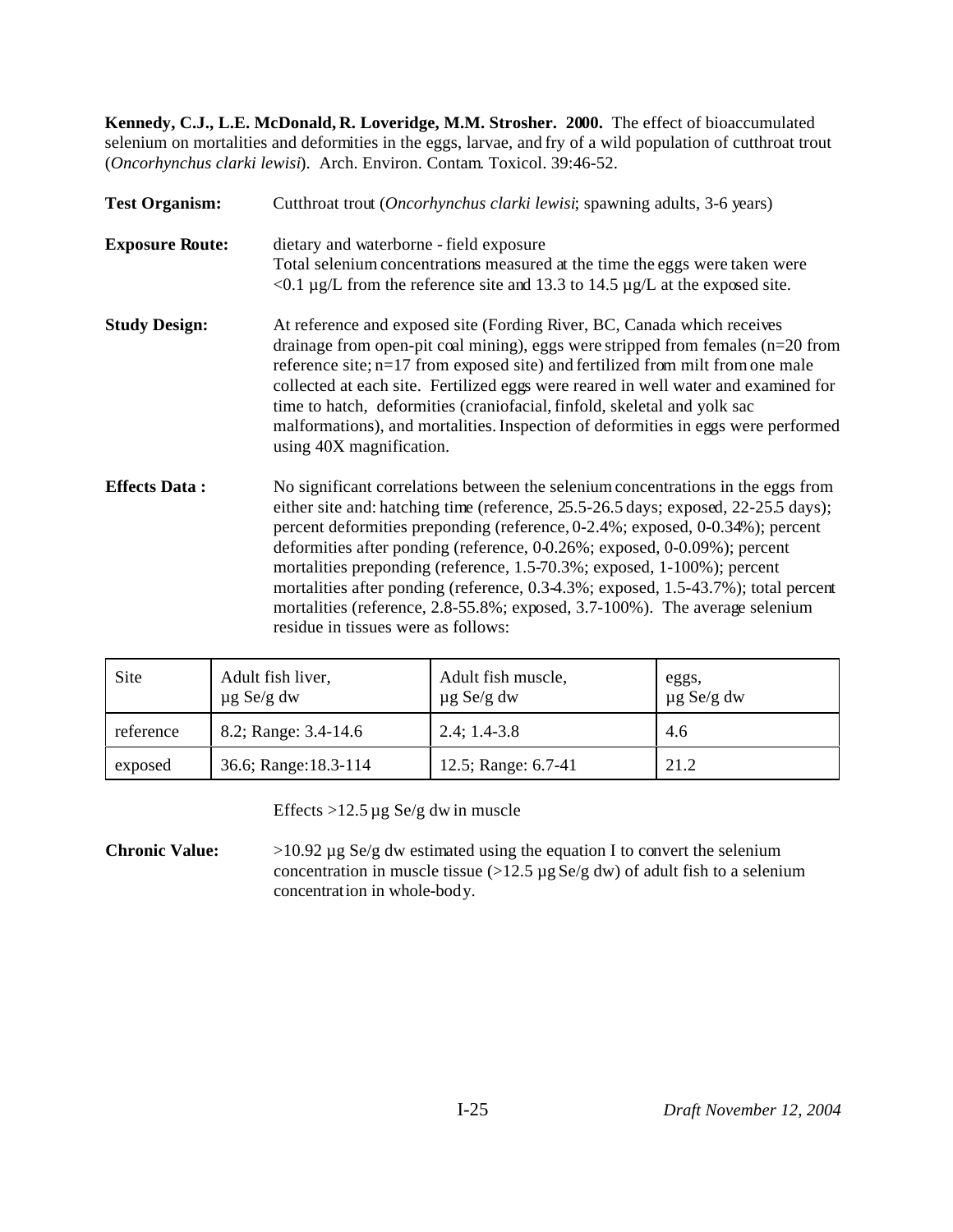**Hardy, R.W. 2002.** Effects of dietary selenium on cutthroat trout (*Oncorhynchus clarki*) growth and reproductive performance. Annual report for Montgomery Watson Harza. April 30, 2002.

# **Test Organism:** Cutthroat trout (*Oncorhynchus clarki*, 0.9 g) **Exposure Route:** Dietary only Six experimental dietary treatments were produced by cold extrusion. The formulation of the diet was designed to be similar to commercial trout diets and had a proximate composition of 45% protein and 16% lipid. Seleno-methionine diluted in distilled water (100 ug/L) was added in appropriate volumes to each batch of feed to facilitate pelleting. Measured dietary selenium concentrations were 1.2 (control), 3.8, 6.4, 9.0, 11.5, and 12 ug Se/g dw. Fry were fed initially at a rate of 10 times per day 6 days a week to apparent saturation. Feeding frequency decreased as fish grew. **Test Duration:** 124 weeks (865 days, 2.5 yrs) **Study Design:** Groups of 50 fish were placed into triplicate tanks (145 L) receiving 4-15 L/min of hatchery water at 14.5°C and fed one of the six experimental diets. The fish in each tank were bulk-weighed and counted every 14 days for the first 12 weeks of the experiment, and then every 4 weeks until 48 weeks. Samples of fish for whole-body selenium analysis were taken at each sampling date for the first 12 weeks followed by every 3 months thereafter. After six months of feeding, the fish were transferred to 575 L tanks and the number of replicate tanks per dietary treatment was reduced to two. After 80 weeks of feeding, the fish were transferred to 1050 L outdoor tanks each supplied with 70 L/min of constant temperature (14.5°C) spring (hatchery) water. After 2.5 years of the feeding trial, fish were spawned and whole body selenium level , egg selenium level, % eyed eggs, % hatched eggs, and % deformed larvae were examined. **Effects Data :** No signs of toxicity (reduced growth or survival relative to controls) were observed in fish fed the highest dietary selenium treatment (12 ug Se/g dw) after the first 80 weeks of exposure just prior to transfer outdoors. No signs of clinical disease were evident, and no relationship was found between feed conversion ratios and the level of selenium added to the feed. Whole body selenium levels were approximately 6.8, 10, 12 and 12.5 ug Se/g dw in the four highest dietary treatments. Nine months later, whole body selenium levels at spawning had decreased somewhat to 5.21, 8.80, 9.37 and 6.66 ug Se/g dw in these four highest dietary treatment groups, respectively. Percent survival from the eyed stage to hatching varied among treatment groups, with the control having the highest survival (97%) and the fifth dietary treatment group the second highest (93%). Percent deformed larvae ranged from a low of 3.4% in controls to a high of 30% in the 9.0 ug Se/g dw dietary treatment group; larvae in the two highest dietary treatment groups only exhibited 7 and 6.8 %, respectively. **Chronic Value:** The chronic value for this study is a NOAEC of >9.37 ug Se/g dw whole-body parent tissue based on embryo/larval deformity.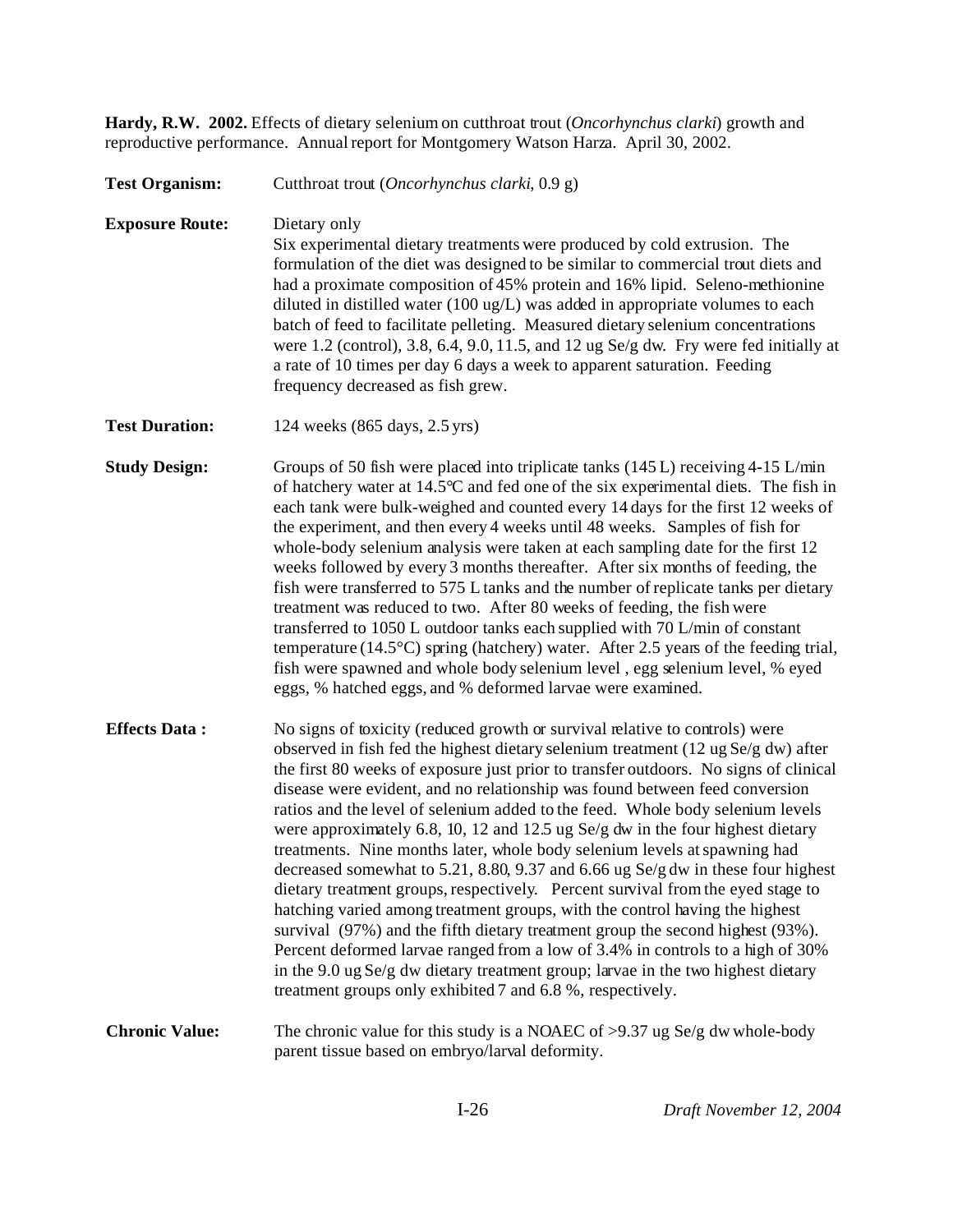**Bennett, William N., Arthur S. Brooks, and Martin E. Boraas.** 1986. Selenium uptake and transfer in an aquatic food chain and its effects on fathead minnow larvae. Arch. Environ. Contam. Toxicol. 15:513- 517.

**Test Organism:** Fathead minnow (*Pimephales promelas*; 2 to 8 day-old larvae). **Exposure Route:** Dietary only Green alga, *Chlorella pyrenoidosa* were exposed to Se  $(H_2^{75}$ SeO<sub>4</sub>) in culture water for 3 days. Rotifers, *Brachionus calyciflorus*, were cultured in chambers with selenium containing green algae at the ratio of  $25 \mu$ g algae/ml to  $50 \mu$ g rotifer/ml for 5 hr. The rotifers were filtered to separate them from the algae and immediately heat-killed. The Se concentration in the rotifers was measured for <sup>75</sup>Se activity. **Test Duration:** 9 to 30 days **Study Design:** Selenium uptake by larval fathead minnows was measured in three experiments. Se-contaminated and control rotifers for feeding to larval fish were prepared in advance using the low algae:rotifer ratio. Daily equal volumes of rotifers were divided among five 800 mL polypropylene larval chambers. Three chambers received Se-contaminated rotifers and two received control rotifers. The rotifers were dead at the time of feeding (heat killed). Larval fish were hatched from eggs spawned in the laboratory. After hatching, active larvae were divided equally among the larval test chambers (daily renewal exposures using declorinated Lake Michigan water). Larvae were initially fed rotifers raised on control algae (no selenium). The age of the larvae when first

fed Se-contaminated rotifers was 4, 9, and 3 days post-hatch for experiments 1, 2, and 3, respectively. Larval fish were fed Se-contaminated rotifers for 7, 9, and 7 days in the 3 experiments. A post-exposure observation period of 19 and 2 days was used for experiments 1 and 2, respectively. During this time the larvae were fed control rotifers. Daily, larvae from a replicate were removed from the test chamber, washed, placed in a 20 ml vial, and counted for  $^{75}$ Se activity for 20 min. All larvae were then placed in test chambers with fresh food rations. At the end of the study all fish were individually dried and weighed.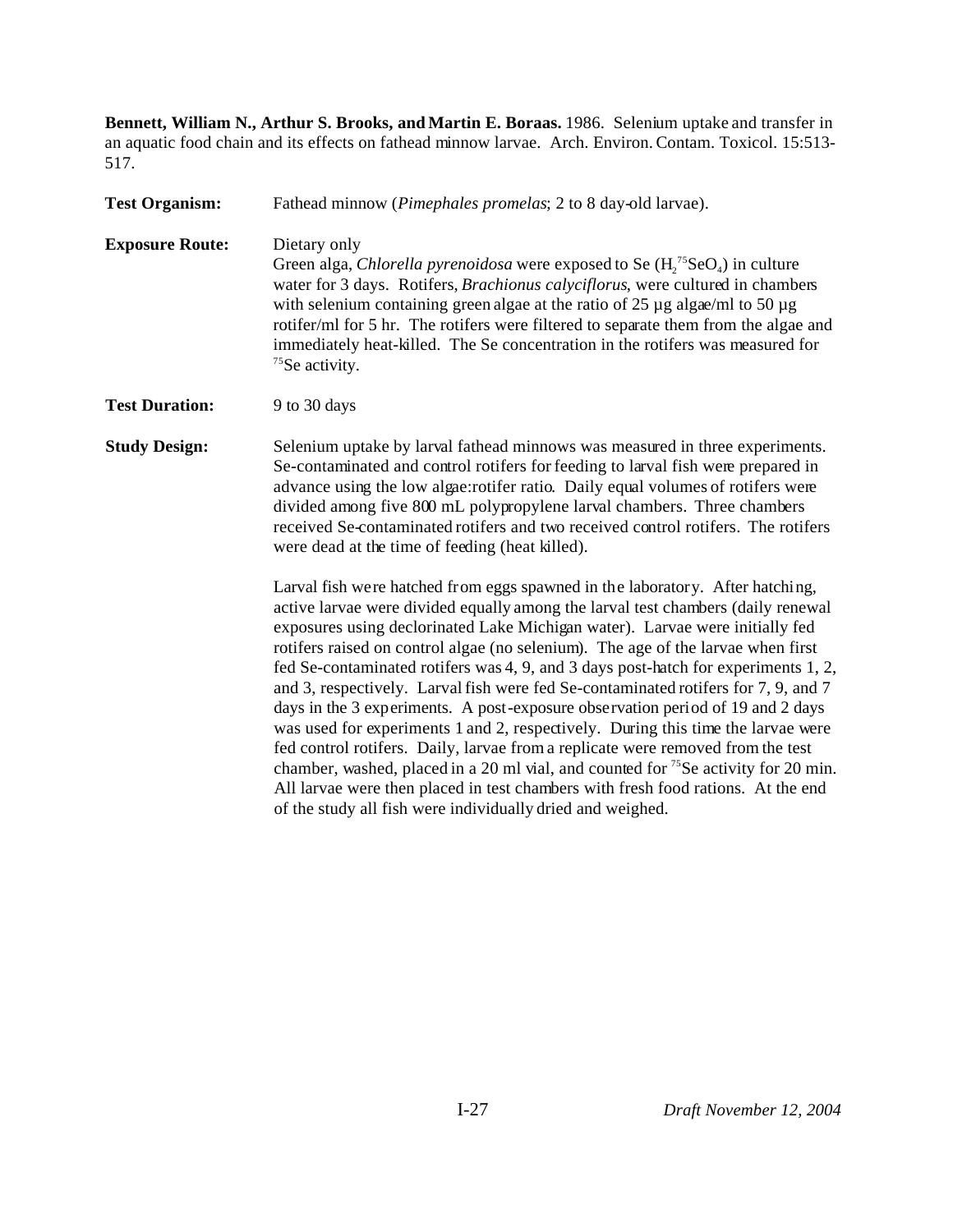|                                           | Experiment 1 | Experiment 2 | Experiment 3 |
|-------------------------------------------|--------------|--------------|--------------|
| Initial feeding of control diet<br>(days) |              |              |              |
| Day Se diet first fed                     |              |              |              |
| Day Se diet last fed                      |              |              |              |
| Observation days on control diet          | 19           |              |              |
| Age at study termination (days)           | 30           | 19           |              |

### **Effects Data:**

|                                                                    | Experiment 1                                   | Experiment 2                                    | Experiment 3                     |  |
|--------------------------------------------------------------------|------------------------------------------------|-------------------------------------------------|----------------------------------|--|
| Mean food Se concentration $(\mu g/g)$                             | >70                                            | 68                                              | 55                               |  |
| Food intake (µg rotifers/larva)                                    | 50                                             | 1330                                            | 1190                             |  |
| Initial larvae mean dry wt. at start<br>of Se-laden food $(\mu g)$ | 90                                             | 400                                             | 100                              |  |
| Final larvae mean dry wt. $(\mu g)$ at<br>end of test              | 1470 (Control)<br>800 (Treatment) <sup>a</sup> | 1888 (Control)<br>1354 (Treatment) <sup>a</sup> | 475 (Control)<br>416 (Treatment) |  |
| Final mean larval Se content (µg)<br>$Se/larva)^b$                 | 0.0062                                         | 0.0700                                          | 0.0248                           |  |
| Final mean larval Se<br>concentrations ( $\mu$ g Se/g dw)          | 43.0                                           | 51.7                                            | 61.1                             |  |

a Significantly different from the control.

<sup>b</sup> Values when Se-laden feeding was ended.

Selenium was measured in the test water during the feeding exposures, but the concentrations were insignificant  $(0.84 \mu g/L)$ . Survival was not affected by the selenium exposures. Preliminary tests showed that fathead minnow larvae would reach plateau concentrations of selenium within the 7- to 9-day exposure periods. The food supply was sufficient to sustain growth of the larvae during the study, according to the authors. The authors state that selenium uptake and higher selenium content in experiment 2 larvae was due to their larger size and ability to consume more rotifers/unit time. Se-exposed larvae were significantly smaller (p<0.05) in mass than controls for experiments 1 and 2.

**Chronic Value:** The estimated whole-body chronic value for this study, determined as the geometric mean of the final mean larval selenium concentrations measured in the three experiments, i.e., 43.0, 51.7, and 61.1  $\mu$ g/g dw, respectively, is 51.40  $\mu$ g Se/g dw.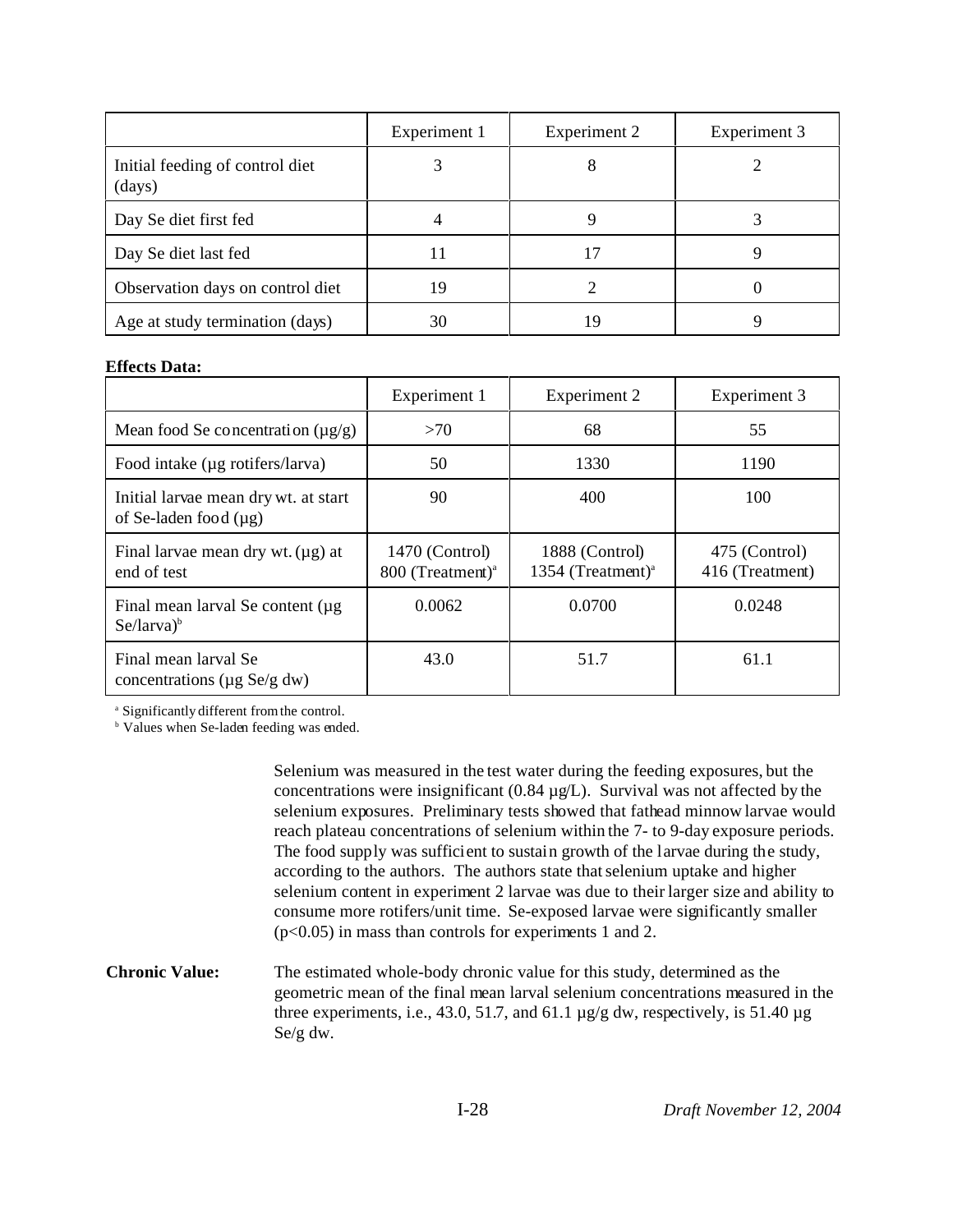**Ogle, R.S. and A.W. Knight**. 1989. Effects of elevated foodborne selenium on growth and reproduction of the fathead minnow (*Pimephales promelas*). Arch. Environ. Contam. Toxicol. 18:795-803.

| <b>Test Organism:</b>   | Fathead minnows (Pimephales promelas; juvenile, 59 to 61 d old)                                                                                                                                                                                                                                                                                                                                                                                                                                                                                                                                                                                                                                                                                                                                                                                                                                                                                                                                                                                                                                                                                                                                                                                                                                                                                                                                                                                                                                                                                      |
|-------------------------|------------------------------------------------------------------------------------------------------------------------------------------------------------------------------------------------------------------------------------------------------------------------------------------------------------------------------------------------------------------------------------------------------------------------------------------------------------------------------------------------------------------------------------------------------------------------------------------------------------------------------------------------------------------------------------------------------------------------------------------------------------------------------------------------------------------------------------------------------------------------------------------------------------------------------------------------------------------------------------------------------------------------------------------------------------------------------------------------------------------------------------------------------------------------------------------------------------------------------------------------------------------------------------------------------------------------------------------------------------------------------------------------------------------------------------------------------------------------------------------------------------------------------------------------------|
| <b>Exposure Route:</b>  | Dietary only<br>Purified diet mix spiked with inorganic and organic selenium: 25 percent selenate,<br>50 percent selenite, and 25 percent seleno-L-methionine, homogenized in dextrin.                                                                                                                                                                                                                                                                                                                                                                                                                                                                                                                                                                                                                                                                                                                                                                                                                                                                                                                                                                                                                                                                                                                                                                                                                                                                                                                                                               |
| <b>Test Treatments:</b> | Completely randomized block design (2 blocks); 4 replicates per block ( $n = 8$ )<br>replicates total per treatment). Actual mean total selenium levels in each<br>exposure treatment were: 0.4 (control), 5.2, 10.2, 15.2, 20.3, and 29.5 $\mu$ g/g dw.<br>Fish used in the first randomized block ( $F_2$ generation fish) were progeny from $F_1$<br>generation originally obtained from the Columbia National Fishery Research<br>Laboratory, some of which were used in an initial range-finding experiment. Fish<br>obtained from a commercial supplier were used in the second randomized block.<br>The prepared diet was extruded into 1.5 mm pellets which were air-blow dried to<br>5 percent moisture content and crushed and sieved so that only particles retained<br>by an 11.8 mesh/cm sieve were used in the study. The amount of selenium in<br>water that leached from the food during the experiment averaged only $0.8 \mu g/L$ .                                                                                                                                                                                                                                                                                                                                                                                                                                                                                                                                                                                                |
| <b>Test Duration:</b>   | 105 days, $F_2$ generation (block one) and commercial fish (block two);<br>14 days $F_3$ generation                                                                                                                                                                                                                                                                                                                                                                                                                                                                                                                                                                                                                                                                                                                                                                                                                                                                                                                                                                                                                                                                                                                                                                                                                                                                                                                                                                                                                                                  |
| <b>Study Design:</b>    | Ten fish were randomly placed in each cell per block ( $n = 8x10$ , or 80 fish total<br>per treatment). Fish were fed twice daily at 6 percent body weight per day, with<br>wastes and uneaten food removed 30 min. after each feeding. Test tanks were<br>flushed with two tank volumes of fresh test water after each feeding (solution<br>renewal). Growth (as wet weight) was determined every two weeks by bulk<br>weighing, and one fish from two of the cells per treatment in a given block ( $n = 4$ )<br>total per treatment) was removed for selenium (whole-body) analysis. After 105<br>days of exposure, a single male and female fish from each treatment replicate ( $n =$<br>4 breeding pairs per treatment in a given block, or 8 breeding pairs per treatment<br>total) were placed in 250 ml beakers and inspected for spawning activity for 30<br>days following the first spawning event for that pair (each pair being one<br>replicate). Gonads and muscle tissue were dissected for selenium analysis from<br>these fish at the end of the 30 days spawning period. The spawning substrates<br>were inspected daily for eggs to determine fertility and viability. Samples of not<br>more than 50 eggs from each spawn were incubated in flowing, aerated water and<br>inspected for percent hatch determination. Ten larvae from each incubated brood<br>were transferred to separate glass test chambers and maintained (48 h renewal;<br>fed brine shrimp twice daily) for 14 days to determine percent larval survival. |
| <b>Effects Data:</b>    | There was no effect of selenium on any of the reproductive parameters measured<br>at the dietary concentrations tested. Percent hatch and percent larval survival<br>were very high $(>\!\!87.4$ percent) and essentially equal for all of the treatments.                                                                                                                                                                                                                                                                                                                                                                                                                                                                                                                                                                                                                                                                                                                                                                                                                                                                                                                                                                                                                                                                                                                                                                                                                                                                                           |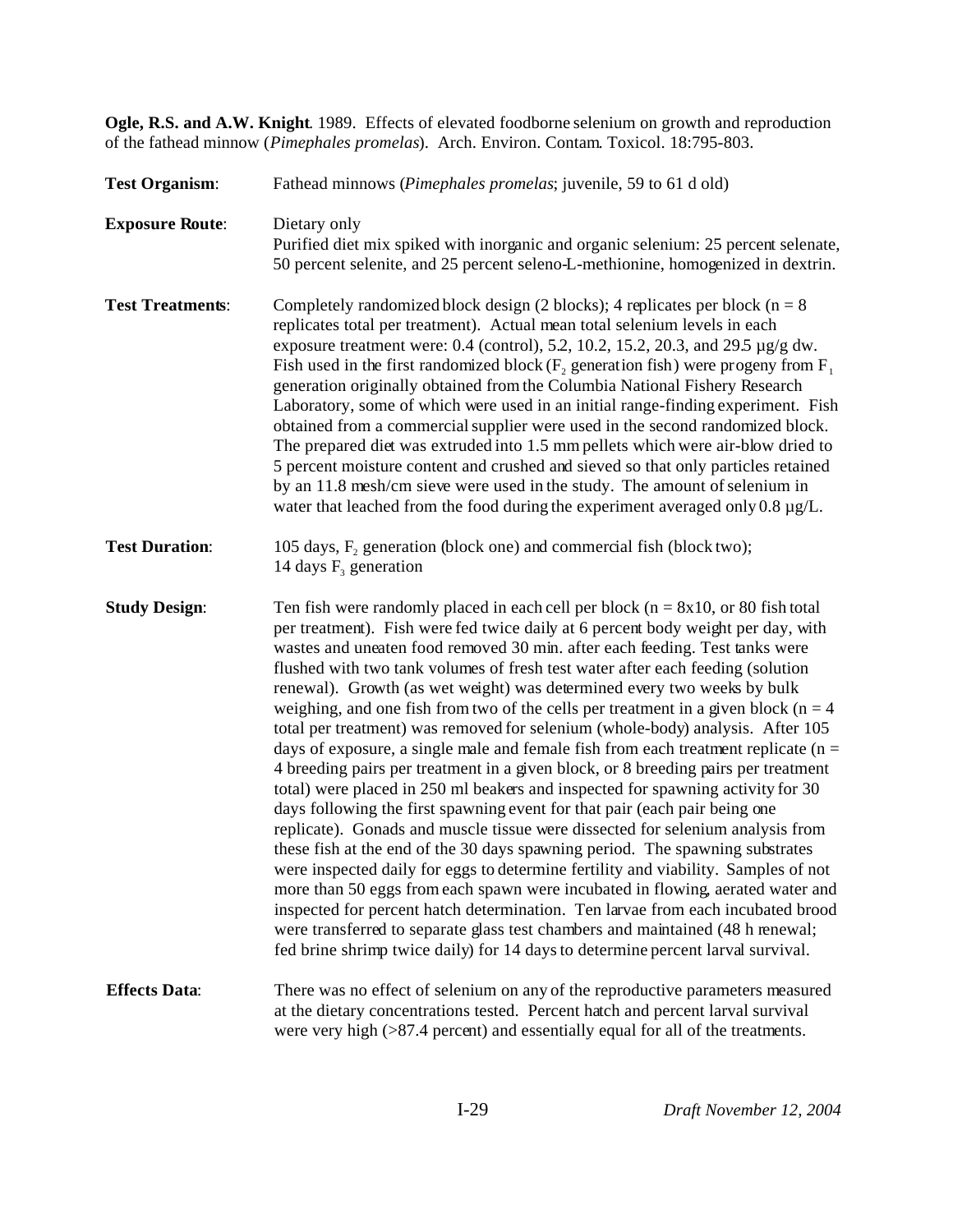| Effects on Fathead Minnow Growth after 98 days of Exposure to Dietary Selenium |                                      |                           |  |  |  |  |  |
|--------------------------------------------------------------------------------|--------------------------------------|---------------------------|--|--|--|--|--|
| Measured mean selenium in<br>diet, $\mu$ g/g dw                                | Whole-body selenium,<br>$\mu$ g/g dw | Mean fish weight,<br>g ww |  |  |  |  |  |
| 0.4                                                                            | 1.76                                 | 1.30                      |  |  |  |  |  |
| 5.2                                                                            | 2.78                                 | 1.24                      |  |  |  |  |  |
| 10.2                                                                           | 3.42                                 | 1.20                      |  |  |  |  |  |
| 15.2                                                                           | 5.40                                 | 1.21                      |  |  |  |  |  |
| 20.3                                                                           | 6.58                                 | 1.09                      |  |  |  |  |  |
| 29.5                                                                           | 7.46                                 | 0.94                      |  |  |  |  |  |

Growth of pre-spawning adults was affected by the selenium exposure. Growth data are given in the following table:

**Chronic Value**: An EC<sub>20</sub> value could not be calculated for these data because the data did not meet the minimum requirements for analysis. The MATC for growth of prespawning fathead minnows versus levels of selenium found in whole-body tissue was the GM of 5.40 and 6.58 µg/g dw, or 5.961 µg Se/g dw.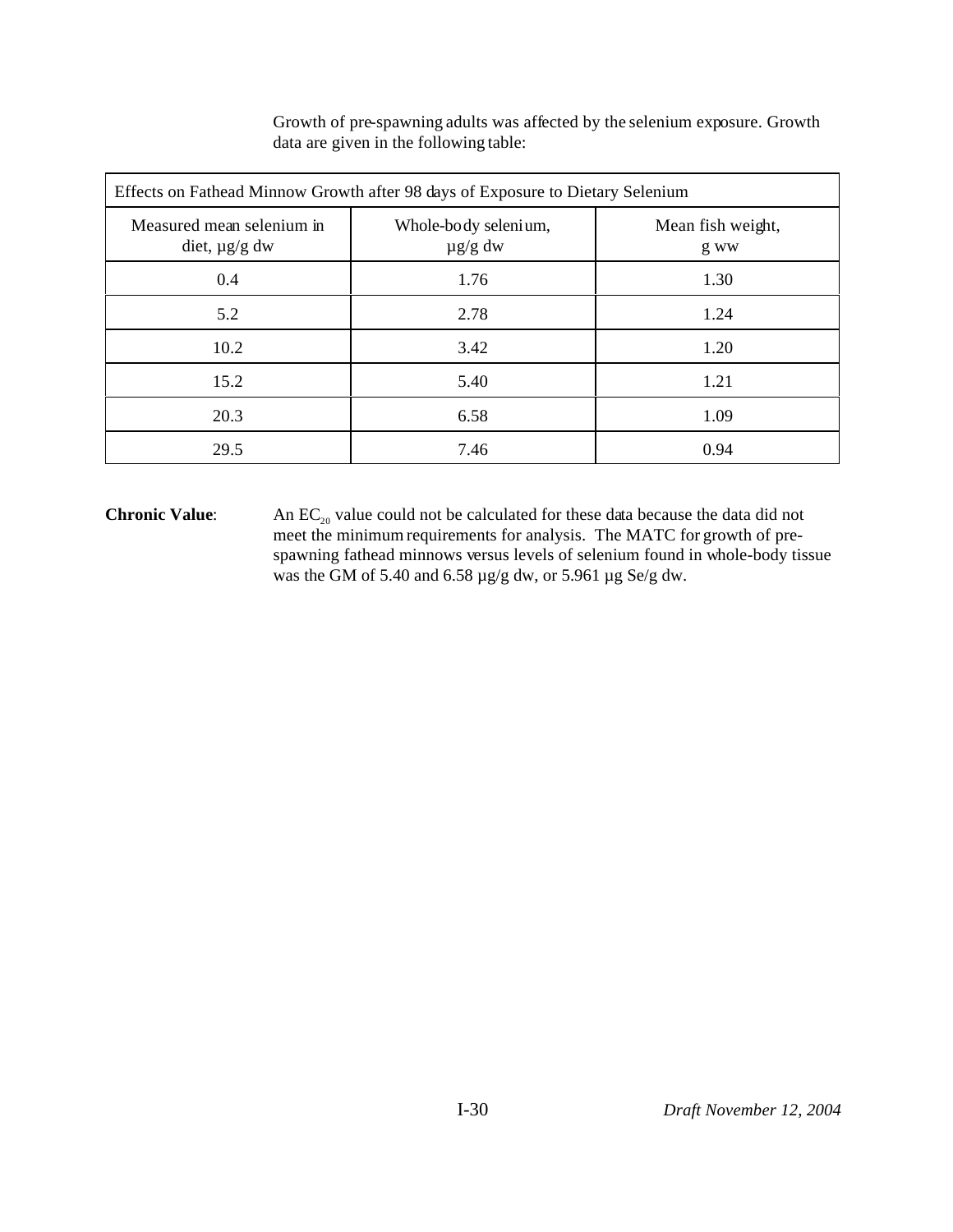**Schultz, R. and R. Hermanutz. 1990.** Transfer of toxic concentrations of selenium from parent to progeny in the fathead minnow (*Pimephales promelas*). Bull. Environ. Contam. Toxicol. 45:568-573.

| <b>Test Organism:</b>  | Fathead minnow (Pimephales promelas; Adults)                                                                                                                                                                                                                                                                                                                                                                                                                                                                                                                                                                                                                                                                                                                                                                                                                                                                                                                                                                                                                                                                                                                                                                                                                                             |
|------------------------|------------------------------------------------------------------------------------------------------------------------------------------------------------------------------------------------------------------------------------------------------------------------------------------------------------------------------------------------------------------------------------------------------------------------------------------------------------------------------------------------------------------------------------------------------------------------------------------------------------------------------------------------------------------------------------------------------------------------------------------------------------------------------------------------------------------------------------------------------------------------------------------------------------------------------------------------------------------------------------------------------------------------------------------------------------------------------------------------------------------------------------------------------------------------------------------------------------------------------------------------------------------------------------------|
| <b>Exposure Route:</b> | Dietary and waterborne<br>Selenite was added to artificial streams which entered the food web; thus, fish<br>were also exposed to selenium in the diet.                                                                                                                                                                                                                                                                                                                                                                                                                                                                                                                                                                                                                                                                                                                                                                                                                                                                                                                                                                                                                                                                                                                                  |
| <b>Study Design:</b>   | Four Monticello artificial streams were used for the study which lasted from<br>September 1987 to September 1988. For each study, two streams (treated) were<br>dosed continuously to achieve 10 µg/L and two streams served as controls. Mean<br>selenium concentrations at the head of the treated streams were $9.8 \pm 1.2$ and 10.3<br>$\pm$ 1.7 µg/L, respectively. The concentrations of selenium measured in the water<br>from controls streams were all less than the detection limit, i.e., $2 \mu g/L$ .<br>Spawning platforms were submerged into each stream. One subset of six embryo<br>samples ( $n = 2000$ embryos per sample) were collected from the streams for<br>selenium analysis. Another subset of ten embryo samples were reared in<br>incubation cups receiving the same streamwater dosed with sodium selenite via a<br>proportional diluter. The treated embryos in egg cups received an average $9.7 \pm$<br>2.6 µg of selenium/L. Samples of hatched larvae were analyzed for selenium<br>content while others were inspected for occurrence of edema and lordosis. Prior<br>to test termination, female parents were seined. The mean selenium content in the<br>ovaries of seven to eight females from the treated and control streams was<br>reported. |
| <b>Effects Data:</b>   | Edema and lordosis occurred in approximately 25 percent of the fish spawned and<br>reared in 10 µg of selenium/L. Corresponding occurrence in control fish<br>incubated in the egg cups was only 1 and 6 percent, respectively. Selenium<br>residues in the ovaries of females from the control and treated streams were 0.77<br>and 5.89 µg/g ww. Assuming 85 percent moisture content in the ovaries (see<br>Gillespie and Baumann below), these concentrations equate to 5.133 and 39.27 µg<br>Se/g dw.                                                                                                                                                                                                                                                                                                                                                                                                                                                                                                                                                                                                                                                                                                                                                                               |
| <b>Chronic Value:</b>  | $\langle 18.21 \,\mu g \,\text{Se/g} \, \text{dw} \, \text{estimated using equation II}$ to convert the selenium<br>concentration in adult female ovaries (39.27 $\mu$ g Se/g dw) to a selenium<br>concentration in whole-body.                                                                                                                                                                                                                                                                                                                                                                                                                                                                                                                                                                                                                                                                                                                                                                                                                                                                                                                                                                                                                                                          |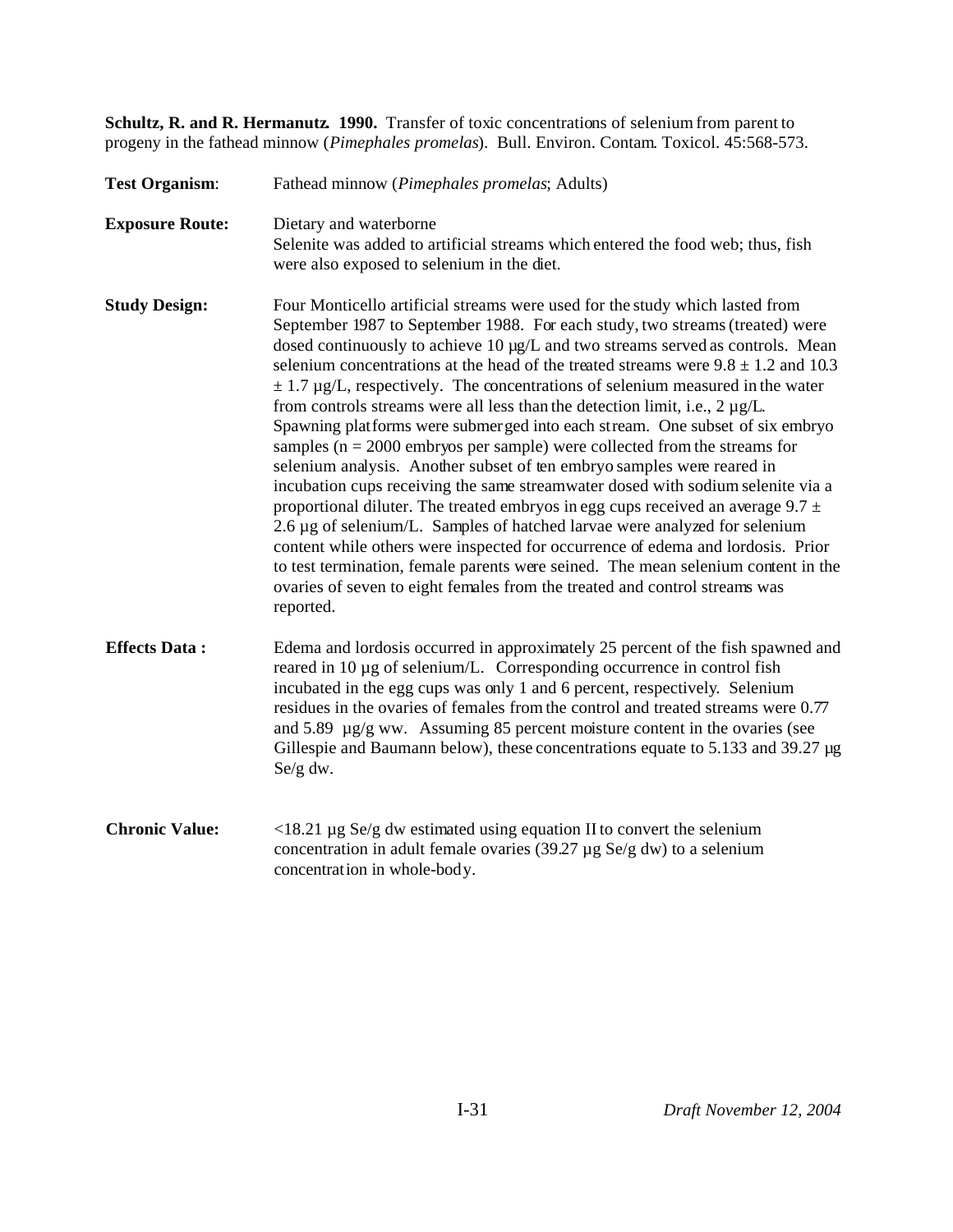**Beyers, D.W. and Sodergren, C.** 2001a. Evaluation of interspecific sensitivity to selenium exposure: Larval razorback sucker versus flannelmouth sucker. Larval Fish Laboratory. Department of Fishery and Wildlife Biology, Colorado State University, Fort Collins, Colorado.

| <b>Test Organism:</b>  | Larval flannelmouth sucker (Catostomus latipinnis) and larval razorback sucker<br>(Xyrauchen texanus)<br>Dietary and waterborne - laboratory exposure (28-d early life stage)<br>Continuous flow diluter supplied a range of aqueous test concentrations $\langle 1, 25.4, 1 \rangle$<br>50.6, 98.9, and 190.6 µg/L selenate. Well water was used as the dilution water.<br>Across the range of aqueous exposure concentrations, each test chamber was fed<br>the same daily ration of living rotifers containing selenium at $\langle 0.702, 1.35, 2.02,$<br>4.63, and 8.24 µg/g dw, respectively. Rotifers accumulated selenium from algae<br>( <i>Chlorella vulgaris</i> ) exposed to 0, 25, 50, 100, and 200 $\mu$ g/L selenate. |  |  |  |  |  |
|------------------------|--------------------------------------------------------------------------------------------------------------------------------------------------------------------------------------------------------------------------------------------------------------------------------------------------------------------------------------------------------------------------------------------------------------------------------------------------------------------------------------------------------------------------------------------------------------------------------------------------------------------------------------------------------------------------------------------------------------------------------------|--|--|--|--|--|
| <b>Exposure Route:</b> |                                                                                                                                                                                                                                                                                                                                                                                                                                                                                                                                                                                                                                                                                                                                      |  |  |  |  |  |
| <b>Study Design:</b>   | Replicated $(n=4)$ exposure beakers using a randomized, balanced 5x2 factorial<br>design $(1^{st}$ factor - selenium; $2^{nd}$ factor - species). Survival was monitored daily<br>and growth measured at the end of the 28-day exposure. Selenium was measured<br>in the larvae at the end of the 28-day exposure.                                                                                                                                                                                                                                                                                                                                                                                                                   |  |  |  |  |  |
| <b>Effects Data:</b>   | No survival effects were observed and there were no decreases in fish weight or<br>length. Fish mass was found to increase as a function of selenium concentration.                                                                                                                                                                                                                                                                                                                                                                                                                                                                                                                                                                  |  |  |  |  |  |
| <b>Chronic Value:</b>  | The chronic values for the flannelmouth sucker and razorback sucker were $>10.2$<br>and $>12.9 \mu$ g Se/g dw, respectively, based on the concentrations of selenium<br>measured in whole-body tissue of larval fish at the highest water and dietary<br>selenium concentrations.                                                                                                                                                                                                                                                                                                                                                                                                                                                    |  |  |  |  |  |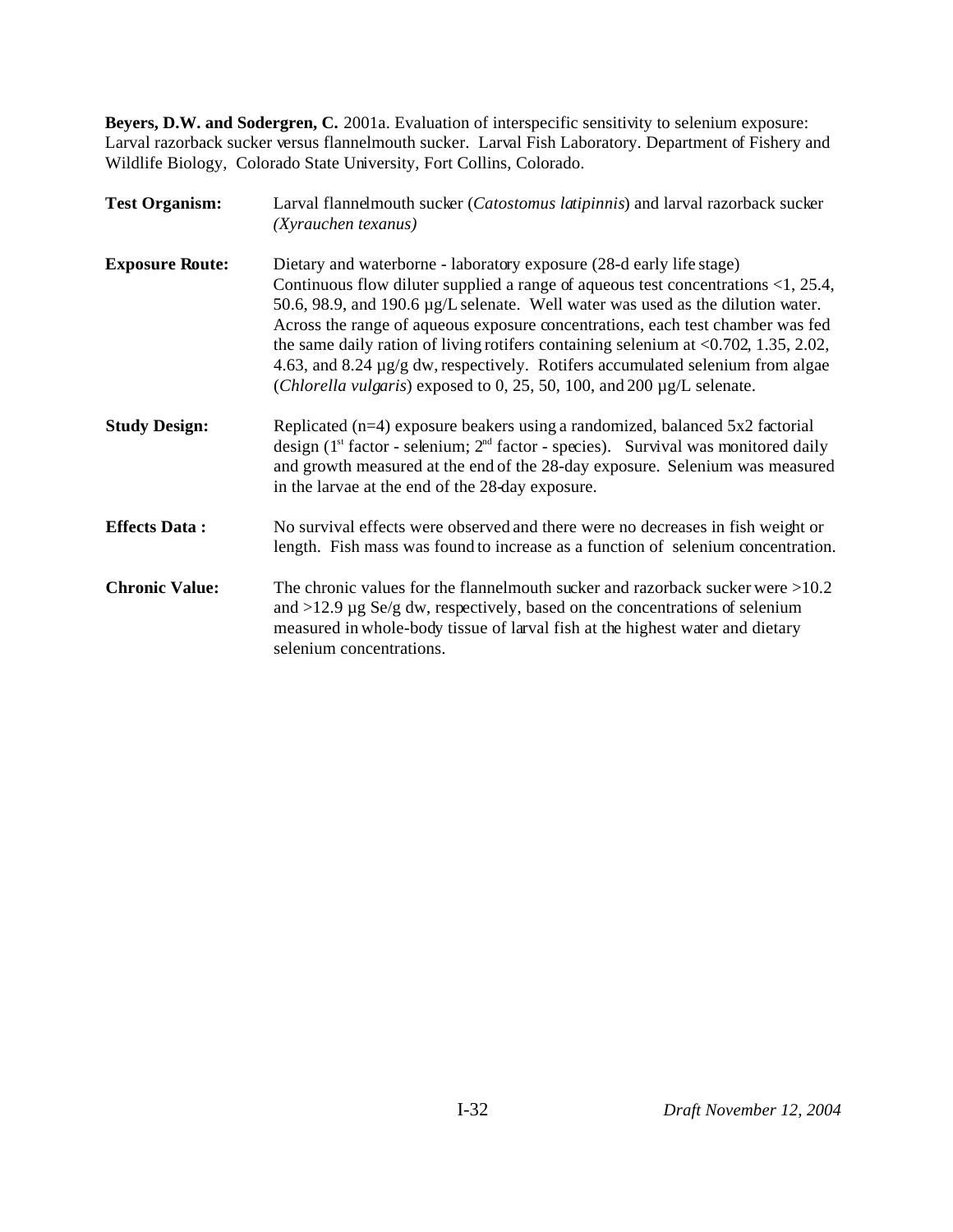**Beyers, D.W. and Sodergren, C.** 2001b. Assessment of exposure of larval razorback sucker to selenium in natural waters and evaluation of laboratory-based predictions. Larval Fish Laboratory. Department of Fishery and Wildlife Biology, Colorado State University, Fort Collins, Colorado.

**Test Organism:** Larval razorback sucker *(Xyrauchen texanus)* **Exposure Route:** Dietary and waterborne - laboratory exposure (28-d early life stage) Larvae were exposed in a daily static-renewal system to control water (reconstituted very hard) and site waters: De Beque, Orchard Mesa, North Pond diluted 50%, and North Pond. Each water type received either a control diet (rotifers) or a diet previously exposed to the site water (site food: rotifers fed algae exposed to respective site water). **Study Design:** Replicated (n=4) exposure beakers using a randomized, balanced 5x2 factorial design ( $1<sup>st</sup>$  factor - test water type;  $2<sup>nd</sup>$  factor - rotifers cultured in control water or in site water ). Survival was monitored daily and growth measured at the end of the 28-day exposure. Selenium was measured in the larvae at the end of the 28 day exposure. **Effects Data :** No survival effects were observed. There were no significant decreases in growth of fish exposed to both site water and site food compared to fish exposed to control water and control food. There was a significant increase in growth of fish exposed to site water and control food relative to fish exposed to control water and control food ( $p<0.0001$ ). There were reductions in the growth of fish (14%) exposed to site water and site food compared to site water and control food  $(p<0.0001)$ . Due to the lack of a dose-response relationship in both the concentration of selenium in the food (rotifers) and growth, and the concentration of selenium in the fish larvae and growth, the authors did not attribute the effect of site food on the growth of fish to selenium. **Chronic Value:** The NOAEC for the razorback sucker larvae in the four site water types based on selenium in whole-body tissue were: De Beque >5.45 µg Se/g dw; Orchard Mesa >11 µg Se/g dw; North Pond 50% dilution >41.1 µg Se/g dw; North Pond >42 µg Se/g dw. Because no significant effects were observed in larvae exposed to North Pond water at >42 µg Se/g dw whole-body tissue, this value was selected as the chronic value for the study.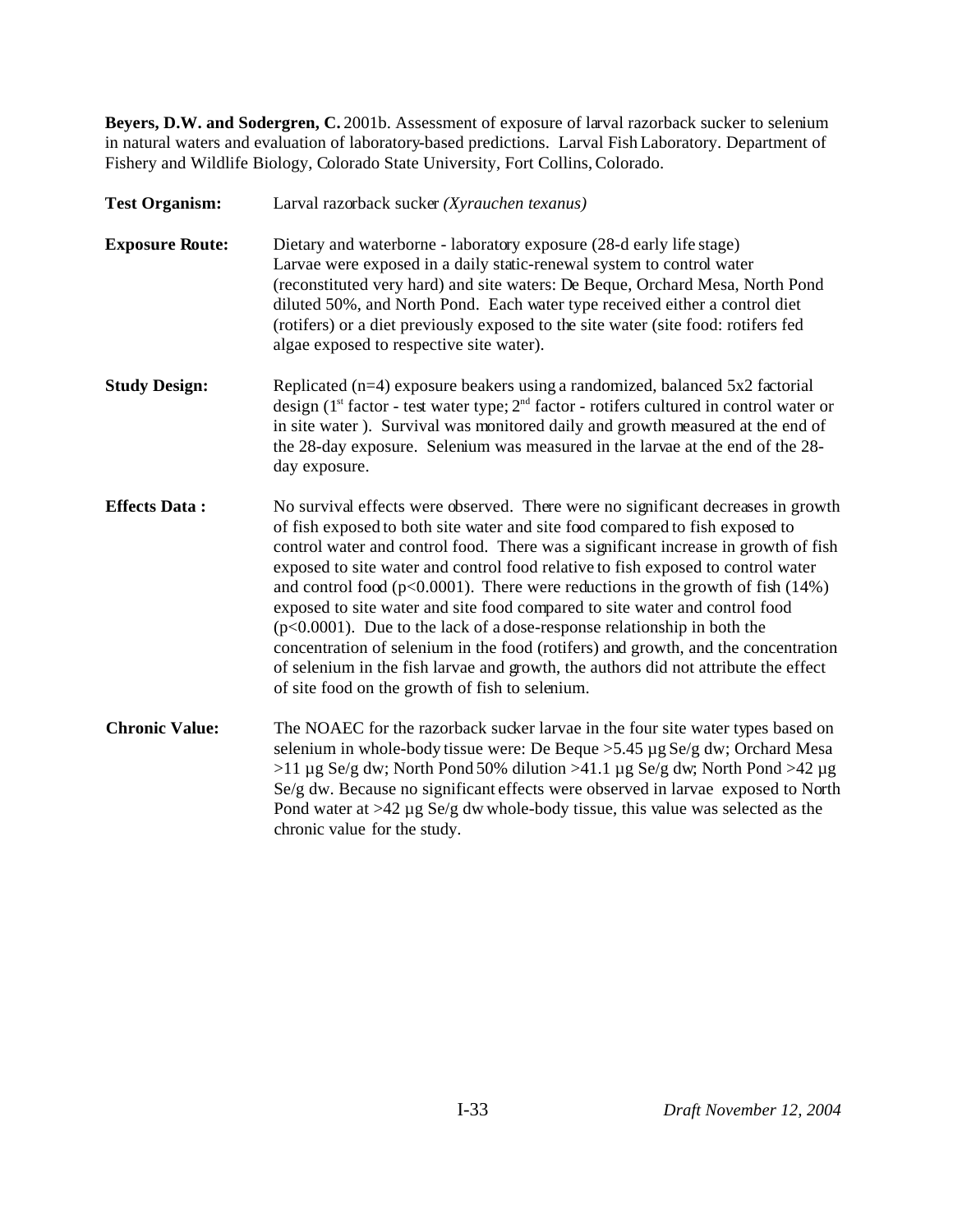**Bryson, W.T., W.R.Garrett, M.A. Mallin, K.A. MacPherson, W.E. Partin, and S.E. Woock.** 1984. Roxboro Steam Electric Plant 1982 Environmental Monitoring Studies, Volume II, Hyco Reservoir Bioassay Studies. Environmental Technology Section. Carolina Power & Light Company.

## **28-day Embryo/Larval Study**

| <b>Test Organism:</b>  | Bluegill sunfish (Lepomis macrochirus; embryos and larvae)                                                                                                                                                                                                                                                                                                                                                                                                                                                                                                                                                                                                                                                                                            |  |  |  |  |  |
|------------------------|-------------------------------------------------------------------------------------------------------------------------------------------------------------------------------------------------------------------------------------------------------------------------------------------------------------------------------------------------------------------------------------------------------------------------------------------------------------------------------------------------------------------------------------------------------------------------------------------------------------------------------------------------------------------------------------------------------------------------------------------------------|--|--|--|--|--|
| <b>Exposure Route:</b> | dietary and waterborne - field exposure<br>Native adult bluegill were collected from Hyco Reservoir in Person County,<br>North Carolina and from a nearby control lake (Roxboro City Lake). Hyco<br>Reservoir is a cooling lake for Carolina Power & Light and receives the discharge<br>from the ash storage pond. No selenium values were given for Hyco Reservoir,<br>total selenium was not detected in the control lake $(< 1 \mu g/L)$ . A mean selenium<br>for the ash pond effluent from a previous study was 53 $\mu$ g/L (N=59; range 35-80)<br>$\mu$ g/L).                                                                                                                                                                                 |  |  |  |  |  |
| <b>Study Design:</b>   | All combinations of crosses between the Hyco and control fish were made using<br>gametes from the collected fish. Fertilized eggs were exposed in egg cups to 0,<br>20 and 50 percent ash pond effluent under flow-through conditions. Percent<br>hatch and swim-up success were measured. Swim-up larvae were released to<br>exposure tanks where there were fed zooplankton collected from Hyco and the<br>control lake. Larvae were observed for 28 days at which time survival and weight<br>were measured.                                                                                                                                                                                                                                       |  |  |  |  |  |
| <b>Effects Data:</b>   | Survival to the swim-up stage was different between larvae from Hyco females<br>fertilized with either male type and those larvae from control females fertilized<br>with either male type. All crosses involving a Hyco female resulted in larvae<br>exhibiting 100 percent mortality prior to reaching swim-up. Percent survival from<br>hatch to 28 days for larvae from control females exposed to control water and fed<br>control lake zooplankton was only 5 and 12 percent for the two replicates so no<br>meaningful comparisons can be made to the different dilution exposures or diet<br>exposure. The mean concentrations of selenium in the ovaries, female liver and<br>female muscle were 49, 130, and 84 $\mu$ g/g dw, respectively. |  |  |  |  |  |
|                        | Effect level: $<$ 49, $<$ 130 and $<$ 84 $\mu$ g Se/g dw in adult ovaries, liver and muscle,<br>respectively                                                                                                                                                                                                                                                                                                                                                                                                                                                                                                                                                                                                                                          |  |  |  |  |  |
| <b>Chronic Value:</b>  | $\leq$ 59.92 µg Se/g dw estimated using the equation I to convert the selenium<br>concentration in the muscle of Hyco females (84 $\mu$ g Se/g dw) to a selenium<br>concentration in whole-body.                                                                                                                                                                                                                                                                                                                                                                                                                                                                                                                                                      |  |  |  |  |  |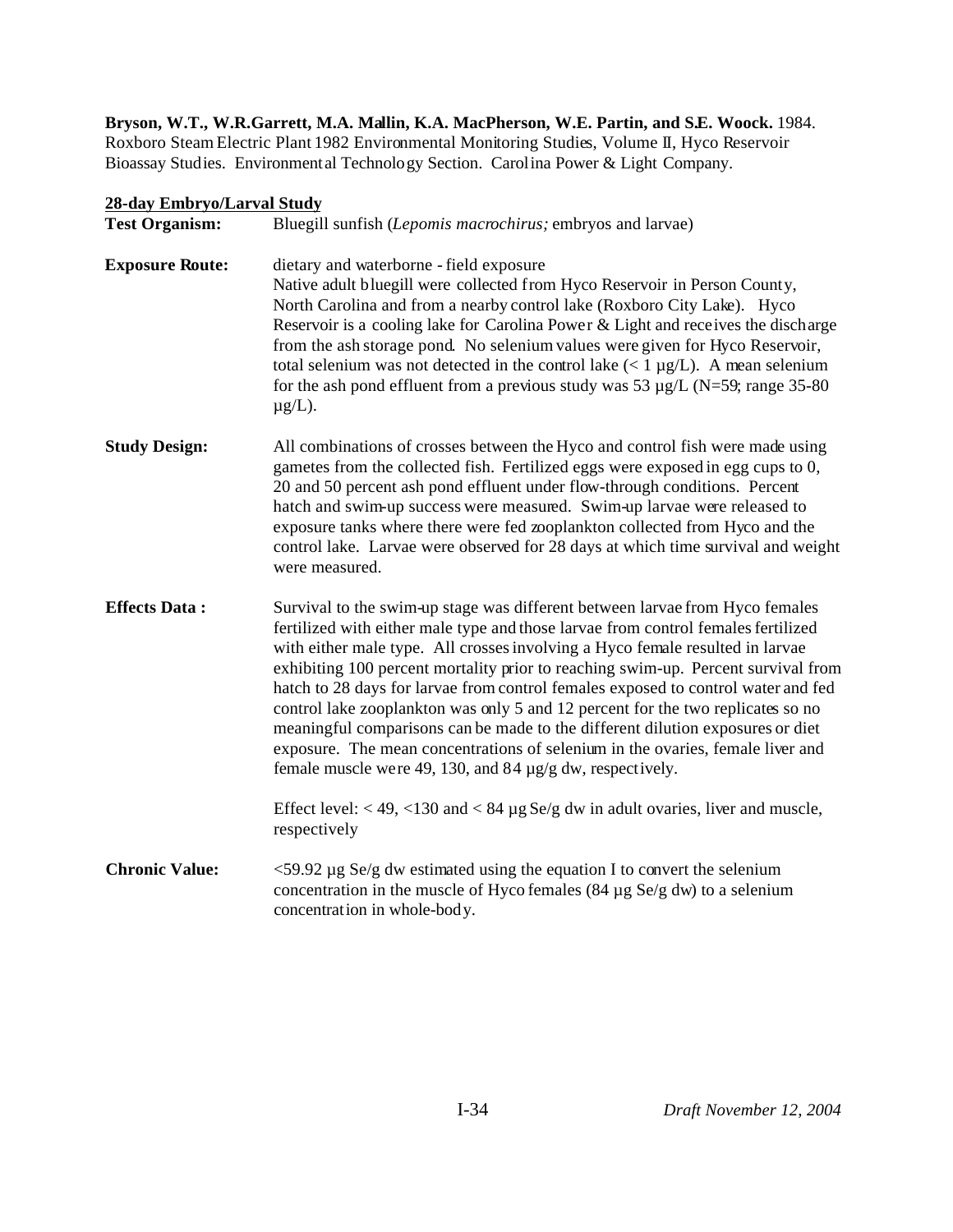# **Ingestion Study**

| <b>Test Organism:</b>  | Bluegill sunfish (Lepomis macrochirus; 30-day old larvae)                                                                                                                                                                                                                                                                                                                                                                                                                      |  |  |  |  |  |
|------------------------|--------------------------------------------------------------------------------------------------------------------------------------------------------------------------------------------------------------------------------------------------------------------------------------------------------------------------------------------------------------------------------------------------------------------------------------------------------------------------------|--|--|--|--|--|
| <b>Exposure Route:</b> | Dietary and waterborne - field exposed adults<br>Juvenile bluegill from crosses with females in 0, 20 and 50 percent ash pond<br>effluent were transferred to control water and fed zooplankton from either Hyco<br>or the control lake. Selenium in Hyco and control zooplankton was 45 and 1.9<br>$\mu$ g/g dw, respectively. Duration was not given.                                                                                                                        |  |  |  |  |  |
| <b>Study Design:</b>   | Survival and observations on pathology and morphology were made in the two<br>diet treatments.                                                                                                                                                                                                                                                                                                                                                                                 |  |  |  |  |  |
| <b>Effects Data:</b>   | Mortality in larvae fed control zooplankton was 23.7 percent, whereas mortality<br>in larvae fed Hyco zooplankton was 97.3 percent. There were no differences in<br>survival (for two diet treatments) in larvae that were raised for the 30 days prior<br>to the test in different effluent concentrations $(0, 20, 50, 20)$ percent). The average<br>selenium concentrations in the larvae fed control and Hyco zooplankton were 1.9<br>and 24.7 $\mu$ g/g dw, respectively. |  |  |  |  |  |
|                        | Effect level for larval survival: $\langle 24.7 \mu g S \rangle$ e/g dw in larvae                                                                                                                                                                                                                                                                                                                                                                                              |  |  |  |  |  |
| <b>Chronic Value:</b>  | None recommended for larval tissue.                                                                                                                                                                                                                                                                                                                                                                                                                                            |  |  |  |  |  |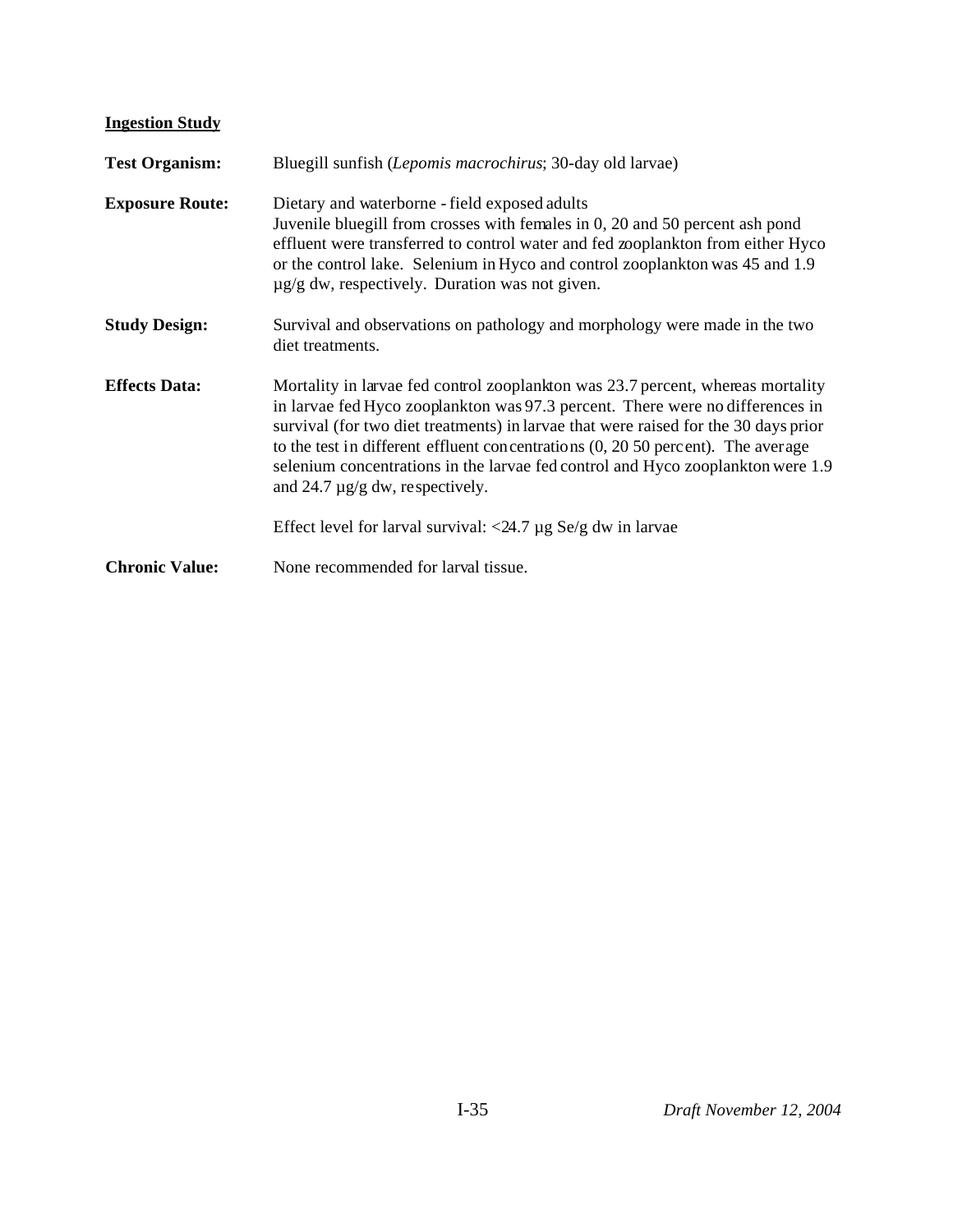**Bryson, W.T., W.R.Garrett, M.A. Mallin, K.A. MacPherson, W.E. Partin, and S.E. Woock.** 1985a. Roxboro Steam Electric Plant Hyco Reservoir 1983 Bioassay Report. Environmental Services Section. Carolina Power & Light Company. September 1985.

## **28-day Embryo/Larval Study**

| <b>Test Organism:</b>  | Bluegill sunfish (Lepomis macrochirus; embryos and larvae)                                                                                                                                                                                                                                                                                                                                                                                                                                                                                                                                           |  |  |  |  |  |  |
|------------------------|------------------------------------------------------------------------------------------------------------------------------------------------------------------------------------------------------------------------------------------------------------------------------------------------------------------------------------------------------------------------------------------------------------------------------------------------------------------------------------------------------------------------------------------------------------------------------------------------------|--|--|--|--|--|--|
| <b>Exposure Route:</b> | dietary and waterborne - field exposed<br>Resident adult bluegill were collected from Hyco Reservoir in Person County,<br>North Carolina and from a nearby control lake (Roxboro City Lake). Hyco<br>Reservoir is a cooling lake for Carolina Power & Light and receives the discharge<br>from the ash storage pond. For embryo/larval study up to swim-up stage, control<br>fish were collected from the unaffected portion of Hyco.                                                                                                                                                                |  |  |  |  |  |  |
| <b>Study Design:</b>   | Repeat of 1982 28-day Embryo/Larval Study. Three crosses between: Hyco<br>female and Hyco male; control female with Hyco male; and control female with<br>control male. Gametes were fertilized and maintained for the 28-day test in ash<br>pond effluent dilutions of 0, 20 and 50 percent. Percent hatch, percent swim-up<br>success and survival were measured to 28 days post hatch. Two treatments were<br>replicated and fed zooplankton collected from Hyco-affected and Hyco-<br>unaffected (control). Larvae were observed for 28 days at which time survival<br>and weight were measured. |  |  |  |  |  |  |
|                        | Embryo/Larval Study up to Swim-up Stage. Five crosses were made between fish<br>collected from the affected and unaffected areas. Percent hatch, percent swim-up<br>and survival were measured until swim-up (approximately 3-4 days after hatch).                                                                                                                                                                                                                                                                                                                                                   |  |  |  |  |  |  |
| <b>Effects Data:</b>   | 28-day Embryo/Larval Study. All larvae that hatched from eggs obtained from<br>Hyco females died prior to completing swim-up (see table below).                                                                                                                                                                                                                                                                                                                                                                                                                                                      |  |  |  |  |  |  |
|                        | Effect level (larval survival): $<$ 30, $<$ 33 and $<$ 59 $\mu$ g Se/g dw for adult female<br>bluegill in ovaries, liver and muscle, respectively                                                                                                                                                                                                                                                                                                                                                                                                                                                    |  |  |  |  |  |  |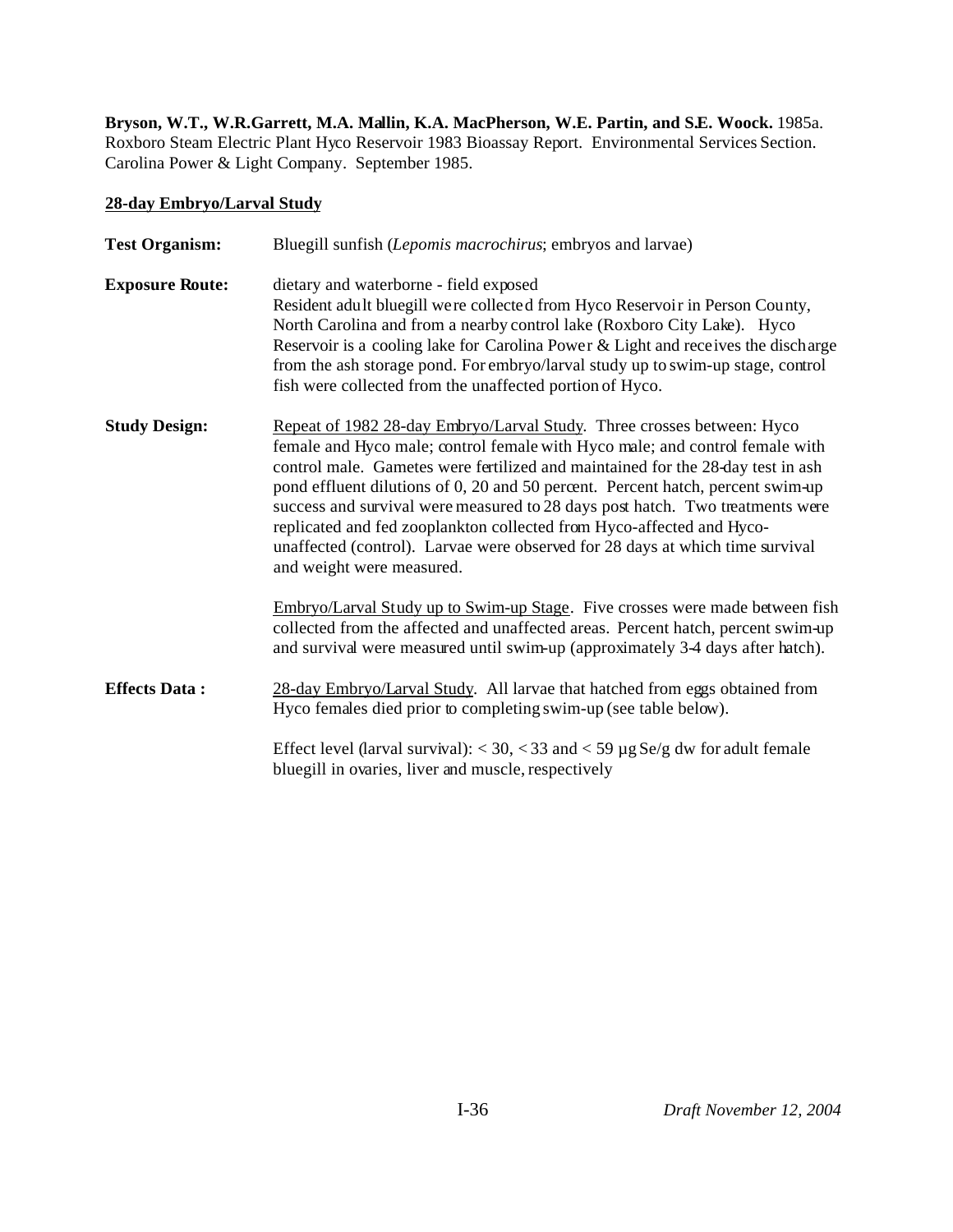| Summary of 28-day embryo larval study |                     |         |                  |                            |                          |              |       |           |              |                |
|---------------------------------------|---------------------|---------|------------------|----------------------------|--------------------------|--------------|-------|-----------|--------------|----------------|
| % effluent                            | parent<br>source in | % hatch | % swim-<br>up    | $\frac{0}{0}$<br>survival, | adult tissue, µg Se/g dw |              |       |           |              |                |
|                                       |                     |         |                  |                            | gonad                    |              | liver |           | muscle       |                |
|                                       | cross<br>M X F      |         |                  | 28-days                    | M                        | $\mathbf{F}$ | M     | ${\bf F}$ | $\mathbf{M}$ | $\overline{F}$ |
| $\mathbf{0}$                          | H X H               | 92      | $\boldsymbol{0}$ | $\boldsymbol{0}$           | 33                       | 30           | 43    | 33        | 62           | 59             |
| 20                                    | H X H               | 98      | $\boldsymbol{0}$ | $\boldsymbol{0}$           | 33                       | 30           | 43    | 33        | 62           | 59             |
| 20                                    | H X H               | 92      | $\boldsymbol{0}$ | $\boldsymbol{0}$           | 33                       | 30           | 43    | 33        | 62           | 59             |
| 50                                    | H X H               | 97      | $\boldsymbol{0}$ | $\boldsymbol{0}$           | 33                       | 30           | 43    | 33        | 62           | 59             |
| $\mathbf{0}$                          | H X C               | 89      | 87               | 18                         | 33                       | 2.2          | 43    | 4.4       | 62           | 2.7            |
| 20                                    | H X C               | 96      | 96               | 34                         | 33                       | 2.2          | 43    | 4.4       | 62           | 2.7            |
| 50                                    | H X C               | 60      | 84               | 58                         | 33                       | 2.2          | 43    | 4.4       | 62           | 2.7            |
| $\boldsymbol{0}$                      | C X C               | 79      | 95               | 40                         | nd                       | 2.2          | 37    | 4.4       | 27           | 2.7            |
| 20                                    | C X C               | 90      | 96               | 36                         | nd                       | 2.2          | 37    | 4.4       | $27\,$       | 2.7            |
| 20                                    | C X C               | 88      | 97               | 25                         | nd                       | 2.2          | 37    | 4.4       | 27           | 2.7            |
| 50                                    | C X C               | $72\,$  | 92               | 42                         | nd                       | 2.2          | 37    | 4.4       | $27\,$       | 2.7            |

**Chronic Value:** <43.70 µg Se/g dw estimated using equation I to convert the selenium concentration in the muscle of Hyco females (59 µg Se/g dw) to a selenium concentration in whole-body.

> Embryo/larval study to swim-up. Percent swim-up of larvae from parents collected in non-affected Hyco averaged 93 percent, whereas percent swim-up from larvae collected from affected Hyco was 12 percent. Effect levels were determined for adult female and larval tissues. Larval tissues were averaged across effluent concentrations (geometric mean).

Effect level (percent swim-up):

Adult female ovaries: >9.1 µg/g dw; <30 µg/g dw Adult female liver:  $>26 \mu g/g dw$ , <33  $\mu g/g dw$ Adult female muscle:  $>25 \mu$ g/g dw, <59  $\mu$ g/g dw Larvae:  $>12.8 \mu$ g/g dw; < 165  $\mu$ g/g dw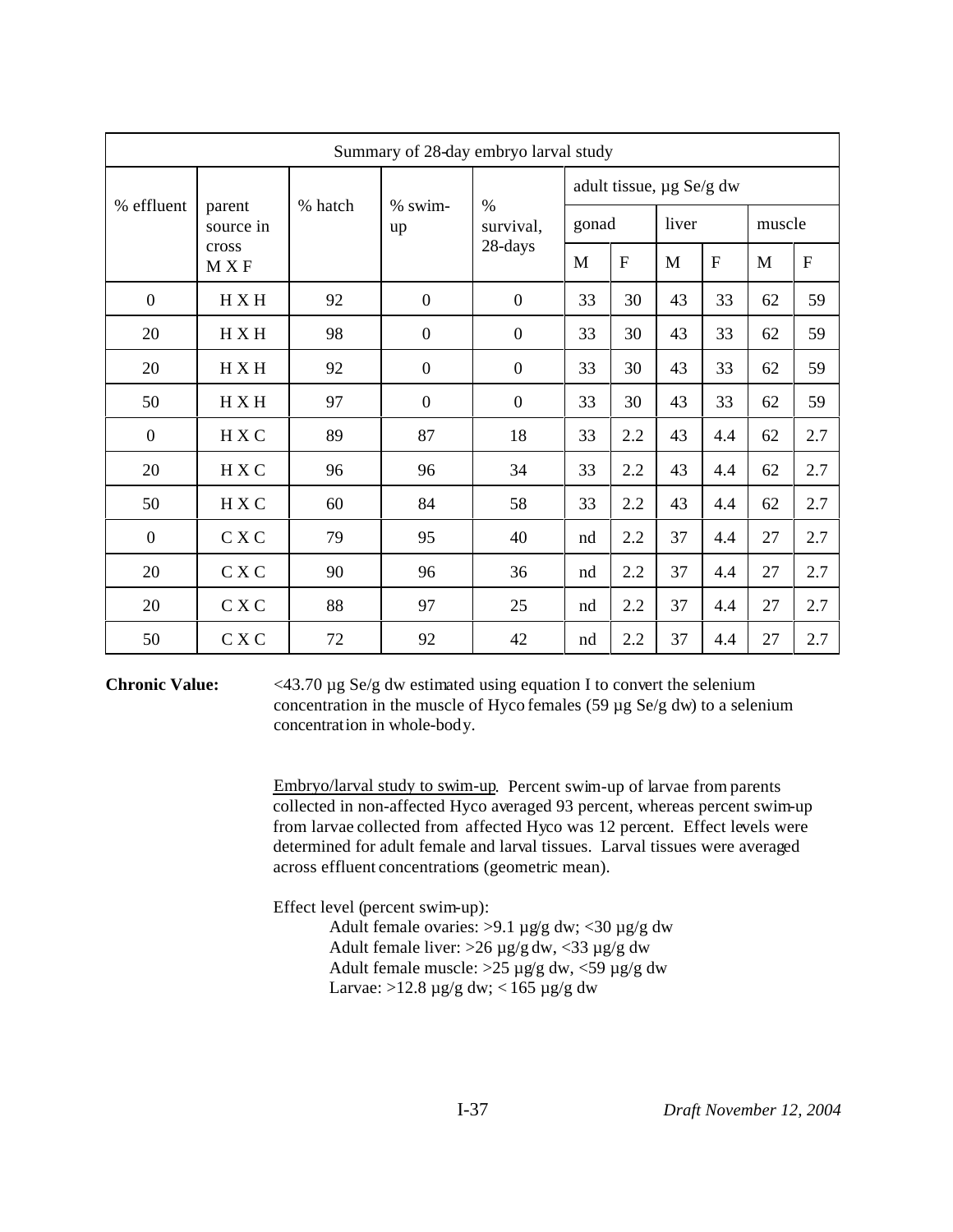|                  | Summary of Embyo/Larval Study up to Swim-up - Affected vs Unaffected Hyco |                |               |    |                  |                  |                             |       |              |      |                        |
|------------------|---------------------------------------------------------------------------|----------------|---------------|----|------------------|------------------|-----------------------------|-------|--------------|------|------------------------|
| Parents'         |                                                                           | percent hatch  |               |    | percent swim-up  |                  | selenium in tissue, µg/g dw |       |              |      |                        |
| date of<br>fert. | capture<br>location in                                                    |                | at % effluent |    |                  | at % effluent    |                             |       | adult female |      |                        |
|                  | Hyco                                                                      | $\overline{0}$ | 20            | 50 | $\boldsymbol{0}$ | 20               | 50                          | ovary | liver        | musc | larvae                 |
| $6 - 24$         | affected                                                                  | 93             | 98            | 94 | $\boldsymbol{0}$ | $\overline{0}$   | $\boldsymbol{0}$            | 30    | 33           | 59   | 0:130<br>20:120        |
| $6 - 27$         | affected                                                                  | 99             | 88            | 77 | $\overline{0}$   | $\overline{0}$   | $\overline{0}$              | 30    | 33           | 59   | 0:130<br>20:120        |
| $6 - 28$         | affected                                                                  | 29             | 34            | 35 | 25               | 14               | 3                           | 30    | 33           | 59   | 0:130<br>20:120        |
| $6 - 28$         | affected                                                                  | 98             | 86            | 91 | 5                | $\boldsymbol{0}$ | $\boldsymbol{0}$            | 30    | 33           | 59   | 0:130<br>20:120        |
| $6 - 29$         | affected                                                                  | 88             | 93            | 85 | 59               | 42               | 25                          | 30    | 33           | 59   | 0:130<br>20:120        |
| $7 - 14$         | unaffected                                                                | 92             | 80            | 84 | 79               | 92               | 89                          | 9.1   | 26           | 25   | 0:19<br>20:11<br>50:10 |
| $7 - 26$         | unaffected                                                                | 99             | 94            | 93 | 100              | 98               | 98                          | 9.1   | 26           | 25   | 0:19<br>20:11<br>50:10 |
| $7 - 27$         | unaffected                                                                | 76             | 84            | 86 | 100              | 89               | 91                          | 9.1   | 26           | 25   | 0:19<br>20:11<br>50:10 |

**Chronic Value:** The chronic value estimated for the percentage larvae reaching the swim-up stage is presented as a range >25 µg Se/g dw in muscle tissue of Hyco females from the unaffacted area and >59 µg Se/g dw in muscle tissue of Hyco females from the affected area. Using equation I to convert the selenium concentration in the muscle of Hyco females to a selenium concentration in whole-body these values become >20.29  $\mu$ g Se/g dw and <43.70  $\mu$ g Se/g dw, respectively.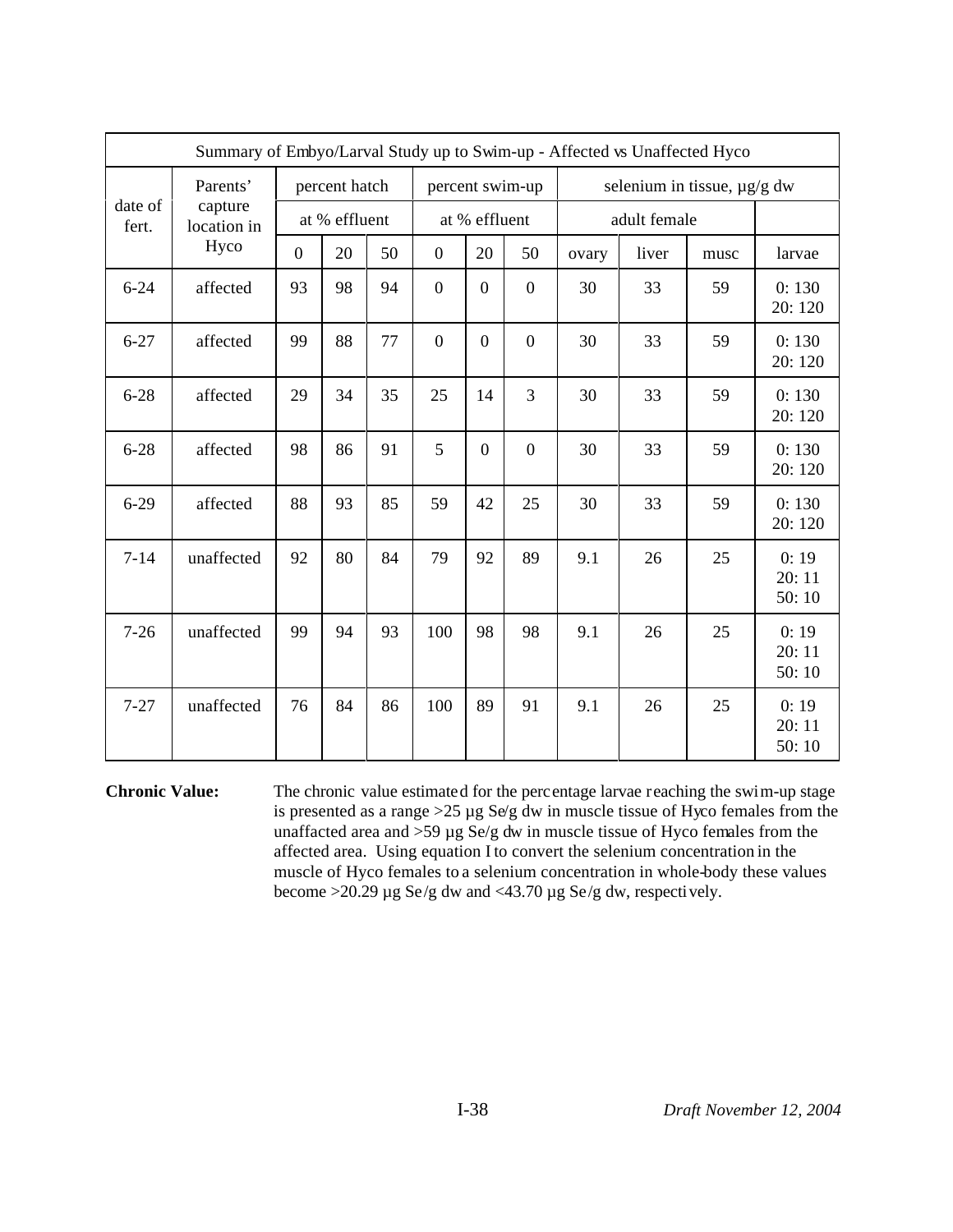Bryson, W.T., K.A. MacPherson, M.A. Mallin, W.E. Partin, and S.E. Woock. 1985b. Roxboro Steam Electric Plant Hyco Reservoir 1984 Bioassay Report. Environmental Services Section. Carolina Power & Light Company

**Ingestion Study**

| <b>Test Organism:</b>   | Bluegill sunfish (Lepomis macrochirus; juvenile- hatchery raised)                                                                                                                                                                                                                                                                                                                                                      |
|-------------------------|------------------------------------------------------------------------------------------------------------------------------------------------------------------------------------------------------------------------------------------------------------------------------------------------------------------------------------------------------------------------------------------------------------------------|
| <b>Exposure Route:</b>  | Dietary only                                                                                                                                                                                                                                                                                                                                                                                                           |
| <b>Test Treatments:</b> | 5 diets: Se form (nominal selenium concentration in base diet)<br>seleno-DL-cystine $(5 \mu g/g)$<br>seleno-DL-cystine $(10 \mu g/g)$<br>seleno-DL-methion ine $(5 \mu g/g)$<br>sodium selenite $(5 \mu g/g)$<br>Hyco zooplankton $(5 \mu g/g)$                                                                                                                                                                        |
| <b>Test Duration:</b>   | 60 days                                                                                                                                                                                                                                                                                                                                                                                                                |
| <b>Study Design:</b>    | Each treatment contained 40 fish which were maintained in a flow-through<br>system. Fish were fed at 3 percent of their body weight. Length and weight were<br>measured on days 30 and 60. Total selenium was measured in liver and whole-<br>body.                                                                                                                                                                    |
| <b>Effects Data:</b>    | No decreased length or weight in any of the Se-diets relative to the control.                                                                                                                                                                                                                                                                                                                                          |
| <b>Chronic Value:</b>   | all values are whole-body<br>seleno-DL-cysteine: $>2.16 \mu g$ Se/g dw<br>seleno-DL-cysteine-2X: >3.74 µg Se/g dw<br>seleno-DL-methionine: $>2.46 \mu g$ Se/g dw<br>sodium selenite : >1.21 µg Se/g dw<br>Hyco zooplankton: $>2.35 \mu g$ Se/g dw<br>Because none of the selenium-spiked diet formulations affected growth of<br>juvenile fish at the concentrations tested, the chronic value selected for this study |
|                         | is >3.74 $\mu$ g Se/g dw for the seleno-DL-cysteine-2X formulation.                                                                                                                                                                                                                                                                                                                                                    |
|                         | <b>Source and Exposure Embryo-Larval Study</b>                                                                                                                                                                                                                                                                                                                                                                         |
| <b>Test Organism:</b>   | Bluegill sunfish <i>(Lepomis macrochirus: Adults from Hyco and a control lake)</i>                                                                                                                                                                                                                                                                                                                                     |

| <b>TOR OF CHILDIII.</b> | Dravgin sunnsn (Depomis maeroem as, Trautis from Hyvo and a control fake)                                                                                             |
|-------------------------|-----------------------------------------------------------------------------------------------------------------------------------------------------------------------|
| <b>Exposure Route:</b>  | dietary and waterborne - field exposure                                                                                                                               |
| <b>Test Treatments:</b> | Four treatments:<br>Hyco–collected fish exposed to Hyco water in flow through spawning tanks.<br>Hyco-collected fish in control water in flow through spawning tanks. |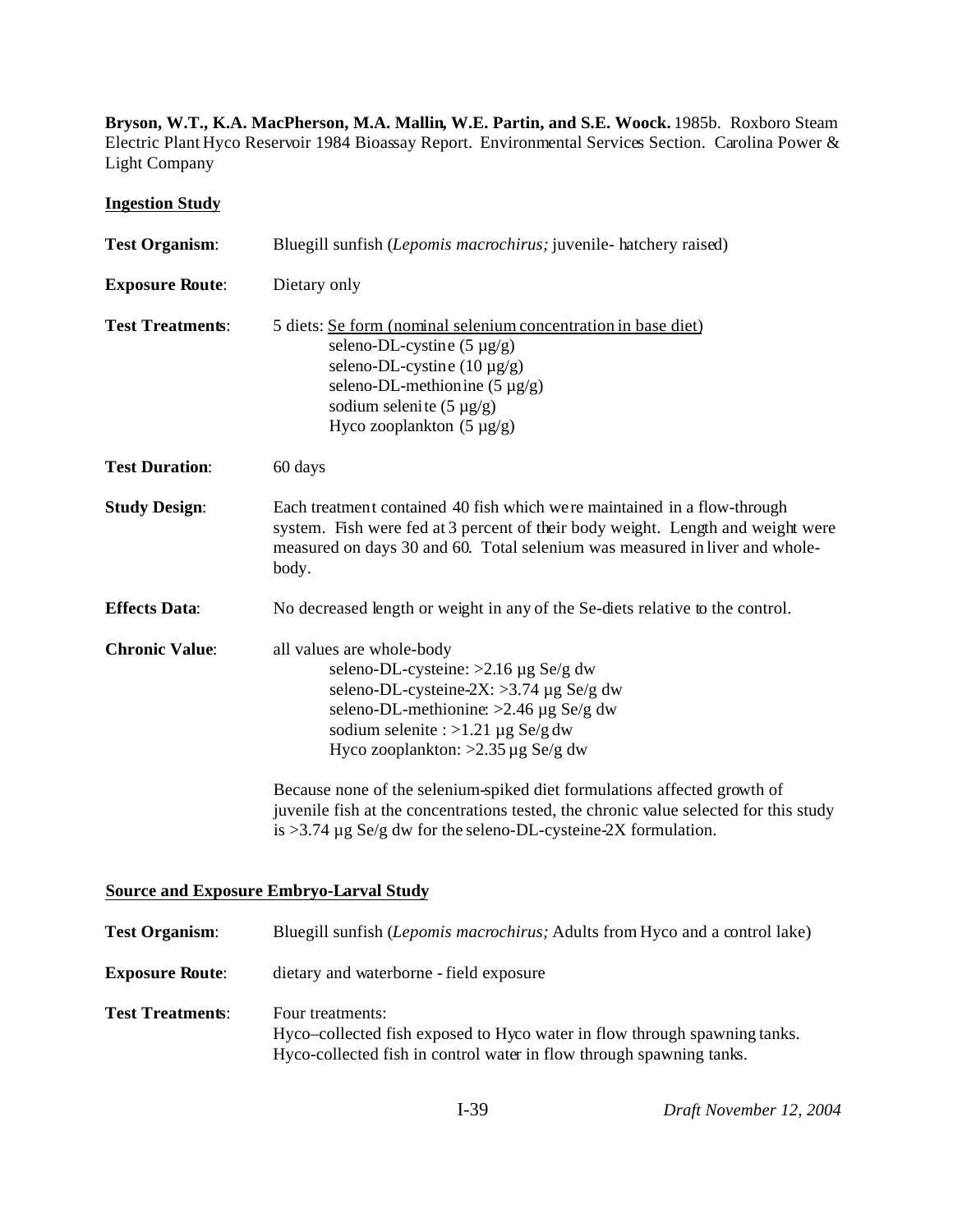|                       | Control fish exposed to Hyco water in flow through spawning tanks.<br>Hyco-collected fish in control water in flow through spawning tanks.                                                                                                                                                       |
|-----------------------|--------------------------------------------------------------------------------------------------------------------------------------------------------------------------------------------------------------------------------------------------------------------------------------------------|
| <b>Test Duration:</b> | Adult fish were in spawning tanks 4-7 months                                                                                                                                                                                                                                                     |
| <b>Study Design:</b>  | Eggs from each treatment were observed for percent hatch and percent swim-up.                                                                                                                                                                                                                    |
| <b>Effects Data:</b>  | Fish collected from the control lake did not spawn. Percent hatch and percent<br>swim-up from Hyco fish in Hyco and control water are given in the table below.<br>The percent hatch and percent swim-up were $>83$ and $>83$ for all the Hyco fish<br>suggesting no effect for these endpoints. |

| Source of<br>parents | Se in parental<br>liver tissue,<br>$\mu$ g/g dw | water type for<br>eggs and<br>larvae | N  | percent hatch | percent swim-<br>up |
|----------------------|-------------------------------------------------|--------------------------------------|----|---------------|---------------------|
| Hyco                 | 18.6                                            | Hyco                                 | 16 | 86.6          | 91.1                |
| Hyco                 | 18.6                                            | well water                           | 10 | 83.8          | 95.5                |
| Control              | 13.8                                            | Hyco                                 | a  | a             | 83.3                |
| Control              | 13.8                                            | well water                           | 12 | 86.0          | 97.4                |

a percent hatch unknown.

**Chronic Value:** The chronic value for this study is >18.6 µg Se/g dw liver tissue, or >5.45 µg of Se/g dw whole body tissue using equation III.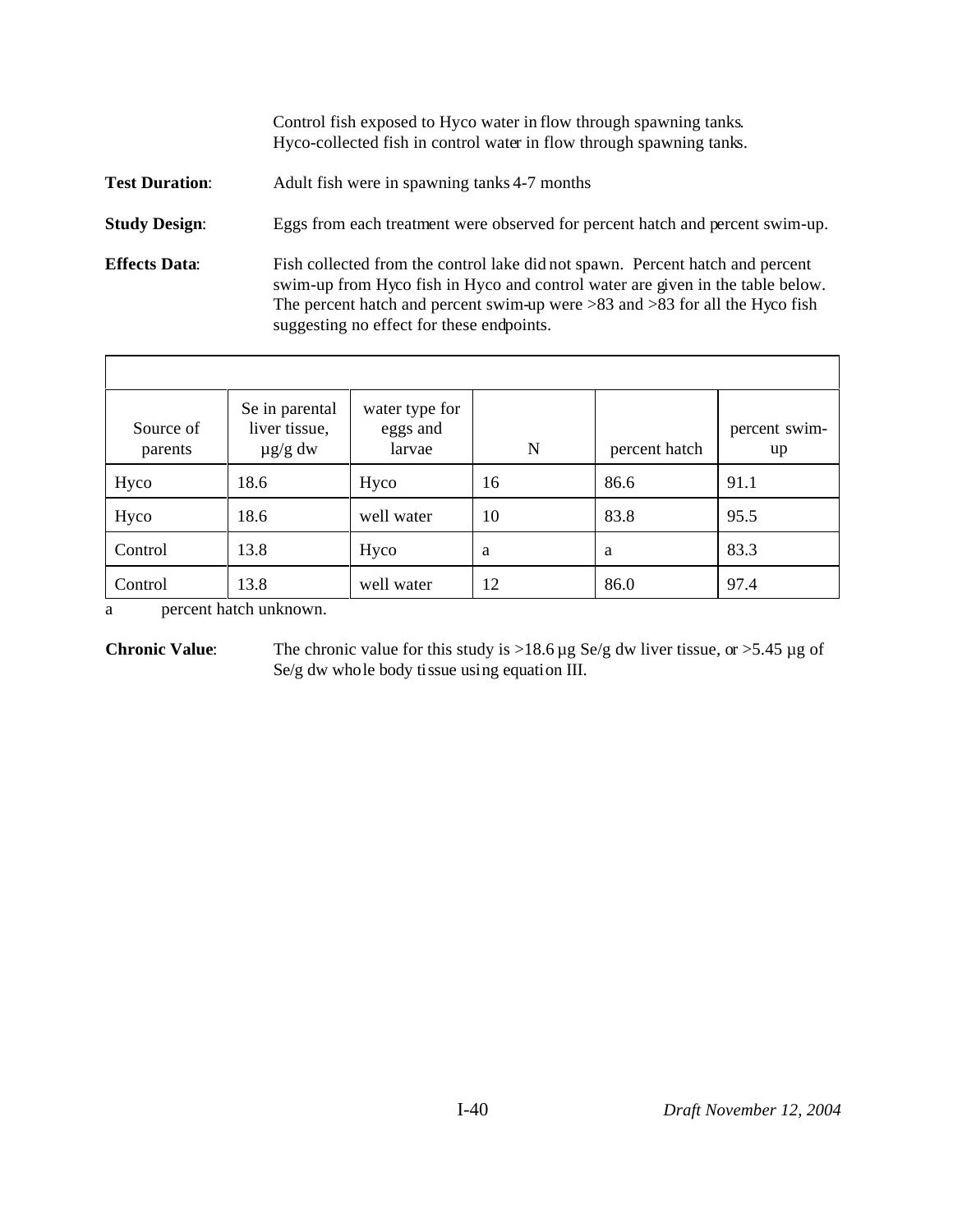**Gillespie, R.B. and P.C. Baumann**. 1986. Effects of high tissue concentrations of selenium on reproduction by bluegills. Trans. Am. Fish. Soc. 115:208-213.

| <b>Test Organism:</b>   | Bluegill sunfish, wild-caught (Lepomis macrochirus; adults; embryos and larvae)                                                                                                                                                                                                                                                                                                                                                                                                                                                                                                                                                                                                                                                                                                                                                                                                                                                                                                                                                                                                                                                                                                                                         |  |  |  |  |  |
|-------------------------|-------------------------------------------------------------------------------------------------------------------------------------------------------------------------------------------------------------------------------------------------------------------------------------------------------------------------------------------------------------------------------------------------------------------------------------------------------------------------------------------------------------------------------------------------------------------------------------------------------------------------------------------------------------------------------------------------------------------------------------------------------------------------------------------------------------------------------------------------------------------------------------------------------------------------------------------------------------------------------------------------------------------------------------------------------------------------------------------------------------------------------------------------------------------------------------------------------------------------|--|--|--|--|--|
| <b>Exposure Route:</b>  | dietary and waterborne - field exposure                                                                                                                                                                                                                                                                                                                                                                                                                                                                                                                                                                                                                                                                                                                                                                                                                                                                                                                                                                                                                                                                                                                                                                                 |  |  |  |  |  |
| <b>Test Treatments:</b> | High selenium adult fish were collected (electrofishing and with Fyke nets) from<br>Hyco Reservoir. Low selenium adult fish were collected from Roxboro City<br>Lake, Roxboro, NC.                                                                                                                                                                                                                                                                                                                                                                                                                                                                                                                                                                                                                                                                                                                                                                                                                                                                                                                                                                                                                                      |  |  |  |  |  |
| <b>Study Design:</b>    | All possible combinations of bluegill parents from Hyco Reservoir and Roxboro<br>City Lake were artificially crossed in June and July, 1982 and 1983, respectively.<br>Fertilization success was assessed by stripping subsamples of 100 to 500 eggs per<br>female and combining them with 2 ml of sperm. All zygotes were reared in<br>Roxboro City Lake water and percent fertilization was estimated 2-3 hours later<br>as the proportion of mitotically active zygotes. To estimate hatching success,<br>gametes were combined as before and subsamples of 100 to 300 embryos per<br>cross were transferred to egg cups and maintained in closed aquaria receiving<br>recirculated Roxboro City Lake water. Percent hatch (approx. 2d at 22 to 25°C)<br>was based on the number of yolk-sac larvae.                                                                                                                                                                                                                                                                                                                                                                                                                 |  |  |  |  |  |
|                         | In 1982, about 200 embryos from 8 crosses were observed and preserved at<br>intervals up to 40 h afer fertilization, and about 450 larvae were preserved at<br>intervals of 40 to 180 h after fertilization. In 1983, about 1,800 larvae were<br>observed and preserved from 40 to 150 hr from crosses involving females from<br>Hyco Reservoir, and about 40-300 hr for crosses involving females from Roxboro<br>City Lake (10 crosses total).                                                                                                                                                                                                                                                                                                                                                                                                                                                                                                                                                                                                                                                                                                                                                                        |  |  |  |  |  |
| <b>Effects Data:</b>    | No significant differences were found in percent fertilization or in percent hatch<br>among parent combinations from the 18 crosses made in June 1982 and July<br>1983. In contrast, larvae from all crosses involving a Hyco female were<br>edematous; 100 percent of the larvae were abnormal in 7 of 8 crosses. Note: This<br>outcome was observed when the same female from Hyco Reservoir was crossed<br>with males from either Hyco Reservoir or Roxboro City Lake. The range of<br>selenium concentrations in the ovaries of Hyco Reservoir females used for the<br>cross experiments was from 5.79 to 8.00 (GM = $6.945 \mu g/g$ wet weight; n=7).<br>The reported concentrations of selenium in ovaries and carcasses of females<br>collected from Hyco Reservoir in 1982 and 1983 were 6.96 and 5.91 µg/g wet<br>weight (n=22 and 28, respectively). The reported concentrations of selenium in<br>ovaries and carcasses of females collected from Roxboro City Lake in 1982 and<br>1983 were 0.66 and 0.37 $\mu$ g/g wet weight (n=14 and 19, respectively). The mean<br>selenium concentration in bluegill larvae $(n=222)$ from artificial crosses of<br>parents from Hyco Reservoir was 28.20 µg Se/g dw. |  |  |  |  |  |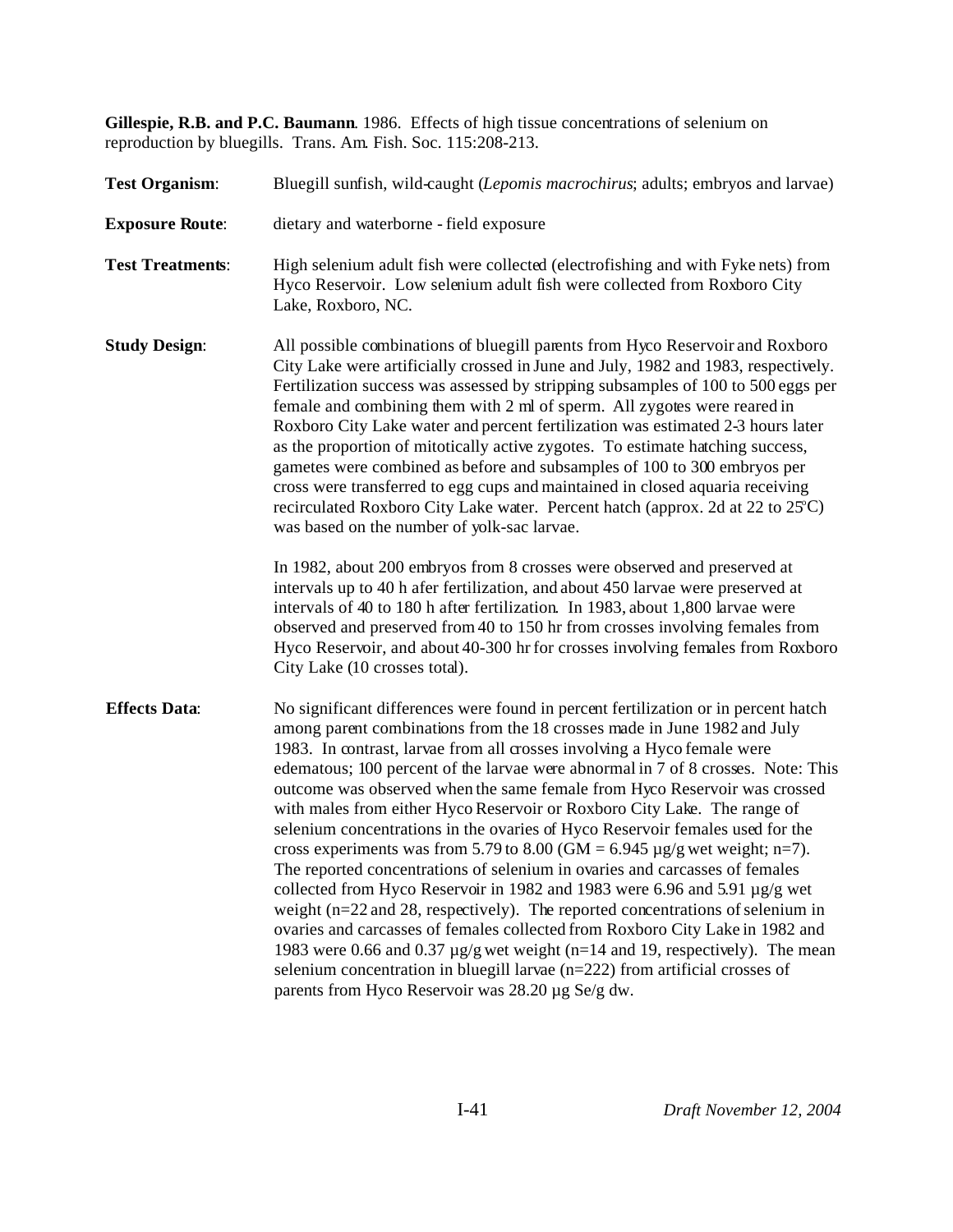**Chronic Value**: <21.47 µg Se/g dw estimated using equation II to convert the selenium concentration in ovaries of Hyco females (46.30 µg Se/g dw; assuming 85 percent moisture content) to a selenium concentration in whole-body.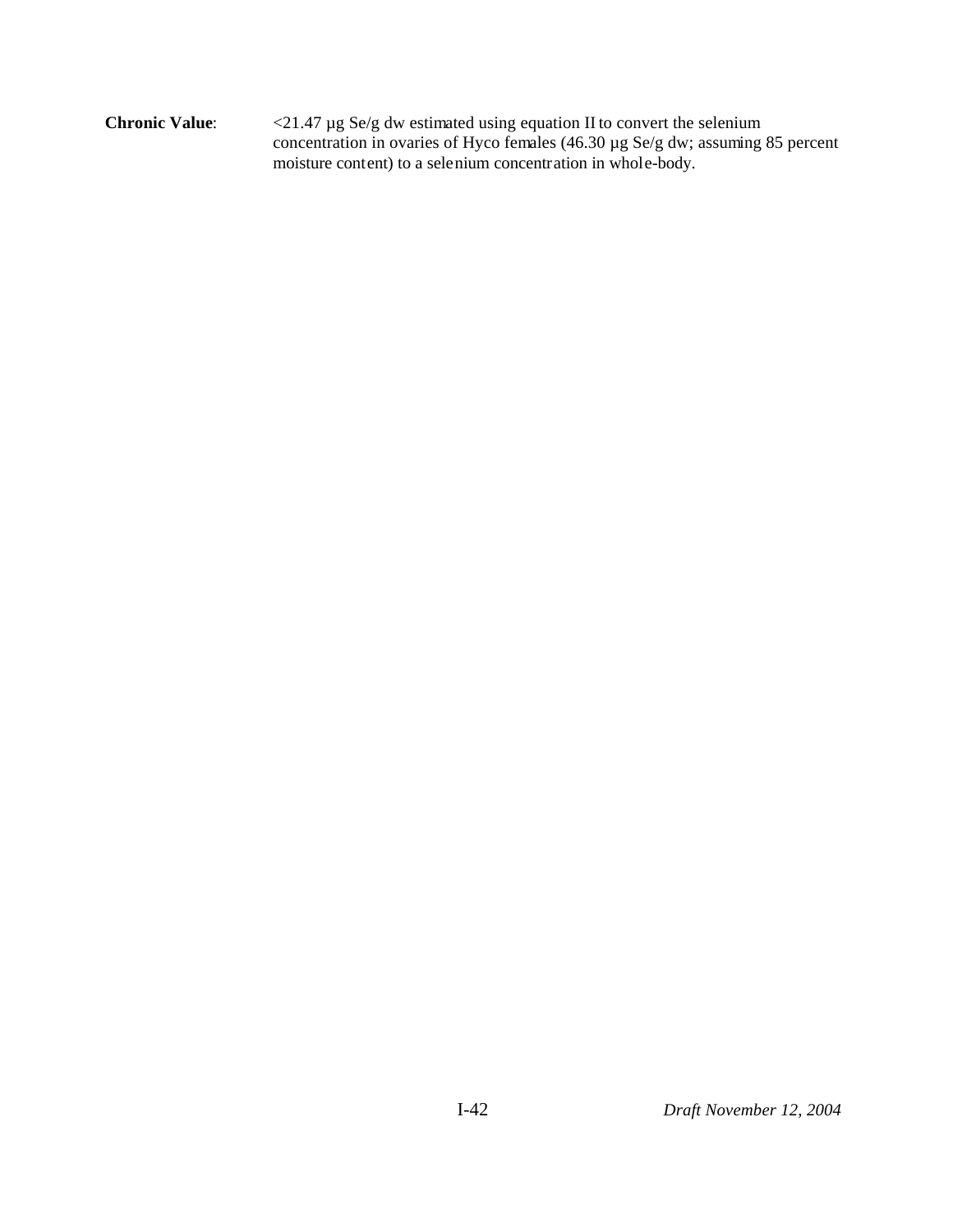**Coyle, J.J., D.R. Buckler and C.G. Ingersoll**. 1993. Effect of dietary selenium on the reproductive success of bluegills (*Lepomis macrochirus*). Environ. Toxicol. Chem. 12:551-565.

| <b>Test Organism:</b>  | Bluegill sunfish (Lepomis macrochirus; two-year old pond-reared adult fish and<br>resultant fry) |
|------------------------|--------------------------------------------------------------------------------------------------|
| <b>Exposure Route:</b> | Dietary and waterborne                                                                           |
|                        | Dietary                                                                                          |
|                        | Seleno-L-methionine added in an aqueous solution to Oregon moist pellets;                        |
|                        | moisture content of diet was 25 percent.                                                         |
|                        | Waterborne                                                                                       |
|                        | Flow through, 10 µg Se/L nominal, 6:1 ratio of selenate: selenite, 98 percent                    |
|                        | purity, adjusted to pH 2 with HCl to prevent bacterial growth and change in                      |
|                        | oxidation states of $Se(IV)$ and $Se(VI)$ .                                                      |

### **Test Duration**: 140 days

**Study Design:** The experiment consisted of a test control and food control (see Test Treatment) table below) with fish (n=28 initially) in the four remaining treatments fed one of the four seleno-methionine diets in combination with 10 µg Se/L in water. Spawning frequency, fecundity, and percentage hatch were monitored during the last 80 days of the exposure period. Survival of resulting fry  $(n=20)$  was monitored for 30 days after hatch. Adults and fry were exposed in separate, modified proportional flow-through diluters. Fry were exposed to the same waterborne selenium concentrations as their parents. Adults were fed twice daily *ad libitum*. Whole-body selenium concentrations in adult fish were measured at days 0, 60, and were calculated from individually analyzed carcass and gonadal tissue (ovaries and testes) at day 140. Eggs not used in percentage of hatch determinations were frozen and analyzed for total selenium.

|                                           | <b>Test Treatments</b> |                |      |                |      |      |  |  |  |
|-------------------------------------------|------------------------|----------------|------|----------------|------|------|--|--|--|
| Measured Se in:                           | (test control)         | (food control) | 3    | $\overline{4}$ | 5    | 6    |  |  |  |
| water<br>$(\mu g Se/L)$                   | 0.56                   | 8.4            | 10.5 | 10.5           | 10.1 | 11.0 |  |  |  |
| diet<br>$(\mu g \text{ Se/g} \text{ dw})$ | 0.76                   | 0.76           | 4.63 | 8.45           | 16.8 | 33.3 |  |  |  |

**Effects Data**: There was no effect of the combination of highest dietary selenium concentration  $(33.3 \text{ µg/g} \text{ dw})$  in conjunction with exposure to a waterborne selenium concentration of 11.0 µg/L on adult growth (length and weight), condition factor, gonad weight, gonadal somatic index, or reproductive endpoints (i.e., spawning frequency, number of eggs per spawn, percentage hatch) during the 140-day exposure. The mean corresponding whole-body selenium concentration in adults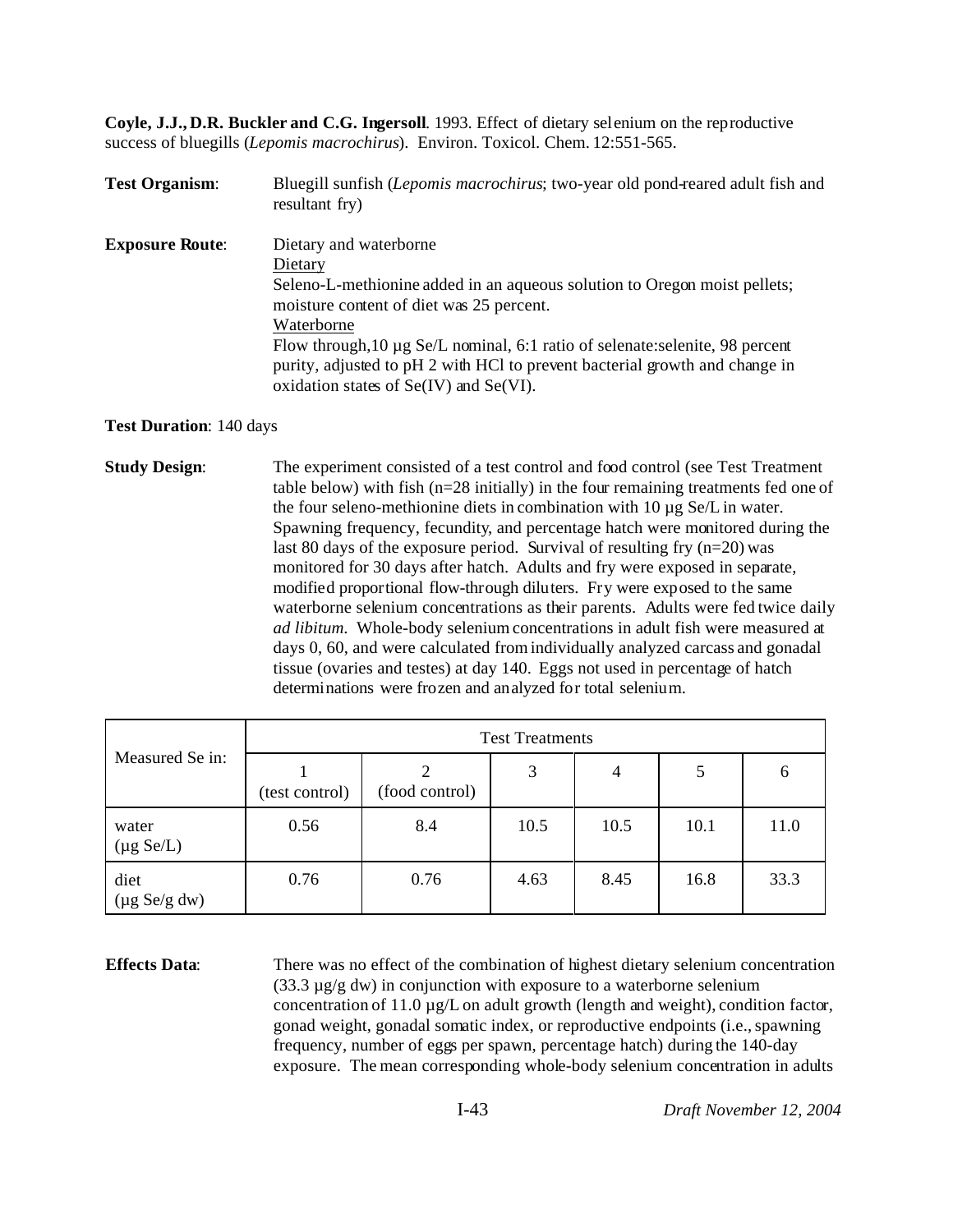exposed to this waterborne and dietary selenium combination was 19 µg/g dw. Survival of fry from the exposed adults was affected by 5 days post-hatch. Concentrations of whole-body selenium in adult tissue at day 60 were used to determine effects in the fry because eggs were taken for the larval tests beginning at day 60 of the adult exposure.

| <b>Effects on Adults</b>    |                           |                                           |              |                     |            |                       |  |
|-----------------------------|---------------------------|-------------------------------------------|--------------|---------------------|------------|-----------------------|--|
| Se in diet,<br>$\mu$ g/g dw | Se in water,<br>$\mu$ g/L | whole-body<br>Se (140 d),<br>$\mu$ g/g dw | replicate    | total no.<br>spawns | eggs/spawn | hatchability,<br>$\%$ |  |
| 0.8                         | 0.5                       | 0.8                                       | $\mathbf{A}$ | 15                  | 14,099     | 94.5                  |  |
|                             |                           |                                           | $\bf{B}$     | 10                  | 5,961      | 90.5                  |  |
| 0.8                         | 7.9                       | 1.0                                       | $\mathbf{A}$ | 12                  | 9,267      | 89.5                  |  |
|                             |                           |                                           | $\bf{B}$     | 11                  | 9,255      | 84.5                  |  |
| 4.6                         | 10.5                      | 3.4                                       | $\mathbf{A}$ | 20                  | 9,782      | 86.5                  |  |
|                             |                           |                                           | $\bf{B}$     | 12                  | 13,032     | 96.5                  |  |
| 8.4                         | 10.5                      | 6.0                                       | $\mathbf{A}$ | $\overline{2}$      | 10,614     | 96.5                  |  |
|                             |                           |                                           | $\bf{B}$     | 9                   | 7,995      | 90                    |  |
| 16.8                        | 10.1                      | 10                                        | $\mathbf{A}$ | 13                  | 10,797     | 83                    |  |
|                             |                           |                                           | $\bf{B}$     | 13                  | 9,147      | 91.5                  |  |
| 33.3                        | 10.1                      | 19                                        | $\mathbf{A}$ | 14                  | 8,850      | 80                    |  |
|                             |                           |                                           | $\bf{B}$     | $\overline{4}$      | 8,850      | 80                    |  |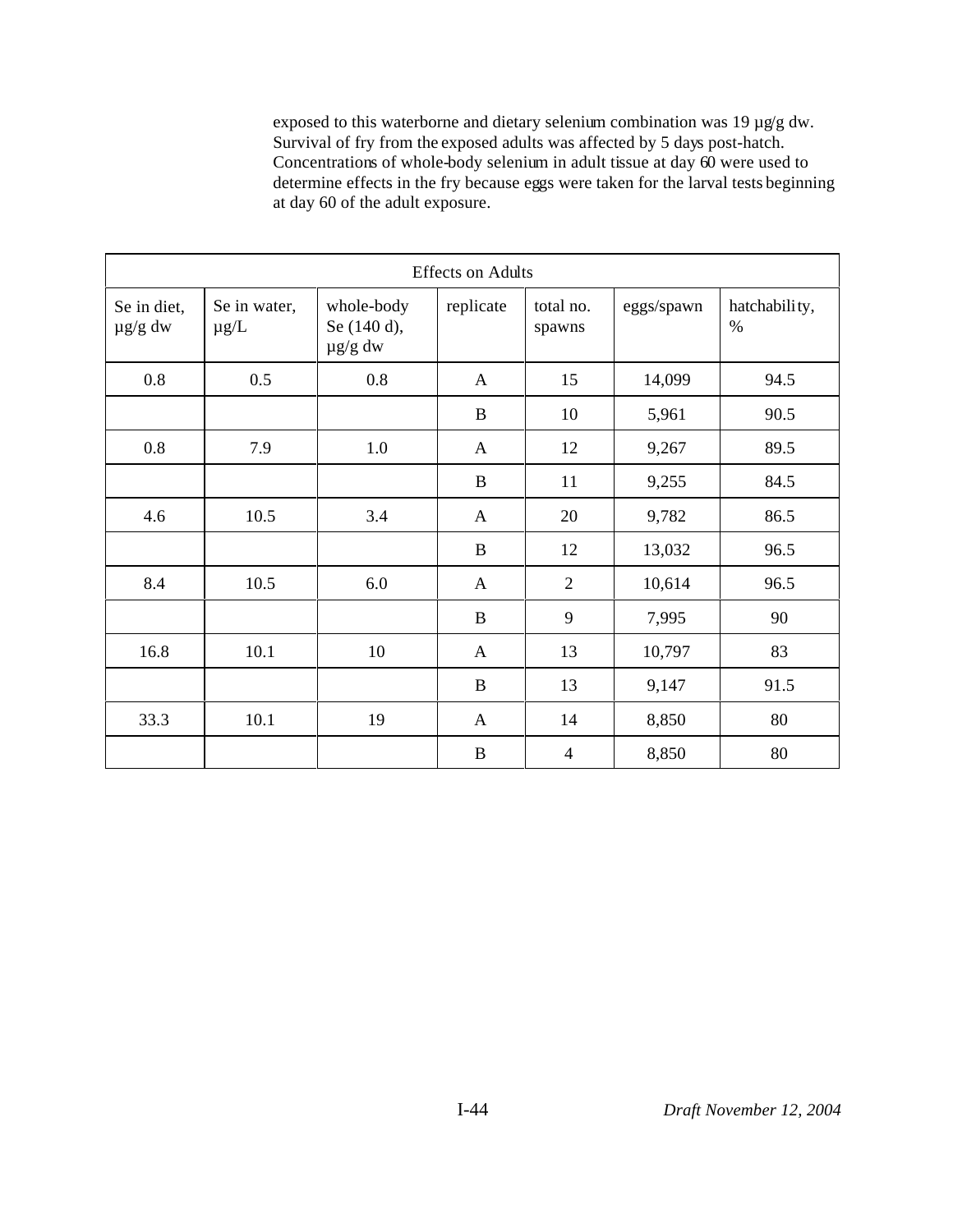| <b>Effects</b> on Larvae |                   |                                             |                  |  |  |  |  |
|--------------------------|-------------------|---------------------------------------------|------------------|--|--|--|--|
| Se in diet, $\mu$ g/g dw | Se in water, µg/L | adult whole-body<br>$(60 d)$ , $\mu$ g/g dw | mean survival, % |  |  |  |  |
| 0.8                      | 0.5               | 0.9                                         | 92               |  |  |  |  |
| 0.8                      | 7.9               | 0.9                                         | 93               |  |  |  |  |
| 4.6                      | 10.5              | 2.9                                         | 90               |  |  |  |  |
| 8.4                      | 10.5              | 4.9                                         | 95               |  |  |  |  |
| 16.8                     | 10.1              | 7.2                                         | 87               |  |  |  |  |
| 33.3                     | 10.1              | 16                                          | 7                |  |  |  |  |

**Chronic Value:** The  $EC_{20}$  value calculated for survival of fry versus levels of selenium found in the eggs and whole-body tissue of adults after 60 d of exposure is 8.954 µg Se/g dw.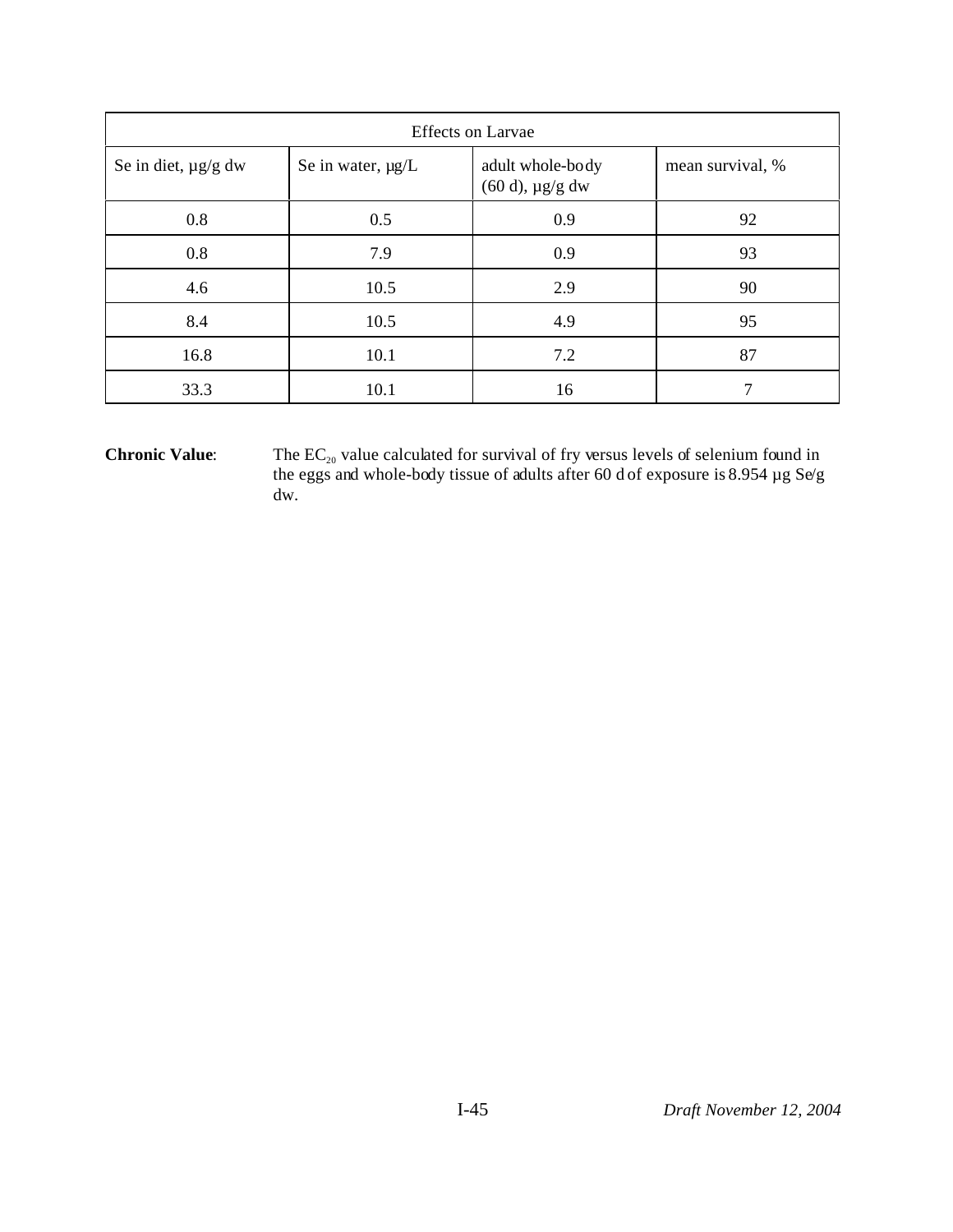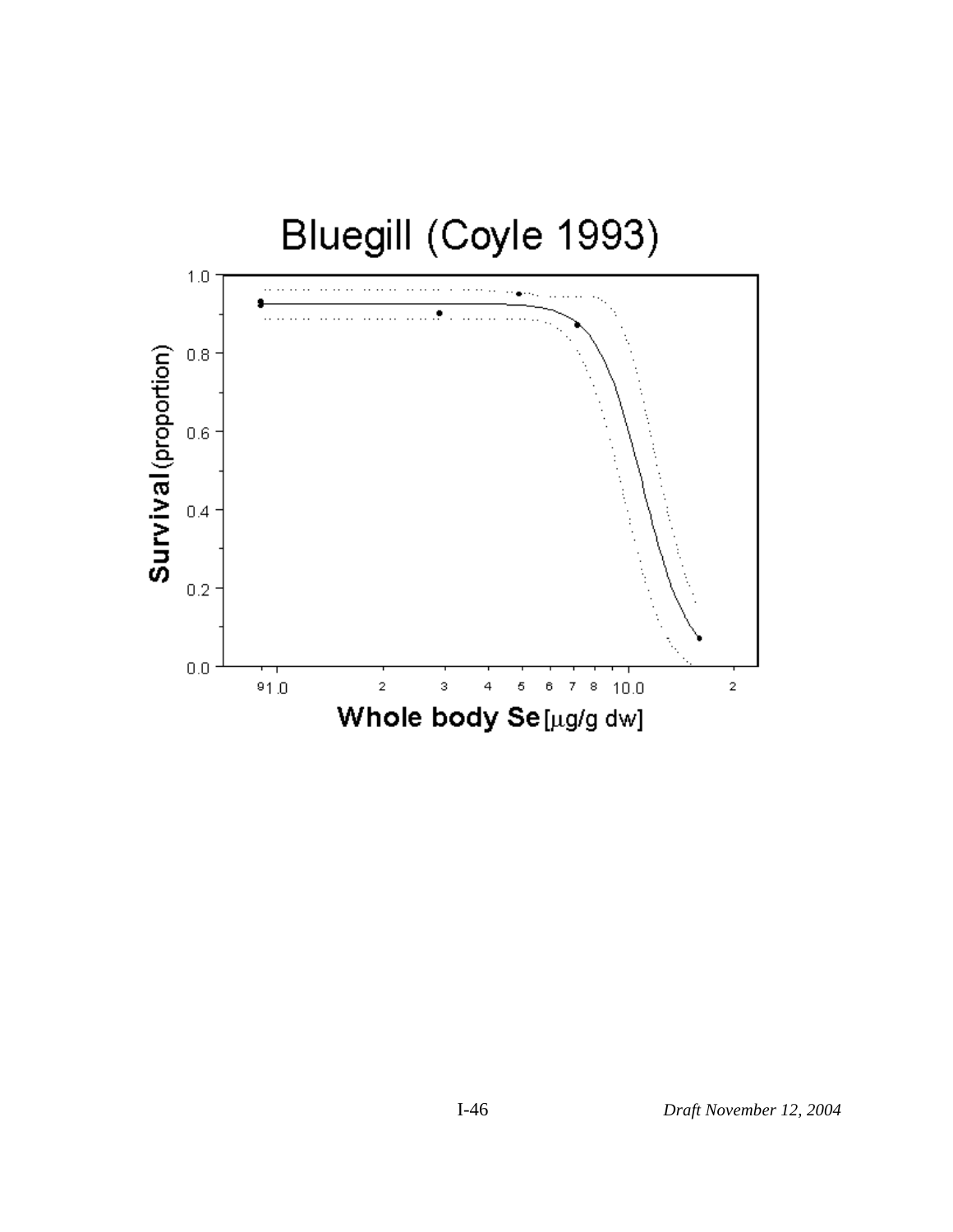**Cleveland, L. et al.** 1993. Toxicity and bioaccumulation of waterborne and dietary selenium in juvenile bluegill sunfish (*Lepomis macrochirus*). Aquatic Toxicol. 27:265-280.

| <b>Test Organism:</b><br><b>Life Stage:</b> | Bluegill sunfish (Lepomis macrochirus)<br>juvenile (5 months - waterborne exposure; 3 months - dietary exposure)                                                                                                                                                                                                                                                                                                                                                                                                                                                                                                               |
|---------------------------------------------|--------------------------------------------------------------------------------------------------------------------------------------------------------------------------------------------------------------------------------------------------------------------------------------------------------------------------------------------------------------------------------------------------------------------------------------------------------------------------------------------------------------------------------------------------------------------------------------------------------------------------------|
| <b>Exposure Route:</b>                      | waterborne $(60-d)$ and dietary $(90-d)$ - separate exposures<br>waterborne - 6:1 selenate: selenite at 0.17, 0.34, 0.68, 1.38, 2.73 mg/L; dietary -<br>seleno-L-methionine in Oregon moist at 1.63, 3.25, 6.5, 13, 26 $\mu$ g Se/g dw)                                                                                                                                                                                                                                                                                                                                                                                        |
| <b>Study Design:</b>                        | Fish were exposed using a flow-through diluter. Each test consisted of an<br>exposure and a depuration phase. Whole body tissue measurements were made at<br>31 and 60 days of waterborne exposure and at 31, 59 and 90 days of dietary<br>exposure. Mortality and condition factor, K (weight x $105/length3$ ), were<br>measured at selected intervals.                                                                                                                                                                                                                                                                      |
| <b>Effects Data:</b>                        | The waterborne exposure (see table below) was determined to have an $EC_{20}$ =<br>4.07 µg Se/g dw $(1.96-8.44 \mu g/g 95\% CL)$ . However, because it was a water-only<br>exposure, it was not considered in the derivation of the FCV.<br>A mortality effect level for the dietary exposure could not be calculated because<br>the highest selenium whole body concentration $(13.4 \mu g \text{ Se/g} \text{ dw})$ only had 17.5%<br>mortality. The middle selenium concentration did have 22.5% mortality.<br>Cleveland et al. reported a significant decrease in K between 4.7 and 7.7 $\mu$ g/g dw<br>(see table below). |

| measured selenium in<br>water $(\mu g/L)$ | 60-d measured<br>selenium in whole body<br>$(\mu g/g dw)$ | $60-d$ mortality $(\%)$ | condition factor $(K)$ |
|-------------------------------------------|-----------------------------------------------------------|-------------------------|------------------------|
| 20 (control)                              | 1.1                                                       | 10                      | 1.5                    |
| 160                                       | 2.8                                                       | 12.5                    | 1.5                    |
| 330                                       | 4                                                         | 22.5                    | 1.6                    |
| 640                                       | 5.3                                                       | 52.5                    | 1.5                    |
| 1120                                      | 9.8                                                       | 70                      | 1.6                    |
| 2800                                      | $14.7*$                                                   | 97.5                    | <b>NA</b>              |

Waterborne Exposure Study

\*A 30-d measurement because all fish were dead at 60 days in this concentration.

# Dietary Exposure Study

| measured selenium in | 60-d measured          | $60-d$ mortality $(\%)$ | condition factor $(K)$ |
|----------------------|------------------------|-------------------------|------------------------|
| food $(\mu g/g ww)$  | selenium in whole body |                         |                        |
|                      | $(\mu$ g/g dw)         |                         |                        |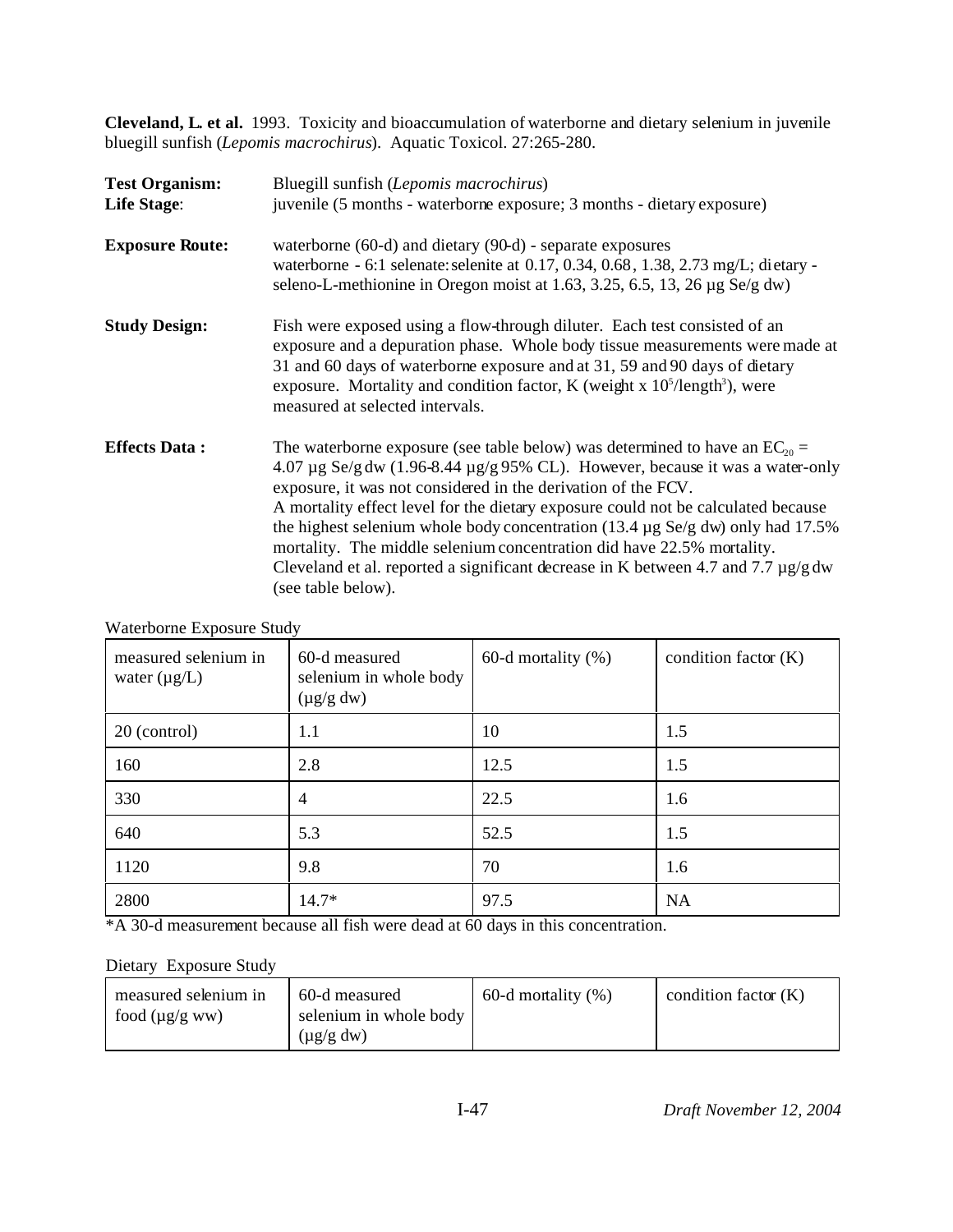| $0.68$ (control) |      | C    | 1.3 |
|------------------|------|------|-----|
| 2.3              | 2.1  | 7.5  | 1.3 |
| 3.5              | 3.3  | 10   | 1.3 |
| 6.6              | 4.7  | 22.5 | 1.3 |
| 12.7             | 7.7  | 15   | 1.2 |
| 25               | 13.4 | 17.5 | 1.2 |

**Chronic Value:** Given the very slight reduction in K (1.3 to 1.2) and the uncertain relevance of growth data, the NOAEC is interpreted to be 13.4 µg Se/g dw for this study; and the chronic value is >13.4  $\mu$ g Se/g dw.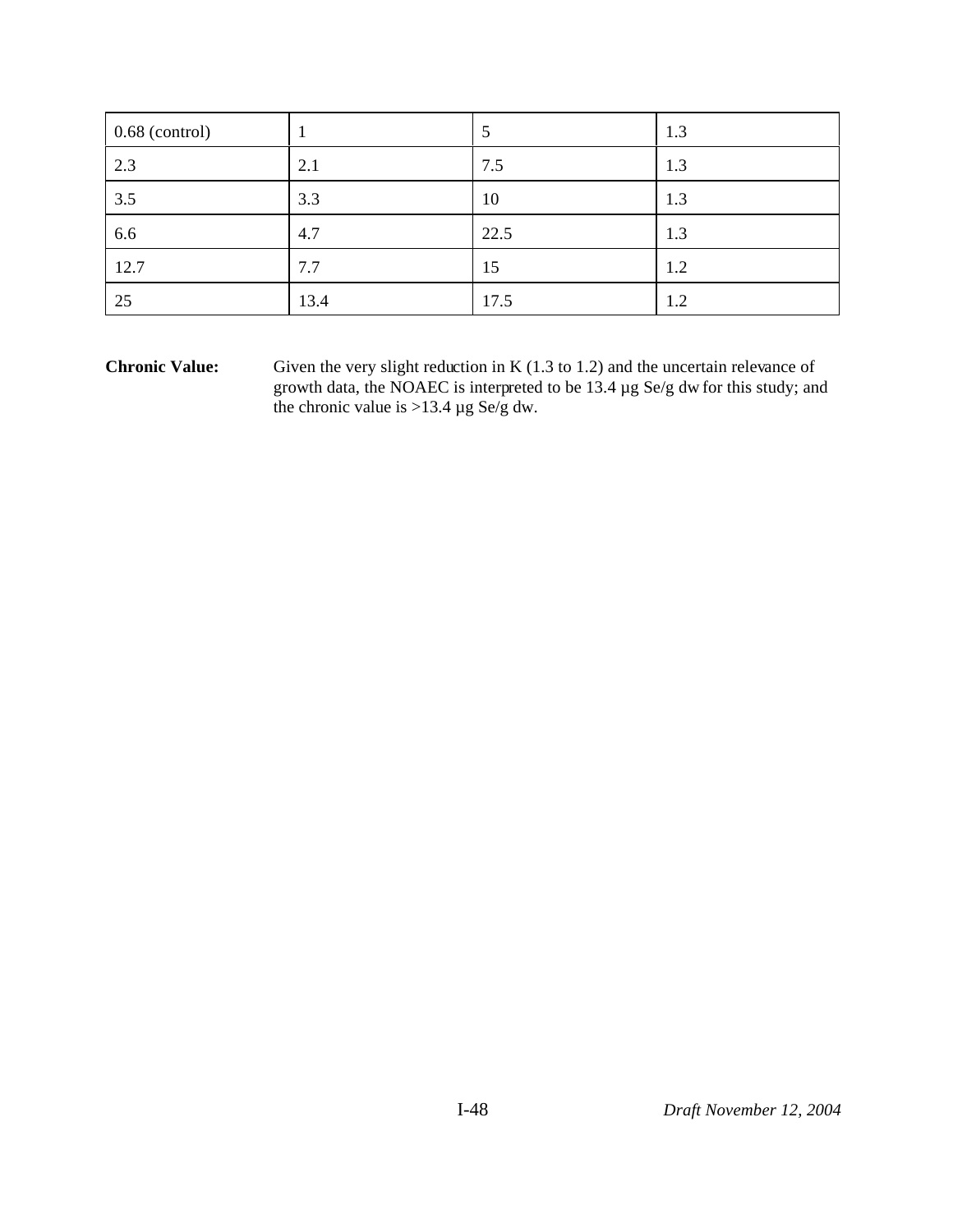**Lemly, A.D.** 1993a. Metabolic stress during winter increases the toxicity of selenium to fish. Aquatic Toxicol. 27:133-158.

| <b>Test Organism:</b>  | Bluegill sunfish (Lepomis macrochirus; juvenile 50-70 mm)                                                                                                                                                                                                                                                                                                                                                                                                                                                                                                                                                                                                                                                                                                                                                                                                                                                                                                                                                                                             |
|------------------------|-------------------------------------------------------------------------------------------------------------------------------------------------------------------------------------------------------------------------------------------------------------------------------------------------------------------------------------------------------------------------------------------------------------------------------------------------------------------------------------------------------------------------------------------------------------------------------------------------------------------------------------------------------------------------------------------------------------------------------------------------------------------------------------------------------------------------------------------------------------------------------------------------------------------------------------------------------------------------------------------------------------------------------------------------------|
| <b>Exposure Route:</b> | Waterborne and dietary<br>Water<br>1:1 selenite: selenate in stock at pH 2; metered in to reach $5 \mu g/L$<br>Diet<br>seleno-L-methionine in TetraMin $(5 \mu g/g dw)$                                                                                                                                                                                                                                                                                                                                                                                                                                                                                                                                                                                                                                                                                                                                                                                                                                                                               |
| <b>Test Duration:</b>  | 180 days                                                                                                                                                                                                                                                                                                                                                                                                                                                                                                                                                                                                                                                                                                                                                                                                                                                                                                                                                                                                                                              |
| <b>Study Design:</b>   | Fish were exposed (treatment and control) under intermittent flow-through<br>conditions for 180 days. Tests were run at $4^{\circ}$ and $20^{\circ}$ C with biological<br>(histological, hematological, metabolic and survival) and selenium measurements<br>made at 0, 60, 120 and 180 days. Fish were fed at a rate of 3% body weight per<br>day. All treatments were initiated at $20^{\circ}$ C and then decreased in the cold<br>treatment at a rate of $2^{\circ}$ C per week for 8 weeks to reach $4^{\circ}$ C and then maintained<br>at that temperature for the remainder of the 180 days.                                                                                                                                                                                                                                                                                                                                                                                                                                                  |
| <b>Effects Data:</b>   | In the 20 $\degree$ C test, fish accumulated 6 $\mu$ g/g dw selenium (whole-body) with no<br>significant effect on survival (4.3% and 7.4% mortality in control and treatment,<br>respectively). In the 4°C test, fish exposed to selenium accumulated 7.9 $\mu$ g/g dw<br>(whole-body) selenium and had significant mortality after 120 (33.6%) and 180<br>days $(40.4\%)$ relative to control $(3.9\%)$ . Several hematological measurements<br>were significantly different in both the warm and cold selenium exposures<br>relative to controls. Both warm and cold selenium treatments also had greater $O2$<br>consumption than controls. Fish lipid content in the cold Se treatment decreased<br>more than the cold control; lipid content did not decrease in either the warm<br>control or the warm Se treatment (see summary tables below). The results<br>suggest significant mortality occurs in juvenile bluegill during winter months<br>when tissue concentrations reach 7.91 $\mu$ g/g dw and lipid levels decrease to 6<br>percent. |
| <b>Chronic Value:</b>  | $20^{\circ}$ C, > 6 μg/g Se whole-body; 4°C, < 7.91 μg/g dw Se whole body                                                                                                                                                                                                                                                                                                                                                                                                                                                                                                                                                                                                                                                                                                                                                                                                                                                                                                                                                                             |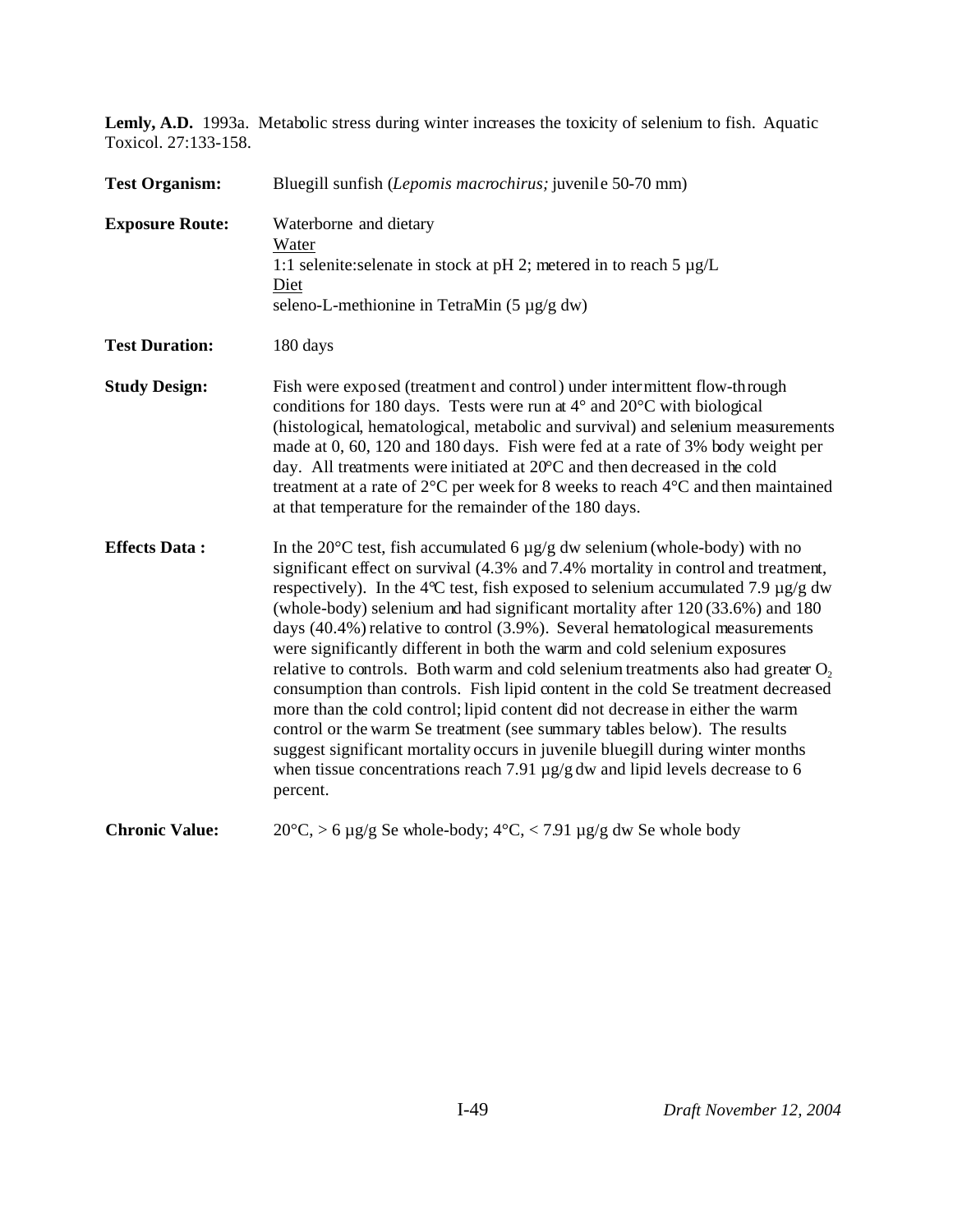|              |         | cold - Se control |                |         |        | $\text{cold} + \text{Se}$ |                |         | warm - Se control |               |                |         | $warm + Se$ |            |             |         |
|--------------|---------|-------------------|----------------|---------|--------|---------------------------|----------------|---------|-------------------|---------------|----------------|---------|-------------|------------|-------------|---------|
| day          | $Se^a$  | Surv.<br>$\%$     | lipid,<br>$\%$ | $O_2^b$ | $Se^a$ | Surv.<br>$\%$             | lipid,<br>$\%$ | $O_2^b$ | $Se^a$            | Surv.<br>$\%$ | lipid,<br>$\%$ | $O_2^b$ | $Se^a$      | Surv.<br>% | lipid,<br>% | $O_2^b$ |
| $\mathbf{0}$ |         | 100               | 13.2           | 98      |        | 100                       | 13.2           | 98      |                   | 100           | 13.2           | 98      |             | 100        | 13.2        | 98      |
| 60           |         | 97.1              | 12.5           | 58      | 5.8    | 92.9                      | 10             | 63      | 1.2               | 95.7          | 13.3           | 98      | 5.8         | 100        | 13.3        | 103     |
| 120          | $1.1\,$ | 97.1              | 11.5           | 57      | 7.9    | 66.4                      | 6              | 81      | 1.1               | 95.7          | 13.4           | 100     | 6           | 96.7       | 13.4        | 120     |
| 180          | 1.4     | 97.1              | 10.5           | 57      | 7.9    | 59.6                      | 6              | 78      | 1.2               | 95.7          | 3.6            | 100     | 6           | 92.6       | 13.5        | 120     |

Mean Concentration of Selenium in Tissues, Cumulative Survival\*, Percent Lipid Content and Oxygen Consumption in Juvenile Bluegill

a whole body Se tissue concentration, µg/g dw

b oxygen consumption, mg/kg/hr

\* Cumulative Survival: In this experiment, 240 juvenile bluegill were placed in three 400-L fiberglass tanks, 80 in each, and exposed to each control and treatment for a period of 180 days. Ten fish were removed at random from each treatment replicate on days 0, 60, 120, and 180 for selenium, histological, hematological, and metabolic measurements.

|           | day 0 |             |      |      | day 60 |        |      | day 120 |      |                | day 180 |      |      |           |      |      |
|-----------|-------|-------------|------|------|--------|--------|------|---------|------|----------------|---------|------|------|-----------|------|------|
| replicate |       | $\sim$<br>∠ | 3    | mean |        | $\sim$ | ⌒    | mean    |      | $\bigcap$<br>∠ | 3       | mean |      | $\bigcap$ | 3    | mean |
| $c + Se$  | 0.87  | l.21        | 0.95 | .01  | 6.30   | 5.49   | 5.76 | 5.85    | 8.36 | 7.31           | 7.85    | 7.84 | 7.53 | 8.01      | 8.19 | 7.91 |
| $w + Se$  | 1.17  | 0.96        | 0.90 | .01  | 5.61   | 6.19   | 5.43 | 5.74    | 6.37 | 5.92           | 5.50    | 5.93 | 5.48 | 5.72      | 6.02 | 5.74 |
| $c-Se$    | 0.89  |             |      | 0.89 | 0.97   |        |      | 0.97    | 1.01 |                |         | 1.01 | 1.10 |           |      | 1.10 |
| w-Se      | 0.99  |             |      | 0.99 | 1.12   |        |      | 1.12    | 0.99 |                |         | 0.99 | 0.96 |           |      | 0.96 |

Replicate and Average Whole-body concentrations (µg/g dry weight) of selenium in juvenile bluegill\*

\* Each value is for a composite sample made from 5 fish.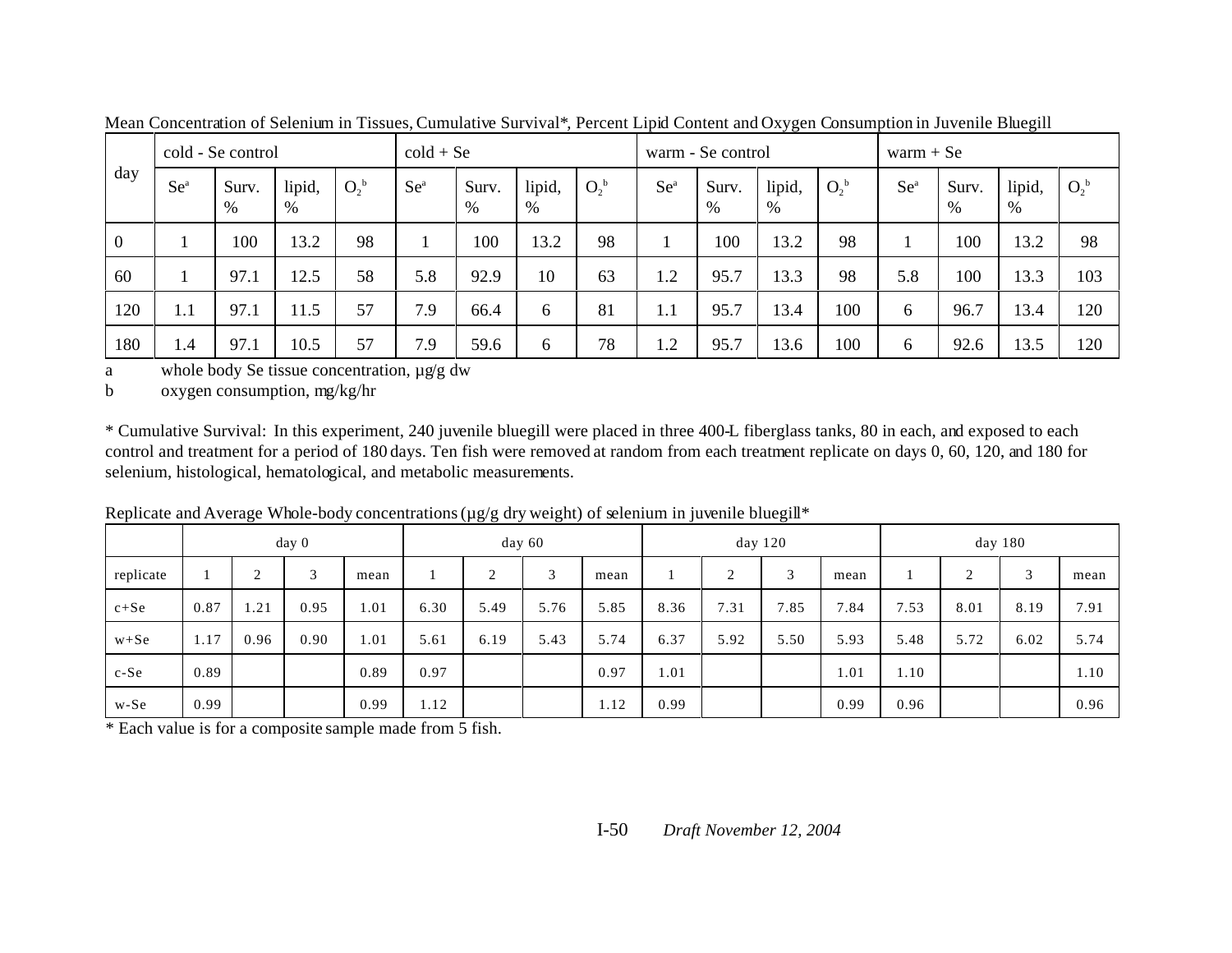The Kaplan-Meier estimator was used to calculate survival at time *t*

$$
\hat{S}(t)=\frac{\prod\,r(t_i)\!-\!d_i}{r(t_i)}
$$

where  $r(t_i)$  is the number of fish alive just before time  $t_i$ , i.e. the number at risk, and  $d_i$  is the number of deaths in the interval  $I_i = [t_i, t_{i+1}]$ . The 95% confidence interval for such estimate (Venables and Ripley 2002) was computed as

$$
\exp\left\{-\hat{H}(t)\exp\left[\pm k_{\alpha}\frac{\sin\left(\hat{H}(t)\right)}{\hat{H}(t)}\right]\right\}
$$

where

$$
\hat{H}(t) = \sum \frac{d_j}{r(t_j)} \quad \text{and } j \leq i
$$

The following table lists the estimates of survival in the cold + Se treatment at 60, 120 and 180 days. The term n.event is the number of deaths at a given interval; n.risk is the number of organisms alive at the beginning of the interval; survival is computed by the Kaplan-Meier estimator.

| Time | n.risk | n.event | survival | std.err | lower 95% CI | upper 95% CI |
|------|--------|---------|----------|---------|--------------|--------------|
| 60   | 210    |         | 0.929    | 0.0178  | 0.884        | 0.956        |
| 120  | 165    | 47      | 0.664    | 0.0350  | 0.590        | 0.728        |
| 180  | 88     |         | 0.596    | 0.0381  | 0.517        | 0.666        |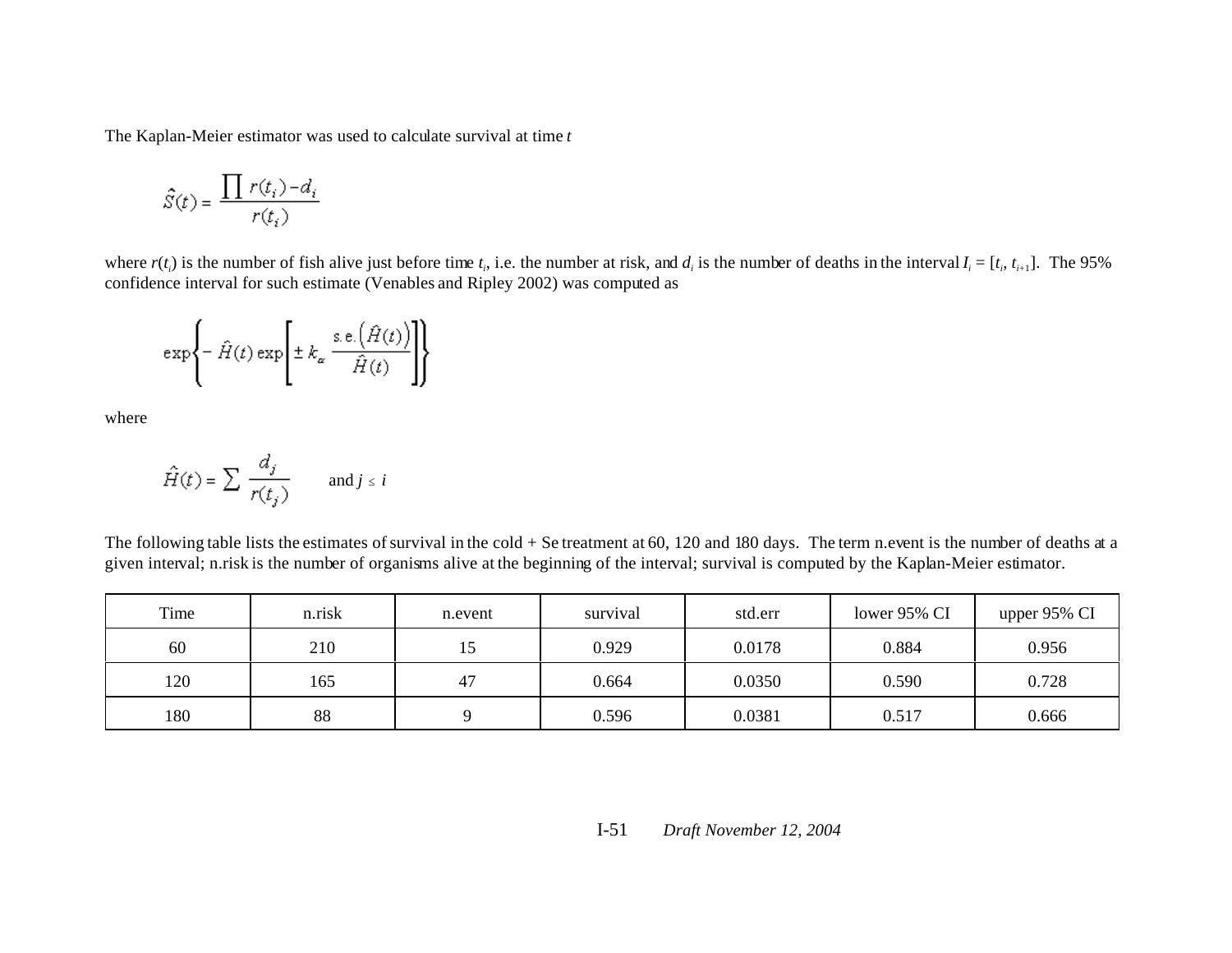| <b>Warm Exposure</b>                     | day <sub>0</sub> |             | day 60  |             | day $120$ |             | day 180 |             |  |
|------------------------------------------|------------------|-------------|---------|-------------|-----------|-------------|---------|-------------|--|
| blood parameter                          | warm-Se          | $warm + Se$ | warm-Se | warm+Se     | warm-Se   | warm+Se     | warm-Se | warm+Se     |  |
| total erythrocyte, 10 <sup>6</sup> /ml   | 2.95             | 2.92        | 2.96    | 2.93        | 2.99      | 2.95        | 2.96    | 2.89        |  |
| % mature                                 | 85               | 86          | 86      | $93*$       | 86        | $94*$       | 85      | $94*$       |  |
| nuclear shadows, 10 <sup>4</sup> /ml     | 0.95             | 0.86        | 0.97    | $2.05*$     | 0.83      | $2.38*$     | 0.91    | $2.30*$     |  |
| total leucocytes, 10 <sup>4</sup> /ml    | 17.22            | 17.41       | 16.90   | 17.55       | 16.73     | 17.62       | 17.05   | 17.36       |  |
| % lymphocytes                            | 23               | 25          | 20      | 23          | 19        | 26          | 21      | 22          |  |
| % neutrophils                            | 15               | 13          | 14      | 15          | 17        | 19          | 17      | 16          |  |
| hematocrit, %                            | 37               | 36          | 37      | $29*$       | 36        | $29*$       | 38      | $28*$       |  |
| MCHC (mean corpuscular hemoglobin conc.) | 23               | 25          | 25      | $19*$       | 25        | $18*$       | 25      | $17*$       |  |
| <b>Cold Exposure</b>                     | day 0            |             | day 60  |             | day 120   |             | day 180 |             |  |
| blood parameter                          | cold-Se          | $cold + Se$ | cold-Se | $cold + Se$ | cold-Se   | $cold + Se$ | cold-Se | $cold + Se$ |  |
| total erythrocyte, 10 <sup>6</sup> /ml   | 2.91             | 2.93        | 2.97    | 2.90        | 3.01      | 2.95        | 3.00    | 2.99        |  |
| % mature                                 | 84               | 82          | 87      | 95*         | 85        | 96*         | 85      | 97*         |  |
| nuclear shadows, $10^4$ /ml              | 0.86             | 0.84        | 0.83    | $2.30*$     | 0.89      | $2.49*$     | 0.90    | 2.36        |  |
| total leucocytes, 10 <sup>4</sup> /ml    | 16.48            | 16.88       | 16.79   | 16.91       | 16.80     | 16.74       | 16.96   | 16.63       |  |
| % lymphocytes                            | 17               | 16          | 16      | 17          | 19        | 15          | 19      | 18          |  |
| % neutrophils                            | 13               | 12          | 15      | 11          | 15        | 12          | 12      | 14          |  |
| hematocrit, %                            | 39               | 37          | 40      | $30*$       | 41        | 28*         | 39      | $27*$       |  |
| MCHC (mean corpuscular hemoglobin conc.) | 26               | 25          | 25      | $18*$       | $22\,$    | $17*$       | 23      | $17*$       |  |
| MCV (mean corpuscular volume)            | 182              | 171         | 188     | $146*$      | 180       | $135*$      | 185     | $130*$      |  |

Hematological Measurements in Juvenile Bluegill Sunfish (\*indicates significantly different from control)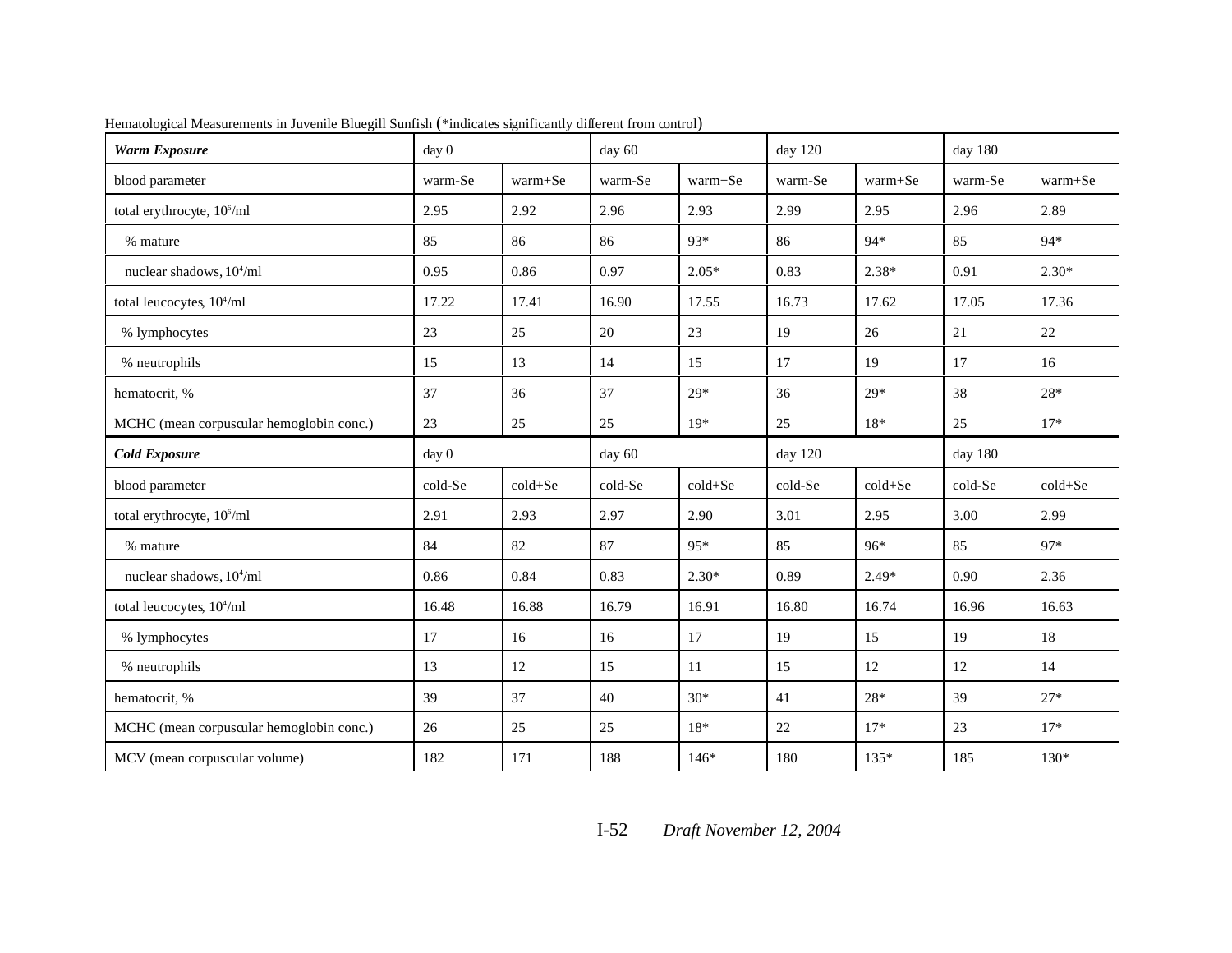**Hermanutz et al.** 1996. Exposure of bluegill (*Lepomis macrochirus*) to selenium in outdoor experimental streams. U.S. EPA Report. Mid-Continent Ecology Division. Duluth, MN.

**Test Organism**: Bluegill (*Lepomis macrochirus*; 3 to 4-year old adults) **Exposure Route:** Dietary and waterborne followed by dietary only Dietary and waterborne Selenite was added to artificial streams which entered the food web; thus, fish were also exposed to selenium in the diet. Dietary only Recovering streams exposed bluegill to selenium in prey organisms. Selenite addition to water was ceased (selenium in water was below detection level).

**Study Design:** Eight Monticello artificial streams were used for three separate studies between 1987 and 1990.

| <b>Stream</b>                                                                 | Study I                                        | Study II              | Study III                 |
|-------------------------------------------------------------------------------|------------------------------------------------|-----------------------|---------------------------|
| Dates<br>$BGa$ put in station 0-2<br>BG transferred to sta. 6<br>End of study | $9 - 1 - 87$<br>$5 - 16 - 88$<br>$8 - 22 - 88$ | 10-88<br>5-89<br>8-89 | 11-89<br>$5-90$<br>$7-90$ |
|                                                                               | Unused                                         | Control               | Control                   |
| $\overline{2}$                                                                | Unused                                         | $2.5 \mu g/L$         | Recovering                |
| 3                                                                             | $10 \mu g/L$                                   | $10 \mu g/L$          | Recovering                |
| 4                                                                             | $30 \mu g/L$                                   | Recovering            | Recovering                |
| 5                                                                             | Control                                        | Control               | Control                   |
| 6                                                                             | $30 \mu g/L$                                   | Recovering            | Recovering                |
| 7                                                                             | Control                                        | $2.5 \mu g/L$         | Recovering                |
| 8                                                                             | $10 \mu g/L$                                   | $10 \mu g/L$          | Recovering                |

 $A^a$  BG = Bluegill.

A schematic diagram of an artificial stream is provided below. For each study, a random sample of 22-50 adult bluegill were transferred from stations 0-2 (provided temperatures above  $4^{\circ}$ C during winter) to station 6 (most suitable for nests) during mid-May for spawning. Spawning activity was monitored in the streams. Embryo and larval observations were made *in situ* and in the laboratory from fertilized eggs taken from the streams and incubated in the lab.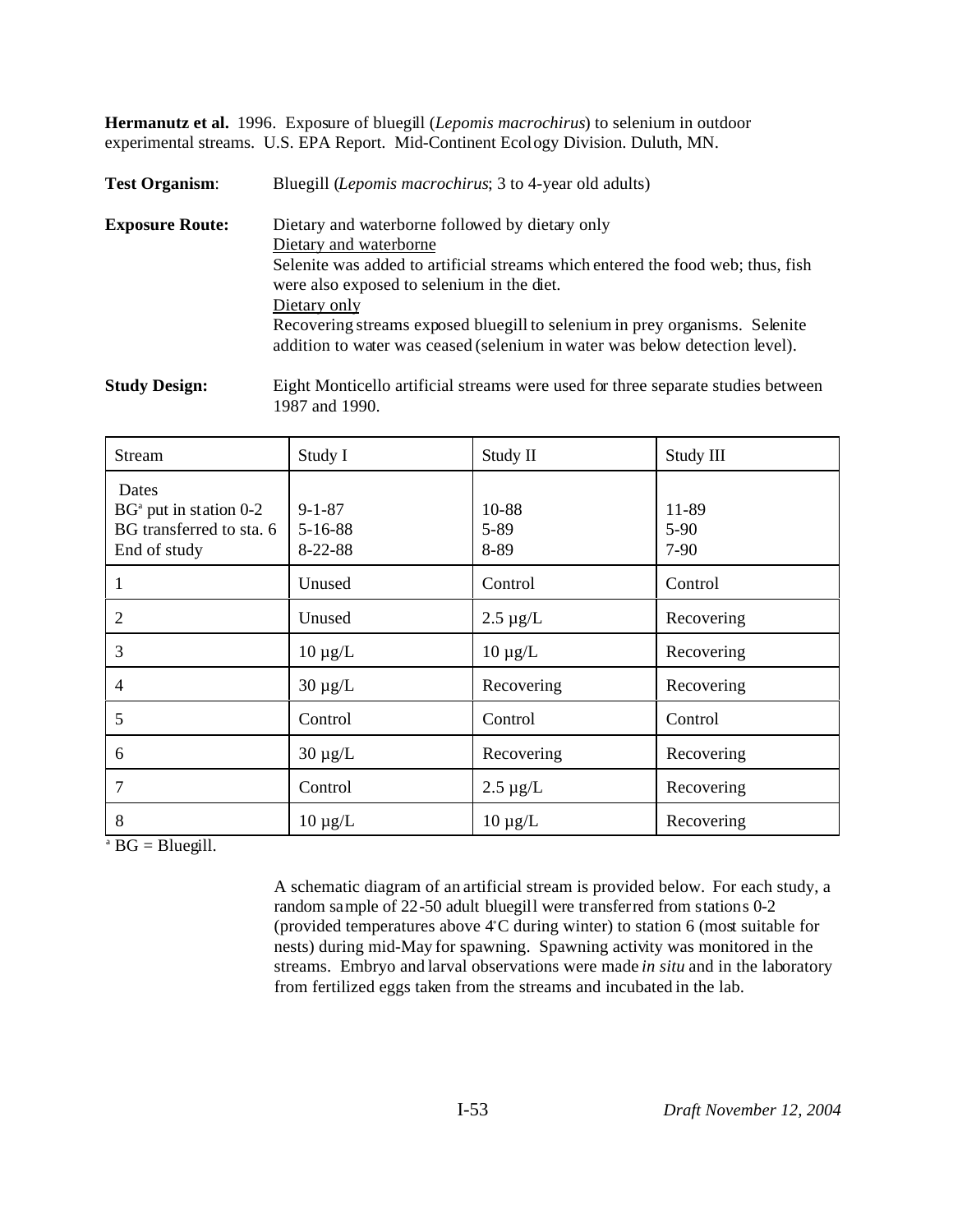### Schematic Design of One of the Artificial Streams in the Monticello Study



**Effects Data :** Adult survival in Studies II and III was very low and will not be considered in the effects analysis. The percent hatch, percent larval survival, percent edema, percent lordosis and percent hemorrhaging in the 2.5 and 10 µg/L streams for Study II are provided in the table below. The values presented in this table are corrected values for Study II as reported by Tao et al. (1999). The data from Study II (both egg cup and field nest) were not amenable for regression analysis. As reported by Tao et al. (1999), ANOVA was utilized to evaluate effects of elevated concentrations of selenium on percent hatch, percent survival, maximum percent edema, lordosis, and hemorrhage, and minimum percent healthy (egg cup data). Treatment effects were only significant for maximum percent edema and minimum percent healthy (see their Table 4-19), and in no instance were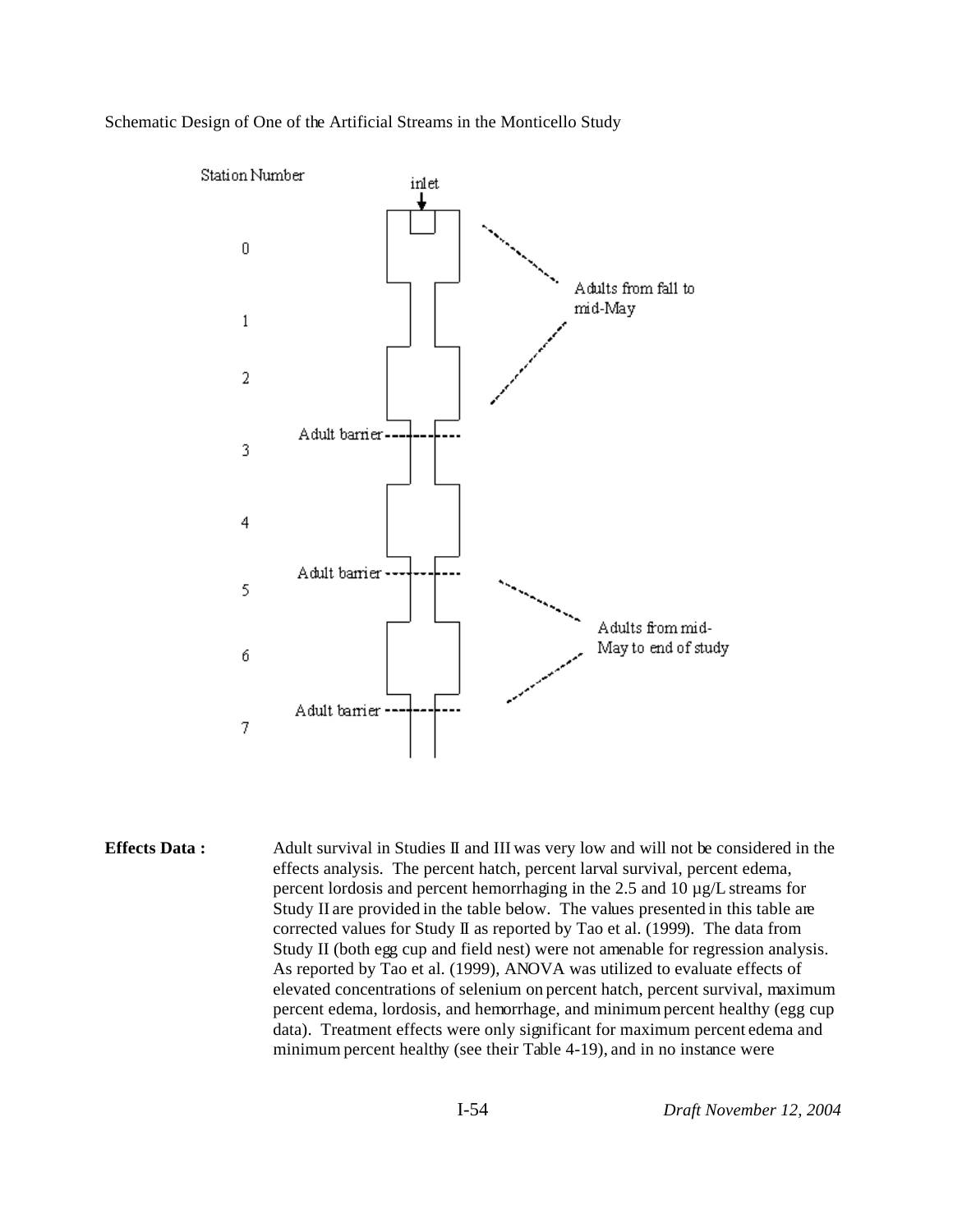differences between the  $2.5 \mu$ g Se/L and control treatments significant (Dunnett's Means test, all probabilities  $> 0.1$ , see their Table 4-20). These results clearly suggest that the 2.5 µg Se/L treatment had no adverse impact on bluegill larvae. They are further supported by analysis of the field nest data (see table below). In this experiment, treatment had a significant effect on maximum percent edema (raw data and ranks) and maximum percent hemorrhage (ranks only). Probabilities of differences between the  $2.5 \mu$ g Se/L and control treatments were >0.2 for all response variables except maximum percent hemorrhage, which had an estimated probability of 0.05 (raw data, *P*=0.022 for ranks; Dunnett's means test). Such values, though, were well above the adjusted experiment-wise error rate for multiple comparison ( $\alpha$ '=0.0085,  $\alpha$ '=1-(1- $\alpha$ )<sup>1/k</sup>;  $\alpha$ =0.05, *k*=6 comparisons; Sokal and Rohlf 1981), which takes into account the fact that selenium effects were tested on six different response variables. Therefore, the chronic value for this study, 12.12 µg Se/g dry weight, was calculated as the geometric mean of tissue concentrations of selenium in the 2.5 (NOAEC) and 10 µg Se/L (LOAEC) treatments (5.55 and 26.46 µg Se/g dw whole body tissue, respectively).

**Chronic Value:** 12.12 µg Se/g dw whole-body tissue, calculated as the GM of the NOAEC, 5.55 µg Se/g dw, and LOAEC, 26.46 µg Se/g dw, based on percent larval survival and percent larvae exhibiting edema in the egg cup exposures. Note: the NOAEC value of >17.35 µg Se/g dw was selected as the chronic value for Study III based on percent larval survival in egg cup exposures and percent larvae exhibiting edema in nest observations.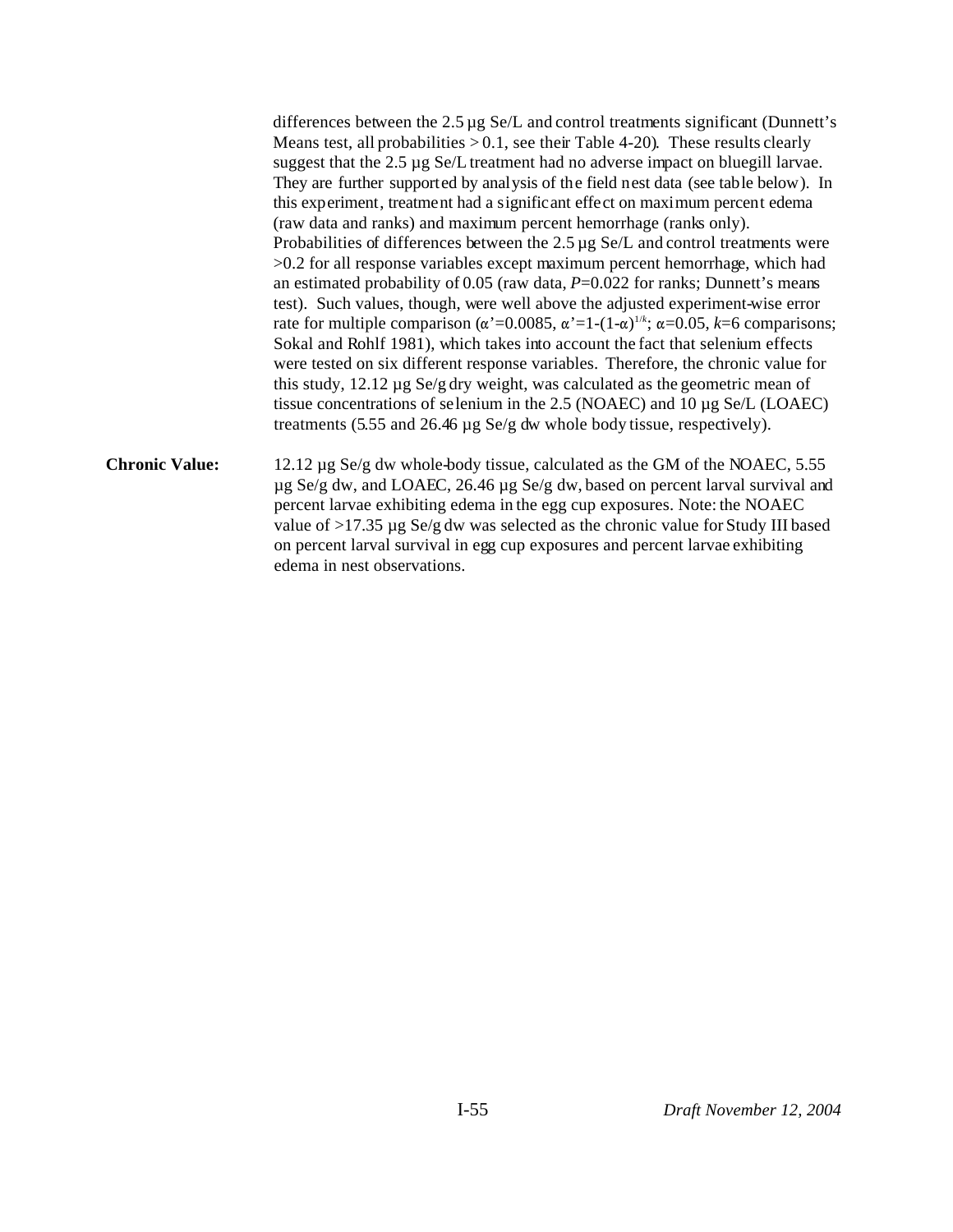| Effects on Progeny - Study IIa,b |  |  |
|----------------------------------|--|--|
|----------------------------------|--|--|

|                                 | Egg cup observations |           |           |            |           |            |           |                |  |  |  |  |  |
|---------------------------------|----------------------|-----------|-----------|------------|-----------|------------|-----------|----------------|--|--|--|--|--|
|                                 |                      | number of |           | % survival |           |            |           | whole-body Se  |  |  |  |  |  |
| treatment                       | stream               | trials    | % hatch   | to 3rd day | % edema   | % lordosis | % hemorr  | $(\mu g/g dw)$ |  |  |  |  |  |
| control                         |                      |           | 93.0      | 75.2       |           |            |           | 2.05           |  |  |  |  |  |
| control                         |                      |           | 96.4      | 71.5       |           |            | 0         | 1.85           |  |  |  |  |  |
| $2.5 \mu g/L$                   | ⌒                    |           | <b>NA</b> | <b>NA</b>  | <b>NA</b> | <b>NA</b>  | <b>NA</b> | 6.8            |  |  |  |  |  |
| $2.5 \mu g/L$                   | ⇁                    | 4         | 81.4      | 71.6       |           |            | 3.6       | 5.55           |  |  |  |  |  |
| $10 \mu g/L$                    |                      |           | 83.3      | 57.7       | 100       | 11.1       | 49.3      | 20.75          |  |  |  |  |  |
| $10 \mu g/L$                    | 8                    |           | 91.1      | 57.1       | 100       | 18.2       | 41.1      | 33.75          |  |  |  |  |  |
| $\overline{\text{rec}}$ 30 µg/L | 4                    |           | NA        | <b>NA</b>  | NA        | NA         | NA        | <b>NA</b>      |  |  |  |  |  |
| rec $30 \mu g/L$                | <sub>0</sub>         |           | 92.9      | 73.0       | 17.4      |            | 11.5      | 30.6           |  |  |  |  |  |

|                  | <b>Nest Observations</b> |              |           |         |           |           |           |           |                     |      |                |  |  |  |
|------------------|--------------------------|--------------|-----------|---------|-----------|-----------|-----------|-----------|---------------------|------|----------------|--|--|--|
|                  |                          | # active     | # embryos | % dead  | # larvae  | % dead    | #samples  |           |                     |      | whole-body Se  |  |  |  |
| treatment        | stream                   | nests        | collected | embryos | collected | larvae    | w larvae  | % edema   | % lordosis % hemorr |      | $(\mu g/g dw)$ |  |  |  |
| control          |                          | <sub>0</sub> | 2458      | 0.94    | 3252      | 0.03      |           | 0         |                     | 0    | 2.05           |  |  |  |
| control          |                          | Q            | 1329      |         | 3435      | 1.05      | 13        | 0         |                     |      | 1.85           |  |  |  |
| $2.5 \mu g/L$    | ◠                        |              | $\theta$  |         | 2497      | 0.20      | 3         | 4.1       | 25                  | 77.6 | 6.8            |  |  |  |
| $2.5 \mu g/L$    |                          |              | 1462      |         | 4717      | 0.08      | 8         | $\theta$  |                     | 52   | 5.55           |  |  |  |
| $10 \mu g/L$     |                          |              | 672       |         | 5376      | 0.50      | 9         | 81.4      | 5.0                 | 55.5 | 20.75          |  |  |  |
| $10 \mu g/L$     | 8                        |              | 931       | 0.32    | 750       | 0.40      | 4         | 50        | 14.7                | 26.7 | 33.75          |  |  |  |
| rec $30 \mu g/L$ | 4                        |              | NA        | NA      | NA        | <b>NA</b> | <b>NA</b> | <b>NA</b> | <b>NA</b>           | NA   | NA             |  |  |  |
| rec $30 \mu g/L$ | 6                        |              | 646       |         | 6782      | 7.8       | 16        | 27.3      |                     | 17.1 | 30.6           |  |  |  |

a Values in table were taken from Tao et al. (1999).

b The chronic value for the study was calculated as the GM of whole-body selenium concentrations in the 2.5 (NOAEC 5.55 µg Se/g dw; stream 7 only) and 10 µg Se/L (LOAEC of 26.46 µg Se/g dw; GM of streams 3 and 8, respectively) treatments in the egg cup exposures.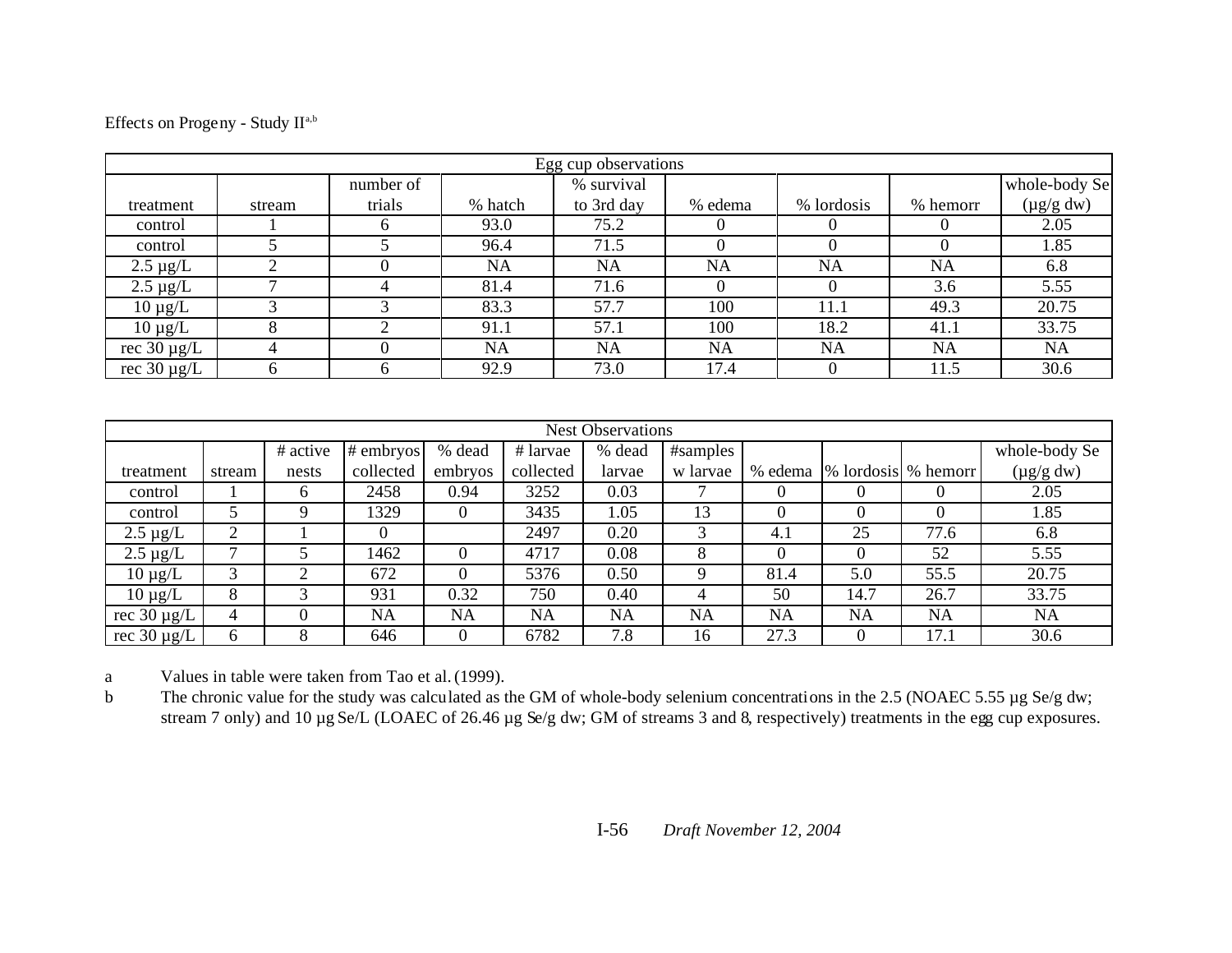Effects on Progeny - Study  $\mathrm{III}^{\mathrm{a}}$ 

|                   | Egg cup observations |                                          |         |         |          |            |          |                   |  |  |  |  |  |  |
|-------------------|----------------------|------------------------------------------|---------|---------|----------|------------|----------|-------------------|--|--|--|--|--|--|
|                   |                      | % survival to<br>whole-body<br>number of |         |         |          |            |          |                   |  |  |  |  |  |  |
| treatment         | Stream               | trials                                   | % hatch | 3rd day | % edema  | % lordosis | % hemorr | Se $(\mu g/g dw)$ |  |  |  |  |  |  |
| control           |                      |                                          | 92      | 58.6    | $\theta$ | 0          |          | 1.6               |  |  |  |  |  |  |
| control           |                      |                                          | 76.7    | 69.2    |          | 0.9        | 0.8      | 3.35              |  |  |  |  |  |  |
| rec $2.5 \mu g/L$ |                      |                                          | 87.3    | 66      |          |            |          | 5.25              |  |  |  |  |  |  |
| rec $2.5 \mu g/L$ |                      | h.                                       | 87.2    | 76.5    |          |            |          | 5.35              |  |  |  |  |  |  |
| rec $10 \mu g/L$  |                      |                                          |         |         |          |            |          | 14.5              |  |  |  |  |  |  |
| rec $10 \mu g/L$  |                      |                                          | 75.3    | 74.5    | $\theta$ | 0          |          | 11.7              |  |  |  |  |  |  |
| rec $30 \mu g/L$  |                      |                                          | 92      | 78      |          |            |          | 17.35             |  |  |  |  |  |  |
| rec $30 \mu g/L$  |                      |                                          |         |         |          |            |          |                   |  |  |  |  |  |  |

| Nest observations |        |                |                |         |            |          |                |  |
|-------------------|--------|----------------|----------------|---------|------------|----------|----------------|--|
|                   |        |                | # samples with |         |            |          | whole-body Se  |  |
| treatment         | stream | # active nests | larvae         | % edema | % lordosis | % hemorr | $(\mu g/g dw)$ |  |
| control           |        |                |                |         |            |          | 1.6            |  |
| control           |        |                |                |         |            |          | 3.35           |  |
| rec $2.5 \mu g/L$ |        |                |                |         |            |          | 5.25           |  |
| rec $2.5 \mu g/L$ |        |                |                |         |            |          | 5.35           |  |
| rec $10 \mu g/L$  |        |                |                |         |            |          | 14.5           |  |
| rec $10 \mu g/L$  |        |                |                |         |            |          | 11.7           |  |
| rec $30 \mu g/L$  |        |                | 13             |         |            |          | 17.35          |  |
| rec $30 \mu g/L$  |        |                |                |         |            |          |                |  |

a The chronic value for the study was selected as the NOAEC of >17.35 µg Se/g dw from the recovering 30 µg Se/L treatment.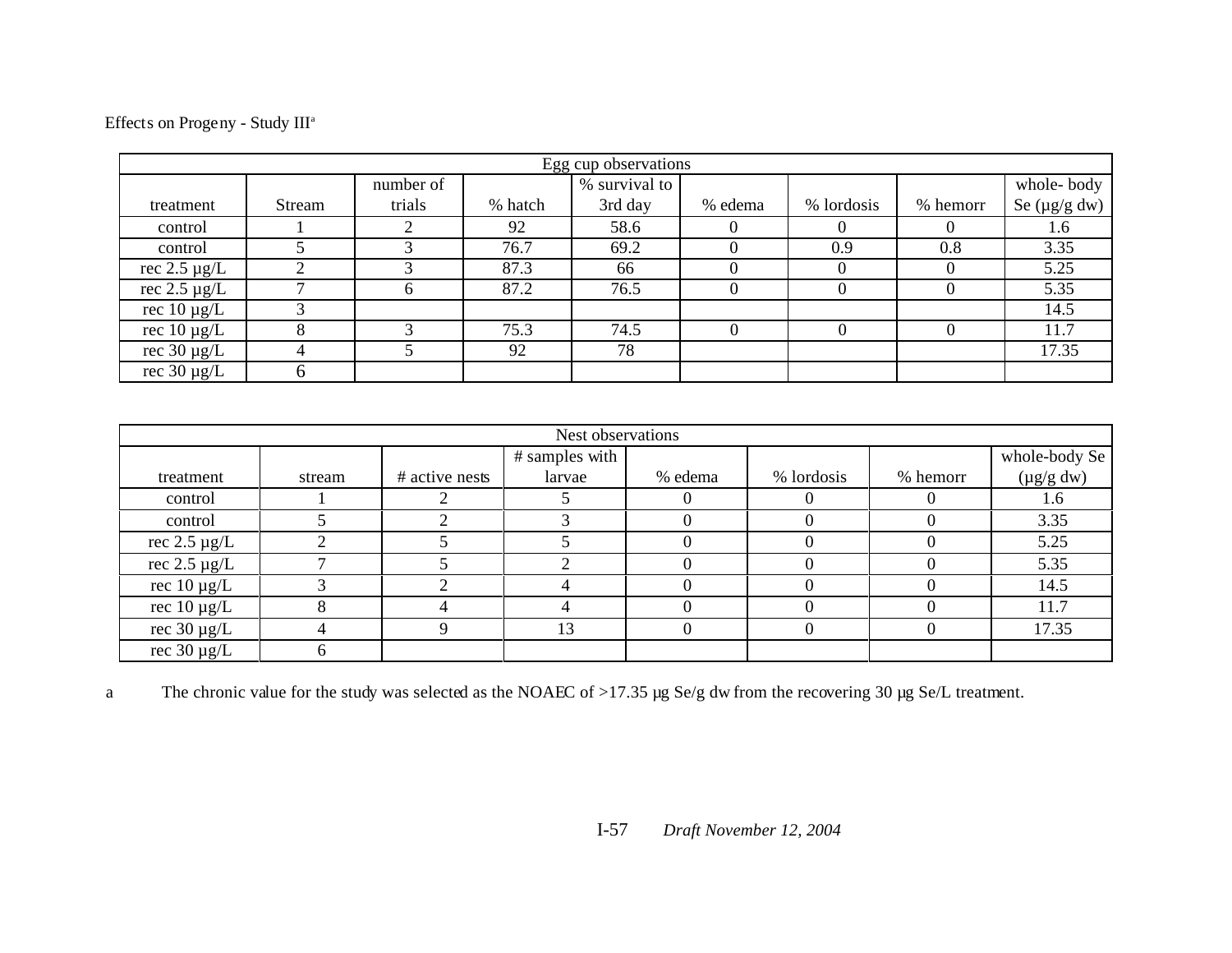**Coughlan, D.J. and J.S. Velte.** 1989. Dietary toxicity of selenium-contaminated red shiners to striped bass. Trans. Am. Fish Soc. 118:400-408.

| <b>Test Organism:</b>   | Striped bass (Morone saxitilis, adults from Lake Norman, NC, approximately 250<br>g each)                                                                                                                                                                                                                                                                                                                                                                                                                                                                                                                                                                                                                                                                                                                                                                                                                                                                                                                                                                                                         |  |
|-------------------------|---------------------------------------------------------------------------------------------------------------------------------------------------------------------------------------------------------------------------------------------------------------------------------------------------------------------------------------------------------------------------------------------------------------------------------------------------------------------------------------------------------------------------------------------------------------------------------------------------------------------------------------------------------------------------------------------------------------------------------------------------------------------------------------------------------------------------------------------------------------------------------------------------------------------------------------------------------------------------------------------------------------------------------------------------------------------------------------------------|--|
| <b>Exposure Route:</b>  | dietary only<br>Treated fish were fed selenium contaminated red shiners (1 g) from Belews Lake,<br>NC $(9.6 \mu g$ Se/g ww or 38.6 $\mu g$ Se/g dw based on a mean reported moisture<br>content of 75.1 percent). Control fish were fed golden shiners from a local bait<br>dealer $(0.3 \mu g \text{ Se/g ww or } 1.3 \mu g \text{ Se/g dw based on a mean reported moisture})$<br>content of 76.3 percent).                                                                                                                                                                                                                                                                                                                                                                                                                                                                                                                                                                                                                                                                                     |  |
| <b>Test Treatments:</b> | Test treatments were as described above. Two tanks contained treated fish ( $n =$<br>20 fish total), and one tank of fish served as the control $(n = 10$ fish). Each tank<br>received a continuous flow of soft well water (hardness and alkalinity approx. 30<br>$mg/L$ as $CaCO3$ ) throughout the exposure.                                                                                                                                                                                                                                                                                                                                                                                                                                                                                                                                                                                                                                                                                                                                                                                   |  |
| <b>Test Duration:</b>   | 80 days                                                                                                                                                                                                                                                                                                                                                                                                                                                                                                                                                                                                                                                                                                                                                                                                                                                                                                                                                                                                                                                                                           |  |
| <b>Study Design:</b>    | During the experiment, all striped bass ( $n = 10$ per tank) were fed to satiation<br>three times per day. Pre-weighed rations of live red shiners (treated fish) and<br>golden shiners (controls) were added to the tanks and allowed 5 hours to feed.<br>Uneaten prey was removed and weighed. Composite whole-body samples of each<br>prey fish were collected at regular intervals throughout the study for whole-body<br>tissue selenium analysis. The final selenium concentration in epaxial white<br>muscle was determined for surviving striped bass at the end of the test. Moribund<br>striped bass were sacrificed so as to obtain muscle tissue samples for selenium<br>analysis. Samples of liver and trunk kidney of these and the surviving striped<br>bass were dissected for observations of histopathology.                                                                                                                                                                                                                                                                    |  |
| <b>Effects Data:</b>    | Striped bass fed selenium-laden red shiners exhibited changes in behavior<br>(lethargy, reduced appetite), negligible weight gain, elevated selenium<br>concentrations in muscle, histological damage, and death. Control fish ate and<br>grew well, and behaved normally. Average selenium ingestion was between 60<br>and $140 \mu$ g Se/fish per day until day 30. Appetite of the treated fish appeared to<br>be significantly reduced beyond this point compared to the appetite of the control<br>group. By day 78, all striped bass fed the Se-laden red shiners either had died or<br>were moribund and sacrificed for analysis. The final selenium concentration in<br>muscle of treated striped bass averaged from 3.5 (tank 1) and 4.0 (tank 2) $\mu$ g/g<br>ww, or 17.5 and 20.0 $\mu$ g/g dw, respectively, assuming 80 percent moisture<br>content in muscle tissue. The final selenium concentration in muscle of control<br>striped bass fed uncontaminated golden shiners averaged 1.1 $\mu$ g/g ww, or 5.50<br>µg/g dw (assuming 80 percent moisture content in muscle tissue). |  |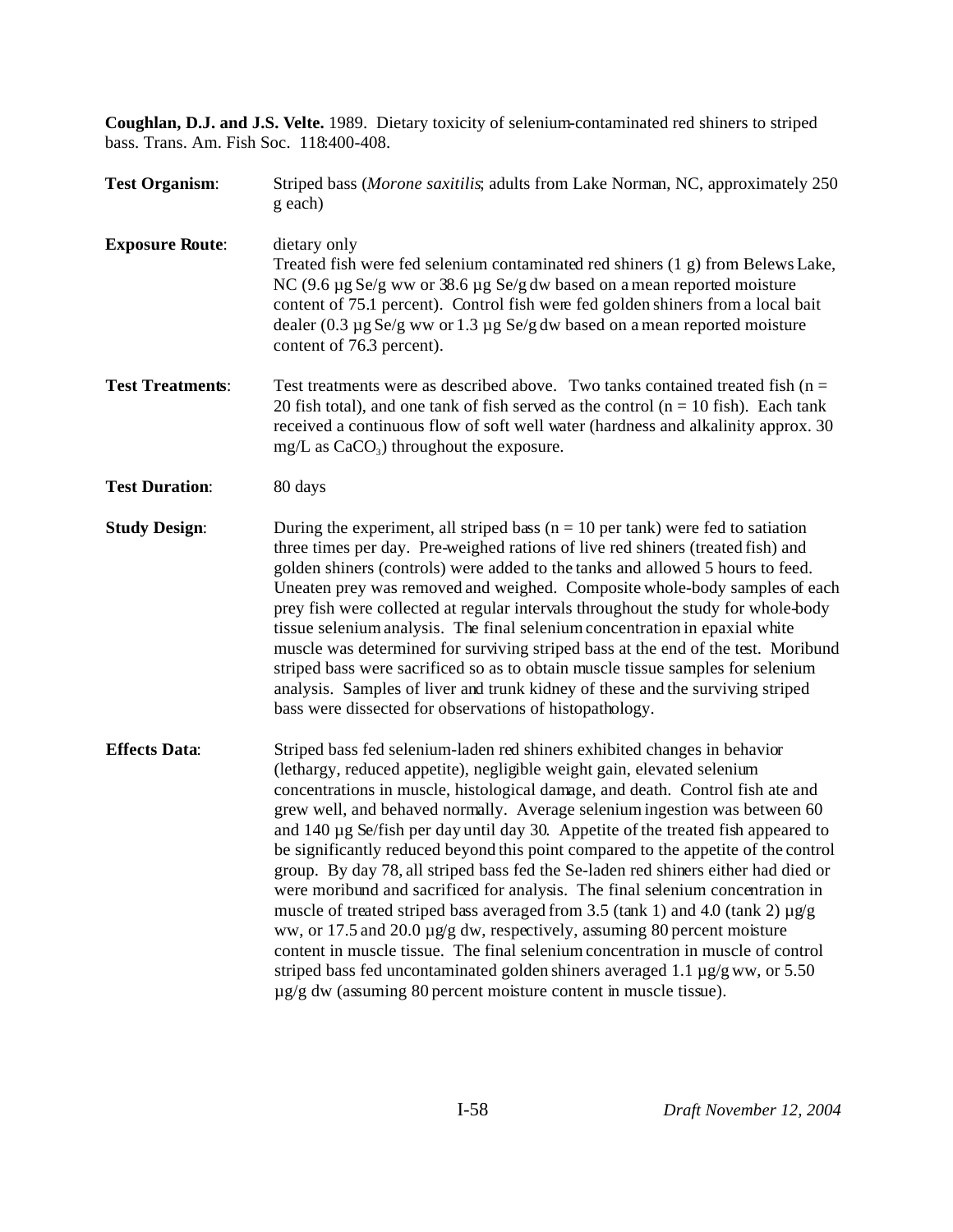**Chronic Value**: The chronic value for percent survival of striped bass relative to final selenium in muscle tissue after being fed Se-laden red shiners is <17.50 µg/g dw, or 14.75 µg/g dw whole body tissue converted using equation I.

> An  $EC_{20}$  value could not be calculated for this data set because the data did not meet the assumptions required for analysis.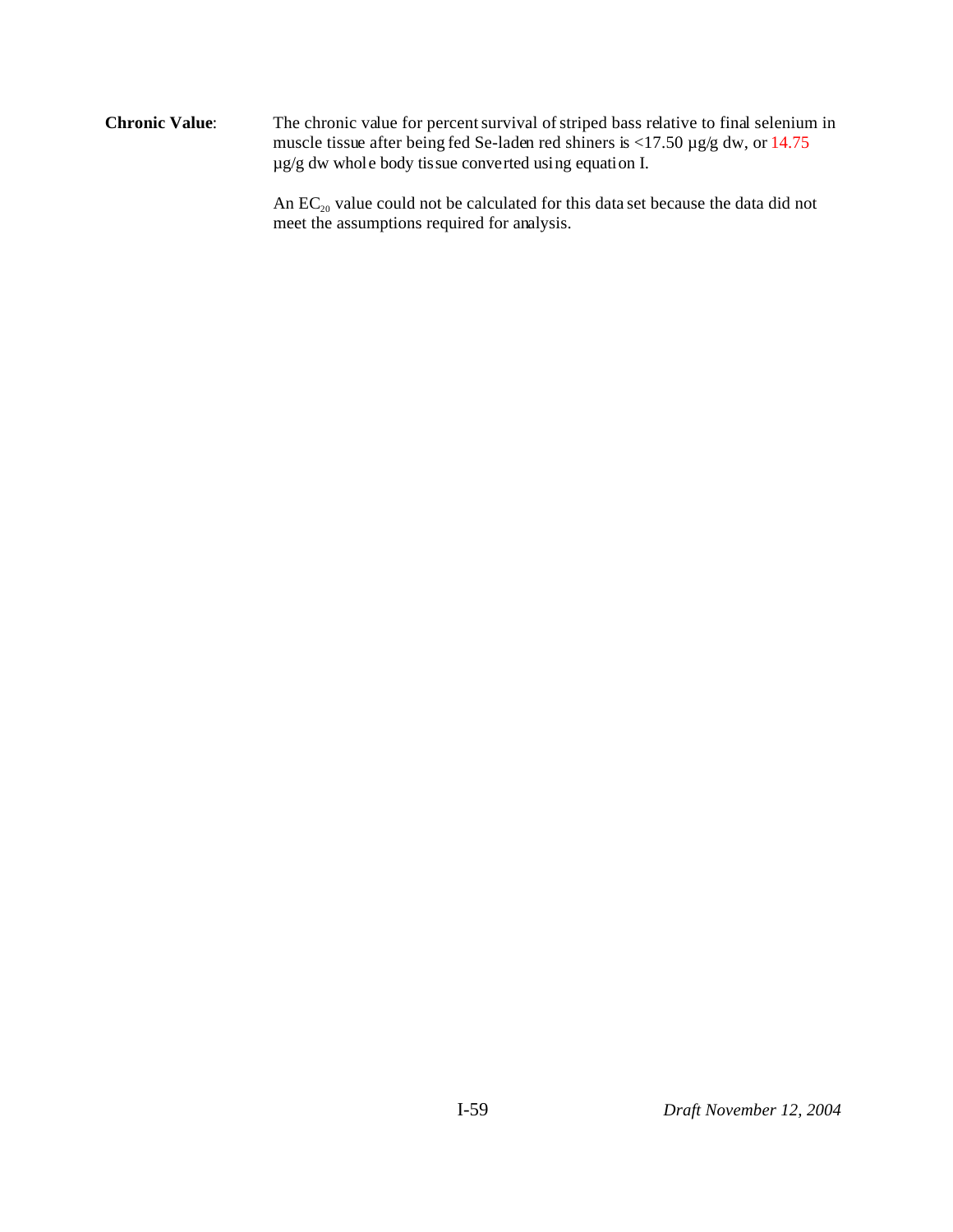**Lemly, A.D.** 1993b. Teratogenic effects of selenium in natural populations of freshwater fish. Ecotoxicol. Environ. Safety. 26: 181-204.

| <b>Test Organism:</b>  | All possible fish species collected from Belews Lake and a reference site.                                                                                                                                                                                                                                                                                                                                                                                                                                                                                                                                                                                                                                                                                                                                                              |  |  |
|------------------------|-----------------------------------------------------------------------------------------------------------------------------------------------------------------------------------------------------------------------------------------------------------------------------------------------------------------------------------------------------------------------------------------------------------------------------------------------------------------------------------------------------------------------------------------------------------------------------------------------------------------------------------------------------------------------------------------------------------------------------------------------------------------------------------------------------------------------------------------|--|--|
| <b>Exposure Route:</b> | dietary and waterborne - field exposed                                                                                                                                                                                                                                                                                                                                                                                                                                                                                                                                                                                                                                                                                                                                                                                                  |  |  |
| <b>Study Design:</b>   | Surveys of external abnormalities in fish collected from Belews Lake and two<br>reference lakes were done in 1975, 1978, 1982, and 1992. Five classifications of<br>abnormalities were reported: (1) spinal deformities (lordosis, scoliosis, kyphosis);<br>(2) accumulation of body fluid (edema, expothalmus or popeye); (3) missing or<br>abnormal fins; (4) abnormally shaped head or mouth; and (5) cloudy eye lens or<br>cornea (cataracts). Whole-body selenium was measured in each fish. The<br>relationship between whole-body selenium and malformations was examined.                                                                                                                                                                                                                                                       |  |  |
| <b>Effects Data:</b>   | The relationship between whole-body selenium and the frequency of<br>malformations in all the fish species collected at Belews $(n=22)$ did not follow a<br>clear trend. When evaluating only fish from the family Centrarchidae using a<br>polynomial regression (cubic model) an $R^2$ value of 0.881 was obtained. Lemly<br>reported that the inflection point where a rapid rise in deformities occurred was<br>between 40 and 50 $\mu$ g Se/g dw in whole-body tissue. The EC <sub>20</sub> value determined<br>by regression analysis of percent normal fish versus whole-body tissue selenium<br>concentration for the family Centrarchidae (most sensitive family or group of<br>families) was $44.57 \mu g$ Se/g dw. Centrarchidae was the most sensitive family or<br>group of families of those collected during the survey. |  |  |
| <b>Chronic Value:</b>  | The $EC_{20}$ value determined by regression analysis of percent normal fish versus<br>whole-body tissue selenium concentration for the family Centrarchidae was 44.57<br>$\mu$ g Se/g dw.                                                                                                                                                                                                                                                                                                                                                                                                                                                                                                                                                                                                                                              |  |  |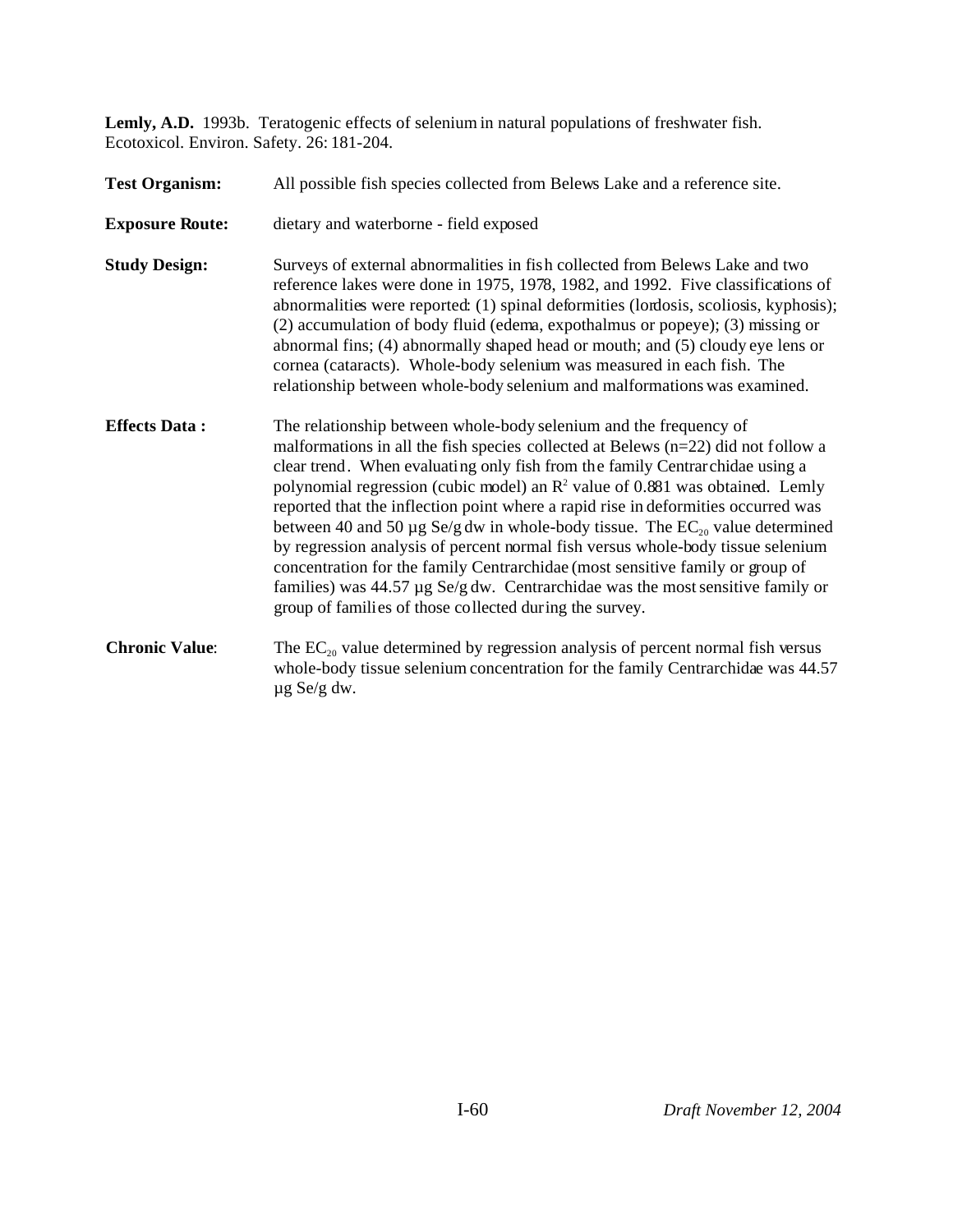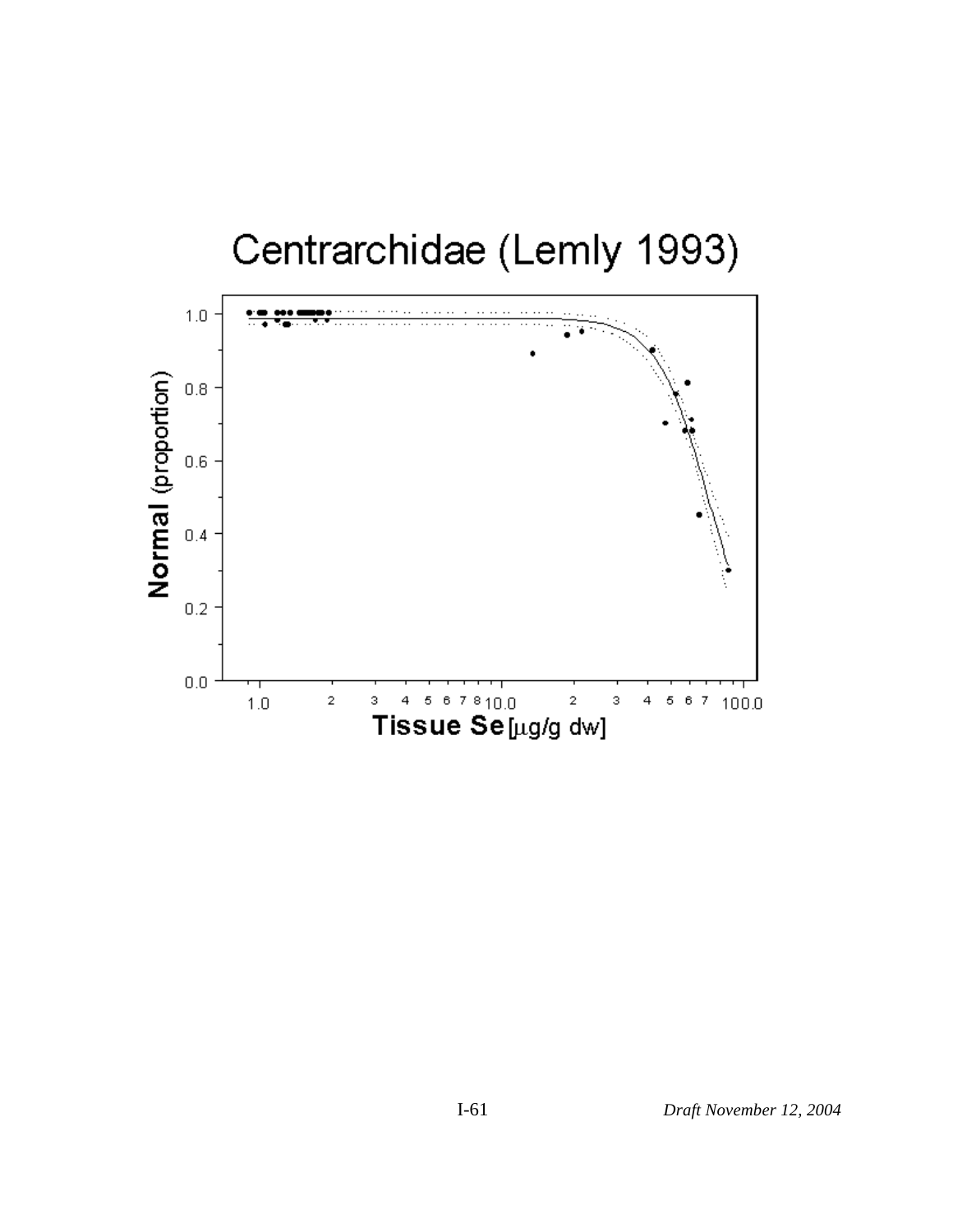## **APPENDIX J**

# **SELENIUM (µg/g dw WHOLE-BODY) IN FISH SAMPLES COLLECTED FROM 112** SITES AS PART OF U.S. FISH AND WILDLIFE'S NATIONAL BIOMONITORING **PROGRAM, 1978-1981 (LOWE ET AL. 1985).**

**AND**

**SELENIUM (µg/g dw WHOLE-BODY) IN 322 AQUATIC LIFE TISSUE SAMPLES COLLECTED FROM 264 SITES AS PART OF USGS NATIONAL WATER QUALITY ASSESSMENT (NAWQA) PROGRAM (http://water.usgs.gov/nawqa/ as of May 11, 2004).**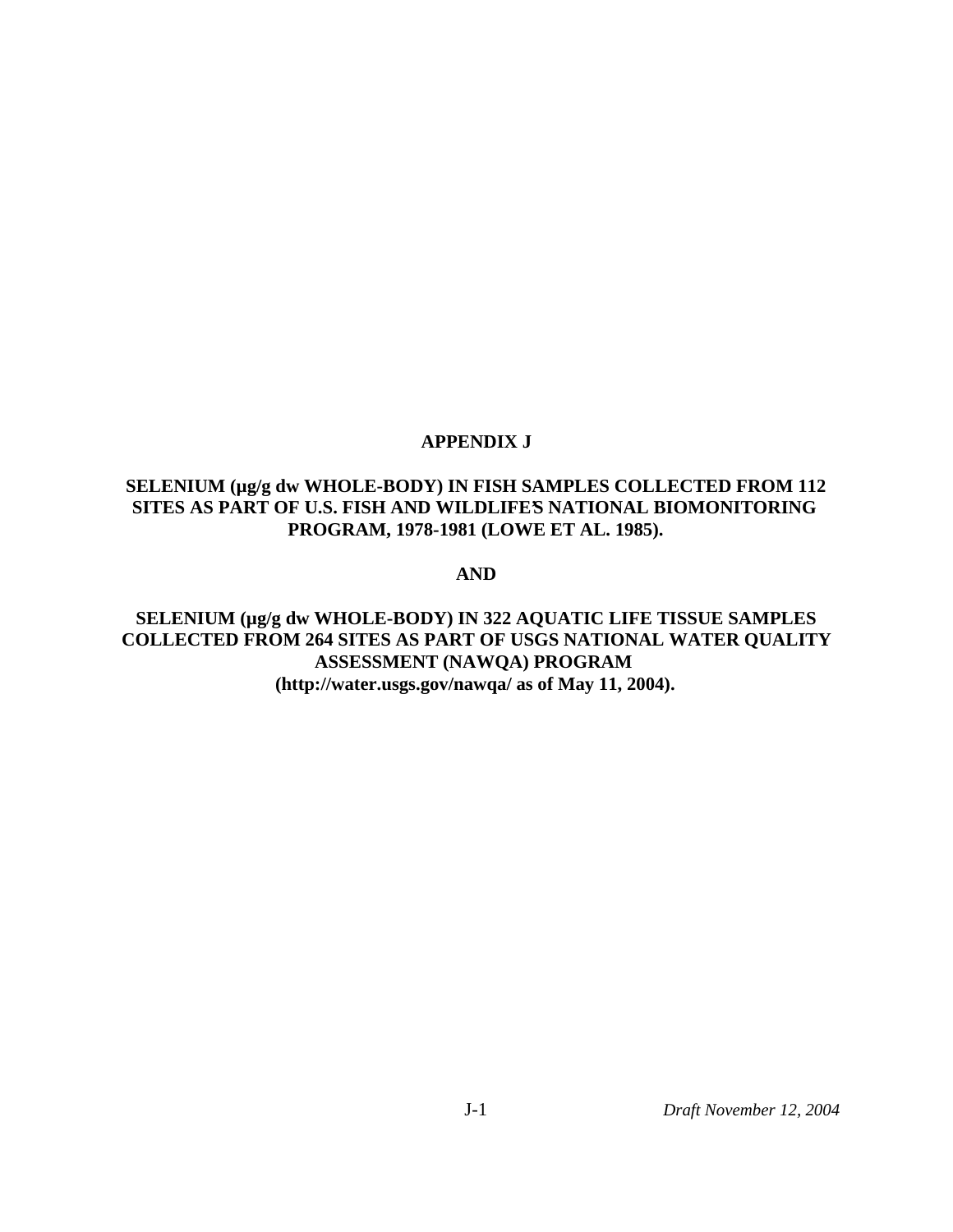### **FCV Relative to Natural Background Levels of Selenium in Fish**

As an essential element, selenium naturally occurs in all living things. Since selenium is found in all fish, two questions arise. 1) How close is the FCV of 7.91 µg/g dw to natural background levels in fish, and 2) how frequently do natural selenium tissue concentrations exceed the FCV. The latter situation would pose problems in the implementation of the FCV as an ambient water quality criterion.

As part of the National Contaminant Biomonitoring Program, the U.S. Fish and Wildlife Service collected fish from 112 sites distributed evenly across the U.S. during 1979 through 1981, and measured several contaminants including selenium (Lowe et al. 1985). Selenium, measured in 591 fish samples representing 60 different species, ranged from 0.3 to 10.5  $\mu$ g/g dw and had an overall average and standard deviation of  $1.9 \pm 1.4 \,\mu g/g \, dw.$ 

A separate data set of selenium levels in 231 macroinvertebrate samples, 90 fish samples, and one plant sample collected from 25 different states across the United States was generated by USGS's National Water Quality Assessment (NAWQA) program. NAWQA is intended to measure water quality in a sampling of smaller watersheds having known land use. Among these sites, whole body tissue concentrations ranged from 0.3 to 22.37 µg/g dw and had an overall average and standard deviation of 3.22  $\pm$  2.29 µg/g dw. The distribution of both these data sets indicates that the FCV would not be exceeded by over 97 percent of aquatic tissue samples collected across the United States (Figure J-1). The FCV thus appears to be sufficiently greater than natural selenium levels that unavoidable exceedances of the criterion are unlikely.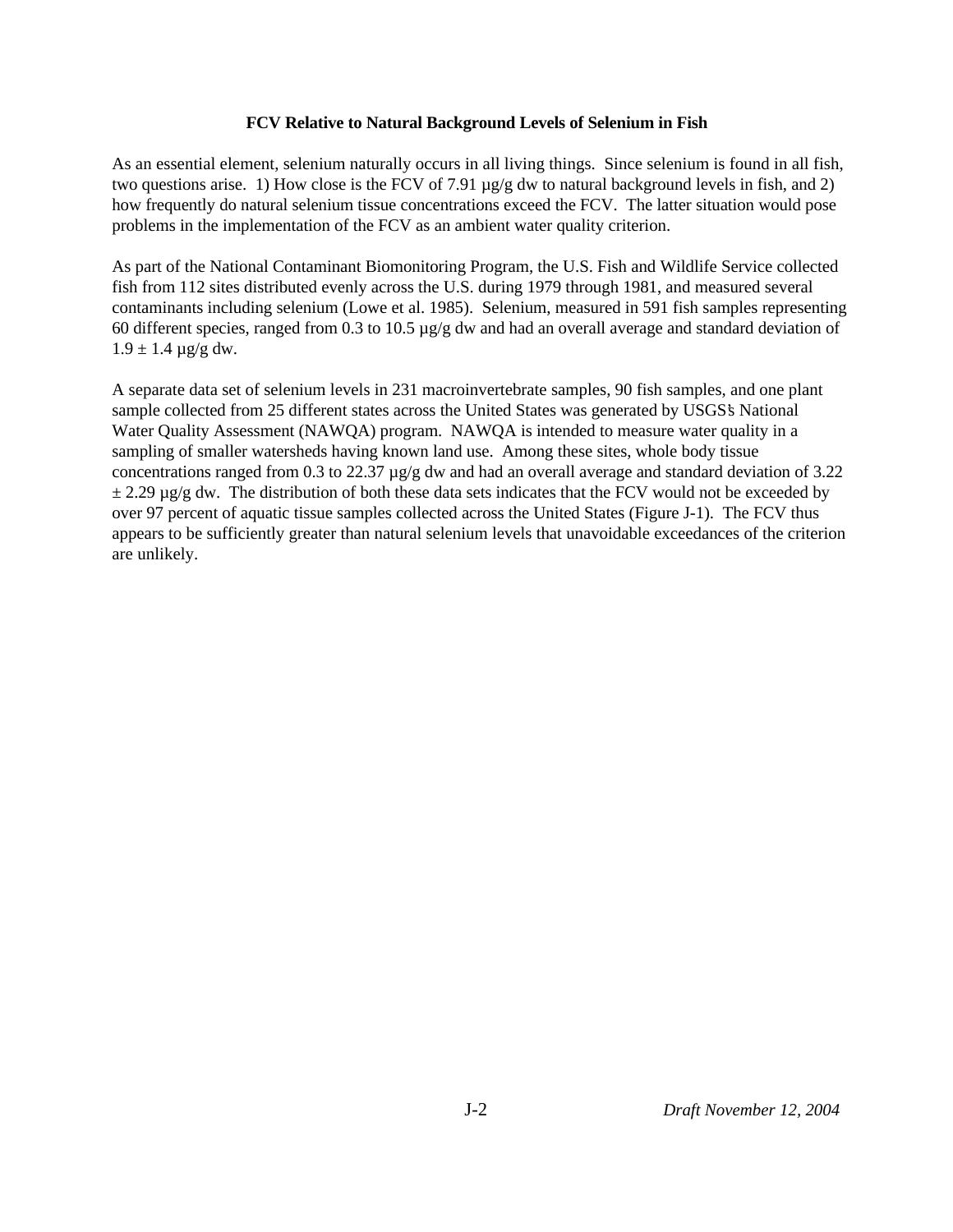

Figure J-1. Cumulative distribution of selenium concentrations in aquatic organisms (whole-body, µg/g dw) collected by the National Contaminant Biomonitoring Program (NCBP) and the U.S. Geological Service National Water-Quality Assessment (NAWQA) Program. NCBP and NAWQA data from Lowe et al. (1985) and query results from NAWQA's database on contaminant concentrations in animal tissues (http://water.usgs.gov/nawqa/), respectively.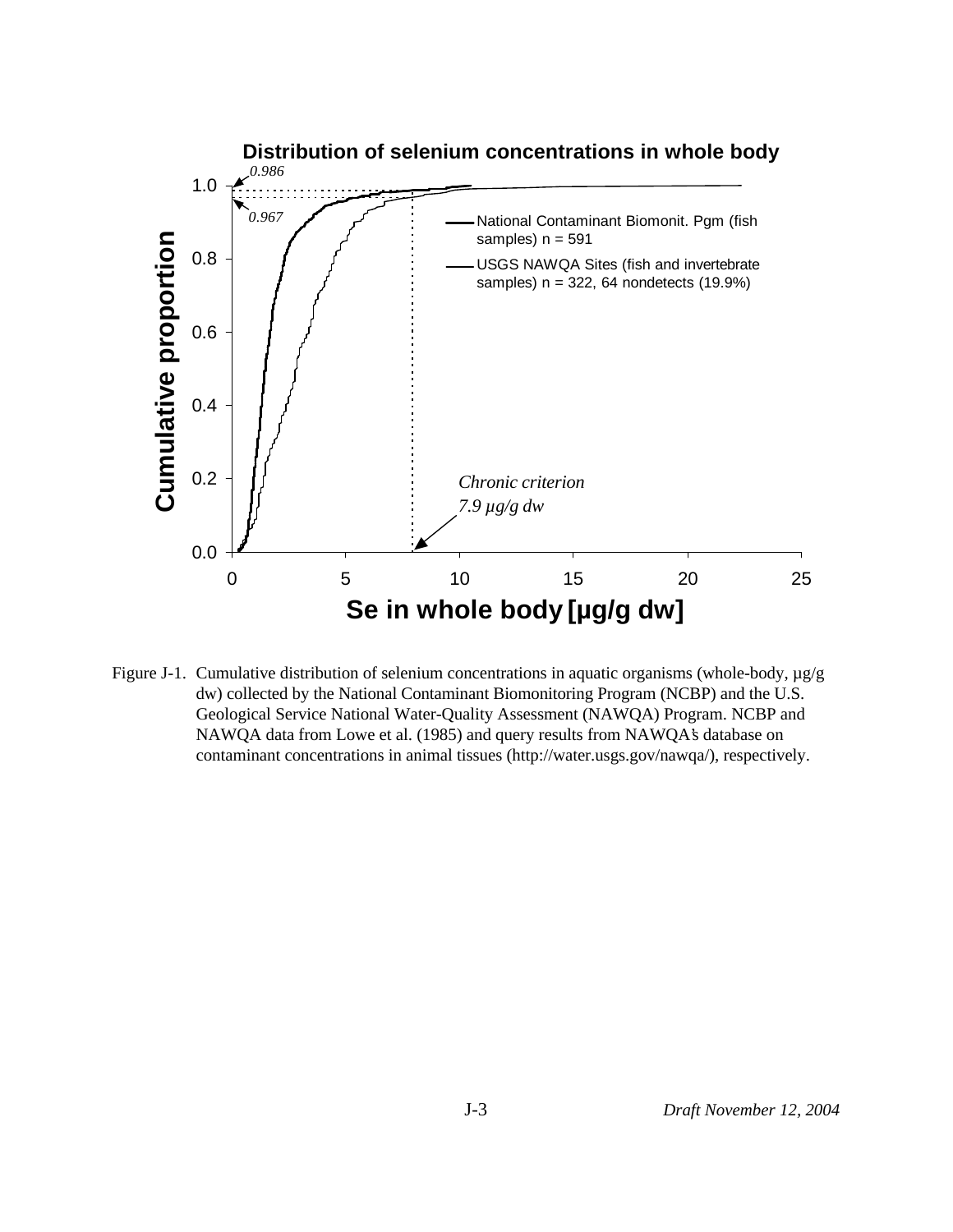| Year     | Species                       | Mean total length, cm                                           | Mean total weight, Kg | Se, ug/g dry wt. |
|----------|-------------------------------|-----------------------------------------------------------------|-----------------------|------------------|
|          |                               | Station 1, Penobscot River at Old Town, MA                      |                       |                  |
| 78       | Smallmouth bass               | 12.9                                                            | 1.2                   | 0.8562           |
| 78       | White sucker                  | 13.7                                                            | 1.1                   | 1.2227           |
| 78       | White sucker                  | 14.4                                                            | 1.3                   | 0.9292           |
| 80       | Smallmouth bass               | 12.8                                                            | 1.1                   | 0.6513           |
| 80       | White sucker                  | 15.2                                                            | 1.3                   | 0.8261           |
| 80       | White sucker                  | 15.3                                                            | 1.4                   | 0.7634           |
|          |                               | Station 2, Connecticut River at Windsor Locks, Conn.            |                       |                  |
| 78       | White catfish                 | 16.6                                                            | 2.3                   | 0.4651           |
| 78       | White catfish                 | 16.5                                                            | 2.3                   | 0.6818           |
| 78       | Yellow perch                  | 8                                                               | 0.3                   | 0.9934           |
| 80       | White catfish                 | 14.5                                                            | 0.9                   | 0.6007           |
| 80<br>80 | White catfish<br>Yellow perch | 13.3<br>9.5                                                     | 0.9<br>0.4            | 0.9738<br>0.9811 |
|          |                               | Station 3, Hudson River at Poughkeepsie, NY                     |                       |                  |
| 78       | Goldfish                      | 11                                                              | $\mathbf{1}$          | 0.9353           |
| 78       | Goldfish                      | 11.4                                                            | 1.1                   | 0.6545           |
| 78       | Largemouth bass               | 11.1                                                            | 0.8                   | 1.0676           |
| 80       | Goldfish                      | 10.9                                                            | $\mathbf{1}$          | 1.2333           |
| 80       | Largemouth bass               | 14.8                                                            | 2.2                   | 1.0701           |
|          |                               | Station 4, Delaware River at Trenton, NY-Yardley, Pa.           |                       |                  |
| 79       | White perch                   | 7.3                                                             | 0.2                   | 4.6429           |
| 79       | White sucker                  | 12.8                                                            | 0.8                   | 1.1438           |
| 79       | White sucker                  | 14.3                                                            | 1.2                   | 0.8389           |
| 81       | Largemouth bass               | 9.5                                                             | 0.4                   | 2.4206           |
| 81       | White sucker                  | 15                                                              | 1.3                   | 1.1864           |
| 81       | White sucker                  | 14.4                                                            | 1.1                   | 1.4423           |
|          |                               | Station 5, Susquehanna River at Conowingo Dam, Md.              |                       |                  |
| 79       | Common carp                   | 12.9                                                            | $\overline{c}$        | 2.0690           |
| 79       | Common carp                   | 16.9                                                            | 2.3                   | 2.2381           |
| 79       | White perch                   | 7.6                                                             | 0.3                   | 5.5401           |
| 81       | Common carp                   | 14.4                                                            | 1.6                   | 2.5431           |
| $81\,$   | Common carp                   | 14.1                                                            | 1.7                   | 1.5358           |
| 81       | White perch                   | 7.9                                                             | 0.3                   | 3.4951           |
| 79       | Common carp                   | Station 6, Potomac River at Little Falls Md.- McLean Va<br>18.7 | 3.1                   | 1.5248           |
| 79       | Common carp                   | 17                                                              | 2.5                   | 1.1628           |
| 79       | Smallmouth bass               | 10                                                              | 0.5                   | 2.6587           |
| 81       | Largemouth bass               | 11.5                                                            | 8                     | 1.8474           |
| 81       | Redhorse                      | 17.2                                                            | $\overline{c}$        | 1.2963           |
| 81       | Redhorse                      | 17.5                                                            | 2.1                   | 1.3208           |
|          |                               |                                                                 |                       |                  |

#### Table J-1. Selenium (µg/g dw whole-body) in fish samples collected from 112 sites as part of U.S. Fish and Wildlife's National Biomonitoring Program, 1978-1981. From Lowe et al. 1985

Station 7, Roanoke river at Roanoke Rapids, N.C.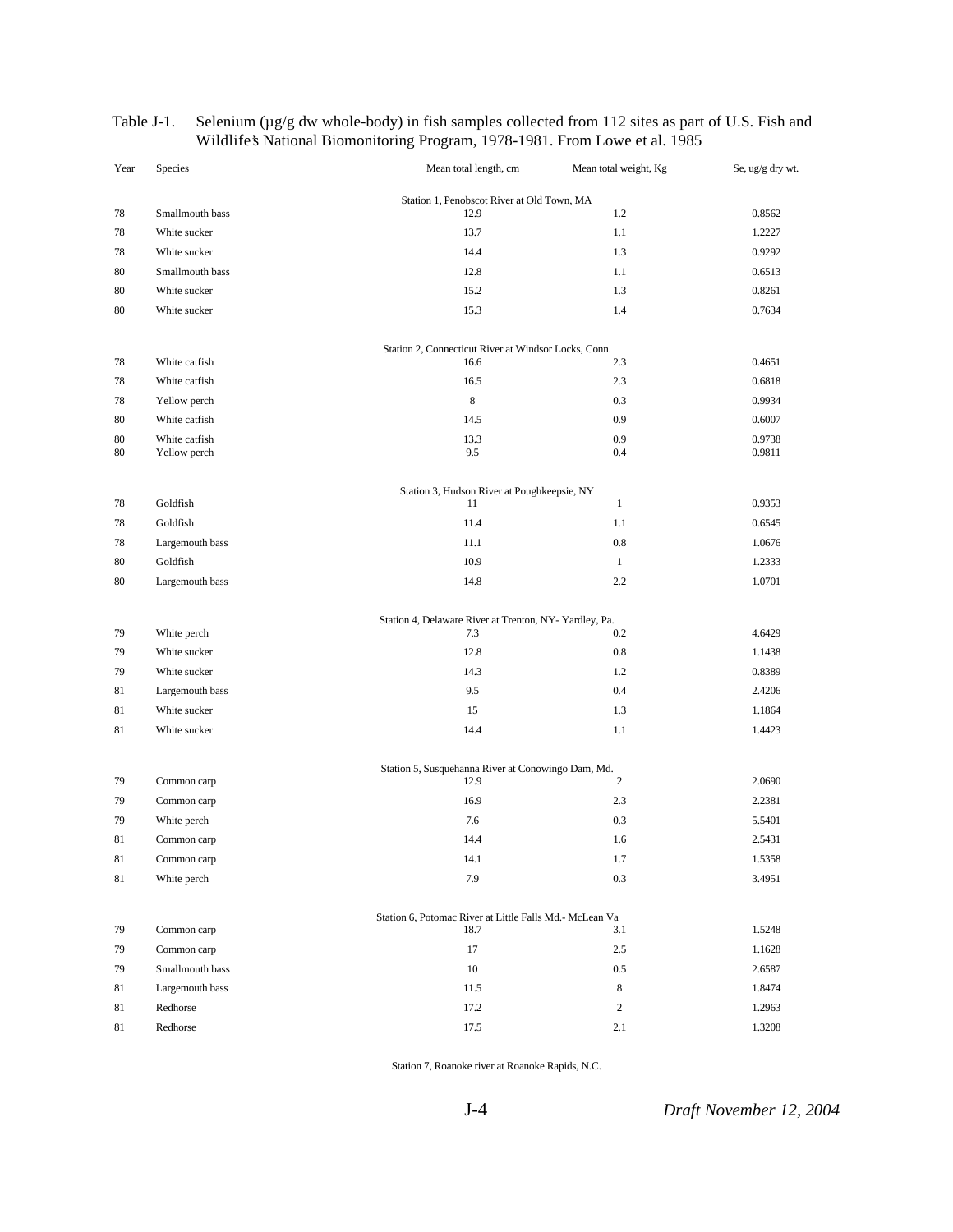| Year     | Species            | Mean total length, cm                                        | Mean total weight, Kg | Se, ug/g dry wt. |
|----------|--------------------|--------------------------------------------------------------|-----------------------|------------------|
| 78       | White catfish      | 12.7                                                         | $0.7\,$               | 1.2134           |
| 80       | Striped bass       | 14.5                                                         | 1.4                   | 1.3665           |
| 80       | White catfish      | 11.7                                                         | $0.6\,$               | 1.0473           |
| 80       | White catfish      | $10.1\,$                                                     | $0.4\,$               | 1.0164           |
|          |                    | Station 8, Cape Fear River at Elizabethtown, NC              |                       |                  |
| 78       | Spotted sucker     | 16.3                                                         | $\boldsymbol{2}$      | 2.5177           |
| 78       | Spotted sucker     | $16\,$                                                       | $\overline{c}$        | 2.5263           |
| 80       | Flathead catfish   | 19                                                           | $\overline{c}$        | 1.0656           |
| 80       | Quillback          | 15                                                           | 1.7                   | 1.6719           |
| 80       | Quillback          | 14.9                                                         | 1.1                   | 1.6558           |
|          |                    | Station 9, Cooper River at Lake Moultrie, Monck;s Coner, S.C |                       |                  |
| 78       | Channel catfish    | 16.3                                                         | 1.3                   | 1.6078           |
| 78       | Channel catfish    | 14.6                                                         | $\mathbf{1}$          | 1.4563           |
| 80       | Channel catfish    | 14.5                                                         | $\mathbf{1}$          | 1.4497           |
| 80       | Channel catfish    | 13.6                                                         | 0.6                   | 1.4917           |
| 80       | Striped bass       | $20.6\,$                                                     | 3.3                   | 1.4894           |
|          | Channel catfish    | Station 10, Savannah River at Savannah, Ga<br>11             | $0.4\,$               | 3.2444           |
| 78<br>78 | White catfish      | 12.7                                                         | $\mathbf{1}$          | 2.0248           |
| 80       | White catfish      | 11.3                                                         | $0.7\,$               | 1.4592           |
| 80       | White catfish      | 7.9                                                          | $0.2\,$               | 1.2319           |
| 80       | Bowfin             | 21                                                           | 3.6                   | 2.2568           |
|          |                    | Station 12, St. Lucie Canal at Indiantowm, Fla               |                       |                  |
| 78       | Largemouth bass    |                                                              |                       | 1.0954           |
| 78       | White catfish      |                                                              |                       | 1.0580           |
| 78       | White catfish      |                                                              |                       | 0.7931           |
| 80       | Largemouth bass    |                                                              |                       | 1.1837           |
| 80       | White catfish      |                                                              |                       | 1.3208           |
| 80       | White catfish      |                                                              |                       | 0.9690           |
|          |                    | Satation 13, Appalachicola River at J. Woodruff Dam, Fla.    |                       |                  |
| 79       | Largemouth bass    |                                                              |                       | 0.8803           |
| 79       | Spotted sucker     |                                                              |                       | 1.8219           |
| 79       | Spotted sucker     |                                                              |                       | 1.0980           |
| 81       | Largemouth bass    |                                                              |                       | 0.9402           |
| 81       | Spotted sucker     |                                                              |                       | 1.3060           |
| 81       | Spotted sucker     |                                                              |                       | 1.5600           |
| 79       | Smallmouth buffalo | Station 14, Tombigbee Tiver at McIntosh, Ala.                |                       | 0.7325           |
| 79       | Smallmouth buffalo |                                                              |                       | 1.1513           |
| 81       | Black crappie      |                                                              |                       | 1.2545           |
| 81       | Blue catfish       |                                                              |                       | 0.8765           |
| 81       | Blue catfish       |                                                              |                       | 0.7782           |
|          |                    |                                                              |                       |                  |

Station 15, Mississippi Tiver at Luling, La.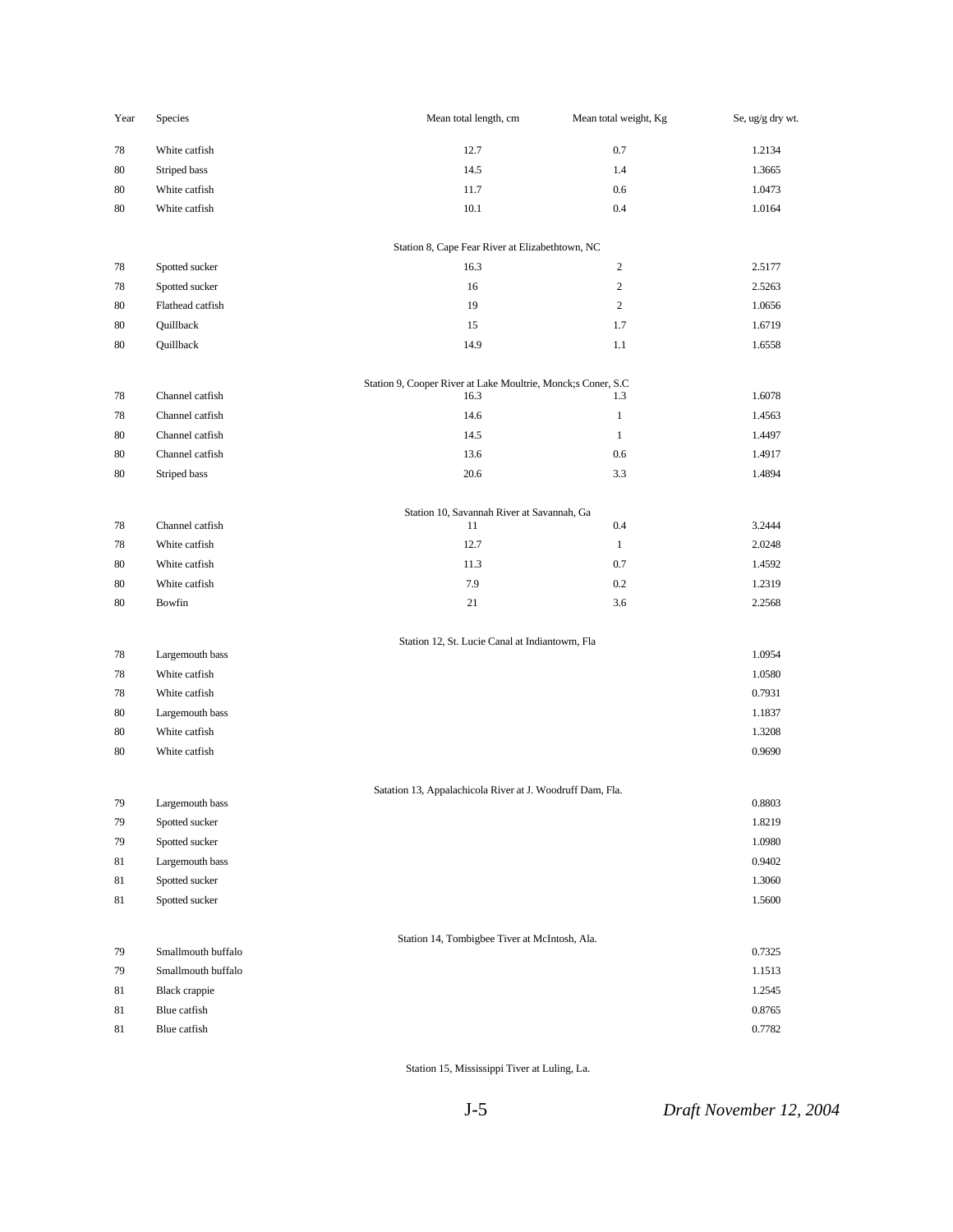| Year | Species         | Mean total length, cm                                   | Mean total weight, Kg | Se, ug/g dry wt. |
|------|-----------------|---------------------------------------------------------|-----------------------|------------------|
| 79   | Common carp     |                                                         |                       | 1.6667           |
| 79   | Common carp     |                                                         |                       | 1.7162           |
| 79   | Largemouth bass |                                                         |                       | 1.7200           |
| 81   | Channel catfish |                                                         |                       | 0.6599           |
| 81   | Channel catfish |                                                         |                       | 0.7561           |
| 81   | Largemouth bass |                                                         |                       | 1.8147           |
|      |                 | Station 16, Rio Grande at Mission, Tex                  |                       |                  |
| 80   | Gizzard shad    |                                                         |                       | 2.4638           |
| 80   | Gizzard shad    |                                                         |                       | 2.4719           |
| 80   | Largemouth bass |                                                         |                       | 2.2800           |
| 81   | Common carp     |                                                         |                       | 2.1858           |
| 81   | Gizzard shad    |                                                         |                       | 2.6190           |
| 81   | Gizzard shad    |                                                         |                       | 2.8125           |
|      |                 | Station 17, Genessee River at Scottsville, NY           |                       |                  |
| 80   | Pumpkinseed     |                                                         |                       | 0.9901           |
| 80   | Redhorse        |                                                         |                       | 0.7692           |
| 80   | Redhorse        |                                                         |                       | 0.7328           |
| 81   | Pumpkinseed     |                                                         |                       | 2.1186           |
| 81   | Redhorse        |                                                         |                       | 1.2450           |
| 81   | Redhorse        |                                                         |                       | 1.3853           |
|      |                 | Station 18,, Lake Ontario at Prot Ontario, NY           |                       |                  |
| 78   | Rock bass       |                                                         |                       | 1.1355           |
| 79   | Yellow perch    |                                                         |                       | 1.3306           |
| 79   | Yellow perch    |                                                         |                       | 1.1719           |
| 81   | Rock bass       |                                                         |                       | 1.4886           |
| 81   | Yellow perch    |                                                         |                       | 1.7293           |
| 81   | Yellow perch    |                                                         |                       | 1.3383           |
|      |                 | Station 19, Lake Erie at Erie, Pa                       |                       |                  |
| 80   | Redhorse        |                                                         |                       | 1.7625<br>1.7241 |
| 80   | Redhorse        |                                                         |                       |                  |
| 80   | Yellow perch    |                                                         |                       | 2.4576           |
| 79   | Common carp     | Station 20, Lake Huron (Saginaw Bay) at Bay port, Mich. |                       | 1.8237           |
| 79   | Common carp     |                                                         |                       | 1.9113           |
| 79   | Yellow perch    |                                                         |                       | 1.9196           |
| 81   | Common carp     |                                                         |                       | 2.3355           |
| 81   | Common carp     |                                                         |                       | 2.5776           |
| 81   | Yellow perch    |                                                         |                       | 2.1723           |
|      |                 |                                                         |                       |                  |
|      |                 | Station 21, Lake Michigan at Sheboygan, Wis.            |                       |                  |
| 79   | Bloater         |                                                         |                       | 0.8060           |
| 79   | Bloater         |                                                         |                       | 0.6897           |
| 79   | Lake trout      |                                                         |                       | 1.1730           |
| 81   | Bloater         |                                                         |                       | 0.7104           |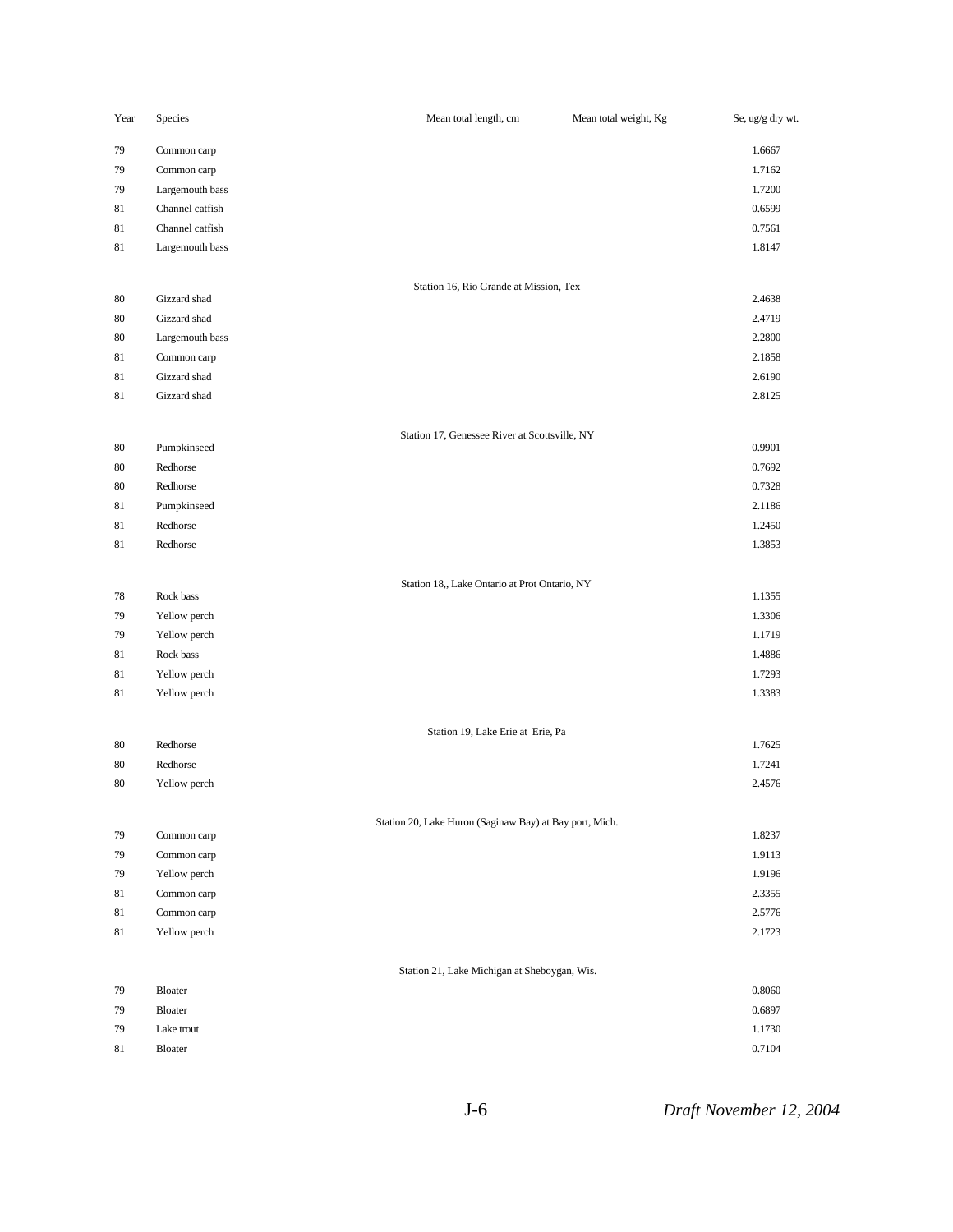| Year     | Species                      | Mean total length, cm                                              | Mean total weight, Kg | Se, ug/g dry wt. |
|----------|------------------------------|--------------------------------------------------------------------|-----------------------|------------------|
| 81       | Bloater                      |                                                                    |                       | 0.9687           |
| 81       | Lake trout                   |                                                                    |                       | 1.2828           |
|          |                              |                                                                    |                       |                  |
|          | Lake trout                   | Station 22, Lake Superior at Bayfield, Wis.                        |                       | 0.8911           |
| 79<br>79 | Lake whitefish               |                                                                    |                       | 1.3278           |
| 79       | Lake whitefish               |                                                                    |                       | 1.5058           |
| 81       | Bloater                      |                                                                    |                       | 1.1304           |
| 81       | Bloater                      |                                                                    |                       | 1.3419           |
| 81       | Lake trout                   |                                                                    |                       | 1.4741           |
|          |                              |                                                                    |                       |                  |
|          |                              | Station 23, Kanawha River at Winfield, W.VA                        |                       |                  |
| 78       | Channel catfish              |                                                                    |                       | 0.9091           |
| 78       | Channel catfish              |                                                                    |                       | 0.8841           |
| 78       | Sauger                       |                                                                    |                       | 1.4334           |
| 80       | Channel catfish              |                                                                    |                       | 0.9508           |
| 80       | Channel catfish              |                                                                    |                       | 1.2635           |
| 80       | Sauger                       |                                                                    |                       | 2.3651           |
|          |                              |                                                                    |                       |                  |
| 78       | Channel catfish              | Station 24, Ohio River at marietta, Ohio- Williamstown, W VA       |                       | 1.1871           |
| 78       | Sauger                       |                                                                    |                       | 1.4716           |
| 80       | Common carp                  |                                                                    |                       | 2.2819           |
| 80       | Common carp                  |                                                                    |                       | 1.7687           |
| 80       | Sauger                       |                                                                    |                       | 2.2511           |
|          |                              |                                                                    |                       |                  |
|          |                              | Station 25, Cumberland River at Clarksville, Tenn.                 |                       |                  |
| 78       | Common carp                  |                                                                    |                       | 1.3793           |
| 78<br>78 | common carp<br>White catfish |                                                                    |                       | 1.8077<br>1.2203 |
|          |                              |                                                                    |                       |                  |
| 80       | Common carp<br>Common carp   |                                                                    |                       | 1.3514<br>1.5909 |
| 80<br>80 | Largemouth bass              |                                                                    |                       | 1.7669           |
|          |                              |                                                                    |                       |                  |
|          |                              | Station 26, Illinois River at Beardstown, Ill.                     |                       |                  |
| 78       | Black crappie                |                                                                    |                       | 0.8638           |
| $78\,$   | Common carp                  |                                                                    |                       | 2.0438           |
| 78       | Common carp                  |                                                                    |                       | 2.6766           |
| 80       | Black crappie                |                                                                    |                       | 1.5751           |
| 80       | Common carp                  |                                                                    |                       | 1.8051           |
| 80       | Common carp                  |                                                                    |                       | 2.1687           |
|          |                              |                                                                    |                       |                  |
| 78       | Common carp                  | Station 27, Mississippi River at Gutenburg, Iowa- Glen Haven, Wis. |                       | 1.7628           |
| 78       | Common carp                  |                                                                    |                       | 1.3907           |
| $78\,$   | Largemouth bass              |                                                                    |                       | 2.2742           |
| 80       | Common carp                  |                                                                    |                       | 1.3231           |
| 80       | Common carp                  |                                                                    |                       | 0.9064           |
| 80       | Largemouth bass              |                                                                    |                       | 1.1885           |
|          |                              |                                                                    |                       |                  |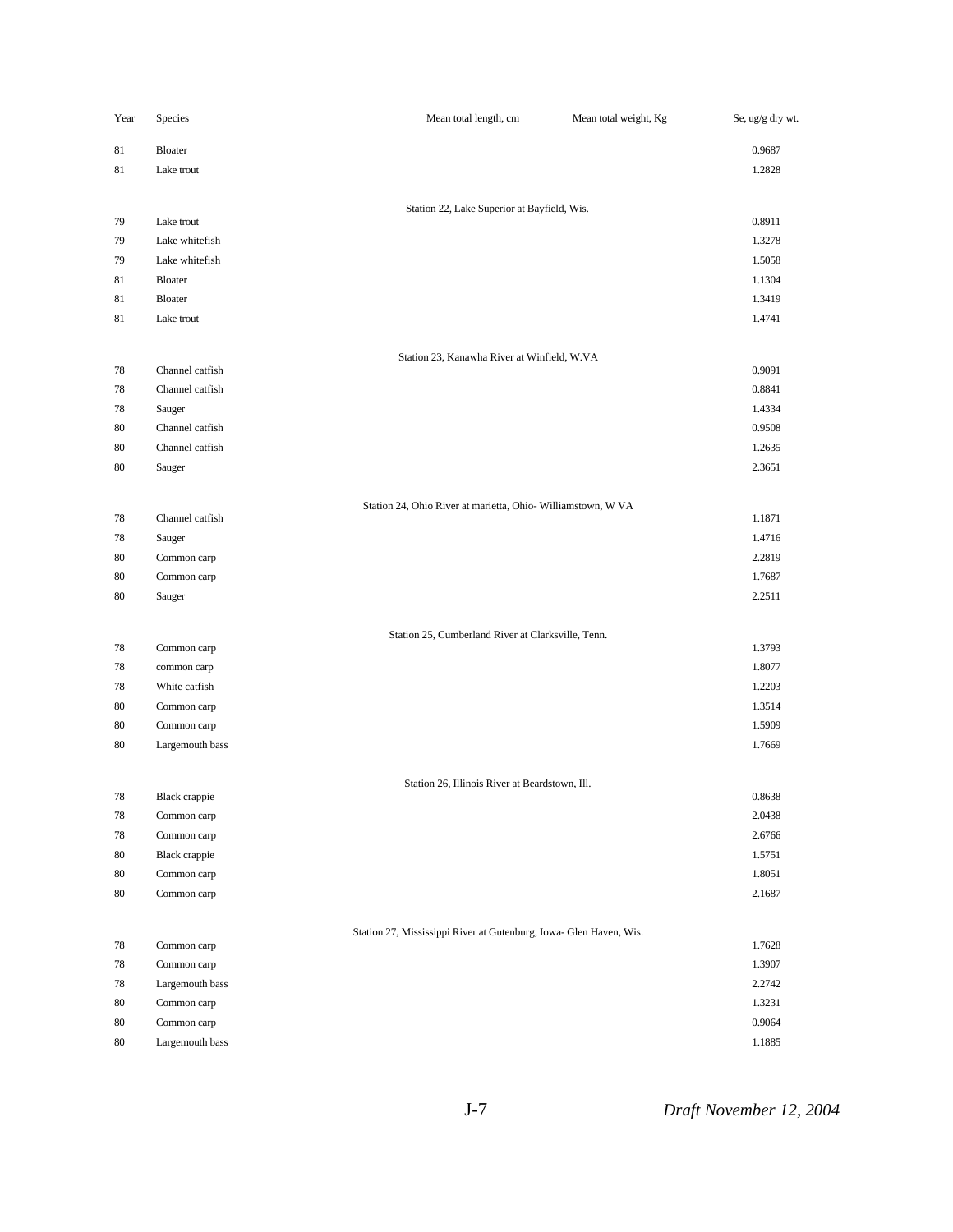| Year   | Species         | Mean total length, cm                                                | Mean total weight, Kg | Se, ug/g dry wt. |
|--------|-----------------|----------------------------------------------------------------------|-----------------------|------------------|
|        |                 | Station 28, Arkansas River at Pine Bluff, Ark.                       |                       |                  |
| 79     | Bluegill        |                                                                      |                       | 0.8936           |
| 79     | Common carp     |                                                                      |                       | 1.2453           |
| 79     | Common carp     |                                                                      |                       | 1.0357           |
| 81     | Common carp     |                                                                      |                       | 1.7931           |
| 81     | Common carp     |                                                                      |                       | 1.3937           |
| 81     | Largemouth bass |                                                                      |                       | 1.3011           |
|        |                 | Station 29, Arkansas River at Keystone Reservoir, Okla.              |                       |                  |
| 79     | Common carp     |                                                                      |                       | 1.3974           |
| 79     | Common carp     |                                                                      |                       | 1.6509           |
| 79     | White bass      |                                                                      |                       | 2.2167           |
| 81     | Common carp     |                                                                      |                       | 2.2394           |
| 81     | Common carp     |                                                                      |                       | 1.3410           |
| 81     | White crappie   |                                                                      |                       | 1.0738           |
|        |                 | Station 30, White River at De Valls Bluff, Ark.                      |                       |                  |
| 79     | Freshwater drum |                                                                      |                       | 0.8874           |
| 79     | Freshwater drum |                                                                      |                       | 0.9091           |
| 79     | Largemouth bass |                                                                      |                       | 0.8696           |
| 81     | Common carp     |                                                                      |                       | 2.2857           |
| 81     | Common carp     |                                                                      |                       | 1.7472           |
|        |                 |                                                                      |                       |                  |
| 79     | Common carp     | Station 31, Missouri River at Nebraska City, Nebr.- Hamburg, Iowa    |                       | 1.8774           |
| 79     | Common carp     |                                                                      |                       | 2.8163           |
| 79     | Goldeye         |                                                                      |                       | 1.2712           |
| 81     | Common carp     |                                                                      |                       | 3.0189           |
| 81     | Common carp     |                                                                      |                       | 3.2051           |
| 81     | Goldeye         |                                                                      |                       | 3.1803           |
|        |                 | Station 32, Missouri River at Garrison Dam, N. Dak.                  |                       |                  |
| 79     | Northern pike   |                                                                      |                       | 1.4884           |
| 79     | Redhorse        |                                                                      |                       | 0.9600           |
| 81     | Walleye         |                                                                      |                       | 1.6041           |
| 81     | White sucker    |                                                                      |                       | 2.4883           |
| $81\,$ | White sucker    |                                                                      |                       | 3.9252           |
|        |                 |                                                                      |                       |                  |
| 79     | Brown trout     | Station 33, Missouri River at Great Falls Mont.                      |                       | 2.3432           |
| 79     | White sucker    |                                                                      |                       | 1.3333           |
| 79     | White sucker    |                                                                      |                       | 1.3158           |
| 81     | Brown trout     |                                                                      |                       | 2.1591           |
| 81     | White sucker    |                                                                      |                       | 1.9617           |
|        |                 |                                                                      |                       |                  |
| 78     | Common carp     | Station 34, Red River of the Norh at Noyes, Minn. _ Pembina, N. Dak. |                       | 2.3166           |
| 78     | Common carp     |                                                                      |                       | 2.0629           |
| 78     | Sauger          |                                                                      |                       | 0.4682           |
| 80     | Mooneye         |                                                                      |                       | 3.3754           |
|        |                 |                                                                      |                       |                  |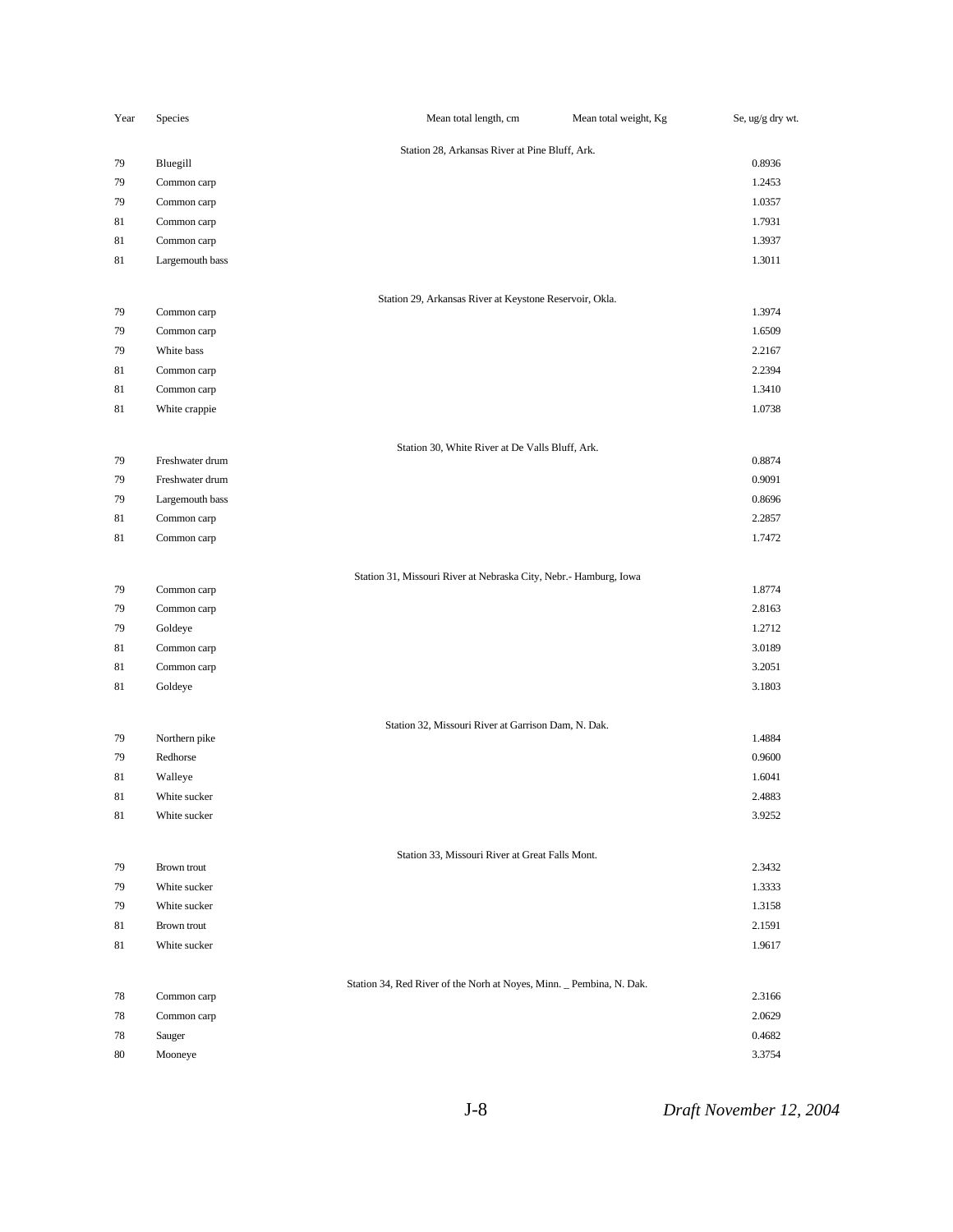| Year | Species               | Mean total length, cm                                           | Mean total weight, Kg                              | Se, ug/g dry wt. |
|------|-----------------------|-----------------------------------------------------------------|----------------------------------------------------|------------------|
| 80   | Sauger                |                                                                 |                                                    | 0.9328           |
| 80   | Sauger                |                                                                 |                                                    | 0.8117           |
|      |                       |                                                                 |                                                    |                  |
|      |                       | Station 35, Green River at Vernal, Utah                         |                                                    |                  |
| 78   | Common carp           |                                                                 |                                                    | 3.7410           |
| 78   | Common carp           |                                                                 |                                                    | 3.9286           |
| 78   | Smallmouth bass       |                                                                 |                                                    | 3.6076           |
| 80   | Common carp           |                                                                 |                                                    | 3.2537           |
| 80   | Common carp           |                                                                 |                                                    | 2.7811           |
| 80   | Smallmouth bass       |                                                                 |                                                    | 3.1500           |
|      |                       | Station 36, Colorado River at Imperial Reservoir, Ariz.- Calif. |                                                    |                  |
| 78   | Common carp           |                                                                 |                                                    | 6.5552           |
| 78   | Common carp           |                                                                 |                                                    | 8.0364           |
| 78   | Largemouth bass       |                                                                 |                                                    | 10.5204          |
| 80   | Common carp           |                                                                 |                                                    | 7.5210           |
| 80   | Common carp           |                                                                 |                                                    | 6.4783           |
| 80   | Largemouth bass       |                                                                 |                                                    | 8.6531           |
|      |                       | Station 37, Truckee River at Fernley, Nev.                      |                                                    |                  |
| 80   | Green sunfish         |                                                                 |                                                    | 1.0794           |
| 80   | Tahoe sucker          |                                                                 |                                                    | 0.9211           |
| 80   | Tahoe sucker          |                                                                 |                                                    | 1.1401           |
| 81   | Green sunfish         |                                                                 |                                                    | 0.8835           |
|      |                       | Station 38, Utah lake at Provo, Utah                            |                                                    |                  |
| 78   | Common carp           |                                                                 |                                                    | 2.9333           |
| 78   | Common carp           |                                                                 |                                                    | 3.1741           |
| 78   | White bass            |                                                                 |                                                    | 3.4799           |
| 80   | Common carp           |                                                                 |                                                    | 9.6863           |
| 80   | Common carp           |                                                                 |                                                    | 2.1633           |
| 80   | White bass            |                                                                 |                                                    | 3.5246           |
|      |                       | Station 39, Sacramento River at Sacramento, Calif.              |                                                    |                  |
| 79   | Brown bullhead        |                                                                 |                                                    | 0.7035           |
| 79   | Largemouth bass       |                                                                 |                                                    | 1.2644           |
| 79   | largescale sucker     |                                                                 |                                                    | 1.0811           |
| 81   | largescale sucker     |                                                                 |                                                    | 1.2454           |
| 81   | Largemouth bass       |                                                                 |                                                    | 1.4286           |
|      |                       |                                                                 | Station 40, San Joaquin River at Los Banos, Calif. |                  |
| 79   | <b>Black bullhead</b> |                                                                 |                                                    | 3.3333           |
| 79   | <b>Black bullhead</b> |                                                                 |                                                    | 3.3871           |
| 79   | Green sunfish         |                                                                 |                                                    | 6.0748           |
| 81   | Sacramento blackfish  |                                                                 |                                                    | 5.3425           |
| 81   | Sacramento blackfish  |                                                                 |                                                    | 5.7407           |
|      |                       | Station 41, Snake River at Hagerman, Idaho                      |                                                    |                  |
| 78   | Largescale sucker     |                                                                 |                                                    | 1.2431           |
| 78   | Largescale sucker     |                                                                 |                                                    | 1.4126           |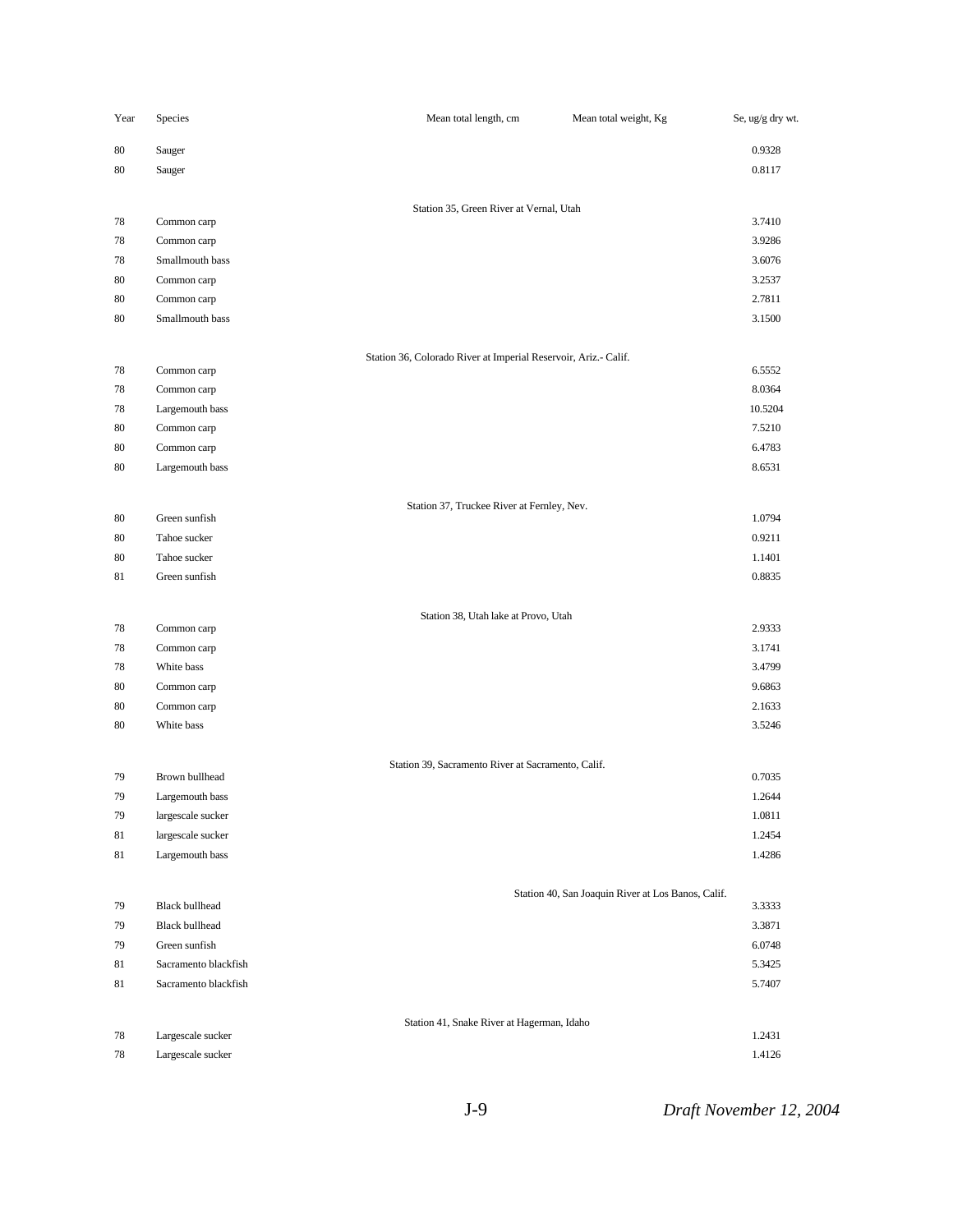| Year     | Species                                | Mean total length, cm                                       | Mean total weight, Kg | Se, ug/g dry wt. |
|----------|----------------------------------------|-------------------------------------------------------------|-----------------------|------------------|
| 78       | Rainbow trout                          |                                                             |                       | 2.3630           |
| 80       | Largescale sucker                      |                                                             |                       | 1.3913           |
| 80       | Largescale sucker                      |                                                             |                       | 1.5447           |
| 80       | Rainbow trout                          |                                                             |                       | 1.9495           |
|          |                                        |                                                             |                       |                  |
| 78       | Largescale sucker                      | Station 42, Snake River at Lewiston, Idaho-Clarkston, Wash. |                       | 0.9325           |
| 78       | Largescale sucker                      |                                                             |                       | 1.3636           |
| 78       | Smallmouth bass                        |                                                             |                       | 1.4765           |
| 80       | Largescale sucker                      |                                                             |                       | 0.8861           |
| 80       | Largescale sucker                      |                                                             |                       | 0.9746           |
| 80       | White crappie                          |                                                             |                       | 1.0870           |
|          |                                        |                                                             |                       |                  |
|          |                                        | Station 43, Salmon River at Riggins, Idaho                  |                       |                  |
| 78       | Bridgelip sucker                       |                                                             |                       | 1.5719           |
| 78       | Bridgelip sucker<br>Northern squawfish |                                                             |                       | 0.8494           |
| 78       | Bridgelip sucker                       |                                                             |                       | 1.1930<br>0.9016 |
| 80<br>80 | Bridgelip sucker                       |                                                             |                       | 0.8475           |
| 80       | Northern squawfish                     |                                                             |                       | 2.9897           |
|          |                                        |                                                             |                       |                  |
|          |                                        | Station 44, Yakima River at Granger, Wash.                  |                       |                  |
| 78       | Common carp                            |                                                             |                       | 2.3026           |
| 78       | Common carp                            |                                                             |                       | 1.4047           |
| 80       | <b>Black</b> crappie                   |                                                             |                       | 1.6716           |
| 80       | Largescale sucker                      |                                                             |                       | 1.7742           |
| 80       | Largescale sucker                      |                                                             |                       | 1.6508           |
|          |                                        | Station 45, Willamette River at Oregon City, Oreg           |                       |                  |
| 78       | Northern squawfish                     |                                                             |                       | 0.5078           |
| 78       | Chiselmouth                            |                                                             |                       | 0.6615           |
| 78       | Chiselmouth                            |                                                             |                       | 0.4082           |
| 80       | Largescale sucker                      |                                                             |                       | 0.5479           |
| 80       | Largescale sucker                      |                                                             |                       | 0.6907           |
| 80       | Northern squawfish                     |                                                             |                       | 1.4286           |
|          |                                        |                                                             |                       |                  |
| 78       | Largescale sucker                      | Station 46, Columbia River at Cascade Locks, Wash. - Oreg.  |                       | 1.2684           |
| 78       | Largescale sucker                      |                                                             |                       | 1.3712           |
| 78       | Northern squawfish                     |                                                             |                       | 1.7818           |
| 80       | Largescale sucker                      |                                                             |                       | 0.9236           |
| 80       | Largescale sucker                      |                                                             |                       | 0.6765           |
| 80       | Northern squawfish                     |                                                             |                       | 0.7025           |
|          |                                        |                                                             |                       |                  |
|          |                                        | Station 47, Klamath River at                                | br k, Calif.          |                  |
| 79       | Klamath largescale sucker              |                                                             |                       | 0.3409           |
| 79       | Klamath largescale sucker              |                                                             |                       | 0.3774           |
| 79       | Yellow perch                           |                                                             |                       | 0.6693           |
| 81       | Klamath largescale sucker              |                                                             |                       | 1.0121           |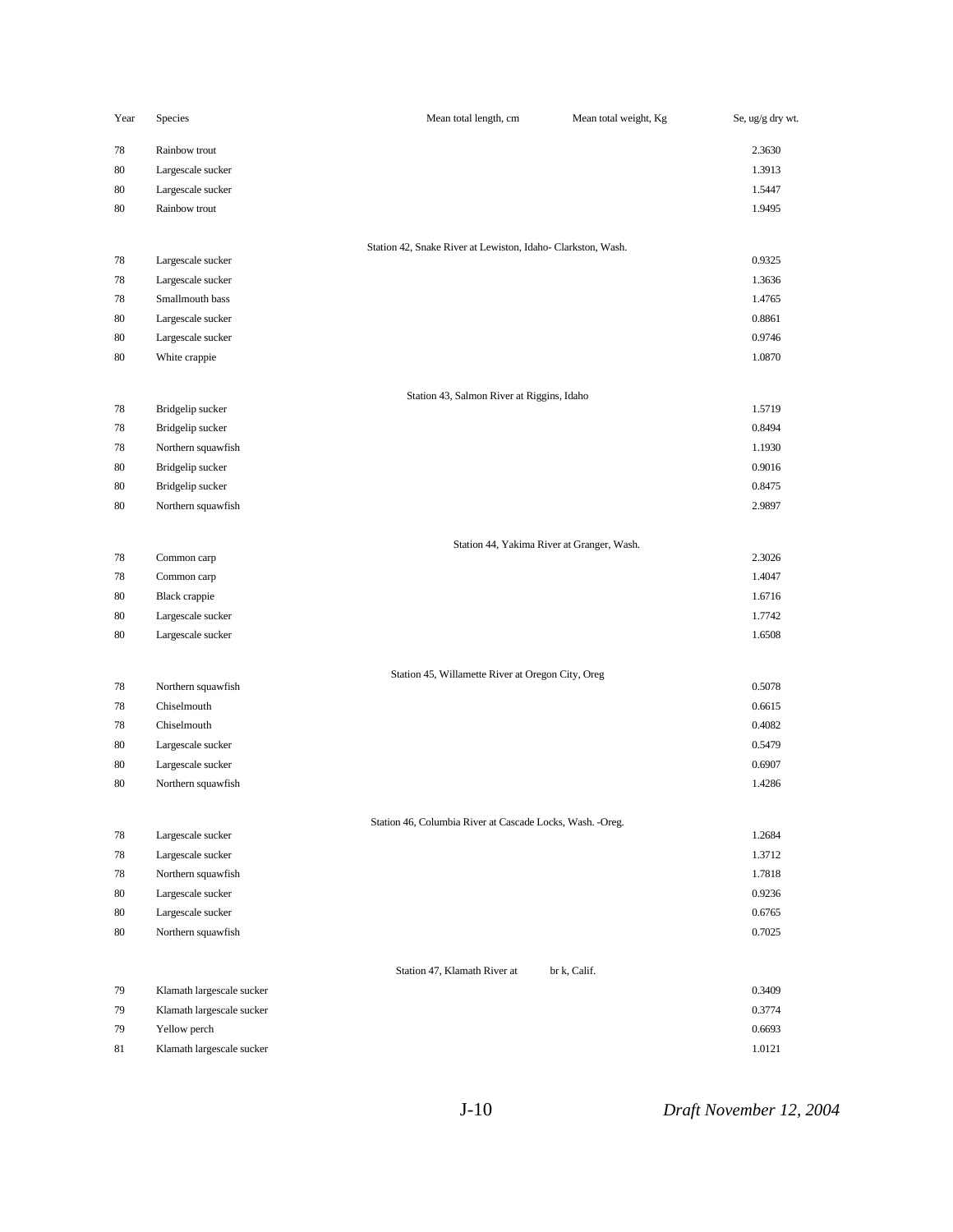| Year     | Species                          | Mean total length, cm                            | Mean total weight, Kg | Se, ug/g dry wt. |
|----------|----------------------------------|--------------------------------------------------|-----------------------|------------------|
| 81       | Yellow perch                     |                                                  |                       | 0.9016           |
|          |                                  | Station 48, Rogue River at G )Id, y Da           | Oreg.                 |                  |
| 79       | <b>Black</b> crappie             |                                                  |                       | 0.3836           |
| 79       | Redside shine                    |                                                  |                       | 0.4887           |
| 81       | <b>Black</b> crappie             |                                                  |                       | 0.3158           |
| 81       | Brown bullhead                   |                                                  |                       | 0.7805           |
| 81       | Brown bullhead                   |                                                  |                       | 0.7692           |
|          |                                  | Station 49, (, hena River at                     | rks, aska             |                  |
| 79       | <b>Burbot</b>                    |                                                  |                       | 2.3005           |
| 79       | Longnose sucker                  |                                                  |                       | 1.2903           |
| 81       | Longnose sucker                  |                                                  |                       | 1.7757           |
| 81       | Longnose sucker                  |                                                  |                       | 1.8519           |
| 81       | Northern pike                    |                                                  |                       | 1.8026           |
|          |                                  | Station 50, Kenai River at SDidatna, laska       |                       |                  |
| 78       | Rainbow trout                    |                                                  |                       | 2.0391           |
| 78       | Round whitefish                  |                                                  |                       | 2.9538           |
| 78       | Dolly Varden                     |                                                  |                       | 1.6992           |
| 80<br>80 | Rainbow trout<br>Round whitefish |                                                  |                       | 1.8910<br>1.8954 |
| 80       |                                  |                                                  |                       | 1.6910           |
|          | Dolly Varden                     |                                                  |                       |                  |
|          |                                  | Station 51, Kennebec Rive at iiic                | y, Maine              |                  |
| 78       | White sucker                     |                                                  |                       | 1.1060           |
| 78       | White sucker                     |                                                  |                       | 0.9692           |
| 78       | Yellow perch                     |                                                  |                       | 1.2549           |
| 80       | White sucker                     |                                                  |                       | 1.0046           |
| 80       | White sucker                     |                                                  |                       | 0.9459           |
| 80       | Yellow perch                     |                                                  |                       | 0.7011           |
| 78       | Northern pike                    | Station 52 Lake Champlain                        | Burlic gton, Vt.      | 0.7451           |
| 78       | White sucker                     |                                                  |                       | 0.8400           |
| 78       | White sucker                     |                                                  |                       |                  |
| 80       | Northern pike                    |                                                  |                       | 0.8676<br>1.1163 |
|          |                                  |                                                  |                       |                  |
| 78       | Largemouth bass                  | Station 53, Menimack River                       | t Low@ll, Mass.       | 0.8070           |
| $78\,$   | White sucker                     |                                                  |                       | 1.0357           |
| 78       | White sucker                     |                                                  |                       | 1.0676           |
| 80       | Smallmouth bass                  |                                                  |                       | 0.7343           |
| $80\,$   | White sucker                     |                                                  |                       | 0.8230           |
| $80\,$   | White sucker                     |                                                  |                       | 1.2389           |
|          |                                  | Station 54, Raritan River at Highland Park, N.J. |                       |                  |
| 78       | Largemouth bass                  |                                                  |                       | 1.8060           |
| 78       | White sucker                     |                                                  |                       | 1.9454           |
|          |                                  |                                                  |                       |                  |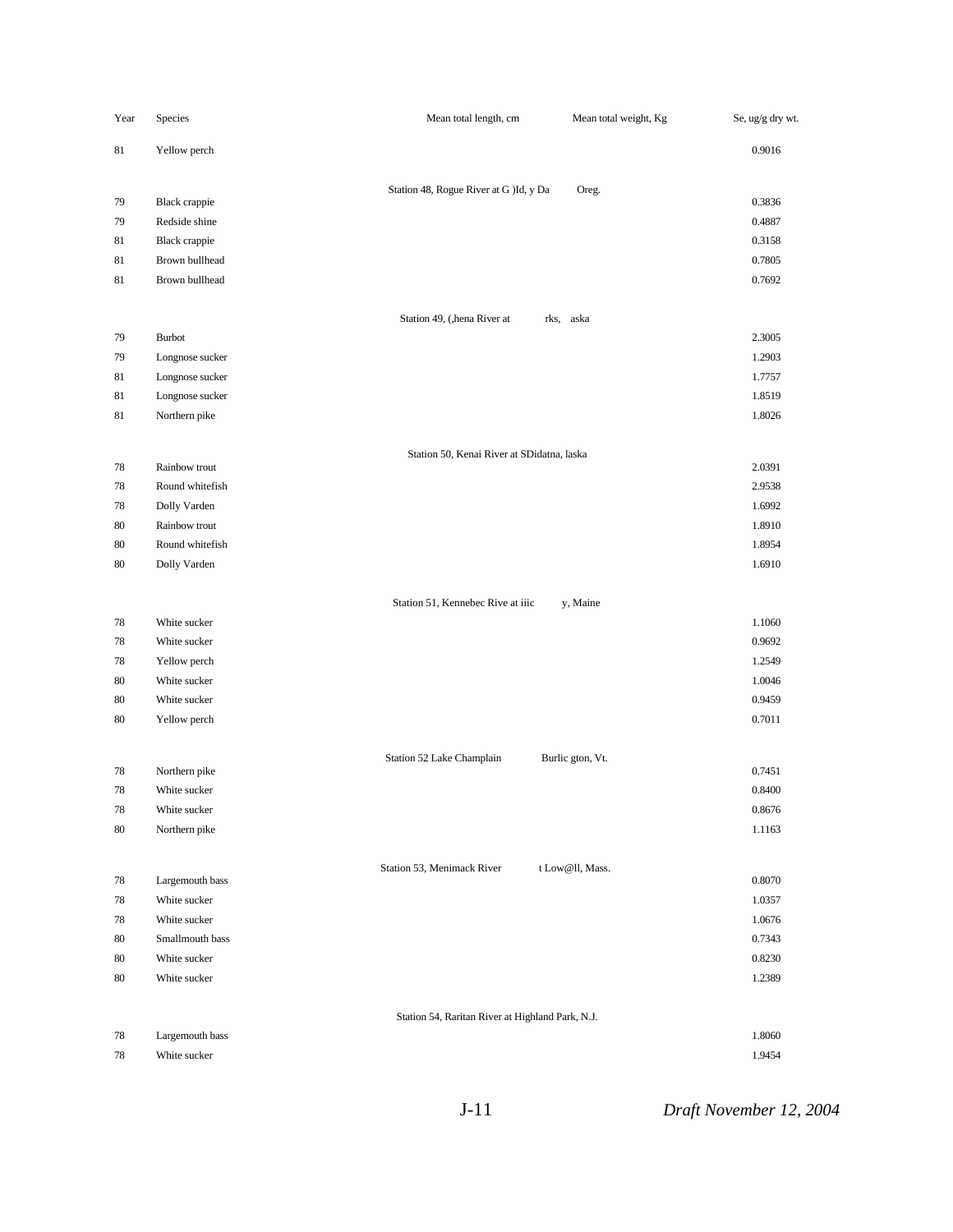| Year | Species            | Mean total length, cm                           | Mean total weight, Kg | Se, ug/g dry wt. |
|------|--------------------|-------------------------------------------------|-----------------------|------------------|
| 78   | White sucker       |                                                 |                       | 1.8301           |
| 80   | White sucker       |                                                 |                       | 1.5126           |
| 80   | White sucker       |                                                 |                       | 2.3348           |
| 80   | Redfin pickerel    |                                                 |                       | 1.6450           |
|      |                    | Station 55, James River at Richmond, Va.        |                       |                  |
| 79   | Redhorse           |                                                 |                       | 1.2877           |
| 79   | Redhorse           |                                                 |                       | 1.4194           |
| 79   | Smallnouth bass    |                                                 |                       | 1.8657           |
| 81   | Redhorse           |                                                 |                       | 1.9243           |
| 81   | Redhorse           |                                                 |                       | 1.0658           |
| 81   | Smallnouth bass    |                                                 |                       | 1.0359           |
|      |                    | Station 56, Pee Dee River at Johnsonville, S.C. |                       |                  |
| 80   | Gizzard shad       |                                                 |                       | 1.1170           |
| 80   | Gizzard shad       |                                                 |                       | 1.0000           |
| 80   | Largemouth bass    |                                                 |                       | 1.5235           |
|      |                    | Station 57, Altamaha River at Doctortown, Ga.   |                       |                  |
| 78   | Black crappie      |                                                 |                       | 1.2857           |
| 78   | Carpsucker         |                                                 |                       | 1.2342           |
| 80   | Largemouth bass    |                                                 |                       | 1.7094           |
| 80   | Spotted sucker     |                                                 |                       | 2.0408           |
| 80   | Spotted sucker     |                                                 |                       | 1.5574           |
|      |                    | Station 59, Alabama Rive'r at Chrysler, Ala.    |                       |                  |
| 79   | Smallmouth buffalo |                                                 |                       | 1.0035           |
| 79   | Smallmouth buffalo |                                                 |                       | 1.0175           |
| 79   | Bowfin             |                                                 |                       | 1.2203           |
| 81   | Largemouth bass    |                                                 |                       | 1.1538           |
| 81   | Blue catfish       |                                                 |                       | 0.6716           |
| 81   | Blue catfish       |                                                 |                       | 0.7326           |
|      |                    | Station 60, Brazos River a@ Richmond, Tex.      |                       |                  |
| 79   | Longnose gar       |                                                 |                       | 1.2681           |
| 79   | Smallmouth buffalo |                                                 |                       | 1.0320           |
| 79   | Smallmouth buffalo |                                                 |                       | 1.3693           |
| 79   | Channel catfish    | Station 61, Colorado River at Wharton, Tex.     |                       | 0.9662           |
| 79   | Freshwater drum    |                                                 |                       | 1.7844           |
| 79   | Freshwater drum    |                                                 |                       | 1.4943           |
|      |                    |                                                 |                       |                  |
| 78   | Common carp        | Station 63, Rio Grande at Elephant Butte, N.    | Mex.                  | 2.1514           |
| 78   | Common carp        |                                                 |                       | 1.9028           |
| 78   | Largemouth bass    |                                                 |                       | 1.9310           |
| 80   | Common carp        |                                                 |                       | 1.7597           |
| 80   | Common carp        |                                                 |                       | 1.5830           |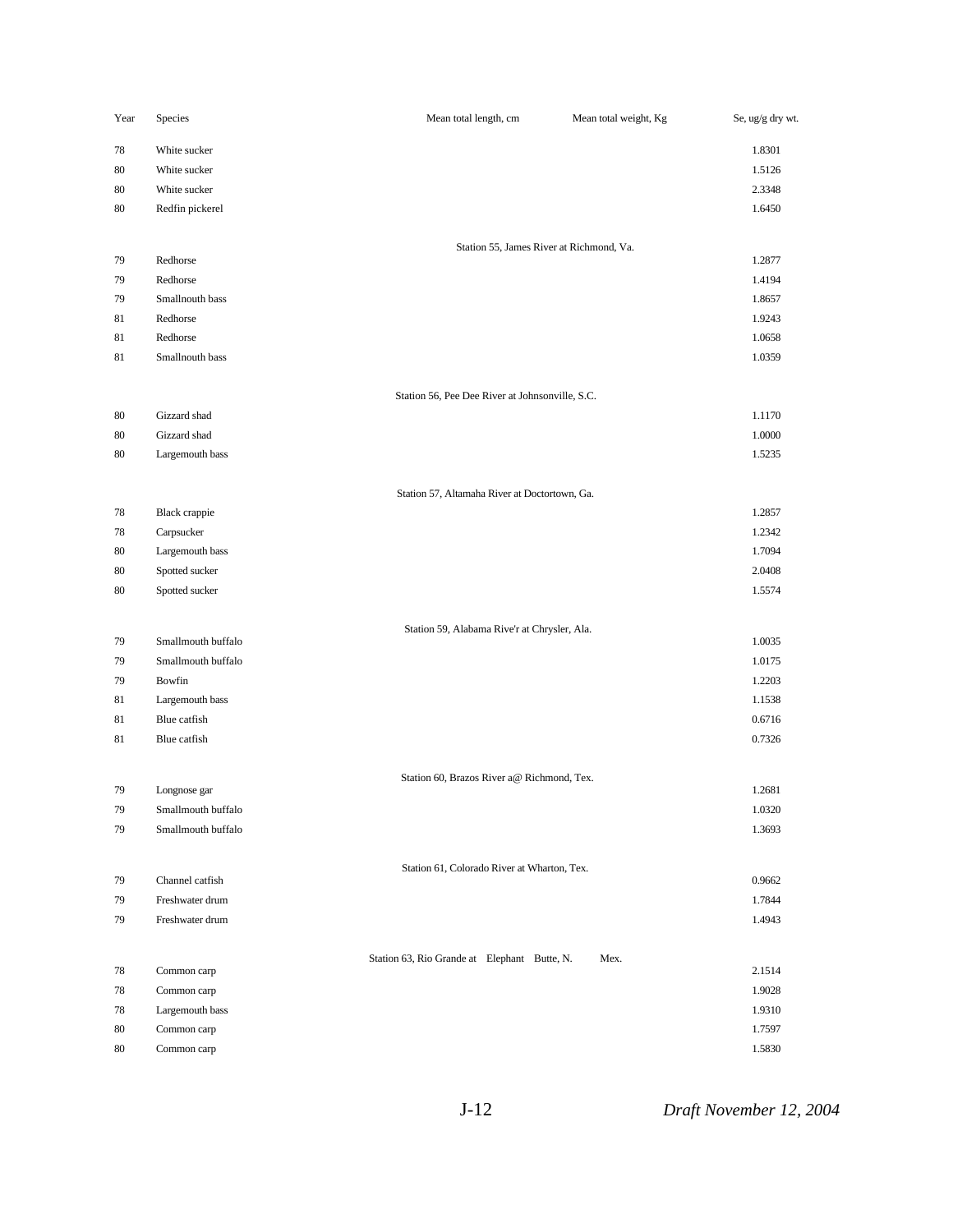| Year | Species         | Mean total length, cm                                     | Mean total weight, Kg | Se, ug/g dry wt. |
|------|-----------------|-----------------------------------------------------------|-----------------------|------------------|
| 80   | Largemouth bass |                                                           |                       | 1.5709           |
|      |                 | Station 64, Rio Grande at Alamosa, Colo.                  |                       |                  |
| 78   | White sucker    |                                                           |                       | 0.7442           |
| 78   | White sucker    |                                                           |                       | 0.9231           |
| 80   | Brown trout     |                                                           |                       | 1.2775           |
| 80   | White sucker    |                                                           |                       | 0.6911           |
| 80   | White sucker    |                                                           |                       | 0.8036           |
|      |                 | Station 65, Pecos River at Red Bltiff Lake, Tex.          |                       |                  |
| 78   | Gizzard shad    |                                                           |                       | 4.2715           |
| 78   | White bass      |                                                           |                       | 9.5016           |
| 80   | Gizzard shad    |                                                           |                       | 3.8559           |
| 80   | Gizzard shad    |                                                           |                       | 5.0673           |
| 80   | White bass      |                                                           |                       | 6.0681           |
|      |                 | Station 66, St. Lawrence River at Massena, N.Y.           |                       |                  |
| 79   | Smallmouth bass |                                                           |                       | 1.1765           |
| 79   | White sucker    |                                                           |                       | 1.0280           |
| 79   | White sucker    |                                                           |                       | 1.4414           |
| 81   | Northern pike   |                                                           |                       | 1.3592           |
|      |                 | Station 67, Allegheny River at Natrona, Pa.               |                       |                  |
| 78   | Redhorse        |                                                           |                       | 2.0155           |
| 78   | Redhorse        |                                                           |                       | 1.4232           |
| 78   | Smallmouth bass |                                                           |                       | 2.2794           |
| 79   | Largemouth bass |                                                           |                       | 1.3693           |
| 79   | Redhorse        |                                                           |                       | 1.9005           |
| 79   | Redhorse        |                                                           |                       | 1.5789           |
| 80   | Redhorse        |                                                           |                       | 2.7511           |
| 80   | Redhorse        |                                                           |                       | 2.8139           |
| 80   | Smallmouth bass |                                                           |                       | 2.2656           |
| 78   | Common carp     | Station 68, Wabash River at New Harmony, -Crossville, III |                       | 2.0505           |
| 78   | Common carp     |                                                           |                       | 2.2302           |
| 78   | Largemouth bass |                                                           |                       | 2.3413           |
| 80   | Common carp     |                                                           |                       | 1.3043           |
| 80   | Common carp     |                                                           |                       | 1.4873           |
| 80   | Largemouth bass |                                                           |                       | 1.5175           |
|      |                 | Station 69, Ohio River at Cincinnati, Ohio                |                       |                  |
| 78   | Common carp     |                                                           |                       | 2.5890           |
| 78   | Common carp     |                                                           |                       | 4.0333           |
| 78   | Sauger          |                                                           |                       | 1.5031           |
| 80   | Common carp     |                                                           |                       | 2.1071           |
| 80   | Common carp     |                                                           |                       | 2.6070           |
| 80   | Sauger          |                                                           |                       | 1.5113           |

J-13 *Draft November 12, 2004*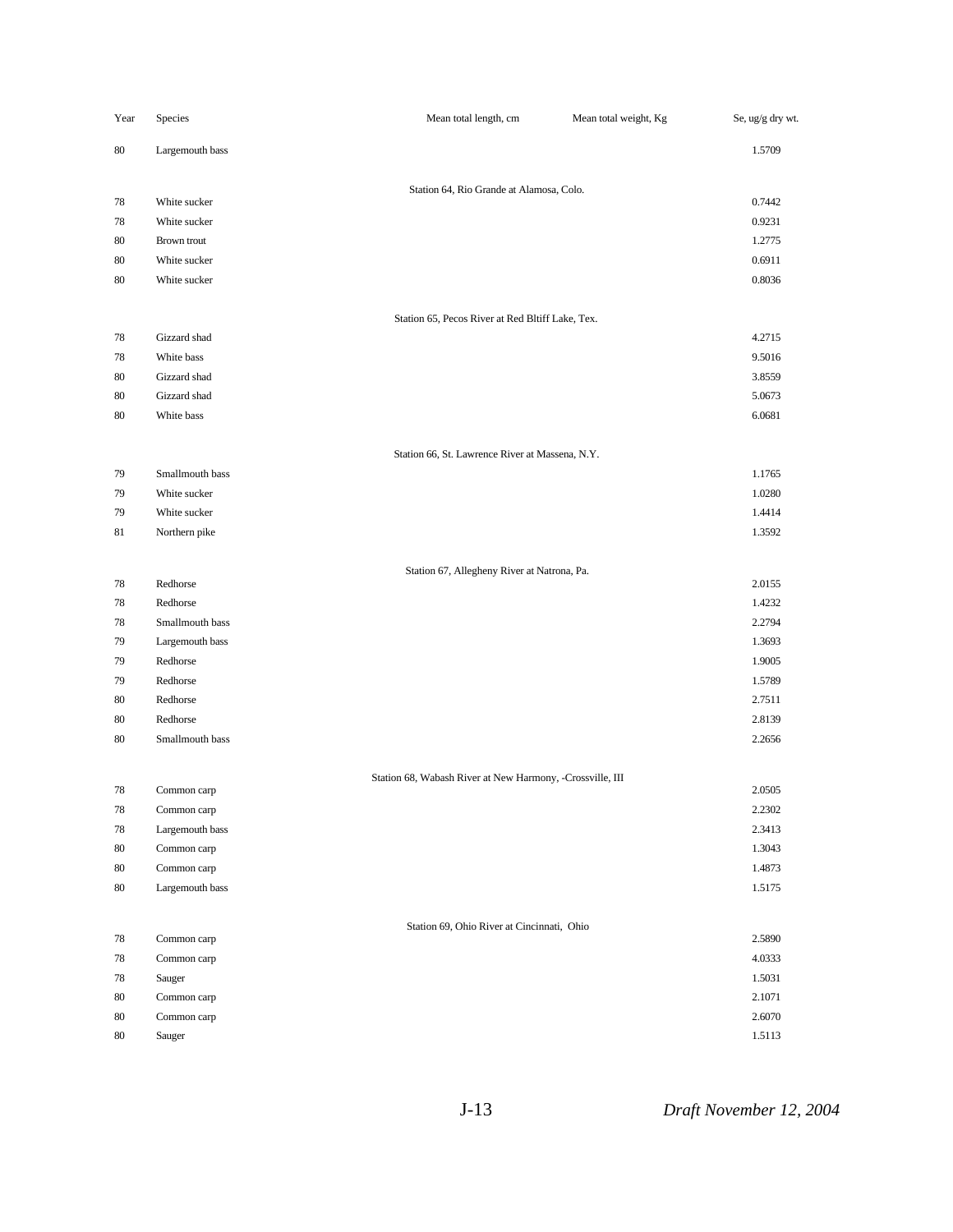| Year | Species            | Mean total length, cm                                    | Mean total weight, Kg | Se, ug/g dry wt. |
|------|--------------------|----------------------------------------------------------|-----------------------|------------------|
|      |                    | Station 70, Ohio River at Metropolis Ill.-Paducah, Ky.   |                       |                  |
| 78   | Common carp        |                                                          |                       | 2.2222           |
| 78   | Common carp        |                                                          |                       | 1.4067           |
| 78   | Largemouth bass    |                                                          |                       | 1.3514           |
| 80   | Common carp        |                                                          |                       | 2.2118           |
| 80   | Common carp        |                                                          |                       | 2.0599           |
| 80   | Largemouth bass    |                                                          |                       | 1.7770           |
|      |                    |                                                          |                       |                  |
| 78   | White bass         | Station 71, Tennessee iver at Savannah, Tenn.            |                       | 1.4610           |
| 79   | Common carp        |                                                          |                       | 2.3790           |
| 79   | Carpsucker         |                                                          |                       | 1.3333           |
| 80   | Common carp        |                                                          |                       | 2.1973           |
| 80   | Common carp        |                                                          |                       | 1.8103           |
| 80   | Largemouth bass    |                                                          |                       | 1.9178           |
|      |                    | Station 72, Wisconsin River at Woodman, Wis.             |                       |                  |
| 80   | Common carp        |                                                          |                       | 1.4107           |
| 80   | Common carp        |                                                          |                       | 1.1688           |
| 80   | Largemouth bass    |                                                          |                       | 1.1538           |
|      |                    |                                                          |                       |                  |
|      |                    | Station 73, Des Moines River at Keosauqua, Iowa          |                       |                  |
| 78   | Common carp        |                                                          |                       | 3.5986           |
| 78   | Common carp        |                                                          |                       | 4.0956           |
| 78   | Sauger             |                                                          |                       | 2.4706           |
| 80   | Common carp        |                                                          |                       | 3.8462           |
| 80   | Common carp        |                                                          |                       | 2.3221           |
| 80   | Channel catfish    |                                                          |                       | 1.7883           |
|      |                    | Station 74, Mississippi River at Little Falls, Minn.     |                       |                  |
| 78   | White sucker       |                                                          |                       | 1.4340           |
| 78   | Yellow perch       |                                                          |                       | 1.5825           |
| 80   | rock bass          |                                                          |                       | 1.6207           |
| 80   | Yellow bullhead    |                                                          |                       | 2.0155           |
| 80   | Yellow bullhead    |                                                          |                       | 1.9149           |
|      |                    |                                                          |                       |                  |
|      |                    | Station 75, Mississippi River at Cape Girardeau, Mo.-Ill |                       |                  |
| 78   | Common carp        |                                                          |                       | 2.3511           |
| 78   | Common carp        |                                                          |                       | 2.1019           |
| 78   | White crappie      |                                                          |                       | 1.2360           |
| 80   | Common carp        |                                                          |                       | 1.4449           |
| 80   | Common carp        |                                                          |                       | 1.8077           |
| 80   | White bass         |                                                          |                       | 2.8839           |
|      |                    | Station 76, Mississippi River                            |                       |                  |
| 79   | Bluegill           |                                                          |                       | 1.8000           |
| 79   | Smallmouth buffalo |                                                          |                       | 0.6818           |
| 79   | Smallmouth buffalo |                                                          |                       | 0.6140           |
| 81   | Smallmouth buffalo |                                                          |                       | 1.0979           |
| 81   | Smallmouth buffalo |                                                          |                       | 0.9884           |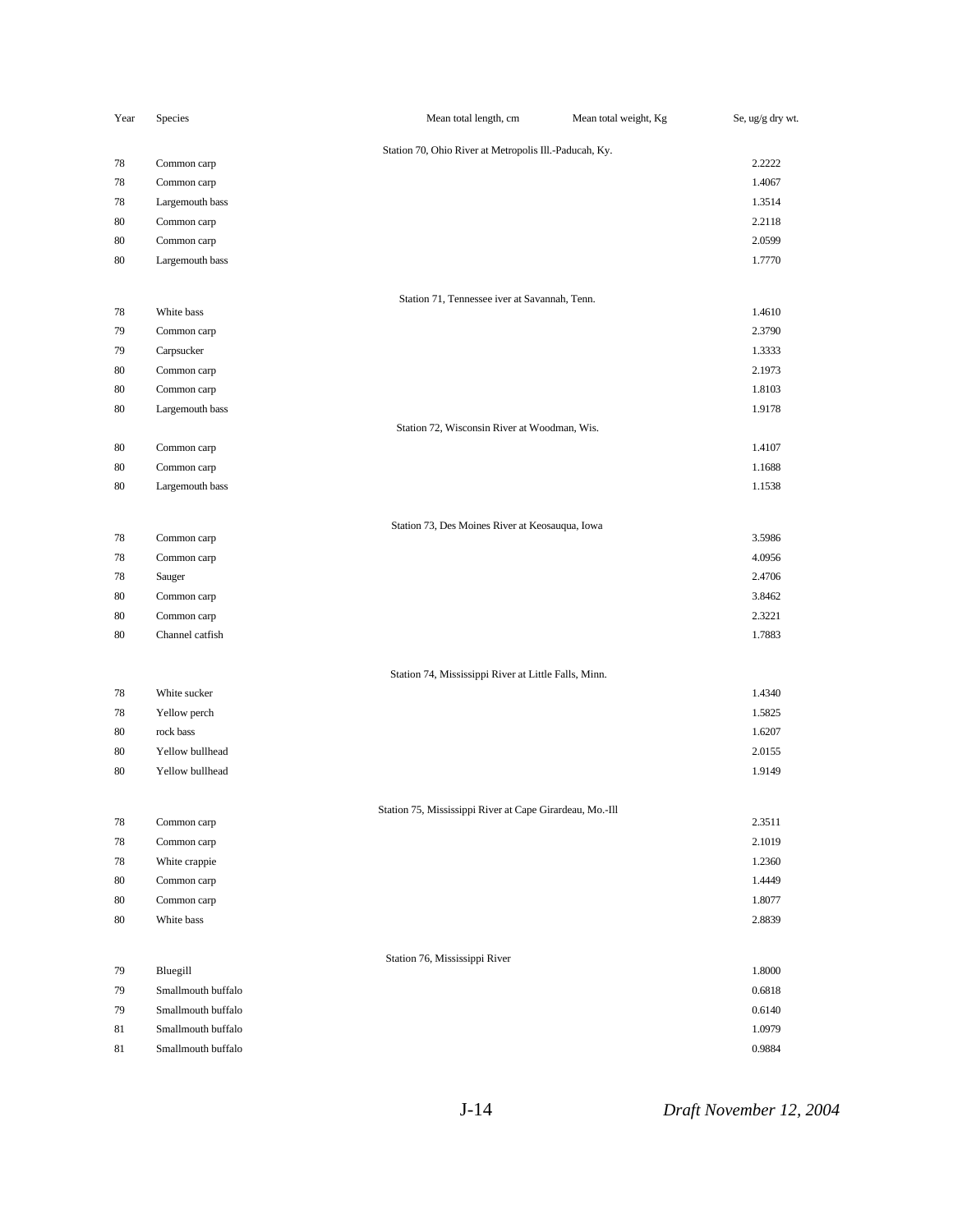| Year     | Species                    | Mean total length, cm                            | Mean total weight, Kg | Se, ug/g dry wt. |
|----------|----------------------------|--------------------------------------------------|-----------------------|------------------|
| 81       | White crappie              |                                                  |                       | 0.9343           |
|          |                            | Station 78, Verdigris River at Oologah Okla.     |                       |                  |
| 79       | Common carp                |                                                  |                       | 1.0268           |
| 79       | Common carp                |                                                  |                       | 1.4218           |
| 79       | White bass                 |                                                  |                       | 1.9907           |
| 81       | Bluegill                   |                                                  |                       | 1.7063           |
| 81       | Common carp                |                                                  |                       | 2.1223           |
| 81       | Common carp                |                                                  |                       | 2.1456           |
|          |                            | Station 79, Canadian River at Eufaula, Okl.      |                       |                  |
| 79       | Common carp<br>Common carp |                                                  |                       | 2.4324<br>1.4113 |
| 79<br>79 | Largemouth bass            |                                                  |                       | 1.6318           |
| 81       | Common carp                |                                                  |                       | 1.8382           |
| 81       | Common carp                |                                                  |                       | 1.9403           |
| 81       | Largemouth bass            |                                                  |                       | 2.3789           |
|          |                            | Station 80, Yazoo River at Redwood, Miss         |                       |                  |
| 79       | Common carp                |                                                  |                       | 1.1620           |
| 79       | Common carp                |                                                  |                       | 2.7356           |
| 81       | Smallmouth buffalo         |                                                  |                       | 1.1875           |
| 81       | Smallmouth buffalo         |                                                  |                       | 1.3559           |
| 81       | White crappie              |                                                  |                       | 1.4444           |
|          |                            | Station 81, Red River at Alexandria.             |                       |                  |
| 79       | Smallmouth buffalo         |                                                  |                       | 0.8929           |
| 79       | Smallmouth buffalo         |                                                  |                       | 0.9667           |
| 79       | White bass                 |                                                  |                       | 1.3043           |
| 81       | Freshwater drum            |                                                  |                       | 1.4103           |
| 81       | Freshwater drum            |                                                  |                       | 1.2500           |
| 81       | Spotted gar                |                                                  |                       | 0.7353           |
| 79       | <b>Black</b> crappie       | Station 82, Red River at Lake Texoma, Okla.-Tex. |                       | 1.2955           |
| 79       | River carpsucker           |                                                  |                       | 1.3366           |
| 79       | River carpsucker           |                                                  |                       | 1.7617           |
| 81       | Common carp                |                                                  |                       | 1.8280           |
| 81       | Common carp                |                                                  |                       | 2.4627           |
| 81       | Largemouth bass            |                                                  |                       | 2.3043           |
|          |                            | Station 83, Missoun River at Hermann, Mo.        |                       |                  |
| 79       | River carpsucker           |                                                  |                       | 0.9121           |
| 79       | River carpsucker           |                                                  |                       | 1.1350           |
| 79       | Smallmouth buffalo         |                                                  |                       | 1.4706           |
|          |                            | Station 84, Bighorn River at Hardin, Mont.       |                       |                  |
| 79       | Common carp                |                                                  |                       | 5.6522           |
| 79       | Goldeye                    |                                                  |                       | 9.4118           |
| 79       | White sucker               |                                                  |                       | 6.9466           |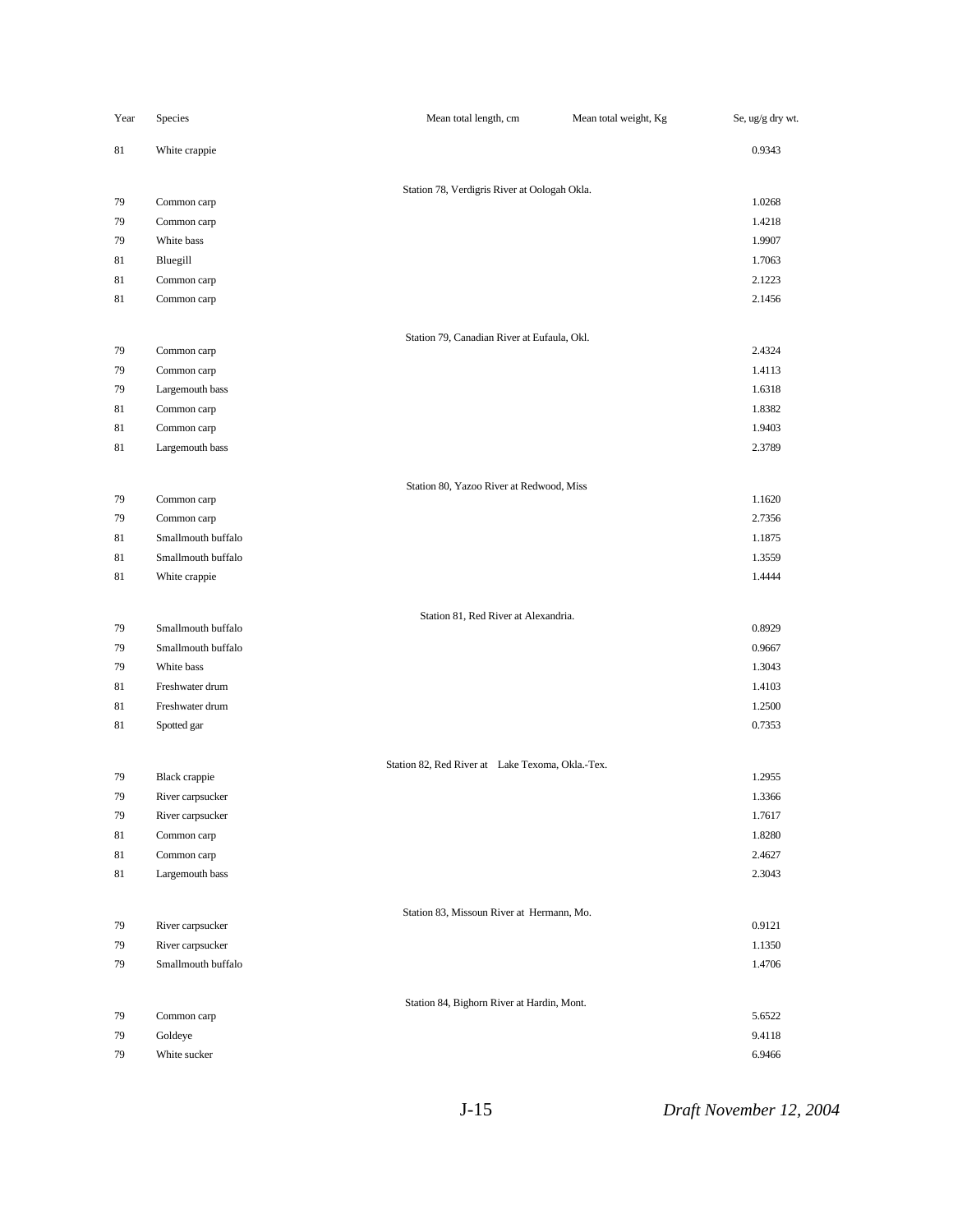| Year | Species               | Mean total length, cm                                   | Mean total weight, Kg | Se, ug/g dry wt. |
|------|-----------------------|---------------------------------------------------------|-----------------------|------------------|
| 81   | Brown trout           |                                                         |                       | 5.0896           |
| 81   | Longnose sucker       |                                                         |                       | 3.0717           |
|      |                       |                                                         |                       |                  |
| 79   | Common carp           | Station 85, Yellowstone River at Sidney, Mont.          |                       | 1.4773           |
| 79   | Common carp           |                                                         |                       | 1.9277           |
| 79   | Sauger                |                                                         |                       | 1.7257           |
| 81   | Redhorse              |                                                         |                       | 1.8919           |
| 81   | Redhorse              |                                                         |                       | 2.4832           |
| 81   | Sauger                |                                                         |                       | 1.6832           |
|      |                       |                                                         |                       |                  |
|      |                       | Station 86, James River at Olivet, S. Dak               | vet, S. ak.           |                  |
| 79   | Carpsucker            |                                                         |                       | 1.7188           |
| 79   | Carpsucker            |                                                         |                       | 1.9184           |
| 79   | Goldeye               |                                                         |                       | 1.7302           |
| 81   | Carpsucker            |                                                         |                       | 1.0154           |
| 81   | Carpsucker            |                                                         |                       | 1.2805           |
| 81   | Goldeye               |                                                         |                       | 2.5185           |
|      |                       |                                                         |                       |                  |
| 79   | Common carp           | Station 87, North Platte River at Lak McConaughy, Nebr. |                       | 3.7288           |
| 79   | Common carp           |                                                         |                       | 4.8918           |
| 79   | Walleye               |                                                         |                       | 1.4907           |
| 81   | Common carp           |                                                         |                       | 3.0488           |
| 81   | Common carp           |                                                         |                       | 2.6601           |
| 81   | Walleye               |                                                         |                       | 2.0077           |
| 79   | Black crappie         |                                                         |                       | 2.7881           |
| 79   | Common carp           |                                                         |                       | 4.3902           |
| 79   | Common carp           |                                                         |                       | 4.3590           |
|      |                       |                                                         |                       |                  |
| 81   | White sucker          | Station 88, South Platte River at Brule, Nebr.          |                       | 4.6538           |
| 81   | Orangespotted sunfish |                                                         |                       | 8.6786           |
|      |                       |                                                         |                       |                  |
|      |                       | Station 89, Platte River at Lduisville Nebr.            |                       |                  |
| 79   | Carpsucker            |                                                         |                       | 2.2549           |
| 79   | Carpsucker            |                                                         |                       | 1.6514           |
| 79   | Goldeye               |                                                         |                       | 3.2335           |
| 81   | Carpsucker            |                                                         |                       | 2.5207           |
| 81   | Carpsucker            |                                                         |                       | 2.8270           |
| 81   | Goldeye               |                                                         |                       | 4.0972           |
|      |                       |                                                         |                       |                  |
| 79   | Common carp           | Station 90, Kansas River at                             | onner prings, Kans.   | 2.4615           |
| 79   | River carpsucker      |                                                         |                       | 1.0676           |
| 81   | Common carp           |                                                         |                       | 1.5858           |
| 81   | Channel catfish       |                                                         |                       | 2.1635           |
| 81   | River carpsucker      |                                                         |                       | 0.9859           |
|      |                       |                                                         |                       |                  |

Station 91 Colorado River at Lake Havasu, Ariz.-Calif.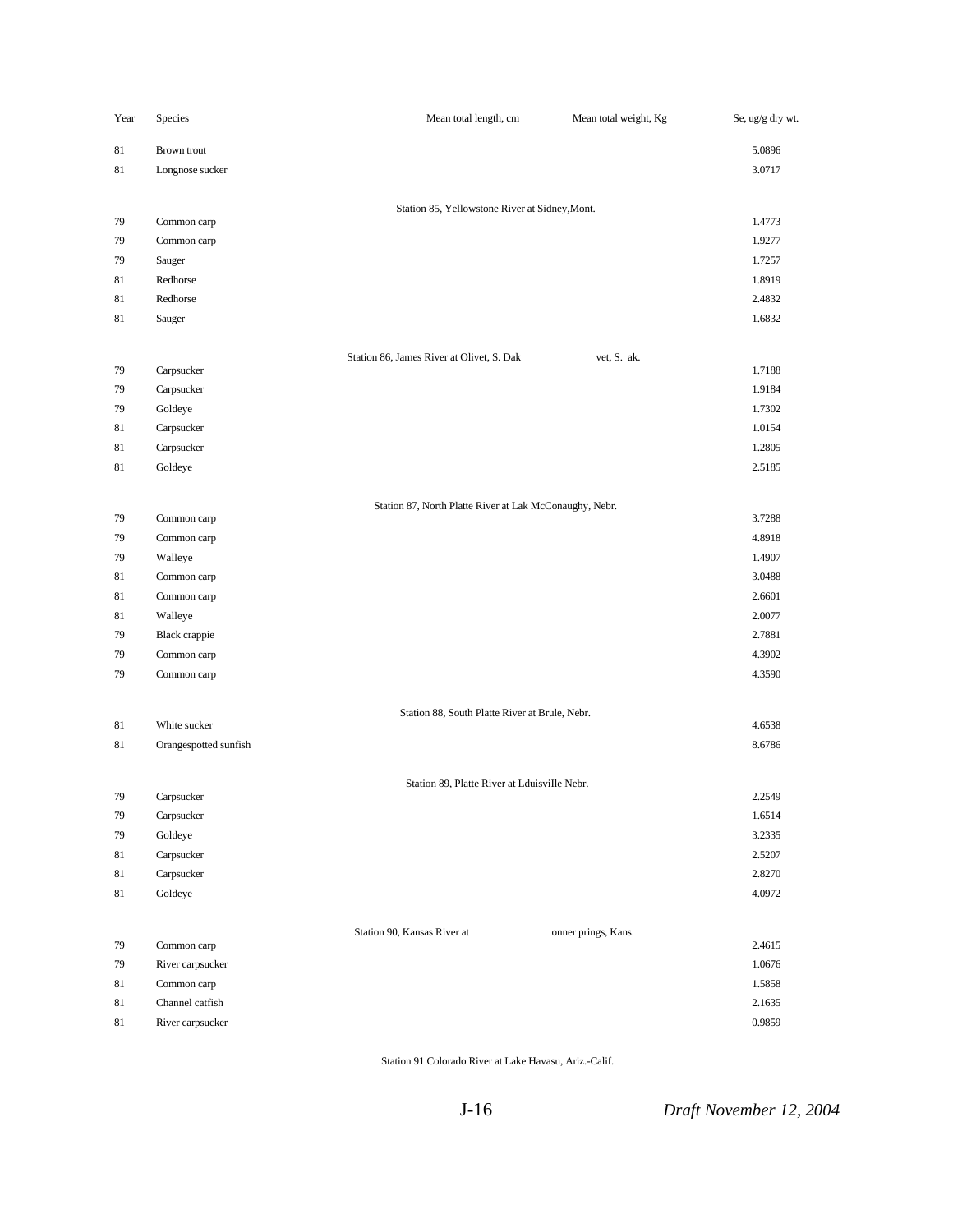| Year     | Species                    | Mean total length, cm                                                     | Mean total weight, Kg<br>Se, ug/g dry wt. |
|----------|----------------------------|---------------------------------------------------------------------------|-------------------------------------------|
| 78       | Common carp                |                                                                           | 7.6490                                    |
| 78       | Largemouth bass            |                                                                           | 5.1449                                    |
| 80       | Common carp                |                                                                           | 3.6494                                    |
| 80       | Common carp                |                                                                           | 5.6944                                    |
| 80       | Largemouth bass            |                                                                           | 2.7666                                    |
|          |                            | Station 92, Colorado River at Lake Mead Ariz.-Nev.                        |                                           |
| 79       | Channel catfish            |                                                                           | 4.6441                                    |
| 79       | Channel catfish            |                                                                           | 3.0169                                    |
| 79       | Striped bass               |                                                                           | 0.8182                                    |
| 81       | Common carp                |                                                                           | 3.3735                                    |
| 81       | Channel catfish            |                                                                           | 3.2707                                    |
| 81       | Striped bass               |                                                                           | 3.7109                                    |
| 78       | Common carp                | Station 93, Colorado<br>$\mathbf{v}^{\text{\tiny{\textsf{H}}}}$<br>t Lake | 11, Ariz.<br>9.4218                       |
|          | Largemouth bass            |                                                                           | 9.8990                                    |
| 78<br>80 | Common carp                |                                                                           | 4.3922                                    |
| 80       | Common carp                |                                                                           | 3.9574                                    |
| 80       | Largemouth bass            |                                                                           | 2.3759                                    |
|          |                            |                                                                           |                                           |
| 78       | Common carp                | Station 94, Gfla River at Sa<br>"IIDI servoir, Ariz.                      | 1.9231                                    |
| 78       | Common carp                |                                                                           | 1.5918                                    |
| 78       | Largemouth bass            |                                                                           | 1.7466                                    |
| 80       | Common carp                |                                                                           | 1.9588                                    |
| 80       | Common carp                |                                                                           | 1.4079                                    |
| 80       | Largemouth bass            |                                                                           | 1.1524                                    |
|          |                            | Station 96, Snake River at I<br>H @b, 'D.@'oWash                          |                                           |
| 78       | Largescale sucker          |                                                                           | 1.0000                                    |
| 78       | Largescale sucker          |                                                                           | 1.2625                                    |
| 78       | Northern squawfish         |                                                                           | 0.8970                                    |
| 80       | Largescale sucker          |                                                                           | 0.8765                                    |
| 80       | Largescale sucker          |                                                                           | 0.8456                                    |
| 80       | Northern squawfish         |                                                                           | 1.7316                                    |
|          |                            | Station 97, Columbia River<br>Pa,,O,                                      | sh.                                       |
| 78       | Yellow perch               |                                                                           | 3.8667                                    |
| 78       | Chiselmouth<br>Chiselmouth |                                                                           | 1.6242                                    |
| 78       | Common carp                |                                                                           | 1.2375<br>4.0244                          |
| 80<br>80 | Common carp                |                                                                           | 2.6923                                    |
|          |                            |                                                                           |                                           |
| 80       | Yellow perch               |                                                                           | 3.5662                                    |
| 78       | Largescale sucker          | Station 98, Columbia<br>i,er G @,n 'C,uloee, Wash.                        | 0.8300                                    |
| 78       | Largescale sucker          |                                                                           | 0.9266                                    |
| 78       | Yellow perch               |                                                                           | 1.1847                                    |
| 80       | Largescale sucker          |                                                                           | 0.7692                                    |
|          |                            |                                                                           |                                           |

J-17 *Draft November 12, 2004*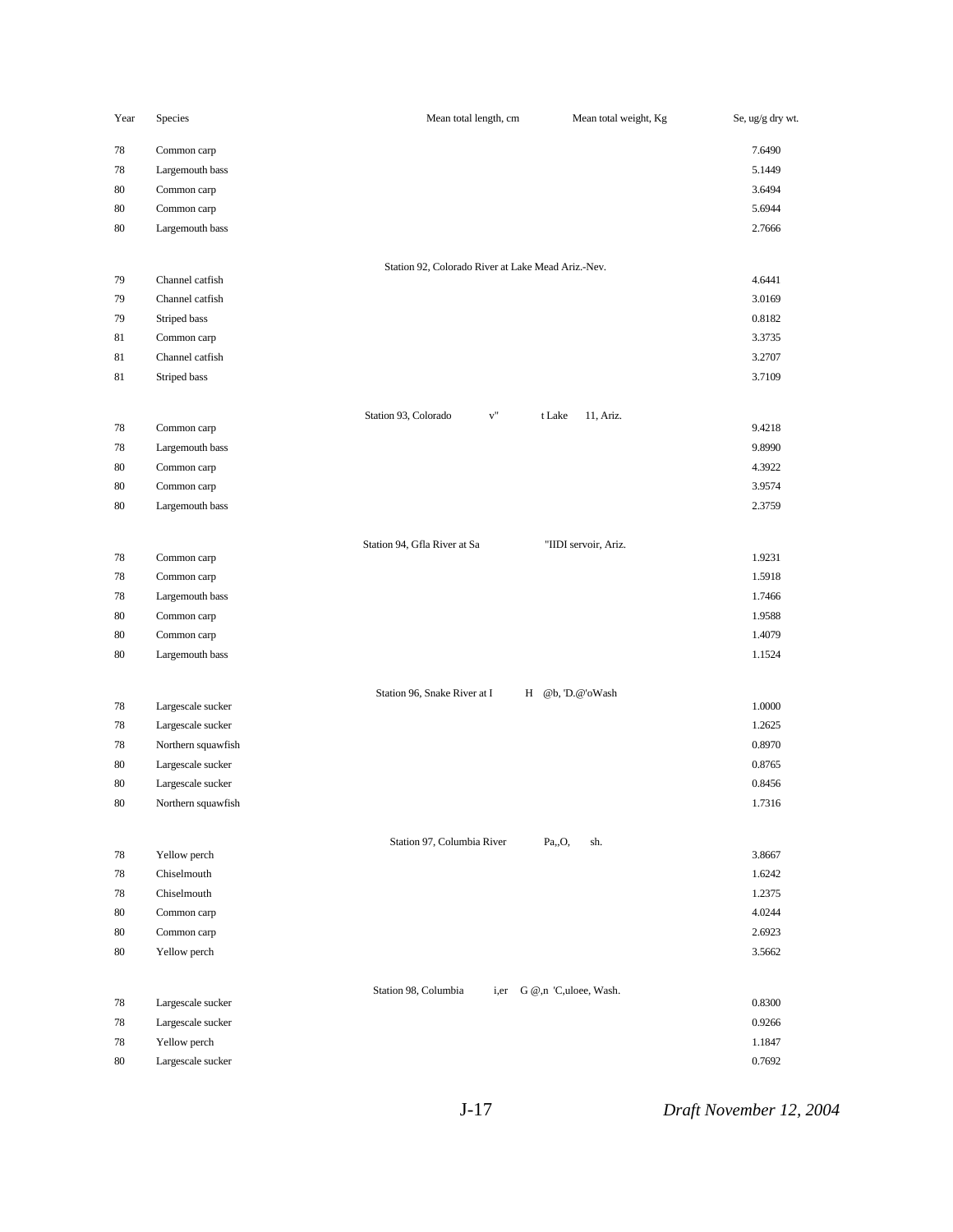| Year     | Species            | Mean total length, cm                                 | Mean total weight, Kg | Se, ug/g dry wt. |
|----------|--------------------|-------------------------------------------------------|-----------------------|------------------|
| 80       | Largescale sucker  |                                                       |                       | 0.7519           |
| 80       | Walleye            |                                                       |                       | 0.8108           |
|          |                    |                                                       |                       |                  |
|          |                    | tation 99, Waikele Stea,                              | Waipah<br>Hawaii      |                  |
| 79       | Cuban limia        |                                                       |                       | 4.0755           |
|          |                    | Station 100, Manoa Stream at Honol                    | Hawai                 |                  |
| 79       | Cuban limia        |                                                       |                       | 3.5577           |
| 79       | Mazambique tilapia |                                                       |                       | 1.6502           |
|          |                    |                                                       |                       |                  |
| 78       | White sucker       | Station 101, Androscoggin iver at                     | wiston, Main          | 0.9426           |
| 78       | White sucker       |                                                       |                       | 0.7059           |
| 78       | Yellow perch       |                                                       |                       | 0.7042           |
| 80       | White sucker       |                                                       |                       | 0.6299           |
| 80       | White sucker       |                                                       |                       | 0.5691           |
| 80       | Yellow perch       |                                                       |                       | 0.8961           |
|          |                    |                                                       |                       |                  |
|          |                    | Station 102, Laice Superior at@Keewe@naw Point, Mich. |                       |                  |
| 79       | Bloater<br>Bloater |                                                       |                       | 1.2798           |
| 79<br>79 | Lake trout         |                                                       |                       | 0.9385<br>0.7339 |
| 81       | Bloater            |                                                       |                       | 1.3354           |
| 81       | Bloater            |                                                       |                       | 1.6961           |
| 81       | Lake trout         |                                                       |                       | 1.4286           |
|          |                    |                                                       |                       |                  |
|          |                    | Station 103, Lake Superior at Whitefish Point, Mich.  |                       |                  |
| 79       | Lake trout         |                                                       |                       | 0.7427           |
| 79       | Lake whitefish     |                                                       |                       | 1.1379           |
| 79       | Lake whitefish     |                                                       |                       | 1.8051           |
| 81       | Lake trout         |                                                       |                       | 1.0617           |
| 81       | Lake whitefish     |                                                       |                       | 1.4947           |
|          |                    | 104, Lake Michigan at Beavei, Island, Mich.           |                       |                  |
| 79       | Bloater            |                                                       |                       | 0.8537           |
| 79       | Bloater            |                                                       |                       | 0.4963           |
| 79       | Lake trout         |                                                       |                       | 1.3483           |
|          |                    |                                                       |                       |                  |
|          |                    | Station 105. Lake Michigan at Saugat@ck, Mich         |                       |                  |
| 79       | Bloater            |                                                       |                       | 0.4948           |
| 79       | Bloater            |                                                       |                       | 0.6651           |
| 79       | Lake trout         |                                                       |                       | 0.8310           |
| 81<br>81 | Bloater<br>Bloater |                                                       |                       | 0.8696<br>0.8939 |
| 81       | Lake trout         |                                                       |                       | 1.1480           |
|          |                    |                                                       |                       |                  |
|          |                    | Station 106, Lake Huron at Alpena Mich.               |                       |                  |
| 79       | White sucker       |                                                       |                       | 1.6596           |
| 79       | White sucker       |                                                       |                       | 1.3793           |
| 79       | Yellow perch       |                                                       |                       | 2.5556           |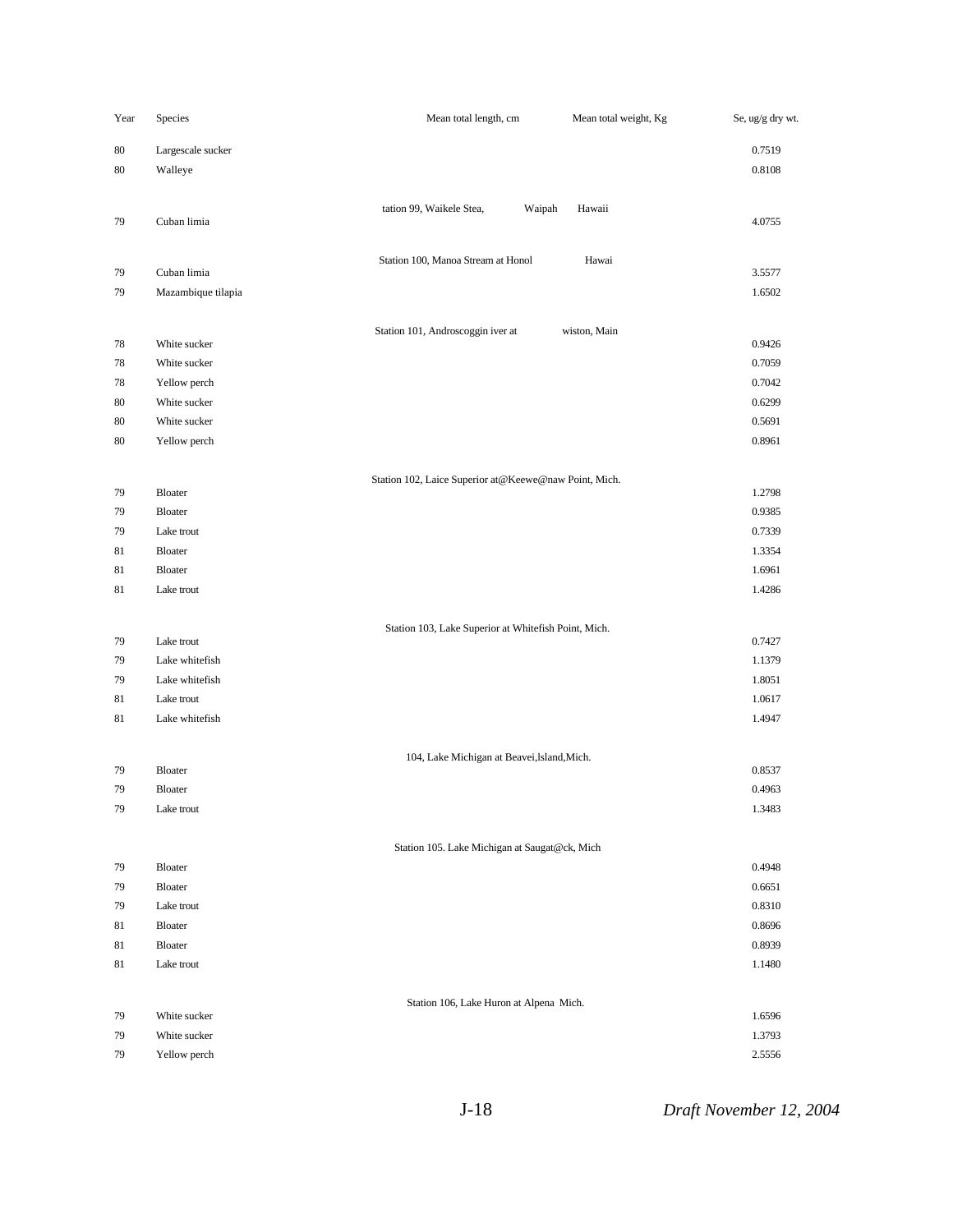| Year     | Species                  | Mean total length, cm                                            | Mean total weight, Kg | Se, ug/g dry wt. |
|----------|--------------------------|------------------------------------------------------------------|-----------------------|------------------|
| 81       | Lake trout               |                                                                  |                       | 1.2808           |
| 81       | White sucker             |                                                                  |                       | 2.3293           |
| 81       | White sucker             |                                                                  |                       | 2.2403           |
|          |                          |                                                                  |                       |                  |
| 79       | Common carp              | Station 107, Lake St. Clair at Mount Clements. Mich.             |                       | 1.2030           |
| 79       | Common carp              |                                                                  |                       | 1.6418           |
| 79       | Walleye                  |                                                                  |                       | 1.7731           |
| 81       | Common carp              |                                                                  |                       | 1.8182           |
| 81       | Common carp              |                                                                  |                       | 2.0861           |
| 81       | Walleye                  |                                                                  |                       | 1.9101           |
|          |                          |                                                                  |                       |                  |
| 79       | Common carp              | Station 108, Lake Erie at Port Clinton. Ohio                     |                       | 1.4696           |
| 79       | Common carp              |                                                                  |                       | 1.4483           |
| 79       | Walleye                  |                                                                  |                       | 0.6329           |
| 81       | Common carp              |                                                                  |                       | 2.1951           |
| 81       | Common carp              |                                                                  |                       | 1.6992           |
| 81       | Walleye                  |                                                                  |                       | 1.0811           |
|          |                          |                                                                  |                       |                  |
|          |                          | Station 109, Lake Ontario at Roosevelt Beach, N.Y.               |                       |                  |
| 79<br>79 | Brown trout<br>Rock bass |                                                                  |                       | 1.1184<br>1.7626 |
| 79       | Rock bass                |                                                                  |                       | 1.4179           |
| 81       | Lake trout               |                                                                  |                       | 1.1310           |
| 81       | Rock bass                |                                                                  |                       | 1.6988           |
| 81       | Rock bass                |                                                                  |                       | 2.0949           |
|          |                          |                                                                  |                       |                  |
|          |                          | Station I I 1. Mississippi River at Lake City, Minn.-Pepin. Wis. |                       |                  |
| 78       | White sucker             |                                                                  |                       | 1.6867           |
| 78       | White sucker             |                                                                  |                       | 1.5203           |
| 80<br>80 | Walleye<br>White sucker  |                                                                  |                       | 1.2162<br>1.4231 |
| 80       | White sucker             |                                                                  |                       | 1.1020           |
|          |                          |                                                                  |                       |                  |
|          |                          | Station 112, Mississippi River at Dubuque, Iowa                  |                       |                  |
| 78       | Common carp              | 12.9                                                             | 1.1                   | 1.8868           |
| 78       | Common carp              | 14.4                                                             | 1.5                   | 1.4462           |
| 78       | Largemouth bass          | 11.2                                                             | $1.1\,$               | 1.5901           |
| 80       | <b>Black</b> crappic     | 10.2                                                             | $0.7\,$               | 1.6000           |
| 80       | Common carp              | 17                                                               | 2.6                   | 2.2018           |
| 80       | Common carp              | 17.8                                                             | 3                     | 1.4789           |
|          |                          | Station 113, San Antonio River at McFadden, Tex.                 |                       |                  |
| 79       | Longnose gar             | 28.5                                                             | 2.3                   | 0.7767           |
|          |                          | Station 114, Bear River at Brigham City, Utah                    |                       |                  |
| 78       | Common carp              | 11.7                                                             | $0.8\,$               | 1.5625           |
| 78       | Common carp              | $10.2\,$                                                         | $0.6\,$               | 0.9957           |
| 78       | Channel catfish          | 17.9                                                             | 2.3                   | 1.3109           |

J-19 *Draft November 12, 2004*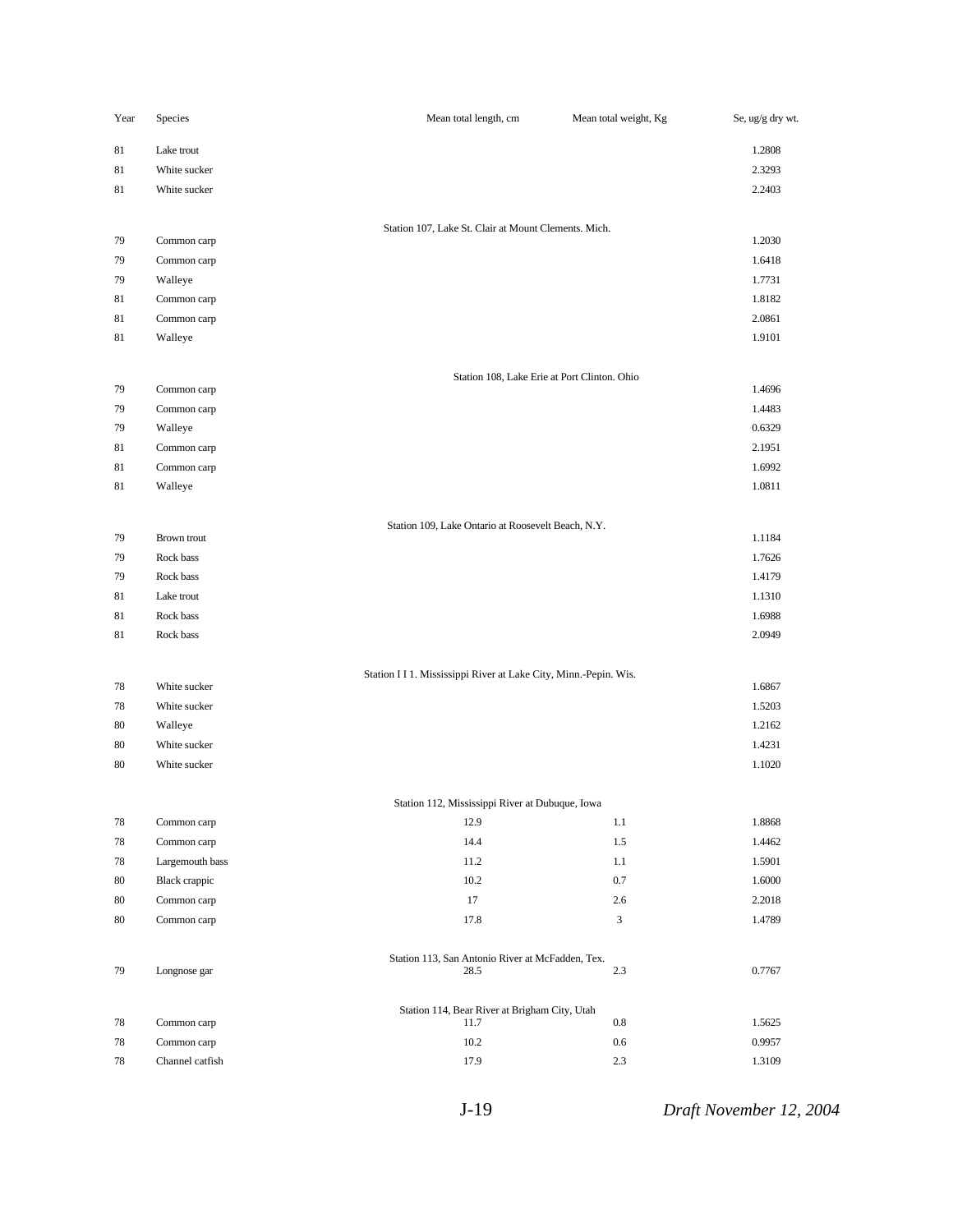| Year   | Species           | Mean total length, cm                                           | Mean total weight, Kg | Se, ug/g dry wt. |
|--------|-------------------|-----------------------------------------------------------------|-----------------------|------------------|
| 80     | Common carp       | 17                                                              | 2.3                   | 1.6667           |
| 80     | Common carp       | 12                                                              | 0.9                   | 1.4583           |
| 80     | Channel catfish   | 22.7                                                            | 4.7                   | 1.2551           |
|        |                   | Station 115, Colorado River at Yuma, Ariz.- Winterhaven, Calif. |                       |                  |
| 78     | Common carp       | 16                                                              | 2.7                   | 6.4815           |
| 78     | Striped mullet    | 20.3                                                            | 3.4                   | 3.5958           |
|        |                   | Station 116, Souris River at Upham, N. Dak.                     |                       |                  |
| 78     | White sucker      | 16.5                                                            | 2.3                   | 1.0526           |
| 80     | Northem pike      | 19.6                                                            | 1.9                   | 0.9709           |
| 80     | White sucker      | 15.3                                                            | 1.7                   | 1.1161           |
| 80     | White sucker      | 13.8                                                            | 1.3                   | 1.0331           |
|        |                   | Station 117, Flathead River at Creston, Mont.                   |                       |                  |
| 78     | Northem squawfish | 19.1                                                            | 2.7                   | 0.7925           |
| $80\,$ | Largescale sucker | 15.4                                                            | 1.3                   | 0.7589           |
| 80     | Largescale sucker | 15.5                                                            | 1.3                   | 0.9237           |
| 80     | Northem squawfish | 15.8                                                            | 1.3                   | 0.9091           |
|        |                   |                                                                 | Average               | 1.8836           |
|        |                   |                                                                 | Std                   | 1.4373           |
|        |                   |                                                                 | max                   | 10.5204          |
|        |                   |                                                                 | min                   | 0.3158           |
|        |                   |                                                                 | count                 | 591              |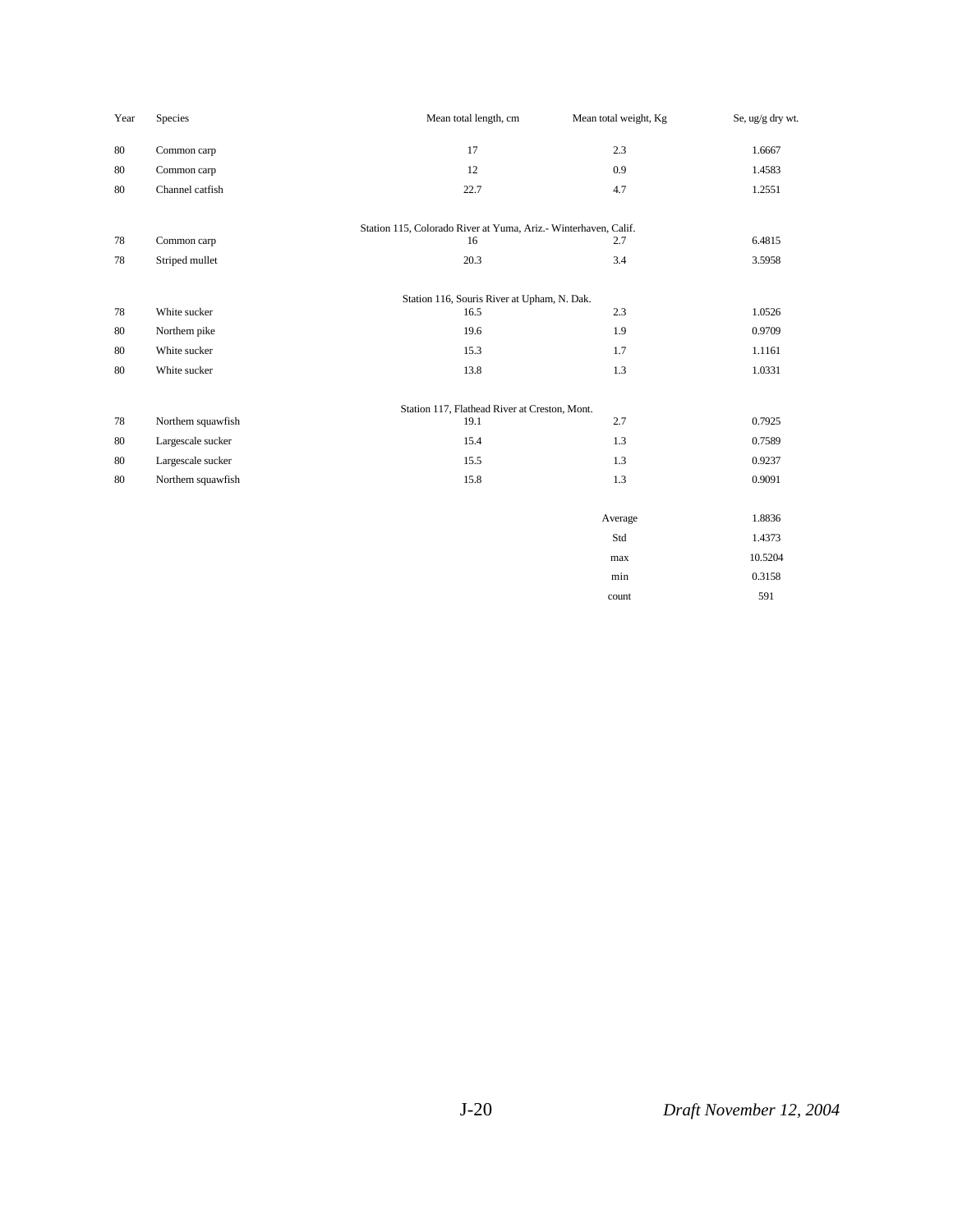Table J-2. Selenium concentration (µg/g dw whole-body) in fish and invertebrate samples collected at sites of the USGS National Water Quality Assessment (NAWQA) Program, 1992-1997.

| [Se] Scientific Name                                    | <b>Common Name</b>  | <b>Place Name</b>                                                          |
|---------------------------------------------------------|---------------------|----------------------------------------------------------------------------|
| 0.30 Odonata                                            |                     | <b>GOOSE LAKE WMA</b>                                                      |
| 0.30 Hydropsyche                                        |                     | SF PALOUSE R. AT ARMSTRONG RD NR PULLMAN, WA                               |
| 0.30 Hydropsyche                                        |                     | PALOUSE R. AT ENDICOTT-ST. JOHN RD NR COLFAX, WA                           |
| 0.40 Odonata                                            |                     | JOHNSON WPA                                                                |
| 0.40 Odonata                                            |                     | WOOD DUCK WMA                                                              |
| 0.40 Corbicula                                          |                     | SALUDA RIVER NEAR COLUMBIA, SC                                             |
| 0.50 Pacifastacus leniusculus signal crayfish           |                     | TRUCKEE R AT FARAD, CA                                                     |
| 0.50 Odonata                                            |                     | DEPARTMENT OF ROADS - ONEILL                                               |
| 0.50 Odonata                                            |                     | TODD VALLEY - MEDUNA SITE                                                  |
| 0.50 Micropterus salmoides                              | largemouth bass     | TRINITY RV BL DALLAS, TX                                                   |
| 0.60 Hydropsyche                                        |                     | ROCK CREEK BLW US HWY 30/93 AT TWIN FALLS ID                               |
| 0.60 Pacifastacus leniusculus                           | signal crayfish     | TRUCKEE R AT CLARK, NV                                                     |
| 0.60 Hydropsyche                                        |                     | WOLF RIVER AT TURTLE LAKE ROAD AT POST LAKE, WI                            |
| 0.60 Potamogeton pectinatus                             | sago pondweed       | NORTH BRANCH MILWAUKEE RIVER NR RANDOM LAKE, WI                            |
| 0.69 Tilapia melanotheron                               | blackchin tilapia   | ALA WAI CANAL AT HONOLULU, HI                                              |
| 0.70 Hydropsyche                                        |                     | CRAB CREEK AT MORGAN LAKE ROAD NEAR OTHELLO, WA                            |
| 0.70 Cottus sp.                                         | freshwater sculpins | MILLER CREEK NEAR DES MOINES, WA                                           |
| 0.70 Cheumatopsyche                                     |                     | WOLF RIVER NEAR POST LAKE, WI                                              |
| 0.70 Hydropsyche                                        |                     | WOLF RIVER NEAR POST LAKE, WI                                              |
| 0.80 Hydropsyche                                        |                     | PESHEKEE RIVER NEAR MARTINS LANDING, MI                                    |
| 0.90 Catostomus clarki                                  | desert sucker       | PINTO CREEK NEAR MIAMI, AZ.                                                |
| 0.90 Odonata                                            |                     | SABATKA SALINE WETLAND                                                     |
| 0.90 Corbicula                                          |                     | SYCAMORE CK AT SYCAMORE PK, FT WORTH, TX                                   |
| 0.90 Hydropsychidae                                     |                     | net-spinning caddisflies WOLF RIVER AT HIGHWAY M NEAR LANGLADE, WI         |
| 1.00 Hydropsyche                                        |                     | SNAKE RIVER AT KING HILL ID                                                |
| 1.00 Cottus sp.                                         | freshwater sculpins | BIG SOOS CREEK ABOVE HATCHERY NEAR AUBURN, WA                              |
| 1.00 Orconectes                                         |                     | EAST RIVER AT MIDWAY ROAD NEAR DE PERE, WI                                 |
| 1.00 Hydropsyche                                        |                     | PENSAUKEE RIVER NEAR KRAKOW, WI                                            |
| 1.08 Poecilia sphenops                                  | black molly         | KANEOHE STR BLW KAMEHAMEHA HWY, OAHU, HI                                   |
| 1.10 Acroneuria                                         |                     | WEST BRANCH WHITEFISH RIVER NEAR DIFFIN, MI                                |
| 1.10 Pacifastacus Ieniusculus                           | signal crayfish     | EAST FORK CARSON RIVER NEAR GARDNERVILLE, NV                               |
| 1.10 Pacifastacus leniusculus                           | signal crayfish     | EAST FORK CARSON RIVER NEAR DRESSLERVILLE, NV                              |
| 1.10 Cottus sp.                                         | freshwater sculpins | SANDY RIVER NEAR TROUTDALE, OR                                             |
| 1.10 Cottus sp.                                         | freshwater sculpins | GALES CREEK NEAR GLENWOOD, OR                                              |
| 1.10 Cottus sp.                                         | freshwater sculpins | GALES CREEK NEAR GLENWOOD, OR                                              |
| 1.10 Hydropsyche                                        |                     | PALOUSE RIVER AT HOOPER, WA                                                |
| 1.10 Hydropsyche                                        |                     | SNAKE RIVER AB JACKSON LAKE AT FLAGG RANCH WY                              |
| 1.10 Hydropsyche                                        |                     | SNAKE RIVER AB JACKSON LAKE AT FLAGG RANCH WY                              |
| 1.15 Cheumatopsyche                                     |                     | DUCK CREEK AT SEMINARY ROAD NEAR ONEIDA, WI                                |
| 1.20 Cyprinella lutrensis                               | red shiner          | GRANITE CREEK AT PRESCOTT, AZ.                                             |
| 1.20 Orconectes causeyi<br>1.20 Catostomus occidentalis |                     | GRANITE CREEK AT PRESCOTT, AZ.<br>COTTONWOOD C NR COTTONWOOD CA            |
|                                                         | Sacramento sucker   |                                                                            |
| 1.20 Xiphophorus helleri                                | green swordtail     | WAIHEE STR NR KAHALUU, OAHU, HI                                            |
| 1.20 Hydropsyche                                        |                     | HENRYS FORK NR REXBURG ID<br>ROCK CREEK AB HWY 30/93 XING AT TWIN FALLS ID |
| 1.20 Hydropsyche                                        |                     | TUALATIN RIVER AT WEST LINN, OR                                            |
| 1.20 Cottus sp.                                         | freshwater sculpins |                                                                            |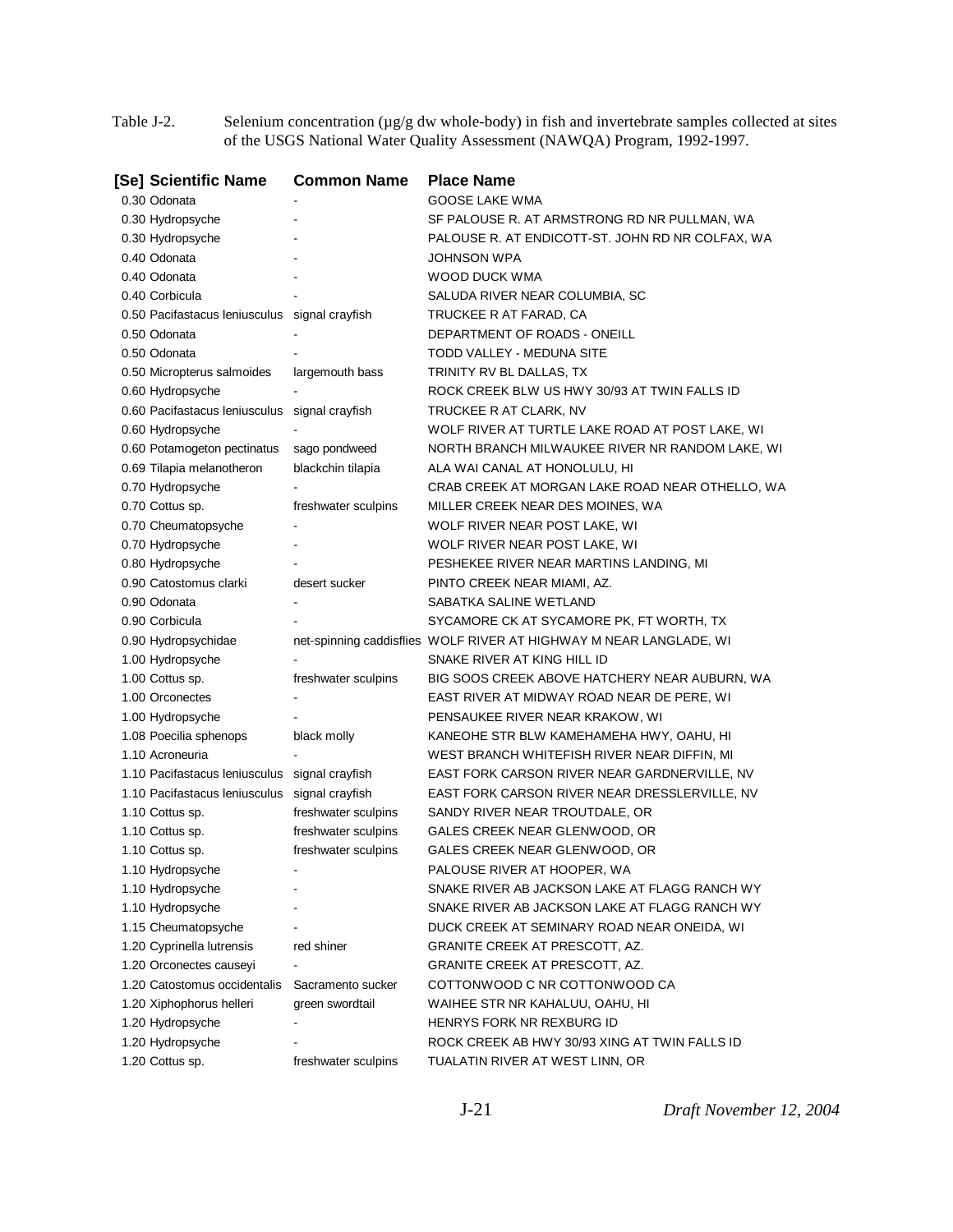| [Se] Scientific Name                                                                                   | <b>Common Name</b>                                                | <b>Place Name</b>                                                                                                                                 |
|--------------------------------------------------------------------------------------------------------|-------------------------------------------------------------------|---------------------------------------------------------------------------------------------------------------------------------------------------|
| 1.20 Cottus sp.<br>1.20 Cottus sp.                                                                     | freshwater sculpins<br>freshwater sculpins                        | DENNIS C BL BLACK BUTTE MINE, NR COTTAGE GROVE LK<br>WEST BRANCH KELSEY CREEK AT BELLEVUE, WA                                                     |
| 1.20 Cottus sp.                                                                                        | freshwater sculpins                                               | BERTRAND CREEK NEAR LYNDEN, WA                                                                                                                    |
| 1.20 Cheumatopsyche                                                                                    |                                                                   | TOMORROW RIVER NEAR NELSONVILLE, WI                                                                                                               |
| 1.20 Hydropsyche                                                                                       |                                                                   | SNAKE RIVER AB JACKSON LAKE AT FLAGG RANCH WY                                                                                                     |
| 1.30 Pacifastacus leniusculus                                                                          | signal crayfish                                                   | TRUCKEE R AT FARAD, CA                                                                                                                            |
| 1.30 Cottidae                                                                                          | sculpins                                                          | JOHNSON CREEK AT MILWAUKIE, OR                                                                                                                    |
| 1.30 Micropterus salmoides<br>1.30 Cottus sp.<br>1.30 Hydropsyche                                      | largemouth bass<br>freshwater sculpins                            | WHITE ROCK LK IN DALLAS, TX<br>DUWAMISH RIVER AT GOLF COURSE AT TUKWILA, WA<br>DUCK CREEK AT SEMINARY ROAD NEAR ONEIDA, WI                        |
| 1.39 Cottus cognatus                                                                                   | slimy sculpin                                                     | NINILCHIK R AT NINILCHIK AK                                                                                                                       |
| 1.40 Hydropsyche                                                                                       |                                                                   | PORTNEUF RIVER AT POCATELLO ID                                                                                                                    |
| 1.40 Odonata                                                                                           |                                                                   | TRUST - WILD ROSE SLOUGH                                                                                                                          |
| 1.40 Pacifastacus leniusculus signal crayfish<br>1.40 Cottus sp.<br>1.40 Cottus sp.<br>1.40 Cottus sp. | freshwater sculpins<br>freshwater sculpins<br>freshwater sculpins | TRUCKEE R AT HWY 447 AT NIXON, NV<br>MARYS RIVER AT CORVALLIS, OR<br>FIR CREEK NEAR BRIGHTWOOD, OR<br>FANNO CREEK AT DURHAM, OR                   |
| 1.40 Cottus sp.                                                                                        | freshwater sculpins                                               | FANNO CREEK AT DURHAM, OR                                                                                                                         |
| 1.40 Cheumatopsyche<br>1.40 Hydropsyche                                                                |                                                                   | DUCK CREEK AT SEMINARY ROAD NEAR ONEIDA, WI<br>NORTH BRANCH MILWAUKEE RIVER NR RANDOM LAKE, WI                                                    |
| 1.50 Catostomus clarki                                                                                 | desert sucker                                                     | SAN PEDRO RIVER AT CHARLESTON, AZ.                                                                                                                |
| 1.50 Hydropsyche<br>1.50 Brachycentrus<br>1.50 Odonata                                                 |                                                                   | ROCK CREEK AB DAYDREAM RANCH NR TWIN FALLS ID<br>ROCK CREEK AB HWY 30/93 XING AT TWIN FALLS ID<br>TRUST - MORMON ISLAND CRANE MEADOW, EAST SLOUGH |
| 1.50 Pacifastacus leniusculus                                                                          | signal crayfish                                                   | CARSON RIVER AT DEER RUN ROAD NEAR CARSON CITY, NV                                                                                                |
| 1.50 Pacifastacus Ieniusculus                                                                          | signal crayfish                                                   | CARSON RIVER NEAR FORT CHURCHILL, NV                                                                                                              |
| 1.50 Cottidae                                                                                          | sculpins                                                          | MUDDY CREEK NEAR PEORIA, OR                                                                                                                       |
| 1.50 Hydropsyche                                                                                       |                                                                   | PALOUSE RIVER NEAR COLFAX, WA                                                                                                                     |
| 1.50 Cottus sp.                                                                                        | freshwater sculpins                                               | THORNTON CREEK NEAR SEATTLE, WA                                                                                                                   |
| 1.50 Hydropsyche                                                                                       |                                                                   | TOMORROW RIVER NEAR NELSONVILLE, WI                                                                                                               |
| 1.50 Hydropsyche                                                                                       |                                                                   | SALT RIVER AB RESERVOIR NR ETNA WY                                                                                                                |
| 1.50 Hydropsyche                                                                                       |                                                                   | SALT RIVER AB RESERVOIR NR ETNA WY                                                                                                                |
| 1.53 Cyprinus carpio                                                                                   | common carp                                                       | BEAR RIVER NEAR CORINNE, UT                                                                                                                       |
| 1.60 Catostomus clarki                                                                                 | desert sucker                                                     | GILA RIVER AT KELVIN, AZ.                                                                                                                         |
| 1.60 Hydropsyche                                                                                       |                                                                   | BARK RIVER NEAR BARK RIVER, MI                                                                                                                    |
| 1.60 Cottidae                                                                                          | sculpins                                                          | FANNO CREEK AT DURHAM, OR                                                                                                                         |
| 1.60 Elliptio<br>1.60 Hydropsyche                                                                      |                                                                   | CEDAR CREEK BELOW MYERS CREEK NR HOPKINS, SC<br>PINE CREEK AT PINE CITY ROAD AT PINE CITY, WA                                                     |
| 1.62 Corbicula                                                                                         |                                                                   | TRUCKEE R AT CLARK, NV                                                                                                                            |
| 1.70 Hydropsyche                                                                                       |                                                                   | PORTNEUF RIVER AT TOPAZ ID                                                                                                                        |
| 1.70 Hydropsyche                                                                                       | $\overline{a}$                                                    | SNAKE RIVER AT KING HILL ID                                                                                                                       |
| 1.70 Corbicula                                                                                         |                                                                   | TRENT RIVER NEAR TRENTON, NC                                                                                                                      |
| 1.70 Elliptio                                                                                          |                                                                   | MCTIER CREEK (RD 209) NEAR MONETTA, SC                                                                                                            |
| 1.70 Corbicula                                                                                         |                                                                   | GILLS CREEK NEAR HOPKINS, SC                                                                                                                      |
| 1.70 Hydropsyche                                                                                       |                                                                   | SHEBOYGAN RIVER AT DOTYVILLE, WI                                                                                                                  |
| 1.79 Cottidae                                                                                          | sculpins                                                          | LITTLE ABIQUA CREEK NEAR SCOTTS MILLS, OR                                                                                                         |
| 1.80 Hydropsychidae                                                                                    |                                                                   | net-spinning caddisflies TRUCKEE R AT FARAD, CA                                                                                                   |
| 1.80 Hydropsyche                                                                                       | $\overline{\phantom{a}}$                                          | TETON RIVER NR ST ANTHONY ID                                                                                                                      |
| 1.80 Hydropsyche                                                                                       |                                                                   | SNAKE R NR MINIDOKA ID (AT HOWELLS FERRY)                                                                                                         |
| 1.90 Corbicula manilensis                                                                              | asian clam                                                        | CHATTAHOOCHEE R AT SR 253 NEAR CHATTAHOOCHEE, FL                                                                                                  |
| 1.90 Hydropsyche                                                                                       |                                                                   | PALOUSE RIVER AT LAIRD PARK NR HARVARD, ID                                                                                                        |
| 1.90 Brachycentrus                                                                                     |                                                                   | ROCK CREEK AB HWY 30/93 XING AT TWIN FALLS ID                                                                                                     |
| 1.90 Hydropsyche                                                                                       |                                                                   | DUCK CREEK AT SEMINARY ROAD NEAR ONEIDA, WI                                                                                                       |
| 1.95 Poecilia sphenops<br>2.00 Hydropsyche                                                             | black molly                                                       | NUUANU STR ABV WAOLANI ST. AT HONOLULU, OAHU, HI<br>SPRING CREEK AT SHEEPSKIN RD NR FORT HALL ID                                                  |
| 2.00 Acroneuria                                                                                        |                                                                   | PESHEKEE RIVER NEAR MARTINS LANDING, MI                                                                                                           |
| 2.00 Cheumatopsyche                                                                                    |                                                                   | DUCK CREEK AT SEMINARY ROAD NEAR ONEIDA, WI                                                                                                       |

J-22 *Draft November 12, 2004*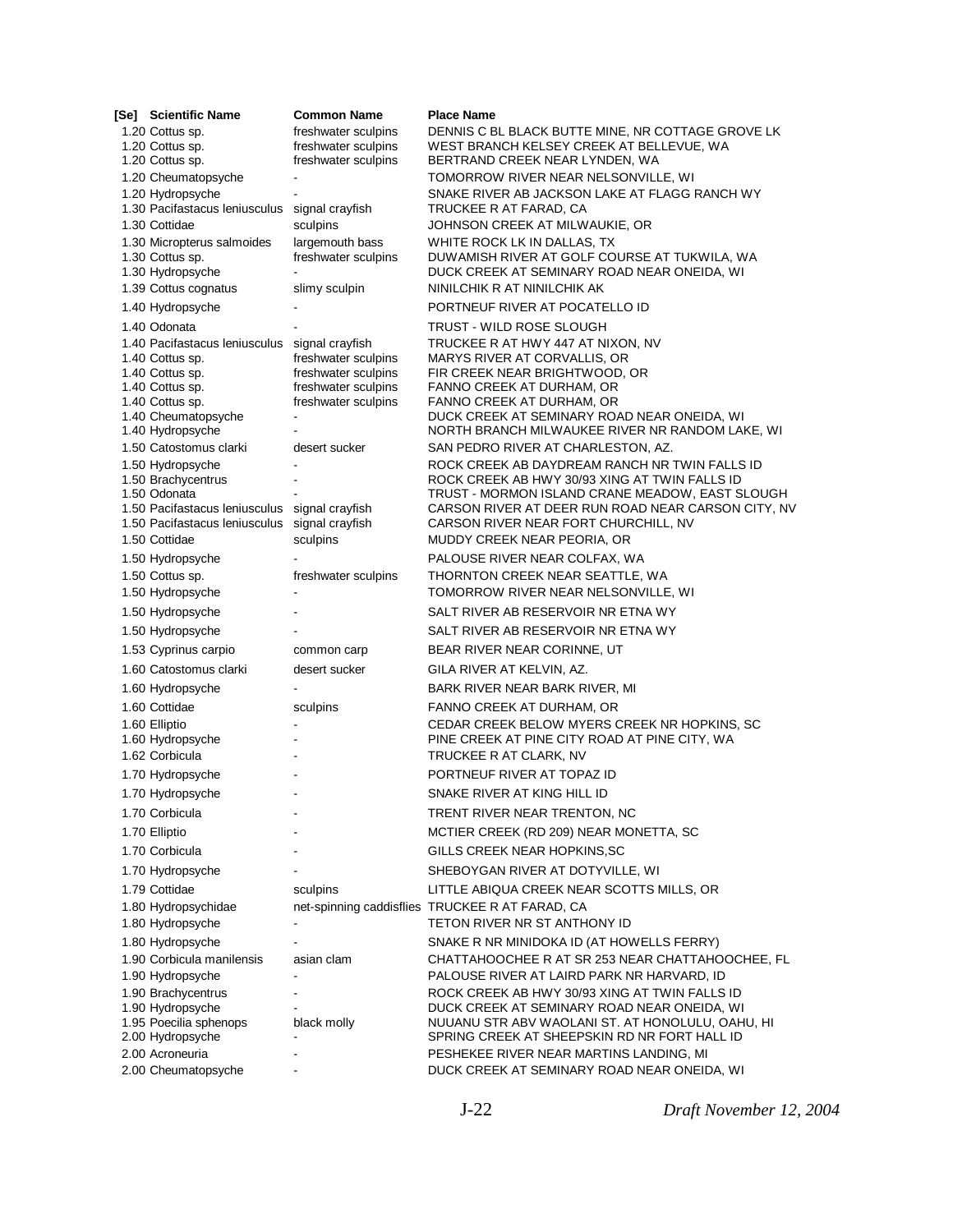| [Se] Scientific Name                          | <b>Common Name</b>   | <b>Place Name</b>                                                                       |
|-----------------------------------------------|----------------------|-----------------------------------------------------------------------------------------|
| 2.03 Ameiurus natalis                         | yellow bullhead      | SANTA ANA R A HAMNER RD NR NORCO CA                                                     |
| 2.05 Richardsonius balteatus                  | redside shiner       | BEAR RIVER ABOVE RESERVOIR, NEAR WOODRUFF, UT                                           |
| 2.10 Catostomus clarki                        | desert sucker        | VERDE RIVER ABV W. CLEAR CREEK, NR CAMP VERDE, AZ                                       |
| 2.10 Hydropsyche                              |                      | SNAKE R NR MINIDOKA ID (AT HOWELLS FERRY)                                               |
| 2.10 Hydropsyche                              |                      | ROCK CK AT USFS FOOTBRIDGE, NR ROCK CREEK                                               |
| 2.10 Hydropsyche                              |                      | ROCK CREEK AB HWY 30/93 XING AT TWIN FALLS ID                                           |
| 2.10 Pacifastacus leniusculus signal crayfish |                      | TRUCKEE R AT LOCKWOOD, NV                                                               |
| 2.10 Hydropsyche                              |                      | TUALATIN RIVER AT WEST LINN, OR                                                         |
| 2.10 Hydropsyche                              |                      | ESQUATZEL COULEE AT MESA, WA                                                            |
| 2.10 Cottus sp.                               | freshwater sculpins  | FISHTRAP CREEK AT FLYNN ROAD AT LYNDEN, WA                                              |
| 2.17 Corbicula fluminea                       | Asian clam           | CONTENTNEA CREEK AT HOOKERTON, NC                                                       |
| 2.18 Corbicula                                |                      | TENNESSEE RIVER AT CHATTANOOGA, TN                                                      |
| 2.20 Brachycentrus                            |                      | <b>BITCH CREEK NR LAMONT ID</b>                                                         |
| 2.20 Hydropsyche                              |                      | SOUTH BRANCH PAINT RIVER NEAR ELMWOOD, MI                                               |
| 2.20 Cottus sp.                               | freshwater sculpins  | LITTLE ABIQUA CREEK NEAR SCOTTS MILLS, OR                                               |
| 2.20 Ceratopsyche                             |                      | EAST RIVER @ CTH PP IN BROWN COUNTY NR DE PERE, WI                                      |
| 2.20 Brachycentrus                            |                      | SALT RIVERV NR FISH CK ABOVE SMOOT                                                      |
| 2.30 Agosia chrysogaster                      | longfin dace         | SANTA CRUZ RIVER AT TUBAC, AZ.                                                          |
| 2.30 Catostomus clarki                        | desert sucker        | WEST CLEAR CREEK NEAR CAMP VERDE, AZ.                                                   |
| 2.30 Hydropsyche                              |                      | PORTNEUF RIVER AT TOPAZ ID                                                              |
| 2.37 Ameiurus natalis                         | yellow bullhead      | SANTA ANA R A MWD CROSSING CA                                                           |
| 2.40 Xiphophorus helleri                      | green swordtail      | WAIKELE STR AT WAIPAHU, OAHU, HI                                                        |
| 2.40 Hydropsyche                              |                      | <b>MALAD RIVER NR GOODING ID</b>                                                        |
| 2.40 Corbicula                                |                      | CRABTREE CREEK AT US 1 AT RALEIGH, NC                                                   |
| 2.40 Corbicula                                |                      | BLACKWATER RIVER NEAR FRANKLIN, VA                                                      |
| 2.40 Cottus sp.                               | freshwater sculpins  | ROCK CREEK AT CEDAR FALLS ROAD NEAR LANDSBURG, WA                                       |
| 2.40 Cottus sp.                               | freshwater sculpins  | JUANITA CREEK AT JUANITA, WA                                                            |
| 2.50 Agosia chrysogaster                      | longfin dace         | SALT RIVER NEAR ROOSEVELT, AZ.                                                          |
| 2.50 Hydropsyche                              |                      | SNAKE RIVER NR BLACKFOOT ID                                                             |
| 2.50 Hydropsyche                              |                      | SNAKE RIVER NR BLACKFOOT ID                                                             |
| 2.50 Anaspidacea                              |                      | EAST FORK CARSON RIVER NEAR GARDNERVILLE, NV                                            |
| 2.50 Elliptio                                 |                      | COOSAWHATCHIE RIVER NR EARLY BRANCH, SC                                                 |
| 2.50 Corbicula                                |                      | TAYLOR FLAT CREEK ABV BIRCH RD NR PASCO, WA                                             |
| 2.52 Xiphophorus helleri                      | green swordtail      | MANOA STR AT KANEWAI FIELD, HONOLULU, OAHU, HI                                          |
| 2.60 Cottus sp.<br>2.60 Elliptio              | freshwater sculpins  | PALMER C AT DAYTON, OR<br>SHAWS CREEK NR TRENTON, SC ON CNTY RD 149                     |
| 2.60 Corbicula                                |                      | PIGEON RIVER AT NEWPORT, TN                                                             |
| 2.60 Corbicula                                |                      | RUSH CK AT WOODLAND PARK BLVD, ARLINGTON, TX                                            |
| 2.60 Cottus sp.                               | freshwater sculpins  | NEWAUKUM CREEK NEAR BLACK DIAMOND, WA                                                   |
| 2.64 Cyprinus carpio                          | common carp          | SAN JACINTO R NR ELSINORE CA                                                            |
| 2.70 Corbicula                                |                      | EMORY RIVER AT OAKDALE, TN                                                              |
| 2.70 Corbicula                                |                      | GUADALUPE RV AT GONZALES, TX                                                            |
| 2.70 Corbicula                                |                      | NORTH MEHERRIN RIVER NEAR LUNENBURG, VA                                                 |
| 2.70 Cottus sp.                               | freshwater sculpins  | GREEN RIVER ABOVE TWIN CAMP CREEK NEAR LESTER, WA                                       |
| 2.70 Cottus sp.                               | freshwater sculpins  | LEACH CREEK NEAR STEILACOOM, WA                                                         |
| 2.70 Cottus sp.                               | freshwater sculpins  | NORTH CREEK BELOW PENNY CREEK NEAR BOTHELL, WA                                          |
| 2.77 Gambusia affinis                         | western mosquitofish | MANOA STR AT KANEWAI FIELD, HONOLULU, OAHU, HI                                          |
| 2.79 Cottus sp.                               | freshwater sculpins  | WEBER RIVER NEAR COALVILLE, UT                                                          |
| 2.80 Corbicula manilensis                     | asian clam           | MUCKALEE CREEK AT GA 195, NEAR LEESBURG, GA                                             |
| 2.80 Corbicula                                |                      | TAR RIVER NEAR TAR RIVER, NC                                                            |
| 2.80 Decapoda                                 | crabs                | PLATTE RIVER AT BRADY, NE (TOTFLO)                                                      |
| 2.80 Corbicula                                |                      | COPPER CREEK NEAR GATE CITY, VA                                                         |
| 2.80 Brachycentrus<br>2.80 Hydropsyche        |                      | SECOND SOUTH BRANCH OCONTO RIVER NR MOUNTAIN, WI<br>TOMORROW RIVER NEAR NELSONVILLE, WI |
|                                               |                      | NORTH BRANCH MILWAUKEE RIVER NR RANDOM LAKE, WI                                         |
| 2.80 Hydropsyche<br>2.80 Hydropsyche          |                      | SNAKE RIVER AB JACKSON LAKE AT FLAGG RANCH WY                                           |
| 2.81 Salvelinus fontinalis                    | brook trout          | WOOD RIVER ABOVE MIDDLE FORK NEAR MEETEETSE, WY                                         |

J-23 *Draft November 12, 2004*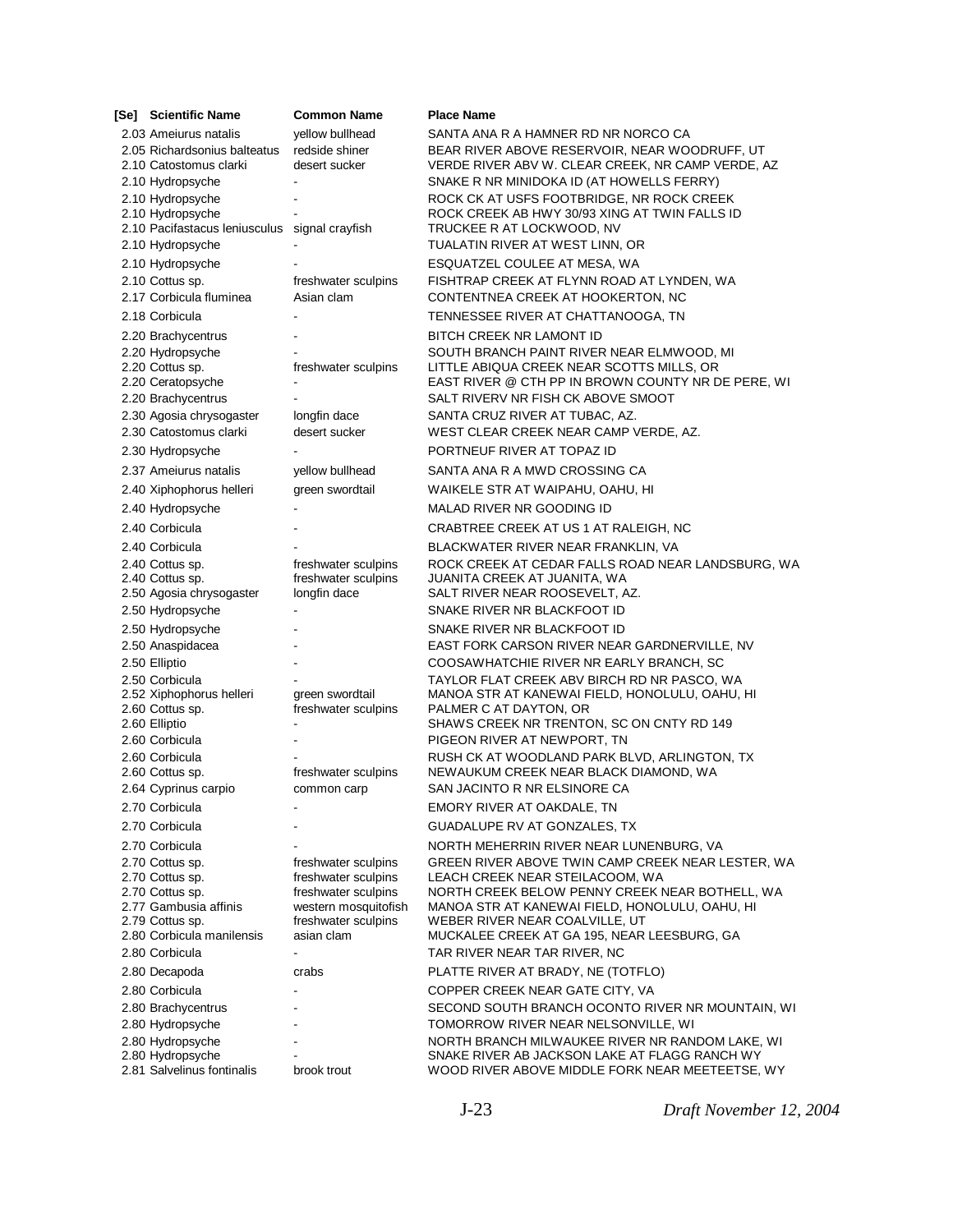| [Se] Scientific Name                                   | <b>Common Name</b>         | <b>Place Name</b>                                                        |
|--------------------------------------------------------|----------------------------|--------------------------------------------------------------------------|
| 2.85 Cottus cognatus                                   | slimy sculpin              | KENAI R AT JIMS LANDING NR COOPER LANDING AK                             |
| 2.88 Salvelinus fontinalis                             | brook trout                | CROW CREEK AT MOUTH, AT PAHASKA, WY                                      |
| 2.90 Corbicula manilensis                              | asian clam                 | APALACHICOLA RIVER AT CHATTAHOOCHEE FLA                                  |
| 2.90 Corbicula manilensis                              | asian clam                 | FLINT RIVER AT NEWTON, GA                                                |
| 2.90 Corbicula manilensis<br>2.90 Corbicula manilensis | asian clam<br>asian clam   | ICHAWAYNOCHAWAY CREEK BELOW NEWTON, GA<br>PEACHTREE CREEK AT ATLANTA, GA |
| 2.90 Corbicula manilensis                              | asian clam                 | FLINT RIVER AT LAKE BLACKSHEAR NEAR WARWICK, GA.                         |
| 2.90 Corbicula manilensis                              | asian clam                 | CHATTAHOOCHEE RIVER AT COLUMBUS, GA                                      |
| 2.90 Hydropsyche                                       |                            | SNAKE RIVER AT KING HILL ID                                              |
| 2.90 Corbicula                                         |                            | TRUCKEE R AT CLARK, NV                                                   |
| 2.96 Cottus cognatus                                   | slimy sculpin              | CHESTER C AT ARCTIC BOULEVARD AT ANCHORAGE AK                            |
| 2.96 Gambusia affinis                                  | western mosquitofish       | KANEOHE STR BLW KAMEHAMEHA HWY, OAHU, HI                                 |
| 3.00 Cottus cognatus                                   | slimy sculpin              | KENAI R BL RUSSIAN R NR COOPER LANDING AK                                |
| 3.00 Hydropsyche                                       |                            | PORTNEUF RIVER AT TOPAZ ID                                               |
| 3.00 Brachycentrus                                     |                            | TETON RIVER AB SOUTH LEIGH CREEK NR DRIGGS ID                            |
| 3.00 Corbicula fluminea                                | Asian clam                 | BIG BLUE RIVER AT SHELBYVILLE, IN                                        |
| 3.00 Corbicula                                         |                            | TAR RIVER AT TARBORO, NC                                                 |
| 3.00 Corbicula                                         |                            | NORTH FLAT RIVER AT TIMBERLAKE, NC                                       |
| 3.00 Corbicula                                         |                            | GILLS CREEK AT COLUMBIA, SC                                              |
| 3.10 Perlidae                                          | common stoneflies          | BIG WOOD RIVER BLW BOULDER CK NR KETCHUM                                 |
| 3.10 Corbicula                                         | $\blacksquare$             | NEUSE RIVER NEAR COX MILL, NC                                            |
| 3.10 Corbicula                                         |                            | SOUTH FORK CATAWBA RIVER AT MCADENVILLE, NC                              |
| 3.10 Corbicula                                         |                            | INDIAN CREEK NEAR LABORATORY, NC                                         |
| 3.18 Corbicula manilensis<br>3.20 Corbicula manilensis | asian clam<br>asian clam   | SNAKE CREEK NEAR WHITESBURG, GA<br>SPRING CREEK NEAR IRON CITY, GA.      |
| 3.20 Corbicula                                         |                            | ROANOKE RIVER AT ROANOKE RAPIDS, NC                                      |
| 3.20 Corbicula                                         |                            | NOTTOWAY RIVER NEAR SEBRELL, VA                                          |
| 3.30 Corbicula manilensis                              | asian clam                 | BULL CREEK AT US 27 AT COLUMBUS, GEORGIA                                 |
| 3.30 Corbicula                                         |                            | CONOCOCHEAGUE CREEK AT FAIRVIEW, MD                                      |
| 3.30 Decapoda                                          | crabs                      | WOOD RIVER NEAR GRAND ISLAND NEBR                                        |
| 3.30 Corbicula                                         |                            | NOLICHUCKY RIVER NEAR LOWLAND                                            |
| 3.40 Corbicula fluminea                                | Asian clam                 | SUGAR CREEK AT CO RD 400 S AT NEW PALESTINE, IN                          |
| 3.40 Ceratopsyche                                      |                            | WEST BRANCH WHITEFISH RIVER NEAR DIFFIN, MI                              |
| 3.40 Cheumatopsyche                                    |                            | JOHNSON CREEK AT MILWAUKIE, OR                                           |
| 3.40 Corbicula                                         |                            | POWELL RIVER NEAR ARTHUR, TN                                             |
| 3.40 Hydropsyche                                       |                            | PARADISE CREEK AT PULLMAN, WA                                            |
| 3.40 Hydropsyche                                       |                            | SALT RIVER AB RESERVOIR NR ETNA WY                                       |
| 3.50 Corbicula manilensis                              | asian clam                 | FLINT R @ 10-MI STILL LANDING NR CHATTAHOOCHEE, FL                       |
| 3.50 Corbicula manilensis                              | asian clam                 | PEACHTREE CREEK AT ATLANTA, GA                                           |
| 3.50 Corbicula                                         |                            | NEUSE RIVER AT KINSTON, NC                                               |
| 3.50 Corbicula fluminea                                | Asian clam                 | NEUSE RIVER AT KINSTON, NC                                               |
| 3.50 Corbicula                                         |                            | SANTEE R AT TREZESVANTS LANDING NR FT MOTTE, SC                          |
| 3.50 Corbicula                                         |                            | NOLICHUCKY RIVER AT EMBREEVILLE, TN                                      |
| 3.50 Corbicula                                         |                            | SAN MARCOS RV ABV BLANCO RV BL SAN MARCOS, TX                            |
| 3.60 Cyprinella lutrensis<br>3.60 Agosia chrysogaster  | red shiner<br>longfin dace | SALT RIVER NEAR ROOSEVELT, AZ.<br>AGUA FRIA RIVER NEAR ROCK SPRINGS, AZ. |
| 3.60 Carpiodes carpio                                  | river carpsucker           | <b>BUCKEYE CANAL NR HASSAYAMPA</b>                                       |
| 3.60 Corbicula                                         |                            | 48TH STREET DRAIN NR INTERSTATE 10                                       |
| 3.60 Corbicula manilensis                              | asian clam                 | APALACHICOLA RIVER NR BLOUNTSTOWN, FLORIDA                               |
| 3.60 Corbicula manilensis                              | asian clam                 | CHATTAHOOCHEE R AT SR 369 NR FLOWERY BRANCH, GA.                         |
| 3.60 Corbicula                                         |                            | SWIFT CREEK AT HILLIARDSTON, NC                                          |
| 3.60 Corbicula                                         |                            | CHICOD CR AT SR1760 NEAR SIMPSON, NC                                     |
| 3.60 Corbicula                                         |                            | LITTLE RIVER NEAR MARYVILLE, TN                                          |
| 3.60 Hydropsyche                                       |                            | CRAB CREEK AT ROCKY FORD ROAD NEAR RITZVILLE, WA                         |
| 3.60 Cottus sp.                                        | freshwater sculpins        | ROCK CREEK NEAR MAPLE VALLEY, WA                                         |
| 3.60 Cottus sp.                                        | freshwater sculpins        | NOOKSACK RIVER AT BRENNAN, WA                                            |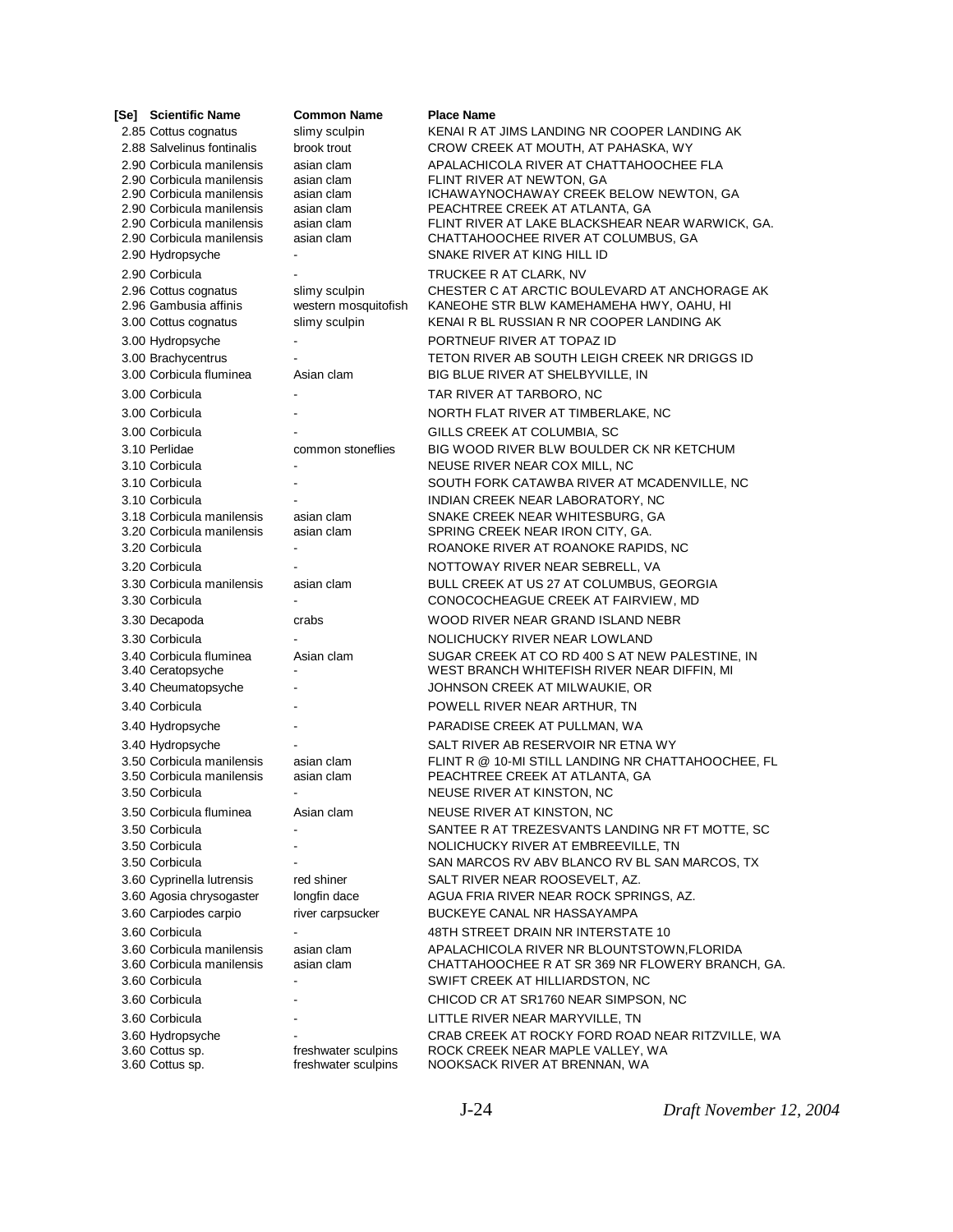| [Se] Scientific Name                                   | <b>Common Name</b>        | <b>Place Name</b>                                                                          |
|--------------------------------------------------------|---------------------------|--------------------------------------------------------------------------------------------|
| 3.66 Corbicula                                         |                           | CONGAREE RIVER AT COLUMBIA, SC                                                             |
| 3.70 Corbicula manilensis                              | asian clam                | KINCHAFOONEE CREEK NEAR DAWSON, GA                                                         |
| 3.70 Hydropsyche                                       |                           | BLACKFOOT RIVER AB RESERVOIR NR HENRY ID                                                   |
| 3.70 Corbicula fluminea                                | Asian clam                | WHITE RIVER AT RAYMOND STREET AT INDIANAPOLIS, IN                                          |
| 3.70 Corbicula manilensis                              | asian clam                | CURRENT RIVER AT VAN BUREN, MO                                                             |
| 3.77 Corbicula                                         |                           | HOLSTON RIVER AT SURGOINSVILLE, TN                                                         |
| 3.80 Corbicula manilensis                              | asian clam                | APALACHICOLA RIVER NR SUMATRA,FLA.                                                         |
| 3.80 Corbicula                                         |                           | SWIFT CREEK NEAR APEX, NC                                                                  |
| 3.80 Cottus sp.                                        | freshwater sculpins       | LUCKIAMUTE RIVER NEAR SUVER, OR                                                            |
| 3.80 Corbicula                                         |                           | CATOCTIN CREEK AT TAYLORSTOWN, VA                                                          |
| 3.85 Corbicula manilensis<br>3.90 Corbicula manilensis | asian clam<br>asian clam  | SOPE CREEK NEAR MARIETTA, GA                                                               |
| 3.90 Corbicula manilensis                              | asian clam                | NICKAJACK CR AT COOPER LAKE DR NR MABLETON, GA.<br>CHATTAHOOCHEE RIVER NEAR COLUMBIA, ALA. |
| 4.00 Elliptio                                          |                           | GEORGES CREEK NEAR OLAR, SC ON SC 64                                                       |
| 4.00 Corbicula                                         |                           | WATEREE RIVER NR. CAMDEN, SC                                                               |
|                                                        |                           |                                                                                            |
| 4.01 Cyprinus carpio<br>4.10 Corbicula manilensis      | common carp<br>asian clam | LEON CK AT IH 35 AT SAN ANTONIO, TX                                                        |
| 4.10 Hydropsyche                                       |                           | WILLEO CREEK AT ST RT 120 NEAR ROSWELL, GA.<br>MALAD RIVER NR GOODING ID                   |
|                                                        |                           |                                                                                            |
| 4.10 Corbicula<br>4.10 Corbicula                       |                           | CARSON RIVER AT TARZYN ROAD NR FALLON, NV<br>FRENCH BROAD RIVER NEAR NEWPORT, TN           |
| 4.10 Corbicula                                         |                           |                                                                                            |
| 4.16 Corbicula                                         |                           | MIDDLE FORK HOLSTON RIVER AT SEVEN MILE FORD, VA<br>OBED RIVER NEAR LANCING, TN            |
| 4.20 Corbicula manilensis                              | asian clam                | SEWELL MILL CR AT SEWELL MILL RD NEAR MARIETTA                                             |
| 4.20 Arctopsyche                                       |                           | BIG LOST RIVER AT HOWELL RANCH NR CHILLY ID                                                |
| 4.20 Corbicula                                         |                           | CONGAREE RIVER AT U.S. HWY 601 NR. FORT MOTTE, SC                                          |
| 4.20 Corbicula                                         |                           | GUADALUPE RV NR SPRING BRANCH, TX                                                          |
| 4.30 Agosia chrysogaster                               | longfin dace              | GILA RIVER AT KELVIN, AZ.                                                                  |
| 4.30 Corbicula manilensis                              | asian clam                | SOPE CREEK NEAR MARIETTA, GA                                                               |
| 4.30 Corbicula manilensis                              | asian clam                | AYCOCKS CREEK NEAR BOYKIN, GA.                                                             |
| 4.30 Elliptio                                          |                           | COW CASTLE CREEK NEAR BOWMAN, SC                                                           |
| 4.30 Corbicula                                         |                           | NORTH FORK HOLSTON RIVER NEAR CLOUD FORD, TN                                               |
| 4.40 Cottus cognatus                                   | slimy sculpin             | TALKEETNA R NR TALKEETNA AK                                                                |
| 4.40 Corbicula manilensis                              | asian clam                | COOLEEWAHEE CREEK NEAR NEWTON, GA.                                                         |
| 4.40 Corbicula manilensis<br>4.40 Corbicula manilensis | asian clam<br>asian clam  | SOPE CREEK NEAR MARIETTA, GA<br>FLINT RIVER NEAR CULLODEN, GA                              |
| 4.40 Corbicula fluminea                                | Asian clam                | CLIFTY CREEK AT HARTSVILLE, IN                                                             |
| 4.40 Pacifastacus Ieniusculus                          | signal crayfish           | CARSON RIVER NEAR FORT CHURCHILL, NV                                                       |
| 4.47 Corbicula manilensis                              | asian clam                | CHATTAHOOCHEE RIVER NEAR WHITESBURG, GA                                                    |
| 4.50 Agosia chrysogaster                               | longfin dace              | SAN PEDRO RIVER AT CHARLESTON, AZ.                                                         |
| 4.50 Corbicula manilensis                              | asian clam                | CHATTAHOOCHEE RIVER NEAR NORCROSS, GA                                                      |
| 4.50 Arctopsyche                                       |                           | BIG LOST RIVER AT HOWELL RANCH NR CHILLY ID                                                |
| 4.50 Corbicula fluminea                                | Asian clam                | LOST RIVER NEAR LEIPSIC, IN                                                                |
| 4.50 Corbicula                                         |                           | CLINCH RIVER ABOVE TAZEWELL, TN                                                            |
| 4.50 Corbicula                                         |                           | ESQUATZEL COULEE AT SAGEMOOR RD NEAR PASCO, WA                                             |
| 4.57 Corbicula                                         |                           | <b>CHAMBERS CK NR RICE, TX</b>                                                             |
| 4.60 Corbicula manilensis                              | asian clam                | FLAT SHOAL CREEK AT STOVALL RD NEAR STOVALL, GA                                            |
| 4.60 Corbicula                                         |                           | BIG LIMESTONE CREEK NEAR LIMESTONE, TN                                                     |
| 4.60 Corbicula                                         |                           | SALADO CK AT LOOP 13 AT SAN ANTONIO, TX                                                    |
| 4.64 Corbicula                                         |                           | CONGAREE RIVER AT COLUMBIA, SC                                                             |
| 4.76 Catostomus commersoni white sucker                |                           | SADDLE RIVER AT RIDGEWOOD NJ                                                               |
| 4.80 Agosia chrysogaster                               | longfin dace              | PINTO CREEK NEAR MIAMI, AZ.                                                                |
| 4.80 Corbicula manilensis                              | asian clam                | SNAKE CREEK NEAR WHITESBURG, GA                                                            |
| 4.80 Corbicula                                         |                           | BEAVER CREEK BELOW LIBERTY HILL, SC                                                        |
| 4.80 Cottus sp.                                        | freshwater sculpins       | NF SKOKOMISH R BL STAIRCASE RPDS NR HOODSPORT, WA                                          |
| 4.80 Cottus sp.<br>4.81 Corbicula                      | freshwater sculpins       | NOOKSACK RIVER AT NORTH CEDARVILLE, WA<br>NORTH FORK HOLSTON RIVER NEAR HAYTER GAP, VA     |
| 4.86 Cottus cognatus                                   | slimy sculpin             | CHESTER C AT ARCTIC BOULEVARD AT ANCHORAGE AK                                              |
| 5.09 Corbicula                                         |                           | MENARD CK NR FUQUA, TX                                                                     |
|                                                        |                           |                                                                                            |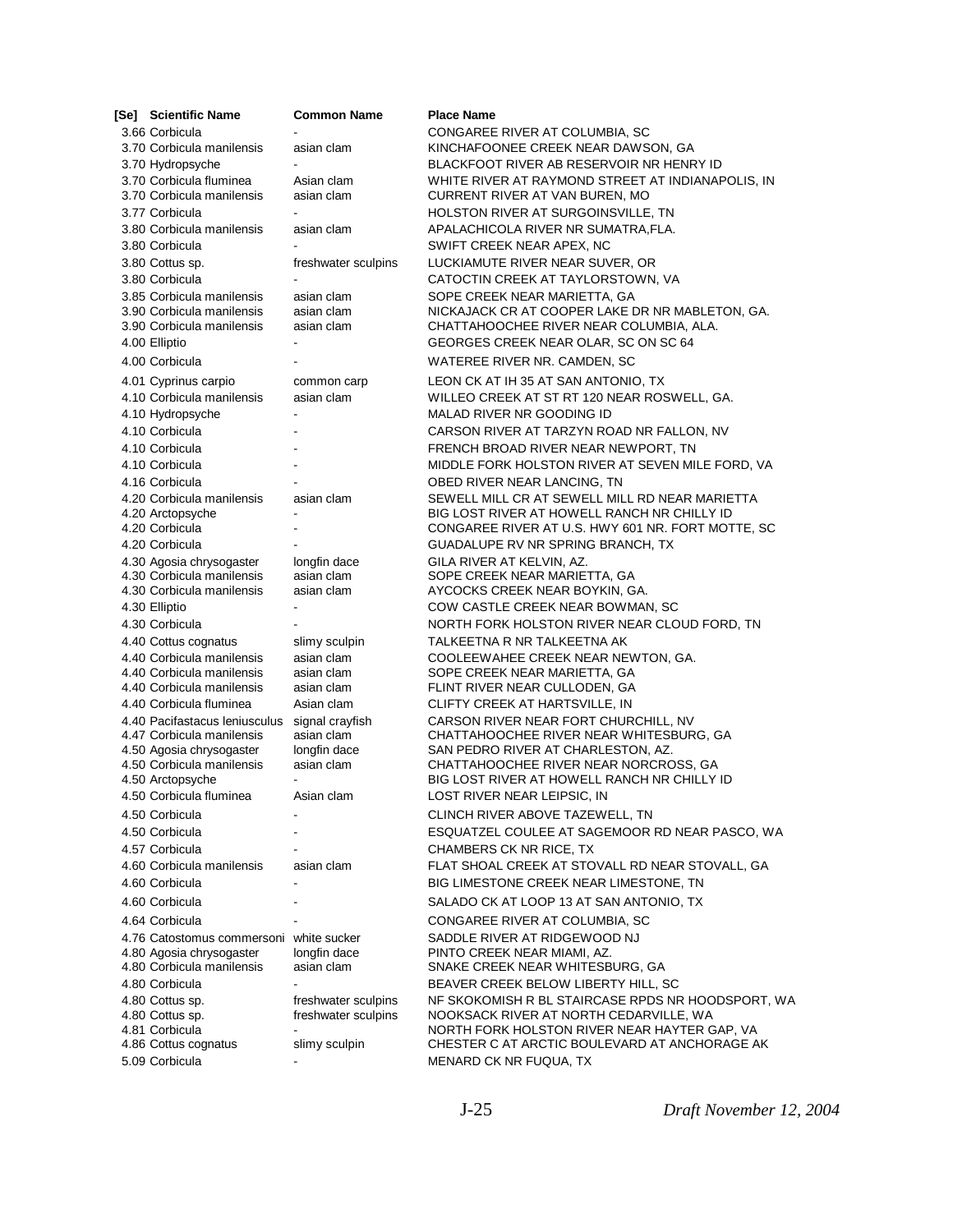| 5.10 Corbicula manilensis                             | asian clam                           | LIME CREEK NEAR COBB, GA                                                                  |
|-------------------------------------------------------|--------------------------------------|-------------------------------------------------------------------------------------------|
| [Se] Scientific Name                                  | <b>Common Name</b>                   | <b>Place Name</b>                                                                         |
| 5.10 Corbicula fluminea                               | Asian clam                           | KESSINGER DITCH NEAR MONROE CITY, IN                                                      |
| 5.10 Corbicula fluminea                               | Asian clam                           | SALT CREEK AT HOOSIER AVENUE AT OOLITIC, IN                                               |
| 5.10 Cottus sp.<br>5.13 Cottus sp.                    | freshwater sculpins                  | SKOKOMISH RIVER NEAR POTLATCH, WA                                                         |
| 5.19 Cottus cognatus                                  | freshwater sculpins<br>slimy sculpin | BEAR RIVER BELOW SMITHS FORK, NEAR COKEVILLE, WY<br>KAMISHAK R NR KAMISHAK AK             |
|                                                       |                                      |                                                                                           |
| 5.20 Cyprinella lutrensis<br>5.20 Corbicula fluminea  | red shiner<br>Asian clam             | AGUA FRIA RIVER NEAR ROCK SPRINGS, AZ.<br>SUGAR CREEK AT CO RD 400 S AT NEW PALESTINE, IN |
| 5.20 Corbicula                                        |                                      | SOUTH BRANCH POTOMAC RIVER NEAR SPRINGFIELD, WV                                           |
| 5.30 Corbicula fluminea                               | Asian clam                           | EAST FORK WHITE RIVER AT SHOALS, IN                                                       |
| 5.30 Corbicula                                        |                                      | EDISTO RIVER NEAR COTTAGEVILLE, SC                                                        |
| 5.40 Corbicula manilensis                             | asian clam                           | CHATTAHOOCHEE RIVER NEAR CORNELIA, GA                                                     |
| 5.40 Corbicula manilensis                             | asian clam                           | WEST FORK LITTLE RIVER NEAR GAINESVILLE, GA.                                              |
| 5.40 Corbicula                                        |                                      | TRUCKEE R AT LOCKWOOD, NV                                                                 |
| 5.40 Corbicula                                        |                                      | BRUSHY CREEK NEAR PELHAM, SC                                                              |
| 5.40 Corbicula                                        |                                      | BIG CREEK ABOVE SALUDA, SC                                                                |
| 5.70 Corbicula                                        |                                      | AHOSKIE CR NEAR POORTOWN, NC                                                              |
| 5.70 Corbicula                                        |                                      | CLINCH RIVER AT SPEERS FERRY, VA                                                          |
| 5.78 Hemichromis                                      | jewelfishes                          | POAMOHO STREAM NR WAIALUA, OAHU, HI                                                       |
| 5.79 Corbicula                                        |                                      | KNOB CREEK AT AUSTIN SPRINGS                                                              |
| 5.80 Corbicula manilensis                             | asian clam                           | FLINT RIVER NEAR LOVEJOY, GA                                                              |
| 5.80 Corbicula                                        |                                      | SABINAL RV NR SABINAL, TX                                                                 |
| 5.81 Cottus cognatus                                  | slimy sculpin                        | MOOSE C NR PALMER AK                                                                      |
| 6.00 Corbicula fluminea                               | Asian clam                           | MUSCATATUCK RIVER NEAR DEPUTY, IN                                                         |
| 6.00 Corbicula                                        |                                      | LICK CREEK NEAR HOLLAND MILL, TN                                                          |
| 6.00 Hydropsyche                                      |                                      | CHAFFEE CREEK AT NESHKORO, WI                                                             |
| 6.20 Corbicula                                        |                                      | MEDINA RV AT LA COSTE, TX                                                                 |
| 6.30 Corbicula                                        |                                      | INDIAN CREEK ABOVE NEWBERRY, SC                                                           |
| 6.35 Cottus cognatus                                  | slimy sculpin                        | SF CAMPBELL C NR ANCHORAGE AK                                                             |
| 6.68 Cottus cognatus                                  | slimy sculpin                        | COSTELLO C AB CAMP C NR COLORADO AK                                                       |
| 6.70 Agosia chrysogaster                              | longfin dace                         | AGUA FRIA RIVER NEAR MAYER, AZ.                                                           |
| 6.70 Agosia chrysogaster<br>6.70 Corbicula manilensis | longfin dace<br>asian clam           | AGUA FRIA RIVER AT BLOODY BASIN ROAD<br>CHATTAHOOCHEE RIVER NEAR WHITESBURG, GA           |
| 6.70 Corbicula                                        |                                      | BLANCO RV AT WIMBERLEY, TX                                                                |
| 7.00 Corbicula                                        |                                      | LONG CREEK ON SPENCER MTN RD NR SPENCER MTN, NC                                           |
| 7.30 Corbicula                                        |                                      | GUEST RIVER AT COEBURN, VA                                                                |
| 7.70 Corbicula                                        |                                      | FRIO RV AT CONCAN, TX                                                                     |
| 8.10 Corbicula                                        |                                      | VERDE R BLW TANGLE CREEK, ABV HORSESHOE DAM, AZ.                                          |
| 8.40 Corbicula                                        | $\blacksquare$                       | COMAL RV AT NEW BRAUNFELS, TX                                                             |
| 8.47 Cottus cognatus                                  | slimy sculpin                        | COSTELLO C NR COLORADO AK                                                                 |
| 9.10 Corbicula                                        |                                      | NUECES RV BL UVALDE, TX                                                                   |
| 9.40 Cyprinella lutrensis                             | red shiner                           | VERDE R BLW TANGLE CREEK, ABV HORSESHOE DAM, AZ.                                          |
| 9.56 Cottus cognatus                                  | slimy sculpin                        | CAMP C AT MOUTH NR COLORADO AK                                                            |
| 9.83 Ictalurus punctatus                              | channel catfish                      | SABINAL RV NR SABINAL, TX                                                                 |
| 10.47 Cottus cognatus                                 | slimy sculpin                        | COSTELLO C BL CAMP C NR COLORADO AK                                                       |
| 12.83 Corbicula<br>14.40 Hydropsyche                  |                                      | GERONIMO CK AT HWY 90A NR SEGUIN, TX<br>GREEN CREEK NEAR PALMER, MI                       |
| 22.37 Salmo trutta                                    | brown trout                          | TONGUE RIVER NEAR DAYTON, WY                                                              |
|                                                       |                                      |                                                                                           |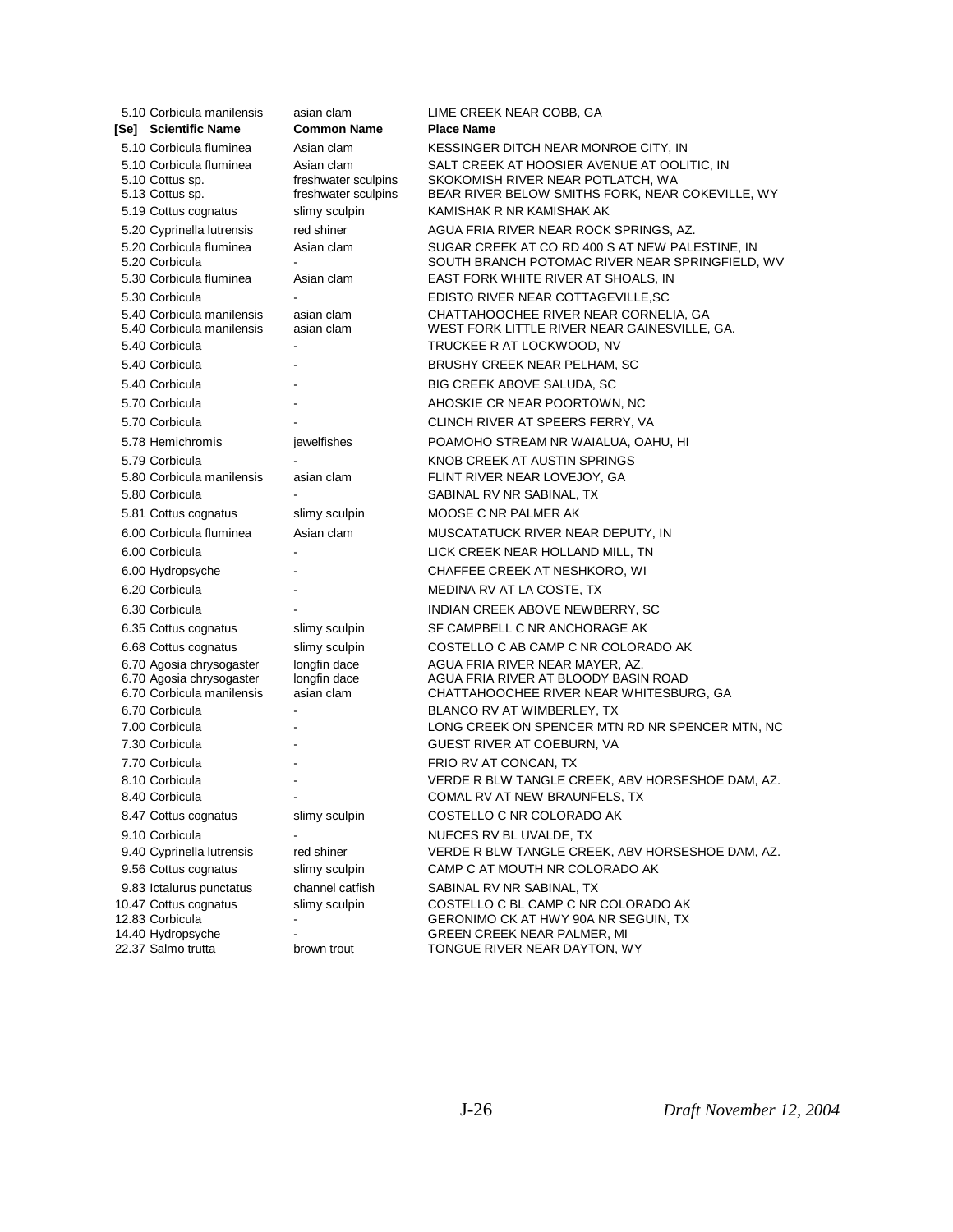### REFERENCES

Abdel-Moati, A.R. and M.M. Atta. 1991. *Patella vulgata*, *Mytilus minimus* and *Hyal prevosti* as bioindicators for lead and selenium enrichment in Alexandria coastal waters. Mar. Pollut. Bull. 22(3):148-150.

Adams, W.J. 1976. The toxicity and residue dynamics of selenium in fish and aquatic invertebrates. Ph.D. thesis. Michigan State University, East Lansing, MI. Available from University Microfilms, Ann Arbor, MI. Order No. 76-27056.

Adams, W.J. and B.B. Heidolph. 1985. Short-cut chronic toxicity estimates using *Daphnia magna*. In: Aquatic toxicology and hazard assessment: Seventh symposium. Cardwell, R.D., R. Purdy and R.C. Bahner (Eds.). ASTM STP 854. American Society for Testing and Materials. Philadelphia, PA. pp. 87- 103.

Adams, W.J. and H.E. Johnson. 1981. Selenium: A hazard assessment and a water quality criterion calculation. In: Aquatic toxicology and hazard assessment: Fourth syposium. Branson, D.R. and K.L. Dickson (Eds.). ASTM STP 737. American Society for Testing and Materials, Philadelphia, PA. pp. 124- 137.

Adams, W.J., K.V. Brix, K.A. Cothern, L.M. Tear, R.D. Cardwell, A. Fairbrother and J.F. Toll. 1998. Assessment of selenium food chain transfer and critical exposure factors for avian wildlife species: Need for site-specific data. In: Environmental Toxicology and Risk Assessment: Seventh vol., E.E. Little, A.J. DeLanny and B.M. Greenberg (Eds.). ASTM STP 1333. American Society for Testing and Materials, Philadelphia, PA.

Adeloju, S.B. and T.M. Young. 1994. Cathodic stripping potentiometric determination of selenium in biological and environmental materials. Anal. Chim. Acta 296(1):69-76.

Aguirre, A.A., G.H. Balazs, B. Z*immer*man and F.D. Galey. 1994. Organic contaminants and trace metals in the tissues of green turtles (*Chelonia mydas*) afflicted with fibropapillomas in the Hawaiian islands. Mar. Pollut. Bull. 28(2):109-114.

Ahsanullah, M. and G.W. Brand. 1985. Effect of selenite and seleniferous fly-ash leachate on growth and viability of the marine amphipodAllorchestes compressa. Mar. Biol. 89:245-248.

Ahsanullah, M. and D.H. Palmer. 1980. Acute toxicity of selenium to three species of marine invertebrates, with notes on a continuous-flow test system. Aust. J. Mar. Freshwater Res. 31:795-802.

Akaike, H. 1973. Information theory as an extension of the maximum likelihood principle. In B. N. Petrov and F. Csaki, (Eds). Second international symposium on information theory. Akademiai Kiado, Budapest. pp. 267-281.

Akesson, B. and T.S. Srikumar. 1994. Occurrence of low-molecular-weight and high-molecular-weight selenium compounds in fish. Food Chem. 51(1):45-49.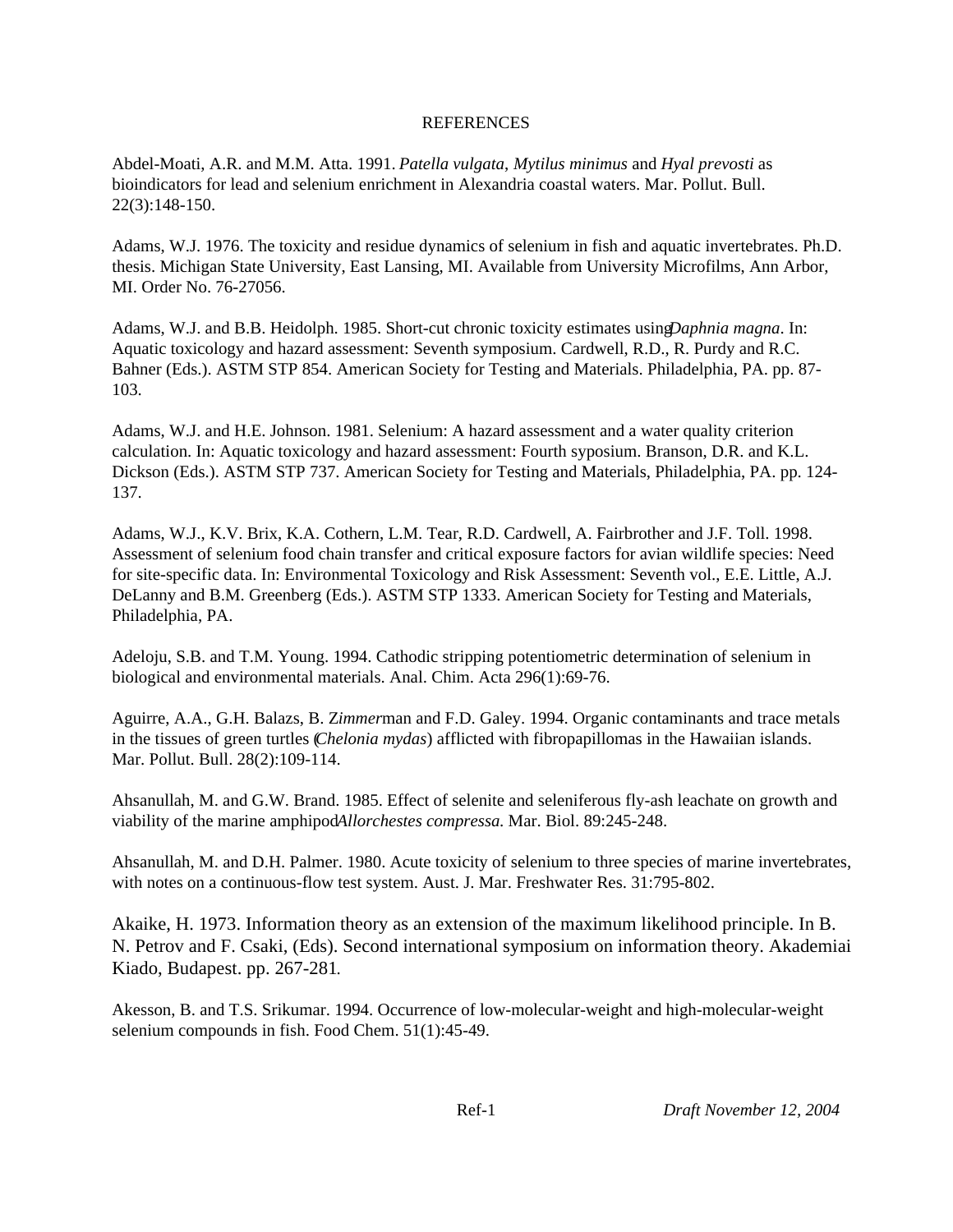Aksnes, A., K.E. Gulbrandsen and K. Julshamn. 1983. Contents and biological availability of selenium in oxidized and protected fish meals from mackerel. Fiskeridir. Skr., Ser. Ernaer. 2(4):117-24.

Al-Sabti, K. 1994. Micronuclei induced by selenium, mercury, methylmercury and their mixtures in binucleated blocked fish erythrocyte cells. Mutat. Res. 320(1-2):157-163.

Al-Sabti, K. 1995. An in vitro binucleated blocked hepatic cell technique for genotoxicity testing in fish. Mutat. Res. 335(2):109-120.

Alaimo, J., R.S. Ogle and A.W. Knight. 1994. Selenium uptake by larval *Chironomus decorus* from a *Ruppia maritima*-based benthic/detrital substrate. Arch. Environ. Contam. & Toxicol. 27(4):441-448.

Albers, P.H., A.A. Belisle, D.M. Swineford, and R.J. Hall. 1985. Environmental contamination in the oil fields of western Pennsylvania. Oil Petrochem. Pollut. 2(4):265-80.

Albers, P.H., D.E. Green, and C.J. Sanderson. 1996. Diagnostic criteria for selenium toxicosis in aquatic birds: Dietary exposure, tissue concentrations, and macroscopic effects. J. Wild. Dis. 32(3):468-485.

Albertano, P. And G. Pinto. 1986. The action of heavy metals on the growth of three acidophilic algae. Bull. Soc. Nat. Napoli, 95:319-28.

Allaway, W.H., E.E. Cary and C.F. Ehlig. 1967. The cycling of low levels of selenium in soils, plants, and animals. In: Selenium in biomedicine. Muth, O.H. (Ed.). Avi Publishing Company, Westport, CT. pp. 273- 296.

Allen, G.T. and R.M. Wilson. 1990. Selenium in the Aquatic Environment of Quivira National Wildlife Refuge Kansas USA. Prairie Naturalist 22(2):129-135.

Allen, K.N. 1991. Seasonal Variation of Selenium in Outdoor Experimental Stream-wetland Systems. J. Environ. Qual. 20(4):865-868.

Amaratunga, W. and J.B Milne. 1994. Studies on the interaction of selenite and selenium with sulphur donors: Part 2. A Kinetic Study of the Reaction with 2-Mercaptoethanol. *Canadian Journal of Chemistry.* 72: 2506- .

Ambulkar, M. N., V.V.S. Ramakrishna and A.N. Garg. 1995. An environmental pollution study of toxic elements in marine fish from east coast by neutron activation analysis. NUCAR 95: Proc. Nucl. Radiochem. Symp., 417-418.

Amiard J.C., D. Pain and H.T. Delves. 1991. Exposure to Trace Elements of Flamingos Living in a Biosphere Reserve the Camargue France. Environ. Pollut. 69(2-3):193-202.

Amiard, J.C., B. Berthet and S. Boutaghou. 1993. Seasonal selenium variations in mussels and oysters from a French marine farm. J. Food Comp. Anal. 6(4):370-380.

Andersen, J. L. and M.H. Depledge. 1997. A survey of total mercury and methylmercury in edible fish and invertebrates from Azorean waters. Mar. Environ. Res., 44(3):331-350.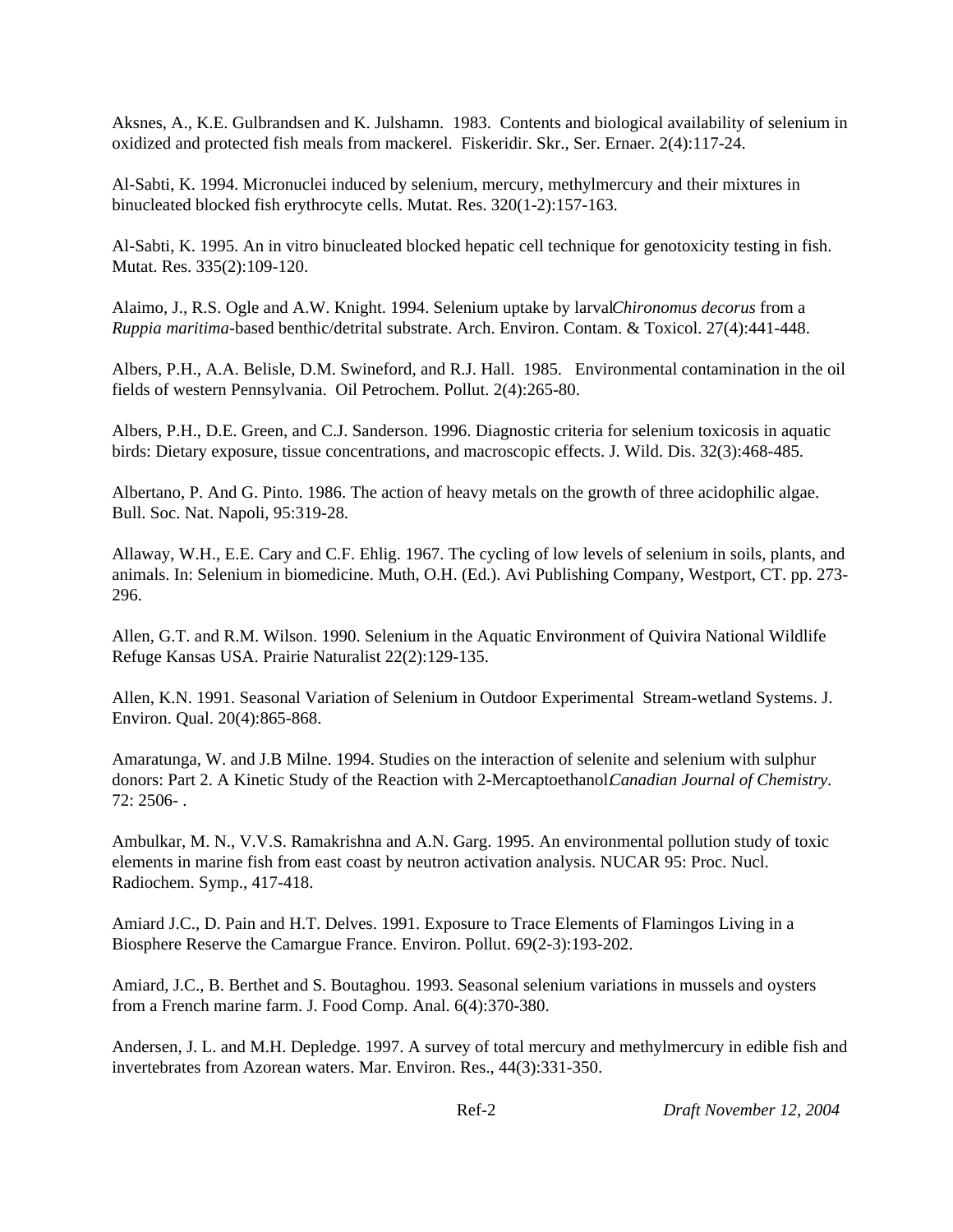Andreev, G. And V. Simeonov. 1992. Interphase distribution and accumulation of elements in the marine environment of the Black Sea. Toxicol. Environ. Chem. 36(1-2):99-104.

Angulo, E. 1996. The Tomlinson Pollution Load Index applied to heavy metal, 'Mussel-Watch' data: a useful index to assess coastal pollution. Sci. Total Environ. 187(1):19-56.

Apte, S.C., A.G. Howard, R.J. Morris and M.J. McCartney. 1987. Arsenic, antimony and selenium speciation during a spring phytoplankton bloom in a closed experimental ecosystem. Mar. Chem. 20(2):119-130.

Arruda, M.A.Z., M. Gallego and M. Valcarcel. 1996. Semi-on-line microwave-assisted digestion of shellfish tissue for the determination of selenium by electrothermal atomic absorption spectrometry. J. Anal. Atomic Spectrom. 11(2):169-173.

Arvy, M.P., M. Thiersault and P. Doireau. 1995. Relationships between selenium, micronutrients, carbohydrates, and alkaloid accumulation in *Catharanthus roseus* cells. J. Plant Nutr. 18(8):1535-1546.

Arway, J.A. 1988. The environmental significance of toxic metals found in fish collected throughout the coalfields of Pennsylvania. Inf. Circ. - U. S., Bur. Mines, IC 9184, Mine Drain. Surf. Mine Reclam., Vol. 2, 154-60.

Ashton, A. 1991. 'Oyster-water' for monitoring coal ash lagoons in an environmentally sensitive area of Hong Kong. Mar. Pollut. Bull. 22(7):334-339.

Audas, A., G.R. Hogan and H. Razniak. 1995. Incubation temperature as a modifying factor on survival of *Tenebrio molitor* reared in selenium-containing media. J. of Toxicol. & Environ. Health 44(1):115-122.

Augier, H., C. Ronneau, P. Roucoux, R. Lion and O. Charlent. 1991. Neutron-activation Analysis of the Elementary Composition of the Marine *Phanerogam posidonia-oceania* from a Reference Area in Port Cros National Park French Mediterranean. Mar. Biol. (Berlin) 109(2):345-353.

Augier, H., L. Benkoel, J. Brisse, A. Chamlian and W.K. Park. 1993a. Microscopic localization of mercury - selenium interaction products in liver, kidney, lung and brain of mediterranean striped dolphins (*Stenella coeruleoalba*) by silver enhancement kit. Cell. Mol. Biol. (Paris), 39(7):765-772.

Augier, H., L. Benkoel, A. Chamlian, W.K. Park and C. Ronneau. 1993b. Mercury, Zinc And Selenium Bioaccumulation In Tissues And Organs Of Mediterranean Striped Dolphins *Stenella coeruleoalba* Meyen, Toxicological Result Of Their Interaction. Cell. Mol. Biol. (Noisy-Le-Grand) 39(6):621-634.

Augier, H., W.K. Park and C. Ronneau. 1995a. Neutron activation study of the elementary composition of edible sea urchins (*Paracentrotus lividus* Lamarck) in marine creek area polluted by city sewages of Marseille (France). Cell. Mol. Biol. (Paris) 41(4):533-544.

Augier, H., J.M Harmand, and C. Ronneau. 1995b. Neutron activation study of the natural elementary composition of edible sea urchins (*Paracentrotus lividus* Lamarck) in the National Park of Port-Cros (Mediterranean, France). Cell. Mol. Biol. (Noisy-Le-Grand) 41(4):525-531.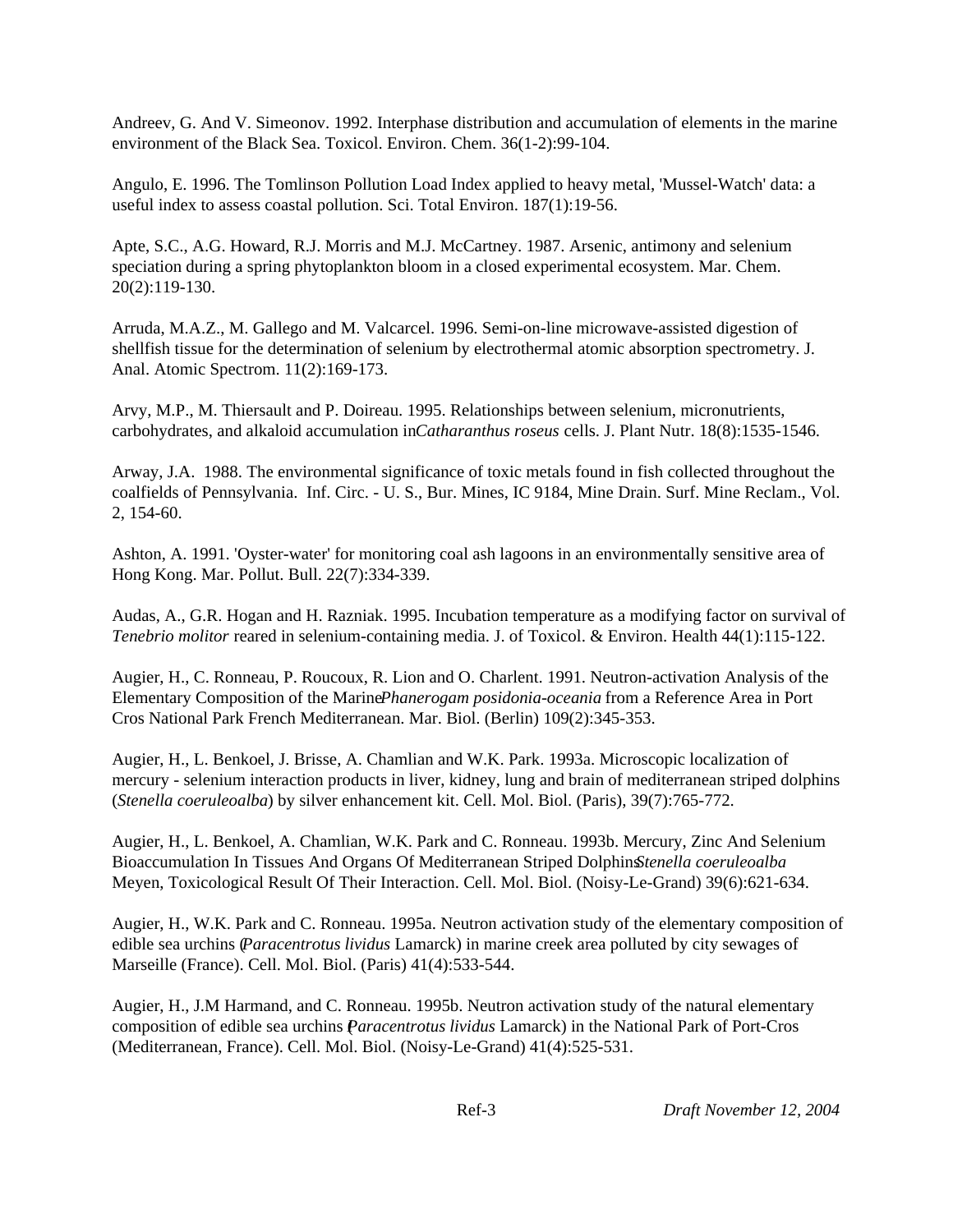Augspurger, T., J.C. Franson, K.A. Converse, P.R. Spitzer, and E.A. Miller. 1998. An epizoatic of common loons in coastal waters of North Carolina: Concentrations of elemental contaminants and results of necropsies. Environ. Toxicol. Chem. 17(2):205-209.

Avery, E.L., R.H. Dunstan and J.A. Nell. 1996. The detection of pollutant impact in marine environments: condition index, oxidative DNA damage, and their associations with metal bioaccumulation in the Sydney rock oyster *Saccostrea commercialis*. Arch. Environ. Contam. Toxicol. 31(2):192-198.

Azaizeh, H.A., S. Gowthaman, and N. Terry. 1997. Microbial selenium volatilization in rhizosphere and bulk soils from a constructed wetland. J. Environ. Quality 26(3):666-672.

Baatrup, E. 1989. Selenium-induced autometallographic demonstration of endogenous zinc in organs of the rainbow trout, *Salmo gairdneri*. Histochem. 90(6):417-426.

Baatrup, E. and G. Danscher. 1987. Cytochemical demonstration of mercury deposits in trout liver and kidney following methylmercury intoxication: differentiation of two mercury pools by selenium. Ecotoxicol. Environ. Safety 14(2):129-41.

Baatrup, E., M. G. Nielsen and G. Danscher. 1986. Histochemical demonstration of two mercury pools in trout tissues: Mercury in kidney and liver after mercuric chloride exposure. Ecotoxicol. Environ. Safety 12(3):267-282.

Babich, H., J.A. Puerner and E. Borenfreund. 1986. In vitro cytotoxicity of metals to bluegill (BF-2) cells. Arch. Environ. Contam. Toxicol. 15(1):31-7.

Babich, H., N. Martin-Alguacil, and E. Borenfreund. 1989. Arsenic-selenium interactions determined with cultured fish cells. Toxicol. Letters (Amsterdam) 45(2-3):157-164.

Bacon, M. and W.J. Ingledew. 1989. The Reductive Reactions of Thiobacillus Ferrooxidans on Sulfur and Selenium. *FEMS Microbiology Letters.* 58: 189- .

Badsha, K. S. and C.R. Goldspink. 1988. Heavy metal levels in three species of fish in Tjeukemeer, a Dutch polder lake. Chemosphere 17(2):459-63.

Baer, K.N., D.G. Hutton, R.L. Boeri, T.J. Ward and R.G. Stahl Jr. 1995. Toxicity evaluation of trap and skeet shooting targets to aquatic test species. Ecotoxicol. 4(6):385-392.

Bailey, F.C., A.W. Knight, R.S. Ogle and S.J. Klaine. 1995. Effect of sulfate level on selenium uptake by *Ruppia maritima*. Chemosphere 30(3):579-591.

Baines, S.B. and N.S. Fisher. 2001. Interspecific Differences in the Bioconcentration of Selenite by Phytoplankton and Their Ecological Implications. *Marine Ecology: Progress Series.* 213, 1- .

Baker, R.T.M. and S.J. Davies. 1997. The quantitative requirement for alpha.-tocopherol by juvenile African catfish, *Clarias gariepinus* Burchell. Anim. Sci. 65(1):135-142.

Baker, W.B., Jr., S.M. Ray and A.M. Landry, Jr. 1991. Investigation of coal combustion byproduct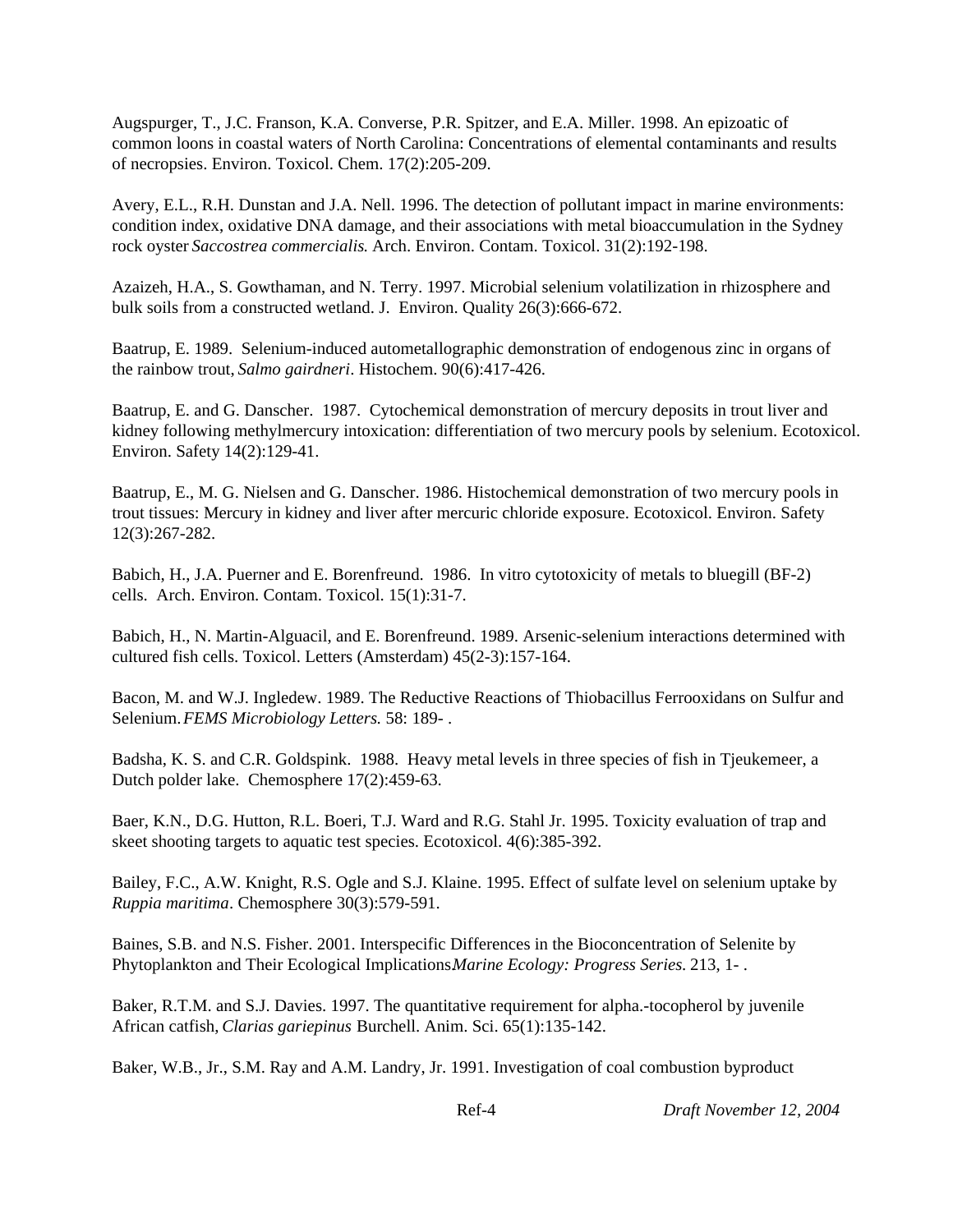utilization for oyster reef development in Texas Bay waters. Proc. - Int. Ash Use Symp., 9th, Volume GS-7162, Vol. 2, 48/1-48/14. Electric Power Research Institute, Palo Alto, CA

Baldwin, S. and W. Maher. 1997. Spatial and temporal variation of selenium concentration in five species of intertidal molluscs from Jervis Bay, Australia. Mar. Environ. Res. 44(3):243-262.

Baldwin, S., W. Maher, E. Kleber, and F. Krikowa. 1996. Selenium in marine organisms of seagrass habitats (*Posidonia australis*) of Jervis Bay, Australia. Mar. Pollut. Bull. 32(3):310-316.

Barghigiani, G., D. Pellegrini, A. Dulivo and S. DeRanieri. 1991. Mercury Assessment and its Relation to Selenium Levels in Edible Species of the Northern Tyrrhenian Sea. Mar. Pollut. Bull. 22(8):406-409.

Barghigiani, G., A. Dulivo, R. Zamboni and L. Lampugnani. 1993. Interaction Between Selenium and Cadmium in *Eledone cirrhosa* of the Northern Tyrrhenian Sea. Mar. Pollut. Bull. 26(4):212-216.

Bariaud, A. and J.C. Mestre. 1984. Heavy metal tolerance in a cadium-resistant population of *Euglena gracilis*. Bull. Environ. Contam. Toxicol. 32:597-601.

Baron, L.A., T.L. Ashwood, B.E. Sample and C. Welsh. 1997. Monitoring bioaccumulation of contaminants in the belted kingfisher (*Ceryle alcyon*). Environ. Monitor. Assess. 47:153-165.

Barrington, J. W., A. Jones, D. James, S. Smith and T.P. Stephenson. 1997. Antioxidant deficiency following clam enterocystoplasty. Br. J. Urol. 80(2): 238-242.

Barrows, M.E., S.R. Petrocelli, K.J. Macek and J.J. Carroll. 1980. Bioconcentration and elimination of selected water pollutants by bluegill sunfish (*Lepomis macrochirus*). In: Dynamics, exposure and hazard assessment of toxic chemicals. Hague, R. (Ed.). Ann Arbor Science Publishers, Ann Arbor, MI. pp. 379- 392.

Batley, G.E. 1987. Heavy metal speciation in waters, sediments and biota from Lake Macquarie, New South Wales. Aust. J. Mar. Freshwater Res. 38(5):591-606.

Baumann, P.C. and R.B. Gillespie. 1986. Selenium bioaccumulation in gonads of largemouth bass (*Micropterus salmoides*) and bluegill (*Lepomis macrochirus*) from three power plant cooling reservoirs. Environ. Toxicol. Chem. 5(7):695-702.

Baumann, P.C. and T.W. May. 1984. Selenium residues in fish from inland waters of the United States. In: Workshop proceedings: The effects of trace elements on aquatic ecosystems. Electric Power Research Institute, Palo Alto, CA. pp. 7-1 to 7-16.

Beauchamp, J. J., and J. S. Olson. 1973. Corrections for bias in regression estimates after logarithmic transformation. Ecology. 54:1403-1407.

Beal, A.R. 1974. A study of selenium levels in freshwater fishes of Canada's central region. Technical Report Series No. CEN/T-74-6. Environment Canada.

Beck, K.M., P. Fair, W. Mcfee, and D. Wolf. 1997. Heavy metals in livers of bottlenose dolphins stranded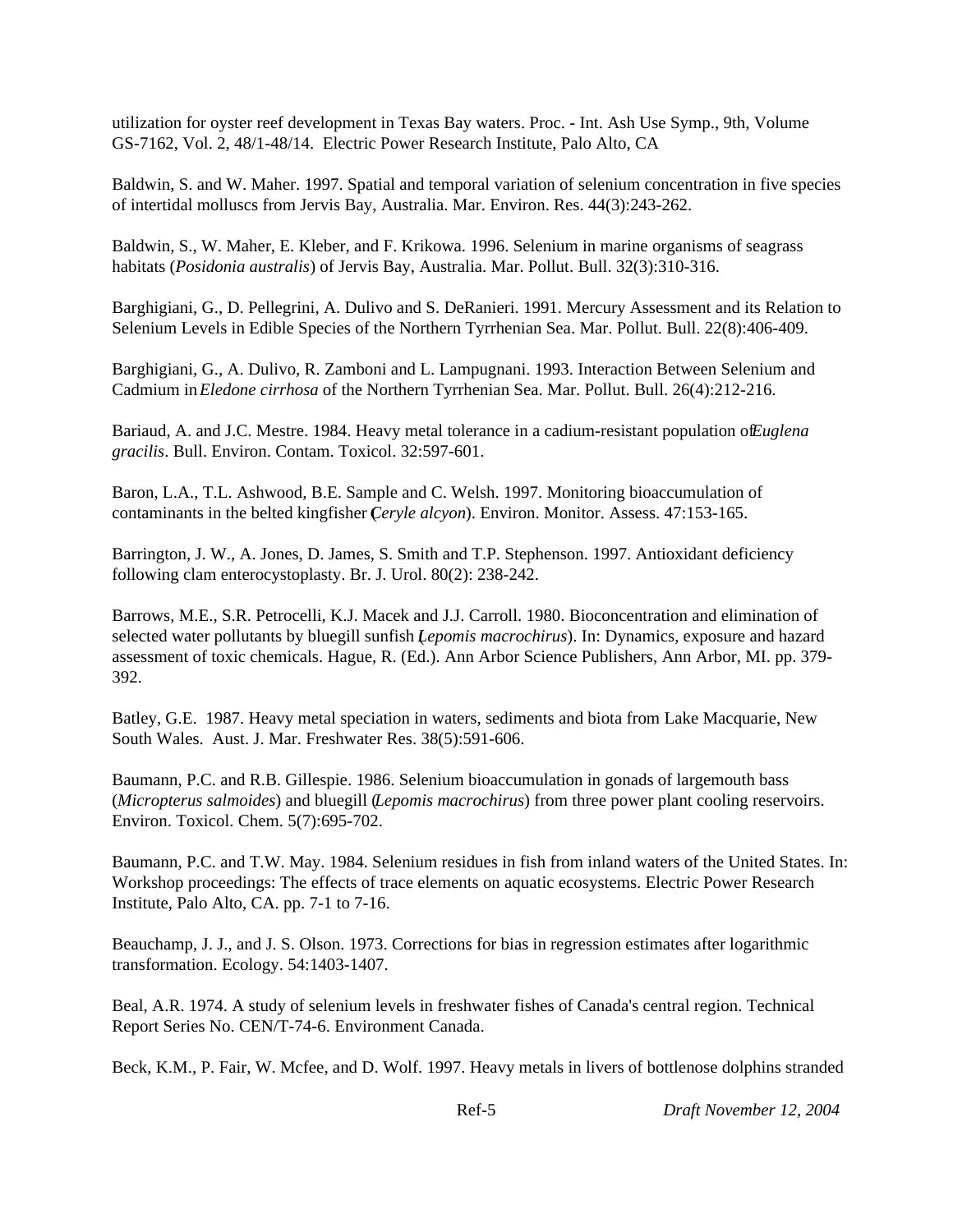along the South Carolina Coast. Mar. Pollut. Bull. 34(9):734-739.

Becker, K.B., M.J. Schneider, J.C. Davey, V.A. Galton. 1995a. The type III 5-deiodinase in *Rana catesbeiana* tadpoles is encoded by a thyroid hormone-responsive gene. Endocrinol. 136(10):4424-4431.

Becker, P.R., E.A. Mackey, R. Demiralp, R. Suydam, G. Early, B.J. Koster and S.A. Wise. 1995b. Relationship of silver with selenium and mercury in the liver of two species of toothed whales (Odontocetes). Mar. Pollut. Bull. 30(4):262-271.

Beijer, K. and A. Jernelov. 1978. Ecological aspects of mercury-selenium interactions in the marine environment. Environ. Health Perspect. 25:43-45.

Beland, P., S. DeGuise, C. Girard, A. Lagace, D. Martineau, R. Michaud, D.C.G. Muir, R.J. Norstrom, E. Pelletier, et al. 1993. Toxic compounds and health and reproductive effects in St. Lawrence beluga whales. J. Great Lakes Res. 19(4):766-775.

Beliaeff, B., T.P. O'Connor, D.K. Daskalakis and P.J. Smith. 1997. U.S. mussel watch data from 1986 to 1994: temporal trend detection at large spatial scales. Environ. Sci. Technol. 31(5):1411-1415.

Bell, J.G., C.B. Cowey and A. Youngson. 1984. Rainbow trout (*Salmo gairdneri*) liver microsomal lipid peroxidation: The effect of purified glutathione peroxidase (EC 1.11.1.9), glutathione S-transferase (EC 2.5.1.18) and other factors. Biochim. Biophys. Acta 795(1):91-99.

Bell, J.G., C.B. Cowey, J.W. Adron and A.M. Shanks. 1985. Some effects of vitamin E and selenium deprivation on tissue enzyme levels and indices of tissue peroxidation in rainbow trout (almo gairdneri). Br. J. Nutr. 53:149-157.

Bell, J.G., B.J.S. Pirie, J.W. Adron and C.B. Cowey. 1986a. Some effects of selenium deficiency on glutathione peroxidase (EC 1.11.1.9) activity and tissue pathology in rainbow trout (*Salmo gairdneri*). Br. J. Nutr. 55:305-311.

Bell, J.G., J.W. Adron and C.B. Cowey. 1986b. Effect of selenium deficiency on hydroperoxide-stimulated release of glutathione from isolated perfused liver of rainbow trout (*Salmo gairdneri*). Br. J. Nutr. 56(2):421-428.

Bell, J.G., C.B. Cowey, J.W. Adron and B.J.S. Pirie. 1987a. Some effects of selenium deficiency on enzyme activities and indices of tissue peroxidation in Atlantic salmon parr *Salmo salar*). Aquaculture 65(1):43-54.

Bell, J.G., A.H. McVicar and C.B. Cowey. 1987b. Pyruvate kinase isozymes in farmed Atlantic salmon (*Salmo salar*): Pyruvate kinase and antioxidant parameters in pancreas disease. Aquaculture 66(1):33-42.

Benemariya, H., H. Robberecht and H. Deelstra. 1991. Atomic absorption spectrometric determination of zinc, copper, and selenium in fish from Lake Tanganyika, Burundi, Africa. Sci. Total Environ. 105:73-85.

Bennett, W.N. 1988. Assessment of selenium toxicity in algae using turbidostat culture. Water Res. 22(7):939-942.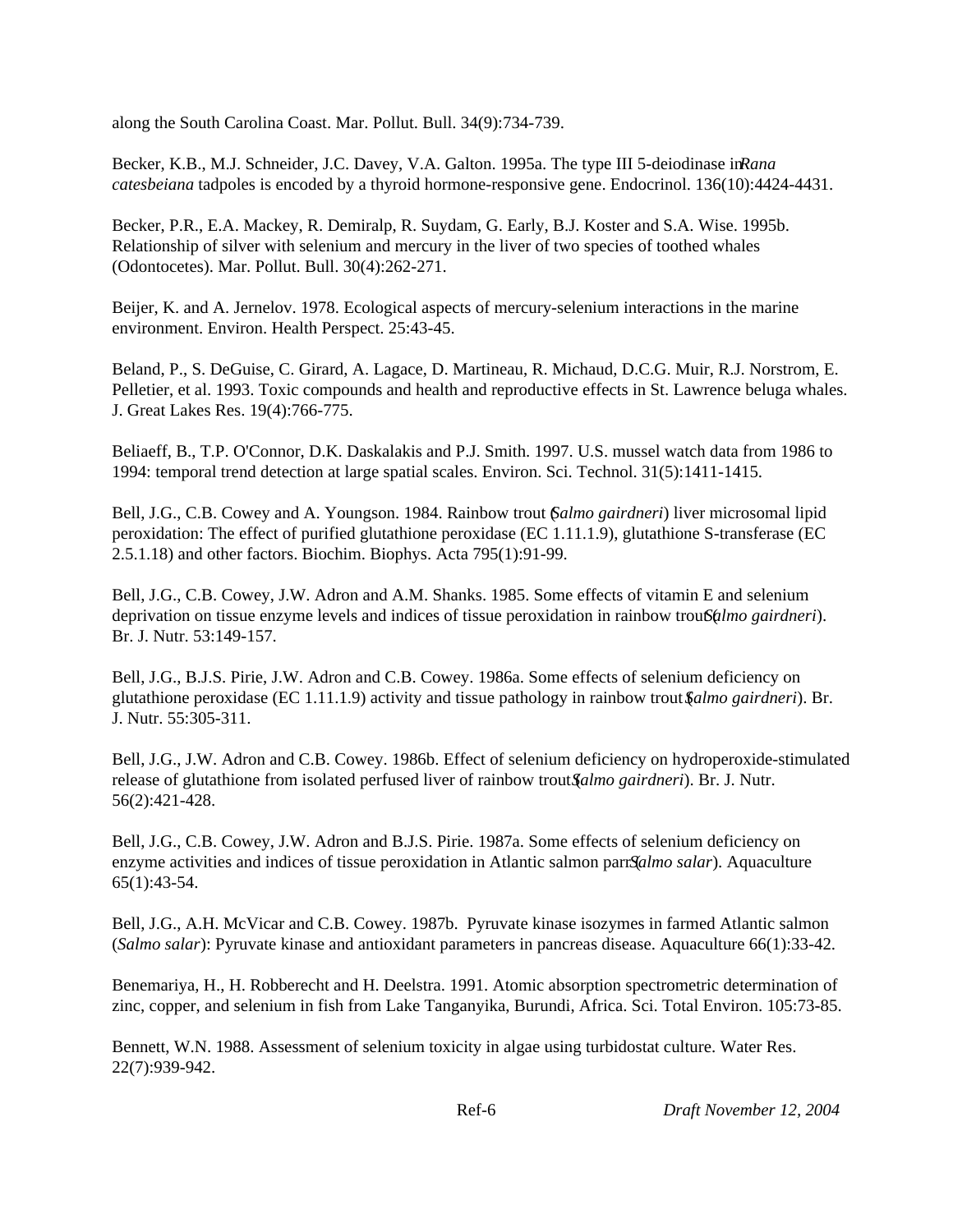Bennett, W.N., A.S. Brooks and M.E. Boraas. 1986. Selenium uptake and transfer in an aquatic food chain and its effects on fathead minnow (*Pimephales promelas*) larvae. Arch. Environ. Contam. Toxicol. 15(5):513-517.

Berg, H., M. Kibus, and N. Kautsky. 1995. Heavy metals in tropical Lake Kariba, Zimbabwe. Water Air Soil Pollut. 83(3-4):237-252.

Berges, J.A. and P.J. Harrison. 1995. Relationships between nitrate reductase activity and rates of growth and nitrate incorporation under steady-state light or nitrate limitation in the marine diatom *Thalassiosira pseudonana* (Bacillariophyceae). J. Phycol. 31(1):85-95.

Berry, M.R., L.S. Johnson, J.W. Jones, J.I. Rader, D.C. Kendall and L.S. Sheldon. 1997. Dietary characterizations in a study of human exposures in the Lower Rio Grande Valley: Part I. Foods and beverages. Environ. Int. 23(5): 675-692.

Bertram, P.E. and A.S. Brooks. 1986. Kinetics of accumulation of selenium from food and water by fathead minnows (*Pimephales promelas*). Water Res. 20(7):877-884.

Besser, J.M., J.N. Huckins, E.E. Little and T.W. La Point. 1989. Distribution and bioaccumulation of selenium in aquatic microcosms. Environ. Pollut. 62(1):1-12.

Besser, J.M., T.J. Canfield and T.W. La Point. 1993. Bioaccumulation of organic and inorganic selenium in a laboratory food chain. Environ. Toxicol. Chem. 12(1):57-72.

Besser, J.M., J.N. Huckins and R.C. Clark. 1994. Separation of selenium species released from Se-exposed algae. Chemosphere 29(4):771-780.

Besser, J.M., J.P. Giesy, R.W. Brown, J.M. Buell and G.A. Dawson. 1996. Selenium bioaccumulation and hazards in a fish community affected by coal fly ash effluent. Ecotoxicol. Environ. Saf. 35(1):7-15.

Beyers, D.W. and C. Sodergren. 2001a. Evaluation of interspecific sensitivity to selenium exposure: larval razorback sucker versus flannelmouth sucker. Final Report to Recovery Implementation Program Project CAP-6 SE-NF. Dept. Fishery and Wildlife Biology, Colorado State Univ., Fort Collins, CO 80523.

Beyers, D.W. and C. Sodergren. 2001b. Assessment of exposure of larval razorback sucker to selenium in natural waters and evaluation of laboratory-based predictions. Final Report to Recovery Implementation Program Project CAP-6 SE. Dept. Fishery and Wildlife Biology, Colorado State Univ., Fort Collins, CO 80523.

Biddinger, G.R. and S.P. Gloss. 1984. The importance of trophic transfer in the bioaccumulation of chemical contaminants in aquatic ecosystems. Residue Rev. 91:103-145.

Biedlingmaier, S. and A. Schmidt. 1989. Sulfate transport in normal and sulfur-deprived *Chlorella fusca*. Zeitschrift Fuer Naturforschung Section C Biosciences 44(5-6):495-503.

Birge, W.J. 1978. Aquatic toxicology of trace elements of coal and fly ash. In: Energy and environmental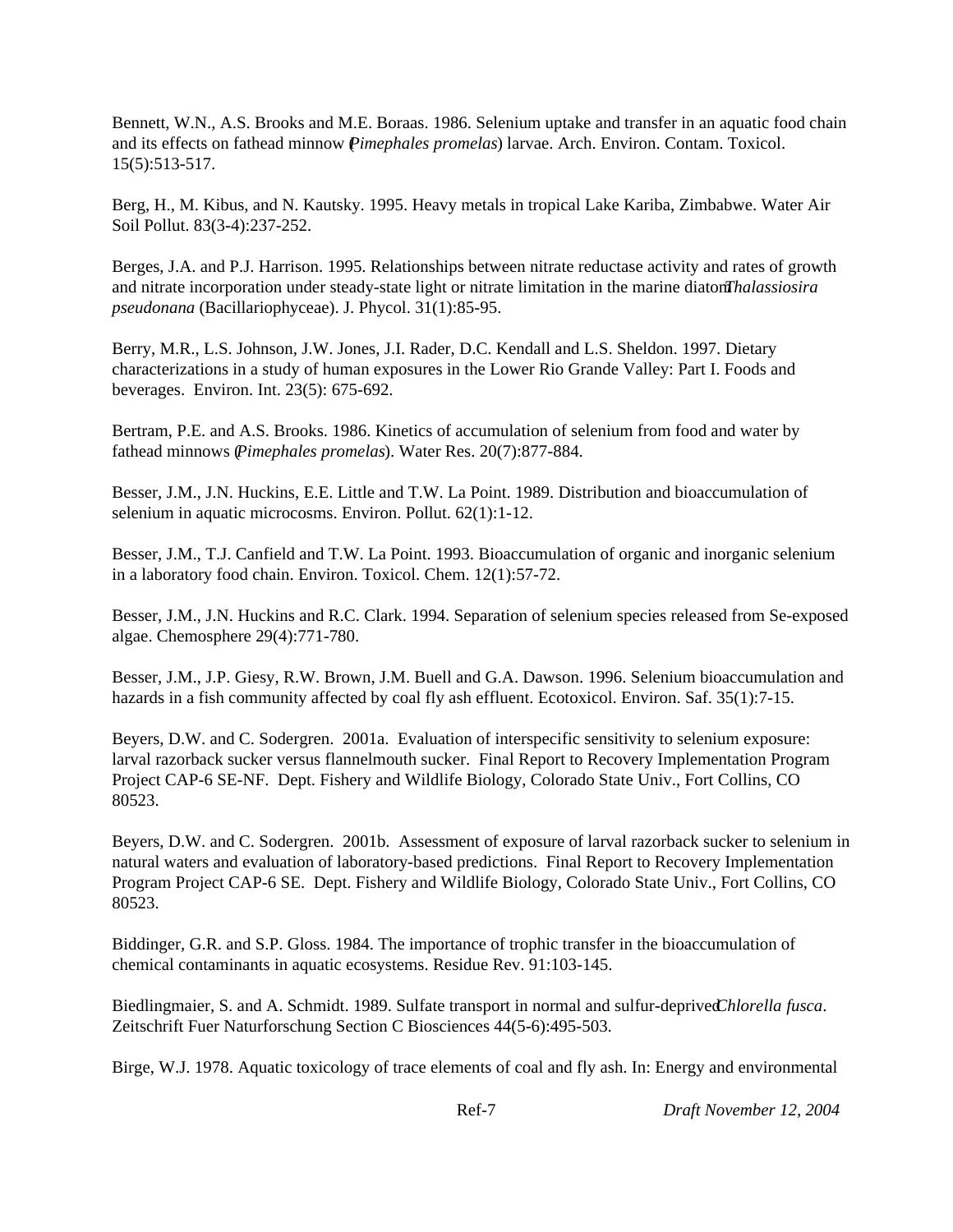stress in aquatic systems. Thorp, J.H. and J.W. Gibbons (Eds.). CONF-771114. National Technical Information Service, Springfield, VA. pp. 291-240.

Birge, W.J. and J.A. Black. 1977. A continuous-flow system using fish and amphibian eggs for bioassay determinations on embryonic mortality and teratogenesis. EPA-560/5-77-002 or PB-285191. National Technical Information Service, Springfield, VA.

Birge, W.J., J.E. Hudson, J.A. Black and A.G. Westerman. 1978. Embryo-larval bioassays on inorganic coal elements and in situ biomonitoring of coal-waste effluents. In: Surface mining and fish/wildlife needs in the eastern United States. Samuel, D.E., J.R. Stauffer, C.H. Hocutt and W.T. Mason (Eds.). PB-298353. National Technical Information Service, Springfield, VA. pp. 97-104.

Birge, W.J., J.A. Black and A.G. Westerman. 1979a. Evaluation of aquatic pollutants using fish and amphibian eggs as bioassay organisms. In: Animals as mointors of environmental pollutants. Nielson, S.W., G. Migaki and D.G. Scarrelli (Eds.). National Academy of Sciences, Washington, DC. pp. 108-118.

Birge, W.J., J.A. Black, A.G. Westerman and J.E. Hudson. 1979b. The effects of mercury on reproduction of fish and amphibians. In: the biogeochemistry of mercury in the environment. Nriagu, J.O. (Ed.). Elsevier, New York, NY. pp. 629-655.

Birge, W.J., J.A. Black, A.G. Westerman and J.E. Hudson. 1980. Aquatic toxicity tests on inorganic elements occurring in oil shale. In: Oil shale symposium: Sampling, analysis and quality assurance. Gale, C. (Ed.). EPA-600/9-80-022. National Technical Information Service, Springfield, VA. pp. 519-534.

Birge, W.J., J.A. Black and B.A. Ramey. 1981. The reporductive toxicology of aquatic contaminants. In: Hazard assessment of chemicals: Current developments. Vol. 1. Saxena, J. and F. Fisher (Eds.). Academic Press, New York, NY. pp. 59-115.

Birkes, D., and Y. Dodge. 1993. Alternative methods of regression. John Wiley & Sons, New York, NY.

Birkner, J.H. 1978. Selenium in aquatic organisms from seleniferous habitats. Ph.D. thesis. Colorado State University, Fort Collins, CO. Available from: University Microfilms, Ann Arbor, MI. Order No. 78- 20841.

Bjerregaard, P. 1982. Accumulation of cadmium and selenium and their mutual interaction in the shore crab *Carcinus maenas* (L.). Aquat. Toxicol. 2:113-125.

Bjerregaard, P. 1985. Effect of selenium on cadium uptake in the shore crab *Carcinus maenas* (L.). Aquat. Toxicol. 7:177-189.

Bjerregaard, P. 1988a. Interaction between selenium and cadmium in the hemolymph of the shore crab *Carcinus maenas* (L.). Aquat. Toxicol. (Amsterdam) 13(1):1-12.

Bjerregaard, P. 1988b. Effect of selenium on cadmium uptake in selected benthic invertebrates. Mar. Ecol. Prog. Ser. 48(1):17-28.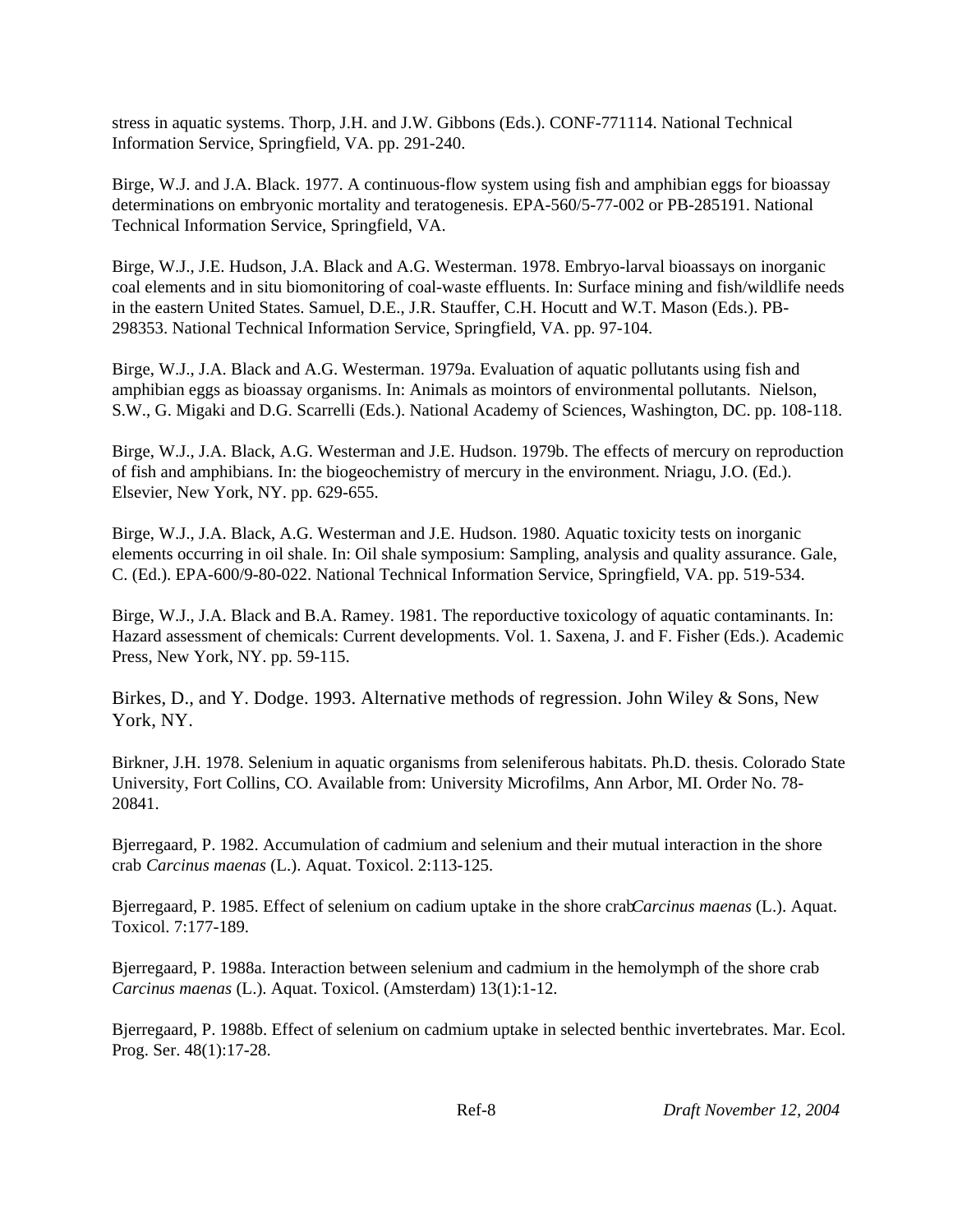Bjerregaard, P. and L. Christensen. 1993. Accumulation of organic and inorganic mercury from food in the tissues of *Carcinus maenas*: Effect of waterborne selenium. Mar. Ecol. Prog. Ser. 99(3):271-281.

Bjoernberg, A.A. 1989. Decontamination of mercury from Swedish "black-listed" lakes by addition of selenium. Proc. Int. Symp. Uses Selenium Tellurium, 4th. Carapella, S. C., Jr. (Ed). Selenium-Tellurium Dev. Assoc.: Darien, Conn. pp.357-360.

Bjornberg, A., L. Hakanson, and K. Lundbergh. 1988. A theory on the mechanisms regulating the bioavailability of mercury in natural waters. Environ. Pollut. 49(1):53-62.

Bleckmann, C.A., B. Rabe, S.J. Edgmon and D. Fillingame. 1995. Aquatic toxicity variability for freshand saltwater species in refinery wastewater effluent. Environ. Toxicol. Chem. 14(7):1219-1223.

Blondin, G.A., L.M.Knobeloch, H.W. Read, and J.M. Harkin. 1988. An in vitro submitochondrial bioassay for predicting acute toxicity in fish. ASTM Spec. Tech. Publ., 1007. Aquat. Toxicol. Environ. Fate: 11th Vol., 551-63.

Boisson, F. and M. Romeo. 1996. Selenium in plankton from the northwestern Mediterranean sea. Water Res. 30(11):2593-2600.

Boisson, F., M. Gnassia-Barelli, J. Chiaverini and M. Romeo. 1989. Effect of selenium on the uptake of cadmium by the marine microalga *Hymenomonas* (Cricosphaera) *elongata*. Mar. Environ. Res. 28(1-4):465-469.

Boisson, F., M. Gnassia-Barelli and M.Romero. 1995. Toxicity and accumulation of selenite and selenate in the unicellular marine alga *Cricosphaera elongata*. Arch. Environ. Contam. Toxic. 28(4):487-493.

Boisson, F., C.S. Karez, M. Henry, M. Romeo and M. Gnassia-Barelli. 1996. Ultrastructural observations on the marine coccolithophorid *Cricosphaera elongata* cultured in the presence of selenium or cadmium. Bull. Inst. Oceanogr. (Monaco) 0(SPEC. ISSUE 14 PART 4):239-247.

Bondavalli, C., E. Croce, S. Meloni, M. Oddone and C. Triulzi. 1996. Chemical characterization of a lagoon ecosystem. The Sacca di Goro (Po River delta, Italy). Chem. Ecol. 12(4):279-286.

Botsford, J.L. 1997. A simple, rapid, inexpensive assay for toxic chemicals using a bacterial indicator. Stud. Environ. Sci. 66:429-443.

Botsford, J.L. J. Rivera, J. Navarez, R. Riley, T. Wright, and R. Baker. 1997. Assay for toxic chemicals using bacteria. Bull. Environ. Contam. Toxicol., 59(6):1000-1009.

Bottino, N.R., C.H. Banks, K.J. Irgolick, P. Micks, A.E. Wheeler ad R.A. Zingaro. 1984. Seleniumcontaining amino acids and proteins in marine algae. Phytochem. 23:2445-2452.

Bovee, E.C. 1978. Effects of heavy metals especially selenium, vanadium and zirconium on movement, growth and survival of certain aquatic life. PB-292563/4SL. National Technical Information Service, Springfield, VA.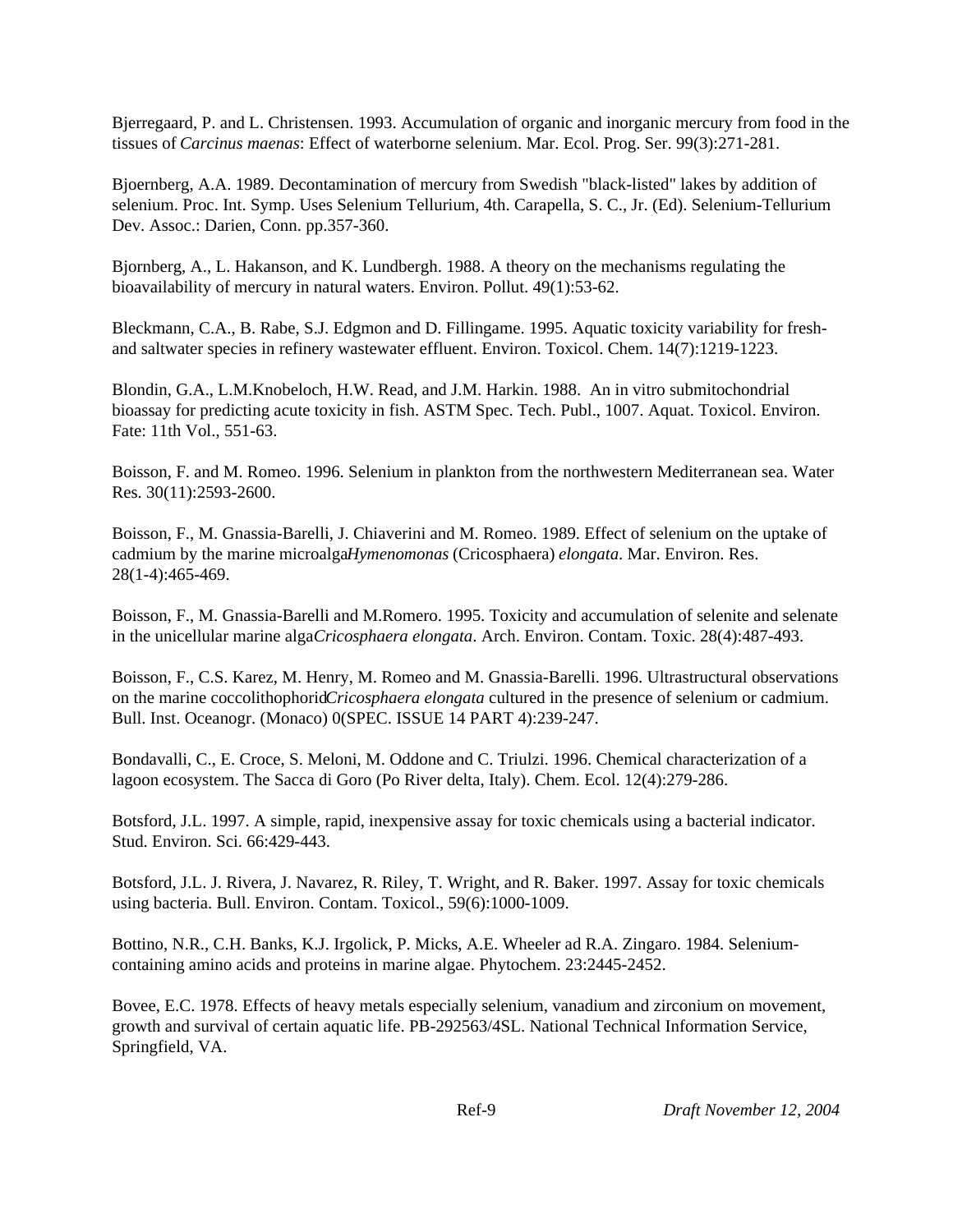Bowerman, W. W. IV, E.D. Evans, J.P Giesy, and S. Postupalsky. 1994. Using feathers to assess risk of mercury and selenium to bald eagle reproduction in the Great Lakes region. Arch. Environ. Contam. Toxicol. 27(3):294-298.

Bowie, G.L., J.G. Sanders, G.F. Riedel, C.C. Gilmour, D.L. Breitburg, G.A. Cutter and D.B. Porcella. 1996. Assessing selenium cycling and accumulation in aquatic ecosystems. Water Air Soil Pollut. 90(1/2, Clean Water: Factors that Influence Its Availability, Quality and Its Use):93-104.

Bowmer, T., H.A. Jenner, E. Foekema and M. van der Meer. 1994. The detection of chronic biological effects in the marine intertidal bivalve *Cerastoderma edule*, in model ecosystem studies with pulverized fuel ash: reproduction and histopathology. Environ. Pollut. 85(2):191-204.

Boyum, K.W. 1984. The toxic effect of selenium on the zooplankton, *Daphnia magna* and *Daphnia pulicaria*, in water and the food source (*Chamydomonas reinhardii*). Ph.D. thesis. University of Wisconsin-Milwaukee, Milwaukee, WI. Available from: University Microfilms, Ann Arbor, MI. Order No. 85-09248.

Boyum, K.W. and A.S. Brooks. 1983. Differential toxicity of selenium on lab cultures of *Daphnia magna* and field isolates of *Daphnia pulicaria*. In: Proc. 26th Conf. Int. Assoc. Great Lakes Res., May 23-27, 1983, State Univ. N.Y. Oswego, Ann Arbor, MI:8.

Boyum, K.W. and A.S. Brooks. 1988. The effect of selenium in water and food on *Daphnia* populations. Arch. Environ. Contam. Toxicol. 17(5):555-560.

Braddon, S.A. 1982. Investigations into the mechanism of action of Se on Hg toxicity using a sea bass model. Abstract No. 5585. Fed. Proc. 41:1227.

Braddon-Galloway, S. and J. E. Balthrop. 1985. Selenium-dependent glutathione-peroxidase isolated from black sea bass (*Centropristis striata*). Comp. Biochem. Physiol. C Comp. Pharmacol. Toxicol. 82(2):297-300.

Braddon-Galloway, S. and C.R. Sumpter. 1986. A unique selenoprotein isolated from yellowfin tuna (*Thunnus albacares*) liver. Comp. Biochem. Physiol. 83C:13-17.

Bradford, C.S., L. Sun and D.W. Barnes. 1994a. Basic fibroblast growth factor stimulates proliferation and suppresses melanogenesis in cell cultures derived from early zebrafish embryos. Molec. Marine Biol. Biotechnol. 3(2):78-86.

Bradford, C.S., L. Sun, P. Collodi and D.W. Barnes. 1994b. Cell cultures from zebrafish embryos and adult tissues. J. Tissue Culture Methods 16(2):99-107.

Brandao, J.C., H.H.L. Bohets, I.E. Van de Vyver and P.J. Dierickx. 1992. Correlation between the in vitro cytotoxicity to cultured fathead minnow fish cells and fish lethality data for 50 chemicals. Chemosphere 25(4):553-562.

Brandt, A., C. Wolstrup and T.K. Nielsen. 1990. The effect of dietary dl-alpha tocopheryl acetate sodium selenite and polyunsaturated fatty acids in mink *Mustela vison* L. clinical chemistry and hematology. J.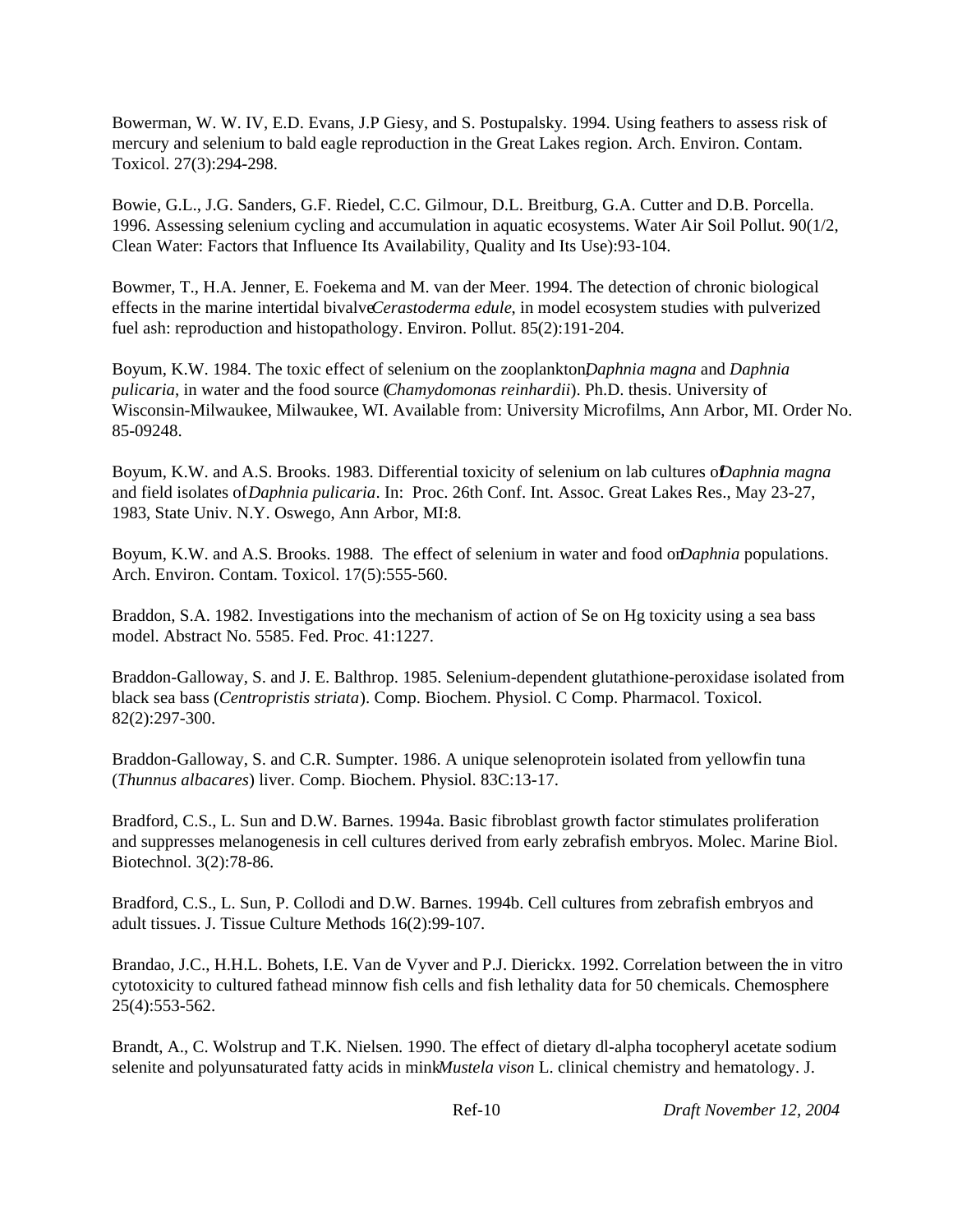Animal Physiol. Animal Nutr. 64(5):280-288.

Brasher. A.M. and R.S. Ogle. 1993. Comparative toxicity of selenite and selenate to the amphipod *Hyalella azteca*. Arch. Environ. Contam. Toxicol. 24(2):182-186.

Braune, B. M., R.J. Norstrom, M.P. Wong, B.T. Collins and J. Lee. 1991. Geographical Distribution of Metals in Livers of Polar Bears from the Northwest Territories Canada. Sci. Total Environ. 100:283-300.

Brezina, E.R. and M.V. Arnold. 1977. Levels of heavy metals in fishes from selected Pennsylvania waters. Publication 50. Bureau of Water Quality Management, Department of Environmental Resources, Harrisburg, PA.

Brieger, G., J.R. Wells and R.D. Hunter. 1992. Plant and Animal Species Composition and Heavy Metal Content in Fly Ash Ecosystems. Water Air Soil Pollut. 63(1-2):87-103.

Bringmann, G. 1978. Determination of the biological toxicity of waterbound substances towards protozoa. I. Bacteriovorous flagellates (model organism: *Entosiphon sulcatum* Stein). Z. Wasser Abwasser Forsch. 11:210-215.

Bringmann, G. and R. Kuhn. 1959a. The toxic effects of waste water on aquatic bacteria, algae, and small crustaceans. Gesundh.-Ing. 80:115-120.

Bringmann, G. and R. Kuhn. 1959b. Water toxicology studies with protozoans as test organisms. Gesundh.-Ing. 80:239-242.

Bringmann, G. and R. Kuhn. 1976. Comparative results of the harmful effects of water pollutants on bacteria (*Pseudomonas putida*) and blue algae (*Microcystis aeruginosa*). Gas-Wasserfach, Wasser-Abwasser 117:410-413.

Bringmann, G. and R. Kuhn. 1977a. Limiting values for the damaging action of water pollutants to bacteria (*Pseudomonas putida*) and green algae (*Scenedesmus quadricauda*) in the cell multiplication inhibition tests. Z. Wasser Abwasser Forsch. 10:87-98.

Bringmann, G. and R. Kuhn. 1977b. Results of the damaging effect of water pollutants on *Daphnia magna*. Z. Wasser Abwasser Forsch. 10:161-166.

Bringmann, G. and R. Kuhn. 1978a. Limiting values for the noxious effects of water pollutant material to blue algae (*Microcystis aeruginosa*) and green algae (*Scenedesmus quadricauda*) in cell propogation inhibition tests. Vom Wasser 50:45-60.

Bringmann, G. and R. Kuhn. 1978b. Testing of substances for their toxicity threshold: Model organisms *Microcystis* (*Diplocystis*) *aeruginosa* and *Scenedesmus quadricauda*. Mitt. Int. Ver. Theor. Angew. Limnol. 21:275-284.

Bringmann, G. and R. Kuhn. 1979. Comparison of toxic limiting concentrations of water contamination toward bacteria, algae and protozoa in the cell-growth inhibition test. Haustech. Bauphys. Umwelttech. 100:249-252.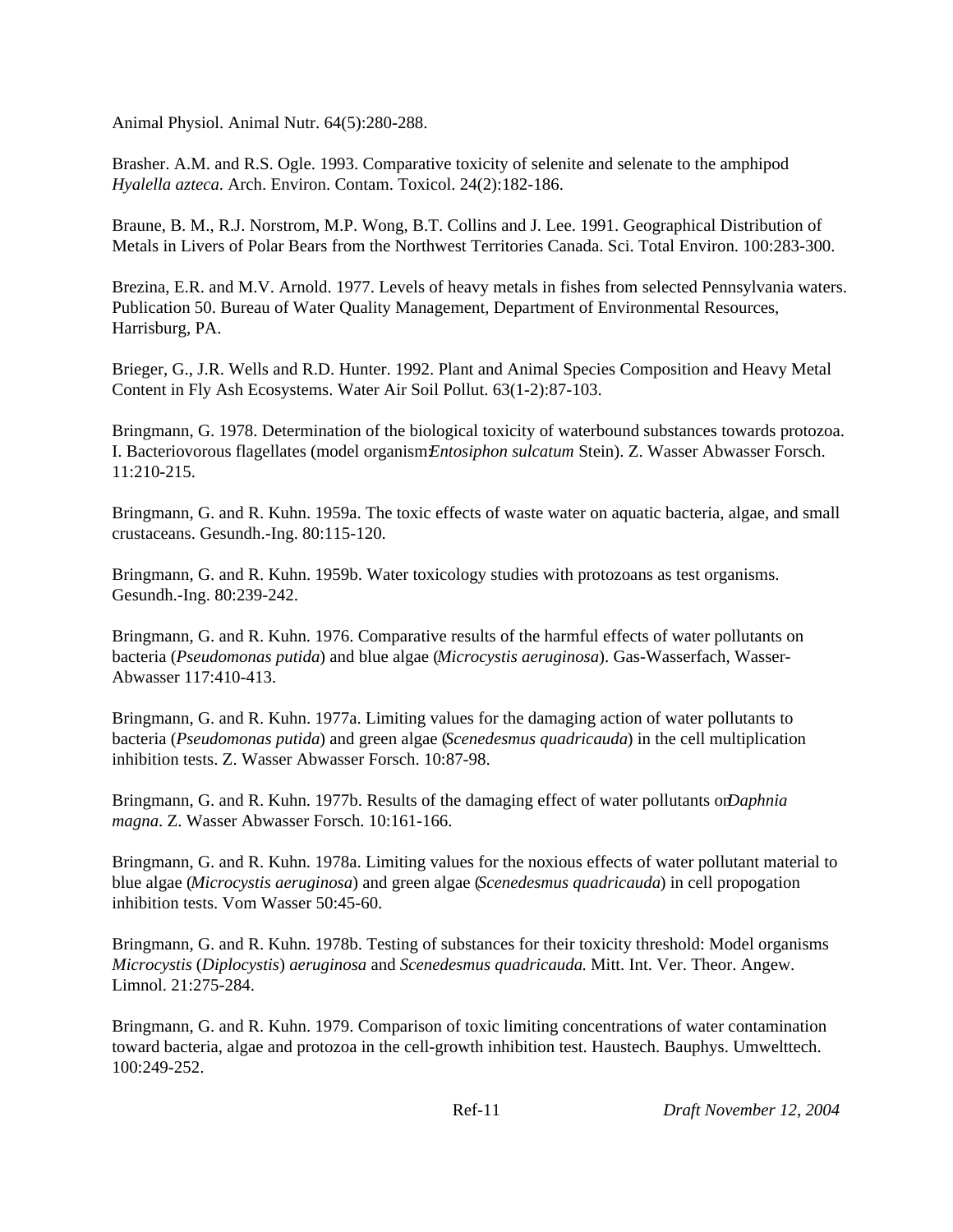Bringmann, G. and R. Kuhn. 1980a. Determination of the harmful biological effect of water pollutants on protozoa. II. Bacteriovorous ciliates. Z. Wasser Abwasser Forsch. 13:26-31.

Bringmann, G. and R. Kuhn. 1980b. Comparison of the toxicity thresholds of water pollutants to bacteria, algae, and protozoa in the cell multiplication inhibition test. Water Res. 14:231-241.

Bringmann, G. and R. Kuhn. 1981. Comparison of the effects of harmful substances on flagellates as well as ciliates and on halozoic bacteriophagous and saprozoic protozoa. Gas-Wasserfach, Wasser-Abwasser 122:308-313.

Bringmann, G., R. Kuhn and A. Winter. 1980. Determination of biological damage from water pollutants to protozoa. III. Saprozoic flagellates. Z. Wasser Abwasser Forsch. 13:170-173.

Brix, K.V., J.S. Volosin, W.J. Adams, R.J. Reash, R.C. Carlton and D.O. McIntyre. 2001a. Effects of sulfate on the acute toxicity of selenate to freshwater organisms. Environ. Toxicol. Chem. 5: 1037-1045.

Brix, K.V., W.J. Adams, R.J. Reash, R.C. Carlton and D.O. McIntyre. 2001b. Acute toxicity of selenate on two daphnids and three gammarid amphipods. Environ. Toxicol. Chem. 16: 142-150.

Brooke, L. 1987. University of Wisconsin-Superior, Superior, WI. (Memorandum to C. Stephan, U.S. EPA, Duluth, MN. July 20.)

Brooke, L.T., D.J. Call, S.L. Harting, C.A. Lindberg, T.P. Markee, D.J. McCauley and S.H. Poirier. 1985. Acute toxicity of selenium(IV) and selenium(VI) to freshwater organisms. Center for Lake Superior Environmental Studies, University of Wisconsin-Superior, Superior, WI.

Brooks, A.S. 1984. Selenium in the environment: An old problem with new concerns. In: Workshop proceedings: The effects of trace elements on aquatic ecosystems. EA-3329. Electric Power Research Institute, Palo Alto, CA. pp. 2-1 to 2-17.

Brooks, A.S., P.E. Bertram, D.C. Szmania, D.B. Seale and M.E. Boraas. 1984. The effect of selenium on the reproductive potential of the fathead minnow. Final report on research project 1631-1. Center for Great Lakes Studies, University of Wisconsin-Milwaukee, Milwaukee, WI.

Brown, T.A. and A. Shrift. 1982. Selenium: Toxicity and tolerance in higher plants. Biol. Rev. 57:59-84.

Browne, C.L. and J.N. Dumont. 1979. Toxicity of selenium to developing *Xenopus laevis* embryos. J. Toxicol. Environ. Health 5:699-709.

Browne, C. and J.N. Dumont. 1980. Cytotoxic effects of sodium selenite on tadpoles *Xenopus laevis*). Arch. Environ. Contam. Toxicol. 9:181-191.

Brugmann, L. and U. Hennings. 1994. Metals in zooplankton from the Baltic Sea, 1980-84. Chem. Ecol. 9(2):87-103.

Brugmann, L. and D. Lange. 1988. Trace metal studies on the starfish *Asterias rubens* L. from the western Baltic Sea. Chem. Ecol. 3(4):295-311.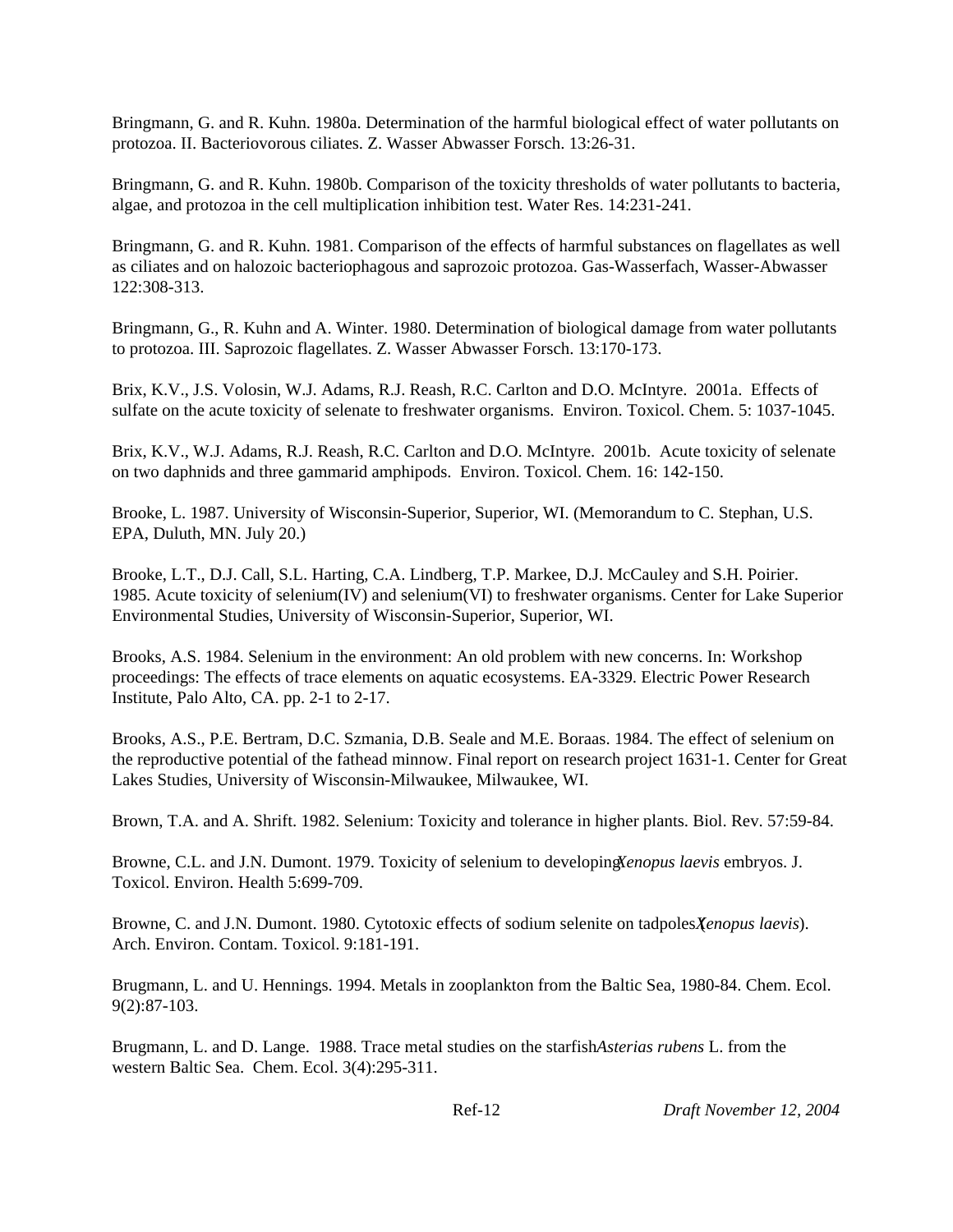Brumbaugh, W. G. and M.J. Walther. 1991. Improved Selenium Recovery from Tissue with Modified Sample Decomposition. J. Assoc. Official Anal Chemists 74(3):570-571.

Bryson, W.T., W.R.Garrett, M.A. Mallin, K.A. MacPherson, W.E. Partin, and S.E. Woock. 1984. Roxboro Steam Electric Plant 1982 Environmental Monitoring Studies, Volume II, Hyco Reservoir Bioassay Studies. Environmental Technology Section. Carolina Power & Light Company.

Bryson, W.T., W.R.Garrett, M.A. Mallin, K.A. MacPherson, W.E. Partin, and S.E. Woock. 1985a. Roxboro Steam Electric Plant Hyco Reservoir 1983 Bioassay Report. Environmental Sevices Section. Carolina Power & Light Company. September 1985.

Bryson, W.T., K.A. MacPherson, M.A. Mallin, W.E. Partin, and S.E. Woock. 1985b. Roxboro Steam Electric Plant Hyco Reservoir 1984 Bioassay Report. Environmental Services Section. Carolina Power & Light Company

Buhl, K.J. and S. J. Hamilton. 1991. Relative sensitivity of early life stages of arctic grayling coho salmon and rainbow trout to nine inorganics. Ecotoxicol. Environ. Safety 22(2):184-197.

Buhl, K.J. and S.J. Hamilton. 1996. Toxicity of inorganic contaminants, individually and in environmental mixtures, to three endangered fishes (Colorado squawfish, bonytail, and razorback sucker). Arch. Environ. Contam. Toxicol. 30(1):84-92.

Burger, J. 1992. Trace Element Levels In Pine Snake Hatchlings Tissue And Temporal Differences. Arch. Environ. Contam. Toxicol. 22(2):209-213.

Burger, J. 1994. Heavy metals in avian eggshells: Another excretion method. J. Toxicol. Environ. Health 41(2):207-220.

Burger, J. 1995. Heavy metal and selenium levels in feathers of herring gulls (*Larus argentatus*): Differences due to year, gender, and age at Captree, Long Island. Environ. Monit. Assess. 38(1):37-50.

Burger, J. 1996. Heavy metal and selenium levels in feathers of Franklin's gulls in interior North America. Auk 113(2):399-407.

Burger, J. 1997a. Heavy metals and selenium in herring gulls (*Larus argentatus*) nesting in colonies from eastern Long Island to Virginia. Environ. Monit. Assess. 48(3):285-296.

Burger, J. 1997b. Heavy metals in the eggs and muscle of horseshoe crabs (*Limulus polyphemus*) from Delaware Bay. Environ. Monit. Assess. 46(3): 279-287.

Burger, J. and M. Gochfeld. 1992a. Heavy Metal And Selenium Concentrations In Black Sk*immer*s *Rynchops niger* Gender Differences. Arch. Environ. Contam. Toxicol. 23(4):431-434.

Burger, J. and M. Gochfeld. 1992b. Trace Element Distribution In Growing Feathers Additional Excretion In Feather Sheaths. Arch. of Environ. Contamin. & Toxicol. 23(1):105-108.

Burger, J. and M. Gochfeld. 1993. Heavy Metal And Selenium Levels In Feathers Of Young Egrets And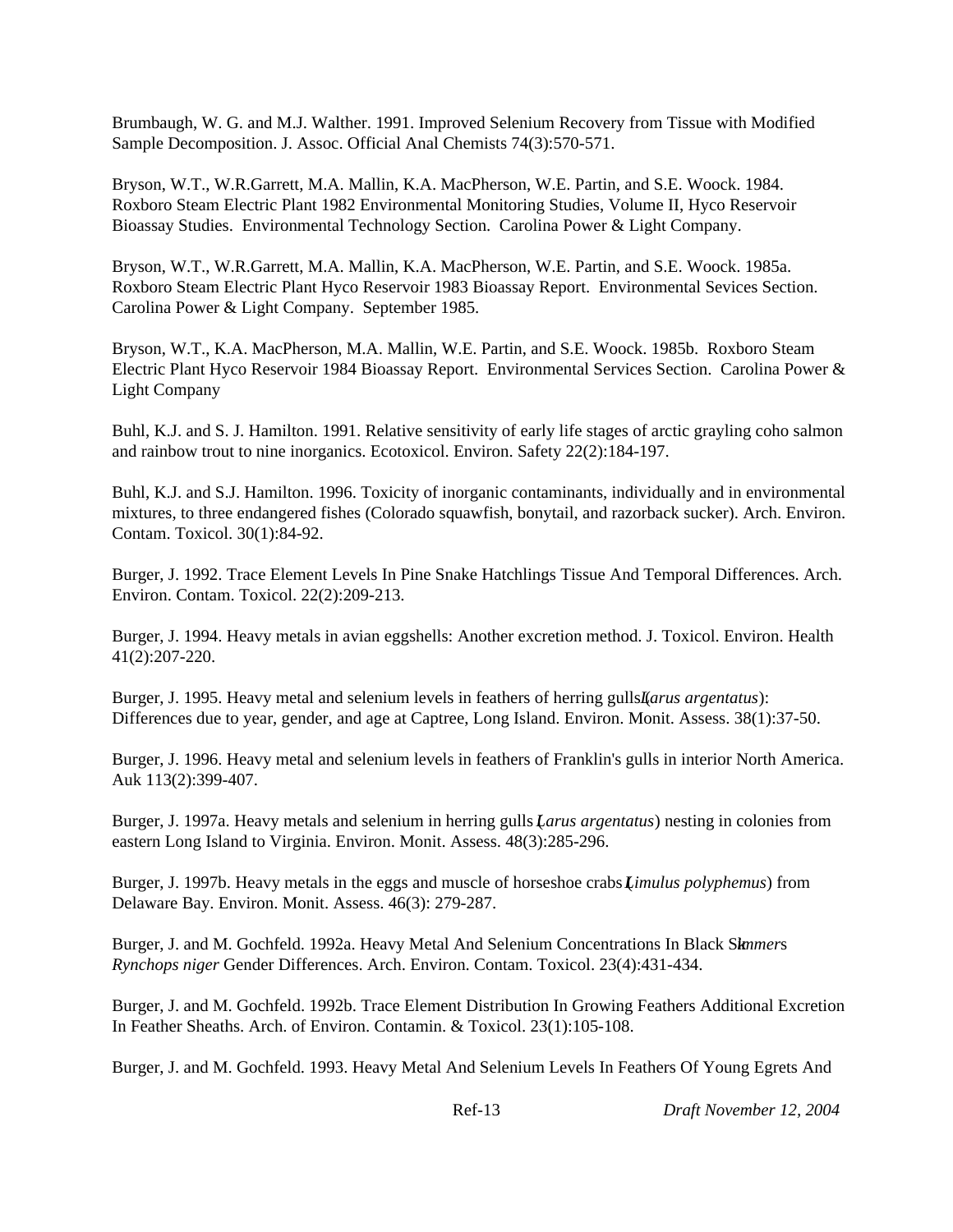Herons From Hong Kong And Szechuan China. Arch. Environ. Contam. Toxicol. 25(3):322-327.

Burger, J. and M. Gochfeld. 1995a. Biomonitoring of heavy metals in the Pacific basin using avian feathers. Environ. Toxicol. Chem. 14(7):1233-1239.

Burger, J. and M. Gochfeld. 1995b. Heavy metal and selenium concentrations in eggs of herring gulls (*Larus argentatus*): Temporal differences from 1989 to 1994. Arch. Environ. Contam. Toxicol. 29(2):192-197.

Burger, J. and M. Gochfeld. 1996. Heavy metal and selenium levels in Franklin's guill *(arus pipixcan*) parents and their eggs. Arch. Environ. Contam. Toxicol. 30(4):487-491.

Burger, J. and M. Gochfeld. 1997. Age differences in metals in the blood of herring *Larus argentatus*) and Franklin's (*Larus pipixcan*) gulls. Arch. Environ. Contam. Toxicol. 33(4):436-440.

Burger, J., E.A.E. Schreiber and M. Gochfeld. 1992a. Lead Cadmium Selenium And Mercury In Seabird Feathers From The Tropical Mid-Pacific. Environmental Toxicology & Chemistry 11(6):815-822.

Burger, J., I.C.T. Nisbet and M. Gochfeld. 1992b. Metal Levels In Regrown Feathers Assessment Of Contamination On The Wintering And Breeding Grounds In The Same Individuals. J. Toxicol. Environ. Health 37(3):363-374.

Burger, J., K. Parsons, T. Benson, T. Shukla, D. Rothstein and M. Gochfeld. 1992c. Heavy Metal And Selenium Levels In Young Cattle Egrets From Nesting Colonies In The Northeastern United States Puerto Rico And Egypt. Arch. Environ. Contam. Toxicol. 23(4):435-439.

Burger, J., J.A. Rodgers, Jr. and M. Gochfeld. 1993. Heavy Metal And Selenium Levels In Endangered Wood Storks *Mycteria americana* From Nesting Colonies In Florida And Costa Rica. Arch. Environ. Contam. Toxicol. 24(4):417-420.

Burger, J., I.C.T. Nisbet and M. Gochfeld. 1994a. Heavy metal and selenium levels in feathers of known-aged common terns (*Sterna hirundo*). Arch. Environ. Contam. Toxicol. 26(3):351-355.

Burger, J., M. Pokras, R. Chafel and M. Gochfeld. 1994b. Heavy metal concentrations in feathers of common loons (*Gavia immer*) in the Northeastern United States and age differences in mercury levels. Environ. Monitor. Assess. 30(1):1-7.

Burnham, K. P., and D. R. Anderson. 2002. Model selection and inference: a practical informationtheoretic approach. Springer, New York, NY.

Burton, D.T., L.W. Hall, Jr., R.J. Klauda and S.L. Margrey. 1983. Effects of treated bleached kraft mill effluent on eggs and prolarvae of striped bass (*Morone saxatilis*). Water Resour. Bull. 19:869-879.

Burton, G.A., Jr. and B.L. Stemmer. 1988. Evaluation of surrogate tests in toxicant impact assessments. Toxic. Assess. 3(3):255-69.

Burton, G.A., Jr., A. Drotar, J.M. Lazorchak, L.L. Bahls. 1987a. Relationship of microbial activity and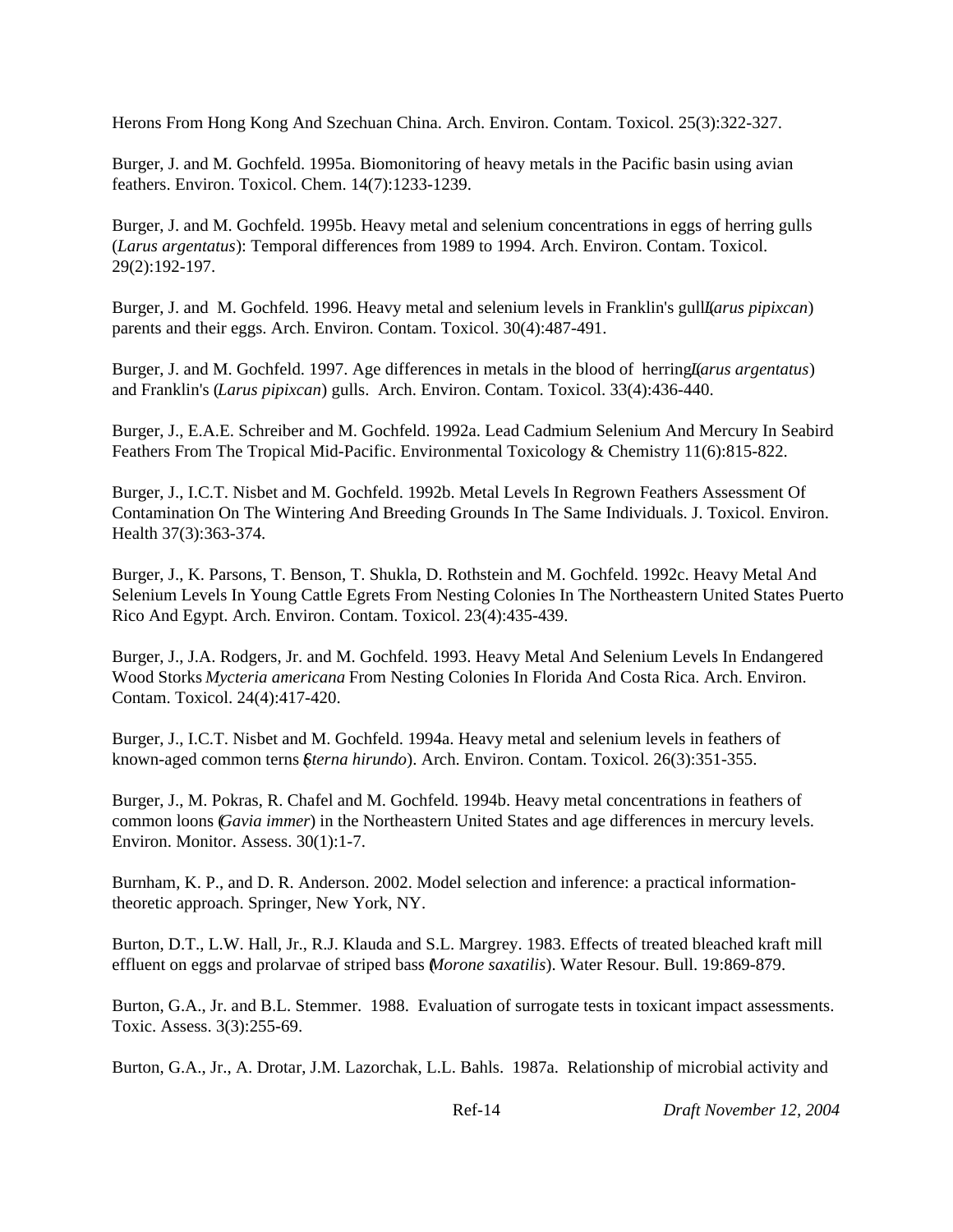*Ceriodaphnia* responses to mining impacts on the Clark Fork River, Montana. Arch. Environ. Contam. Toxicol. 16(5):523-30.

Burton, G.A. Jr., T.H. Giddings, P. Debrine and R. Fall. 1987b. High incidence of selenite-resistant bacteria from a site polluted with selenium. Appl. Environ. Microbiol. 53(1):185-188.

Burton, G.A., Jr., D. Nimmo, D. Murphey and F. Payne. 1987c. Stream profile determinations using microbial activity assays and *Ceriodaphnia*. Environ. Toxicol. Chem. 6(7):505-13.

Burton, J.D., W.A. Maher, C.I. Measures and P.J. Statham. 1980. Aspects of the distribution and chemical form of selenium and arsenic in ocean waters and marine organisms. Thalassia Jugosl. 16:155-164.

Burton, W.H. and A.E. Pinkney. 1994. Yellow perch larval survival in the Zekiah Swamp watershed (Wicomico River, Maryland) relative to the potential effects of a coal ash storage facility. Water Air Soil Pollut.72(1-4):235-249.

Butler, G.W. and P.J. Peterson. 1967. Uptake and metabolism of inorganic Se-75 by *Spirodela olingorrhiza*. Aust. J. Biol. Sci. 20:77-86.

Byl, T.D., H.D. Sutton and S. J. Klaine. 1994. Evaluation of peroxidase as a biochemical indicator of toxic chemical exposure in the aquatic plant *Hydrilla verticillata*, Royle. Environ. Toxicol. Chem. 13(3):509-515.

Byrne, C.J. and L.R. DeLeon. 1986. Trace metal residues in biota and sediments from Lake Pontchartrain, Louisiana. Bull. Environ. Contam. Toxicol. 37(1):151-8

Byrne, C., R. Balasubramanian, E.B. Overton and T.F. Albert. 1985. Concentrations of trace metals in the bowhead whale. Mar. Pollut. Bull. 16(12):497-8.

Cade, B., and J. D. Richards. 1996. Permutation tests for least absolute deviation regression. Biometrics. 52:886-902.

Cade, B. S., J. W. Terrel, and R. L. Schroeder. 1999. Estimating effects of limiting factors with regression quantiles. Ecology. 80:311-323.

Cade BS, Noon BR. 2003. A gentle introduction to quantile regression for ecologists. Front Ecol Env 1:412-420.

Caffrey, P.B. 1989. The effects of zinc deprivation on selenium requirements in daphnids (Crustacea). 169 pp. Available from Univ. Microfilms Int., Order No. DA9008884 From: Diss. Abstr. Int. B 1990, 50(11):4959.

Call, D.J., L.T. Brooke, N. Ahmad and J.E. Richter. 1983. Toxicity and metabolism studies with EPA (Environmental Protection Agency) priority pollutants and related chemicals in freshwater organisms. PB83-263665 or EPA-600/3-83-095. National Technical Information Service, Springfield, VA.

Callahan, M.A., M.W. Slimak, N.W. Gabel, I.P. May, C.F. Fowler, J.R. Freed, P. Jennings, R.L. Durfee,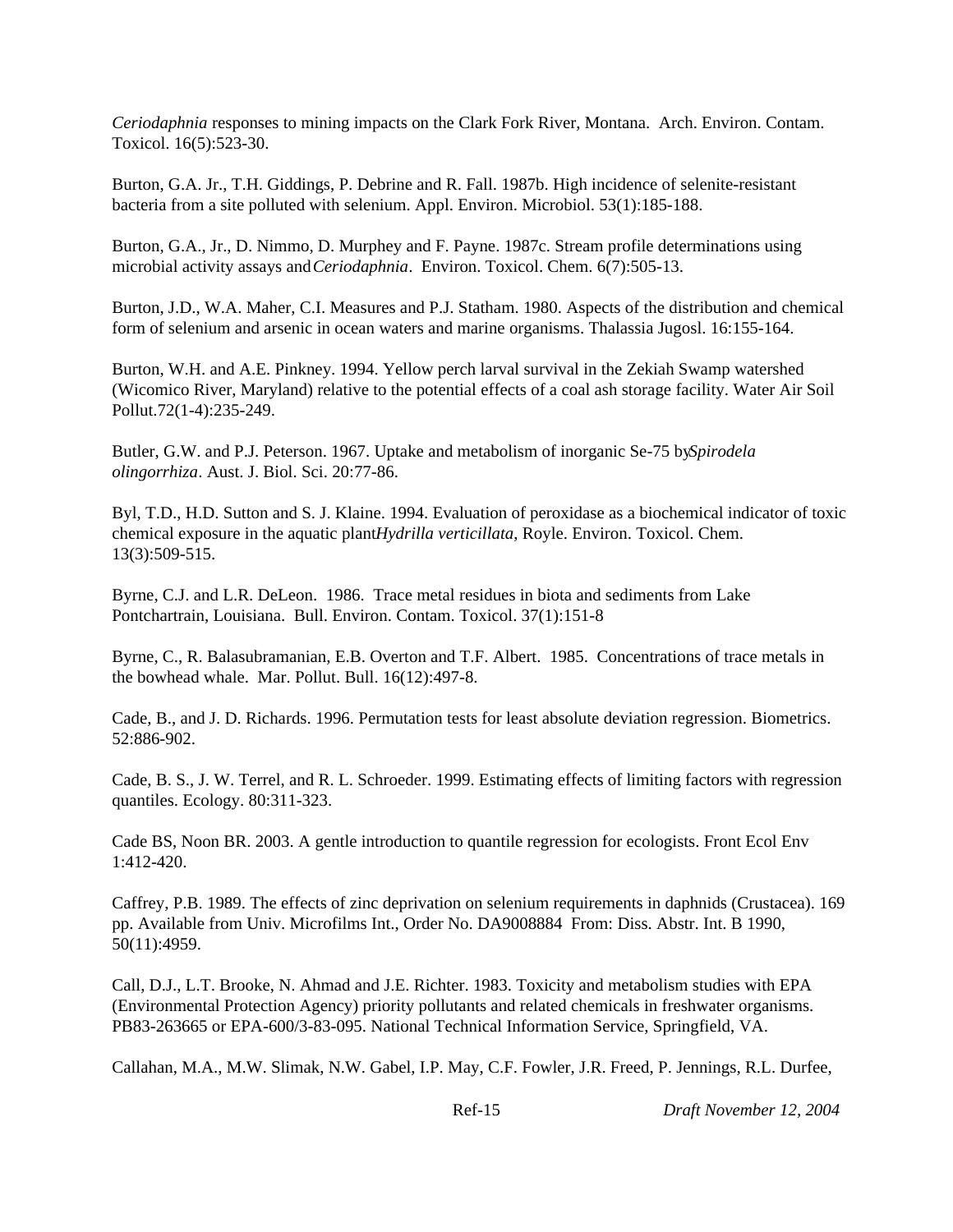F.C. Whitmore, B. Maestri, W.R. Mabey, B.R. Holt and C. Gould. 1979. Water-related environmental fate of 129 priority pollutants. Vol. I. EPA-440/4-79-029a. National Technical Information Service, Springfield, VA. pp. 16-1 to 16-13.

Cantillo, A.Y., G.C. Lauenstein, and T.P. O'connor. 1997. Mollusc and sediment contaminant levels and trends in south Florida coastal waters. Mar. Pollut. Bull. 34(7):511-521.

Canton, S.P. 1999. Acute aquatic life criteria for selenium. Environ. Toxicol. Chem. 18:1425-1432.

Canton, S.P. and W.D. VanDerveer. 1997. Selenium toxicity to aquatic life: an argument for sedimentbased water quality criteria. Environ. Toxicol. Chem. 16(6):1255-1259.

Capar, S.G. and N.J. Yess. 1996. U.S. food and drug administration survey of cadmium, lead and other elements in clams and oysters. Food Addit. Contam. 13(5):553-560.

Capelli, R., V. Minganti and M. Bernhard. 1987. Total mercury, organic mercury, copper, manganese, selenium, and zinc in *Sarda sarda* from the Gulf of Genoa. Sci. Total Environ. 63(0):83-100.

Capelli, R., V. Minganti, F. Fiorention and R. DePellegrini. 1991. Mercury and Selenium in *Adamussium colbecki* and *Pagothenia bernacchii* from the Ross Sea Antarctica Collected During Italian Expedition 1988-89. Ann. Chim. 81(7-8):357-370.

Cappon, C.J. 1984. Content and chemical form of mercury and selenium in Lake Ontario USA salmon and trout. J. Great Lakes Res. 10:429-434.

Cappon, C.J. and J.C. Smith. 1981. Mercury and selenium content and chemical form in fish muscle. Arch. Environ. Contam. Toxicol. 10:305-319.

Cappon, C.J. and J.C. Smith. 1982a. Chemical form and distribution of mercury and selenium in edible seafood. J. Anal. Toxicol. 6:10-21.

Cappon, C.J. and J.C. Smith. 1982b. Chemical form and distribution of mercury and selenium in canned tuna. J. Appl. Toxicol. 2:181-189.

Cardellicchio, N. 1995. Persistent contaminants in dolphins: An indication of chemical pollution in the Mediterranean Sea. Water Sci. Technol. 32(9-10):331-340.

Cardin, J.A. 1986. U.S. EPA, Narragansett, RI. (Memorandum to D.J. Hansen, U.S. EPA, Narrangansett, RI.)

Cardwell, R.D., D.G. Foreman, T.R. Payne and D.J. Wilbur. 1976a. Acute toxicity of selenium dioxide to freshwater fishes. Arch. Environ. Contam. Toxicol. 4:129-144.

Cardwell, R.D., D.G. Foreman, T.R. Payne and D.J. Wilbur. 1976b. Acute toxicity of selected toxicants to six species of fish. PB-252488 or EPA-600/3-76-008. National Technical Information Service, Springfield, VA.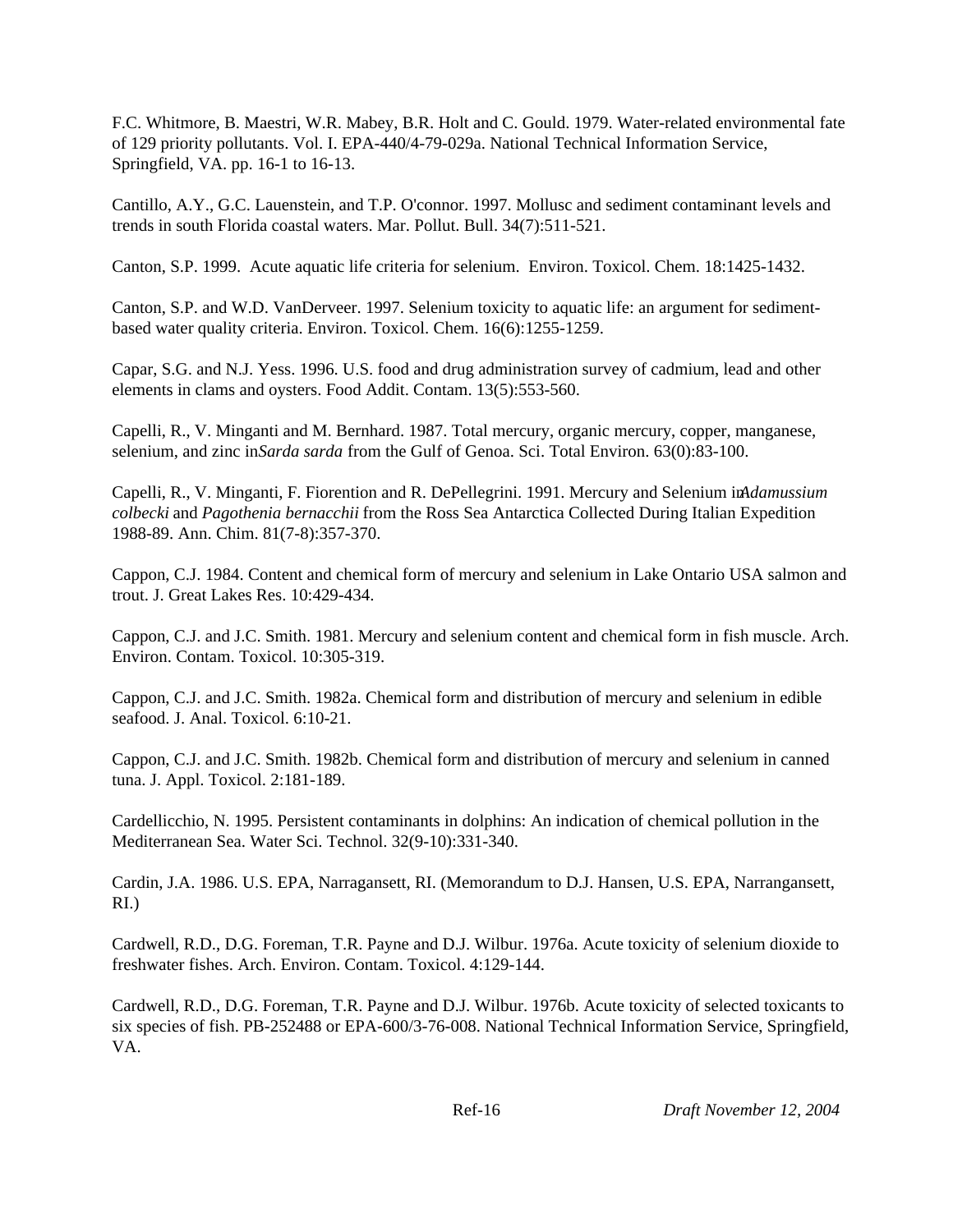Carell, B., S. Forberg, E. Grundelius, L. Henrikson, A. Johnels, U. Lindh, H. Mutvei, M. Olsson, K. Svaerdstroem and T. Westermark. 1987. Can mussel shells reveal environmental history?. Ambio 16(1):2-10.

Carter, L.F. and S.D. Porter. 1997. Trace-element accumulation by *Hygrohypnum ochraceum* in the upper Rio Grande Basin, Colorado and New Mexico, USA. Environ. Toxicol. Chem. 16(12):2521-2528.

Caurant, F., J.C. Amiard, C. Amiard-Triquet and P.G. Sauriau. 1994. Ecological and biological factors controlling the concentrations of trace elements (As, Cd, Cu, Hg, Se, Zn) in delphinids*Globicephala melas* from the North Atlantic Ocean. Mar. Ecol.: Prog. Ser. 103(3):207-219.

Caurant, F., M. Navarro, and J.C. Amiard. 1996. Mercury in pilot whales: Possible limits to the detoxification process. Sci. Total Environ. 186(1-2):95-104.

Chandy, J. P. and B. Patel. 1985. Do selenium and glutathione detoxify mercury in marine invertebrates? Effects on lysosomal response in the tropical blood clam *Anadara granosa*. Dis. Aquat. Organisms 1(1):39-48.

Chapman, D.C. 1992. Failure of gas bladder inflation in striped bass: effect on selenium toxicity. Arch. Environ. Contam. Toxicol. 22(3):296-299.

Chapman, W.H., H.L. Fisher and M.W. Pratt. 1986. Concentration factors of chemical elements in edible aquatic organisms. UCRL-50564. National Technical Information Service, Springfield, VA.

Chau, Y.K. and J.P. Riley. 1965. The determination of selenium in sea water, silicates, and marine organisms. Anal. Chim. Acta 33:36-49.

Chau, Y.K., P.T.S. Wong, B.A. Silverberg, P.L. Luxon and G.A. Bengert. 1976. Methylation of selenium in the aquatic environment. Science 192:1130-1131.

Chen, C., Y. Liu, J. Zhou, H. Xu and S. Qu. 1997. Microcalorimetric study of the toxic effect of selenium on the mitochondrial metabolism of *Cyprinus carpo* liver. Biol. Trace Element Rev. 60:115-122.

Cheng, L. L., P.R. Bowser and J.M. Spitsbergen. 1993. Development Of cell cultures derived from lake trout liver and kidney in a hormone-supplemented serum-rediced medium. J. Aquat. Animal Health 5(2):119-126.

Cherry, D.S. and R.K. Guthrie. 1978. Mode of elemental dissipation from ash basin effluent. Water Air Soil Pollut. 9:403-412.

Cherry, D.S., R.K. Guthrie, J.H. Rodgers, Jr., J. Cairns, Jr. and K.L. Dickson. 1976. Responses of mosquitofish (*Gambusia affinis*) to ash effluent and thermal stress. Trans. Am. Fish. Soc. 105:686-694.

Cherry, D.S., R.K. Guthrie, F.F. Sherberger and S.R. Larrick. 1979a. The influence of coal ash and thermal discharges upon the distribution and bioaccumulation of aquatic invertebrates. Hydrobiol. 62:257- 267.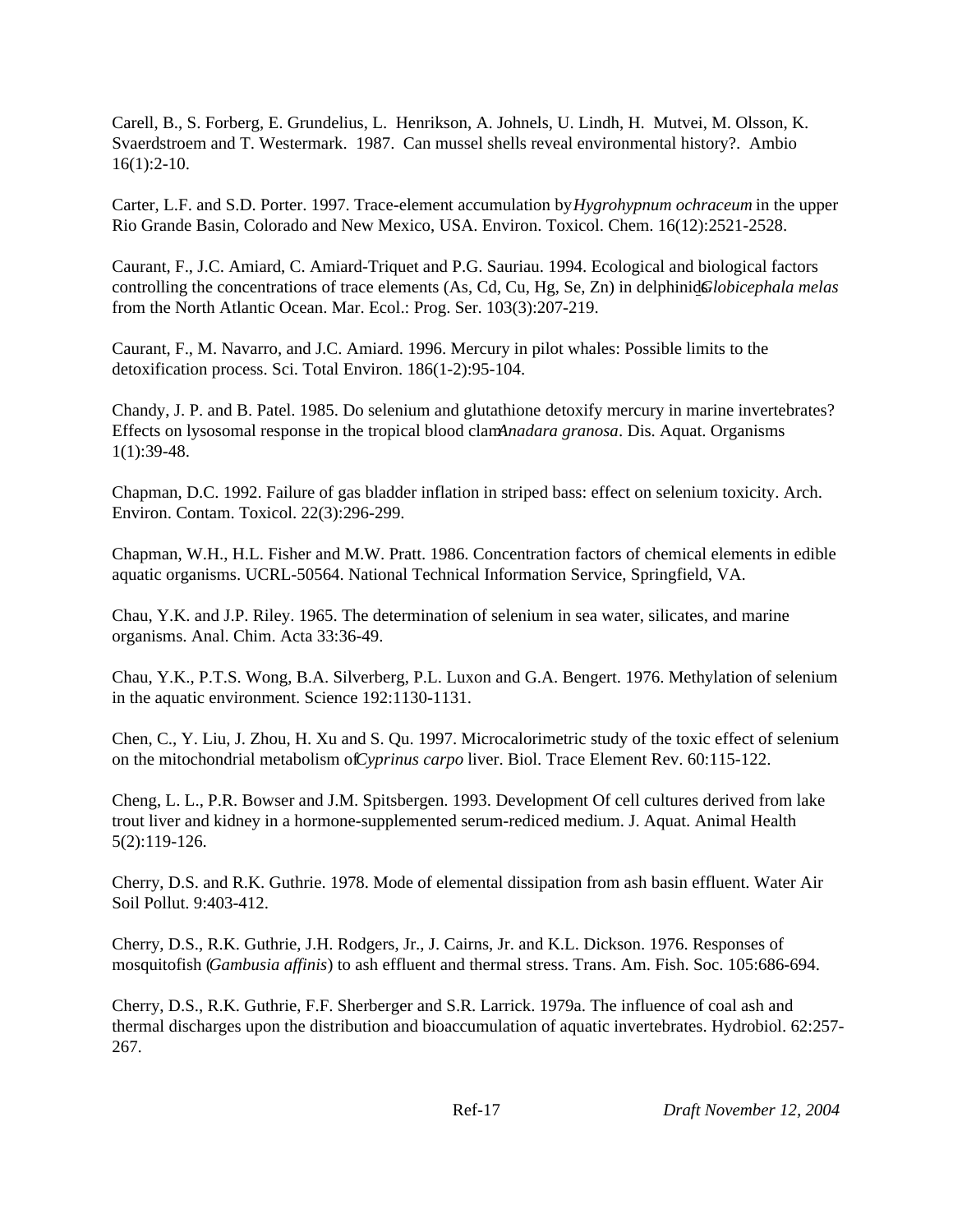Cherry, D.S., S.R. Larrick, R.K. Guthrie, E.M. Davis and F.F. Sherberger. 1979b. Recovery of invertebrate and vertebrate populations in a coal ash stressed drainage system. J. Fish. Res. Board Can. 36:1089-1096.

Cherry, D.S., R.K. Guthrie, E.M. Davis and R.S. Harvey. 1984. Coal ash basin effects (particulates, metals, acidic pH) upon aquatic biota: An eight year evaluation. Water Resour. Bull. 20:535-544.

Cherry, D.S., J.H. Van Hassel, P.H. Ribbe and J. Cairns, Jr. 1987. Factors influencing acute toxicity of coal ash to rainbow trout (*Salmo gairdneri*) and bluegill sunfish (*Lepomis macrochirus*). Water Resour. Bull. 23(2):293-306.

Chiang, L., B.D. James, R.J. Magee. 1994. Determination of selenium in biological and environmental samples by adsorptive stripping voltammetry. Malays. J. Sci. Ser. B, 15(1 & 2):31-34.

Chidambaram, N. and C.A. Sastry. 1991a. Toxicity and bioaccumulation of selenate in the teleost fish, *Oreochromis mossambicus* (Peters). Indian J. Environ. Prot. 11(7):496-501.

Chidambaram, N. and C.A. Sastry. 1991b. Some aspects of selenium accumulation in a freshwater teleost fish, *Oreochromis mossambicus* (Peters). Indian J. Environ. Prot. 11(10):761-770.

Chou, C.L. and J.F. Uthe. 1991. Effect of starvation on trace metal levels in blue mussels (*Mytilus edulis*). Bull. Environ. Contam. Toxicol. 46(3):473-478.

Christensen, G.M. and J.H. Tucker. 1976. Effects of selected water toxicants on the in vitro activity of fish carbonic anhydrase. Chem.-Biol. Interact. 13:181-192.

Chvojka, R. 1988. Mercury and selenium in axial white muscle of yellowtail kingfish from Sydney, Australia. Mar. Pollut. Bull. 19(5):210-213.

Chvojka, R., R.J. Williams and S. Frederickson. 1990. Methyl Mercury Total Mercury and Selenium in Snapper from Two Areas of the New South Wales Coast Australia. Mar. Pollut. Bull. 21(12):570-573.

Cieminski, K. L. and L.D. Flake. 1995. Invertebrate fauna of wastewater ponds in southeastern Idaho. Great Basin Naturalist 55(2):105-116.

Clark, D.R. Jr., P.A. Ogasawara, G.J. Smith and H.M. Ohlendorf. 1989. Selenium accumulation by raccoons exposed to irrigation drainwater at Kesterson National Wildlife Refuge California USA 1986. Arch. Environ. Contam. Toxicol. 18(6):787-794.

Cleveland, L., E.E. Little, D.R. Buckler and R.H. Wiedmeyer. 1993. Toxicity and bioaccumulation of waterborne and dietary selenium in juvenile bluegill *Lepomis macrochirus*). Aquat. Toxicol. (Amsterdam) 27(3-4):265-279.

Clifford, P.J. and P.J. Harrison. 1988. Use of carbon-14 uptake rates to evaluate the selenium nutrition of a marine phytoplankter, *Thalassiosira pseudonana* (Hustedt) Hasle et Heimdal. J. Exp. Mar. Biol. Ecol. 124(2):87-96.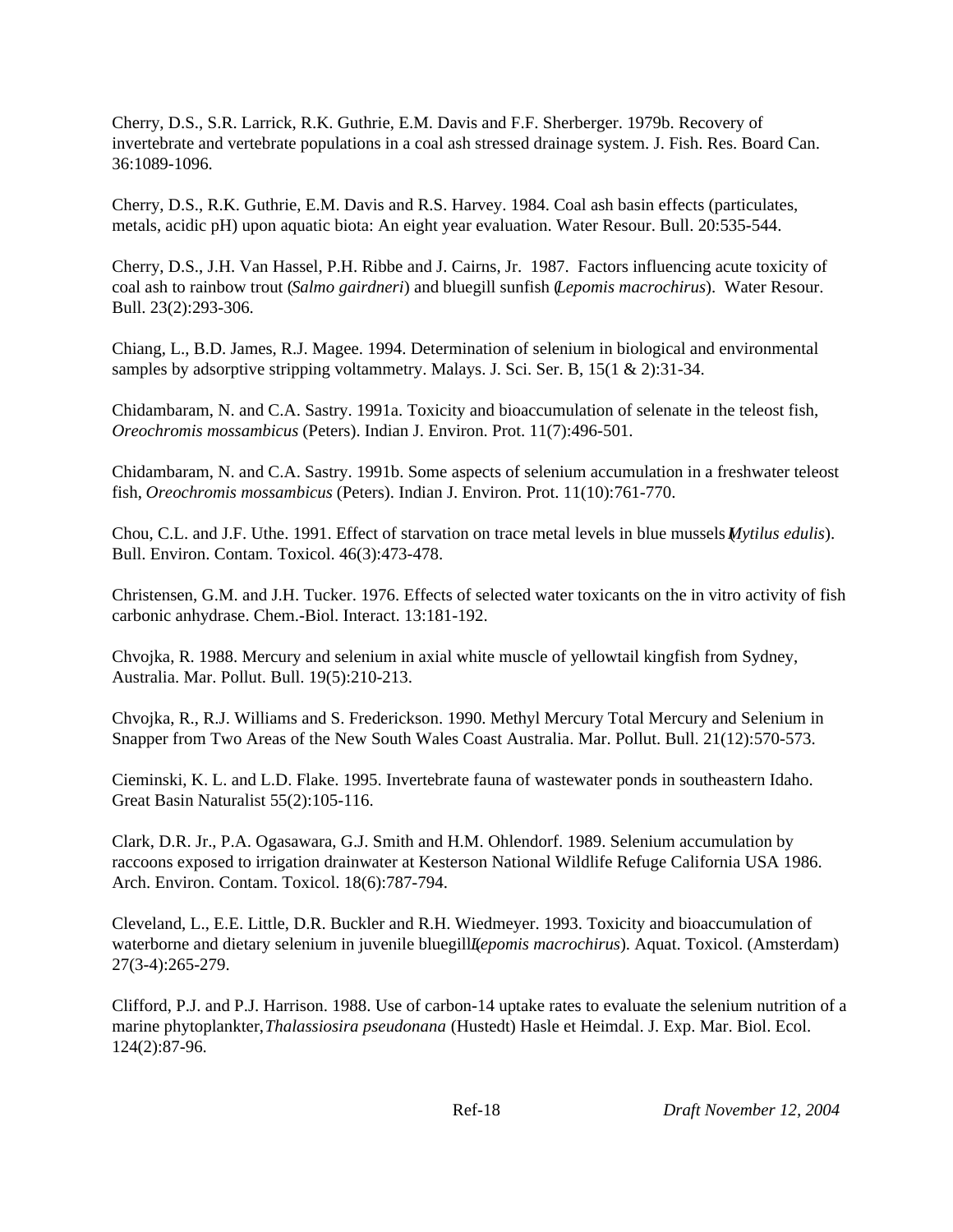Clifford, D., S. Subrammian and T.J. Sorg. 1986. Removing dissolved inorganic contaminants from water. *Environmental Science of Technology*. 20:1072- .

Collins, C. T. 1992. Metals in eggs of the California least tern in Southern California. Bull. South. Calif. Acad. Sci. 91(2):49-54.

Combs, G.F. Jr., C. Garbisu, B.C. Yee, A. Yee, D.E. Carlson, N.R. Smith, A.C. Magyarosy, T. Leighton and B.B. Buchanan. 1996. Bioavailability of selenium accumulated by selenite-reducing bacteria. Biol. Trace Element Res. 52(3):209-225.

Congiu, A.M., S. Casu and G. Ugazio. 1989. Toxicity of selenium and mercury on the planarian *Dugesia gonocephala*. Res. Comm. Chem. Pathol. Pharmacol. 66(1):87-96.

Cooke, T.D., and K.W. Bruland. 1987. Aquatic Chemistry of Selenium: Evidence of Biomethylation. *Environmental Science of Technology*. 21:1214- .

Cooke, T.D. and C.-C. Lee. 1993. Toxicity Identification Evaluations (TIE) in San Francisco Bay area urban storm water runoff. Proc. - Water Environ. Fed. Annu. Conf. Expo., 66th, Volume 7. Water Environ. Fed.: Alexandria, Va. pp. 369-378.

Cooney, J. D., G.M. DeGraeve, E.L. Moore, W.D. Palmer and T.L. Pollock. 1992. Effects of Food and Water Quality on Culturing of *CerioDaphnia dubia*. Environ. Toxicol. & Chem. 11(6):823-837.

Cooper, W.C., K.G. Bennett and F.C. Croxton. 1974. The history, occurrence, and properties of selenium. In: Selenium. Zingaro, R.A. and W.C. Cooper (Eds.). Van Nostrand Reinhold Company, New York, NY. pp. 1-30.

Cosson, R.P., J.C. Amiard, and C. Triquet-Amiard. 1988. Trace elements in little egrets and flamingos of Camargue, France. Ecotoxicol. Environ. Safety 15(1):107-116

Cossu, C., A. Doyette, M.C. Jacquin, M. Babut, A. Exinger and P. Vasseur. 1997. Glutathione reductase, selenium-dependent glutathione peroxidase, glutahione levels, and lipid peroxidation in freshwater bivalves, *Unio tumidus*, as biomarkers of aquatic contamination in field studies. Ecotox. Environ. Saf. 38:122-131.

Cotton, F.A., and G. Wilkinson. *Advanced Inorganic Chemistry, 5th Ed.* Wiley, New York, 1988.

Coughlan, D.J. and J.S. Velte. 1989. Dietary toxicity of selenium-contaminated red shiners to striped bass. Trans. Am. Fish. Soc. 118(4):400-408.

Courtney, A.J., D. J. Die and M.J. Holmes. 1994. Discriminating populations of the eastern king prawn, *Penaeus plebejus*, from different estuaries using ICP-MS trace element analysis. At. Spectrosc. 15(1):1-6.

Cowgill, U.M. 1987. Critical analysis of factors affecting the sensitivity of zooplankton and the reproducibility of toxicity test results. Water Res. 21(12):1453-1462.

Cowgill, U.M. and D.P. Milazzo. 1989. The culturing and testing of two species of duckweed. ASTM Spec. Tech. Publ. 1027 (Aquat. Toxicol. Hazard Assess.: 12th Vol.):379-391.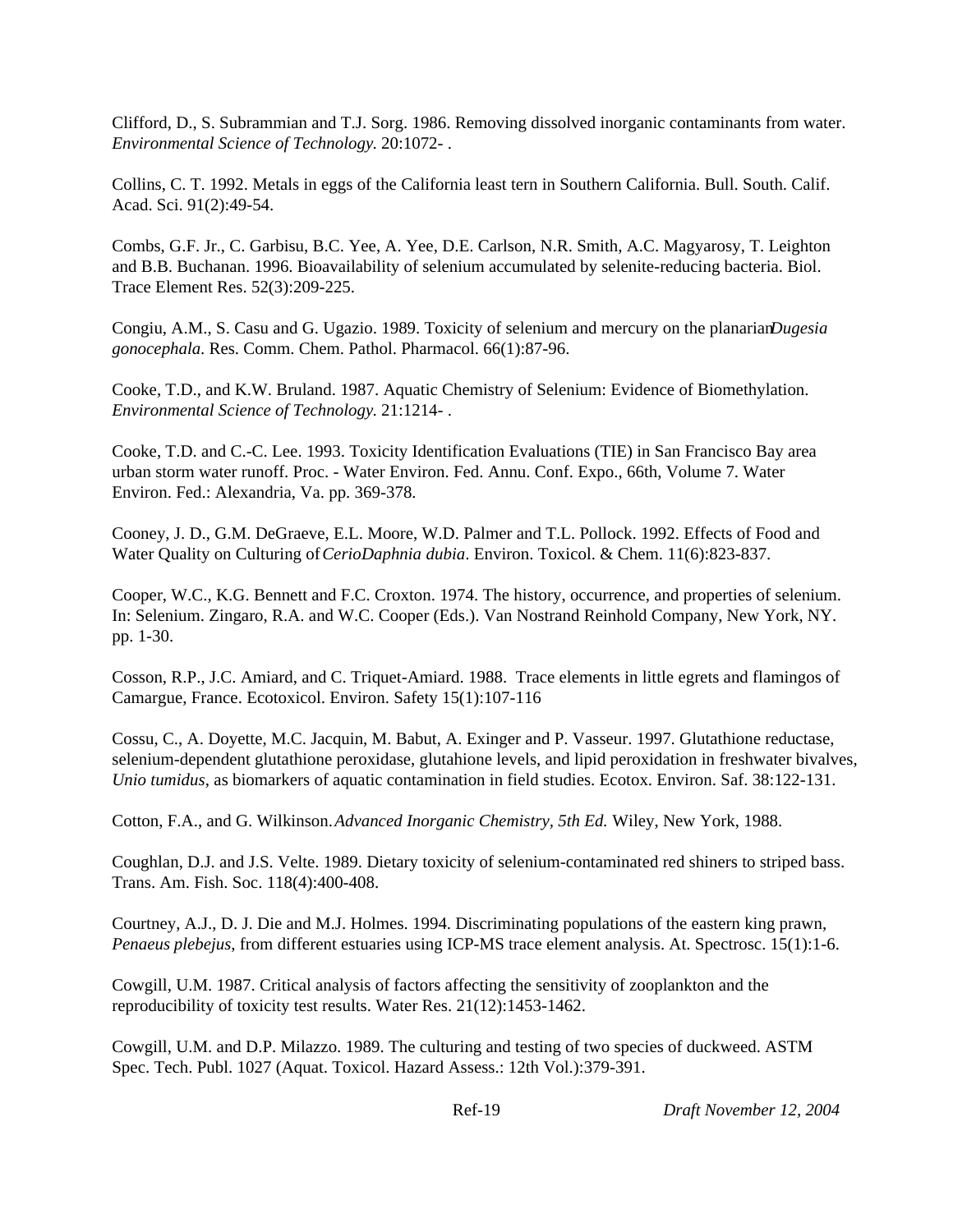Cowgill, U.M., H.W. Emmel and I.T. Takahashi. 1985. Inorganic chemical composition of trout food pellets and alfalfa used to sustain *Daphnia magna* Straus. Bull. Environ. Contam. Toxicol. 34:890-896.

Cowgill, U.M., H.W. Emmel, D.L. Hopkin, S.L. Applegath and I.T. Takahashi. 1986. The influence of water on reproductive success and chemical composition of laboratory reared populations of *Daphnia magna*. Water Res. 20:317-323.

Coyle, J.J., D.R. Buckler, C.G. Ingesoll, J.F. Fairchild and T.W. May. 1993. Effect of dietary selenium on the reproductive success of bluegills *Lepomis macrochirus*. Environ. Toxicol. Chem. 12(3):551-565.

Crane, M., T. Flower, D. Holmes and S. Watson. 1992. The toxicity of selenium in experimental freshwater ponds. Arch. Environ. Contam. Toxicol. 23(4):440-452.

Crock, J. G., R.C. Severson and L.P. Gough. 1992. Determining Baselines and Variability of Elements in Plants and Soils near the Kenai National Wildlife Refuge Alaska. Water Air Soil Pollut. 63(3-4):253-271.

Cruwys, E., K. Robinson and N.R. Davis. 1994. Microprobe analysis of trace metals in seal teeth from Svalbard, Greenland, and South Georgia. Polar Rec. 30(172):49-52.

Cumbie, P.M. and S.L. Van Horn. 1978. Selenium accumulation associated with fish mortality and reproductive failure. Proc. Annu. Conf. Southeast. Assoc. Fish Wildl. Agencies 32:612-624.

Currey, N.A., W.I. Benko, B.T. Yaru and R. Kabi. 1992. Determination of heavy metals, arsenic and selenium in barramundi (*Lates calcarifer*) from Lake Murray, *Papua* New Guinea. Sci. Total Environ. 125:305-320.

Cushman, R.M., S.G. Hildebrand, R.H. Strand and R.M. Anderson. 1977. The toxicity of 35 trace elements in coal to freshwater biota: A data base with automated retrieval capabilities. ORNL/TM-5793. National Technical Information Service, Springfield, VA.

Custer, T.W. and W.L. Hohman. 1994. Trace elements in canvasbacks (*Aythya valisineria*) wintering in Louisiana, USA, 1987-1988. Environ. Pollut. 84(3):253-259.

Custer, T.W. and C.A. Mitchell. 1991. Contaminant Exposure of Willets Feeding in Agricultural Drainages Of the Lower Rio Grande Valley of South Texas USA. Environ. Monitor. Assess. 16(2):189-200.

Custer, T.W. and C.A. Mitchell. 1993. Trace Elements and Organochlorines in the shoalgrass community of the lower Laguna Madre Texas. Environ. Monitor. Assess. 25(3):235-246.

Custer, T.W., R.K. Hines, M.J. Melancon, D.J. Hoffman, J.K. Wickliffe, J.W. Bickham, J.W. Martin and D.S. Henshel. 1997. Contaminant concentrations and biomarker response in great blue heron eggs from 10 colonies on the Upper Mississippi River, USA. Environ. Toxicol. Chem. 16(2):260-271.

Cutter, G.A. 1985. Determination of selenium speciation in biogenic particles and sediments. Anal. Chem. 57(14):2951-2955.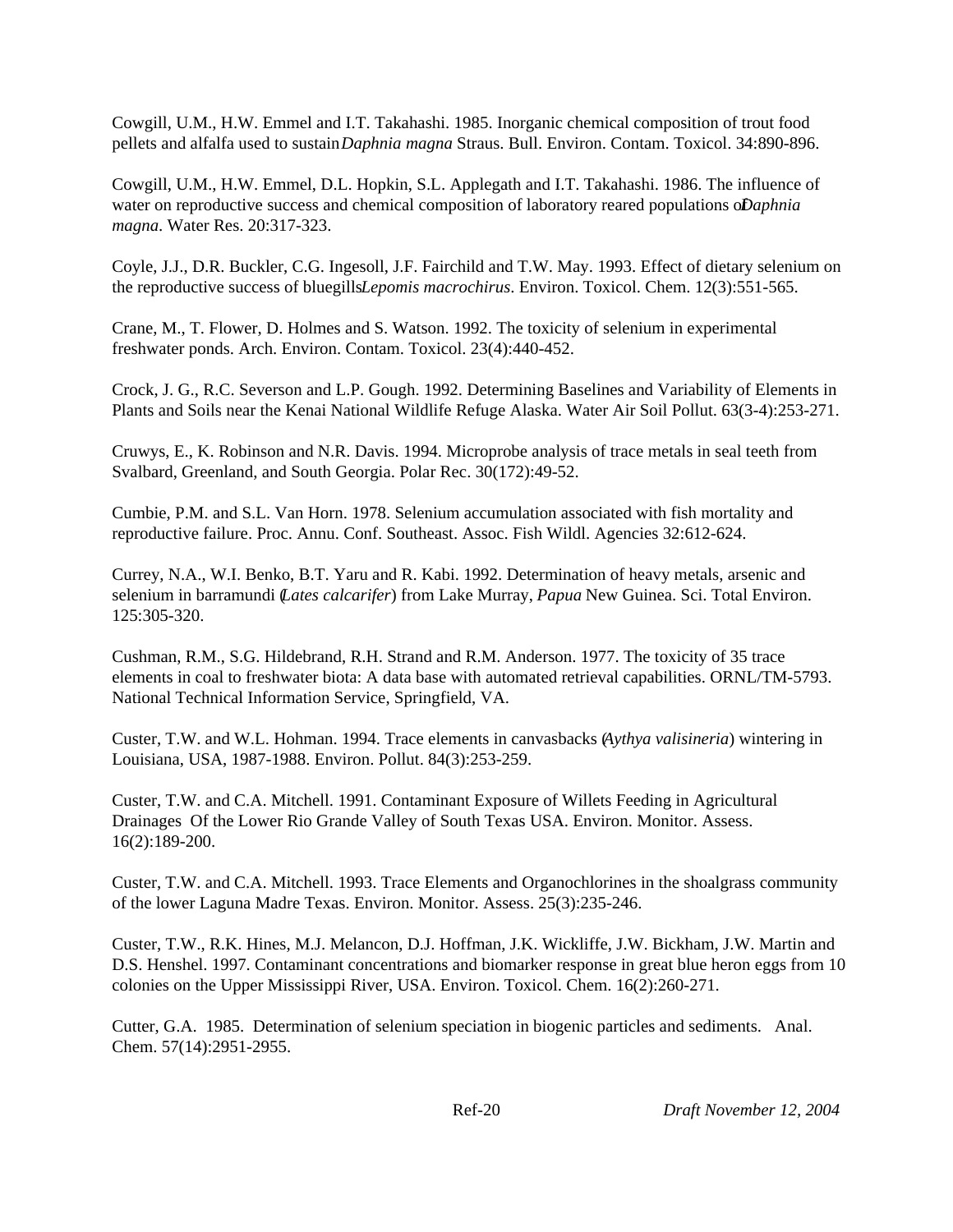Cutter, G.A. 1989. The Estuarine Behavior of Selenium in San Francisco Bay. *Estuarine, Coastal and Shelf Science.* 28:13- .

Cutter, G.A. 1986. *Speciation of Selenium and Arsenic in Natural Waters and Sediments, Volume 1.* Report Ea-4641. Electric Power Research Institute, Palo Alto, CA

Cutter, G.A. and K.W. Bruland. 1984. The marine biogeochemisty of selenium: A re-evaluation. Limnol. Oceanogr. 29:1179-1192.

Cutter, G.A., and L.S. Cutter. 1995. Behavior of Dissolved Antimonly. Arsenic, and Selenium in the Atlantic Ocean. *Marine Chemistry*. 49:295- .

Cuvin, M.L.A. and R.W. Furness. 1988. Uptake and elimination of inorganic mercury and selenium by minnows *Phoxinus phoxinus*. Aquat. Toxicol. (Amsterdam) 13(3):205-216.

Dabbert, C.B. and K.C. Powell. 1993. Serum enzymes as indicators of capture myopathy in mallards *Anas platryhynchos*. J. Wildl. Dis. 29(2):304-309.

Dabeka, R.W. and A.D. McKenzie. 1991. Graphite-furnace atomic absorption spectrometric determination of selenium in foods after sequential wet digestion with nitric acid, dry ashing and coprecipitation with palladium. Can. J. Appl. Spectrosc. 36(5):123-126.

Davies, A.G. 1978. Pollution studies with marine plankton. Part II. Heavy metals. Adv. Mar. Biol. 15:381- 508.

Davies, I.M. and R. Russell. 1988. The influence of dissolved selenium compounds on the accumulation of inorganic and methylated mercury compounds from solution by the mussel *Mytilus edulis* and the plaice *Pleuronectes platessa.* Sci. Total Environ. 168(0):197-206.

Davoren, W.T. 1986. Selenium and San Francisco Bay. In: Selenium and agricultural drainage: Implications for San Francisco Bay and the California environment. The Bay Institute of San Francisco, Tiburon, CA. pp. 150-162.

Deaker, M. and W. Maher. 1997. Low-volume microwave digestion for the determination of selenium in marine biological tissues by graphite furnace atomic absorption spectroscopy. Anal. Chim. Acta, 350(3):287-294.

De Jong, L.E.D.D. 1965. Tolerance of *Chlorella vulgaris* for metallic and non-metallic ions. Antonie Leeuwenhoek J. Microbiol. Serol. 31:301-313.

de Peyster, A., R. Donohoe, D.J. Slymen, J.R. Froines, A.W. Olivieri and D.M. Eisenberg. 1993. Aquatic biomonitoring of reclaimed water for potable use: the San Diego health effects study. J. Toxicol. Environ. Health, 39(1):121-142.

Deelstra, H., P. Van Dael, R. Van Cauwenbergh and H. Robberecht. 1989. Interaction of heavy metals on the availability of selenium compounds to *Artemia salina*. Spec. Publ. - R. Soc. Chem. 72(Nutr. Availability: Chem. Biol. Aspects):284-286.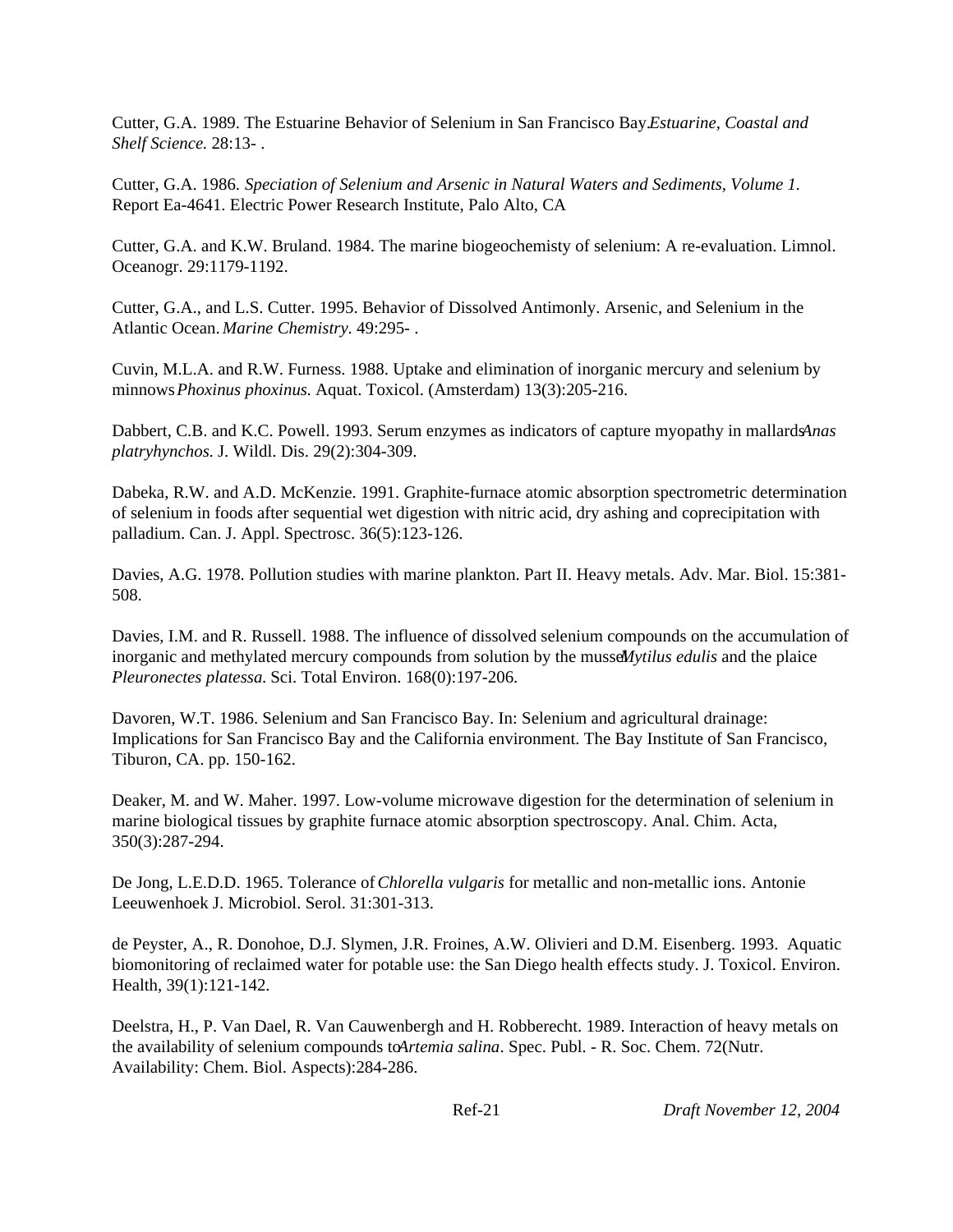Demon, A., M. DeBruin and H.T. Wolterbeek. 1988. The influence of pH on trace element uptake by an alga (*Scenedesmus pannonicus* ssp. Berlin) and fungus (*Aureobasidium pullulans*). Environ. Monitor. Assess. 10(2):165-174.

DeQuiroga, G.B., M. Lopez-Torres, and P. Gil. 1989. Hyperoxia decreases lung size of amphibian tadpoles without changing GSH-peroxidases or tissue peroxidation. Comp. Biochem. Physiol. A Comp. Physiol. 92(4):581-588.

Devillers, J., A. Elmouaffek, D. Zakarya, and M. Chastrette. 1988. Comparison of ecotoxicological data by means of an approach combining cluster and correspondence factor analyses. Chemosphere 17(4):633-46.

Dickman, M. and G. Rygiel. 1996. Chironomid larval deformity frequencies, mortality, and diversity in heavy-metal contaminated sediments of a Canadian riverine wetland. Environ. Int. 22(6):693-703.

Dierenfeld, E.S., C.D. Sheppard, J. Langenberg, C. Mirande, J. Spratt and F.J. Dein. 1993. Vitamin E In Cranes Reference Ranges And Nutrient Interactions. J. Wildl. Dis. 29(1):98-102.

Dierickx, P.J. 1993. Correlation between the reduction of protein content in cultured FHM fish cells and fish lethality data. Toxicol. in Vitro 7(4):527-530.

Dietrich, C.P., H.B. Nader, L. Toma, P. DeAzambuya and E.S. Garcia. 1987. A relationship between the inhibition of heparan sulfate and chondroitin sulfate synthesis and the inhibition of molting by selenate in the hemipteran *Rhodnius prolixus*. Biochem. Biophys. Res. Comm. 146(2):652-658.

Dietz, R., E.W. Born, C.T. Agger and C.O. Nielsen. 1995. Zinc, cadmium, mercury and selenium in polar bears (*Ursus maritimus*) from Central East Greenland. Polar Biol. 15(3):175-185.

Dietz, R., F. Riget and P. Johansen. 1996. Lead, cadmium, mercury and selenium in Greenland marine animals. Sci. Total Environ. 186(1-2):67-93.

DiIlio, C., G. DelBoccio, M. Miranda, A. Manilla, O. Zarivi and G. Federici. 1986. Glutathione peroxidases and glutathione reductase activities during Bufo bufo development. Comp. Biochem. Physiol. C Comp. Pharmacol. Toxicol. 83(1):9-12.

Ding, L., et al. 1988. Study of inhibitive effect of sodium selenite on hepatocarcinogenesis in ducks. Acta Academiae Medicinae Sinicae 10(2):100-103.

Dobbs, M.G., D.S. Cherry, J. Cairns Jr. 1996. Toxicity and bioaccumulation of selenium to a three-trophic level food chain. Environ. Toxicol. Chem. 15(3):340-347.

Doherty, F.G., D.W. Evans, E.F. Neuhauser. 1993. An assessment of total and leachable contaminants in zebra mussels (*Dreissena polymorpha*) from Lake Erie. Ecotoxicol. Environ. Saf. 25(3):328-340.

Doran, J.W. 1982. Microorganisms and the biological cycling of selenium. Adv. Microb. Ecol. 6:1-32.

Doucette, G.J., N.M. Price and P.J. Harrison. 1987. Effects of selenium deficiency on the morphology and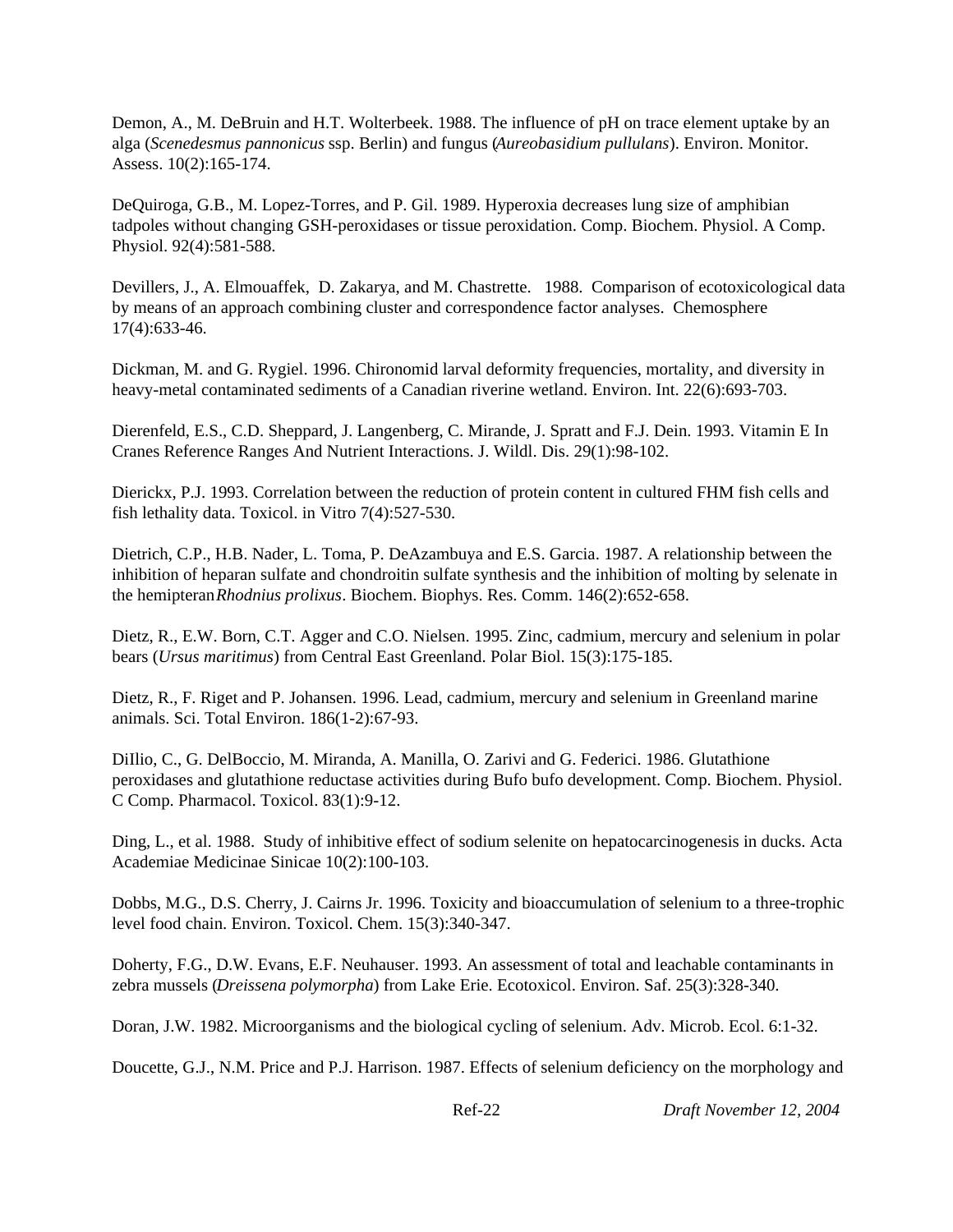ultrastructure of the coastal marine diatom *Thalassiosira pseudonana* (Bacillariophyceae). J. Phycol. 23(1):9-17.

Doyotte, A., C. Cossu, M.C. Jacquin, M. Babut, and P. Vasseur. 1997. Antioxidant enzymes, glutathione and lipid peroxidation as relevant biomarkers of experimental or field exposure in the gills and the digestive gland of the freshwater bivalve *Unio tumidus*. Aquat. Toxicol. 39(2):93-110.

Draper, N.R. and H. Smith. 1981. Applied Regression Analysis. Second Edition.Wiley, New York. 709.

Drndarski, N., D. Stojic, M. Zupancic and S. Cupic. 1990. Determination of partition coefficients of metals in the Sava River environment. J. Radioanal. Nucl. Chem. 140(2):341-348.

Drotar, A., L.R. Fall, E.A. Mischalanie, J.E. Tavernier, and R. Fall. 1987. Enzymatic methylation of sulfide, selenide, and organic thiols by *Tetrahymena thermophila*. Appl. Environ. Microbiol. 53(9):2111-2118.

Dubois, W. and G.V. Callard. 1993. Culture of intact sertoli-germ cell units and isolated sertoli cells from squalus testis II: Stimulatory effects of insulin and IGF-I on DNA synthesis in premeiotic stages. J. Exp. Zool. 267(2):233-244.

Dubowy, P.J. 1989. Effects of diet on selenium bioaccumulation in marsh birds. J. Wildl. Manag. 53(3):776-781.

Dunbar, A.M., J.M. Lazorchak and W.T. Waller. 1983. Acute and chronic toxicity of sodium selenate to *Daphnia magna* Straus. Environ. Toxicol. Chem. 2:239-244.

Duncan, D.A. and J.F. Klaverkamp. 1983. Tolerance and resistance to cadmium in white suckers (*Catastomus commersoni*) previously exposed to cadmium, mercury, zinc, or selenium. Can. J. Fish. Aquat. Sci. 40:128-138.

Ebringer, L., J. Dobias, J. Krajcovic, J. Polonyi, L. Krizkova and N. Lahitova. 1996. Antimutagens reduce ofloxacin-induced bleaching in *Euglena gracilis*. Mutat. Res. 359(2):85-93.

Eisler, R. 1985. Selenium hazards to fish, wildlife, and invertebrates: A synoptic review. Contaminant Hazard Reviews. Report No. 5. Biological Report 85(1.5). U.S. Fish and Wildlife Service, Laurel, MD.

Elendt, B. P. 1990. Selenium Deficiency in Crustacea, an Ultrastructural Approach to Antennal Damage in *Daphnia magna* Straus. Protoplasma 154(1):25-33.

Elendt, B. P. and W.R. Bias. 1990. Trace Nutrient Deficiency in *Daphnia magna* Cultured in Standard Medium for Toxicity Testing Effects of the Optimization of Culture Conditions on Life History Parameters of *Daphnia magna*. Water Res. 24(9):1157-1168.

Elliott, J.E. and A.M. Scheuhammer. 1997. Heavy metal and metallothionein concentrations in seabirds from the Pacific Coast of Canada. Mar. Pollut. Bull. 34(10):794-801.

Ellis, M.M. 1937. Detection and measurement of stream pollution. Bulletin No. 22. Bureau of Fisheries,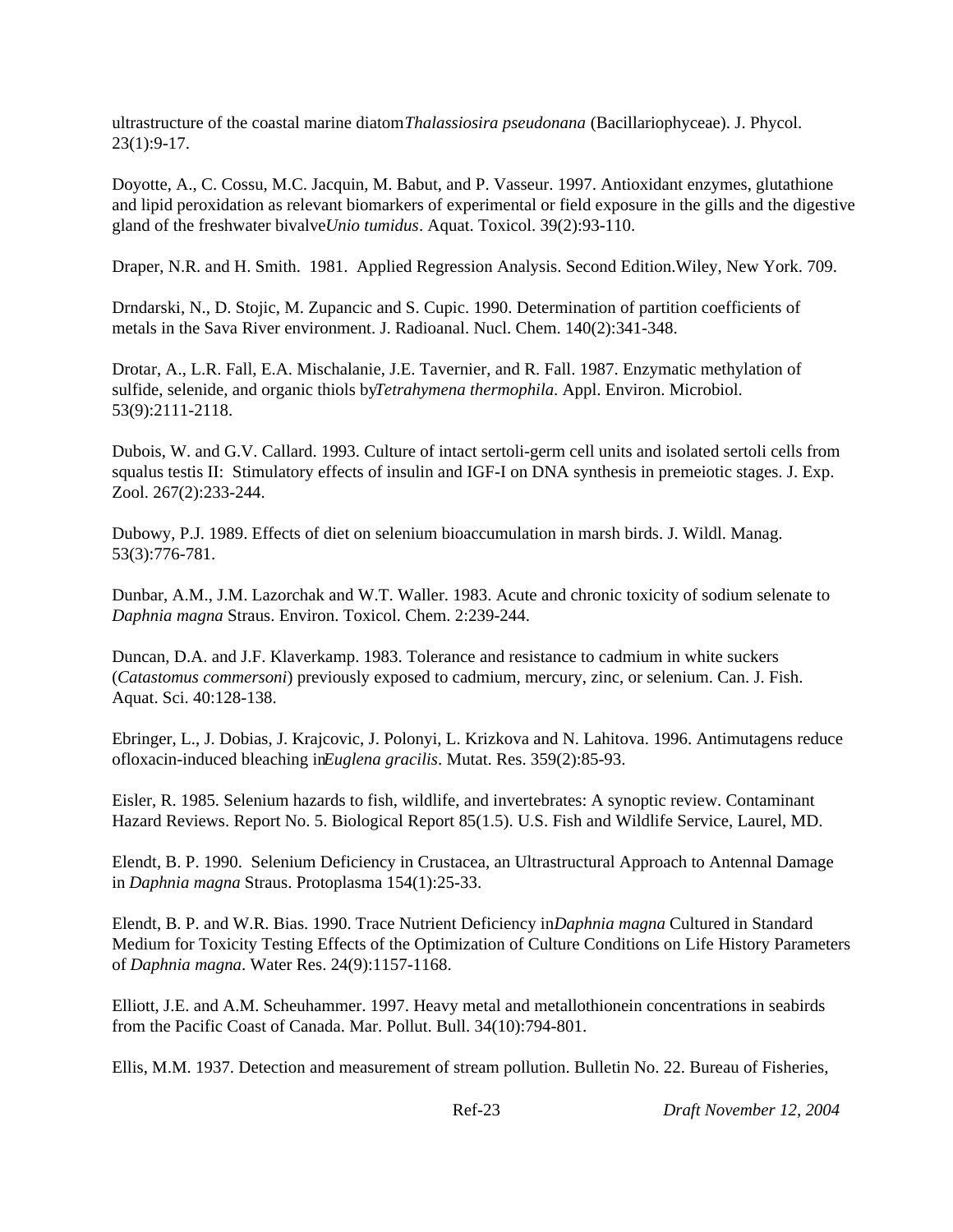U.S. Department of Commerce, Washington, DC.

Ellis, M.M., H.L. Motley, M.D. Ellis and R.O. Jones. 1937. Selenium poisoning in fishes. Proc. Soc. Exp. Biol. Med. 36:519-522.

Enberg, A. and L. Wu. 1995. Selenium assimilation and differential response to elevated sulfate and chloride salt concentrations in two saltgrass ecotypes. Ecotoxicol. Environ. Saf. 32(2):171-178.

Engberg, R. M. and C.F. Borsting. 1994. Inclusion of oxidized fish oil in mink diets. 2. The influence on performance and health considering histopathological, clinical-chemical, and haematological indices. J. Animal Physiol. Animal Nutr. 72(2-3):146-157.

Engberg, R. M., K. Jakobsen, C.F. Borsting and H. Gjern. 1993. On The Utilization Retention And Status Of Vitamin E In Mink *Mustela vison* Under Dietary Oxidative Stress. J. Animal Physiol. Animal Nutr. 69(2-3):66-78.

Eriksson, C. and C. Forsberg. 1992. Nutrient interactions and phytoplankton growth during the spring bloom period in Lake Erken, Sweden. Int. Rev. Gesamten Hydrobiol. 77(4):517-551.

Eriksson, C. and C. Pedros-Alio. 1990. Selenium as a nutrient for freshwater bacterioplankton and its interactions with phosphorus. Can. J. Microbiol. 36(7):475-483.

Eriksson, M.O.G., L. Henrikson and H.G. Oscarson. 1989. Metal contents in liver tissues of non-fledged goldeneye, *Bucephala clangula*, ducklings: a comparison between samples from acidic, circumneutral, and limed lakes in South Sweden. Arch. Environ. Contam. Toxicol. 18(1-2):255-60.

Eun, J.B., J.O. Hearnsberger and J.M. Kim. 1993. Antioxidants, activators, and inhibitors affect the enzymic lipid peroxidation system of catfish muscle microsomes. J. Food Sci. 58(1):71-74.

Evans, D.W., D.K. Dodoo and P.J. Hanson. 1993. Trace element concentrations in fish livers: implications of variations with fish size in pollution monitoring. Mar. Pollut. Bull. 26(6):329-334.

Ewan, R.C. 1979. Toxicology and adverse effects of mineral imbalance with emphasis on selenium and other minerals. In: Toxicity of heavy metals in the environment. Part 1. Oehme, F.W. (Ed.). Marcel Dekker, New York, NY. pp. 445-489.

Fairbrother, A., M. Fix, T. O'Hara and C.A. Ribic. 1994. Impairment of growth and immune function of avocet chicks from sites with elevated selenium arsenic and boron. J. of Wildl. Dis. 30(2):222-233.

Fan, T.W.M., A.N. Lane, and R.M. Higashi. 1997. Selenium biotransformations by a euryhaline microalga isolated from a saline evaporation pond. Environ. Sci. Tech. 31(2):569-576.

Fan, T.W.M., S.J. Teh, D.E. Hinton, and R.M. Higashi. 2002. Selenium Biotransformations into Proteinaceous Forms by Foodweb Organisms of Selenium-Laden Drainage Waters in CaliforniaA*quatic Toxicology*. 57:65- .

Fava, J.A., J.J. Gift, A.F. Maciorowski, W.L. McCulloch and H.J. Reisinger II. 1985a. Comparative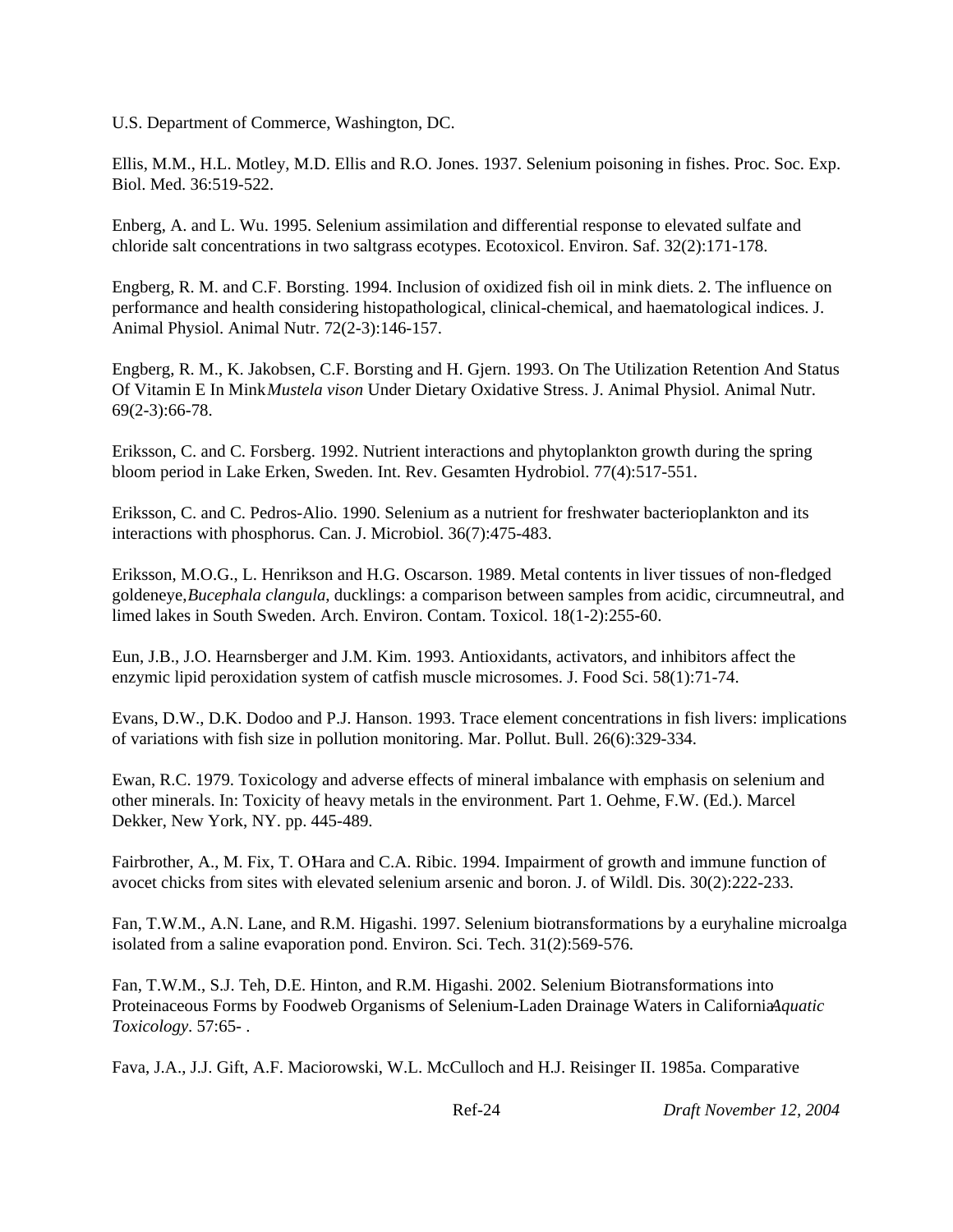toxicity of whole and liquid phase sewage sludges to marine organisms. In: Aquatic toxicology and hazard assessment: Seventh symposium. Cardwell, R.D., R. Purdy and R.C. Bahner (Eds.). ASTM STP 854. American Society for Testing and Materials, Philadelphia, PA. pp. 229-252.

Fava, J.A., W.L. McCulloch, J.J. Gift, H.J. Reisinger, S.E. Storms, A.F. Maciorowski, J.E. Edinger, and E. Buchak. 1985b. A multidisciplinary approach to the assessment of ocean sewage sludge disposal. Environ. Toxicol. Chem. 4(6):831-840.

Faust, S.D., and O.M. Aly. 1981. *Chemistry of Natural Waters*. Ann Arbor Science, Ann Arbor, MI. pp. 359-371.

Felton, S.P., W. Ji and S.B Mathews. 1990. Selenium Concentrations in Coho Salmon Outmigrant Smolts and Returning Adults a Comparison of Wild Versus Hatchery-reared Fish. Dis. Aquat. Organ. 9(2):157-161.

Felton, S.P., R. Grace and M. Landolt. 1994. Significantly higher levels of zinc and copper found in wild compared to hatchery-reared coho salmon smolts *Oncorhynchus kisutch*. Dis. Aquat. Organ. 18(3):233-236.

Felton S.P., M.L. Landolt, R. Grace, and A. Palmisano. 1996. Effects of selenium dietary enhancement on hatchery-reared coho salmon, *Oncorhynchus kisutch* (Walbaum), when compared with wild coho: Hepatic enzymes and seawater adaptation evaluated. Aquac. Res. 27(2):135-142.

Feroci, G., A. Fini, R. Badiello, and A. Breccia. 1997. Interaction between selenium derivatives and heavy metal ions: Cu-2+ and Pb-2+. Microchem. J. 57(3):379-388.

Finger, S.E. and J.S. Bulak. 1988. Toxicity of water from three South Carolina rivers to larval striped bass. Trans. Am. Fish. Soc. 117(6):521-8.

Finley, K.A. 1985. Observations of bluegills fed selenium-contaminated *Hexagenia* nymphs collected from Belews Lake, North Carolina. Bull. Environ. Contam. Toxicol. 35:816-825.

Fishbein, L. 1984. Overview of analysis of carcinogenic and/or mutagenic metals in biological and environmental samples. I. Arsenic, beryllium, cadmium, chromium and selenium. Int. J. Environ. Anal. Chem. 17:113-170.

Fisher, N.S. and J.R. Reinfelder. 1991. Assimilation of selenium in the marine copepod *cartia tonsa* studied with a radiotracer ratio method. Mar. Ecol. Prog. Ser. 70(2):157-164.

Fisher, N.S. and M. Wente. 1993. The release of trace elements by dying marine phytoplankton. Deep-Sea Res., Part I, 40(4):671-694.

Fitzsimons, J.D., S. Huestis and B. Williston. 1995. Occurrence of a swim-up syndrome in Lake Ontario lake trout in relation to contaminants and cultural practices. J. Great Lakes Res. 21(Suppl. 1, International Conference on Restoration of Lake Trout in the Laurentian Great Lakes, 1994):277-285.

Fjeld, E. and S. Rognerud. 1993. Use of path analysis to investigate mercury accumulation in brown trout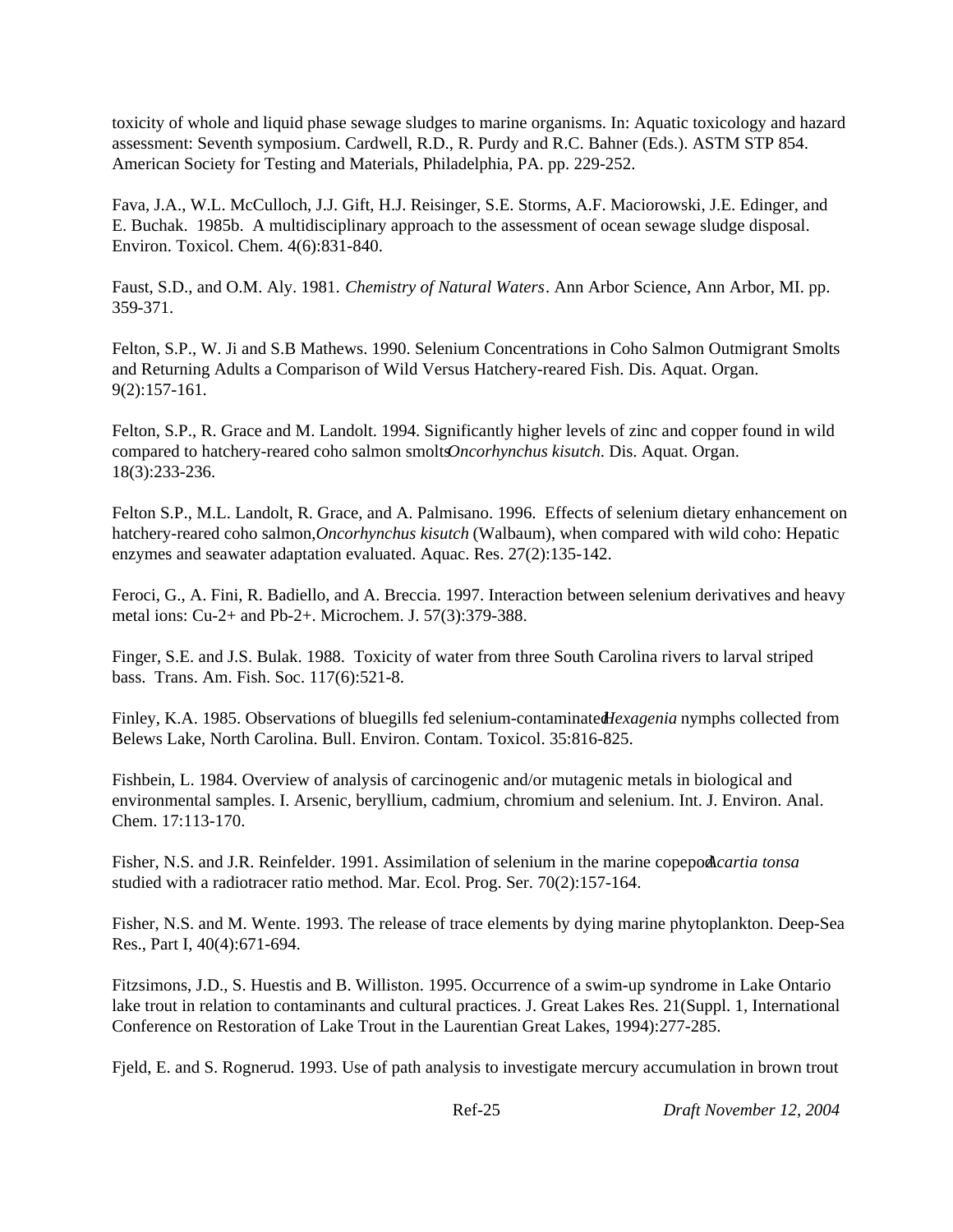(*Salmo trutta*) in Norway and the influence of environmental factors. Can. J. Fish. Aquat. Sci. 50(6):1158-1167.

Fjolstad, M. and A. L. Heyeraas. 1985. Muscular and myocardial degeneration in cultured Atlantic salmon, *Salmo salar*, suffering from "Hitra disease". J. Fish Dis. 8(4):367-372.

Fletcher, C.A., J.M. Bubb and J.N. Lester. 1994. Magnitude and distribution of anthropogenic contaminants in salt marsh sediments of the Essex coast, UK. II. Selected metals and metalloids. Sci. Total Environ. 155(1):47-59.

Flury, M., W.T. Frakenberger and W.A. Jury. 1997. Long-term depletion of selenium from Kesterson dewatered sediments. Sci. Total Environ. 198:259-270.

Focardi, S., C. Fossi, M. Lambertini, C. Leonzio and A. Massi. 1988. Long term monitoring of pollutants in eggs of yellow-legged herring gull from Capraia Island (Tuscan Archipelago). Environ. Monitor. Assess. 10(1):43-50.

Foe, C. and A.W. Knight. Manuscript. Selenium bioaccumulation, regulation, and toxicity in the green alga, *Selenastrum capricornutum*, and dietary toxicity of the contaminated alga to *Daphnia magna*. Department of Land, Air and Water Resources, University of California, Davis, CA.

Follett, R.H. 1991. Extension's Response to Reports of Toxic Levels of Selenium in Colorado Soil Plant and Water Samples. J. Agron. Ed.20(2):151-152.

Foltinova, P. and J. Gajdosova. 1993. Effect of ascorbic acid and selenium on bleaching activity of furadantin and furazolidone in *Euglena gracilis*. Biologia (Bratislava) 48(3):291-293.

Foltinova, P., N. Lahitova and L. Ebringer. 1994. Antimutagenicity in *Euglena gracilis*. Mutat. Res. 323(4):167-171.

Forsythe, B.L. II and S.J. Klaine. 1994. The interaction of sulfate and selenate (Se+6) effects on brine shrimp, *Artemia spp*. Chemosphere 29(4):789-800.

Fowler, B.A., R.C. Fay, R.L. Walter, R.D. Willis and W.F. Gutknecht. 1975. Levels of toxic metals in marine organisms collected from southern California coastal waters. Environ. Health Perspect. 12:71-76.

Fowler, B.A., N.G. Carmichael, K.S. Squibb and D.W. Engel. 1981. Factors affecting trace metal uptake and toxicity to estuarine organisms. II. Cellular mechanisms. In: Biological monitoring of marine pollutants. Vernberg, J., A. Calabrese, F.P. Thurberg and W.B. Vernburg (Eds.). Academic Press, New York, NY. pp. 145-163.

Fowler, S.W. 1986. Trace metal monitoring of pelagic organisms from the open Mediterranean Sea. Environ. Monit. Assess. 7(1):59-78.

Fowler, S.W. and G. Benayoun. 1976a. Influence of environmental factors on selenium flux in two marine invertebrates. Mar. Biol. (Berl.) 37:59-68.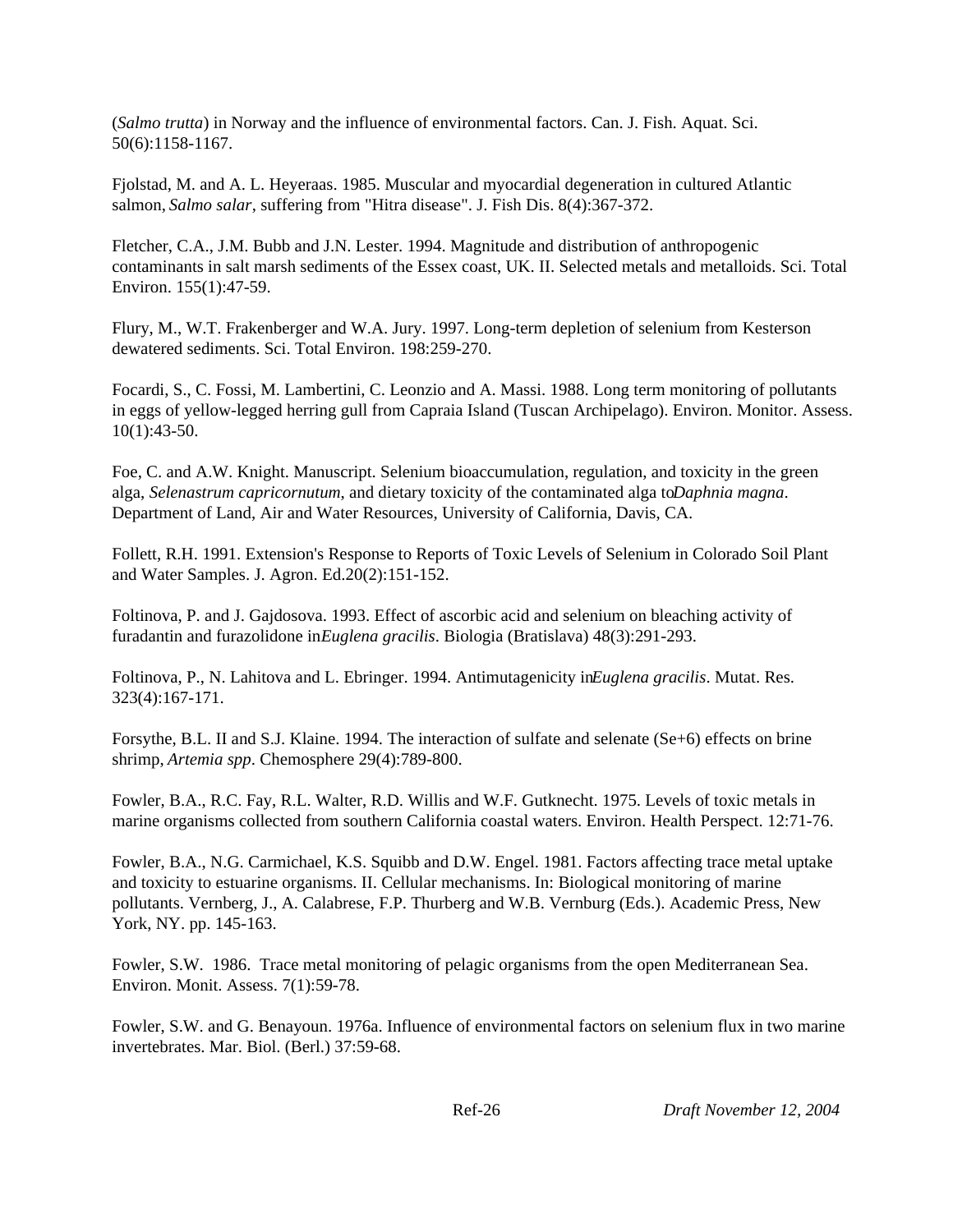Fowler, S.W. and G. Benayoun. 1976b. Accumulation and distribution of selenium in mussels and shrimp tissue. Bull. Environ. Contam. Toxicol. 16:339-346.

Fowler, S.W. and G. Benayoun. 1976c. Selenium kinetics in marine zooplankton. Mar. Sci. Commun.  $2:43-67.$ 

Fowler, S.W., C. Papadopoulou and D. Zafiropoulos. 1985. Trace elements in selected species of zooplankton and nekton from the open Mediterranean Sea. Heavy Met. Environ., Int. Conf., 5th, Volume 1, 670-2. Editor(s): Lekkas, Themistokles D. CEP Consult.: Edinburgh, UK.

France, R.L. 1987. Calcium and trace metal composition of crayfish (*Orconectes virilis*) in relation to experimental lake acidification. Can. J. Fish. Aquat. Sci. 44(Suppl. 1):107-113.

Franson, J. C., N.J. Thomas, M.R. Smith, A.H. Robbins, S. Newman, and P.C. Mccartin. 1996. A retrospective study of postmortem findings in red-tailed hawks. J. Raptor Res. 30(1):7-14.

Frausto da Silva, J.J.R., and R.J. P. Williams. 1991. *The Biological Chemistry of the Elements.* Clarendon Press, Oxford, England.

Freeman, H.C. and G.B. Sangalang. 1977. A study of the effects of methyl mercury, cadmium, arsenic, selenium, and a PCB (Aroclor 1254) on adrenal and testicular steroidogeneses in vitro, by the gray seal *Halichoerus gyrpus*. Arch. Environ. Contam. Toxicol. 5:369-383.

Friberg, L. 1988. The GESAMP evaluation of potentially harmful substances in fish and other seafood with special reference to carcinogenic substances. Aquat. Toxicol., 11(3-4):379-93.

Fries, L. 1982. Selenium stimulates growth of marine macroalgae in axenic culture. J. Phycol. 18:328-331.

Froslie, A., G. Norheim and O.T. Sandlund. 1985. Levels of selenium in relation to levels of mercury in fish from Mjosa, a freshwater lake in southeastern Norway. Bull. Environ. Contam. Toxicol. 34:572-577.

Froslie, A., G. Holt, R. Hoie and A Haugen. 1987. Levels of copper, selenium and zinc in liver of Norwegian moose (*Alces alces*), reindeer (*Rangifer tarandus*), roe deer (*Capreolus capreolus*) and hare (*Lepus timidus*). Norsk Landbruksforsking 1(4): 243-250.

Frost, D.V. and D. Ingvoldstad. 1975. Ecological aspects of selenium and tellurium in human and animal health. Chem. Scr. 8A:96-107.

Fujita, M., M. Ike, S. Nishimoto, K. Takahashi and M. Kashiwa. 1997. Isolation and characterization of a novel selenate-reducing bacterium, *Bacillus* sp. SF-1. J. Fermentation Bioeng. 83(6): 517-522.

Furr, A.K., T.F. Parkinson, W.D. Youngs, C.O. Berg, W.H. Gutenmann, I.S. Pakkala and D.J. Lisk. 1979. Elemental content of aquatic organisms inhabiting a pond comtaminated with coal fly ash. N. Y. Fish Game J. 26:154-161.

Gabrashanske, M. P. and A. P. Daskalova. 1985. On the microelement composition of tissues of young geese experimentally invaded with *Ascaridia galli*. Helminthologia (Bratislava) 22(4):267-275.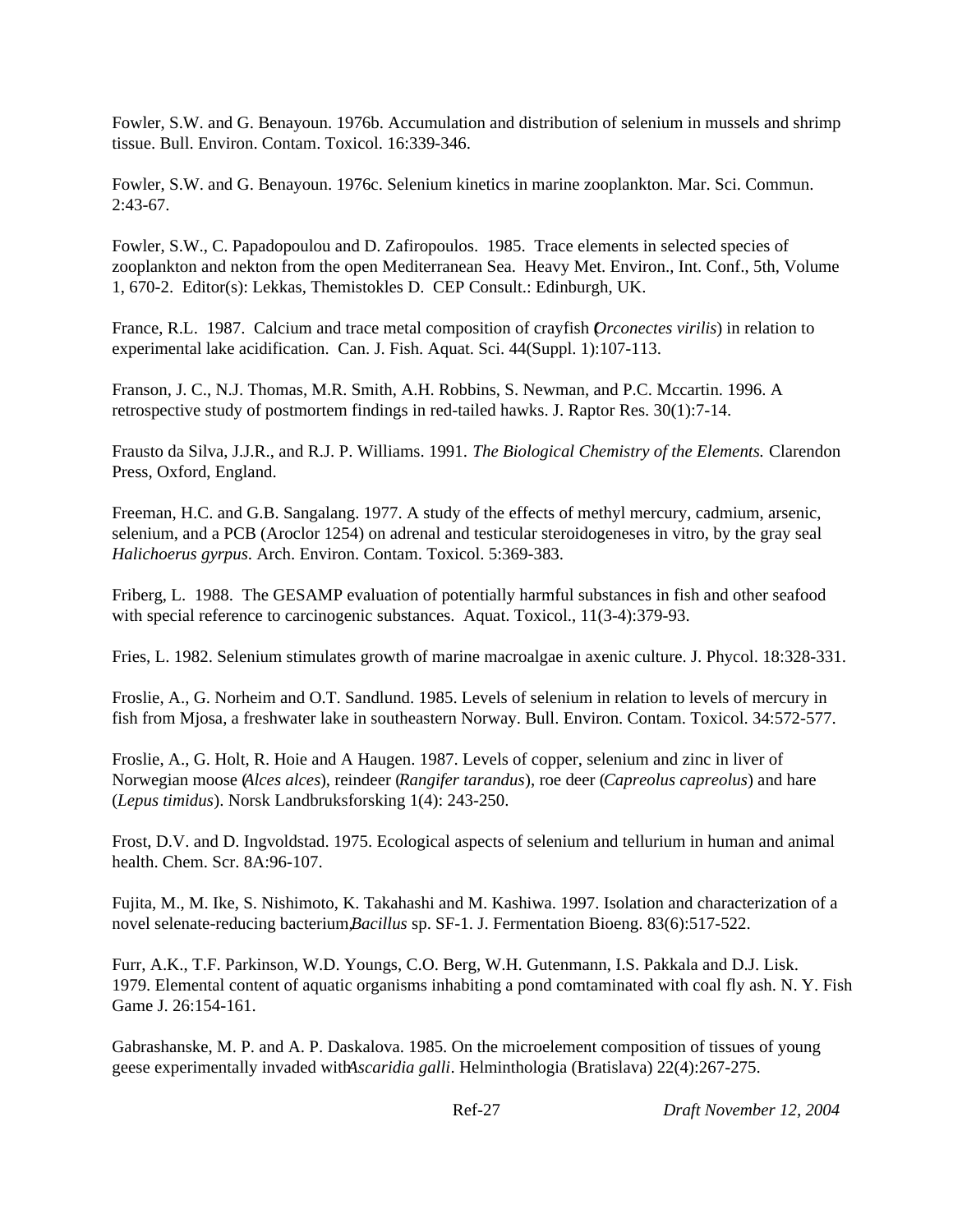Gabrashanske, M. and I. Nedeva. 1994. Microelement concentration of the host-parasite system *Cyprinus carpio*-cestode. Biotechnol. Equip.(4):54-57.

Gaikwad, S.A. 1989. Acute toxicity of mercury, copper and selenium to the fish *Etroplus maculatus*. Environ. Ecol. 7(3):694-696.

Galgan, V. and A. Frank. 1995. Survey of bioavailable selenium in Sweden with the mooseAlces alces L.) as monitoring animal. Sci. Total Environ. 172(1):37-45.

Ganther, H.E. 1980. Interactions of vitamin E and selenium with mercury and silver. Ann. N. Y. Acad. Sci. 355:212-226.

Gao, S. and K.K. Tanji. 1995. Model for biomethylation and volatilization of selenium from agricultural evaporation ponds. J. Environ. Qual. 24(1):191-197.

Garcia-Hernandez, J., E.P. Glenn, J. Artiola, and D.J. Baumgartner. 2000. Bioaccumulation of selenium (Se) in the Cienega de Santa Clara Wetland, Sonora, Mexico. Ecotoxicol. Environ. Safety. 46:298-304.

Garrett, G.P. and C.R. Inman. 1984. Selenium-induced changes in fish populations in a heated reservoir. Proc. Annu. Conf. Southeast. Assoc. Fish. Wildl. Agencies 38:291-301.

Gatlin, D.M. 1983. Dietary magnesium, zinc, selenium and manganese requirements of fingerling channel catfish. Ph.D. thesis. Mississippi State University, Mississippi State, MS. Available from: University Microfilms, Ann Arbor, MI. Order No. 84-13943.

Gatlin, D.M. and R.P. Wilson. 1984. Dietary selenium requirement of fingerling channel catfish. J. Nutr. 114:627-633.

Gatlin, D.M. III, W.E. Poe and R.P. Wilson. 1986. Effects of singular and combined dietary deficiencies of selenium and vitamin E on fingerling channel catfish *I*(*talurus punctatus*). J. Nutr. 116(6):1061-1067.

Gennity, J.M., N.R. Bottino, R.A. Zingaro, A.E. Wheeler and K.J. Irgolic. 1984. The binding of selenium to the lipids of two unicellular marine algae. Biochem. Biophys. Res. Commun. 118:176-182.

Gennity, J.M., N.R. Bottino, R.A. Zingaro, A.E. Wheeler and K.J. Irgolic. 1985a. A selenium-induced peroxidation of glutathione in algae. Phytochem. 24:2817-2821.

Gennity, J.M., N.R. Bottino, R.A. Zingaro. A.E. Wheeler and K.J. Irgolic. 1985b. A selenite-induced decrease in the lipid content of a red alga. Phytochem. 24:2823-2830.

Gerhardt, M.B. 1990. Chemical transformations in an algal-bacterial selenium removal system. 337 pp. Avail. Univ. Microfilms Int., Order No. DA9103694 From: Diss. Abstr. Int. B 1991, 51(9):4494.

Gerhardt, M.B., F.B. Green, R.D. Newman, T.J. Lundquist, R.B. Tresan and W.J. Oswald. 1991. Removal of selenium using a novel algal-bacterial process. Res. J. Water Pollut. Control Fed. 63(5):799-805.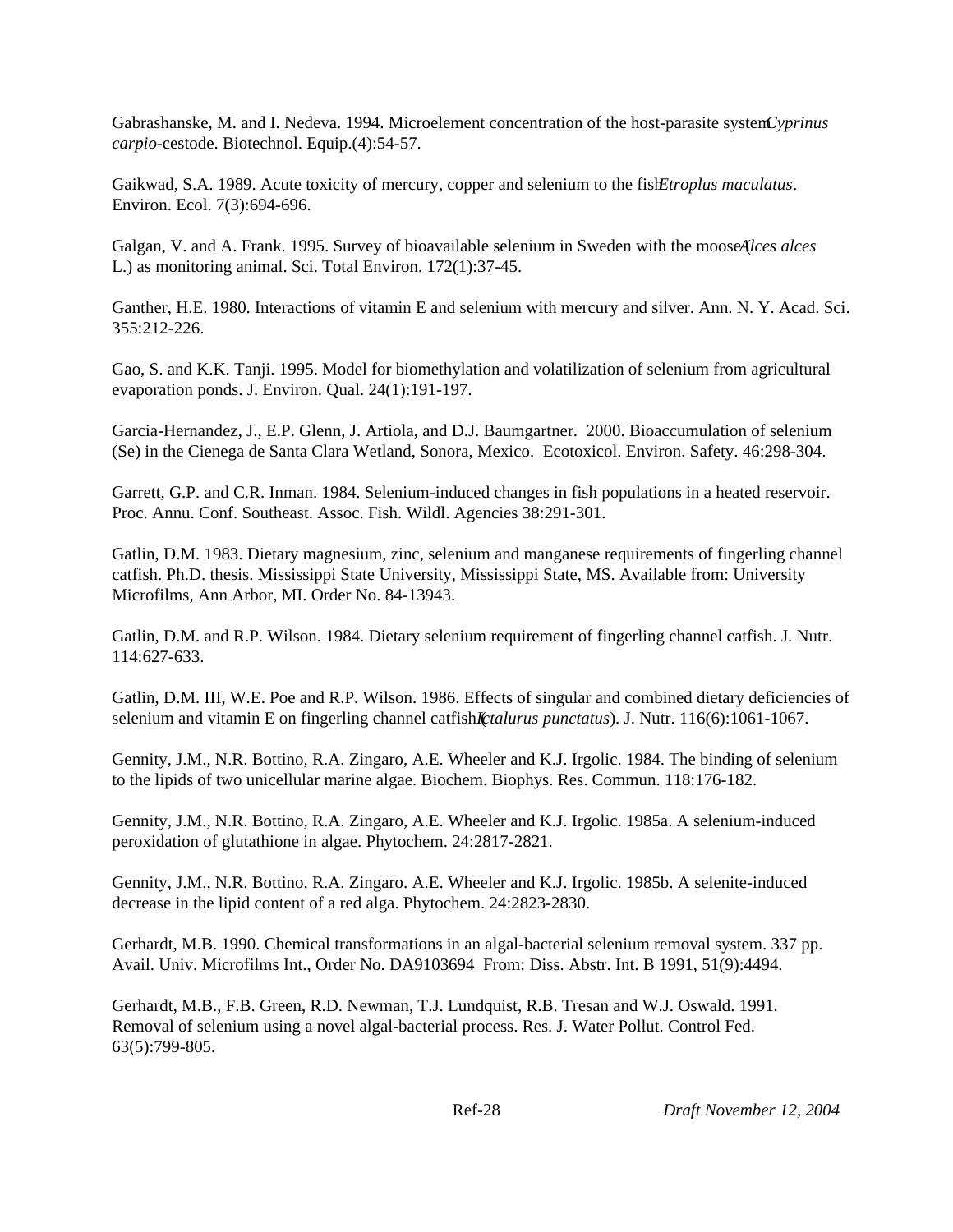Gharieb, M.M., S.C. Wilkinson, and G.M. Gadd. 1995. Reduction of Selenium Oxyanions by Unicellular Polymorphic and Filamentous Fungi: Cellular Location of Reduced Selenium and Implications for Tolerance. *Journal of Industrial Microbiology*. 14:300- .

Giardina, B., M.L. Gozzo, B. Zappacosta, L. Colacicco, C. Calla, A. Mordente, and S. Lippa. 1997. Coenzyme Q homologs and trace elements content of Antarctic fishes *Chionodraco hamatus* and *Pagothenia bernacchii* compared with the Mediterranean fish *Mugil cephalus*. Comp. Biochem. Physiol. 118A(4): 977-980.

Gibbs, P.J. and A.G. Miskiewicz. 1995. Heavy metals in fish near a major primary treatment sewage plant outfall. Mar. Pollut. Bull. 30(10):667-674.

Gillespie, R.B. and P. C. Baumann. 1986. Effects of high tissue concentrations of selenium on reproduction by bluegills (*Lepomis macrochirus*). Trans. Am. Fish. Soc. 115(2):208-213.

Gillespie, R.B., P.C. Baumann, and C.T. Singley. 1988. Dietary exposure of bluegills (*Lepomis macrochirus*) to (75) Se: uptake and distribution in organs and tissues. Bull. Environ. Contam. Toxicol. 40:771-778.

Gissel-Nielsen, G. and M. Gissel-Nielsen. 1973. Ecological effects of selenium application to field crops. Ambio 2:114-117.

Gissel-Nielsen, G. and M. Gissel-Nielsen. 1978. Sensitivity of trout to chronic and acute exposure to selenium. Agric. Environ. 4:85-91.

GLEC. 1998. Effect of sulfate concentratin on acute toxicity of selenite and selenate to invertebrates and fish. Final Report TR-111878 to the Electric Power Research Institute.

GLEC. 1999. Toxicity testing and chemical analysis of selenium from acute toxicity tests. Final Report to the U.S. Environmental Protection Agency. 40pp.

Glickstein, N. 1978. Acute toxicity of mercury and selenium to *Crassostrea* gigas embryos and *Cancer magister* larvae. Mar. Biol. (Berl.) 49:113-117.

Gochfeld, M. 1997. Spatial patterns in a bioindicator: Heavy metal and selenium concentration in eggs of herring gulls (*Larus argentatus*) in the New York Bight. Arch. Environ. Contam. Toxicol. 33(1):63-70.

Goede, A.A. 1985. Mercury, selenium, arsenic and zinc in waders from the Dutch Wadden Sea. Environ. Pollut. Ser. A Ecol. Biol. 37(4):287-310.

Goede, A.A. 1991. The Variability and Significance of Selenium Concentrations in Shorebird Feathers. Environ. Monitor. Assess. 18(3):203-210.

Goede, A.A. 1993a. Selenium In Eggs And Parental Blood Of a Dutch Marine Wader. Arch. Environ. Contam. Toxicol. 25(1):79-84.

Goede, A.A. 1993b. Selenium status in Charadriiformes: Tissue distribution and seasonal, geographical,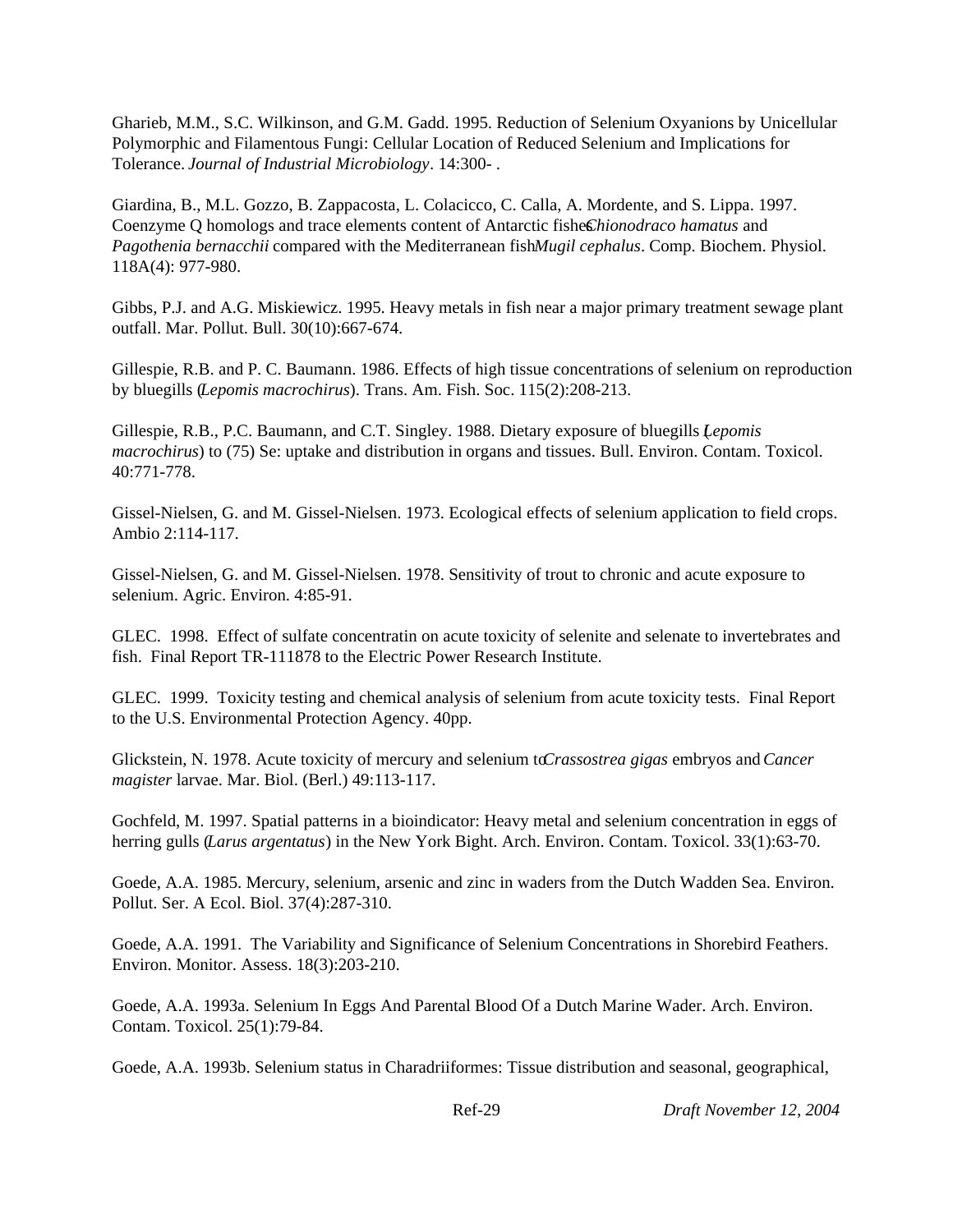and species variation. Biol. Trace Element Res. 39(2-3):177-190.

Goede, A.A. and M. DeBruin. 1984. The use of bird feather parts as a monitor for metal pollution. Environ. Pollut. Ser. B Chem. Phys. 8(4):281-298.

Goede, A.A. and M. DeBruin. 1985. Selenium in a shore bird, the dunlin *Calidris alpina*), from the Dutch Wadden zee. Mar. Pollut. Bull. 16(3):115-117.

Goede, A.A. and H.T. Wolterbeek. 1993. The bioavailability of various selenium compounds to a marine wading bird. Biol. Trace Element Res. 39(2-3):191-201.

Goede, A.A. and H.T. Wolterbeek. 1994a. Have high selenium concentrations in wading birds their origin in mercury? Sci. Total Environ. 144:247-253.

Goede, A.A. and H.T. Wolterbeek. 1994b. The possible role of selenium in antioxidation in marine waders: A preliminary study. Sci. Total Environ. 144:241-246.

Goede, A.A., T. Nygard, M. DeBruin, and E. Steinnes. 1989. Selenium, mercury, arsenic and cadmium in the life cycle of the dunlin, *Calidris alpina*, a migrant wader. Sci. Total Environ. 78(0):205-218.

Goede, A.A., H.T. Wolterbeek and M.J. Koese. 1993. Selenium Concentrations in the Marine Invertebrates *Macoma balthica*, *Mytilus edulis* and *Nereis diversicolor*. Arch. Environ. Contam. Toxicol. 25(1):85-89.

Goettl, J.P., Jr., and P.H. Davies. 1976. Water pollution studies. Job Progress Report, Federal Aid Project F-33-R-11. Colorado Division of Wildlife, Fort Collins, CO. pp. 31-34.

Goettl, J.P., Jr. and P.H. Davies. 1977. Water pollution studies. Job Progress Report, Federal Aid Project F-33-R-12. Colorado Division of Wildlife, Fort Collins, CO. pp. 39-42.

Goettl, J.P., Jr. and P.H. Davies. 1978. Water pollution studies. Job Progress Report, Federal Aid Project F-33-R-13. Colorado Division of Wildlife, Fort Collins, CO. pp.12-13.

Gotsis, O. 1982. Combined effects of selenium/mercury and selenium/copper on the cell population of the alga *Dunaliella minuta*. Mar. Biol. (Berl.) 71:217-222.

Graham, R.V., B.G. Blaylock, F.O. Hoffman and M.L. Frank. 1992. Comparison of selenomethionine and selenite cycling in freshwater experimental ponds. Water Air Soil Pollut. 62:25-42.

Gras, N., M. Thieck, L. Munoz, S. Hurtado. 1992. Seasonal and geographical variability in some trace elements of Pacific oysters (*Crassostrea gigas*) cultured in two different bays of Northern Chile. J. Radioanal. Nucl. Chem. 161(1):135-146.

Great Lakes Environmental Center. 1997. *Development of Site-Specific Criteria at the Albright Power Station Ash Disposal Site.* Final Report. GLEC, Columbus, OH.

Green, D.E. and P.H. Albers. 1997. Diagnostic criteria for selenium toxicosis in aquatic birds: Histologic lesions. J. Wild. Diseases 33(3):385-404.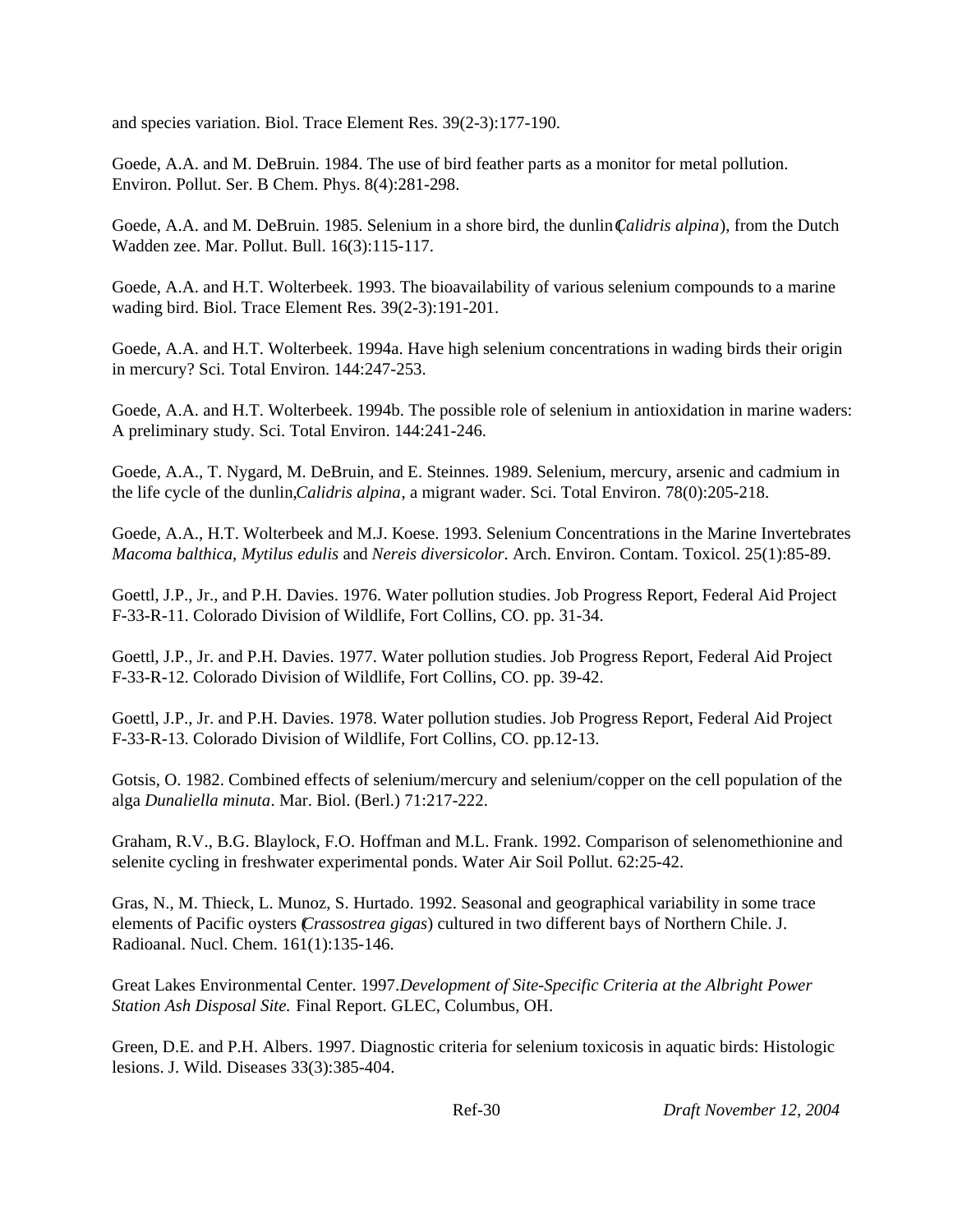Greenberg, A.J. and D. Kopec. 1986. Decline of Bay-Delta fisheries and increased selenium loading: Possible correlation? In: Selenium and agricultural drainage: Implications for San Francisco Bay and the California environment. The Bay Institute of San Francisco, Tiburon, CA. pp. 69-81.

Greig, R.A. and J. Jones. 1976. Nondestructive neutron activation analysis of marine organisms collected from ocean dump sites of the middle eastern United States. Arch. Environ. Contam. Toxicol. 4:420-434.

Grubor-Lajsic, G., A. Jovanovic, S. Maletin, M. Matavulj and A. Matic. 1995. Effects of dietary selenium on levels of plasma thyroid hormones (T3 and T4) in carp (*Cyprinus carpio* L.). Naucni Skupovi - Srp. Akad. Nauka Umet. Od. Prir.-Mat. Nauka, 6(Conference on Selenium, 1993):115-118.

Gunderson, C.A., J.M. Kostuk, M.H. Gibbs, G.E. Napolitano, L.F. Wicker, J.E. Richmond, and A.J. Stewart. 1997. Multispecies toxicity assessment of compost produced in bioremediation of an explosives-contaminated sediment. Environ. Toxicol. Chem. 16(12): 2529-2537.

Gutenmann, W.H., W.D. Youngs and D.J. Lisk. 1976. Selenium in fly ash. Science 191:966-967.

Gutenmann, W.H., C.A. Bache, J.B. McCahan and D.J. Lisk. 1988. Heavy metals and chlorinated hydrocarbons in marine fish products. Nutr. Rep. Int. 38(6):1157-61.

Guthrie, R.K. and D.S. Cherry. 1976. Pollutant removal from coal-ash basin effluent. Water Resour. Bull. 12:889-902.

Guthrie, R.K. and D.S. Cherry. 1979. Trophic level accumulation of heavy metals in a coal ash basin drainage system. Water Resour. Bull. 15:244-248.

Gutierrez-Galindo, E.A., G. Flores Munoz, J.A. Villaescusa and A. Arreola Chimal. 1994. Spatial and Temporal Variations of Arsenic and Selenium in a Biomonitor (*Modiolus capax*) from the Gulf of California, Mexico. Mar. Pollut. Bull. 28(5):330-333.

Guven, K.C., S. Topcuoglu, D. Kut, N. Esen, N. Erenturk, N. Saygi, E. Cevher, B. Guvener and B. Ozturk. 1992. Metal Uptake by Black Sea Algae. Bot. Mar. 35(4):337-340.

Hait, G.N. and A.K. Sinha. 1987. Biochemical changes associated with induction of resistance in rice seedlings to Helminthosporium oryzae by seed treatment with chemicals. Zeitschrift fuer Pflanzenkrankheiten und Pflanzenschutz 94(4):360-368.

Halbrook, R.S., A. Woolf, G.F. Hubert Jr., S. Ross and W.E. Braselton. 1996. Contaminant concentrations in Illinois mink and otter. Ecotoxicol. 5(2):103-114.

Hall, L.W, Jr. 1988. Studies of striped bass in three Chesapeake Bay spawning habitats. Mar. Pollut. Bull. 19(9):478-87.

Hall, L.W., Jr., and D.T. Burton. 1982. Effects of power plant coal pile and coal waste runoff and leachate on aquatic biota: An overview with research recommendations. Crit. Rev. Toxicol. 10:287-301.

Hall, L.W., Jr., L.O. Horseman and S. Zeger. 1984. Effects of organic and inroganic chemical

Ref-31 *Draft November 12, 2004*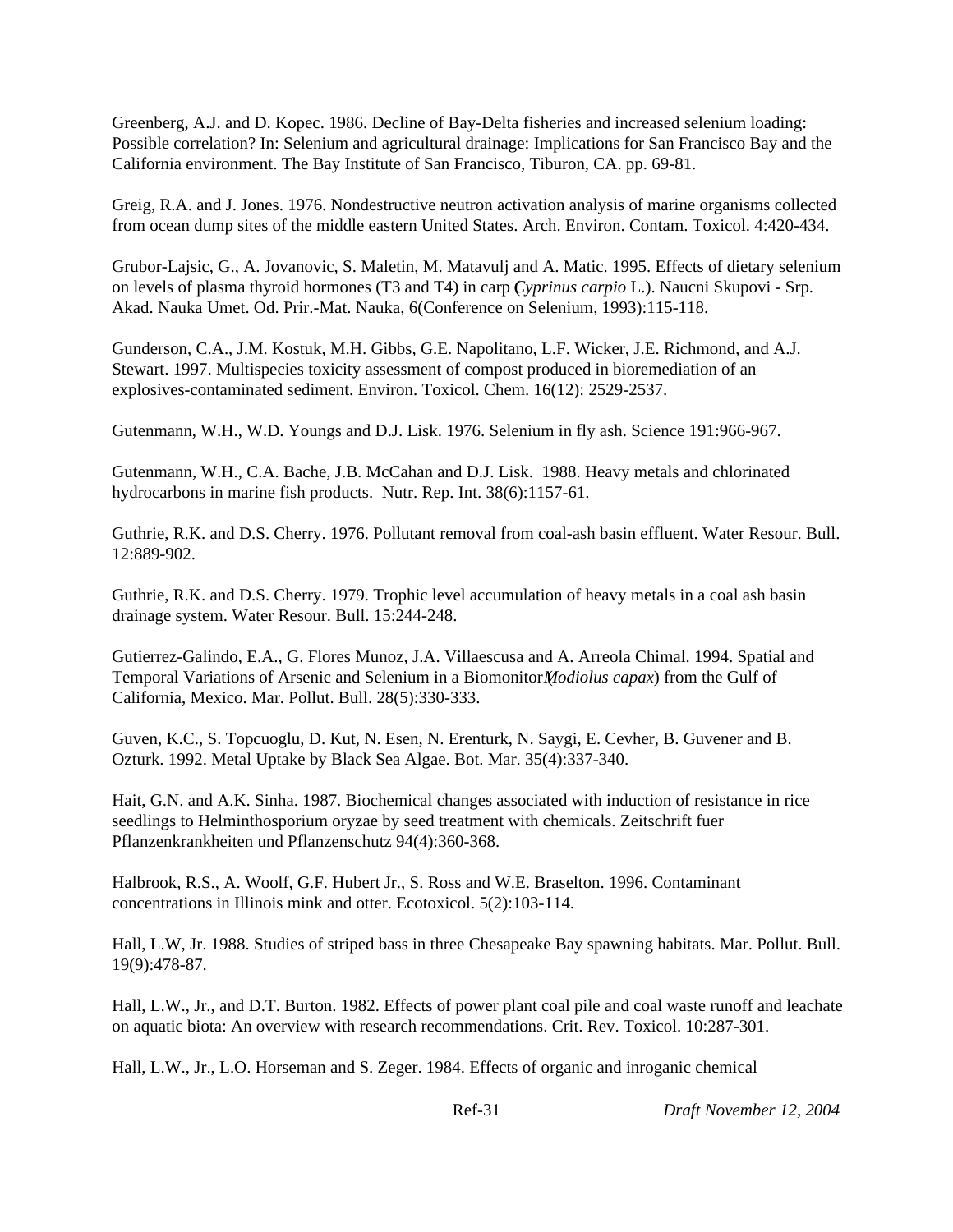contaminants on fertilization, hatching success, and prolarval survival of striped bass. Arch. Environ. Contam. Toxicol. 13:723-729.

Hall, L.W., Jr., A.E. Pinkney, R.L. Herman and S.E. Finger. 1987. Survival of striped bass larvae and yearlings in relation to contaminants and water quality in the upper Chesapeake Bay. Arch. Environ. Contam. Toxicol. 16(4):391-400.

Hall, L.W., Jr, S.J. Bushong, M.C. Ziegenfuss, W.S. Hall and R.L. Herman. 1988. Concurrent mobile on-site and in situ striped bass contaminant and water quality studies in the Choptank River and Upper Chesapeake Bay. Environ. Toxicol. Chem. 7(10):815-30.

Hall, L.W., Jr., M.C. Ziegenfuss and S.A. Fischer. 1992. Ambient toxicity testing in the Chesapeake Bay watershed using freshwater and estuarine water column tests. Environ. Toxicol. Chem. 11(10):1409-1425.

Hall, S.L. and F.M. Fisher, Jr. 1985. Heavy metal concentrations of duck tissues in relation to ingestion of spent shot. Bull. Environ. Contam. Toxicol. 35(2):163-72

Halter, M.T., W.J. Adams and H.E. Johnson. 1980. Selenium toxicity to *Daphnia magna*, *Hyallela azteca*, and the fathead minnow in hard water. Bull. Environ. Contam. Toxicol. 24:102-107.

Halverson, A.W. and K.J. Monty. 1960. An effect of dietary sulfate on selenium poisoning in the rat. J. Nutr. 70:100-102.

Hamilton, S.J. 1995. Hazard assessment of inorganics to three endangered fish in the Green River, Utah. Ecotoxicol. Environ. Safety 30(2):134-142.

Hamilton, S.J. (In preparation). Rationale for a tissue-based selenium criterion for aquatic life. Aquatic Toxicol.

Hamilton, S.J. and K.J. Buhl. 1990a. Safety assessment of selected inorganic elements to fry of chinook salmon *Oncorhynchus tshawytscha*. Ecotoxicol. Environ. Safety 20(3):307-324.

Hamilton, S.J. and K.J. Buhl. 1990b. Acute toxicity of boron, molybdenum and selenium to fry of chinook salmon and coho salmon. Arch. Environ. Contam. Toxicol. 19(3):366-373.

Hamilton, S.J. and K.J. Buhl. 1997a. Hazard assessment of inorganics, individually and in mixtures, to two endangered fish in the San Juan, New Mexicio. Environ. Toxicol. Water Qual. 12:195-209.

Hamilton, S.J. and K.J. Buhl. 1997b. Hazard evaluation of inorganics, singly and in mixtures to flannelmouth sucker *Catastomos latipinnis* in the San Juan, New Mexico. Ecotox. Environ. Safety 38:296- 308.

Hamilton, S.J. and A.D. Lemly. 1999. Water-sediment controversy in setting environmental standards for selenium. Ecotoxicol. Environ. Safety. 44:227-235.

Hamilton, S.J. and B. Waddell. 1994. Selenium in eggs and milt of razorback sucker *Xyrauchen texanus*) in the middle Green River, Utah. Arch. Environ. Contam. Toxicol. 27(2):195-201.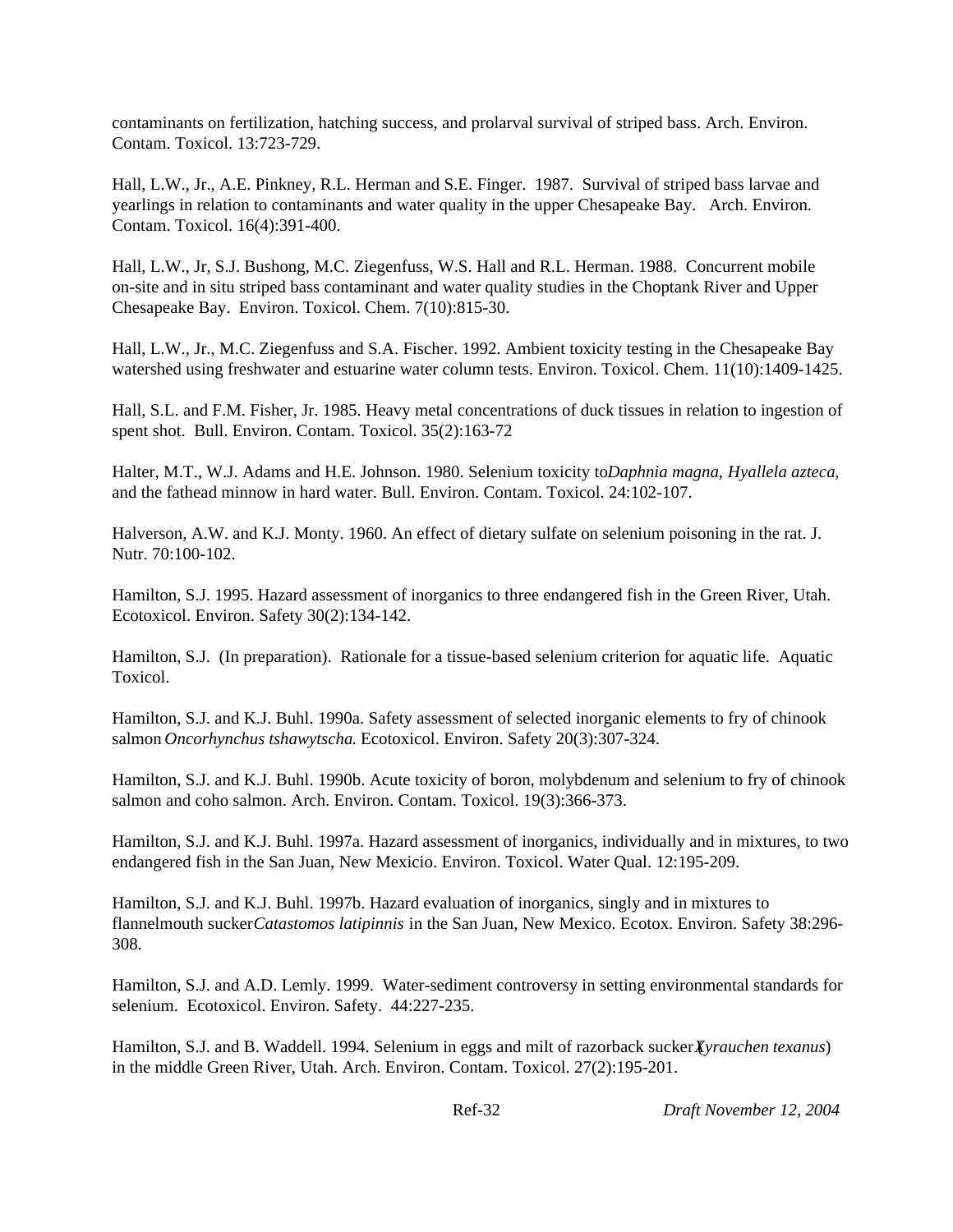Hamilton, S.J. and R.H. Wiedmeyer. 1990. Concentrations of boron, molybdenum and selenium in chinook salmon. Trans. Am. Fisheries Soc. 119(3):500-510.

Hamilton, S.J., A.N. Palmisano, G.A. Wedemeyer and W.T. Yasutake. 1986. Impacts of selenium on early life stages and smoltification of fall chinook salmon. In: Transactions of the fifty-first North American wildlife and natural resources conference. McCabe, R.E. (Ed.). Wildlife Management Institute, Washington DC. pp. 343-356.

Hamilton, S.J., K.J. Buhl, N.L. Faerber, R.H. Wiedmeyer and F.A. Bullard. 1990. Toxicity of Organic Selenium in the Diet to Chinook Salmon. Environ. Toxicol. Chem. 9(3):347-358.

Hamilton, S.J. K.J. Buhl, F.A. Bullard and E.E. Little. 2000. Chronic toxicity and hazard assessment of an inorganic mixture simulating irrigation drainwater to razorback sucker and bonytail. Environ. Toxicol. Chem. 15:48-64.

Hamilton, S.J., K.M. Holley, K.J. Buhl., F.A. Bullard, L.K. Weston, and S.F. McDonald 2001a. The evaluation of contaminant impacts on razorback sucker held in flooded bottomland sites near Grand Junction, Colorado - 1996. Final Report. U.S. Geological Survey, Yankton, South Dakota. 302 pages.

Hamilton, S.J., K.M. Holley, K.J. Buhl., F.A. Bullard, L.K. Weston, and S.F. McDonald 2001b. The evaluation of contaminant impacts on razorback sucker held in flooded bottomland sites near Grand Junction, Colorado - 1997. Final Report. U.S. Geological Survey, Yankton, South Dakota. 229 pages.

Hansen, C.T., C.O. Nielsen, R. Dietz, and M.M. Hansen. 1990. Zinc, cadmium, mercury and selenium in Minke Whales, Belugas and Narwhals from West Greenland Arctic Ocean. Polar Biol. 10(7):529-540.

Hansen, L.D., K.J. Maier and A.W. Knight. 1993. The effect of sulfate on the bioconcentration of selenate by *Chironomus decorus* and *Daphnia magna*. Arch. Environ. Contam. Toxicol. 25(1):72-78.

Hanson, P.J. 1997. Response of hepatic trace element concentrations in fish exposed to elemental and organic contaminants. Estuaries 20(4):659-676.

Hanson, P.J. and D.W. Evans. 1991. Metal contaminant assessment for the Southeast Atlantic and Gulf of Mexico coasts: results of the National Benthic Surveillance Project over the first four years 1984-87. Report, NOAA-TM-NMFS-SEFSC-284; Order No. PB92-137835, 218 pp. Avail. NTIS From: Gov. Rep. Announce. Index (U. S.) 1992, 92(8), Abstr. No. 220,226.

Hardiman, S. and B. Pearson. 1995. Heavy Metals, TBT and DDT in the Sydney rock oyster (*Saccostrea commercialis*) sampled from the Hawkesbury River Estuary, NSW, Australia. Mar. Pollut. Bull. 30(8):563-567.

Hardy, R.W. 2002. Effects of dietary selenium on cutthroat trout (*Oncorhychus clarki*) growth and reproductive performance. Report to Montgomery Watson Harza, 2375 130 Ave. NE, Bellevue, WA 98005.

Hargrave, B.T., P. Germain, J.C. Philippot, G. Hemon and J.N. Smith. 1992. Stable elements and polonium-210 in the deep-sea amphipod *Eurythenes gryllus*. Deep-Sea Res. Part A, 39(1A):37-44.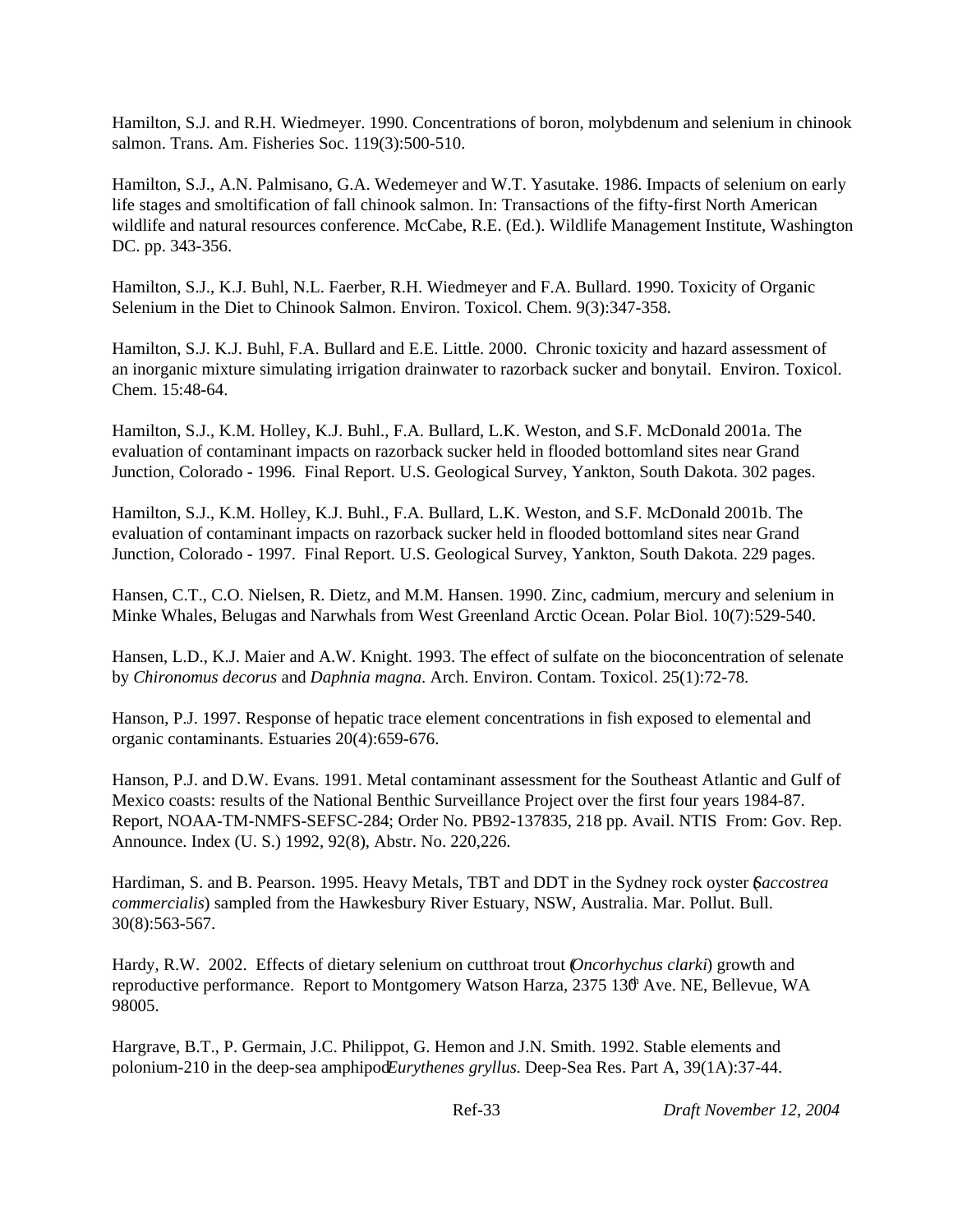Harrison, P.J, P.W. Yu, P.A. Thompson, N.M. Price and D.J. Phillips. 1988. Survey of selenium requirements in marine phytoplankton. Mar. Ecol. Prog. Ser. 47(1):89-96.

Harrison, S.E. and J.F. Klaverkamp. 1990. Metal contamination in liver and muscle of northern pike *Esox lucius*) and white sucker (*Catostomus commersoni*) and in sediments from lakes near the smelter at Flin Flon, Manitoba. Environ. Toxicol. Chem. 9(7):941-956.

Harrison, S.E., J.F. Klaverkamp, and R.H. Hesslein. 1990. Fates of Metal Radiotracers Added to a Whole Lake Accumulation In Fathead Minnow *Pimephales promelas* and Lake Trout *Salvelinus namaycush*. Water Air Soil Pollut. 52(3-4):277-294.

Hartwell, S.I., D.S. Cherry and J. Cairns Jr. 1987a. Avoidance responses of schooling fathead minnows (*Pimephales promelas*) to a blend of metals during a 9-month exposure. Environ. Toxicol. Chem. 6(3):177-188.

Hartwell, S.I., D.S. Cherry and J. Cairns Jr. 1987b. Field validation of avoidance of elevated metals by fathead minnows (*Pimephales promelas*) following in situ acclimation. Environ. Toxicol. Chem. 6(3):189-200.

Hartwell, S.I, D. Cherry and J. Cairns Jr. 1988. Fish behavioral assessment of pollutants. ASTM Spec. Tech. Publ., 988. Funct. Test. Aquat. Biota Estim. Hazards Chem. 138-65.

Hartwell, S.I., J.H. Jin, D.S. Cherry and J. Cairns, Jr. 1989. Toxicity versus avoidance response of golden shiner, *Notemigonus crysoleucas*, to five metals. J. Fish Biol. 35(3):447-456.

Hartwell, S.I., C.E. Dawson, E.Q. Durell, R.W. Alden, P.C. Adolphson, D.A. Wright, G.M. Coelho, J.A. Magee, S. Ailstock, and M. Novman. 1997. Correlation of measures of ambient toxicity and fish community diversity in Chesapeake Bay, USA, tributaries - urbanizing watersheds. Environ. Toxicol. Chem. 16(12):2556-2567.

Hasunuma, R., T. Ogawa, Y. Fujise and Y. Kawanishi. 1993. Analysis of selenium metabolites in urine samples of Minke Whale *Balaenoptera acutorostrata* using ion exchange chromatography. Comp. Biochem. Physiol. - C:Comparative Pharmacol. & Toxicol. 104(1):87-89.

Hatcher, C.O., R.E. Ogawa, T.P. Poe and J.R.P. French III. 1992. Trace elements in lake sediment macrozoobenthos and fish near a coal ash disposal basin. J. Freshwater Ecol. 7(3):257-269.

Haynes, D., J. Leeder and P. Rayment. 1995. Temporal and spatial variation in heavy metal concentrations in the bivalve *Donax deltoides* from the Ninety Mile Beach, Victoria, Australia. Mar. Pollut. Bull. 30(6):419-424.

Hayward, D.G., M.X. Petreas, J.J. Winkler, P. Visita, M. McKinney, R.D. Stephens. 1996. Investigation of a wood treatment facility: impact on an aquatic ecosystem in the San Joaquin River, Stockton, California. Arch. Environ. Contam. Toxicol. 30(1):30-39.

Heider, J., and A. Boeck. 1993. Selenium Metabolism in Micro-Organisms. *Advances in Microbial Physiology*. 35:71- .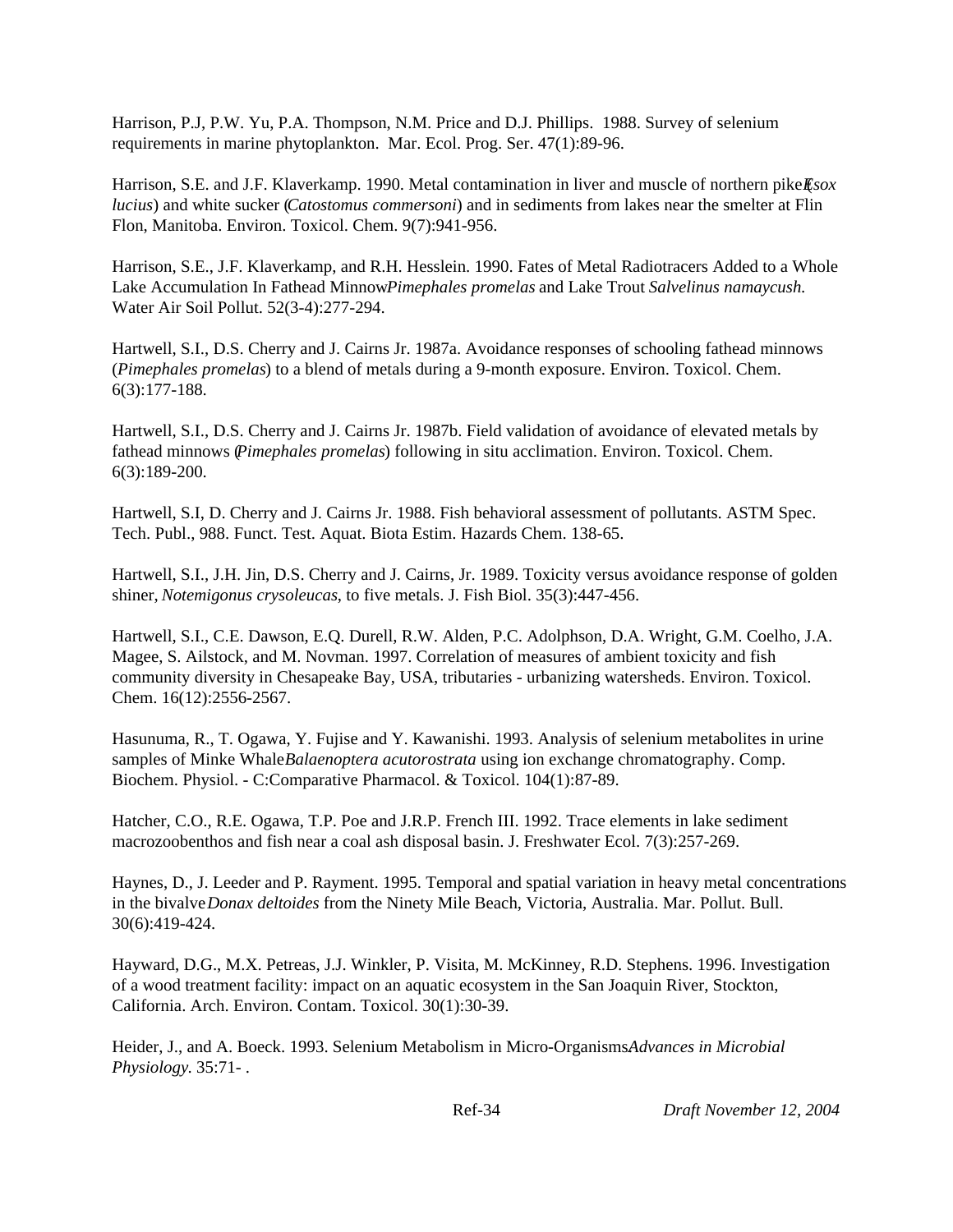Hein, R.G., P.A. Talcott, J.L. Smith and W.L. Myers. 1994. Blood selenium values of selected wildlife populations in Washington. Northwest Science 68(3):185-188.

Heiny, J.S. and C.M. Tate. 1997. Concentration, distribution, and comparison of selected trace elements in bed sediment and fish tissue in the South Platte River Basin, USA, 1992-1993. Arch. Environ. Contam. Toxicol. 32(3):246-259.

Heinz, G.H. 1993a. Selenium accumulation and loss in mallard eggs. Environ. Toxicol. Chem. 12(4):775-778.

Heinz, G.H. 1993b. Re-exposure of mallards to selenium after chronic exposure. Environ. Toxicol. Chem. 12(9):1691-1694.

Heinz, G.H. and M.A. Fitzgerald. 1993a. Reproduction of mallards following overwinter exposure to selenium. Environ. Pollut. 81(2):117-122.

Heinz, G.H. and M.A. Fitzgerald. 1993b. Overwinter survival of mallards fed selenium. Arch. Environ. Contam. Toxicol. 25(1):90-94.

Heinz, G.H. and L.G. Gold. 1987. Behavior of mallard ducklings from adults exposed to selenium. Environ. Toxicol. Chem. 6(11):863-866.

Heinz, G.H. and D.J. Hoffman. 1996. Comparison of the effects of seleno-L-methionine, seleno-DL-methionine, and selenized yeast on reproduction of mallards. Environ. Pollut. 91(2):169-175.

Hienz, G.H. and D.J. Hoffman. 1998. Methylmercury chloride and selenomethionine interaction on health and reproduction in mallards. Environ. Toxicol. Chem. 17(2): 139-145.

Heinz, G.H. and C.J. Sanderson. 1990. Avoidance of selenium-treated food by mallards. Environ. Toxicol. Chem. 9(9):1155-1158.

Heinz, G.H., D.J. Hoffman, A.J. Krynitsky and D.M.G. Weller. 1987. Reproduction in mallards fed selenium. Environ. Toxicol. Chem. 6:423-433.

Heinz, G.H., D.J. Hoffman, and L.G Gold. 1988. Toxicity of organic and inorganic selenium to mallard ducklings. Arch. Environ. Contam. Toxicol. 17(5):561-8.

Heinz, G.H., D.J. Hoffman, and L.G. Gold. 1989. Impaired reproduction of mallards fed an organic form of selenium. J. Wildlife Manag. 53(2):418-428.

Heinz, G.H., G.W. Pendleton, A.J. Krynitsky and L.G. Gold. 1990. Selenium accumulation and elimination in mallards. Arch. Environ. Contam. Toxicol. 19(3):374-379.

Heinz, G. H., D.J. Hoffman, and L.J. Lecaptain. 1996. Toxicity of seleno-L-methionine, seleno-DL-methionine, high selenium wheat, and selenized yeast to mallard ducklings. Arch. Environ. Contam. Toxicol. 30(1):93-99.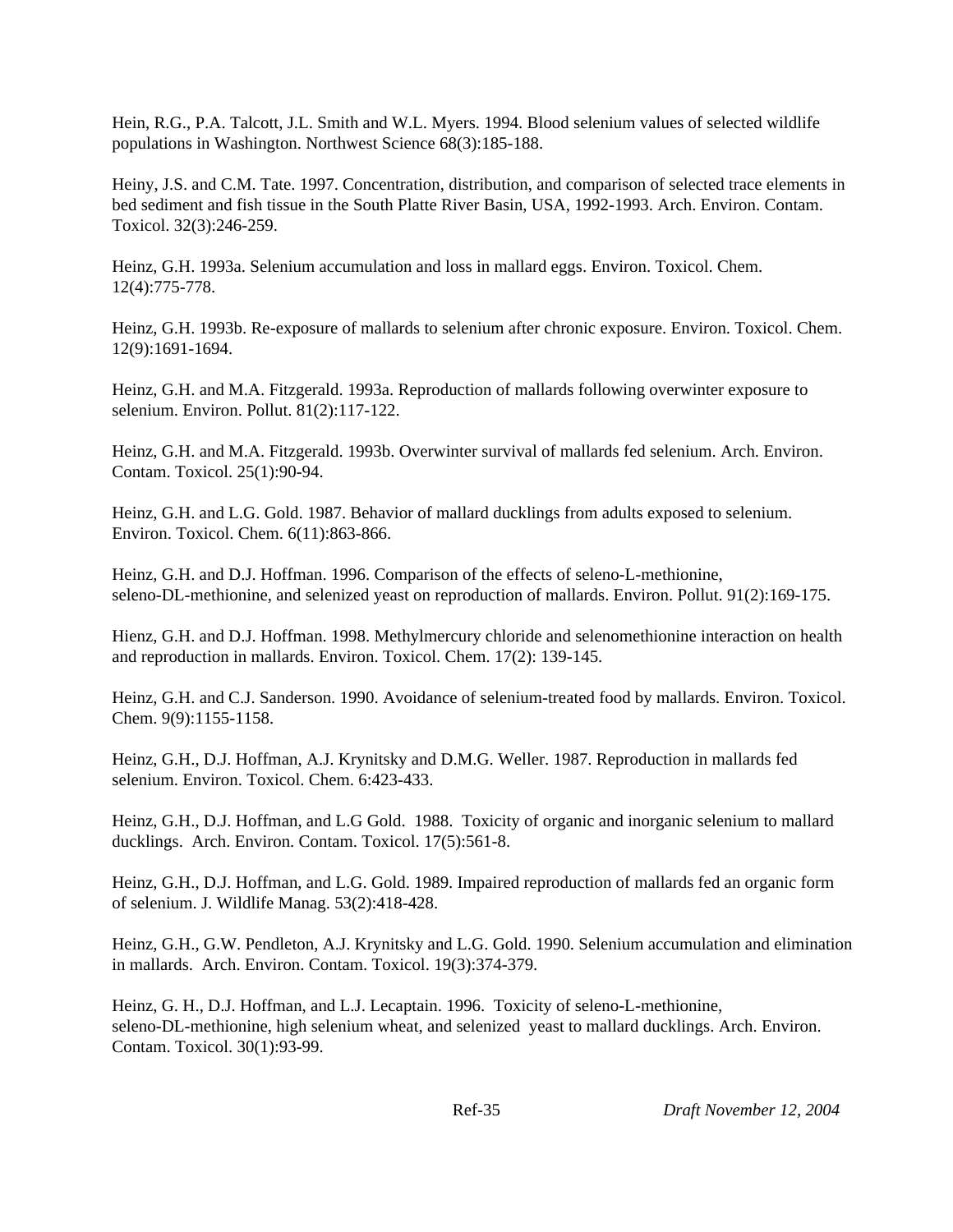Heisinger, J.F. 1981. Antagonism of selenium and cadmium pretreatments to subsequent embryotoxic doses of mercury and cadmium in fish embryos. PB82-256645. National Technical Information Service, Springfield, VA.

Heisinger, J.F. and S.M. Dawson. 1983. Effect of selenium deficiency on liver and blood glutathione peroxidase activity in the black bullhead. J. Exp. Zool. 225:325-327.

Heisinger, J.F. and L. Scott. 1985. Selenium prevents mercuric chloride-induced acute osmoregulatory failure without glutathione peroxidase involvement in the black bullhead (*Ictalurus melas*). Comp. Biochem. Physiol. C Comparative. Toxicol. 80(2):295-297.

Heisinger, J.F. and E. Wait. 1989. The effects of mercuric chloride and sodium selenite on glutathione and total nonprotein sulfhydryls in the kidney of the black bullhead *Ictalurus melas*. Comp. Biochem. Physiol. C: Comparative Pharmacol. Toxicol. 94(1):139-142.

Heisinger, J.F., C.D. Hansen and J.H. Kim. 1979. Effect of selenium dioxide on the accumulation and acute toxicty of mercuric chloride in goldfish. Arch. Environ. Contam. Toxicol. 8:279-283.

Heit, M. 1985. Concentrations of potentially toxic trace elements in the muscle tissue of fish from acidic and circumneutral Adirondack lakes. Heavy Met. Environ., Int. Conf., 5th, Volume 1, 655-7. Editor(s): Lekkas, Themistokles D. CEP Consult.: Edinburgh, UK.

Heit, M. and C.S. Klusek. 1985. Trace element concentrations in the dorsal muscle of white suckers and brown bullheads from two acidic Adirondack lakes. Water Air Soil Pollut. 25:87-96.

Heit, M., C.S. Klusek and K.M. Miller. 1980. Trace element, radionuclide, and polynuclear aromatic hydrocarbon concentrations in Unionidae mussels from northern Lake George. Environ. Sci. Technol. 14:465-468.

Heit, M., C. Schofield, C.T. Driscoll, and S.S. Hodgkiss. 1989. Trace element concentrations in fish from three Adirondack Lakes (New York, USA) with different pH values. Water Air Soil Pollut. 44(1-2):9-30.

Heitmuller, P.T., T.A. Hollister and P.R. Parrish. 1981. Acute toxicity of 54 industrial chemicals to sheepshead minnows (*Cyprinodon variegatus*). Bull. Environ. Contam. Toxicol. 27:596-604.

Hellou, J., W.G. Warren, J.F. Payne, S. Belkhode and P. Lobel. 1992a. Heavy Metals and Other Elements in Three Tissues of Cod *Gadus morhua* from the Northwest Atlantic. Mar. Pollut. Bullet. 24(9):452-458.

Hellou, J., L.L. Fancey and J.F. Payne. 1992b. Concentrations of twenty-four elements in bluefin tuna, *Thunnus thynnus* from the Northwest Atlantic. Chemosphere 24(2):211-218.

Hellou, J., V. Zitko, J. Friel and T. Alkanani. 1996a. Distribution of elements in tissues of yellowtail flounder *Pleuronectes ferruginea*. Sci. Total Environ. 181(2):137-146.

Hellou, J., J. Banoub, C. Andrews, D. Gentil, V. O'Malley, T. Biger, C. Barno, and D. House. 1996b. Crankcase oil, hydrocarbons, the environment and rainbow trout. Can. Tech. Rep. Fish. Aquat. Sci., 2093, Proceedings of the 22nd Annual Aquatic Toxicity Workshop, 1995, 47-52.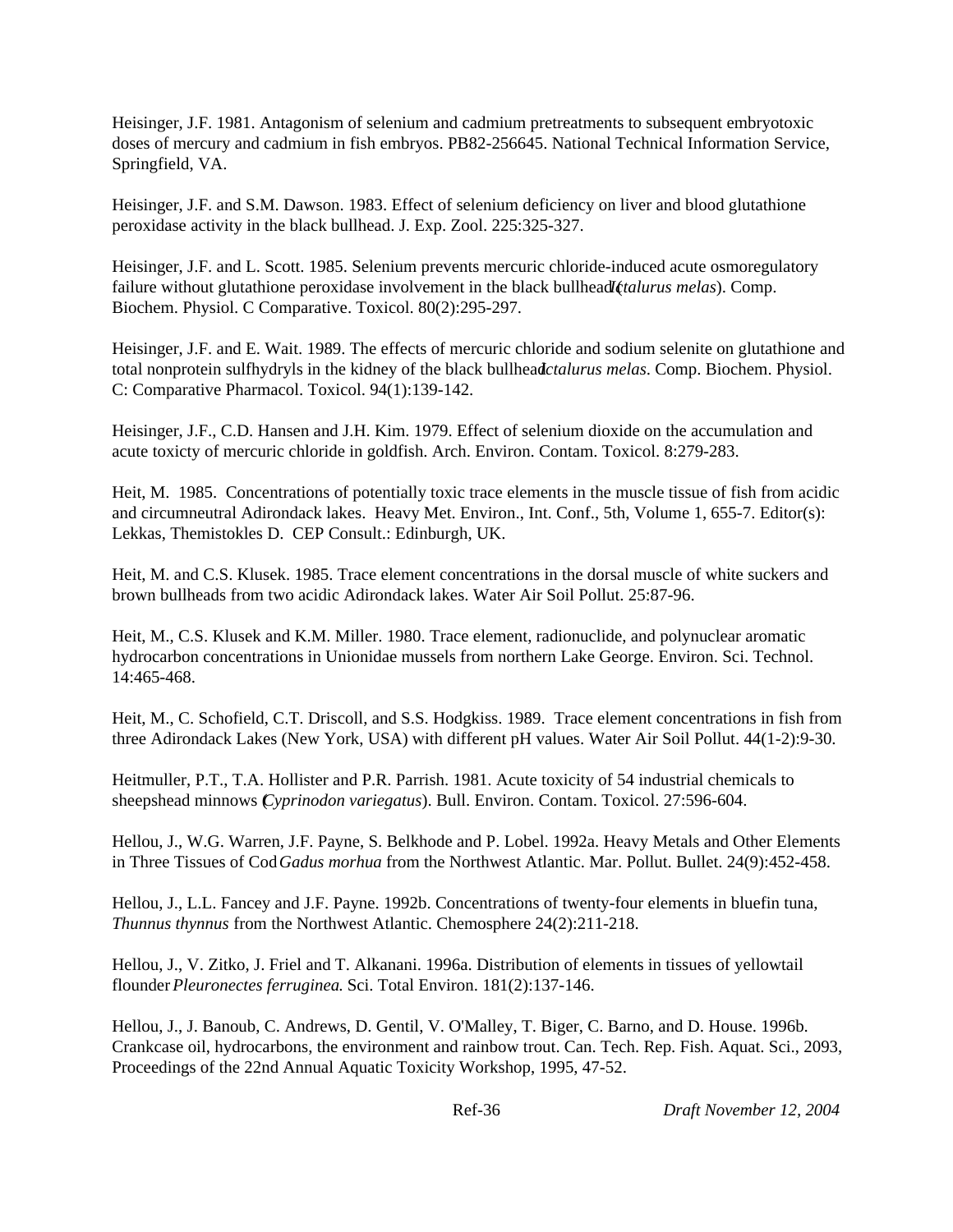Henderson, G.B., A.H. Fairlamb and A. Cerami. 1987. Trypanothione dependent peroxide metabolism in *Crithidia fasciculata* and *Trypanosoma brucei.* Molec. Biochem. Parasitol. 24(1):39-46.

Henebry, M.S. and P.E. Ross. 1989. Use of protozoan communities to assess the ecotoxicological hazard of contaminated sediments. Toxic. Assess. 4(2):209-27.

Henny, C.J. and J.K. Bennett. 1990. comparison of breaking strength and shell thickness as evaluators of white-faced ibis eggshell quality. Environ. Toxicol. Chem. 9(6):797-806.

Henny, C.J. and G.B. Herron. 1989. DDE, selenium, mercury and White-faced Ibis Reproduction at Carson Lake Nevada USA. J. Wildlife Manag. 53(4):1032-1045.

Henny, C.J., L.J. Blus, S.P. Thompson and U.W. Wilson. 1989. Environmental Contaminants Human Disturbance and Nesting of Double-crested Cormorants in Northwestern Washington USA. Colonial Waterbirds 12(2):198-206.

Henny, C.J., L.J. Blus and R.A. Grove. 1990. Western Grebe *Aechmophorus occidentalis* Wintering Biology and Contaminant Accumulation in Commencement Bay Puget Sound Washington USA. Can. Field-Naturalist 104(3):460-472.

Henny, C.J., D.D. Rudis, T.J. Roffe, and E. Robinson Wilson. 1995. Contaminants and Sea Ducks in Alaska and the Circumpolar Region. Environ. Health Perspectives 103(SUPPL. 4):41-49.

Hermanutz, R.O. 1992. Malformation of the fathead minnow (*Pimephales promelas*) in an ecosystem with elevated selenium concentrations. Bull. Environ. Contam. Toxicol. 49(2):290-294.

Hermanutz, R.O., K.N. Allen, T.H. Roush and S.F. Hedtke. 1992. Effects of elevated selenium concentrations on bluegills *Lepomis macrochirus* in outdoor experimental streams. Environ. Toxicol. Chem. 11(2):217-224.

Hermanutz, R.O., K.N. Allen, N.E. Detenbeck, and C.E. Stephan. 1996. Exposure to bluegill (*Lepomis macrochirus*) to selenium in outdoor experimental streams. U.S. EPA Report. Mid-Continent Ecology Division. Duluth, MN.

Hicks, B.D., J.W. Hilton and H.E. Ferguson. 1984. Influence of dietary selenium on the occurrence of nephrocalcinosis in the rainbow trout, *Salmo gairdneri* Richardson. J. Fish Dis. 7:379-389.

Hildebrand, S.G., R.M. Cushman and J.A. Carter. 1976. The potential toxicity and bioaccumulation in aquatic systems of trace elements present in aqueous coal conversion effluents. In: Trace substances in environmental health - X. Hemphill, D.D. (Ed.). University of Missouri, Columbia, MO. pp. 305-312.

Hilton, J.W. and P.V. Hodson. 1983. Effect of increased dietary carbohydrate on selenium metabolism and toxicity in rainbow trout (*Salmo gairdneri*). J. Nutr. 113:1241-1248.

Hilton, J.W., P.V. Hodson and S.J. Slinger. 1980. The requirement and toxicity of selenium in rainbow trout (*Salmo gairdneri*). J. Nutr. 110:2527-2535.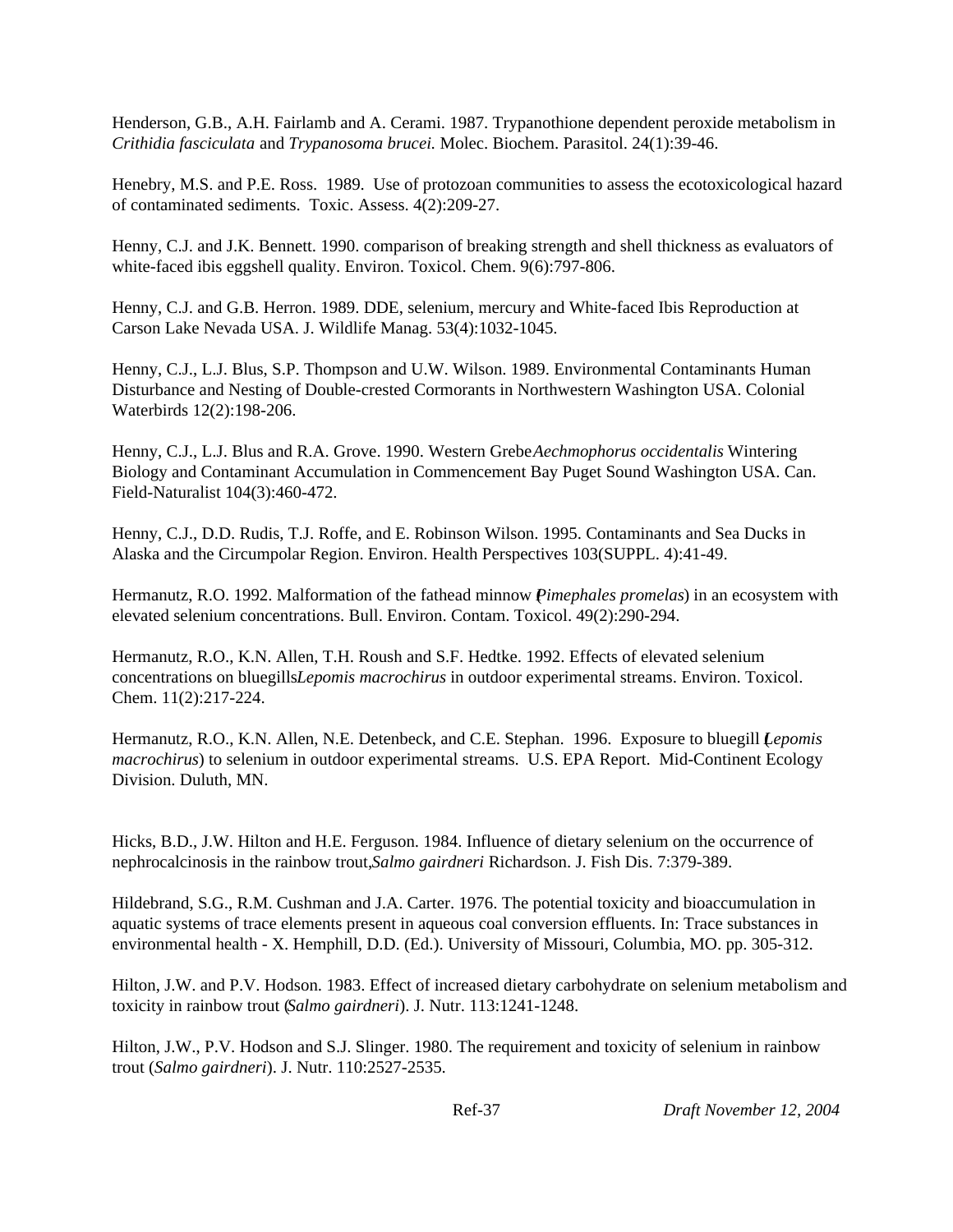Hilton, J.W., P.V. Hodson and S.J. Slinger. 1982. Absorption, distribution, half-life and possible routes of elimination of dietary selenium in juvenile rainbow trout (*Salmo gairdneri*). Comp. Biochem. Physiol. 71C:49-55.

Hiraika, Y., S. Ishizawa and T. Kamada. 1985. Acute toxicity of 14 different kinds of metals affecting medaka (*Oryzias latipes*) fry. Hiroshima J. Med. Sci. 34(3):327-330.

Hjeltnes, B. and K. Julshman. 1992. Concentrations of iron, copper, zinc and selenium in liver of atlantic salmon *Salmo salar* infected with *Vibrio salmonicida*. Dis. of Aquat. Organ. 12(2):147-149.

Hockett, J.R. and D.R. Mount. 1996. Use of metal chelating agents to differentiate among sources of acute aquatic toxicity. Environ. Toxicol. Chem. 15(10):1687-1693.

Hodge, V., K. Stetzenbach and K. Johannesson. 1996. Initial results for the inductively coupled plasma-mass spectrometric determination of trace elements in organs of striped bass from Lake Mead, U.S.A.. ACS Symp. Ser., 643:180-190.

Hodson, P.V. 1990. Indicators of ecosystem health at the species level and the example of selenium effects on fish. Environ. Monit. Assess. 15(3):241-254.

Hodson, P.V. and J.W. Hilton. 1983. The nutritional requirements and toxicity to fish of dietary and waterborne selenium. Ecol. Bull. 35:335-340.

Hodson, P.V., D.J. Spry and B.R. Blunt. 1980. Effects on rainbow trout (*Salmo gairdneri*) of a chronic exposure to waterborne selenium. Can. J. Fish. Aquat. Sci. 37:233-240.

Hodson, P.V., D.M. Whittle and D.J. Hallett. 1984. Selenium contamination of the Great Lakes and its potential effects on aquatic biota. In: Toxic contaminants in the Great Lakes. Nriagu, J.O. and M.S. Simmons (Eds.). Wiley, New York, NY. pp. 371-391.

Hodson, P.V., J.W. Hilton and S.J. Slinger. 1986. Accumulation of waterborne selenium by rainbow trout (*Salmo gairdneri*), eggs, fry and juveniles. Fish Physiol. Biochem. 1(4):187-96.

Hoffman, D. and G.H. Heinz. 1987. Developmental toxicity of excess selenium in mallard *Anas platyrhynchos*) ducks. Fed. Proc. 46:1154.

Hoffman, D.J. and G.H. Heinz. 1988. Embryotoxic and teratogenic effects of selenium in the diet of mallards. J. Toxicol. Environ. Health 24(4):477-490.

Hoffman, D. and G.H. Heinz. 1998. Effects of mercury and selenium on glutathione metabolisms and oxidative stress in mallard ducks. Environ. Toxicol. Chem. 17(2):161-166.

Hoffman, D.J., Ohlendorf, H.M. and T.W. Aldrich. 1988. Selenium teratogenesis in natural populations of aquatic birds in central California (USA). Arch. Environ. Contam. Toxicol. 17(4):519-526.

Hoffman, D.J., G.H. Heinz, and A.J. Krynitsky. 1989. Hepatic glutathione metabolism and lipid peroxidation in response to excess dietary selenomethionine and selenite in mallard ducklings. J. Toxicol.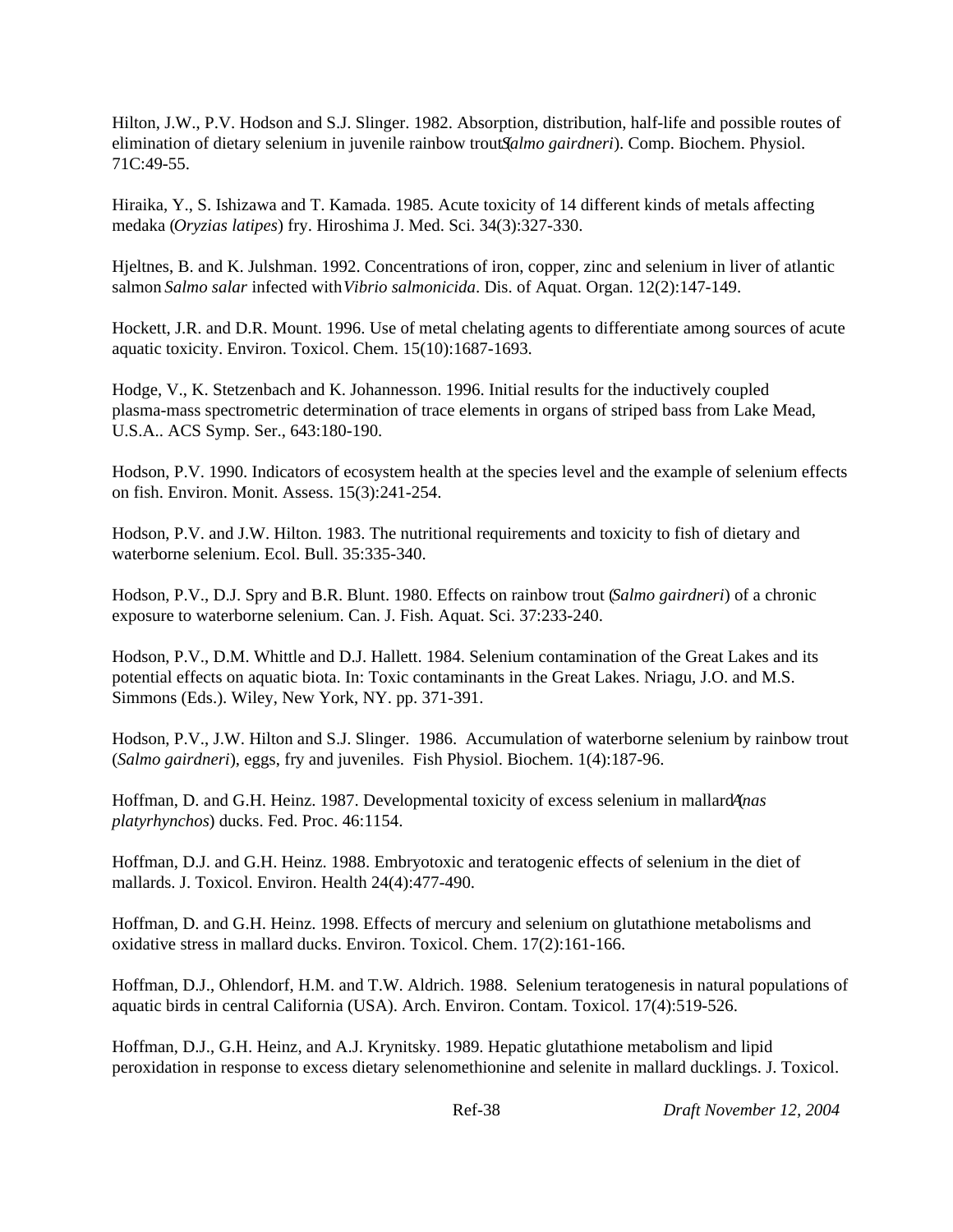Environ. Health 27(2):263-272.

Hoffman, D.J., C.J. Sanderson, L.J. Lecaptain, E. Cromartie and G.W. Pendelton. 1991a. Interactive Effects of Boron, Selenium and Dietary Protein on Survival Growth and Physiology in Mallard Ducklings. Arch. Environ. Contam. Toxicol. 20(2):288-294.

Hoffman, D.J., G.H. Heinz, L.J. LeCaptain, C.M. Bunck and D.E. Green. 1991b. Subchronic hepatotoxicity of selenomethionine ingestion in mallard ducks. J. Toxicol. Environ. Health 32(4):449-464.

Hoffman, D.J., C.J. Sanderson, L.J. Lecaptain, E. Cromartie and G.W. Pendleton. 1992a. Interactive Effects Of Selenium Methionine And Dietary Protein On Survival Growth And Physiology In Mallard Ducklings. Arch. Environ. Contam. Toxicol. 23(2):162-171.

Hoffman, D. J., C.J. Sanderson, L.J. Lecaptain, E. Cromartie and G.W. Pendleton. 1992b. Interactive Effects Of Arsenate Selenium And Dietary Protein On Survival Growth And Physiology In Mallard Ducklings. Arch. Environ. Contam. Toxicol. 22(1):55-62.

Hoffman, D.J., G.H. Heinz, L.J. Lecaptain, J.D. Eisemann and G.W. Pendleton. 1996. Toxicity and oxidative stress of different forms of organic selenium and dietary protein in mallard ducklings. Arch. Environ. Contam. Toxicol. 31(1):120-127.

Hoffman, D.J., H.M. Ohlendorf, C.M. Marn and G.W. Pendelton. 1998. Association of mercury and selenium with altered glutathione metabolism and oxidative stress in diving ducks from San Francisco Bay region, USA. Environ. Toxicol. Chem. 17(2):167-172.

Hoglund, J. 1991. Ultrastructural observations and radiometric assay on cercarial penetration and migration of the digenean *Diplostomum spathaceum* in the rainbow trout *Oncorhynchus mykiss*. Parasitol. Res. 77(4):283-289.

Hollibaugh, J.T., D.L.R. Seibert and W.H.Thomas. 1980. A comparison of the acute toxicities of ten heavy metals to phytoplankton from Saanich Inlet, B.C., Canada. Estuarine Coastal Mar. Sci. 10(1):93-105.

Holm, J. 2002. Sublethal effects of selenium on rainbow trout (*Oncorhynchus mykiss*) and brook trout (*Salvelinus fontinalis*). Masters Thesis. Department of Zoology, University of Manitoba, Winnipeg, MB.

Holm, J., V.P. Palace, K. Wautier, R.E. Evans, C.L. Baron, C. Podemski, P. Siwik and G. Sterling. 2003. An assessment of the development and survival of rainbow trout (*Oncorhynchus mykiss*) and brook trout (*Salvelinus fontinalis*) exposed to elevated selenium in an area of active coal mining. Proceedings of the 26<sup>th</sup> Annual Larval Fish Conference 2003, Bergen, Norway. ISBN 82-7461-059-B.

Homziak, J., L. Bennett, P. Simm and R. Herring. 1993. Metal leaching from experimental coal fly-ash oyster cultch. Bull. Environ. Contam. Toxicol. 51(2):317-324.

Honda, K., Y. Fujise, R. Tatsukawa, K. Itano and N. Miyazaki. 1986. Age-related accumulation of heavy metals in bone of the striped dolphin, *Stenella coeruleoalba*. Mar. Environ. Res. 20(3):143-60.

Hontela, A., P. Dumont, D. Duclos and R. Fortin. 1995. Endocrine and metabolic dysfunction in yellow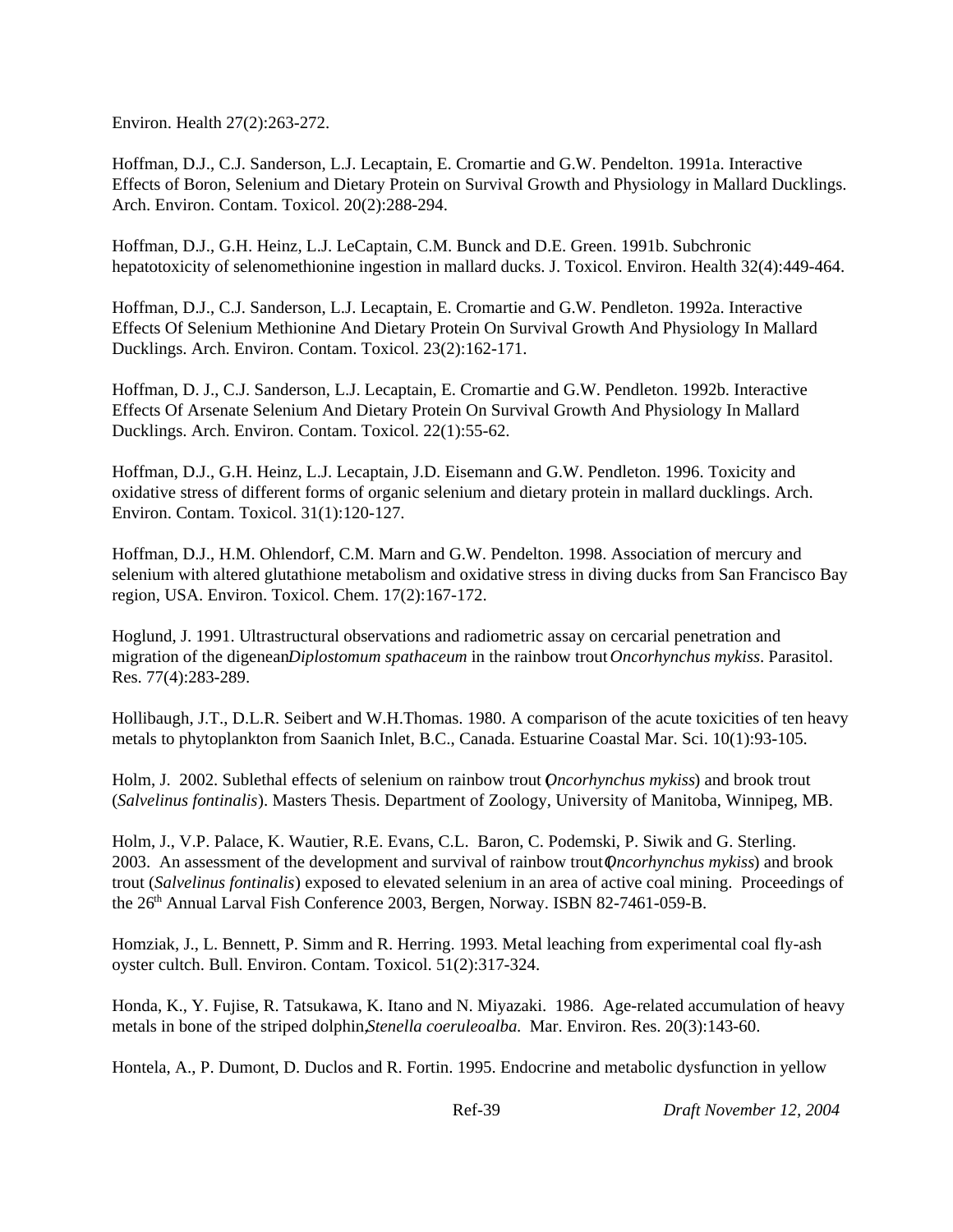perch, *Perca flavescens*, exposed to organic contaminants and heavy metals in the St. Lawrence river. Environ. Toxicol. Chem. 14(4):725-731.

Horne, A.J. 1991. Selenium detoxification in wetlands by permanent flooding: I. Effects on a macroalga, an epiphytic herbivore, and an invertebrate predator in the long-term mesocosm experiment at Kesterson Reservoir, California. Water Air Soil Pollut. 57-58:43-52.

Hothem, R.L. and H.M. Ohlendorf. 1989. Contaminants in Foods of Aquatic Birds at Kesterson Reservoir California USA 1985. Arch. Environ. Contam. Toxicol. 18(6):773-786.

Hothem, R.L. and D. Welsh. 1994a. Duck and shorebird reproduction in the grasslands of central California. Calif. Fish Game 80(2):68-79.

Hothem, R.L. and D. Welsh. 1994b. Contaminants in eggs of aquatic birds from the grasslands of Central California. Arch. Environ. Contam. Toxicol. 27(2):180-185.

Hothem, R.L. and S.G. Zador. 1995. Environmental contaminants in eggs of California least terns (*Sterna antillarum*). Bull. Environ. Contam. Toxicol. 55(5):658-665.

Hothem, R.L., D.L. Roster, K.A. King, T.K. Keldsen, K.C. Marois, and S.E. Wainwright. 1995. Spatial and Temporal Trends Of Contaminants In Eggs Of Wading Birds From San Francisco Bay, California. Environ. Toxicol. Chem. 14(8):1319-1331.

Houpt, K.A., L.A. Essick, E.B. Shaw, D.K. Alo, J.E. Gilmartin, W.H. Gutenmann, C.B. Littman, and D.J. Lisk. 1988. A tuna fish diet influences cat behavior. J. Toxicol. Environ. Health 24(2):161-172.

Hsu, H.H. 1986. The uptake and distribution of radioselenium in the larvae of *Fasciola hepatica* and its snail host *Lymnaea columella*. Vet. Parasitol. 21(4):233-45.

Hsu, S.Y. and F.W. Goetz. 1992. Oxoanions stimulate in vitro ovulation and signal transduction pathways in goldfish (*Carassius auratus*) follicles. Am. J. Physiol. 263(5, Pt. 1):E943-E949.

Hsu, Y. L., Y.H. Yang, Y.C. Chen, M.C. Tung, J.L. Wu, M.H. Engleking and J.C. Leong. 1995. Development of an in vitro subculture system for the oka organ (lymphoid tissue) of *Penaeus monodon*. Aquaculture 136(1-2):43-55.

Hu, M. Y. Yang, J.M. Martin, Ko Yin, and P.J. Harrison. 1996. Preferential uptake of Se (IV) over Se (VI) and the production of dissolved organic Se by marine phytoplankton. Mar. Environ. Res. 42(2): 225- 231.

Huckabee, J.W. and N.A. Griffith. 1974. Toxicity of mercury and selenium to the eggs of carp (*Cyprinus carpio*). Trans. Am. Fish. Soc. 103:822-825.

Huerkamp, M.J., D.H. Ringler, and C.E. Chrisp. 1988. Vitamin E deficiency in goldfish fed a shellfish derived diet. Lab. Animal Sci. 38(2):178-182.

Hunn, J.B., S.J. Hamilton and D.R. Buckler. 1987. Toxicity of sodium selenite to rainbow trout fry. Water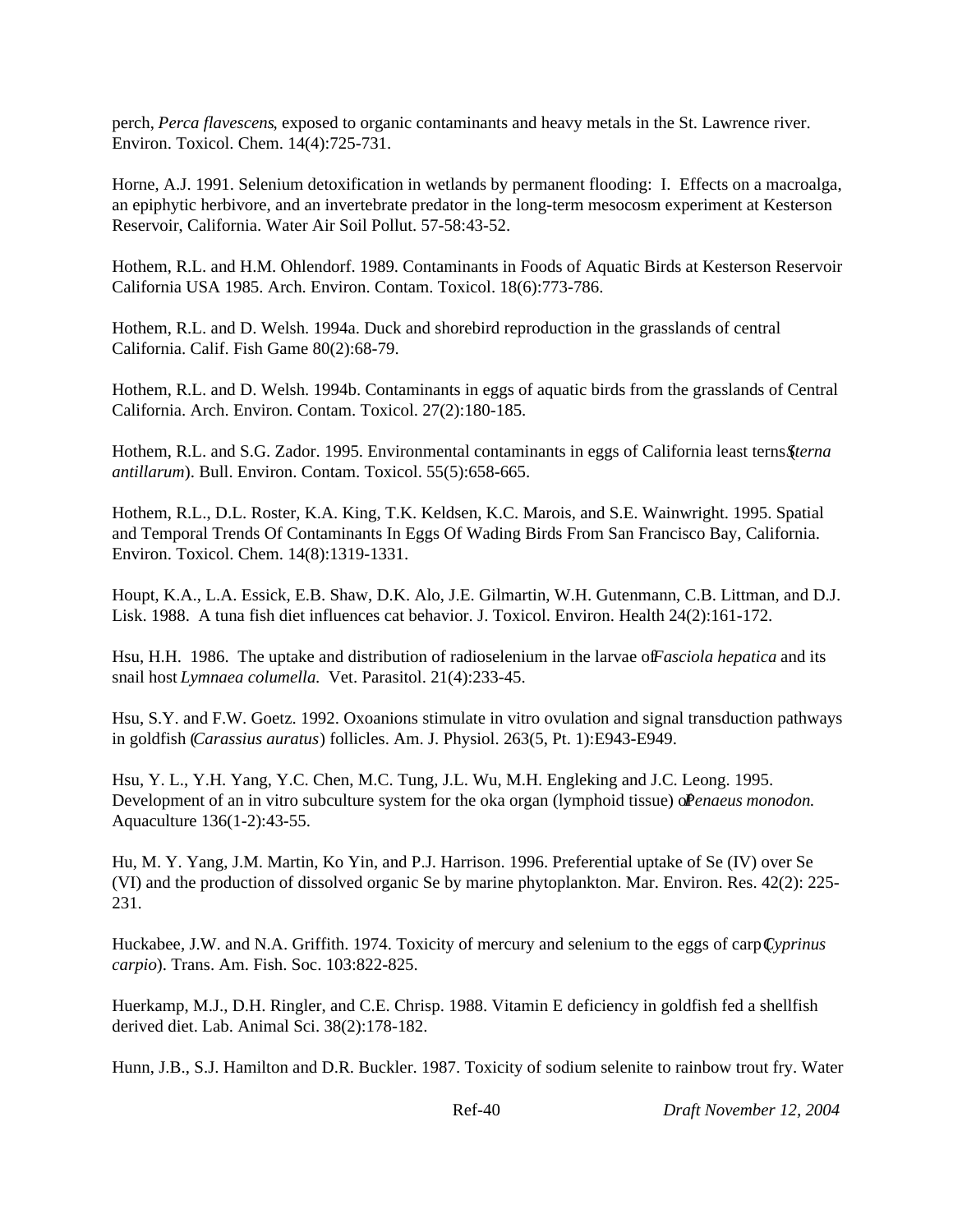Res. 21:233-238.

Hunter, C.L., M.D. Stephenson, R.S. Tjeerdema, D.G. Crosby, G.S. Ichikawa, J.D. Goetzl, K.S. Paulson, D.B. Crane, M. Martin and J.W. Newman. 1995. Contaminants in oysters in Kaneohe Bay, Hawaii. Mar. Pollut. Bull. 30(10):646-654.

Hunter, D. B., P.M. Bertsch, K.M. Kemner, and S.B. Clark. 1997. Distribution and chemical speciation of metals and metalloids in biota collected from contaminated environments by spatially resolved XRF, XANES, and EXAFS. J. Phys. IV, 7(2):767-771.

Hurvich, C. M., and C. Tsai. 1989. Regression and time series model selection in small samples. Biometrika . 76:297-307.

Hurvich, C.M. and C. Tsai. 1990. Model selection for least absolute deviations regression in small samples. Stat. Prob. Lett. 9:259-265.

Hutchinson, T.C. 1973. Comparative studies of the toxicity of heavy metals to phytoplankton and their synergistic interactions. Water Pollut. Res. Can. 8:68-90.

Hutchinson, T.C. and P.M. Stokes. 1975. Heavy metal toxicity and algal bioassays. In: Water quality parameters. Barabas, S. (Ed.). ASTM STP 573. American Society for Testing and Materials, Philadelphia, PA. pp. 320-343.

Hyne, R.V., A. Padovan, D.L. Parry and S.M. Renaud. 1993. Increased fecundity of the cladoceran *MoinoDaphnia macleayi* on a diet supplemented with a green alga, and its use in uranium toxicity tests. Aust. J. Mar. Freshwater Res. 44(3):389-399.

Ibrahim, A.M. and A. Spacie. 1990. Toxicity of inorganic selenium to the green alga *Selenastrum capricornutum* Printz. Environ. Exp. Bot. 30(3):265-269.

Ibrahim, H. and E. Farrag. 1992. Determination of Selenium in *Biomphalaria alexandrina* Snails by Direct Current Plasma-atomic Emission Spectrometry. Microchem. J. 45(3):356-360

Ibrahim, N. and I. Mat. 1995. Trace element content in relation to the body weight of the marine bivalve, *Anadara granosa* with special reference to the application of INAA and ICP-AES as analytical techniques. J. Radioanal. Nucl. Chem. 195(1):203-208.

Ihaka, R., and R. Gentleman. 1996. R: A Language for Data Analysis and Graphics. J. Comput. Graph. Stat 5:299-314.

Ingersoll, C.G., F.J. Dwyer and T.W. May. 1990. Toxicity of inorganic and organic selenium to *Daphnia magna* cladocera and *Chironomus riparius* diptera. Environ. Toxicol. Chem. 9(9):1171-1182.

Insightful Corporation. 2001. S-Plus Professional. Release 2. Seattle, Washington.

Ishikawa, M., T. Ishii, S. Uchida and K. Kitao. 1987. A proton microprobe scanning across the vertebra of a flatfish, *Paralichthys olivaceus.* Biol. Trace Elem. Res. 13:143-57.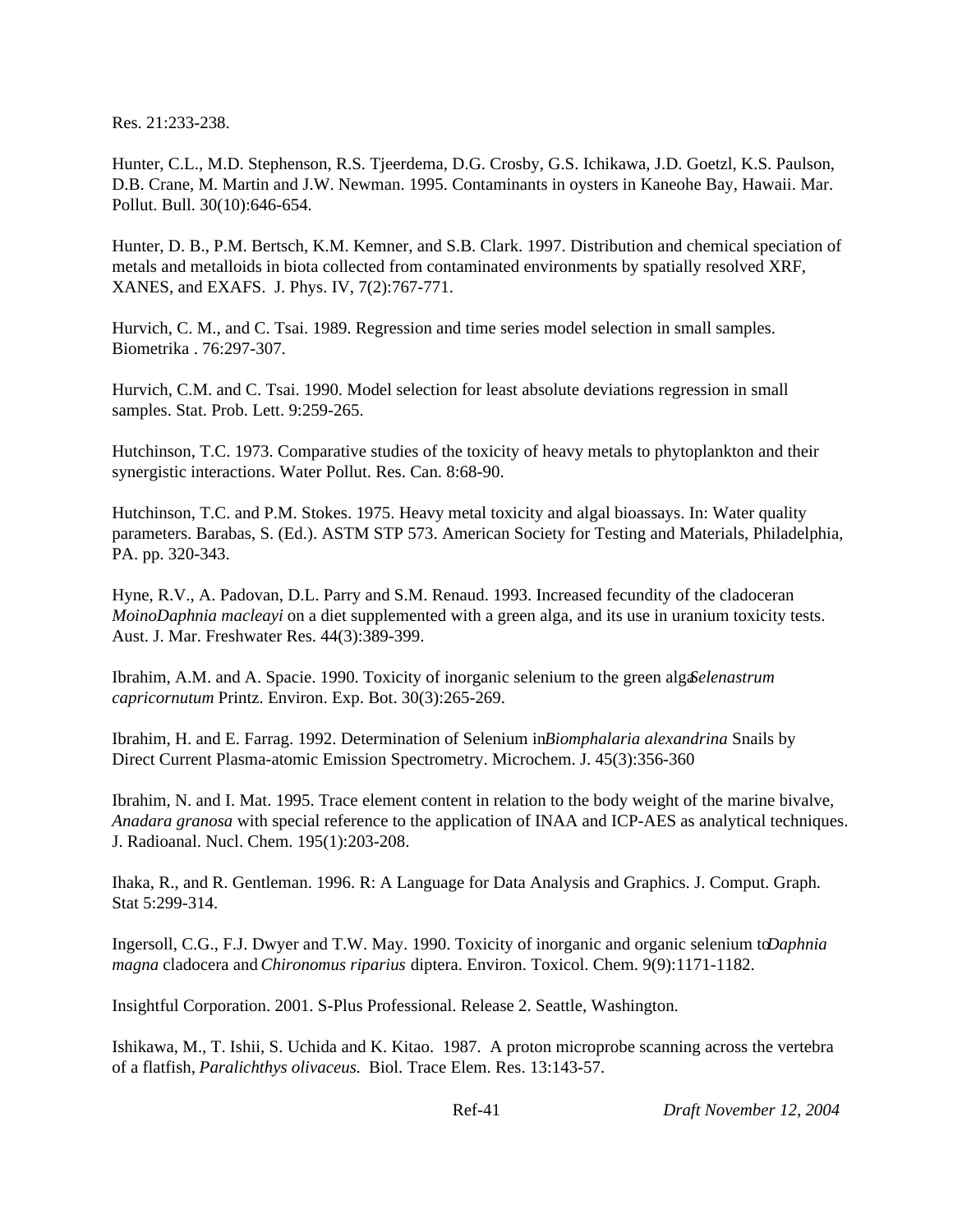Ishikawa, M., K. Nakamura, T. Ishii, A. Bassari, K. Okoshi and K. Kitao. 1993. Elements in tissues and organs of an Antarctic fish, *Champsocephalus gunnari*. Nucl. Instrum. Methods Phys. Res. Sect. B, B75(1-4):204-208.

Itano, K., S. Kawai, N. Miyazaki, R. Tatsukawa and T. Fujiyama. 1984. Mercury and selenium levels at the fetal and suckling stages of striped dolphin, *Stenella coeruleoalba*. Agric. Biol. Chem. 48(7):1691-1698.

Itano, K., S. Kawai and R. Tatsukawa. 1985a. Distribution of mercury and selenium in muscle of striped dolphins. Agric. Biol. Chem. 49(2):515-17.

Itano, K., S. Kawai and R. Tatsukawa. 1985b. Properties of mercury and selenium in salt-insoluble fraction of muscles in striped dolphin (*Stenella coeruleoalba*). Bull. Jap. Soc. Sci. Fish. 51(7):1129-1132.

Jackson, M B. 1988. The dominant attached filamentous algae of Georgian Bay, the North Channel and Eastern Lake Huron: field ecology and biomonitoring potential during 1980. Hydrobiologia 163:149-71.

Jackson, M.B., E.M. Vandermeer, and L.S. Heintsch. 1990. Attached filamentous algae of northern Lake Superior: field ecology and biomonitoring potential during 1983. J. Great Lakes Res. 16(1):158-168.

Jacquez, R.B., P.R. Turner, H. El-Reyes, and C.M. Lou. 1987. Characterization and treatment of wastewater generated from saline aquaculture of channel catfish. Proc. Ind. Waste Conf., Volume Date 1986, 41st, 530-8.

Jakubczak, E., C. Delmaere and H. Leclerc. 1981. Sensitivity of bacteria in an aquatic environment to some toxic substances. INSERM (Inst. Nat. Santa Rech. Med.) Colloq. 106:93-104.

James, G.D., S.D. Mills and G. Pattenden. 1993. Total synthesis of pukeleimide A, a 5-ylidenepyrrol-2(5H)-one from blue green algae. J. Chem. Soc., Perkin Trans. 1(21):2581-2584.

Jarman, W.M., K.A. Hobson, W.J. Sydeman, C.E. Bacon and E.B. Mclaren. 1996. Influence of trophic position and feeding location on contaminant levels in the Gulf of the Farallones food web revealed by stable isotope analysis. Environ. Sci. Technol. 30(2):654-660.

Jay, F.B. and R.J. Muncy. 1979. Toxicity to channel catfish of wastewater from an Iowa coal beneficiation plant. Iowa State J. Res. 54:45-50.

Jayasekera, R. 1994. Pattern of distribution of selected trace elements in the marine brown alga, *Sargassum filipendula* Ag. from Sri Lanka. Environ. Geochem. Health 16(2):70-75.

Jayasekera, R. and M. Rossbach. 1996. Use of seaweeds for monitoring trace elements in coastal waters. Environ. Geochem. Health 18(2):63-68.

Jenkins, D.W. 1980. Biological monitoring of toxic trace metals. Vol. 2. Toxic trace metals in plants and animals of the world. Part III. EPA-600/3-80-092 or PB81-103509. National Technical Information Service, Springfield, VA.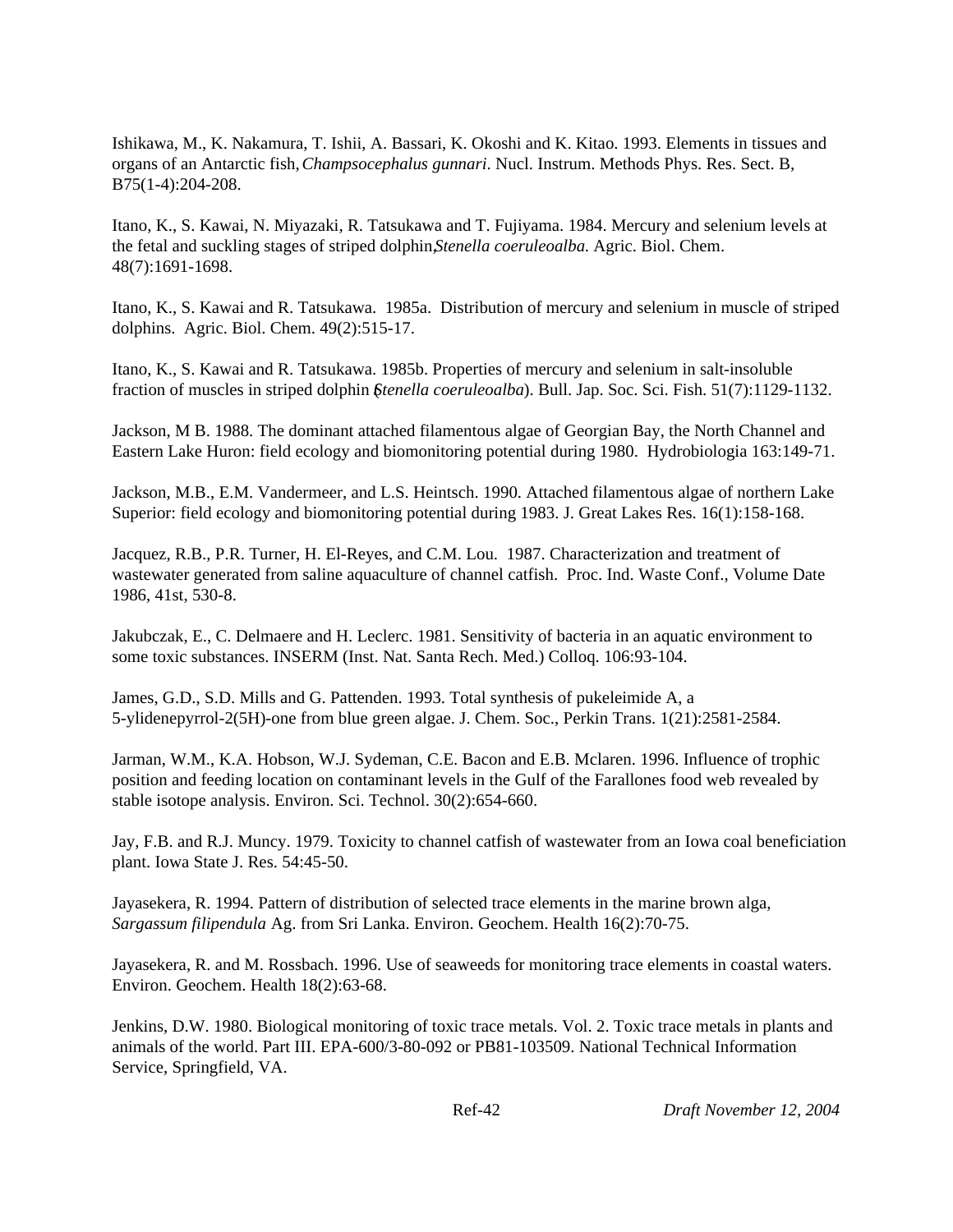Jenner, H. A. and T. Bowmer. 1990. The accumulation of metals and their toxicity in the marine intertidal invertebrates *Cerastoderma edule, Macoma balthica* and *Arenicola marina* exposed to pulverized fuel ash in mesocosms. Environ. Pollut. 66(2):139-156.

Jenner, H.A. and T. Bowmer. 1992. The accumulation of metals and toxic effects in *Nereis virens* exposed to pulverized fuel ash. Environ. Monit. Assess. 21(2):85-98.

Jenner, H.A. and J.P.M. Janssen-Mommen. 1989. Phytomonitoring of pulverized fuel ash leachates by the duckweed *Lemna minor*. Hydrobiologia 188-189:361-366.

Jenner, H.A. and J.P.M. Janssen-Mommen. 1993. Duckweed *Lemna minor* as a tool for testing toxicity of coal residues and polluted sediments. Arch. Environ. Contam. Toxicol. 25(1):3-11.

Jin, L.J., P. Guo, and X.Q. Xu. 1997. Effect of selenium on mercury methylation in anaerobic lake sediments. Bull. Environ. Contam. Toxicol. 59(6):994-999.

Johns, C., S.N. Luoma, and V. Elrod. 1988. Selenium accumulation in benthic bivalves and fine sediments of San Francisco Bay, the Sacramento-San Joaquin Delta (USA), and selected tributaries. Estuarine Coastal Shelf Sci. 27(4):381-396.

Johnson, M.G. 1987. Trace element loadings to sediments of fourteen Ontario lakes and correlations with concentrations in fish. Can. J. Fish. Aquat. Sci. 44:3-13.

Johnston, P.A. 1987. Acute toxicity of inorganic selenium to *Daphnia magna* (Straus) and the effect of sub-acute exposure upon growth and reproduction. Aquat. Toxicol. (Amsterdam) 17(3):335-352.

Johnston, P.A. 1989. Morphological changes in *Daphnia magna* (Straus) exposed to inorganic selenium as sodium selenate. Aquat. Toxicol. (Amsterdam) 14(2):95-108.

Jones, J.B. and T.C. Stadtman. 1977. *Methanococcus vanielii*: Culture and effects of selenium and tungsten on growth. J. Bacteriol. 1977:1404-1406.

Jonnalagadda, S.B. and P.V.V.P. Rao. 1993. Toxicity, bioavailability and metal speciation. Comp. Biochem. Physiol. 106C(3):585-595.

Jop, K. M., R.C. Biever, J.R. Hoberg and S.P. Shepherd. 1997. Analysis of metals in blue crabs, *Callinectes sapidus*, from two Connecticut estuaries. Bull. Environ. Contam. Toxicol. 58(2):311-317.

Jorgensen, D. and J. F. Heisinger. 1987. The effects of selenium on the distribution of mercury in the organs of the black bullhead (*Ictalurus melas*). Comp. Biochem. Physiol. C Comp. Pharmacol. Toxicol. 87(1):181-186.

Jorhem, L., J. Engman, B. Sundstrom and A.M. Thim. 1994. Trace elements in crayfish: Regional differences and changes induced by cooking. Arch. Environ. Contam. Toxicol. 26(2):137-142.

Jovanovic, A., G. Grubor-Lajsic, N. Djukic, M. Telesmanic, G. Gardinovacki and M.B. Spasic. 1995. Effect of selenium supplementation on GSH-Px activity in tissues of carp (*Cyprinus carpio* L.). Naucni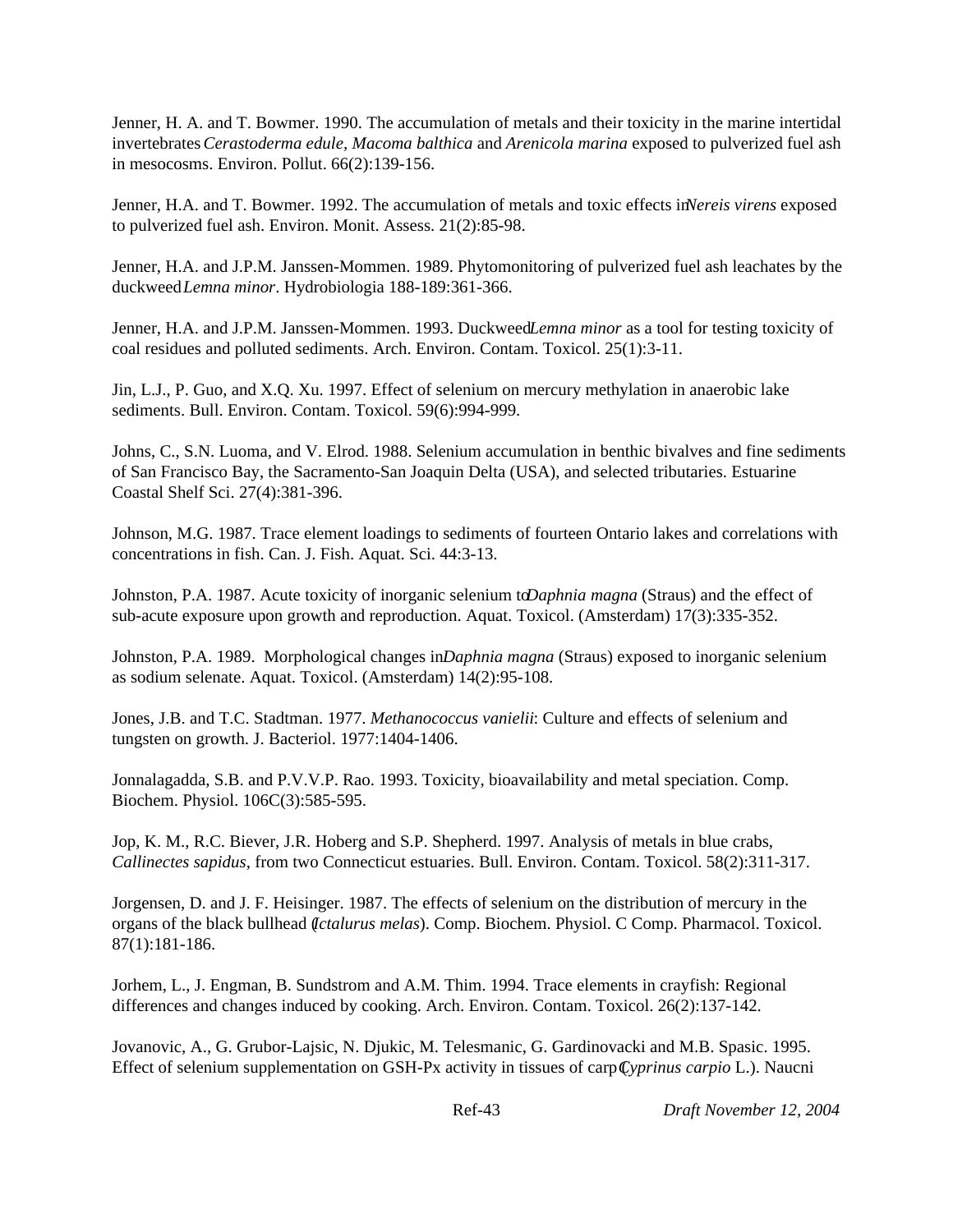Skupovi - Srp. Akad. Nauka Umet., Od. Prir.-Mat. Nauka, 6(Conference on Selenium, 1993):99-103.

Jovanovic, A., G. Grubor-Lajsic, N. Djukic, G. Gardinovacki, A. Matic and M. Spasic. 1997. The effect of selenium on antioxidant system in erythocytes and liver of the carp (*Cyprinus carpo* L.). Critical Rev. Food Sci. Nutr. 37(5):443-448.

Juhnke, I. and D. Ludemann. 1978. Results of the investigation of 200 chemical compounds for acute toxicity with the golden orfe test. Z. Wasser Abwasser Forsch. 11:161-164.

Julshamn, K., A. Andersen, O. Ringdal and J. Morkore. 1987. Trace elements intake in the Faroe Islands (Denmark): I. Element levels in edible parts of pilot whales (*Globicephalus meleanus*). Sci. Total Environ. 65(0):53-62.

Julshamn, K., K. Sandnes, O. Lie and R. Waagboe. 1990. Effects of dietary selenium supplementation on growth, blood chemistry and trace element levels in serum and liver of adult Atlantic salmon (*salar*). Fiskeridir. Skr., Ser. Ernaer. 3(2):47-58.

Kai, N., T. Ueda, M. Takeda and A. Kataoka. 1986a. The levels of mercury and selenium in gonad of marlins from the Pacific Ocean. Bull. Jap. Soc. Scient. Fish. 52(3):553-556.

Kai, N., T. Ueda, M. Takeda, Y. Takeda and A. Kataoka. 1986b. The levels of mercury and selenium in gonad of yellow fin (*Thunnus albacares*) and albacore (*Thunnus alalunga*). Bull. Jap. Soc. Scient. Fish. 52(6):1049-1054.

Kai, N., T. Ueda, Y. Takeda and A. Kataoka. 1988. The levels of mercury and selenium in blood of tunas. Nippon Suisan Gakkaishi 54(11):1981-5.

Kai, N., T. Ueda, Y Takeda and A. Kataoka. 1992a. The levels of mercury and selenium in gonad of Big-Eyed Tuna. J. of Shimonoseki Univer. Fish. 40(4):177-181.

Kai, N., T. Ueda and Y. Takeda. 1992b. The state of oxidation and its distribution of selenium in the blood of tuna and marlins. Nippon Suisan Gakkaishi 58(10):1883-1886.

Kai, N., T. Tsuda, T. Sakai, H. Murata, M. Hamada, Y. Tanoue, and T. Nagai. 1995. Glutathione peroxidase activity in the blood of tunas and marlins. Fish. Sci. 61(5):867-870.

Kai, N., T. Tsuda, T. Sakai, H. Murata, M. Hamada, Y. Tanoue and T. Nagai. 1996. The oxidation state and its distribution of selenium in the blood of cultured yellow taileriola quinqueradiata. Fish. Sci. 62(3):444-446.

Kaiser, I.I., P.A. Young and J.D. Johnson. 1979. Chronic exposure of trout to waters with naturally high selenium levels: Effects on transfer RNA methylation. J. Fish. Res. Board. Can. 36:689-694.

Kaiser, K.L.E. 1980. Correlation and predicition of metal toxicity to aquatic biota. Can. J. Fish. Aquat. Sci. 37:211-218.

Kaiser, K.L.E., S.P. Niculescu and G. Schuurmann. 1997. Feed forward backpropagation neural networks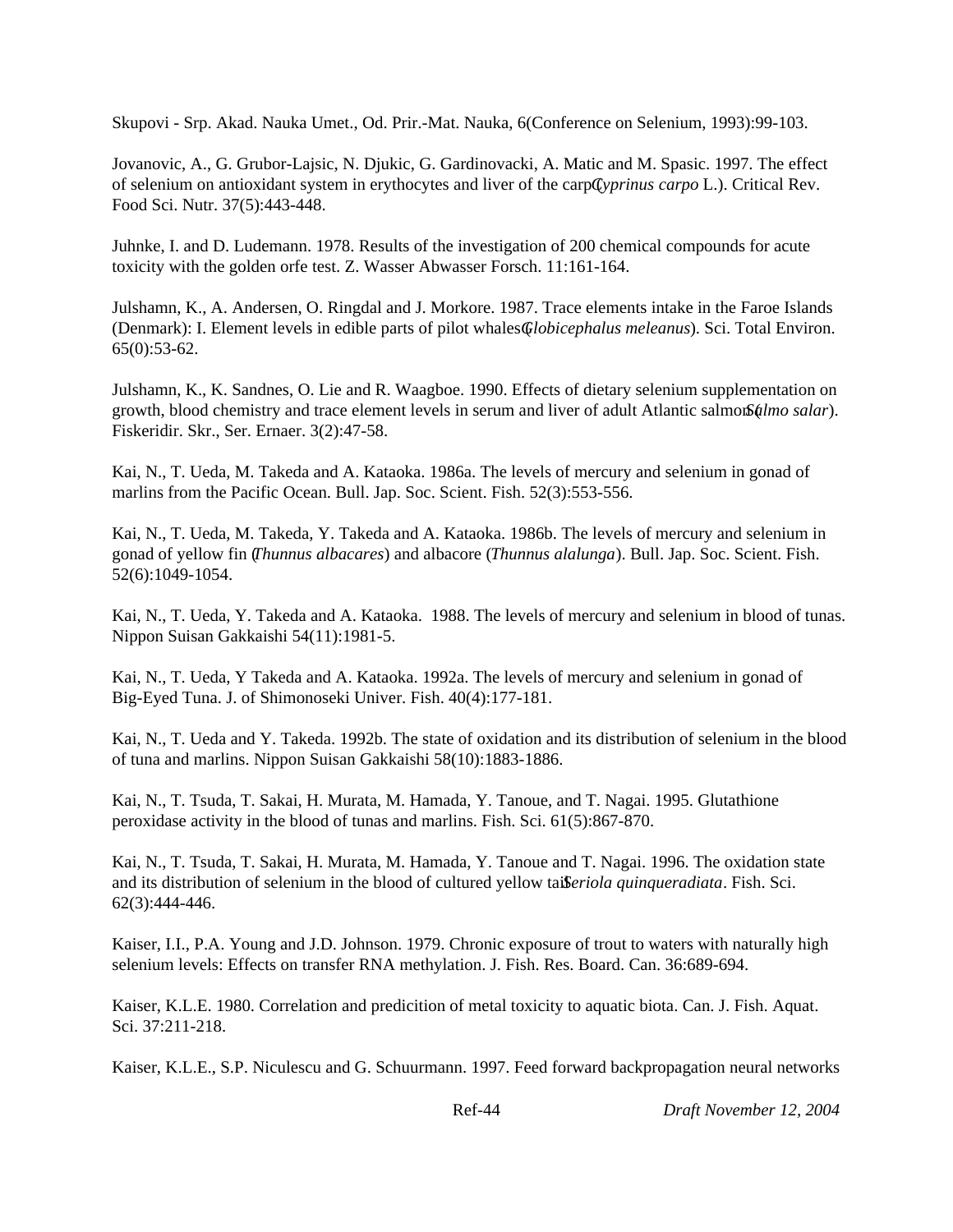and their use in predicting the acute toxicity of chemicals to the fathead minnow. Water Qual. Res. J. Can. 32(3):637-657.

Kalas, J.A., T.H. Ringsby, and S. Lierhagen. 1995. Metals and selenium in wild animals from Norwegian areas close to Russian nickel smelters. Environ. Monitor. Assess. 36(3):251-270.

Kapu, M.M. and D.J. Schaeffer. 1991. Planarians in toxicology. Responses of asexual *Dugesia dorotocephala* to selected metals. Bull. Environ. Contam. Toxicol. 47(2):302-307.

Karlson, U. and W.T. Frankenberger Jr. 1990. Volatilization of selenium from agricultural evaporation pond sediments. Sci. Total Environ. 92:41-54.

Kay, S.H. 1984. Potential for biomagnification of contaminants within marine and freshwater food webs. ADA150747. National Technical Information Service, Springfield, VA.

Keating, K.I. and P.B. Caffrey. 1989. Selenium deficiency induced by zinc deprivation in a crustacean. Proceedings Of The National Academy Of Sciences Of The United States Of America 86(16):6436-6440.

Keating, K.I. and B.C. Dagbusan. 1984. Effect of selenium deficiency on cuticle integrity in the Cladocera (Crustacea). Proc. Natl. Acad. Sci. U. S. A. 81:3433-3437.

Kedziroski, A., M. Nakonieczny, E. Swierczek and E. Szulinska. 1996. Cadmium-selenium antagonism and detoxifying enzymes in insects. Fresenius J. Anal. Chem. 354(5-6):571-575.

Keller, M.D., R.C. Selvin, W. Claus, and R.R.L. Guillard. 1987. Media for the culture of oceanic ultraphytoplankton. J. Phycol. 23(4):633-638.

Kelly, R.K., J.F. Klaverkamp, R.V. Hunt, and O. Nielsen. 1987. Chemical analysis of muscle from walleye (*Stizostedion vitreum*) with myofibrogranuloma, a chronic myopathy. Can. J. Fish. Aquat. Sci. 44(8):1425-1431.

Kemble, N.E., W.G. Brumbaugh, E.L. Brunson, F.J. Dwyer, C.G. Ingersoll, D.P. Monda and D.F. Woodward. 1994. Toxicity of metal-contaminated sediments from the Upper Clark Fork River, Montana, to aquatic invertebrates and fish in laboratory exposures. Environ. Toxicol. Chem. 13(12):1985-1997.

Kennedy, P.C. 1986. The use of mollusks for monitoring trace elements in the marine environment in New Zealand 1. The contribution of ingested sediment to the trace element concentrations in New Zealand mollusks. N. Z. J. Mar. Freshwater Res. 20(4):627-40.

Kennedy, C.J., L.E. McDonald, R. Loveridge, M.M. Strosher. 2000. The effect of bioaccumulated selenium on mortalities and deformities in the eggs, larvae, and fry of a wild population of cutthroat trout (*Oncorhynchus clarki lewisi*). Arch. Environ. Contam. Toxicol. 39:46-52.

Kersten, M., M. Kriews and U. Foerstner. 1991. Partitioning of trace metals released from polluted marine aerosols in coastal seawater. Mar. Chem. 36(1-4):165-182.

Khan, A.H., M. Ali, S.K. Biaswas and D.A. Hadi. 1987. Trace elements in marine fish from the Bay of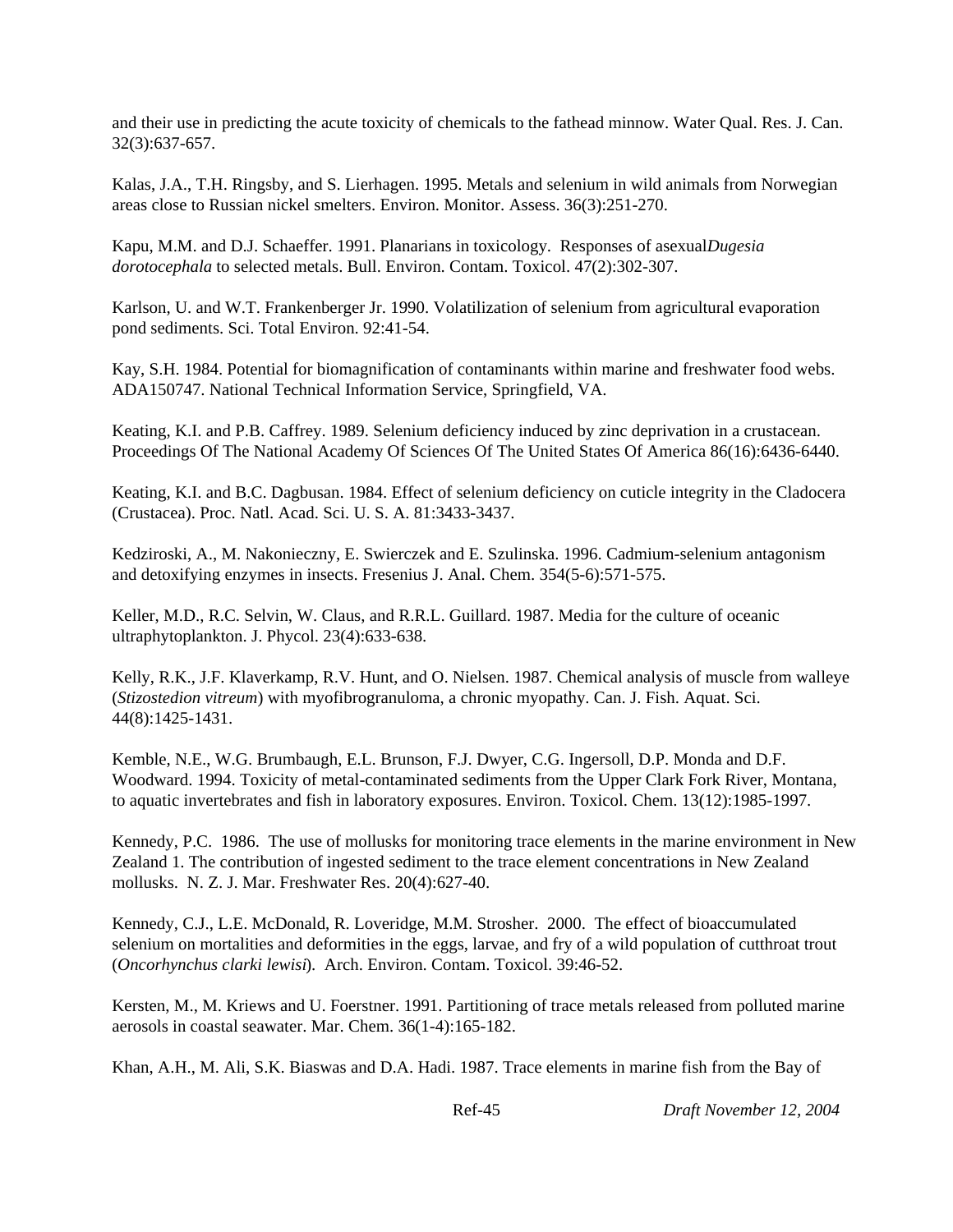Bengal (Bangladesh). Sci. Total Environ. 61(0):121-130.

Khangarot, B.S. 1991. Toxicity of metals to a freshwater tubificid worm, *Tubifex tubifex* (Muller). Bull. Environ. Contam. Toxicol. 46(6):906-912.

Kidwell, J.M., L.J. Phillips and G.F. Birchard. 1995. Comparative analyses of contaminant levels in bottom feeding and predatory fish using the national contaminant biomonitoring program data. Bull. Environ. Contam. Toxicol. 54(6):919-923.

Kiffney, P. and A. Knight. 1990. The toxicity and bioaccumulation of selenate, selenite and seleno-l-methionine in the cyanobacterium *Anabaena flos-aquae*. Arch. Environ. Contam. Toxicol. 19(4):488-494.

Kim, J.H., E. Birks and J.F. Heisinger. 1977. Protective action of selenium against mercury in northern creek chubs. Bull. Environ. Contam. Toxicol. 17:132-136.

Kimball, G. Manuscript. The effects of lesser known metals and one organic to fathead minnows (*Pimephales promelas*) and *Daphnia magna*. (Available from C.E. Stephan, U.S. EPA, Duluth, MN.)

King, K.A. and E. Cromartie. 1986. Mercury, cadmium, lead, and selenium in three waterbird species nesting in Galveston Bay, Texas, USA. Colonial Waterbirds 9(1):90-94.

King, K.A., T.W. Custer and J.S. Quinn. 1991. Effects of Mercury, Selenium and Organochlorine Contaminants on Reproduction of Forster's Terns and Black Sk*immer*s Nesting in a Contaminated Texas USA Bay. Arch. Environ. Contam. Toxicol. 20(1):32-40.

King, K.A., T.W. Custer and D.A. Weaver. 1994. Reproductive success of barn swallows nesting near a selenium-contaminated lake in east Texas, USA. Environ. Pollut. 84(1):53-58.

Kitamura, H. 1990. Relation between the toxicity of some toxicants to the aquatic animals (*Tanichthys albonubes* and *Neocaridina denticulata*) and the hardness of the test. Bull. Fac. Fish. Nagasaki Univ. Chodai Sui Kempo 67:13-19.

Klauda, R.J. 1985a. Influence of delayed initial feeding on mortality of striped bass larvae exposed to arsenic and selenium. Am. Fish. Soc. Annu. Meeting No. 115:92-93.

Klauda, R.J. 1985b. Acute and chronic effects of arsenic and selenium on the early life stages of striped bass. Report to Maryland Power Plant Siting Program, Maryland Department of Natural Resources. Publication JHU/APL PRPR-98. The Johns Hopkins University, Applied Physics Laboratory, Laurel, MD.

Klaverkamp, J.F., D.A. Hodgins and A. Lutz. 1983a. Selenite toxicity and mercury-selenium interactions in juvenile fish. Arch. Environ. Contam. Toxicol. 12:405-413.

Klaverkamp, J.F., W.A. Macdonald, W.R. Lillie and A. Lutz. 1983b. Joint toxicity of mercury and selenium in salmonid eggs. Arch. Environ. Contam. Toxicol. 12:415-419.

Kleinow, K.M. 1984. The uptake, disposition, and elimination of selenate, selenite and selenomethionine in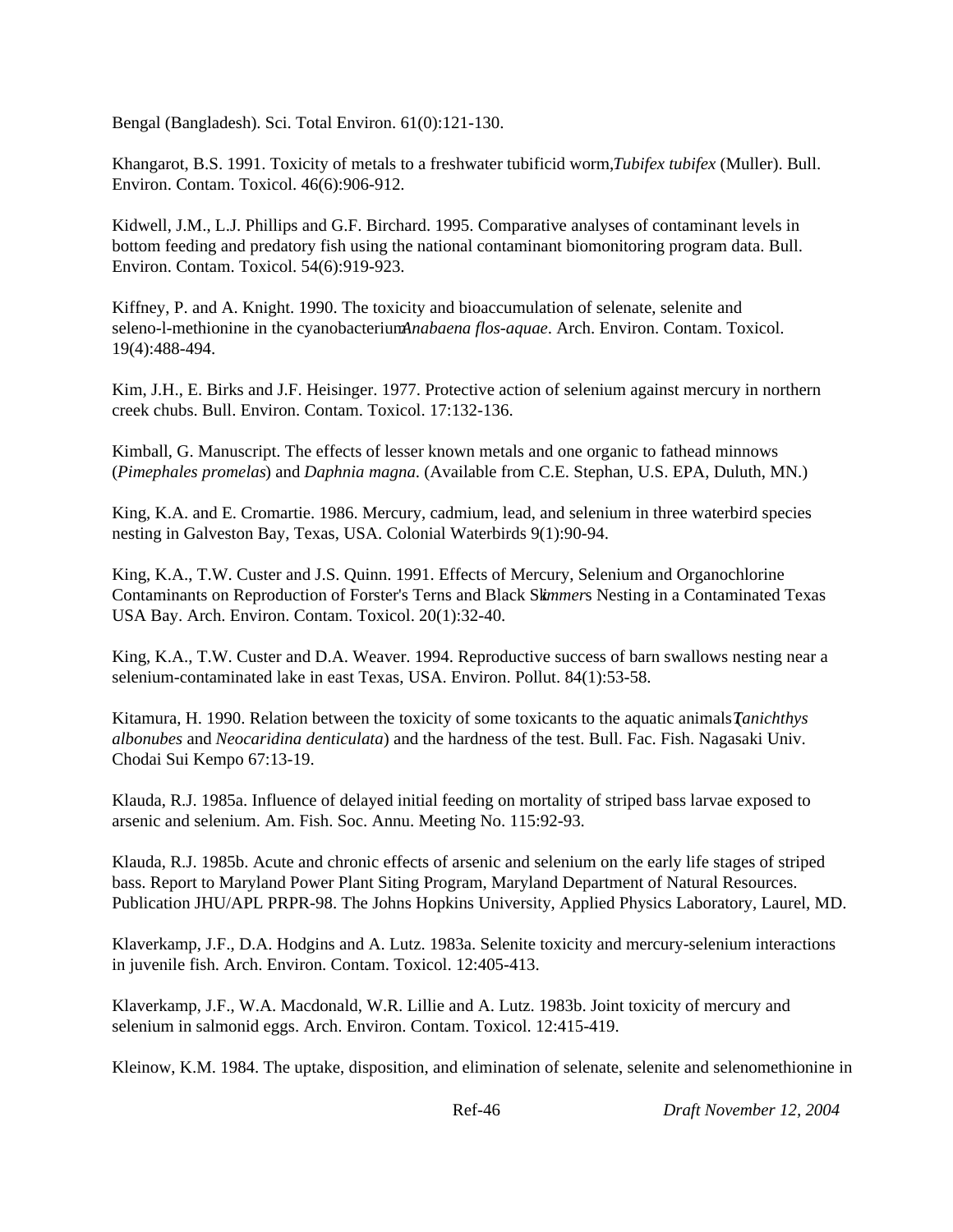the fathead minnow (*Pimephales promelas*). Ph.D. thesis. University of Wisoconsin-Milwaukee, Milwaukee, WI. Available from: University Microfilms, Ann Arbor, MI. Order NO. 85-09260.

Kleinow, K.M. and A.S. Brooks. 1986a. Selenium compounds in the fathead minnow *Rimephales promelas*) - I. Uptake, distribution, and elimination of orally administered selenate, selenite, and 1 selenomethionine. Comp. Biochem. Physiol. 83C:61-69.

Kleinow, K.M. and A.S. Brooks. 1986b. Selenium compounds in the fathead minnow *Rimephales promelas*) - II. Quantitative approach to gastrointestinal absorption, routes of elimination and influence of dietary pretreatment. Comp. Biochem. Physiol. 83C:71-76.

Klusek, C.S., M. Heit and S. Hodgkiss. 1993. Trace element concentrations in the soft tissue of transplanted freshwater mussels near a coal-fired power plant. In: Trace Elem. Coal Coal Combust. Residues. Keefer, R.F. and K.S. Sajwan (Eds). Lewis: Boca Raton, Fla. pp. 59-95.

Koeman, J.H., W.H.M. Peeters, C.H.M. Koudstaal-Hol, P.S. Tijoe and J.J.M. de Goeij. 1973. Mercuryselenium correlations in marine mammals. Nature 245:385-386.

Koenker R. 1994. Confidence intervals for regression quantiles. In Mandl P, Hušková M, eds, Asymptotic statistics: Proceedings of the Fifth Prague Symposium. Physica-Verlag, Heidelberg, Germany, pp 349-359.

Koenker, R., and K. F. Hallock. 2001. Quantile regression: An introduction. J. Econom. Perspect. 15:143- 156.

Koenker, R., and J. Gilbert Bassett. 1978. Regression Quantiles. Econometrica. 46:33-50.

Koenker, R., and J. A. F. Machado. 1999. Goodness of fit and related inference processes for quantile regression. J. Am. Stat. Assoc. 94:1296-1310.

Koenker R, Portnoy S. 1996. Quantile regression. Working Paper 97-0100. University of Illinois at Urbana-Champaign, College of Commerce and Business Administration, Office of Research, Urbana-Champaign.

Koh, T.S. and M.J. Harper. 1988. Lead-poisoning in black swans,*Cygnus atratus*, exposed to spent lead shot at Bool Lagoon Game Reserve, South Australia. Aust. Wild. Res. 15(4):395-404.

Koike, Y., Y. Nakaguchi, K. Hiraki, T. Takeuchi, T. Kokubo, and T. Ishimaru. 1993. Species and concentrations of selenium and nutrients in Tanabe Bay during red tide due to *Gymnodinium nagasakiense*. J. Oceanog. 49(6):641-656.

Kovacs, M., I. Nyary, L. Toth. 1984. The microelement content of some submerged and floating aquatic plants. Acta Botancia Hungarica 30(1-2):173-186.

Kralj, N. and A. Stunja. 1994. Effects of selenium, lead and magnesium on the activity of hydrolytic enzymes in kidneys of the carp (*Cyprinus carpio* L.). Period. Biol. 96(4):496-498.

Kramer, K.J.M., H.A. Jenner and D. DeZwart. 1989. The valve movement response of mussels: a tool in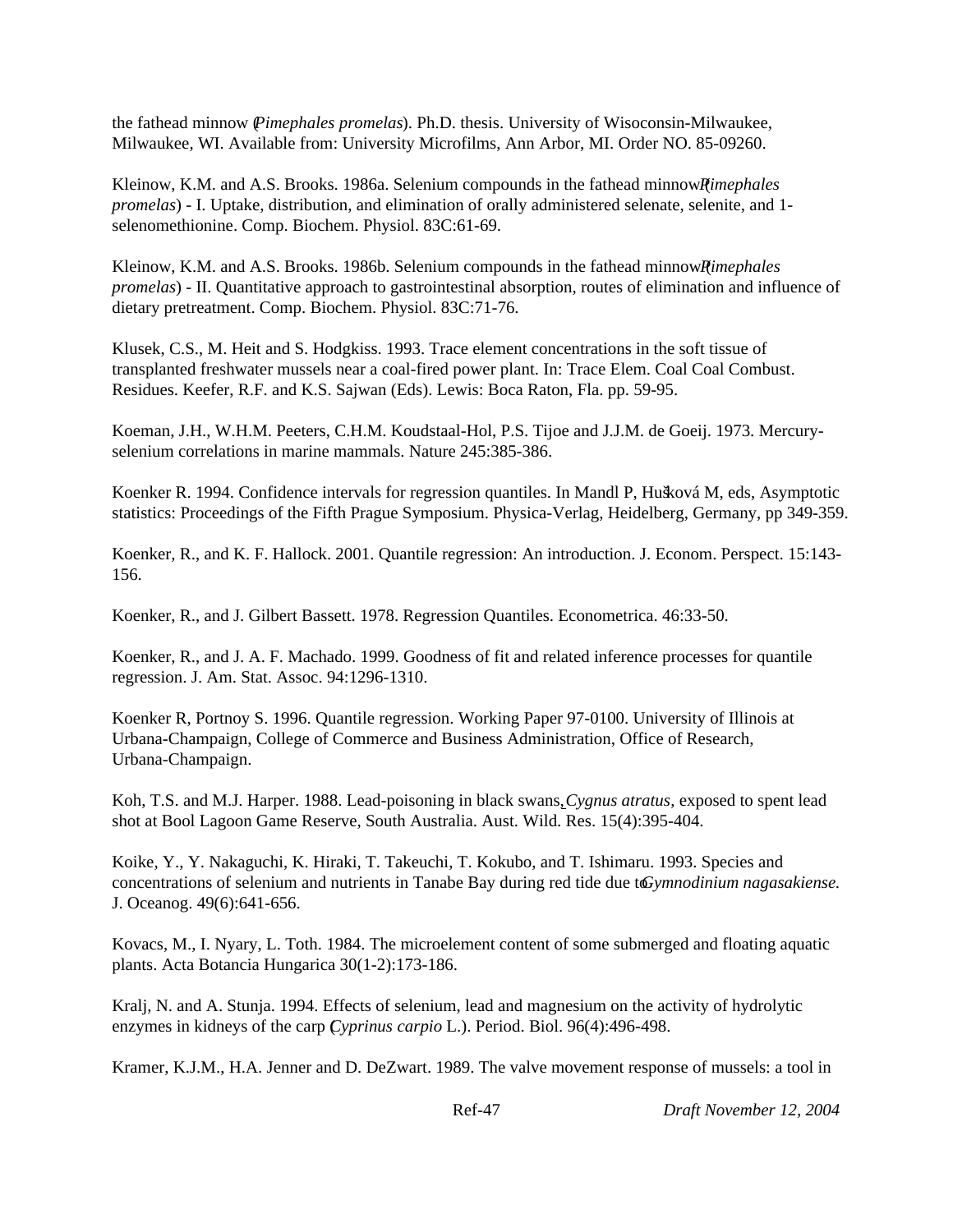biological monitoring. Hydrobiol. 188-189:433-443.

Krishnaja, A.P., M.S. Rege and A.G. Joshi. 1987. Toxic effects of certain heavy metals (mercury, cadmium, lead, arsenic and selenium) on the intertidal crab *Scylla serrata*. Mar. Environ. Res. 21(2):109-120.

Krizkova, L., L. Horniak, S. Slavikova and L. Ebringer. 1996. Protective effect of sodium selenite on ofloxacin-induced loss of chloroplast DNA in *Euglena gracilis*. Fol. Microbiol. 41(4):329-332.

Krogh, M. and P. Scanes. 1997. Organochlorine compound and trace metal contaminants in fish near Sydney's ocean outfalls. Mar. Pollut. Bull. 33(7-12):213-225.

Krushevska, A., A. Lasztity, M. Kotrebai and R.M. Barnes. 1996. Addition of tertiary amines in the semiquantitative, multi-element inductively coupled plasma mass spectrometric analysis of biological materials. J. Anal. At. Spectrom. 11(5):343-352.

Kruuk, H. and J.W.H. Conroy. 1991. Mortality of Otters *Lutra lutra* in Shetland Scotland UK. J. Appl. Ecol. 28(1):83-94.

Kuehl, D.W. and R. Haebler. 1995. Organochlorine, organobromine, metal, and selenium residues in bottlenose dolphins (*Tursiops truncatus*) collected during an unusual mortality event in the Gulf of Mexico, 1990. Arch. Environ. Contam. Toxicol. 28(4):494-499.

Kuehl, D.W., R. Haebler and C. Potter. 1994. Coplanar PCB and metal residues in dolphins from the U.S. Atlantic Coast including Atlantic bottlenose obtained during the 1987-88 mass mortality. Chemosphere 28(6):1245-1253.

Kuliev, G.K. 1984. Effect of selenium on nutria growth and reproductive capacity. Sel'Skokhozyaistvennaya Biologiya 0(10):121-122.

Kumar, H.D. 1964. Adaption of a blue-green alga to sodium selenate and chloramphenicol. Cell Physiol. 5:465.

Kumar, H.D., and G. Prakash. 1971. Toxicity of selenium to the blue-green algae, *Anacystis nidulans* and *Anabaena variabilis*. Ann. Bot. (Lond.) 35:697-705.

Kuss, S., S. Thakral and J. Behjan. 1995. Arroyo Simi characterization: A multi-purpose stream study to facilitate site specific permit requirements. Proc. Water Environ. Fed. Annu. Conf. Expo., 68th, Volume 4. Water Environment Federation: Alexandria, Va. pp. 307-317.

Lahermo, G., Alfthan, and Wang. 1998. Selenium and Arsenic in the Environment in Finland*Iournal of Environmental Pathology, Toxicology and Oncology.* 17:205- .

Lakshmanan, P.T. and J. Stephen. 1994. Trace metals in cephalopod mollusks - a unique phenomenon in metal accumulation. Nutr. Bioact. Subst. Aquat. Org., Pap. Symp., Meeting Date 1993. Devadasan, K. (Ed). Soc. Fish. Technol. (India): Cochin, India. pp. 254-265.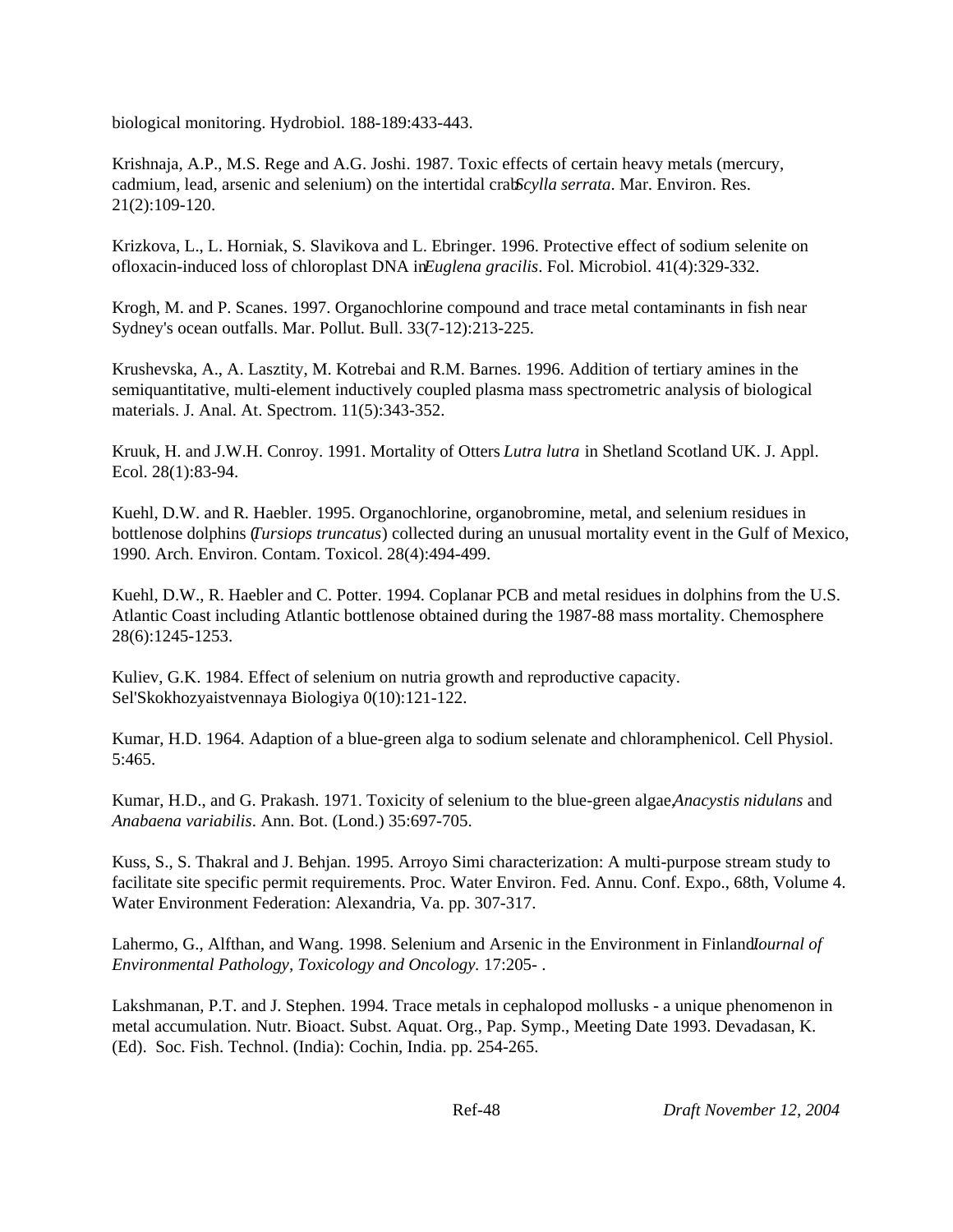Lalitha, K. and P. Rani. 1995. Mitochondrial selenium-75 uptake and regulation revealed by kinetic analysis. Biol. Trace Element Res. 49(1):21-42.

Lalitha, K., P. Rani and V. Narayanaswami. 1994. Metabolic relevance of selenium in the insec*Corcyra cephalonica*: Uptake of 75Se and subcellular distribution. Biol. Trace Element Res. 41(3):217-233.

LamLeung, S.Y., V.K.W. Cheng and Y.W. Lam. 1991. Application of a microwave oven for drying and nitric acid extraction of mercury and selenium from fish tissue. Analyst (London) 116(9):957-959.

Lan, W.G., M.K. Wong and Y.M. Sin. 1994a. Microwave digestion of fish tissue for selenium determination by differential pulsed polarography. Talanta 41(1):53-58.

Lan, W.G., M.K. Wong, Y.M. Sin. 1994b. Comparison of four microwave digestion methods for the determination of selenium in fish tissue by using hydride generation atomic absorption spectrometry. Talanta 41(2):195-200.

Lan, W.G., M.K. Wong, N. Chen, and Y.M. Sin. 1995. Effect of combined copper, zinc, chromium and selenium by orthogonal array design on alkaline phosphatase activity in liver of the red sea bream, *Chrysophrys major*. Aquaculture 131(3-4):219-230.

Landau, M., R.H. Pierce, L.D. Williams and D.R. Norris. 1985. Contamination and growth of the shrimp, *Penaeus stylirostris* Stimpson, cultured in a seawater/wastewater aquaculture system. Bull. Environ. Contam. Toxicol. 35(4):537-45.

Langlois, C. and R. Langis. 1995. Presence of airborne contaminants in the wildlife of northern Quebec. Sci. Total Environ. 160-161(0):391-402.

Larsen, E.H. and S. Stuerup. 1994. Carbon-enhanced inductively coupled plasma mass spectrometric detection of arsenic and selenium and its application to arsenic speciation. J. Anal. At. Spectrom. 9(10):1099-1105.

Larsen, E.H., G.A. Pedersen, and J.W. McLaren. 1997. Characterization of National Food Agency shrimp and plaice reference materials for trace elements and arsenic species by atomic and mass spectrometric techniques. J. Anal. At. Spectrom. 12(9):963-968.

Larsen, L.F. and P. Bjerregaard. 1995. The effect of selenium on the handling of mercury in the shore crab *Carcinus maenas*. Mar. Pollut. Bull.31(1-3):78-83.

Lauchli, A. 1993. Selenium in plants: Uptake, functions, and environmental toxicity. Botanica Acta 106(6):455-468.

Law, R.J., R.L. Stringer, C.R. Allchin and B.R. Jones. 1996. Metals and organochlorines in sperm whales (*Physeter macrocephalus*) stranded around the North Sea during the 1994/1995 winter. Mar. Pollut. Bull. 32(1):72-77.

LeBlanc, G.A. 1980. Acute toxicity of priority pollutants to water flea (*Daphnia magna*). Bull. Environ. Contam. Toxicol. 24:684-691.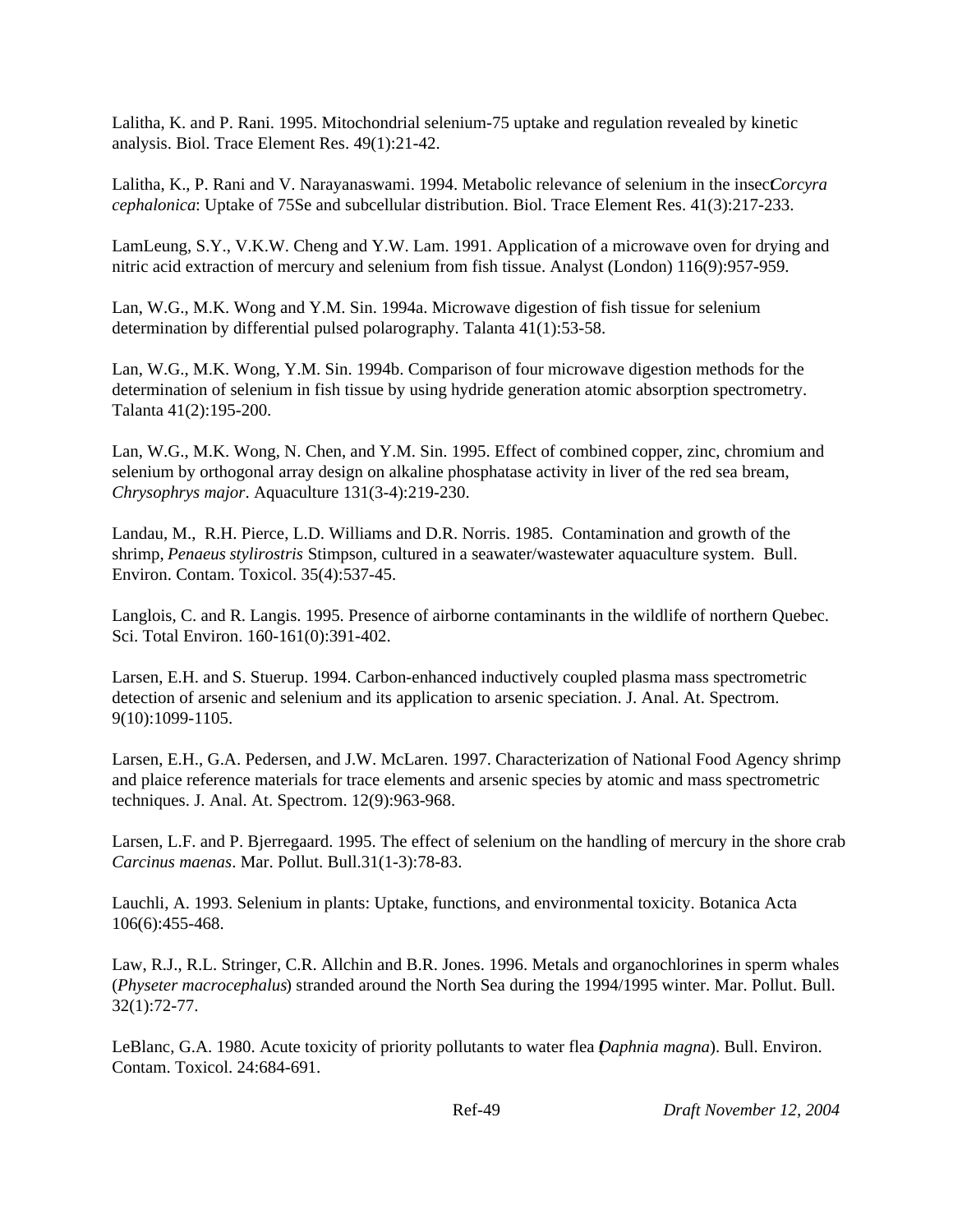LeBlanc, G.A. 1984. Interspecies relationships in acute toxicity of chemicals to aquatic organisms. Environ. Toxicol. Chem. 3:47-60.

Lee, B.G. and N.S. Fisher. 1992a. Decomposition and release of elements from zooplankton debris. Mar. Ecol. Prog. Ser. 88(2-3):117-128.

Lee, B.G. and N.S. Fisher. 1992b. Degradation and elemental release rates from phytoplankton debris and their geochemical implications. Limnol. Oceanogr. 37(7):1345-1360.

Lee, B.G. and N.S. Fisher. 1993. Release rates of trace elements and protein from decomposing planktonic debris. 1. Phytoplankton debris. J. Mar. Res. 51(2):391-421.

Leighton, F.A. and G. Wobeser. 1994. Salinity and selenium content in western Canadian wetlands. Wildl. Soc. Bull. 22(1):111-116.

Leland, H.V. and B.C. Scudder. 1990. Trace elements in *Corbicula fluminea* from the San Joaquin River, California. Sci. Total Environ. 97-98:641-672.

Lemaire, P., A. Viarengo, L. Canesi, and D.R. Livingstone. 1993. Pro-oxidant and antioxidant processes in gas gland and other tissues of cod (*Gadus morhua*). J. Comp. Physiol. -B, Biochem., System., Environ. Physiol. 163(6):477-486.

Lemly, A.D. 1982. Response of juvenile centrarchids to sublethal concentrations of waterbourne selenium. I. Uptake, tissue distribution, and retention. Aquat. Toxicol. 2:235-252.

Lemly, A.D. 1983. A simple activity quotient for detecting pollution-induced stress in fishes. Environ. Technol. Lett. 4(4):173-178.

Lemly, A.D. 1985a. Toxicology of selenium in a freshwater reservoir: Implications for environmental hazard evalutaion and safety. Ecotoxicol. Environ. Safety. 10:314-338.

Lemly, A.D. 1985b. Ecological basis for regulating aquatic emissions from the power industry: The case with selenium. Regul. Toxicol. Pharmacol. 5:465-486.

Lemly, A.D. 1993a. Metabolic stress during winter increases the toxicity of selenium to fish. Aquat. Toxicol. (Amsterdam) 27(1-2):133-158.

Lemly, A.D. 1993b. Teratogenic effects of selenium in natural populations of freshwater fish. Ecotoxicol. Environ. Safety 26(2):181-204.

Lemly, A.D. 1993c. Guidelines for evaluating selenium data from aquatic monitoring and assessment studies. Environ. Monitor. Assess. 28(1):83-100.

Lemly, A.D. 1994. Agriculture and wildlife: Ecological implications of subsurface irrigation drainage. J. Arid Environ. 28(2):85-94.

Lemly, A.D. 1995. A protocol for aquatic hazard assessment of selenium. Ecotoxicol. Environ. Safety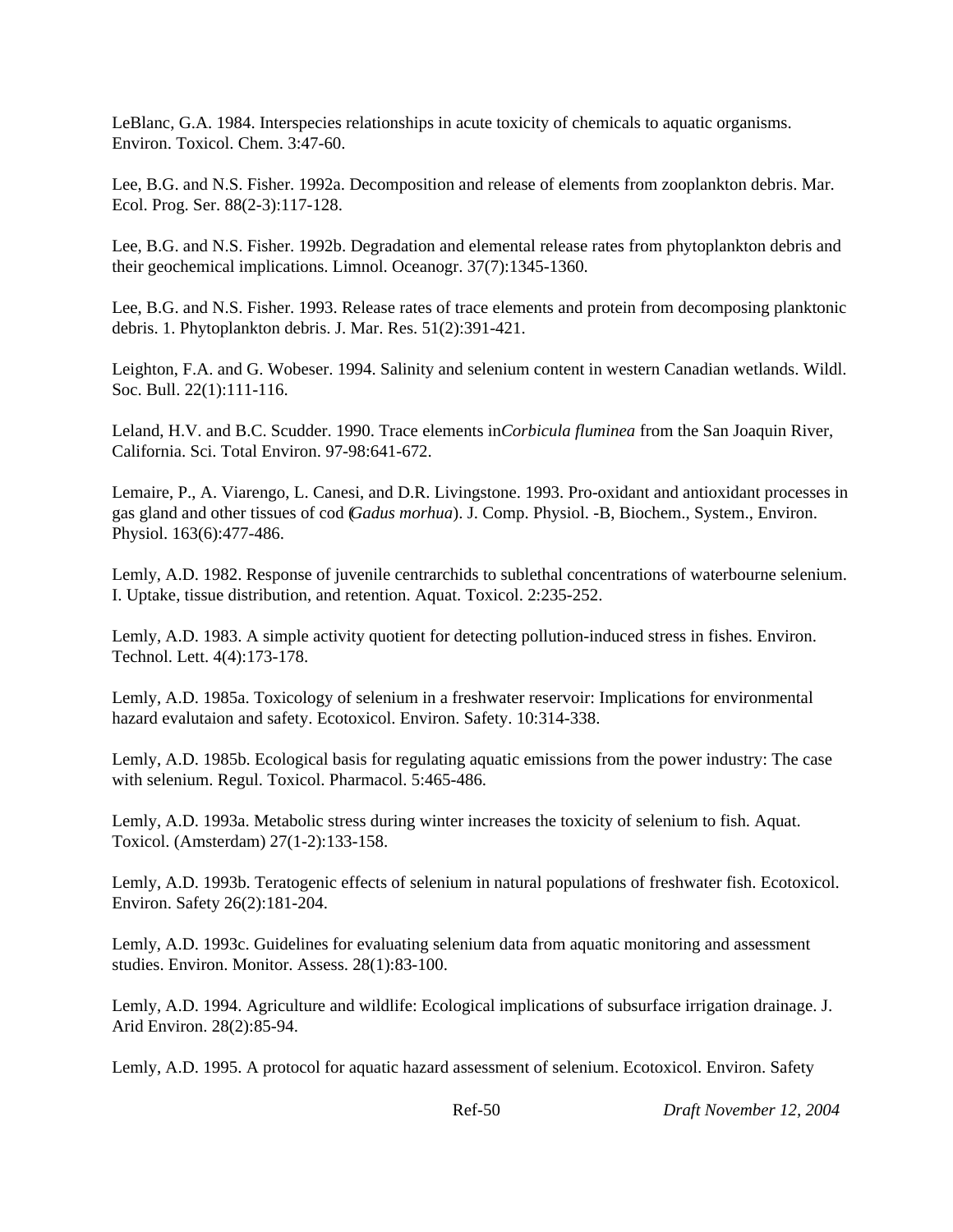32(3):280-288.

Lemly, A.D. 1996a. Assessing the toxic threat of selenium to fish and aquatic birds. Environ. Monitor. Assess. 43(1):19-35.

Lemly, A.D. 1996b. Winter stress syndrome: an important consideration for hazard assessment of aquatic pollutants. Ecotoxicol. Environ. Safety. 34(3):223-227.

Lemly, A.D. 1997a. Ecosystem recovery following selenium contamination in a freshwater reservoir. Ecotoxicol. Environ. Safety. 36(3):275-281.

Lemly, A.D. 1997b. A teratogenic deformity index for evaluating impacts of selenium on fish populations. Ecotoxicol. Environ. Safety. 37:259-266.

Lemly, A.D. 1997c. Environmental hazard of selenium in the Animas La Plata water development project. Ecotoxicol. Environ. Safety. 37:92-96.

Lemly, A.D. 1997d. Environmental implications of excessive selenium: A review. Biomed. Environ. Sci. 10(4):415-435.

Lemly, A.D. 1998. A position paper on selenium in ecotoxicology: a procedure for deriving site-specific water quality criteria. Ecotoxicol. Environ. Safety. 39:1-9.

Lemly, A.D. and G.J. Smith. 1987. Aquatic cycling of selenium: Implications for fish and wildlife. U.S. Dept. of the Interior, U.S. Fish and Wildlife Service, Fish and Wildlife Leaflet 12. 10 pp.

Leonzio, C., C. Fossi and S. Focardi. 1986. Lead, mercury, cadmium and selenium in two species of gull feeding on inland dumps, and in marine areas. Sci. Total Environ. 57(0):121-128.

Leonzio, C., M. Lambertini, A. Massi, S. Focardi, and C. Fossi. 1989. An assessment of pollutants in eggs of Audouin's gull (*Larus audouinii*), a rare species of the Mediterranean Sea. Sci. Total Environ. 78(0):13-22.

Leonzio, C., S. Focardi and C. Fossi. 1992. Heavy Metals and Selenium in Stranded Dolphins of the Northern Tyrrhenian Northwest Mediterranean. Sci. Total Environ. 119:77-84.

Leskinen, J., O.V. Lindqvist, J. Lehto, Jari and P. Koivistoinen. 1986. Selenium and mercury contents in Northern pike (*Esox lucius*, L.) of Finnish man-made and natural lakes. Vesientutkimuslaitoksen Julk. 65:72-9.

Levander, O.A. 1977. Metabolic interrelationships between arsenic and selenium. Environ. Health Perspect. 19:159-164.

Li, H., H. Nagasawa and K. Matsumoto. 1996. Graphite-furnace atomic absorption spectrometry of organomercury and organoselenium in extracts of biological samples with an organopalladium matrix modifier. Anal. Sci. 12(2):215-218.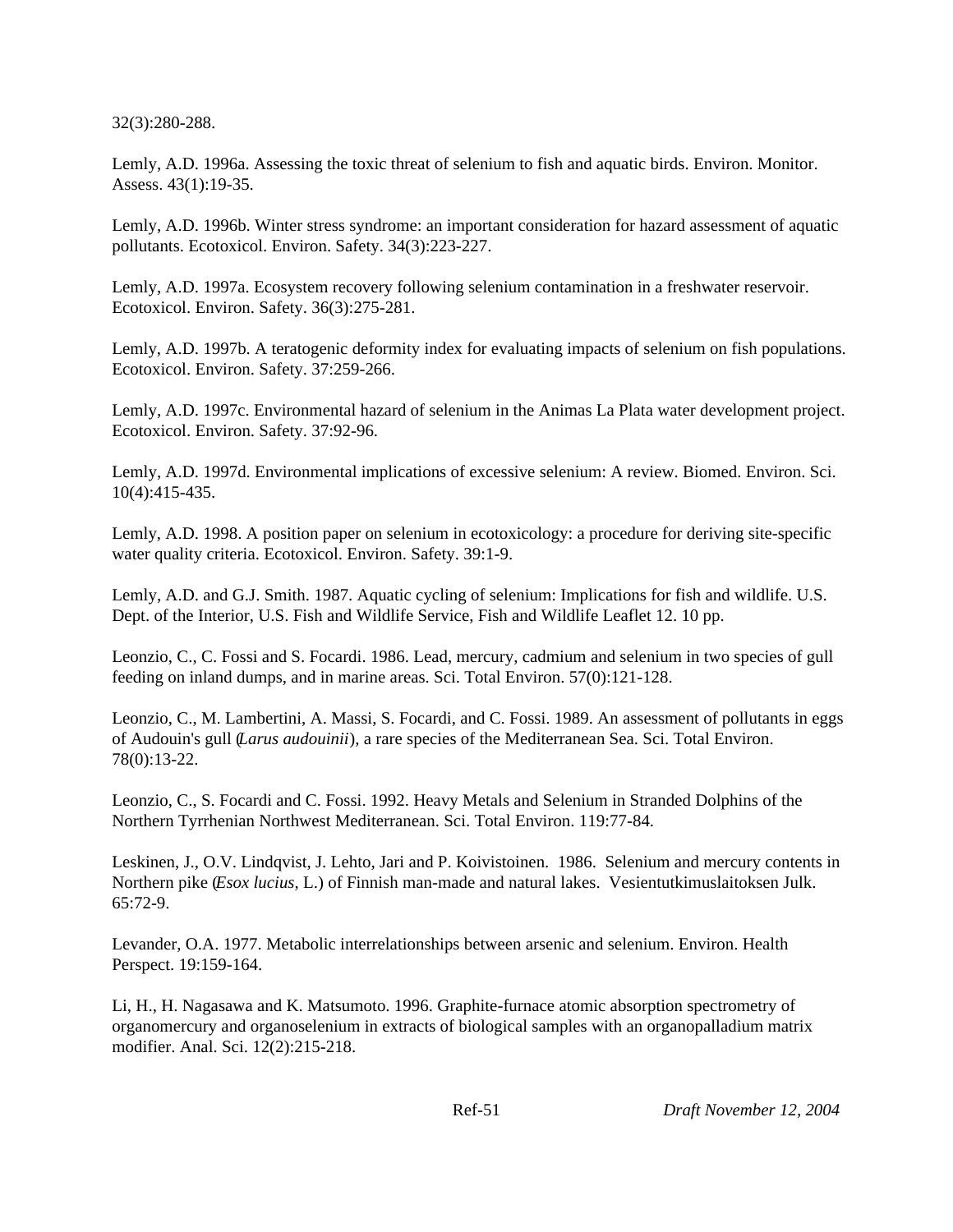Lie, O., E. Lied, A. Maage, L.R. Njaa and K. Sandnes. 1994. Nutrient content of fish and shellfish. Fiskeridir. Skr., Ser. Ernaer. 6(2):83-105.

Lim, C. and D.M. Akiyama. 1995. Nutrient requirements of penaeid shrimp. In: Nutr. Util. Technol. Aquacult. 60-73. Lim, C.E. and D.J. Sessa (Eds). AOCS Press: Champaign, Ill. pp. 60-73.

Lindstrom, K. 1984. Selenium and algal growth. In: Proceedings of the third international symposium on industrial uses of selenium and tellurium. Selenium-Tellurium Development Association, Darien, CT. pp. 441-469.

Lindstrom, K. 1985. Selenium requirement of the dinoflagellate *Peridinopsis borgei* (Lemm). Int. Rev. Gesamten Hydrobiol. 70:77-85.

Lindstrom, K. 1991. Nutrient Requirements of the Dinoflagellate *Peridinium gatunense*. J. Phycol. 27(2):207-219.

Lipinski, N.G., P.M. Huang, W.K. Liaw and U.T. Hammer. 1986. The effects of chemical treatments on the retention and redox reactions of selenium by selected freshwater sediments. In: Proceedings of the twelfth annual aquatic toxicity workshop. Ozburn, G.W. (Ed.). Canadian Technical Report of Fisheries and Aquatic Sciences No. 1462. Department of Fisheries and Oceans, Ottawa, Ontario, Canada. pp. 166- 184.

Liu, D.L., Y. P. Yang, M. H. Hu, P. J. Harrison and N. M. Price. 1987. Selenium content of marine food chain organisms from the coast of China. Mar. Environ. Res. 22(2): 151-165.

Liu, Y.F., R.H. Tang, Q.X. Zhang, J.Y. Shi, X.M. Li, Z.Q. Liu and W. Zhao. 1986. Stimulation of cell growth of *Tetrahymena pyriformis* and *Chlamydomonas reinhardtii* by trace elements. Biol. Trace Elem. Res. 9(2):89-99.

Livingston, R.J., G.F. Brendel and D.A. Bruzek. 1991. Coal ash artificial reef demonstration. Proc. - Int. Ash Use Symp., 9th, Volume GS-7162, Vol. 2, 50/1-50/9. Electr. Power Res. Inst.: Palo Alto, Calif.

Livingstone, D.R., F. Lips, P. Garcia Martinez and R.K. Pipe. 1992. Antioxidant Enzymes in the Digestive Gland of the Common MusselMytilus *edulis*. Mar. Biol. (Berlin) 112(2):265-276.

Lizama, L.C., L.R. McDowell, and J.E. Marion. 1989. Utilization of aquatic plants *Elodea canadensis* and *Hydrilla verticillata* in laying hen diets: II. Macrominerals and microminerals. Nutr. Rep. Int. 39(3):521-536.

Lobel, P.B., S.P. Belkhode, S.E. Jackson and H.P. Longerich. 1989. A universal method for quantifying and comparing the residual variability of element concentrations in biological tissues using elements in the mussel *Mytilus edulis* as a model. Mar. Biol. (Berlin) 102(4):513-518.

Lobel, P.B., S.P. Belkhode, S.E. Jackson and H.P. Longerich. 1990. Recent taxonomic discoveries concerning the mussel *Mytilus*: implications for biomonitoring. Arch. Environ. Contam. Toxicol. 19(4):508-512.

Lobel, P.B., H.P. Longerich, S.E. Jackson, S.P. Belkhode. 1991. A major factor contributing to the high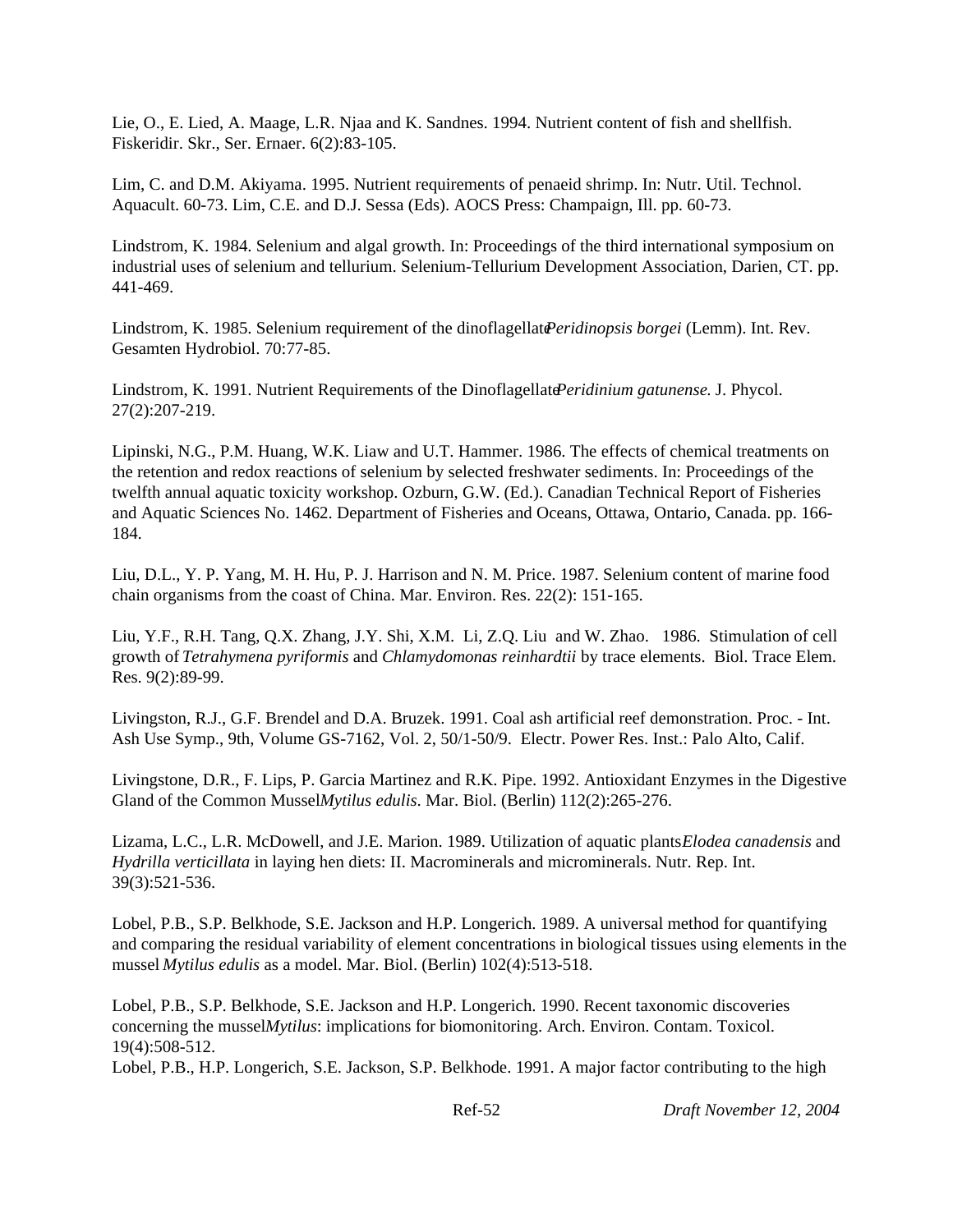degree of unexplained variability of some elements concentrations in biological tissue: 27 elements in 5 organs of the mussel *Mytilus* as a model. Arch. Environ. Contam. Toxicol. 21(1):118-125.

Lobel, P.B., C.D. Bajdik, S.P. Belkhode, S.E. Jackson and H.P. Longerich. 1992a. Improved protocol for collecting mussel watch specimens taking into account sex size condition shell shape and chronological age. Arch. Environ. Contam. Toxicol. 21(3):409-414.

Lobel, P.B., S.P. Belkhode, C. Bajdik, W.E. Jackson and H.P. Longerich. 1992b. General characteristics of the frequency distributions of element concentrations and of interelemental correlations in aquatic organisms. Mar. Environ. Res. 33(2):111-126.

Lohner, T.W., R.J. Reash, V.E. Willet and L.A. Rose. 2001. Assessment of tolerant sunfish populations (*Lepomis* sp.) Inhabiting selenium-laden coal ash effluents, 1. hematological and population level assessment. Ecotoxicol. Environ. Safety 50:203-216.

Lohner, T.W., R.J. Reash, V.E. Willet and L.A. Rose. 2001. Assessment of tolerant sunfish populations (*Lepomis* sp.) Inhabiting selenium-laden coal ash effluents, tissue biochemistry evaluation. Ecotoxicol. Environ. Safety 50:217-224.

Lohner, T.W., R.J. Reash, V.E. Willet and L.A. Rose. 2001. Assessment of tolerant sunfish populations (*Lepomis* sp.) Inhabiting selenium-laden coal ash effluents, 3.serum chemistry and fish health indicators. Ecotoxicol. Environ. Safety 50:225-232.

Lonzarich, D. G., T.E. Harvey and J.E. Takekawa. 1992. Trace element and organochlorine concentrations in California Clapper Rail *Rallus longirostris obsoletus* Eggs. Arch. Environ. Contam. Toxicol. 23(2):147-153.

Lorentzen, M., A. Maage and K. Julshamn. 1994. Effects of dietary selenite or selenomethionine on tissue selenium levels of Atlantic salmon (*Salmo salar*). Aquaculture 121(4):359-367.

Losi, M.E. and W.T. Frankenberger, Jr. 1997. Reduction of selenium oxyanions by *Enterobacter cloacae* strain SLD1a-1: Reduction of selenate to selenite. Environ. Toxicol. Chem. 16(9):1851-1858.

Lourdes, M., A. Cuvin-Aralar and R.W. Furness. 1990. Tissue distribution of mercury and selenium in minnows, *Phoxinus phoxinus*. Bull. Environ. Contam. Toxicol. 45(5):775-782.

Low, K.W. and Y.M. Sin. 1995. In vitro effect of mercuric chloride and sodium selenite on chemiluminescent response of pronephros cells isolated from tilapia*Qreochromis aureus*. Bull. Environ. Contam. Toxicol. 55(6):909-915.

Low, K.W. and Y.M. Sin. 1996. In vivo and in vitro effects of mercuric chloride and sodium selenite on some non-specific immune responses of blue gourami*Trichogaster trichopterus* (Pallus). Fish Shellfish Immunol. 6(5):351-362.

Lowe, T.P., T.W. May, W.G. Brumbaugh and D.A. Kane. 1985. National contaminant biomonitoring program: Concentrations of seven elements in freshwater fish, 1978-1981. Arch. Environ. Contam. Toxicol. 14:363-388.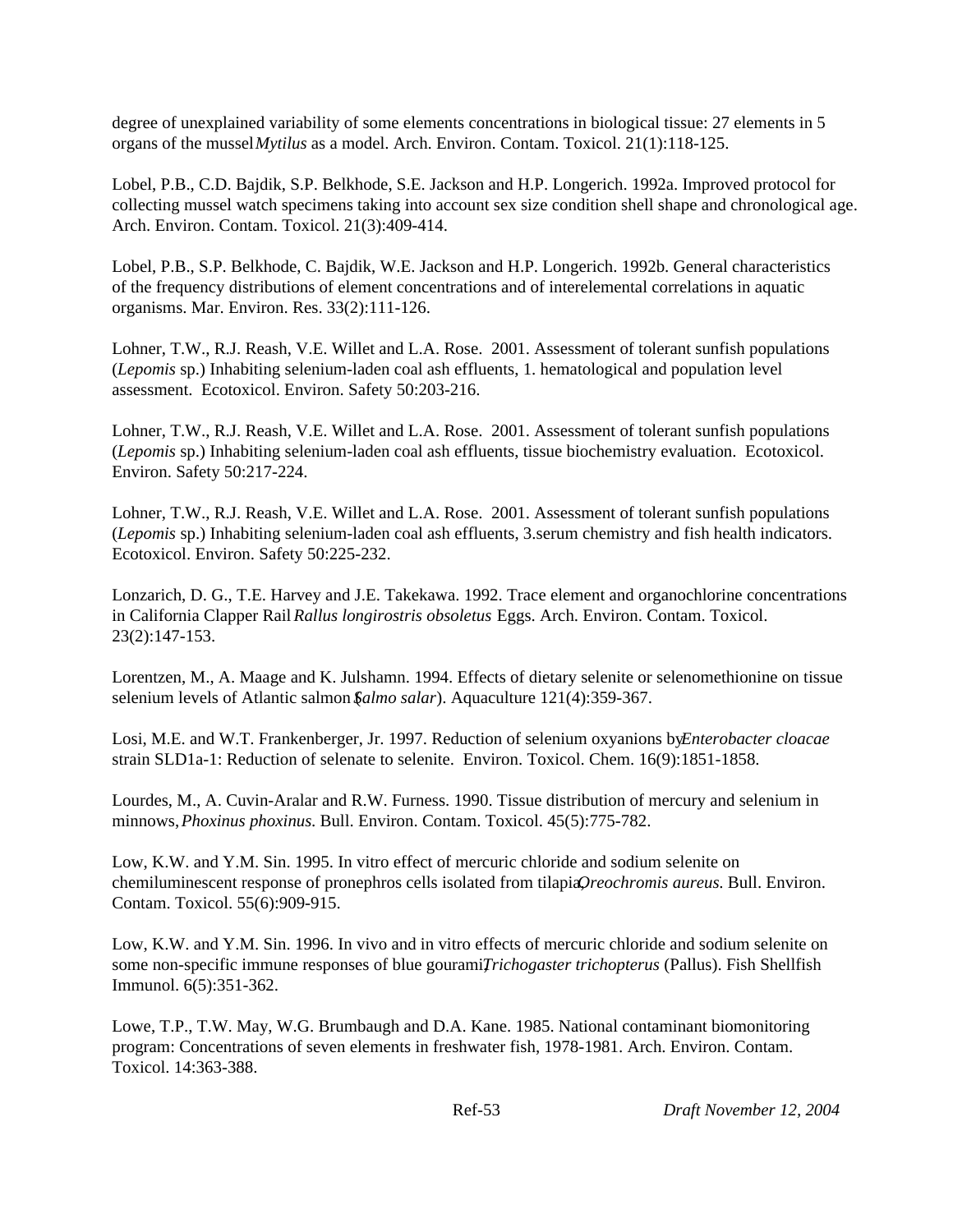Lucas, H.F., Jr., D.N. Edgington and P.J. Colby. 1970. Concentrations of trace elements in Great Lakes fishes. J. Fish. Res. Board Can. 27:677-684.

Lunde, G. 1973. The presence of lipid-soluble selenium compounds in marine oils. Biochem. Biophys. Acta 304:76-80.

Lundquist, T.J., F.B. Green, R.B. Tresan, R.D. Newman, W. J. Oswald and M.B. Gerhardt. 1994. The algal-bacterial selenium removal system: mechanisms and field study. In: Selenium Environ. Frankenberger, W.T., Jr. and S. Benson (Eds). Dekker: New York, N. J. pp. 251-278.

Luoma, S.N. and D.J.H. Phillips. 1988. Distribution, variability, and impacts of trace elements in San Francisco Bay. Mar. Pollut. Bull. 19(9):413-25.

Luoma, S.N., C. Johns, N.S. Fisher, N.A. Steinberg, R.S. Oremland and J.R. Reinfelder. 1992. Determination of selenium bioavailability to a benthic bivalve from particulate and solute pathways. Environ. Sci. Technol. 26(3):485-491.

Lussier, S.M. 1986. U.S. EPA, Narraganesett, RI. (Memorandum to D.J. Hansen, U.S. EPA, Narragansett, RI.)

Luten, J.B., et al. 1980. Mercury and selenium in marine and freshwater fish. J. Food Sci. 45:416.

Lyle, J.M. 1986. Mercury and selenium concentrations in sharks from Northern Australian waters. Aust. J. Mar. Freshwater Res. 37(3):309-322.

Lytle, T.F. and J.S. Lytle. 1982. Heavy metals in oysters and clams of St. Louis Bay, Mississippi. Bull. Environ. Contam. Toxicol. 29:50-57.

Maage, A. and R. Waagboe. 1990. Zinc and selenium in tissues of young Atlantic salmon *Salmo salar* fed diets containing different lipid sources at two levels of vitamin E. Fiskeridir. Skr., Ser. Ernaer. 3(2):21-29.

Maage, A., H. Sveier and K. Julshamn. 1989. A comparison of growth rate and trace element accumulation in Atlantic salmon (*Salmo salar*) fry fed four different commercial diets. Aquaculture 79(1-4):267-273.

MacFarlane, R.D., G.L. Bullock and J.J.A. McLaughlin. 1986. Effects of five metals on susceptibility of striped bass to *Flexibacter columnaris*. Trans. Am. Fish Soc. 115:227-231.

MacKay, N.J., M.N. Kazacos, R.J. Williams and M.I. Leedow. 1975. Selenium and heavy metals in black marlin. Mar. Pollut. Bull. 6:57-61.

Mackey, E.A., P.R. Becker, R. Demiralp, R.R. Greenberg, B.J Koster, and S.A. Wise. 1996. Bioaccumulation of vanadium and other trace metals in livers of Alaskan cetaceans and pinnipeds. Arch. Environ. Contam. Toxicol. 30(4):503-512.

MacPhee, C. and R. Ruelle. 1969. Lethal effects of 1888 chemicals upon four species of fish from Western North America. Univ. of Idaho Forest, Wildl. Range Exp. Station Bull. No. 3, Moscow, ID, 112 p.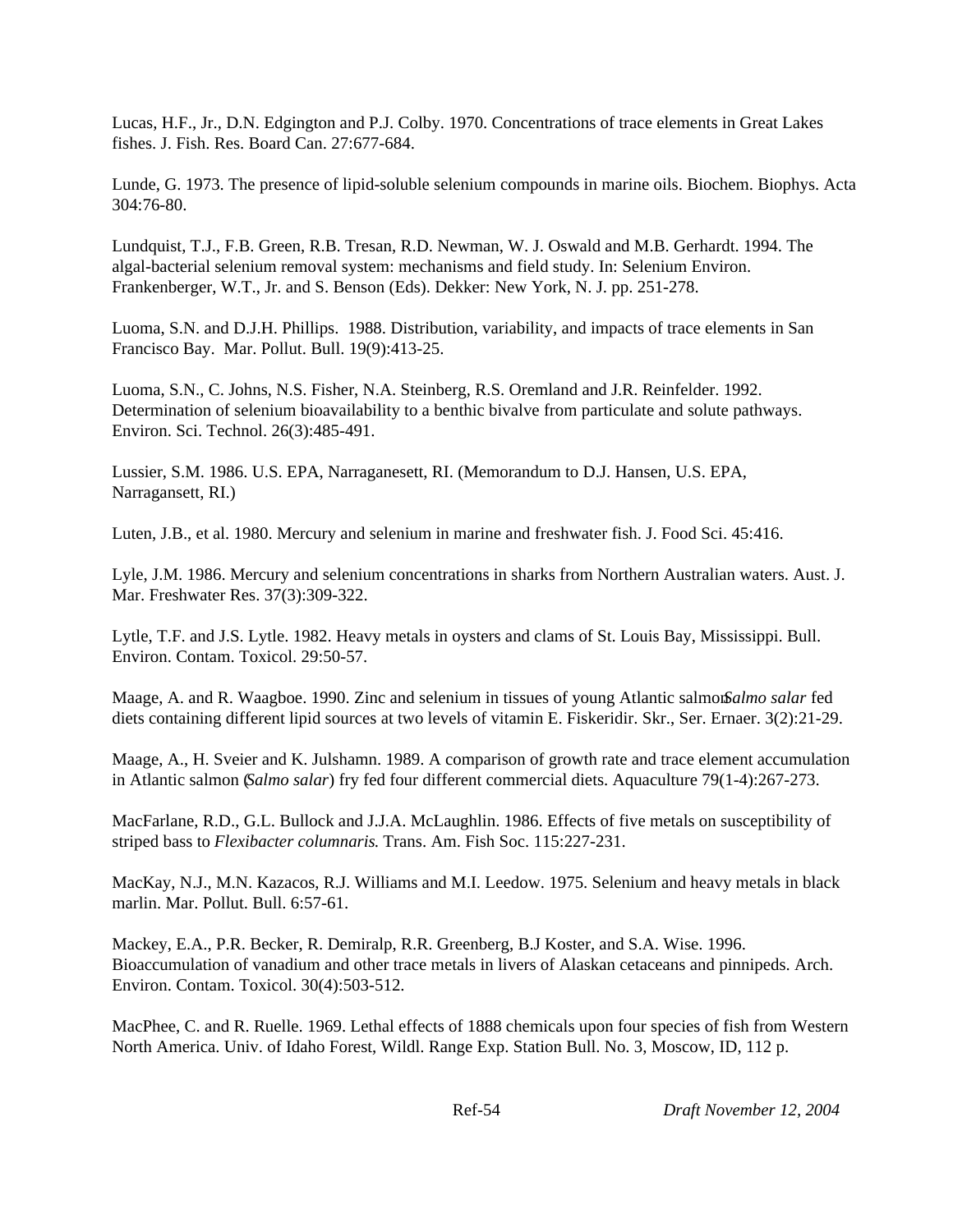Magos, L. and M. Webb. 1980. The interactions of selenium with cadmium and mercury. Crit. Rev. Toxicol. 8:1-42.

Mahan, C.A., V. Majidi and J.A. Holcombe. 1989. Evaluation of the metal uptake of several algae strains in a multicomponent matrix utilizing inductively coupled plasma emission spectrometry. Anal. Chem. 61(6):624-7.

Maher, W.A. 1985a. Characteristics of selenium in marine animals. Mar. Pollut. Bull. 16:33-34.

Maher, W.A. 1985b. Selenium in macroalgae. Bot. Mar. 28(7):269-73.

Maher, W.A. 1987. Distribution of selenium in marine animals: relationship to diet. Comp. Biochem. Physiol. C: Comp. Pharmacol. Toxicol. 86C(1):131-3.

Maher, W., S. Baldwin, M. Deaker and M. Irving. 1992. Characteristics of selenium in Australian marine biota. Appl. Organomet. Chem. 6(2):103-112.

Maher, W., M. Deaker, D. Jolley, F. Krikowa and B. Roberts. 1997. Selenium occurrence, distribution and speciation in the cockle*Anadara trapezia* and the mullet *Mugil cephalus*. Appl. Organomet. Chem. 11(4):313-326.

Maier, K.J. 1990. The toxicity and bioaccumulation of selenium and boron to *Daphnia magna* and *Chironomus decorus*. 191 pp. Avail. Univ. Microfilms Int., Order No. DA9102095 From: Diss. Abstr. Int. B 1991, 51(8):3656.

Maier, K.J. and A.W. Knight. 1993. Comparative acute toxicity and bioconcentration of selenium by the midge *Chironomus decorus* exposed to selenate, selenite and seleno-dl-methionine. Arch. Environ. Contam. Toxicol. 25(3):365-370.

Maier, K.J., C.G. Foe and A.W. Knight. 1993. Comparative toxicity of selenate, selenite, seleno-dl-methionine and seleno-dl-cystine to *Daphnia magna*. Environ. Toxicol. Chem. 12(4):755-763.

Malarvizhi, K. and M.V. Usharani. 1994. Effect of sodium selenite on the cytological effects of methyl parathion in the root meristems of *Allium cepa*. J. Environ. Biol. 15(3):193-198.

Malchow, D.E., A.W. Knight and K.J. Maier. 1995. Bioaccumulation and toxicity of selenium in *Chironomus decorus* larvae fed a diet of seleniferous *Selenastrum capricornutum*. Arch. Environ. Contam. Toxicol. 29(1):104-109.

Mancini, J.L. 1983. A method for calculating effects, on aquatic organisms, of time varying concentrations. Water Res. 17:1355-1362.

Mann, H. and W.S. Fyfe. 1988. Biogeochemical cycling of the elements in some fresh water algae from gold and uranium mining districts. Biorecovery, 1(1):3-26.

Mann, H., W.S. Fyfe and R. Kerrich. 1988. The chemical content of algae and waters: bioconcentration.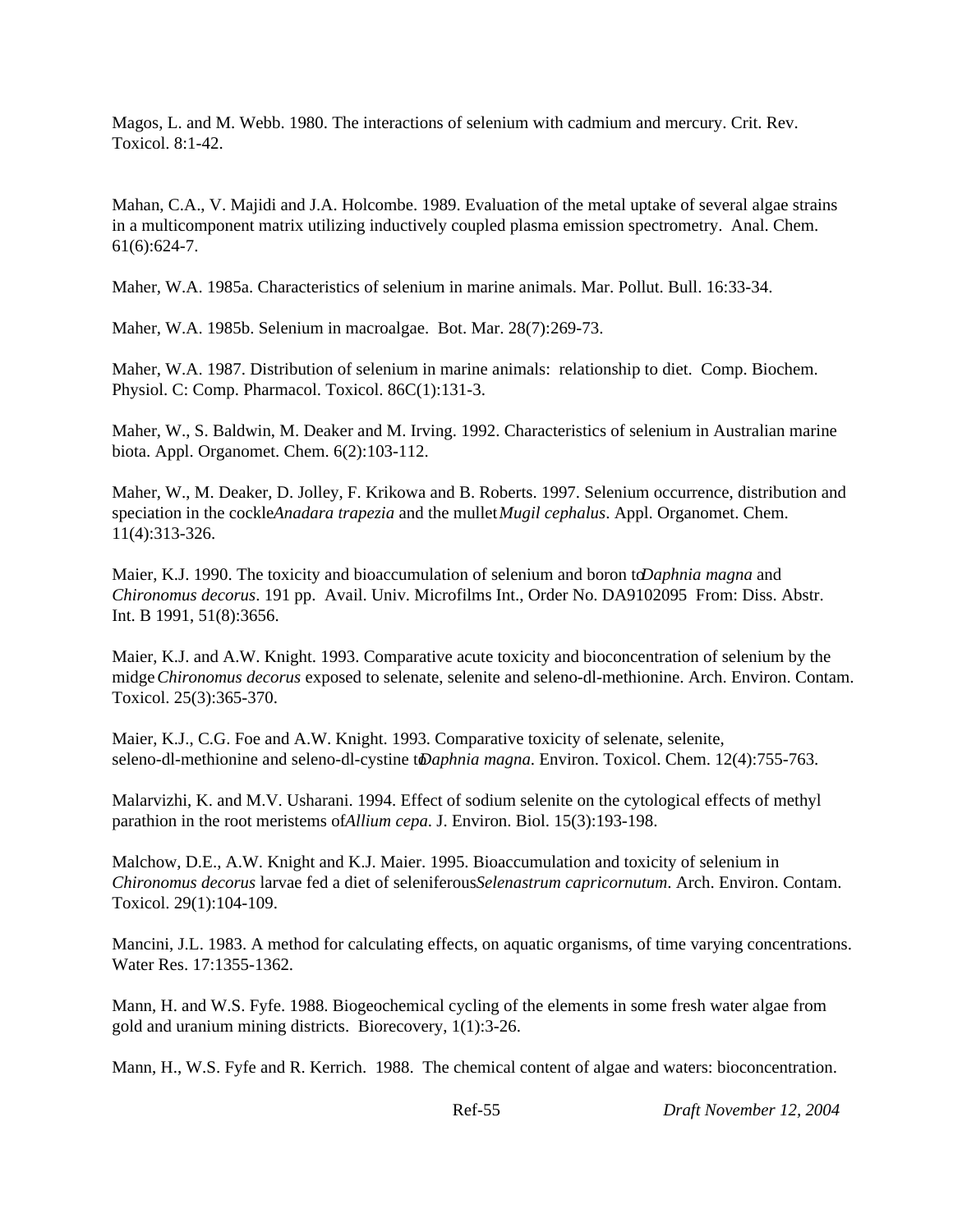Toxic. Assess. 3(1):1-16.

Manoharan, A. and V. Prabakaran. 1994. Acute toxicity and genotoxic effect of chromium and selenium on the common loach, *Lepidocephalichthyes thermalis* (Bleeker). Geobios (Jodhpur) 21(1):44-46.

Marcogliese, D.J., G.W. Esch and R.V. Dimock Jr. 1989. Long-term comparison of zooplankton communities between thermally-altered and ambient areas of a North Carolina Cooling Reservoir USA. J. Elisha Mitchell Sci. Soc. 105(1):1-13.

Marcogliese, D.J., G.W. Esch and R.V. Dimock, Jr. 1992. Alterations in zooplankton community structure after selenium-induced replacement of a fish community a natural whole-lake experiment. Hydrobiol. 242(1):19-32.

Martin, J.L. 1973. Selenium assimilation in animals. In: Organic selenium compounds: Their chemistry and biology. Klayman, D.L. and W.H.H. Gunther (Eds.). Wiley-Interscience, New York, NY. pp. 663-691.

Martin, M., K.E. Osborn, P. Billig and N. Glickstein. 1981. Toxicities of ten metals to *Crassostrea gigas* and *Mytilus edulis* embryos and *Cancer magister* larvae. Mar. Pollut. Bull. 12:305-308.

Marvin, C.H. and E.T. Howell. 1997. Contaminant burdens in sediments colonized by *Dreissena* at two nearshore sites in the lower Great Lakes. Zebra Mussels Aquat. Nuisance Species, [Proc. Int. Zebra Mussel Other Aquat. Nuisance Species Conf.], 6th, Meeting Date 1996, 209-224. Editor(s): D'Itri, Frank M.

Mason, R.P., J.-M.Laporte, and S. Andres. 2000. Factors controlling the bioaccumulation of mercury, arsenic, selenium, and cadmium by freshwater invertebrates and fish. Archives Environ. Contamin. Toxicol. 38:283-297.

Masuzawa, T., M. Koyama and M. Terazaki. 1988. A regularity in trace element contents of marine zooplankton species. Mar. Biol. (Berlin) 97(4):587-91

Matsumoto, K. 1991. Speciation and determination of selenium and mercury accumulated in a dolphin liver. ACS Symp. Ser., 445:278-289.

Mattice, J.S., D.B. Povella and R.W. Brocksen. 1997. Sediment-water interactions affect assessments of metals discharges at electric utilities. Water Air Soil Pollut. 99:187-199.

Mauk, R.J. and M.L. Brown. 1999. Acute toxicity of sodium selenite to juvenile walleye. Bull. Environ. Contam. Toxicol. 63: 188-194.

Maven, H., K.S. Rao, W. Benko, K. Alam, M.E. Huber, T. Rali and I. Burrows. 1995. Fatty acid and mineral composition of *Papua* New Guinea echinoderms. Fish. Technol. 32(1):50-52.

May, T.W. and D.A. Kane. 1984. Matrix-dependent instability of selenium(IV) stored in teflon containers. Anal. Chim. Acta 161:387-391.

May, T.W. and G.L. McKinney. 1981. Cadmium, lead, mercury, arsenic, and selenium concentrations in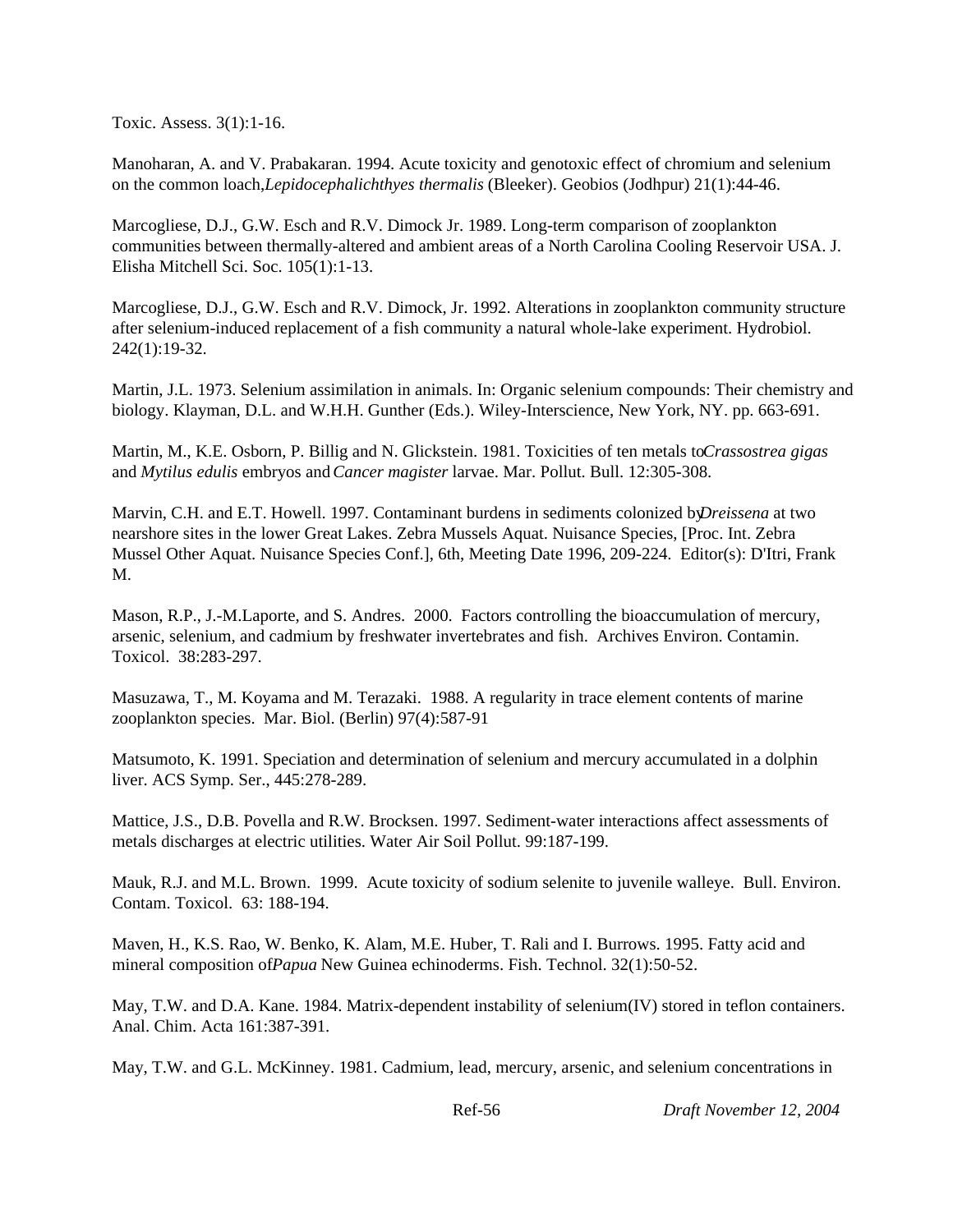freshwater fish, 1976-77 - National Pesticide Monitoring Program. Pestic. Monit. J. 15:14-38.

May, T.W., M.J. Walthier, J.D. Petty, J.F. Fairchild, J. Lucero, M. Delvaux, J. Manring, M. Arbruster and D. Hartman. 2001. An evaluation of selenium concentration in water, sediment, invertebrates, and fish from the Republican River Basin: 1997-1999. Environ. Monit. Assess. 72: 179-206.

Mayer, F.L., Jr. and M.R. Ellersieck. 1986. Manual of acute toxicity: Interpretation and data base for 410 chemicals and 66 species of freshwater animals. Resource Publication No. 160. U.S. Fish and Wildlife Service, Washington, DC. p. 438.

Mayer, F.L., Jr., K.S. Mayer and M.R. Ellersieck. 1986. Relation of survival to other endpoints in chronic toxicity tests with fish. Environ. Toxicol. Chem. 5(8):737-48.

McCloskey, J.T. and M.C. Newman. 1995. Sediment preference in the asiatic clam (*Corbicula fluminea*) and viviparid snail (*Campeloma decisum*) as a response to low-level metal and metalloid contamination. Arch. Environ. Contam. Toxicol. 28(2):195-202.

McCloskey, J.T., M.C. Newman and P.M. Dixon. 1995. Effect of metal and metalloid contaminated sediment on the spatial distribution of asiatic clams (*Corbicula fluminea*). Arch. Environ. Contam. Toxicol. 28(2):203-208.

McCrea, R.C. and J.D. Fischer. 1986. Heavy metal and organochlorine contaminants in the five major Ontario rivers of the Hudson Bay Lowland. Water Pollut. Res. J. Can. 21(2):225-34.

Mcdowell, L. R., D.J. Forrester, S.B. Linda, S.D. Wright, and N.S. Wilkinson. 1995. Selenium status of white-tailed deer in southern Florida. J. Wild. Dis. 31(2):205-211.

McKee, J.E. and H.W. Wolf. 1963. Water quality criteria. 2nd ed. Publication No. 3-A. State Water Quality Control Board, Sacramento, CA. pp. 253-254.

McKenzie-Parnell, J.M., T.E. Kjellstrom, R.P. Sharma and M.F. Robinson. 1988. Unusually high intake and fecal output of cadmium, and fecal output of other trace elements in New Zealand adults consuming dredge oysters. Environ. Res. 46(1):1-14.

Mclean, C., A.G. Miskiewicz and E.A. Roberts. 1991. Effect of three primary treatment sewage outfalls on metal concentrations in the fish *Cheilodactylus fuscus* collected along the Coast of Sydney Australia. Mar. Pollut. Bull. 22(3):134-140.

Meador, J.P., U. Varanasi, P.A. Robisch and S.-L. Chan. 1993. Toxic metals in pilot whales (*Globicephala melaena*) from strandings in 1986 and 1990 on Cape Cod, Massachusetts. Can. J. Fish. Aquat. Sci. 50(12):2698-2706.

Measures, C.I. and J.D. Burton. 1978. Behavior and speciation of dissolved selenium in estuarine waters. Nature 273:293-295.

Mehrle, P.M., T.A. Haines, S. Hamilton, J.L. Ludke, F.L. Mayer and M.A. Ribick. 1982. Relationship between body contaminants and bone development in east-coast striped bass. Trans. Am. Fish. Soc.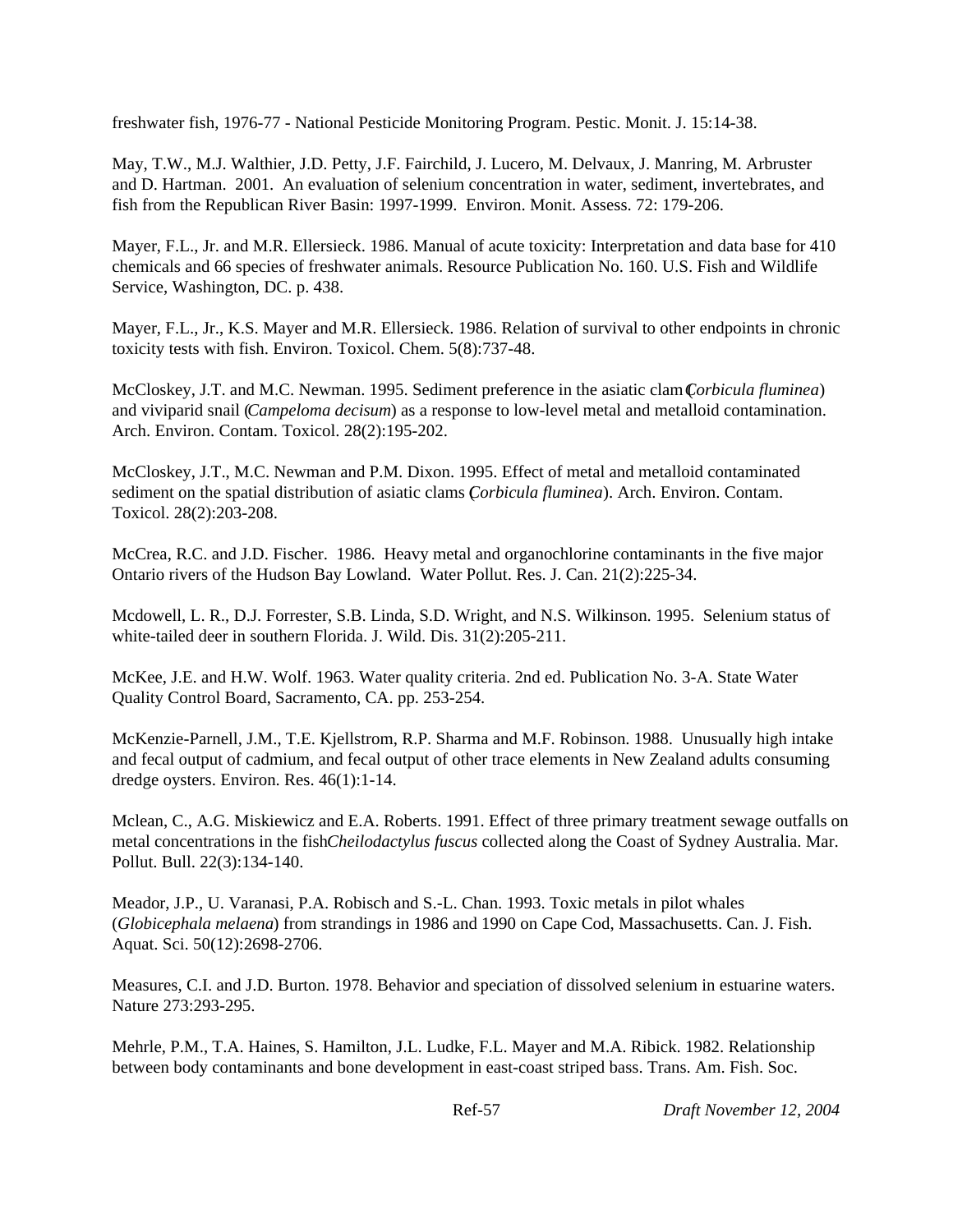111:231-241.

Mehrle, P.M., L. Cleveland and D.R. Buckler. 1987. Chronic toxicity of an environmental contaminant mixture to young (or larval) striped bass. Water, Air, Soil Pollut. 35(1-2):107-18.

Meltzer, H.M., K. Bibow, I.T. Paulsen, H.H. Mundal, G. Norheim and H. Holm. 1993. Different Bioavailability in Humans of Wheat and Fish Selenium as Measured by Blood Platelet Response to Increased Dietary Selenium. Biol. Trace Element Res. 36(3):229-241.

Metcalfe-Smith, J.L. 1994. Influence of species and sex on metal residues in freshwater mussels (family Unionidae) from the St. Lawrence River, with implications for biomonitoring programs. Environ. Toxicol. Chem. 13(9):1433-1443.

Metcalfe-Smith, J.L., J.C. Merriman and S.P. Batchelor. 1992. Relationships Between Concentrations of Metals in Sediment and Two Species of Freshwater Mussels in the Ottawa River. Water Pollut. Res. J. Can. 27(4):845-869.

Metcalfe-Smith, J.L., R.H. Green and L.C. Grapentine. 1996. Influence of biological factors on concentrations of metals in the tissues of freshwater mussels (*Elliptio complanata* and *Lampsilis radiata*) from the St. Lawrence River. Can. J. Fish. Aquat. Sci. 53(1):205-219.

Micallef, S. and P.A. Tyler. 1987. Preliminary observations of the interactions of mercury and selenium in *Mytilus edulis*. Mar. Pollut. Bull. 18(4):180-185.

Micallef, S. and P.A.Tyler. 1989. Levels and interactions of selenium with group IIB metals in mussels from Swansea Bay, South Wales, U.K. Bull. Environ. Contam. Toxicol. 42(3):344-51.

Micallef, S. and P.A. Tyler. 1990. Effect of Mercury and Selenium on the Gill Function of *Mytilus edulis*. Mar. Pollut. Bull. 21(6):288-292.

Michot, T.C., T.W. Custer, A.J. Nault, and C.A. Mitchell. 1994. Environmental contaminants in redheads wintering in coastal Louisiana and Texas. Arch. Environ. Contam. Toxicol. 26(4):425-434.

Mikac, N., M. Picer, P. Stegnar, M. Tusek-Znidaric. 1985. Mercury distribution in a polluted marine area, ratio of total mercury, methylmercury and selenium in sediments, mussels and fish. Water Res. 19(11):1387-1392.

Miles, A.K. and M.W. Tome. 1997. Spatial and temporal heterogeneity in metallic elements in industrialized aquatic bird habitats. Environ. Pollut. 95(1):75-84.

Miller, J.J., B.J. Read, D.J.Wentz, and D.J. Heaney. 1996. Major and trace element content of shallow groundwater associated with dryland saline soils in southern Alberta. Water Qual. Res. J. Can. 31(1):101-117.

Mills, E.L., E.F. Roseman, M. Rutzke, W.H. Gutenmann and D.J. Lisk. 1993. Contaminant and nutrient element levels in soft tissues of zebra and quagga mussels from waters of southern Lake Ontario. Chemosphere 27(8):1465-1473.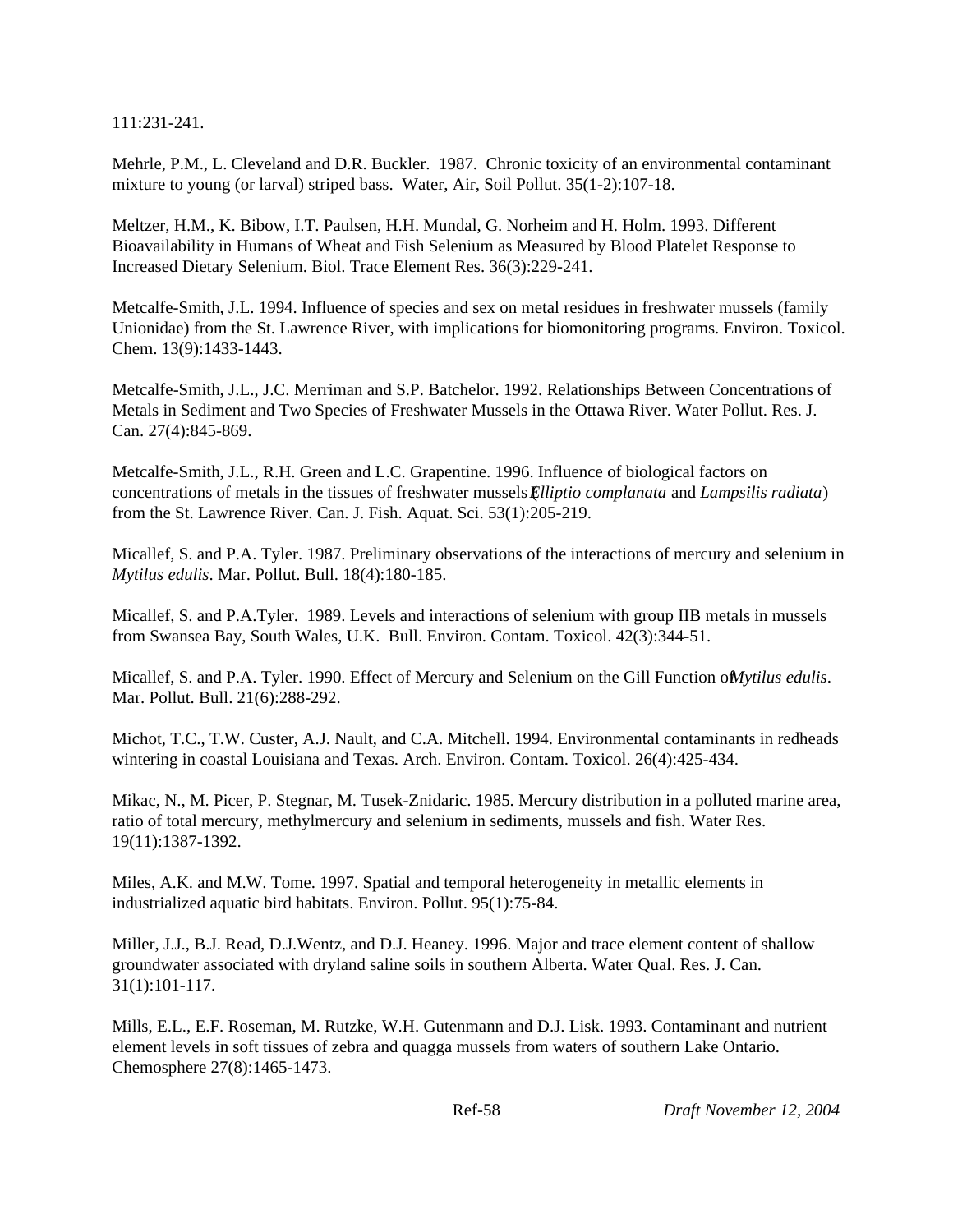Milne, J.B. 1998. The Uptake and Metabolism of Inorganic Selenium Species. In: W.T. Frankenberger, Jr. and R.A. Engberg (eds.), Environmental Chemistry of Selenium. Marcel Dekker, New York. pp. 459-478.

Minganti, V., F. Fiorentino, R. De Pellegrini and R.Capelli. 1994. Bioaccumulation of mercury in the Antarctic bony fish *Pagothenia bernacchii*. Int. J. Environ. Anal. Chem. 55(1-4):197-202.

Minganti, V., R. Capelli, F. Fiorentino, R. De Pellegrini and M. Vacchi. 1995. Variations of mercury and selenium concentrations in *Adamussium colbecki* and *Pagothenia bernacchii* from Terra Nova Bay (Antarctica) during a five year period. Int. J. Environ. Anal. Chem. 61(3):239-248.

Misitano, D.A. and M.H. Schiewe. 1990. Effect of chemically contaminated marine sediment on naupliar production of the marine harpacticoid copepod, *Tigriopus californicus*. Bull. Environ. Contam. Toxicol. 44(4):636-642.

Moede, A., R.W. Greene and D.F. Spencer. 1980. Effects of selenium on the growth and phosphorus uptake of *Scenedesmus dimorphus* and *Anabaena cylindrica*. Environ. Exp. Bot. 20:207-212.

Moharram, Y.G., S.A. El-Sharnouby, E.K. Moustaffa and A. El-Soukkary. 1987. Mercury and selenium content in bouri (*Mugil cephalus*). Water Air Soil Pollut. 32:455-459.

Moller, G. 1996. Biogeochemical interactions affecting hepatic trace element levels in aquatic birds. Environ. Toxicol. Chem. 15(7):1025-1033.

Montagnese, C.M., F.A. Geneser and J.R. Krebs. 1993. Histochemical distribution of zinc in the brain of the Zebra Finch *Taenopygia guttata*. Anat. Embryol. 188(2):173-187.

Moore, J.F. 1988. Selenium toxicosis in wild aquatic birds. J. Toxicol. Environ. Health 24(1):67-92.

Mora, M.A. and D.W. Anderson. 1995. Selenium, boron, and heavy metals in birds from the Mexicali Valley, Baja California, Mexico. Bull. Environ. Contam. Toxicol. 54(2):198-206.

Morera, M., C. Sanpera, S. Crespo, L. Jover, and X. Ruiz. 1997. Inter- and intraclutch variability in heavy metals and selenium levels in Audouin's gull eggs from the Ebro Delta, Spain. Arch. Environ. Contam. Toxicol. 33(1):71-75.

Muir, D.C.G., R. Wagemann, N.P. Grift, R.J. Norstrom, M. Simon and J. Lien. 1988. Organochlorine chemical and heavy metal contaminants in white-beaked dolphins (*Lagenorhynchus albirostris*) and pilot whales (*Globicephala melaena*) from the coast of Newfoundland, Canada. Arch. Environ. Contam. Toxicol. 17(5):613-630.

Munawar, M. and M. Legner. 1993. Detection of metal toxicity using natural phytoplankton as test organisms in the Great Lakes. Water Pollut. Res. J. Can. 28(1):155-176.

Munawar, M., I.F. Munawar, P.E. Ross and C.I. Mayfield. 1987. Differential sensitivity of natural phytoplankton size assemblages to metal mixture toxicity. Ergeb. Limnol. 25:123-39.

Murata, H., T. Sakai, K. Yamauchi, T. Ito, T. Tsuda, T. Yoshida and M. Fukudome. 1996. In vivo lipid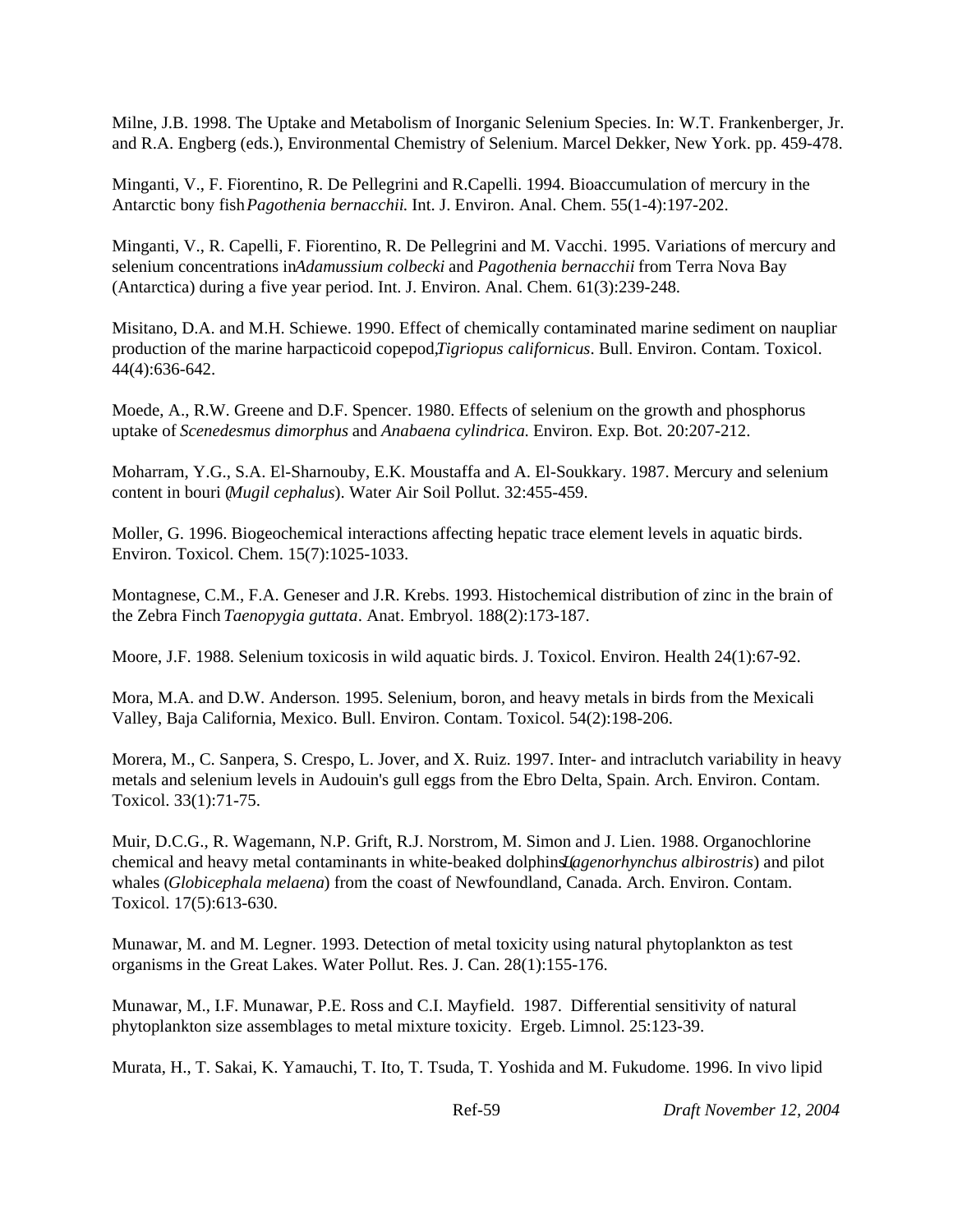peroxidation levels and antioxidant activities of cultured and wild yellowtail. Fish. Sci. 62(1):64-68.

Muskett, C.J, R. Chan, J. Towner and R. Singleton. 1985. Assessment of the impact of heavy metals released from a fly ash lagoon on a commercial oyster bed. Heavy Met. Environ. Int. Conf. 5th, Volume 1, 661-3. Editor(s): Lekkas, Themistokles D. CEP Consult.: Edinburgh, UK.

Mutanen, M., P. Koivistoinen, V.C. Morris and O.A. Levander. 1986. Nutritional availability to rats of selenium in four seafoods: Crab (*Callinectes sapidus*), oyster (*Crassostrea virginica*), shrimp (*Penaeus duorarum*) and Baltic herring (*Clupea harengus*). Br. J. Nutr. 55(2):219-226.

Naddy, R.B., T.W. LaPoint, and S.J. Klaine. 1995. Toxicity of arsenic, molybdenum and selenium combinations to *CerioDaphnia dubia*. Environ. Toxicol. Chem. 14(2):329-336.

Nadkarni, N.M. and R.B. Primack. 1989. The use of gamma spectrometry to measure within-plant nutrient allocation of a tank bromeliad *Guzmania lingulata*. Selbyana 11:22-25.

Naftz, D.L., R.B. See and P. Ramirez. 1993. Selenium source identification and biogeochemical processes controlling selenium in surface water and biota, Kendrick Reclamation Project, Wyoming, U.S.A. Appl. Geochem. 8(2):115-126.

Nakamoto, R.J. and T.J. Hassler. 1992. Selenium and other trace elements in bluegills from agricultural return flows in the San Joaquin Valley California. Arch. Environ. Contam. Toxicol. 22(1):88-98.

Nakonieczny, M. 1993. Functional aspects of cadmium and selenium interactions in insect digestive tract: Enzyme studies. Sci. Total Environ. (Suppl. Part 1):573-583.

Narasaki, H. 1985. Determination of arsenic and selenium in fat materials and petroleum products by oxygen bomb combustion and automated atomic absorption spectrometry with hydride generation. Anal. Chem. 57(13):2481-6.

Narasaki, H. and J.Y. Cao. 1996. Determination of arsenic and selenium by hydride generation atomic absorption spectrometry using a gas-liquid separator and a dehydration trap. Microchem. J. 53(1):18-25.

Nassos, P.A., J.R. Coats, R.L. Metcalf, D.D. Brown and L.G. Hansen. 1980. Model ecosystem, toxicity, and uptake evaluation of <sup>75</sup>Se-selenium. Bull. Environ. Contam. Toxicol. 24:752-758.

National Academy of Sciences. 1976. Selenium.In*: Medical and Biological Effects of Environmental Pollutants*. Washington, DC. p.23.

National Research Council. 1976. Selenium. PB-251318 or EPA-600/1-76-014. National Technical Information Service, Springfield, VA.

Navarrete, M., L. Cabrera, N. Deschamps, N. Boscher, G. Revel, J.P. Meyer and A. Stampfler. 1990. Activation analysis of selenium in biological samples through selenium-75 and selenium-77m. J. Radioanal. Nuclear Chem. 145(6):445-452.

Nelson, D.A., J.E. Miller and A. Calabrese. 1988. Effect of heavy metals on bay scallops, surf clams, and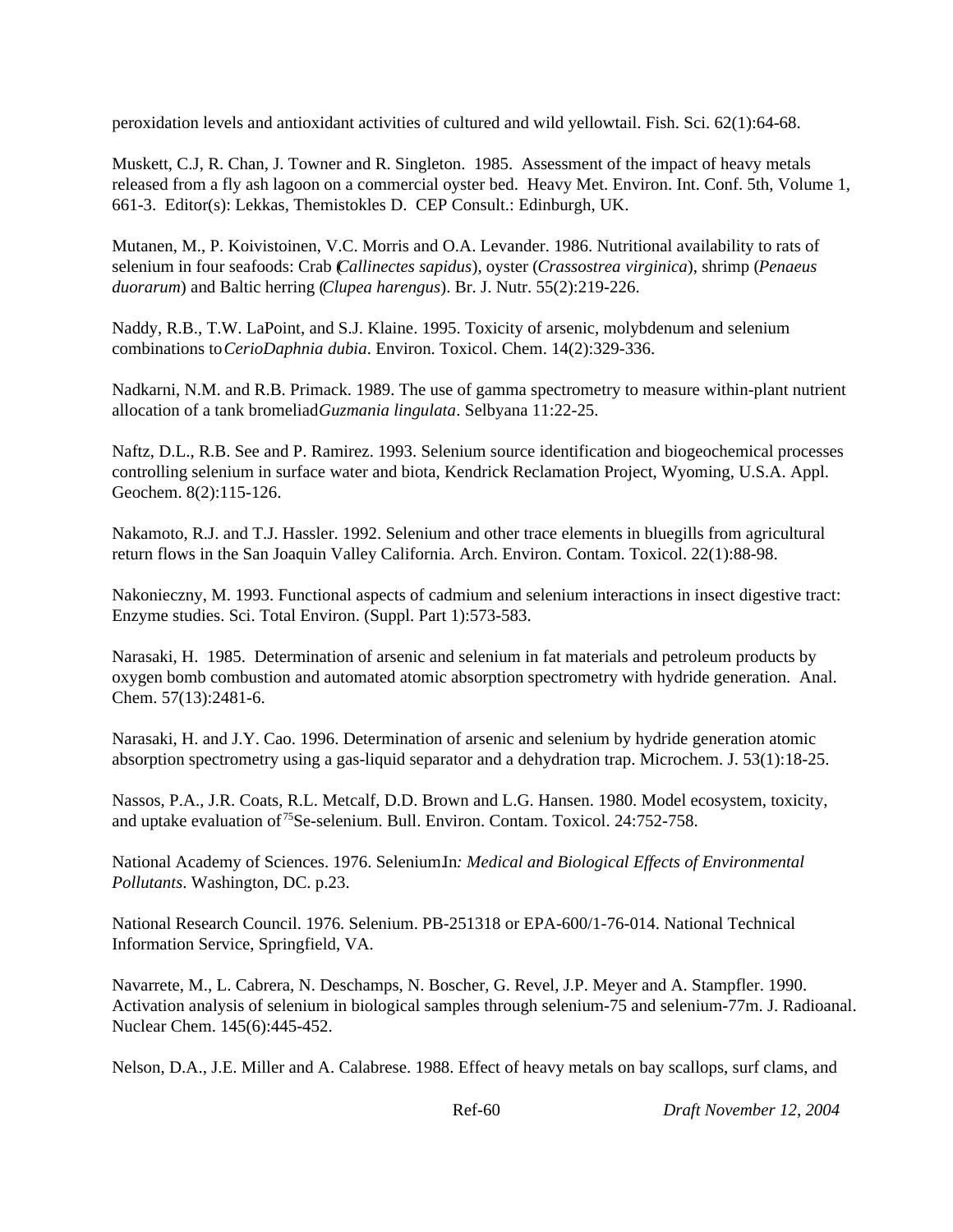blue mussels in acute and long-term exposures. Arch. Environ. Contam. Toxicol. 17(5):595-600.

Neter, J., W. Wasserman, and M. H. Kutner. 1985. Applied linear statistical models. Irwin, Homewood, Illinois.

Nettleton, J.A., W.H. Allen, Jr., L.V. Klatt, W.M.N. Ratnayake and R.G. Ackman. 1990. Nutrients and chemical residues in one- to two-pound Mississippi farm-raised channel catfish (*Ictalurus punctatus*). J. Food Sci. 55(4):954-958.

Neuhierl, B. and A. Boeck. 1996. On the mechanism of selenium tolerance in selenium-accumulating plants: Purification and characterization of a specific selenocysteine methyltransferase from cultured cells of *Astragalus bisulcatus*. European J. Biochem. 239(1):235-238.

Neuhold, J.M. 1987. The relationship of life history attributes to toxicant tolerance in fishes. Environ. Toxicol. Chem. 6(9):709-16.

Nicola, R.M., R. Branchflower and D. Pierce. 1987. Chemical contaminants in bottomfish. J. Environ. Health 49(6):342-7.

Nielsen, C.O. and R. Dietz. 1990. Distributional pattern of zinc, cadmium, mercury and selenium in livers of hooded seal *Cystophora cristata*. Biol. Trace Element Res. 24(1):61-72.

Nielsen, G. and P. Bjerregaard. 1991. Interaction between accumulation of cadmium and selenium in the tissues of turbot *Scophthalmus maximus*. Aquat. Toxicol. (Amsterdam) 20(4):253-266.

Nigro, M. 1994. Mercury and selenium localization in macrophages of the striped dolphin $\mathfrak{S}$ *tenella coeruleoalba*. J. Marine Biol. Assoc. U.K. 74(4):975-978.

Nigro, M., E. Orlando and F. Regoli. 1992. Ultrastructural localization of metal binding sites in the kidney of the Antarctic Scallop *Adamussium colbecki*. Mar. Biol. (Berlin) 113(4):637-643.

Niimi, A.J. and Q.N. LaHam. 1975. Selenium toxicity on the early life stages of zebrafish (*Brachydanio rerio*). J. Fish. Res. Board Can. 32:803-806.

Niimi, A.J. and Q.N. LaHam. 1976. Relative toxicity of organic and inorganic compounds of selenium to newly hatched zebrafish (*Brachydanio rerio*). Can. J. Zool. 54:501-509.

Norberg-King, T.J. 1989. An evaluation of the fathead minnow seven-day subchronic test for estimating chronic toxicity. Environ. Toxicol. Chem. 8(11):1075-1089.

Norheim, G. 1987. Levels and interactions of heavy metals in sea birds from Svalbard and the Antarctic. Environ. Pollut. 47(2):83-94.

Norheim, G. and B. Borch. Iohnsen. 1990. Chemical and Morphological Studies of Liver from Eider *Somateria mollissima* in Svalbard Arctic Ocean with Special Reference to the Distribution of Copper. J. Comp. Pathol. 102(4):457-466.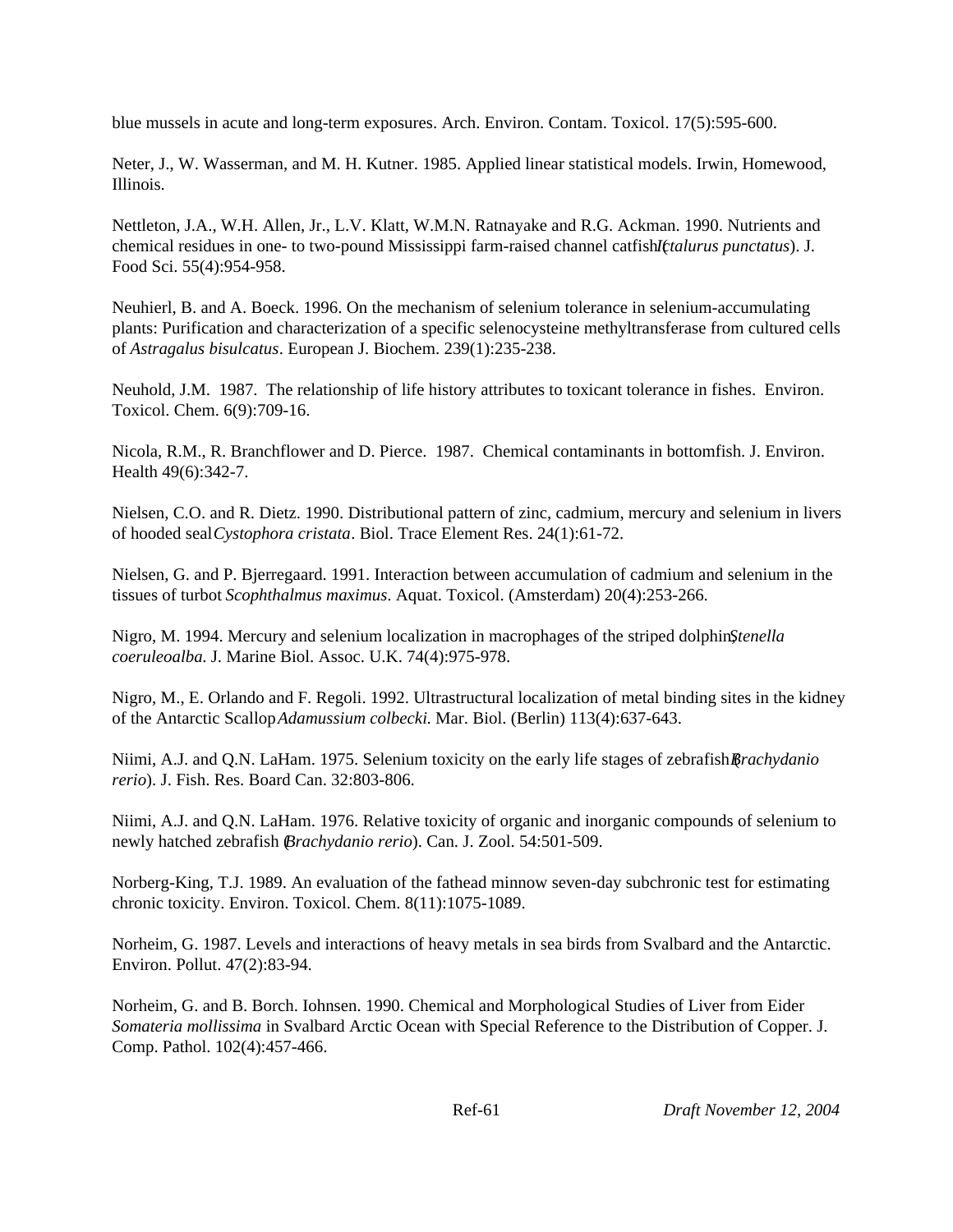Norheim, G., F. Mehlum, C. Bech and M.T. Moksnes. 1991. Distribution of Selenium Binding Proteins in Liver from Two Species of Penguins from Bouvetoya South Atlantic Ocean. Polar Research 9(1):109-111.

Norheim, G., J.U. Skaare and O. Wiig. 1992. Some Heavy Metals Essential Elements And Chlorinated Hydrocarbons In Polar Bear *Ursus maritimus* At Svalbard. Environ. Pollut. 77(1):51-57.

Norman, B., G. Nader, M. Oliver, R. Delmas, D. Drake and H. George. 1992. Effects of selenium supplementation in cattle on aquatic ecosystems in Northern California. J. Am. Vet. Med. Assoc. 201(6):869-872.

Norrgren, L., T. Andersson, P.A. Bergqvist and I. Bjoerklund. 1993. Chemical, physiological and morphological studies of feral Baltic salmon (*Salmo salar*) suffering from abnormal fry mortality. Environ. Toxicol. Chem. 12(11):2065-2075.

Norstrom, R.J., R.E. Schweinsberg and B.T. Collins. 1986. Heavy metals and essential elements in livers of the polar bear (*Ursus maritimus*) in the Canadian Arctic. Sci. Total Environ. 48(3):195-212.

North Carolina Department of Natural Resources and Community Development. 1986. North Carolina water quality standards documentation: The freshwater chemistry and toxicity of selenium with an emphasis on its effects in North Carolina. Report No. 86-02. Raleigh, NC.

O'Brien, D.J., R.H. Poppenga and C.W. Ramm. 1995. An exploratory analysis of liver element relationships in a case series of common loons (*Gavia immer*). Prev. Vet. Med. 25(1):37-49.

O'Connor, T.P. 1996. Trends in chemical concentrations in mussels and oysters collected along the US coast from 1986 to 1993. Mar. Environ. Res. 41(2):183-200.

O'Shea, T.J., J.F. Moore and H.I. Kochman. 1984. Contaminant concentrations in manatees (*Trichechus manatus*) in Florida (USA). J. Wildl. Manage. 48(3):741-748.

Ober, A.G., M. Gonzalez and I. Santa Maria. 1987. Heavy metals in molluscan, crustacean, and other commercially important Chilean marine coastal water species. Bull. Environ. Contam. Toxicol. 38(3):534-9.

Oberbach, H. and W. Hartfiel. 1987. Effects of different alpha-tocopherol and selenium additions in ratios with high contents of polyene acids on rainbow trouts  $\mathcal{S}$ *almo gairdneri*, R.). Fett Wissenschaft Technologie 89(5):195-199.

Oberbach, H. and W. Hartfiel. 1988. Investigations of the alpha-tocopherol and selenium requirement of rainbow trout (*Salmo gairdneri*, R.) and pathological deficiency symptoms in case of rations which are rich in polyene acids. Fett Wissenschaft Technologie 90(3):97-101.

Oberbach, H., V. Totovic, and W. Hartfiel. 1989. Effects of differently high oxidized fats in feed of rainbow trouts (*Salmo gairdneri*, R.) on the need for vitamin E and selenium. Fett Wissenschaft Technologie 91(4):148-153.

Oehlenschlager, J. 1997. Marine fish - a source for essential elements?!. Dev. Food Sci. 38:641-652.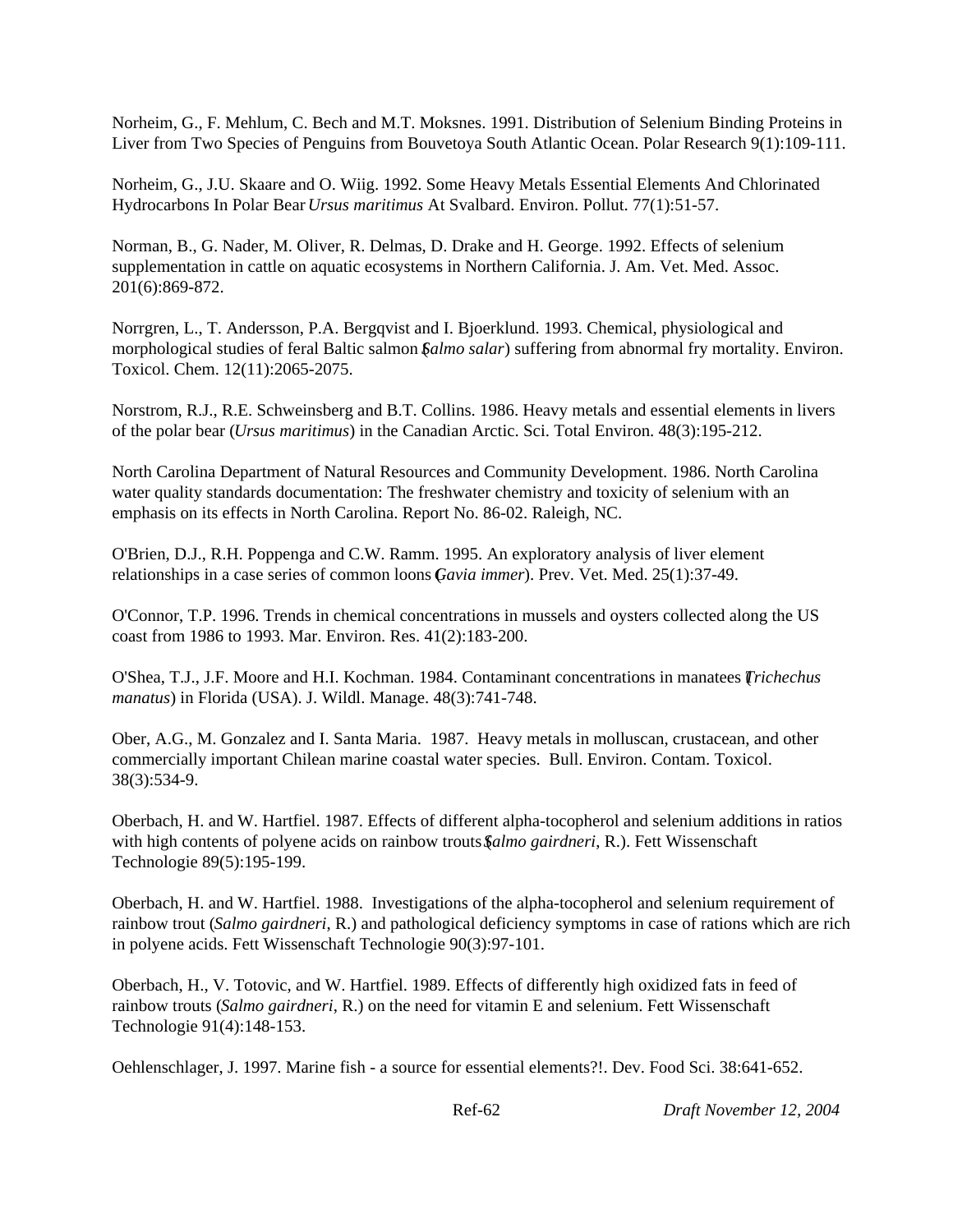Ogle, R.S. and A.W. Knight. 1989. Effects of elevated foodborne selenium on growth and reproduction of the fathead minnow *Pimephales promelas*. Arch. of Environ. Contam. Toxicol. 18(6):795-803.

Ogle, R.S. and A.W. Knight. 1996. Selenium bioaccumulation in aquatic ecosystems: 1. Effects of sulfate on the uptake and toxicity of selenate in *Daphnia magna*. Arch. Environ. Contam. Toxicol. 30(2):274-279.

Ohlendorf, H.M. 1986. Aquatic birds and selenium in the San Joaquin Valley. In: Selenium and agricultural drainage: Implications for San Francisco Bay and the California environment. The Bay Institute of San Francisco, Tiburon, CA. pp. 15-24.

Ohlendorf, H.M. and C.S. Harrison. 1986. Mercury, selenium, cadmium and organochlorines in eggs of three Hawaiian (USA) seabird species. Environ. Pollut. Series B Chemical and Physical 11(3):169-192.

Ohlendorf, H.M. and K.C. Marois. 1990. Organochlorines and Selenium in California USA Night heron and Egret Eggs. Environ. Monitor. Assess. 15(1):91-104.

Ohlendorf, H.M., D.J. Hoffman, M.K. Saiki and T.W. Aldrich. 1986a. Embryonic mortality and abnormalities of aquatic birds: Apparent impacts of selenium from irrigation drainwater. Sci. Total Environ. 52:49-63.

Ohlendorf, H.M., R.W. Lowe, P.R. Kelly and T.E. Harvey. 1986b. Selenium and heavy metals in San Francisco Bay diving ducks. J. Wildl. Manage. 50:64-71.

Ohlendorf, H.M., R.L. Hothem, T.W. Aldrich, and A.J. Krynitsky. 1987. Selenium contamination of the Grasslands, a major California (USA) waterfowl area. Sci. Total Environ. 66(0):169-184

Ohlendorf, H.M., R.L. Hothem and T.W. Aldrich. 1988a. Bioaccumulation of selenium by snakes and frogs in the San Joaquin Valley, California (USA). Copeia 1988(3):704-710.

Ohlendorf, H.M., A.W. Kilness, J.L. Simmons, R.K. Stroud, D.J. Hoffman, and J.F. Moore. 1988b. Selenium toxicosis in wild aquatic birds. J. Toxicol. Environ. Health 24(1):67-92.

Ohlendorf, H.M., R.L. Hothem and D. Welsh. 1989. Nest Success Cause-specific Nest Failure and Hatchability of Aquatic Birds at Selenium-contaminated Kesterson Reservoir and a Reference Site. Condor 91(4):787-796.

Ohlendorf, H.M., R.L. Hothem, C.M. Bunck and K.C. Marois. 1990. Bioaccumulation of Selenium in Birds at Kesterson Reservoir California USA. Arch. Environ. Contam. Toxicol. 19(4):495-507.

Ohlendorf, H.M., K.C. Marois, R.W. Lowe, T.E. Harvey and P.R. Kelly. 1991. Trace Elements and Organochlorines in Surf Scoters from San Francisco Bay 1985 California USA. Environ. Monitor. Assess. 18(2):105-122.

Okasako, J. and S. Siegel. 1980. Mercury antagonists: Effects of sodium chloride and sulfur group (VIa) compounds on encystment of the brine shrimp *Artemia*. Water Air Soil Pollut. 14:235-240.

Okazaki, R.K. and M.H. Panietz. 1981. Depuration of twelve trace metals in tissues of the oysters

Ref-63 *Draft November 12, 2004*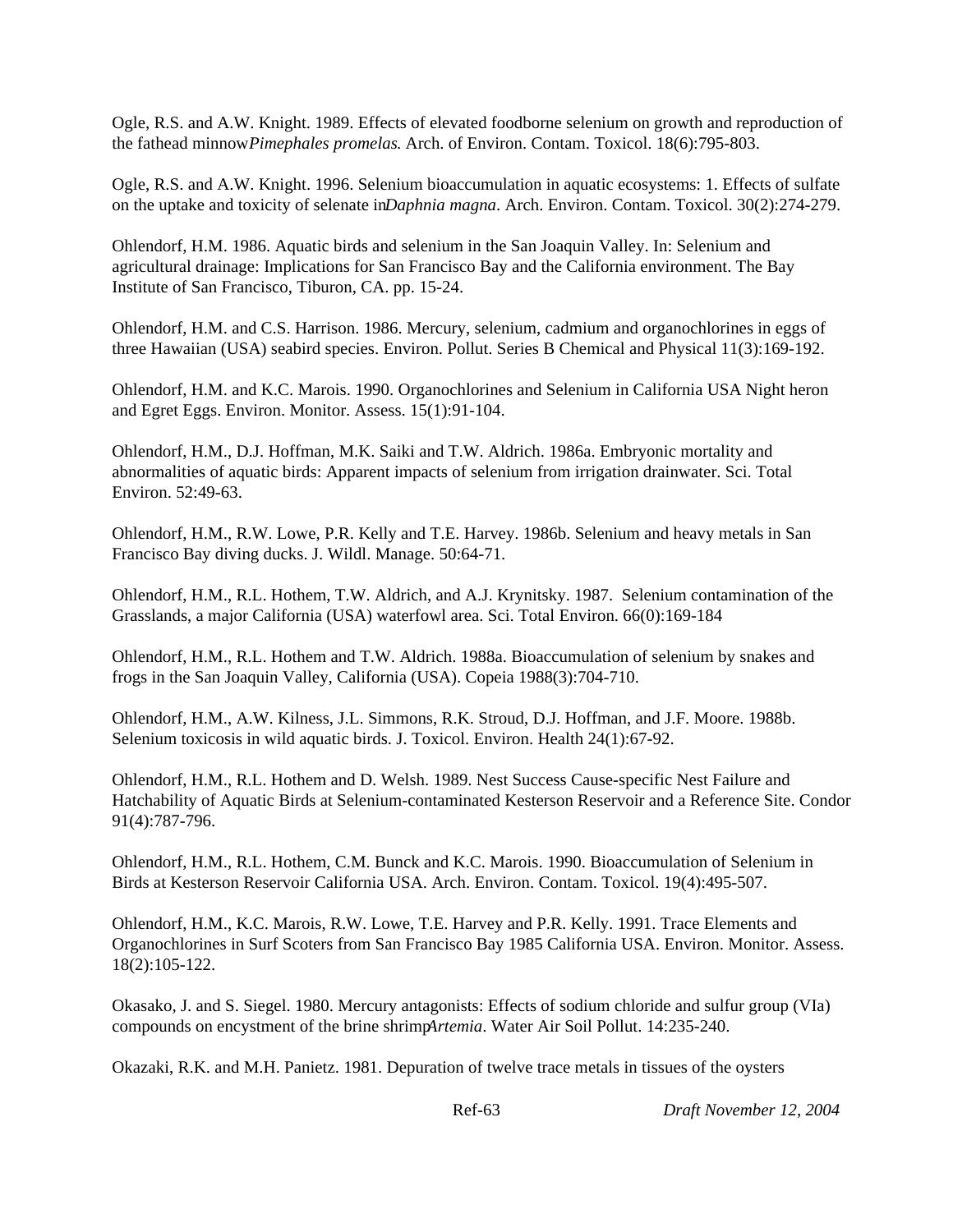*Crassostrea gigas* and *C. virginica*. Mar. Biol. (Berl.) 63:113-120.

Oliver, M.N., G. Ros-McGauran, D.A. Jessup, B.B. Norman, and C.E. Franti. 1990. Selenium concentrations in blood of free-ranging mule deer in California. Trans. West Sec. Wildl. Soc. 26:80-90.

Olson, D.L. and G.M. Christensen. 1980. Effects of water pollutants and other chemicals on fish acetylcholinesterase (in vitro). Environ. Res. 21:327-335.

Olson, M.M. and D. Welsh. 1993. Selenium In Eared Grebe Embryos From Stewart Lake National Wildlife Refuge North Dakota. Prairie Naturalist 25(2):119-126.

Olson, O.E., E.J. Novacek, E.I. Whitehead and I.S. Palmer. 1970. Investigations on selenium in wheat. Phytochem. 9:1181-1188.

Oppenheimer, J.A., A.D. Eaton and P.H. Kreft. 1984. Speciation of selenium in groundwater. EPA-600/2- 84-190 or PB85-125979. National Technical Information Service, Springfield, VA.

Opresko, D.M., B.E. Sample, and G.W. Suter. 1995. Toxicological Benchmarks for Wildlife: 1995 Revision. U.S. Dept. Energy Oak Ridge National Laboratory. ES/ER/TM-86/R2.

Oremland, R.S., J.T. Hollibaugh, A.S. Maest, T.S. Presser, L.G. Miller, and C.W. Cullbertson. 1989. Selenate Reduction to Elemental Selenium by Anaerobic Bacteria in Sediments and Culture: Biogeochemical Significance of a Novel Sulfate-Independent Respiration,*Applied and Environmental* " *Microbiology*. 55:2333- .

Ornes, W.H., K.S. Sajwan, M.G. Dosskey and D.C. Adriano. 1991. Bioaccumulation of selenium by floating aquatic plants. Water, Air, Soil Pollut., 57-58:53-57.

Ostapczuk, P., M. Burow, K. May, C. Mohl, M. Froning, B. Suessenbach, E. Waidmann and H. Emons. 1997. Mussels and algae as bioindicators for long-term tendencies of element pollution in marine ecosystems. Chemosphere 34(9/10):2049-2058.

Ostroymora, I.N., ZH.I. Abramora and V.M. Amelyutin. 1985. Effect of phosphatides and selenium on the effectiveness of replacement of fish meal with protein products of microbiosynthesis in the food of carp, *Cyprinus carpio*, in warm waters. Voprosy Ikhtiologii 25(6):1017-1023.

Ostroymora, I.N., Z.I. Abramora and V.M. Amelyutin. 1986. The influence of phosphatides and selenium on the efficacy of the substitution of protein products from microbiosynthesis for fish meal in feed for carp, *Cyprinus carpio* in warm waters. J. Ichthol. (Engl. Transl. Vopr. Ikhtiol.) 26(1):98-105.

Overbaugh, J.M. and R. Fall. 1985. Characterization of a selenium-independent glutathione peroxidase from *Euglena gracilis* var. bacillaris. Plant Physiol. (Bethesda) 77(2):437-442.

Owsley, J.A. 1984. Acute and chronic effects of selenium-selenium on *CerioDaphnia affinis*. M.S. thesis. Vanderbilt University, Nashville, TN.

Owsley, J.A. and D.E. McCauley. 1986. Effects of extended sublethal exposure to sodium selenite on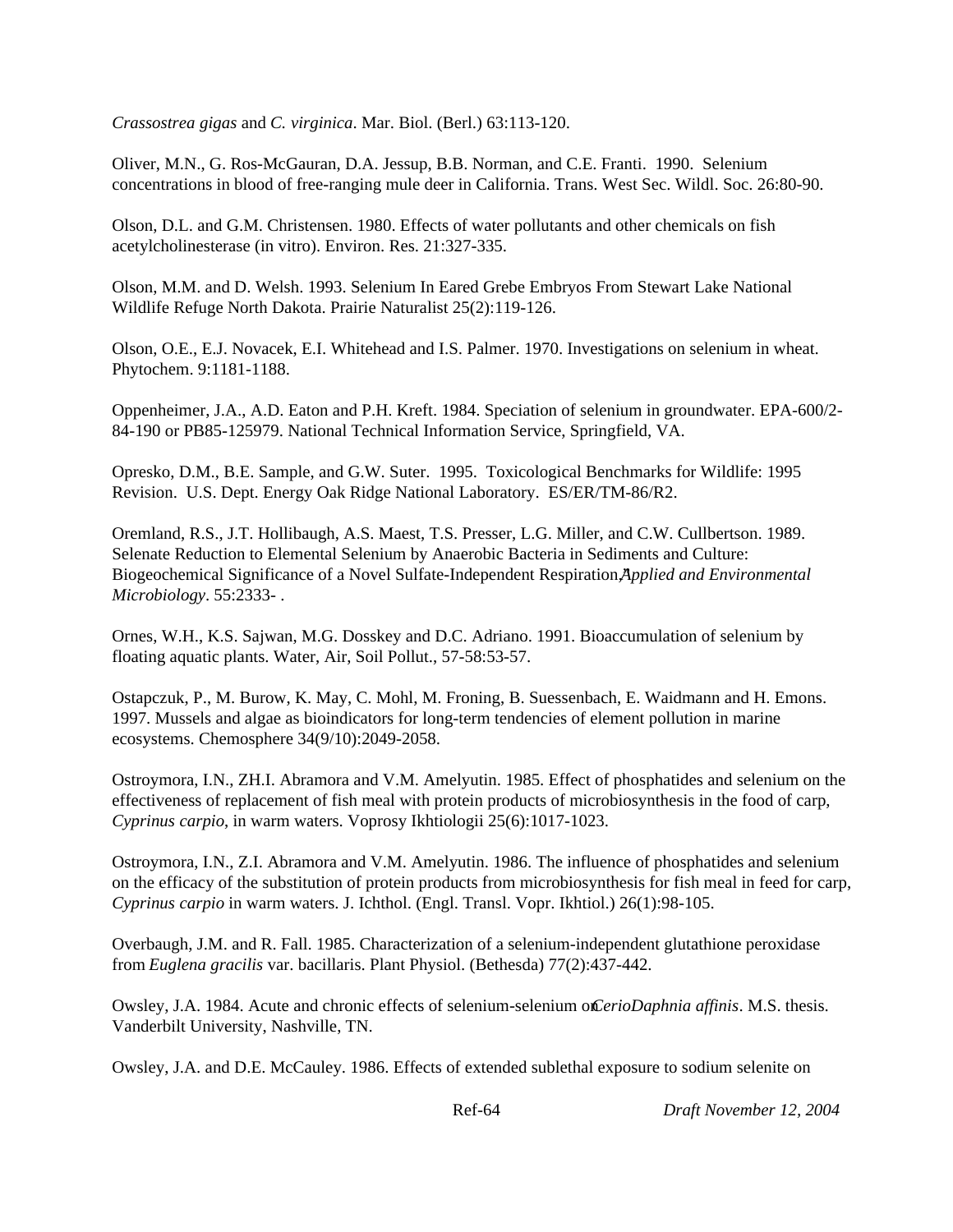*CerioDaphnia affinis*. Bull. Environ. Contam. Toxicol. 36:876-880.

Oyamada, N., G. Takahashi and M. Ishizaki. 1991. Methylation of inorganic selenium compounds by freshwater green algae *Ankistrodesmus sp.*, *Chlorella vulgaris* and *Selenastrum sp.* Eisei Kagaku 37(2):83-88.

Pagano, G, M. Cipollaro, G. Corsale, A. Esposito, E. Ragucci, G.G.Giordano and N.M. Trieff. 1986. The sea urchin: bioassay for the assessment of damage from environmental contaminants. ASTM Spec. Tech. Publ., 920(Community Toxic. Test.):66-92.

Pakkala, I.S., W.H. Gutenmann, D.J. Lisk, G.E. Burdick and E.J. Harris. 1972. A survey of the selenium content of fish from 49 New York state waters. Pestic. Monit. J. 6:107-114.

Pal, B.K., M.J.U. Ahmed, A.K. Chakrabarti and D. Chakraborty. 1997. Spectrofluorometric determinations of chromium, selenium and manganese in their mixtures and their application to environmental and biological samples. Indian J. Chem. Technol. 4(4):191-195.

Palawski, D., J.B. Hunn and F.J. Dwyer. 1985. Sensitivity of young striped bass to organic and inorganic contaminants in fresh and saline watrs. Trans. Am. Fish. Soc. 114:748-753.

Palawski, D.U., W.E. Jones, K. DuBois and J.C. Malloy. 1991. Contaminant biomonitoring at the Benton Lake National Wildlife Refuge in 1988. Report, Order No. PB92-105923, 43 pp. Avail. NTIS From: Gov. Rep. Announce. Index (U.S.) 1992, 92(4), Abstr. No. 208,515.

Palmer Locarnini, S.J. and B.J. Presley. 1995. Trace element concentrations in Antarctic krill *Euphausia superba*. Polar Biol. 15(4):283-288.

Palmisano, F., N. Cardellicchio and P.G. Zambonin. 1995. Speciation of mercury in dolphin liver: A two-stage mechanism for the demethylation accumulation process and role of selenium. Mar. Environ. Res. 40(2):109-121.

Paludan Miller, P., C.T. Agger, R. Dietz and C.C. Kinze. 1993. Mercury, Cadmium, Zinc, Copper And Selenium In Harbour Porpoise *Phocoena phocoena* From West Greenland. Polar Biol. 13(5):311-320.

Papadopoulou, C. and J. Andreotis. 1985. Mercury and selenium concentration in edible fish and plankton from the Aegean Sea. Heavy Met. Environ., Int. Conf., 5th, Volume 1, 733-5. Editor(s): Lekkas, Themistokles D. CEP Consult.: Edinburgh, UK.

Paripatananont, T. and R.T. Lovell. 1997. Comparative net absorption of chelated and inorganic trace minerals in channel catfish *Ictalurus punctatus* diets. J. World Aquacul. Soc. 28(1):62-67.

Park, J. and B.J. Presley. 1997. Trace metal contamination of sediments and organisms from the Swan Lake area of Galveston Bay. Environ. Pollut. 98(2):209-221.

Park, K.S., N.B. Kim, Y.S. Kim, K.Y. Lee, S.K. Chun and Y.Y. Yoon. 1994. A Survey of Trace Elements in Fresh-Water Fish and Rice Along the Han River by Neutron Activation Analysis. Biol. Trace Element Res. 43-45(0):229-237.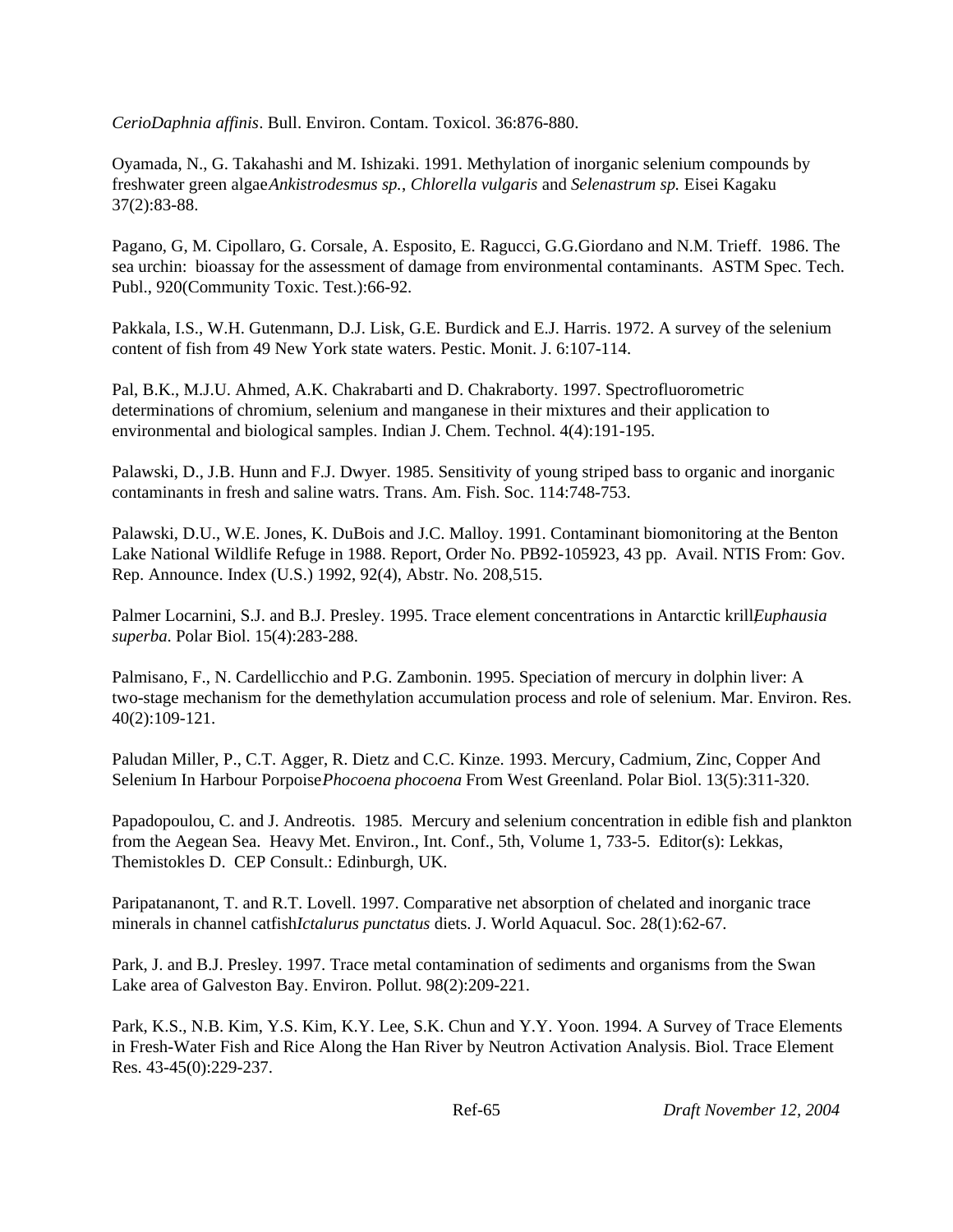Patel, B. and J.P. Chandy. 1987. Do selenium and glutathione (GSH) detoxify mercury in marine invertebrates?: II. Effects on gill ATPase and related blood factors in an arcid clamAnadara granosa. Dis. Aquat. Organ. 3(2):127-136.

Patel, B., J.P. Chandy, and S. Patel. 1988. Do selenium and glutathione inhibit the toxic effects of mercury in marine lamellibranchs? Sci. Total Environ. 76(2-3):147-166.

Patel, B., J.P. Chandy and S. Patel. 1990. Effect of mercury, selenium, and glutathione on sulfhydryl levels and glutathione reductase in blood clam *Anadara granosa* (L.). Indian J. Mar. Sci. 19(3):187-190.

Patrick, R., T. Bott and R. Larson. 1975. The role of trace elements in management of nuisance growths. PB-241985. National Technical Information Service, Springfield, VA.

Paulsson, K. and K. Lundbergh. 1991. Treatment of Mercury Contaminated Fish by Selenium Addition. Water Air Soil Pollut. 56:833-841.

Paveglio, F.L., C.M. Bunck and G.H. Heinz. 1994. Selenium and boron in aquatic birds from central California. J. Wildl. Manage. 56(1):31-42.

Paveglio, F.L., K.M. Kilbride and C.M. Bunck. 1997. Selenium in aquatic birds from central California. J. Wildl. Manage. 61(3):832-839.

Payer, H.D. and K.H. Runkel. 1978. Environmental pollutants in freshwater alga from open-air mass cultures. Arch. Hydrobiol. Beih. Ergebn. Limnol. 11:184-198.

Payer, H.D., K.H. Rundel, P. Schramel, E. Stengel, A. Bhumiratana and C.J. Soeder. 1976. Environmental influences on the accumulation of lead, cadmium, mercury, antimony, arsenic, selenium, bromine and tin in unicellular algae cultivated in Thialand and in Germany. Chemosphere 6:413-418.

Peck, R.K. 1986. The trace element selenium induces trichocyst formation in the ciliated protozoan *Pseudomicrothorax dubius*. European J. Cell Biol. 41(2):174-181.

Pelletier, E. 1986a. Modification of the bioaccumulation of selenium by *Mytilus edulis* in the presence of organic and inorganic mercury. Can. J. Fish. Aquat. Sci. 43:203-210.

Pelletier, E. 1986b. Mercury-selenium interactions in aquatic organisms: A review. Mar. Environ. Res. 18:111-132.

Pelletier, E. 1988. Acute toxicity of some methylmercury complexes to *Mytilus edulis* and lack of selenium protection. Mar. Pollut. Bull. 19(5):213-219.

Pennington, C.H., J.A. Baker and M.E. Potter. 1982. Contaminant levels in fishes from Browns Lake, Mississippi. J. Miss. Acad. Sci. 27:139-147.

Perez Campo, R., M. Lopez Torres and G. Barja De Quiroga. 1990. Thermal acclimation hydroperoxide detoxifying enzymes and oxidative stress in the lung and liver of *Rana perezi*. J. Thermal Biol. 15(3-4):193-200.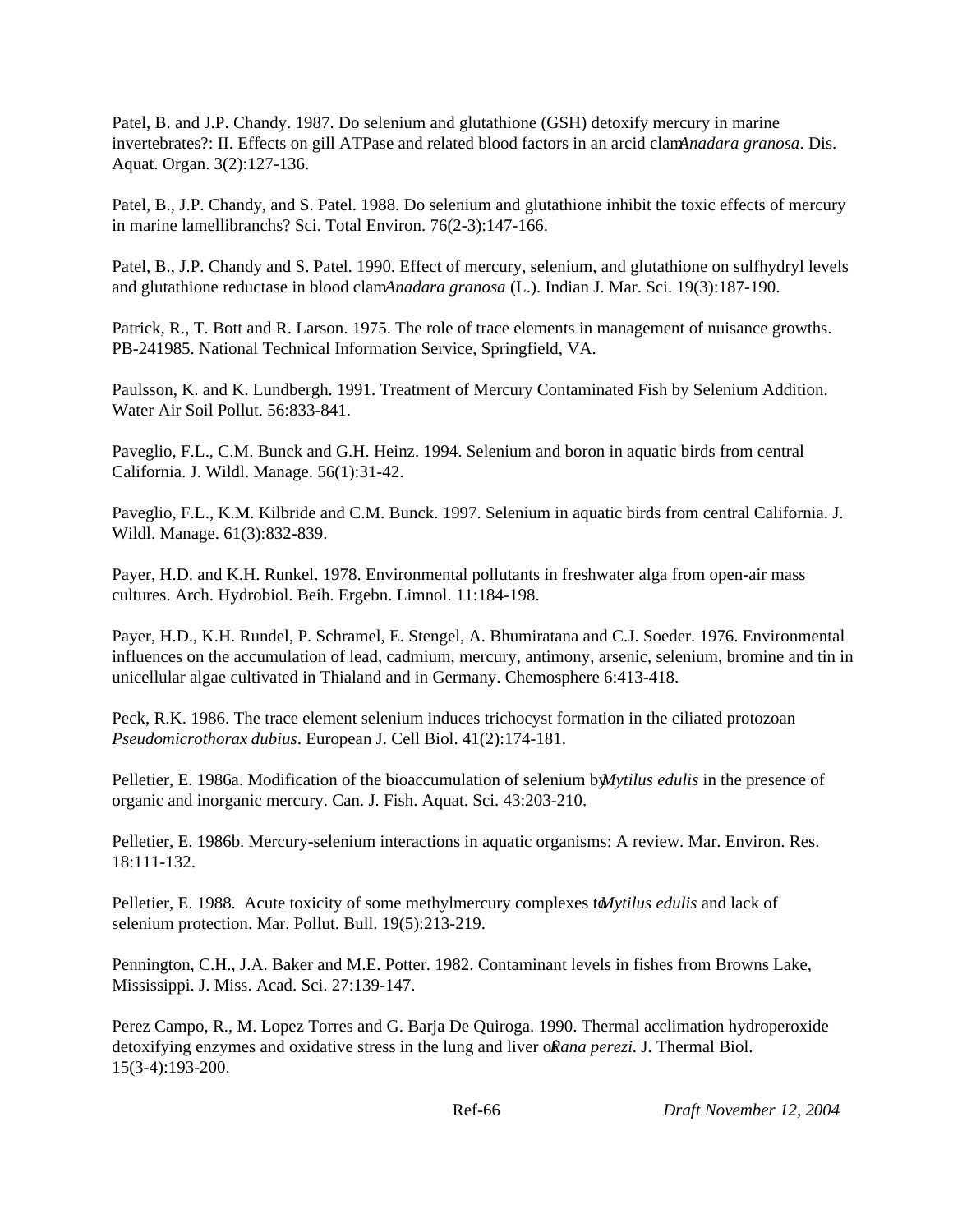Perez-Trigo, E., P. Garcia-Martinez, J.L. Catoira and G. Mosquera. 1995. Subcellular distribution of antioxidant enzymes in the gonads of the sea urchin, *Paracentrotus lividus* Lmk, from the Ria Ares-Betanzos, NW Spain. In: Echinoderm Res.: Proc. Eur. Echinoderms Colloq., 4th. 51-55. Emson, R., A. Smith and A. Campbell (Eds). Balkema: Rotterdam, Neth. pp.51-55.

Peterson, J.A. and A.V. Nebeker. 1992. Estimation of waterborne selenium concentrations that are toxicity thresholds for wildlife. Arch. Environ. Contam. Toxicol. 23(2):154-162.

Petrucci, F., S. Caimi, G. Mura and S. Caroli. 1995. *Artemia* as a bioindicator of environmental contamination by trace elements. Microchem. J. 51(1-2):181-186.

Phadnis, A.P., B. Nanda, S.A. Patwardhan, P. Powar, and R.N. Sharma. 1988. Products active on mosquitoes: Part III. Synthesis of biologically active 3,7-dimethyl-6-octene-1,8-diol diethers. Indian J. Chem. Section B: Organic Chemistry Including Medicinal Chemistry 27(9):867-870.

Phillips, G.R. and R.W. Gregory. 1980. Accumulation of selected elements (As, Cu, Hg, Pb, Se, Zn) by northern pike (*Esox lucius*) reared in surface coal mine decant water. Proc. Mont. Acad. Sci. 39:44-50.

Phillips, G.R. and R.C. Russo. 1978. Metal bioaccumulation in fishes and aquatic invertebrates: A literature review. EPA-600/3-78-103. National Technical Information Service, Springfield, VA.

Phillips, G.R., P.A. Medvick, D.R. Skaar and D.E. Knight. 1987. Factors affecting the mobilization, transport, and bioavailability of mercury in reservoirs of the Upper Missouri River Basin (USA). U S Fish and Wildlife Service Fish and Wildlife Technical Report 0(10):1-64.

Pinto, G. and R.Taddei. 1988. Evaluation of toxic effects of heavy metals on unicellular algae. V - Analysis of the inhibition manifesting itself with an increased lag phase. Boll. Soc. Nat. Napoli, Volume Date 1986, 95:303-17.

Poppe, T.T., T. Hastein, A. Froslie, N. Koppang and G. Norheim. 1986. Nutritional aspects of hemorrhagic syndrome ("Hitra disease") in farmed Atlantic salmon *Salmo salar*. Dis. Aquat. Organ. 1(3):155-162.

Poston, H.A., G.G. Combs, Jr. and L. Leibovitz. 1976. Vitamin E and selenium interrelations in the diet of Atlantic salmon (*Salmo salar*). Gross histological and biochemical deficiency signs. J. Nutr. 106:892-904.

Pratt, J.R. and N.J. Bowers. 1990. Effect of selenium on microbial communities in laboratory microcosms and outdoor streams. Toxicity Assess. 5(3):293-308.

Presley, B.J. 1997. Trace metal contamination of sediments and organisms from the Swan Lake area of Galveston Bay. Environ. Pollut. 98(2):209-221.

Presley, B.J., R.J. Taylor and P.N. Boothe. 1990. Trace metals in Gulf of Mexico oysters. Sci. Total Environ. 97-98:551-593.

Presser, T.S. 1994. "The Kesterson effect". Environ. Manage. 18(3):437-454.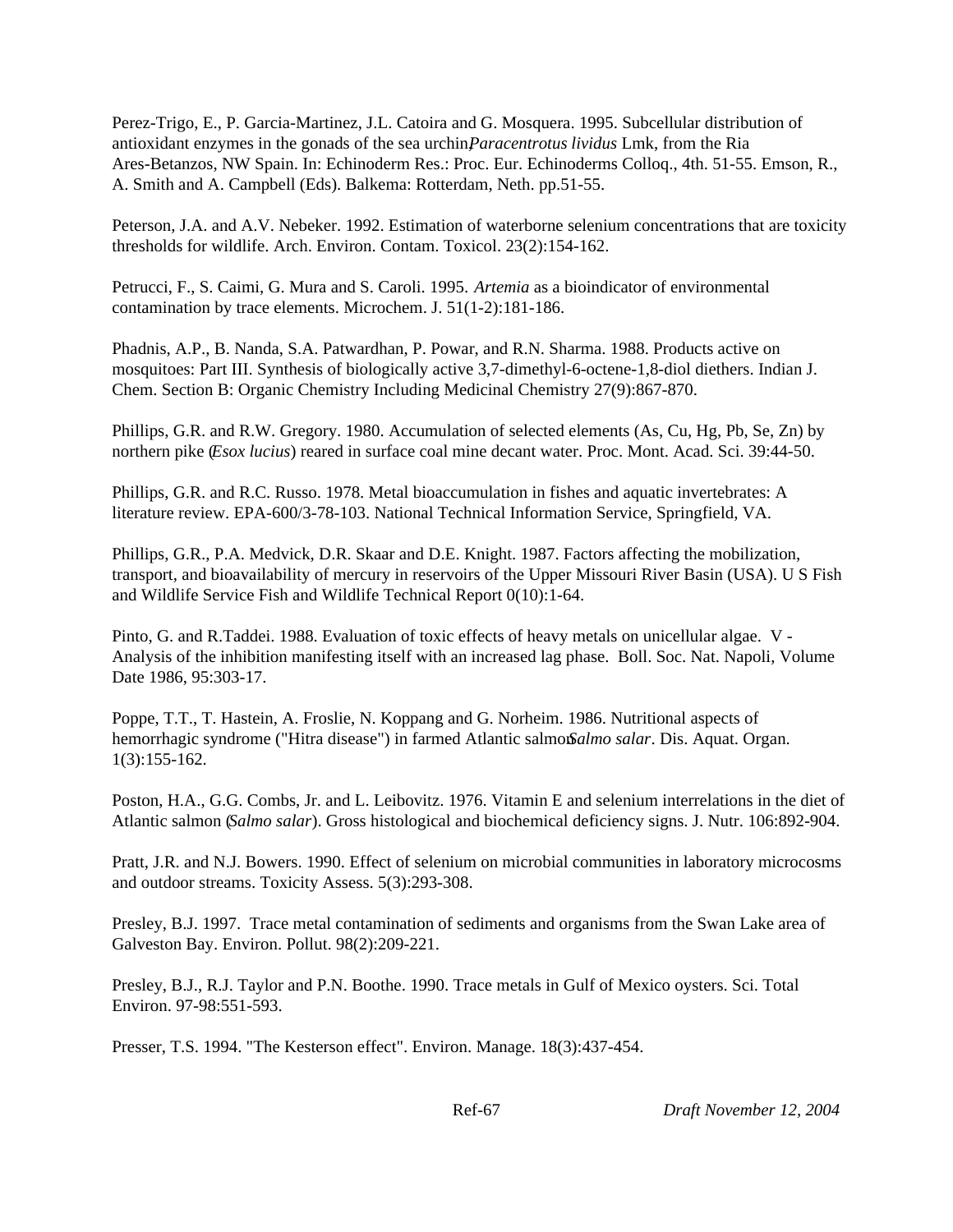Presser, T.S. and H.M. Ohlendorf. 1987. Biogeochemical cycling of selenium in the San Joaquin Valley, California, USA. Environ. ManagE. 11(6):804-822.

Prevot, P. and M.O. Soyer-Gobillard. 1986. Combined action of cadmium and selenium on two marine dinoflagellates in culture, *Prorocentrum micans* and *Crypthecodinium cohnii*. J. Protozool. 33(1):42-47.

Price, N.M. 1987. Urea and selenium nutrition of marine phytoplankton: a physiological and biochemical study. Avail. NLC From: Diss. Abstr. Int. B 1988, 49(5):1498-9.

Price, N.M. and P.J. Harrison. 1988. Specific selenium-containing macromolecules in the marine diatom *Thalassiosira pseudonana*. Plant Physiol. (Bethesda) 86(1):192-199.

Price, N.M., P.A. Thompson and P.J. Harrison. 1987. Selenium: An essential element for growth of the coastal marine diatom *Thalassiosira pseudonana* (Bacillariophyceae). J. Phycol. 23(1):1-9.

Pritchard, T. 1997. Environmental performance of Sydney's deepwater outfalls. Water (Artarmon, Aust.), 24(2):29-34.

Pyron, M and T.L. Beitinger. 1989. Effect of selenium on reproductive behavior and fry of fathead minnows. Bull. Environ. Contam. Toxicol. 42(4):609-13.

Quevauviller, P., K. Vercoutere, H. Muntau and B. Griepink. 1993a. The certification of the contents (mass fractions) of arsenic, cadmium, chromium, copper, mercury, manganese, nickel, lead, selenium, vanadium and zinc in plankton. Comm. Eur. Communities, [Rep.] EUR, EUR 14558, 71 pp.

Quevauviller, P., E.A. Maier and B. Griepink. 1993b. Projects for the improvement of the quality of chemical speciation analyses in environmental matrixes. Fresenius' J. Anal. Chem. 345(2-4):282-286.

Rady, A.A., N. Saber, H.M. Kotkat, B. Matkovics and A.M. Nour. 1992. Metals effect on fish tissues I: Effects of chronic mercury and selenium treatment on young tilapia tissue enzymes and lipid peroxidation. Acta Universitatis Szegediensis Acta Biologica 38(1-4):3-9.

Ramakrishna, T., K.A. Naidu, S. Vatsala, O. Sreekumar, V.N. Kumar, and K.K. Soudamini. 1988. Selenite neutralizes the toxic effect of cadmium. Indian J. Environ. Health 30(4):355-359.

Ramos, F., M.D.C. Castilho, M.I. Noronha da Silveira. 1992. Determination of selenium level in fish. In: Mol. Biol. Atheroscler., [Ed. Proc. Eur. Atheroscler. Soc. Meet.], Meeting Date 1991. Halpern, M.J. (Ed). Libbey: London, UK. pp. 539-540.

Rani, P. and K. Lalitha. 1996. Evidence for altered structure and impaired mitochondrial electron transport function in selenium deficiency. Biol. Trace Element Res. 51(3):225-234.

Rao, V.R., S.V. Mitz, C.T. Hadden and B.W. Cornaby. 1996. Distribution of contaminants in aquatic organisms from East Fork Poplar Creek. Ecotoxicol. Environ. Saf. 33(1):44-54.

Raptis, S.E., G. Kaiser and G. Tolg. 1983. A survey of selenium in the environment and a critical review of its determination at trace levels. Z. Anal. Chem. 316:105-123.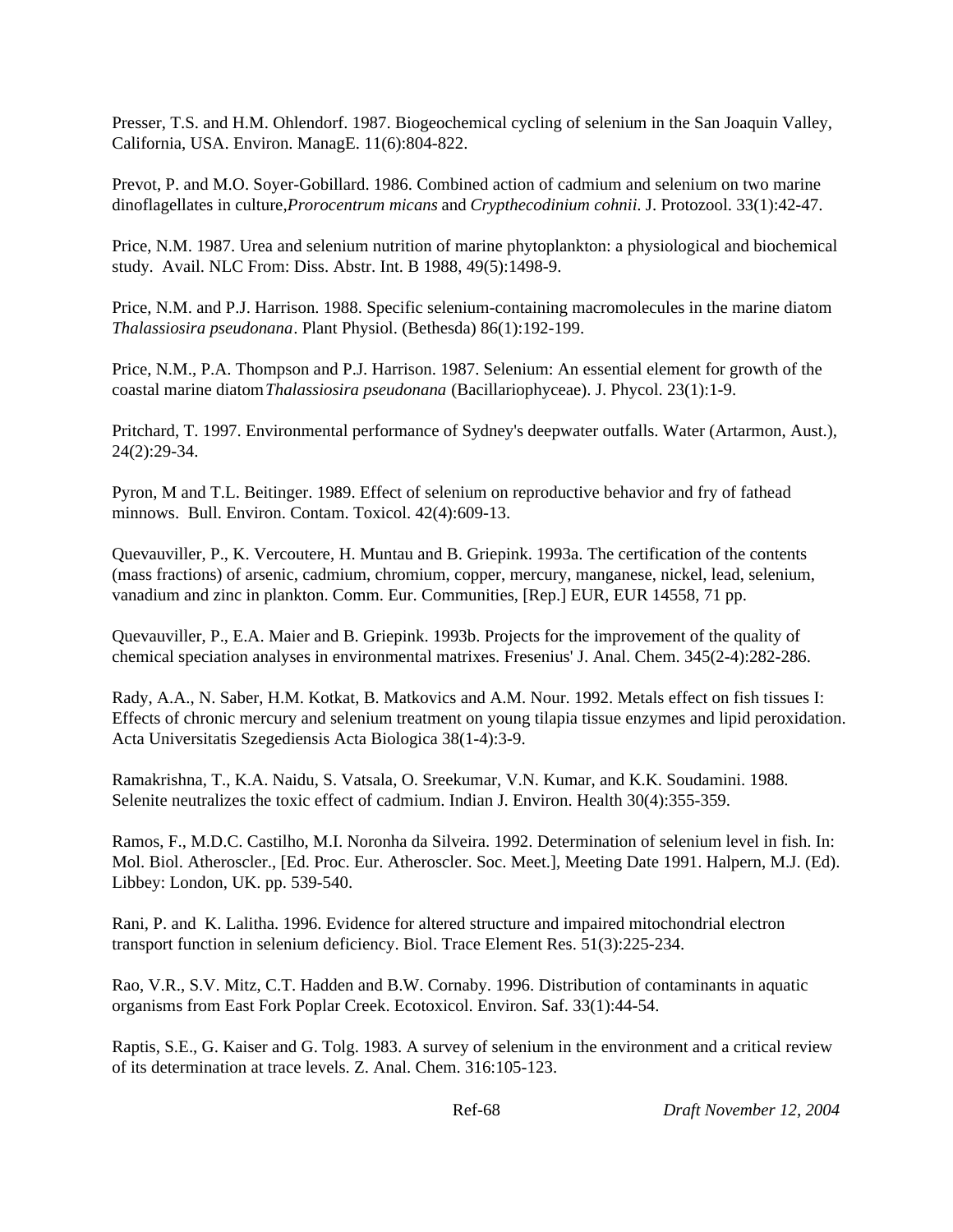Rauscher, J.D. 1988. Toxic effects of selenium and copper on the planarian, *Dugesia dorotocephala*. 184 pp. Avail. Univ. Microfilms Int., Order No. DA8827844 From: Diss. Abstr. Int. B 1989, 49(10):4191-2.

Reading, J.T. 1979. Acute and chronic effects of selenium on *Daphnia pulex*. M.S. thesis. Virginia Polytechnic Institute and State University, Blacksburg, VA.

Reading, J.T. and A.L. Buikema, Jr. 1980. Effects of sublethal concentrations of selenium on metabolism and filtering rate of *Daphnia pulex*. Bull. Environ. Contam. Toxicol. 24(6):929-935.

Reading, J.T. and A.L. Buikema, Jr. 1983. Chronic effects of selenium on *Daphnia pulex*. Arch. Environ. Contam. Toxicol. 12:399-404.

Reamer, D.C. and W.H. Zoller. 1980. Selenium biomethylation products from soil and sewage sludge. Science 208:500-502.

Reash, R.J, J.H. Van Hassel and K.V. Wood. 1988. Ecology of a southern Ohio stream receiving fly ash pond discharge: changes from acid mine drainage conditions. Arch. Environ. Contam. Toxicol. 17(4):543-54.

Reash, R.J., T.W. Lohner, K.V. Wood, and V.E. Willet. 1999. Ecotoxicological assessment of bluegill sunfish inhabiting a selenium-enriched fly ash stream. In Environmental Toxicology and Risk Assessment: Standardization of Biomarkers for Endocrine Disruption and Environmental Assessment: Eighth Volume, ASTM STP 1364 (D.S. Henshel, M.C. Black and M.C. Harris Eds.

Regoli, F. 1998. Trace metals and antioxidant enzymes in gills and digestive gland of Mediterranean mussel *Mytilus galloprovincialis*. Arch. Environ. Contam. Toxicol. 34(1):48-63.

Regoli, F. and G. Principato. 1995. Glutathione, glutathione-dependent and antioxidant enzymes in mussel, *Mytilus galloprovincialis*, exposed to metals under field and laboratory conditions: Implications for the use of biochemical biomarkers. Aquat. Toxicol. (Amsterdam) 31(2):143-164.

Regoli, F., G.B. Principato, E. Bertoli, M. Nigro, and E. Orlando. 1997. Biochemical characterization of the antioxidant system in the scallop *Adamussium colbecki*, a sentinel organism for monitoring the Antarctic environment. Polar Biology 17(3):251-258.

Reinfelder, J.R. and N.S. Fisher. 1991. The Assimilation of Elements Ingested by Marine Copepods. Science (Washington DC) 251(4995):794-796.

Reinfelder, J.R. and N.S. Fisher. 1994a. Retention of elements absorbed by juvenile fish (*Menidia Menidia*, *Menidia beryllina*) from zooplankton prey. Limnol. Oceanogr. 39(8):1783-1789.

Reinfelder, J.R. and N.S. Fisher. 1994b. The assimilation of elements ingested by marine planktonic bivalve larvae. Limnol. Oceanogr. 39(1):12-20.

Reinfelder, J.R., N.S. Fisher, S.W. Fowler and J.L. Teyssie. 1993. Release rates of trace elements and protein from decomposing planktonic debris 2. Copepod carcasses and sediment trap particulate matter. J. Mar. Res. 51(2):423-442.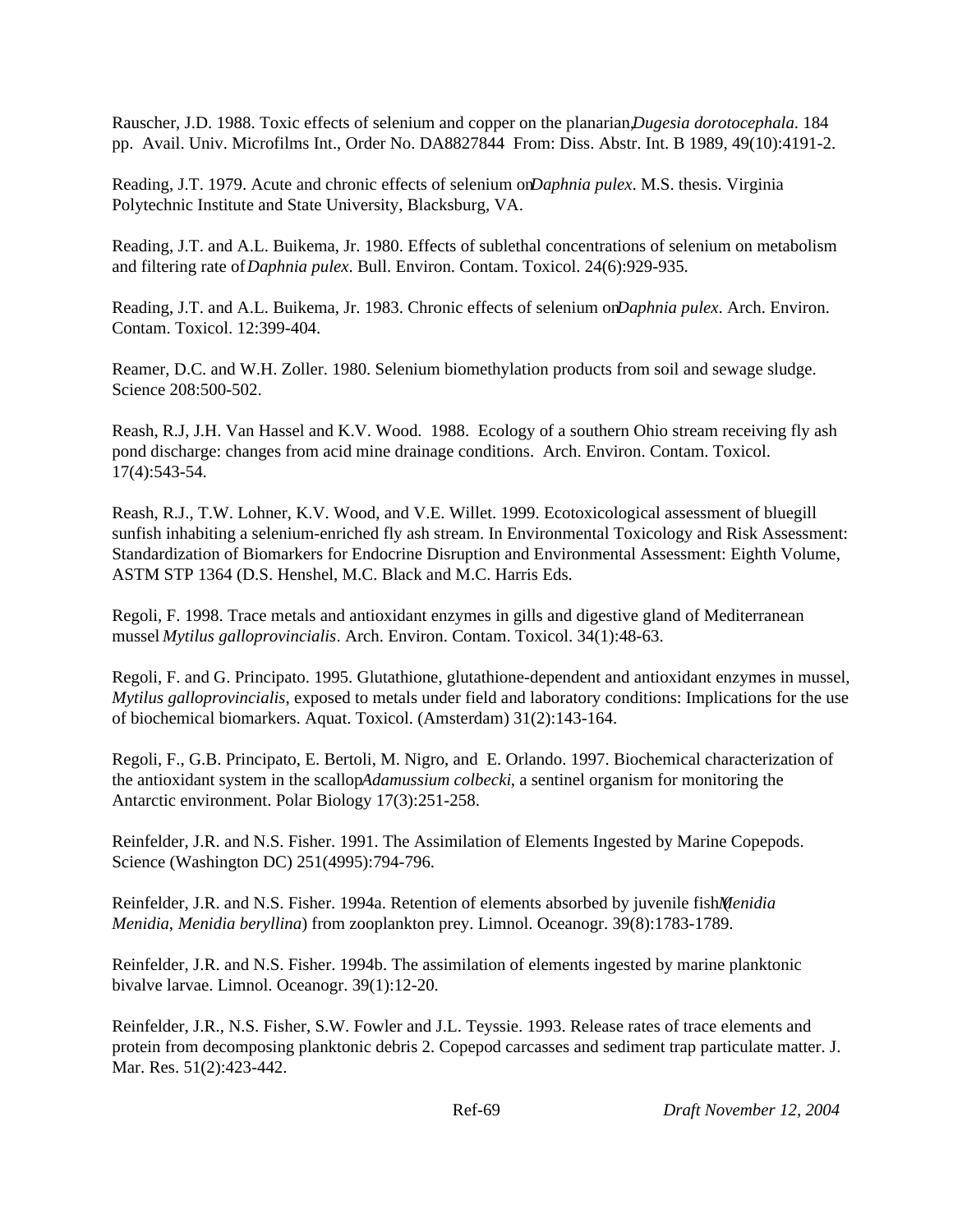Reinfelder, J.R., W.X. Wang, S.N. Luoma, and N.S. Fisher. 1997. Assimilation efficiencies and turnover rates of trace elements in marine bivalves: A comparison of oysters, clams and mussels. Mar. Biol.(Berlin) 129(3):443-452.

Renzoni A., S. Focardi, C. Fossi, C. Leonzio and J. Mayol. 1986. Comparison between concentrations of mercury and other contaminants in eggs and tissues of Cory's shearwater *Calonectris diomedea* collected on Atlantic and Mediterranean islands. Environ. Pollut. Series A Ecol. Biol. 40(1):17-36.

Rhodes, L. and B. Burke. 1996. Morphology and growth characteristics of *Chrysochromulina* species (Haptophyceae equals Prymnesiophyceae) isolated from New Zealand coastal waters. New Zealand J. Mar. Freshwater Res. 30(1):91-103.

Rhodes, L.L., C.J. O'Kelly and J.A. Hall. 1994. Comparison of growth characteristics of New Zealand isolates of the prymnesiophytes *Chrysochromulina quadrikonta* and *C. camella* with those of the ichthyotoxic species *C. polylepis*. J. Plankton Res. 16(1):69-82.

Ribeyre, F., C. Amiard Triquet, A. Boudou, and J.C. Amiard. 1995. Experimental study of interactions between five trace elements-Cu, Ag, Se, Zn, and Hg-toward their bioaccumulation by fish *Brachydanio rerio*) from the direct route. Ecotoxicol. Environ. Safety. 32(1):1-11.

Rice, C.A., P.D. Plesha, E. Casillas, D.A. Misitano and J.P. Meador. 1995. Growth and survival of three marine invertebrate species in sediments from the Hudson-Raritan estuary, New York. Environ. Toxicol. Chem. 14(11):1931-1940.

Richter, J.E. 1982. Center for Lake Superior Environmental Studies, University of Wisconsin-Superior, Superior, WI. (Memorandum to C.E. Stephan, U.S. EPA, Duluth, MN. June 30.)

Richter, D., and H. Bergmann 1993. Selenium Uptake by Wheat Plants. In:M. Anke (ed.), *Mengen-Spurenelem., 13th Arbeitstag, 1993*. Verlag MTV Hammerschmidt, Gersdorf, Germany.

Riedel, G.F. and J.G. Sanders. 1996. The influence of pH and media composition on the uptake of inorganic selenium by *Chlamydomonas reinhardtii*. Environ. Toxicol. Chem. 15(9):1577-1583.

Riedel, G.F., D.P. Ferrier and J.G. Sanders. 1991. Uptake of selenium by freshwater phytoplankton. Water Air Soil Pollut. 57-58:23-30.

Riget, F., P. Johansen and G. Asmund. 1996. Influence of length on element concentrations in blue mussels (*Mytilus edulis*). Mar. Pollut. Bull. 32(10):745-751.

Riggs, M.R. and G.W. Esch. 1987. The suprapopulation dynamics of *Bothriocephalus acheilognathi* in a North Carolina (USA) reservoir: Abundance, dispersion, and prevalence. J. Parasitol. 73(5):877-892.

Riggs, M.R., A.D. Lemly and G.W. Esch. 1987. The growth, biomass, and fecundity of *Bothriocephalus acheilognathi* in a North Carolina (USA) cooling reservoir. J. Parasitol. 73(5):893-900.

Ringdal, D. and K. Julshamn. 1985. Effect of selenite on the uptake of methylmercury in cod (*Gadus morhua*). Bull. Environ. Contam. Toxicol. 35:335-344.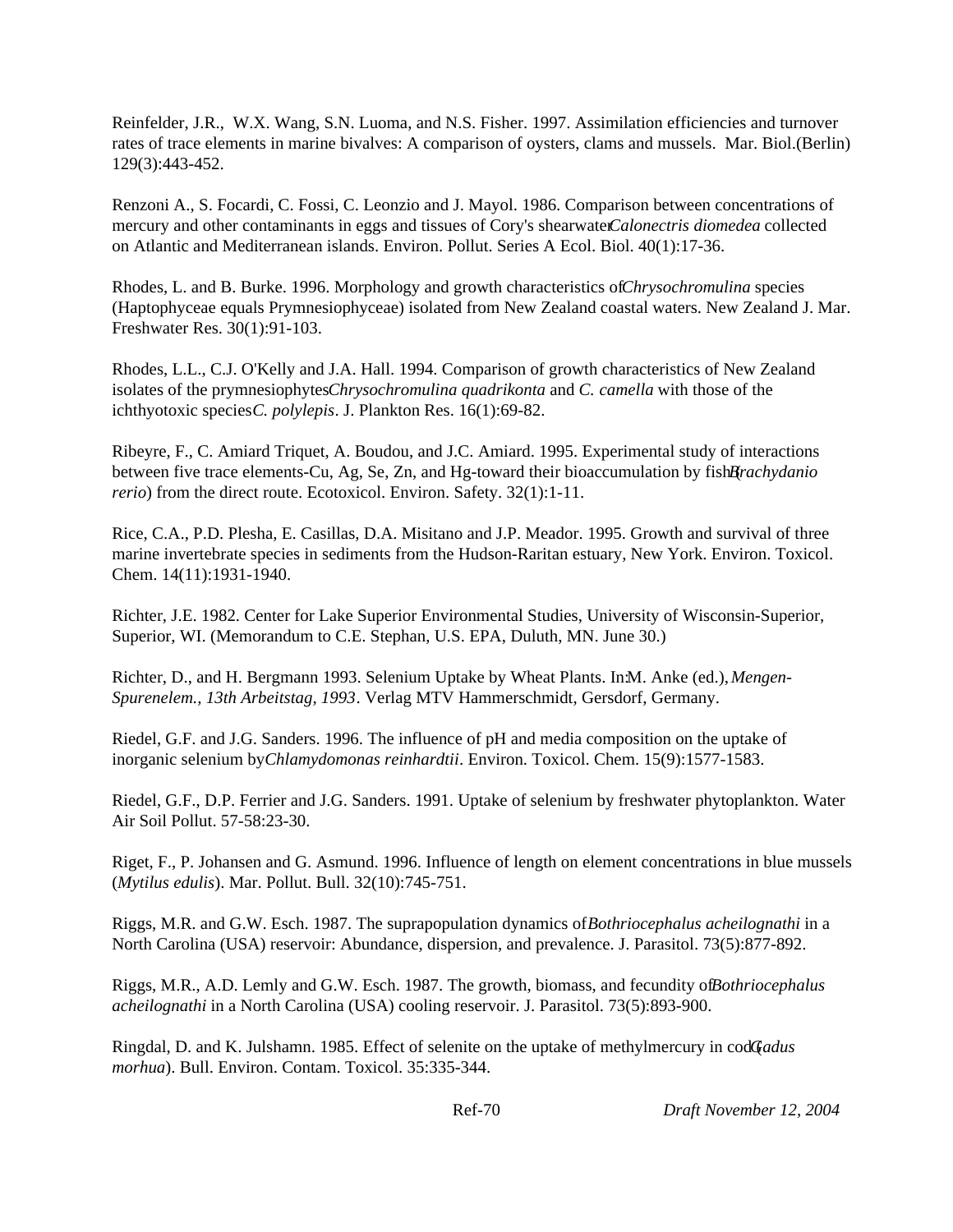Risenhoover, K.L. 1989. Composition and quality of moose winter diets in interior Alaska (USA). J. Wildl. Manage. 53(3):568-577.

Robberecht, H. and R. Van Grieken. 1982. Selenium in environmental waters: Determination, speciation and concentration levels. Talanta 29:823-844.

Robertson, A., B.W. Gottholm, D.D. Turgeon and D.A. Wolfe. 1991. A Comparative Study of Contaminant Levels in Long Island Sound USA. Estuaries 14(3):290-298.

Roederer, G. 1986. On the toxic effects of tetraethyllead and its derivatives on the chrysophyte *Poterioochromonas malhamensis*. VII. Protective action of thiol compounds, vitamins, trace elements and other agents. Ecotoxicol. Environ. Saf. 11(3):277-94.

Ronald, K., R. J. Frank, J. Dougan, R. Frank and H. E. Braun. 1984. Pollutants in harp seals (*Phoca groenlandica*): 2. Heavy metals and selenium. Sci. Total Environ. 38(0):153-166.

Roper, J.M., D.S. Cherry, J.W. S*immer*s and H.E. Tatem. 1997. Bioaccumulation of toxicants in the zebra mussel, *Dreissena polymorpha*, at the Times Beach Confined Disposal Facility, Buffalo, New York. Environ. Pollut., Volume Date 1996, 94(2):117-129.

Rose, C.D., T.J. Ward and V.E. De Pass. 1985. Ecological assessment for coal ash dumped at deepwater dumpsite-106. Wastes Ocean 4:389-422. Ed(s): Duedall, Iver W. Wiley: New York, N. Y.

Rosetta, T.N. and A.W. Knight. 1995. Bioaccumulation of selenate, selenite, and seleno-DL-methionine by the brine fly larvae *Ephydra cinerea* Jones. Arch. Environ. Contam. Toxicol. 29(3):351-357.

Rossell, I.M., D.J. Raynal and D.J. Leopold. 1994. The effects of watershed liming on the tissue chemistry of three co-occurring poor fen species. Can. J. Bot. 72(12):1825-1834.

Rouleau, C., E. Pelletier and J. Pellerin Massicotte. 1992. Uptake of Organic Mercury and Selenium from Food by Nordic Shrimp *Pandalus borealis*. Chem. Spec. Bioavail. 4(2):75-81.

Roux, D.J., J.E. Badenhorst, H.H. DuPrez and G.J. Steyn. 1994. Note on the occurrence of selected trace metals and organic compounds in water, sediment and biota of the Crocodile River, Eastern Transvaal, South Africa. Water S.A. (Pretoria) 20(4):333-340.

Roux, D.J., S.H.J. Jooste and H.M. Mackay. 1996. Substance-specific water quality criteria for the protection of South African freshwater ecosystems: Methods for derivation and initial results for some inorganic toxic substances. S.A. J. Sci. 92(4):198-206.

Rudd, J.W.M. and M.A. Turner. 1983a. The English-Wabigoon River system: II. Suppression of mercury and selenium bioaccumulation by suspended and bottom sediments. Can. J. Fish. Aquat. Sci. 40:2218- 2227.

Rudd, J.W.M. and M.A. Turner. 1983b. The English-Wabigoon River system: V. Mercury and selenium bioaccumulation as a function of aquatic primary productivity. Can. J. Fish. Aquat. Sci. 40:2251-2259.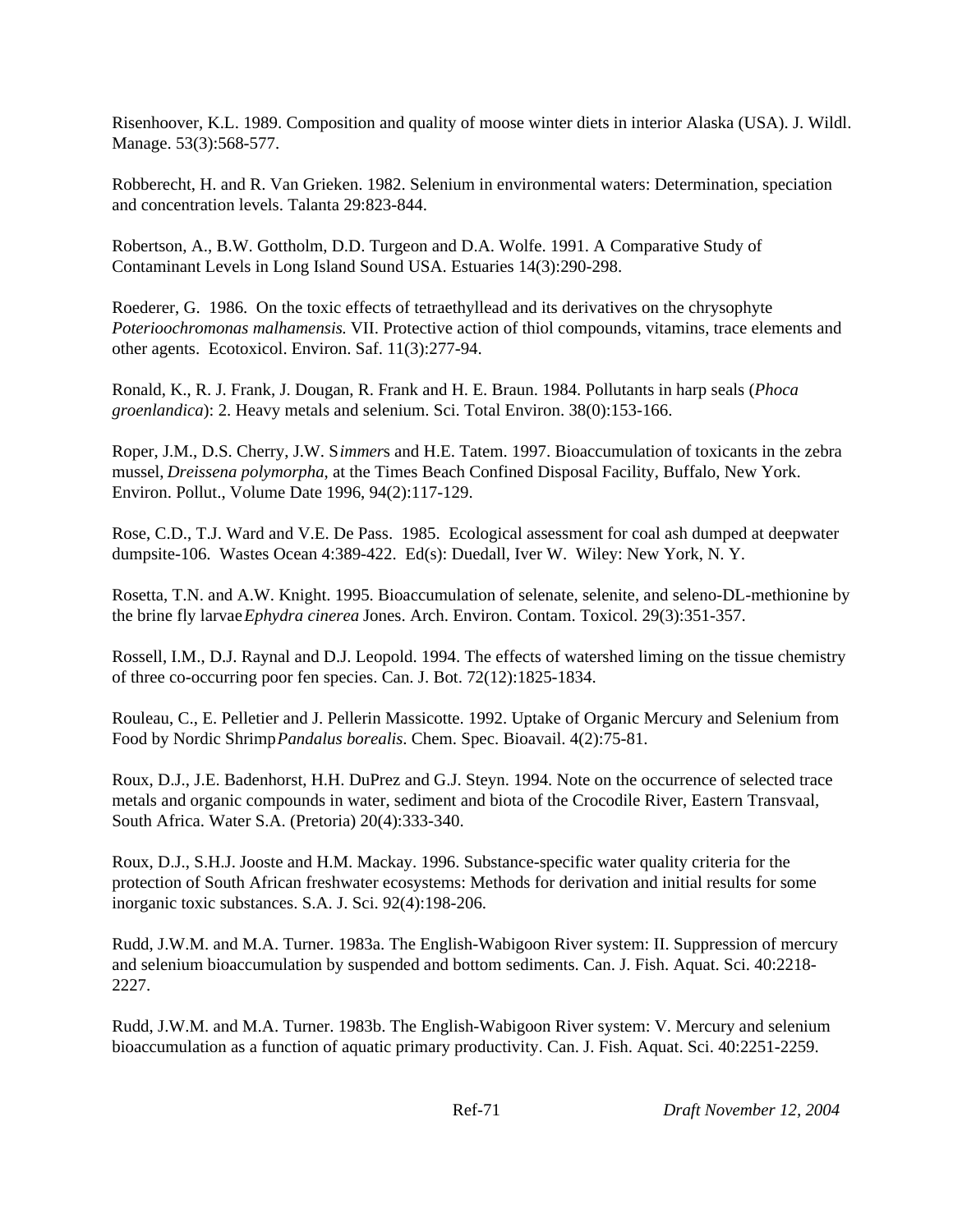Rudd, J.W.M., M.A. Turner, B.E. Townsend, A. Swick and A. Furutani. 1980. Dynamics of selenium in mercury-contaminated experimental freshwater ecosystems. Can. J. Fish. Aquat. Sci. 37:848-857.

Ruelle, R., K.D. Keenlyne. 1993. Contaminants in Missouri River pallid sturgeon. Bull. Environ. Contam. Toxicol. 50(6):898-906.

Ryther, J., T.M. Losordo, A.K. Furr, T.F. Parkinson, W.H. Gutenman, I.S. Pakkala and D.J. Lisk. 1979. Concentration of elements in marine organisms cultured in seawater flowing through coal-fly ash. Bull. Environ. Contam. Toxicol. 23:207-210.

Sager, D.R. and C.R. Cofield. 1984. Differential accumulation of selenium among axial muscle, reproductive and liver tissues of four warmwater fish species. Water Resour. Bull. 20:359-363.

Saiki, M.K. 1986a. A field example of selenium contamination in an aquatic food chain. In: Proceedings of the first annual environmental symposium: Selenium in the environment. Calif. Agri. Tech. Inst., Fresno, CA. pp. 67-76.

Saiki, M.K. 1986b. Concentrations of selenium in aquatic food-chain organisms and fish exposed to agricultural tile drainage water. In: Selenium and agriculture drainage: Implications for San Francisco Bay and the California environment. The Bay Institute of San Francisco, Tiburon, CA. pp. 25-33.

Saiki, M.K. 1987. Relation of length and sex to selenium concentrations in mosquitofish. Environ. Pollut. 47(3): 171-186.

Saiki, M.K. 1990. Elemental concentrations in fishes from the Salton Sea, southeastern California. Water, Air, Soil Pollut. 52(1-2):41-56.

Saiki, M.K. and M.R. Jenings. 1992. Toxicity of Agricultural Subsurface Drainwater from the San Joaquin Valley California to Juvenile Chinook Salmon and Striped Bass. Trans. Am. Fish. Soc. 121(1):78-93.

Saiki, M.K. and T.P. Lowe. 1987. Selenium in aquatic organisms from subsurface agricultural drainage water, San Joaquin Valley, California (USA). Arch. Environ. Contam. Toxicol. 16(6):657-670.

Saiki, M. and T.W. May. 1988. Trace element residues in bluegills and common carp from the lower San Joaquin River, California (USA) and its tributaries. Sci. Total Environ. 74(0):199-218.

Saiki, M.K. and R.S. Ogle. 1995. Evidence of impaired reproduction by western mosquitofish inhabiting seleniferous agricultural drainwater. Trans. Am. Fish. Soc. 124(4):578-587.

Saiki, M.K. and D.U. Palawski. 1990. Selenium and Other Elements in Juvenile Striped Bass from the San Joaquin Valley and San Francisco Estuary California USA. Arch. Environ. Contam. Toxicol. 19(5):717-730.

Saiki M.K., M.R. Jennings and T.W. May. 1992. Selenium and Other Elements in Freshwater Fishes from the Irrigated San Joaquin Valley California. Sci. Total Environ. 126(1-2):109-137.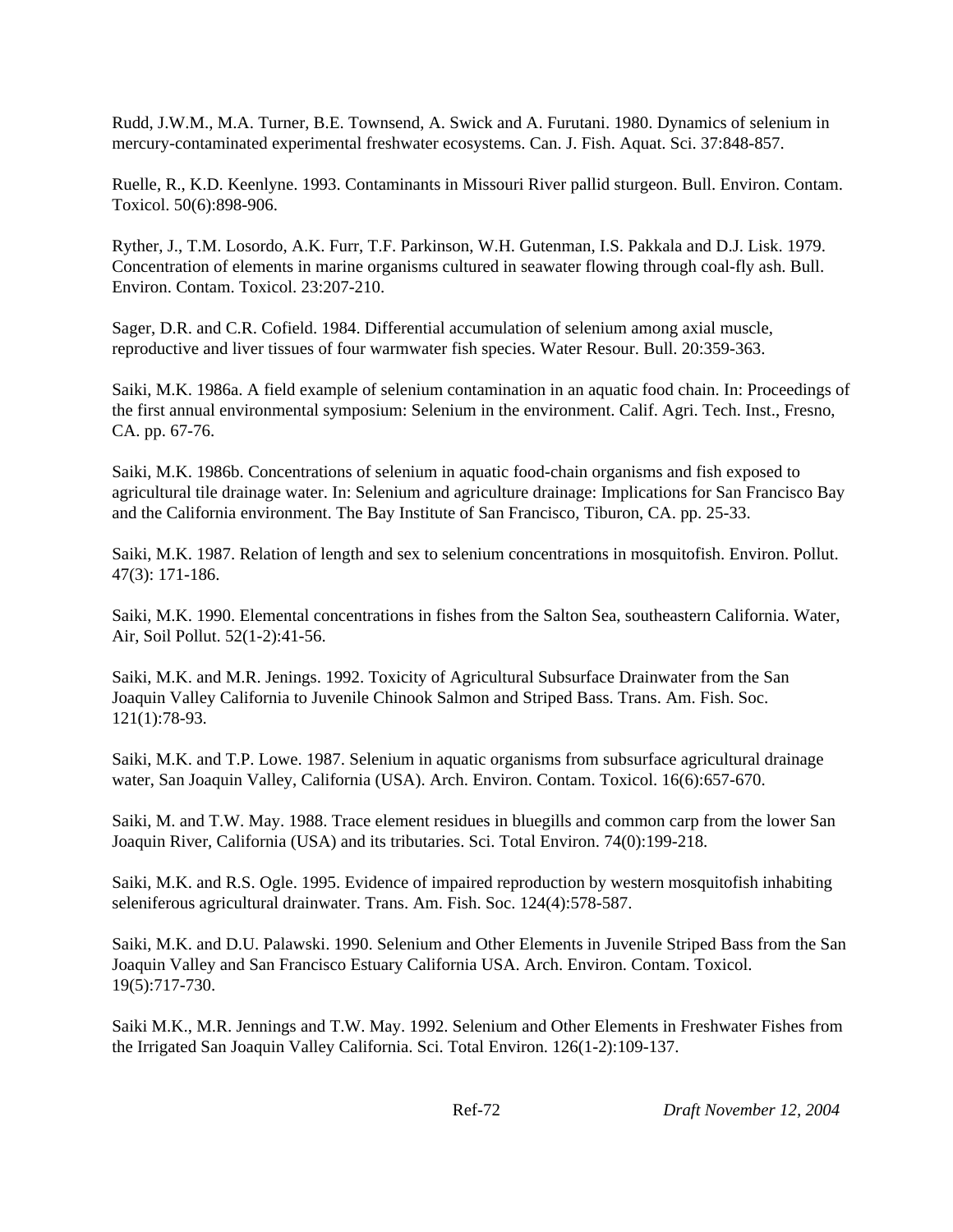Saiki, M.K., M.R. Jennings and W.G. Brumbaugh. 1993. Boron, Molybdenum and Selenium in Aquatic Food Chains from the Lower San Joaquin River and its Tributaries California. Arch. Environ. Contam. Toxicol. 24(3):307-319.

Saleh, M.A.S., A. Mostafa, M.M. Fouda, M.A. Saleh, M.S. Abdel Lattif and B.L. Wilson. 1988. Inorganic pollution of the man-made lakes of Wadi El-Raiyan and its impact on aquaculture and wildlife of the surrounding Egyptian desert. Arch. Environ. Contam. Toxicol. 17(3):391-403.

Salki, A., M. Turner, K. Patalas, J. Rudd and D. Findlay. 1985. The influence of fish-zooplanktonphytoplankton interactions on the results of selenium toxicity experiments within large enclosures. Can. J. Fish. Aquat. Sci. 42:1132-1143.

Salte, R., T. Asgard, and K. Liestol. 1988. Vitamin E and selenium prophylaxis against "Hitra disease" in farmed Atlantic Salmon: A survival study. Aquaculture 75(1-2):45-56.

Sanders, R.W. and C.C. Gilmour. 1994. Accumulation of selenium in a model freshwater microbial food web. Appl. Environ. Microbiol. 60(8):2677-2683.

Sandholm, M., H.E. Oksanen and L. Pesonen. 1973. Uptake of selenium by aquatic organisms. Limnol. Oceanogr. 18:496-499.

Sarathchandra, S.U. and J.H. Watkinson. 1981. Oxidation of elemental selenium to selenite by *Bacillus megaterium*. Science 211:600-601.

Sarma, Y.S.R.K. and S. Jayaraman. 1984. Observations on sulphur-selenium antagonism on the growth of two desmids. Acta Bot. Indica 12:57-60.

Sastry, K.V. and V. Shukla. 1994. Influence of protective agents in the toxicity of cadmium to a freshwater fish (*Channa punctatus*). Bull. Environ. Contam. Toxicol. 53(5):711-717.

Sato, T., Y. Ose and T. Sakai. 1980. Toxicological effect of selenium on fish. Environ. Pollut. 21A:217- 224.

Savant, K.B. and G.V. Nilkanth. 1991. On comparative studies of acute toxicity of hexavalent chromium and selenium to *Scylla seratta* (Forskal). Pollut. Res. 10(4):239-243.

Scanes, P. 1997. "Oyster watch": monitoring trace metal and organochlorine concentrations in Sydney's coastal waters. Mar. Pollut. Bull., Volume Date 1996, 33(7-12):226-238.

Schantz, M.M., R. Demiralp, R.R. Greenberg, M.J. Hays, R.M. Parris, B.J. Porter, D.L. Poster, L.C. Sander, K.S. Sharpless, S.A. Wise, and S.B. Schiller. 1997. Certification of a frozen mussel tissue standard reference material (SRM 1974a) for trace organic constituents. Fresenius' J. Anal. Chem., 358(3):431-440.

Scheuhammer, A.M., A.H.K. Wong, and D. Bond. 1998. Mercury and selenium accumulation in common loons (*Gavia immer*) and common *merganser*s (*Mergus merganser*) from eastern Canada. Environ. Toxicol. Chem. 17(2):197-201.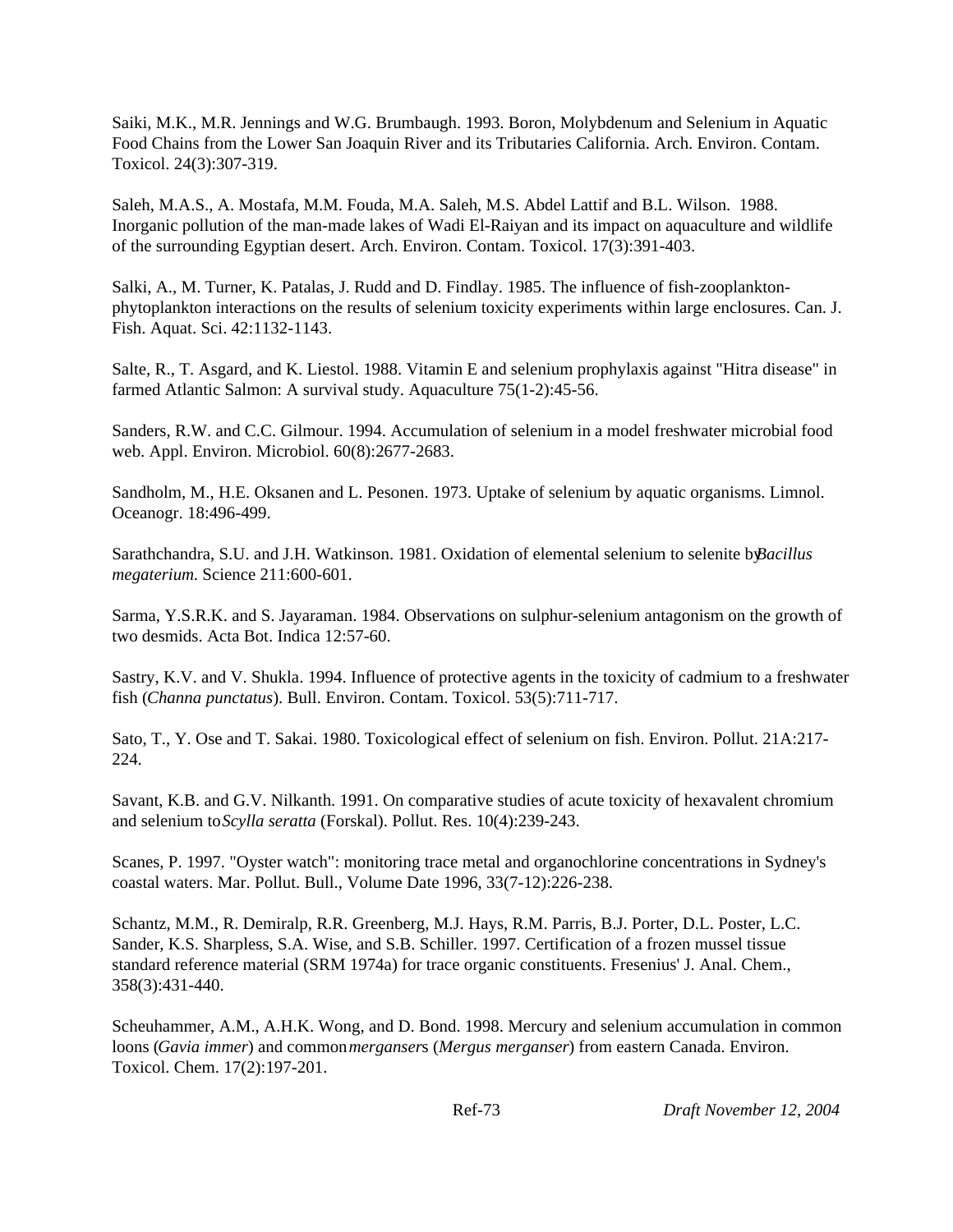Schmitt, C.J. and W.G. Brumbaugh. 1990. National Contaminant Biomonitoring Program Concentrations of Arsenic, Cadmium, Copper, Lead, Mercury, Selenium and Zinc in USA Freshwater Fish 1976-1984. Arch. Environ. Contam. Toxicol. 19(5):731-747.

Schmitt, C.J., M.L. Wildhaber, J.B. Hunn, T. Nash, M.N. Tieger and B.L. Steadman. 1993. Biomonitoring of lead-contaminated Missouri streams with an assay for erythrocyte .delta.-aminolevulinic acid dehydratase activity in fish blood. Arch. Environ. Contam. Toxicol. 25(4):464-475.

Schramel, P. and L. Xu. 1991. Determination of arsenic, antimony, bismuth, selenium and tin in biological and environmental samples by continuous flow hydride generation inductively coupled plasma-atomic emission spectrometry (ICP-AES) without gas-liquid separator. Fresenius. J. Anal. Chem. 340(1):41-47.

Schuler, C.A., R.G. Anthony and H.M. Ohlendorf. 1990. Selenium in wetlands and waterfowl foods at Kesterson Reservoir, California, 1984. Arch. Environ. Contam. Toxicol. 19(6):845-853.

Schultz, R. and R. Hermanutz. 1990. Transfer of toxic concentrations of selenium from parent to progeny in the fathead minnow (*Pimephales promelas*). Bull. Environ. Contam. Toxicol. 45:568-573.

Schultz, T.W., S.R. Freeman and J.N. Dumont. 1980. Uptake, depuration, and distribution of selenium in *Daphnia* and its effects on survival and ultrastructure. Arch. Environ. Contam. Toxicol. 9:23-40.

Scott, K.C. and J.D. Latshaw. 1993. Macro and micro mineral levels in the tissues of menhaden fish. J. Aquat. Food Prod. Technol. 2(2):51-61.

Secor, C.L., E.L. Mills, J. Harshbarger, H.T. Kuntz, W.H. Gutenmann and D.J. Lisk. 1993. Bioaccumulation of Toxicants, Element and Nutrient Composition and Soft Tissue Histology of Zebra Mussels *Dreissena polymorpha* from New York State Waters. Chemosphere 26(8):1559-1575.

Seelye, J.G., R.J. Hesselberg and M.J. Mac. 1982. Accumulation by fish of contaminants released from dredged sediments. Environ. Sci. Technol. 16:459-464.

Segner, H., D. Lenz, W. Hanke and G. Schueuermann. 1994. Cytotoxicity of metals toward rainbow trout R1 cell line. Environ. Toxicol. Water Qual. 9(4):273-279.

Sen, S., S. Mondal, J. Adhikari, D. Sarkar, S. Bose, B. Mukhopadhyay and S. Bhattacharya. 1995. Inhibition of fish brain acetylcholinesterase by cadmium and mercury. Interaction with selenium. In: Enzymes Cholinesterase Fam., [Proc. Int. Meet. Cholinesterases], 5th, Meeting Date 1994. Quinn, D.M. (Ed). Plenum: New York, N.Y. pp.369-374.

Sevareid, R. And G. Ichikawa. 1983. Physiological stress (scope for growth) of mussels in San Francisco bay. Waste Disposal Oceans: Minimizing Impact, Maximizing Benefits, [Pap. - South. Calif. Acad. Sci. Symp., "Ocean Disposal 1980s"], Meeting Date 1982, 152-70. Ed(s): Soule, Dorothy F.; Walsh, Don. Westview: Boulder, Colo. (English) 1983.

Shabana, E.F. and S.A. El-Attar. 1995. Influence of clay minerals on selenium toxicity to algae. Egypt. J. Microbiol., Volume Date 1995, 30(2):275-286.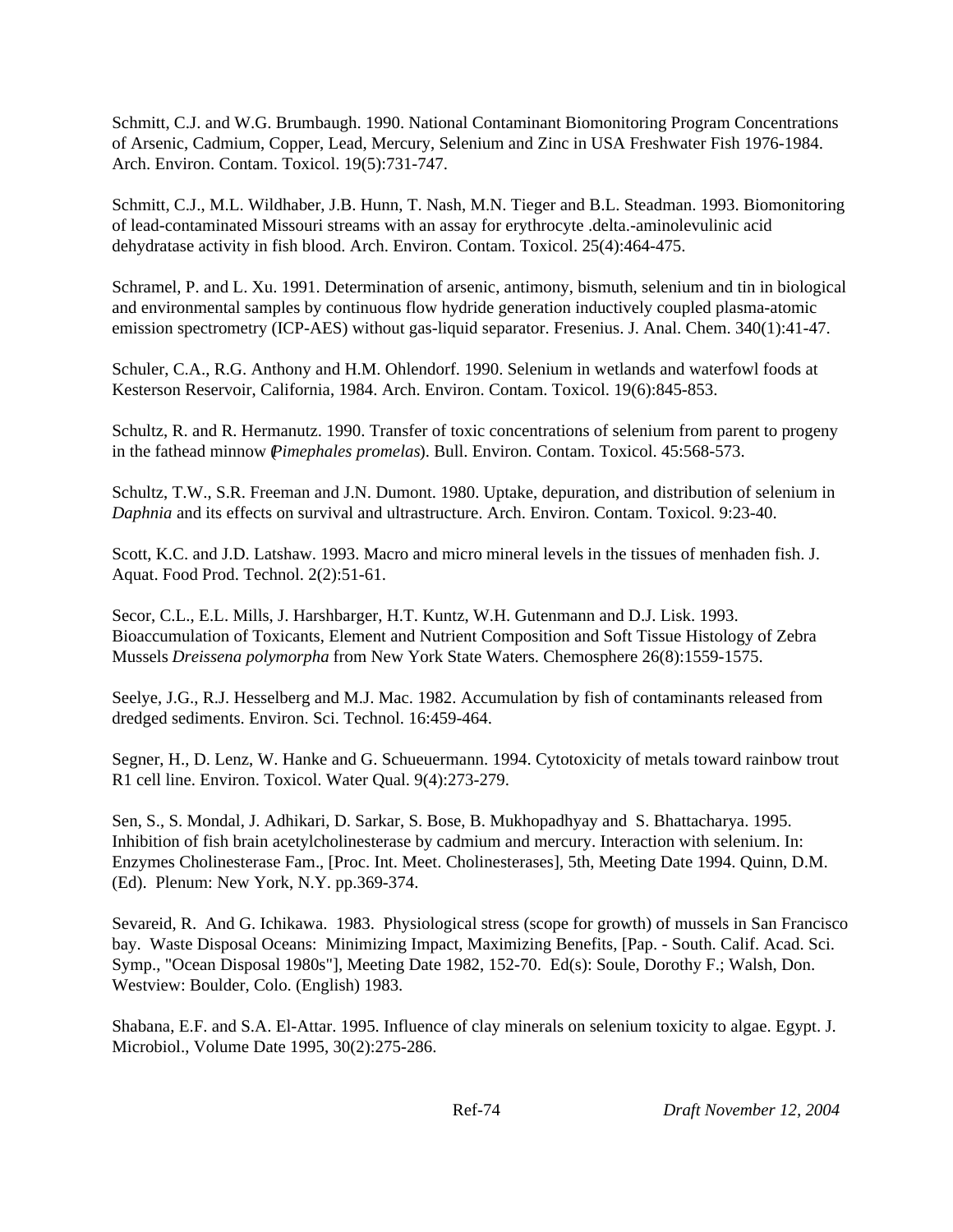Shamberger, R.J. 1983. Biochemistry of selenium. Plenum Press, New York, NY.

Sharif, A.K.M., M. Alamgir, K.R. Krishnamoorthy and A.I. Mustafa. 1993. Determination of arsenic, chromium, mercury, selenium and zinc in tropical marine fish by neutron activation. J. Radioanal. Nucl. Chem. 170(2):299-307.

Sharma, D.C. and P.S. Davis. 1980. Behavior of some radioactive compounds of mercury and selenium in aquarium water and their direct uptake by the goldfish *Carassius auratus*. Ind. J. Exp. Biol. 18:69-71.

Sheline, J. and B. Schmidt-Nielsen. 1977. Methylmercury-selenium: Interaction in the killfish, *Fundulus heteroclitus*. In: Physiological responses of marine biota to pollutants. Vernberg, F.J., A. Calabrese, F.P. Thurberg, and W.B. Vernberg (Eds.). Academic Press, New York, NY. pp. 119-130.

Shen, L.H., M.H.V. Nieuwenhuizen, and J.B. Luten. 1997. Speciation and in vitro bioavailability of selenium in fishery products. Dev. Food Sci. 38: 653-663.

Shigeoka, S., T. Takeda, T. Hanaoka, A. Yokota, S. Kitaoka and Y. Iizuka. 1990. Properties of selenium-induced glutathione peroxidase in low-carbon dioxide-grow *Ghlamydomonas reinhardtii*. Curr. Res. Photosynth., Proc. Int. Conf. Photosynth., 8th, Meeting Date 1989, Volume 4. Baltscheffsky, M. (Ed). Kluwer: Dordrecht, Neth. pp. 615-618.

Shigeoka, S., T. Takeda and T. Hanaoka. 1991. Characterization and immunological properties of selenium-containing glutathione peroxidase induced by selenite in *Ghlamydomonas reinhardtii*. Biochem. J. 275(3):623-628.

Shinohara, K., Y. Okura, T. Koyano, H. Murakami, E. H. Kim and H. Omura. 1986. Growth-promoting effects of an extract of a thermophilic blue-green alga, *Synechococcus elongatus* var. on human cell lines. Agric. Biol. Chem. 50(9):2225-2230.

Shirasaki, T., J. Yoshinaga, M. Morita, T. Okumoto and K. Oishi. 1996. An application of nitrogen microwave-induced plasma mass spectrometry to isotope dilution analysis of selenium in marine organisms. Tohoku J Exp. Med. 178(1):81-90.

Short, T.M. and C.G. Wilber. 1980. Effects of chronic exposure to sodium selenite on calcium balance in the crayfish *Orconectes immunis*. Am. Zool. 20:801.

Shrift, A. 1954a. Sulfur-selenium antagonism. I. Antimetabolic action of selenate on the growth of *Chlorella vulgaris*. Am. J. Bot. 41:223-230.

Shrift, A. 1954b. Sulfur-selenium antagonism. II. Antimetabolic action of seleno-methionine on the growth of *Chlorella vulgaris*. Am. J. Bot. 41:345-352.

Shrift, A. 1961. Biochemical interrelations between selenium and sulfur in plants and microorganisms. Fed. Proc. 20:695-702.

Shrift, A. 1964. A selenium cycle in nature. Nature 201:1304-1305.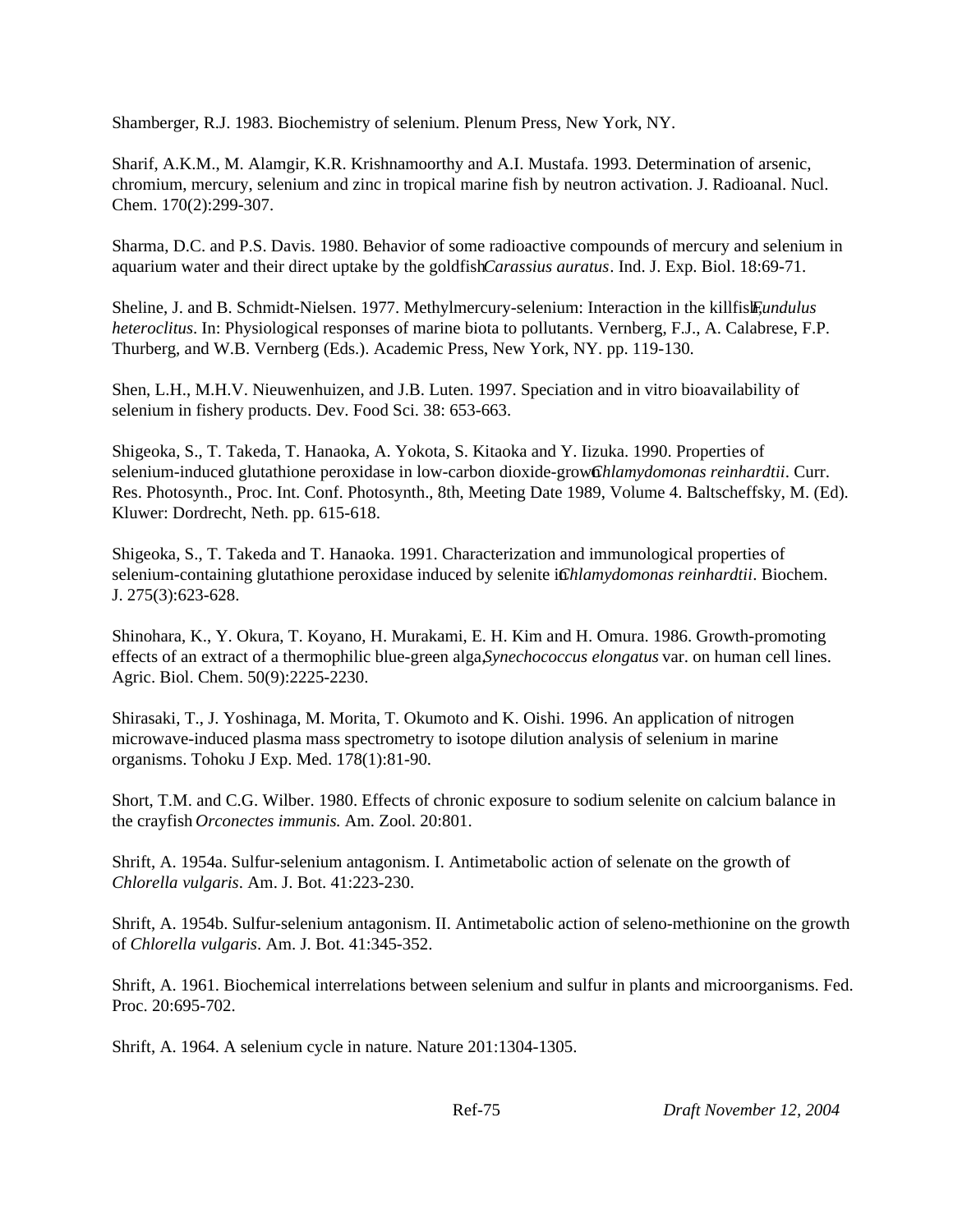Shrift, A. 1973. Metabolism of selenium by plants and microorganisms. In: Organic selenium compounds: Their chemistry and biology. Klayman, D.L. and W.H.H. Gunther (Eds.). Wiley-Interscience, New York, NY. pp. 763-814.

Shultz, C.D. and B.M. Ito. 1979. Mercury and selenium in blue marlin, *Mahaira nigricans*, from Hawaiian Islands. Fish. Bull. 76:872-879.

Siebers, D. and U. Ehlers. 1979. Heavy metal action in transintegumentary absorption of glycine in two annelid species. Mar. Biol. (Berl.) 50:175-179.

Siegel, B.Z., S.M. Siegel, T. Correa, C. Dagan, G. Galvez, L. Leeloy, A. Padua and E. Yaeger. 1991. The Protection of Invertebrates Fish and Vascular Plants Against Inorganic Mercury Poisoning by Sulfur and Selenium Derivatives. Arch. Environ. Contam. Toxicol. 20(2):241-246.

Simopoulos, A.P. 1997. Nutritional aspects of fish. Dev. Food Sci. 38: 589-607.

Siwicki, A.K., D.P. Anderson and G.L. Rumsey. 1994. Dietary intake of immunostimulants by rainbow trout affects non-specific immunity and protection against furunculosis. Vet. Immunol. Immunopathol. 41(1-2):125-139.

Skaare, J.U., N.H. Markussen, G. Norheim, S. Haugen and G. Holt. 1990. Levels of Polychlorinated Biphenyls, Organochlorine Pesticides, Mercury, Cadmium, Copper, Selenium, Arsenic and Zinc in the Harbor Seal *Phoca vitulina* in Norwegian Waters. Environ. Pollut. 66(4):309-324.

Skaare, J.U., E. Degre, P.E. Aspholm and K.I. Ugland. 1994. Mercury and selenium in Arctic and coastal seals off the coast of Norway. Environ. Pollut. 85(2):153-160.

Skerfving, S. 1978. Interaction between selenium and methylmercury. Environ. Health Perspect. 25:57-65.

Skinner, W. F. 1985. Trace element concentrations in wastewater treatment basin-reared fishes: results of a pilot study. Proc. Pa. Acad. Sci. 59(2):155-61.

Skorupa, J.P., S.P. Morman and J.S. Sefchick. 1996. Guidelines for interprreting selenium exposures of biota associated with non-marine aquatic habitats. U.S. Department of Interior, Fish and Wildlife Service, Sacramento, Field Office, Sacromento, CA., 74 pp.

Smith, D.R. and A.R. Flegal. 1989. Elemental concentrations of hydrothermal vent organisms from the Galapagos Rift (Ecuador). Mar. Biol. (Berlin) 102(1):127-134.

Smith, I.R., A.F. Johnson, D. MacLennan, H. Manson. 1992. Chemical contaminants, lymphocystis, and dermal sarcoma in walleyes spawning in the Thames River, Ontario. Trans. Am. Fish. Soc. 121(5):608-616.

Smith, L.L., Jr., D.M. Oseid, G.L. Kimball and S.M. El-Kandelgy. 1976. Toxicity of hydrogen sulfide to various life history stages of bluegill (*Lepomis macrochirus*). Trans. Am. Fish. Soc. 105:442-449.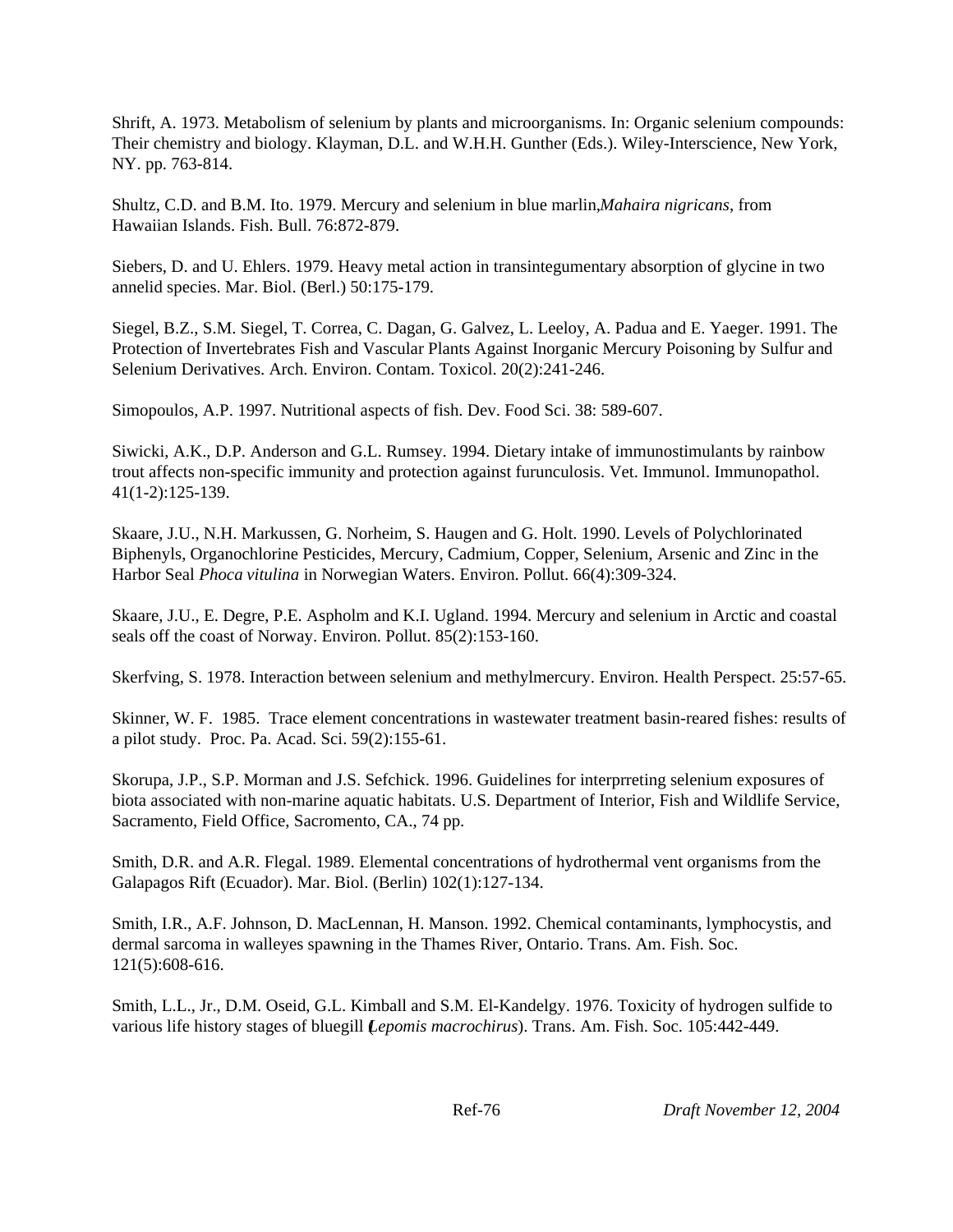Snell, T.W., B.D. Moffat, C. Janssen and G. Persoone. 1991a. Acute toxicity tests using rotifers. III. Effects of temperature, strain, and exposure time on the sensitivity of *Brachionus plicatilis*. Environ. Toxicol. Water Qual. 6(1):63-75.

Snell, T.W., B.D. Moffat, C. Janssen and G. Persoone. 1991b. Acute toxicity tests using rotifers. IV. Effects of cyst age, temperature, and salinity on the sensitivity of *Brachionus calyciflorus*. Ecotoxicol. Environ. Safety. 21(3):308-317.

Sokal, R.R. and F.J. Rohlf. 1981. Biometry. W.H. Freeman and Company, New York, NY.

Somerville, H.J., D. Bennett, J.N. Davenport, M.S. Holt, A. Lynes, A. Mahieu, B. McCourt, J.G. Parker and R.R. Stephenson. 1987. Environmental effect of produced water from North Sea oil operations. Mar. Pollut. Bull. 18(10):549-58.

Sorensen, E.M.B. 1988. Selenium accumulation, reproductive status, and histopathological changes in environmentally exposed redear sunfish. Arch. Toxicol. 61(4):324-329.

Sorensen, E.M.B. and T.L. Bauer. 1983. Hematological dyscrasia in teleosts chronically exposed to selenium-laden effluent. Arch. Environ. Contam. Toxicol. 12:135-141.

Sorensen, E.M.B. and T.L. Bauer. 1984a. Planimetric analysis of redear sunfish (*Lepomis microlophus*) hepatopancreas following selenium exposure. Environ. Toxicol. Chem. 3:159-165.

Sorensen, E.M.B. and T.L. Bauer. 1984b. A correlation between selenium accumulation in sunfish and changes in condition factor and organ weight. Environ. Pollut. 34A:357-366.

Sorensen, E.M.B. and P. Bjerregaard. 1991. Interactive accumulation of mercury and selenium in the sea star *Asterias rubens*. Mar. Biol. (Berlin) 108(2):269-276.

Sorensen, E.M.B., T.L. Bauer, J.S. Bell and C.W. Harlan. 1982. Selenium accumulation and cytotoxicity in teleosts following chronic, environmental exposure. Bull. Environ. Contam. Toxicol. 29:688-696.

Sorensen, E.M.B., C.W. Harlan, J.S. Bell, T.L. Bauer and A.H. Prodzynski. 1983. Hepatocyte changes following selenium accumulation in a freshwater teleost. Am. J. Forensic. Med. Pathol. 4:25-32.

Sorensen, E.M.B., P.M. Cumbie, T.L. Bauer, J.S. Bell and C.W. Harlan. 1984. Histopathological, hemotological, condition-factor, and organ weight changes associated with selenium accumulation in fish from Belews Lake, North Carolina. Arch. Environ. Contam. Toxicol. 13:153-162.

Southworth, G. R., M.J. Peterson and R.R. Turner. 1994. Changes in concentrations of selenium and mercury in largemouth bass following elimination of fly ash discharge to a quarry. Chemosphere 29(1):71-79.

Sparling, D.W. and T.P. Lowe. 1996. Metal concentrations of tadpoles in experimental ponds. Environ. Pollut. 91(2):149-159.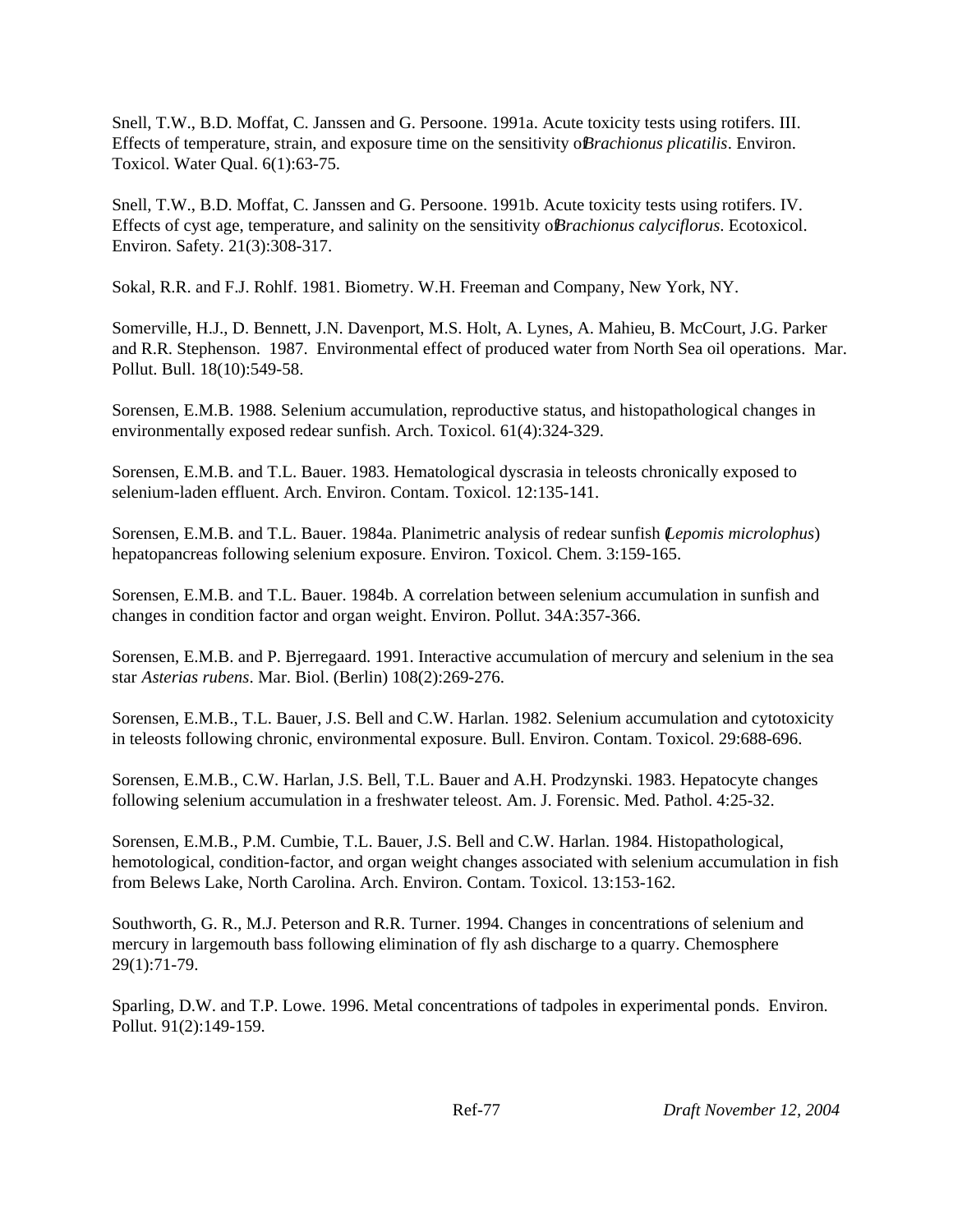Specht, W.L., D.S. Cherry, R.A. Lechleitner and J. Cairns, Jr. 1984. Structural, functional, and recovery responses of stream invertebrates to fly ash effluent. Can. J. Fish. Aquat. Sci. 41:884-896.

Spehar, R.L. 1986. U.S. EPA, Duluth, MN. (Memorandum to D.J. Call, Center for Lake Superior Environmental Studies, University of Wisconsin-Superior, Superior, WI. September 16.)

Speyer, M.R. 1980. Mercury and selenium concentrations in fish, sediments, and water of two northwestern Quebec lakes. Bull. Environ. Contam. Toxicol. 24:427-432.

Srivastava, A.K. and A.K. Srivastava. 1995. Histopathological changes in the liver associated with selenium exposure in the freshwater Indian catfish *Heteropneustes fossilis*. J. Adv. Zool. 16(1):30-33.

Srivastava, D.K. and R.K. Tyagi. 1985. Toxicity of selenium and vanadium to the striped gourami, *Colisa fasciatus*. Acta Hydrobiol. 25-26(3-4):481-486.

Stadtman, T.C. 1974. Selenium biochemistry. Science 183:915-922.

Stanley, T.R. Jr, J.W. Spann, G.J. Smith and R. Rosscoe. 1994. Main and interactive effects of arsenic and selenium on mallard reproduction and duckling growth and survival. Arch. Environ. Contam. Toxicol. 26(4):444-451.

Stanley, T.R. Jr., G.J. Smith, D.J. Hoffman, G.H. Heinz and R. Rosscoe. 1996. Effects of boron and selenium on mallard reproduction and duckling growth and survival. Environ. Toxicol. Chem. 15(7):1124-1132.

Steele, C.W., S. Strickler Shaw and D.H. Taylor. 1992. Attraction of Crayfishes *Procambarus clarkii, Orconectes rusticus* and Cambarus bartoni to a Feeding Stimulant and its Suppression by a Blend of Metals. Environ. Toxicol. Chem. 11(9):1323-1329.

Steimle, F.W., V.S. Zdanowicz, S.L. Cunneff and R. Terranova. 1994. Trace metal concentrations in common benthic macrofaunal prey from the New York Bight apex. Mar. Pollut. Bull. 28(12):760-765.

Stemmer, B.L., G.A. Burton Jr. and S. Leibfritz-Frederick. 1990. Effect of sediment test variables on selenium toxicity to *Daphnia magna*. Environ. Toxicol. Chem. 9(3):381-390.

Stephan, C.E., D.I. Mount, D.J. Hansen, J.H. Gentile, G.A. Chapman and W.A. Brungs. 1985. Guidelines for deriving numerical national water quality criteria for the protection of aquatic organisms and their uses. PB85-227049. National Technical Information Service, Springfield, VA.

Stoeppler, M., F. Backhaus, M. Burow, K. May and C. Mohl. 1988. Comparative investigations on trace metal levels in brown algae and common (blue) mussels at the same location in the Baltic Sea and the North Sea. NBS Spec. Publ. (U. S.), 740 (Prog. Environ. Specimen Banking), 53-6.

Stone, S.T., D.A. Becker, B.J. Koster, P.A. Pella, G. Sleater, M. P.M. Tillekeratne, R. Zeisler and R.W. Sanders. 1988. Inorganic analytic methods and results for marine bivalves and sediments. NBS Spec. Publ. (U.S.), 740 (Prog. Environ. Specimen Banking):62-73.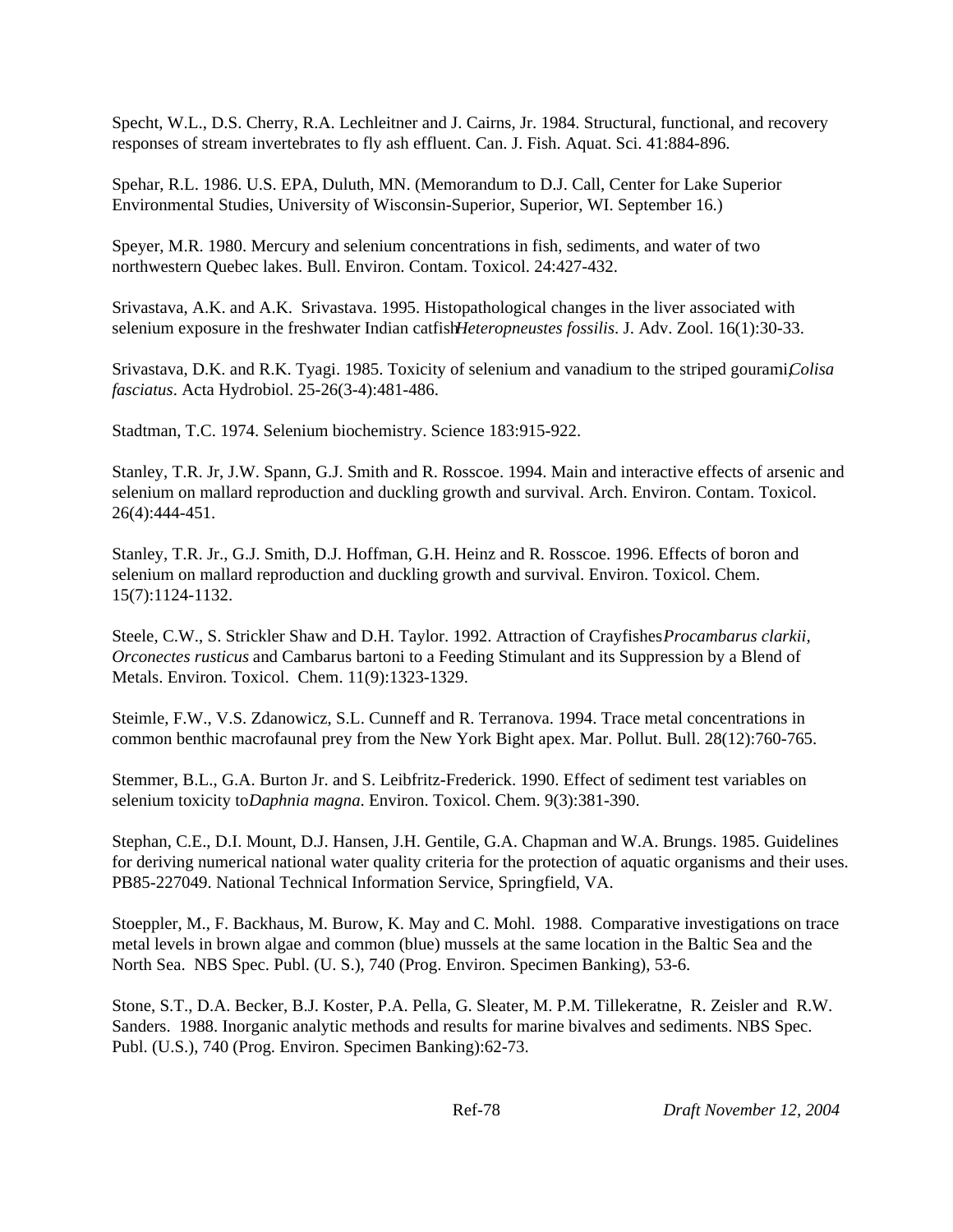Stripp, R.A., M. Heit, D.C. Bogen, J. Bidanset and L. Trombetta. 1990. Trace element accumulation in the tissues of fish from lakes with different pH values. Water Air Soil Pollut. 51(1-2):75-87.

Stumm, W. and J.J. Morgan. 1982. Aquatic chemistry. Wiley, New York, NY. pp.176-177.

Summers, J.K., J.F. Paul and A. Robertson. 1995. Monitoring the ecological condition of estuaries in the United States. Toxicol. Environ. Chem. 49(1+2): 93-108.

Sun, L., C.S. Bradford, C. Ghosh, P. Collodi and D.W. Barnes. 1995. ES-like cell cultures derived from early zebrafish embryos. Molec. Mar. Biol. Biotechnol. 4(3):193-199.

Sundarrao, K., J. Tinkerame, C. Kaluwin, K. Singh and T. Matsuoka. 1991. Lipid content, fatty acid, and mineral composition of mud crabs (*Scylla serrata*) from *Papua* New Guinea. J. Food Compos. Anal. 4(3):276-280.

Sundarrao, K., J. Tinkerame, C. Kaluwin, K. Singh and T. Matsuoka. 1992. Fatty Acid and Mineral Composition of Shellfish *Geloina papua*. Fish, Technol. 29(2):144-146.

Svensson, B.G., A. Schutz, A. Nilsson, I. Aakesson, B. Aakesson and S. Skerfving. 1992. Fish as a source of exposure to mercury and selenium. Sci. Total Environ. 126(1-2):61-74.

Szilagyi, M., J. Nemcsok, S. Sankari, A. Suri and E. Szabo. 1993. Effects of selenium supplementation on serum biochemical parameters in paraquat poisoned carp. *Mengen Spurenelem*. Arbeitstag. 13th. Anke, M. (Ed). Verlag MTV Hammerschmidt: Gersdorf, Germany. pp. 155-162.

Tabaka, C.S., D.E. Ullrey, J.G. Sikarskie, S.R. Debar, and P.K. Ku. 1996. Diet, cast composition, and energy and nutrient intake of red-tailed hawks *Buteo jamaicensis*), great horned owls *(Bubo virginianus*), and turkey vultures (*Cathartes aura*). J. Zoo Wildl. Med. 27(2):187-196.

Tafro, A and M. Kiskaroly. 1986. The importance of some vitamins in the nutrition of cyprinid fish. Veterinarski Glasnik 40(6):463-469.

Takayangi, K. and D. Cossa. 1985. Speciation of dissolved selenium in the upper St. Lawrence estuary. In: Marine and estuarine geochemistry. Sigleo, A.C. and A. Hattori (Eds.). Lewis Publishers, Chelsea, MI. pp. 275-284.

Takayangi, K. and G.T.F. Wong. 1984. Total selenium and selenium(IV) in the James River estuary and southern Chesapeake Bay. Estuarine Coastal Shelf Sci. 18:113-119.

Takeda, T., S. Shigeoka, O. Hirayama and T. Mitsunaga. 1992a. The presence of enzymes related to glutathione metabolism and oxygen metabolism in *Chlamydomonas reinhardtii*. Biosci. Biotechnol. Biochem. 56(10):1662-1663.

Takeda, T., S. Shigeoka and T. Mitsunaga. 1992b. Induction of glutathione peroxidase by selenite and its physiological function in *Chlamydomonas reinhardtii*. Phosphorus, Sulfur Silicon Relat. Elem. 67(1-4):439-444.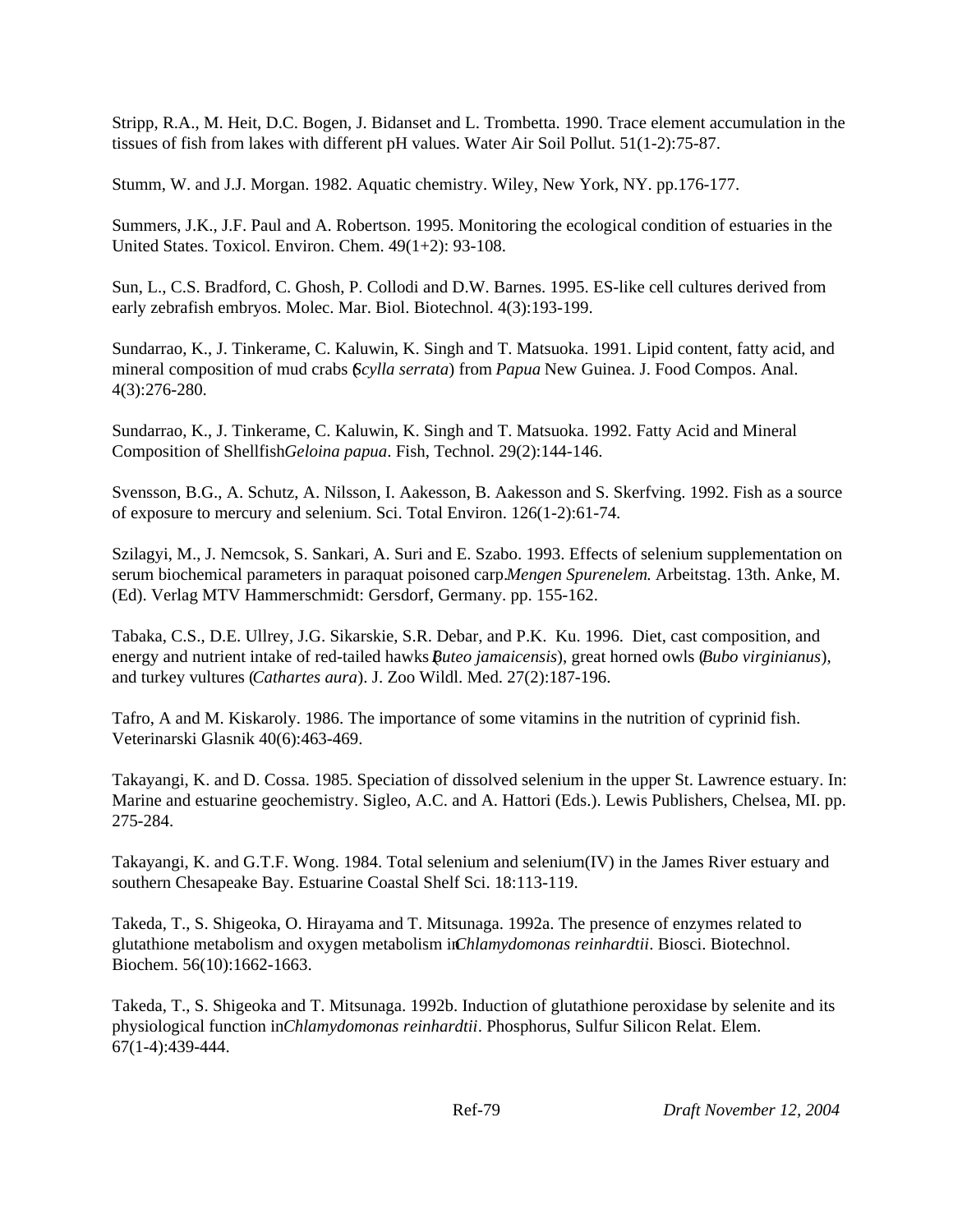Takeda, T., Y. Nakano and S. Shigeoka. 1993. Effects of selenite, CO-2 and illumination on the induction of selenium-dependent glutathione peroxidase in *Chlamydomonas reinhardtii*. Plant Sci. (Limerick) 94(1-2):81-88.

Takeda, T., T. Ishikawa and S. Shigeoka. 1997. Metabolism of hydrogen peroxide by the scavenging system in *Chlamydomonas reinhardtii*. Physiol. Plant. 99(1):49-55.

Talbot, V. and W.J. Chang. 1987. Rapid multielement analysis of oyster and cockle tissue using x-ray fluorescence spectrometry, with application to reconnaissance marine pollution investigations. Sci. Total Environ. 66:213-23.

Tallandini, L., R. Cecchi, S. De Boni, S. Galassini, G. Ghermandi, G. Gialanella, N. Liu, R. Moro, M. Turchetto and Y. Zhang. 1996. Toxic levels of selenium in enzymes and selenium uptake in tissues of a marine fish. Biol. Trace Element Res. 51(1):97-106.

Tan, Y. and W.D. Marshall. 1997. Enzymic digestion-high-pressure homogenization prior to slurry introduction electrothermal atomic absorption spectrometry for the determination of selenium in plant and animal tissues. Analyst (Cambridge, U. K.) 122(1):13-18.

Tanizaki, Y., T. Shimokawa, and M. Nakamura. 1992. Physicochemical Speciation of Trace Elements in River Waters by Size Fractionation," *Environmental Science of Technology*. 26:1433-1443.

Tang, S.M., I. Orlic, K.N. Yu, J.L. Sanchez, P.S.P. Thong, F. Watt, and H.W. Khoo. 1997. Nuclear microscopy study of fish scales. Nucl. Instrum. Meth. Phys. Res., Sect. B, 130(1-4):396-401.

Tao, H., J.W.H. Lam and J.W. McLaren. 1993. Determination of selenium in marine certified reference materials by hydride generation inductively coupled plasma mass spectrometry. J. Anal. At. Spectrom. 8(8):1067-1073.

Tao, J., P. Kellar, and W. Warren-Hicks. 1999. Statistical analysis of selenium toxicity data. Report submitted for US EPA, Health and Ecological Criteria Division. The Cadmus Group, Inc., Durnham, NC.

Teherani, D.K. 1987. Trace elements analysis in rice. J. Radioanal. Nucl. Chem. 117(3):133-144.

Teigen, S.W., J.U. Skaare, A. Bjorge, E. Degre and G. Sand. 1993. Mercury And Selenium In Harbor Porpoise *Phocoena phocoena* In Norwegian Waters. Environ. Toxicol. Chem. 12(7):1251-1259.

Thomas, W.H., J.T. Hollibaugh and D.L.R. Siebert. 1980a. Effects of heavy metals on the morphology of some marine phytoplankton. Phycologia 19:202-209.

Thomas, W.H., J.T. Hollibaugh, D.L.R. Siebert and G.T. Wallace, Jr. 1980b. Toxicity of a mixture of ten metals to phytoplankton. Mar. Ecol. Prog. Ser. 2:213-220.

Thompson, P.A. and W. Hosja. 1996. Nutrient limitation of phytoplankton in the Upper Swan River Estuary, Western Australia. Mar. Freshwater Res. 47(4):659-667.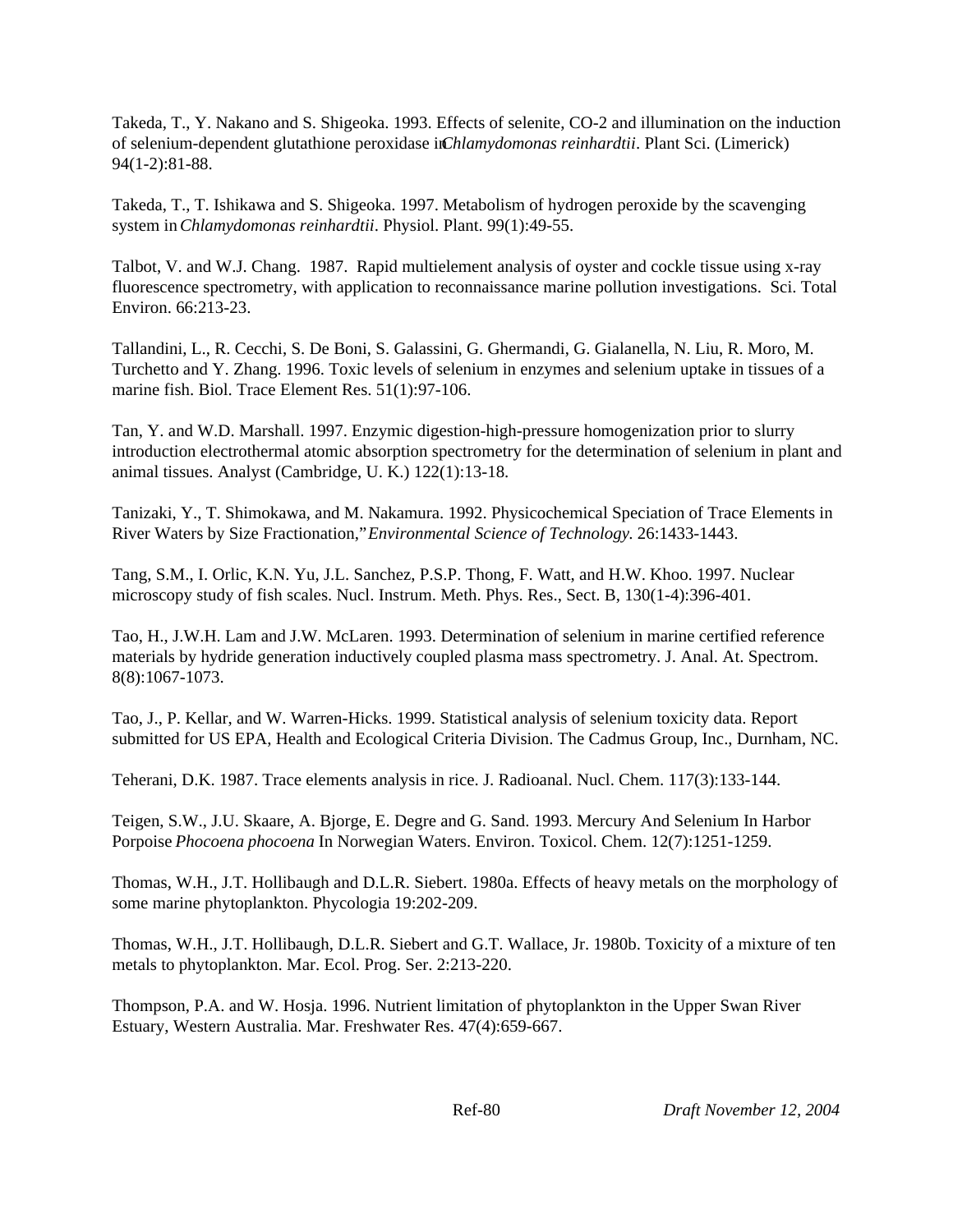Thompson, S.E., C.A. Burton, D.J. Quinn and Y.C. Ng. 1972. Concentration factors of chemical elements in edible aquatic organisms. UCRL-50564. Rev. 1. National Technical Information Service, Springfield, VA.

Thompson-Eagle, E.T. and W.T. Frankenberger Jr. 1990. Volatilization of Selenium from Agricultural Evaporation Pond Water. J. Environ. Qual. 19(1):125-131.

Thorarinsson, R., M.L. Landolt, D.G. Elliott, R.J. Pascho, and R.W. Hardy. 1994. Effect of dietary vitamin E and selenium on growth, survival and the prevalence of *Renibacterium salmoninarum* infection in chinook salmon (*Oncorhynchus tshawytscha*). Aquaculture 121(4):343-358.

Tian, Y. and F. Liu. 1993. Selenium requirement of shrimp *Penaeus chinensis*. Chinese J. Oceanol. Limnol. 11(3):249-253.

Tilbury, K.L., J.E. Stein, J.P. Meador, C.A. Krone and S.L. Chan. 1997. Chemical contaminants in harbor porpoise (*Phocoena phocoena*) from the north Atlantic coast: tissue concentrations and intra- and inter-organ distribution. Chemosphere 34(9/10):2195-2181.

Tokunaga, T.K., G.E. Brown, Jr., I.J. Pickering, S.R. Sutton and S. Bajt. 1997. Selenium redox reaction and transport between pondal waters and sediments. Environ. Sci. Technol. 31:1419-1425.

Tomasik, P., C.H.D. Magadza, S. Mhizha and A. Chirume. 1995a. The metal-metal interactions in biological systems. Part III. *Daphnia magna*. Water Air Soil Pollut. 82(3-4):695-711.

Tomasik, P., C.M. Magadza, S. Mhizha, A. Chirume, M.F. Zaranyika and S. Muchiriri. 1995b. Metal-metal interactions in biological systems. Part IV. Freshwater snail *Bulinus globosus*. Water Air Soil Pollut. 83(1-2):123-145.

Topcuoglu, S., N. Erenturk, N. Saygi, D. Kut, N. Esen, A. Bassari and E. Seddigh. 1990. Trace metal levels of fish from the Marmara and Black Sea. Toxicol. Environ. Chem. 29(2):95-99.

TranVan, L. and D.K. Teherani. 1988. Accumulation and distribution of elements in rice (seed, bran layer, husk) by neutron activation analysis. J. Radioanal. Nucl. Chem. 128(1):35-42.

Traversy, W.J., P.D. Goulden, Y.M. Sheikh and J.R. Leacock. 1975. Levels of arsenic and selenium in the Great Lakes region. Scientific Series No. 58. Environment Canada, Burlington, Ontario, Canada.

Treuthardt, J. 1992. Hematology Antioxidative Trace Elements The Related Enzyme Actuvities And Vitamin E In Growing Mink On Normal And Anemiogenic Fish Feeding. Acta Acad. Aboensis Ser B Math. Phys. Matematik Natur. Tek. 52(4):1-138.

Trieff, N.M., L.A. Romana, A. Esposito, R. Oral, F. Quiniou, M. Iaccarino, N. Alcock, V.M.S. Ramanujam and G. Pagano. 1995. Effluent from bauxite factory induces developmental and reproductive damage in sea urchins. Arch. Environ. Contam. Toxicol. 28(2):173-177.

Tripathi, A.K. and S.N. Pandey. 1985. Toxicity of selenium to *Chlorella vulgaris* and *Phormidium foveolarum*. Natl. Acad. Sci. Lett. (India) 8(10):307-9.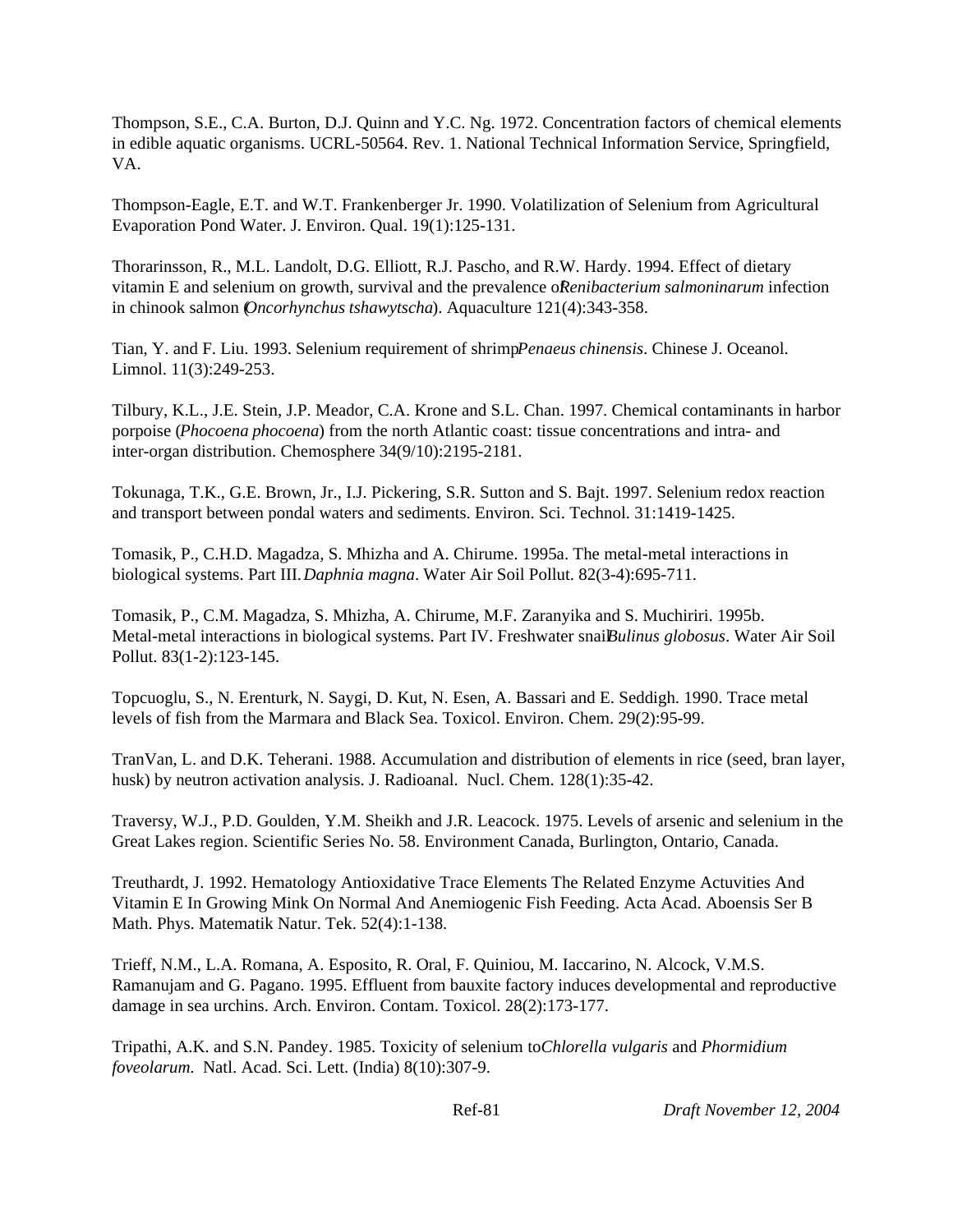Trocine, R. P. and J.H. Trefry. 1996. Metal concentrations in sediment, water and clams from the Indian River Lagoon, Florida. Mar. Pollut. Bull. 32(10):754-759.

Tsuji, S., Y. Tonogai, Y. Ito and S. Kanoh. 1986. The influence of rearing temperatures on the toxicity of various environmental pollutants for killifish (*Oryzias latipes*). J. Hyg. Chem. Eisei Kagaku 32(1):46-53.

Turgeon, D.D. and T.P. O'Connor. 1991. Long Island Sound: distributions, trends, and effects of chemical contamination. Estuaries 14(3):279-289.

Turner, M.A. and J.W.M. Rudd. 1983. The English-Wabigoon River system: III. Selenium in lake enclosures: Its geochemistry, bioaccumulation, and ability to reduce mercury bioaccumulation. Can. J. Fish. Aquat. Sci. 40:2228-2240.

Turner, M.A. and A.L. Swick. 1983. The English-Wabigoon River system: IV. Interaction between mercury and selenium accumulated from waterborne and dietary sources by northern pike  $\mathbf{E}s$ ox *lucius*). Can. J. Fish. Aquat. Sci. 40:2241-2250.

Twerdok, L.E., D.T. Burton, H.S. Gardner, T.R. Shedd and M.J. Wolfe. 1997. The use of nontraditional assays in an integrated environmental assessment of contaminated ground water. Environ. Toxicol. Chem. 16(9):1816-1820.

U.S. EPA. 1976. Quality criteria for water. PB-263943 or EPA-440/9-76-023. National Technical Information Service, Springfield, VA.

U.S. EPA. 1978. In-depth studies on health and environmental impacts of selected water pollutants. (Table of data available from C.E. Stephan, U.S. EPA, Duluth, MN.)

U.S. EPA. 1980a. Ambient water quality criteria for selenium. EPA-440/5-80-070. National Technical Information Service, Springfield, VA.

U.S. EPA. 1980b. Water quality criteria documents. Federal Regist. 45:79318-79379. November 28.

U.S. EPA. 1983a. Methods for chemical analysis of water and wastes. EPA-600/4-79-020 (Revised March 1983). National Technical Information Service, Springfield, VA.

U.S. EPA. 1983b. Water quality standards regulation. Federal Regist. 48:51400-51413. November 8.

U.S. EPA. 1983c. Water quality standards handbook. Office of Water Regulations and Standards, Washington, DC.

U.S. EPA. 1985a. Appendix B - Response to public comments on "Guidelines for deriving numerical national water quality criteria for the protection of aquatic organisms and their uses." Federal Regist. 50:30793-30796. July 29.

U.S. EPA. 1985b. Water quality criteria. Federal Regist. 50:30784-30792. July 29.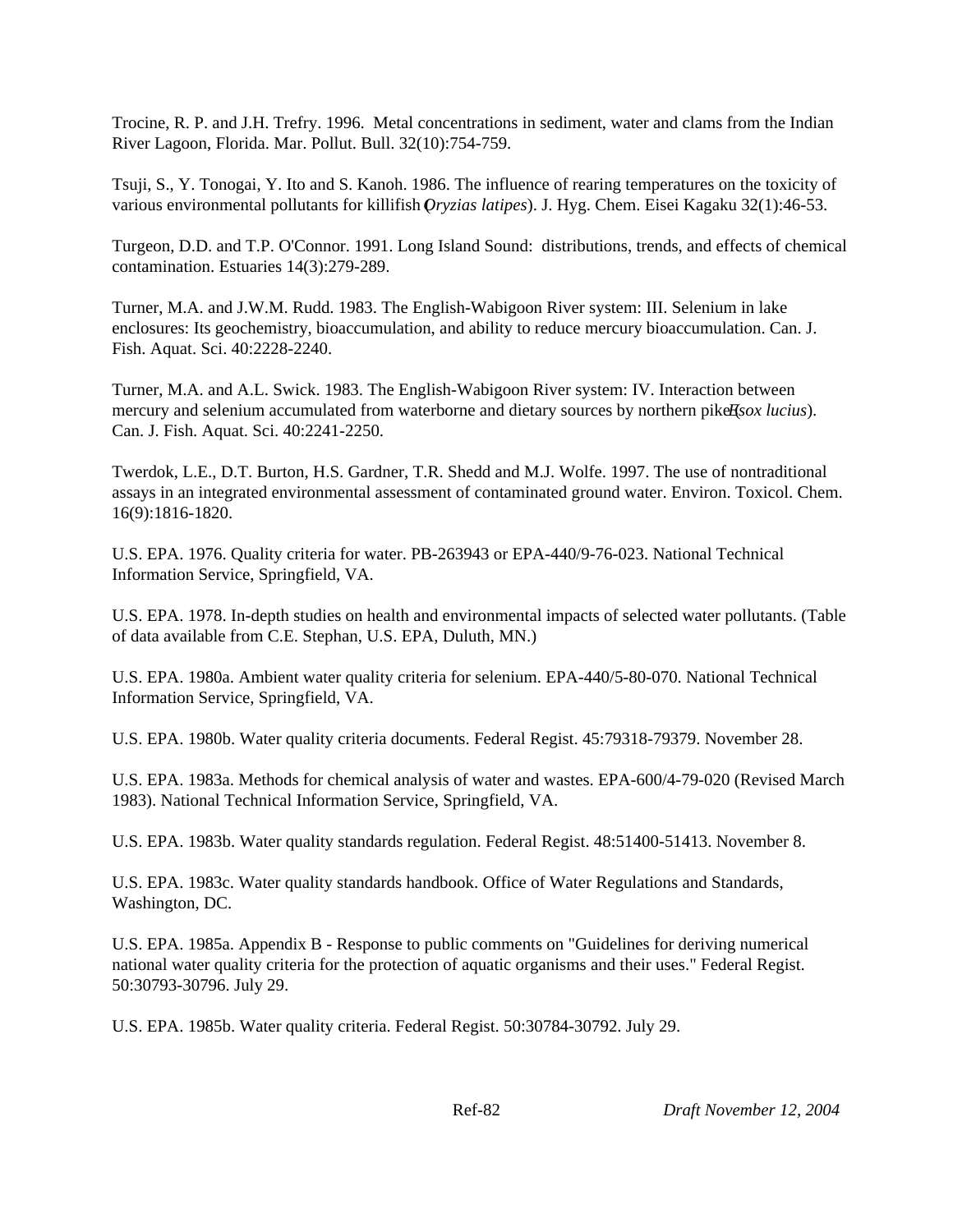U.S. EPA. 1985c. Technical support document for water quality-based toxics control. EPA-440/4-85-032 or PB86-150067. National Technical Information Service, Springfield, VA.

U.S. EPA. 1986. Chapter I - Stream design flow for steady-state modeling. In: Book VI - Design conditions. In: Technical guidance manual for performing waste load allocation. Office of Water, Washington, DC. August.

U.S. EPA. 1987a. Ambient water quality criteria for selenium. EPA-440/5-87-006. National Technical Information Service.

U.S. EPA. 1987b. Permit writer's guide to water quality-based permitting for toxic pollutants. EPA-440/4- 87-005. Office of Water, Washington, DC.

U.S. EPA. 1994. Water quality standards handbook: 2nd ed. EPA-823-B-94-005a,b. Washington, DC.

U.S. EPA. 1995. Ambient Water Quality Criteria for selenium.

U.S. EPA. 1998. Report on the Peer Consultation Workshop on Selenium Aquatic Toxicity and Bioaccumulation. Office of Water. EPA-822-R-98-007.

U.S. EPA. 1999. 1999 Update of Ambient Water Quality Criterion for Ammonia.

Uchida, H., Y. Shimoishi and K. Toei. 1980. Gas chromatographic determination of selenium(-II,O), -(IV), and -(VI) in natural waters. Environ. Sci. Technol. 14:541-544.

Unsal, M. 1987. Evaluation of the synergistic effect of selenium on the acute toxicity of mercury in fish larvae. Rev. Int. Oceanogr. Med. 87-88(0):125-136.

Uthe, J.F. and E.G. Bigh. 1971. Preliminary survey of heavy metal contamination of Canadian freshwater fish. J. Fish. Res. Board Can. 28:786-788.

Van Derveer, W.D. and S.P. Canton. 1997. Selenium sediment toxicity thresholds and derivation of water quality criteria for freshwater biota of western streams. Environ. Toxicol. Chem. 16(6):1260-1268. Vandermeulen, J.H. and A. Foda. 1988. Cycling of selenite and selenate in marine phytoplankton. Mar. Biol. (Berlin) 98(1):115-23.

Vanderstoep, J., S. Weintraub and K. Barber. 1990. Nutritional Composition of British Columbia Canada Canned Salmon. Can. Inst. Food Sci. Technol. J. 23(2-3):121-124.

Van Metre, P.C. and J.R. Gray. 1992. Effects of Uranium Mining Discharges on Water Quality in the Puerco River Basin Arizona and New Mexico. Hydro. Sci. Sci. Hydrol. 37(5):463-480.

Van Puymbroeck, S.L.C., W.J.J. Stips and O.L.J. Vanderborght. 1982. The antagonism between selenium and cadmium in a freshwater mollusc. Arch. Environ Contam. Toxicol. 11:103-106.

Varanasi, U., J.E. Stein, K.L. Tilbury, J.P. Meador and C.A. Sloan. 1993. Chemical contaminants in gray whales (*Eschrichtius robustus*) stranded in Alaska, Washington, and California, USA. Report,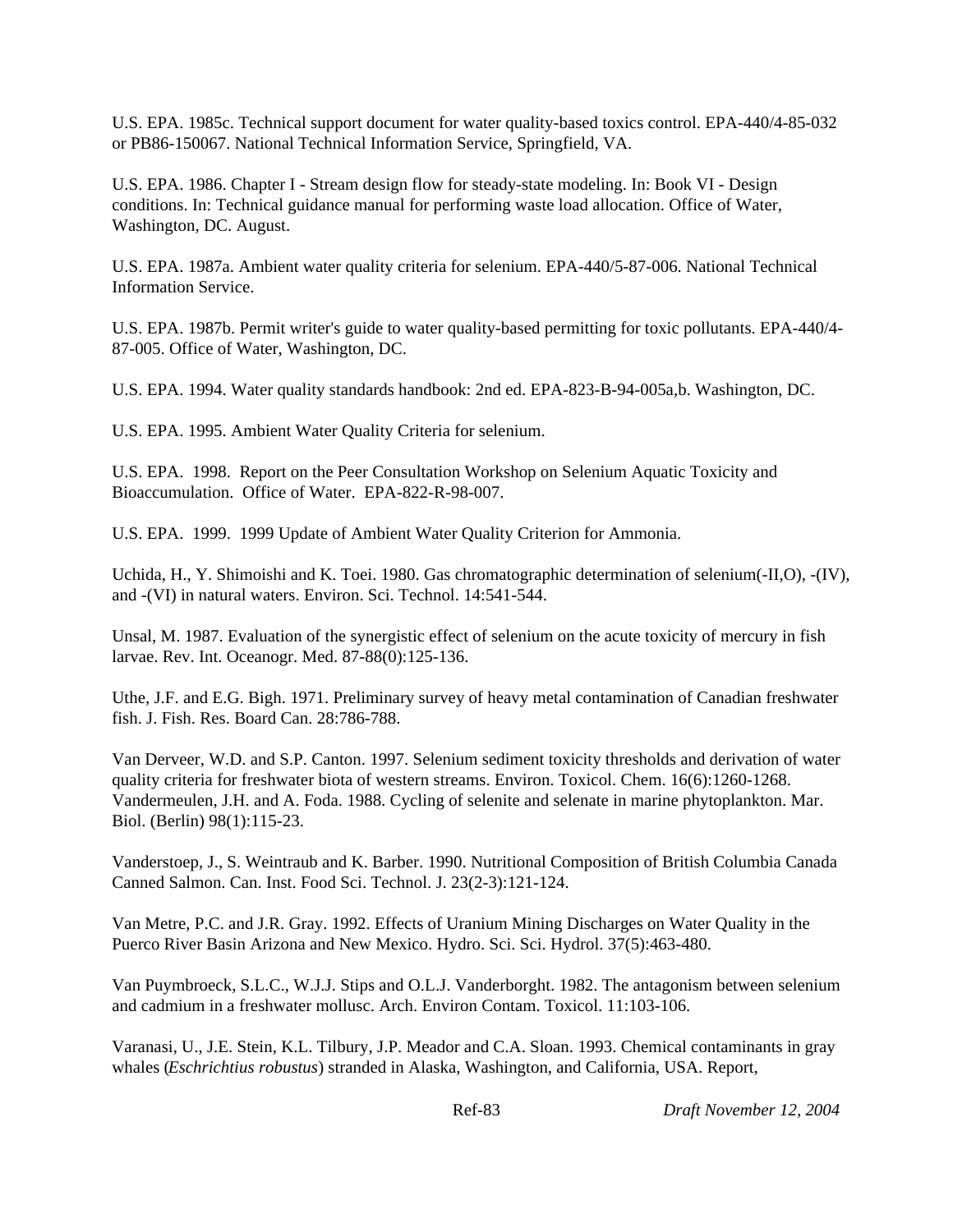NOAA-TM-NMFS-NWFSC-11; Order No. PB94-106945, 114 pp. Avail. NTIS From: Gov. Rep. Announce. Index (U. S.) 1994, 94(2), Abstr. No. 405,388.

Varanasi, U., J.E. Stein, K.L. Tilbury, J.P. Meador, C.A. Sloan, R.C. Clark and S.L. Chan. 1994. Chemical contaminants in gray whales (*Eschrichtius robustus*) stranded along the west coast of North America. Sci. Total Environ. 145(1-2):29-53.

Vazquez, M.S., A.M. Gutierrez, M.M. Gomez and M.A. Palacios. 1994. In vitro study of selenium, copper and zinc absorptible fractions and selenium speciation in mussels. Quim. Anal. (Barcelona), 13(3):144-147.

Veena, K.B., C.K. Radhakrishnan and J. Chacko. 1997. Heavy metal induced biochemical effects in an estuarine teleost. Indian J. Mar. Sci. 26(1):74-78.

Venables WN, Ripley BD. 2002. Modern applied statistics with S. Springer, New York, NY.

Versar. 1975. Preliminary investigation of effects on the environment of boron, indium, nickel, selenium, tin, vanadium and their compounds. Volume IV. Selenium. PB-245987 or EPA-560/2-75-005D. National Technical Information Service, Springfield, VA.

Versar. 2000. Peer review of statistical analysis of selenium toxicity data. Report submitted to U.S. EPA, Office of Water, Washington, DC.

Viso, A.C., F. Boisson, M. Romeo and M. Gnassia-Barelli. 1989. Combined effects of sulfate, selenium (selenate or selenite) and duration of experiment on a coenocytic alg*Bryopsis* sp. Mar. Environ. Res. 28(1-4):515-519.

Vitaliano, J.J. and V.S. Zdanowicz. 1992. Trace metals in eggs of winter flounder from Boston Harbor, a contaminated North American estuary. Mar. Pollut. Bull. 24(7):364-367.

Vlieg, P. 1990. Selenium concentration of the edible part of 74 New Zealand fish species. J. Food Compos. Anal. 3(1):67-72.

Vlieg, P., T. Murray and D.R. Body. 1993. Nutritional data on six oceanic pelagic fish species from New Zealand waters. J. Food Compos. Anal. 6(1):45-54.

Vocke, R.W., K.L. Sears, J.J. O'Toole and R.B. Wildman. 1980. Growth responses of selected freshwater algae to trace elements and scrubber ash slurry generated by coal-fired power plants. Water Res. 14:141- 150.

Vos, G., J.P.C. Hovens and P. Hagel. 1986. Chromium, nickel, copper, zinc, arsenic, selenium, cadmium, mercury and lead in Dutch fishery products 1977-1984. Sci. Total Environ. 52(1-2):25-40.

Waddell, B. and T. May. 1995. Selenium concentrations in the razorback sucker (*Xyrauchen texanus*): Substitution of non-lethal muscle plugs for muscle tissue in contaminant assessment. Arch. Environ. Contam. Toxicol. 28(3):321-326.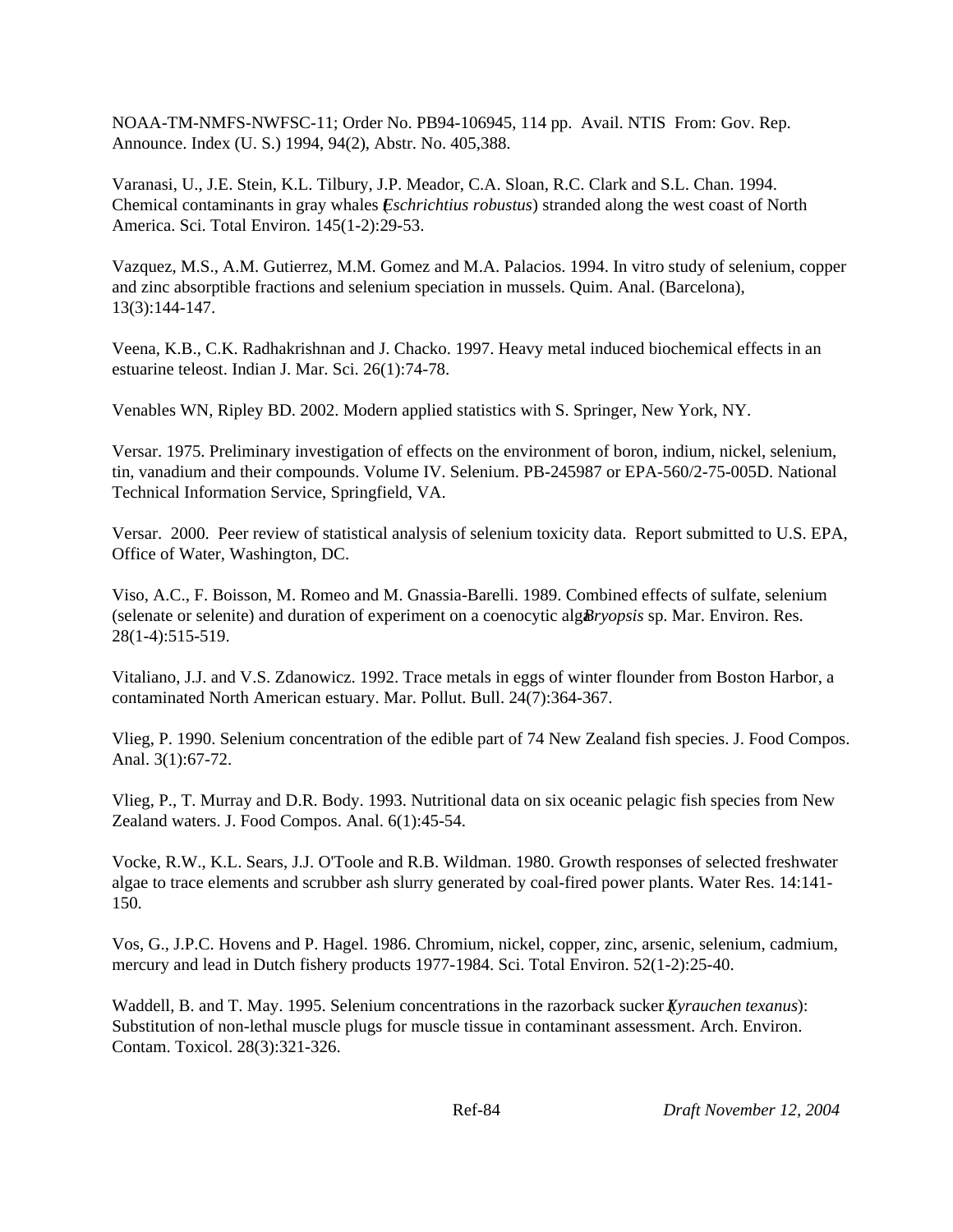Wagemann, R. and F.A.J. Armstrong. 1988. Trace metal determination in animal tissues: An interlaboratory comparison. Talanta 35(7):545-552.

Wagemann, R. and R.E.A. Stewart. 1994. Concentrations of heavy metals and selenium in tissues and some foods of walrus (*Odobenus rosmarus*) from the eastern Canadian Arctic and sub-Arctic, and associations between metals, age, and gender. Can. J. Fish. Aquat. Sci. 51(2):426-436.

Wagemann, R., R.E.A. Stewart, W.L. Lockhart, B.E. Stewart, and M. Povoledo. 1988. Trace metals and methyl mercury: Associations and transfer in harp seal *Phoca groenlandica*) mothers and their pups. Mar. Mam. Sci. 4(4):339-355.

Wagemann, R., S. Innes, and P.R. Richard. 1996. Overview and regional and temporal differences of heavy metals in Arctic whales and ringed seals in the Canadian Arctic. Sci. Total Environ. 186(1-2):41-66.

Wahl, C., S. Benson and G. Santolo. 1994. Temporal and spatial monitoring of soil selenium at Kesterson Reservoir, California. Water Air Soil Pollut. 74(3-4):345-361.

Walsh, D.F., B.L. Berger and J.R. Bean. 1977. Mercury, arsenic, lead, cadmium, and selenium residues in fish, 1971-1977 - National Pesticide Monitoring Program. Pestic. Monit. J. 11:5-34.

Wandan, E.N. and M.J. Zabik. 1996. Assessment of the contamination of surface water and fish from Cote d'Ivoire. J. Environ. Sci. Health, Part B, B31(2):225-240.

Wang, C. and R.T. Lovell. 1997. Organic selenium sources, selenomethionine and selenoyeast, have higher bioavailability than an inorganic selenium source, sodium selenite, in diets for channel catfish *(talurus*) *punctatus*). Aquaculture 152(1-4):223-234.

Wang, C., R.T. Lovell, and P.H. Klesius. 1997. Response to *Edwardsiella ictaloric* challange by channel catfish fed organic and inorganic sources of selenium. J. Aquatic Animal Health 9:172-179.

Wang, D., G. Alfthan, A. Aro, A. Maekela, S. Knuuttila and T. Hammar. 1995. The impact of selenium supplemented fertilization on selenium in lake ecosystems in Finland. Agric. Ecosyst. Environ. 54(1-2):137-148.

Wang, S., M. Misra, R.G. Reddy and J.C. Milbourne. 1992. Selenium removal from solutions using iota chips. In: Residues Effluents: Process. Environ. Consid., Proc. Int. Symp. Reddy, R.G., W.P. Imrie and P.B. Queneau (Eds). Miner. Met. Mater. Soc.: Warrendale, Pa. pp.757-773.

Wang, W. 1986. Toxicity tests of aquatic pollutants by using common duckweed *Lemna minor*). Environ. Pollut. 11B:1-14.

Wang, W.X. 1996. Accumulation and retention of trace elements in the mussel*Mytilus edulis* (silver, americium, cadmium, cobalt, chromium, selenium, zinc, San Francisco Bay, California, Long Island Sound, New York). 324 pp. Avail. Univ. Microfilms Int., Order No. DA9713847 From: Diss. Abstr. Int., B 1997, 57(11):6834.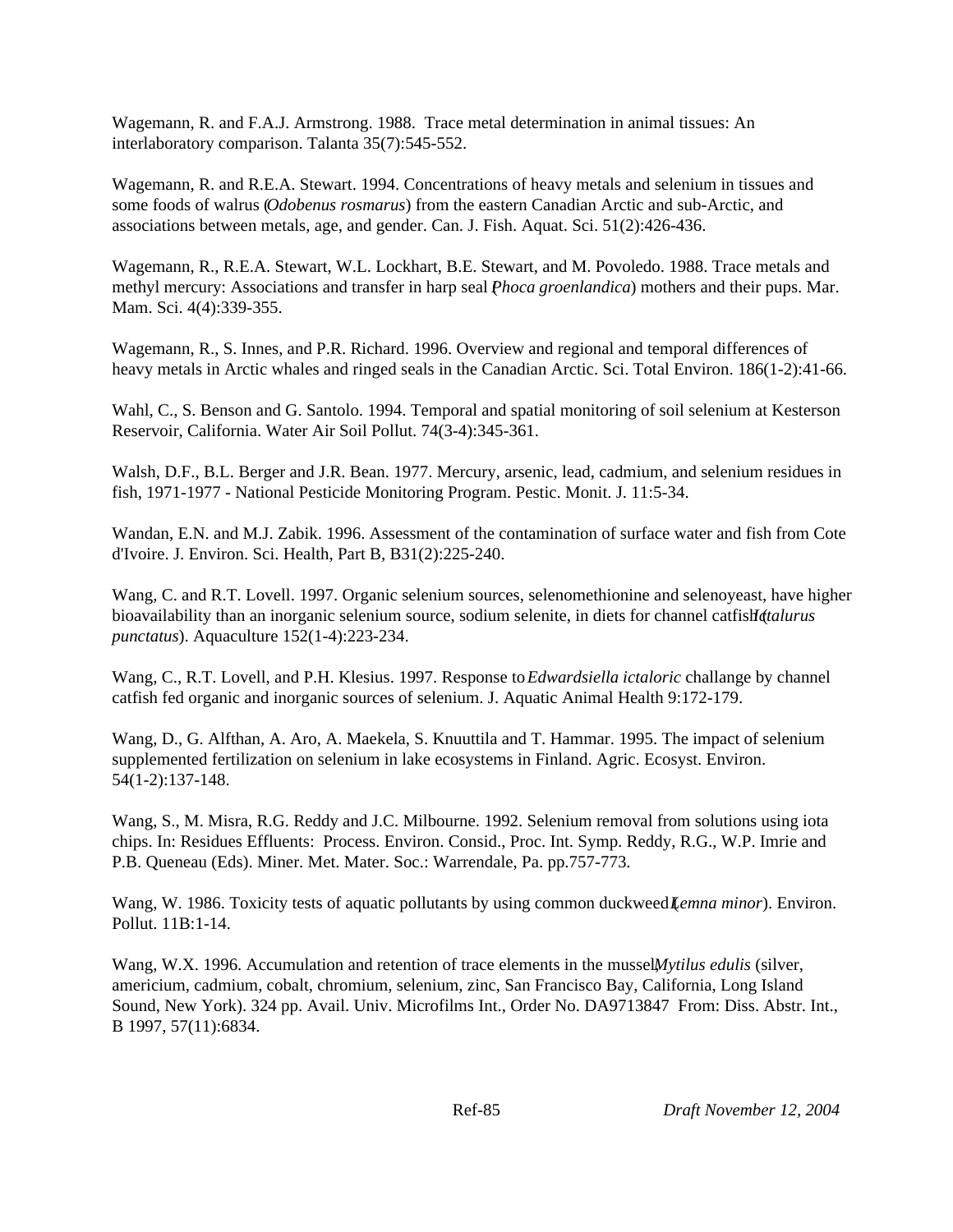Wang, W.X. and N.S. Fisher. 1996a. Assimilation of trace elements and carbon by the musseMytilus *edulis*: Effects of food composition. Limnol. Oceanogr. 41(2):197-207.

Wang, W.X. and N.S. Fisher. 1996b. Assimilation of trace elements by the musseMytilus *edulis*: effects of diatom chemical composition. Mar. Biol. (Berlin) 125(4):715-724.

Wang, W.X., N.S. Fisher and S.N. Luoma. 1995. Assimilation of trace elements ingested by the mussel *Mytilus edulis*: Effects of algal food abundance. Mar. Ecol.Prog. Ser. 129(1-3):165-176.

Wang, W.X., J.R. Reinfelder, B.-G. Lee and N.S. Fisher. 1996a. Assimilation and regeneration of trace elements by marine copepods. Limnol. Oceanogr. 41(1):70-81.

Wang, W.X., N.S. Fisher and S.N. Luoma. 1996b. Kinetic determinations of trace element bioaccumulation in the mussel *Mytilus edulis*. Mar. Ecol. Prog. Ser. 140(1 to 3):91-113.

Ward, D.R. and G.J. Flick. 1990. The effects of salinity and temperature on selected elements in oysters (*Crassostrea virginica*). J. Food Compos. Anal. 3(1):96-98.

Ward, G.S., T.A. Hollister, P.T. Heitmuller and P.R. Parrish. 1981. Acute and chronic toxicity of selenium to estuarine organisms. Northeast Gulf Sci. 4:73-78.

Warren, R.J., B.M. Wallace and P.B Bush. 1990. Trace Elements in Migrating Blue-winged Teal Seasonal Sex and Age-class Variations. Environ. Toxicol. Chem. 9(4):521-528.

Watenpaugh, D.E. and T.L. Beitinger. 1985a. Absence of selenate avoidance by fathead minnows (*Pimephales promelas*). Water Res. 19:923-926.

Watenpaugh, D.E. and T.L. Beitinger. 1985b. Oxygen consumption in fathead minnows *Pimephales promelas*) following acute exposure to water-borne selenium. Comp. Biochem. Physiol. 80C:253-256.

Watenpaugh, D.E. and T.L. Beitinger. 1985c. Selenium exposure and temperature tolerance of fathead minnows, *Pimephales promelas*. J. Therm. Biol. 10:83-86.

Weast, R.C*.* 1969. *Handbook of Chemistry and Physics, 50th Ed*. Chemical Rubber Company Cleveland, OH.

Weber, O. 1985. Concentrations of metals in fish from the River Rednitz. Z. Lebensm. Unters. Forsch. 180:463-466.

Wehr, J.D. and L.M. Brown. 1985. Selenium requirement of a bloom-forming planktonic alga from softwater and acidified lakes. Can. J. Fish. Aquat. Sci. 42:1783-1788.

Weir, P.A. and C.H. Hine. 1970. Effects of various metals on behavior of conditioned goldfish. Arch. Environ. Health 20:45-51.

Welsh, D. 1992. Selenium in aquatic habitats at Cibola National Wildlife Refuge. Avail. Univ. Microfilms Int., Order No. DA9309028 From: Diss. Abstr. Int. B 1993, 53(8):5626.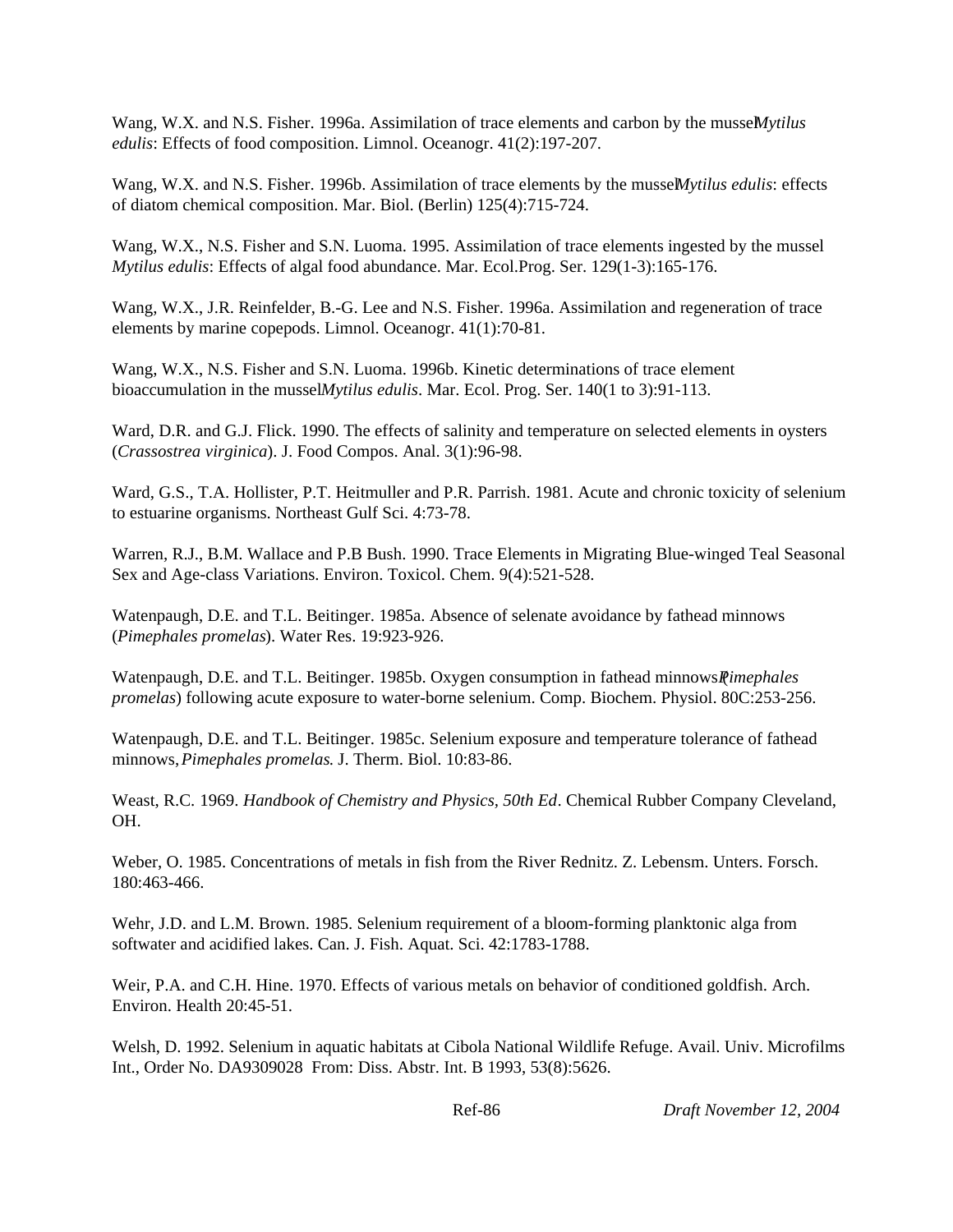Welsh, D. and O.E. Maughan. 1994. Concentrations of selenium in biota, sediments, and water at Cibola National Wildlife Refuge. Arch. Environ. Contam. Toxicol. 26(4):452-458.

Wen, H.Y., R.L. Davis, B. Shi, J.J. Chen, L. Chen, M. Boylan, and J.E. Spallholz. 1997. Bioavailability of selenium from veal, chicken, beef, pork, lamb, flounder, tuna, selenomethionine, and sodium selenite assessed in selenium-deficient rats. Biol. Trace Elem. Res. 58:43-53.

Wenzel, C. and G.W. Gabrielsen. 1995. Trace element accumulation in three seabird species from Hornoya, Norway. Arch. Environ. Contam. Toxicol. 29(2):198-206.

Weres, O., H.R. Bowman, A. Goldstein, E.C. Smith and L. Tsao. 1990. The Effect of Nitrate and Organic Matter upon Mobility of Selenium in Groundwater and in a Water Treatment Process. Water Air Soil Pollut. 49(3-4):251-272.

Westerman, A.G. and W.J. Birge. 1978. Accelerated rate of albinism in channel catfish exposed to metals. Prog. Fish-Cult. 40:143-146.

Wheeler, A.E., R.A. Zingaro, K. Irgolic and N.R. Bottino. 1982. The effect of selenate, selenite, and sulfate on the growth of six unicellular marine algae. J. Exp. Mar. Biol. Ecol. 57:181-194.

White, D.H. and J.G.H. Geitner. 1996. Environmental contaminants and productivity in an extinct heronry at Charleston Harbor, South Carolina, U.S.A. 1984. Environ. Monitor. Assess. 40(2):137-141.

Whyte, J.N.C. and J.A. Boutillier. 1991. Concentrations of inorganic elements and fatty acids in geographic populations of the spot prawn *Pandalus platyceros*. Can. J. Fish. Aquat. Sci. 48(3):382-390.

Wiemeyer, S.N. and D.J. Hoffman. 1996. Reproduction in eastern screech-owls fed selenium. J. Wildl. Manage. 60(2):332-341.

Wiemeyer, S.N., R.M. Jurek and J.F. Moore. 1986. Environmental contaminants in surrogates, foods and feathers of California condors (*Gymnogyps californianus*). Environ. Monitor. Assess. 6(1):91-111.

Wilber, C.G. 1980. Toxicology of selenium: A review. Clin. Toxicol. 17:171-230.

Wilber, C.G. 1983. Selenium: A potential environmental poison and a necessary food constituent. Charles C. Thomas Publishing Company, Springfield, IL.

Wildhaber, M.L. and C.J. Schmitt. 1996. Hazard ranking of contaminated sediments based on chemical analysis, laboratory toxicity tests, and benthic community composition: prioritizing sites for remedial action. J. Great Lakes Res. 22(3):639-652.

Williams, M.J., R.S. Ogle, A.W. Knight and R.G. Burau. 1994. Effects of sulfate on selenate uptake and toxicity in the green alga *Selenastrum capricornutum*. Arch. Environ. Contam. Toxicol. 27(4):449-453.

Williams, M.L., R.L. Hothem and H.M Ohlendorf. 1989. Recruitment Failure in American Avocets and Black-necked Stilts Nesting at Kesterson Reservoir California USA 1984-1985. Condor 91(4):797-802.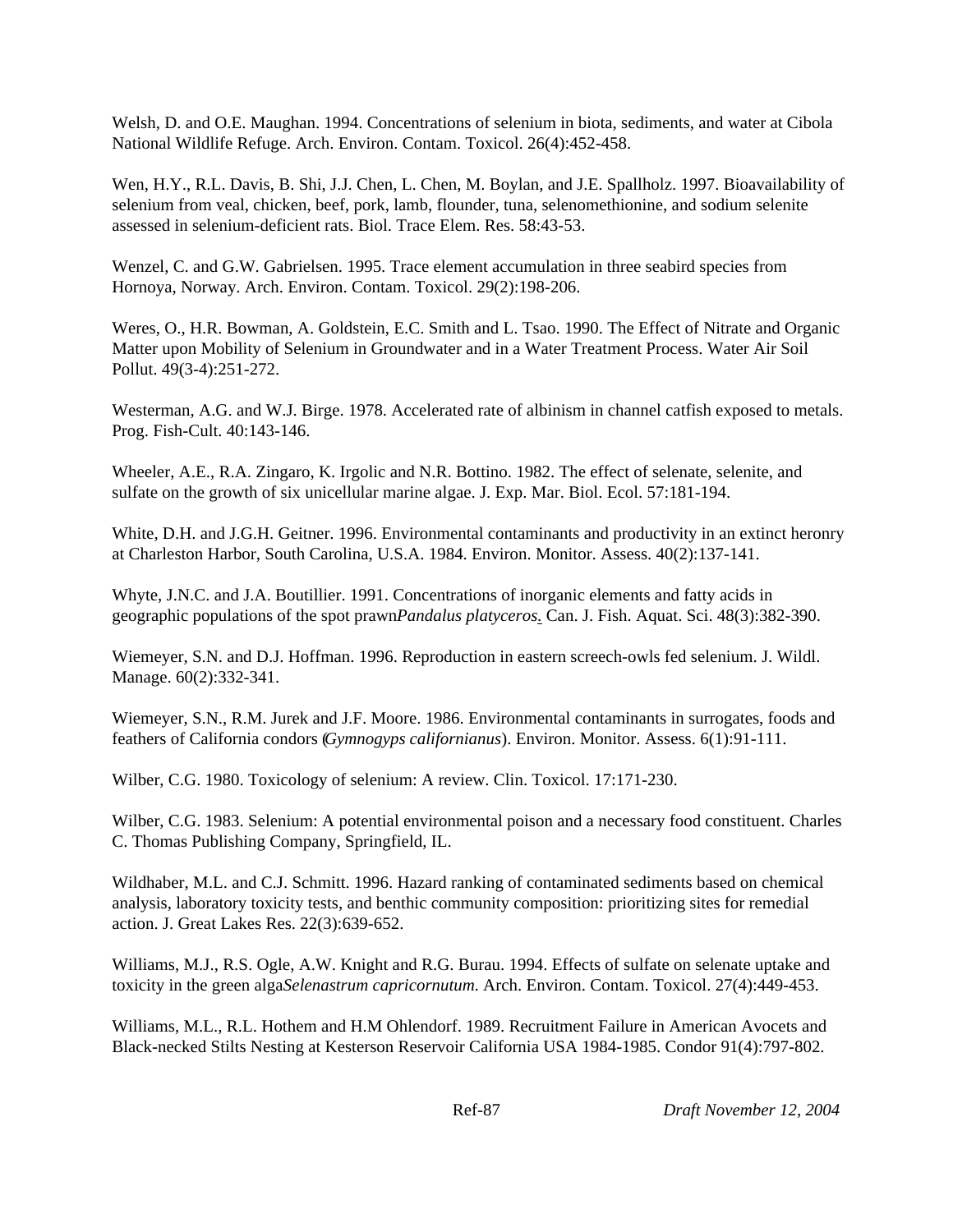Williams, T.P., J.M. Bubb and J.N. Lester. 1994. The occurrence and distribution of trace metals in halophytes. Chemosphere 28(6):1189-1199.

Wilson, D.S., P. Zhang, R. He, R. Ota and S.T. Omaye. 1996. Comparative distribution of selenoproteins in tissues of female rats and Mallard ducks injected with selenium-75. Toxic Subst. Mech. 15(4):343-354.

Wilson, D.S., P. Zhang, R. He, R. Ota, and S.T. Omaye. 1997. Kinetics of selenium incorporation into tissues of female mallard ducks. Toxicol. 122:51-60.

Wilson, E.A., E.N. Powell, T.L. Wade, R.J. Taylor, B.J. Presley and J.M. Brooks. 1992. Spatial and Temporal Distributions of Contaminant Body Burden and Disease in Gulf of Mexico Oyster Populations the Role of Local and Large-scale Climatic Controls. Helgol. Wiss. Meeresunters. 46(2):201-235.

Wilson, R.D., P.R. Bowser and W.E. Poe. 1984. Dietary vitamin E requirement of fingerling channel catfish. J. Nutr. 114:2053-2058.

Winger, P.V. and J.K. Andreasen. 1985. Contaminant residues in fish and sediments from lakes in the Atchafalaya River basin (Louisiana). Arch. Environ. Contam. Toxicol. 14:579-586.

Winger, P.V., C. Sieckman, T.W. May and W.W. Johnson. 1984. Residues of organochlorine insecticides, polychlorinated biphenyls, and heavy metals in biota from Apalachicola River, Florida. 1978. J. Assoc. Off. Anal. Chem. 67:325-333.

Winger, P.V., D.P. Schultz and W.W. Johnson. 1990. Environmental Contaminant Concentrations in Biota from the Lower Savannah River Georgia and South Carolina USA. Arch. Environ. Contam. Toxicol. 19 (1):101-117.

Winner, R.W. 1984. Selenium effects on antennal integrity and chronic copper toxicity *in Daphnia pulex* (deGeer). Bull. Environ. Contam. Toxicol. 33:605-611.

Winner, R.W. 1989. Multigeneration life-span tests of the nutritional adequacy of several diets and culture waters for *Ceriodaphnia dubia*. Environ. Toxicol. Chem. 8(6):513-520.

Winner, R.W. and T.C. Whitford. 1987. The interactive effects of a cadmium stress, a selenium deficiency and water temperature on the survival and reproduction of *Daphnia magna* Straus. Aquat. Toxicol. (Amsterdam) 10(4):217-224.

Wise, D.J., J.R. Tomasso, D.M. Gatlin III, S.C. Bai and V.S. Blazer. 1993a. Effects Of Dietary Selenium And Vitamin E On Red Blood Cell Peroxidation Glutathione Peroxidase Activity And Macrophage Superoxide Anion Production In Channel Catfish. J. Aquat. Animal Health 5(3):177-182.

Wise, S.A., M.M. Schantz, B.J. Koster, R. Demiralp, E.A. Mackey, R.R. Greenberg, M. Burow, P. Ostapczuk and T.I. Lillestolen. 1993b. Development of frozen whale blubber and liver reference materials for the measurement of organic and inorganic contaminants. Fresenius. Anal. Chem. 345(2-4):270-277.

Wolfe, D.A., E.R. Long and G.B. Thursby. 1996. Sediment toxicity in the Hudson-Raritan estuary: distribution and correlations with chemical contamination. Estuaries 19(4):901-912.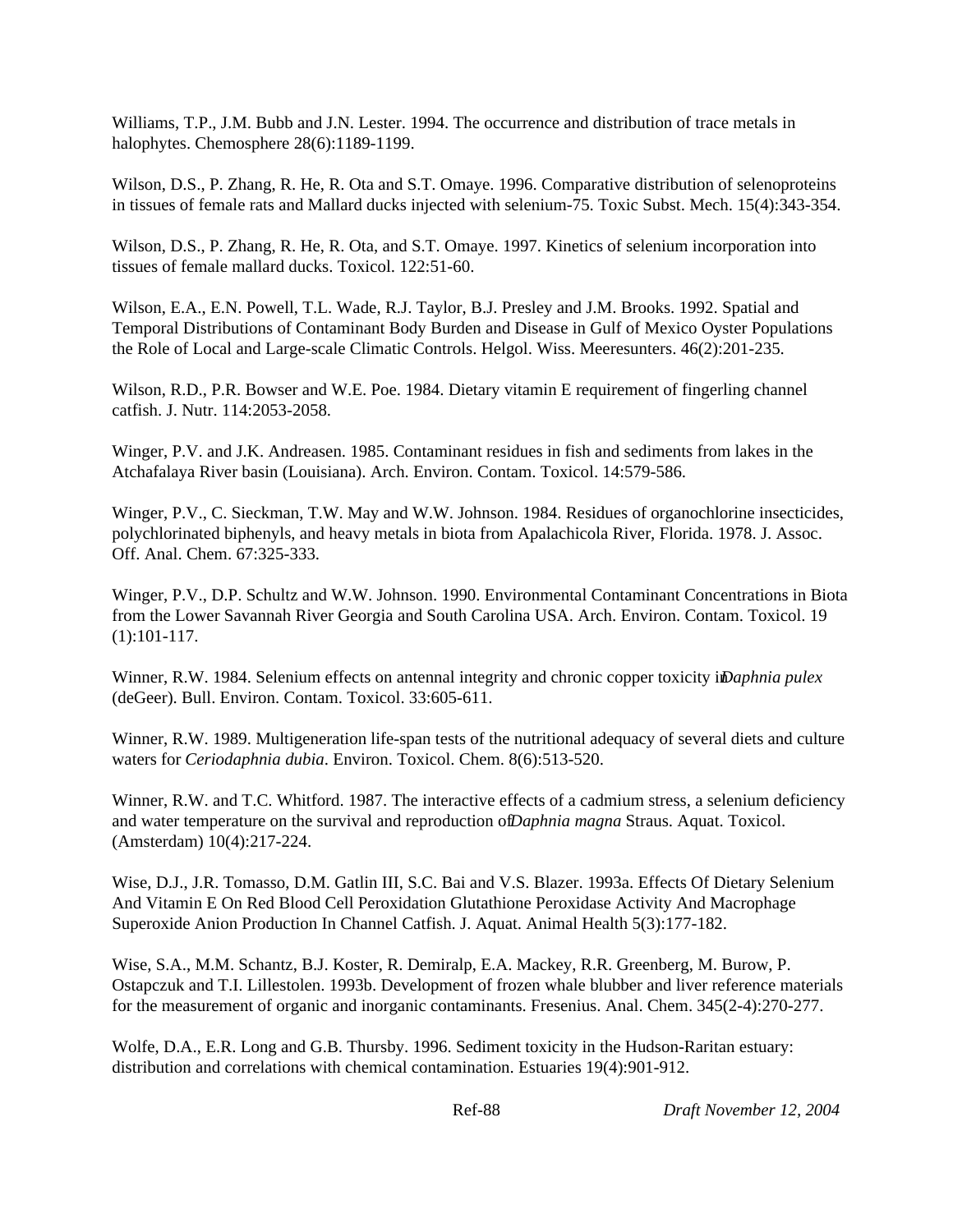Wolfenberger, V. 1986. Survival of the hermit crab, *Clibanarius vittatus*, exposed to selenium and other environmental factors. Bull. Environ. Contam. Toxicol. 37(3):369-74.

Wolfenberger, V.A. 1987. Influence of environmental factors on oxygen consumption of *Clibanarius vittatus* (striped hermit crab). Texas J. Sci. 39(1):37-48.

Wong, D. and L. Oliveira. 1991a. Effects of selenite and selenate on the growth and motility of seven species of marine microalgae. Can. J. Fish. Aquat. Sci. 48(7):1193-1200.

Wong, D. and L. Oliveira. 1991b. Effects of selenite and selenate toxicity on the ultrastructure and physiology of three species of marine microalgae. Can. J. Fish. Aquat. Sci. 48(7):1201-1211.

Wong, P.T.S. and Y.K. Chau. 1988. Toxicity of metal mixtures to phytoplankton. In: Heavy Met. Hydrol. Cycle. Astruc, M., J.N. Lester (Eds). Selper Ltd.: London, UK. pp. 231-236.

Wong, P.T.S., Y.K. Chau and D. Patel. 1982. Physiological and biochemical responses of several freshwater algae to a mixture of metals. Chemosphere 11:367-376.

Woock, S.E. and P.B. Summers, Jr. 1984. Selenium monitoring in Hyco Reservoir (NC) waters (1977- 1981) and biota (1977-1980). In: Workshop proceedings: The effects of trace elements on aquatic ecosystems. EA-3329. Electric Power Research Institute, Palo Alto, CA. pp. 6-1 to 6-27.

Woock, S.E., W.R. Garrett, W.E. Partin, and W.T. Bryson. 1987. Decreased survival and teratogenesis during laboratory selenium exposures to bluegill *Lepomis macrochirus*. Bull. Environ. Contam. Toxicol. 39(6):998-1005.

Wren, C.D. and H.R. Maccrimmon. 1986. Comparative bioaccumulation of mercury in two adjacent freshwater ecosystems. Water Res. 20(6):763-770.

Wren, C.D., P.M. Stokes and K.L. Fischer. 1987. Mercury levels in Ontario (Canada) mink and otter relative to food levels and environmental acidification. Can. J. Zool. 64(12):2854-2859.

Wrench, J.J. 1978. Selenium metabolism in the marine phytoplankters *Tetraselmis tetrathele* and *Dunaliella minuta*. Mar. Biol. (Berl.) 49:231-236.

Wrench, J.J. 1979. Uptake and metabolism of selenium by oysters. Mar. Sci. Commun. 5:47-59.

Wrench, J.J. and C.I. Measures. 1982. Temporal variations in dissolved selenium in a coastal ecosystem. Nature 299:431-433.

Wu, L. and Z.Z. Huang. 1991. Selenium Accumulation and Selenium Tolerance of Salt Grass from Soils with Elevated Concentrations of Selenium and Salinity. Ecotoxicol. Environ. Safety 22(3):267-282.

Wu, L., A.W. Enberg and X. Guo. 1997. Effects of elevated selenium and salinity concentrations in root zone on selenium and salt secretion in saltgrass (*Distichlis spicata* L.). Ecotoxicol. Environ. Safety 37(3):251-258.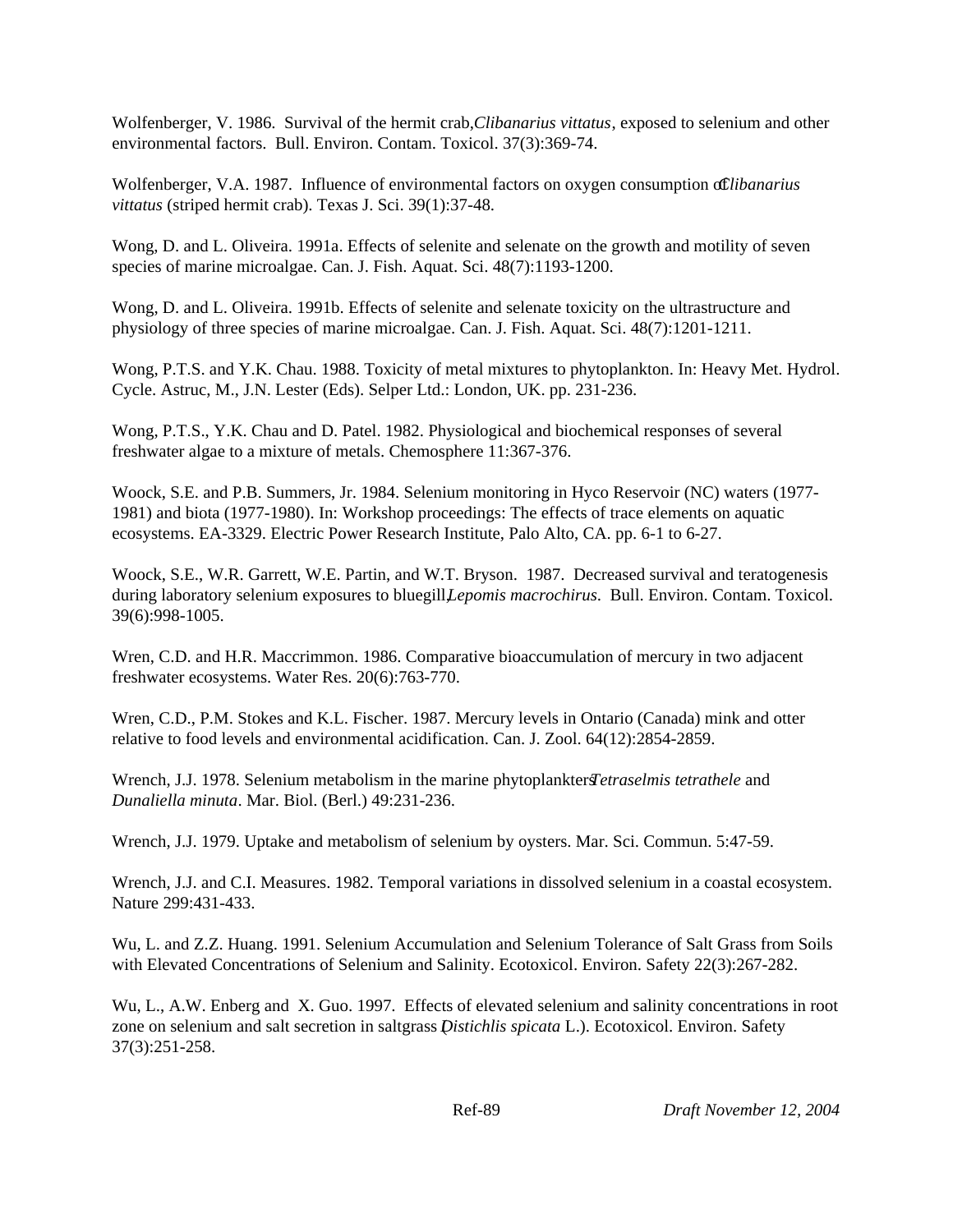Yamamoto, T., Y. Otsuka, K. Aoyama, H. Tabata,and K. Okamoto. 1984. The distribution of chemical elements in selected marine organisms: comparative biogeochemical data. Mar. Estauarine Geochem., [Proc. Symp.], Meeting Date 1984, 315-27. Editor(s): Sigleo, Anne C.; Hattori, Akihiko. Lewis Publ., Inc.: Chelsea, Mich.

Yamaoka, Y., O. Takimura and H. Fuse. 1994. Effects of various elements on arsenic accumulation of the Alga *Dunaliella salina*. Appl. Organomet. Chem. 8(3):229-235.

Yamaoka, Y., O. Takimura, H. Fuse, K. Kamimura and K. Murakami. 1996. Accumulation of arsenic by Rhaphidophyceae *Chattonella antiqua* (Hada) Ono. Appl. Organom, et. Chem. 10(9):721-726.

Yamazaki, M., Y. Tanizaki and T. Shimokawa. 1996. Silver and other trace elements in a freshwater fish, *Carassius auratus*, from the Asakawa River in Tokyo, Japan. Environ. Pollut. 94(1):83-90.

Yan, L., and G.D. Frenkel. Effect of Selenite on Cell Surface Fibronectin Receptor*Biological Trace Element Research.* 46:79- .

Yokota, A., S. Shigeoka, T. Onishi, and S. Kitaoka. 1988. Selenium as inducer of glutathione peroxidase in low carbon dioxide grown *Chlamydomonas reinhardtii*. Plant Physiol. (Bethesda) 86(3):649-651.

Yoshida, M. and K. Yasumoto. 1987. Selenium contents of rice grown at various sites in Japan. J. Food Comp. Anal. 1(1):71-75.

Yoshii, O., K. Hiraki, Y. Nishikawa, and T. Shigematsu. 1977. Fluorometric determination of selenium(IV) and selenium(VI) in sea water and river water (in Japanese)*Bunseki Kagaku.* 26:91-.

Yu, R., J.P. Coffman, V. Van Fleet-Stalder and T.G. Chasteen. 1997. Toxicity of oxyanions of selenium and of a proposed bioremediation intermediate, dimethyl selenone. Environ. Toxicol. Chem. 16(2):140-145.

Yurkowski, M. 1986. Suitability of two rainbow trout (*Salmo gairdneri*) reference diets for Arctic charr (*Salvelinus alpinus*). Can. Tech. Report Fish. Aquat. Sci. 0(1464): I-IV, 1-10.

Zagatto, P.A., E. Gherardi-Goldstein, E. Bertoletti, C.C. Lombardi, M.H.R.B. Martins and M.L.L.C.Ramos. 1987. Bioassays with aquatic organisms: toxicity of water and sediment from Cubatao River basin. Water Sci. Technol. 19(11, Eff. Contam. Ecol. Syst.):95-106.

Zaidi, J.H., I.H. Qureshi, M. Arif and I. Fatima. 1995. Trace elements determination in some species of fish commonly consumed in Pakistan. Int. J. Environ. Anal. Chem. 60(1):15-22.

Zar, J.H. 1984. Biostatiscal Analysis.Prentice-Hall, Englewood-Cliffs, New Jersey, USA.

Zar, J. H. 1999. Biostatistical analysis, Fourth edition. Prentice-Hall, Upper Saddle River, NJ.

Zatta, P., P. Buso and G. Moschini. 1985. Selenium distribution in the tissues of *Carcinus maenas*. Comp. Biochem. Physiol. 81C:469-470.